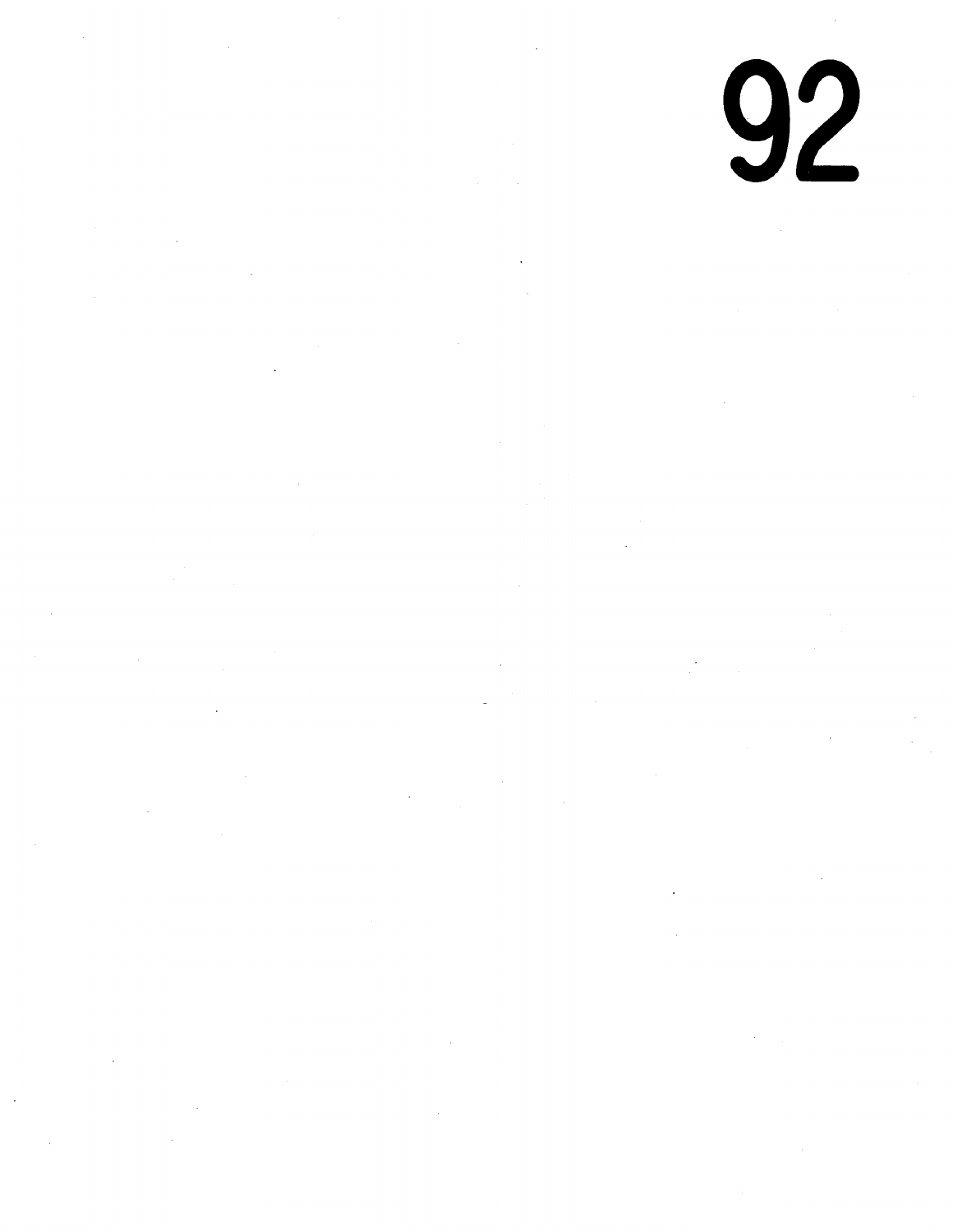```
\frac{1}{1}2 + \rho h c3 * Copyright (C) 2001 Dave Engebretsen & Todd Inglett IBM Corporation
 4 * 
 5 * This program is free software; you can redistribute it and/or modify
6 * it under the terms of the GNU General Public License as published by
7 * the Free Software Foundation; either version 2 of the License, or
8 * (at your option) any later version.
9 * 
10 * This program is distributed in the hope that it will be useful,
11 * but WITHOUT ANY WARRANTY; without even the implied warranty of
12 * MERCHANTABILITY or FITNESS FOR A PARTICULAR PURPOSE. See the
<sup>13</sup> * GNU General Public License for more details.
14 * 
15 * You should have received a copy of the GNU General Public License
16 * along with this program; if not, write to the Free Software
17 * Foundation, Inc., 59 Temple Place, Suite 330, Boston, MA 02111−1307 USA
\frac{1}{18} */
19
20 /* Change Activity:
21 * 2001/10/27 : engebret : Created.
22 \times End Change Activity
     *24
25 #include <linux/init.h>
26 #include <linux/pci.h>
27 #include <linux/proc_fs.h>
28 #include <linux/bootmem.h>
29 #include <asm/paca.h><br>30 #include <asm/process
    #include <asm/processor.h>
31 #include <asm/naca.h><br>32 #include <asm/io.h>
    32 #include <asm/io.h>
33 #include "pci.h"
34
35 #define BUID_HI(buid) ((buid) >> 32)
36 #define BUID_LO(buid) ((buid) & 0xffffffff)
37 #define CONFIG_ADDR(busno, devfn) (((((busno) & 0xff) << 8) | ((devfn) & 0xf8)) << 8)
38
39 unsigned long eeh_total_mmio_ffs;
40 unsigned long eeh_false_positives;
41 /* RTAS tokens */<br>42 static int ibm se
    static int ibm_set_eeh_option;
43 static int ibm_set_slot_reset;
    static int ibm_read_slot_reset_state;
45
46 int eeh_implemented;
47 #define EEH_MAX_OPTS 4096
48 static char *eeh_opts;
    static int eeh_opts_last;
50 static int eeh_check_opts_config(struct pci_dev *dev, int default_state);
51
52
   unsigned long eeh_token(unsigned long phb, unsigned long bus, unsigned long devfn, unsigned long offset)
\begin{matrix}54 & \{\\ 55 & \{\\ \end{matrix}if (phb > 0xff)56 panic("eeh_token: phb 0x%lx is too large\n", phb);<br>57 if (offset & 0x0fffffff000000000)
               if (offset & 0x0fffffff000000000)
58 panic("eeh_token: offset 0x%lx is out of range\n", offset);
59 return ((IO_UNMAPPED_REGION_ID << 60) | (phb << 48UL) | ((bus & 0xff) << 40UL) | (devfn << 32UL) | (offse
    t & 0xffffffff));
60 }
61
62 int eeh_get_state(unsigned long ea)<br>63 {
    \{64 return 0;
65 }
66
67 /* Check for an eeh failure at the given token address.
68 * The given value has been read and it should be 1's (0xff, 0xffff or
69 * 0xffffffff).
70 *
71 * Probe to determine if an error actually occurred. If not return val.<br>72 * Otherwise panic.
72 \times 0therwise panic.<br>73 \times 1\star74 unsigned long eeh_check_failure(void *token, unsigned long val)
75 {
76 unsigned long config_addr = (unsigned long)token >> 24; /* PPBBDDRR */<br>
77 unsigned long phbidx = (config addr >> 24) & 0xff;
77 unsigned long phbidx = (config_addr >> 24) & 0xff;
78 struct pci_controller *phb;
79 unsigned long ret, rets[2];
80
81 config_addr &= 0xffff00; /* 00BBDD00 */
82
83 if (phbidx >= global_phb_number) {
84 panic("EEH: checking token %p phb index of %ld is greater than max of %d\n", token, phbidx, global_phb_number−1);
85 }
86 phb = phbtab[phbidx];
87
88 ret = rtas_call(ibm_read_slot_reset_state, 3, 3, rets,
89 config_addr, BUID_HI(phb−>buid), BUID_LO(phb−>buid));
Registered Version: Linux Support Power PC64 eeh.c Exhibit 8.1−1 pg 1/5
```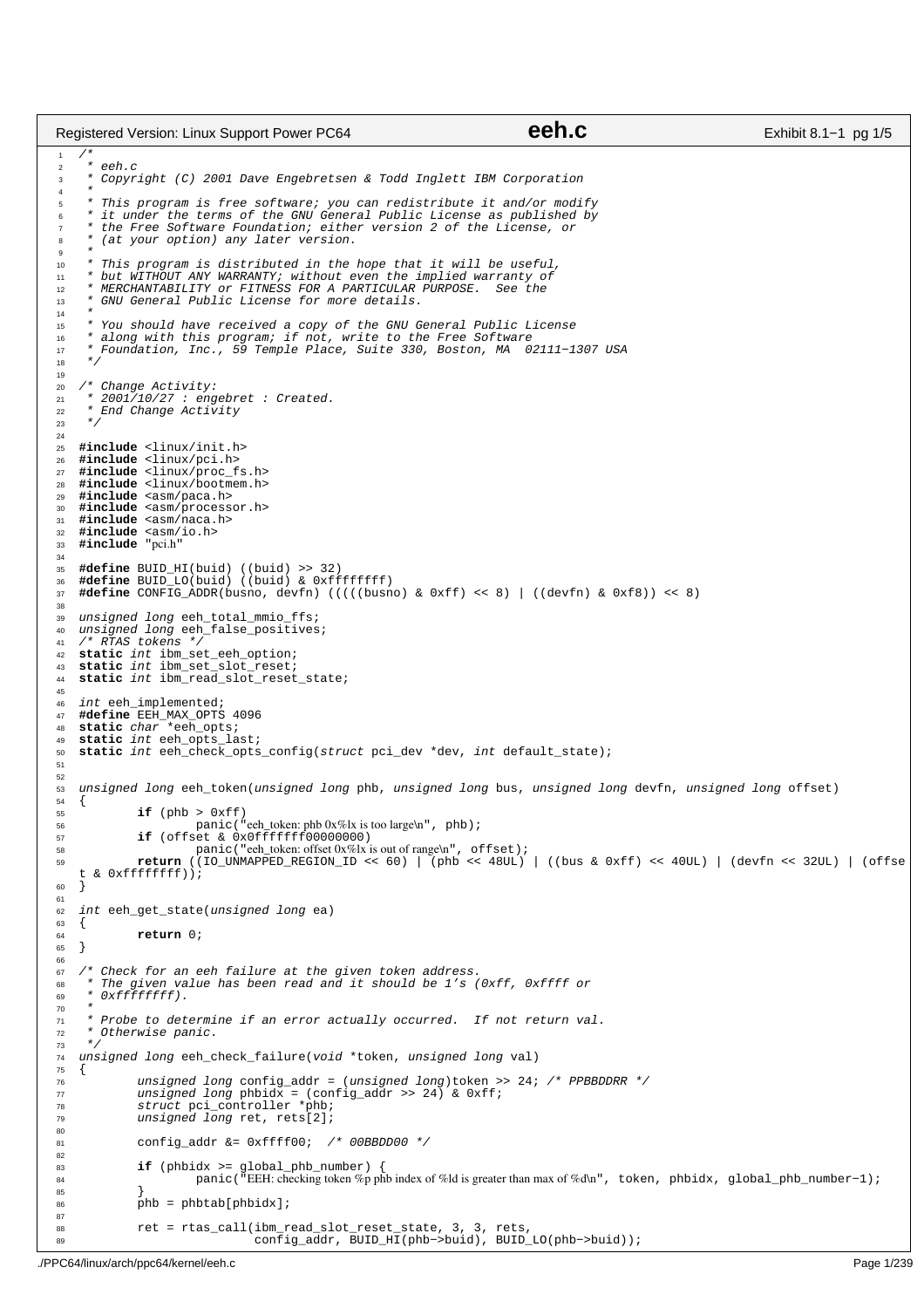```
90 if (ret == 0 && rets[1] == 1 && rets[0] >= 2) {
91 struct pci_dev *dev;
92 int bus = ((unsigned long)token >> 40) & 0xffff; /* include PHB# in bus */<br>93 int devfn = (config_addr >> 8) & 0xff;
                        int devfn = (config_addr >> 8) & 0xff;
94
95 dev = pci_find_slot(bus, devfn);
96 if (dev) {
97 printk(KERN_ERR "EEH: MMIO failure (%ld) on device:\n %s %s\n",<br>98 pets[0], dev->slot name, dev->name);
98 rets[0], dev−>slot_name, dev−>name);<br>PPCDBG ENTER DEBUGGER();
99 PPCDBG_ENTER_DEBUGGER();<br>
panic("EEH: MMIO failure (%)
                                 panic ("EEH: MMIO failure (%ld) on device:\n %s %s\n"
101 rets[0], dev->slot_name, dev->name);<br>102 else {
102 } else {<br>103
                                 103 printk(KERN_ERR "EEH: MMIO failure (%ld) on device buid %lx, config_addr %lx\n", rets[0], phb−>buid, conf
    ig_addr);
104 PPCDBG_ENTER_DEBUGGER();
                       11 component panic("EEH: MMIO failure (%ld) on device buid %lx, config_addr %lx\n", rets[0], phb->buid, config_addr);
106 }
107
108 eeh_false_positives++;<br>109 return val; /* 900
                                109 return val; /* good case */
110 }
111
112 struct eeh_early_enable_info {
113 unsigned int buid_hi;
114 unsigned int buid_lo;
115 int adapters_enabled;
116 };
117
118 /* Enable eeh for the given device node. */
119 static void *early_enable_eeh(struct device_node *dn, void *data)
120 \frac{1}{20}121 struct eeh_early_enable_info *info = data;<br>122 l ong ret;
              long ret;
123
124 /* Try to enable eeh */
125 ret = rtas_call(ibm_set_eeh_option, 4, 1, NULL,<br>126 cONFIG_ADDR(dn->busno, dn->devi
126 CONFIG_ADDR(dn−>busno, dn−>devfn)<br>127 CONFIG_ADDR(dn−>busno, dn−>devfn)<br>127 info->buid_hi, info->buid_lo, EEH
127 info->buid_hi, info->buid_lo, EEH_ENABLE);<br>128 if (ret == 0)
             if (ret == 0)
129 info−>adapters_enabled++;
130 return NULL; 
131 }
132
133 / *134 * Initialize eeh by trying to enable it for all of the adapters in the system.
135 * As a side effect we can determine here if eeh is supported at all.
136 * Note that we leave EEH on so failed config cycles won't cause a machine
137 * check. If a user turns off EEH for a particular adapter they are really
138 * telling Linux to ignore errors.
139
140 * We should probably distinguish between "ignore errors" and "turn EEH off"
141 * but for now disabling EEH for adapters is mostly to work around drivers that
142 * directly access mmio space (without using the macros).
143144 * The eeh−force−off/on option does literally what it says, so if Linux must
     * avoid enabling EEH this must be done.
146<br>147
   void eeh_init(void)
148 {
149 struct device node *phb;
150 struct eeh_early_enable_info info;
151<br>152152 extern char cmd_line[]; /* Very early cmd line parse. Cheap, but works. */<br>153 char *eeh_force_off = strstr(cmd_line, "eeh-force-off");<br>20 char *eeh_force_on = strstr(cmd_line, "eeh-force-on");
155
156 ibm_set_eeh_option = rtas_token("ibm,set−eeh−option");
157 ibm_set_slot_reset = rtas_token("ibm,set−slot−reset");
              158 ibm_read_slot_reset_state = rtas_token("ibm,read−slot−reset−state");
159
160 if (ibm_set_eeh_option == RTAS_UNKNOWN_SERVICE)
161 return;
162
163 if (eeh_force_off > eeh_force_on) {
164 /* User is forcing EEH off. Be noisy if it is implemented. */
165 if (eeh_implemented)<br>166 printk (KERN
<sup>166</sup> printk (KERN_WARNING "EEH: WARNING: PCI Enhanced I/O Error Handling is user disabled\n");<br>eeh implemented = 0;
                       eeeh_implemented = 0;
168 return;<br>169 }
169 }
170
171 if (eeh_force_on > eeh_force_off)<br>172 eeh_implemented = 1;
                                                    1<sup>'</sup>/* User is forcing it on. */
173
174 /* Enable EEH for all adapters. Note that eeh requires buid's */
175 info.adapters_enabled = 0;
176 for (phb = find_devices("pci"); phb; phb = phb−>next) {
                       int len;
178 int *buid_vals = (int *) get_property(phb, "ibm,fw−phb−id", &len);
Registered Version: Linux Support Power PC64 eeh.c Exhibit 8.1−1 pg 2/5
```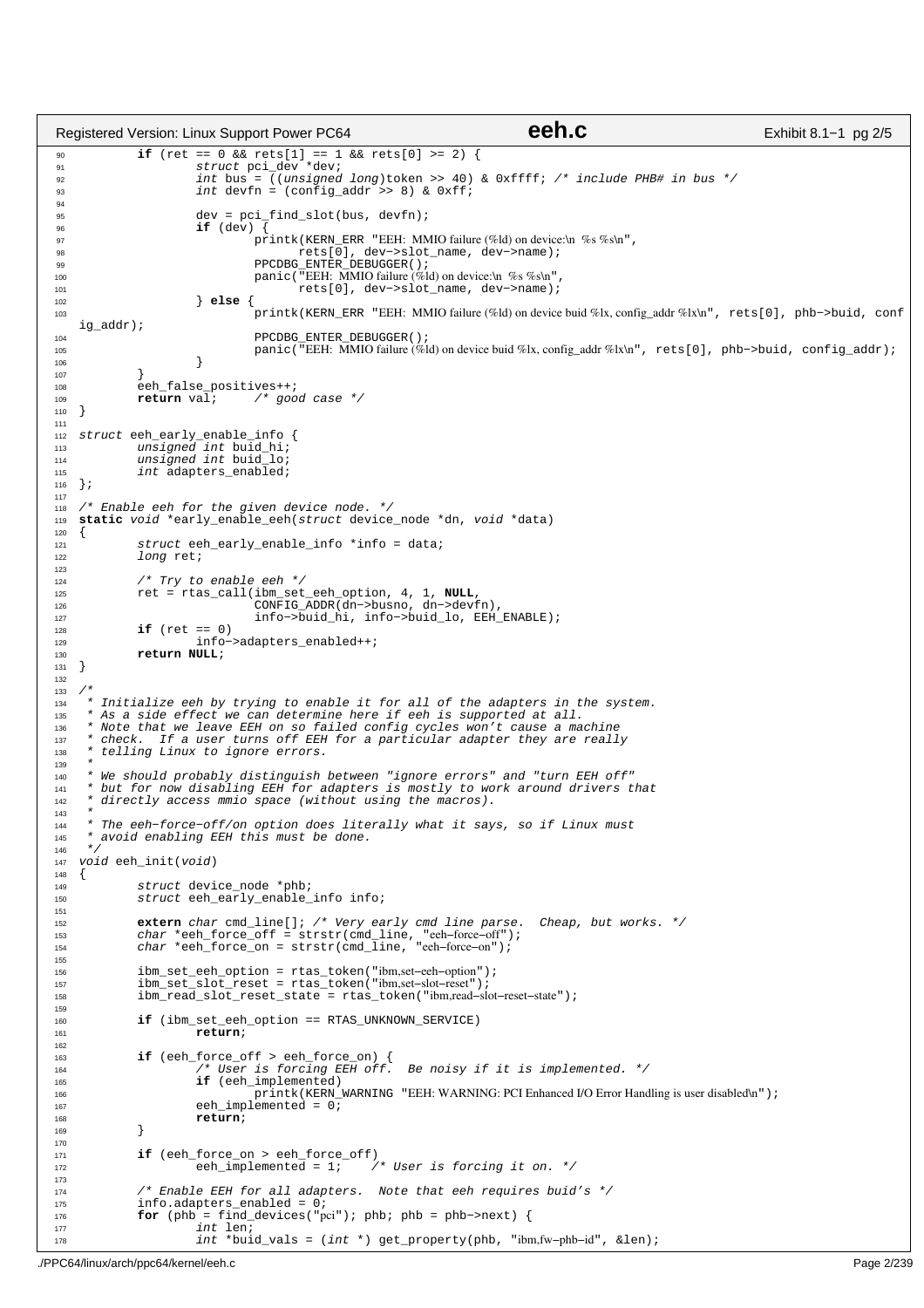```
179 if (!buid_vals)
180 continue;
181 if (len == sizeof(int)) {<br>182 info.buid lo = bu
                                 info.buid_to = build_vals[0];183<br>
184<br>
184<br>
185 else if (len == sizeof(int)*2) {<br>
info.buid_lo = buid_vals[1];<br>
186 info.buid_lo = buid_vals[1];
187 else {<br>188
188 printk ("EEH: odd ibm,fw-phb-id len returned: %d\n", len);<br>
continue;
                                 continue;
\left\{\n\begin{array}{ccc}\n190 & & \n\end{array}\n\right\}191 traverse_pci_devices(phb, early_enable_eeh, NULL, &info);
192<br>193
              if (info.adapters_enabled) {
194 printk(KERN_INFO "EEH: PCI Enhanced I/O Error Handling Enabled\n");
195 eeh_implemented = 1;
\begin{array}{c} 196 \\ 197 \end{array}197 }
198
199
200 /* Given a PCI device check if eeh should be configured or not.<br>201 * This may look at firmware properties and/or kernel cmdline o
     * This may look at firmware properties and/or kernel cmdline options.
202<br>203int is_eeh_configured(struct pci_dev *dev)
\begin{matrix}\n204 \\
205\n\end{matrix}struct device node *dn = pci device to OF node(dev);
206 struct pci_controller *phb = PCI_GET_PHB_PTR(dev);
207 unsigned long ret, rets[2];
208 int eeh_capable;
209 int default_state = 1; /* default enable EEH if we can. */210
211 if (dn == NULL || phb == NULL || !eeh_implemented)
212 return 0;
213
214 /* Hack: turn off eeh for display class devices by default.
215 * This fixes matrox accel framebuffer.
216 */
217 if ((dev->class >> 16) == PCI_BASE_CLASS_DISPLAY)<br>218 default state = 0;
                       default\_state = 0;219
220 /* Ignore known PHBs and EADs bridges */
221 if (dev−>vendor == PCI_VENDOR_ID_IBM &&
222 (dev->device == 0x\overline{0}102 || dev->device == 0x\overline{0}08b))<br>223 default state = 0idefault\_state = 0;224
225 if (!eeh_check_opts_config(dev, default_state)) {<br>226 if (default state)
<sup>226</sup> if (default_state)<br>
<sup>227</sup> printk(KER
227 printk(KERN_INFO "EEH: %s %s user requested to run without EEH.\n", dev->slot_name, dev->name);<br>228 return 0;
                       return 0;
229 }
230<br>231
              231 ret = rtas_call(ibm_read_slot_reset_state, 3, 3, rets,
CONFIG_ADDR(dn->busno, dn->devfn),<br>233 BUID_HI(phb->buid), BUID_LO(phb->buid));<br>234 eeh_capable = (ret == 0 && rets[1] == 1);
235 return eeh_capable;
236 }
237
238 int eeh_set_option(struct pci_dev *dev, int option)
239 {
240 struct device_node *dn = pci_device_to_OF_node(dev);
241 struct pci_controller *phb = PCI_GET_PHB_PTR(dev);
242243 if (dn == NULL || phb == NULL || phb−>buid == 0 || !eeh_implemented)
244 return −2;
245
246 return rtas_call(ibm_set_eeh_option, 4, 1, NULL,
247 CONFIG_ADDR(dn−>busno, dn−>devfn),
248 BUID_HI(phb−>buid), BUID_LO(phb−>buid), option);
249 }
250
251
252 static int eeh_proc_falsepositive_read(char *page, char **start, off_t off,<br>253 int count, int *eof, void *data)
                                  int count, int *eof, void *data)254255 int len;<br>256 len = 5p256 len = sprintf(page, "eeh_false_positives=%ld\n"<br>
<sup>257</sup><br>
<sup>257</sup>
                                "eeh_total_mmio_ffs=%ld\n"
258 eeh_false_positives, eeh_total_mmio_ffs);<br>259 return len;
<sup>259</sup> return len;<br>260 }
   \}261
262 /* Implementation of /proc/ppc64/eeh
263 * For now it is one file showing false positives.
264 */<br>265 sta
    static int __init eeh_init_proc(void)
266 {<br>267
              267 struct proc_dir_entry *ent = create_proc_entry("ppc64/eeh", S_IRUGO, 0);
268 if (ent) {
Registered Version: Linux Support Power PC64 eeh.c Exhibit 8.1−1 pg 3/5
```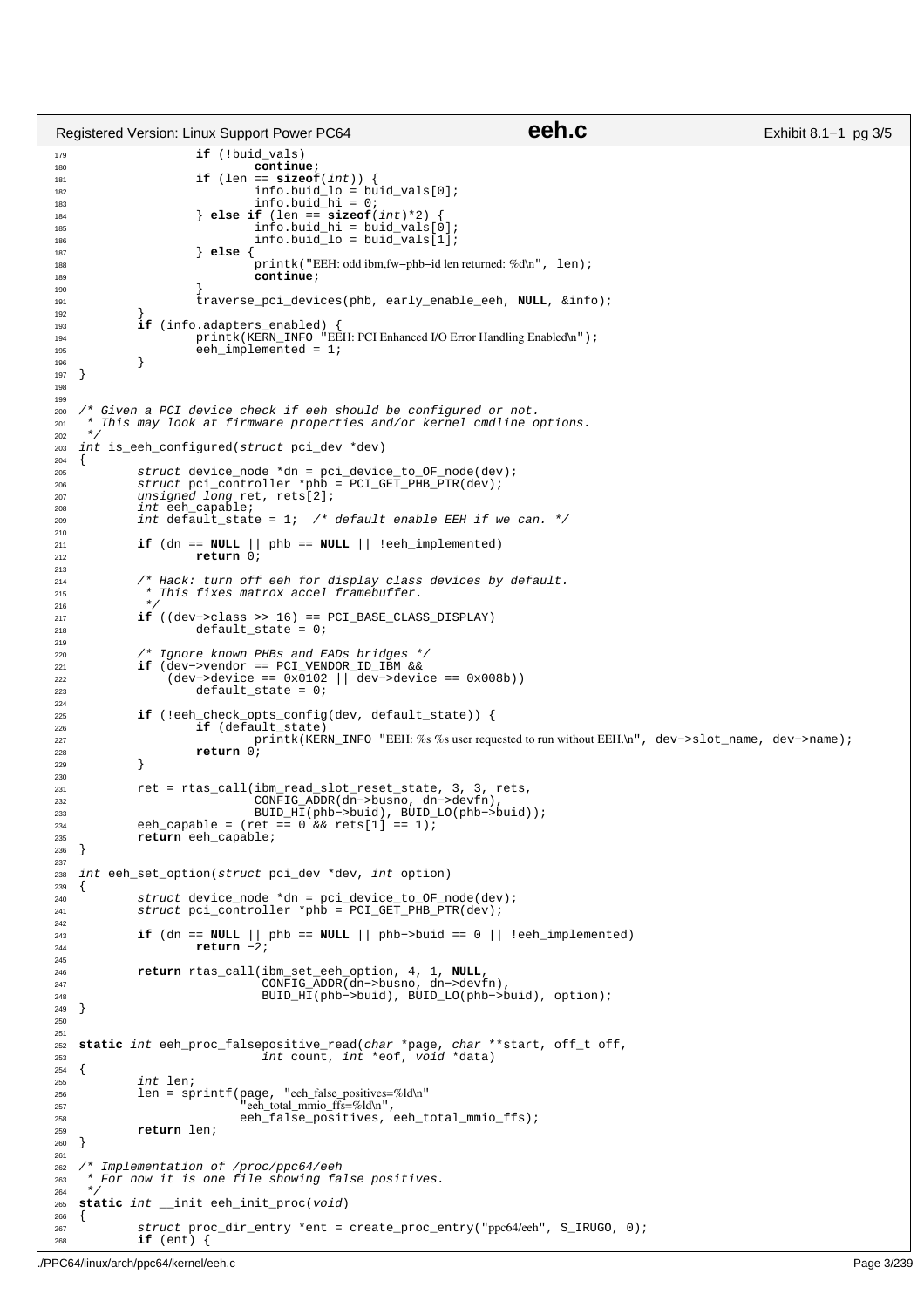```
269 ent−>nlink = 1;
270 ent−>data = NULL;
271 ent−>read_proc = (void *)eeh_proc_falsepositive_read;
272 }
273 return 0;
    274 }
275
276 /*<br>277 *
277 * Test if "dev" should be configured on or off<br>278 * This processes the options literally from let
278 * This processes the options literally from left to right.
279 * This lets the user specify stupid combinations of options,
280 * but at least the result should be very predictable.
281 */<br>282 sta
    static int eeh_check_opts_config(struct pci_dev *dev, int default_state)
283 {
284 struct device_node *dn = pci_device_to_OF_node(dev);
285 struct pci_controller *phb = PCI_GET_PHB_PTR(dev);
286 char devname[32], classname[32], phbname[32];<br>287 char *strs[8], *s;
287 char *strs[8], *s;<br>
288 int nstrs, i;
288 int nstrs, i;
289 int ret = default_state;
290
291 if (dn == NULL || phb == NULL)<br>292 return 0;
292 return 0;
293 /* Build list of strings to match */
294 nstrs = 0;<br>295 s = (char)
295 s = (char *)get_property(dn, "ibm,loc-code", 0);<br>296 if (s)
                if (s)297 strs[nstrs++] = s;
298 sprintf(devname, "dev%04x:%04x", dev−>vendor, dev−>device);
299 strs[nstrs++] = devname;
300 sprintf(classname, "class%04x", dev−>class);
301 strs[nstrs++] = classname;
302 sprintf(phbname, "pci@%lx", phb->buid);<br>303 strs[nstrs++] = phbname;
303 strategy<br>strs[nstrs++] = phbname;<br>304 strs[nstrs++] = ";
                                                    .<br>/* yes, this matches the empty string */
305
306 /* Now see if any string matches the eeh_opts list.
307 * The eeh_opts list entries start with + or -.
308<br>
for (s = eeh_opts; s && (s < (eeh_opts + eeh_opts_last)); s += strlen(s)+1) {<br>
for (i = 0; i < nstrs; i++) {<br>
if (strcasecmp(strs[i], s+1) == 0) {<br>
ret = (strs[i][0] == '+') ? 1 : 0;<br>
<br>
313
314 }
315 }
\frac{316}{317} return ret;
    }
318
319 /* Handle kernel eeh−on & eeh−off cmd line options for eeh.
320<br>321
         We support:
322 * eeh−off=loc1,loc2,loc3...
323324 * and this option can be repeated so
325 * eeh−off=loc1,loc2 eeh−off=loc3
326 * is the same as eeh−off=loc1,loc2,loc3
327<br>328
328 * loc is an IBM location code that can be found in a manual or
329 * via openfirmware (or the Hardware Management Console).
330<br>331
      * We also support these additional "loc" values:
332 *
333 * dev#:# vendor:device id in hex (e.g. dev1022:2000)
334 * class# class id in hex (e.g. class0200)
335 * pci@buid all devices under phb (e.g. pci@fef00000)
336<br>337
337 * If no location code is specified all devices are assumed
338 * so eeh−off means eeh by default is off.
339
340
341 /* This is implemented as a null separated list of strings.
342 * Each string looks like this: "+X" or "−X"
343 * where X is a loc code, dev, class or pci string (as shown above)
344 * or empty which is used to indicate all.
345<br>346
346 * We interpret this option string list during the buswalk
347 * so that it will literally behave left−to−right even if
348 * some combinations don't make sense. Give the user exactly
349 * what they want! :)
350 * /
351
352 static int __init eeh_parm(char *str, int state)
    \{354 char *s, *cur, *curend;<br>355 if (leeh opts) {
355 if (!eeh_opts) {
356 eeh_opts = alloc_bootmem(EEH_MAX_OPTS);
357 eeh_opts[eeh_opts_last++] = '+'; /* default */
358 eeh_opts[eeh_opts_last++] = '\0';
```
Registered Version: Linux Support Power PC64 **eeh.c** Exhibit 8.1−1 pg 4/5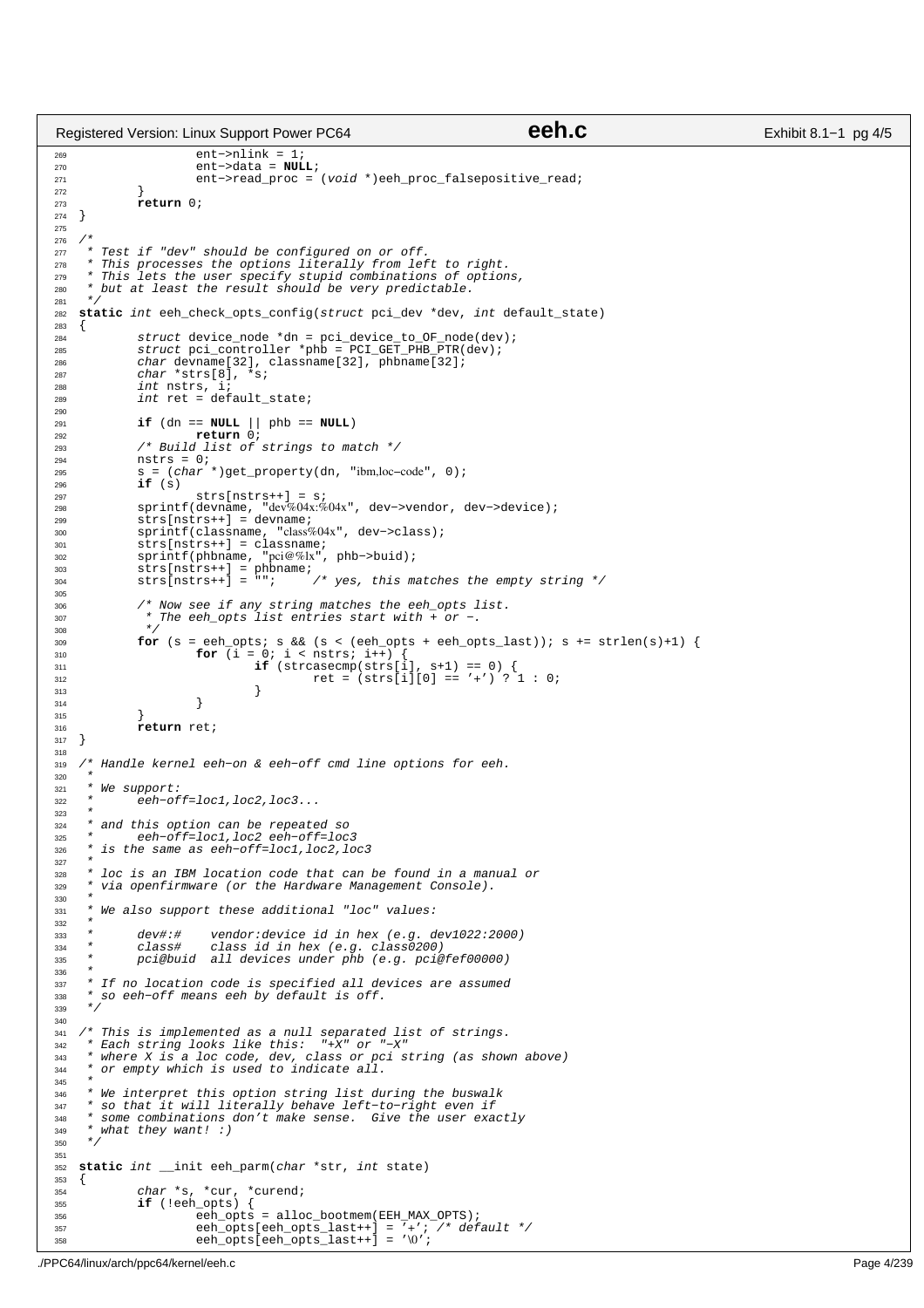```
eeh.c
Registered Version: Linux Support Power PC64
                                                                                                                                                                                                      Exhibit 8.1-1 pg 5/5
359
                       if (*str == '0') {
360
                                       \begin{array}{lll} \text{even} & \text{odd} \\ \text{even\_opts} & \text{6eh\_opts} \\ \text{each\_opts} & \text{6eh\_opts} \\ \text{even\_opts} & \text{6eh\_opts} \\ \text{6eh\_opts} & \text{6he} \\ \text{6he} & \text{6he} \\ \text{6he} & \text{6he} \\ \text{6he} & \text{6he} \\ \text{6he} & \text{6he} \\ \text{6he} & \text{6he} \\ \text{6he} & \text{6he} \\ \text{6he} & \text{6he} \\ \text{6he} & \text{6he} \\ \text{6he} & \text{6he} \\361
362
363
                                       return 1;364
                       if (*str == '=')365
                                       str++;366
367
                       for (s = str : s \&x * s != '0': s = current) {
368
                                       cur = siwhile (*cur == ',')<br>cur++; /* ignore empties. Don't treat as "all-on" or "all-off" */
369
370
                                        curend = strchr(cur, ',');rac{1}{371}372
                                       \texttt{if} (!curend)
                                                       curend = cur + strlen(cur);
373
                                       if (*cur) {<br>
int curlen = curend-curi<br>
+ curlen = curend-curi
374375
                                                       if (eeh_opts_last + curlen > EEH_MAX_OPTS-2) {<br>printk(KERN_INFO "EEH: sorry...too many eeh cmd line options\n");
376
377
378
                                                                       return 1;\rightarrow379
                                                       j<br>eh_opts[eeh_opts_last++] = state ? '+' : '-';<br>strncpy(eeh_opts+eeh_opts_last, cur, curlen);<br>eeh_opts_last += curlen;<br>eeh_opts[eeh_opts_last++] = '\0';
380
381
382
383
                                       \}384
385
                       \text{return } 1386
387
       \}388
      static int _init eehoff_parm(char *str)
389
390
      \left\{ \right.return eeh_parm(str, 0);
391
      \rightarrow392
393
      static int _init eehon_parm(char *str)
394395
      \{396return eeh_parm(str, 1);
397
      \}398
      _initcall(eeh_init_proc);<br>_setup("eeh-off", eehoff_parm);<br>_setup("eeh-on", eehon_parm);
399
400
401
```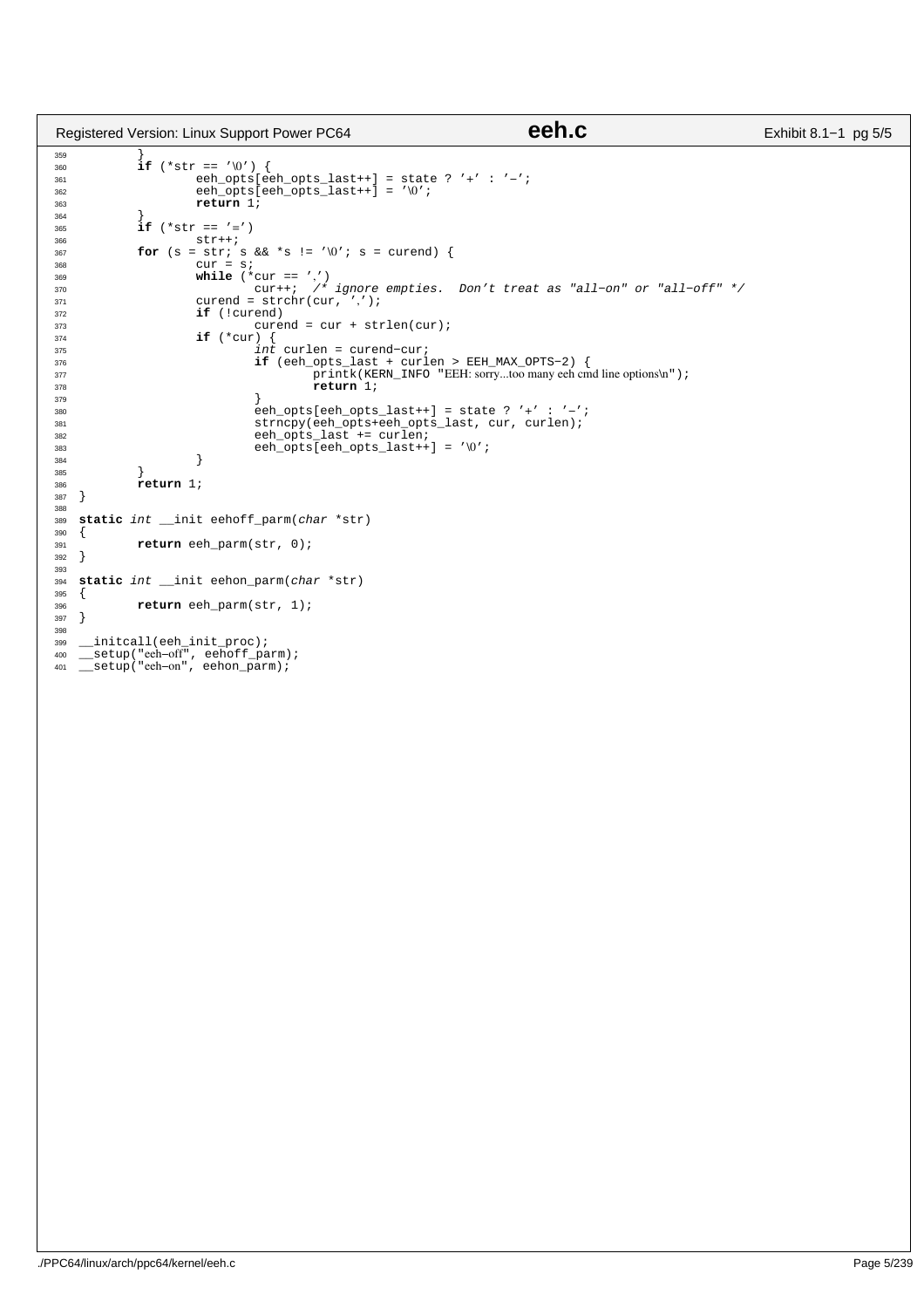```
flight recorder.c
                                                                                                            Exhibit 8.1-2 pg 1/3
Registered Version: Linux Support Power PC64
   * flight recorder.c
\overline{\phantom{a}}<del>ی د د د</del><br>د م م م م م
           \overline{\mathbf{3}}* This code supports the a generic flight recorder.
     * Copyright (C) 20yy <Allan H Trautman> <IBM Corp>
5
\epsilon* This program is free software; you can redistribute it and/or modify<br>* it under the terms of the GNU General Public License as published by
\overline{7}\mathbf{g}the Free Software Foundation; either version 2 of the License, or
    * (at your option) any later version.
1011* This program is distributed in the hope that it will be useful,<br>* but WITHOUT ANY WARRANTY; without even the implied warranty of
121314* MERCHANTABILITY or FITNESS FOR A PARTICULAR PURPOSE. See the
     * GNU General Public License for more details.
\overline{AB}16* You should have received a copy of the GNU General Public License
17* along with this program; if not, write to the:
18
    * Free Software Foundation, Inc.,
1920
2122
    * This is a simple text based flight recorder. Useful for logging
^{23}\overline{24}* information the you may want to retreive at a latter time.
                                                                         Errors or
    * debug inforamtion are good examples. A good method to dump the
25* information is via the proc file system.
26
27* To use.
28
      10 use.<br>1. Create the flight recorder object. Passing a NULL pointer will<br>kmalloc the space for you. If it is too early for kmalloc, create<br>space for the object. Beware, don't lie about the size, you will
29
30<sup>2</sup>space for the object.<br>pay for that later.
313233
                     FlightRecorder* TestFr = alloc_Flight_Recorder(NULL, "TestFr", 4096);
34* 2. Log any notable events, initialzation, error conditions, etc.<br>* 10GFR(TestFr,"5. Stack Variable(10) %d",StackVariable);
353637* 3. Dump the information to a buffer.
38
                     fr_Dump(TestFr, proc_file_buffer, proc_file_buffer_size);
39
4041#include <stdarg.h>
42#include <linux/kernel.h><br>#include <linux/kernel.h><br>#include <linux/rtc.h>
43
44#include <linux/slab.h><br>#include <asm/string.h><br>#include <asm/string.h><br>#include <asm/time.h>
45
46
\overline{47}#include <asm/flight recorder.h>
48
\overline{40}static char<br>static int
                        LogText[512];
50LogText Index;
51
   staticint
                        LogCount = 052static spinlock_t Fr_Lock;
5354
   55
    * Build the log time prefix based on Flags.
56
57
    \star00 = No time prefix01 = Date(mmddyy) Time(hhmmss) prefix58
      02 = Day(dd) Time(hhmmss) prefix
59
       60
    + + +61
   static void fr_Log_Time(FlightRecorder* Fr)
62
63
   \left\{ \right.64
            struct timeval TimeClock;
            struct rtc_time LogTime;
65
66
67
            do_gettimeofday(&TimeClock);
            to_tm(TimeClock.tv_sec, &LogTime);
68
69
            if (Fr->Flags == 1) {
707172LogTime.tm_mon, LogTime.tm_mday, LogTime.tm_year-2000,
                                         LogTime.tm_hour,LogTime.tm_min, LogTime.tm_sec);
73\overline{74}75
            else if (Fr->Flags == 2) {<br>LogTextIndex = sprintf(LogText, "%02d%02d%02d%02d",
76
77LogTime.tm_mday,
78
                                         LogTime.tm_hour, LogTime.tm_min, LogTime.tm_sec);
79
            \rightarrow80else if (Fr->Flags == 3) {
81
                     LogTextIndex = sprintf(LogText, "%02d%02d%02d")82
                                         LogTime.tm_hour,LogTime.tm_min, LogTime.tm_sec);
83
84
            else {
85++LogCount;
86
                     LogTextIndex = sprintf(LogText, "%04d.", LogCount);
87
88
            \}89
   - 1
90
```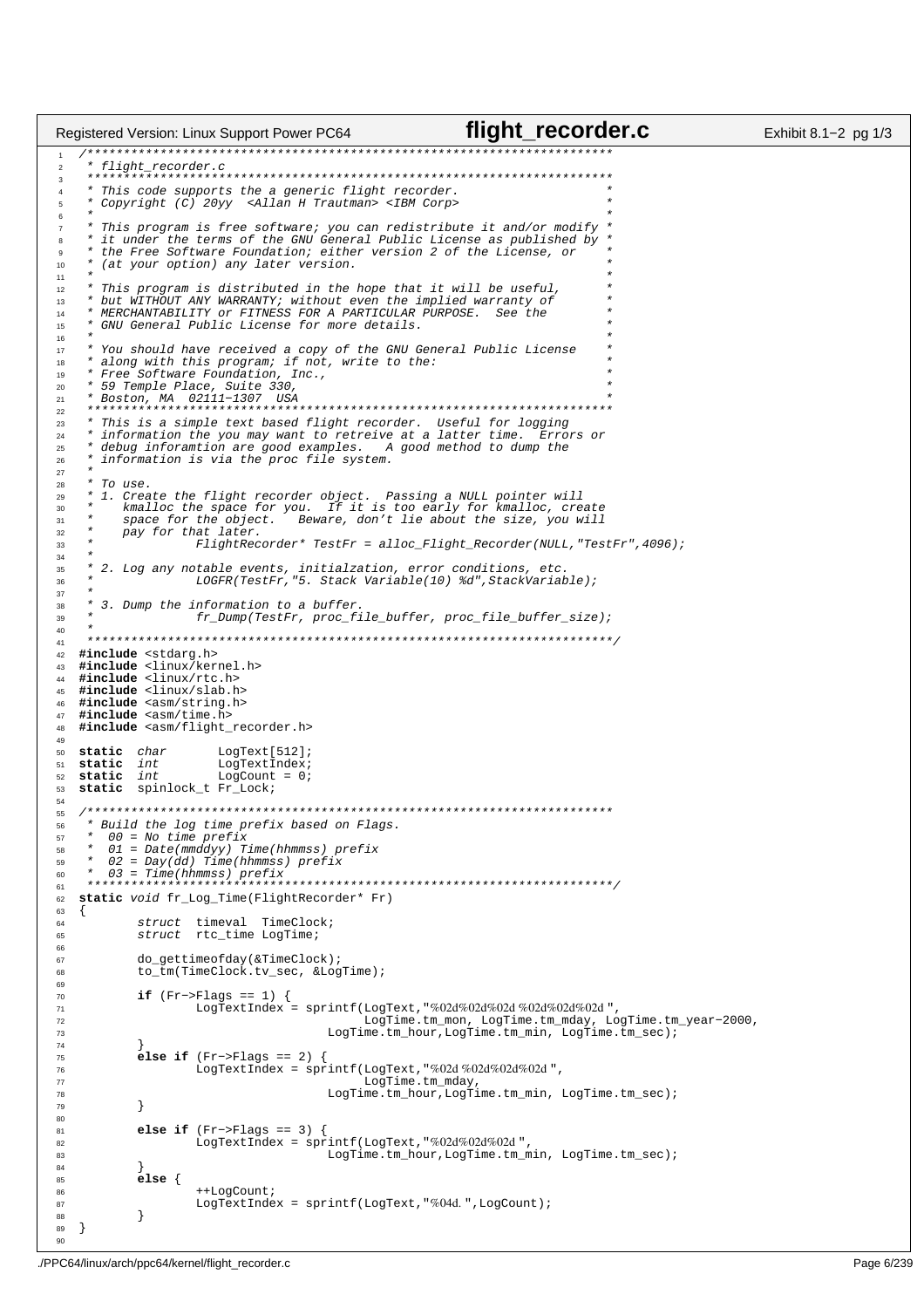```
flight recorder.c
Registered Version: Linux Support Power PC64
                                                                                                  Exhibit 8.1-2 pg 2/3
   91
    * Log entry into buffer,
\circ93
94
   static void fr_Log_Data(FlightRecorder* Fr)
95
96
                   TextLen = strlen(LogText);<br>Residual = (Fr->EndPointer - Fr->NextPointer)-15;
           int
97
           int98
           if (TextLen > Residual) {
99
                   strcpy(Fr->NextPointer, "WRAP");
100101Fr->WrapPointer = Fr->NextPointer + 5; Fr->NextPointer = Fr->StartPointer;102
           \mathcal{E}103
104
           strcpy(Fr->NextPointer, LogText);
           Fr->NextPointer += TextLen+1;<br>strcpy(Fr->NextPointer, "<=");
10<sub>5</sub>106107
    108
    109
110
   void fr_Log_Entry(struct flightRecorder* LogFr, const char *fmt, ...)
111112
  \mathcal{A}va_list arg_ptr;
113114spin\_lock( kFr\_Lock);
115fr\_Log\_Time(LogFr);<br>va start(arq ptr, fmt);
116
117
           vsprintf(LogText+LogTextIndex, fmt, arg_ptr);
118
           va_end(arg_ptr);
119fr_Log_Data(LogFr);
120121spin_unlock(&Fr_Lock);
122123
124125* Dump Flight Recorder into buffer.
126127
128
   int fr_Dump(FlightRecorder* Fr, char *Buffer, int BufferLen)
129
130\begin{array}{lll} int & \texttt{LineLen} = 0 \textit{;} \\ char^* & \texttt{StartEntry;} \end{array}131
132
           char* EndEntry;
133
134
           spin_lock(&Fr_Lock);
           135
            136
137
           if (Fr->WrapPointer != NULL) {
138
139StartEntry = Fr->NextPointer+3;
                   140
141142
                   \begin{tabular}{ll} \textbf{while (EndEntry & StartEntry & & lineLen & & \texttt{BufferLen}) \\ & LineLen & += & \texttt{spring}(\texttt{Buffer+LineLen}, \texttt{Ws\textbackslash}, \texttt{StartEntry}); \\ & StartEntry & += & \texttt{strlen}(\texttt{StartEntry}) + 1; \\ \end{tabular}143144
145\}146
147
           \}148
           149
            150
151
           StartEntry = Fr->StartPointer;<br>EndEntry = Fr->NextPointer;
152
153
           while (EndEntry > StartEntry && LineLen < BufferLen) {
154\frac{1}{\text{Index}} > StartEntry & LineLen < BufferLen) {<br>
LineLen  += sprintf(Buffer+LineLen,"%s\n",StartEntry);<br>
StartEntry += strlen(StartEntry) + 1;
155
156
157
           spin_unlock(&Fr_Lock);
158
159
           return LineLen;
  \rightarrow160
161
  162
    * Allocate and Initialized the Flight Recorder
163
      164
    **************
165
   FlightRecorder* alloc_Flight_Recorder(FlightRecorder* FrPtr, char* Signature, int SizeOfFr)
166
167
   \left\{ \right.168
           FlightRecorder* Fr
                                  = FrPtr;
                                                                    /* Pointer to Object */
                                                          /* Could be static
                           FrSize = (SizeOFF/16)*16;
160intif (\mathbb{F}r) = \text{MIT.I.}170-- Nommy<br>Fr = (FlightRecorder*)kmalloc(SizeOfFr, GFP_KERNEL);
171
           memset(Fr, 0, SizeOfFr);
172
           strcpy(Fr->Signature, Signature);
173
174
           Fr->size= FrSize;
                            = 0.7Fr->F]ags
175
           r->StartPointer = (char*)&Fr->Buffer;<br>Fr->EndPointer = (char*)&Fr->Buffer;<br>Fr->EndPointer = (char*)Fr + Fr->Size;
176
177
178
179
           fr Log Entry (Fr, "Initialized.");
180
```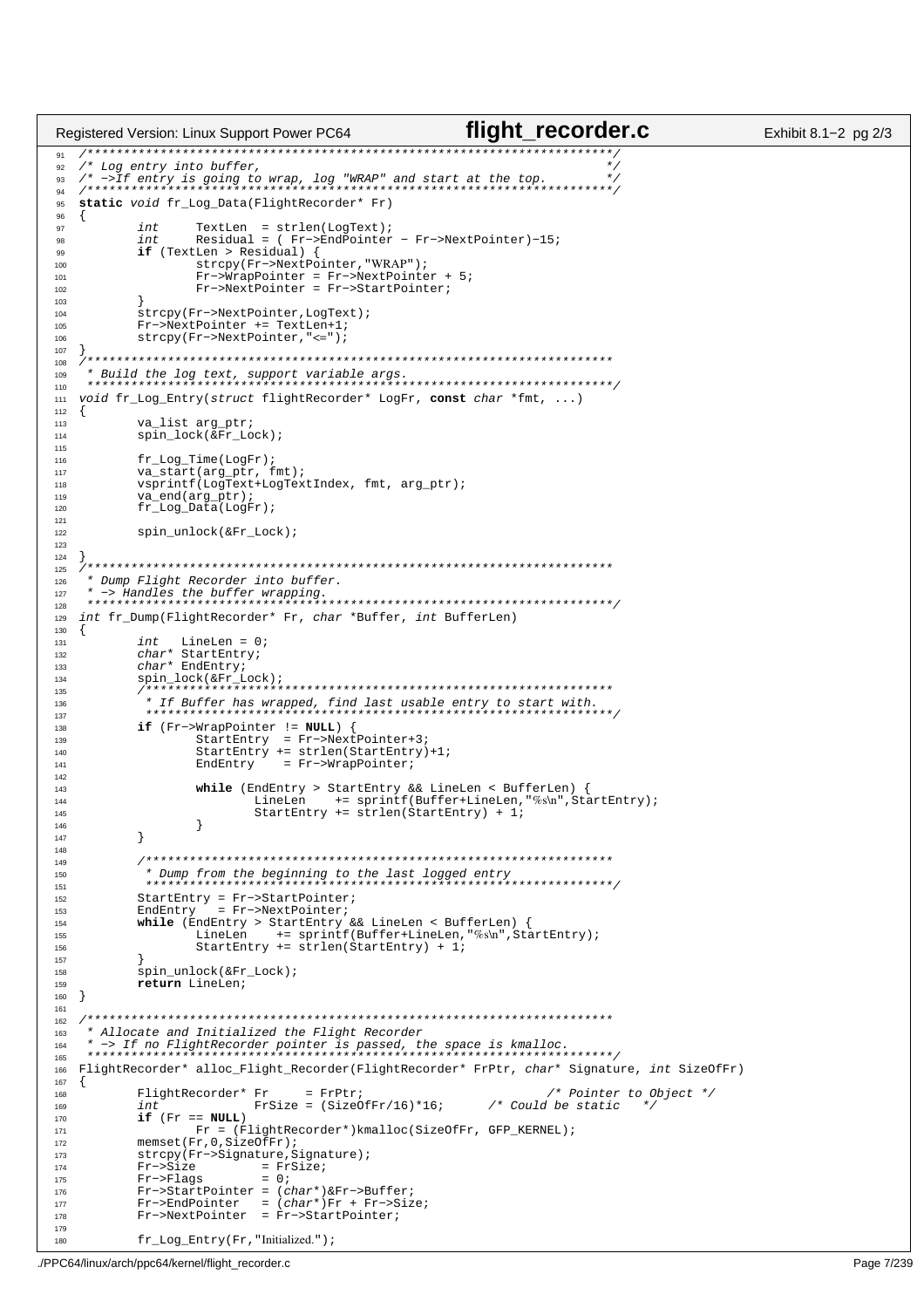| Registered Version: Linux Support Power PC64 | flight_recorder.c | Exhibit 8.1-2 pg 3/3 |
|----------------------------------------------|-------------------|----------------------|
| return Fr;<br>181<br>$\sim$ $\sim$ $\sim$    |                   |                      |

 $\begin{bmatrix} 181 \\ 182 \end{bmatrix}$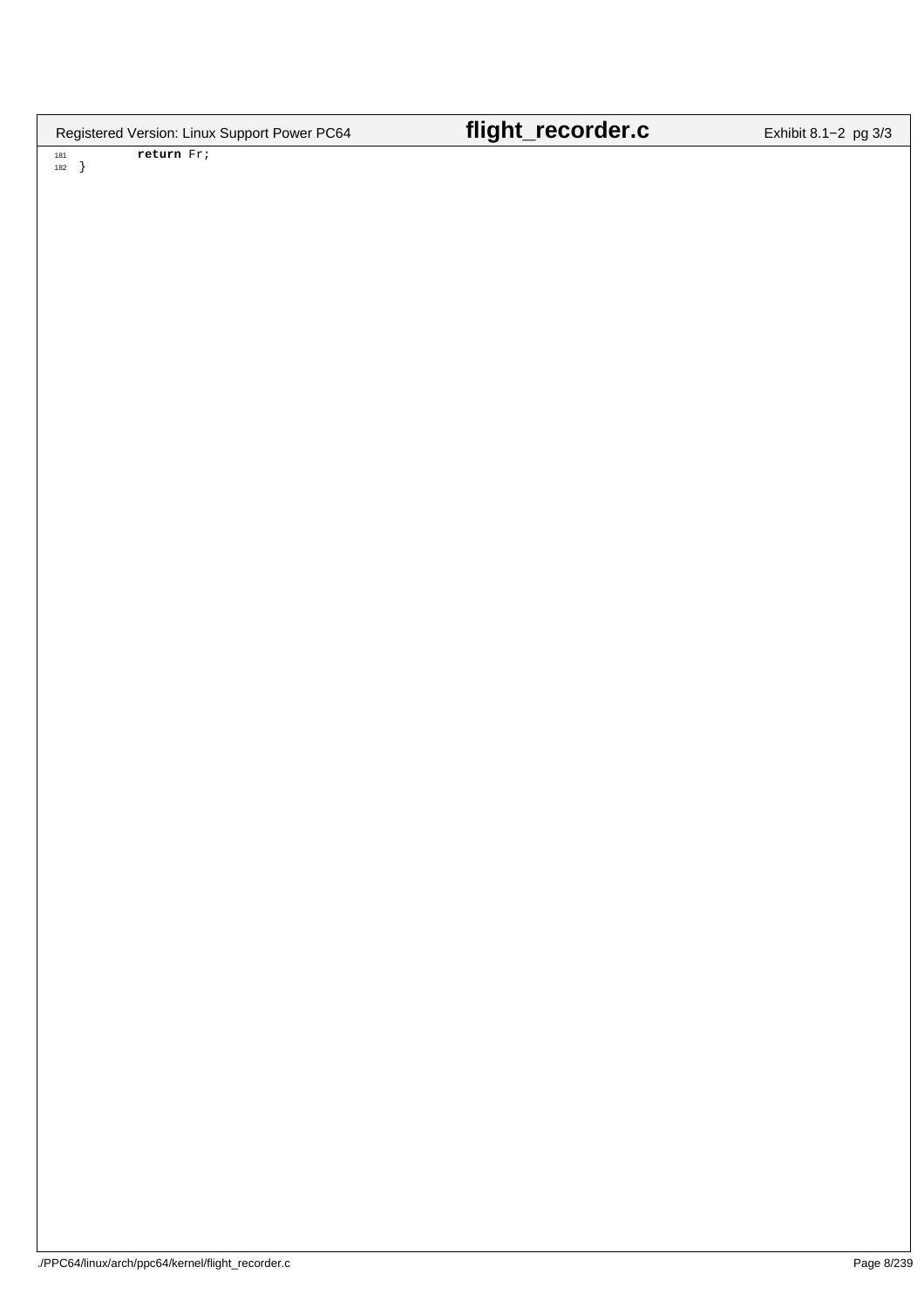$/$ \* <sup>2</sup> \* PowerPC64 port by Mike Corrigan and Dave Engebretsen \* {mikejc|engebret}@us.ibm.com \* \* Copyright (c) 2000 Mike Corrigan <mikejc@us.ibm.com>  $\epsilon$  \* SMP scalability work: <sup>8</sup> \* Copyright (C) 2001 Anton Blanchard <anton@au.ibm.com>, IBM \* \* Module name: htab.c \* 12 \* Description:<br>13 \* PowerPC Ha \* PowerPC Hashed Page Table functions <br> $15$ \* This program is free software; you can redistribute it and/or \* modify it under the terms of the GNU General Public License <sup>17</sup> \* as published by the Free Software Foundation; either version \* 2 of the License, or (at your option) any later version. <sub>19</sub> **#include** <linux/config.h> <sup>22</sup> **#include** <linux/spinlock.h> **#include** <linux/errno.h> **#include** <linux/sched.h> **#include** <linux/proc\_fs.h> <sup>26</sup> **#include** <linux/stat.h> **#include** <linux/sysctl.h> **#include** <linux/ctype.h> **#include** <linux/cache.h> **#include** <asm/ppcdebug.h> **#include** <asm/processor.h> **#include** <asm/pgtable.h> 34 **#include** <asm/mmu.h><br>35 **#include** <asm/mmu co **#include** <asm/mmu\_context.h> #include <asm/page.h> 37 **#include** <asm/types.h><br>38 **#include** <asm/uaccess. 38 **#include** <asm/uaccess.h><br>39 **#include** <asm/naca.h> 39 **#include** <asm/naca.h><br>40 **#include** <asm/pmc.h> #include <asm/pmc.h> 41 **#include** <asm/machdep.h><br>42 **#include** <asm/lmb.h> **#include** <asm/lmb.h> 43 **#include** <asm/abs\_addr.h><br>44 **#include** <asm/io.h> **#include** <asm/io.h> **#include** <asm/eeh.h> **#include** <asm/hvcall.h> 47 **#include** <asm/iSeries/LparData.h><br>48 **#include** <asm/iSeries/HvCallHpt.h **#include** <asm/iSeries/HvCallHpt.h> 50  $\frac{7}{51}$  \* Note: pte \* Note: pte −−> Linux PTE <sup>52</sup> \* HPTE −−> PowerPC Hashed Page Table Entry \* 54 \* Execution context:<br>55 \* htab initialize htab\_initialize is called with the MMU off (of course), but \* the kernel has been copied down to zero so it can directly <sup>57</sup> \* reference global data. At this point it is very difficult \* to print debug info. 59<br>60  $\star$  / 62 HTAB htab\_data =  $\{NULL, 0, 0, 0, 0\};$  extern unsigned long \_SDR1; **extern** unsigned long klimit; 67 void make\_pte(HPTE \*htab, unsigned long va, unsigned long pa,<br>68 declinate mode, unsigned long hash mask, int large); 68 int mode, unsigned long hash\_mask, int large);<br>69 long plpar\_pte\_enter(unsigned long flags, <sup>69</sup> long plpar\_pte\_enter(unsigned long flags, unsigned long ptex, <sup>71</sup> unsigned long new\_pteh, unsigned long new\_ptel, unsigned long \*old\_pteh\_ret, unsigned long \*old\_ptel\_ret); **static** long hpte\_remove(unsigned long hpte\_group); static long rpa\_lpar\_hpte\_remove(unsigned long hpte\_group); **static** long iSeries\_hpte\_remove(unsigned long hpte\_group); <sup>76</sup> **inline** unsigned long get\_lock\_slot(unsigned long vpn); **static** spinlock\_t pSeries\_tlbie\_lock = SPIN\_LOCK\_UNLOCKED; <sup>79</sup> **static** spinlock\_t pSeries\_lpar\_tlbie\_lock = SPIN\_LOCK\_UNLOCKED; **#define** LOCK\_SPLIT **#ifdef** LOCK\_SPLIT 83 hash\_table\_lock\_t hash\_table\_lock[128] \_\_cacheline\_aligned\_in\_smp = { [0 ... 31] = {SPIN\_LOCK\_UNLOCKED}};<br>84 **#else #else** hash\_table\_lock\_t hash\_table\_lock[1] \_\_cacheline\_aligned\_in\_smp = { [0] = {SPIN\_LOCK\_UNLOCKED}}; **#endif** <sup>88</sup> **#define** KB (1024) **#define** MB (1024\*KB) Registered Version: Linux Support Power PC64 **htab.c** Exhibit 8.1−3 pg 1/16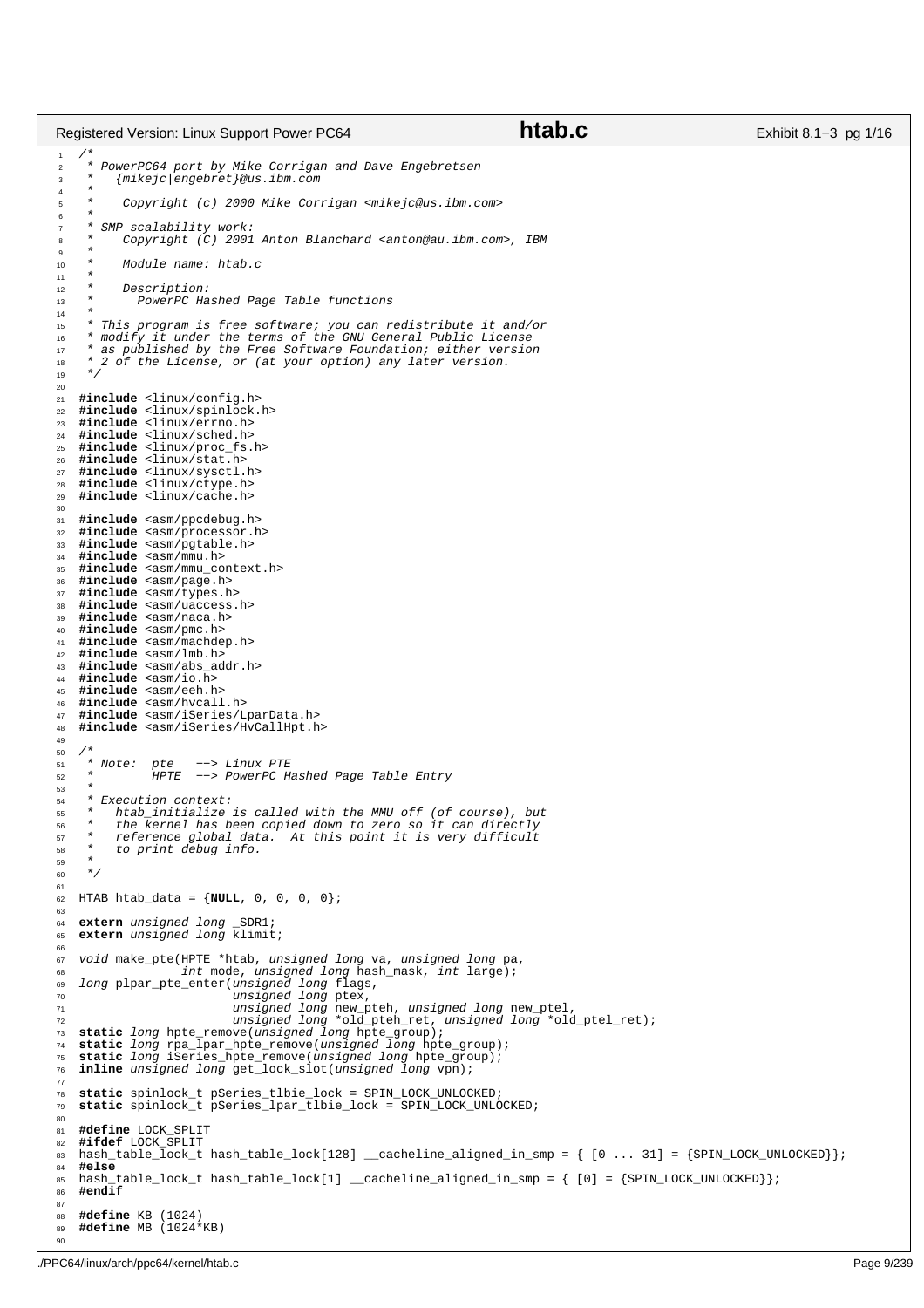Registered Version: Linux Support Power PC64 **htab.c** Exhibit 8.1−3 pg 2/16

<sup>91</sup> **static inline** void 92 loop forever(void) 93  $\begin{cases} 93 & 1 \end{cases}$ volatile unsigned long x = 1; 95 **for**( $i \times i \times j = 1$ ) <sup>96</sup> ;  $\begin{bmatrix} 97 \end{bmatrix}$ 98 <sup>99</sup> **static inline** void <sup>100</sup> create\_pte\_mapping(unsigned long start, unsigned long end, unsigned long mode, unsigned long mask, int large)  $\begin{matrix} 102 \\ 103 \end{matrix}$ 103 unsigned long addr;<br>104 HPTE \*htab = (HPTE 104 HPTE \*htab =  $(HPTE * )$  v2a(htab\_data.htab);<br>105 unsigned int step; unsigned int step; 106  $107$  **if** (large)  $108$  step =  $16*MB$ ;<br> $109$  else <sup>109</sup> **else**  $step = 4*KB;$ 111 <sup>112</sup> **for** (addr = start; addr < end; addr += step) { <sup>113</sup> unsigned long vsid = get\_kernel\_vsid(addr); <sup>114</sup> unsigned long va = (vsid << 28) | (addr & 0xfffffff); <sup>115</sup> make\_pte(htab, va, (unsigned long)\_\_v2a(addr), 116 mode, mask, large); 117 } <sup>118</sup> } 119  $120$  void  $121$  htab initialize(void)  $122 \frac{1}{2}$ <sup>123</sup> unsigned long table, htab\_size\_bytes; <sup>124</sup> unsigned long pteg\_count; 125 unsigned long mode\_rw, mask, lock\_shift; 126 <sup>127</sup> **#if** 0  $128$  /\* Can't really do the call below since it calls the normal RTAS<br>129 \* entry point and we're still relocate off at the moment. <sup>129</sup> \* entry point and we're still relocate off at the moment. <sup>130</sup> \* Temporarily diabling until it can call through the relocate off 131 \* RTAS entry point.  $-Peter$ <br>132 \*/ 132  $* /$ 133 ppc64\_boot\_msg(0x05, "htab init");<br>  $134$  #endif <sup>134</sup> **#endif** 135 136  $\overrightarrow{1}$  + Calculate the required size of the htab. We want the number of the number of the number of real pages. \* PTEGs to equal one half the number of real pages. 138<br>139 139 htab\_size\_bytes = 1UL << naca->pftSize;<br>140 bteg count = htab size bytes >> 7;  $pteg_count = htab_size_bytes >> 7;$ 141 <sup>142</sup> /\* For debug, make the HTAB 1/8 as big as it normally would be. \*/ <sup>143</sup> ifppcdebug(PPCDBG\_HTABSIZE) { <sup>144</sup> pteg\_count >>= 3; <sup>145</sup> htab\_size\_bytes = pteg\_count << 7; <sup>146</sup> } 147 <sup>148</sup> htab\_data.htab\_num\_ptegs = pteg\_count; <sup>149</sup> htab\_data.htab\_hash\_mask = pteg\_count − 1; 150 151  $/$  \* <sup>152</sup> \* Calculate the number of bits to shift the pteg selector such that we <sup>153</sup> \* use the high order 8 bits to select a page table lock. <sup>154</sup> \*/ <sup>155</sup> **asm** ("cntlzd %0,%1" : "=r" (lock\_shift) : <sup>156</sup> "r" (htab\_data.htab\_hash\_mask)); 157 htab\_data.htab\_lock\_shift =  $(64 - \text{lock\_shift}) - 8$ ; 158 <sup>159</sup> **if**(systemcfg−>platform == PLATFORM\_PSERIES) { <sup>160</sup> /\* Find storage for the HPT. Must be contiguous in <sup>161</sup> \* the absolute address space. 162  $* /$ 163 table = lmb\_alloc(htab\_size\_bytes, htab\_size\_bytes);<br>
1**f** ( !table ) {<br>
ppc64\_terminate\_msg(0x20, "hpt space");<br>
166 loop\_forever();  $167$  } 168 htab\_data.htab =  $(HPTE * )$ \_a2v(table); 169 <sup>170</sup> /\* htab absolute addr + encoded htabsize \*/  $17 \text{ N}$  = table + \_ilog2(pteg\_count) – 11; 172 <sup>173</sup> /\* Initialize the HPT with no entries \*/ <sup>174</sup> memset((void \*)table, 0, htab\_size\_bytes); <sup>175</sup> } **else** { 176  $'$  /\* Using a hypervisor which owns the htab \*/<br>177 htab data.htab = **NULL**; 177 **htab\_data.htab = <b>NULL**;<br>178 \_SDR1 = 0;  $-SDR\bar{1} = 0;$ <sup>179</sup> } 180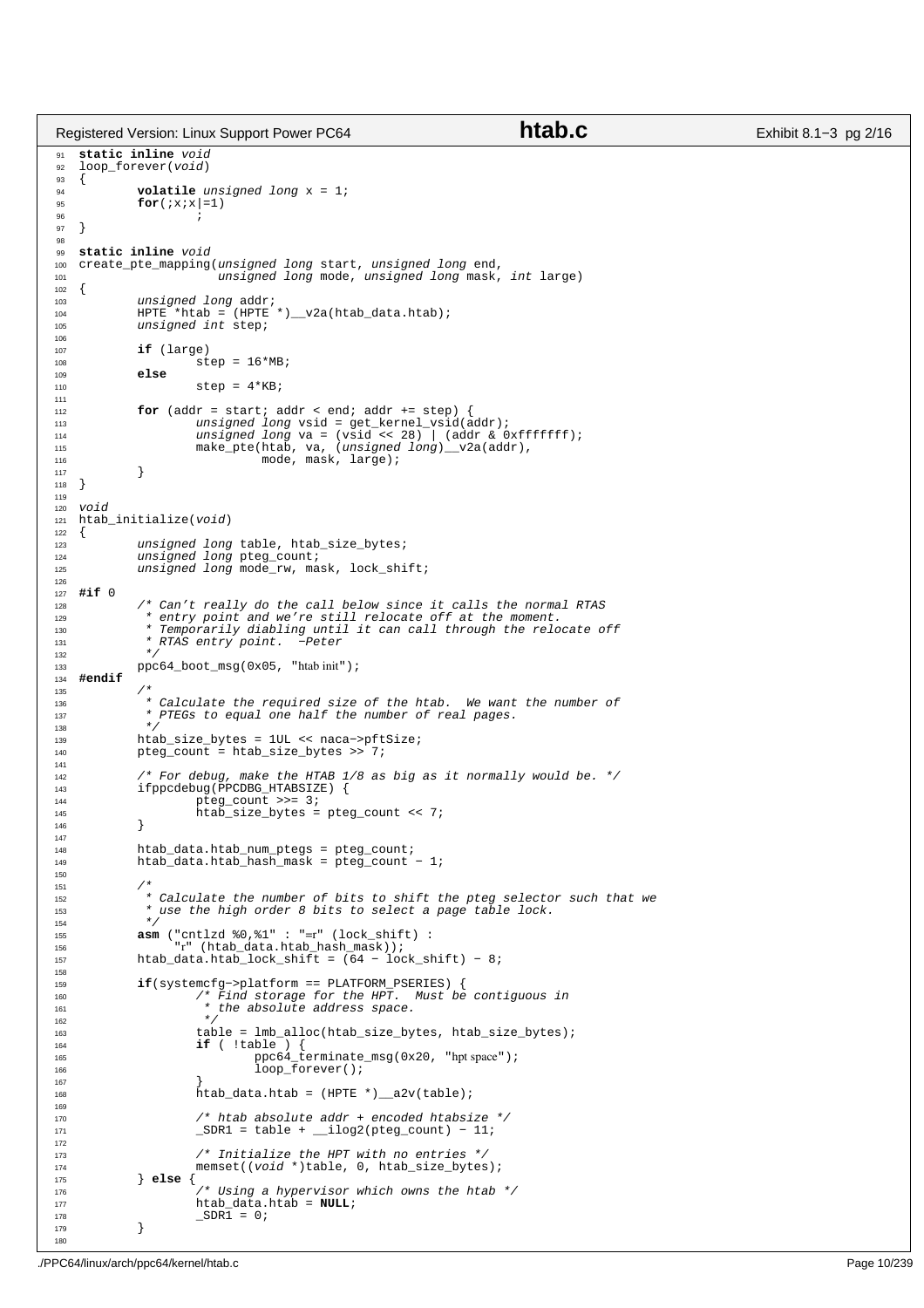```
181 mode_rw = _PAGE_ACCESSED | _PAGE_COHERENT | PP_RWXX;
182 mask = pteg_count−1;
183
184 /* XXX we currently map kernel text rw, should fix this */
185 if ((systemcfg−>platform & PLATFORM_PSERIES) &&
186 cpu_has_largepage() && (systemcfg−>physicalMemorySize > 256*MB)) {
187 create_pte_mapping((unsigned long)KERNELBASE,<br>188 KERNELBASE + 256*MB, mode_rw, mask, 0);
189 create_pte_mapping((unsigned long)KERNELBASE + 256*MB,<br>KERNELBASE + (systemcfq->physicalMe
190 KERNELBASE + (systemcfg->physicalMemorySize),<br>191 mode rw, mask, 1);
                                               mode_rw, mask, 1);
192 } else {
193 create_pte_mapping((unsigned long)KERNELBASE,<br>194 KERNELBASE+(systemcfq->phy
194 KERNELBASE+(systemcfg->physicalMemorySize),<br>195 mode rw. mask. 0);
                                               mode_rw, mask, 0);
196 }
197 #if 0
198 /* Can't really do the call below since it calls the normal RTAS
199 * entry point and we're still relocate off at the moment.
200 * Temporarily diabling until it can call through the relocate off<br>201 * Temporarily diabling until it can call through the relocate off
                 RTAS entry point. -Peter
202 * /
203 ppc64_boot_msg(0x06, "htab done");<br>204 #endif
    204 #endif
205 }
206 #undef KB
    207 #undef MB
208
209<br>210210 * Create a pte. Used during initialization only.
211 * We assume the PTE will fit in the primary PTEG.
212 */
213 void make_pte(HPTE *htab, unsigned long va, unsigned long pa,<br>214 void make_pte(HPTE *htab, unsigned long hash mask, int large)
    int mode, unsigned long hash_mask, int large)
215<br>216HPTE * hptep, local_hpte, rhpte;217 unsigned long hash, vpn, flags, lpar_rc;
218 unsigned long i, dummy1, dummy2;
219 long slot;
220
221 if (large)
222 vpn = va >> LARGE_PAGE_SHIFT;
223 else
                       vpn = va \gg PAGE\_SHIFT;225
226 hash = hpt hash(vpn, large);
227
228 local_hpte.dw1.dword1 = pa | mode;
229 local_hpte.dw0.dword0 = 0;
230 local_hpte.dw0.dw0.avpn = va >> 23;
231 local_hpte.dw0.dw0.bolted = 1; /* bolted */
232 if (large) {
233 local_hpte.dw0.dw0.l = 1; /* large page */<br>234 local_hpte.dw0.dw0.avpn &= ~0x1UL;
234 local\_hpte.dw0.dw0.avpn <= ~0x1UL;235 \Big\}236 10 \text{cal}_{hpte.}dw0.dw0.v = 1;237
238 if (systemcfg->platform == PLATFORM_PSERIES) {<br>239 hotep = htab + ((hash & hash mask)*HF
                       hptep = htab + ((hash & hash\_mask)*HPTES_PER_GROUP);240for (i = 0; i < 8; ++i, ++hptep) {<br>
if (hptep->dw0.dw0.v == 0) {<br>
if (hptep=>dw0.dw0.v == 0) {<br>
return;<br>
return;
245 }
246 }
247 else if (systemcfg->platform == PLATFORM_PSERIES_LPAR) {<br>248 slot = ((hash & hash mask)*HPTES PER GROUP);
                        slot = ((hash & hash\_mask)*HPTES_PER_GROUP);249
250 \frac{1}{250} /* Set CEC cookie to 0 \frac{x}{251} \frac{1}{250} \frac{1}{251} \frac{1}{250} \frac{1}{251} \frac{2}{51} \frac{1}{251} \frac{2}{51} \frac{2}{51} \frac{2}{51} \frac{2}{51} \frac{2}{51} \frac{2}{51} \frac{2}{51} \frac{2}{51} \frac{2}{51} \251 /* Zero page = 0<br>252 /* I−cache Invalidate = 0 */
253 /* I−cache synchronize = 0<br>254 /* Exact = 0 - modify any
                        254 /* Exact = 0 − modify any entry in group */
255 flags = 0;
256
257 lpar_rc = plpar_pte_enter(flags, slot, local_hpte.dw0.dword0,
258 local_hpte.dw1.dword1, 
259 &dummy1, &dummy2);
260 if (lpar_rc != H_Success) {
                                 22.2 \frac{1}{2} ppc64_terminate_msg(0x21, "hpte enter");
\frac{262}{263} loop_forever();
263 }
<sup>264</sup> return;<br>
<sup>265</sup> else if (syst
              265 } else if (systemcfg−>platform == PLATFORM_ISERIES_LPAR) {
266<br>
266<br>
267<br>
\textbf{if} (s\textbf{lot} < 0) {<br>
\textbf{if} (s\textbf{lot} < 0) {
267 if (slot < 0) {<br>
268 /* Must find space in primary group */<br>
panic("hash_page: hpte already exists\n");
270 }
Registered Version: Linux Support Power PC64 htab.c Exhibit 8.1−3 pg 3/16
```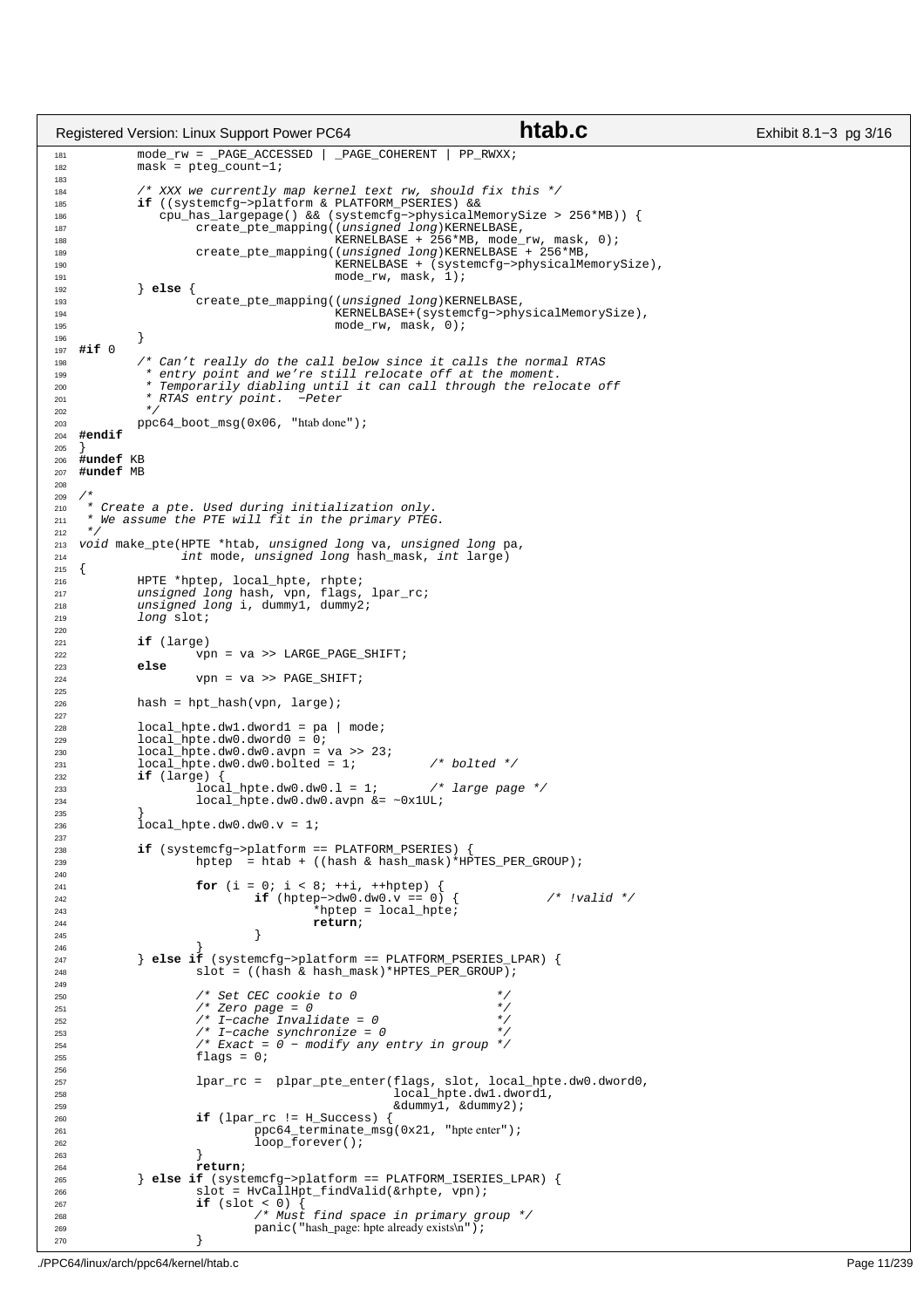```
271 HvCallHpt_addValidate(slot, 0, (HPTE *)&local_hpte );
272 return;
273 }
274
275 /* We should _never_ get here and too early to call xmon. */
276 ppc64_terminate_msg(0x22, "hpte platform");
\overline{277} \overline{10} \overline{0} \overline{1} \overline{10} \overline{1} \overline{0} \overline{1} \overline{1} \overline{0} \overline{0} \overline{1} \overline{1} \overline{0} \overline{1} \overline{0} \overline{1} \overline{0} \overline{1} \overline{0} \overline{1} \overline{0} \overline{1} \overline{0} \overline{1} \overline{0} \overline{1} \overline{0} \overline{1}\{279
\begin{array}{ccc} 280 & / & * \\ 281 & & * \end{array}281 * find_linux_pte returns the address of a linux pte for a given 
282 * effective address and directory. If not found, it returns zero.
283 */<br>284 pte
    pte_t *find_linux_pte(pgd_t *pgdir, unsigned long ea)
285
286 pgd_t *pg;
287 pmd_t *pm;
288 pte_t *pt = NULL;
289 pte_t pte;
290
pg = pgdir + pgd_index(ea);292 if (!pgd_none(*pg)) {
293 pm = pmd_offset(pg, ea);
\mathbf{if} (!pmd_none(*pm))<br>
\mathbf{if} (!pmd_none(*pm))
                                    pt = pte_offset(pm, ea);296 pte = *pt;
297 if (!pte_present(pte))
298 pt = NULL;
299 }
300 }
301<br>302
               return pt;
303 }
304
305 static inline unsigned long computeHptePP(unsigned long pte)
    \{307 return (pte & _PAGE_USER) |
308 (((pte & _PAGE_USER) >> 1) &
309 ((\sim((\text{pte} >> 2)\&\text{ (pre } >> 2)))<br>/* _PAGE_RW */<br>/* _PAGE_DIRTY */
\begin{array}{c} 311 \\ 312 \end{array} \begin{array}{c} 1) \\ i \end{array}\{313
314<br>315
315 * Handle a fault by adding an HPTE. If the address can't be determined
316 * to be valid via Linux page tables, return 1. If handled return 0
317 */
318 int __hash_page(unsigned long ea, unsigned long access, 
319 unsigned long vsid, pte_t *ptep)
320 {
321 unsigned long va, vpn;
322 unsigned long newpp, prpn;
323 unsigned long hpteflags, lock_slot;
324 long slot;
325 pte_t old_pte, new_pte;
326
327 /* Search the Linux page table for a match with va */
328 va = (vsid << 28) | (ea & 0x0fffffff);
329 vpn = va >> PAGE_SHIFT;
330 lock_slot = get_lock_slot(vpn); 
331
332 /* Acquire the hash table lock to guarantee that the linux
333 * pte we fetch will not change
334 */
335 spin_lock(&hash_table_lock[lock_slot].lock);
336
337 /* 
338 * Check the user's access rights to the page. If access should be
339 * prevented then send the problem up to do_page_fault.<br>340 * /
               \frac{P}{4} access
341 access = _PAGE_PRESENT;<br>342 if (unlikely(access \&6 ~ (
342 if (unlikely(access & ~(pte_val(*ptep)))) {
343 spin_unlock(&hash_table_lock[lock_slot].lock);
                          r<sub>eturn</sub> 1;
\hspace{1.5cm} 345 \hspace{1.5cm} \Big \}346
347 /* 
348 * We have found a pte (which was present).
349 * The spinlocks prevent this status from changing
350 * The hash_table_lock prevents the _PAGE_HASHPTE status
351 * from changing (RPN, DIRTY and ACCESSED too)
352 * The page_table_lock prevents the pte from being 
353 * invalidated or modified
354 */
355
356<br>357
357 * At this point, we have a pte (old_pte) which can be used to build
358 * or update an HPTE. There are 2 cases:<br>*359 *
360 * 1. There is a valid (present) pte with no associated HPTE (this is 
Registered Version: Linux Support Power PC64 htab.c Exhibit 8.1−3 pg 4/16
```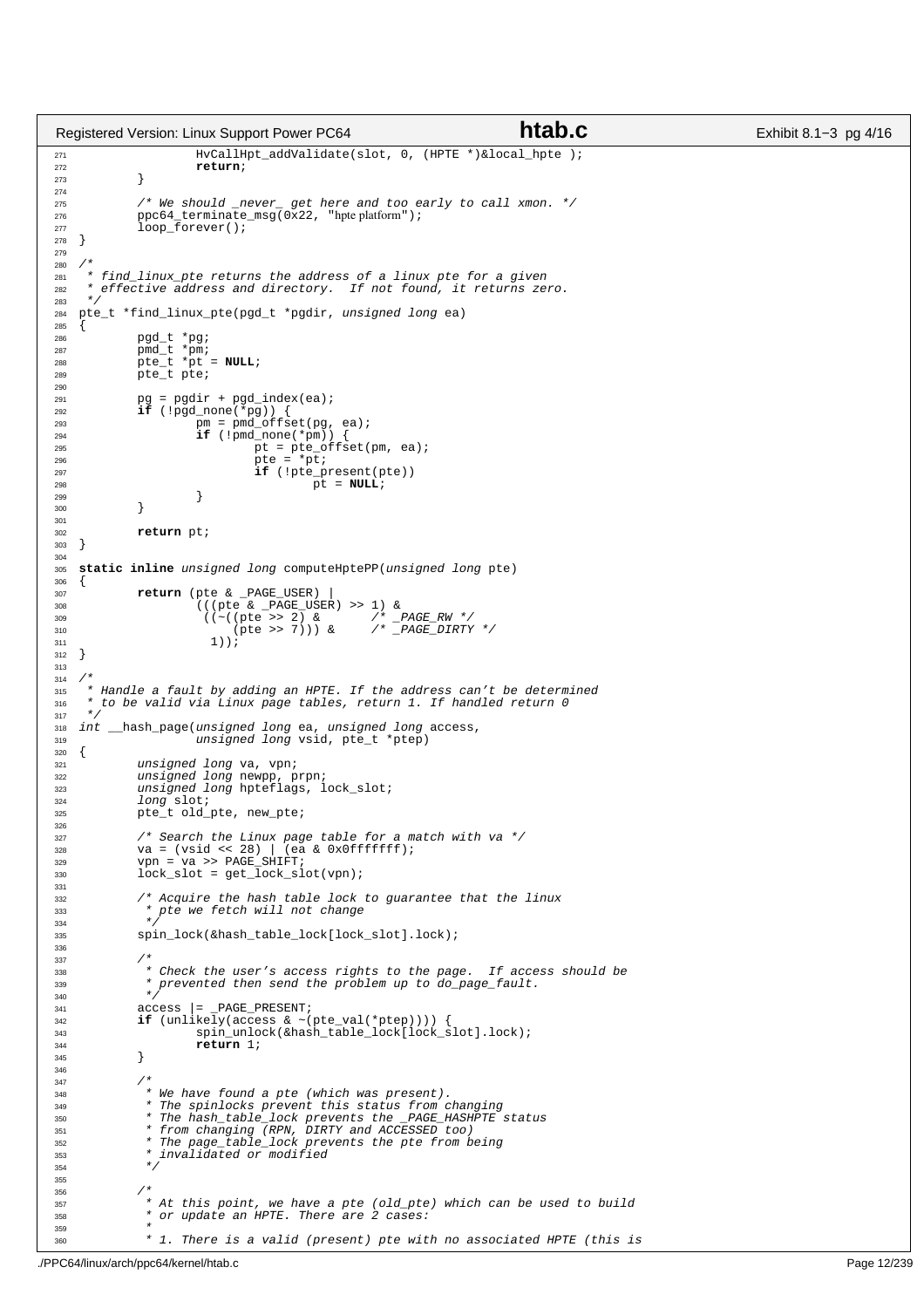```
361 * the most common case)
\frac{361}{362} * 2. There is a valid (present) pte with an associated HPTE. The
363 and the set of the pp bits in the HPTE prevent access<br>364 because we are doing software DIRTY bit management and t
364 * because we are doing software DIRTY bit management and the 365 * page is currently not DIRTY.
365 * page is currently not DIRTY.<br>366 */
366 */
367
368 old_pte = *ptep;<br>369 0 new pte = old pt
              new_{pt} = old_{pt}:
370
371 /* If the attempted access was a store */
372 if (access & _PAGE_RW)
373 pte_val(new_pte) |= _PAGE_ACCESSED | _PAGE_DIRTY;
374 else
                         pte_val(new_pte) |= _PAGE_ACCESSED;
376
377 newpp = computeHptePP(pte_val(new_pte));
378
\frac{379}{15} /* Check if pte already has an hpte (case 2) */<br>380 if (unlikely(pte val(old pte) & PAGE HASHPTE))
380 if (unlikely(pte_val(old_pte) & _PAGE_HASHPTE)) {
381 /* There MIGHT be an HPTE for this pte */
382 unsigned long hash, slot, secondary;
383
384 \frac{1}{2} \frac{1}{2} \frac{1}{2} \frac{1}{2} \frac{1}{2} \frac{1}{2} \frac{1}{2} \frac{1}{2} \frac{1}{2} \frac{1}{2} \frac{1}{2} \frac{1}{2} \frac{1}{2} \frac{1}{2} \frac{1}{2} \frac{1}{2} \frac{1}{2} \frac{1}{2} \frac{1}{2} \frac{1}{2} \frac{1}{2} \frac{1}{2hash = hpt\_hash(vpn, 0);386 secondary = (pte_val(old_pte) & _PAGE_SECONDARY) >> 15;
387 if (secondary)<br>388 if (secondary)<br>hash =
                                   hash = ~hash;389 slot = (hash & htab_data.htab_hash_mask) * HPTES_PER_GROUP;
390 slot += (pte_val(old_pte) & _PAGE_GROUP_IX) >> 12;
391<br>392
                         /* XXX fix large pte flag */
393 if (ppc_md.hpte_updatepp(slot, secondary, 
394 newpp, va, 0) == −1) {
395 pte_val(old_pte) \&= ~_PAGE_HPTEFLAGS;
                         396 } else {
397 if (!pte_same(old_pte, new_pte)) {
398 *ptep = new_pte;
399 }
400 }
401 }
402
403 if (likely(!(pte_val(old_pte) & _PAGE_HASHPTE))) {
404 /* Update the linux pte with the HPTE slot */
405 pte_val(new_pte) &= ~_PAGE_HPTEFLAGS;<br>
406 pte_val(new_pte) |= _PAGE_HASHPTE;<br>
prpn = pte_val(old_pte) >> PTE_SHIFT;
\frac{408}{400}409 \frac{409}{410} /* copy appropriate flags from linux pte */<br>htteflags = (pte val(new pte) & 0x1f8) | per
                        hpteflags = (pte_val(new_pte) & 0x1f8) | newpp;
411
412 slot = ppc md.hpte insert(vpn, prpn, hpteflags, 0, 0);
413
414 pte_val(new_pte) |= ((slot<<12) & 
415 (_PAGE_GROUP_IX | _PAGE_SECONDARY));
416
417 *ptep = new_pte;
418 }
419
420 spin_unlock(&hash_table_lock[lock_slot].lock);
421
422 return 0;
   \left\{ \right\}424
425<br>426...<br>426 * Handle a fault by adding an HPTE. If the address can't be determined<br>427 * to be valid via Linux page tables, return 1. If handled return 0
    A to be valid via Linux page tables, return 1. If handled return 0<br>* to be valid via Linux page tables, return 1. If handled return 0
428<br>429int hash_page(unsigned long ea, unsigned long access) {
430 {
431 void *pgdir;<br>432 unsigned lon
432 unsigned long vsid;<br>433 detruct mm struct *m
433 struct mm_struct *mm;<br>
434 pte_t *ptep;
435 int ret;
436
437 /* Check for invalid addresses. */<br>438 if (!IS VALID EA(ea)) return 1;
              438 if (!IS_VALID_EA(ea)) return 1;
439
440 switch (REGION_ID(ea)) {<br>441 case USER REGION ID:
441 case USER_REGION_ID:<br>442 mm = current
442 mm = current−>mm;<br>\lim_{443} if (mm == NIII.T,) r
443 if (mm == NULL) return 1;
444 vsid = get_vsid(mm->context, ea);<br>\frac{445}{445}445 break;
446 case IO_REGION_ID:
447 mm = &ioremap_mm;<br>448 vsid = get_kernel
448 vsid = get\_kernel\_vsid(ea);<br>
break;
                         449 break;
450 case VMALLOC_REGION_ID:
Registered Version: Linux Support Power PC64 htab.c Exhibit 8.1−3 pg 5/16
```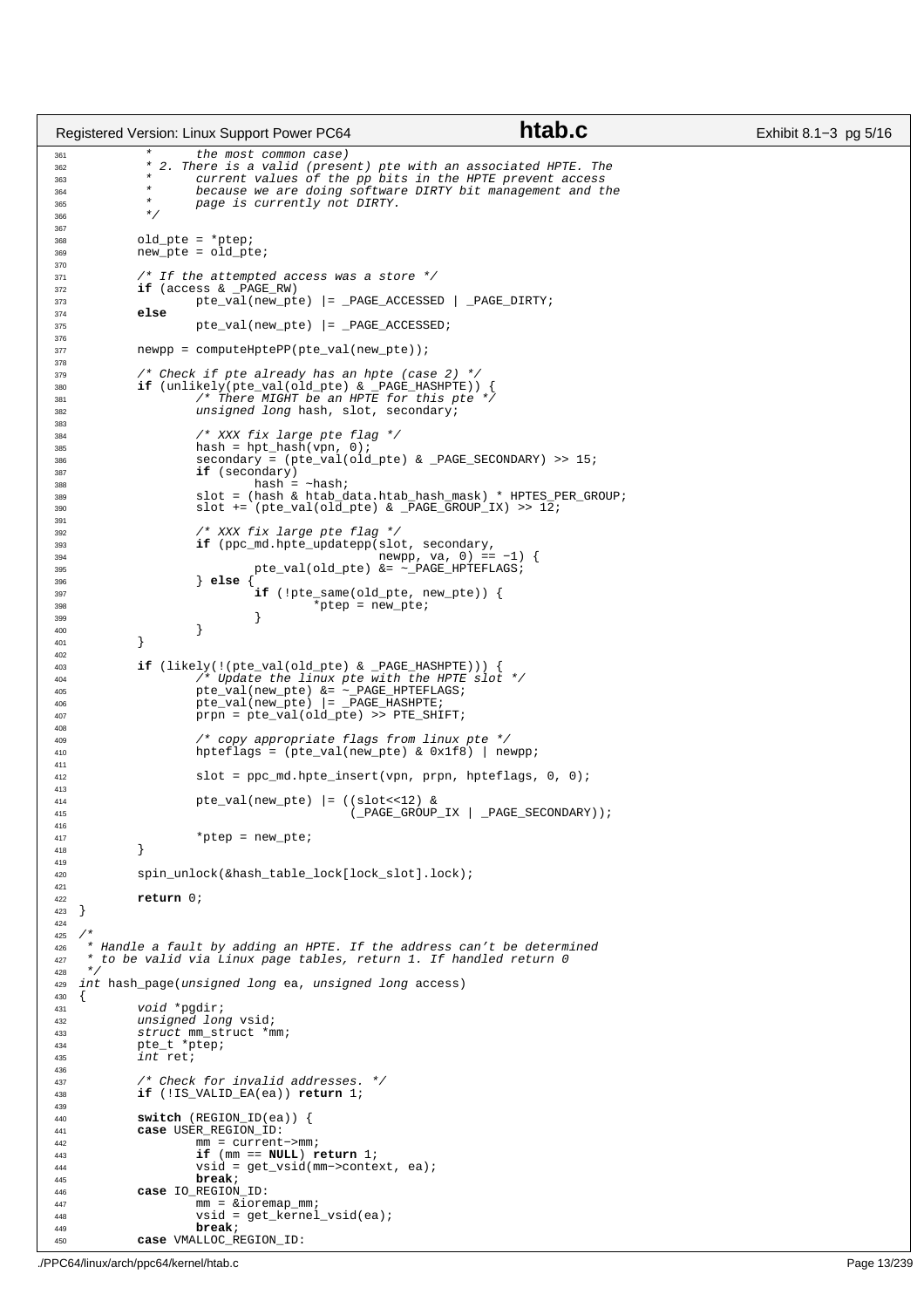```
451 mm = &init_mm;
452 vsid = get_kernel_vsid(ea);
453 break;<br>454 case IO_UNMAPP
454 case IO_UNMAPPED_REGION_ID:
455 udbg_printf("EEH Error ea = 0x%lx\n", ea);
456 PPCDBG_ENTER_DEBUGGER();
457 panic ("EEH Error ea = 0x\%lx\n", ea);<br>458 break;
458 break;<br>459 case KERNEL RE
459 case KERNEL_REGION_ID:
460 *461 * As htab_initialize is now, we shouldn't ever get here since
462 * we're bolting the entire 0xC0... region.
463 * /
464 udbg_printf("Little faulted on kernel address 0x\%lx\ln", ea);<br>prince \frac{1}{2}465 PPCDBG_ENTER_DEBUGGER();
466 panic("Little faulted on kernel address 0x%lx\n", ea);
467 break;<br>468 default:
468 default:
469 * Not a valid range, send the problem up to do_page_fault */<br>470 return 1;
470 return 1;<br>471 break;
                        471 break;
472 }
473
474 pgdir = mm−>pgd;<br>475 if (padir == NUL
              475 if (pgdir == NULL) return 1;
476
477 /*
478 * Lock the Linux page table to prevent mmap and kswapd
+79 * from modifying entries while we search and update<br>
* /
480 */
481 spin_lock(&mm−>page_table_lock);
482
483 ptep = find_linux_pte(pgdir, ea);<br>\frac{1}{4}484 /*
<sup>484</sup> \begin{array}{ccc} \n & / & \n \end{array} \begin{array}{ccc} \n \ast & \text{If} & \text{no} & \text{pte} & \text{found} & \text{or} & \text{not} & \text{present} \n \end{array}, send the problem up to
               * do_page_fault
487 */
<sup>488</sup> if (ptep && pte_present(*ptep)) {<br>489 if \begin{bmatrix} 1 & 0 & 0 \\ 0 & 1 & 0 \\ 0 & 0 & 0 \end{bmatrix} if \begin{bmatrix} 1 & 0 & 0 \\ 0 & 1 & 0 \\ 0 & 0 & 0 \end{bmatrix} if \begin{bmatrix} 0 & 0 & 0 \\ 0 & 1 & 0 \\ 0 & 0 & 0 \end{bmatrix} if \begin{bmatrix} 0 & 0 & 0 \\ 0 & 0 & 0 \\ 0 & 0 & 0489 ret = \frac{1}{2} hash_page(ea, access, vsid, ptep);
              490 } else {
490<br>491 492 1200 15 15 no pte, send the problem up to do_page_fault */<br>492 120\text{ret} = 1;493 }
494
495 spin_unlock(&mm−>page_table_lock);
496
497 return ret;<br>498 }
   \{499
500 void flush_hash_page(unsigned long context, unsigned long ea, pte_t *ptep)
\begin{matrix} 501 \\ 502 \end{matrix}502 unsigned long vsid, vpn, va, hash, secondary, slot, flags, lock_slot;
503 unsigned long large = 0, local = 0;
504 pte_t pte;
505
506 if ((ea >= USER_START) \& (ea <= USER_END))<br>507 vsid = qet vsid(context, ea);
                        vsid = get\_vsid(context, ea);508 else
                        vsid = get\_kernel\_vsid(ea);510
511 va = (vsid << 28) | (ea & 0x0fffffff);
\frac{1}{15} (large)<br>\frac{1}{15} (large)
vpn = va \gg LARGE_PAGE\_SHIFT;<br>514 else
              514 else
515 vpn = va >> PAGE_SHIFT;
516
517 lock_slot = get_lock_slot(vpn);<br>518 hash = hpt hash(vpn, large);
              hash = hpt\_hash(vpn, 'large);
519
520 spin lock irqsave(&hash table lock[lock slot].lock, flags);
521
522 pte = __pte(pte_update(ptep, _PAGE_HPTEFLAGS, 0));
523 secondary = (pte_val(pte) & _PAGE_SECONDARY) >> 15;
524 if (secondary) hash = ~hash;
525 slot = (hash & htab_data.htab_hash_mask) * HPTES_PER_GROUP;
526 slot += (pte_val(pte) & _PAGE_GROUP_IX) >> 12;
527
528 if (pte_val(pte) & _PAGE_HASHPTE) {<br>529 ppc_md.hpte_invalidate(slot, secondary, va, large, local);
530 }
531
532 spin_unlock_irqrestore(&hash_table_lock[lock_slot].lock, flags);
    \left\{ \right\}534
535 long plpar_pte_enter(unsigned long flags,
536 unsigned long ptex,<br>
\frac{1}{2} unsigned long ptex,
537 unsigned long new_pteh, unsigned long new_ptel<br>538 unsigned long *old_pteh_ret, unsigned long *old
    unsigned long *old_pteh_ret, unsigned long *old_ptel_ret)
539 {
540 unsigned long dummy, ret;
Registered Version: Linux Support Power PC64 htab.c Exhibit 8.1−3 pg 6/16
```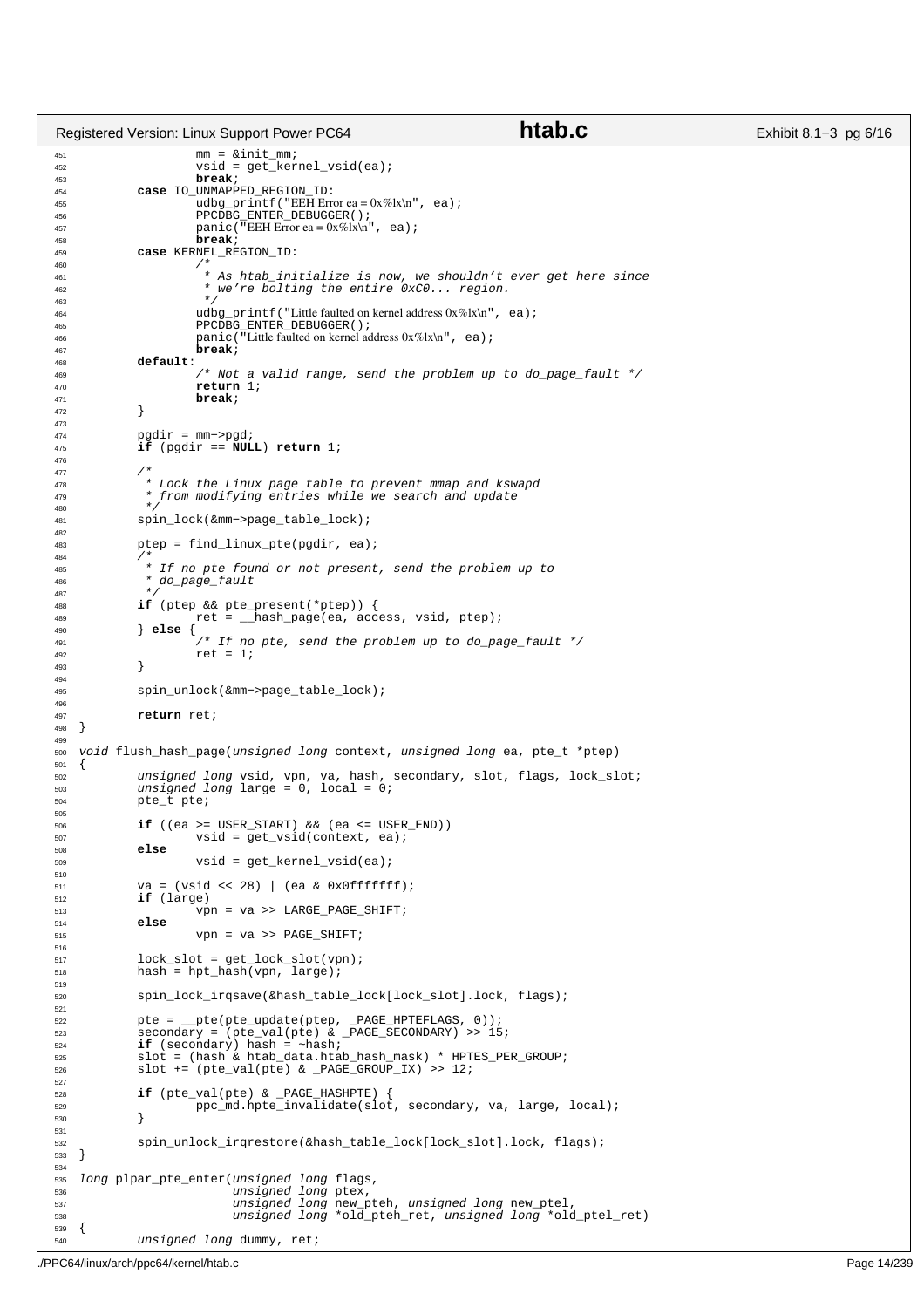```
541 ret = plpar_hcall(H_ENTER, flags, ptex, new_pteh, new_ptel,
542 old_pteh_ret, old_ptel_ret, &dummy);
543 return(ret);
   \left\{ \right\}545
546 long plpar_pte_remove(unsigned long flags,
547 unsigned long ptex,
548 unsigned long avpn,
549 unsigned long *old_pteh_ret, unsigned long *old_ptel_ret)
550 \{<br>551
             unsigned long dummy;
552 return plpar_hcall(H_REMOVE, flags, ptex, avpn, 0,
553 old_pteh_ret, old_ptel_ret, &dummy);
554 }
555
556 long plpar_pte_read(unsigned long flags,<br>557 unsigned long ptex.
                            andlynca formy ------
558 unsigned long *old_pteh_ret, unsigned long *old_ptel_ret)
\begin{matrix} 559 \\ 560 \end{matrix}560 unsigned long dummy;<br>561 return plpar heall(H
             561 return plpar_hcall(H_READ, flags, ptex, 0, 0,
562 old_pteh_ret, old_ptel_ret, &dummy);
   \left\{ \right\}564
565 long plpar_pte_protect(unsigned long flags,
566 unsigned long ptex,
567 unsigned long avpn)
568 {
569 return plpar_hcall_norets(H_PROTECT, flags, ptex, avpn);
   \rightarrow571
572 static __inline__ void set_pp_bit(unsigned long pp, HPTE *addr)
573 {<br>574574 unsigned long old;<br>575 unsigned long *p =
             575 unsigned long *p = &addr−>dw1.dword1;
576
577 __asm__ __volatile__(
578 "1: ldarx %0,0,%3\n\
579 rldimi \%0,\%2,0,62\ln\\%0.0\%3\hbox{h}581 bne lb"<br>
582 : "=&r" (old), "=m" (*p)<br>
583 : "r" (pp), "r" (p), "m" (*p)<br>
584 : "cc");
585 }
586
587 /*<br>588 *
     588 * Calculate which hash_table_lock to use, based on the pteg being used.
589<br>590
sso * Given a VPN, use the high order 8 bits to select one of 2^7 locks. The<br>ss1 * highest order bit is used to indicate primary vs. secondary group. If the<br>ss2 * secondary is selected, complement the lock select bits. Thi
593 * both the primary and secondary groups being covered under the same lock.
594inline unsigned long get_lock_slot(unsigned long vpn)
\begin{matrix}596\\597\end{matrix}unsigned long lock_slot;
598 #ifdef LOCK_SPLIT
             599 lock_slot = (hpt_hash(vpn,0) >> htab_data.htab_lock_shift) & 0xff;
600 if(lock_slot & 0x80) lock_slot = (~lock_slot) & 0x7f;
601 #else
602 lock_slot = 0;<br>603 #endif
603 #endif
             604 return(lock_slot);
605 }
606
607 /*
     * Functions used to retrieve word 0 of a given page table entry.
609Input : slot : PTE index within the page table of the entry to retrieve
611 * Output: Contents of word 0 of the specified entry
612
613 static unsigned long rpa_lpar_hpte_getword0(unsigned long slot)
614 {
615 unsigned long dword0;
616 unsigned long lpar_rc;
617 unsigned long dummy_word1;<br>618 unsigned long flags;
             unsigned long flags;
619
620 /* Read 1 pte at a time */
621 /* Do not need RPN to logical page translation */
622 /* No cross CEC PFT access<br>623 623 623 623flags = 0;624
625 lpar_rc = plpar_pte_read(flags, slot, &dword0, &dummy_word1);
626
<sup>627</sup> if (lpar_rc != H_Success)<br><sup>628</sup> panic ("Error on pte re:
                       panic("Error on pte read in get_hpte0 rc = %lx\n", lpar\_rc;
629
630 return dword0;
Registered Version: Linux Support Power PC64 htab.c Exhibit 8.1−3 pg 7/16
```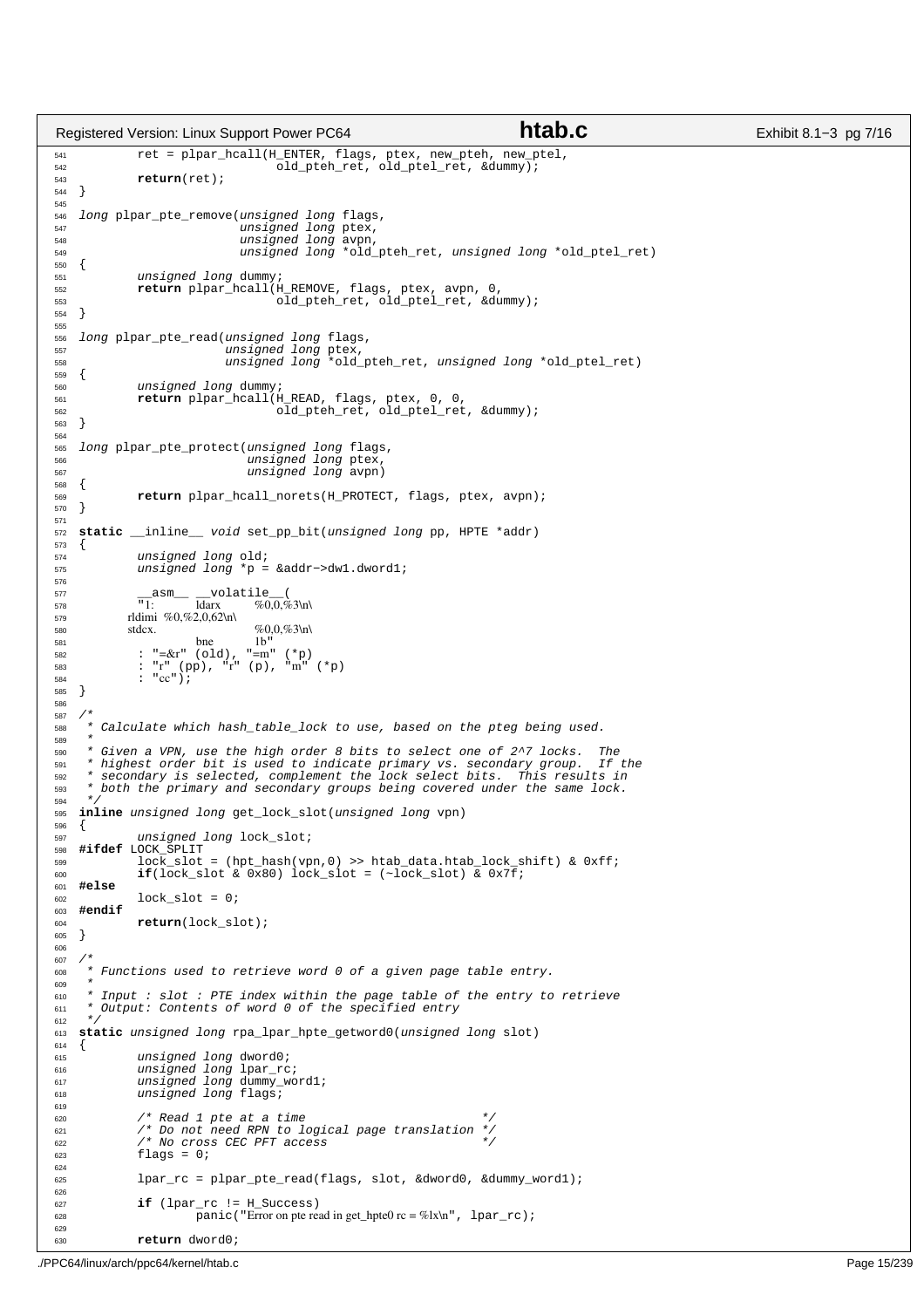```
631 }
632
633 unsigned long iSeries_hpte_getword0(unsigned long slot)
634 {
                 unsigned long dword0;
636
637 HPTE hpte;
638 HvCallHpt_get(&hpte, slot);<br>639 dword0 = hpte.dw0.dword0;
                 dword0 = \overrightarrow{hpte} . d\overrightarrow{w0} . dword0;640
641 return dword0;
642 }
643<br>644
644 /*
        Functions used to find the PTE for a particular virtual address.
646 * Only used during boot when bolting pages.
647 * \overline{1} \overline{1} \overline{1} \overline{1} \overline{1} \overline{1} \overline{1} \overline{1} \overline{1} \overline{1} \overline{1} \overline{1} \overline{1} \overline{1} \overline{1} \overline{1} \overline{1} \overline{1} \overline{1} \overline{1} \overline{1} \overline{1} \overline{1} \overline{1648 * Input : vpn : virtual page number
649 * Output: PTE index within the page table of the entry
\begin{array}{cc} 650 & \star & -1 & \text{on failure} \\ 651 & \star \end{array}\star /
652 static long hpte_find(unsigned long vpn)
653 \quad \{<br>654654 HPTE *hptep;<br>655 unsigned lon
655 unsigned long hash;
656 unsigned long i, j;
657 long slot;<br>658 Hpte_dword
                 Hpte_dword0 dw0;
659
660 hash = hpt_hash(vpn, 0);
661
                 for (j = 0; j < 2; j++)663 slot = (hash & htab_data.htab_hash_mask) * HPTES_PER_GROUP;<br>
for (i = 0; i \le HPTES) PER GROUP; i++) {
\begin{array}{ccc} 664 & & & \text{for} & (i = 0; i < HPTES\_PER\_GROUP; i++) \\ \text{for} & (i = 0; i < HPTES\_PER\_GROUP; i++) \\ & & \text{in} & \text{in} & \text{in} & \text{at} & \text{at} & \text{at} & \text{at} \end{array}665 hptep = htab_data.htab + slot;
666 dw0 = hptep−>dw0.dw0;
667
\begin{array}{rcl} \textbf{if} & (dw0. \text{avpn} = (vpn \implies 11)) & \& \& \; dw0. \text{v} & \& \; (dw0. \text{h} = & j)) \end{array}669 (dw0.h == j)) {
670 /* HPTE matches */
671 if (j)
\begin{array}{ccc} 672 & & & & \end{array} slot = -slot;<br>
\begin{array}{ccc} 672 & & & \end{array} slot = -slot;
673 return slot;<br>674 for all properties
674 }
675 + slot;
676 }
rac{677}{678} hash = ~hash;
678 }
679
680 return −1;
681 }
682<br>683
     static long rpa_lpar_hpte_find(unsigned long vpn)
684 {<br>685unsigned long hash;
686 unsigned long i, j;<br>687 long slot;
                 long slot;
688 union {
689 unsigned long dword0;<br>
Hote dword0 dw0;
                            Hpte_dword0 dw0;
691 } hpte dw0;
692 Hpte_dword0 dw0;
693<br>694
                 hash = hpt\_hash(vpn, 0);695
\begin{array}{lll} 696 & \text{for} & \text{if} = 0; \text{if} < 2; \text{if} +1) \\ 697 & \text{if} = 0.65 & \text{if} \\ 697 & \text{if} = 0.65 & \text{if} \end{array}\begin{array}{c} \text{697} \\ \text{698} \end{array} slot = (hash & htab_data.htab_hash_mask) * HPTES_PER_GROUP;<br>\begin{array}{c} \text{698} \\ \text{698} \end{array} for (i = 0; i < HPTES PER GROUP; i++) {
698 for (i = 0; i < HPTES_PER_GROUP; i++) {
699 hpte_dw0.dword0 = rpa_lpar_hpte_getword0(slot);
700 dw0 = hpte_dw0.dw0;
701
702 if ((dw0.avpn == (vpn >> 11)) && dw0.v &&
703 (dw0.h == j)) {
704 /* HPTE matches */
705 if (j)
706 slot = -slot;<br>707 slot = -slot;
<sup>707</sup> return slot;<br>707 return slot;
708 }
\frac{1}{100} \frac{1}{100} \frac{1}{100} \frac{1}{100} \frac{1}{100} \frac{1}{100} \frac{1}{100} \frac{1}{100} \frac{1}{100} \frac{1}{100} \frac{1}{100} \frac{1}{100} \frac{1}{100} \frac{1}{100} \frac{1}{100} \frac{1}{100} \frac{1}{100} \frac{1}{100} \frac{1710 }
711<br>712<br>712<br>}
712 }
713
714 return −1;
715 } 
716
717 static long iSeries_hpte_find(unsigned long vpn)
\begin{matrix}\n718 \\
719\n\end{matrix}HPTE hpte;
720 long slot;
Registered Version: Linux Support Power PC64 htab.c Exhibit 8.1−3 pg 8/16
```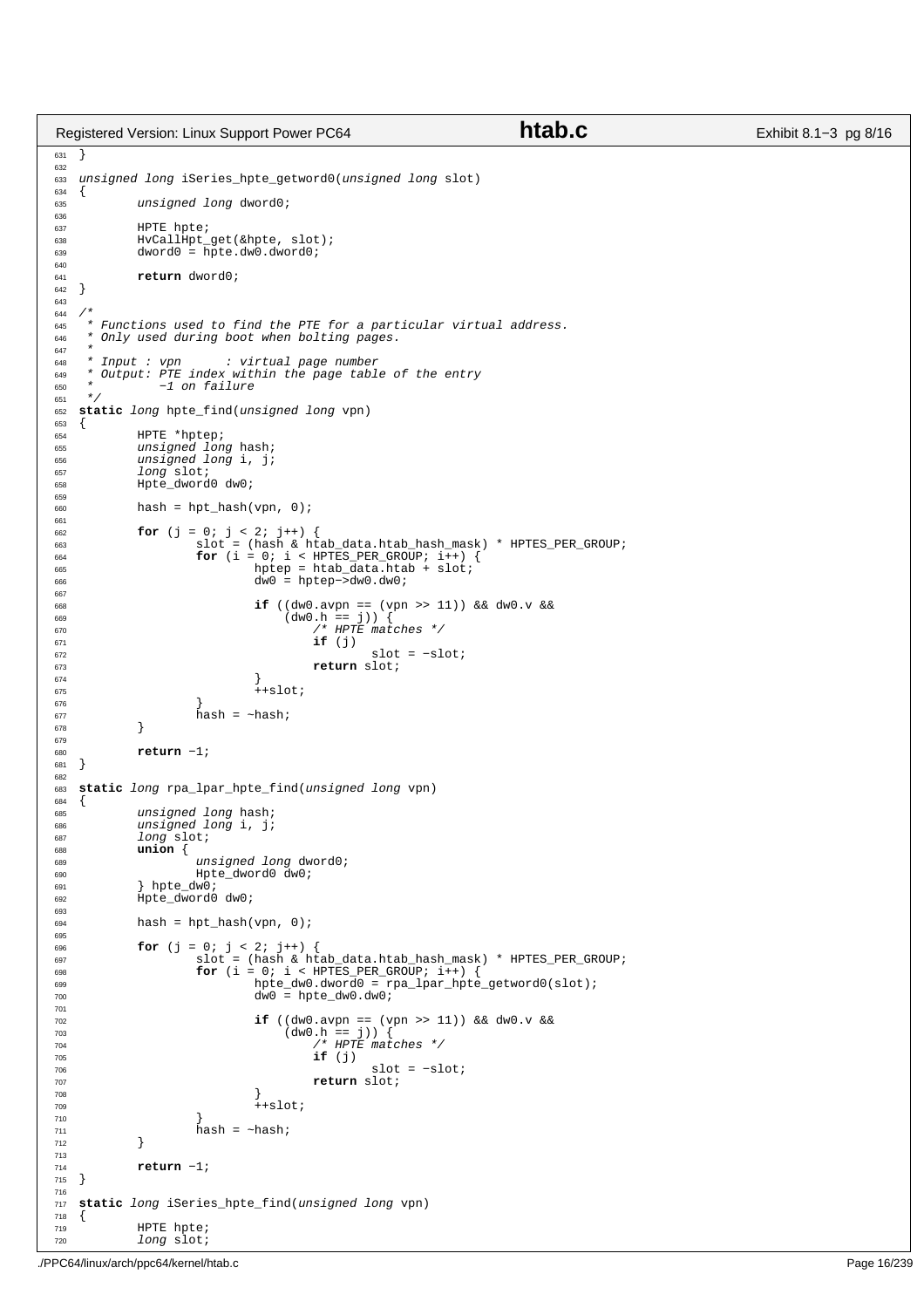```
721
722 *723 * The HvCallHpt_findValid interface is as follows:
724 * 0xffffffffffffffff : No entry found.
725 * 0x00000000xxxxxxxx : Entry found in primary group, slot x
726 * 0x80000000xxxxxxxx : Entry found in secondary group, slot x
727 *728 slot = HvCallHpt_findValid(&hpte, vpn);<br>729 if (hpte.dw0.dw0.v) {
729 if (hpte.dw0.dw0.v) {
730 if (slot < 0) {
731 slot &= 0x7ffffffffffffffff;<br>
510t = −slot;
733 }
734 } else {
                      slot = -1;736 }
737
738 return slot;
739 }
740
741 / *742 * Functions used to invalidate a page table entry from the page table 743 * and tlb.
       and tlb.
744<br>745
       Input: slot: PTE index within the page table of the entry to invalidated746 * va : Virtual address of the entry being invalidated
747 * large : 1 = large page (16M)
748 * local : 1 = Use tlbiel to only invalidate the local tlb
749<br>750
   static void hpte_invalidate(unsigned long slot,
751 unsigned long secondary,
752 unsigned long va,
753<br>754 \{\begin{matrix}\n754 \\
755\n\end{matrix}755 HPTE *hptep = htab_data.htab + slot;
756 Hpte_dword0 dw0;
757 unsigned long vpn, avpn;
758 unsigned long flags;
759
760 if (large)
761 vpn = va >> LARGE_PAGE_SHIFT;
762 else
                      vpn = va \gg PAGE\_SHIFT;764
765 avpn = vpn >> 11;
766
             767 dw0 = hptep−>dw0.dw0;
768
769 /*
770 * Do not remove bolted entries. Alternatively, we could check
771 * the AVPN, hash group, and valid bits. By doing it this way,
772 * it is common with the pSeries LPAR optimal path.
773<br>774
             774 if (dw0.bolted) return;
775
776 /* Invalidate the hpte. */
777 hptep−>dw0.dword0 = 0;
778
779 \frac{779}{780} /* Invalidate the tlb */<br>780 Spin lock irgsave(&pSeri
780 spin_lock_irqsave(&pSeries_tlbie_lock, flags);
781 _tlbie(va, large);
782 spin_unlock_irqrestore(&pSeries_tlbie_lock, flags);<br>783 }
   \{784
785 static void rpa_lpar_hpte_invalidate(unsigned long slot,<br>786 unsigned long secondary,
Registered Version: Linux Support Power PC64 htab.c Exhibit 8.1−3 pg 9/16
```
and the contract of the contract of the contract of the contract of the contract of the contract of the contract of the contract of the contract of the contract of the contract of the contract of the contract of the contra  $int \text{ large, } int \text{ local}$ 789<br>790 <sup>790</sup> unsigned long lpar\_rc;<br><sup>791</sup> unsigned long dummyl,  $unsigned$  long dummy1, dummy2; 792 <sup>793</sup> /\* <sup>794</sup> \* Don't remove a bolted entry. This case can occur when we bolt %<br> *T*95 \* pages dynamically after initial boot.<br>  $\star$ /<sup>796</sup> \*/ <sup>796</sup> \*/ 797 lpar\_rc = plpar\_pte\_remove(H\_ANDCOND, slot, (0x1UL << 4),  $\frac{1}{2}$  adumny1,  $\frac{1}{2}$  adumny2);  $\overline{\text{adummy1}}$ ,  $\overline{\text{adummy2}}$ ); 799 800 **if** (lpar\_rc != H\_Success)<br>801 **panic** ("Bad return cod  $\frac{1}{2}$  panic("Bad return code from invalidate rc = %lx\n", lpar\_rc); <sup>802</sup> } 803 804 **static** void iSeries\_hpte\_invalidate(unsigned long slot,<br>
805 unsigned long secondary,<br>
806 unsigned long va, 807 int large, int local)<br>807 int large, int local)  $808 \t{809}$ HPTE lhpte; <sup>810</sup> unsigned long vpn, avpn;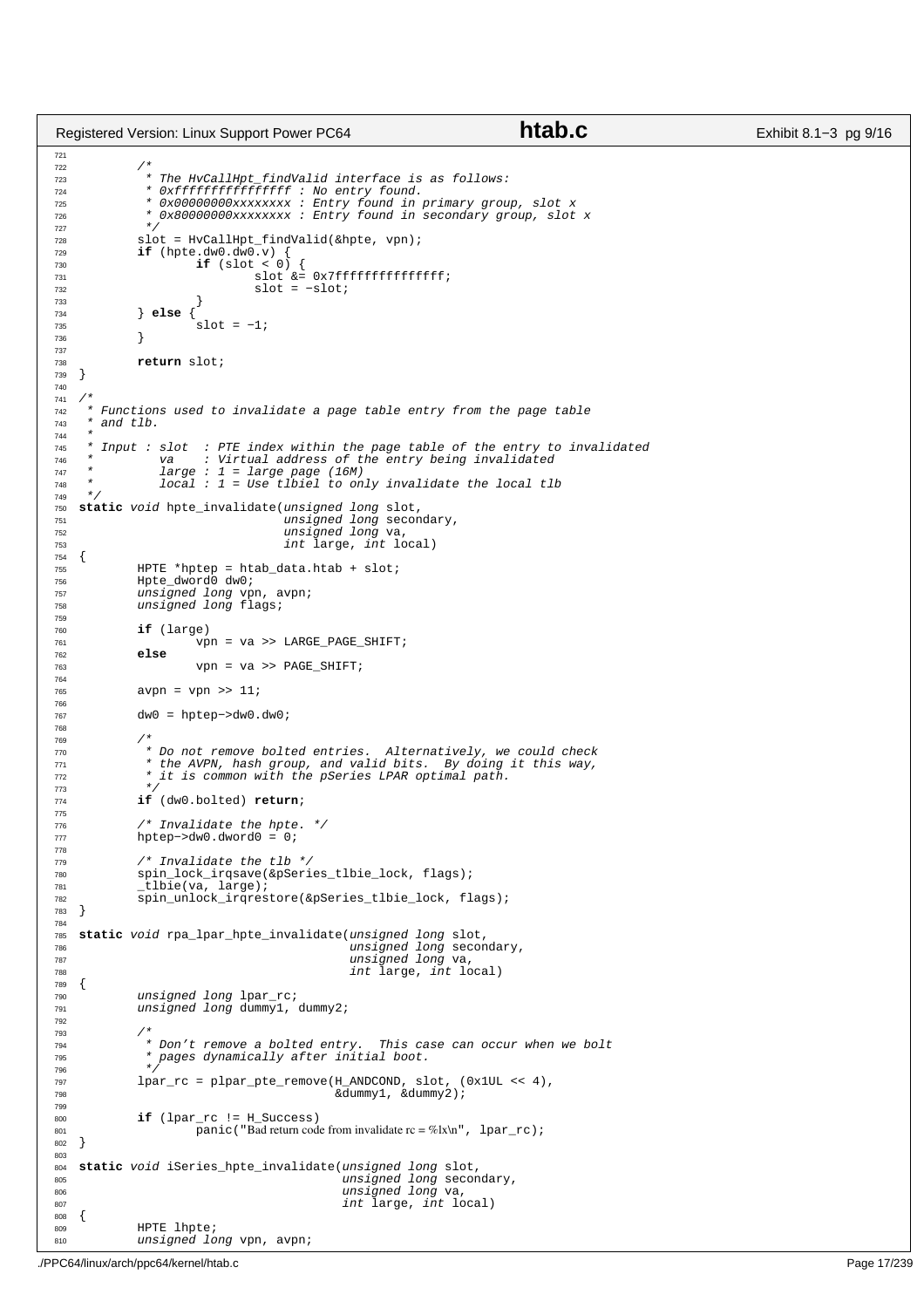Registered Version: Linux Support Power PC64 **htab.c** Exhibit 8.1−3 pg 10/16

```
811
812 if (large)
813 vpn = va >> LARGE_PAGE_SHIFT;<br>814 else
            814 else
815 vpn = va >> PAGE_SHIFT;
816
817 avpn = vpn >> 11;
818
819 lhpte.dw0.dword0 = iSeries_hpte_getword0(slot);
820
821 if ((lhpte.dw0.dw0.avpn == avpn) && 
822 (lhpte.dw0.dw0.v) &&
823 (lhpte.dw0.dw0.h == secondary)) {
824 HvCallHpt_invalidateSetSwBitsGet(slot, 0, 0);
            \left\{ \right\}826 }
827
828 / *<br>829 *Functions used to update page protection bits.
830<br>831
       Input : slot : PTE index within the page table of the entry to update
832 * newpp : new page protection bits
833 * va : Virtual address of the entry being updated
834 * large : 1 = large page (16M)<br>835 * Output: 0 on success, -1 on failure
      Output: 0 on success, -1 on failure
836 */
837 static long hpte updatepp(unsigned long slot,
838 unsigned long secondary,
839 unsigned long newpp,
840 unsigned long va, int large)
841 \quad \{
842HPTE * hptep = htab_data.htab + slot;843 Hpte_dword0 dw0;<br>844 Hpte_dword1 dw1;
844 Hpte_dword1 dw1;<br>845 mnsigned long vp
845 unsigned long vpn, avpn;
846 unsigned long flags;
847
\frac{1}{1} (large)<br>\frac{1}{1} (large)
849 vpn = va >> LARGE_PAGE_SHIFT;
            850 else
851 vpn = va >> PAGE SHIFT;
852
853 avpn = vpn >> 11;
854
855 dw0 = hptep−>dw0.dw0;
856 if ((dw0.avpn == avpn) &&<br>
857 (dw0.) && (dw0.h == secondary)) {<br>
858 /* Turn off valid bit in HPTE */<br>
859 dw0.v = 0;
860 hptep−>dw0.dw0 = dw0;
861
862 /* Ensure it is out of the tlb too */<br>863 spin lock irgsave(&pSeries tlbie lock
863 spin_lock_irqsave(&pSeries_tlbie_lock, flags);<br>a64 flags();<br>efficies, large);
864 _tlbie(va, large);
865 spin_unlock_irqrestore(&pSeries_tlbie_lock, flags);
866
867 /* Insert the new pp bits into the HPTE */
\frac{1}{2} as \frac{1}{2} dw1 = hptep->dw1.dw1;<br>as \frac{1}{2} dw1.pp = newpp;
869 dw1.pp = newpp;<br>870 hptep->dw1.dw1
                     hptep->dw1.dw1 = dw1;871
872 /* Ensure it is visible before validating */
873 __asm__ __volatile__ ("eieio" : : : "memory");
874
875 /* Turn the valid bit back on in HPTE */
876 dw0.v = 1;
\frac{1}{877} hptep->dw0.dw0 = dw0;
878
879 __asm__ __volatile__ ("ptesync" : : : "memory");
880
881 return 0;<br>
882 }
882 }
883
884 return −1;
885 }
886
887 static long rpa_lpar_hpte_updatepp(unsigned long slot, 
\begin{array}{c}\n 888 \\
 888 \\
 \hline\n 189\n \end{array}unsigned long newpp,
890 unsigned long va, int large)
   \{892 unsigned long lpar_rc;
893 unsigned long flags = (newpp & 7);
894 unsigned long avpn = va \rightarrow 23;<br>
895 HPTE hpte;
            HPTE hpte;
896
897 lpar_rc = plpar_pte_read(0, slot, &hpte.dw0.dword0, &hpte.dw1.dword1);
898
899 if ((hpte.dw0.dw0.avpn == avpn) &&
900 (hpte.dw0.dw0.v) &&
```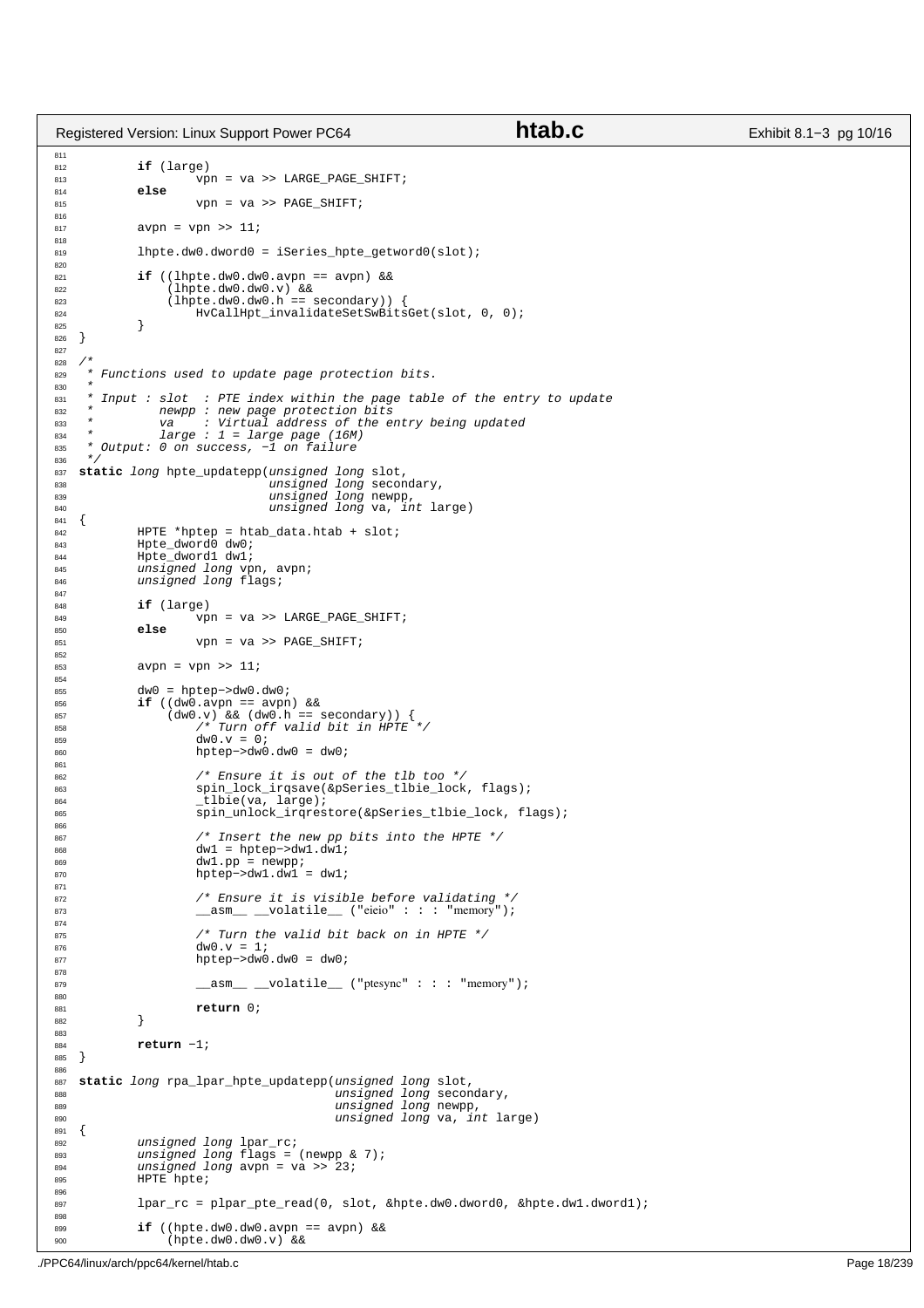```
901 (hpte.dw0.dw0.h == secondary)) {
902 lpar_rc = plpar_pte_protect(flags, slot, 0);
903<br>903 if (lpar<sub>_rc</sub> != H_Success)<br>904 panic ("bad return code
904 panic ("bad return code from pte protect rc = %lx\n",
\frac{905}{906} lpar_rc);
             906 return 0;
907 }
908
909 return −1;<br>910 }
   \}911
912 static long iSeries_hpte_updatepp(unsigned long slot, 
913 version control of the condary, the secondary, \frac{1}{914}<br>914 unsigned long secondary,
914 unsigned long newpp,<br>unsigned long va. in
                                             unsigned long via, int large)916 {
917 unsigned long vpn, avpn;
918 HPTE hpte;
919
920 if (large)
                       vpn = va >> LARGE_PAGE_SHIFT;
922 else
                       vpn = va \gg PAGE\_SHIFT;924
925 avpn = vpn >> 11;
926
927 HvCallHpt qet(&hpte, slot);
928 if ((hpte.dw0.dw0.avpn == avpn) && 
929 (hpte.dw0.dw0.v) &&
930 (hpte.dw0.dw0.h == secondary)) {
930<br>
931 Hord Hum Di<br>
Hum Di<br>
Hum Di
                       return 0;
933 }
934 return −1;<br>935 }
   \}936
937 /*<br>938 *
938 * Functions used to update the page protection bits. Intended to be used 
939 * to create guard pages for kernel data structures on pages which are bolted
940 * in the HPT. Assumes pages being operated on will not be stolen.
941 * Does not work on large pages. No need to lock here because we are the 
       only user.
943<br>944
944 * Input : newpp : page protection flags<br>945 * ea : effective kernel addr
                        : effective kernel address to bolt.
946<br>947
    static void hpte_updateboltedpp(unsigned long newpp, unsigned long ea)
948 \left\{\begin{array}{c} 948 \\ 949 \end{array}\right.949 unsigned long vsid, va, vpn, flags;<br>950 long slot;
950 long slot;<br>1951 - HPTE *hptep;
952<br>953
953 vsid = get_kernel_vsid(ea);
954 va = (vsid << 28) | (ea & 0x0fffffff);
955 vpn = va >> PAGE_SHIFT;
956
957 slot = hpte_find(vpn);
958 if (slot == −1)
959 panic("could not find page to bolt\n");
960 hptep = htab_data.htab + slot;
961
962 set pp bit(newpp, hptep);
963<br>964
              /* Ensure it is out of the tlb too */
965 spin_lock_irqsave(&pSeries_tlbie_lock, flags);
966 _tlbie(va, 0);
967 spin_unlock_irqrestore(&pSeries_tlbie_lock, flags);<br>968 }
   \rightarrow969
970 static void rpa_lpar_hpte_updateboltedpp(unsigned long newpp, unsigned long ea)
971 \{972\}972 unsigned long lpar_rc;<br>973 unsigned long vsid, va
973 unsigned long vsid, va, vpn, flags;<br>974 long slot:
             long slot;
975
976 vsid = get_kernel_vsid(ea);
977 va = (vsid << 28) | (ea & 0x0fffffff);
978 vpn = va >> PAGE_SHIFT;
979
980 slot = rpa_lpar_hpte_find(vpn);<br>
981 if (slot == −1)
982 panic("updateboltedpp: Could not find page to bolt\n");
983
984 flags = newpp & 3;<br>985 and loar rc = plpar pt
             lpar\_rc = p1par\_pte\_protect(flags, slot, 0);986
987 if (lpar_rc != H_Success)<br>988 panic ("Bad return coc
988 panic ("Bad return code from pte bolted protect rc = %lx\n",<br>
\frac{1}{2}lpar_rc);
990 }
Registered Version: Linux Support Power PC64 htab.c Exhibit 8.1−3 pg 11/16
```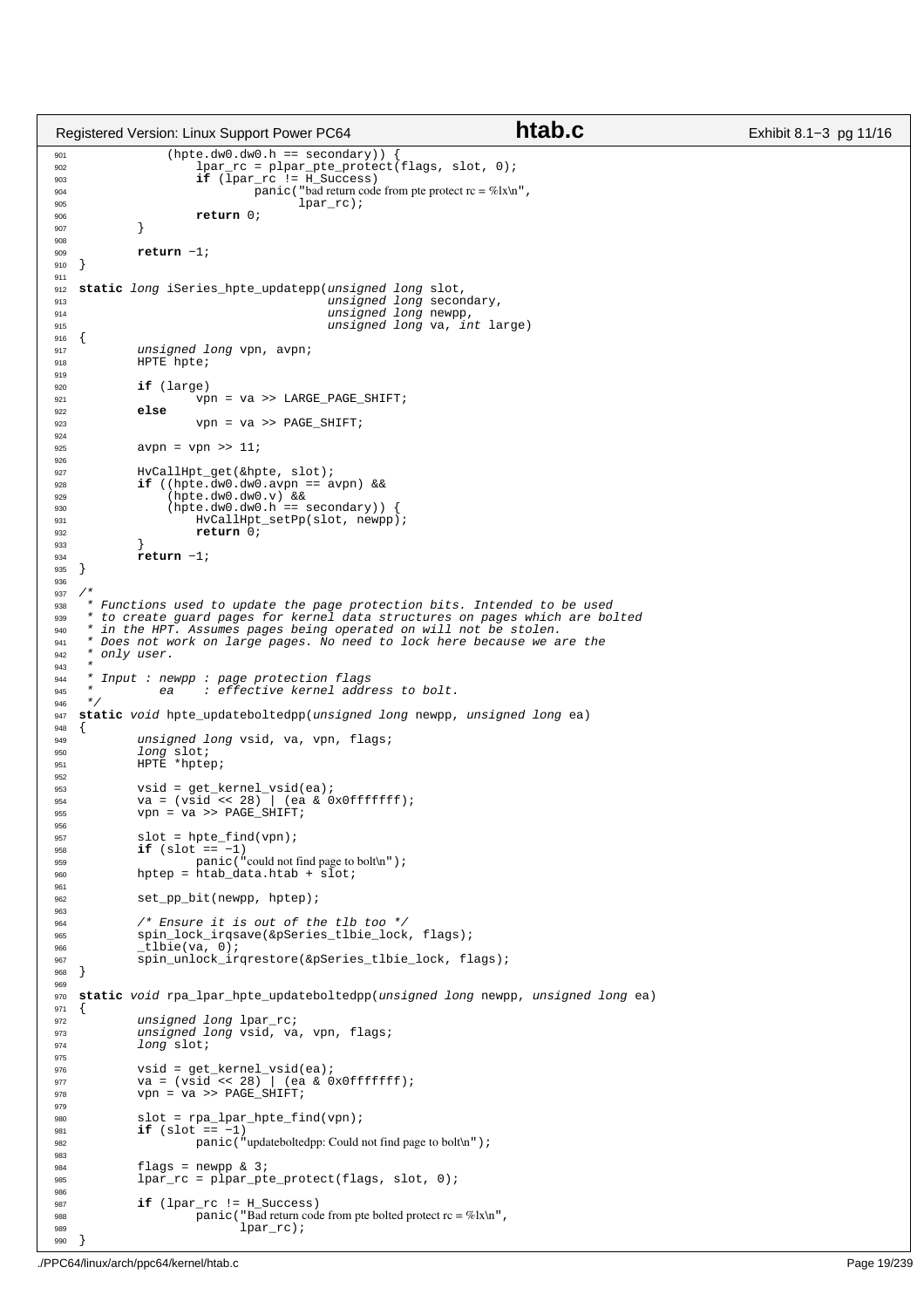991 <sup>992</sup> void iSeries hpte updateboltedpp(unsigned long newpp, unsigned long ea) Registered Version: Linux Support Power PC64 **htab.c** Exhibit 8.1−3 pg 12/16

```
993 {
994 unsigned long vsid, va, vpn;<br>995 long slot;
               long slot;
996
997 vsid = get_kernel_vsid( ea );
998 va = ( vsid << 28 ) | ( ea & 0x0fffffff );
999 vpn = va >> PAGE_SHIFT;
1000
1001 slot = iSeries_hpte_find(vpn);
1002 if (slot == −1)<br>
1003 panic("
                         \sum_{n=1}^{\infty} panic ("updateboltedpp: Could not find page to bolt\n");
1004
1005 HvCallHpt_setPp(slot, newpp);
1006 }
1007
1008 /*
noos * Functions used to insert new hardware page table entries.<br>1010 * Will castout non-bolted entries as necessary using a rand
1010 * Will castout non−bolted entries as necessary using a random
        algorithm.
1012<br>1013
1013 * Input : vpn : virtual page number
1014 * prpn : real page number in absolute space
1015 * hpteflags: page protection flags
1016 * bolted : 1 = bolt the page
1017 * large : 1 = large page (16M)
1018 * Output: hsss, where h = hash group, sss = slot within that group
1019<br>10201020 static long hpte_insert(unsigned long vpn, unsigned long prpn,<br>
1021 unsigned long hpteflags, int bolted, int large)
1022 {
1023 HPTE *hptep;<br>1024 Hpte dword 0
1024 Hpte_dword0 dw0;<br>1025 HPTE_lbnte;
1025 HPTE lhpte;
1026 int i, secondary;
1027 unsigned long hash = hpt_hash(vpn, 0);<br>1028 unsigned long avpn = vpn >> 11;
1028 unsigned long avpn = vpn >> 11;<br>1029 unsigned long arpn = physRpn_to
1029 unsigned long arpn = physRpn_to_absRpn(prpn);<br>1030 unsigned long bpte group;
               unsigned long hpte_group;
1031
1032 repeat:
1033 secondary = 0;<br>1034 hpte group = 0;
1034 hpte_group = ((hash & htab_data.htab_hash_mask) *<br>
HPTES PER GROUP) & ~0x7UL;
1035 HPTES_PER_GROUP) & ~0x7UL;
1036 hptep = htab_data.htab + hpte_group;
1037
1038 for (i = 0; i < HPTES\_PER_GROUP; i++) {<br>
dw0 = hnt = w0w0 dw0;1039 dw0 = hptep->\overline{dw}0 = hptep−>\overline{dw}0 : 1140
                         if (ldw0.v) {<br>
/* re
1041 /* retry with lock held */
1042 dw0 = hptep->dw0.dw0;<br>1043 if (!dw0.v)
1043 if (\text{low0.v})<br>1044 bre
1044 break;
1045 }
1046 \n  <i>hptep++</i>;
1047 }
1048
1049 if (i == HPTES_PER_GROUP) {
                          secondary = 1;1051 hpte_group = ((~hash & htab_data.htab_hash_mask) *
1052 HPTES_PER_GROUP) & ~0x7UL;
1053 hptep = htab_data.htab + hpte_group;
1054
1055 for (i = 0; i < HPTES_PER_GROUP; i++) {<br>
dw0 = hptep->dw0.dw0;
1057 if (\text{low0.v}) {<br>
1058 /* re
1058 \overrightarrow{A} \text{ return with lock held } \overrightarrow{A}/1059 \overrightarrow{A} 1059 \overrightarrow{A} 1059 \overrightarrow{A} 1059 \overrightarrow{A} 1059 \overrightarrow{A} 1059 \overrightarrow{A} 1059 \overrightarrow{A} 1059 \overrightarrow{A} 1059 \overrightarrow{A} 1059 \overrightarrow{A} 1059 \overrightarrow{A} 1059 \overrightarrow{A} 1059 \overrightarrow{A} 1059 \overrightarrow{A1059 dw0 = hptep->dw0.dw0;<br>
if \left(\frac{1}{2}dw0.v
                                               if('dw0.v)1061 break;
1062 }
1063 hptep++;
1064 }
1065 if (i == HPTES_PER_GROUP) {
1066 if (mftb() & 0x1)
1067 hpte_group=((hash & htab_data.htab_hash_mask)*<br>1068 HPTES PER GROUP) & ~0x7UL;
                                                               1068 HPTES_PER_GROUP) & ~0x7UL;
1069
1070 hpte_remove(hpte_group);<br>
1071 qoto repeat;
                         figure 1171 goto repeat;
1072 }
1073 }
1074
1075 lhpte.dw1.dword1 = 0;
1076 11pte.dw1.dw1.rpn = arpn;<br>1077 11pte.dw1.flags.flags = hptef
               1077 lhpte.dw1.flags.flags = hpteflags;
1078
1079 lhpte.dw0.dword0 = 0;
1080 lhpte.dw0.dw0.avpn = avpn;
```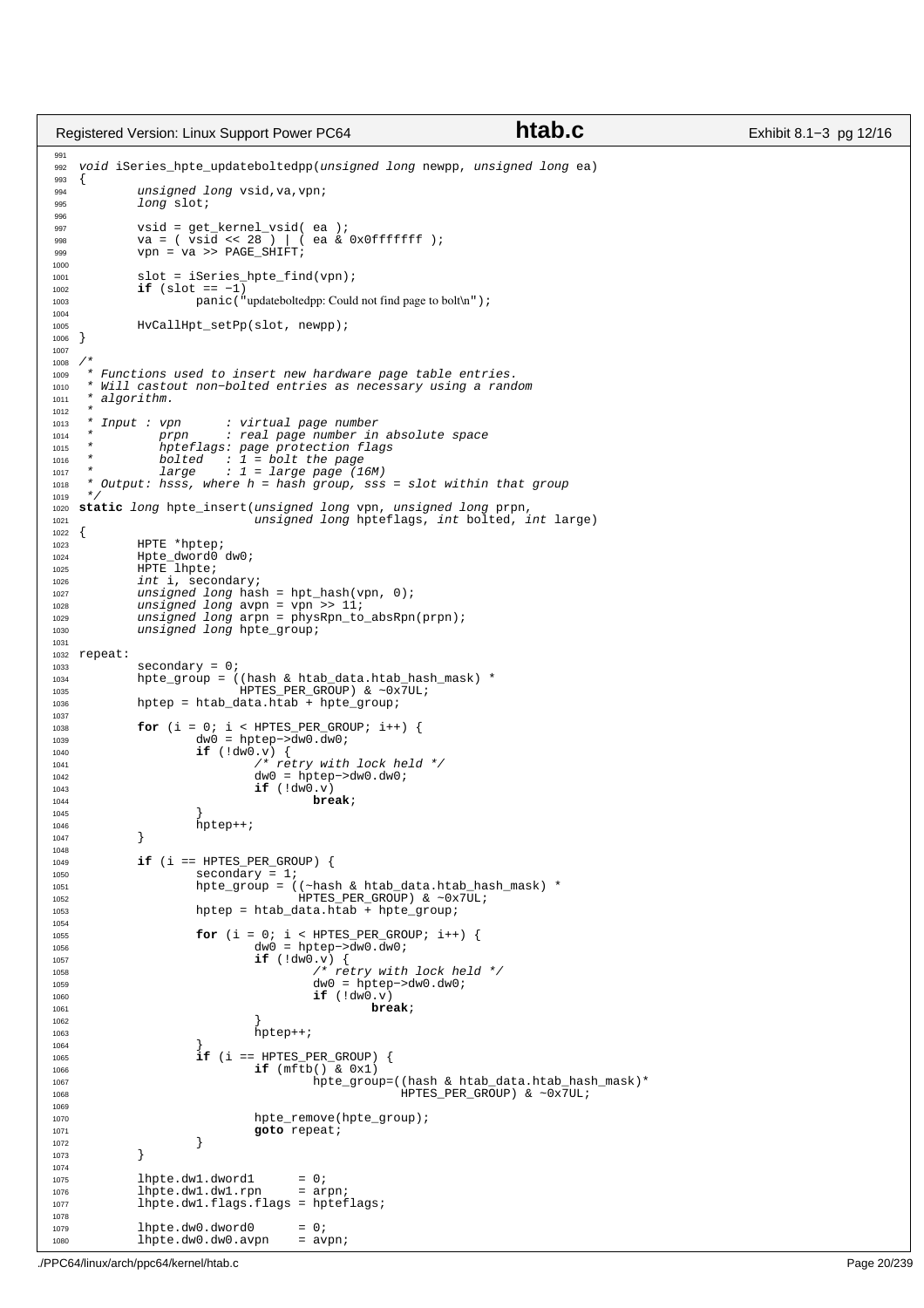```
1081 lhpte.dw0.dw0.h = secondary;
1082 lhpte.dw0.dw0.bolted = bolted;
1083 lhpte.dw0.dw0.v = 1;
1084
1085 if (large) lhpte.dw0.dw0.l = 1;
1086
1087 hptep−>dw1.dword1 = lhpte.dw1.dword1;
1088
1089 \frac{1089}{2000} /* Guarantee the second dword is visible before the valid bit */
               10asm__ _volatile__ ("eieio" : : : "memory");
1091
1092<br>1093
1092<br>1093 * Now set the first dword including the valid bit<br>* NOTE: this also unlocks the hpte
                 * NOTE: this also unlocks the hpte
1095
1096 hptep−>dw0.dword0 = lhpte.dw0.dword0;
1097
1098 ____________________volatile___ ("ptesync" : : : "memory");
1099
1100 return ((secondary << 3) | i);
1101 }
1102
1103 static long rpa_lpar_hpte_insert(unsigned long vpn, unsigned long prpn,
1104 1105<br>
1105 1105<br>
1105<br>
1105<br>
1105<br>
1105<br>
1105<br>
1104<br>
1105<br>
1105<br>
1105<br>
1105<br>
1105<br>
1105<br>
1105<br>
1105<br>
1105<br>
1105<br>
1105<br>
1105<br>
1105<br>
1105<br>
1105<br>
1105<br>
1105<br>
1105<br>
1105<br>
1105<br>
1105<br>
1105<br>
1105<br>
1105<br>
1105<br>
1105<br>
1105<br>
11
                                                 int bolted, int large)
1106 {
1107 /* XXX fix for large page */1108 unsigned long lpar_rc;
1109 unsigned long flags;
1110 unsigned long slot;
1111 HPTE lhpte;<br>1112 1nt secondar
                1112 int secondary;
1113 unsigned long hash = hpt_hash(vpn, 0);<br>1114 unsigned long ayon = yon >> 11;
1114 unsigned long avpn = vpn >> 11;<br>1115 unsigned long arpn = physRpn to1115 unsigned long arpn = physRpn_to_absRpn(prpn);<br>1116 unsigned long hpte group;
               unsigned long hpte_group;
1117
1118 /* Fill in the local HPTE with absolute rpn, avpn and flags */<br>1119 1hpte.dwl.dword1 = 0;<br>1120 1hpte.dwl.dwl.rpn = arpn;
1119 lhpte.dw1.dword1<br>120 = 0;1 lhpte.dw1.dw1.rpn
                lhpte.dw1.dw1.rpn
1121 lhpte.dwl.flags.flags = hpteflags;
1122
1123 lhpte.dw0.dword0 = 0;<br>
1124 lhpte.dw0.dw0.avpn = avpn;
1124 lhpte.dw0.dw0.avpn<br>1125 lhpte.dw0.dw0.bolte
               1hpte.dw0.dw0.bolted = bolted;1126 \qquad \qquad lhpte.dw0.dw0.v = 1;
1127
1128 if (large) lhpte.dw0.dw0.l = 1;
1129
1130 /* Now fill in the actual HPTE */
1131 /* Set CEC cookie to 0 */
1132 /* Large page = 0 */
1133 /* Zero page = 0 */
1134 /* I−cache Invalidate = 0 */
1135 /* I−cache synchronize = 0 */
1136 /* Exact = 0<br>1137 \qquad flags = 0;
               flags = 0;1138
1139 /* XXX why is this here? – Anton */<br>1140 /* –– Because at one point we hit
1140 /* −− Because at one point we hit a case where non cachable
1141 * pages where marked coherent & this is rejected by the HV.
1142 * Perhaps it is no longer an issue ... DRENG.
11431144 if (hpteflags & (_PAGE_GUARDED|_PAGE_NO_CACHE))
1145 lhpte.dw1.flags.flags &= ~_PAGE_COHERENT;
1146
1147 repeat:
1148 \qquad secondary = 0;<br>
1149 \qquad lhpte.dw0.dw0.
1149 lhpte.dw0.dw0.h = secondary;
1150 hpte_group = ((hash & htab_data.htab_hash_mask) *
1151 \text{HPTES\_PER\_GROUP} (\text{A} \sim 0 \times 7 \text{UL};
1152
1153 __asm__ __volatile__ (
                          H_ENTER_r3
1155 "mr 4, %2\n"
1156 "mr 5, %3\n"
1157 "mr 6, %4\n"<br>
1158 "mr 7, %5\n"
1158 "mr \frac{7}{158} "mr \frac{7}{5}%5\n"
1159 HSC 
1160 "mr %0, 3\n"
1161 "mr %1, 4\n"
1162 : "=r" (lpar_rc), "=r" (slot)
1163 : "r" (flags), "r" (hpte_group), "r" (lhpte.dw0.dword0),
1164 "r" (lhpte.dw1.dword1)
1165 : "r0", "r3", "r4", "r5", "r6", "r7", 
1166 "r8", "r9", "r10", "r11", "r12", "cc");
1167
1168 if (lpar_rc == H_PTEG_Full) {
                          secondary = 1;1170 \text{lhpte.dw0.dw0.h} = \text{secondary};
Registered Version: Linux Support Power PC64 htab.c Exhibit 8.1−3 pg 13/16
```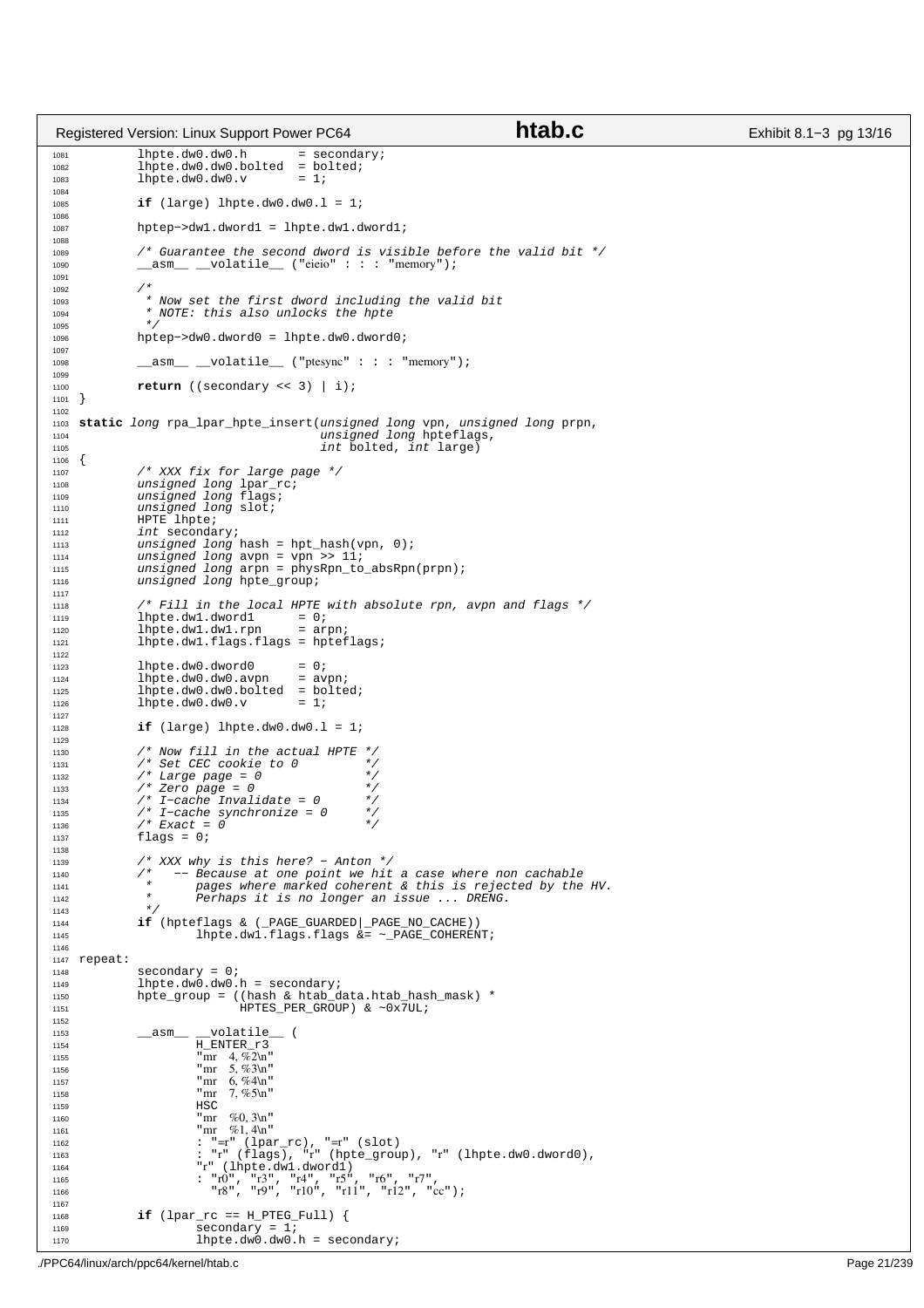```
1171 hpte_group = ((~hash & htab_data.htab_hash_mask) *
1172 HPTES_PER_GROUP) & ~0x7UL;
1173
1174 __asm__ __volatile__ (
1175 H_ENTER_r3
1176 "mr 4, %2\n"
\frac{1177}{1178} "mr 5, %3\n"<br>
1178 "mr 6, %4\n"
1178 \frac{1178}{1179} "mr 6, %4\n"<br>
1179 \frac{1179}{1179}1179 \lim_{1180} 7, \%5\ln"<br>HSC
1180 HSC
\frac{1181}{1181} "mr %0, 3\n"
\frac{1182}{1183} "mr %1, 4\n"<br>
\frac{1}{1183} "mr %1, 4\n"
1183<br>
1184 : "=r" (lpar_rc), "=r" (slot)<br>
: "r" (lhpte_dw0.dword0),<br>
"r" (lhpte.dw0.dword0),<br>
"r" ("n<sup>0"</sup>, "r3", "r4", "r5", "r6", "r7",<br>
: "r8", "r9", "r10", "r11", "r12", "cc");
1188 if (lpar_rc == H_PTEG_Full) {<br>1189 if (mfth() & 0x1)
<sup>1189</sup> if (mftb() \& 0x1)<br>
<sup>1190</sup> hpte grou
1190 hpte_group=((hash & htab_data.htab_hash_mask)* 
1191 HPTES_PER_GROUP) & ~0x7UL;
1192
1193 rpa_lpar_hpte_remove(hpte_group);<br>
1194 repeat;
1194 goto repeat;
\left\{\right. \right\}1196 }
1197
1198 if (lpar_rc != H_Success)<br>panic("Bad return code from pte enter rc = %lx\n", lpar_rc);
1200
1201 return ((secondary << 3) | (slot & 0x7));<br>1202 }
1202 }
1203
1204 static long iSeries_hpte_insert(unsigned long vpn, unsigned long prpn,<br>
1205<br>
1206 int bolted, int large)
1207 {<br>1208
1208 HPTE lhpte;<br>1209 unsigned lo
1209 unsigned long hash, hpte_group;<br>1210 unsigned long ayon = yon >> 11;
              unsigned long avpn = vpn >> 11;
1211 unsigned long arpn = physRpn_to_absRpn( prpn );
1212 int secondary = 0;
1213 long slot;
1214
1215 hash = hpt\_hash(vpn, 0);1216
1217 repeat:
1218 s slot = HvCallHpt_findValid(&lhpte, vpn);<br>1219 if (lhpte.dw0.dw0.v) {
1219 if (lhpte.dw0.dw0.v) {<br>1220 panic ("select hate
              panic ("select_hpte_slot found entry already valid\n");<br>}
1221 }
1222
1223 if (slot == −1) { /* No available entry found in either group */<br>
1224 if (mftb() & 0x1) {<br>
1225 hpte_group=((hash & htab_data.htab_hash_mask)*
1226<br>1227 else {<br>else {
1227 } else {
1228 hpte_group=((~hash & htab_data.htab_hash_mask)*<br>1229 hpte_group=((~hash & htab_data.htab_hash_mask)*
1229 \text{HPIES\_PER_GROUP} & ~0x7UL;
\{1230\}1231
1232 hash = hpt_hash(vpn, 0);<br>1233 1291 iSeries hpte remove(hpte
1233 iSeries_hpte_remove(hpte_group);<br>1234 goto repeat;
                        goto repeat;
1235 } else if (slot < 0) {<br>
1236 s slot &= 0x7ffffffffffffffff;
1237 \begin{array}{c} \text{secondary} = 1; \\ \text{1238} \end{array}1238 }
1239
1240 /* Create the HPTE */
1241 lhpte.dw1.dword1 = 0;
1242 lhpte.dw1.dw1.rpn = arpn;
1243 lhpte.dw1.flags.flags = hpteflags;
1244
1245 lhpte.dw0.dword0 = 0;
1246 lhpte.dw0.dw0.avpn = avpn;
1247 lhpte.dw0.dw0.h = secondary;
<sup>1247</sup> lhpte.dw0.dw0.h = secondary;<br>
1248 lhpte.dw0.dw0.bolted = bolted;<br>
1249 lhpte.dw0.dw0.y = 1;
              lhpte.dw0.dw0.v
1250
1251 /* Now fill in the actual HPTE */<br>1252 1252 HvCallHpt addValidate(slot. secon
1252 HvCallHpt_addValidate(slot, secondary, (HPTE *)&lhpte);
1253 return ((secondary << 3) | (slot & 0x7));
1254 }
1255
1256<br>1257
     * Functions used to remove hardware page table entries.
1258<br>1259
        Input : hpte_group: PTE index of the first entry in a group
1260 * Output: offset within the group of the entry removed or
Registered Version: Linux Support Power PC64 htab.c Exhibit 8.1−3 pg 14/16
```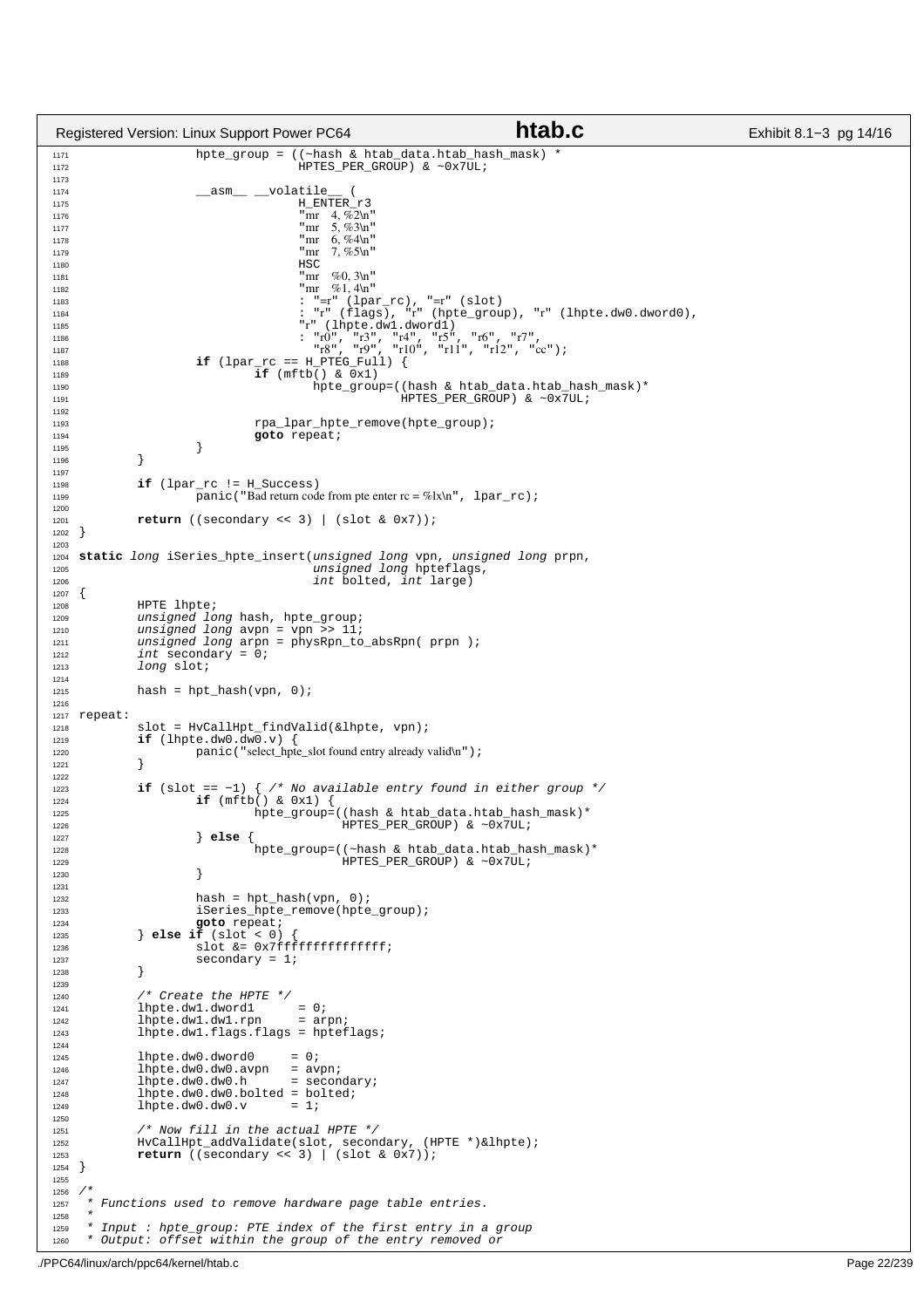```
1261 * -1 on failure
1262
1263 static long hpte_remove(unsigned long hpte_group)
1264<br>1265
1265 (<br>1265 HPTE *hptep;<br>1266 Hpte dword 0
              m in the dword0 dw0;
1267 int i;
1268 int slot_offset;
1269 unsigned long vsid, group, pi, pi_high;
1270 unsigned long slot;
1271 unsigned long flags;
1272 int large;<br>1273 unsigned l
              unsigned long va;
1274
1275 /* pick a random slot to start at */
1276 slot_offset = mftb() & 0x7;
1277
1278 for (i = 0; i < HPTES_PER_GROUP; i++) {<br>
1279 hptep = htab_data.htab + hpte_group + slot_offset;<br>
1280 dw0 = hptep->dw0.dw0;
1281
1282 if (dw0.v && !dw0.bolted) {<br>
1283 /* retry with lock held */
1284 dw0 = hptep−>dw0.dw0;
1285 if (dw0.v && !dw0.bolted)
1286 break;
\left\{\right.} 1287 \left.\right\}1288
1289 \begin{array}{ccc} 1289 & \text{slot\_offset++}; \\ 1290 & \text{slot\_offset} \end{array}slot\_offset &= 0x7;
1291 }
1292
1293 if (i == HPTES\_PER_GROUP)<br>
return -1;
                        return -1;
1295
1296 large = dw0.l;
1297
<sup>1208</sup> /* Invalidate the hpte. NOTE: this also unlocks it */<br>1299                  hptep->dw0.dword0 = 0;
              hptep->dw0.dword0 = 0;1300
1301 /* \tInvalidate the tlb */<br>1302 vsid = dw0. avpn >> 5;1302 vsid = dw0.avpn >> 5;<br>1303 slot = hptep - htab_d
1303 slot = hptep − htab_data.htab;
1304 group = slot >> 3;
1305 if (dw0.h)
1306 group = ~group;
1307 pi = (vsid ^ group) & 0x7ff;
1308 pi_high = (dw0.avpn & 0x1f) << 11;
1309 pi |= pi_high;
1310
1311 if (large)<br>1312 if (large)
1312 va = pi << LARGE_PAGE_SHIFT;<br>
1313 else
1313 else
                        va = pi << PAGE_SHIFT;
1315
1316 spin_lock_irqsave(&pSeries_tlbie_lock, flags);<br>
tlbie(va, large);
               _tlbie(va, large);
1318 spin_unlock_irqrestore(&pSeries_tlbie_lock, flags);
1319
1320 return i;
1321 }
1322
1323 static long rpa_lpar_hpte_remove(unsigned long hpte_group)
1324 {
1325 unsigned long slot_offset;
1326 unsigned long lpar_rc;
1327 int \overrightarrow{i}i<br>1328 unsignunsigned long dummy1, dummy2;
1329
1330 /* pick a random slot to start at */
1331 slot_offset = mftb() & 0x7;
1332
1333 for (i = 0; i < HPTES_PER_GROUP; i++) {
1334
1335 /* Don't remove a bolted entry */
1336 lpar_rc = plpar_pte_remove(H_ANDCOND, hpte_group + slot_offset,
1337 (1337) 1337 (1337) 1337 (0 \times 10L \times 4), \&dummy1, &dummy2);
1338
1339 if (lpar_rc == H_Success)
1340 return i;
1341
1342 if (lpar_rc != H_Not_Found)<br>
nanic ("Bad return code f
<sup>1343</sup> panic ("Bad return code from pte remove rc = %lx\n",<br>
<sup>1344</sup> <sup>1344</sup>
                                         lpar_rc);
1345
1346 slot_offset++;<br>1347 slot_offset &=
              slot\_offset \&= 0x7;}
1348 }
1349
Registered Version: Linux Support Power PC64 htab.c Exhibit 8.1−3 pg 15/16
```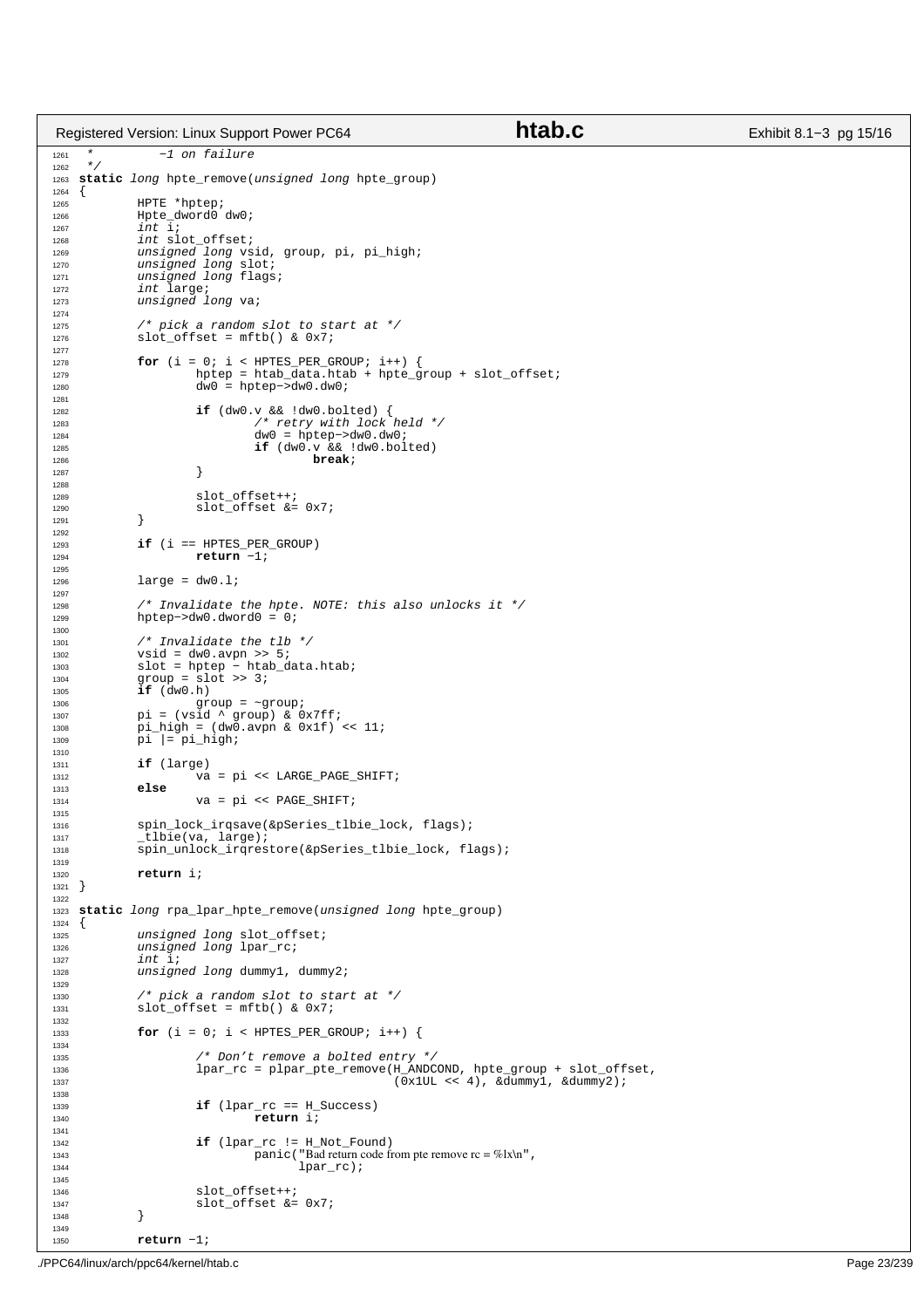Registered Version: Linux Support Power PC64 **htab.c** Exhibit 8.1−3 pg 16/16

 } **static** long iSeries\_hpte\_remove(unsigned long hpte\_group) { 1355 unsigned long slot\_offset;<br>1356 int i;  $int \; i$ ; 1357 HPTE lhpte; /\* Pick a random slot to start at \*/ <sup>1360</sup> slot\_offset = mftb() & 0x7; 1362 **for**  $(i = 0; i < HPTES\_PER_GROUP; i++)$  {<br>1363 **h**pte.dw0.dword0 = 1363 lhpte.dw0.dword0 =<br>
1363 lhpte.dw0.dword0 =<br>
1364 iSeries\_hp iSeries\_hpte\_getword0(hpte\_group + slot\_offset); 1366 **if** (!lhpte.dw0.dw0.bolted) {<br>1367 HvCallHpt\_invalidateSetSwBitsGet(hpte\_group + slot\_offset, 0, 0);<br> $1369$ **return** i;<br>1370 } } slot\_offset++; <sup>1373</sup> slot\_offset &= 0x7; } 1376 **return** −1;<br>1377 } } void hpte\_init\_pSeries(void) { ppc\_md.hpte\_invalidate = hpte\_invalidate; <sup>1382</sup> ppc\_md.hpte\_updatepp = hpte\_updatepp; ppc\_md.hpte\_updateboltedpp = hpte\_updateboltedpp; <sup>1384</sup> ppc\_md.hpte\_insert = hpte\_insert; 1385 ppc\_md.hpte\_remove = hpte\_remove;<br>1386 } } 1388 void pSeries\_lpar\_mm\_init(void)<br>1389 { { ppc\_md.hpte\_invalidate = rpa\_lpar\_hpte\_invalidate; <sup>1391</sup> ppc\_md.hpte\_updatepp = rpa\_lpar\_hpte\_updatepp; <sup>1392</sup> ppc\_md.hpte\_updateboltedpp = rpa\_lpar\_hpte\_updateboltedpp; 1393 ppc\_md.hpte\_insert = rpa\_lpar\_hpte\_insert;<br>
1394 ppc\_md.hpte\_remove = rpa\_lpar\_hpte\_remove; ppc\_md.hpte\_remove = rpa\_lpar\_hpte\_remove;<br>} } void hpte\_init\_iSeries(void)  $\begin{matrix} 1398 \\ 1399 \end{matrix}$ 1399 ppc\_md.hpte\_invalidate = iSeries\_hpte\_invalidate;<br>1400 ppc\_md\_bpte\_updatepp = iSeries\_bpte\_updatepp; ppc\_md.hpte\_updatepp = iSeries\_hpte\_updatepp; <sup>1401</sup> ppc\_md.hpte\_updateboltedpp = iSeries\_hpte\_updateboltedpp; <sup>1402</sup> ppc\_md.hpte\_insert = iSeries\_hpte\_insert; 1403 ppc\_md.hpte\_remove = iSeries\_hpte\_remove;<br>1404 } }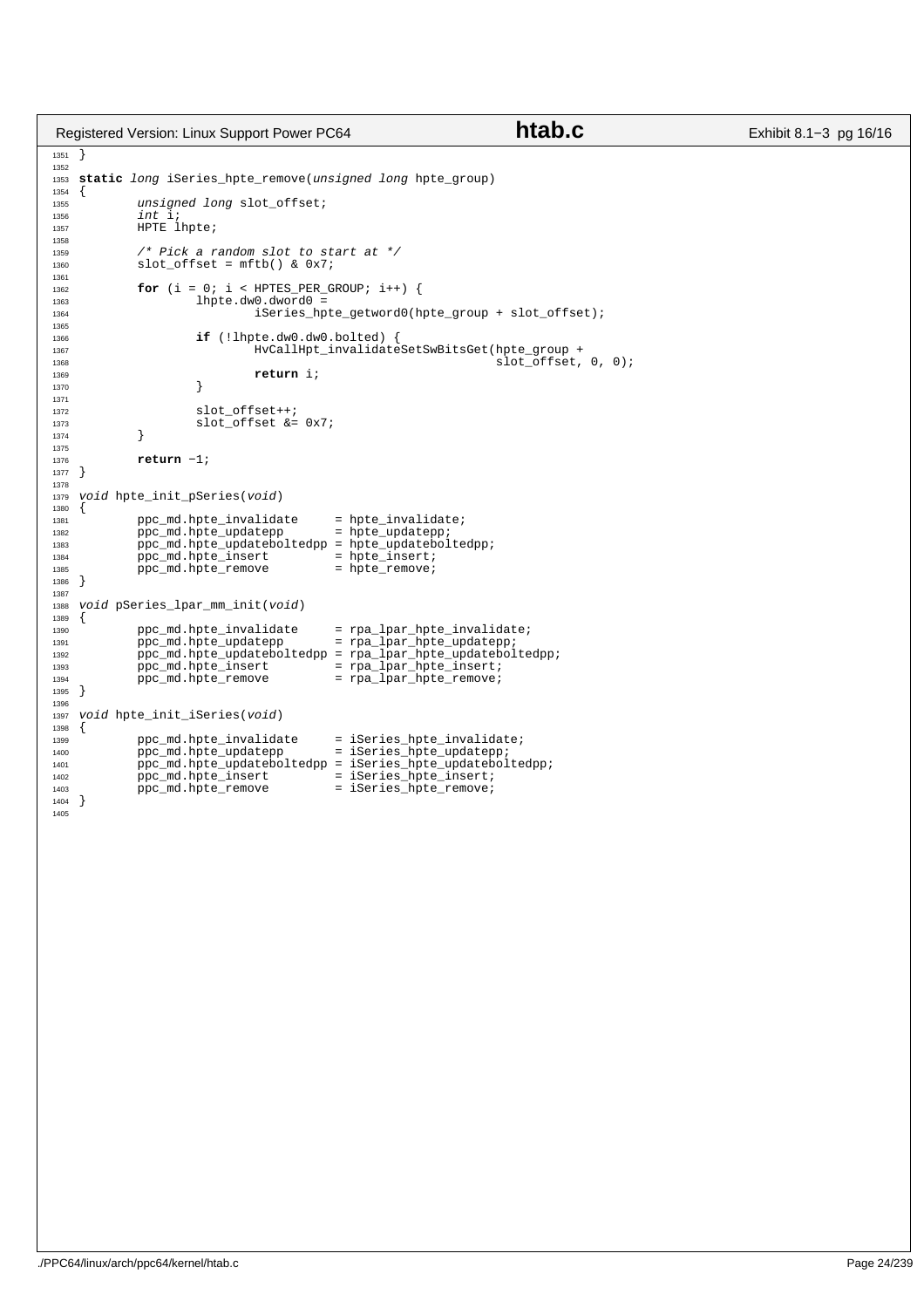# Registered Version: Linux Support Power PC64 **HvCall.c** Exhibit 8.1–4 pg 1/2

```
1 /\frac{1}{2} * HvCall.c
3 * Copyright (C) 2001 Mike Corrigan IBM Corporation
 4 * 
 5 * This program is free software; you can redistribute it and/or modify
6 * it under the terms of the GNU General Public License as published by
7 * the Free Software Foundation; either version 2 of the License, or
8 * (at your option) any later version.
     \star /
10
11 #include <linux/stddef.h>
12 #include <linux/kernel.h>
13 #include <linux/mm.h>
14 #include <linux/slab.h>
   #include <asm/system.h>
16 #include <asm/page.h>
17 #include <asm/iSeries/HvCall.h>
18 #ifndef _HVCALLSC_H
19 #include <asm/iSeries/HvCallSc.h>
20 #endif
   21 #include <asm/iSeries/LparData.h>
22
23 #ifndef _HVTYPES_H
24 #include <asm/iSeries/HvTypes.h>
25 #endif
26
27
28 /*=====================================================================
<sup>29</sup> * Note that this call takes at MOST one page worth of data
    \star /
31 int HvCall_readLogBuffer(HvLpIndex lpIndex, void *buffer, u64 bufLen)<br>32 {
   \{33 struct HvLpBufferList * builtist;<br>34 1064 \text{ bytesLeft} = \text{buffer};34 u64 bytesLeft = bufLen;<br>35 u64 leftThisPage;
35 u64 leftThisPage;<br>36 u64 curPtr = virt
             u64 curPtr = virt_to_absolute( (unsigned long) buffer );
37 u64 retVal;<br>38 int npages;
38 int npages;<br>39 int i;
             int \overline{i}40
41 npages = 0;
42 while (bytesLeft) {
43 npages++;<br>
\text{left}<sup>14</sup>
                       44 leftThisPage = ((curPtr & PAGE_MASK) + PAGE_SIZE) − curPtr;
45
46 if (leftThisPage > bytesLeft)<br>47 bytesLeft = 0;
47<br>48 else<br>else
48 else
                                49 bytesLeft −= leftThisPage;
50
51 curPtr = (curPtr & PAGE_MASK) + PAGE_SIZE;<br>52
52 }
53
54 if (npages == 0)
                      55 return 0;
56
57 bufList = (struct HvLpBufferList *)<br>58 kmalloc(npages * sizeof(str
58 kmalloc(npages * sizeof(struct HvLpBufferList), GFP_ATOMIC);<br>59 bytesLeft = bufLen;
59 bytesLeft = bufLen;<br>60 curPtr = virt to ab
60 curPtr = virt_to_absolute( (unsigned long) buffer );
61 for(i=0; i<npages; i++) {
62 bufList[i].addr = curPtr;
63 
                       64 leftThisPage = ((curPtr & PAGE_MASK) + PAGE_SIZE) − curPtr;
65
<sup>66</sup> if (leftThisPage > bytesLeft) {<br>
\delta<sub>67</sub> bufList[i].len = bytesL
67 bufList[i].len = bytesLeft;<br>bytesLeft = 0;<br>bytesLeft = 0;
68 bytesLeft = 0;<br>69 \} else {
69 } else {
                                70 bufList[i].len = leftThisPage;
71 bytesLeft −= leftThisPage;<br>72 }
72 }
73
74 curPtr = (curPtr & PAGE_MASK) + PAGE_SIZE;
75 }
76
77
78 retVal = HvCall3(HvCallBaseReadLogBuffer, lpIndex,<br>yirt to absolute((unsigned long))
                                  virt_to_absolute((unsigned long)bufList), bufLen);
80
81 kfree(bufList);
82
83 return (int)retVal;
   \left| \right|85
86 /*=====================================================================
\begin{array}{c} 87 \\ 87 \\ 88 \end{array} */
   88 void HvCall_writeLogBuffer(const void *buffer, u64 bufLen)
89 {
90 struct HvLpBufferList bufList;
```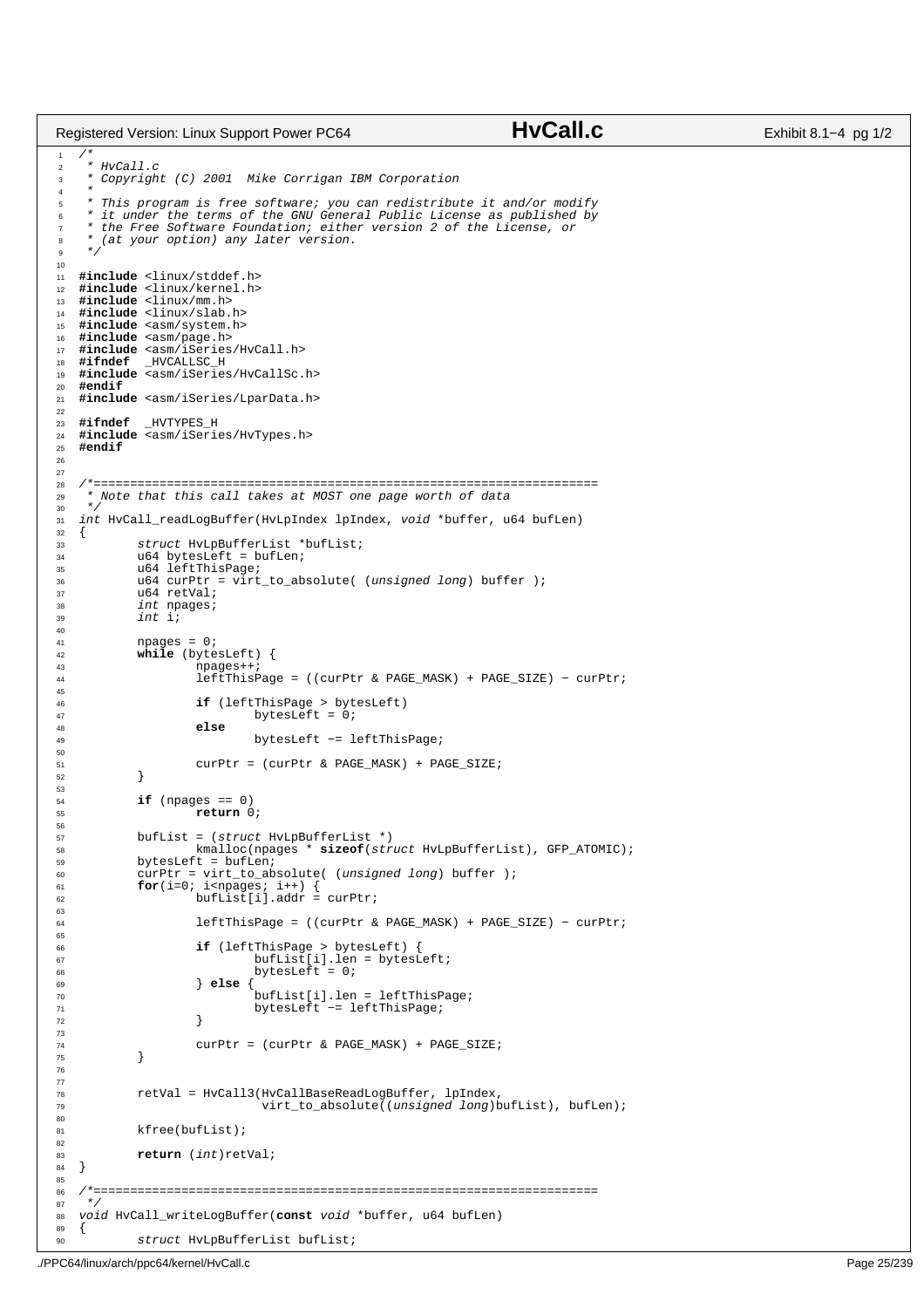```
91 u64 bytesLeft = bufLen;
92 u64 leftThisPage;
93 u64 curPtr = virt_to_absolute( (unsigned long) buffer );
94
95 while (bytesLeft) {
96 bufList.addr = curPtr;
96<br>97<br>98
                     98 leftThisPage = ((curPtr & PAGE_MASK) + PAGE_SIZE) − curPtr;
99
100 if (leftThisPage > bytesLeft) {<br>
101 bufList.len = bytesLeft;<br>
bytesLeft = 0;
103<br>104<br>104
104 bufList.len = leftThisPage;
105 bytesLeft −= leftThisPage;
106 }
106<br>107
108 curPtr = (curPtr & PAGE_MASK) + PAGE_SIZE;<br>109
109 }
110
111
112 HvCall2(HvCallBaseWriteLogBuffer,
113 virt_to_absolute((unsigned long)&bufList), bufLen);
114
115 }
Registered Version: Linux Support Power PC64 HvCall.c Exhibit 8.1–4 pg 2/2
```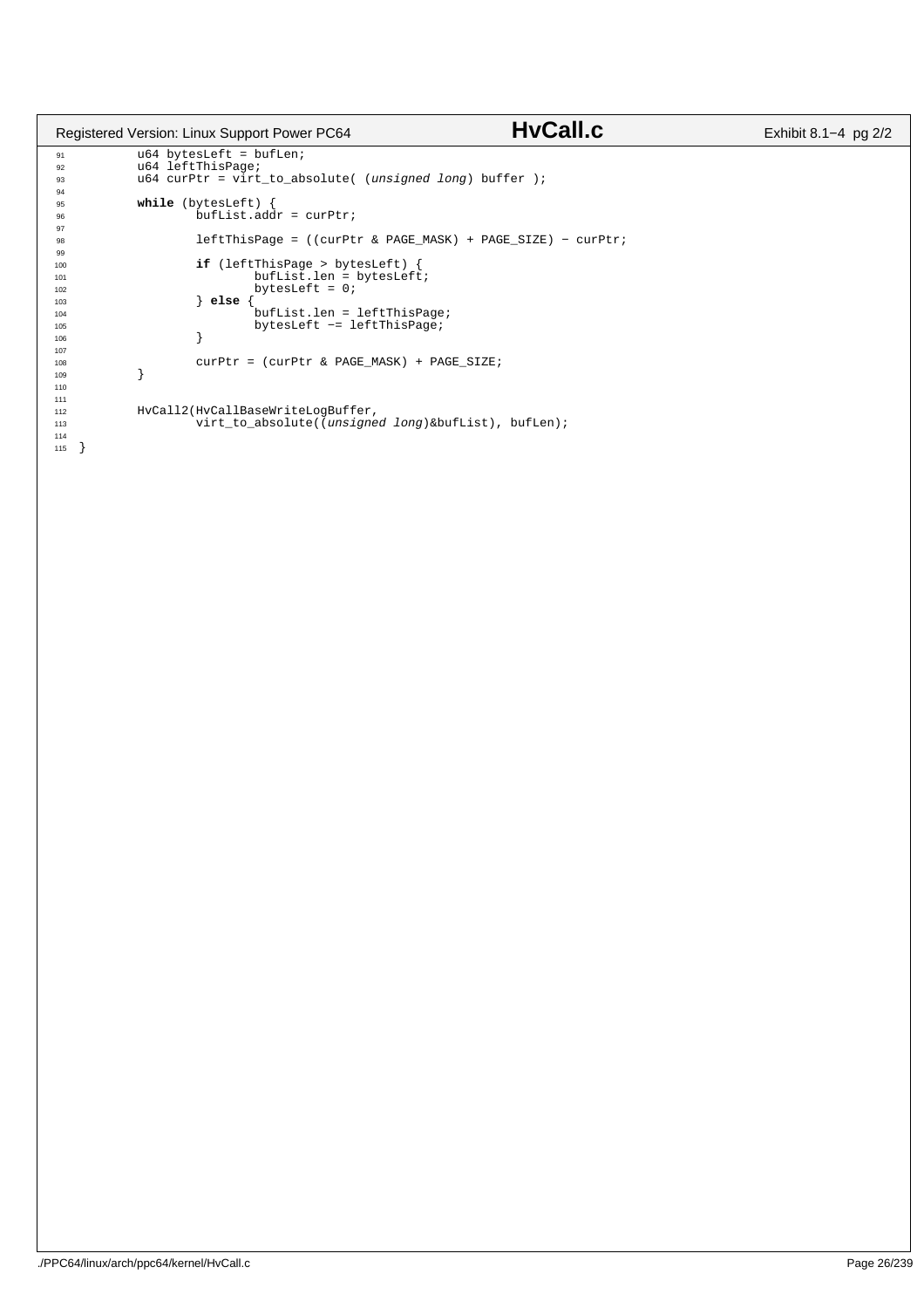# Registered Version: Linux Support Power PC64 **HvLpConfig.c** Exhibit 8.1−5 pg 1/1

 } 

 /\* <sup>2</sup> \* HvLpConfig.c \* Copyright (C) 2001 Kyle A. Lucke, IBM Corporation<br>4 \* \* <sup>5</sup> \* This program is free software; you can redistribute it and/or modify <sup>6</sup> \* it under the terms of the GNU General Public License as published by \* the Free Software Foundation; either version 2 of the License, or <sup>8</sup> \* (at your option) any later version. \* \* This program is distributed in the hope that it will be useful,<br>" \* but WITHOUT ANY WARRANTY; without even the implied warranty of<br>" \* MERCHANTABILITY or FITNESS FOR A PARTICULAR PURPOSE. See the<br>" GNU General Public L \* <sup>15</sup> \* You should have received a copy of the GNU General Public License <sup>16</sup> \* along with this program; if not, write to the Free Software <sup>17</sup> \* Foundation, Inc., 59 Temple Place, Suite 330, Boston, MA 02111−1307 USA \*/ <sup>20</sup> **#ifndef** \_HVLPCONFIG\_H **#include** <asm/iSeries/HvLpConfig.h> **#endif**  $\frac{23}{24}$ HvLpIndex HvLpConfig\_getLpIndex\_outline(void)<br>{  $\begin{array}{c} 25 \\ 26 \\ 27 \end{array}$ **return** HvLpConfig\_getLpIndex();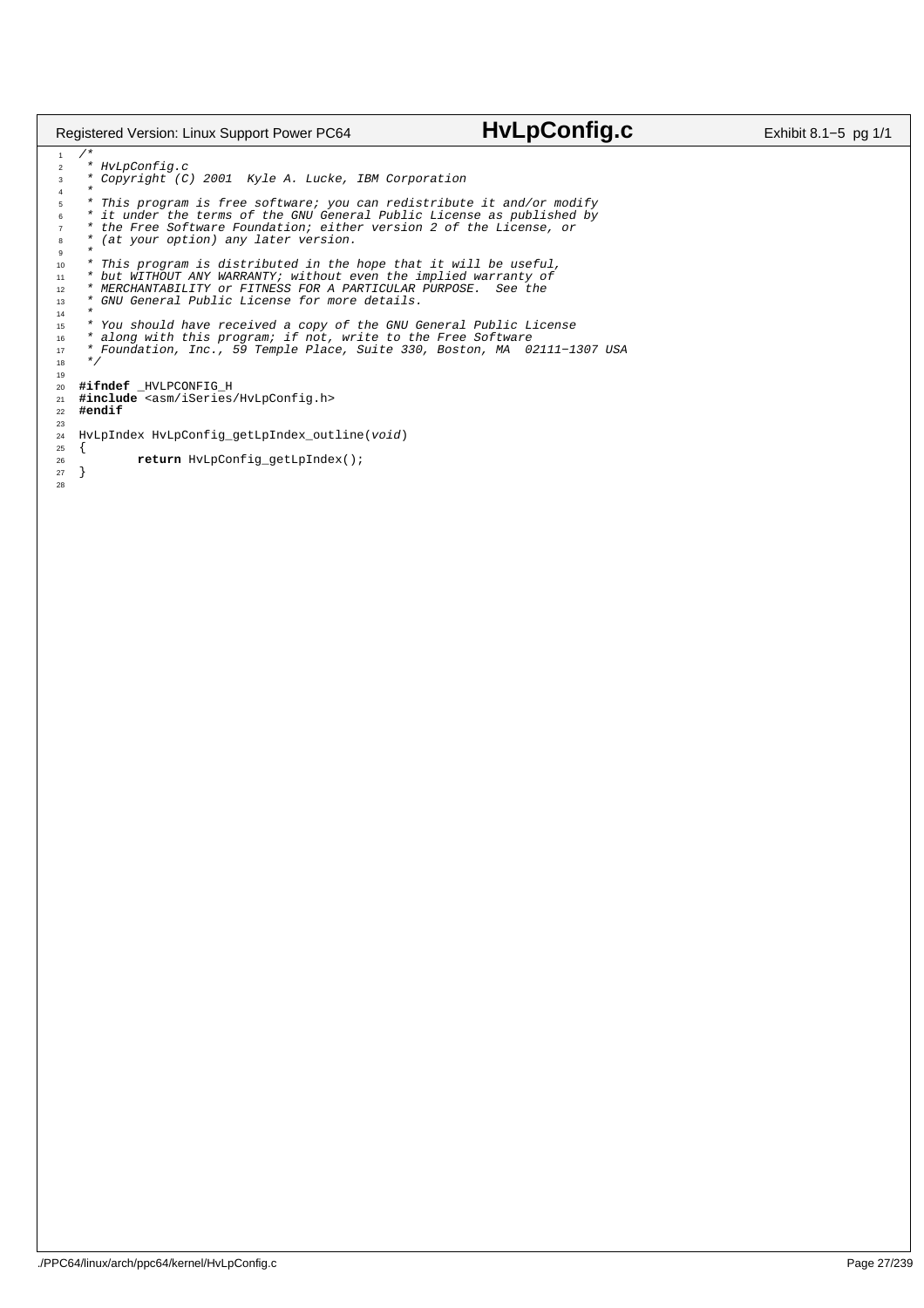## Registered Version: Linux Support Power PC64 **HvLpEvent.c** Exhibit 8.1–6 pg 1/1

```
\frac{1}{1}2 * Copyright 2001 Mike Corrigan IBM Corp
\frac{3}{4}4 * This program is free software; you can redistribute it and/or
 5 * modify it under the terms of the GNU General Public License
6 * as published by the Free Software Foundation; either version
7 * 2 of the License, or (at your option) any later version.
8 */
9 #include <linux/stddef.h>
10 #include <linux/kernel.h><br>11 #include <asm/system.h>
11 #include <asm/system.h>
12 #include <asm/iSeries/HvLpEvent.h>
13 #include <asm/iSeries/HvCallEvent.h><br>14 #include <asm/iSeries/HvCallEvent.h>
     14 #include <asm/iSeries/LparData.h>
15
16 /* Array of LpEvent handler functions */
17 LpEventHandler lpEventHandler[HvLpEvent_Type_NumTypes];
18 unsigned lpEventHandlerPaths[HvLpEvent_Type_NumTypes];
19
20 /* Register a handler for an LpEvent type */
21
22 int HvLpEvent_registerHandler( HvLpEvent_Type eventType, LpEventHandler handler )
\begin{matrix} 23 \\ 24 \end{matrix}24 int rc = 1;<br>
25 if (event)
                  25 if ( eventType < HvLpEvent_Type_NumTypes ) {
26 lpEventHandler[eventType] = handler;<br>
27 28 20;
                                rc = 0;28 }
29 return rc;
30
31 }
32
33 int HvLpEvent_unregisterHandler( HvLpEvent_Type eventType )
\begin{matrix} 34 & \{ \\ 35 & \end{matrix}35 int \text{r} = 1;<br>36 int \text{r} = 1;36 if ( eventType < HvLpEvent_Type_NumTypes ) {
37 if ( !lpEventHandlerPaths[eventType] ) {
38 lpEventHandler[eventType] = NULL;<br>39 c = 0;
39 TC = 0;<br>40 \}40  }
41 }
42 return rc;
43 }
44
45 /* (lpIndex is the partition index of the target partition. 
46 * needed only for VirtualIo, VirtualLan and SessionMgr. Zero
47 * indicates to use our partition index − for the other types)
48 \frac{*}{49} int
49 int HvLpEvent_openPath( HvLpEvent_Type eventType, HvLpIndex lpIndex )<br>50 {
     \{51 int \ncup i \rightharpoonup \rightharpoonup \rightharpoonup \rightharpoonup \rightharpoonup \rightharpoonup \rightharpoonup \rightharpoonup \rightharpoonup \rightharpoonup \rightharpoonup \rightharpoonup \rightharpoonup \rightharpoonup \rightharpoonup \rightharpoonup \rightharpoonup \rightharpoonup \rightharpoonup \rightharpoonup \rightharpoonup \rightharpoonup \rightharpoonup \rightharpoonup \rightharpoonup \rightharpoonup \rightharpoonup \rightharpoonup \rightharpoonup \rightharpoonup \rightharpoonup \rightharpoonup \rightharpoonup \rightharpoonup \rightharpoonup \r52 if ( eventType < HvLpEvent_Type_NumTypes &&
                           53 lpEventHandler[eventType] ) {
54 if ( lpIndex == 0 )
55 lpIndex = itLpNaca.xLpIndex;
56 HvCallEvent_openLpEventPath( lpIndex, eventType );<br>57 ++lpEventHandlerPaths[eventType];
                                ++lpEventHandlerPaths[eventType];
58 \text{rc} = 0;<br>59 }
59 }
60 return rc;
61 }
62
63 int HvLpEvent_closePath( HvLpEvent_Type eventType, HvLpIndex lpIndex )
64 {
\begin{array}{ccc} 65 & \text{int} & \text{rc} = 1; \\ \n66 & \text{if} & \text{event} \end{array}66 if ( eventType < HvLpEvent_Type_NumTypes &&
67 1992-1992-1992-1993<br>68 1992-1994 1992-1994 1992-1994 1992-1994<br>1993-1994 1992-1994 1992-1994 1994-1994 1994-1994 1994-1994
68 \overrightarrow{1} \overrightarrow{p} EventHandlerPaths[eventType] ) {<br>69 \overrightarrow{if} ( \overrightarrow{1} \overrightarrow{p} \overrightarrow{p} \overrightarrow{q} \overrightarrow{q} \overrightarrow{q} \overrightarrow{q} \overrightarrow{q} \overrightarrow{q} \overrightarrow{q} \overrightarrow{q} \overrightarrow{q} \overrightarrow{q} \overrightarrow{q} \overrightarrow{q} \overrightarrow{q} \overrightarrow{q} 
69 if ( \text{lpIndex} = 0 )<br>
\text{lpIndex} = index = itLpNaca.xLpIndex;
71 HvCallEvent_closeLpEventPath( lpIndex, eventType );
72 −−lpEventHandlerPaths[eventType];<br>
r c = 0;73 TC = 0;<br>
74 }
74 }
75 return rc;
76 }
77
```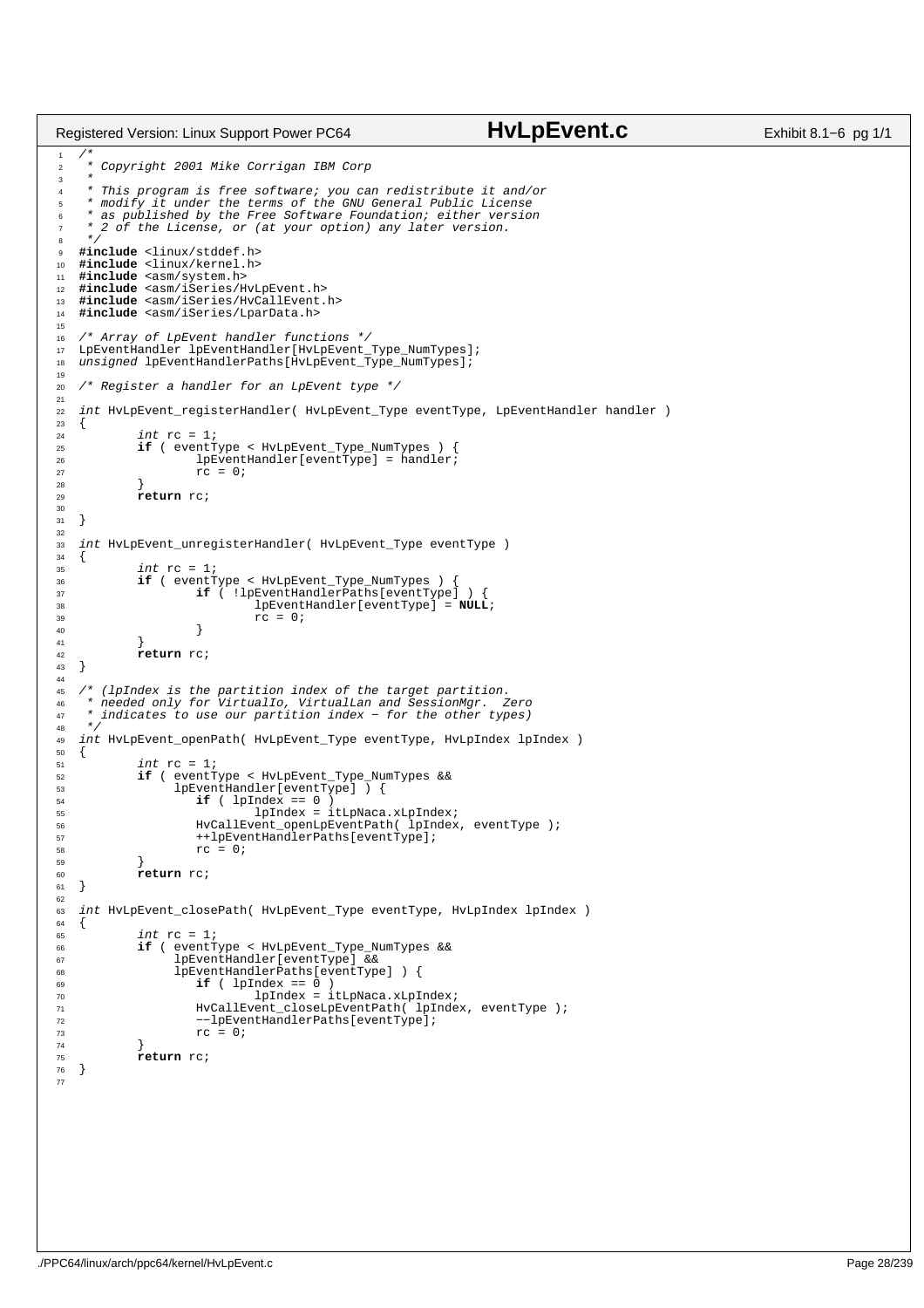|                                        | Registered Version: Linux Support Power PC64                                                                                                                                                                                                                                                                                          |                                                                  | iSeries_loMmTable.c                                              | Exhibit 8.1-7 pg 1/2 |
|----------------------------------------|---------------------------------------------------------------------------------------------------------------------------------------------------------------------------------------------------------------------------------------------------------------------------------------------------------------------------------------|------------------------------------------------------------------|------------------------------------------------------------------|----------------------|
| 1<br>-3                                | /* This module supports the iSeries I/O Address translation mapping<br>/* Copyright (C) 20yy <allan h="" trautman=""> <ibm corp=""><br/><math>/</math>*</ibm></allan>                                                                                                                                                                 |                                                                  | * /<br>$^{\star}$ /<br>$^{\star}$ /                              |                      |
| $\overline{4}$<br>5<br>8               | /* This program is free software; you can redistribute it and/or modify */<br>/* it under the terms of the GNU General Public License as published by */<br>/* the Free Software Foundation; either version 2 of the License, or<br>(at your option) any later version.                                                               |                                                                  | $^*/$<br>$^{\star}$ /                                            |                      |
| 9<br>10<br>11<br>12<br>13              | $/$ *<br>/* This program is distributed in the hope that it will be useful,<br>/* but WITHOUT ANY WARRANTY; without even the implied warranty of<br>/* MERCHANTABILITY or FITNESS FOR A PARTICULAR PURPOSE. See the<br>GNU General Public License for more details.                                                                   |                                                                  | $\star$ /<br>$^{\star}$ /<br>$^{\star}$ /<br>* /<br>$^{\star}$ / |                      |
| 14<br>15<br>16<br>17<br>18             | $/$ *<br>/* You should have received a copy of the GNU General Public License<br>/* along with this program; if not, write to the:<br>/* Free Software Foundation, Inc.,<br>/* 59 Temple Place, Suite 330,                                                                                                                            |                                                                  | $^{\star}$ /<br>$^*/$<br>* /<br>$^{\star}$ /<br>$^{\star}$ /     |                      |
| 19<br>20                               | /* Boston, MA 02111-1307 USA                                                                                                                                                                                                                                                                                                          |                                                                  | $^{\star}$ /<br>$^{\star}$ /                                     |                      |
| 21<br>22<br>23<br>24<br>25             | /* Change Activity:<br>$/$ *<br>Created, December 14, 2000<br>$\prime^*$<br>Added Bar table for IoMm performance.<br>$/$ *<br>Ported to ppc64<br>$/$ *<br>Added dynamic table allocation<br>/* End Change Activity                                                                                                                    |                                                                  | $*$ /<br>$^*/$<br>$^*/$<br>$^{\star}$ /<br>$\star/$              |                      |
| 26<br>27<br>28                         | #include <asm types.h=""></asm>                                                                                                                                                                                                                                                                                                       |                                                                  |                                                                  |                      |
| 29<br>30<br>31<br>32<br>33<br>34<br>35 | #include <asm resource.h=""><br/>#include <linux pci.h=""><br/>#include <linux spinlock.h=""><br/>#include <asm ppcdebug.h=""><br/>#include <asm flight_recorder.h=""><br/>#include <asm hvcallpci.h="" iseries=""><br/>#include <asm iseries="" iseries_pci.h=""></asm></asm></asm></asm></linux></linux></asm>                      |                                                                  |                                                                  |                      |
| 36<br>37<br>38                         | #include "iSeries_loMmTable.h"<br>#include "pci.h"                                                                                                                                                                                                                                                                                    |                                                                  |                                                                  |                      |
| 39<br>40<br>41<br>42<br>43             | /* Table defines<br>/* Each Entry size is 4 MB * 1024 Entries = 4GB I/O address space. */                                                                                                                                                                                                                                             |                                                                  | * /                                                              |                      |
| 44<br>45<br>46<br>47<br>48             | #define Max_Entries 1024<br>$unsigned$ long iSeries_IoMmTable_Entry_Size = $0x00000000004000000$<br>unsigned long iSeries_Base_Io_Memory<br>unsigned long iSeries_Max_Io_Memory<br>long iSeries_CurrentIndex<br>$= 0;$<br>static                                                                                                      | $= 0 \times E000000000000000;$<br>$= 0 \times E000000000000000;$ |                                                                  |                      |
| 49<br>50<br>51<br>52<br>53<br>54       | /* Lookup Tables.<br>struct iSeries_Device_Node** iSeries_IoMmTable;<br>u8*<br>iSeries_IoBarTable;                                                                                                                                                                                                                                    |                                                                  | * /                                                              |                      |
| 55<br>56                               |                                                                                                                                                                                                                                                                                                                                       |                                                                  |                                                                  |                      |
| 57<br>58<br>59<br>60                   | /* Static and Global variables<br>$=$ "iSeries PCI I/O" ;<br>static char*<br>iSeriesPciIoText<br>static spinlock_t iSeriesIoMmTableLock = SPIN_LOCK_UNLOCKED;                                                                                                                                                                         |                                                                  | * /                                                              |                      |
| 61<br>62<br>63<br>64                   | /* iSeries_IoMmTable_Initialize                                                                                                                                                                                                                                                                                                       |                                                                  | $^{\star}$ /                                                     |                      |
| 65<br>66<br>67<br>68<br>69             | /* Allocates and initalizes the Address Translation Table and Bar<br>/* Tables to get them ready for use. Must be called before any<br>$/* I/O$ space is handed out to the device BARs.<br>/* A follow up method, iSeries_IoMmTable_Status can be called to<br>$\prime^*$ adjust the table after the device BARs have been assiged to |                                                                  | $^{\star}$ /<br>* /<br>$^{\star}$ /<br>$^{\star}$ /<br>$^*/$     |                      |
| 70<br>71<br>72                         | $\prime\prime$ resize the table.<br>void iSeries_IoMmTable_Initialize(void)                                                                                                                                                                                                                                                           |                                                                  | $\star$ /                                                        |                      |
| 73<br>74                               | spin_lock(&iSeriesIoMmTableLock);                                                                                                                                                                                                                                                                                                     |                                                                  |                                                                  |                      |
| 75<br>76<br>77                         | $iseries_l$ oMmTable = kmalloc( $sizeof(void*)$ Max_Entries,GFP_KERNEL);<br>$iseries\_IoBarTable = kmalloc(sizeof(u8)*Max_Entries,$<br>spin_unlock(&iSeriesIoMmTableLock);                                                                                                                                                            |                                                                  | GFP_KERNEL);                                                     |                      |
| 78<br>79                               | $PCIFR$ ("IoMmTable Initialized $0x\%p$ ", iSeries_IoMmTable);<br>$\texttt{if}(\texttt{iseries\_I} \texttt{OMmTable} == \texttt{NULL} \mid \texttt{iseries\_I} \texttt{OBarTable} == \texttt{NULL})$                                                                                                                                  |                                                                  |                                                                  |                      |
| 80<br>81<br>82                         | $\text{panic}$ ( "PCI: I/O tables allocation failed.\n") ;                                                                                                                                                                                                                                                                            |                                                                  |                                                                  |                      |
| 83<br>84                               |                                                                                                                                                                                                                                                                                                                                       |                                                                  |                                                                  |                      |
| 85<br>86<br>87                         | /* iSeries_IoMmTable_AllocateEntry<br>/* Adds pci_dev entry in address translation table                                                                                                                                                                                                                                              |                                                                  | $*$ /<br>* /                                                     |                      |
| 88<br>89<br>90                         | /* - Allocates the number of entries required in table base on BAR */<br>$^{\prime}$<br>size                                                                                                                                                                                                                                          |                                                                  | $\star$ /                                                        |                      |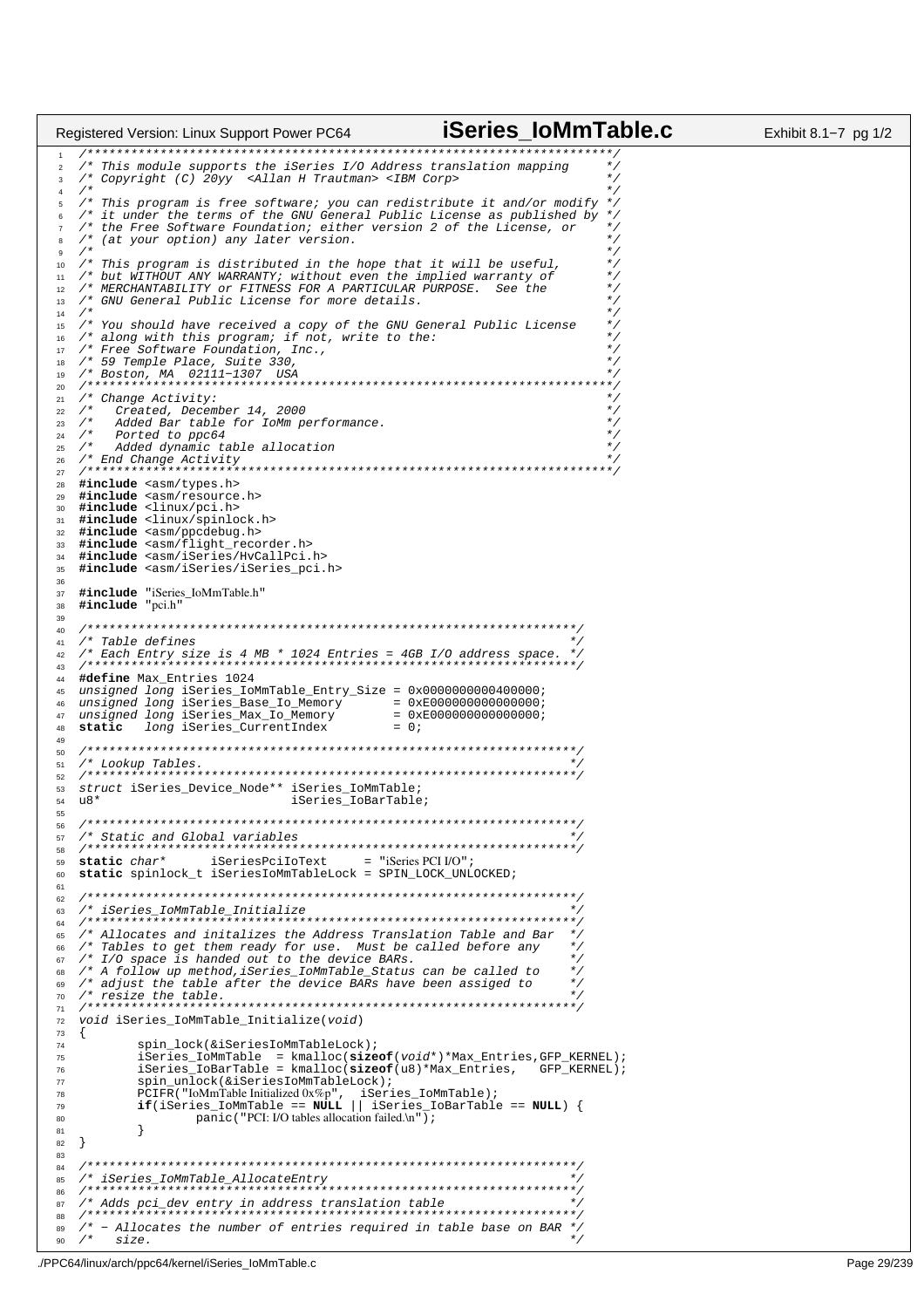```
iSeries loMmTable.c
                                                                                         Exhibit 8.1-7 pg 2/2
Registered Version: Linux Support Power PC64
  /* - Allocates starting at iSeries_Base_Io_Memory and increases.<br>/* - The size is round up to be a multiple of entry size.
91
02\gamma^* - CurrentIndex is incremented to keep track of the last entry.
93
  \frac{1}{1} - Builds the resource entry for allocated BARs.
94
   7******95
   static void iSeries_IoMmTable_AllocateEntry(struct pci_dev* PciDev, int BarNumber)
96
97
   \{struct resource* BarResource = &PciDev->resource[BarNumber];
98
          99
100
          /* No space to allocate, quick exit, skip Allocation. * *
101102
          if(Barsize == 0) return?103
          104
          105106spin_lock(&iSeriesIoMmTableLock);
107
          Prin_rown.wibournemental.com//<br>BarResource->hame = iSeriesPciIoText;<br>BarResource->start = iSeries_IoMmTable_Entry_Size*iSeries_CurrentIndex;
108
109110BarResource->start+= iSeries_Base_Io_Memory;
                          = BarResource->start+BarSize-1;
111BarResource->end
            112
          /* Allocate the number of table entries needed for BAR.
113114115while (BarSize > 0) {
                 *(iseries\_to\mbox{m}Table +iseries\_CurrentIndex) = (struct iseries\_Device\_Node*)PciDev->sysdata; *(iseries\_toBarTable +iseries\_CurrentIndex) = Bar\mbox{Number};116
117
                 BarSize -= iSeries_IoMmTable_Entry_Size;
118
                 ++iSeries_CurrentIndex;
119
120:<br>iSeries Max Io Memory = (iSeries_IoMmTable_Entry_Size*iSeries_CurrentIndex)+iSeries_Base_Io_Memory;
121spin_unlock(&iSeriesIoMmTableLock);
122\}123
124125
   /* iSeries_allocateDeviceBars
126/**********<br>/*********
             127
  \mu - Allocates ALL pci_dev BAR's and updates the resources with the*/
128
  \frac{7}{10}BARS with zero length will have the resources
129
       BAR value.
       The HvCallPci_getBarParms is used to get the size of the BAR */
130
  \frac{1}{2}It calls iSeries_IoMmTable_AllocateEntry to allocate
131
       space.
  \frac{1}{\sqrt{1}}each entry.
132
133
  /* - Loops through The Bar resourses(0 - 5) including the ROM
                                                                \star,
  /*
       134
   \frac{1}{x}135
   void iSeries_allocateDeviceBars(struct pci_dev* PciDev)
136
137
   \left\{ \right.struct resource* BarResource;
138
139intBarNumber;
140for(BarNumber = 0; BarNumber \le PCI_ROM_RESOURCE; ++BarNumber) {
                 BarResource = &PciDev->resource[BarNumber];141iSeries IoMmTable AllocateEntry(PciDev, BarNumber);
142
          \rightarrow143144
  \}145146
  \sqrt{*} Translates the IoAddress to the device that is mapped to IoSpace.
                                                                   \star147
  /* This code is inlined, see the iSeries_pci.c file for the replacement
148
149
150
   struct iSeries_Device_Node* iSeries_xlateIoMmAddress(void* IoAddress)
151
  \{return NULL;
152
  \mathcal{E}153
154
  155
    * Status hook for IoMmTable
156
   157
  void
           iSeries_IoMmTable_Status(void)
158
159
  \{PCIFR("IoMmTable......: 0x%p", iSeries_IoMmTable);
160
          PCIFR("IOMmTable Range: 0x%p to 0x%p", iSeries_Base_Io_Memory, iSeries_Max_Io_Memory);
161
          return162
  \rightarrow163
```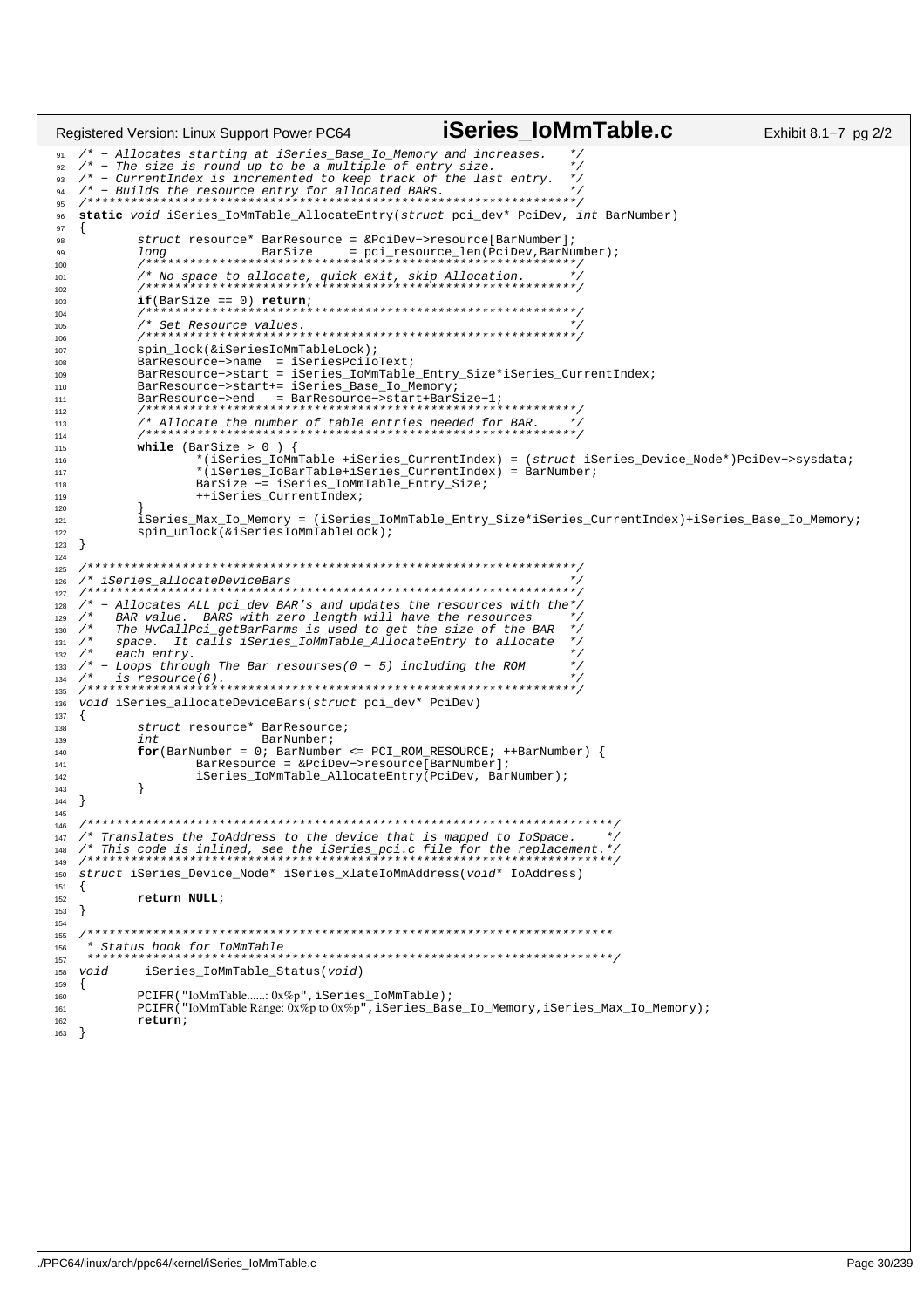## **iSeries IoMmTable.h**

Exhibit 8.1-8 pg 1/1

#ifndef \_ISERIES\_IOMMTABLE\_H  $\overline{1}$  $+4641n$  $\overline{2}$  $\overline{\mathbf{3}}$ /\* File iSeries\_IOMmTable.h created by Allan Trautman on Dec 12 2001.  $\overline{5}$ /\* Interfaces for the write/read Io address translation table.  $\epsilon$ /\* Copyright (C) 20yy Allan H Trautman, IBM Corporation  $\overline{7}$  $\mathbf{g}$ /\* This program is free software; you can redistribute it and/or modify<br>/\* it under the terms of the GNU General Public License as published by  $10$  $/\star$  $11$ the Free Software Foundation; either version 2 of the License, or /\* (at your option) any later version.  $12$  $\frac{1}{2}$  $13$  $\frac{1}{4}$ /\* This program is distributed in the hope that it will be useful, /\* Ints program is discussional in the more that is not a warranty of<br>/\* but WITHOUT ANY WARRANTY; without even the implied warranty of<br>/\* MERCHANTABILITY or FITNESS FOR A PARTICULAR PURPOSE. See the  $\overline{AB}$  $16$ /\* GNU General Public License for more details.  $17$ 18  $\sqrt{*}$  You should have received a copy of the GNU General Public License  $19$ /\* along with this program; if not, write to the: 20 /\* Free Software Foundation, Inc.,  $21$ /\* 59 Temple Place, Suite 330,<br>/\* 59 Temple Place, Suite 330,<br>/\* Boston, MA 02111-1307 USA 22  $^{23}$ \*\*\*\*\*\*\*\*\*\*\*\*\*\*\*\*\*\*\*\*\*\*\*\*\*\*\*\*\*\*\*\*\*  $\overline{24}$  $x$  Change Activity:  $25$  $\begin{tabular}{ll} & & \textit{J} & \textit{J} & \textit{J} & \textit{J} \\ \textit{/*} & \textit{Created December 12, 2000} \\ \textit{/*} & \textit{Portad the model} \end{tabular}$ 26 Ported to ppc64, August 30, 2001  $27$ Forced to ppc64, Au /\* End Change Activity<br>/\* End Change Activity<br>/\*\*\*\*\*\*\*\*\*\*\*\*\*\*\*\*\*\*\*\*\*\*\* 28 29  $30<sup>2</sup>$ struct pci\_dev;<br>struct iSeries\_Device\_Node;  $31$  $32$ 33 extern struct iSeries\_Device\_Node\*\* iSeries\_IoMmTable;  $34$ extern  $u8*$ iSeries IoBarTable; 35 extern unsigned long iSeries\_Base\_Io\_Memory;  $36$ extern unsigned long iSeries\_Max\_Io\_Memory;<br>extern unsigned long iSeries\_Max\_Io\_Memory;<br>extern unsigned long iSeries\_Base\_Io\_Memory;  $37$ 38 39  $40$ \* iSeries\_IoMmTable\_Initialize<br>/\* iSeries\_IoMmTable\_Initialize  $41$  $42$ /\* - Initalizes the Address Translation Table and get it ready for use. \*<br>/\* Must be called before any client calls any of the other methods. \* 43  $44$  $/$ \* 45 /\* Parameters: None. 46  $\frac{1}{x}$  $\overline{47}$  $/*$  Return: None 48  $49$ extern void iSeries\_IoMmTable\_Initialize(void);<br>extern void iSeries\_IoMmTable\_Status(void);  $50$ 51 52  $53$ 54 55 /\* - Allocates ALL pci\_dev BAR's and updates the resources with the BAR \*<br>/\* value. BARS with zero length will not have the resources. The \* 56 57  $7*$ HvCallPci\_getBarParms is used to get the size of the BAR space. 58  $/$ \* It calls iSeries\_IoMmTable\_AllocateEntry to allocate each entry. 59 60 /\* Parameters: 61 /\* pci\_dev = Pointer to pci\_dev structure that will be mapped to pseudo<br>/\* pci\_dev = Pointer to pci\_dev structure that will be mapped to pseudo 62 I/O Address. 63  $64$  $\frac{1}{2}$  Return: 65 .......<br>The pci\_dev I/O resources updated with pseudo I/O Addresses. 66 67 extern void iSeries\_allocateDeviceBars(struct pci\_dev\*); 68 69  $70$  $71$ 72 /\* - Translates an I/O Memory address to Device Node that has been the /\* allocated the psuedo I/O Address. 73  $\overline{74}$ 75 /\* Parameters: 76  $/*$  IoAddress =  $I/O$  Memory Address.  $77$ 78  $\frac{1}{1}$  Return.  $70$ ecurn:<br>An iSeries\_Device\_Node to the device mapped to the I/O address. The\*/<br>BarNumber and BarOffset are valid if the Device Node is returned. \*/  $\gamma$ \*  $80$ 81 82 extern struct iSeries\_Device\_Node\* iSeries\_xlateIoMmAddress(void\* IoAddress); 83 84 #endif  $/*$  \_ISERIES\_IOMMTABLE\_H \*/ 85

Registered Version: Linux Support Power PC64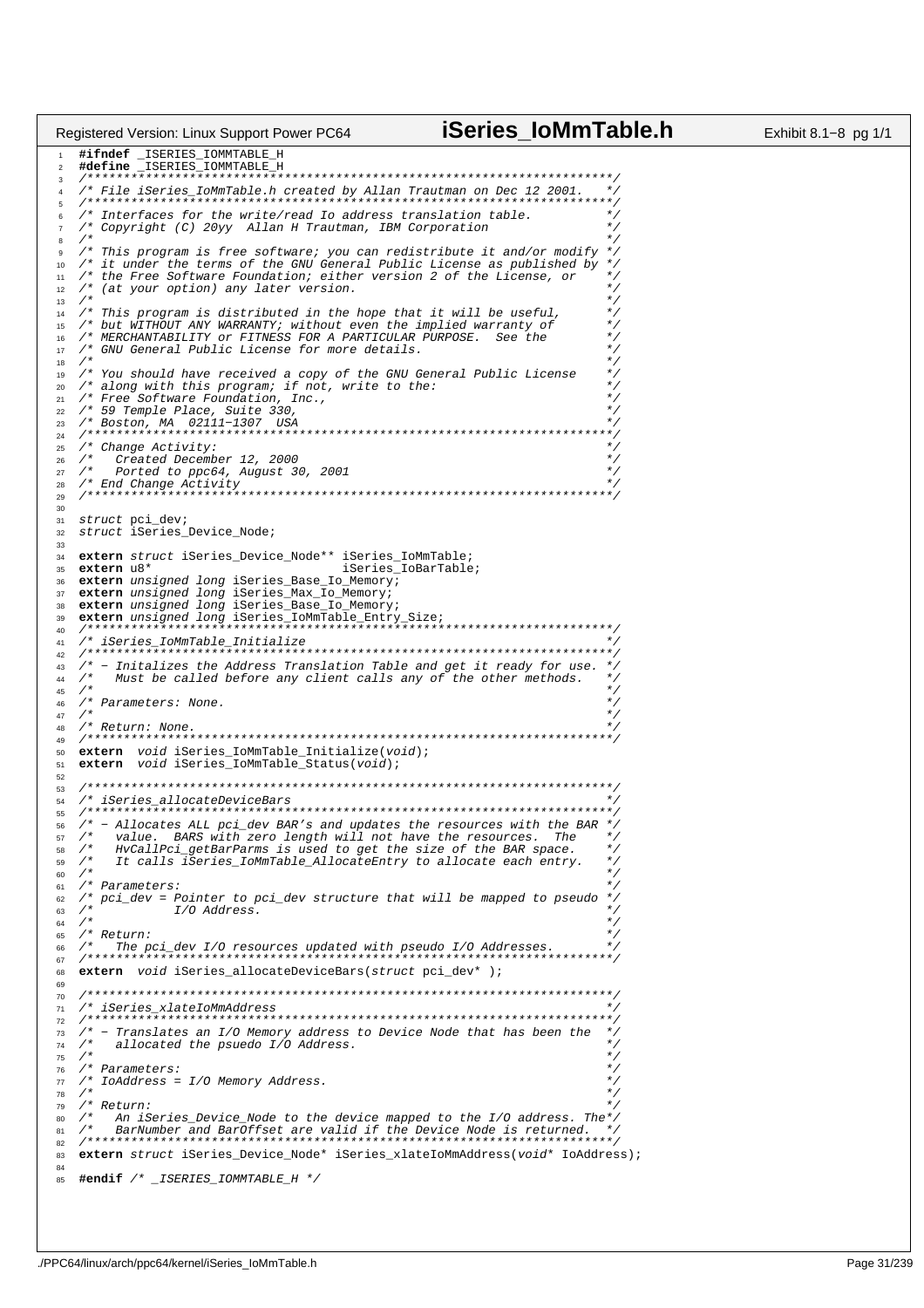| Registered Version: Linux Support Power PC64                                                                         |                                                                                                                                                    | <b>iSeries_irq.c</b> |                       | Exhibit 8.1-9 pg 1/3 |
|----------------------------------------------------------------------------------------------------------------------|----------------------------------------------------------------------------------------------------------------------------------------------------|----------------------|-----------------------|----------------------|
|                                                                                                                      |                                                                                                                                                    |                      |                       |                      |
| 3                                                                                                                    | /* This module supports the iSeries PCI bus interrupt handling<br>/* Copyright (C) 20yy <robert holtorf="" l=""> <ibm corp=""></ibm></robert>      |                      | * /<br>$\star$ /      |                      |
| $/$ *<br>$\overline{4}$                                                                                              |                                                                                                                                                    |                      | $*$ /                 |                      |
| 5                                                                                                                    | /* This program is free software; you can redistribute it and/or modify */<br>it under the terms of the GNU General Public License as published by |                      | $\star/$              |                      |
|                                                                                                                      | the Free Software Foundation; either version 2 of the License, or                                                                                  |                      | $^*/$                 |                      |
| (at your option) any later version.<br>8<br>$/$ *<br>9                                                               |                                                                                                                                                    |                      | $^{\star}$ /<br>$^*/$ |                      |
| $/$ *<br>10                                                                                                          | This program is distributed in the hope that it will be useful,                                                                                    |                      | $^*/$                 |                      |
| 11<br>12                                                                                                             | /* but WITHOUT ANY WARRANTY; without even the implied warranty of<br>/* MERCHANTABILITY or FITNESS FOR A PARTICULAR PURPOSE. See the               |                      | $^*/$<br>$^*/$        |                      |
| GNU General Public License for more details.<br>$/$ *<br>13                                                          |                                                                                                                                                    |                      | * /                   |                      |
| $/$ *<br>14<br>15                                                                                                    | /* You should have received a copy of the GNU General Public License                                                                               |                      | $^{\star}$ /<br>$^*/$ |                      |
| /* along with this program; if not, write to the:<br>16                                                              |                                                                                                                                                    |                      | $^{\star}$ /          |                      |
| /* Free Software Foundation, Inc.,<br>17<br>/* 59 Temple Place, Suite 330,                                           |                                                                                                                                                    |                      | $^{\star}$ /<br>$^*/$ |                      |
| 18<br>/* Boston, MA 02111-1307 USA<br>19                                                                             |                                                                                                                                                    |                      | $^*/$                 |                      |
| $/**$<br>20<br>/* Change Activity:<br>21                                                                             |                                                                                                                                                    |                      | $^{\star}$ /          |                      |
| 22                                                                                                                   | Created, December 13, 2000 by Wayne Holm                                                                                                           |                      | $^{\star}$            |                      |
| /* End Change Activity<br>23<br>24                                                                                   |                                                                                                                                                    |                      | $^{\star}$ /          |                      |
| #include <linux pci.h=""><br/>25</linux>                                                                             |                                                                                                                                                    |                      |                       |                      |
| #include <linux init.h=""><br/>26<br/>#include <linux threads.h=""></linux></linux>                                  |                                                                                                                                                    |                      |                       |                      |
| 27<br>#include <linux smp.h=""><br/>28</linux>                                                                       |                                                                                                                                                    |                      |                       |                      |
| #include <linux param.h=""><br/>29<br/>#include <linux string.h=""></linux></linux>                                  |                                                                                                                                                    |                      |                       |                      |
| 30<br>#include <linux bootmem.h=""><br/>31</linux>                                                                   |                                                                                                                                                    |                      |                       |                      |
| #include <linux blk.h=""><br/>32<br/>#include <linux ide.h=""></linux></linux>                                       |                                                                                                                                                    |                      |                       |                      |
| 33<br>34                                                                                                             |                                                                                                                                                    |                      |                       |                      |
| #include <linux irg.h=""><br/>35<br/>#include <linux spinlock.h=""></linux></linux>                                  |                                                                                                                                                    |                      |                       |                      |
| 36<br>#include <asm ppcdebug.h=""><br/>37</asm>                                                                      |                                                                                                                                                    |                      |                       |                      |
| 38<br>#include <asm hvcallpci.h="" iseries=""><br/>39</asm>                                                          |                                                                                                                                                    |                      |                       |                      |
| #include <asm hvcallxm.h="" iseries=""><br/>40</asm>                                                                 |                                                                                                                                                    |                      |                       |                      |
| #include <asm iseries="" iseries_irq.h=""><br/>41<br/>#include <asm iseries="" xmpcilpevent.h=""><br/>42</asm></asm> |                                                                                                                                                    |                      |                       |                      |
| 43                                                                                                                   |                                                                                                                                                    |                      |                       |                      |
| 44<br>hw_irq_controller iSeries_IRQ_handler = {                                                                      |                                                                                                                                                    |                      |                       |                      |
| 45<br>"iSeries irq controller",<br>46                                                                                |                                                                                                                                                    |                      |                       |                      |
| iSeries_startup_IRQ,<br>47<br>iSeries_shutdown_IRQ,<br>48                                                            | $\frac{1}{2}$ startup */<br>$/*$ shutdown $*/$                                                                                                     |                      |                       |                      |
| iSeries_enable_IRQ,<br>49                                                                                            | $/*$ enable $*/$                                                                                                                                   |                      |                       |                      |
| iSeries_disable_IRQ,<br>50<br>NULL,<br>51                                                                            | $/*$ disable $*/$<br>$/*$ ack $*/$                                                                                                                 |                      |                       |                      |
| iSeries_end_IRQ,<br>52                                                                                               | $/* end */$                                                                                                                                        |                      |                       |                      |
| NULL<br>53<br>$\}$ ;<br>54                                                                                           | $\prime\star$ set_affinity */                                                                                                                      |                      |                       |                      |
| 55                                                                                                                   |                                                                                                                                                    |                      |                       |                      |
| 56<br>struct iSeries_irqEntry {<br>57                                                                                |                                                                                                                                                    |                      |                       |                      |
| u32 dsa;<br>58                                                                                                       |                                                                                                                                                    |                      |                       |                      |
| struct iSeries_irqEntry* next;<br>59<br>$\}$ ;<br>60                                                                 |                                                                                                                                                    |                      |                       |                      |
| 61                                                                                                                   |                                                                                                                                                    |                      |                       |                      |
| struct iSeries_irqAnchor {<br>62<br>$u8$ valid : 1;<br>63                                                            |                                                                                                                                                    |                      |                       |                      |
| u8 reserved: 7;<br>64                                                                                                |                                                                                                                                                    |                      |                       |                      |
| u16 entryCount;<br>65<br>struct iSeries_irqEntry* head;<br>66                                                        |                                                                                                                                                    |                      |                       |                      |
| $\}$ ;<br>67                                                                                                         |                                                                                                                                                    |                      |                       |                      |
| 68<br>struct iSeries_irqAnchor iSeries_irqMap[NR_IRQS];<br>69                                                        |                                                                                                                                                    |                      |                       |                      |
| 70                                                                                                                   |                                                                                                                                                    |                      |                       |                      |
| void iSeries_init_irqMap(int irq);<br>71<br>72                                                                       |                                                                                                                                                    |                      |                       |                      |
| $/$ *<br>73                                                                                                          | This is called by init_IRQ. set in ppc_md.init_IRQ by iSeries_setup.c */                                                                           |                      |                       |                      |
| void __init iSeries_init_IRQ(void)<br>74<br>75                                                                       |                                                                                                                                                    |                      |                       |                      |
| int i;<br>76                                                                                                         |                                                                                                                                                    |                      |                       |                      |
| <b>for</b> (i = 0; i < NR_IRQS; i++) {<br>77<br>78                                                                   | irq_desc[i].handler = &iSeries_IRQ_handler;                                                                                                        |                      |                       |                      |
| 79                                                                                                                   | $irq$ desc[i].status = 0;                                                                                                                          |                      |                       |                      |
| 80<br>81                                                                                                             | $irq\_$ desc[i].status  = IRQ $\_$ DISABLED;<br>$irq\_desc[i].depth = 1;$                                                                          |                      |                       |                      |
| 82                                                                                                                   | iSeries_init_irqMap(i);                                                                                                                            |                      |                       |                      |
| 83<br>84                                                                                                             | /* Register PCI event handler and open an event path */                                                                                            |                      |                       |                      |
| 85                                                                                                                   | PPCDBG (PPCDBG_BUSWALK, "Register PCI event handler and open an event path $\ln$ ") ;                                                              |                      |                       |                      |
| XmPciLpEvent_init();<br>86<br>return;<br>87                                                                          |                                                                                                                                                    |                      |                       |                      |
| 88                                                                                                                   |                                                                                                                                                    |                      |                       |                      |
| 89<br>O <sub>0</sub>                                                                                                 |                                                                                                                                                    |                      |                       |                      |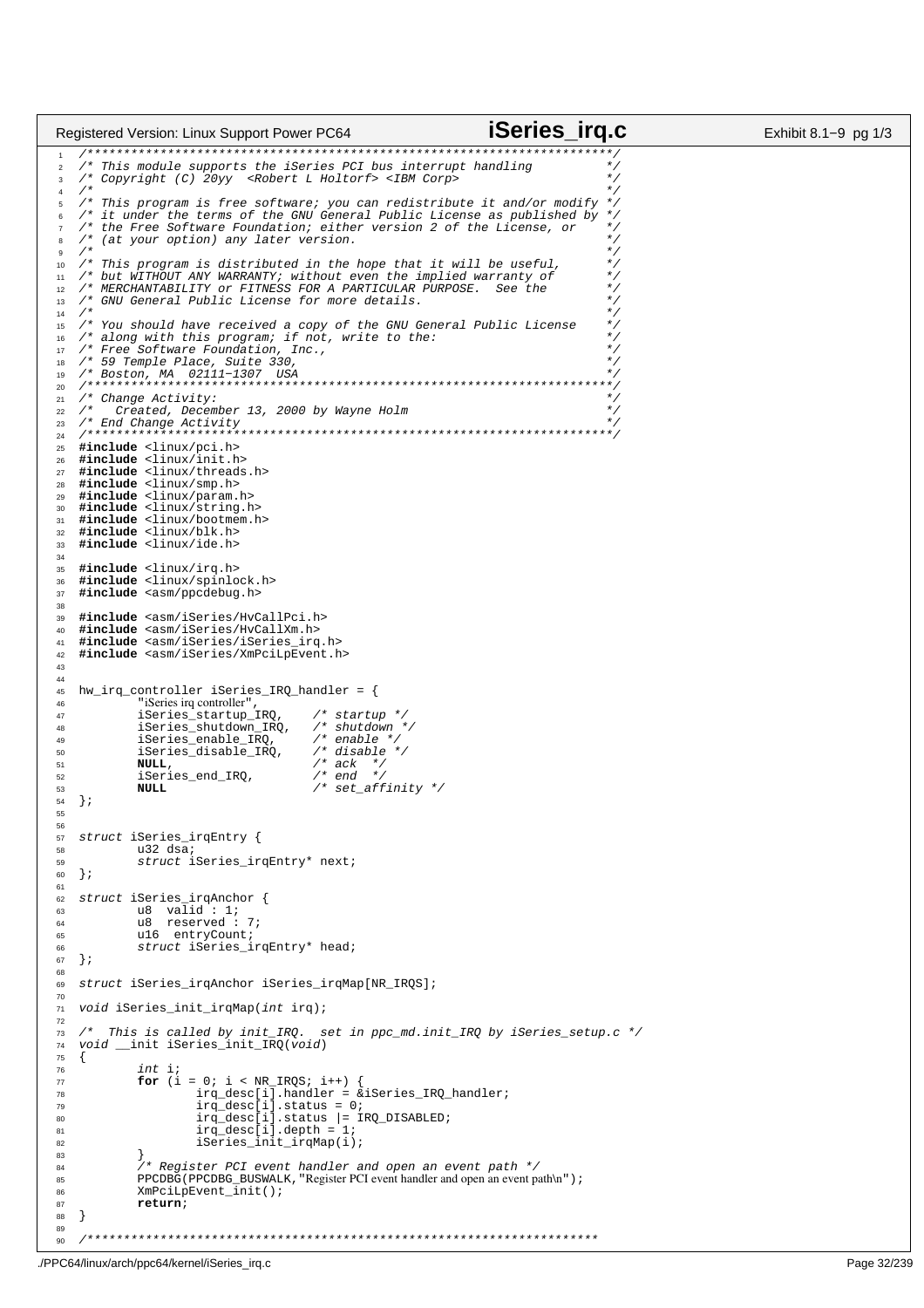```
91 * Called by iSeries_init_IRQ 
92 * Prevent IRQs 0 and 255 from being used. IRQ 0 appears in
93 * uninitialized devices. IRQ 255 appears in the PCI interrupt<br>94 * line register if a PCI error occurs,
 94 * line register if a PCI error occurs,
95 *********************************************************************/
96 void init iSeries init irqMap(int irq)
97 {
98 iSeries_irqMap[irq].valid = (irq == 0 || irq == 255)? 0 : 1;<br>99 iSeries irqMap[irq].entryCount = 0;
99 iSeries_irqMap[irq].entryCount = 0;<br>100 iSeries irqMap[irq].head = NULL;
100 iSeries_irqMap[irq].head = NULL;<br>101 }
    101 }
102
103 /* This is called out of iSeries_scan_slot to allocate an IRQ for an EADS slot */<br>104 /* It calculates the irq value for the slot. */
104 /* It calculates the irq value for the slot. */
105 int __init iSeries_allocate_IRQ(HvBusNumber busNumber, HvSubBusNumber subBusNumber, HvAgentId deviceId)
106 {
107 u8 idsel = (deviceId >> 4);
108 u8 function = deviceId & 0x0F;<br>109 int irq = ((((busNumber-1)*16)
               int irq = ((((busNumber-1)*16 + (idsel-1)*8 + function)*9/8) % 253) + 2;
110 return irq;
   \}112
113 /* This is called out of iSeries_scan_slot to assign the EADS slot to its IRQ number */<br>114 int _init iSeries_assign_IRQ(int irg, HvBusNumber busNumber, HvSubBusNumber subBusNumb
    114 int __init iSeries_assign_IRQ(int irq, HvBusNumber busNumber, HvSubBusNumber subBusNumber, HvAgentId deviceId)
115 {
116 int rc;
117 u32 dsa = (busNumber << 16) | (subBusNumber << 8) | deviceId;
118 struct iSeries_irqEntry* newEntry;
119 unsigned long flags;
120121 if \left| \text{irq} < 0 \right| \left| \text{irq} > \text{NR\_IRQS} \right) {<br>
return -1;
                          return −1;
123<br>124124 newEntry = kmalloc(sizeof(*newEntry), GFP_KERNEL);<br>125 if (newEntry == NULL) {
125 if (newEntry == NULL) {<br>
return −ENOMEM;
127 }
128 newEntry−>dsa = dsa;<br>129 newEntry−>next = NULI
129 newEntry−>next = NULL;
130 /********************************************************************
131 * Probably not necessary to lock the irq since allocation is only 
132 * done during buswalk, but it should not hurt anything except a 
133 * little performance to be smp safe.
134 *******************************************************************/
135 spin_lock_irqsave(&irq_desc[irq].lock, flags);
136
137 if (iSeries_irqMap[irq].valid) {<br>138 /* Push the new element
138 /* Push the new element onto the irq stack */
139 newEntry−>next = iSeries_irqMap[irq].head;
140 iSeries_irqMap[irq].head = newEntry;
141 ++iSeries_irqMap[irq].entryCount;
\text{142} \quad \text{r} \text{c} = 0;<br>
\text{143} \quad \text{PPCDBG}143 PPCDBG(PPCDBG_BUSWALK,"iSeries_assign_IRQ 0x%04X.%02X.%02X = 0x%04X\n",busNumber, subBusNumber, deviceId
     , irq);
144 }
145 else {
                          printk("PCI: Something is wrong with the iSeries_irqMap. \n");
147 \text{kfree}(\text{newEntry}):<br>
148 \text{rc} = -1;\{1, 2, \ldots, r: 1\}149 }
150 spin_unlock_irqrestore(&irq_desc[irq].lock, flags);
151 return rc;
152 }
153
154
155 /* This is called by iSeries activate IROs */
156 unsigned int iSeries_startup_IRQ(unsigned int irq)
157 \frac{1}{2}158 struct iSeries_irqEntry* entry;
159 u32 bus, subBus, deviceId, function, mask;
160 for(entry=iSeries_irqMap[irq].head; entry!=NULL; entry=entry->next) {<br>161 bus = (entry->dsa >> 16) & 0xFFFF;
162 subBus = (entry−>dsa >> 8) & 0xFF;<br>163 deviceId = entry−>dsa & 0xFF;
                          163 deviceId = entry−>dsa & 0xFF;
164 function = deviceId & 0x0F;
165 /* Link the IRQ number to the bridge */
166 HvCallXm_connectBusUnit(bus, subBus, deviceId, irq);
167 /* Unmask bridge interrupts in the FISR */
168 mask = 0x01010000 << function;
169 HvCallPci_unmaskFisr(bus, subBus, deviceId, mask);
170 PPCDBG(PPCDBG_BUSWALK,"iSeries_activate_IRQ 0x%02X.%02X.%02X Irq:0x%02X\n",bus,subBus,deviceId,irq);
171 }
    <sup>1</sup>/<sub>2</sub> return 0;
173 }
174
175 /* This is called out of iSeries_fixup to activate interrupt
176 * generation for usable slots */
177 void __init iSeries_activate_IRQs()<br>178 {
178 {
179 int irq;
Registered Version: Linux Support Power PC64 iSeries irq.c Exhibit 8.1–9 pg 2/3
```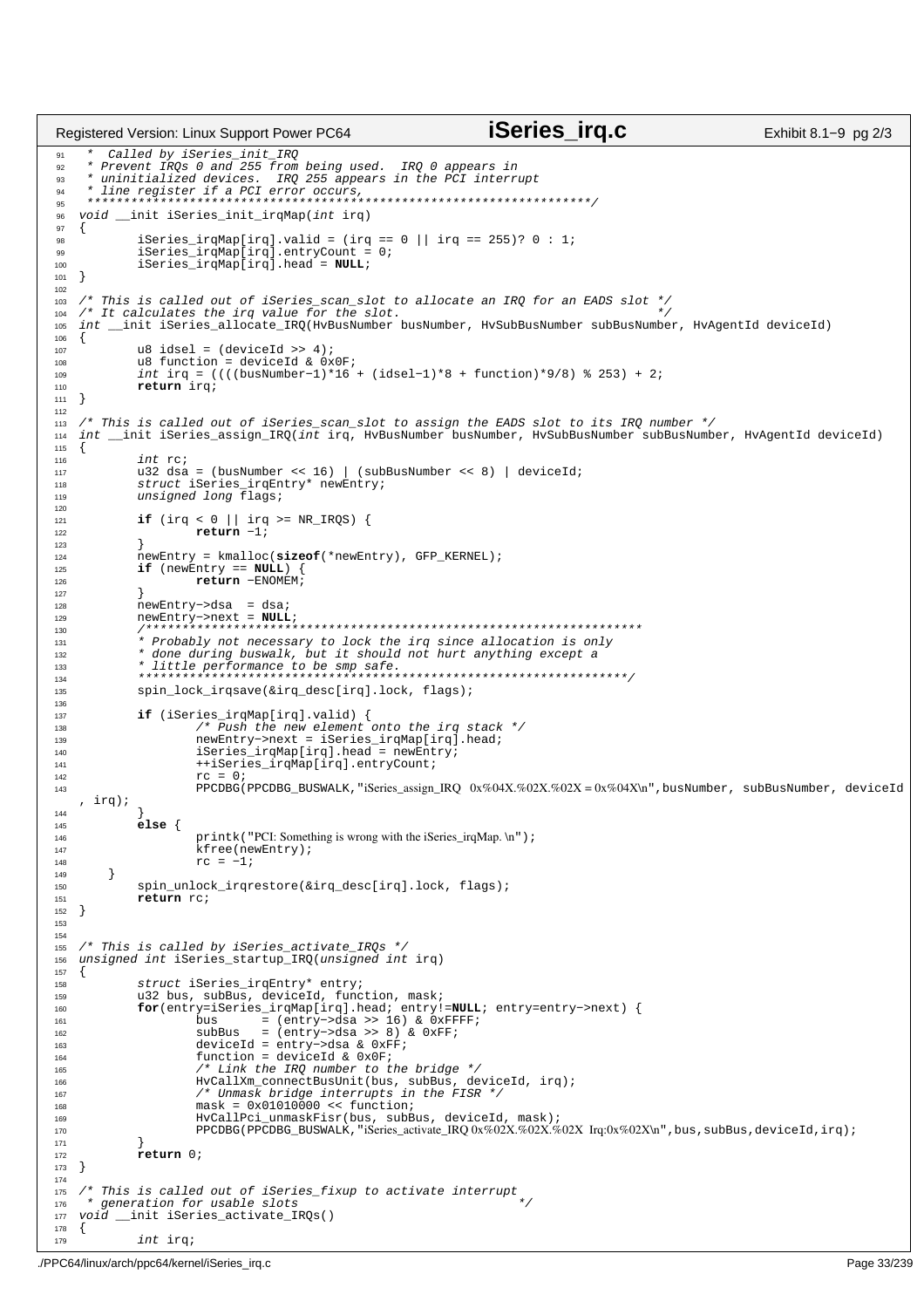```
180 unsigned long flags;
181 for (irq=0; irq < NR_IRQS; irq++) {
182 spin_lock_irqsave(&irq_desc[irq].lock, flags);
183 irq_desc[irq].handler−>startup(irq);
184 spin_unlock_irqrestore(&irq_desc[irq].lock, flags);<br>185   |
               \left\{ \right\}\begin{array}{c} 186 \\ 1 \end{array}187
188 /* this is not called anywhere currently */<br>189 void iSeries shutdown IRO(unsigned int irg)
189 void iSeries_shutdown_IRQ(unsigned int irq) {<br>190 struct iSeries irqEntry* entry;
190 struct iSeries_irqEntry* entry;
191 u32 bus, subBus, deviceId, function, mask;
192
193 /* irq should be locked by the caller */
194
195 for (entry=iSeries_irqMap[irq].head; entry; entry=entry−>next) {
196 bus = (entry−>dsa >> 16) & 0xFFFF;
197 subBus = (entry−>dsa >> 8) & 0xFF;<br>198 deviceId = entry−>dsa & 0xFF;
198 deviceId = entry−>dsa & 0xFF;<br>199 function = deviceId & 0x0F;
199 function = deviceId & 0x0F;
200 /* Invalidate the IRQ number in the bridge */
201 HvCallXm_connectBusUnit(bus, subBus, deviceId, 0);
202 /* Mask bridge interrupts in the FISR */
203 mask = 0x01010000 << function;<br>
204 HyCallPci maskFisr(bus, subBus
                          HvCallPci_maskFisr(bus, subBus, deviceId, mask);
205 }
206
207 }
208
209 /***********************************************************
210 * This will be called by device drivers (via disable_IRQ)
211 * to disable INTA in the bridge interrupt status register.
212 ***********************************************************/
    void iSeries_disable_IRQ(unsigned int irq)
214 {<br>215
               struct iSeries irgEntry* entry;
216 u32 bus, subBus, deviceId, mask;
217
218 /* The IRQ has already been locked by the caller */
219
220 for (entry=iSeries_irqMap[irq].head; entry; entry=entry−>next) {
221 bus = (entry−>dsa >> 16) & 0xFFFF;
222 subBus = (entry−>dsa >> 8) & 0xFF;
223 deviceId = entry−>dsa & 0xFF;
224 /* Mask secondary INTA */
225 mask = 0x80000000;
226 HvCallPci_maskInterrupts(bus, subBus, deviceId, mask);<br>227 PPCDBG(PPCDBG BUSWALK, "iSeries disable IRO 0x%02X.%02X.%02X0
227 PPCDBG(PPCDBG_BUSWALK, "iSeries_disable_IRQ 0x\%02X.\%02X.\%02X.0x\%04X\ln", bus, subBus, deviceId, irq);
\begin{array}{c} 228 \\ 229 \end{array}229 }
230
231 /***********************************************************
      * This will be called by device drivers (via enable_IRQ)
233 * to enable INTA in the bridge interrupt status register.
234 ***********************************************************/
235 void iSeries_enable_IRQ(unsigned int irq)
236 \quad \{237 struct iSeries_irqEntry* entry<br>238 132 bus. subBus. deviceId. mas
               u32 bus, subBus, deviceId, mask;
239
240 /* The IRQ has already been locked by the caller */
241 for (entry=iSeries_irqMap[irq].head; entry; entry=entry−>next) {
242 bus = (entry−>dsa >> 16) & 0xFFFF;
243 subBus = (entry−>dsa >> 8) & 0xFF;
244 deviceId = entry−>dsa & 0xFF;
245 /* Unmask secondary INTA */
246 mask = 0x80000000;
247 HvCallPci_unmaskInterrupts(bus, subBus, deviceId, mask);<br>248 PPCDBG(PPCDBG BUSWALK, "iSeries enable IRO 0x%02X,%02X,0x%02X
248 PPCDBG(PPCDBG_BUSWALK, "iSeries_enable_IRQ 0x%02X.%02X.%02X 0x%04X\n",bus,subBus,deviceId,irq);<br>249
               \rightarrow250 }
251
%% /* Need to define this so ppc_irq_dispatch_handler will NOT call<br>% enable_IRQ at the end of interrupt handling. However, this<br>% does nothing because there is not enough information provided<br>% to do the EOI HvCall. This 
256 void iSeries_end_IRQ(unsigned int irq)
257 {
258259Registered Version: Linux Support Power PC64 iSeries irq.c Exhibit 8.1–9 pg 3/3
```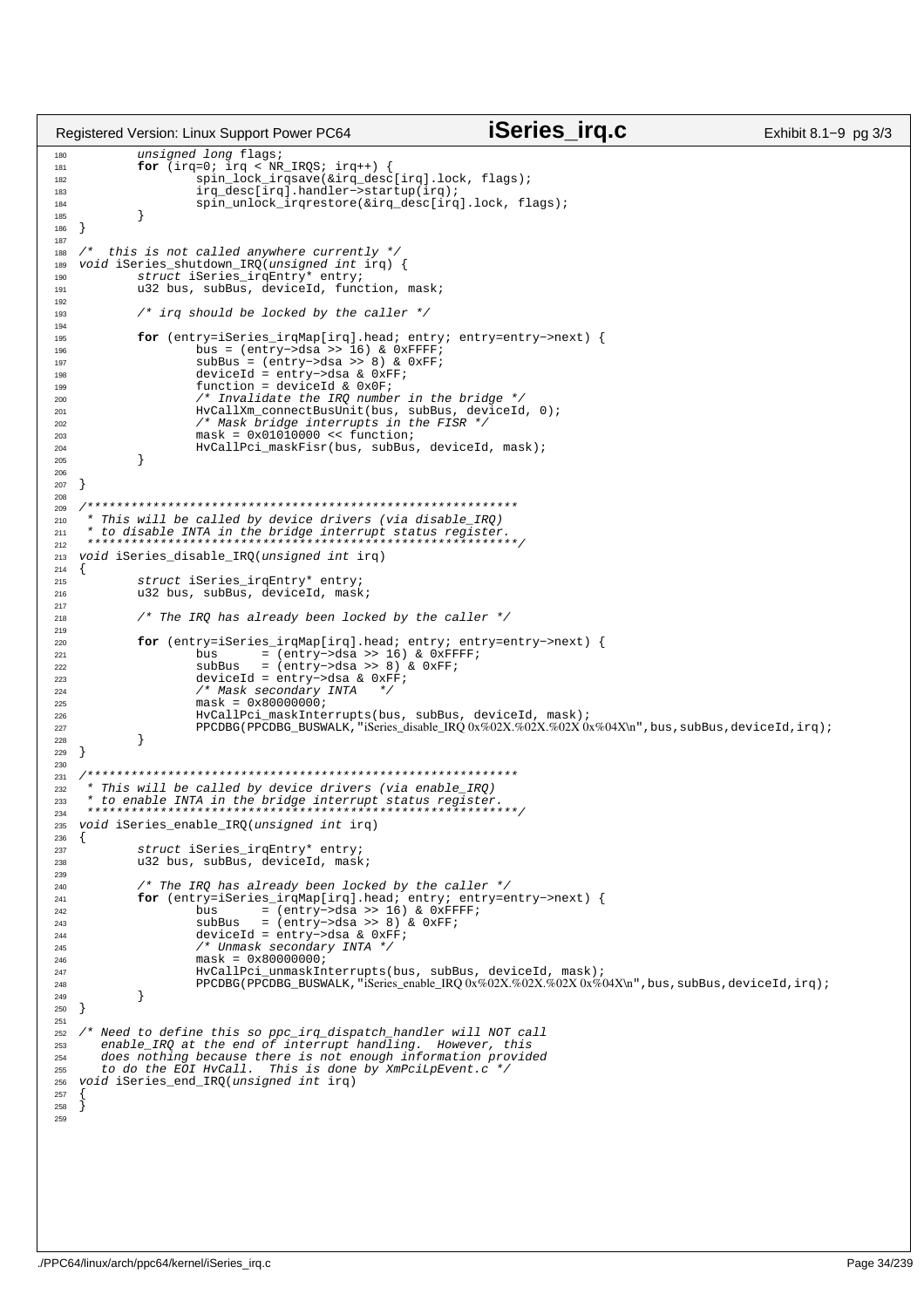**iSeries pci reset.c** Registered Version: Linux Support Power PC64 Exhibit 8.1-10 pg 1/2  $\overline{2}$  $\overline{\mathbf{3}}$ /\* This code supports the pci interface on the IBM iSeries systems. /\* Copyright  $(\tilde{C})$  20yy <Allan H Trautman> <IBM Corp> 5  $\epsilon$ /\* This program is free software; you can redistribute it and/or modify<br>/\* it under the terms of the GNU General Public License as published by  $\overline{7}$  $\mathbf{g}$ /\* the Free Software Foundation; either version 2 of the License, or /\* (at your option) any later version.  $10$  $11$ /\* This program is distributed in the hope that it will be useful,<br>/\* but WITHOUT ANY WARRANTY; without even the implied warranty of  $12$  $13$  $\frac{1}{4}$ /\* MERCHANTABILITY or FITNESS FOR A PARTICULAR PURPOSE. See the /\* GNU General Public License for more details.  $\overline{AB}$ 16 /\* You should have received a copy of the GNU General Public License  $17$ /\* along with this program; if not, write to the: 18 /\* Free Software Foundation, Inc.,  $19$ 20  $21$ 22 /\* Change Activity:  $23$  $/$ \*  $\overline{24}$ Created, March 20, 2001  $25$ April 30, 2001, Added return codes on functions.  $26$ September 10, 2001, Ported to ppc64. \* End Change Activity  $27$ 28 #include <linux/kernel.h> 29  $30<sup>2</sup>$ #include <linux/init.h> #include <linux/pci.h>  $31$ #include <linux/irq.h>  $32^{\circ}$  $33$  $34$  $\#$ include  $\langle$ asm/io.h> #include <asm/init.h><br>#include <asm/iSeries/HvCallPci.h>  $35^{\circ}$  $36$ #include <asm/iSeries/HvTypes.h>  $37$ #include <asm/iSeries/mf.h> 38 #include <asm/flight\_recorder.h> 39  $40$ #include <asm/pci.h>  $41$ #include <asm/iSeries/iSeries\_pci.h>  $42$ 43 #include "pci.h"  $44$ 45 /\* Interface to toggle the reset line 46  $x + 1$  increased to the seconds. The seconds.<br>  $x + 1$  in the is in . 1 seconds. The seconds.  $\overline{47}$  $7***$ \*\*\*\*\*\*\*\*\*\*\*\*\*\*\*\*\*\*\*\*\*\*\*\*\*\*\*\*\*\*\* 48 int iSeries\_Device\_ToggleReset(struct pci\_dev\* PciDev, int AssertTime, int DelayTime)  $49$  $50$  $\{$ unsigned long AssertDelay, WaitDelay; 51 struct iSeries Device Node\* DeviceNode = (struct iSeries Device Node\*)PciDev->sysdata; 52 if  $(DeviceNode == NULL)$  {  $53$ 54 printk ("PCI: Pci Reset Failed, Device Node not found for pci\_dev %p\n", PciDev);  $55$  $return -1$ 56 57 58 59 if (AssertTime == 0) AssertDelay =  $(5 * HZ)/10i$ 60 AssertDelay =  $(0.85e^{+T})^{T}$ <br>
MaitDelay =  $(30 * HZ)/10$ ;<br>
WaitDelay =  $(20 * HZ)/10$ ;<br>
WaitDelay =  $(DelayTime* HZ)/10$ ; 61  $_{\texttt{else}}$ if (WaitDelay == 0) WaitDelay 62 63 else 64 65 \* Assert reset 66 67 DeviceNode->ReturnCode = HvCallPci\_setSlotReset(ISERIES\_BUS(DeviceNode),0x00,DeviceNode->AgentId,1); 68  $if (DeviceNode > ReturnCode == 0)$ 69 set\_current\_state(TASK\_UNINTERRUPTIBLE);  $70$  $\frac{1}{4}$  Sleep for the time  $s$ chedule timeout (AssertDelay);  $71$ DeviceNode->ReturnCode = HvCallPci\_setSlotReset(ISERIES\_BUS(DeviceNode), 0x00, DeviceNode->AgentId,  $72$  $0)$ ;  $73$ 74 \* Wait for device to reset 75 76  $\overline{77}$ set\_current\_state(TASK\_UNINTERRUPTIBLE); 78 schedule\_timeout(WaitDelay);  $70$ if (DeviceNode->ReturnCode == 0) { 80 PCIFR("Slot0x%04X.%02X Reset\n", ISERIES\_BUS(DeviceNode), DeviceNode->AgentId ); 81 82  $e$ lse { 83 printk("PCI: Slot 0x%04X%02X Reset Failed RCode: %04X\n", ISERIES BUS(DeviceNode), DeviceNode->AgentId, Devic  $84$ eNode->ReturnCode); PCIFR( "Slot 0x%04X.%02X Reset Failed, RCode: %04X\n", ISERIES BUS (DeviceNode), DeviceNode->AgentId, Dev 85 iceNode->ReturnCode); 86 87 return DeviceNode->ReturnCode;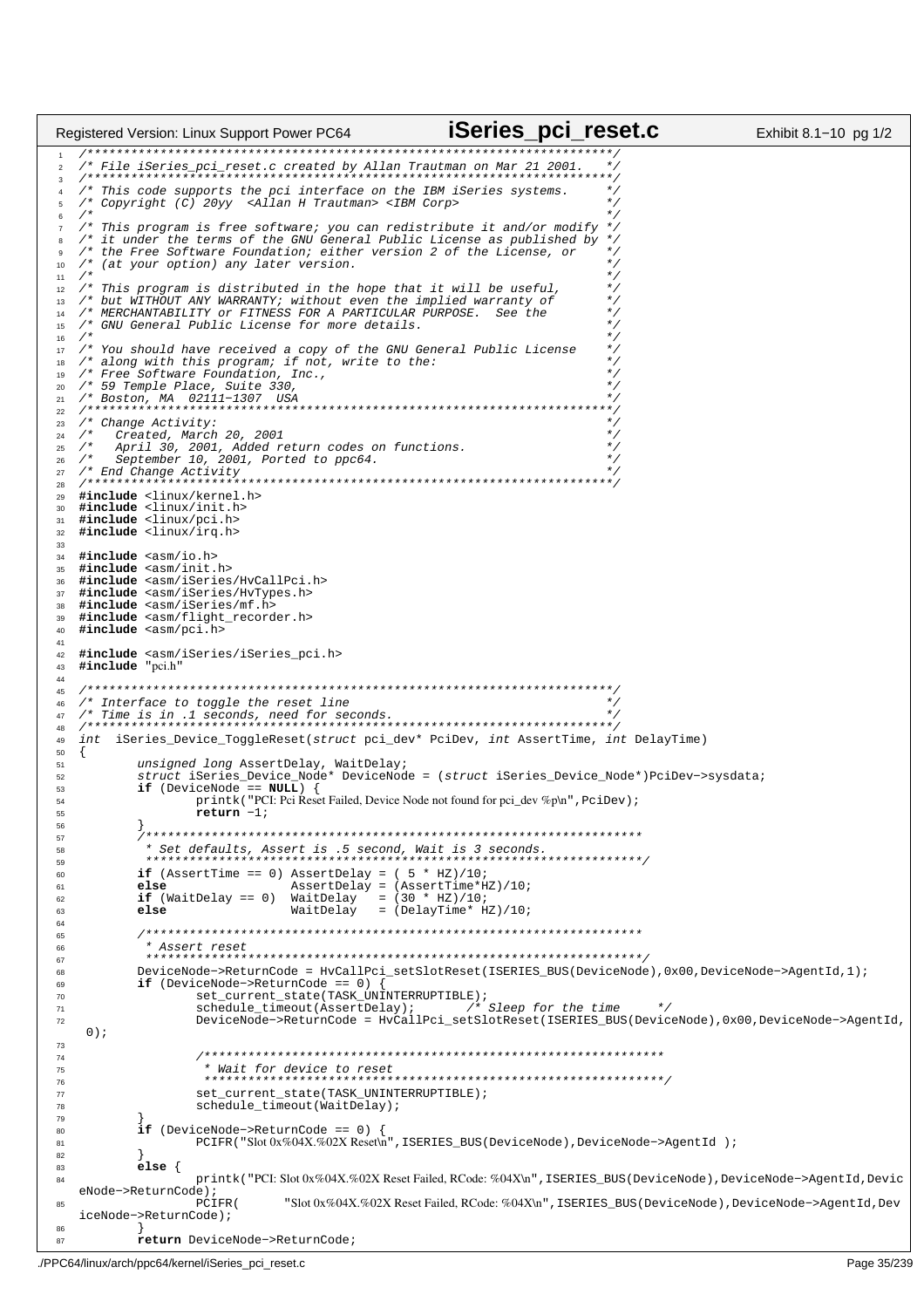Registered Version: Linux Support Power PC64 **iSeries\_pci\_reset.c** Exhibit 8.1−10 pg 2/2

<sup>88</sup> }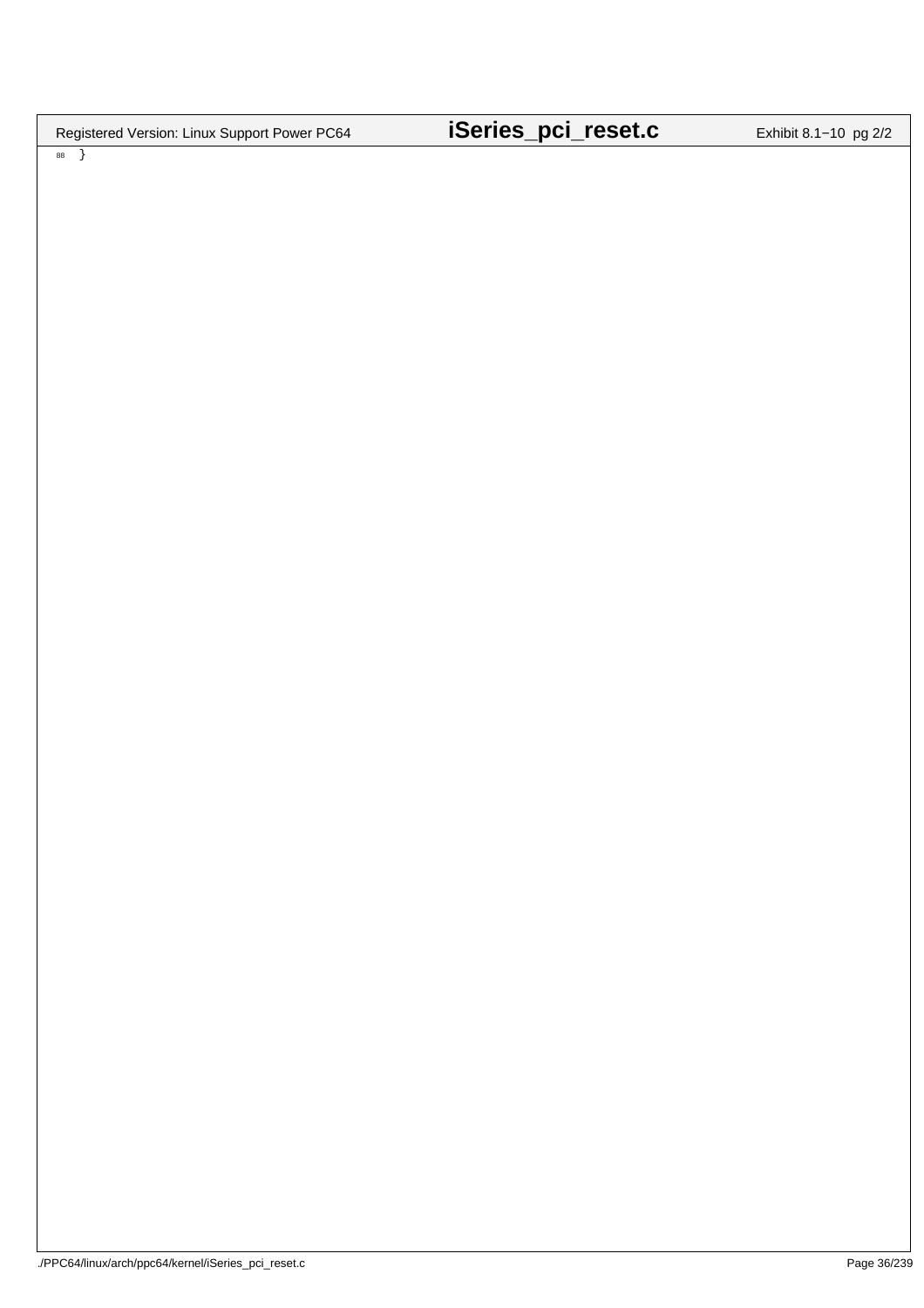|                                 | Registered Version: Linux Support Power PC64                                                                                                                                                                                                                                    | iSeries_VpdInfo.c                                                     | Exhibit 8.1-11 pg 1/4 |
|---------------------------------|---------------------------------------------------------------------------------------------------------------------------------------------------------------------------------------------------------------------------------------------------------------------------------|-----------------------------------------------------------------------|-----------------------|
| 1<br>2<br>3                     | /* File iSeries_vpdInfo.c created by Allan Trautman on Fri Feb 2 2001. */                                                                                                                                                                                                       |                                                                       |                       |
| 4<br>5                          | /* This code gets the card location of the hardware<br>/* Copyright (C) 20yy <allan h="" trautman=""> <ibm corp=""><br/><math>/</math>*</ibm></allan>                                                                                                                           | $^*/$<br>$^{\star}$ /<br>$\star$ /                                    |                       |
| 6<br>$\overline{7}$<br>10<br>11 | This program is free software; you can redistribute it and/or modify */<br>/* it under the terms of the GNU General Public License as published by */<br>/* the Free Software Foundation; either version 2 of the License, or<br>(at your option) any later version.<br>$/$ *   | $^*/$<br>$^{\star}$ /<br>$\star$ /                                    |                       |
| 12<br>13<br>14<br>15<br>16      | $\sqrt{\cdot}$ This program is distributed in the hope that it will be useful,<br>/* but WITHOUT ANY WARRANTY; without even the implied warranty of<br>/* MERCHANTABILITY or FITNESS FOR A PARTICULAR PURPOSE. See the<br>GNU General Public License for more details.<br>$/$ * | $^{\star}$ /<br>$^{\star}$ /<br>$^*/$<br>$^{\star}$ /<br>$^{\star}$ / |                       |
| 17<br>18<br>19<br>20            | /* You should have received a copy of the GNU General Public License<br>/* along with this program; if not, write to the:<br>/* Free Software Foundation, Inc.,<br>/* 59 Temple Place, Suite 330,                                                                               | $^*/$<br>$^{\star}$ /<br>$\star$ /<br>$^{\star}$ /                    |                       |
| 21<br>22<br>23<br>24            | /* Boston, MA 02111-1307 USA<br>$7$ *******************<br>/* Change Activity:<br>Created, Feb 2, 2001                                                                                                                                                                          | $\star/$<br>$^{\star}$ /<br>$^*/$                                     |                       |
| 25<br>26<br>27                  | $/$ *<br>Ported to ppc64, August 20, 2001<br>/* End Change Activity                                                                                                                                                                                                             | $^*/$<br>$\star$ /                                                    |                       |
| 28<br>29<br>30                  | #include <linux init.h=""><br/>#include <linux pci.h=""><br/>#include <asm types.h=""></asm></linux></linux>                                                                                                                                                                    |                                                                       |                       |
| 31<br>32                        | #include <asm resource.h=""></asm>                                                                                                                                                                                                                                              |                                                                       |                       |
| 33<br>34                        | #include <asm hvcallpci.h="" iseries=""><br/>#include <asm hvtypes.h="" iseries=""></asm></asm>                                                                                                                                                                                 |                                                                       |                       |
| 35<br>36                        | #include <asm iseries="" mf.h=""><br/>#include <asm iseries="" lpardata.h=""></asm></asm>                                                                                                                                                                                       |                                                                       |                       |
| 37<br>38                        | #include <asm hvcallpci.h="" iseries=""><br/>//#include <asm iseries="" iseries_vpdinfo.h=""></asm></asm>                                                                                                                                                                       |                                                                       |                       |
| 39<br>40                        | #include <asm iseries="" iseries_pci.h=""><br/>#include "pci.h"</asm>                                                                                                                                                                                                           |                                                                       |                       |
| 41<br>42                        |                                                                                                                                                                                                                                                                                 |                                                                       |                       |
| 43<br>44<br>45                  | /* Size of Bus VPD data<br>$*$ /<br>#define BUS_VPDSIZE 1024                                                                                                                                                                                                                    |                                                                       |                       |
| 46<br>47                        | $*$ /<br>/* Bus Vpd Tags                                                                                                                                                                                                                                                        |                                                                       |                       |
| 48<br>49                        | #define VpdEndOfDataTag<br>0x78                                                                                                                                                                                                                                                 |                                                                       |                       |
| 50                              | #define VpdEndOfAreaTag<br>0x79                                                                                                                                                                                                                                                 |                                                                       |                       |
| 51<br>52                        | #define VpdIdStringTag<br>0x82<br>#define VpdVendorAreaTag 0x84                                                                                                                                                                                                                 |                                                                       |                       |
| 53                              | $^{\star}$ /                                                                                                                                                                                                                                                                    |                                                                       |                       |
| 54<br>55                        | /* Mfg Area Tags                                                                                                                                                                                                                                                                |                                                                       |                       |
| 56<br>57                        | VpdFruFlag<br>0x4647<br>$//$ "FG"<br>#define<br>#define<br>VpdFruFrameId<br>0x4649<br>// "FI"                                                                                                                                                                                   |                                                                       |                       |
| .58                             | #define<br>VpdSlotMapFormat 0x4D46<br>// "MF"                                                                                                                                                                                                                                   |                                                                       |                       |
| 59<br>60                        | #define<br>VpdAsmPartNumber 0x504E<br>$//$ "PN"<br>$//$ "SN"<br>#define<br>VpdFruSerial<br>0x534E                                                                                                                                                                               |                                                                       |                       |
| 61                              | // "SM"<br>#define VpdSlotMap<br>0x534D                                                                                                                                                                                                                                         |                                                                       |                       |
| 62<br>63                        |                                                                                                                                                                                                                                                                                 |                                                                       |                       |
| 64<br>65                        | $^*/$<br>/* Structures of the areas                                                                                                                                                                                                                                             |                                                                       |                       |
| 66                              | struct MfgVpdAreaStruct {                                                                                                                                                                                                                                                       |                                                                       |                       |
| 67<br>68                        | ul6 Tag;<br>u8<br>TagLength;                                                                                                                                                                                                                                                    |                                                                       |                       |
| 69                              | u8<br>AreaDatal;                                                                                                                                                                                                                                                                |                                                                       |                       |
| 70<br>71                        | u8 AreaData2;<br>$\{i\}$                                                                                                                                                                                                                                                        |                                                                       |                       |
| 72<br>73<br>74                  | typedef struct MfgVpdAreaStruct MfgArea;<br>#define MFG_ENTRY_SIZE<br>3                                                                                                                                                                                                         |                                                                       |                       |
| 75<br>76                        | struct SlotMapStruct {<br>u8<br>AgentId;                                                                                                                                                                                                                                        |                                                                       |                       |
| 77                              | u8<br>SecondaryAgentId;                                                                                                                                                                                                                                                         |                                                                       |                       |
| 78<br>79                        | PhbId;<br>u8<br><i>char</i> CardLocation[3];                                                                                                                                                                                                                                    |                                                                       |                       |
| 80                              | <i>char</i> Parms[8];                                                                                                                                                                                                                                                           |                                                                       |                       |
| 81<br>82                        | <i>char</i> Reserved[2];<br>$\vert \cdot \rangle$                                                                                                                                                                                                                               |                                                                       |                       |
| 83<br>84                        | typedef struct SlotMapStruct SlotMap;<br>#define SLOT_ENTRY_SIZE<br>16                                                                                                                                                                                                          |                                                                       |                       |
| 85<br>86<br>87                  |                                                                                                                                                                                                                                                                                 |                                                                       |                       |
| 88<br>89                        | * Bus, Card, Board, FrameId, CardLocation.                                                                                                                                                                                                                                      | $\star$                                                               |                       |
| 90                              | LocationData* iSeries_GetLocationData(struct pci_dev* PciDev)                                                                                                                                                                                                                   |                                                                       |                       |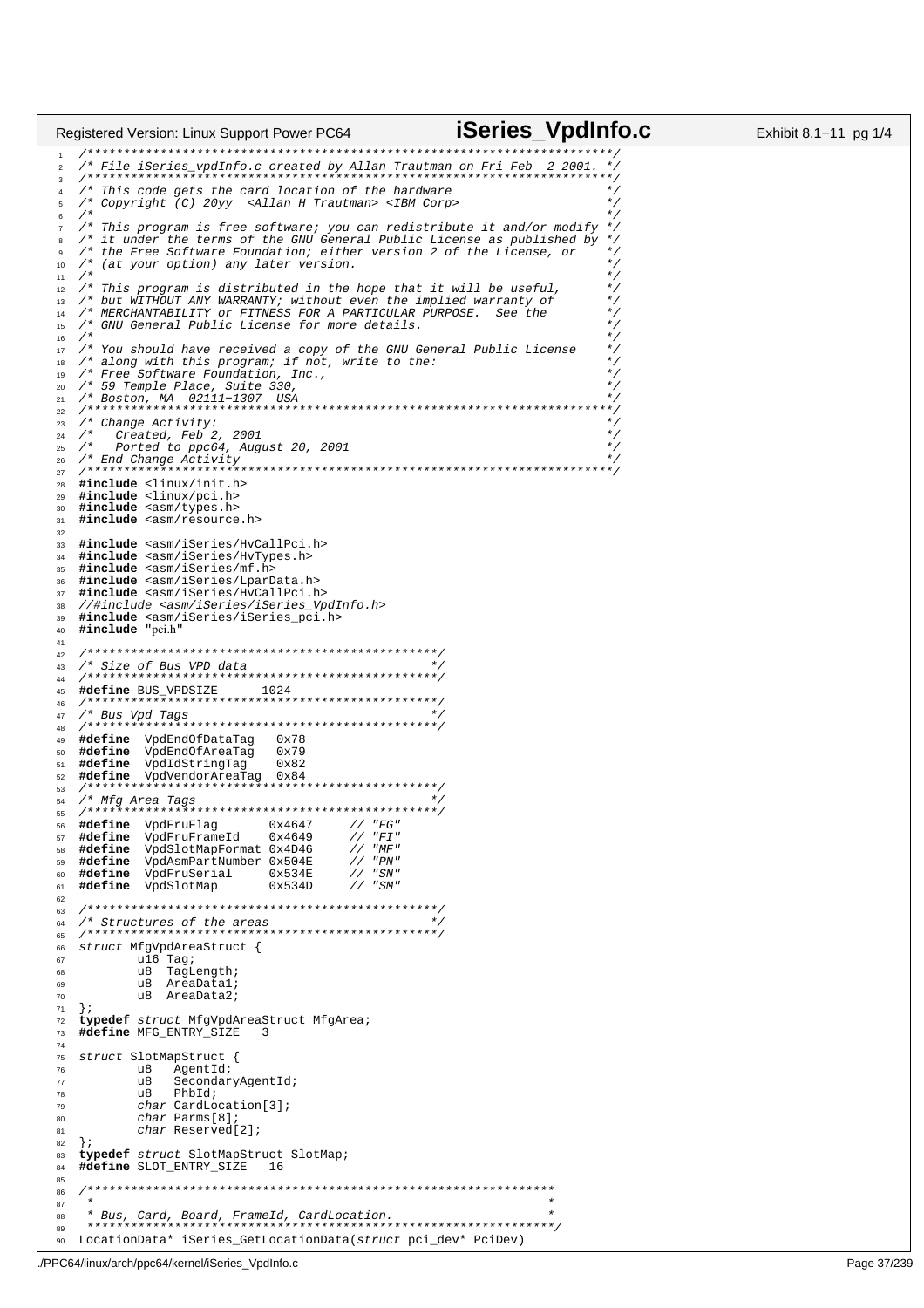```
91 \{99\}struct iSeries Device Node* DevNode = (struct iSeries Device Node*)PciDev−>sysdata;
93 LocationData* LocationPtr = (LocationData*)kmalloc(LOCATION_DATA_SIZE, GFP_KERNEL);<br>94 if (LocationPtr == NULL) {
94 if (LocationPtr == NULL) {
95 printk("PCI: LocationData area allocation failed!\n");
96 return NULL;
97 }
98 memset(LocationPtr,0,LOCATION_DATA_SIZE);<br>99 LocationPtr->Bus = ISERIES B
99 LocationPtr−>Bus = ISERIES_BUS(DevNode);<br>100 LocationPtr−>Board = DevNode->Board;
100 LocationPtr−>Board = DevNode<sup>-</sup>>Board;<br>101 LocationPtr−>FrameId = DevNode->FrameId;
101 LocationPtr->FrameId = DevNode->FrameId;<br>102 LocationPtr->Card = PCI_SLOT(DevNode->DevFn);<br>103 strcpy(&LocationPtr->CardLocation[0],&DevNode->CardLocation[0]);
104 return LocationPtr;
   }
106
107 /************************************************************************/
108 /* Formats the device information. */
109 /* − Pass in pci_dev* pointer to the device. */
110 /* − Pass in buffer to place the data. Danger here is the buffer must */
111 /* be as big as the client says it is. Should be at least 128 bytes.*/
112 /* Return will the length of the string data put in the buffer.<br>113 /* Format:
113 /* Format: */
114 /* PCI: Bus 0, Device 26, Vendor 0x12AE Frame 1, Card C10 Ethernet */
115 /* controller
116 /************************************************************************/
117 int iSeries Device Information(struct pci dev* PciDev,char* Buffer, int BufferSize)
118 \{119 struct iSeries_Device_Node* DevNode = (struct iSeries_Device_Node*)PciDev−>sysdata;
120 char* BufPtr = Buffer;
121 int LineLen = 0;
122
123 if (DevNode == NULL)<br>124 LineLen = Sp
124 LineLen = sprintf(BufPtr+LineLen, "PCI: iSeries_Device_Information DevNode is NULL");<br>
125 return LineLen;
             1<sup>3</sup> return LineLen;
126 }
127
128 if (BufferSize >= 128) {<br>129 ineLen = sprin
129 LineLen = sprintf(BufPtr+LineLen, "PCI: Bus%3d, Device%3d, Vendor %04X"<br>130 (ISERIES BUS(DevNode), PCI SLOT(PciDev->devfn),
                                             130 ISERIES_BUS(DevNode), PCI_SLOT(PciDev−>devfn),PciDev−>vendor);
131
132 LineLen += sprintf(BufPtr+LineLen,"Frame%3d, Card %4s ", DevNode−>FrameId,DevNode−>CardLocation);
133
134 if (pci_class_name(PciDev->class >> 8) == 0) {<br>135 ineLen += sprintf(BufPtr+LineLen,"0x%
                                135 LineLen += sprintf(BufPtr+LineLen,"0x%04X ",(int)(PciDev−>class >> 8));
136 }
137<br>138 else {
138 LineLen += sprintf(BufPtr+LineLen,"%s",pci_class_name(PciDev−>class >> 8) );
\left\{\right. \right\}140141 return LineLen;
142 }
    143 /************************************************************************/
144 /* Build a character string of the device location, Frame 1, Card C10 */
145 /************************************************************************/
146 int device_Location(struct pci_dev* PciDev, char* BufPtr)<br>147 {
   \left\{ \right.148 struct iSeries_Device_Node* DevNode = (struct iSeries_Device_Node*)PciDev->sysdata;<br>149 return sprintf(BufPtr, "PCI: Bus%3d, AgentId%3d, Vendor%04X, Location %s".
<sup>149</sup> return sprintf(BufPtr, "PCI: Bus%3d, AgentId%3d, Vendor %04X, Location %s",<br>DevNode->DsaAddr.busNumber.
                               150 DevNode−>DsaAddr.busNumber,
151 DevNode−>AgentId,
152 DevNode−>Vendor,<br>153 DevNode−>Locatio
153 DevNode−>Location);
   \}155
156 /*****************************************************************/
157 /* Parse the Slot Area */
158 /*****************************************************************/
159 void iSeries_Parse_SlotArea(SlotMap* MapPtr,int MapLen, struct iSeries_Device_Node* DevNode)
160 {
161 int SlotMapLen = MapLen;<br>162 SlotMap* SlotMapPtr = MapPtr;
162 SlotMap* SlotMapPtr = MapPtr;
163 /*************************************************************/
164 /* Parse Slot label until we find the one requrested */
                              165 /*************************************************************/
166 while (SlotMapLen > 0) {
167 if (SlotMapPtr−>AgentId == DevNode−>AgentId ) {
168 /*******************************************************/
169 /* If Phb wasn't found, grab the entry first one found.*/
170 /*******************************************************/
171 if (DevNode−>PhbId == 0xff) {
172 DevNode−>PhbId = SlotMapPtr−>PhbId; 
\left\{\right. \right\}174 /**************************************************/
175 /* Found it, extract the data. */
176 /**************************************************/
177 if (SlotMapPtr−>PhbId == DevNode−>PhbId ) {
178 memcpy(&DevNode->CardLocation,&SlotMapPtr->CardLocation,3);<br>DevNode->CardLocation[3] = 0;
                                         DevNode−>CardLocation[3] = 0;
180 break;
Registered Version: Linux Support Power PC64 iSeries_VpdInfo.c Exhibit 8.1−11 pg 2/4
```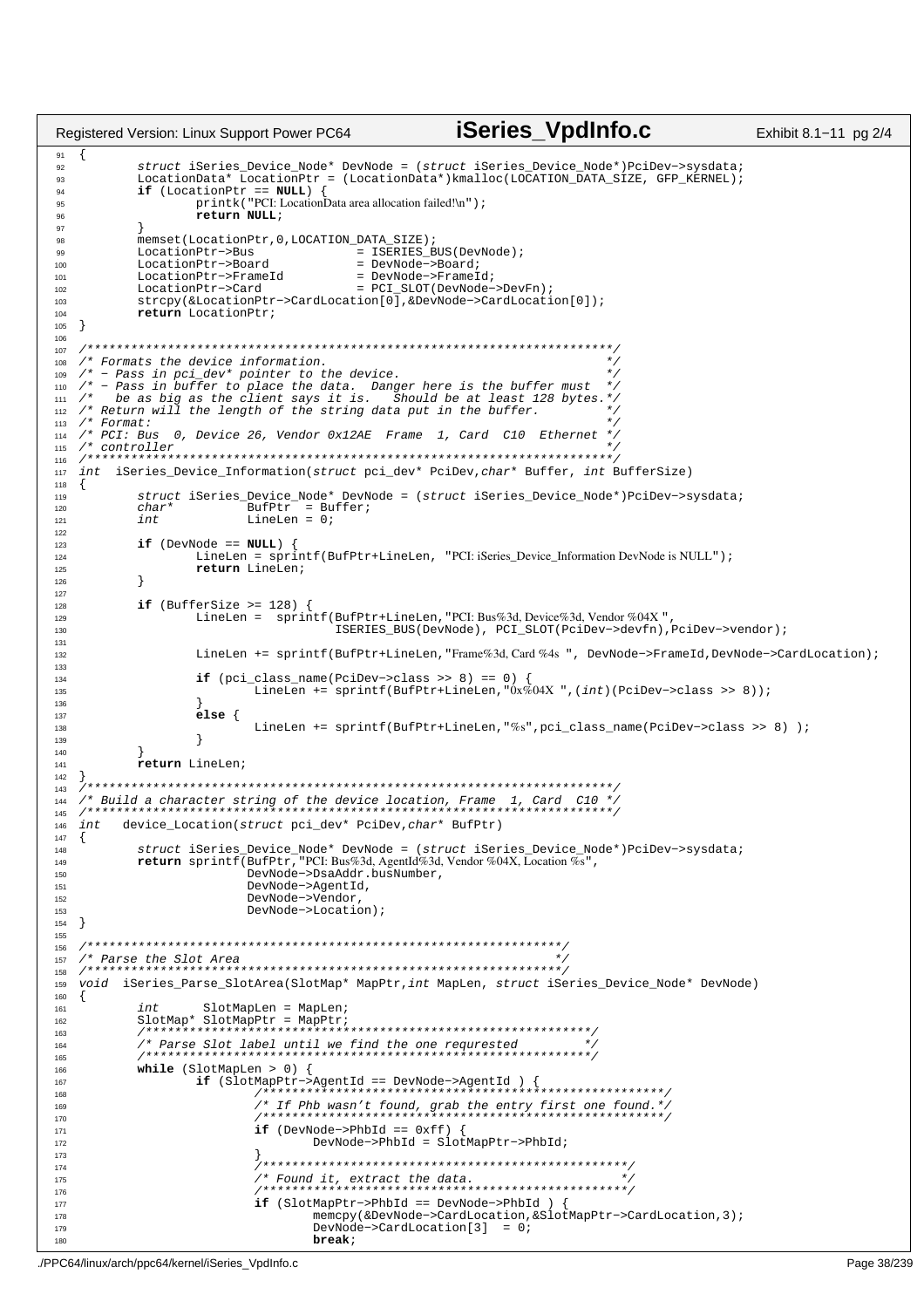```
\left\{\n \begin{array}{ccc}\n 181 & & \\
 182 & & \\
 183 & & \\
 184 & & \\
 185 & & \\
 186 & & \\
 187 & & \\
 188 & & \\
 189 & & \\
 189 & & \\
 189 & & \\
 189 & & \\
 189 & & \\
 189 & & \\
 189 & & \\
 189 & & \\
 189 & & \\
 189 & & \\
 189 & &amp\left\{\n \begin{array}{ccc}\n 182 & & \\
 \end{array}\n \right\}183 /*********************************************************/
184 /* Point to the next Slot */
185 /*********************************************************/
186 SlotMapPtr = (SlotMap*)((char*)SlotMapPtr+SLOT_ENTRY_SIZE);
187 SlotMapLen −= SLOT_ENTRY_SIZE;
\begin{array}{c} 188 \\ 189 \end{array}189 }
190
191 /*****************************************************************/
192 /* Parse the Mfg Area */
193 /*****************************************************************/
194 static void iSeries_Parse_MfgArea(u8* AreaData,int AreaLen, struct iSeries_Device_Node* DevNode)
195 {
195 L<br>196 MfgArea* MfgAreaLen = (MfgArea*)AreaData;<br>197 1nt MfgAreaLen = AreaLen;
197 int MfgAreaLen = AreaLen;<br>197 int MfgAreaLen = AreaLen;<br>198 u16 SlotMapFmt = 0;
                         SlothmpFmt = 0;
199
200 /*************************************************************/
              )<br>/* Parse Mfg Data<br>/*****************
202 /*************************************************************/
203 while (MfgAreaLen > 0) {<br>204 int MfgTagLen =
204 int MfgTagLen = MfgAreaPtr−>TagLength;
205 /*******************************************************/
206 /* Frame ID (FI 4649020310 ) */
207 /*******************************************************/
208 if (MfgAreaPtr−>Tag == VpdFruFrameId) { /* FI */
209 DevNode−>FrameId = MfgAreaPtr−>AreaData1;<br>210
210 \Big\}211 /*******************************************************/
212 /* Slot Map Format (MF 4D46020004 ) */
213 /*******************************************************/
214 else if (MfgAreaPtr−>Tag == VpdSlotMapFormat){ /* MF */
215 SlotMapFmt = (MfgAreaPtr−>AreaData1*256)+(MfgAreaPtr−>AreaData2);<br>216 SlotMapFmt = (MfgAreaPtr−>AreaData1*256)+(MfgAreaPtr−>AreaData2);
216 \Big\}217 /*******************************************************/
218 /* Slot Map (SM 534D90 */
219 /*******************************************************/
220 else if (MfgAreaPtr−>Tag == VpdSlotMap){ /* SM */
221 SlotMap* SlotMapPtr;
222 if (SlotMapFmt == 0x1004) SlotMapPtr = (SlotMap*)((char*)MfgAreaPtr+MFG_ENTRY_SIZE+1);
223 else SlotMapPtr = (SlotMap*)((char*)MfgAreaPtr+MFG_ENTRY_SIZE);
224 iSeries_Parse_SlotArea(SlotMapPtr,MfgTagLen, DevNode);
225 \Big\}226 /*********************************************************/
227 /* Point to the next Mfg Area<br>228 /* Use defined size, size of q:
228 /* Use defined size, sizeof give wrong answer */
229 /*********************************************************/
230 MfgAreaPtr = (MfgArea*)((char*)MfgAreaPtr + MfgTagLen + MFG_ENTRY_SIZE);
231 MfgAreaLen −= (MfgTagLen + MFG_ENTRY_SIZE); 
\begin{array}{c} 232 \\ 233 \end{array}\rightarrow234
235 /*****************************************************************/
236 /* Look for "BUS".. Data is not Null terminated.<br>237 /* PHBID of 0xFF indicates PHB was not found in \
237 /* PHBID of 0xFF indicates PHB was not found in VPD Data. */
238 /*****************************************************************/
239 static int iSeries_Parse_PhbId(u8* AreaPtr,int AreaLength)
240 {
240 u8* PhbPtr = AreaPtr;
242 int DataLen = AreaLength;<br>243 char PhbId = 0xFF;
243 char PhbId = 0xFF;<br>244 while (DataLen > 0)
              while (DataLen > 0) {
245 if (*PhbPtr == 'B' && *(PhbPtr+1) == 'U' && *(PhbPtr+2) == 'S') {
246<br>
247<br>
247<br>
248<br>
247<br>
248<br>
247<br>
248<br>
249<br>
249<br>
249<br>
249<br>
240<br>
240<br>
240<br>
240<br>
240247 while(*PhbPtr == '') ++PhbPtr;<br>248 PhbId = (*PhbPtr & 0x0F);
248 PhbId = (* \text{PhbPtr } & 0x0F);<br>
249 break;
249 break;
250 }
251<br>252<br>--DataLen
                          −DataLen;
253 }
              254 return PhbId;
255 }
256
257 /****************************************************************/
258 /* Parse out the VPD Areas */
259 /****************************************************************/
260 static void iSeries_Parse_Vpd(u8* VpdData, int VpdDataLen, struct iSeries_Device_Node* DevNode)
261 {
262 u8* TagPtr = VpdData;
263 int DataLen = VpdDataLen−3;
264 /*************************************************************/
265 /* Parse the Areas
266 /*************************************************************/
267 while (*TagPtr != VpdEndOfAreaTag && DataLen > 0) {
268 int AreaLen = *(TagPtr+1) + (*(TagPtr+2)*256);
269 u8* AreaData = TagPtr+3;
270
Registered Version: Linux Support Power PC64 iSeries_VpdInfo.c Exhibit 8.1−11 pg 3/4
```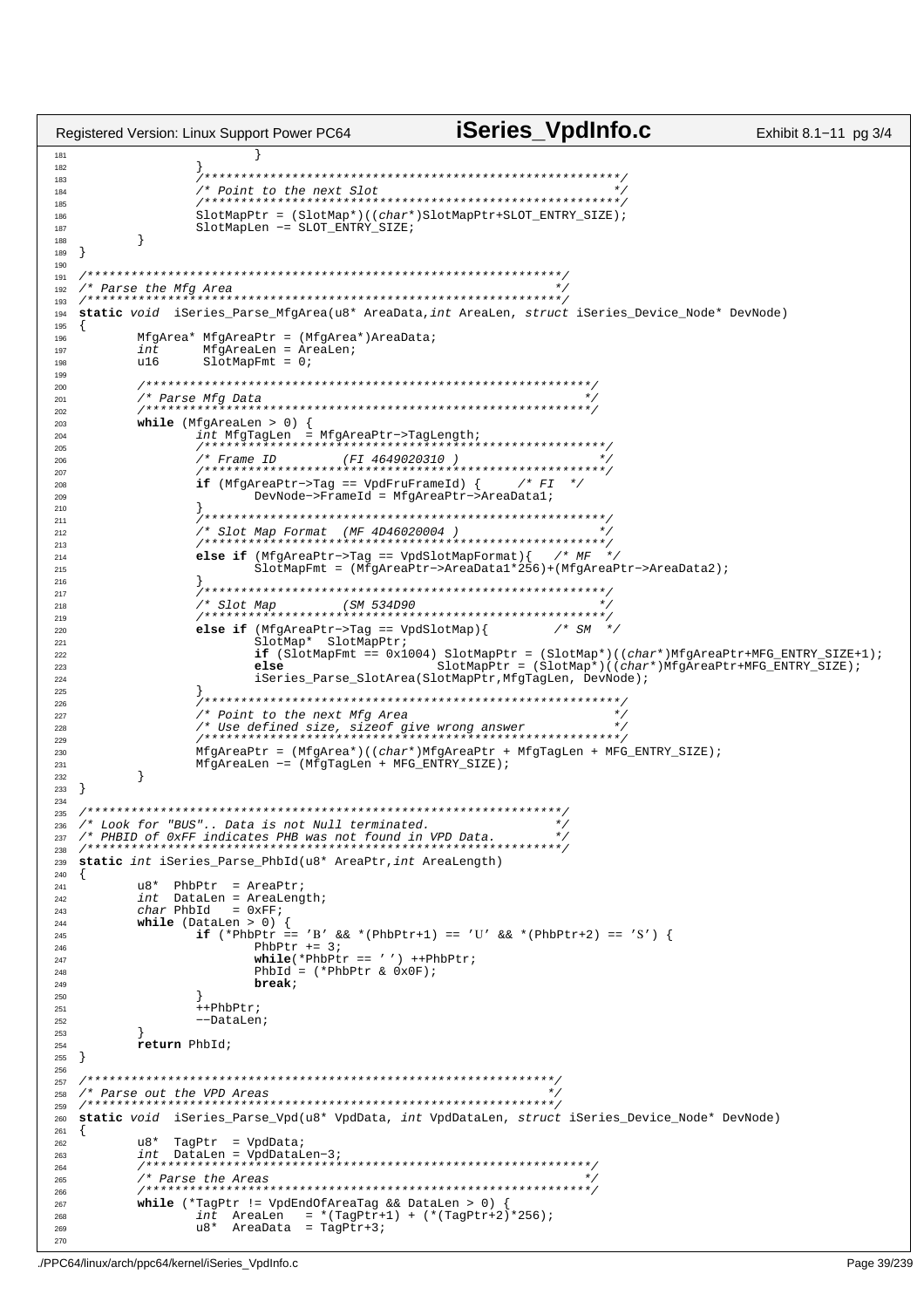```
271 if (*TagPtr == VpdIdStringTag) {<br>272 DevNode−>PhbId = iSeries_Parse_PhbId(AreaData,AreaLen);
273 }
274 else if (*TagPtr == VpdVendorAreaTag) {
275 iSeries_Parse_MfgArea(AreaData,AreaLen,DevNode);
276 }277 /*********************************************************
278 * Point to next Area.
279 *********************************************************/
280 TagPtr = AreaData + AreaLen;<br>281 DataLen -= AreaLen;
                      DataLen −= AreaLen;
\begin{array}{c} 282 \\ 283 \end{array}\rightarrow284
285 /****************************************************************
286 * iSeries_Get_Location_Code(struct iSeries_Device_Node*) *
287 *
288 ****************************************************************/
   289 void iSeries_Get_Location_Code(struct iSeries_Device_Node* DevNode)
290 \quad \left\{<br>291
             int BusVpdLen = 0;
292 u8* BusVpdPtr = (u8*)kmalloc(BUS_VPDSIZE, GFP_KERNEL);<br>293 if (BusVpdPtr == NULL) {
293 if (BusVpdPtr == NULL)<br>294 if (BusVpdPtr == NULL)
294 printk ("PCI: Bus VPD Buffer allocation failure.\n");<br>
295 prints
                      295 return;
296<br>297
<sup>297</sup> BusVpdLen = HvCallPci_getBusVpd(ISERIES_BUS(DevNode),REALADDR(BusVpdPtr),BUS_VPDSIZE);<br>298 if (BusVpdLen == 0) {
             if (BusVpdLen == 0) {
<sup>299</sup> kfree(BusVpdPtr);<br>
200
                      printk ("PCI: Bus VPD Buffer zero length.\n");
301 return;
302 }
303 //printk("PCI: BusVpdPtr: %p, %d\n",BusVpdPtr, BusVpdLen);
304 /*************************************************************/
305 /* Make sure this is what I think it is */
306 /*************************************************************/
307 if (*BusVpdPtr != VpdIdStringTag) { /*0x82 */<br>printk("PCI: Bus VPD Buffer missing starting tag.\n");
309 <br>310 kfree(BusVpdPtr);<br>return;
                      310 return;
311 }
312 /***************************************************************/
313 /***************************************************************/
314 iSeries_Parse_Vpd(BusVpdPtr,BusVpdLen, DevNode);<br>315 sprintf(DevNode->Location,"Frame%3d,Card%-4s",DevN
             315 sprintf(DevNode−>Location,"Frame%3d, Card %−4s",DevNode−>FrameId,DevNode−>CardLocation);
316 kfree(BusVpdPtr);
317 }
Registered Version: Linux Support Power PC64 iSeries_VpdInfo.c Exhibit 8.1−11 pg 4/4
```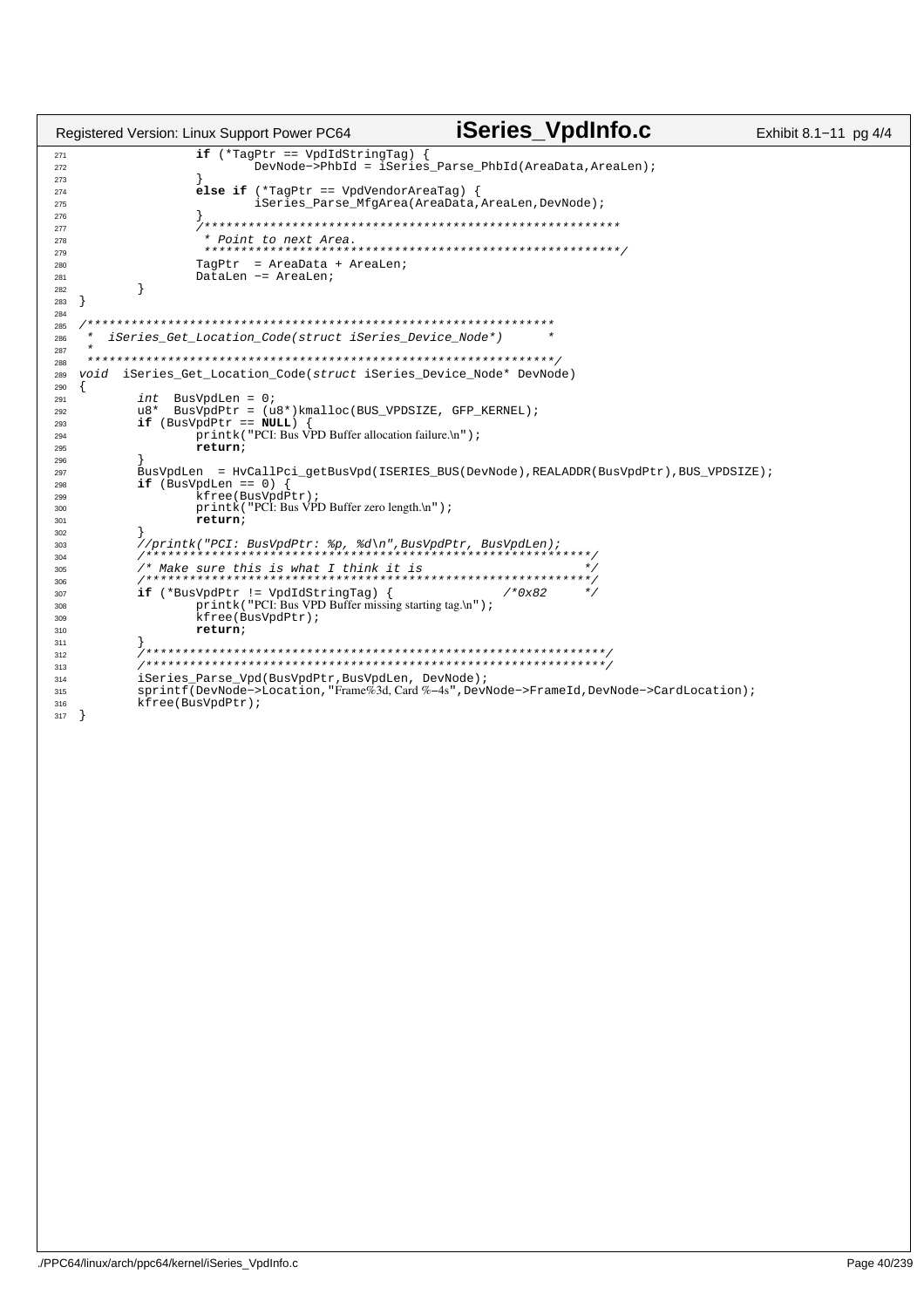# Registered Version: Linux Support Power PC64 **ItLpQueue.c** Exhibit 8.1−12 pg 1/2

```
\frac{1}{1}\frac{1}{2} * Thropperson \frac{1}{2}3 * Copyright (C) 2001 Mike Corrigan IBM Corporation
 4 * 
 5 * This program is free software; you can redistribute it and/or modify
6 * it under the terms of the GNU General Public License as published by
7 * the Free Software Foundation; either version 2 of the License, or
8 * (at your option) any later version.
      \star /
10
11 #include <linux/stddef.h>
12 #include <linux/kernel.h>
13 #include <linux/sched.h>
14 #include <asm/system.h>
    #include <asm/paca.h>
16 #include <linux/random.h><br>17 #include <asm/time.h>
    17 #include <asm/time.h>
18 #include <asm/iSeries/ItLpQueue.h>
    19 #include <asm/iSeries/HvLpEvent.h>
20 #include <asm/iSeries/HvCallEvent.h><br>21 #include <asm/iSeries/LparData.h>
    21 #include <asm/iSeries/LparData.h>
22
23 static __inline__ int set_inUse( struct ItLpQueue * lpQueue )
\begin{array}{c} 24 \\ 25 \end{array}25 int t;
26 u32 * inUseP = &(lpQueue−>xInUseWord);
27
28 \frac{a \text{sm}}{29} l: \frac{1}{\text{w} \text{ar}} \frac{\text{volarile}}{\%0,0,\%2} ("\n\
29 1: lwarx %0,0,%2 \n\<br>30 cmpi 0,%0,0 \n\
\frac{31}{32} li \frac{6}{60,0} \n\<br>32 bne 2f \n\
32 \quad \text{bne}-2f \quad \text{ln}\33 addi \%0,\%0,1 \n\<br>34 stwcx. \%0,0,\%2 \n\
34 stwcx. \%0,0,\%2 \n\<br>
35 bne 1b \n\
35 bne− 1b \n\
36 \quad 2: eieio"
37 : "=&r" (t), "=m" (lpQueue−>xInUseWord)
38 : "r" (inUseP), "m" (lpQueue−>xInUseWord)
39 : "cc");
40
41 return t;
    \rightarrow43
44 static __inline__ void clear_inUse( struct ItLpQueue * lpQueue )
    \left\{ \right.46 lpQueue−>xInUseWord = 0;
   47 }
48<br>4949 /* Array of LpEvent handler functions */<br>50 extern LpEventHandler lpEventHandler HvL
50 extern LpEventHandler lpEventHandler[HvLpEvent_Type_NumTypes];
51 unsigned long ItLpQueueInProcess = 0;
52
    53 struct HvLpEvent * ItLpQueue_getNextLpEvent( struct ItLpQueue * lpQueue )
\frac{54}{55} {
               55 struct HvLpEvent * nextLpEvent = 
56 (struct HvLpEvent *)lpQueue−>xSlicCurEventPtr;
57 if ( nextLpEvent−>xFlags.xValid ) {
58 /* rmb() needed only for weakly consistent machines (regatta) */<br>59 mb();
59 rmb();<br>60 /* Set
60 /* Set pointer to next potential event */
61 lpQueue−>xSlicCurEventPtr += ((nextLpEvent−>xSizeMinus1 +
62 LpEventAlign )<br>63 LpEventAlign )<br>LpEventAlign )
<sup>63</sup> Le EventAlign )<br>
Extending to the Le EventAlign )
                                                        L<sub>p</sub>EventAlign;
65 /* Wrap to beginning if no room at end */
66 if (lpQueue−>xSlicCurEventPtr > lpQueue−>xSlicLastValidEventPtr)
67 and the state of the state of the state of the state of the state of the state of the state of the state of the state of the state of the state of the state of the state of the state of the state of the state of the s
68 }
69 else
                          70 nextLpEvent = NULL;
71
72 return nextLpEvent;<br>
73 }
    73 }
74
75 int ItLpQueue_isLpIntPending( struct ItLpQueue * lpQueue )
76 {
77 int retval = 0;<br>78 struct HvLpEven
78 struct HvLpEvent * nextLpEvent;<br>
79 if ( lpOueue ) {
               if ( lpQueue )
80 nextLpEvent = (struct HvLpEvent *)lpQueue−>xSlicCurEventPtr;
81 retval = nextLpEvent−>xFlags.xValid | lpQueue−>xPlicOverflowIntPending;
82 }
83 return retval;
    \left| \right|85
86 void ItLpQueue_clearValid( struct HvLpEvent * event )
87<br>88
88 \overline{a} /* Clear the valid bit of the event<br>\overline{a} * Also clear bits within this even
                  Also clear bits within this event that might
90 * look like valid bits (on 64−byte boundaries)
```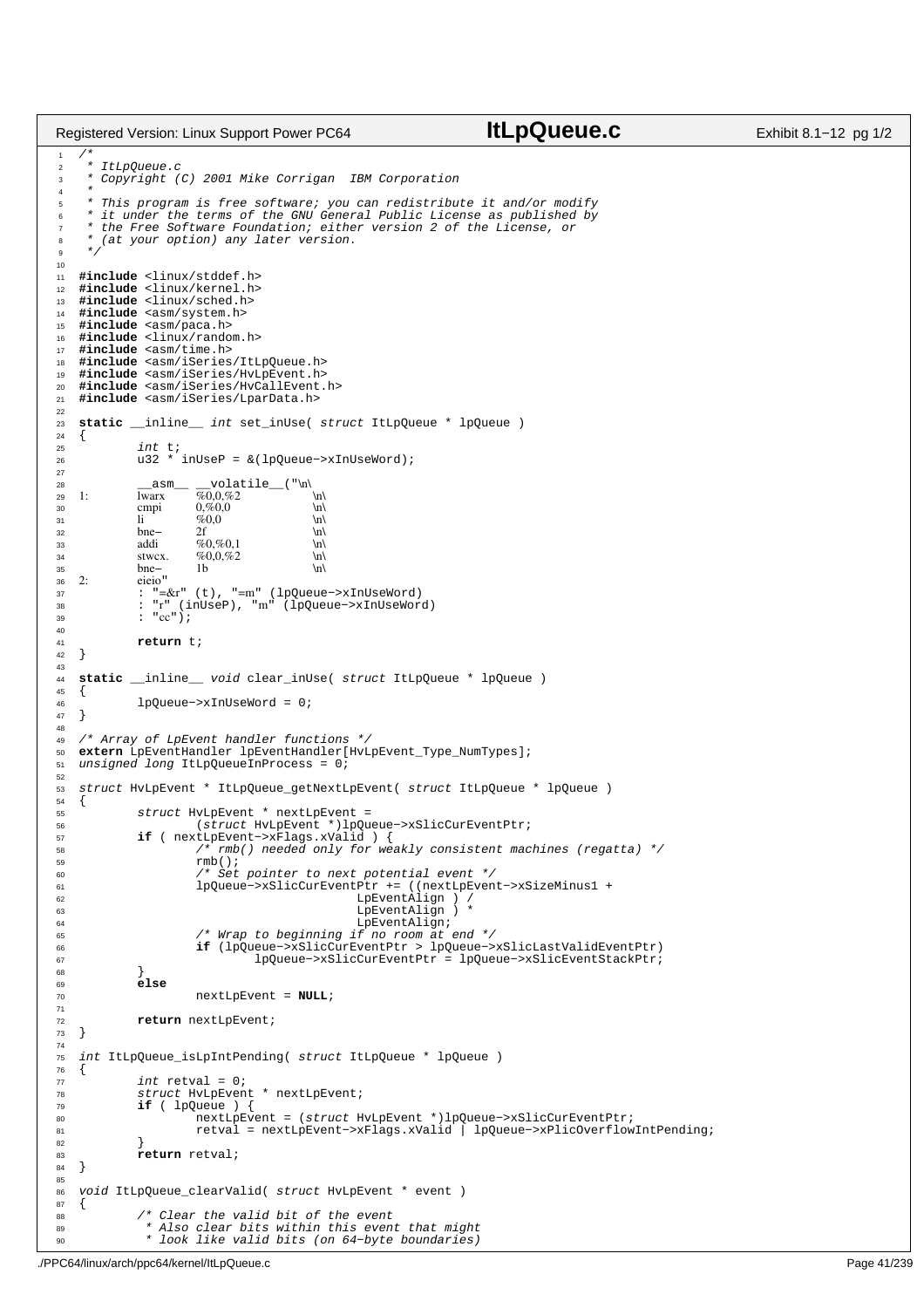```
91 * /
92 unsigned extra = (( event−>xSizeMinus1 + LpEventAlign ) /
93 Saint-Shot (1992) (1993) Library Land (1993) Library Land (1994) – 1;<br>94 Switch (extra) {
94 switch ( extra ) {
95 case 3:
              96 ((struct HvLpEvent*)((char*)event+3*LpEventAlign))−>xFlags.xValid=0;
97 case 2:
98 ((struct HvLpEvent*)((char*)event+2*LpEventAlign))->xFlags.xValid=0;<br>
case 1:
99 case 1:
100 ((struct HvLpEvent*)((char*)event+1*LpEventAlign))–>xFlags.xValid=0;<br>101 Case 0:
             101 case 0:
102 ;
103 }
\begin{array}{ccc} 104 & & & \text{mb}( ) \; \mathbf{7} \\ 105 & & & \text{event} \end{array}105 event−>xFlags.xValid = 0;
106 }
107
108 unsigned ItLpQueue_process( struct ItLpQueue * lpQueue, struct pt_regs *regs )
109<br>110
110 unsigned numIntsProcessed = 0;
111 struct HvLpEvent * nextLpEvent;
112
113 \frac{1}{14} /* If we have recursed, just return */<br>114 if (!set_inUse( lpQueue ) )
114 if ( !set_inUse( lpQueue ) )<br>115 return 0;
                   return 0;
116
117 if (ItLpQueueInProcess == 0)
118 118 118 ItLpQueueInProcess = 1;
119 else
                    RITG();
121
122 for (i) {
123 nextLpEvent = ItLpQueue_getNextLpEvent( lpQueue );<br>124 if ( nextLpEvent ) {
<sup>124</sup> if ( nextLpEvent )<br><sup>125</sup> /* Count e<sup>+</sup>
125 /* Count events to return to caller
126 * and count processed events in lpQueue
127 \star /
128 ++numIntsProcessed;
129 lpQueue−>xLpIntCount++;<br>130 /* Call appropriate han
130 /* Call appropriate handler here, passing 
131 * a pointer to the LpEvent. The handler
132 * must make a copy of the LpEvent if it
133 * needs it in a bottom half. (perhaps for * an ACK)
134 \star an ACK)<br>135 \star135 \star136 * Handlers are responsible for ACK processing *137 \star138 * The Hypervisor guarantees that LpEvents will<br>* only be delivered with types that we have
011 * only be delivered with types that we have<br>
\star registered for, so no type check is neces
                             * registered for, so no type check is necessary
141 * here!
142 * /
143 if ( nextLpEvent−>xType < HvLpEvent_Type_NumTypes )
144 lpQueue−>xLpIntCountByType[nextLpEvent−>xType]++;<br>145 if (nextInEvent−>xType < HyInEvent Type NumTypes δδ
145 if ( nextLpEvent−>xType < HvLpEvent_Type_NumTypes &&
146 lpEventHandler[nextLpEvent−>xType] ) 
147 lpEventHandler[nextLpEvent−>xType](nextLpEvent, regs);
148 else
                                    printk(KERN_INFO "Unexpected Lp Event type=%d\n", nextLpEvent->xType );
150
151 151 151 ItLpOueue clearValid( nextLpEvent );
\left\{\n \begin{array}{ccc}\n 152 & & \\
 \end{array}\n \right\}153 else /* No more valid events<br>154 else x If overflow events a
                             * If overflow events are pending<br>* process them
155 * process them
156 * /157 if ( lpQueue−>xPlicOverflowIntPending ) {
158 Intervention Control Text of The CallEvent_getOverflowLpEvents<br>(159 Inducus->xIndex)
159 1pQueue->xIndex};160 }
161 else /* If nothing left then we are done */<br>162 break;
           162 break;
163 }
164
165 ItLpQueueInProcess = 0;
166 mb();
167 clear_inUse( lpQueue );
168
169 get_paca()−>lpEvent_count += numIntsProcessed;
170
171 /* Use LPEvents as a source of randomness. Since there
172 * Isn't an LPEvent Randomness call, pretend these are
173 * mouse events (which is fair since we don't have mice
174 * on the iSeries)<br>175 */175 * /176 add_mouse_randomness(get_tb());
177
178 return numIntsProcessed;
   \}Registered Version: Linux Support Power PC64 ItLpQueue.c Exhibit 8.1−12 pg 2/2
```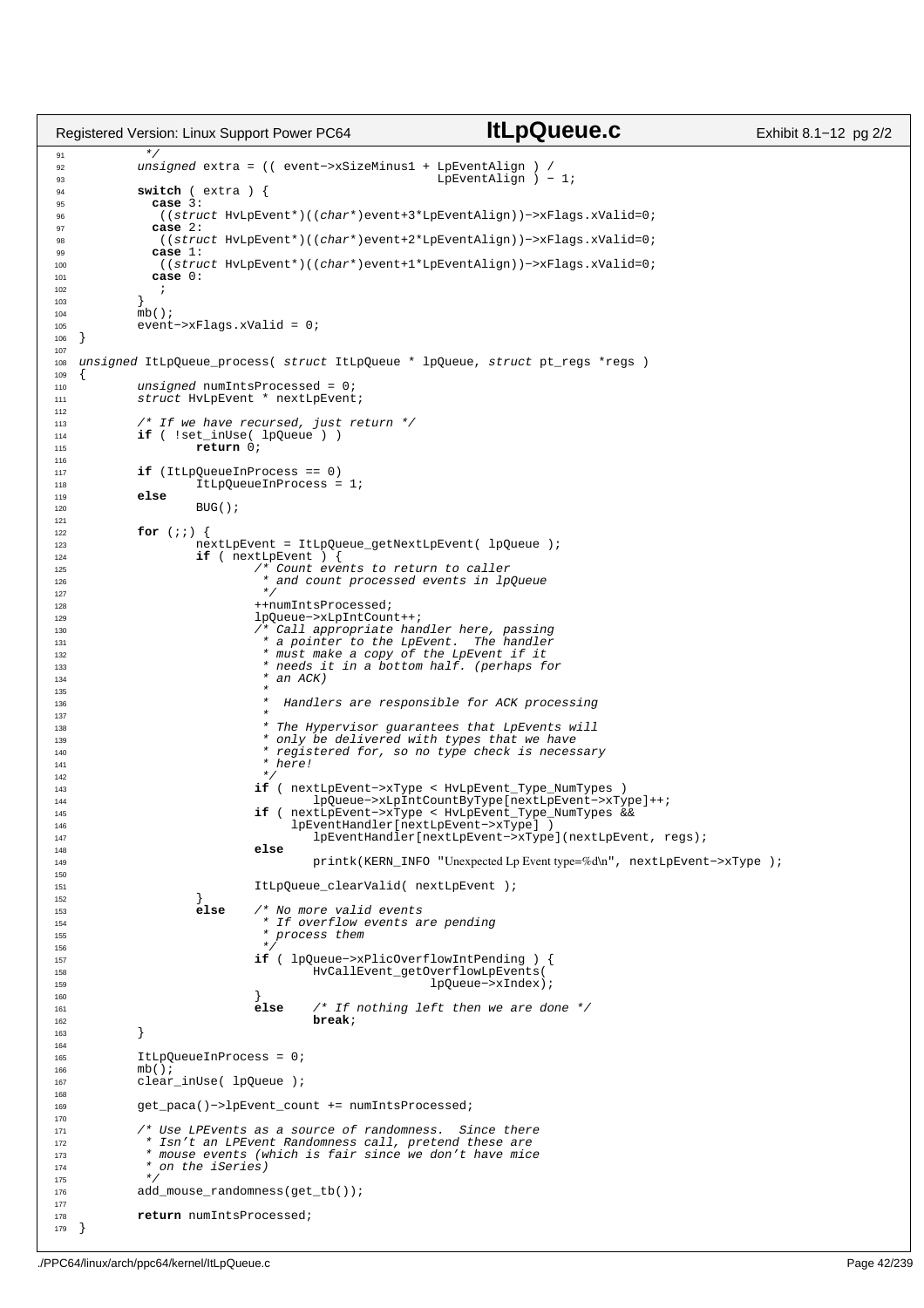Registered Version: Linux Support Power PC64 **lmb.c** Exhibit 8.1−13 pg 1/5

```
\sqrt{*}2 *3 * Procedures for interfacing to Open Firmware.
<sup>4</sup>
 5 * Peter Bergner, IBM Corp. June 2001.
6 * Copyright (C) 2001 Peter Bergner.
 7 * 
8 * This program is free software; you can redistribute it and/or
9 * modify it under the terms of the GNU General Public License<br>10 * as published by the Free Software Foundation; either versio
10 * as published by the Free Software Foundation; either version<br>11 * 2 of the License, or (at your option) any later version.
               2 of the License, or (at your option) any later version.
12 \t \t \t \t \t \t \t \t \t \t13
14 #include <linux/config.h>
    #include <linux/kernel.h>
16 #include <asm/types.h><br>17 #include <asm/page.h>
    17 #include <asm/page.h>
18 #include <asm/prom.h><br>19 #include <asm/lmb.h>
    #include <asm/lmb.h>
20 #include <asm/abs_addr.h>
21 #include <asm/bitops.h>
22 #include <asm/udbg.h>
23
24 extern unsigned long klimit;
    extern unsigned long reloc_offset(void);
26
27
28 static long lmb_add_region(struct lmb_region *, unsigned long, unsigned long, unsigned long);
29
30 struct lmb lmb = {
31 0, 0,<br>32 {0,0,0,0,{{0,0,0}}},<br>33 {0,0,0,0,{{0,0,0}}}
34 \quad \} ;
35
36
37 /* Assumption: base addr of region 1 < base addr of region 2 */<br>38 static void
38 static void<br>39 lmb_coalesc
    39 lmb_coalesce_regions(struct lmb_region *rgn, unsigned long r1, unsigned long r2)
4041 unsigned long i;
42
43 rgn->region[r1].size += rgn->region[r2].size;<br>44 for (i=r2; i < rgn->cnt-1 ;i++) {
44 for (i=r2; i < rgn->cnt-1 ;i++)<br>45 for (i=r2; i < rgn->region[i].base = r
45 rgn−>region[i].base = rgn−>region[i+1].base;
46 rgn−>region[i].physbase = rgn−>region[i+1].physbase;
47 rgn−>region[i].size = rgn−>region[i+1].size;
48 rgn−>region[i].type = rgn−>region[i+1].type;
49 }
50 rgn−>cnt−−;
51 }
52
53
54 /* This routine called with relocation disabled. */<br>55 void
    v \circ i \circ d56 lmb_init(void)<br>57 \{57 {
58 unsigned long offset = reloc_offset();<br>59 struct lmb * lmb = PTRRELOC(&lmb);
               struct lmb *_lmb = PTRRELOC(&lmb);
60
61 /* Create a dummy zero size LMB which will get coalesced away later.
62 * This simplifies the lmb_add() code below...
63 */
64 _lmb−>memory.region[0].base = 0;
65 _lmb−>memory.region[0].size = 0;
66 _lmb−>memory.region[0].type = LMB_MEMORY_AREA;
\frac{1}{\text{mb}-\text{5}} - \frac{1}{\text{mb}-\text{5}} - \frac{1}{\text{mb}-\text{6}} - \frac{1}{\text{6}}68
69 /* \text{Ditto.} */<br>
70 \text{lmb}\rightarrow \text{reserv}70 _lmb−>reserved.region[0].base = 0;
71 _lmb−>reserved.region[0].size = 0;
72 _lmb−>reserved.region[0].type = LMB_MEMORY_AREA;
73 _lmb->reserved.cnt = 1;
    74 }
75
76 /* This routine called with relocation disabled. */
77 void<br>78 lmb
    lmb_analyze(void)
79 {
80 unsigned long i;<br>81 unsigned long me
               unsisted long men_size = 0;82 unsigned long io_size = 0;<br>83 unsigned long size mask =
83 unsigned long size_mask = 0;<br>84 unsigned long offset = reloc
84 unsigned long offset = reloc_offset();
85 struct lmb *_lmb = PTRRELOC(&lmb);
86 #ifdef CONFIG_MSCHUNKS
87 unsigned long physbase = 0;<br>88 #endif
    88 #endif
89
90 for (i=0; i < _lmb->memory.cnt ;i++) {
```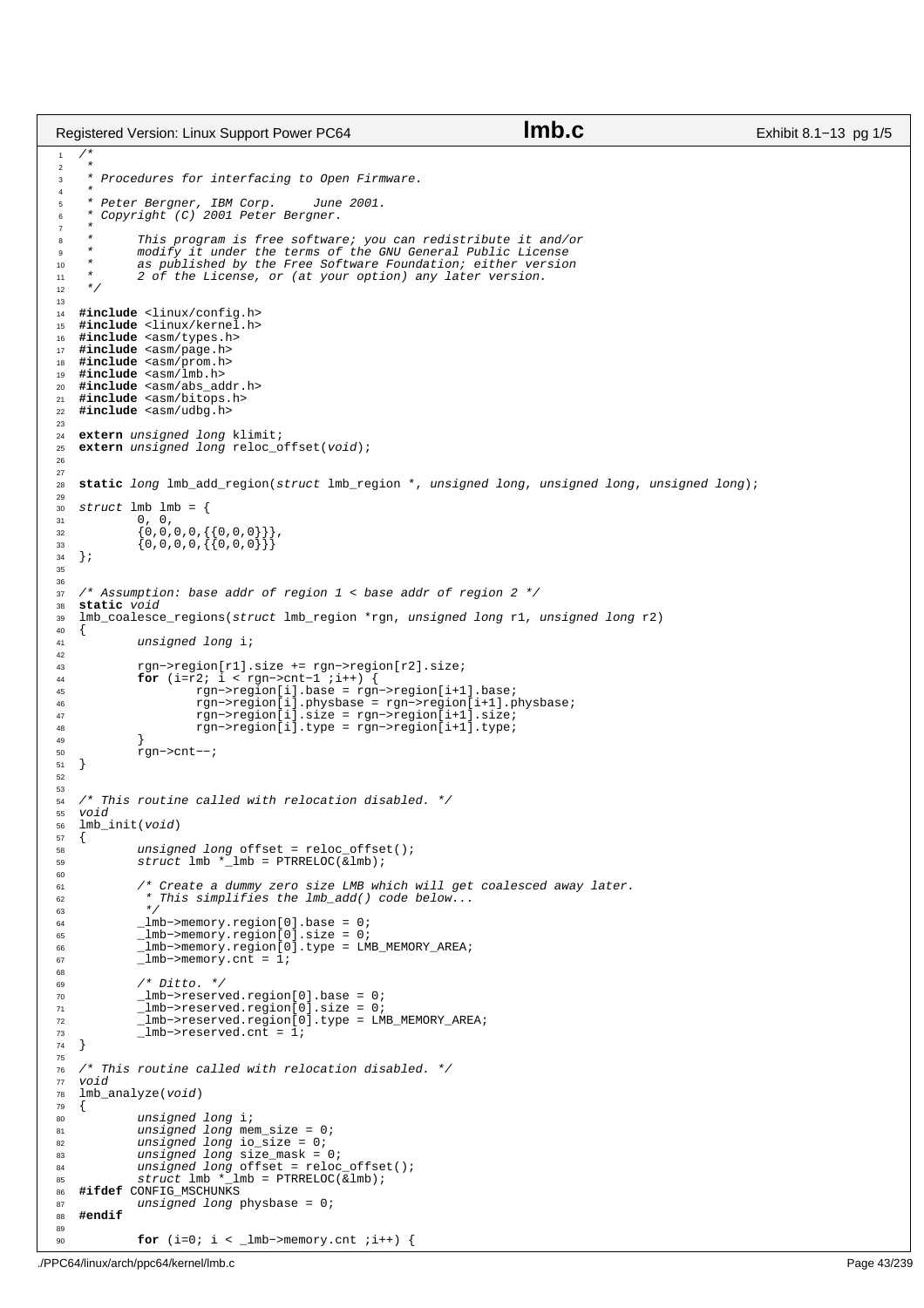```
91 unsigned long lmb_type = _lmb−>memory.region[i].type;
92 unsigned long lmb_size;
93
94 if ( lmb_type != LMB_MEMORY_AREA )
                                95 continue;
96
97 lmb_size = _lmb−>memory.region[i].size;
98
99 #ifdef CONFIG_MSCHUNKS
100 100 _lmb−>memory.region[i].physbase = physbase;<br>101 physbase += lmb_size;
                      physbase += lmb_size;102 #else
103 _lmb−>memory.region[i].physbase = _lmb−>memory.region[i].base;
104 #endif
105 mem_size += lmb_size;
106 size_mask |= lmb_size;
\left\{\n \begin{array}{ccc}\n 107 & & & \n \end{array}\n \right\}108
109 #ifdef CONFIG_MSCHUNKS
110 for (i=0; i < _lmb->memory.cnt ;i++) {<br>
111 unsigned long lmb_type = _lmb->memory.region[i].type;
112 unsigned long lmb_size;
113
114 if ( lmb_type != LMB_IO_AREA )<br>
115 continue;
                                continue;
116
117 lmb_size = _lmb−>memory.region[i].size;
118
119 lmb−>memory.region[i].physbase = physbase;<br>
120 mhysbase += lmb size;
120 physbase += lmb_size;
121 io_size += lmb_size;
122 size_mask | = \overline{lmb}_size;
123 }
124 #endif /* CONFIG_MSCHUNKS */
125
126 _lmb−>memory.size = mem_size;
127 _lmb−>memory.iosize = io_size;
128 _lmb−>memory.lcd_size = (1UL << cnt_trailing_zeros(size_mask));
   }
130
131 /* This routine called with relocation disabled. */<br>132 long
   long
133 lmb_add(unsigned long base, unsigned long size)
\begin{matrix} 134 \\ 135 \end{matrix}135 unsigned long offset = reloc_offset();<br>
136 struct lmb *_lmb = PTRRELOC(&lmb);<br>
137 struct lmb_region *_rgn = &(_lmb->memory);
138<br>139
<sup>139</sup> /* On pSeries LPAR systems, the first LMB is our RMO region. */<br>140 if ( base == 0 )
             if ( base == 0 )141 lmb−>rmo_size = size;
142<br>143
             143 return lmb_add_region(_rgn, base, size, LMB_MEMORY_AREA);
144
145 }
146
147 #ifdef CONFIG_MSCHUNKS
148 /* This routine called with relocation disabled. */<br>149 long
149 long
   150 lmb_add_io(unsigned long base, unsigned long size)
151 \begin{array}{c} 1 \end{array}152 unsigned long offset = reloc_offset();
153 struct lmb *_lmb = PTRRELOC(&lmb);
154 struct lmb_region *_rgn = &(_lmb−>memory);
155
156 return lmb_add_region(_rgn, base, size, LMB_IO_AREA);
157
158 }
   159 #endif /* CONFIG_MSCHUNKS */
160
161 long<br>162 lmb
    162 lmb_reserve(unsigned long base, unsigned long size)
\begin{matrix} 163 \\ 164 \end{matrix}unsigned long offset = reloc_offset();
165 struct lmb *_lmb = PTRRELOC(&lmb);
166 struct lmb_region *_rgn = &(_lmb−>reserved);
167
168 return lmb_add_region(_rgn, base, size, LMB_MEMORY_AREA);
169 }
170
171 /* This routine called with relocation disabled. */
172 static long
173 lmb_add_region(struct lmb_region *rgn, unsigned long base, unsigned long size,<br>174 		 unsigned long type)
174 unsigned long type)
   \{176 unsigned long i, coalesced = 0;<br>177 long adjacent;
             long adjacent;
178
179 /* First try and coalesce this LMB with another. */
180 for (i=0; i < rgn->cnt ; i++) {
Registered Version: Linux Support Power PC64 lmb.c Exhibit 8.1−13 pg 2/5
```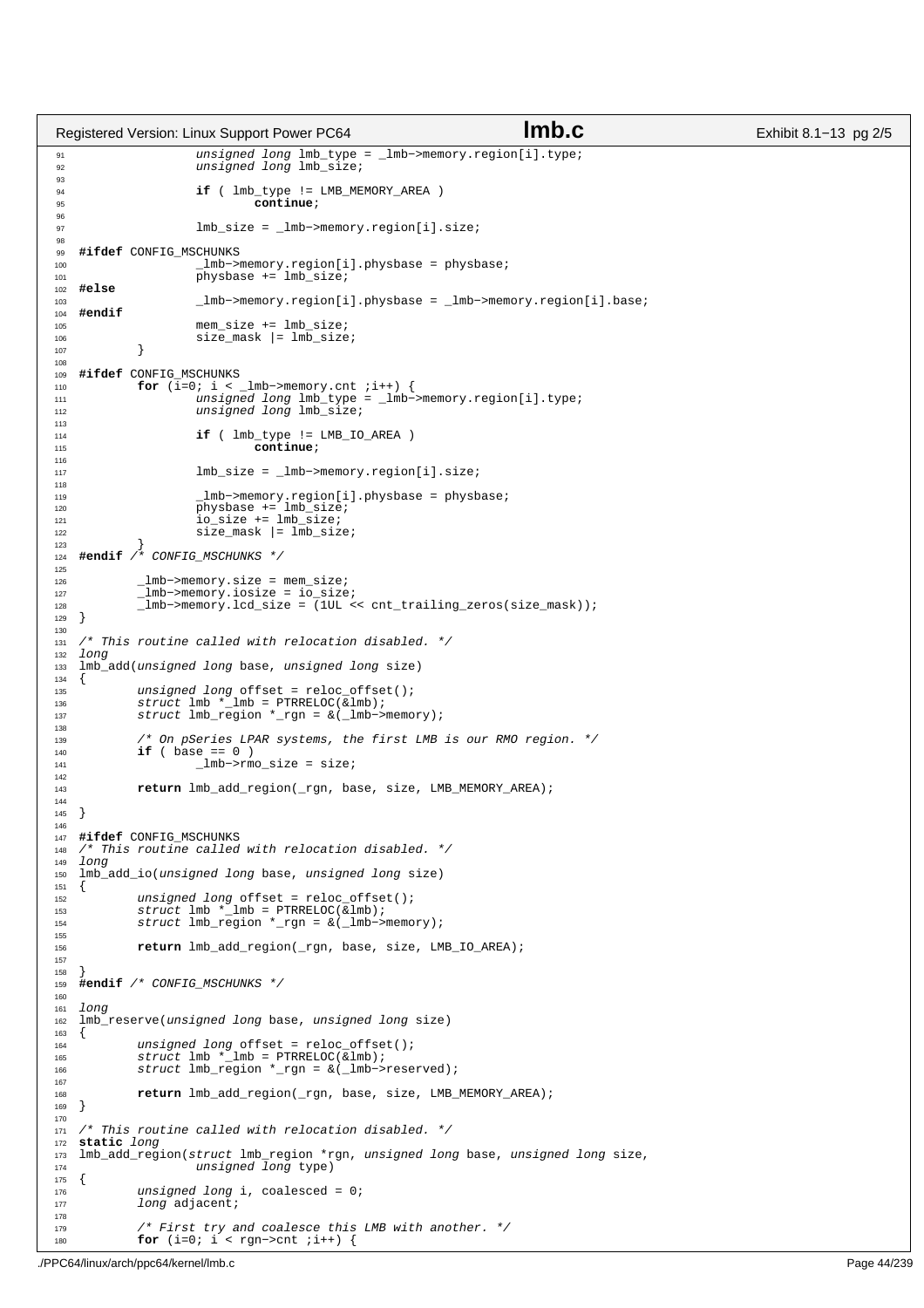```
181 unsigned long rgnbase = rgn−>region[i].base;
182 unsigned long rgnsize = rgn−>region[i].size;
183 unsigned long rgntype = rgn−>region[i].type;
184
185 if ( rgntype != type )<br>186 continue
                                186 continue;
187
188 adjacent = lmb\_address\_adjacent(base, size, rgnbase, rgnsize);<br>189 if (adjacent > 0 ) {
189 if ( adjacent > 0 )<br>
190 rgn->region
190 rgn−>region[i].base −= size;
191 rgn−>region[i].physbase −= size;
192 rgn−>region[i].size += size;
193<br>
194<br>
194<br>
break i194 break;
\left\{\right. \right\}196 else if ( adjacent < 0 ) {<br>
197 rgn−>region[i].size += size;
198 coalesced++;<br>
198 coalesced++;<br>
199 break;
199 break;
200 }
201 }
202
203 if ((i < rgn->cnt-1) && lmb_regions_adjacent(rgn, i, i+1) ) {<br>204 lmb_coalesce_regions(rgn, i, i+1);
204 lmb\text{-}coalesce\text{-}regions(rgn, i, i+1);<br>
205 coalesced++;\{20a \overline{\text{lessced}}+i\}206 }
207
208 if ( coalesced ) {
209 return coalesced;
210 } else if ( rgn−>cnt >= MAX_LMB_REGIONS ) {
211<br>
return -1;<br>
212212213<br>214214 /* Couldn't coalesce the LMB, so add it to the sorted table. */<br>215 for (i=rgn->cnt-1; i >= 0; i--) {
215 for (i=rgn−>cnt−1; i >= 0 ;i−−) {
216 if (base < rgn−>region[i].base) {
217 rgn−>region[i+1].base = rgn−>region[i].base;
218 rgn−>region[i+1].physbase = rgn−>region[i].physbase;
219 rgn−>region[i+1].size = rgn−>region[i].size;<br>220 rgn−>region[i+1].type = rgn−>region[i].type;
                                220 rgn−>region[i+1].type = rgn−>region[i].type;
221 } else {
222 rgn−>region[i+1].base = base;<br>223 rgn−>region[i+1].physbase = 1
223 rgn->region[i+1].physbase = lmb_abs_to_phys(base);<br>224 rgn->region[i+1].size = size;
224 rgn−>region[i+1].size = size;<br>225 rgn−>region[i+1].type = type;
                                rgn->region[i+1].type = type;
226 break;
227 \Big\}228<br>229229 rgn−>cnt++;
230
231 return 0;
232 }
233
234 long<br>235 lmhlmb_overlaps_region(struct lmb_region *rgn, unsigned long base, unsigned long size) {
236 {
             unsigned long i;
238
239 for (i=0; i < rgn−>cnt ;i++) {<br>240 unsigned long rgnbase
240 unsigned long rgnbase = rgn−>region[i].base;
241 unsigned long rgnsize = rgn−>region[i].size;
242 if ( lmb\_address\_overlap(base, size, rgnbase, rgnsize) ) {<br>
break;
243 break;
244 }
245 \Big\}246
247 return (i < rgn−>cnt) ? i : −1;<br>248 }
   \rightarrow249
250 unsigned long
251 lmb_alloc(unsigned long size, unsigned long align)
252 \begin{cases} 253 \end{cases}253 return lmb_alloc_base(size, align, LMB_ALLOC_ANYWHERE);
   \}255
256 unsigned long
257 lmb_alloc_base(unsigned long size, unsigned long align, unsigned long max_addr)<br>258 {
258<br>259%<br>
259 long i, j;<br>
261 unsigned long offset = reloc_offset();<br>
262<br>
262 struct lmb_region *_mem = &(_lmb->memory);<br>
264 struct lmb_region *_rsv = &(_lmb->reserved);<br>
264 struct lmb_region *_rsv = &(_lmb->reserved);
265
266 for (i=_mem−>cnt−1; i >= 0 ;i−−) {
267 unsigned long lmbbase = _mem−>region[i].base;
268 unsigned long lmbsize = _mem−>region[i].size;
269 unsigned long lmbtype = _mem−>region[i].type;
270
Registered Version: Linux Support Power PC64 lmb.c Exhibit 8.1−13 pg 3/5
```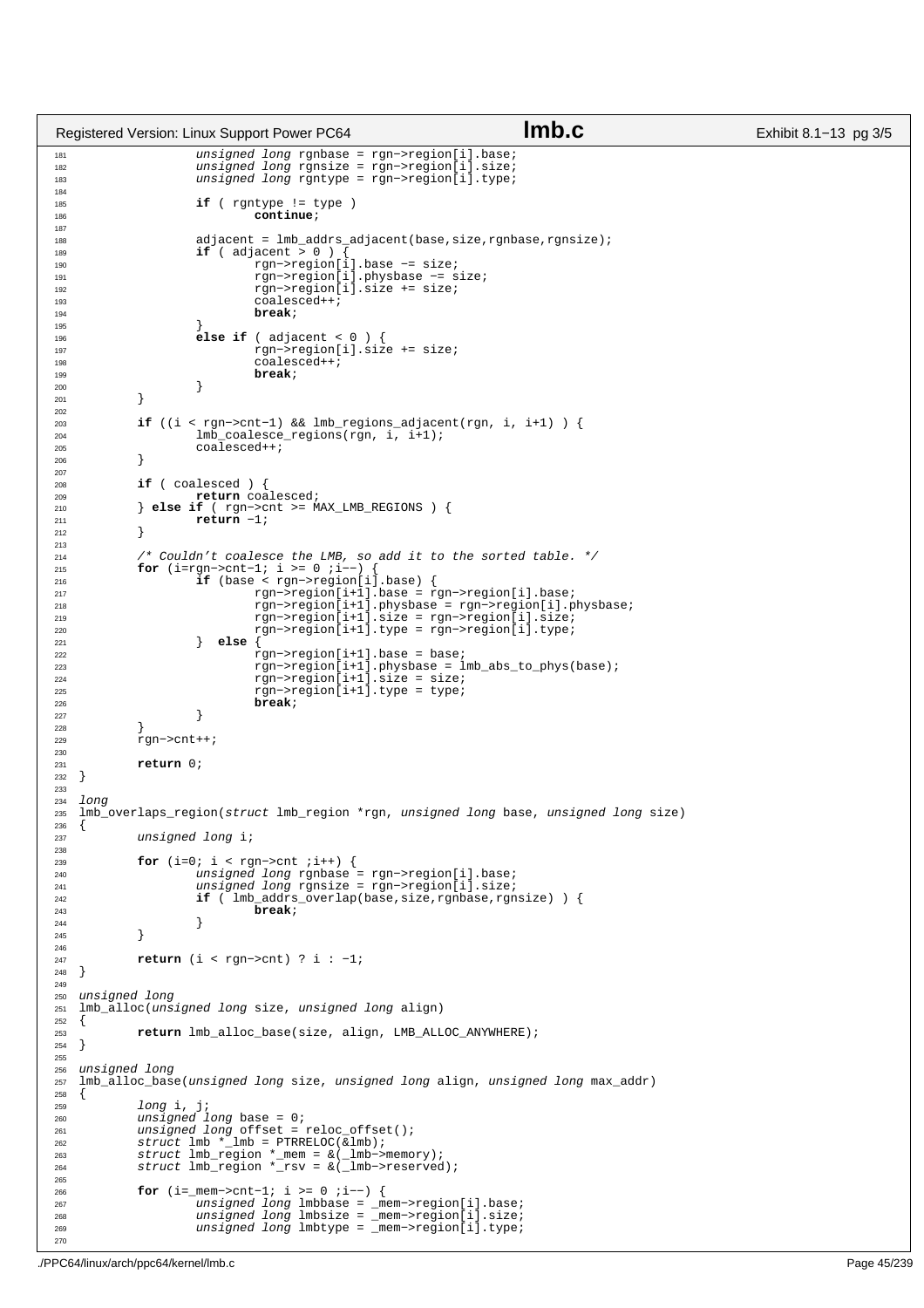```
271 if ( lmbtype != LMB_MEMORY_AREA )
<sup>272</sup> continue;
273
<sup>274</sup> if ( \max_{\text{addr}} = \text{LMB\_ALLOC\_ANYWHERE} )<br><sup>275</sup> base = ALIGN DOWN(lmbbase+lm
275 base = _ALIGN_DOWN(lmbbase+lmbsize−size, align);<br>276 else if (lmbbase < max addr)
                      else if ( lmbbase < max addr )
277 base = _ALIGN_DOWN(min(lmbbase+lmbsize,max_addr)−size, align);
278 else
                               continue;
280
281 while ( (lmbbase <= base) &&
282 ((j = lmb_overlaps_region(_rsv,base,size)) >= 0) )<br>283 base = ALIGN DOWN( rsv->region[j].base-size, align
283 base = _ALIGN_DOWN(_rsv−>region[j].base−size, align);<br>284 }
284 }
205286 if ( (base != 0) && (lmbbase <= base) )
             287 break;
288 }
289
290 if ( i < 0 )
                     return 0;
292
293 lmb_add_region(_rsv, base, size, LMB_MEMORY_AREA);
294
295 return base;
296 }
297
298 unsigned long
299 lmb_phys_mem_size(void)
300301 unsigned long offset = reloc_offset();
302 struct lmb *_lmb = PTRRELOC(&lmb);
303 #ifdef CONFIG_MSCHUNKS
            304 return _lmb−>memory.size;
305 #else
306 struct lmb_region *_mem = &(_lmb−>memory);
307 unsigned long idx = _mem−>cnt−1;
308 unsigned long lastbase = _mem−>region[idx].physbase;
309 unsigned long lastsize = _mem−>region[idx].size;
310
311 return (lastbase + lastsize);
312 #endif /* CONFIG_MSCHUNKS */
313 }
314
315 unsigned long
316 lmb_end_of_DRAM(void)<br>317 {
317<br>318318 unsigned long offset = reloc_offset();<br>319 struct lmb * lmb = PTRRELOC(klmb);319 struct lmb *_lmb = PTRRELOC(&lmb);<br>320 struct lmb_region *_mem = &(_lmb->memory);<br>321 unsigned long idx;
322<br>323
            for(idx=[mem->cnt-1; idx >= 0; idx--) {
<sup>324</sup> if ( _mem->region[idx].type != LMB_MEMORY_AREA )<br>225
                               325 continue;
326 #ifdef CONFIG_MSCHUNKS
                      327 return (_mem−>region[idx].physbase + _mem−>region[idx].size);
328 #else
329 return (_mem−>region[idx].base + _mem−>region[idx].size);
   #endif /* CONFIG_MSCHUNKS */
331 }
332
333 return 0;
   \}335
336
337 unsigned long<br>338 lmb abs to ph
   lmb_abs_to_phys(unsigned long aa)
339 \{<br>340340 unsigned long i, pa = aa;
341 unsigned long offset = reloc_offset();
342 struct lmb *_lmb = PTRRELOC(&lmb);
343 struct lmb_region *_mem = &(_lmb−>memory);
344
345 for (i=0; i < _mem−>cnt ;i++) {
346 unsigned long lmbbase = _mem−>region[i].base;
347 unsigned long lmbsize = _mem−>region[i].size;
348 if ( lmb_addrs_overlap(aa,1,lmbbase,lmbsize) ) {
349 pa = _mem−>region[i].physbase + (aa − lmbbase);
350 break;
351 }
352 }
353
354 return pa;
   \}356
357 \text{ void}<br>358 \text{ lmb}lmb_dump(char *str)359 {
360 unsigned long i;
Registered Version: Linux Support Power PC64 lmb.c Exhibit 8.1−13 pg 4/5
```

```
./PPC64/linux/arch/ppc64/kernel/lmb.c Page 46/239
```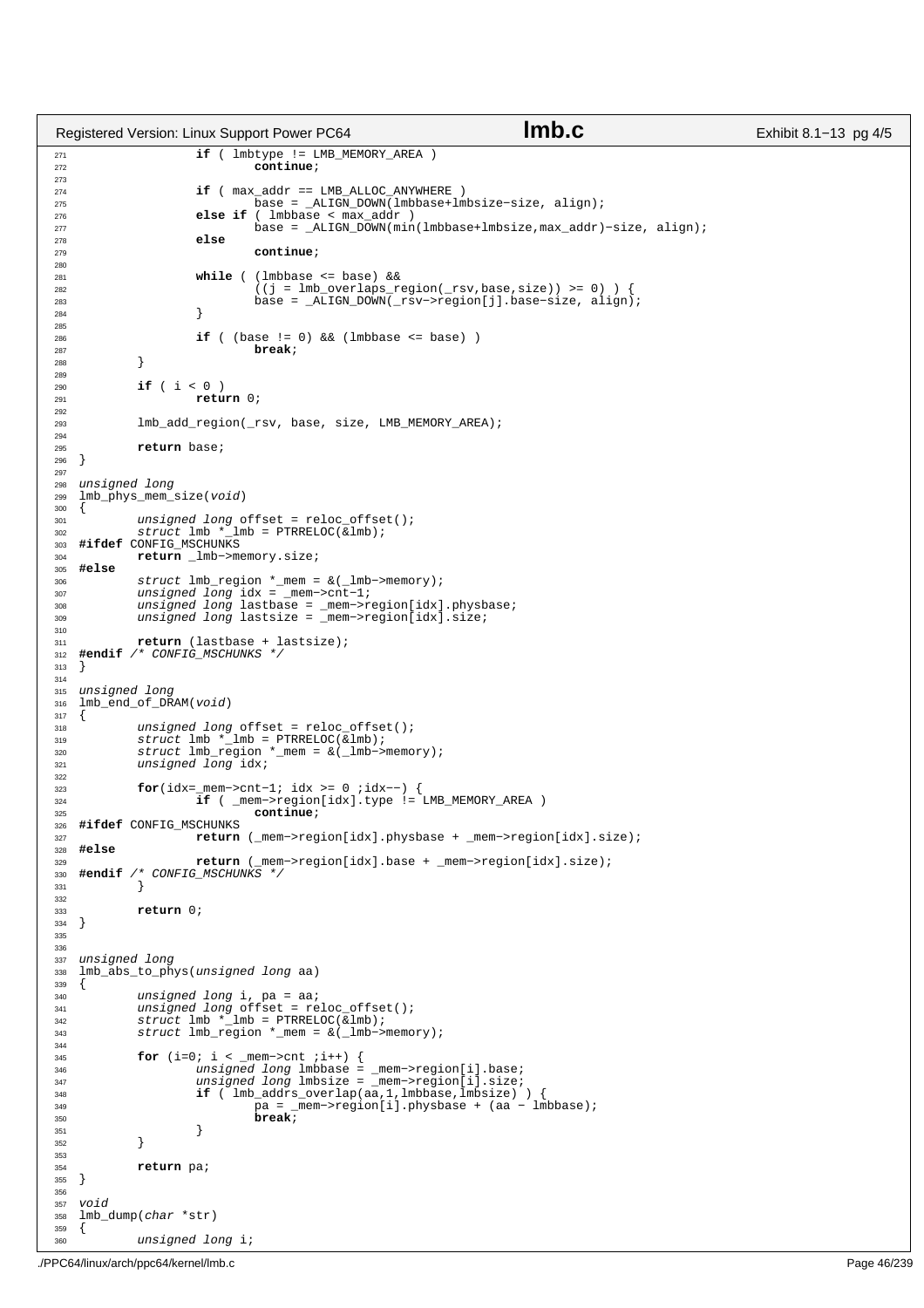|            | Registered Version: Linux Support Power PC64                                  | lmb.c | Exhibit 8.1-13 pg $5/5$ |
|------------|-------------------------------------------------------------------------------|-------|-------------------------|
| 361        |                                                                               |       |                         |
| 362        | udbg $printf("hlmb dump: %s\n", str);$                                        |       |                         |
| 363        | udbg printf(" debug<br>$=$ %s\n",                                             |       |                         |
| 364        | $(\text{lmb.debug})$ ? "TRUE" : "FALSE");                                     |       |                         |
| 365        | udbg_printf(" memory.cnt<br>$=$ %d\n ",                                       |       |                         |
| 366        | lmb.memory.cnt);                                                              |       |                         |
| 367        | $= 0x\%$ lx\n",<br>udbg_printf(" memory.size                                  |       |                         |
| 368        | lmb. memory.size);                                                            |       |                         |
| 369        | $= 0x\%$ lx\n ",<br>udbg printf(" memory.lcd size                             |       |                         |
| 370        | lmb.memory.lcd_size);                                                         |       |                         |
| 371        | for $(i=0; i < 1mb$ .memory.cnt $(i++)$ {                                     |       |                         |
| 372        | udbq printf(" memory.region[%d].base<br>$= 0x\%$ lx\n",                       |       |                         |
| 373        | i, lmb.memory.region[i].base);                                                |       |                         |
| 374        | udbg_printf("<br>.physbase = $0x\%$ lx\n",<br>lmb.memory.region[i].physbase); |       |                         |
| 375        | udbg_printf("<br>$size = 0x\%$ lx\n",                                         |       |                         |
| 376<br>377 | lmb. memory. region[i].size);                                                 |       |                         |
| 378        | udbg_printf("<br>$\text{type} = 0 \times \% \text{lx} \cdot \text{n}$         |       |                         |
| 379        | lmb. memory. region[i].type);                                                 |       |                         |
| 380        |                                                                               |       |                         |
| 381        |                                                                               |       |                         |
| 382        | $udbg_printf('h'');$                                                          |       |                         |
| 383        | $=$ %d\n",<br>udbg_printf(" reserved.cnt                                      |       |                         |
| 384        | lmb. reserved.cnt);                                                           |       |                         |
| 385        | $= 0x\%$ lx\n",<br>udbg printf (" reserved.size                               |       |                         |
| 386        | lmb.reserved.size);                                                           |       |                         |
| 387        | $= 0x\%$ lx\n ",<br>udbq printf(" reserved.lcd size                           |       |                         |
| 388        | lmb.reserved.lcd_size);                                                       |       |                         |
| 389        | for $(i=0; i < 1mb$ .reserved.cnt $(i++)$ {                                   |       |                         |
| 390        | udbg_printf(" reserved.region[%d].base = $0x\%lx\ln$ ",                       |       |                         |
| 391        | i, lmb.reserved.region[i].base);                                              |       |                         |
| 392        | udbg printf("<br>.physbase = $0x\%$ lx\n ",                                   |       |                         |
| 393        | lmb.reserved.region[i].physbase);                                             |       |                         |
| 394        | udbg_printf("<br>$size = 0x\%$ lx\n",                                         |       |                         |
| 395        | lmb. reserved. region[i].size);                                               |       |                         |
| 396        | udbg printf("<br>$.\text{type} = 0 \times \% \times \ln \$                    |       |                         |
| 397        | lmb. reserved. region[i].type);                                               |       |                         |
| 398        |                                                                               |       |                         |
| 399        |                                                                               |       |                         |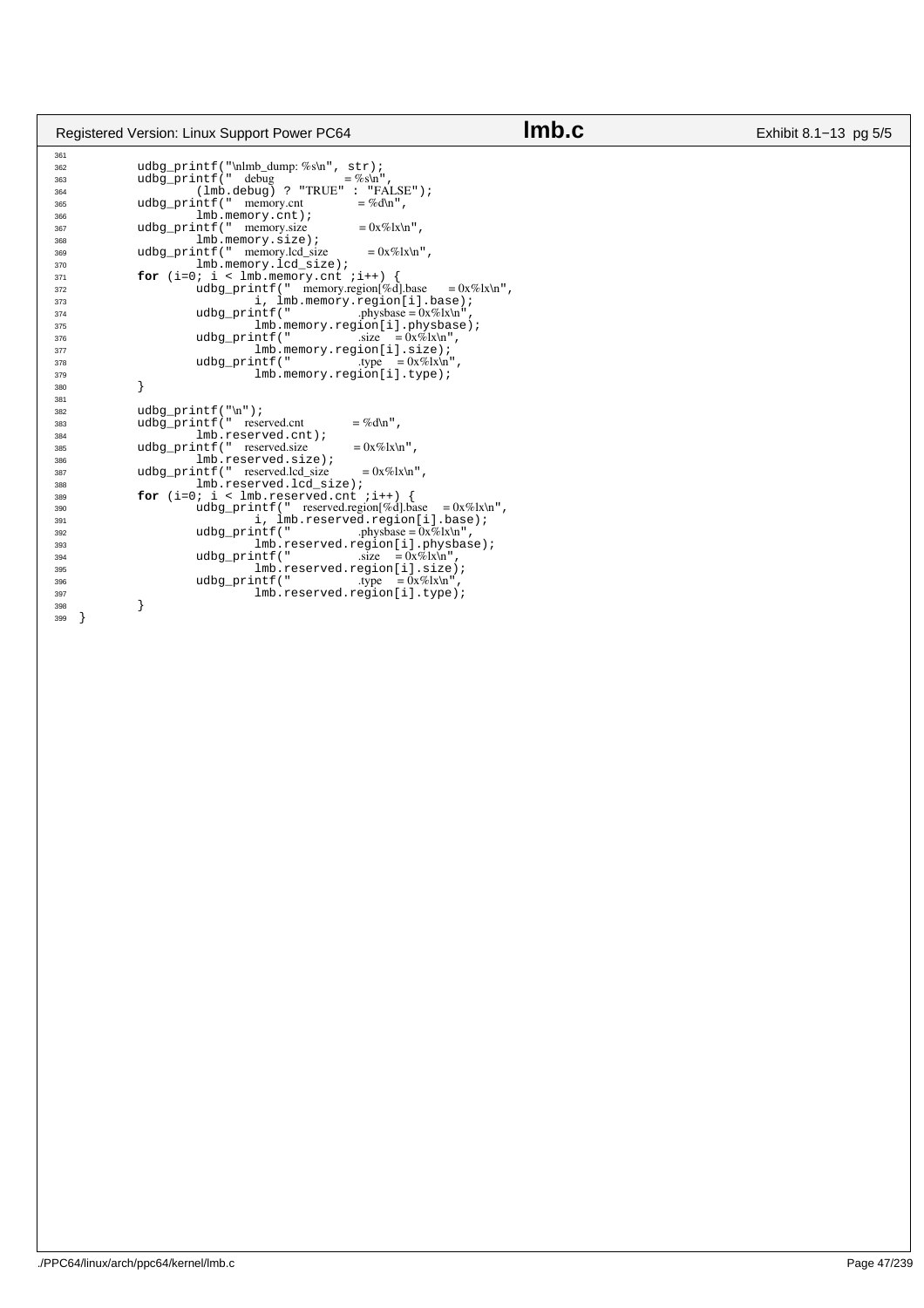## Registered Version: Linux Support Power PC64 **LparData.c** Exhibit 8.1−14 pg 1/3

 /\* <sup>2</sup> \* Copyright 2001 Mike Corrigan, IBM Corp \* \* This program is free software; you can redistribute it and/or \* modify it under the terms of the GNU General Public License <sup>6</sup> \* as published by the Free Software Foundation; either version <sup>7</sup> \* 2 of the License, or (at your option) any later version. \*/ 9 **#include** <asm/types.h><br>10 **#include** <asm/page.h> #include <asm/page.h> <sup>11</sup> **#include** <stddef.h> **#include** <linux/threads.h> 13 **#include** <asm/processor.h><br> **#include** <asm/ptrace.h> **#include** <asm/ptrace.h> **#include** <asm/naca.h> **#include** <asm/abs\_addr.h> **#include** <asm/bitops.h> **#include** <asm/iSeries/ItLpNaca.h> #include <asm/iSeries/ItLpPaca.h> <sup>20</sup> **#include** <asm/iSeries/ItLpRegSave.h> **#include** <asm/paca.h> 22 **#include** <asm/iSeries/HvReleaseData.h><br>23 **#include** <asm/iSeries/LparMap.h> **#include** <asm/iSeries/LparMap.h> **#include** <asm/iSeries/ItVpdAreas.h> #include <asm/iSeries/ItIplParmsReal.h> 26 **#include** <asm/iSeries/ItExtVpdPanel.h><br>27 **#include** <asm/iSeries/ItLpOueue.h> **#include** <asm/iSeries/ItLpQueue.h> **#include** <asm/iSeries/IoHriProcessorVpd.h> **#include** <asm/iSeries/ItSpCommArea.h> **extern** char \_start\_boltedStacks[]; /\* The LparMap data is now located at offset 0x6000 in head.S <sup>34</sup> \* It was put there so that the HvReleaseData could address it \* with a 32−bit offset as required by the iSeries hypervisor \* \* The Naca has a pointer to the ItVpdAreas. The hypervisor finds <sup>38</sup> \* the Naca via the HvReleaseData area. The HvReleaseData has the \* offset into the Naca of the pointer to the ItVpdAreas. **extern** struct ItVpdAreas itVpdAreas; /\* The LpQueue is used to pass event data from the hypervisor to \* the partition. This is where I/O interrupt events are communicated. <sup>46</sup> \* The ItLpQueue must be initialized (even though only to all zeros) 47 \* If it were uninitialized (in .bss) it would get zeroed after the<br>48 \* kernel gets control. The hypervisor will have filled in some fi \* kernel gets control. The hypervisor will have filled in some fields <sup>49</sup> \* before the kernel gets control. By initializing it we keep it out  $50 * \circ f$  the .bss \*/  $struct$  ItLpQueue xItLpQueue = {}; 56 /\* The HvReleaseData is the root of the information shared between<br>57 \* the hvpervisor and Linux. \* the hypervisor and Linux. \*/ struct HvReleaseData hvReleaseData = { <sup>61</sup> 0xc8a5d9c4, /\* desc = "HvRD" ebcdic \*/ 62 **sizeof**(struct HyReleaseData),<br>63 **sizeof**(struct HyReleaseData), <sup>63</sup> offsetof(struct naca\_struct, xItVpdAreas), (struct naca\_struct \*)(KERNELBASE+0x4000), /\* 64−bit Naca address \*/ 65 0x6000,  $\frac{1}{66}$  /\* offset of LparMap within loadarea (see head.S) \*/  $\begin{array}{ccc} 66 & & 0, \\ 67 & & 1, \end{array}$ 67 1,  $\begin{array}{ccc} 1, & \text{if } 4 \neq 68 \\ 0, & \text{if } 64 \text{ bit} \end{array}$  \*/  $\begin{array}{ccccc} 66 & & 1 & , & & \end{array}$ <br>  $\begin{array}{ccccc} 68 & & 0 & , & & \end{array}$ <br>  $\begin{array}{ccccc} 68 & & 0 & , & \end{array}$ <br>  $\begin{array}{ccccc} 68 & & 0 & , & \end{array}$ <br>  $\begin{array}{ccccc} 7^* & & & & 64 & & \text{blue}{2} & & \end{array}$ <br>  $\begin{array}{ccccc} 7^* & & & & 64 & & \text{blue}{2} & & \end{array}$ <br>  $\begin{array}{ccccc} 7^* & & & & 64 & & \text{blue}{2} & & \end$ <sup>69</sup> 0, /\* shared processors \*/ 0, /\* HMT allowed \*/  $\begin{array}{ccccc}\n 71 & & & 6 \\
 72 & & & 4\n \end{array}$  6,  $\begin{array}{ccccc}\n 72 & & & 4\n \end{array}$   $\begin{array}{ccccc}\n 72 & & 4\n \end{array}$   $\begin{array}{ccccc}\n 72 & & 4\n \end{array}$  $\begin{array}{ccc} 72 & 4, & \end{array}$ <br>  $\begin{array}{ccc} 73 & 3, & \end{array}$   $\begin{array}{ccc} 75 & 72 & \end{array}$   $\begin{array}{ccc} 77 & 78 & \end{array}$   $\begin{array}{ccc} 77 & 77 & \end{array}$ <sup>73</sup> 3, /\* Min supported PLIC = v5r1m0 \*/ 3, /\* Min usuable PLIC = v5r1m0 \*/ { 0xd3, 0x89, 0x95, 0xa4, /\* "Linux 2.4 "\*/ <sup>76</sup> 0xa7, 0x40, 0xf2, 0x4b, <sup>77</sup> 0xf4, 0x4b, 0xf6, 0xf4 },  $\{0\}$ <br> $79$  }; }; **extern** void SystemReset\_Iseries(void); 82 **extern** void MachineCheck\_Iseries(void);<br>83 **extern** void DataAccess Iseries(void); extern void DataAccess\_Iseries(void); 84 **extern** void InstructionAccess\_Iseries(void);<br>85 **extern** void HardwareInterrupt Iseries(void); **extern** void HardwareInterrupt\_Iseries(void); <sup>86</sup> **extern** void Alignment\_Iseries(void); 87 **extern** void ProgramCheck\_Iseries(void);<br>88 **extern** void FPUnavailable\_Iseries(void); 88 **extern** void FPUnavailable\_Iseries(void);<br>89 **extern** void Decrementer Iseries(void); extern void Decrementer\_Iseries(void); **extern** void Trap\_0a\_Iseries(void);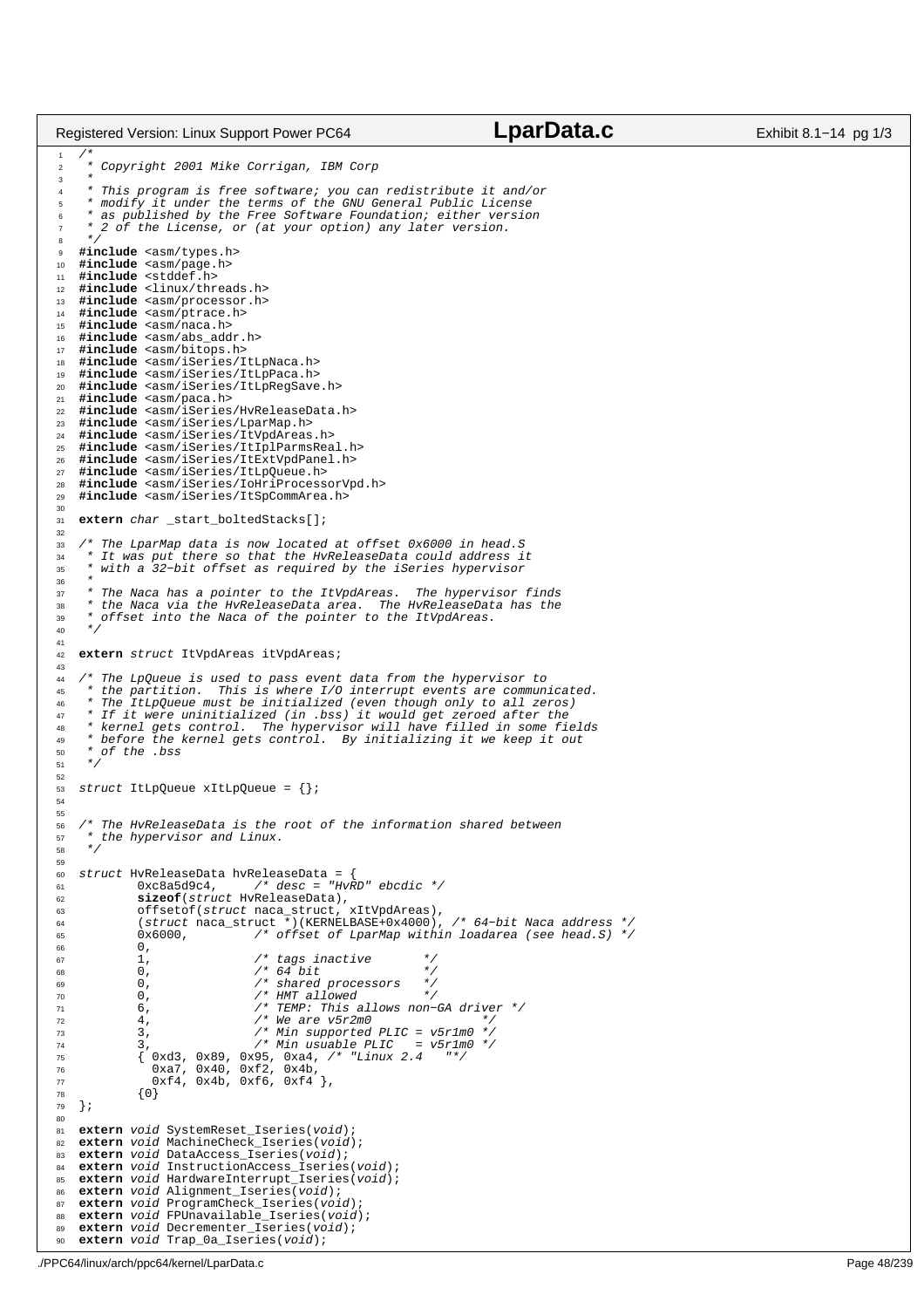```
91 extern void Trap_0b_Iseries(void);
92 extern void SystemCall_Iseries(void);
extern void SingleStep_Iseries(void);<br>94 extern void Trap_0e_Iseries(void);
     extern void Trap_0e_Iseries(void);
95 extern void PerformanceMonitor_Iseries(void);<br>96 extern void DataAccessSLB Iseries(void);
     extern void DataAccessSLB Iseries(void);
97 extern void InstructionAccessSLB_Iseries(void);
98
99 Struct ItLpNaca itLpNaca = {<br>
0xd397d581, /* desc = "LpNa" ebcdic */<br>
101 0xd3900, 19, /* size of ItLpNaca */<br>
102 0x0300, 19, /* offset to int array, # ents */<br>
103 0, 0, 0, /* Part # of primary, serv, me */<br>
104 0, 0
105 0, 0, 0, 0, 0, 1 Firanha stu<br>
106 { 0, 0, 0, 0, 0, 0 } , 1 * reserved */<br>
107 0, 0, 0, 0, 0, 0, 0, 0, 0, 1 * stuff */<br>
108 { 0, 0, 0, 0, 0, 0 } , /* reserved */
108 { 0, 0, 0, 0, 0 }, /* reserved */<br>109 0, /* reserved */
110 0, 10, 10 110 0, 111 0, 0, 111 0, 0, 0, 111 111 0, 0, 0, 111 11
111 0, 0, /* min supported, compat SLIC */
112 0, /* 64−bit addr of load area */
113 0, /* chunks for load area */
113 0, 0, \frac{1}{4} PASE mask, seg table */<br>
114 0, 0, \frac{1}{4} PASE mask, seg table */<br>
115 \begin{Bmatrix} 0 \\ 0 \\ 0 \\ 0 \\ 0 \\ 10 \\ 0 \end{Bmatrix}, \begin{Bmatrix} 1 & 0 & 0 \\ 0 & 1 & 0 \\ 0 & 1 & 0 \\ 0 & 1 & 0 \\ 0 & 1 & 0 \end{Bmatrix}, \begin{Bmatrix} 1 & 0 & 0 \\ 0 & 1 & 0 \\ 0 & 11155 \ldots, 155 \ldots, 155116 { 0 }, /* 128 reserved bytes */
117 { 0 }, /* Old LP Queue */
\begin{array}{ccc} \begin{array}{c} \text{118} \\ \text{118} \end{array} \\ \end{array} \begin{array}{ccc} \begin{array}{ccc} \text{118} \\ \text{118} \end{array} \\ \end{array} \begin{array}{ccc} \begin{array}{ccc} \text{118} \\ \text{118} \end{array} \\ \end{array}119<br>120(u64)SystemReset_Iseries,<br>(u64)MachineCheck Iseries.
119<br>
120 (u64)SystemReset_Iseries, /* 0x100 System Reset */<br>
121 (u64)DataAccess_Iseries, /* 0x300 Data Access */<br>
122 (u64)DataAccess_Iseries, /* 0x300 Data Access */
                                                                                      1<sup>*</sup> 0x300 Data Access */
123 (u64)InstructionAccess_Iseries, /* 0x400 Instruction Access */
(124 (u64)HardwareInterrupt_Iseries, /* 0x500 External */<br>(1064)HardwareInterrupt_Iseries, /* 0x500 External */<br>\frac{1}{25}125 (u64)Alignment_Iseries,<br>126 (u64)ProgramCheck Iseries,
                                 (u64)AarawareInterrupt_Iseries, /* 0x500 External */<br>
(u64)Alignment_Iseries, /* 0x600 Alignment */<br>
(u64)ProgramCheck_Iseries, /* 0x700 Program Check */<br>
(u64)FPUnavailable Iseries, /* 0x800 FP Unavailable *
127 (u64)FPUnavailable_Iseries, \frac{1}{27} (u64) FPUnavailable_Iseries, \frac{1}{27} (u64) Decrementer_Iseries, \frac{1}{27} (u64) Decrementer_Iseries, \frac{1}{27} (u64) Decrementer_Iseries, \frac{1}{27} (x900 Decrementer */
128 (u64)Decrementer_Iseries, /* 0x900 Decrementer<br>
129 (u64)Trap_0a_Iseries, /* 0xa00 Trap 0A */<br>
(u64)Trap_0b_Iseries, /* 0xb00 Trap 0B */
(129) (164)Trap_0a_Iseries, (164)Trap 0b Iseries.
                                 (1064)Trap_Ob_Iseries, /* 0xb00 Trap 0B */<br>(1064)SystemCall Iseries, /* 0xc00 System Call *
131 (u64)SystemCall_Iseries,<br>
(u64)SingleStep_Iseries,
132 (u64)SingleStep_Iseries, \frac{1}{2} (u64)SingleStep_Iseries, \frac{1}{2} (u64)Trap_0e_Iseries, \frac{1}{2} (xe00 Trap 0E */
133 (u64)Trap_0e_Iseries,<br>134 (u64)PerformanceMonite
134 (u64)PerformanceMonitor_Iseries, \frac{1}{2} (u64)PerformanceMonitor_Iseries, \frac{1}{2} 0. (* int 0x1000 */
135 0, 0, 136 136 136 136 136 136 136 136 137 138 139 139 130 131 132 132 133 134 135 136 137 138 138 138 138 1
137 0, /* int 0x1020 CPU ctls */
138 (u64)HardwareInterrupt_Iseries, /* SC Ret Hdlr */
139 (u64)DataAccessSLB_Iseries, /* 0x380 D−SLB */
139 (u64)DataAccessSLB_Iseries, /* 0x380 D-SLB */<br>140 (u64)InstructionAccessSLB_Iseries /* 0x480 I-SLB */
141 }
142 };
143
144 struct ItIplParmsReal xItIplParmsReal = {};
145
146 struct ItExtVpdPanel xItExtVpdPanel = \{\}\147
148 #define maxPhysicalProcessors 32
149
     150 struct IoHriProcessorVpd xIoHriProcessorVpd[maxPhysicalProcessors] = {
151 \left\{151 {<br>152 xInstCacheOperandSize: 32,<br>153 xDataCacheOperandSize: 32,
153 xDataCacheOperandSize: 32,<br>154 xProcFreq: 50000000,
                                xProcFreq:
155 xTimeBaseFreq: 50000000,
156 xPVR: 0x3600<br>157 }
157 }
     158 };
159
160
161 u64 xMsVpd[3400] = \{\}\; /* Space for Main Store Vpd 27,200 bytes */
162
163 u64 xRecoveryLogBuffer[32] = \{\}\ /* Space for Recovery Log Buffer */
164
165 struct SpCommArea xSpCommArea = {
166 0xE2D7C3C2,
167 1,
168 {0},
169 0, 0, 0, 0, {0}
170 };
171
172 struct ItVpdAreas itVpdAreas = 0 \times C9a3e5c1, \frac{\pi}{100} /* \frac{\pi}{100}\alpha 173 0xc9a3e5c1, \alpha 170 \alpha 170 \alpha 170 \alpha 170 \alpha 170 \alpha 174 \alpha 174
174 sizeof( struct ItVpdAreas ),
                   \begin{smallmatrix} 0 \ , \ 26 \ , \end{smallmatrix}176 26, 26, 4 \text{ VPD} \text{ array entries }<br>
177 10, 4 \text{ PMA} \text{ array entries }177 10, /* # DMA array entries */
178 MAX_PROCESSORS*2, maxPhysicalProcessors, /* Max logical, physical procs */
179 offsetof(struct ItVpdAreas,xPlicDmaToks),/* offset to DMA toks */
180 offsetof(struct ItVpdAreas,xSlicVpdAdrs),/* offset to VPD addrs */
Registered Version: Linux Support Power PC64 LparData.c Exhibit 8.1−14 pg 2/3
```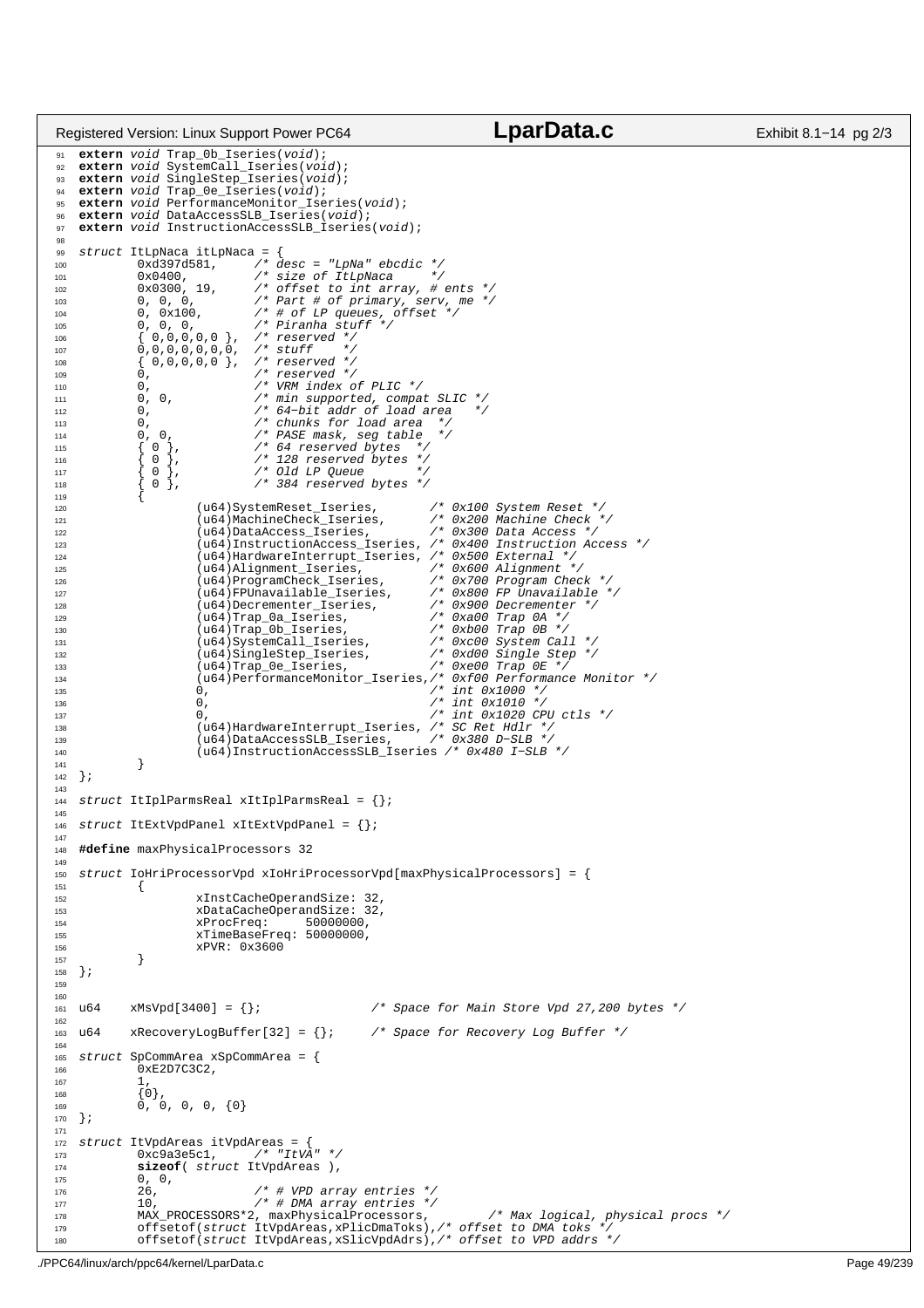<sup>181</sup> offsetof(struct ItVpdAreas,xPlicDmaLens),/\* offset to DMA lens \*/ <sup>182</sup> offsetof(struct ItVpdAreas,xSlicVpdLens),/\* offset to VPD lens \*/ 183 0,  $\begin{array}{ccc}\n\sqrt{188} & 0.7 \\
\sqrt{188} & 0.7 \\
\end{array}$ <br>
184 1,  $\begin{array}{ccc}\n\sqrt{188} & 160 \\
\sqrt{188} & 160 \\
\end{array}$ <br>
185  $\begin{array}{ccc}\n\sqrt{188} & \sqrt{188} \\
\end{array}$ <br>
186  $\begin{array}{ccc}\n\sqrt{188} & \sqrt{188} \\
\end{array}$ <br>
186  $\begin{array}{ccc}\n\sqrt{188} & \sqrt{188} \\
\end{array}$ <br>
186  $\begin{array}{$ 184  $\begin{array}{ccc} 1, & \text{(1)} \\ 1, & \text{(2)} \\ 1, & \text{(3)} \end{array}$ ,  $\begin{array}{ccc} \text{(3)} & \text{(4)} & \text{(5)} \\ \text{(6)} & \text{(6)} & \text{(6)} \end{array}$ ,  $\begin{array}{ccc} \text{(4)} & \text{(5)} & \text{(6)} \\ \text{(7)} & \text{(8)} & \text{(9)} \\ \text{(9)} & \text{(9)} & \text{(9)} \end{array}$ <sup>185</sup> {0}, {0}, /\* reserved \*/ <sup>186</sup> {0}, /\* DMA lengths \*/ 187  $\{0\}$ ,  $\qquad \qquad \uparrow$  DMA tokens \*/<br>188  $\qquad \qquad \qquad \uparrow$  VPD lengths \* 188  $\begin{array}{c} \begin{array}{c} \begin{array}{c} \end{array} \\ \begin{array}{c} \end{array} \\ \begin{array}{c} \end{array} \\ \begin{array}{c} \end{array} \\ \begin{array}{c} \end{array} \\ \begin{array}{c} \end{array} \\ \begin{array}{c} \end{array} \end{array} \end{array} \begin{array}{c} \end{array} \begin{array}{c} \end{array} \begin{array}{c} \end{array} \begin{array}{c} \end{array} \begin{array}{c} \end{array} \end{array} \begin{array}{c} \end{array} \begin{array}{c} \end{array} \begin{array}{c} \end{array} \$ <sup>189</sup> 0,0,0, /\* 0 − 2 \*/ <sup>190</sup> **sizeof**(xItExtVpdPanel), /\* 3 Extended VPD \*/ 190 **sizeof**(xItExtVpdPanel), /\* 3 Extended VPD \*/<br>191 **sizeof**(struct paca\_struct), /\* 4 length of Paca \*/<br>192 0, /\* 5 \*/ <sup>192</sup> 0, /\* 5 \*/ <sup>193</sup> **sizeof**(struct ItIplParmsReal),/\* 6 length of IPL parms \*/ 194 26992,  $26992,$ <br>
195 0,  $\frac{1}{3}$   $\frac{1}{2}$   $\frac{1}{2}$   $\frac{1}{2}$   $\frac{1}{2}$   $\frac{1}{2}$   $\frac{1}{2}$   $\frac{1}{2}$   $\frac{1}{2}$   $\frac{1}{2}$   $\frac{1}{2}$   $\frac{1}{2}$   $\frac{1}{2}$   $\frac{1}{2}$   $\frac{1}{2}$   $\frac{1}{2}$   $\frac{1}{2}$   $\frac{1}{2}$   $\frac{1}{2}$   $\frac$ 195 0, <br> **sizeof**(struct ItLpNaca),/\* 9 length of LP Naca \*/<br>
197 0, <br>
197 10 \*/ <sup>198</sup><br> **sizeof**(struct SpCommArea),  $\frac{1}{12}$  length of Recovery Log Buf \*/<br> **sizeof**(struct IoHriProcessorVpd),  $\frac{1}{12}$  length of SP Comm Area \*/<br> **sizeof**(struct IoHriProcessorVpd),  $\frac{1}{16}$  length of Proc Vpd \*/<br> 205  $\left\{\n\begin{array}{ccc}\n265 \\
206\n\end{array}\n\right\}$ , 206 {<br>207 0,0,0, /\* VPD addresses \*/<br>207 0 − 2 \*/ <sup>208</sup> &xItExtVpdPanel, /\* 3 Extended VPD \*/ 209  $\left[\begin{matrix}209 & 0 & 0\\0.0 & 0.0 & 0\end{matrix}\right]$ ,  $\left(\begin{matrix}4 & 4 & 1 & 0\\7 & 4 & 5 & 1\end{matrix}\right)$  Paca  $\left(\begin{matrix}4 & 0 & 0\\0 & 0 & 0\end{matrix}\right)$ <sup>210</sup> 0, /\* 5 \*/ <sup>211</sup> &xItIplParmsReal, /\* 6 IPL parms \*/ 212 **EXNSVpd,** (and the set of the set of the set of the set of the set of the set of the set of the set of the set of the set of the set of the set of the set of the set of the set of the set of the set of the set of the 213 0,  $\frac{1}{8}$   $\frac{1}{8}$   $\frac{1}{8}$   $\frac{1}{8}$ 214  $\begin{array}{ccccccccc}\n & & & & & & & \\
 & & & & & & & \\
\delta & & & & & & & \\
\delta & & & & & & & \\
\delta & & & & & & & \\
\delta & & & & & & & \\
0. & & & & & & & \\
0. & & & & & & & \\
\end{array}$ <sup>215</sup> 0, /\* 10 \*/ <sup>216</sup> &xRecoveryLogBuffer, /\* 11 Recovery Log Buffer \*/ 217 6xSpCommArea,  $\frac{217}{218}$  6xSpCommArea,  $\frac{12}{218}$  5P Comm Area \*/<br>218 0,0,0, <sup>218</sup> 0,0,0, /\* 13 − 15 \*/ 219  $&xIOHriProcessorVpd,$  /\* 16 Proc Vpd \*/<br>220  $0,0,0,0,0,0,$  $2,0,0,0,0,0,$ <br>  $2,2,3,4$ <br>  $2,3,4$ <br>  $2,4$ <br>  $2,4$ <br>  $2,4$ <br>  $2,4$  $221$  &xItLpQueue,  $\overline{\smash{\big)}\ x^2}$  23 Lp Queue \*/<br>222 0,0  $\begin{matrix} & & & & \ldots \\ & & & & 0 \\ & & & & 0 \end{matrix}$ <sup>223</sup> } <sup>224</sup> }; 225 <sup>226</sup> struct msChunks msChunks = {0, 0, 0, 0, **NULL**}; 227 <sup>228</sup> /\* Depending on whether this is called from iSeries or pSeries setup <sup>229</sup> \* code, the location of the msChunks struct may or may not have <sup>230</sup> \* to be reloc'd, so we force the caller to do that for us by passing <sup>231</sup> \* in a pointer to the structure.  $232 + 7$ <br>  $233 \text{ uns}$ unsigned long <sup>234</sup> msChunks\_alloc(unsigned long mem, unsigned long num\_chunks, unsigned long chunk\_size)  $235$ 236 unsigned long offset = reloc\_offset();<br>237 struct msChunks \* msChunks = PTRRELOC(  $struct$  msChunks \*\_msChunks = PTRRELOC(&msChunks); 238 239 \_msChunks->num\_chunks = num\_chunks;<br>240 msChunks->chunk size = chunk size; <sup>240</sup> \_msChunks−>chunk\_size = chunk\_size; <sup>241</sup> \_msChunks−>chunk\_shift = \_\_ilog2(chunk\_size); <sup>242</sup> \_msChunks−>chunk\_mask = (1UL<<\_msChunks−>chunk\_shift)−1;  $243$ <br> $244$ <sup>244</sup> mem = \_ALIGN(mem, **sizeof**(msChunks\_entry)); <sup>245</sup> \_msChunks−>abs = (msChunks\_entry \*)(mem + offset); <sup>246</sup> mem += num\_chunks \* **sizeof**(msChunks\_entry); 247 248 **return** mem;<br>249 }  $\rightarrow$ Registered Version: Linux Support Power PC64 **LparData.c** Exhibit 8.1–14 pg 3/3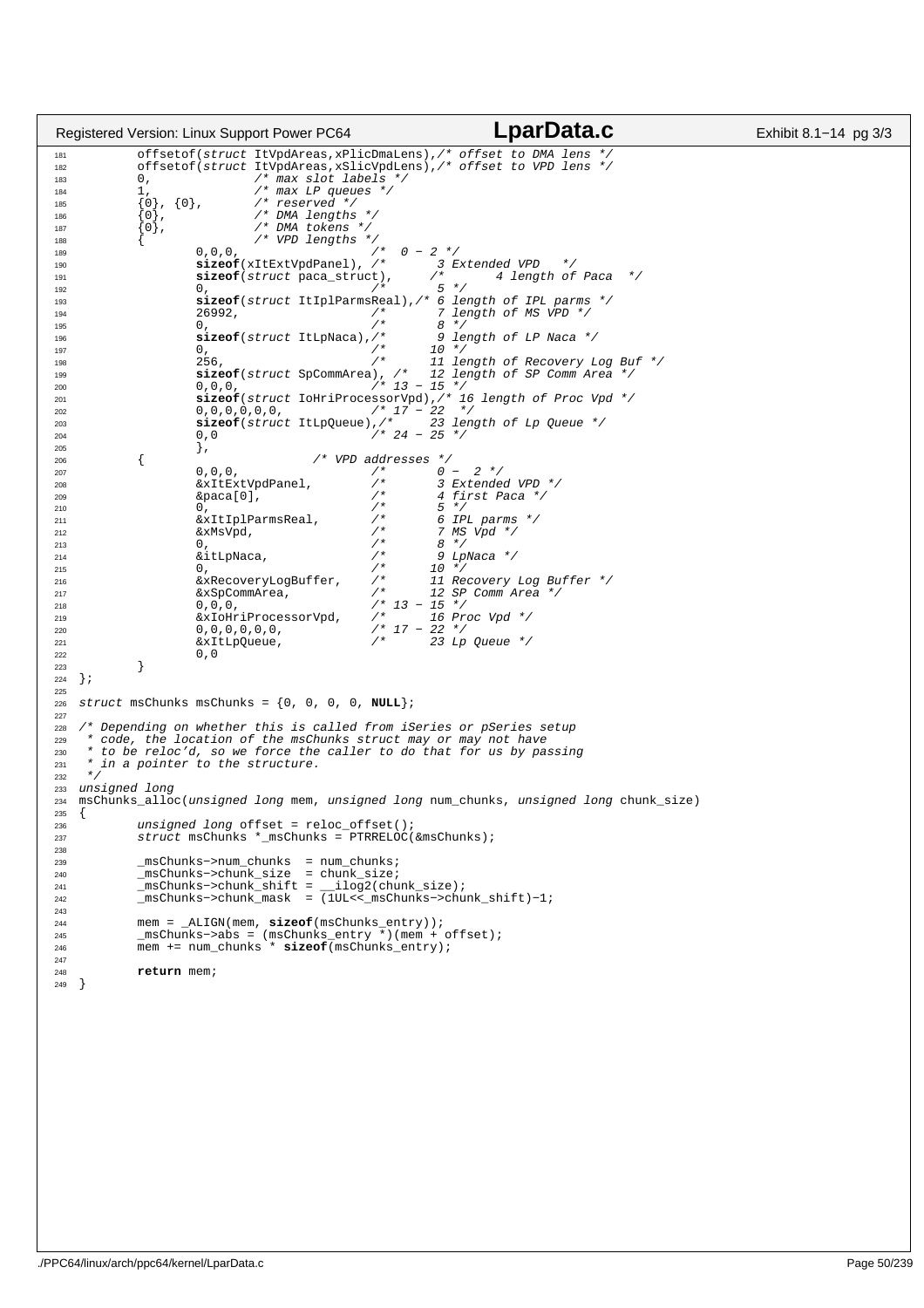$/$ \*  $\frac{1}{2}$   $\star$  mf.c <sup>3</sup> \* Copyright (C) 2001 Troy D. Armstrong IBM Corporation \*<br>\* \* This modules exists as an interface between a Linux secondary partition<br>\* \* running on an iSeries and the primary partition's Virtual Service<br>\* \* Processor (VSP) object. The VSP has final authority over powering on/o \* machine facility type operations. <sup>10</sup> \* <sup>11</sup> \* <sup>12</sup> \* This program is free software; you can redistribute it and/or modify <sup>13</sup> \* it under the terms of the GNU General Public License as published by <sup>14</sup> \* the Free Software Foundation; either version 2 of the License, or<br><sup>15</sup> \* (at your option) any later version. \* (at your option) any later version.  $16 \n17$ \* This program is distributed in the hope that it will be useful, <sup>18</sup> \* but WITHOUT ANY WARRANTY; without even the implied warranty of <sup>19</sup> \* MERCHANTABILITY or FITNESS FOR A PARTICULAR PURPOSE. See the <sup>20</sup> \* GNU General Public License for more details.  $21$ <sup>22</sup> \* You should have received a copy of the GNU General Public License <sup>23</sup> \* along with this program; if not, write to the Free Software <sup>24</sup> \* Foundation, Inc., 59 Temple Place, Suite 330, Boston, MA 02111−1307 USA  $25$ 26 <sup>27</sup> **#include** <asm/iSeries/mf.h> <sup>28</sup> **#include** <linux/types.h> 29 **#include** <linux/errno.h><br>30 **#include** <linux/kernel.h <sup>30</sup> **#include** <linux/kernel.h> <sup>31</sup> **#include** <linux/init.h> <sup>32</sup> **#include** <linux/mm.h> <sup>33</sup> **#include** <asm/iSeries/HvLpConfig.h> <sup>34</sup> **#include** <linux/slab.h> <sup>35</sup> **#include** <linux/delay.h> <sup>36</sup> **#include** <asm/nvram.h> 37 **#include** <asm/time.h><br>38 **#include** <asm/iSeries 38 **#include** <asm/iSeries/ItSpCommArea.h><br>39 **#include** <asm/iSeries/mf\_proc.h> <sup>39</sup> **#include** <asm/iSeries/mf\_proc.h> #include <asm/iSeries/iSeries\_proc.h> <sup>41</sup> **#include** <asm/uaccess.h> <sup>42</sup> **#include** <linux/pci.h> 43 <sup>44</sup> **extern** struct pci\_dev \* iSeries\_vio\_dev; 45  $46$ <br> $47$  $\begin{array}{c}47 \end{array}$  \* This is the structure layout for the Machine Facilites LPAR event<br>48 \* flows. 48  $*$  flows.  $49 + 7$ <br>50 Str so *struct* VspCmdData*;*<br>si *struct* CeMsgData*;* <sup>52</sup> **union** SafeCast  $\{$ <sup>54</sup> u64 ptrAsU64; <sup>55</sup> void \*ptr; <sup>56</sup> }; 57 58 <sup>59</sup> **typedef** void (\*CeMsgCompleteHandler)( void \*token, struct CeMsgData \*vspCmdRsp ); 60 <sup>61</sup> struct CeMsgCompleteData  $\begin{matrix} 62 \\ 63 \end{matrix}$ 63 CeMsgCompleteHandler xHdlr;<br>64 coid \*xToken; void \*xToken; <sup>65</sup> }; 66 67 struct VspRspData  $68 \t{69}$ <sup>69</sup> struct semaphore \*xSemaphore; <sup>70</sup> struct VspCmdData \*xResponse; <sup>71</sup> }; 72 <sup>73</sup> struct IoMFLpEvent <sup>74</sup> { <sup>75</sup> struct HvLpEvent xHvLpEvent; 76 77 u16 xSubtypeRc;<br>78 u16 xRsvd1; 78 u16 xRsvd1<br>79 u32 xRsvd2  $1132$  xRsvd2; 80  $\begin{array}{ccc}\n\overline{\phantom{0}} & & \text{union} \\
\overline{\phantom{0}} & & \overline{\phantom{0}} \\
\overline{\phantom{0}} & & \overline{\phantom{0}} \\
\overline{\phantom{0}} & & \overline{\phantom{0}} \\
\overline{\phantom{0}} & & \overline{\phantom{0}} \\
\overline{\phantom{0}} & & \overline{\phantom{0}} \\
\overline{\phantom{0}} & & \overline{\phantom{0}} \\
\overline{\phantom{0}} & & \overline{\phantom{0}} \\
\overline{\phantom{0}} & & \overline{\phantom{0}} \\
\overline{\phantom{0}} & & \overline{\phantom{0}} \\
\overline{\phantom$  $\{$ 83 84 struct AllocData  $85$   $\left\{ \begin{array}{c} \end{array} \right.$ 86 u16 xSize;<br>87 u16 xType; % u16 xType;<br>88 u32 xCount  $\begin{array}{ccc}\n 0.88 & 0.32 & xCount; \\
 0.32 & xCount;\n\end{array}$  $116$  xRsvd3; 90 u8 xRsvd4; Registered Version: Linux Support Power PC64 **mf.c** Exhibit 8.1–15 pg 1/14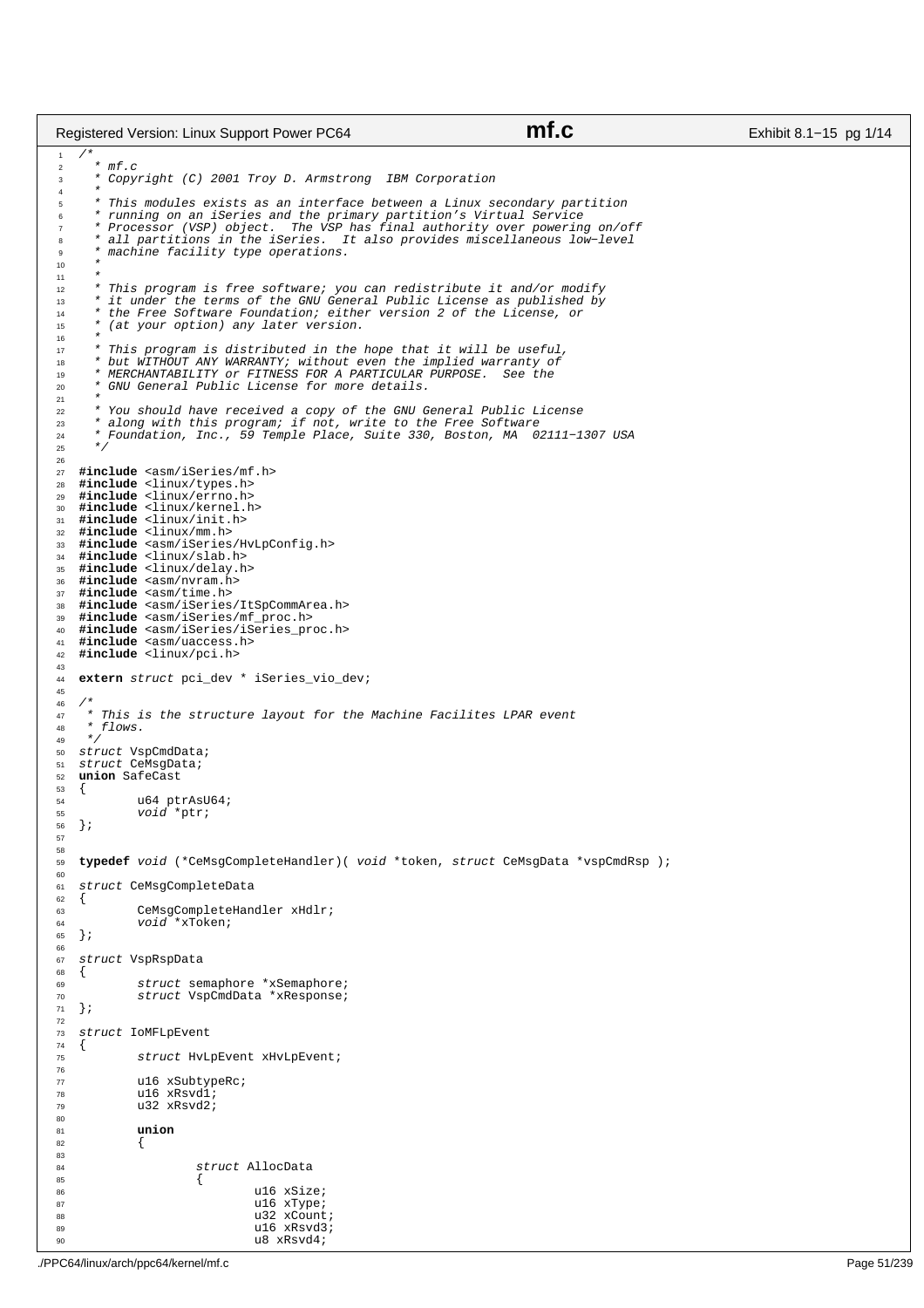```
91 HvLpIndex xTargetLp;<br>
32 32 kAllocData;
                  92 } xAllocData;
93
94 struct CeMsgData<br>95 {
95 \{96 u8 xCEMsg[12];<br>97 u8 xReserved
97<br>
98 char xReserved[4];<br>
98 struct CeMsqComple
98 struct CeMsgCompleteData *xToken;<br>99 <br/>
kCEMsgData;
                  } xCEMsgData;
100
101 struct VspCmdData
102 \left\{103 union SafeCast xTokenUnion;<br>104 u16 xCmd;
104 u16 xCmd;<br>
105 u16 wLnTndex
                          HvLpIndex xLpIndex;
106 u8 xRc;<br>107 u32 xRe
                          u<sub>32</sub> xReserved1;
108
109 union VspCmdSubData
110<sup>111</sup> struct
\{113 u64 xState;<br>
114 114 2001;<br>
114 2001;<br>
114 2001;
                                  } xGetStateOut;
115
116 struct
\left\{ \right\}118 u64 xIplType;
119 } xGetIplTypeOut, xFunction02SelectIplTypeIn;
120
121 struct<br>122 {
\{123 u64 xIplMode;<br>124 u64 xIplModeOut xFu
                                  124 } xGetIplModeOut, xFunction02SelectIplModeIn;
125
126 struct
\left\{ \begin{array}{c} 127 \end{array} \right.128 u64 xPage[4];<br>129 129 xGetSrcHistoryIn;
                                  } xGetSrcHistoryIn;
130
131 struct 132\{133 u64 xFlag;
134 <br>135 <br>RetAutoIplWhenPrimaryIpl<br/>SetAutoIplWhenPrimaryIplxSetAutoIplWhenPrimaryIp<br/> \,135 xSetAutoIplWhenPrimaryIplsIn,
136 xWhiteButtonPowerOffIn,
137 xFunction08FastPowerOffIn,<br>
137 xFunction08FastPowerOffIn,<br>
138 xIsSpcnRackPowerIncomplete
                                         138 xIsSpcnRackPowerIncompleteOut;
139
140 struct 141\left\{ \begin{array}{c} 1 \end{array} \right\}142 u64 xToken;
143 u64 xAddressType;
144 u64 xSide;
145 u32 xTransferLength;
146 u32 xOffset;<br>
147 147 NSetKernelImageIn,
147 <br>148 <br>148 <br>SetKernelImageIn, xGetKernelIm
148 xGetKernelImageIn, <br>
xGetKernelCmdLinel<br>
xSetKernelCmdLinel
149 xSetKernelCmdLineIn,<br>150 xGetKernelCmdLineIn,
                                         xGetKernelCmdLineIn;
151
152 struct \left\{\n \begin{array}{ccc}\n 153 & 52 \\
 153 & 52\n \end{array}\n \right\}\left\{ \begin{array}{c} 1 \end{array} \right\}154 u32 xTransferLength;
155 } xGetKernelImageOut,xGetKernelCmdLineOut;
156
157
158 u8 xReserved2[80];
159
160 } xSubData;
161 } xVspCmd;
162 } xUnion;
163 };
164
165
166 /*167 * All outgoing event traffic is kept on a FIFO queue. The first<br>168 * pointer points to the one that is outstanding, and all new
<sup>168</sup> * pointer points to the one that is outstanding, and all new<br><sup>*</sup> requests get stuck on the end. Also, we keep a certain number of<br><sup>170</sup> * preallocated stack elements so that we can operate very early in<br><sup>171</sup> * the b
172 + 7<br>173 SLTstruct StackElement
174 \{<br>175struct StackElement * next;
176 struct IoMFI<sub>P</sub>Event event;<br>176 Struct IoMFI<sub>P</sub>Event event;<br>177 MFCompleteHandler hdlr;
177 MFCompleteHandler hdlr;<br>178 ChardmaData[72];
178 char dmaData[72];<br>179 charioned dmaDataL
          unsigned dmaDataLength;
180 unsigned remoteAddress;
Registered Version: Linux Support Power PC64 mf.c Exhibit 8.1–15 pg 2/14
```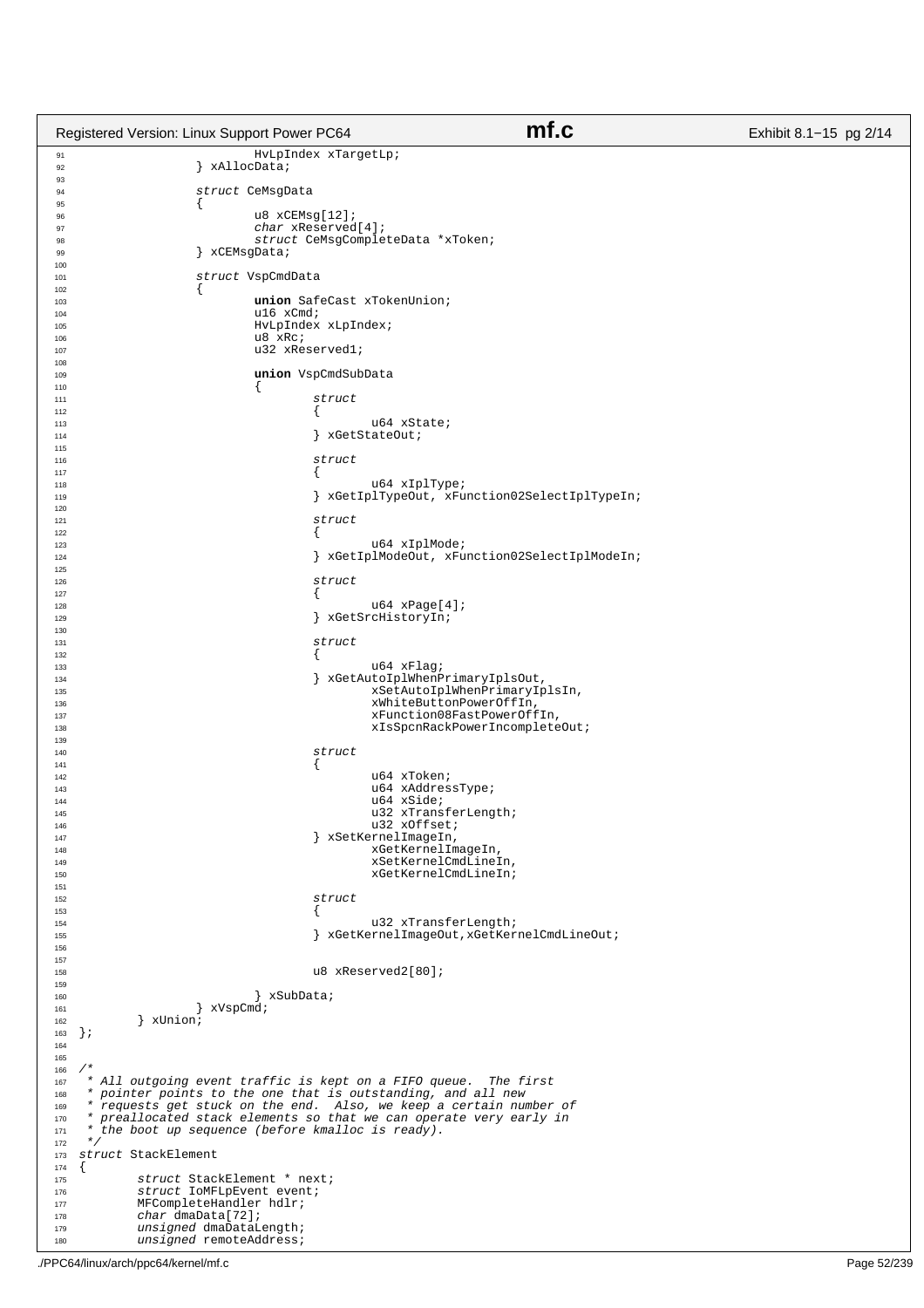```
181 };
182 static spinlock t spinlock;
183 static struct StackElement * head = NULL;<br>184 static struct StackElement * tail = NULL;
   184 static struct StackElement * tail = NULL;
185 static struct StackElement * avail = NULL;
186 static struct StackElement prealloc[16];
187
188<br>189
189 * Put a stack element onto the available queue, so it can get reused.
190 * Attention! You must have the spinlock before calling!
191
192 void free( struct StackElement * element )
\begin{matrix} 193 \\ 194 \end{matrix}194 if ( element != NULL )
195 {
196 element−>next = avail;<br>197 avail = element;
             1971111 avail = element;
198<br>199
   \}200
201 / *202 * Enqueue the outbound event onto the stack. If the queue was
203 * empty to begin with, we must also issue it via the Hypervisor
204 * interface. There is a section of code below that will touch
205 * the first stack pointer without the protection of the spinlock.
206 * This is OK, because we know that nobody else will be modifying
207 * the first pointer when we do this.
208 */
209 static int signalEvent( struct StackElement * newElement )
210211 int rc = 0;<br>212 unsigned lo
             unsigned long flags;
213 int go = 1;
214 struct StackElement * element;
215 HvLpEvent_Rc hvRc;
216
217 /* enqueue the event *.<br>218 if ( newElement != NUL)
             if ( newElement != NULL )
219<br>220220 spin_lock_irqsave( &spinlock, flags );
221 if ( head == NULL )
222 head = newElement;
223 else {
224<br>225 225<br>225 \tanh^{-1}2ntail->next = newElement;
226 }
227 newElement−>next = NULL;
228 tail = newElement;<br>228 tail = newElement;<br>229 spin unlock ircres
229 spin_unlock_irqrestore( &spinlock, flags );<br>230
             \}231
232 \frac{7}{233} \frac{1}{233} \frac{1}{233} \frac{1}{233} \frac{1}{233} \frac{1}{233} \frac{1}{233} \frac{1}{233} \frac{1}{233} \frac{1}{233} \frac{1}{233} \frac{1}{233} \frac{1}{233} \frac{1}{233} \frac{1}{233} \frac{1}{233} \frac{1}{233} \frac{1}{233}while ( go )
234 \{q_0 = 0;236
237 /* any DMA data to send beforehand? */
238 if ( head−>dmaDataLength > 0 )
                               239 HvCallEvent_dmaToSp( head−>dmaData, head−>remoteAddress, head−>dmaDataLength, HvLpDma_Dir
    ection_LocalToRemote );
240
241 hvRc = HvCallEvent_signalLpEvent(&head−>event.xHvLpEvent);<br>242 if ( hvRc != HvLpEvent Rc Good )
242 if ( hvRc != HvLpEvent_Rc_Good )
243 {
244 printk( KERN_ERR "mf.c: HvCallEvent_signalLpEvent() failed with %d\n", (int)hvRc );
245
246 spin_lock_irqsave( &spinlock, flags );<br>247 element = head;
247 element = head;<br>
248 head = head->ne;
248 head = head−>next;<br>249 if (head != NIII.T.
                                if ( head != NULL )250 go = 1;
                                spin_unlock_irqrestore( &spinlock, flags );
252
253 if ( element == newElement )
\text{rc} = -\text{EIO};255 else {
256 if ( element−>hdlr != NULL )
257 \Big\{258 union SafeCast mySafeCast;
259 mySafeCast.ptrAsU64 = element−>event.xHvLpEvent.xCorrelationToken;
260 (*element−>hdlr)( mySafeCast.ptr, −EIO );
261 }
262 }
263
264 spin_lock_irqsave( &spinlock, flags );
<sup>265</sup> free (element );<br><sup>266</sup> spin unlock irgr
266 spin_unlock_irqrestore( &spinlock, flags );<br>267 }
267 {}_{\text{267}}268 }
269
```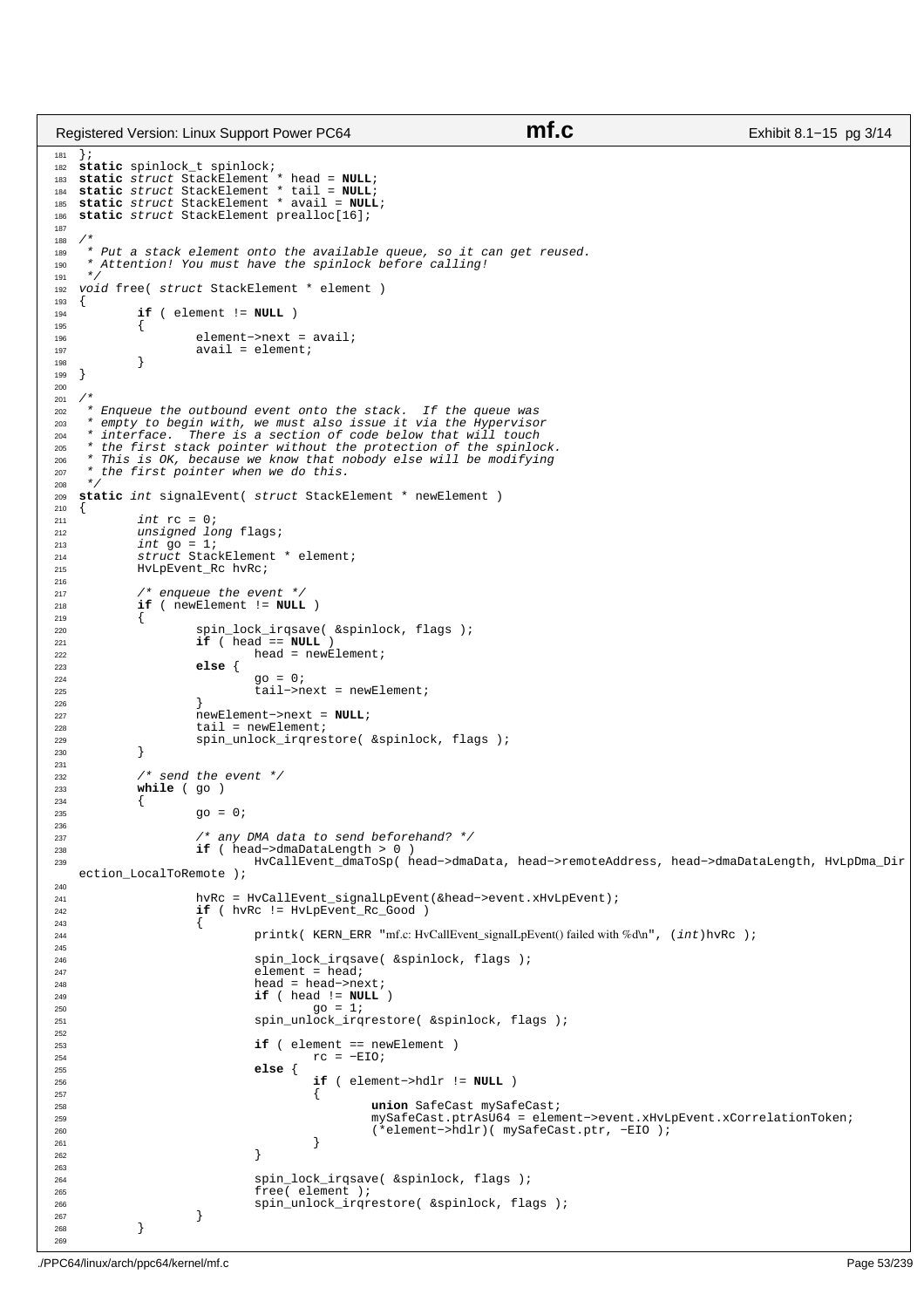Registered Version: Linux Support Power PC64 **mf.c** Exhibit 8.1–15 pg 4/14

```
270 return rc;
271 }
272
273 /*
274 * Allocate a new StackElement structure, and initialize it.
275
276 static struct StackElement * newStackElement( void )
277 \{278<sup>278</sup> struct StackElement * newElement = NULL;<br><sup>279</sup> HvLpIndex primaryLp = HvLpConfiq qetPrim
279 HvLpIndex primaryLp = HvLpConfig_getPrimaryLpIndex();
             unsigned long flags;
281
             282 if ( newElement == NULL )
283 \{spin_lock_irqsave( &spinlock, flags );
285 if ( avail != NULL )
286 \left\{ \right.287 newElement = avail;<br>
288 avail = avail->next;
288 avail = avail−>next;
289 }
290 spin_unlock_irqrestore( &spinlock, flags );<br>291 }
291 }
292
293 if ( newElement == NULL )<br>294 newElement = kmal
                      294 newElement = kmalloc(sizeof(struct StackElement),GFP_ATOMIC);
295
296 if ( newElement == NULL )
297 {
298 printk( KERN_ERR "mf.c: unable to kmalloc %ld bytes\n", sizeof(struct StackElement) );<br>
PRESECUTE:
             <sup>2</sup><br>399 return NULL;
300
301
302 memset( newElement, 0, sizeof(struct StackElement) );
303 newElement−>event.xHvLpEvent.xFlags.xValid = 1;
304 newElement−>event.xHvLpEvent.xFlags.xAckType = HvLpEvent_AckType_ImmediateAck;
305 newElement−>event.xHvLpEvent.xFlags.xAckInd = HvLpEvent_AckInd_DoAck;
306 newElement−>event.xHvLpEvent.xFlags.xFunction = HvLpEvent_Function_Int;
307 newElement−>event.xHvLpEvent.xType = HvLpEvent_Type_MachineFac;
308 newElement−>event.xHvLpEvent.xSourceLp = HvLpConfig_getLpIndex();
309 newElement−>event.xHvLpEvent.xTargetLp = primaryLp;
310 newElement−>event.xHvLpEvent.xSizeMinus1 = sizeof(newElement−>event)−1;
311 newElement−>event.xHvLpEvent.xRc = HvLpEvent_Rc_Good;
312 newElement−>event.xHvLpEvent.xSourceInstanceId = HvCallEvent_getSourceLpInstanceId(primaryLp,HvLpEvent_Ty
   pe_MachineFac);
313 newElement−>event.xHvLpEvent.xTargetInstanceId = HvCallEvent_getTargetLpInstanceId(primaryLp,HvLpEvent_Ty
   pe_MachineFac);
314
315 return newElement;
   \}317
318 static int signalVspInstruction( struct VspCmdData *vspCmd )
\begin{matrix} 319 \\ 320 \end{matrix}struct StackElement * newElement = newStackElement();
321 int rc = 0;
322 struct VspRspData response;
323 DECLARE_MUTEX_LOCKED(Semaphore);<br>324 response.xSemaphore = &Semaphore
             324 response.xSemaphore = &Semaphore;
325 response.xResponse = vspCmd;
326
327 if ( newElement == NULL )<br>328 rc = −ENOMEM;
329 else {
330 newElement−>event.xHvLpEvent.xSubtype = 6;<br>newElement->event.xHvLpEvent.x.xSubtypeDat
                      331 newElement−>event.xHvLpEvent.x.xSubtypeData = ('M'<<24)+('F'<<16)+('V'<<8)+('I'<<0);
332 newElement−>event.xUnion.xVspCmd.xTokenUnion.ptr = &response;
333 newElement−>event.xUnion.xVspCmd.xCmd = vspCmd−>xCmd;
334 newElement−>event.xUnion.xVspCmd.xLpIndex = HvLpConfig_getLpIndex();<br>335 newElement−>event.xUnion.xVspCmd.xRc = 0xFF;
335 newElement−>event.xUnion.xVspCmd.xRc = 0xFF;
336 newElement−>event.xUnion.xVspCmd.xReserved1 = 0;<br>memcov(&(newElement−>event.xInion.xVspCmd.xSubDa
                      337 memcpy(&(newElement−>event.xUnion.xVspCmd.xSubData),&(vspCmd−>xSubData), sizeof(vspCmd−>xSubData)
    );
338 mb();
339
340 rc = signalEvent(newElement);
341 }
342
343 if (rc == 0)
344<br>345down(&Semaphore);<br>}
346 }
347
348 return rc;
   \rightarrow350
351
352<br>353
     353 * Send a 12−byte CE message to the primary partition VSP object
354<br>355
   static int signalCEMsg( char * ceMsg, void * token )
356 {
```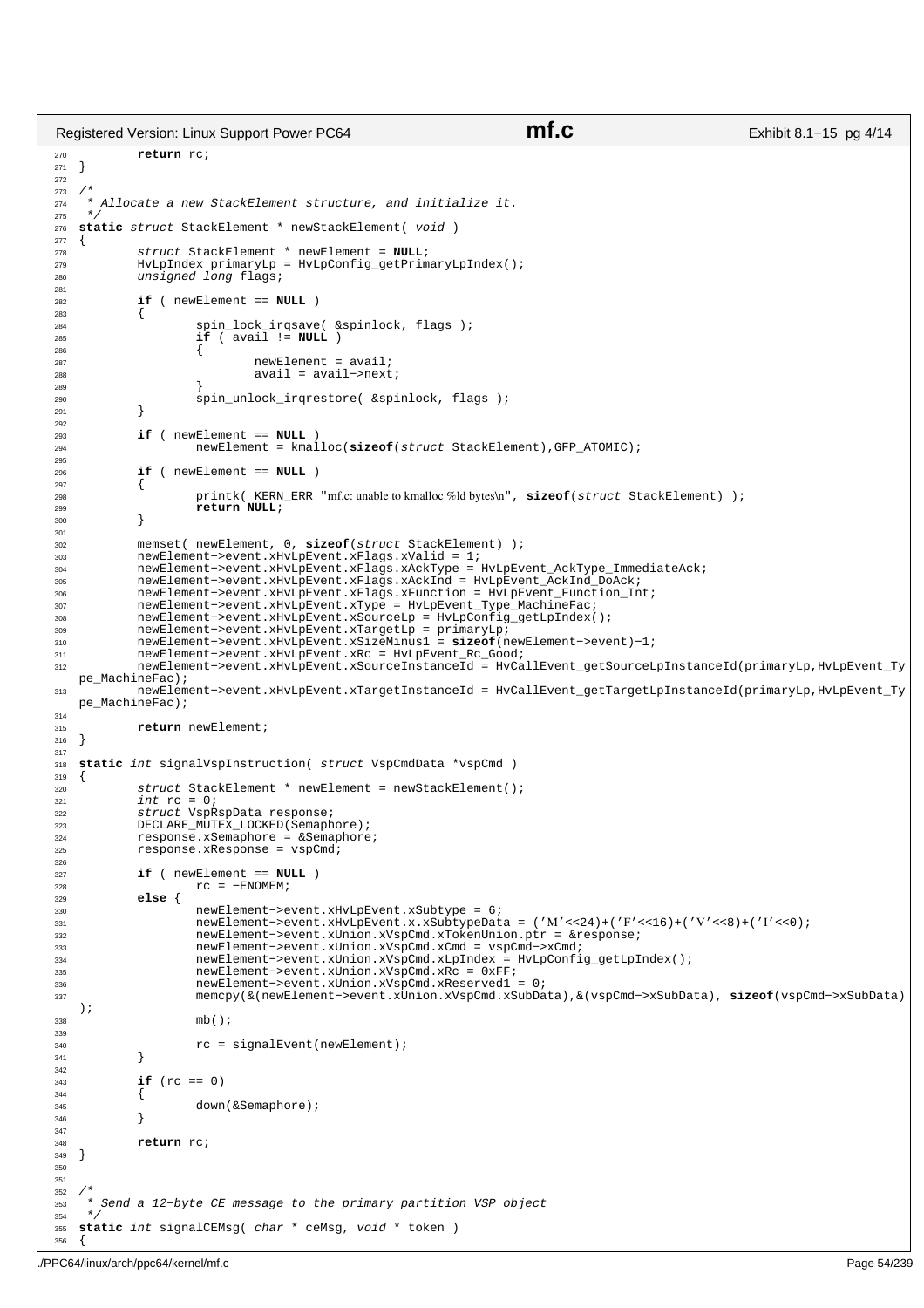```
357 struct StackElement * newElement = newStackElement();
358 int rc = 0;
359
360 if ( newElement == NULL )
361 TC = -ENDMEM;<br>362 else {
           362 else {
363 newElement−>event.xHvLpEvent.xSubtype = 0;
364 newElement−>event.xHvLpEvent.x.xSubtypeData = ('M'<<24)+('F'<<16)+('C'<<8)+('E'<<0);
365 memcpy( newElement−>event.xUnion.xCEMsgData.xCEMsg, ceMsg, 12 );
366 newElement−>event.xUnion.xCEMsgData.xToken = token;
           rc = signalEvent(newElement);368 }
369
370 return rc;<br>371 }
   \left\{ \right\}372
373 / *374 * Send a 12−byte CE message and DMA data to the primary partition VSP object
375
376 static int dmaAndSignalCEMsg( char * ceMsg, void * token, void * dmaData, unsigned dmaDataLength, unsigned remote
   Address )
\begin{matrix} 377 \\ 378 \end{matrix}378 struct StackElement * newElement = newStackElement();<br>379 int rc = 0;
           int rc = 0;
380
381 if ( newElement == NULL )
\text{TC} = - \text{ENOMEM};383 else {
384 newElement−>event.xHvLpEvent.xSubtype = 0;<br>1385 newElement->event_xHvLpEvent_x_xSubtypeDat
                   385 newElement−>event.xHvLpEvent.x.xSubtypeData = ('M'<<24)+('F'<<16)+('C'<<8)+('E'<<0);
386 memcpy( newElement−>event.xUnion.xCEMsgData.xCEMsg, ceMsg, 12 );
                   387 newElement−>event.xUnion.xCEMsgData.xToken = token;
388 memcpy( newElement−>dmaData, dmaData, dmaDataLength );
389 newElement−>dmaDataLength = dmaDataLength;
390 newElement−>remoteAddress = remoteAddress;
           rc = signalEvent(newElement);392 }
393
394 return rc;
   \}396
397 /*398 * Initiate a nice (hopefully) shutdown of Linux. We simply are
399 * going to try and send the init process a SIGINT signal. If
400 * this fails (why?), we'll simply force it off in a not−so−nice
401 * manner.
402<br>403
   static int shutdown( void )
404int rc = kill proc(1,SIGINT,1);406
407 if ( rc )
\begin{array}{c} 408 \\ 409 \end{array}409 printk( KERN_ALERT "mf.c: SIGINT to init failed (%d), hard shutdown commencing\n", rc );<br>mf powerOff();
                   mf_powerOff();
411<br>412412 else
413 printk( KERN_INFO "mf.c: init has been successfully notified to proceed with shutdown\n" );
414
415 return rc;
416 }
417
418<br>419The primary partition VSP object is sending us a new
420 * event flow. Handle it...
421
422 static void intReceived( struct IoMFLpEvent * event )
423 \quad \{
424424 int freeIt = 0;<br>425 struct Struct StackEle
           425 struct StackElement * two = NULL;
426 /* ack the interrupt */
427 event−>xHvLpEvent.xRc = HvLpEvent_Rc_Good;
428 HvCallEvent_ackLpEvent( &event−>xHvLpEvent );
429
430 /* process interrupt */
431 switch( event−>xHvLpEvent.xSubtype )
432 {
433 case 0: /* CE message */
                    434 switch( event−>xUnion.xCEMsgData.xCEMsg[3] )
435436 case 0x5B: /* power control notification */
437 if ( (event−>xUnion.xCEMsgData.xCEMsg[5]&0x20) != 0 )
438439 printk( KERN_INFO "mf.c: Commencing partition shutdown\n" );
440 if ( shutdown() == 0 )
441 signalCEMsg( "\x00\x00\x00\xDB\x00\x00\x00\x00\x00\x00\x00\x00", NULL );
442 }
443 break;<br>
444 case 0xC0;
                                    /* get time */
445Registered Version: Linux Support Power PC64 mf.c Exhibit 8.1–15 pg 5/14
```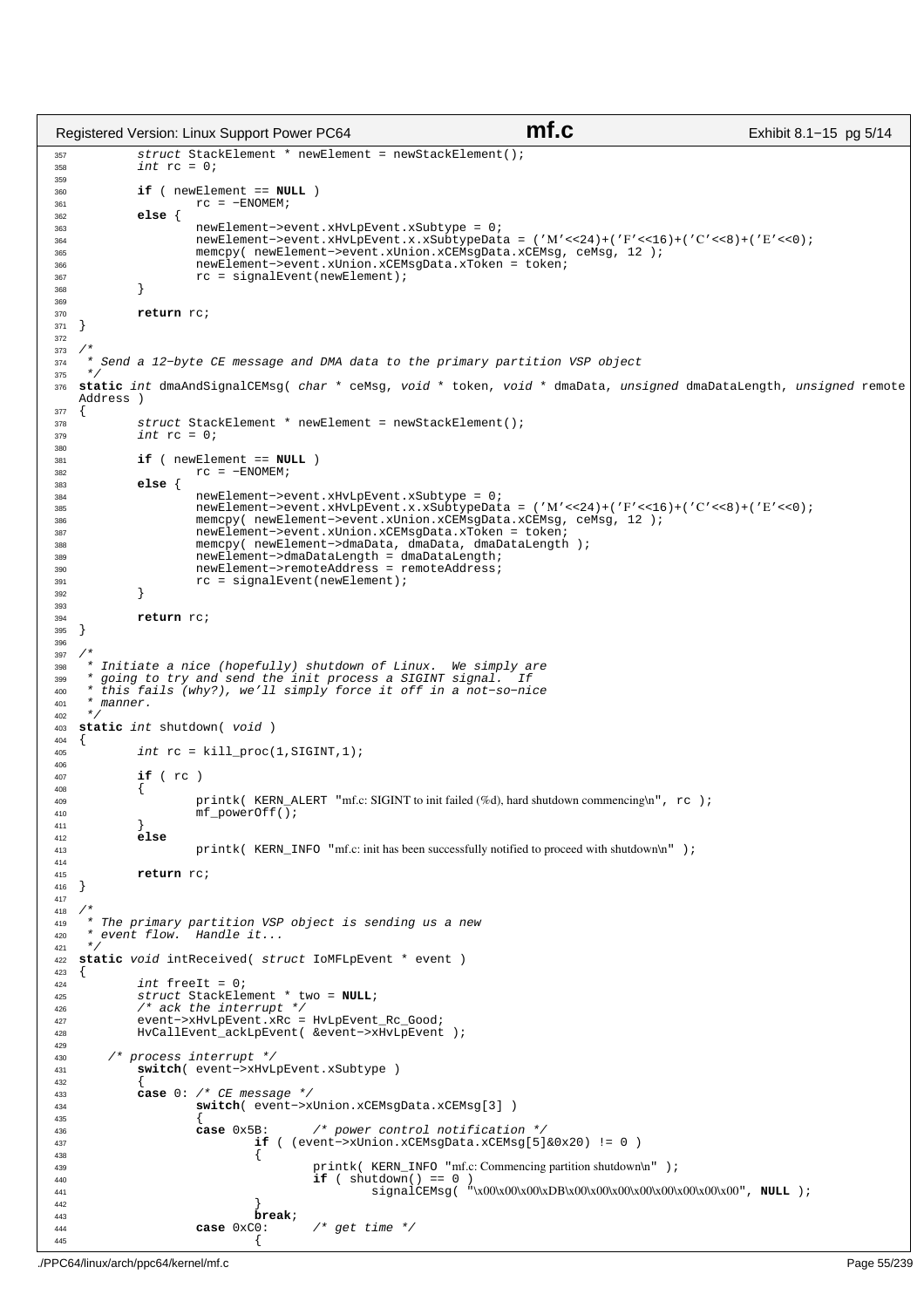```
446 if ( (head != NULL) && ( head−>event.xUnion.xCEMsgData.xCEMsg[3] == 0x40 ) )
447448 free\texttt{if} \in \texttt{1}; \texttt{if} \in \texttt{head} \rightarrow \texttt{if}449 if ( head−>event.xUnion.xCEMsgData.xToken != 0 )
450451 CeMsgCompleteHandler xHdlr = head−>event.xUnion.xCEMsgData.xToken
  −>xHdlr;
452 void * token = head−>event.xUnion.xCEMsgData.xToken−>xToken;
453
454 if (xHdlr != NULL)
                                 455 (*xHdlr)( token, &(event−>xUnion.xCEMsgData) );
\{456\}457 }
458 }
459 break;
460 }
461
462 /* remove from queue */
463 if ( freeIt == \hat{1} ) 464
464 \left\{465 and 101 million unsigned long flags;
466 spin_lock_irqsave( &spinlock, flags );
467 if ( head != NULL )
468469 struct StackElement *oldHead = head;
470 head = head−>next;
1471 two = head;
472 free( oldHead );<br>473473 }
474 \text{spin\_unlock\_irqrestore} ( \text{aspin\_or});
475 }
476
^{47} ^{47} ^{47} ^{47} ^{47} ^{47} ^{47} ^{47} ^{47} ^{47} ^{47} ^{47} ^{47} ^{47} ^{47} ^{47} ^{47} ^{47} ^{47} ^{47} ^{47} ^{47} ^{47} ^{47} ^{47} ^{47} ^{47} ^{47} ^{47} ^{47} ^{47} ^{47<sup>478</sup> if ( two != NULL )<br><sup>479</sup> signalEven
479 signalEvent( NULL );<br>
break;
        break;<br>case 1: /* IT
481 case 1: \frac{1}{1} xys shutdown *<br>482 case printk( KERN_INFO "m
482 printk( KERN_INFO "mf.c: Commencing system shutdown\n" );<br>483 shutdown();
483 shutdown();<br>as break;
               484 break;
\begin{array}{c} 485 \\ 486 \end{array} }
486 }
487
488<br>489
489 * The primary partition VSP object is acknowledging the receipt
490 * of a flow we sent to them. If there are other flows queued
^{491} * up, we must send another one now...
492<br>493493 static void ackReceived( struct IoMFLpEvent * event )
  \{495 unsigned long flags;
496 struct StackElement * two = NULL;<br>497 unsigned long freeIt = 0;
         unsigned long freeIt = 0;498
499 /* handle current event */
500 if ( head != NULL )
501 {
502 switch( event−>xHvLpEvent.xSubtype )
503 {
504 case 0: /* CE msg */
505 if ( event−>xUnion.xCEMsgData.xCEMsg[3] == 0x40 )
506507 if ( event−>xUnion.xCEMsgData.xCEMsg[2] != 0 )
508509 freeIt = 1;
510 if ( head−>event.xUnion.xCEMsgData.xToken != 0 )
\left\{ \begin{array}{c} 511 \end{array} \right.512 CeMsgCompleteHandler xHdlr = head−>event.xUnion.xCEMsgData.xToken
  −>xHdlr;
513 void * token = head−>event.xUnion.xCEMsgData.xToken−>xToken;
514
515 if (xHdlr != NULL)
516 (*xHdlr)( token, &(event−>xUnion.xCEMsgData) );
517 }
518 }
519 } else {
520 freeIt = 1;
521 }
522 break;
523 case 4: /* allocate */
524 case 5: /* deallocate */
524 case 5: /* deallocate */<br>525 if ( head−>hdlr != NULL )<br>526 {
526527 union SafeCast mySafeCast;
528 mySafeCast.ptrAsU64 = event−>xHvLpEvent.xCorrelationToken;
529 (*head−>hdlr)( mySafeCast.ptr, event−>xUnion.xAllocData.xCount );
530 }
531 freeIt = 1;<br>\frac{1}{2};
                     532 break;
533 case 6:
Registered Version: Linux Support Power PC64 mf.c Exhibit 8.1–15 pg 6/14
```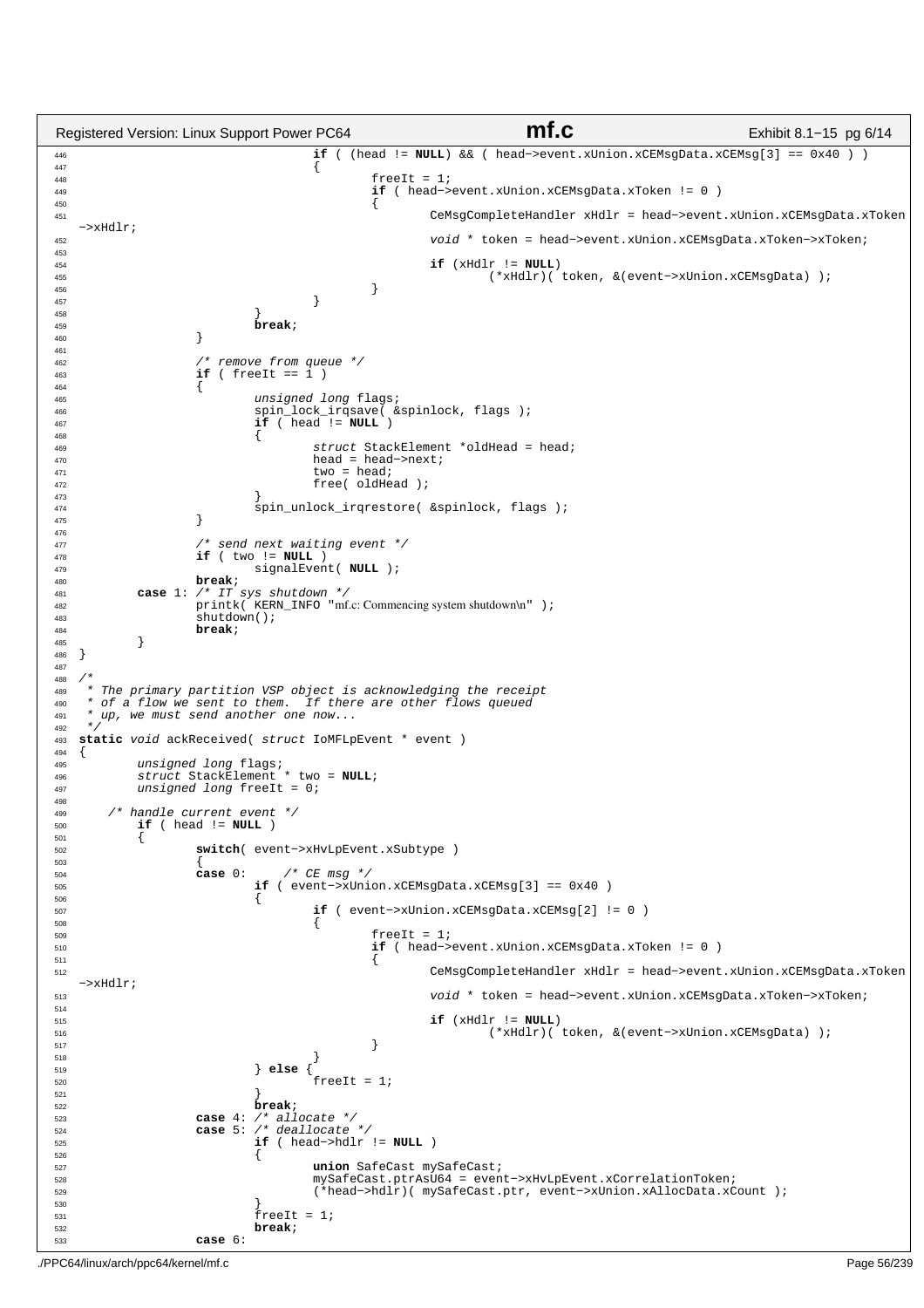```
534 \{535 struct VspRspData *rsp = (struct VspRspData *)event−>xUnion.xVspCmd.xTokenUnion.p
   tr;
536
537 if (rsp != NULL)
538539 if (rsp−>xResponse != NULL)
540 memcpy(rsp−>xResponse, &(event−>xUnion.xVspCmd), sizeof(event−>xU
   nion.xVspCmd));
541 if (rsp−>xSemaphore != NULL)
                                                 542 up(rsp−>xSemaphore);
543 } else {
544 printk( KERN_ERR "mf.c: no rsp\n");<br>545
545 }
546 freeIt = 1;
547 }
548 break;
549 }
550 }
551 else
                  printk( KERN_ERR "mf.c: stack empty for receiving ack\n" );
553
554 /* remove from queue */<br>555 \qquad \qquad \qquad \qquad \qquad \qquad \qquad \qquad \qquad \qquad \qquad \qquad \qquad \qquad \qquad \qquad \qquad \qquad \qquad \qquad \qquad \qquad \qquad \qquad \qquad \qquad \qquad \qquad \qquad \qquad \qquad555 spin_lock_irqsave( \&spinlock, flags );<br>556 if (( head I = NIII.I, ) \& ( free It = = 1)
           556 if (( head != NULL ) && ( freeIt == 1 ))
557 {
558 struct StackElement *oldHead = head;
559 head = head−>next;
560 two = head;<br>561 free(oldHe
                  free( oldHead );
562<br>563
          spin_unlock_irqrestore( &spinlock, flags );
564<br>565
565 \frac{1}{2} /* send next waiting event */
566 if ( two != NULL )
                  signalEvent( NULL );
568 }
569
570 /*
    * This is the generic event handler we are registering with
572 * the Hypervisor. Ensure the flows are for us, and then
573 * parse it enough to know if it is an interrupt or an
574 \star acknowledge.
575<br>576
   static void hvHandler( struct HvLpEvent * event, struct pt_regs * regs )
577 {
578 if ( (event != NULL) && (event−>xType == HvLpEvent_Type_MachineFac) )
579 {
580 switch( event−>xFlags.xFunction )
581 \left\{582 case HvLpEvent_Function_Ack:
583 ackReceived( (struct IoMFLpEvent *)event );<br>584 break;
584 break;<br>585 break case HyLpEvent
585 case HvLpEvent_Function_Int:
                          intReceived( (struct IoMFLpEvent *)event );
587 break;
                  588 default:
589 printk (KERN_ERR "mf.c: non ack/int event received\n");<br>
break;
590 break;
591 }
592 }
593 else
594 printk( KERN_ERR "mf.c: alien event received\ln" );
   \}596
597 / *<br>598 * *598 * Global kernel interface to allocate and seed events into the 599 * Hypervisor.
     Hypervisor.
600 601void mf_allocateLpEvents( HvLpIndex targetLp,
607 Vid mi_directoring interest HyLpEvent_Type type,<br>603 unsigned size,
<sup>603</sup> unsigned size,<br><sup>604</sup> unsigned count
604<br>
ensigned count<br>
MFCompleteHand
                            MFCompleteHandler hdlr,
606 void * userToken )
607 {
\begin{array}{lll} 608 & \text{struct StackElement} * \text{newElement} = \text{newStackElement}(); \ 609 & \text{int} * \text{cc} = 0; \end{array}int rc = 0;
610
611 if ( newElement == NULL )
r = -ENOMEM;613 else {
<sup>614</sup> union SafeCast mine;<br><sup>615</sup> mine.ptr = userToken
615 mine.ptr = userToken;<br>616 mewElement->event.xHv
                  616 newElement−>event.xHvLpEvent.xSubtype = 4;
617 newElement−>event.xHvLpEvent.xCorrelationToken = mine.ptrAsU64;
618 newElement−>event.xHvLpEvent.x.xSubtypeData = ('M'<<24)+('F'<<16)+('M'<<8)+('A'<<0);
619 newElement−>event.xUnion.xAllocData.xTargetLp = targetLp;
                  620 newElement−>event.xUnion.xAllocData.xType = type;
621 newElement−>event.xUnion.xAllocData.xSize = size;
Registered Version: Linux Support Power PC64 mf.c Exhibit 8.1–15 pg 7/14
```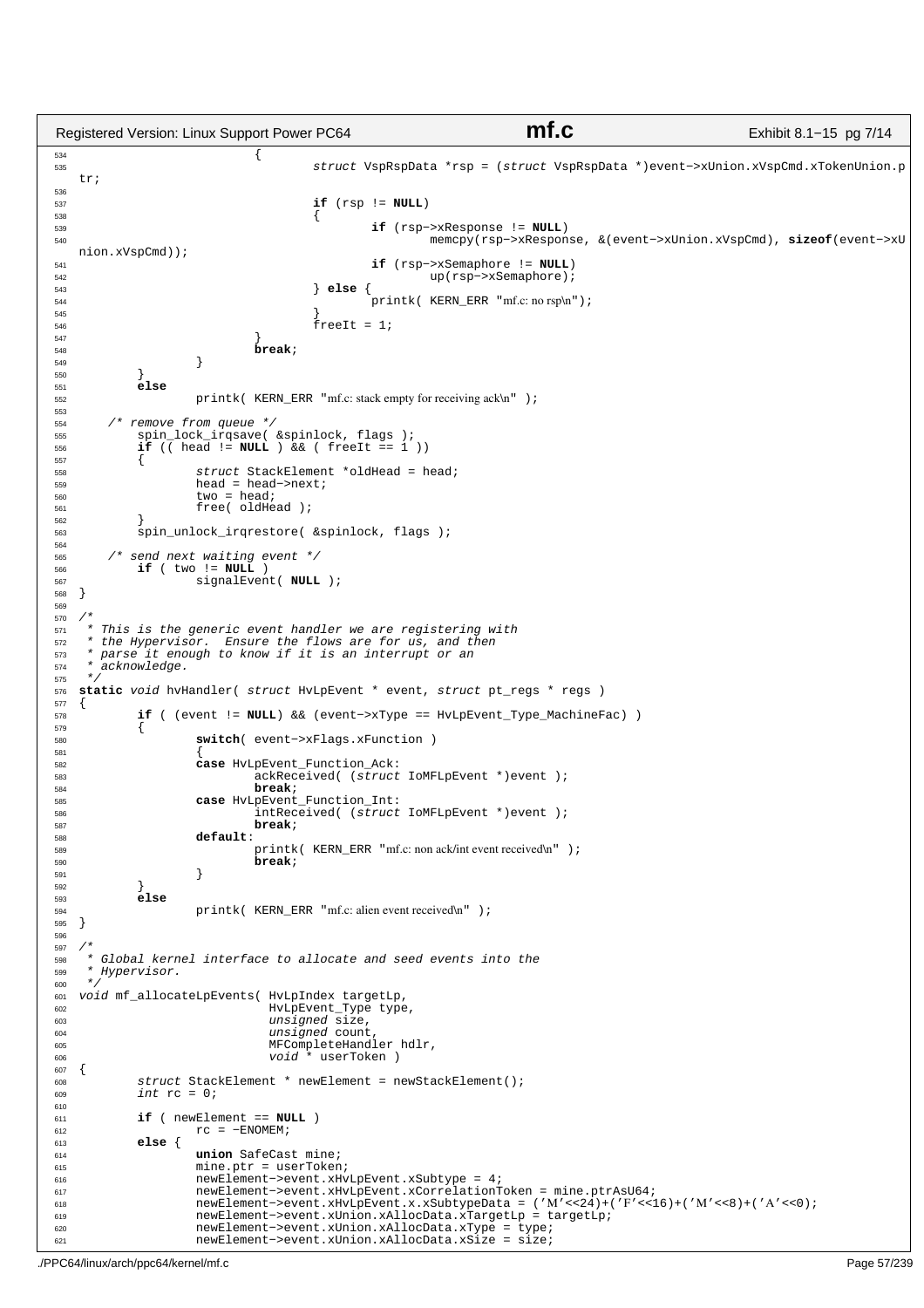```
622 newElement−>event.xUnion.xAllocData.xCount = count;
623 newElement−>hdlr = hdlr;
624 rc = signalEvent(newElement);<br>625 }
625 }
626
627 if ( (rc != 0) && (hdlr != NULL) )
628 (*hdlr)( userToken, rc );
629 }
630
631 /*
     * Global kernel interface to unseed and deallocate events already in
633 * Hypervisor.
634<br>635
635 void mf_deallocateLpEvents( HvLpIndex targetLp,
                                       636 HvLpEvent_Type type,
\frac{1}{100} \frac{1}{100} \frac{1}{100} \frac{1}{100} \frac{1}{100} \frac{1}{100} \frac{1}{100} \frac{1}{100} \frac{1}{100} \frac{1}{100} \frac{1}{100} \frac{1}{100} \frac{1}{100} \frac{1}{100} \frac{1}{100} \frac{1}{100} \frac{1}{100} \frac{1}{100} \frac{1example.<br>
638 MFCompleteHandler hdlr,
\begin{array}{ccc} \text{639} & \text{639} \\ \text{640} & \text{640} \end{array}640 {
641 struct StackElement * newElement = newStackElement();<br>642 int rc = 0;
              int rc = 0;643
if ( newElement == NULL )<br>
{}_{645} if ( newElement == NULL )
645 rc = −ENOMEM;<br>646 else {
              646 else {
647 union SafeCast mine;
648 mine.ptr = userToken;
649 newElement−>event.xHvLpEvent.xSubtype = 5;
650 newElement−>event.xHvLpEvent.xCorrelationToken = mine.ptrAsU64;
651 newElement−>event.xHvLpEvent.x.xSubtypeData = ('M'<<24)+('F'<<16)+('M'<<8)+('D'<<0);
652 newElement−>event.xUnion.xAllocData.xTargetLp = targetLp;
653 newElement−>event.xUnion.xAllocData.xType = type;
654 newElement−>event.xUnion.xAllocData.xCount = count;
655 newElement−>hdlr = hdlr;
656 rc = signalEvent(newElement);\rightarrow658
659 if ( (rc != 0) && (hdlr != NULL) )
660 (*hdlr)( userToken, rc );
    661 }
662
663 /*
664 * Global kernel interface to tell the VSP object in the primary<br>665 * partition to power this partition off.
     * partition to power this partition off.<br>*/
666 */
667 void mf_powerOff( void )
668 {
669 printk( KERN_INFO "mf.c: Down it goes...\n" );
670 signalCEMsg( "\x00\x00\x00\x4D\x00\x00\x00\x00\x00\x00\x00\x00", NULL );
671 for (;;);
672 }
673<br>674
   /*
675 * Global kernel interface to tell the VSP object in the primary<br>676 * partition to reboot this partition
     * partition to reboot this partition.
677
678 void mf_reboot( void )
679 {<br>680
<sup>6180</sup> printk( KERN_INFO "mf.c: Preparing to bounce...\n");<br>680 sigmalCEMsg( "\x00\x00\x00\x4E\x00\x00\x00\x00\x00\x00\x0
              \overline{s}ignalCEMsg( "\x00\x00\x00\x00\x4E\x00\x00\x00\x00\x00\x00\x00\x00", NULL );
682 for (;;);
683 }
684
685 /*
686 * Display a single word SRC onto the VSP control panel.
687 +688 void mf_displaySrc( u32 word )
689 {
              u8 ce[12];
691
692 memcpy( ce, "\x00\x00\x00\x00\x4A\x00\x00\x00\x00\x00\x00\x00\x00", 12 );
ce[8] = word>>24;<br>
ce[9] = word>>16;cos ce[9] = word>>16;<br>ose ce[10] = word>>8;ce[10] = words>>8;696 ce[11] = word;
697 signalCEMsg( ce, NULL );
698 }
699
700
701 * Display a single word SRC of the form "PROGXXXX" on the VSP control panel.
702
703 void mf_displayProgress( u16 value )
\begin{matrix} 704 \\ 705 \end{matrix}705 u8 ce[12];<br>706 u8 src[72]
              706 u8 src[72];
707
\frac{1}{708} memcpy( ce, "\x00\x00\x04\x4A\x00\x00\x00\x00\x00\x00\x00", 12 );<br>
\frac{1}{709} memcpy( src,
709 memcpy (710710 "\x01\x00\x00\x01"
711 "\x00\x00\x00\x00"
Registered Version: Linux Support Power PC64 mf.c Exhibit 8.1–15 pg 8/14
```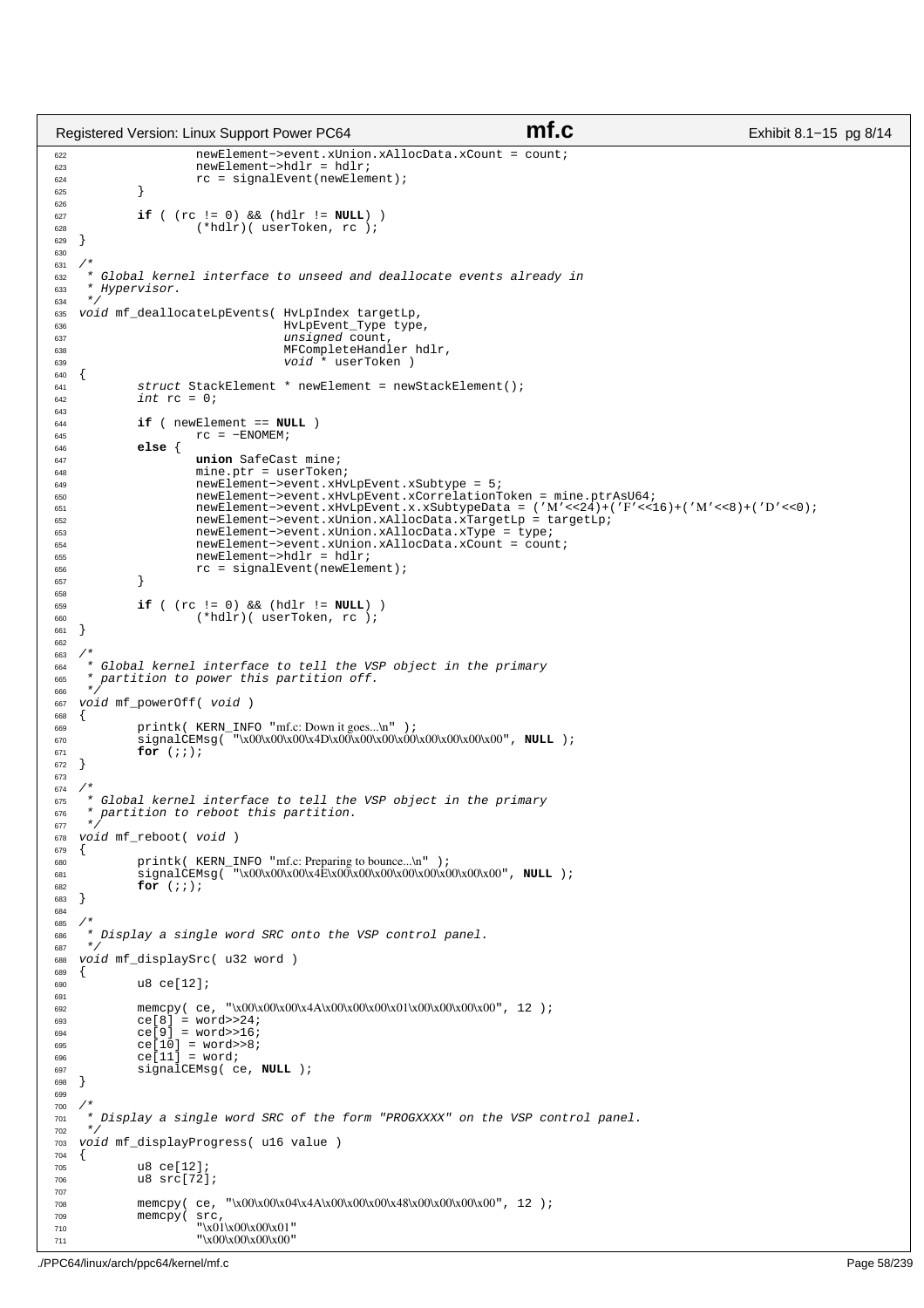|              | Registered Version: Linux Support Power PC64                                                            | mf.c                            | Exhibit 8.1-15 pg 9/14 |
|--------------|---------------------------------------------------------------------------------------------------------|---------------------------------|------------------------|
| 712          | "\x00\x00\x00\x00"                                                                                      |                                 |                        |
| 713          | "\x00\x00\x00\x00"                                                                                      |                                 |                        |
| 714          | "\x00\x00\x00\x00 "<br>"\x00\x00\x00\x00 "                                                              |                                 |                        |
| 715<br>716   | "\x00\x00\x00\x00 "                                                                                     |                                 |                        |
| 717          | "\x00\x00\x00\x00 "                                                                                     |                                 |                        |
| 718          | "\x00\x00\x00\x00"                                                                                      |                                 |                        |
| 719          | "\x00\x00\x00\x00"                                                                                      |                                 |                        |
| 720<br>721   | " PROGXXXX"<br>ш                                                                                        |                                 |                        |
| 722          | $72$ ) ;                                                                                                |                                 |                        |
| 723          | $src[6] = values > 8i$                                                                                  |                                 |                        |
| 724          | $src[7] = value\&255;$                                                                                  |                                 |                        |
| 725<br>726   | $src[44] = "0123456789ABCDEF" [(value>>12) & 15];$<br>$src[45] = "0123456789ABCDEF" [(value>>8) & 15];$ |                                 |                        |
| 727          | $src[46] = "0123456789ABCDEF" [(value>>4) \& 15];$                                                      |                                 |                        |
| 728          | $src[47] = "0123456789ABCDEF" [value&15];$                                                              |                                 |                        |
| 729          | $dmaAndSignalCEMsg(ce, NULL, src, sizeof(src), 9*64*1024)$                                              |                                 |                        |
| 730<br>731   |                                                                                                         |                                 |                        |
| 732          |                                                                                                         |                                 |                        |
| 733          | * Clear the VSP control panel.                                                                          | Used to "erase" an SRC that was |                        |
| 734          | previously displayed.<br>$^*/$                                                                          |                                 |                        |
| 735<br>736   | void mf_clearSrc( void )                                                                                |                                 |                        |
| 737          |                                                                                                         |                                 |                        |
| 738          | $signalCEMsg$ ( "\x00\x00\x00\x4B\x00\x00\x00\x00\x00\x00\x00\x00", NULL ) ;                            |                                 |                        |
| 739<br>740   |                                                                                                         |                                 |                        |
| $/$ *<br>741 |                                                                                                         |                                 |                        |
| 742          | * Initialization code here.                                                                             |                                 |                        |
| 743          | $^*/$                                                                                                   |                                 |                        |
| 744<br>745   | void mf_init( void )                                                                                    |                                 |                        |
| 746          | int i;                                                                                                  |                                 |                        |
| 747          |                                                                                                         |                                 |                        |
| 748          | /* initialize */                                                                                        |                                 |                        |
| 749<br>750   | spin_lock_init( &spinlock );<br>for ( i = 0; i < sizeof(prealloc)/sizeof(*prealloc); ++i )              |                                 |                        |
| 751          | $free($ &prealloc[i] $)$ ;                                                                              |                                 |                        |
| 752          | HvLpEvent_registerHandler(    HvLpEvent_Type_MachineFac,                &hvHandler );                   |                                 |                        |
| 753          | $\frac{\pi}{2}$ virtual continue ack */                                                                 |                                 |                        |
| 754<br>755   | $signalCEMsg$ ( $\forall x00\x00\x00\x57\x00\x00\x00\x00\x00\x00\x00\x00\x00$ )                         |                                 |                        |
| 756          |                                                                                                         |                                 |                        |
| 757          | $\frac{\pi}{2}$ initialization complete */                                                              |                                 |                        |
| 758<br>759   | printk (KERN_NOTICE "mf.c: iSeries Linux LPAR Machine Facilities initialized\n");                       |                                 |                        |
| 760          | iSeries_proc_callback(&mf_proc_init);                                                                   |                                 |                        |
| ł<br>761     |                                                                                                         |                                 |                        |
| 762<br>763   | void mf_setSide(char side)                                                                              |                                 |                        |
| 764          |                                                                                                         |                                 |                        |
| 765          | int $rc = 0$ ;                                                                                          |                                 |                        |
| 766<br>767   | $u64$ newSide = 0;<br>struct VspCmdData myVspCmd;                                                       |                                 |                        |
| 768          |                                                                                                         |                                 |                        |
| 769          | memset(&myVspCmd, 0, sizeof(myVspCmd));                                                                 |                                 |                        |
| 770          | if (side == $'A'$ )                                                                                     |                                 |                        |
| 771<br>772   | $newSide = 0;$<br>else if (side == $'B'$ )                                                              |                                 |                        |
| 773          | $newSide = 1;$                                                                                          |                                 |                        |
| 774          | else if (side == $(C')$                                                                                 |                                 |                        |
| 775          | $newSide = 2i$<br>else                                                                                  |                                 |                        |
| 776<br>777   | $newSide = 3;$                                                                                          |                                 |                        |
| 778          |                                                                                                         |                                 |                        |
| 779          | $myVspCmd.xSubData.xFunction02SelectIp1TypeIn.xIp1Type = newSide;$                                      |                                 |                        |
| 780          | $myVspCmd.xCmd = 107$                                                                                   |                                 |                        |
| 781<br>782   | $rc = signalVspInstruction(\&myVspCmd);$                                                                |                                 |                        |
| 783          |                                                                                                         |                                 |                        |
| 784          |                                                                                                         |                                 |                        |
| 785<br>786   | <i>char</i> mf_getSide(void)                                                                            |                                 |                        |
| 787          | <i>char</i> returnValue = $'$ ;                                                                         |                                 |                        |
| 788          | int $rc = 0$ ;                                                                                          |                                 |                        |
| 789          | struct VspCmdData myVspCmd;                                                                             |                                 |                        |
| 790<br>791   | memset(&myVspCmd, 0, sizeof(myVspCmd));                                                                 |                                 |                        |
| 792          | $myVspCmd.xCmd = 27$                                                                                    |                                 |                        |
| 793          | myVspCmd.xSubData.xFunction02SelectIplTypeIn.xIplType = 0;                                              |                                 |                        |
| 794          | $mb()$ ;<br>rc = signalVspInstruction(&myVspCmd);                                                       |                                 |                        |
| 795<br>796   |                                                                                                         |                                 |                        |
| 797          | if $(rc := 0)$                                                                                          |                                 |                        |
| 798<br>799   | return returnValue;                                                                                     |                                 |                        |
| 800          | $\}$ else $\cdot$                                                                                       |                                 |                        |
| 801          | $if$ (myVspCmd.xRc == 0)                                                                                |                                 |                        |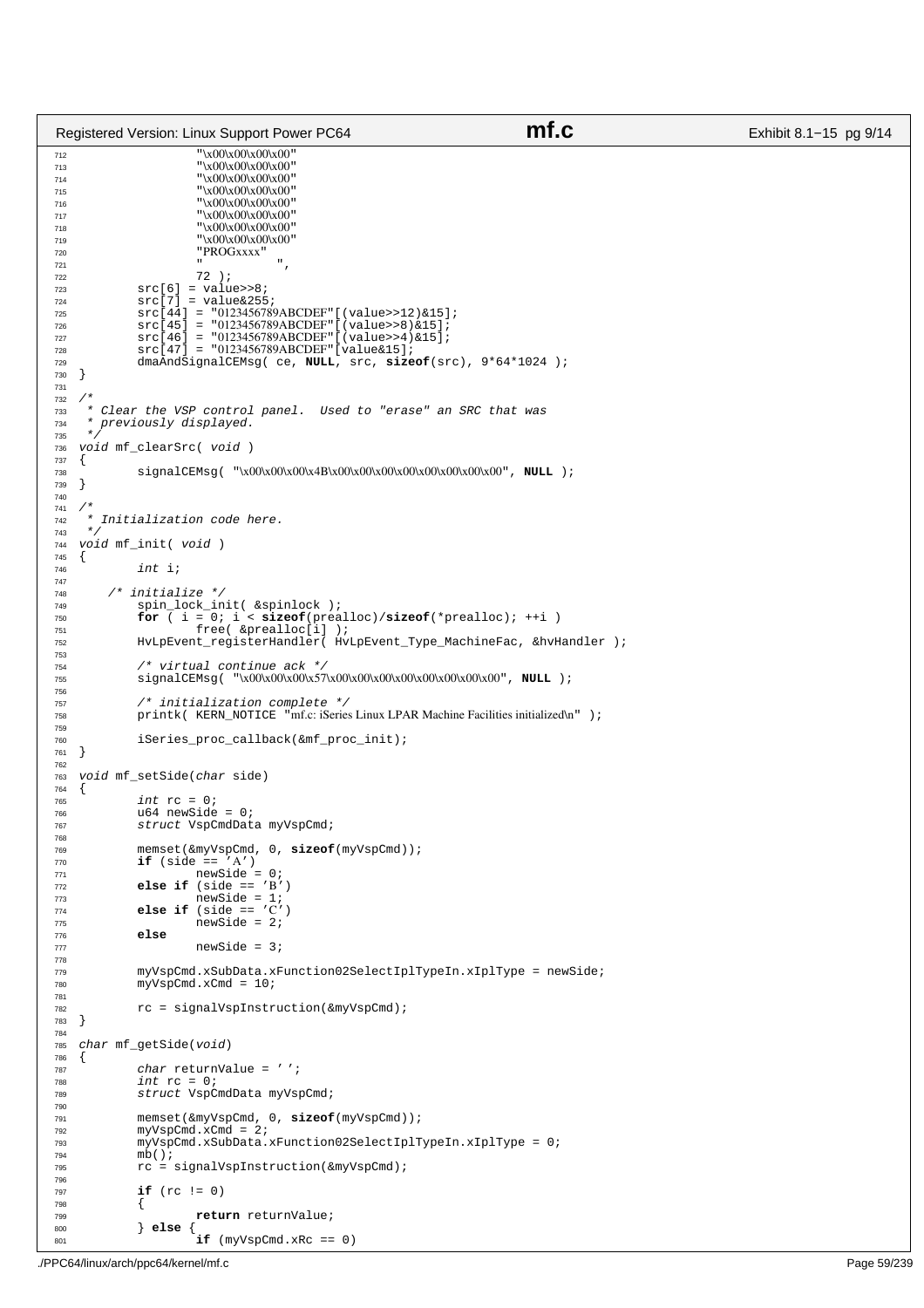```
802 \left\{ \begin{array}{c} 2 \end{array} \right.<sup>31</sup> if (myVspCmd.xSubData.xGetIplTypeOut.xIplType == 0)
804 returnValue = 'A';<br>805 else if (myVspCmd.xSubData)
                                      else if (myVspCmd.xSubData.xGetIplTypeOut.xIplType == 1)
\begin{array}{ccc} 806 \\ 807 \end{array} returnValue = 'B';<br>\begin{array}{ccc} 807 \\ 807 \end{array} relse if \begin{array}{ccc} \text{mV}{\text{S}}\text{C}^{\text{m}}\text{d} & \text{x}\text{SubData} \end{array}else if (myVspCmd.xSubData.xGetIplTypeOut.xIplType == 2)
\frac{1}{808} \frac{1}{809} \frac{1}{809} \frac{1}{809} \frac{1}{809} \frac{1}{809} \frac{1}{809} \frac{1}{809} \frac{1}{809} \frac{1}{809} \frac{1}{809} \frac{1}{809} \frac{1}{809} \frac{1}{809} \frac{1}{809} \frac{1}{809} \frac{1}{809} \frac{1}{809} \frac{1809 else
810 returnValue = 'D;<br>811811 \Big\}812 }
813<br>814
    return returnValue;
815 }
816
817 void mf_getSrcHistory(char *buffer, int size)
818 \frac{1}{2}819 /* struct IplTypeReturnStuff returnStuff;<br>820 struct StackElement * newElement = newStack
820 struct StackElement * newElement = newStackElement();<br>821 int rc = 0;
821 int rc = 0;
822 char *pages[4];
823
824 pages[0] = kmalloc(4096, GFP_ATOMIC);<br>825 pages[1] = kmalloc(4096, GFP_ATOMIC);
825 pages[1] = kmalloc(4096, GFP_ATOMIC);<br>826 pages[2] = kmalloc(4096, GFP ATOMIC);
           pages[2] = kmalloc(4096, GFP\_ATOMIC);
827 pages[3] = kmalloc(4096, GFP_ATOMIC);
828 if (( newElement == NULL ) || (pages[0] == NULL) || (pages[1] == NULL) || (pages[2] == NULL) || (pages[3] ==
      NULL))
829 \begin{array}{ccc} & rc & = & -ENOMEM \end{array}0.89831 {
           returnStuff.xType = 0;833 returnStuff.xR_{\text{C}} = 0;<br>834 returnStuff.xDone =
834 returnStuff.xDone = 0;<br>835 newElement->event.xHvI
835 newElement−>event.xHvLpEvent.xSubtype = 6;<br>836 newElement->event.xHvLpEvent.x.xSubtypeDat
           836 newElement−>event.xHvLpEvent.x.xSubtypeData = ('M'<<24)+('F'<<16)+('V'<<8)+('I'<<0);
837 newElement->event.xUnion.xVspCmd.xEvent = &returnStuff;<br>838 newElement->event.xUnion.xVspCmd.xCmd = 4;
838 newElement−>event.xUnion.xVspCmd.xCmd = 4;
839 newElement−>event.xUnion.xVspCmd.xLpIndex = HvLpConfig_getLpIndex();<br>840 newElement->event.xUnion.xVspCmd.xRc = 0xFF:
           840 newElement−>event.xUnion.xVspCmd.xRc = 0xFF;
841 newElement−>event.xUnion.xVspCmd.xReserved1 = 0;
842 newElement−>event.xUnion.xVspCmd.xSubData.xGetSrcHistoryIn.xPage[0] = (0x8000000000000000ULL | virt_to_absol
    ute((unsigned long)pages[0]));
843 newElement−>event.xUnion.xVspCmd.xSubData.xGetSrcHistoryIn.xPage[1] = (0x8000000000000000ULL | virt_to_absol
    ute((unsigned long)pages[1]));
844 newElement−>event.xUnion.xVspCmd.xSubData.xGetSrcHistoryIn.xPage[2] = (0x8000000000000000ULL | virt_to_absol
    ute((unsigned long)pages[2]));
845 newElement−>event.xUnion.xVspCmd.xSubData.xGetSrcHistoryIn.xPage[3] = (0x8000000000000000ULL | virt_to_absol
    ute((unsigned long)pages[3]));
846 mb();
\frac{1}{100} \frac{1}{100} \frac{1}{100} \frac{1}{100} \frac{1}{100} \frac{1}{100} \frac{1}{100} \frac{1}{100} \frac{1}{100} \frac{1}{100} \frac{1}{100} \frac{1}{100} \frac{1}{100} \frac{1}{100} \frac{1}{100} \frac{1}{100} \frac{1}{100} \frac{1}{100} \frac{1848 }
849
850 if (rc != 0)
851
852 return;
853 }
854 else
855<br>856
           while (returnStuff.xDone != 1)857 {
858 udelay(10);
859 }
860
861 if (returnStuff.xRc == 0)
862<br>863
           \stackrel{\cdot}{\text{memory}}(\text{buffer}, \text{pages}[0], \text{size});864 }
865 }
866
867 kfree(pages[0]);<br>868 kfree(pages[1]);
868 kfree(pages[1]);<br>869 kfree(pages[2]);
869 kfree(pages[2]);<br>870 kfree(pages[3]);
           870 kfree(pages[3]);*/
871 }
872
873 void mf_setCmdLine(const char *cmdline, int size, u64 side)
874 {<br>875struct VspCmdData myVspCmd;
\begin{array}{lll}\n\text{876} & \text{int} & \text{rc} = 0; \\
\text{877} & \text{dma} & \text{addr} & \text{t}\n\end{array}\frac{1}{2} dma_addr = 0;
878 char *page = pci_alloc_consistent(iSeries_vio_dev, size, &dma_addr);
879
880 if (page == NULL)<br>881 printk(KER
                           printk(KERN_ERR "mf.c: couldn't allocate memory to set command line\n");
882 return;<br>883 }
883 }
884
885 copy_from_user(page, cmdline, size);
886
Registered Version: Linux Support Power PC64 mf.c Exhibit 8.1−15 pg 10/14
```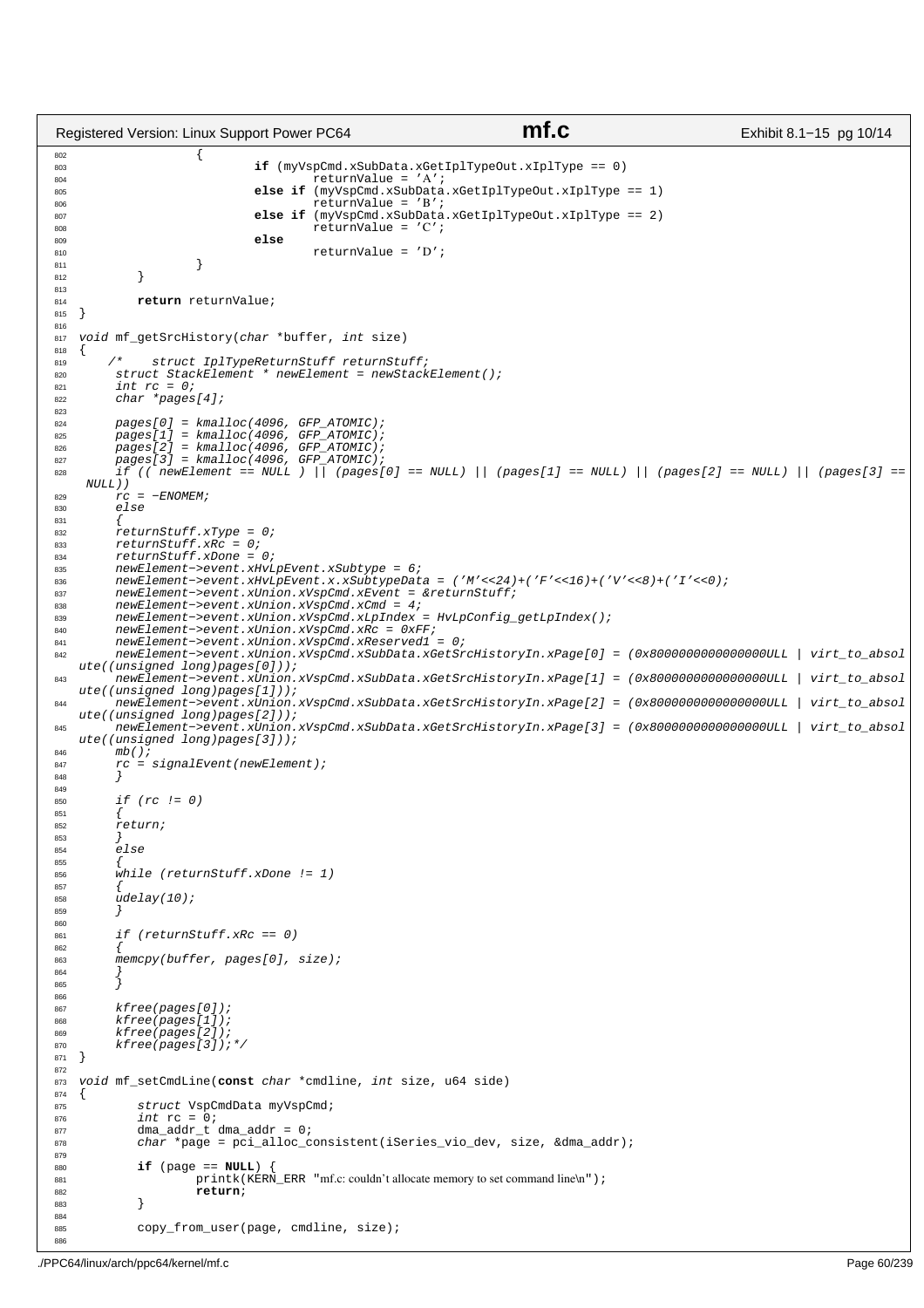```
887 memset(&myVspCmd, 0, sizeof(myVspCmd));
888 myVspCmd.xCmd = 31;
889 myVspCmd.xSubData.xSetKernelCmdLineIn.xToken = dma_addr;<br>890 myVspCmd.xSubData.xSetKernelCmdLineIn.xAddressType = HvL
            890 myVspCmd.xSubData.xSetKernelCmdLineIn.xAddressType = HvLpDma_AddressType_TceIndex;
891 myVspCmd.xSubData.xSetKernelCmdLineIn.xSide = side;<br>892 myVspCmd.xSubData.xSetKernelCmdLineIn.xTransferLeng
            892 myVspCmd.xSubData.xSetKernelCmdLineIn.xTransferLength = size;
893 mb();<br>894 TC =894 rc = signalVspInstruction(&myVspCmd);
895
896 pci_free_consistent(iSeries_vio_dev, size, page, dma_addr);<br>897 }
   }
898
<sup>899</sup> int mf_getCmdLine(char *cmdline, int *size, u64 side)<br><sup>900</sup> {
900 {
            struct VspCmdData myVspCmd;
902 int rc = 0;
903 int len = *size;
904 dma_addr_t dma_addr = pci_map_single(iSeries_vio_dev, cmdline, *size, PCI_DMA_FROMDEVICE);
905
906 memset(cmdline, 0, *size);
907 memset(&myVspCmd, 0, sizeof(myVspCmd));
908 myVspCmd.xCmd = 33;<br>909 myVspCmd.xSubData.x
909 myVspCmd.xSubData.xGetKernelCmdLineIn.xToken = dma_addr;<br>910 myVspCmd.xSubData.xGetKernelCmdLineIn.xAddressType = HvL
910 myVspCmd.xSubData.xGetKernelCmdLineIn.xAddressType = HvLpDma_AddressType_TceIndex;
            myVspCmd.xSubData.xGetKernelCmdLineIn.xSide = side;
912 myVspCmd.xSubData.xGetKernelCmdLineIn.xTransferLength = *size;
913 mb();
914 rc = signalVspInstruction(&myVspCmd);
915
916 if ( ! rc ) {
917
918 if (myVspCmd.xRc == 0)
919 \Big\{920 len = myVspCmd.xSubData.xGetKernelCmdLineOut.xTransferLength;<br>}
921 }
922 /* else
923 {
=<br>
924 memcpy(cmdline, "Bad cmdline", 11);<br>
925 and the same parameter of the same parameter of the same parameter of the same parameter of the same parameter of the same parameter of the same parameter of the same paramet
925 {}926 * /
927 \Big\}928
929 pci_unmap_single(iSeries_vio_dev, dma_addr, *size, PCI_DMA_FROMDEVICE);
930
931 return len;
\begin{matrix} 932 \end{matrix}933
934<br>935
935 int mf_setVmlinuxChunk(const char *buffer, int size, int offset, u64 side)
   \{937 struct VspCmdData myVspCmd;
938 int rc = 0;
939
940 dma_addr_t dma_addr = 0;
941
942 char *page = pci_alloc_consistent(iSeries_vio_dev, size, &dma_addr);
943
944 if (page == NULL) {
945 printk(KERN_ERR "mf.c: couldn't allocate memory to set vmlinux chunk\n");<br>946 printk = ENOMEM;
                     946 return −ENOMEM;
947 }
948
949 copy_from_user(page, buffer, size);<br>950 memset(&mvVspCmd, 0, sizeof(mvVspCm
            memset(&myVspCmd, 0, sizeof(myVspCmd));
951
952 myVspCmd.xCmd = 30;<br>953 myVspCmd.xSubData.x
953 myVspCmd.xSubData.xGetKernelImageIn.xToken = dma_addr;
954 myVspCmd.xSubData.xGetKernelImageIn.xAddressType = HvLpDma_AddressType_TceIndex;
955 myVspCmd.xSubData.xGetKernelImageIn.xSide = side;
            \overline{m}yVspCmd.xSubData.xGetKernelImageIn.xOffset = offset;
957 myVspCmd.xSubData.xGetKernelImageIn.xTransferLength = size;
958 \overline{mb}();<br>959 \overline{rc} =959 rc = signalVspInstruction(&myVspCmd);
960
961 if (rc == 0)
962 {
963 if (myVspCmd.xRc == 0)
964 \{965 rc = 0;
966 } else {
                     \begin{array}{rcl} \uparrow \text{C} & = & - \text{ENOMEM}; \end{array}968 }
969 }
970
971 pci_free_consistent(iSeries_vio_dev, size, page, dma_addr);
972
973 return rc;<br>974 }
974 }
975
976 int mf_getVmlinuxChunk(char *buffer, int *size, int offset, u64 side)
Registered Version: Linux Support Power PC64 mf.c Exhibit 8.1−15 pg 11/14
```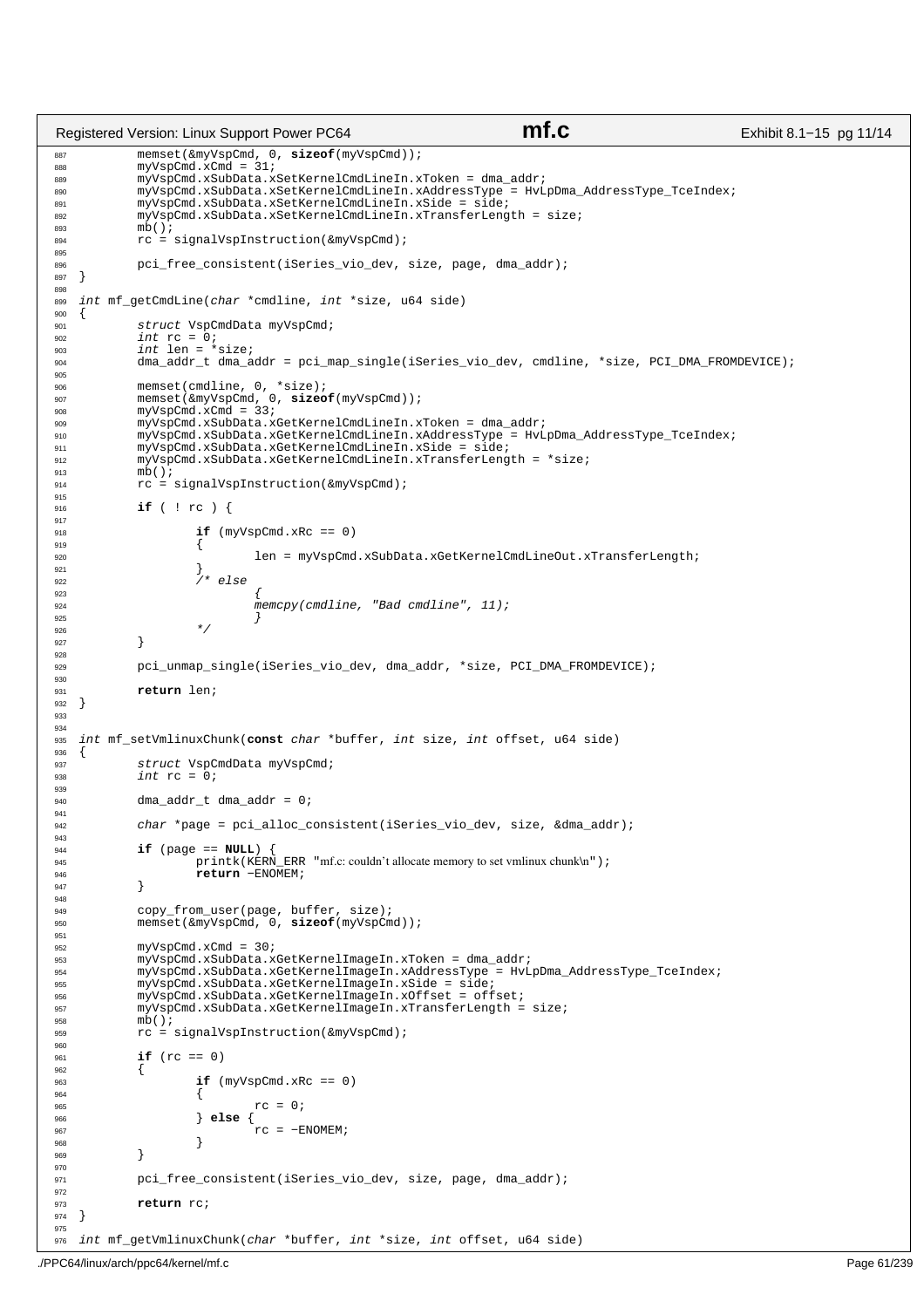```
977 {
end to the struct VspCmdData myVspCmd;
979 int \ncup int rc = 0;<br>980 int \then = *int len = *size;
981
982 dma_addr_t dma_addr = pci_map_single(iSeries_vio_dev, buffer, *size, PCI_DMA_FROMDEVICE);
983
984 memset(buffer, 0, len);
985
986 memset(&myVspCmd, 0, sizeof(myVspCmd));<br>987 mvVspCmd.xCmd = 32;
              myVspCmd.xCmd = 32;988 myVspCmd.xSubData.xGetKernelImageIn.xToken = dma_addr;
989 myVspCmd.xSubData.xGetKernelImageIn.xAddressType = HvLpDma_AddressType_TceIndex;
990 myVspCmd.xSubData.xGetKernelImageIn.xSide = side;<br>myVspCmd_xSubData_yGetKernelImageIn_yOffset = off
              myVspCmd.xSubData.xGetKernelImageIn.xOffset = offset;
992 myVspCmd.xSubData.xGetKernelImageIn.xTransferLength = len;<br>993 mb();
993 mb();<br>994 TC =994 rc = signalVspInstruction(&myVspCmd);
995
996 if (rc == 0)
997 {
998 if (myVspCmd.xRc == 0)
999 {
1000 * size = myVspCmd.xSubData.xGetKernelImageOut.xTransferLength;<br>} else {
                        1001 } else {
1002 \text{r} \text{c} = - \text{ENOMEM};
1003 }
1004 }
1005
1006 pci_unmap_single(iSeries_vio_dev, dma_addr, len, PCI_DMA_FROMDEVICE);
1007
1008 return rc;<br>1009 }
1009 }
1010
1011 int mf_setRtcTime(unsigned long time)<br>1012 {
1012 {
1013 struct rtc time tm;
1014
1015 to_tm(time, &tm);
1016
1017 return mf_setRtc( &tm );
1018 }
1019
1020 struct RtcTimeData
1021 {
1022 struct semaphore *xSemaphore;
1023 struct CeMsgData xCeMsg;
1024 int xRc;<br>1025 i
   1025 };
1026
1027 void getRtcTimeComplete(void * token, struct CeMsgData *ceMsg)
\begin{matrix} 1028 \\ 1029 \end{matrix}struct RtcTimeData *rtc = (struct RtcTimeData *)token;
1030
1031 memcpy(&(rtc−>xCeMsg), ceMsg, sizeof(rtc−>xCeMsg));
1032
1033 rtc−>xRc = 0;
1034 up(rtc−>xSemaphore);<br>1035 }
1035 }
1036
1037 static unsigned long lastsec = 1;
1038
1039 int mf_getRtcTime(unsigned long *time) \{1040\}\left\{ \right. _{111}1041 /* unsigned long usec, tsec; */
1042
1043 u32 dataWord1 = *((u32 *)(&xSpCommArea.xBcdTimeAtIplStart));
1044 u32 dataWord2 = *(((u32 *)&(xSpCommArea.xBcdTimeAtIplStart)) + 1);
1045 int year = 1970;<br>
1046 int yearl = (dat
1046 int year1 = ( dataWord1 >> 24 ) & 0x000000FF;
1047 int year2 = ( dataWord1 >> 16 ) & 0x000000FF;
1048 int sec = ( dataWord1 >> 8 ) \& 0x0000000FF;<br>1049 int min = dataWord1 \& 0x000000FF;
1049 1040 int min = dataWord1 & 0x000000FF;<br>1050 111 hour = ( dataWord2 >> 24 ) & 0x000000FF;<br>1051 111 day = ( dataWord2 >> 8 ) & 0x000000FF;<br>1052 1nt mon = dataWord2 & 0x000000FF;
1053
1054 BCD_TO_BIN(sec);<br>1055 BCD_TO_RIN(min);
              BCDTO-BIN(min);1056 BCD_TO_BIN(hour);<br>1057 BCD_TO_BIN(day);
              BCD_TO_BIN(day);
1058 BCD_TO_BIN(mon);<br>1059 BCD_TO_BIN(year)
1059 BCD_TO_BIN(year1);<br>1060 BCD_TO_BIN(year2);
1060 BCD_TO_BIN(year2);
1061 year = year1 * 100 + year2;
1062
1063 *time = mktime(year, mon, day, hour, min, sec);
1064
1065 *time += ( jiffies / HZ );
Registered Version: Linux Support Power PC64 mf.c Exhibit 8.1−15 pg 12/14
```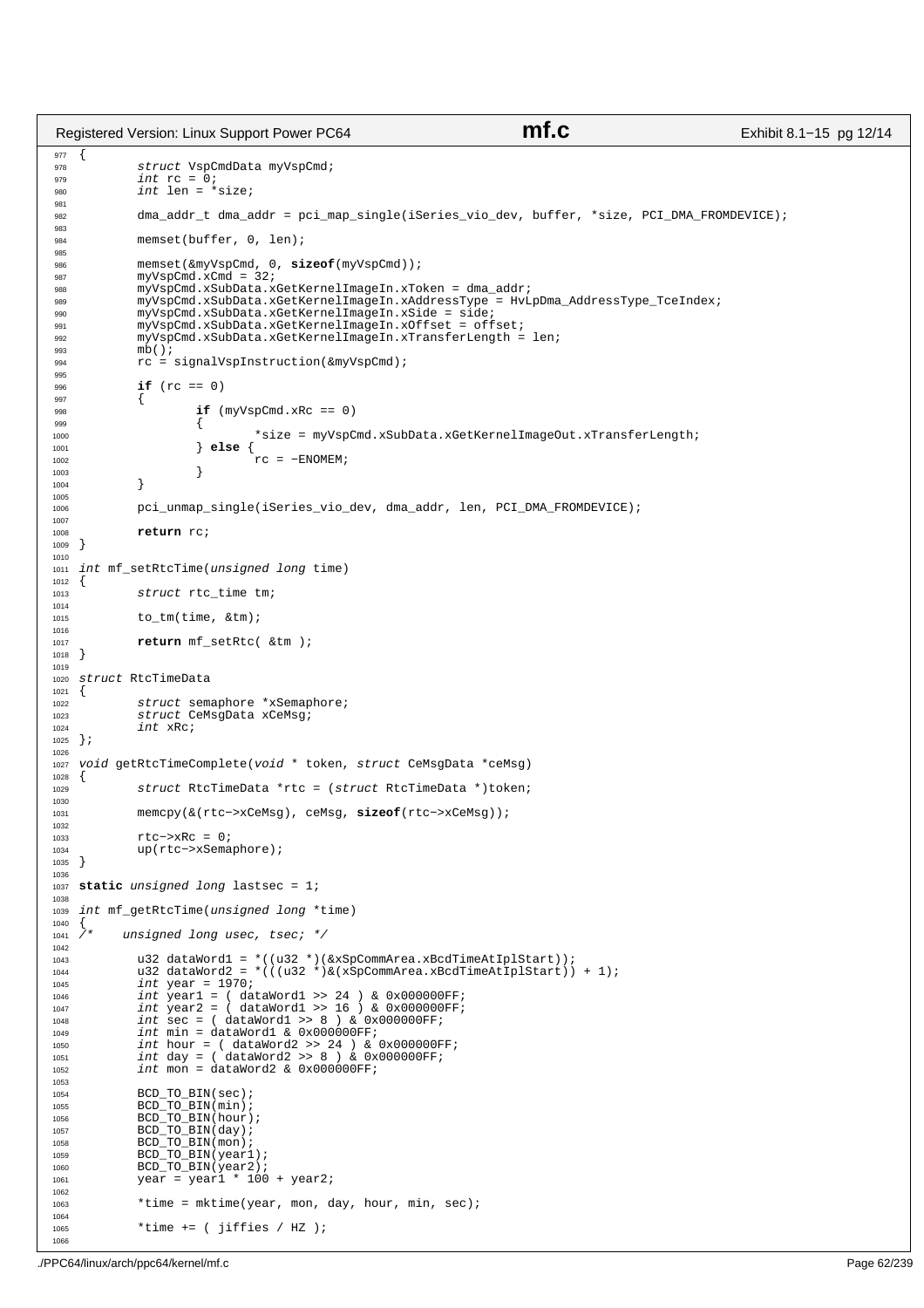```
1067 /* Now THIS is a nasty hack!
1068 * It ensures that the first two calls to mf_getRtcTime get different
1069 * answers. That way the loop in init_time (time.c) will not think<br>1070 * the clock is stuck.
1070 * the clock is stuck.<br>1071 *1071 */<br>1072 if ( lastsec ) {<br><sup>1073</sup> *time −= lastsec;
1074 –−lastsec;<br>1075 }
1075 }
1076 
            return 0;
1078
1079}
1080
1081 int mf_getRtc( struct rtc_time * tm )
1082 {
1083
1084 struct CeMsgCompleteData ceComplete;<br>1085 struct RtcTimeData rtcData;
1085 struct RtcTimeData rtcData;<br>1086 int rc = 0;
1086 int \, \text{r}c = 0;<br>1087 DECLARE MUTI
            Instructions.<br>DECLARE_MUTEX_LOCKED(Semaphore);
1088
1089 memset(&ceComplete, 0, sizeof(ceComplete));<br>1090 memset(&rtcData, 0, sizeof(rtcData));
            1090 memset(&rtcData, 0, sizeof(rtcData));
1091
1092 rtcData.xSemaphore = &Semaphore;
1093
1094 ceComplete.xHdlr = &getRtcTimeComplete;
1095 ceComplete.xToken = (void *)&rtcData;
1096
1097 rc = signalCEMsg( "\x00\x00\x00\x40\x00\x00\x00\x00\x00\x00\x00\x00", &ceComplete );
1098
1099 if ( rc == 0 )
1100 \{down(&Semaphore);
1102
1103 if (r \text{t} \text{cData} \cdot x \text{Rc} = 0)
1104 \left\{1105 if ( ( rtcData.xCeMsg.xCEMsg[2] == 0xa9 ) ||<br>
1106 ( rtcData.xCeMsg.xCEMsg[2] == 0xaf ) ) {<br>
1107 /* TOD clock is not set */
1108 t = -t \frac{sec}{12} = 1;<br>
1109 t = -t \frac{sec}{12} = 1;<br>
t = -t \frac{sec}{12} = 1;1109 tm→>tm_min = 1;<br>
1110 tm→>tm_nour = 1
tm->tm<sup>-</sup>hour = 1;<br>tm->tm mday = 1(
1111 tm−>tm_mday = 10;<br>
1112 tm−>tm_mon = 8;
1113 tm−>tm_year = 71;<br>
1113 tm−>tm_year = 71;<br>
1114 mf setRtc( tm );
1114 mf_setRtc( tm );<br>
1115
1115 \Big\}1116 \left\{1117 u32 dataWord1 = *((u32 *)(rtcData.xCeMsg.xCEMsg+4));
1118 u32 dataWord2 = *((u32 *)(rtcData.xCeMsg.xCEMsg+8));
1119<br>119<br>1120<br>18 year = (dataWord1 >> 16 ) & 0x0000000FF;<br>120<br>18 sec = (dataWord1 >> 8 ) & 0x000000FF;
1120 u8 sec = ( dataWord1 >> 8 ) & 0x000000FF;
1121 u8 min = dataWord1 & 0x000000FF;
1122 u8 hour = ( dataWord2 >> 24 ) & 0x000000FF;
1123 u8 day = ( dataWord2 >> 8 ) & 0x000000FF;
1124 1124 u8 mon = dataWord2 & 0x000000FF;
1125
1126 BCD_TO_BIN(sec);<br>
1127 BCD_TO_BIN(min);
1128 BCD\overline{LO}BIN(hour);<br>1129 BCD TO BIN(day);
1129 BCD_TD_BIN(\text{day});<br>
BCD_TD_BIN(\text{day});
                                       BCD<sup>-</sup>TO<sup>-</sup>BIN(mon);\verb|BCD_TO_BIN(year)|;1132
1133 if ( year <= 69 )<br>1134 if ( year <= 69 )
                                                year + = 100;1135 
                                       tm->tm_sec = sec;
1137 tm->tm_mmin = min;<br>1138 tm->tm_hour = hour1138 tm−>tm_hour = hour;<br>
1139 tm−>tm mday = day;
1139 tm−>tm_mday = day;<br>
1140 tm−>tm_mon = mon;
1141 tm−>tm_year = year;<br>
1142 htm−>tm_year = year;
1142 }
1143 } else {
1144 \text{TC} = \text{rtcData.xRc};<br>\text{tm}\rightarrow\text{tm} \text{sec} = 0;
                              tm->tm_sec = 0;
1146 tm−>tm_min = 0;<br>1147 tm−>tm_hour = 0;
1148 tm−>tm_mday = 15;<br>
tm->tm_mday = 15;<br>
tm->tm_mon = 5;
1149 tm−>tm_mon = 5;<br>1150 tm−>tm year = 5
                              tm->tm_year = 52;
1151
1152 \Big\}1153 tm−>tm_wday = 0;<br>1154 tm−>tm_yday = 0;
1154 tm->tm\_yday = 0;<br>
tm->tm\_sdst = 0;tm->tm_isdst = 0;
1156
Registered Version: Linux Support Power PC64 mf.c Exhibit 8.1−15 pg 13/14
```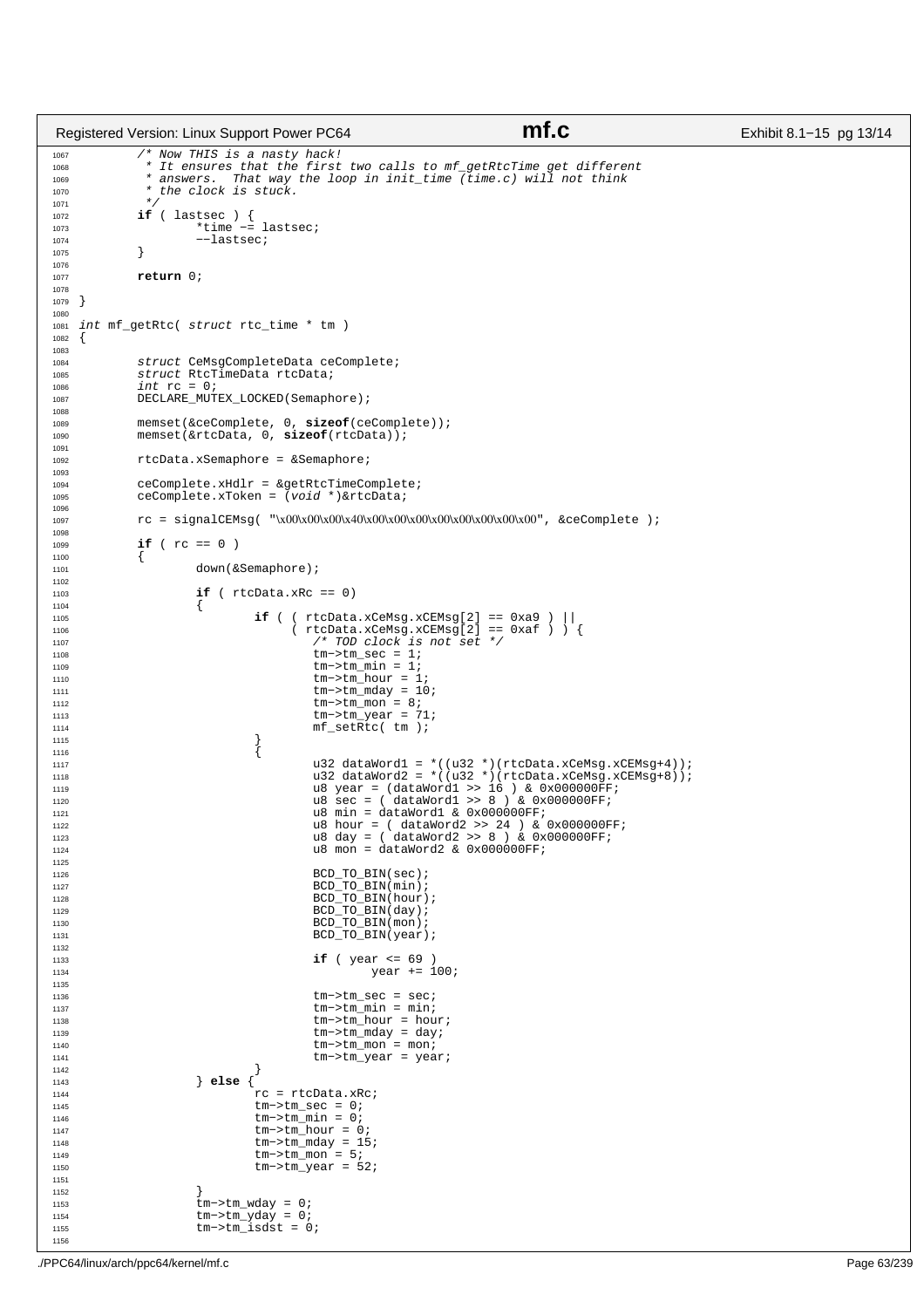Registered Version: Linux Support Power PC64 **mf.c** Exhibit 8.1−15 pg 14/14

```
1157 }
1158
1159 return rc;
1160
1161 }
1162
1163 int mf_setRtc(struct rtc_time * tm)<br>1164 {
1164 {
1165 char ceTime[12] = "\x00\x00\x00\x41\x00\x00\x00\x00\x00\x00\x00\x00";
1166 int rc = 0;
1167 u8 day, mon, hour, min, sec, y1, y2;
1168 unsigned year;
1169<br>1170
1170 year = 1900 + tm−>tm_year;<br>
1171 y1 = year / 100;<br>
1172 y2 = year % 100;
1173 
1174 sec = tm−>tm_sec;
1175 min = tm−>tm_min;
1176 hour = tm−>tm_hour;
1177 day = tm−>tm_mday;
1178 mon = tm−>tm_mon + 1;
1179 
1180 BIN_TO_BCD(sec);<br>1181 BIN_TO_BCD(min);
1181 BIN_TO_BCD(min);
1182 BIN_TO_BCD(hour);
1183 BIN_TO_BCD(mon);
1184 BIN_TO_BCD(day);<br>1185 BIN_TO_BCD(y1);
1185 BIN_TO_BCD(y1);
1186 BIN_TO_BCD(y2);
1187
1188 ceTime[4] = y1;<br>1189 ceTime[5] = y2;
1189 ceTime[5] = y2;
1190 ceTime[6] = sec;
1191 ceTime[7] = min;
1192 ceTime[8] = hour;
1193 ceTime[10] = day;
1194 ceTime[11] = mon;
1195 
                 1196 rc = signalCEMsg( ceTime, NULL );
1197
1198 return rc;
1199 }
1200
1201
1202
```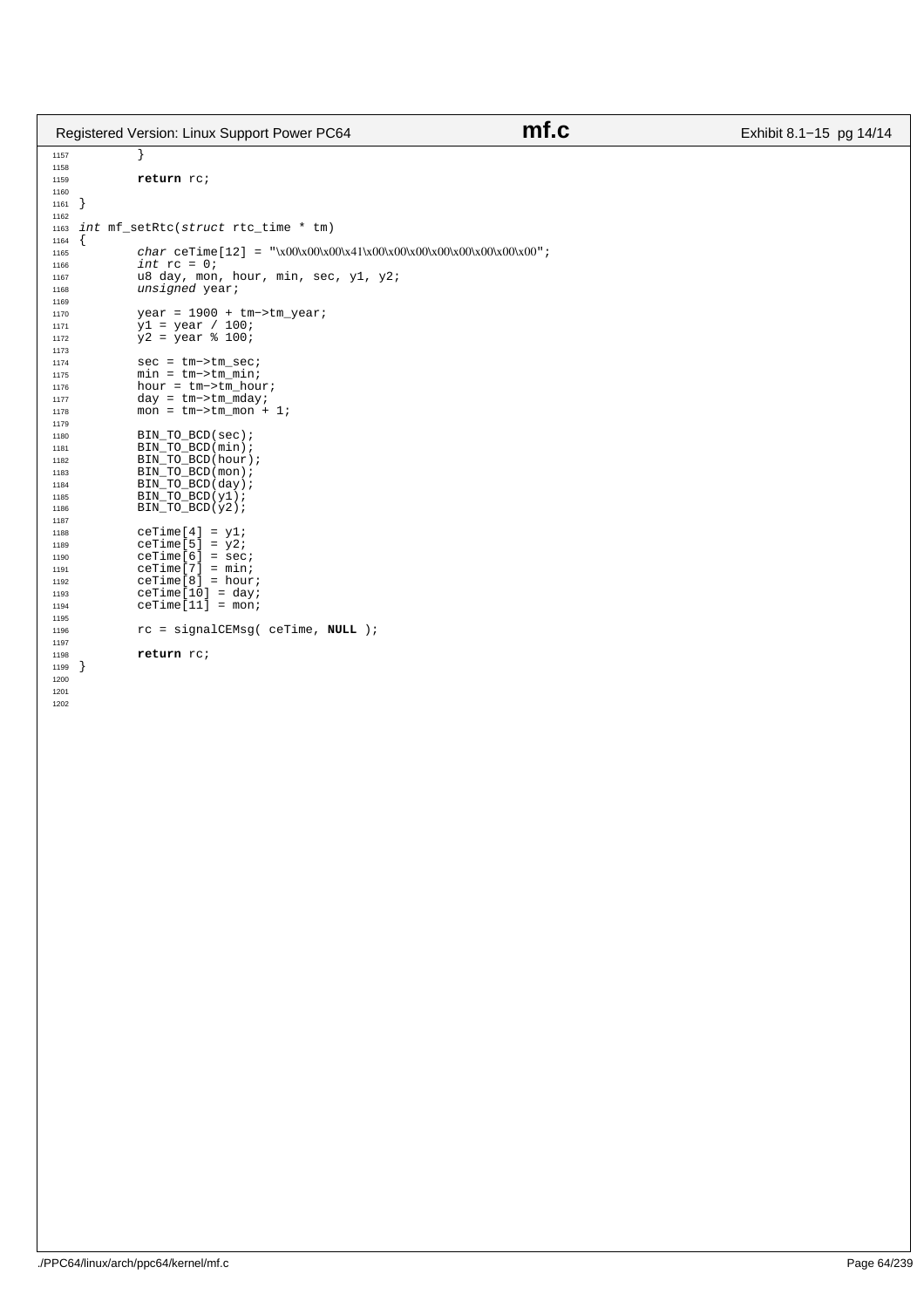```
Registered Version: Linux Support Power PC64 nvram.c Exhibit 8.1−16 pg 1/2
```

```
1 /*
2 \times c 2001 PPC 64 Team, IBM Corp
\frac{3}{4}4 * This program is free software; you can redistribute it and/or
 5 * modify it under the terms of the GNU General Public License
6 * as published by the Free Software Foundation; either version
7 * 2 of the License, or (at your option) any later version.
\begin{array}{c} 8 \\ 9 \end{array}9 * /dev/nvram driver for PPC64
\begin{array}{c} 10 \\ 11 \end{array}* This perhaps should live in drivers/char
12 */
13
14 #include <linux/module.h>
15
16 #include <linux/types.h>
17 #include <linux/errno.h>
18 #include <linux/fs.h><br>19 #include <linux/miscd
    #include <linux/miscdevice.h>
20 #include <linux/fcntl.h>
21 #include <linux/nvram.h>
22 #include <linux/init.h><br>23 #include <asm/uaccess.h
23 #include <asm/uaccess.h><br>24 #include <asm/nvram.h>
24 #include <asm/nvram.h><br>25 #include <asm/rtas.h>
    #include <asm/rtas.h>
26 #include <asm/prom.h>
27
28 static unsigned int rtas_nvram_size;
29 static unsigned int nvram_fetch, nvram_store;
30 static char nvram_buf[4]; /* assume this is in the first 4GB */
\frac{31}{32}32 static loff_t nvram_llseek(struct file *file, loff_t offset, int origin)
33 \n{34}34 switch (origin) {
35 case 1:
                           36 offset += file−>f_pos;
37 break;
38 case 2:
39 offset += rtas_nvram_size;<br>40 break;
                           40 break;
41 }
42 \textbf{if} \text{ (offset } < 0)<br>43 \textbf{return}43 return −EINVAL;
44 file−>f_pos = offset;
45 return file−>f_pos;
46 }
\frac{1}{47}48
49 static ssize_t read_nvram(struct file *file, char *buf,
                                          size_t count, loff_t *ppos)
\begin{matrix} 51 \\ 52 \end{matrix} {
52 unsigned int i;<br>53 unsigned long 1
53 unsigned long len;<br>54 char *p = buf;
                char *p = buf;55
56 if (verify_area(VERIFY_WRITE, buf, count))<br>57 return -EFAULT;
57 return −EFAULT;<br>58 if (*ppos >= rtas_nvram
58 if (*ppos >= rtas_nvram_size)<br>59 return 0;
59 return 0;<br>60 for (i = *ppos; c
60 for (i = *ppos; count > 0 && i < rtas_nvram_size; ++i, ++p, −−count) {
61 if ((rtas_call(nvram_fetch, 3, 2, &len, i, __pa(nvram_buf), 1) != 0) ||
\begin{array}{ccc} 62 & \text{len} & \text{l = 1)} \\ 63 & \text{return} \end{array}63 return −EIO;
                           if (_put_user(nvram_buf[0], p))
65 return −EFAULT;
66 }
\frac{1}{67} \frac{1}{27} \frac{1}{27} \frac{1}{27} \frac{1}{27} \frac{1}{27} \frac{1}{27} \frac{1}{27} \frac{1}{27} \frac{1}{27} \frac{1}{27} \frac{1}{27} \frac{1}{27} \frac{1}{27} \frac{1}{27} \frac{1}{27} \frac{1}{27} \frac{1}{27} \frac{1}{27} \frac{1}{27} 68 return p − buf;
    \left\{ \right\}70
71 static ssize_t write_nvram(struct file *file, const char *buf,
72 size_t count, loff_t *ppos)
\begin{matrix} 73 \\ 74 \end{matrix}unsigned int i;
75 unsigned long len;
76 const char *p = buf;
77 char c;
78
79 if (verify_area(VERIFY_READ, buf, count))
80 return −EFAULT;<br>81 if (*ppos >= rtas nyram
                81 if (*ppos >= rtas_nvram_size)
\begin{array}{ccc} 82 & \text{return } 0; \\ 83 & \text{for } (i = * \text{ppos}; c) \end{array}83 for (i = *ppos; count > 0 && i < rtas_nvram_size; ++i, ++p, --count) {<br>84 if (qet user(c, p))
84 if (__get_user(c, p))<br>85 return −EFAULT;<br>86 nvram_buf[0] = c;
87 if ((rtas_call(nvram_store, 3, 2, &len, i, __pa(nvram_buf), 1) != 0) ||
\lim_{89} len \lim_{x \to 0} len \lim_{x \to 0}89 return −EIO;
90 }
```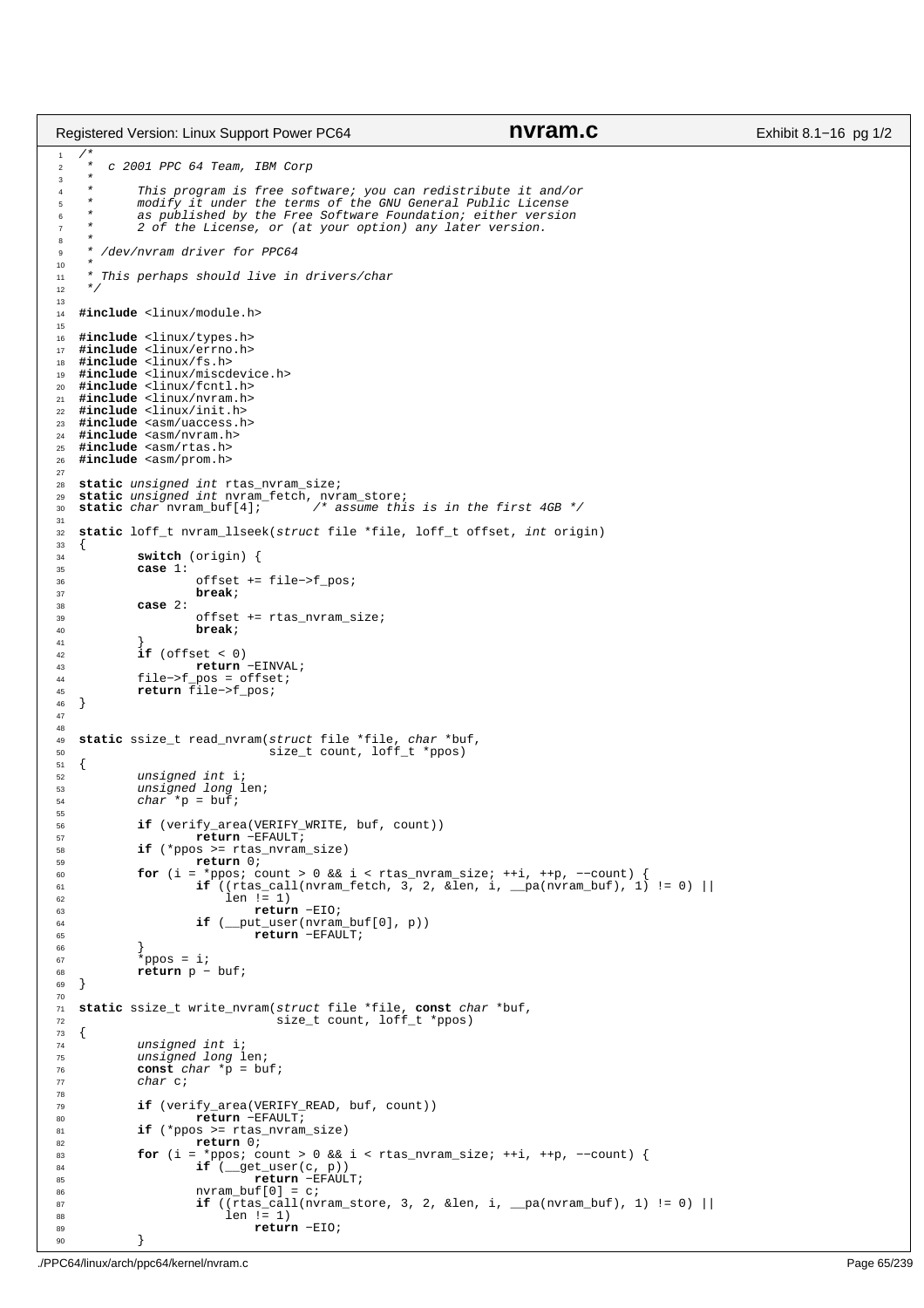```
91 *ppos = i;
92 return p − buf;
\begin{matrix} 92 \\ 93 \end{matrix}94
 95 static int nvram_ioctl(struct inode *inode, struct file *file,
96 unsigned int cmd, unsigned long arg)
97 \begin{cases} 98 \end{cases}98 return −EINVAL;<br>99 }
    99 }
100
101 struct file_operations nvram_fops = {
102 owner: THIS_MODULE,
102 owner: THIS_MODULE,<br>
103 llseek: nvram_llseek,<br>
104 read: read_nvram,
104 read: read_nvram,<br>105 write: write write nyram
                                           write_nvram,
106 ioctl: nvram_ioctl,
107 } ;
108
109 static struct miscdevice nvram_dev = {
110 NVRAM_MINOR,<br>
111 nvram ",
                  " nvram",
112 & nvram_fops
    113 };
114
115 int __init nvram_init(void)
\begin{matrix} 116 \\ 117 \end{matrix}117 struct device_node *nvram;<br>118 mnsigned int *nbytes_p, pr
118 \qquad \qquad \text{unsigned int *nbytes\_p, proplen;\n    if ((nvram = find_type\_devices("nvram")) != NULL) {\n        nbytes\_p = (unsigned int *)get\_property(nvram, "#bytes", \&proplen);\n        if (nbytes\_p &amp;&amp; proplen == <b>sizeof</b>(unsigned int)) {\n            rtas_nvram_size = *nbytes\_p;\n        }\n    }\n}\n</math>124 }
125 nvram_fetch = rtas_token("nvram−fetch");
126 nvram_store = rtas_token("nvram−store");
127 printk(KERN_INFO "PPC64 nvram contains %d bytes\n", rtas_nvram_size);
128<br>129129 misc_register(&nvram_dev);<br>130 return 0;
                 return 0;
131 }
132
133 void __exit nvram_cleanup(void)
134 {
                 135 misc_deregister( &nvram_dev );
136 }
137
138 module_init(nvram_init);<br>139 module exit(nvram cleanu
139 module_exit(nvram_cleanup);<br>140 MODULE LICENSE("GPL");
     MODULE_LICENSE("GPL");
Registered Version: Linux Support Power PC64 nvram.c Exhibit 8.1−16 pg 2/2
```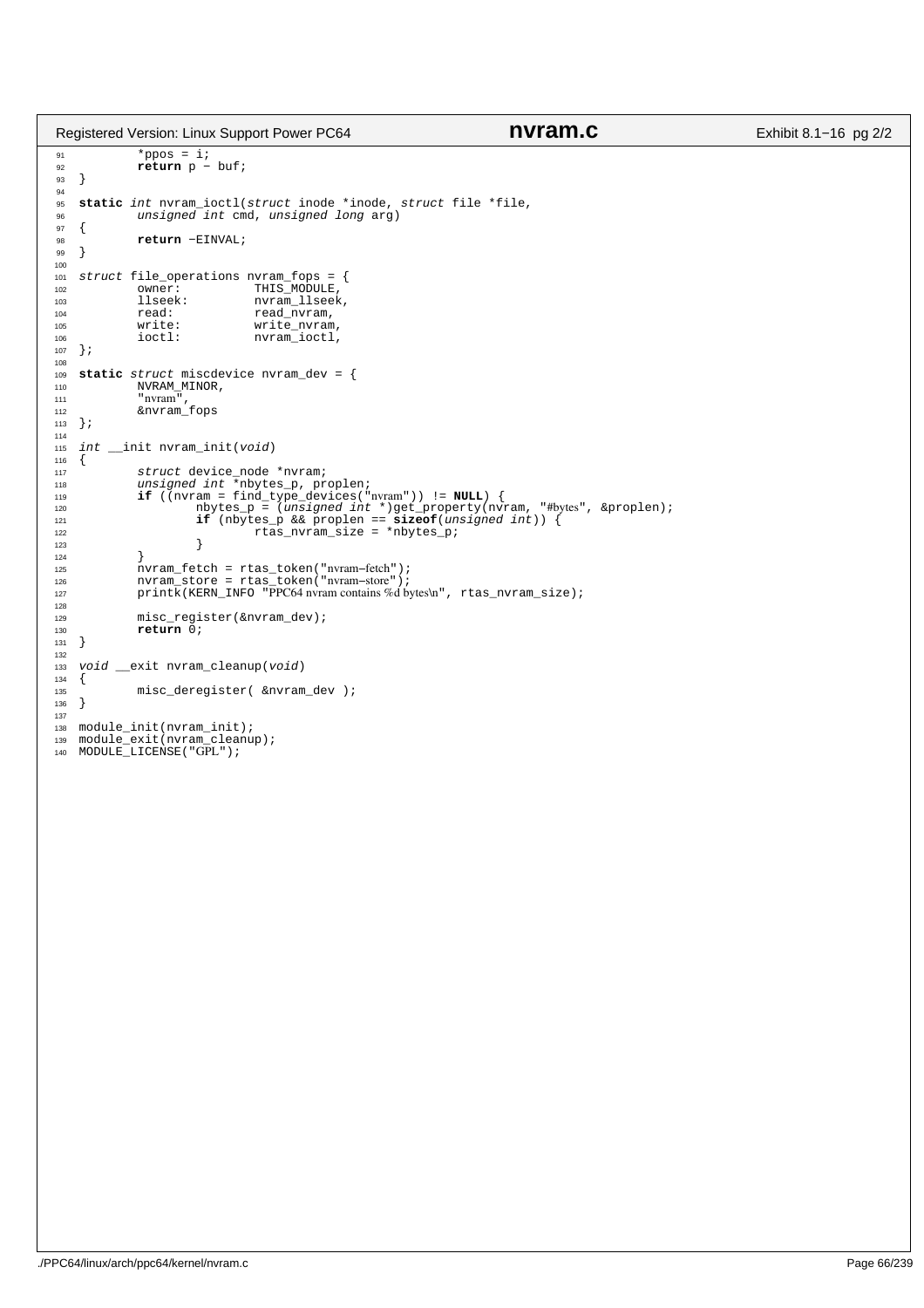```
1 / *
2 \times c 2001 PPC 64 Team, IBM Corp
3 *
               This program is free software; you can redistribute it and/or
 5 * modify it under the terms of the GNU General Public License
6 * as published by the Free Software Foundation; either version
7 * 2 of the License, or (at your option) any later version.
8 \times /9
10 #include <asm/types.h><br>11 #include <asm/page.h>
11 #include <asm/page.h>
12 #include <stddef.h>
13 #include <linux/config.h><br>14 #include <linux/threads.h
14 #include <linux/threads.h>
    15 #include <asm/page.h>
16 #include <asm/mmu.h><br>17 #include <asm/proces
    17 #include <asm/processor.h>
18 #include <asm/ptrace.h>
19
20 #include <asm/iSeries/ItLpPaca.h>
21 #include <asm/naca.h>
22 #include <asm/paca.h>
23
24 struct naca_struct *naca;<br>25 struct systemcfg *systemc
    struct systemcfg *systemcfg;
26
27 /* The Paca is an array with one entry per processor. Each contains an
<sup>28</sup> * ItLpPaca, which contains the information shared between the
* hypervisor and Linux. Each also contains an ItLpRegSave area which<br>* is used by the hypervisor to save registers.<br>* On systems with hardware multi-threading, there are two threads<br>* Per processor. The Paca array must con
<sup>34</sup> * processors. The processor VPD array needs one entry per physical<br><sup>35</sup> * processor (not thread).
        processor (not thread).
3637 #define PACAINITDATA(number,start,lpq,asrr,asrv) \
38 \left\{ \begin{array}{ccc} \end{array} \right.39 xLpPacaPtr: \&paca[number].xLpPaca, \xLpReaSavePtr: \&paca[number].xReaSavPtr: \&paca[number].xReaSavPtr: \&paca[number].xReaSavPtr: \&paca[number].xReaSavPtr: \&paca[number].xReaSavPtr: \&paca[number].xReaSavPtr: \&paca[number].xReaSavPtr: \&paca[number].xReaSavPtr: \&paca[number].xReaSavPtr: \&paca[number].xReaSavPtr: \&paca[number].xReaSavPtr: \&paca[number40 xLpRegSavePtr: &paca[number].xRegSav, \
41 xPacaIndex: (number), /* Paca Index */ \
42 default_decr: 0x00ff0000, /* Initial Decr */ \
43 xStab_data: {<br>44 real: (asrr),44 real: (asrr), /* Real pointer to segment table<br>45 virt: (asrv), /* Virt pointer to segment table
45 virt: (asrv), /* Virt pointer to segment table */ \
46 next_round_robin: 1 /* Round robin index */ \
47 }, \
48 lpQueuePtr: (lpq), /* &xItLpQueue, */ \
49 /* xRtas: { \
50 lock: SPIN_LOCK_UNLOCKED
51 \qquad \qquad \qquad \qquad \qquad \qquad \qquad \qquad \qquad \qquad \qquad \qquad \qquad \qquad \qquad \qquad \qquad \qquad \qquad \qquad \qquad \qquad \qquad \qquad \qquad \qquad \qquad \qquad \qquad \qquad \qquad \qquad \qquad \qquad \qquad \qquad \52 xProcStart: (start), /* Processor start */ \
53 xLpPaca: { \
\overline{\text{xDesc: 0xd397d781}}, \overline{\text{xSize: 0xd397d781}},
                          xSize: sizeof(struct ItLpPaca),
56 xFPRegsInUse: 1, \
57 xDynProcStatus: 2, \
58 \texttt{xDecrVal:} 0 \texttt{x00ff0000}59 xEndOfQuantum: 0xffffffffffffffff \
60 \hspace{1.6cm} \hspace{1.6cm} \hspace{1.6cm} \hspace{1.6cm} \hspace{1.6cm} \hspace{1.6cm} \hspace{1.6cm} \hspace{1.6cm} \hspace{1.6cm} \hspace{1.6cm} \hspace{1.6cm} \hspace{1.6cm} \hspace{1.6cm} \hspace{1.6cm} \hspace{1.6cm} \hspace{1.6cm} \hspace{1.6cm} \hspace{1.6cm} \\alpha<sub>61</sub> xRegSav: {
62 xDesc: 0xd397d9e2, /* "LpRS" */<br>63 xSize: sizeof(struct ItLpReqSave)
63 xSize: sizeof(struct ItLpRegSave) \
\begin{pmatrix} 64 & 1 \end{pmatrix},
65 exception_sp: \
66 (&paca[number].exception_stack[0]) − EXC_FRAME_SIZE, \
67 }
68
69 struct paca_struct paca[MAX_PACAS] __page_aligned = {
70 #ifdef CONFIG_PPC_ISERIES
71 PACAINITDATA( 0, 1, \&ItLpQueue, 0, STAB0_VIRT_ADDR),
    72 #else
73 PACAINITDATA( 0, 1, 0, STAB0_PHYS_ADDR, STAB0_VIRT_ADDR),
    74 #endif
75 PACAINITDATA( 1, 0, 0, 0, 0),
76 PACAINITDATA( 2, 0, 0, 0, 0),
77 PACAINITDATA( 3, 0, 0, 0, 0),
78 PACAINITDATA(\overline{4}, \overline{0}, \overline{0}, \overline{0}, \overline{0}), \overline{0}<br>
PACAINITDATA(\overline{5}, \overline{0}, \overline{0}, \overline{0}), \overline{0}),
               PACAINITDATA( 5, 0, 0, 0,
80 PACAINITDATA( 6, 0, 0, 0, 0),
81 PACAINITDATA( 7, 0, 0, 0, 0),
82 PACAINITDATA( 8, 0, 0, 0, 0),
83 PACAINITDATA( 9, 0, 0, 0, 0),<br>84 PACAINITDATA(10, 0, 0, 0, 0)
84 PACAINITDATA(10, 0, 0, 0, 0),<br>85 PACAINITDATA(11, 0, 0, 0, 0),
               PACAINITDATA(11, 0, 0, 0,
86 PACAINITDATA(12, 0, 0, 0, 0),
87 PACAINITDATA(13, 0, 0, 0, 0),
88 PACAINITDATA(14, 0, 0, 0, 0),<br>89 PACAINITDATA(15, 0, 0, 0, 0),
               PACAINITDATA(15, 0,
90 PACAINITDATA(16, 0, 0, 0, 0),
Registered Version: Linux Support Power PC64 pacaData.c Exhibit 8.1−17 pg 1/2
```
./PPC64/linux/arch/ppc64/kernel/pacaData.c Page 67/239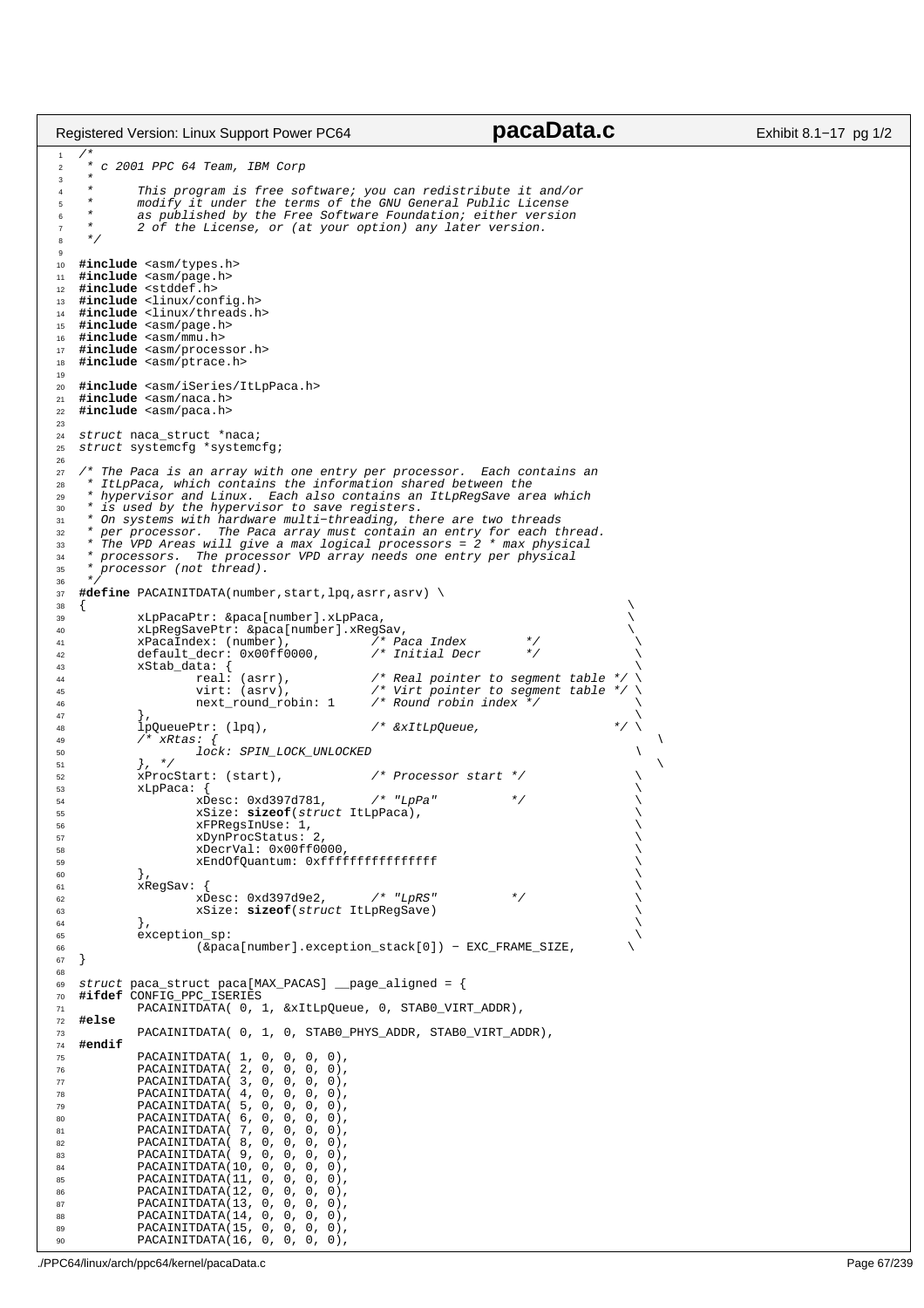|                  | Registered Version: Linux Support Power PC64 | pacaData.c | Exhibit 8.1–17 pg $2/2$ |
|------------------|----------------------------------------------|------------|-------------------------|
| 91               | PACAINITDATA $(17, 0, 0, 0, 0)$ ,            |            |                         |
| 92               | PACAINITDATA $(18, 0, 0, 0, 0)$ ,            |            |                         |
| 93               | PACAINITDATA $(19, 0, 0, 0, 0)$ ,            |            |                         |
| 94               | PACAINITDATA $(20, 0, 0, 0, 0)$ ,            |            |                         |
| 95               | PACAINITDATA $(21, 0, 0, 0, 0)$ ,            |            |                         |
| 96               | PACAINITDATA $(22, 0, 0, 0, 0)$ ,            |            |                         |
| 97               | PACAINITDATA $(23, 0, 0, 0, 0)$ ,            |            |                         |
| 98               | PACAINITDATA $(24, 0, 0, 0, 0)$ ,            |            |                         |
| 99               | PACAINITDATA $(25, 0, 0, 0, 0)$ ,            |            |                         |
| 100              | PACAINITDATA $(26, 0, 0, 0, 0)$ ,            |            |                         |
| 101              | PACAINITDATA $(27, 0, 0, 0, 0)$ ,            |            |                         |
| 102              | PACAINITDATA $(28, 0, 0, 0, 0)$ ,            |            |                         |
| 103              | PACAINITDATA $(29, 0, 0, 0, 0)$ ,            |            |                         |
| 104              | PACAINITDATA(30, 0, 0, 0, 0),                |            |                         |
| 105              | PACAINITDATA $(31, 0, 0, 0, 0)$ ,            |            |                         |
| 106              | PACAINITDATA(32, 0, 0, 0, 0),                |            |                         |
| 107              | PACAINITDATA(33, 0, 0, 0, 0),                |            |                         |
| 108              | PACAINITDATA $(34, 0, 0, 0, 0)$ ,            |            |                         |
| 109              | PACAINITDATA (35, 0, 0, 0, 0),               |            |                         |
| 110              | PACAINITDATA $(36, 0, 0, 0, 0)$ ,            |            |                         |
| 111              | PACAINITDATA(37, 0, 0, 0, 0),                |            |                         |
| 112              | PACAINITDATA(38, 0, 0, 0, 0),                |            |                         |
| 113              | PACAINITDATA(39, 0, 0, 0, 0),                |            |                         |
| 114              | PACAINITDATA $(40, 0, 0, 0, 0)$ ,            |            |                         |
| 115              | PACAINITDATA $(41, 0, 0, 0, 0)$ ,            |            |                         |
| 116              | PACAINITDATA $(42, 0, 0, 0, 0)$ ,            |            |                         |
| 117              | PACAINITDATA $(43, 0, 0, 0, 0)$ ,            |            |                         |
| 118              | PACAINITDATA $(44, 0, 0, 0, 0)$ ,            |            |                         |
| 119              | PACAINITDATA $(45, 0, 0, 0, 0)$ ,            |            |                         |
| 120              | PACAINITDATA $(46, 0, 0, 0, 0)$ ,            |            |                         |
| 121              | PACAINITDATA(47, 0, 0, 0, 0)                 |            |                         |
| $\vert$ ;<br>122 |                                              |            |                         |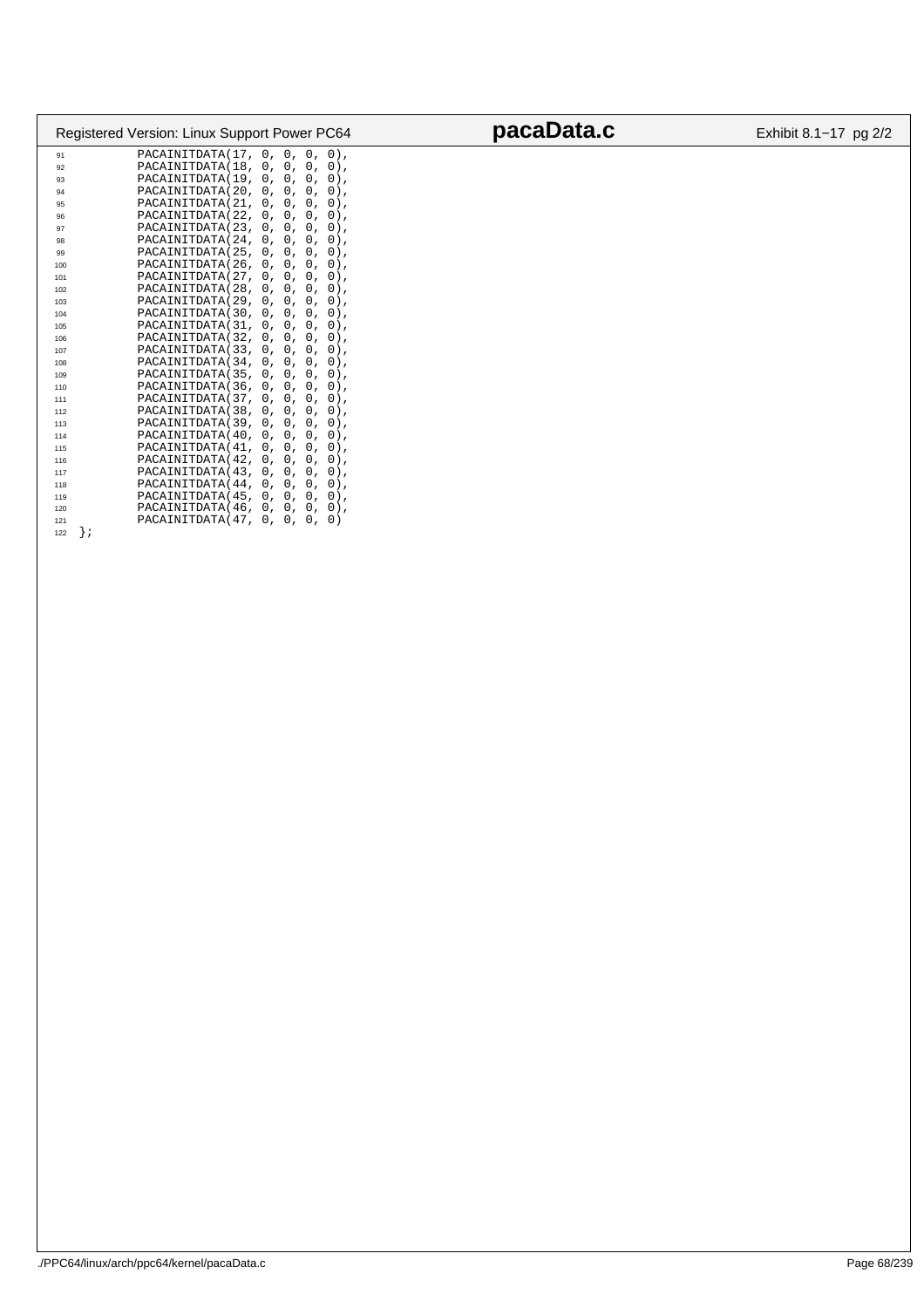```
/*
2 * \text{pci} \cdot \text{d}m3 * Copyright (C) 2001 Mike Corrigan & Dave Engebretsen, IBM Corporation
 4 *
5 * Dynamic DMA mapping support.
\epsilon7 * Manages the TCE space assigned to this partition.
8 * 
9 * This program is free software; you can redistribute it and/or modify
10 * it under the terms of the GNU General Public License as published by
11 * the Free Software Foundation; either version 2 of the License, or
12 * (at your option) any later version.
13<br>14<sup>14</sup> * This program is distributed in the hope that it will be useful,<br><sup>15</sup> * but WITHOUT ANY WAPPANTY, without even the implied warranty of
15 * but WITHOUT ANY WARRANTY; without even the implied warranty of
16 * MERCHANTABILITY or FITNESS FOR A PARTICULAR PURPOSE. See the
17 * GNU General Public License for more details.
18<br>19* You should have received a copy of the GNU General Public License
20 * along with this program; if not, write to the Free Software
21 * Foundation, Inc., 59 Temple Place, Suite 330, Boston, MA 02111−1307 USA
2223
24 #include <linux/init.h>
    25 #include <linux/types.h>
26 #include <linux/slab.h>
27 #include <linux/mm.h>
28 #include <linux/spinlock.h>
29 #include <linux/string.h><br>30 #include <linux/nci h>
    #include <linux/pci.h>
31 #include <asm/io.h><br>32 #include <asm/prom.
    32 #include <asm/prom.h>
33 #include <asm/rtas.h>
    #include <asm/ppcdebug.h>
35
36 #include <asm/iSeries/HvCallXm.h>
37 #include <asm/iSeries/LparData.h>
38 #include <asm/pci_dma.h>
39 #include <asm/pci−bridge.h>
    40 #include <asm/iSeries/iSeries_pci.h>
41
42 #include <asm/machdep.h>
43
44 #include "pci.h"
45
46 /* #define DEBUG_TCE 1 */
47 /* #define MONITOR_TCE 1 */ /* Turn on to sanity check TCE generation. */
48
4950 /* Initialize so this guy does not end up in the BSS section.
51 * Only used to pass OF initialization data set in prom.c into the main 
52 * kernel code −− data ultimately copied into tceTables[].
     *54 extern struct _of_tce_table of_tce_table[];
55
56 extern struct pci_controller* hose_head;
57 extern struct pci_controller** hose_tail;
58 extern struct list_head iSeries_Global_Device_List;
59
60 struct TceTable virtBusVethTceTable; /* Tce table for virtual ethernet */
61 struct TceTable virtBusVioTceTable; /* Tce table for virtual I/O */
62
63 struct iSeries_Device_Node iSeries_veth_dev_node = { LogicalSlot: 0xFF, DevTceTable: &virtBusVethTceTable };
64 struct iSeries_Device_Node iSeries_vio_dev_node = { LogicalSlot: 0xFF, DevTceTable: &virtBusVioTceTable };
65<br>66 struct pci dev
66 struct pci_dev iSeries_veth_dev_st = { sysdata: &iSeries_veth_dev_node };
67 struct pci_dev iSeries_vio_dev_st = { sysdata: &iSeries_vio_dev_node };
68
69 struct pci_dev * iSeries_veth_dev = &iSeries_veth_dev_st;
70 struct pci_dev * iSeries_vio_dev = &iSeries_vio_dev_st;
71
72 /* Device TceTable is stored in Device Node */<br>73 /* struct TceTable * tceTables[256]; */ /* Tce
73 /* struct TceTable * tceTables[256]; */ /* Tce tables for 256 busses
74 * Bus 255 is the virtual bus
75 * zero indicates no bus defined
76 */
77 /* allocates a contiguous range of tces (power−of−2 size) */
78 static inline long alloc_tce_range(struct TceTable *, 
79 unsigned order );
80
81 /* allocates a contiguous range of tces (power−of−2 size)
\begin{array}{ccc} 82 & * \text{ assumes lock already held} \\ 83 & * \end{array}\rightarrow84 static long alloc_tce_range_nolock(struct TceTable *, 
                                                     unsigned order );
86
87 /* frees a contiguous range of tces (power-of-2 size) */<br>88 static inline void free_tce_range(struct TceTable *,
88 static inline void free_tce_range(struct TceTable *,<br>89 long t.cenum.
                                                    long tcenum,
90 unsigned order );
Registered Version: Linux Support Power PC64 pci_dma.c Exhibit 8.1−18 pg 1/17
```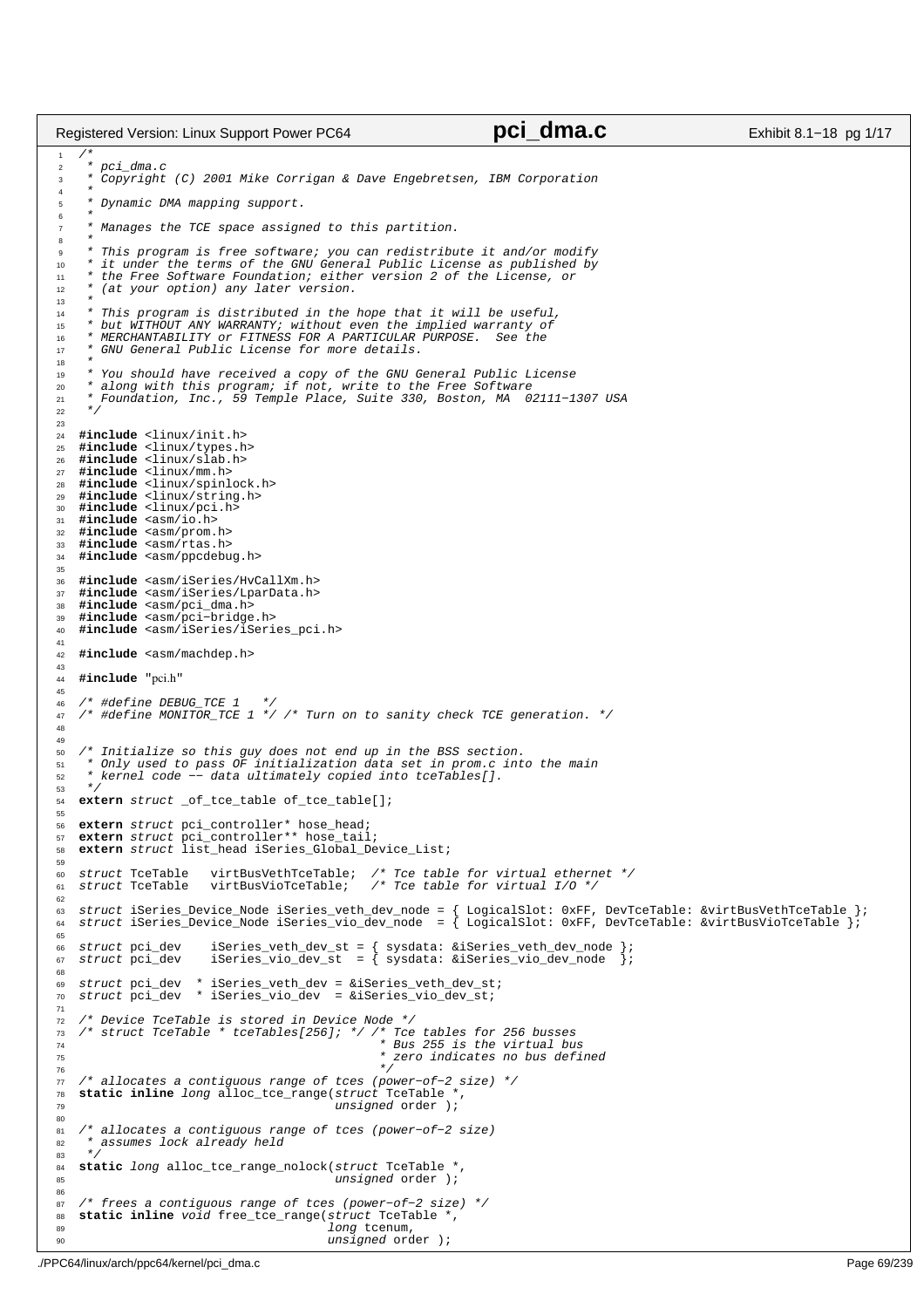```
9'92 /* frees a contiguous rnage of tces (power−of−2 size)
ex assumes lock already held
94
95 void free_tce_range_nolock(struct TceTable *, 
                                     long tcenum.
97 unsigned order );
98
99 /* allocates a range of tces and sets them to the pages */<br>100 static inline dma addr t get tces( struct TceTable *,
100 static inline dma_addr_t get_tces( struct TceTable *, 
                                               unsigned order,
102 102 void *page, 103
103<br>
103 unsigned numPages,<br>
104 int direction );
                                               int direction i;
105
106 static long test_tce_range( struct TceTable *,<br>107 long tcenum,
                                      Berace reera
108 unsigned order );
109
110 static unsigned fill_scatterlist_sg(struct scatterlist *sg, int nents, 
111 dma_addr_t dma_addr,<br>
112 dma 1012 dma 1013 dma 1013 dma
113
114 static unsigned long num_tces_sg( struct scatterlist *sg, 
                                             int nents );
116
117 static dma_addr_t create_tces_sg( struct TceTable *tbl, 
118 struct scatterlist *sg,
119 int nents,<br>120 intervals intervals intervals intervals intervals intervals intervals in the set of the set of the set of<br>120 intervals in the set of the set of the set of the set of the set of the set of the set of the
                                             unsigned numTces,
121 int direction );
122
123 static void getTceTableParmsiSeries(struct iSeries_Device_Node* DevNode,<br>124 struct TceTable *tce table parms
                                                  struct TceTable *tce_table_parms );
125
126 static void getTceTableParmsPSeries( struct pci_controller *phb, 
127 struct device_node *dn,
128 struct TceTable *tce_table_parms );
129
130 static void getTceTableParmsPSeriesLP(struct pci_controller *phb,
131 struct device_node *dn,<br>132 struct TceTable *newTceTable );
133
134 static struct TceTable* findHwTceTable(struct TceTable * newTceTable );
135
136 void create pci bus tce table( unsigned long token );
137
138 u8 iSeries_Get_Bus( struct pci_dev * dv )
139 {
             return 0;
141 }
142<br>143
   static inline struct TceTable *get_tce_table(struct pci_dev *dev)
\begin{matrix} 144 \\ 145 \end{matrix}if (Idev)146 dev = ppc64_isabridge_dev;<br>
147 if (!dev)
              if (!dev)148 return NULL;<br>149 if (systemcfg->platf)
149 if (systemcfg->platform == PLATFORM_ISERIES_LPAR) {<br>150 return ISERIES DEVNODE(dev)->DevTceTable;
                       150 return ISERIES_DEVNODE(dev)−>DevTceTable;
151 } else {
152 return PCI_GET_DN(dev)->tce_table;<br>153 }
153 }
   }
155
156 static unsigned long __inline__ count_leading_zeros64( unsigned long x )
\begin{matrix} 157 \\ 158 \end{matrix}158 unsigned long lzi<br>159 asm("cntlzd %0. %1)159 asm("cntlzd %0, %1" : "=r"(lz) : "r"(x));<br>160 ceturn 1z;
             160 return lz;
161 }
162
163 static void tce_build_iSeries(struct TceTable *tbl, long tcenum,<br>164 unsigned long uaddr, int direction
165 {
166 u64 setTceRc;
167 union Tce tce;
168
169 PPCDBG(PPCDBG_TCE, "build_tce: uaddr = 0x%lx\n", uaddr);<br>
170 PPCDBG(PPCDBG_TCE, "\ttcenum = 0x%lx, tbl = 0x%lx, index=%lx\n",<br>
171 tcenum, tbl, tbl->index);
172
173 tce.wholeTce = 0;<br>174 tce.tceBits.rpn =
             174 tce.tceBits.rpn = (virt_to_absolute(uaddr)) >> PAGE_SHIFT;
175
176 \frac{17}{17} /* If for virtual bus */<br>177 if ( tbl->tceType == TCE
177 if ( tbl->tceType == TCE_VB ) {<br>178 if ( tbl->tceType == TCE_VB ) {<br>tce.tceBits.valid = 1;
178 tce.tceBits.valid = 1;<br>179 tce.tceBits.allIo = 1;
                        tce. tceBits. allIo = 1;Registered Version: Linux Support Power PC64 pci_dma.c Exhibit 8.1–18 pg 2/17
```
<sup>180</sup> **if** ( direction != PCI\_DMA\_TODEVICE )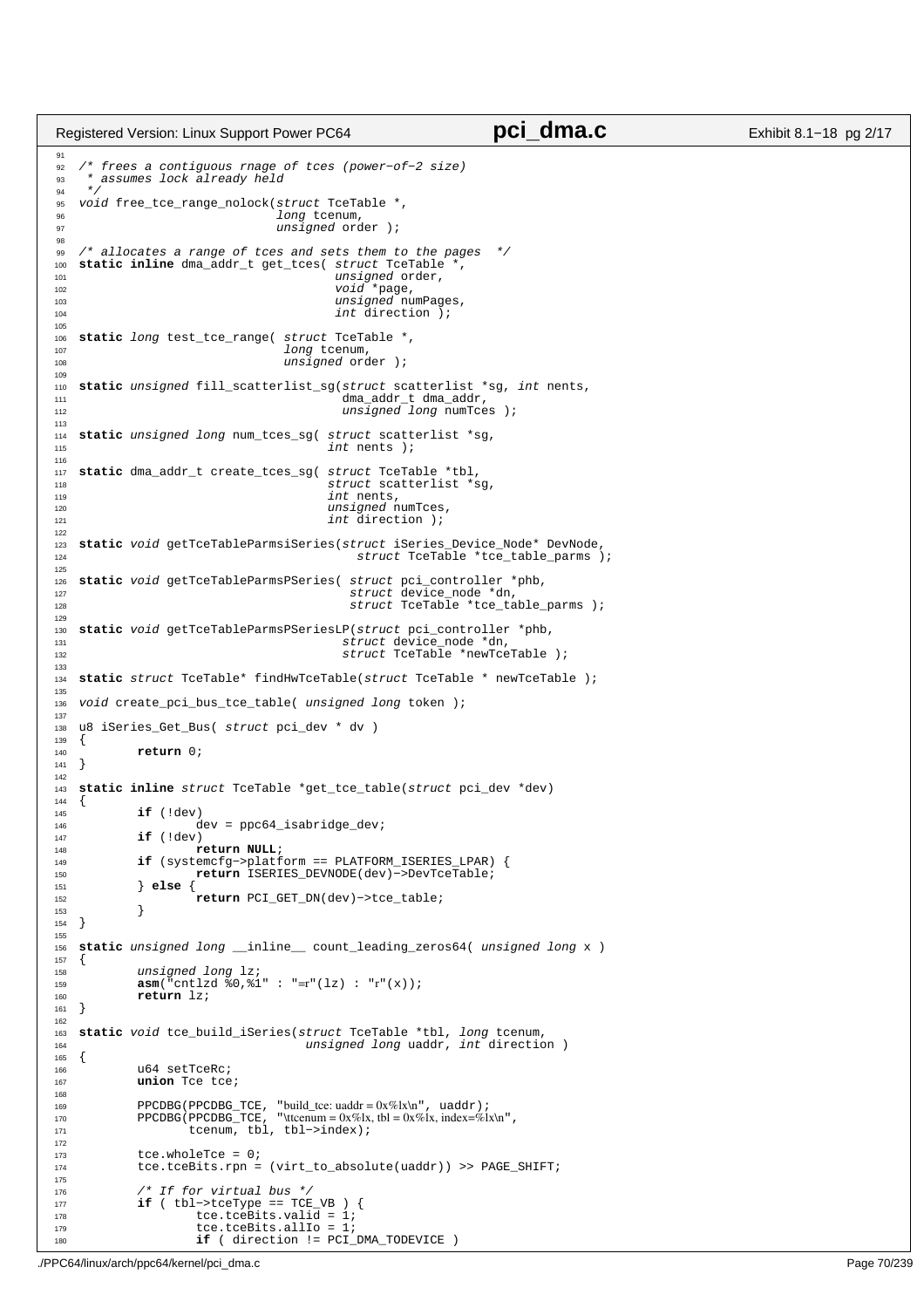```
181 tce.tceBits.readWrite = 1;
182 } else {
183<br>183 \left(\frac{1}{2}\right)^{\frac{1}{2}-1} /* If for PCI bus *<br>tce.tceBits.readWri
                         tce.tceBits.readWrite = 1; // Read allowed
185 if ( direction != PCI_DMA_TODEVICE )<br>186 if the the state state is positivale = 1;
              tce.tceBits.pciWrite = 1;<br>}
187 }
188
189 setTceRc = HvCallXm_setTce((u64)tbl−>index,<br>190 (u64)tcenum,
190 (u64)tcenum,<br>tce.wholeTce
                                                 tce.wholeTce );
192 if(setTceRc) {<br>
193 panic(
              1<br>panic("PCI_DMA: HvCallXm_setTce failed, Rc: 0x%lx\n", setTceRc);<br>}
194 }
   \{196
197 static void tce_build_pSeries(struct TceTable *tbl, long tcenum, 
198 unsigned long uaddr, int direction )
199 {
200 union Tce tce;
201 union Tce *tce_addr;
202
203 PPCDBG(PPCDBG_TCE, "build_tce: uaddr = 0x%lx\n", uaddr);<br>204 PPCDBG(PPCDBG_TCE, "\ttcenum = 0x%lx, tbl = 0x%lx, index=%lx\n",<br>205 tcenum, tbl, tbl->index);
206
207 tce.wholeTce = 0;
208 tce.tceBits.rpn = (virt_to_absolute(uaddr)) >> PAGE_SHIFT;
209
210 tce.tceBits.readWrite = 1; // Read allowed 
211 if ( direction != PCI_DMA_TODEVICE ) tce.tceBits.pciWrite = 1;
212
213 tce_addr = ((union Tce *)tbl−>base) + tcenum;
214 *tce_addr = (union Tce)tce.wholeTce;
215
216 }
217
\begin{array}{ccc}\n218 & / \star \\
219 & \star\n\end{array}219 * Build a TceTable structure. This contains a multi−level bit map which
    <sup>2</sup><br><sup>2</sup> is used to manage allocation of the tce space.
221<br>222
    static struct TceTable *build_tce_table( struct TceTable * tbl )
223 {<br>224
<sup>224</sup> unsigned long bits, bytes, totalBytes;<br><sup>225</sup> unsigned long numBits[NUM TCE LEVELS],
225 unsigned long numBits[NUM_TCE_LEVELS], numBytes[NUM_TCE_LEVELS];
226 unsigned i, k, m;
227 unsigned char * pos, * p, b;
228<br>229229 PPCDBG(PPCDBG_TCEINIT, "build_tce_table: tbl = 0x\%lx\ln", tbl);<br>230 spin lock init( \&(tbl->lock));
              spin_lock_init( &(tbl->lock) );
231
232 tbl−>mlbm.maxLevel = 0;
233
234 /* Compute number of bits and bytes for each level of the<br>
\frac{235}{235} * multi-level bit man
               * multi-level bit map<br>*/
236 * /
237 totalBytes = 0;
238 bits = tbl−>size * (PAGE_SIZE / sizeof( union Tce ));
239
240 for ( i=0; i<NUM_TCE_LEVELS; ++i ) {
241 bytes = ((bits+63)/64) * 8;
<sup>242</sup> PPCDBG(PPCDBG_TCEINIT, "build_tce_table: level %d bits=%ld, bytes=%ld\n", i, bits, bytes );<br>243 mumBits[i] = bits;
243 numBits[i] = bits;<br>244 numBytes[i] = byte
                         numBytes[i] = bytes;245 bits /= 2;<br>246 bits \sqrt{246}226, 276, 276, 276, 276247 }
              PPCDBG(PPCDBG_TCEINIT, "build_tce_table: totalBytes="old\n", totalBytes ;
249
250 pos = (char *)__get_free_pages( GFP_ATOMIC, get_order( totalBytes ));
251
252 if ( pos == NULL ) {
253 panic ("PCI_DMA: Allocation failed in build_tce_table!\n");<br>
\frac{254}{254}\}255
256 /* For each level, fill in the pointer to the bit map,
257 * and turn on the last bit in the bit map (if the
258 * number of bits in the map is odd). The highest
259 * level will get all of its bits turned on.
260 * /
261 memset(pos, 0, totalBytes );
262 for (i=0; i<NUM_TCE_LEVELS; ++i) {
263 if ( numBytes[i] ) {
264 tbl−>mlbm.level[i].map = pos;<br>265 tbl−>mlbm_maxLevel = i;
                                   265 tbl−>mlbm.maxLevel = i;
266
<sup>267</sup> if ( numBits[i] & 1 ) {<br>
268 p = pos + numBy
p = pos + numBytes[i] - 1;<br>
m = ((numRits[i] * 8) - 1;269 m = (( numBits[i] % 8) − 1) & 7;
270 *_{p} = 0 \times 80 \implies m;Registered Version: Linux Support Power PC64 pci_dma.c pci_dma.c Exhibit 8.1–18 pg 3/17
```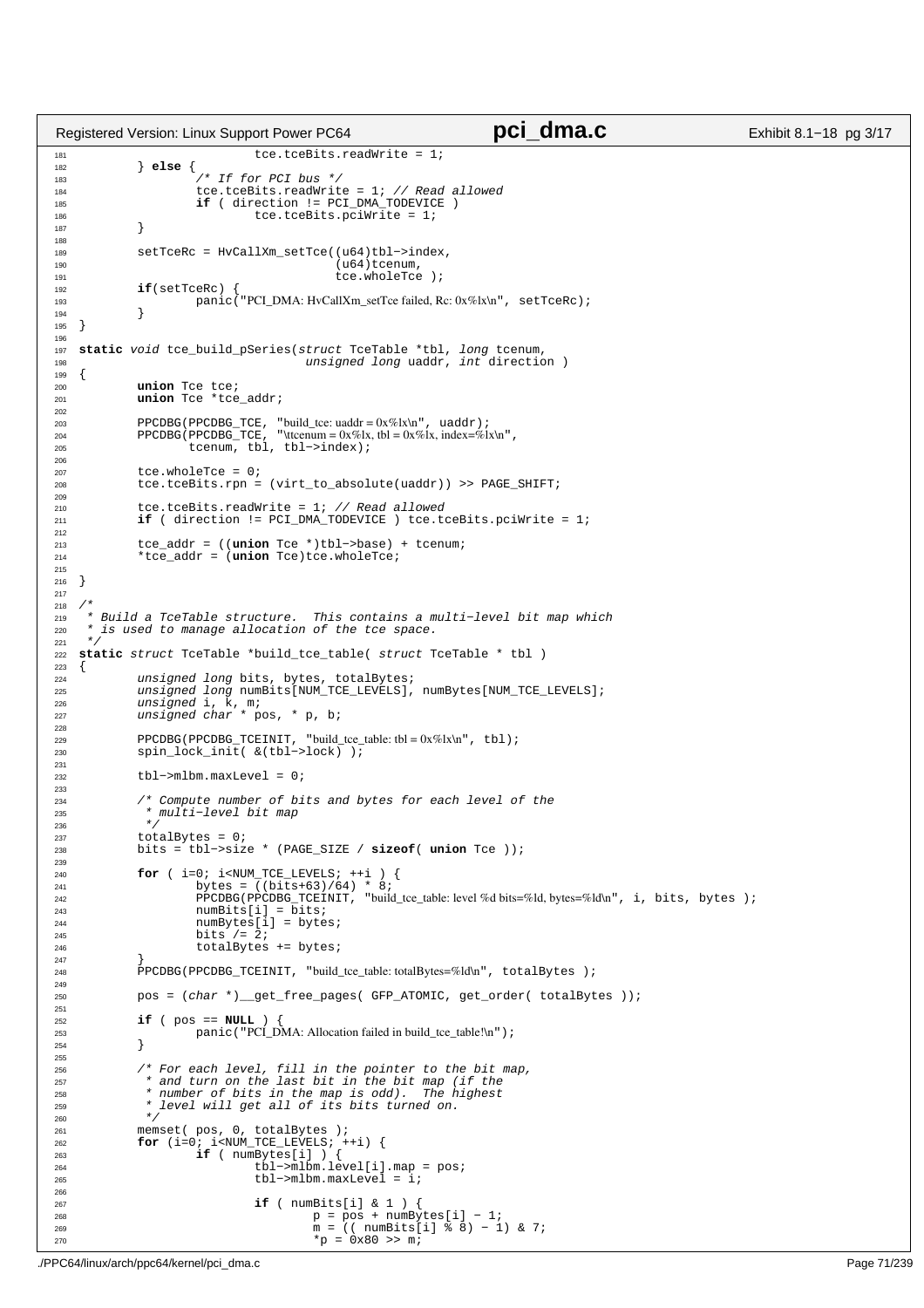```
271 PPCDBG(PPCDBG_TCEINIT, "build_tce_table: level %d last bit %x\n", i, 0x80>>m );
272 \Big\}273 }
274 else
275 tbl->mlbm.level[i].map = 0;<br>276 pos += numBvtes[i];
                     pos += numBytes[i];277 tbl−>mlbm.level[i].numBits = numBits[i];<br>278 tbl−>mlbm.level[i].numBytes = numBytes[i
            278 tbl−>mlbm.level[i].numBytes = numBytes[i];
279 }
280
281 /* For the highest level, turn on all the bits */
282
283 i = tbl->mlbm.maxLevel;<br>284 p = tbl->mlbm.level[i].
284 p = tbl->mlbm.level[i].map;<br>285 m = numBits[i];
            m = numBits[i];286 PPCDBG(PPCDBG_TCEINIT, "build_tce_table: highest level (%d) has all bits set\n", i);<br>287 for (k=0; k<numBvtes[i]; ++k) {
287 fried of (k=0; k=cm bytes[i]; ++k) {<br>288 for (k=0; k=cm bytes[i]; ++k) {
288 if ( m >= 8 ) {<br>
289 /* handle full bytes */
290 *_{p++} = 0 \times f \cdot f;<br>
291 m = 8;292 }
293 else if(m>0) {
294 /* handle the last partial byte */
295 b = 0x80;
^{*}P = 0;<br>
^{*}P = 0;<br>
^{*}P = 0;<br>
^{*}P = 0;while (m) {<br>
298 b >> 1;<br>
299 b >> 1;<br>
200 −−m;
301 }
302 } else {
\sum_{303}^{303} break;
304 }
305 }
306
307 return tbl;
   \{309
310 static inline long alloc_tce_range( struct TceTable *tbl, unsigned order )
311 {<br>312long retval;
313 unsigned long flags;
314
315 /* Lock the tce allocation bitmap */
316 spin_lock_irqsave( &(tbl−>lock), flags );
317
318 /* Do the actual work */<br>319 retval = alloc tce range
            319 retval = alloc_tce_range_nolock( tbl, order );
320
321 /* Unlock the tce allocation bitmap */
322 spin_unlock_irqrestore( &(tbl−>lock), flags );
323
324 return retval;
   \left\{ \right\}326
327 static long alloc_tce_range_nolock( struct TceTable *tbl, unsigned order )
\begin{array}{c} 328 \\ 329 \end{array}329 annsigned long numBits, numBytes;<br>330 annsigned long i, bit, block, mas
            unsigned long i, bit, block, mask;
331 long tcenum;
332 u64 * map;
333<br>334
            334 \pm 1f the order (power of 2 size) requested is larger than our
335 * biggest, indicate failure<br>326 */
336 */
337 if(order >= NUM_TCE_LEVELS)<br>338 /* This can happen
338 /* This can happen if block of TCE's are not found. This code */
339 /* maybe in a recursive loop looking up the bit map for the range.*/
340 panic("PCI_DMA: alloc_tce_range_nolock: invalid order: %d\n",order);
341 }
342
343 numBits = tbl−>mlbm.level[order].numBits;
            344 numBytes = tbl−>mlbm.level[order].numBytes;
345 map = (u64 *)tbl−>mlbm.level[order].map;
346
347 /* Initialize return value to -1 (failure) */<br>348 tcenum = -1;
            \text{teenum} = -1;349
350 /* Loop through the bytes of the bitmap */
351 for (i=0; i<numBytes/8; ++i) {
352 if ( *map ) {
353 /* A free block is found, compute the block
\frac{354}{1000} * number (of this size)
355 * /
356 bit = count_leading_zeros64( *map );
357 block = (i * 64) + bit; /* Bit count to free entry */
358
359 /* turn off the bit in the map to indicate
<sup>360</sup> * that the block is now in use
Registered Version: Linux Support Power PC64 pci_dma.c Exhibit 8.1–18 pg 4/17
```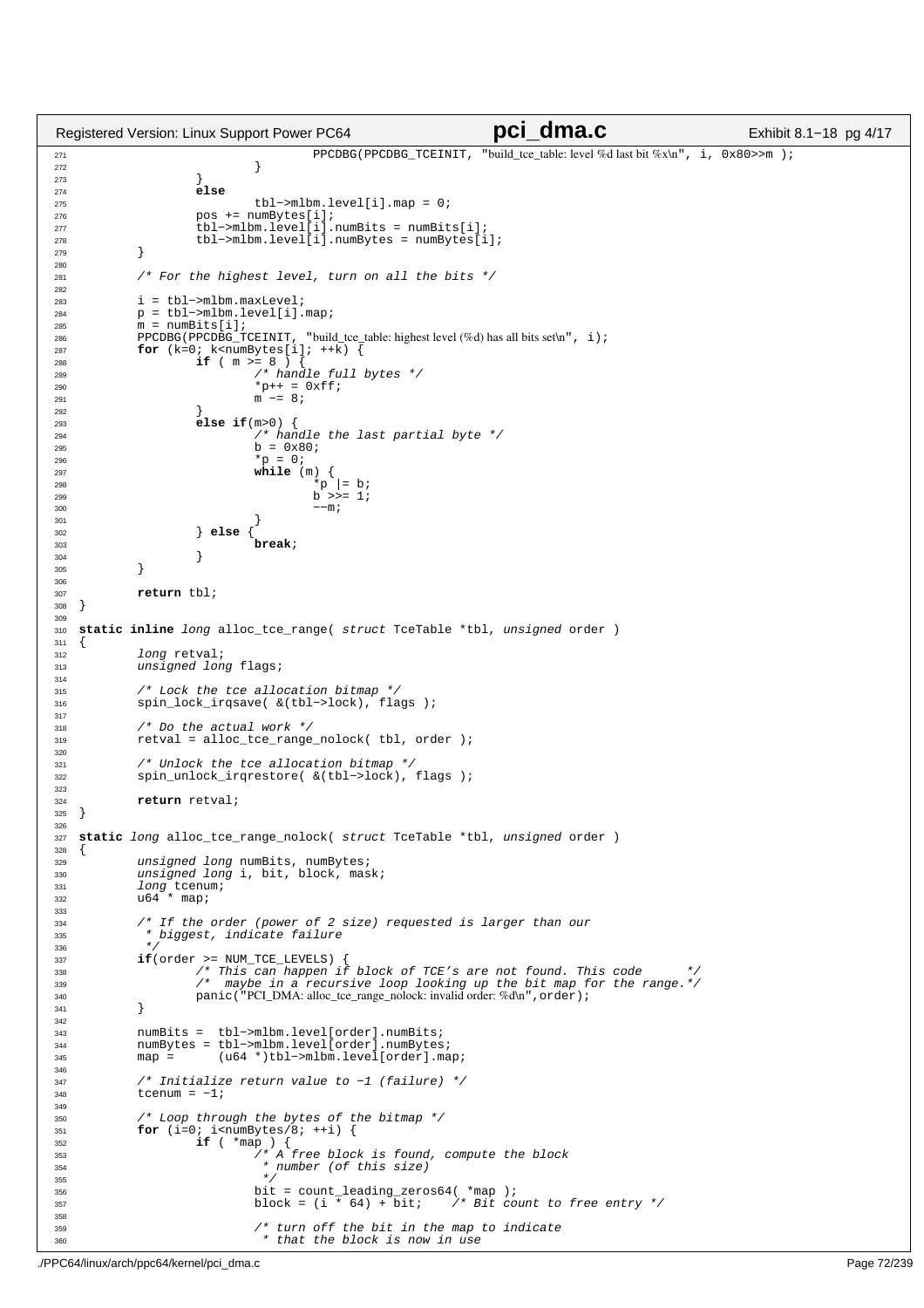```
361 * /
\text{mask} = 0 \times 1 \text{UL} \ll (63 - \text{bit});
\text{max} *map \&= ~mask;
364
365 /* compute the index into our tce table for
366 * the first tce in the block
367 */
368 PPCDBG(PPCDBG_TCE, "alloc_tce_range_nolock: allocating block %ld, (byte=%ld, bit=%ld) order %d\n", block, i, bi
   t, order );
369 \text{50} tcenum = block << order;<br>370 return tcenum;
                             370 return tcenum;
371 }
372 + + \text{map};<br>373373 }
374
375 #ifdef DEBUG_TCE
376 if ( tcenum == −1 ) {
377 PPCDBG(PPCDBG_TCE, "alloc_tce_range_nolock: no available blocks of order = %d\n", order );<br>378 if ( order < tbl->mlbm.maxLevel ) {
                     378 if ( order < tbl−>mlbm.maxLevel ) {
379 PPCDBG(PPCDBG_TCE, "alloc_tce_range_nolock: trying next bigger size\n");<br>380
380 }
381 else {
382 panic ("PCI_DMA: alloc_tce_range_nolock: maximum size reached...failing\n");
\}384 }
385 #endif
386
387 /* If no block of the requested size was found, try the next
388 * size bigger. If one of those is found, return the second
389 * half of the block to freespace and keep the first half
390 */
391 if((tcenum == −1) && (order < (NUM_TCE_LEVELS − 1))) {
392 tcenum = alloc_tce_range_nolock( tbl, order+1 );
393 if ( tcenum != −1 ) {
394 free_tce_range_nolock( tbl, tcenum+(1<<order), order );<br>395
395 }
396 }
397
398 /* Return the index of the first tce in the block<br>399 * (or -1 if we failed)
             * (or -1 if we failed)
400 * /
401 return tcenum;
402 }
403
404 static inline void free_tce_range(struct TceTable *tbl, 
405 long tcenum, unsigned order )
406<br>407
            unsigned long flags;
408
409 /* Lock the tce allocation bitmap */
410 spin_lock_irqsave( &(tbl−>lock), flags );
411<br>4124<sup>*</sup> Do the actual work */413 free_tce_range_nolock( tbl, tcenum, order );
414415 /* Unlock the tce allocation bitmap */<br>416 spin unlock irgrestore( \&(tbl->lock),
            416 spin_unlock_irqrestore( &(tbl−>lock), flags );
417
418 }
419
420 void free_tce_range_nolock(struct TceTable *tbl, 
\frac{421}{422} \left\{\n\begin{array}{ccc}\n1 & - & - & - & - \\
1 & - & - & - & 1 \\
\end{array}\n\right\} long tcenum, unsigned order )
422<br>423unsigned long block;
424 unsigned byte, bit, mask, b;
425 unsigned char * map, * bytep;
426
427 if (order >= NUM_TCE_LEVELS) {<br>a<sub>28</sub> panic ("PCI DMA: free tce ra
428 panic("PCI_DMA: free_tce_range: invalid order: 0x\%x\ln", order);<br>return;
                     429 return;
430 }
431
432 block = tcenum >> order;
433
434 #ifdef MONITOR_TCE
435 if ( tcenum != (block << order ) ) {
436 printk("PCI_DMA: Free_tce_range: tcenum %lx misaligned for order %x\n", tcenum, order);<br>return;
437 return;
438 }
439 if ( block >= tbl−>mlbm.level[order].numBits ) {
440 printk("PCI_DMA: Free_tce_range: tcenum %lx is outside the range of this map (order %x, numBits %lx\n", tcenum, order, tbl->mlbm. level[order]. numBits );
441 tcenum, order, tbl−>mlbm.level[order].numBits );
                     442 return;
443<br>444444 if ( test_tce_range( tbl, tcenum, order ) ) {
445 printk("PCI_DMA: Freeing range not allocated: tTceTable %p, tcenum %lx, order %x\n", tbl, tcenum, order );<br>
return;
            446 return;
447<br>448448 #endif
449
Registered Version: Linux Support Power PC64 pci_dma.c pci_dma.c Exhibit 8.1–18 pg 5/17
```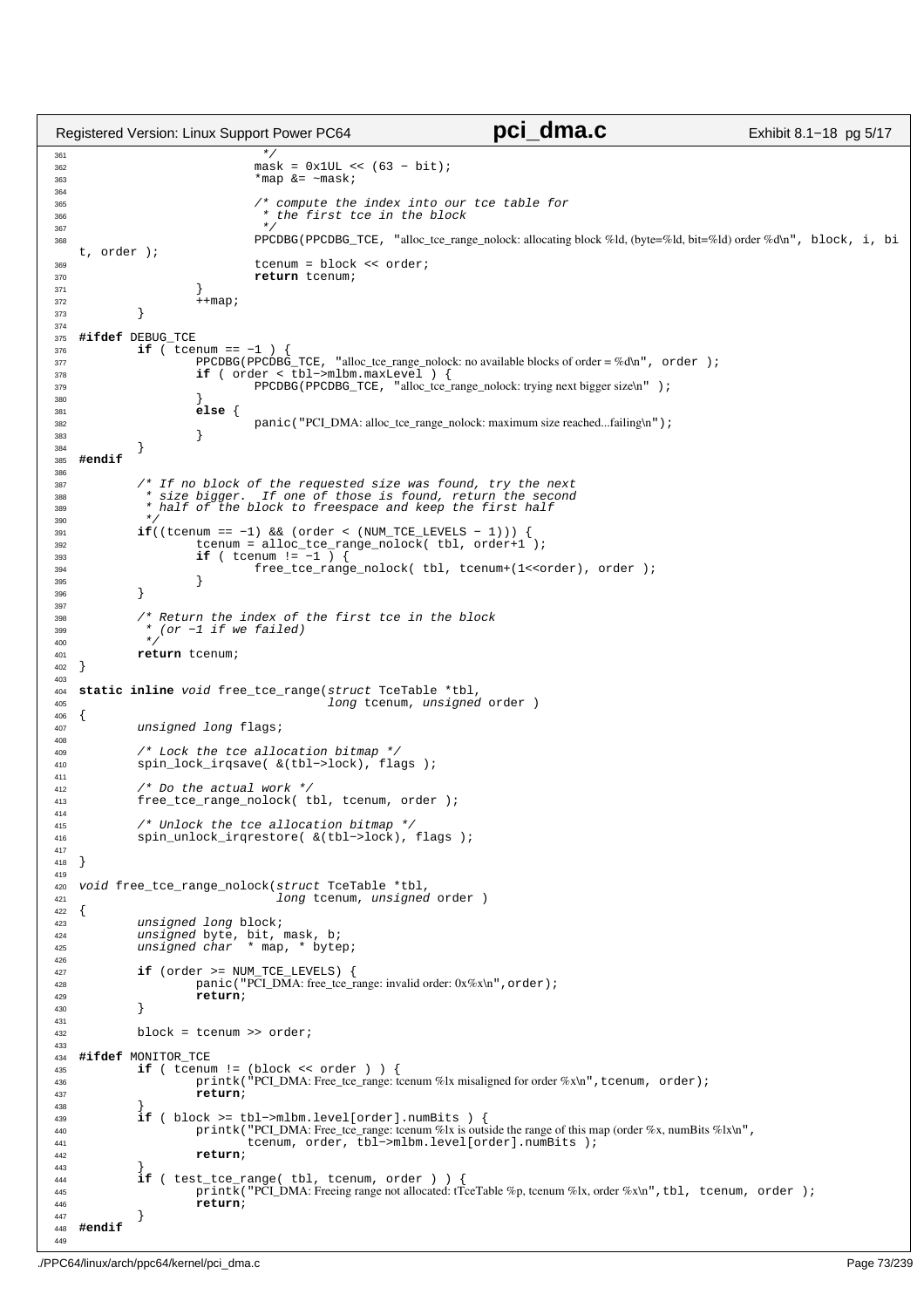```
450 map = tbl−>mlbm.level[order].map;
451 byte = block / 8;
452 bit = block % 8;
453 mask = 0x80 >> bit;
454 bytep = map + byte;
455
456 #ifdef DEBUG_TCE
457 PPCDBG(PPCDBG_TCE, "free_tce_range_nolock: freeing block %ld (byte=%d, bit=%d) of order %d\n",<br>block, byte, bit, order);
458 block, byte, bit, order);<br>459 #endif
    459 #endif
460
461 #ifdef MONITOR_TCE<br>462 if ( *byte)
462 if (*bytep & mask )<br>463 if (*bytep & mask )
463 panic("PCI_DMA: Tce already free: TceTable %p, tcenum %lx, order %x\n", tbl, tcenum, order);<br>464
464 }
465 #endif
466
467 *bytep | = mask;
468
469 /* If there is a higher level in the bit map than this we may be<br>470 * able to buddy up this block with its partner.<br>471 * If this is the highest level we can't buddy up<br>* If this level has an odd number of bits and
473 * we are freeing the last block we can't buddy up
474 * Don't buddy up if it's in the first 1/4 of the level
475 * /476 if (( order < tbl−>mlbm.maxLevel ) &&
477 ( block > (tbl−>mlbm.level[order].numBits/4) ) &&
478 ((block < tbl->mlbm.level[order].numBits−1 ) ||<br>
479 (0 == (tbl->mlbm.level[order].numBits & 1)))) {<br>
480 /* See if we can buddy up the block we just freed */<br>
bit &= 6; /* get to the first of the buddy bits */
%482 mask = 0xc0 >> bit; /* build two bit mask */<br>
483 b = *bytep & mask; /* Get the two bits */<br>
484 if ( 0 == (b ^ mask) } { /* If both bits are on */<br>
/* both of the buddy blocks are free we can combine them */
486 *bytep ^= mask; /* turn off the two bits */
487 block = ( byte * 8 ) + bit; /* block of first of buddies */
488 tcenum = block << order;<br>
\frac{1}{4} \frac{1}{4} \frac{1}{4} \frac{1}{4} \frac{1}{4} \frac{1}{4} \frac{1}{4} \frac{1}{4} \frac{1}{4} \frac{1}{4} \frac{1}{4} \frac{1}{4} \frac{1}{4} \frac{1}{4} \frac{1}{4} \frac{1}{4} \frac{1}{4} \frac{1}{4} \frac{1}{4} \/* free the buddied block */490 PPCDBG(PPCDBG_TCE, 491
491 Tree_tce_range: buddying blocks %ld & %ld\n",<br>block, block+1);
492 block, block+1);<br>493 free t.ce range nolock(
493 free_tce_range_nolock( tbl, tcenum, order+1 );<br>494 }
494 }
495 }
496 }
497<br>498498 static long test_tce_range( struct TceTable *tbl, long tcenum, unsigned order )
    \{500 unsigned long block;
501 unsigned byte, bit, mask, b;
502 long retval, retLeft, retRight;
503 unsigned char * map;
504
505 map = tbl−>mlbm.level[order].map;
506 block = tcenum >> order;<br>507 byte = block / 8;
507 byte = block / 8; /* Byte within bitmap */
508 bit = block % 8; /* Bit within byte */
509 mask = 0x80 >> bit;
510 b = (*(map+byte) & mask ); /* 0 if block is allocated, else free */
\begin{array}{ccc} 511 & \text{if} & \text{b} \\ 512 & \text{retval} = 1 \end{array}512 retval = 1; \angle /* 1 == block is free */
              513 else
514 retval = 0; \qquad \qquad /* 0 == block is allocated */
515 /* Test bits at all levels below this to ensure that all agree */
516
517 if (order) {
518 518 retLeft = test_tce_range( tbl, tcenum, order-1 );<br>519 retRight = test tce_range( tbl. tcenum+(1<<(order-
519 retRight = test_tce_range( tbl, tcenum+(1<<(order−1)), order−1 );
520 if ( retLeft || retRight ) {
521 retval = 2;
522 }
523 }
524
525 /* Test bits at all levels above this to ensure that all agree */
526
527 return retval;
   528 }
529
530 static inline dma_addr_t get_tces( struct TceTable *tbl, unsigned order, void *page, unsigned numPages, int direc
    tion )
531 {
532 long tcenum;<br>533 unsigned lon
533 unsigned long uaddr;
534 unsigned i;
535 dma_addr_t retTce = NO_TCE;
536
537 uaddr = (unsigned long)page & PAGE_MASK;
538
Registered Version: Linux Support Power PC64 pci_dma.c pci_dma.c Exhibit 8.1–18 pg 6/17
```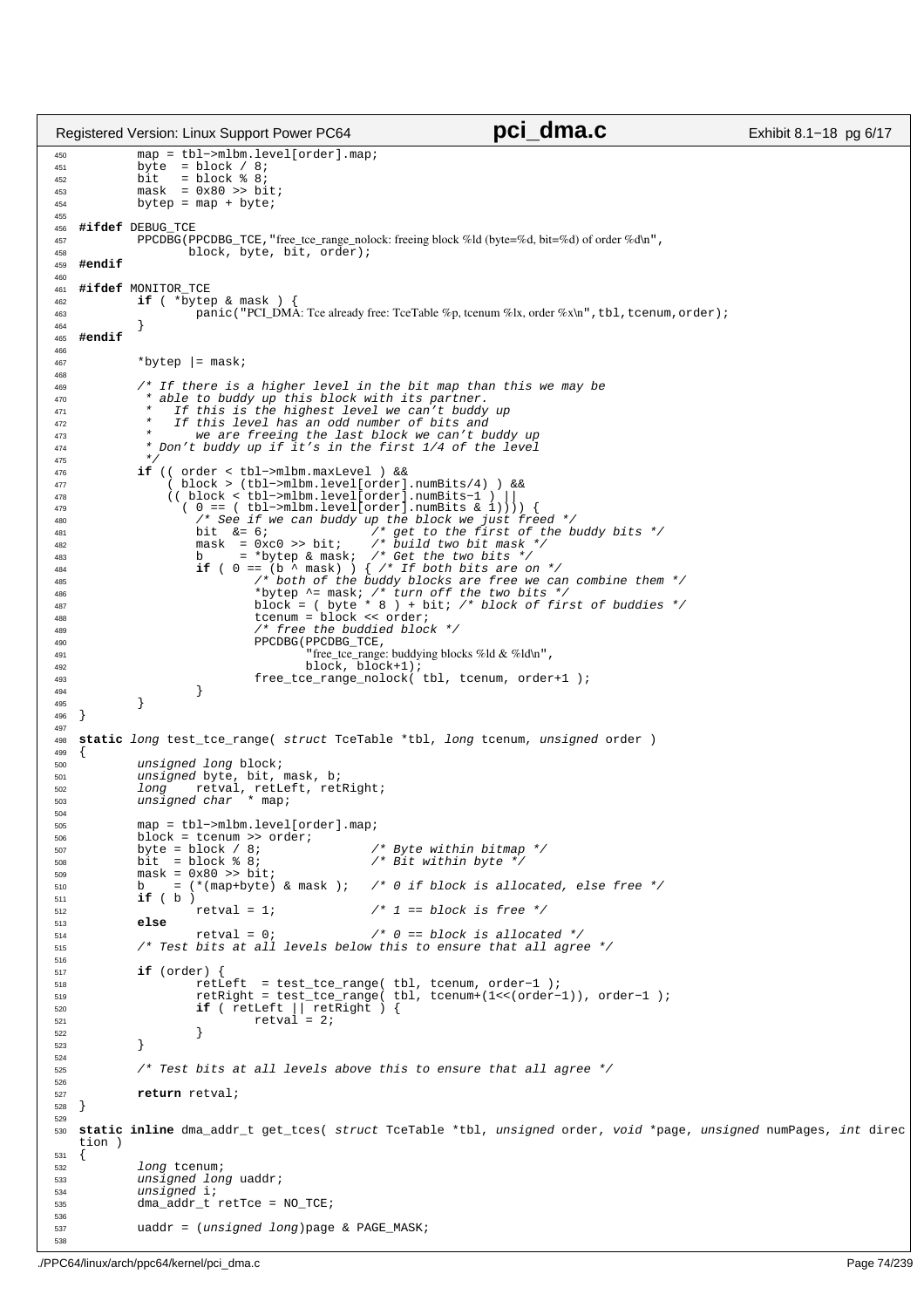```
539 /* Allocate a range of tces */<br>540 tcenum = alloc_tce_range( tbl, order );<br>541 if ( tcenum != −1 ) {
542 /* We got the tces we wanted */
543 tcenum += tbl−>startOffset; /* Offset into real TCE table */
544 retTce = tcenum << PAGE_SHIFT; /* Set the return dma address */
545 /* Setup a tce for each page */
546 for (i=0; i<numPages; ++i) {
547 ppc_md.tce_build(tbl, tcenum, uaddr, direction);<br>548 family ++tcenum;
548 + t \text{cenum};<br>549 + t \text{cenum};uaddr += PAGE_SIZE;
550 }
550 \}<br>551 /* Make sure the update is visible to hardware.<br>552 sync required to synchronize the update to
552 sync required to synchronize the update to<br>the TCE table with the MMIO that will send
553 the TCE table with the MMIO that will send
554 the bus address to the IOA */
555 __asm__ __volatile__ ("sync" : : : "memory");
556 }
557 else {
             panic ("PCI_DMA: Tce Allocation failure in get_tces. 0x%p\n", tbl);
559 }
560
561 return retTce;
   562 }
563
564 static void tce_free_one_iSeries( struct TceTable *tbl, long tcenum )
565 {
             u64 set_tce_rc;
567 union Tce tce;<br>568 tce whole Tce =
              tce. wholeTce = 0;569 set_tce_rc = HvCallXm_setTce((u64)tbl->index,<br>570 (u64)tcenum,
                                               (u64)tcenum,
571 tce.wholeTce);<br>572 if (set tce rc)
572 if ( set_tce_rc )<br>573 panic( "PC
                       panic("PCI_DMA: HvCallXm_setTce failed, Rc: 0x%lx\n", set_tce_rc);
574
575 }
576
577 static void tce_free_one_pSeries( struct TceTable *tbl, long tcenum )
578 {
579 union Tce tce;
580 union Tce *tce_addr;
581
582 tce.wholeTce = 0;
583
584 tce_addr = ((union Tce *)tbl−>base) + tcenum;
              585 *tce_addr = (union Tce)tce.wholeTce;
586<br>587
   587 }
588
589 static void tce_free(struct TceTable *tbl, dma_addr_t dma_addr, 
590 unsigned order, unsigned num_pages)
591 {
\frac{592}{593} long tcenum, total_tces, free_tce;
             unsigned i;
594
595 total_tces = (tbl−>size * (PAGE_SIZE / sizeof(union Tce)));
596
597 tcenum = dma_addr >> PAGE_SHIFT;<br>598 free tce = tcenum - tbl->startOf
             free_tce = tcenum - tbl->startOffset;
599
600 if ( ( (free_tce + num_pages) > total_tces ) ||
601 ( tcenum < tbl−>startOffset ) ) {
602 printk("tce_free: invalid tcenum\n");
603 printk("\ttcenum = 0x\%lx\ln", tcenum);<br>
604 printk("\tTCE Table = 0x\%lx\ln", (u64)tbl);
605 printk("\tbus# = 0x%lx\n", (u64)tbl−>busNumber );
606 printk("\tsize = 0x%lx\n", (u64)tbl−>size);
607 printk("\tstartOff = 0x%lx\n", (u64)tbl−>startOffset );
608 printk("\tindex = 0x%lx\n", (u64)tbl−>index);
609 return;
610 }
611
612 for (i=0; i<num_pages; ++i) {
613 ppc_md.tce_free_one(tbl, tcenum);
614 ++tcenum;
615 }
616
617 /* No sync (to make TCE change visible) is required here.
618 The lwsync when acquiring the lock in free_tce_range
619 is sufficient to synchronize with the bitmap.
620
621
622 free_tce_range( tbl, free_tce, order );<br>623 }
623 }
624
625 void __init create_virtual_bus_tce_table(void)
626 {<br>627struct TceTable *t;
628 struct TceTableManagerCB virtBusTceTableParms;
Registered Version: Linux Support Power PC64 pci_dma.c pci_dma.c Exhibit 8.1–18 pg 7/17
```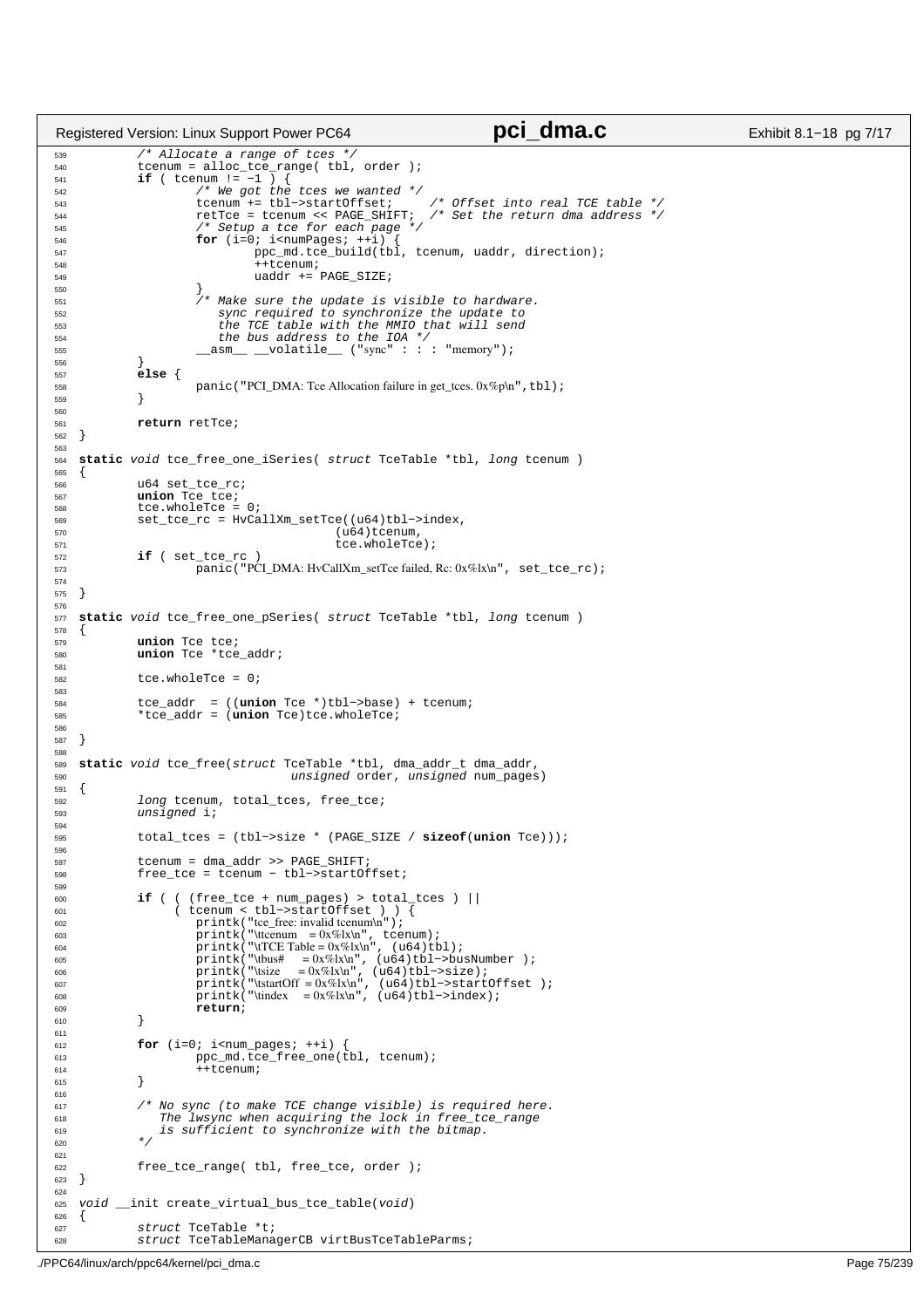```
629 u64 absParmsPtr;
630
631 virtBusTceTableParms.busNumber = 255; /* Bus 255 is the virtual bus */
632 virtBusTceTableParms.virtualBusFlag = 0xff; /* Ask for virtual bus */
633
634 absParmsPtr = virt to absolute( (u64) &virtBusTceTableParms );
635 HvCallXm_getTceTableParms( absParmsPtr );
636
637 virtBusVethTceTable.size = virtBusTceTableParms.size / 2;
638 virtBusVethTceTable.busNumber = virtBusTceTableParms.busNumber;
             \verb|virtBusVert| \verb|Net|: \verb|startOffset| = \verb|virtBusTeTableParms|: \verb|startOffset|;640 virtBusVethTceTable.index = virtBusTceTableParms.index;
641 virtBusVethTceTable.tceType = TCE_VB;
642
643 virtBusVioTceTable.size = virtBusTceTableParms.size − virtBusVethTceTable.size;
644 virtBusVioTceTable.busNumber = virtBusTceTableParms.busNumber;
645 virtBusVioTceTable.startOffset = virtBusTceTableParms.startOffset +
646 virtBusVethTceTable.size * (PAGE_SIZE/sizeof(union Tce));
             virtBusVioTceTable.index = virtBusTceTableParms.index;
648 virtBusVioTceTable.tceType = TCE_VB; 
649
650 t = build_tce_table( \&\text{virtBusVethTceTable} );<br>651 if ( t ) \{650<br>651<br>652<br>if ( t ) {<br>/*
652 \overrightarrow{A} tceTables[255] = t; *,<br>653 \overrightarrow{V} /VirtBusVethTceTable = 1
653 //VirtBusVethTceTable = t;
654 printk( "Virtual Bus VETH TCE table built successfully.\n");
655 printk( " TCE table size = %ld entries\n", 
656 (unsigned long)t−>size*(PAGE_SIZE/sizeof(union Tce)) );
657 printk( " TCE table token = %d\n",<br>\sum_{n=1}^{\infty} (unsigned) t =
                                           658 (unsigned)t−>index );
659 printk( " TCE table start entry = 0x%lx\n" (\frac{1}{100} eso (\frac{1}{2} eso (\frac{1}{2} eso ) t
                                           660 (unsigned long)t−>startOffset );
661 }
662 else printk( "Virtual Bus VETH TCE table failed.\n");
663
664 t = build_tce_table( &virtBusVioTceTable );
665 if ( t ) {
666 //VirtBusVioTceTable = t;
667 printk( "Virtual Bus VIO TCE table built successfully.\n");
668 printk( " TCE table size = %ld entries\n", 
669 (unsigned long)t−>size*(PAGE_SIZE/sizeof(union Tce)) );
670 printk( " TCE table token = %d\n",
671 (unsigned)t->index );<br>672 printk( "TCE table start entry = 0x%lx\n",
                       printk( " TCE table start entry = 0x\%lx\n"
673 (unsigned long)t−>startOffset );
674<br>675
              675 else printk( "Virtual Bus VIO TCE table failed.\n");
676 }
677
678 void create_tce_tables_for_buses(struct list_head *bus_list)
679 {
680 struct pci_controller* phb;<br>681 struct device node *dn, *fi
              struct device_node *dn, *first_dn;
682 int num_slots, num_slots_ilog2;
683 int first_phb = 1;
684
685 for (phb=hose_head;phb;phb=phb−>next) {
686 first_dn = ((struct device_node *)phb->arch_data)->child;<br>687 first_dn = ((struct device_node *)phb->arch_data)->child;
687 /* Carve 2GB into the largest dma_window_size possible *<br>688 for (dn = first dn, num slots = 0; dn != NIII.I; dn = dn->
                        for (dn = first_dn, num_slots = 0; dn != NULL; dn = dn->sibling)
689 num slots++;
690 num_slots_ilog2 = __ilog2(num_slots);
691 if ((1<<num_slots_ilog2) != num_slots)
692 num_slots_ilog2++;
693 phb−>dma_window_size = 1 << (22 − num_slots_ilog2);
694 /* Reserve 16MB of DMA space on the first PHB.
es and the should probably be more careful and use firmware props.<br>Esse that is space is remapped, not lost. But we don't
                         * In reality this space is remapped, not lost. But we don't
697 * want to get that smart to handle it -- too much work.
698 * /
699 phb−>dma_window_base_cur = first_phb ? (1 << 12) : 0;
700 701 701 701 701 701 701for (dn = first_dn, num_slots = 0; dn != NULL; dn = dn->sibling) {<br>
create pci bus tce table((unsigned long)dn);
                                 create_pci_bus_tce_table((unsigned long)dn);
703 }
704 }
705 }
706
707 void create_tce_tables_for_busesLP(struct list_head *bus_list)
\begin{matrix} 708 \\ 709 \end{matrix}struct list_head *ln;
710 struct pci_bus *bus;
711 struct device_node *busdn;
712 u32 \stardma_window;<br>713 for (ln=bus list)
             713 for (ln=bus_list−>next; ln != bus_list; ln=ln−>next) {
714 bus = pci_bus_b(ln);
715 busdn = PCI_GET_DN(bus);
716 \frac{75}{4} /* NOTE: there should never be a window declared on a bus when<br>\frac{71}{4} \frac{71}{4} \frac{71}{4} \frac{71}{4} \frac{71}{4} \frac{71}{4} \frac{71}{4} \frac{71}{4} \frac{71}{4} \frac{71}{4} \frac{71}{4} \frac{71}{4} \frac{71}{4} 
                          child devices also have a window. If this should ever be
The contract contract which is the children to have priority.<br>The same state and the probably want children to have priority.
Registered Version: Linux Support Power PC64 pci_dma.c pci_dma.c Exhibit 8.1–18 pg 8/17
```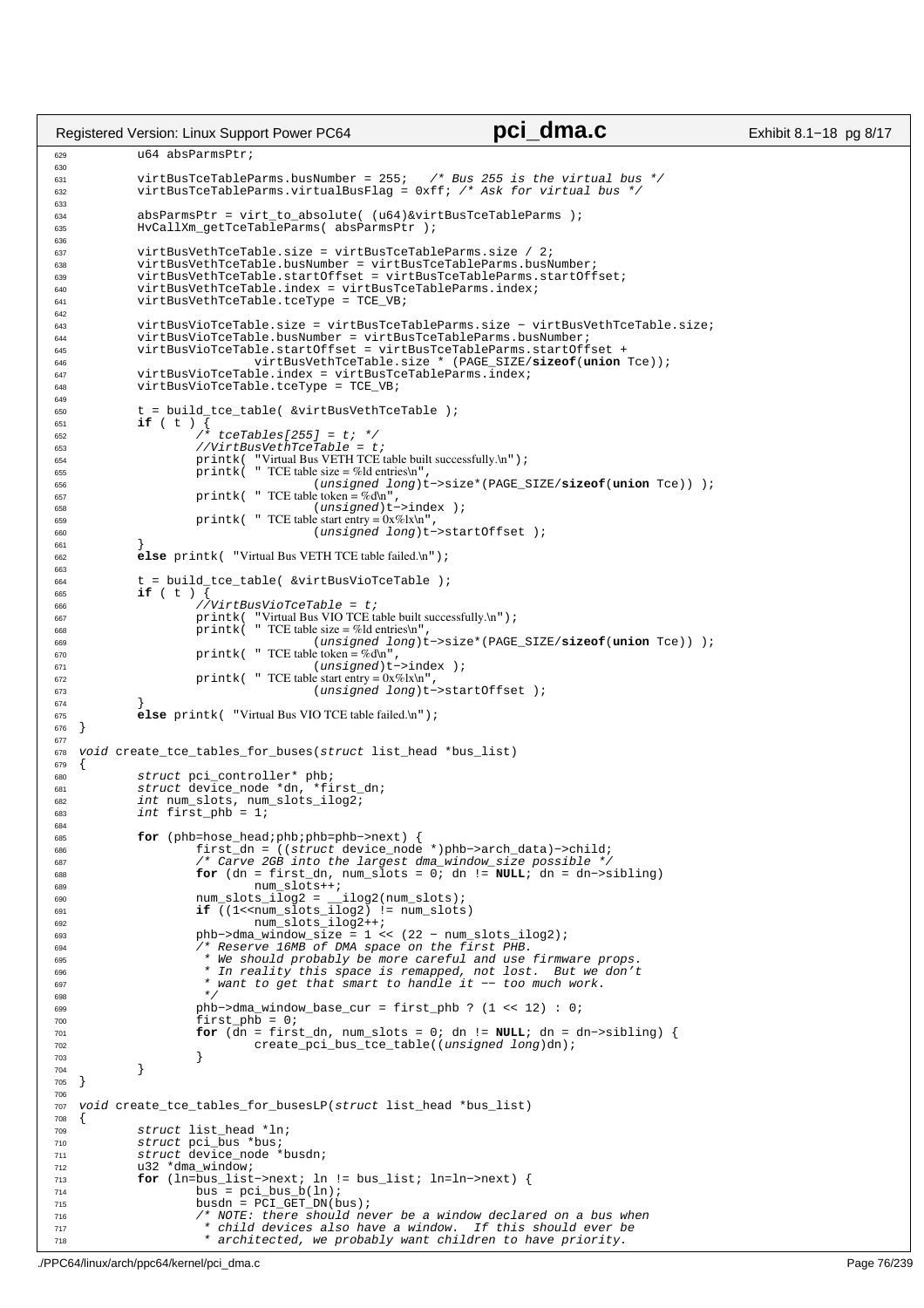\* In reality, the PHB containing ISA has the property, but otherwise <sup>720</sup> \* it is the pci−bridges that have the property.  $*$  / dma\_window = (u32 \*)get\_property(busdn, "ibm,dma−window", 0); <sup>723</sup> **if** (dma\_window) { /\* Busno hasn't been copied yet. \* Do it now because getTceTableParmsPSeriesLP needs it.<br>The state of the second to the second second to the second to the second to the second to the second to the second to the second to the second to the second to the se  $*$  / 727 busdn−>busno = bus−>number;<br>728 create pci bus tce table(u 728 create\_pci\_bus\_tce\_table((unsigned long)busdn);<br>729 **else**  } **else** 730 create\_tce\_tables\_for\_busesLP(&bus->children);<br>731 } 731<br>732 } } <sup>734</sup> void create\_tce\_tables(void) { struct pci\_dev \*dev; <sup>736</sup> struct device\_node \*dn, \*mydn; **if** (systemcfg−>platform == PLATFORM\_PSERIES\_LPAR) { <sup>739</sup> create\_tce\_tables\_for\_busesLP(&pci\_root\_buses); } **else** { create\_tce\_tables\_for\_buses(&pci\_root\_buses); } /\* Now copy the tce\_table ptr from the bus devices down to every <sup>745</sup> \* pci device\_node. This means get\_tce\_table() won't need to search <sup>746</sup> \* up the device tree to find it.  $*$  pci\_for\_each\_dev(dev) 749 mydn = dn = PCI\_GET\_DN(dev);<br> **mydn = dn = PCI\_GET\_DN(dev);**<br> **while** (dn && dn->tce table = **while** (dn && dn−>tce\_table == **NULL**) dn = dn−>parent;<br> $752$  if (dn) { **if** (dn)  $\{753\}$  mydn->tce\_table = dn->tce\_table;<br>} } <br> $756$  }  $\left\{ \right\}$  759<br>760 <sup>760</sup> \* iSeries token = iSeries\_device\_Node\*<br>761 \* pSeries token = pci\_controller\*  $pSeries$  token =  $pci\_controller*$  \*<br> $763$  \* <sup>764</sup> void create\_pci\_bus\_tce\_table( unsigned long token ) { struct TceTable \* newTceTable; PPCDBG(PPCDBG\_TCE, "Entering create\_pci\_bus\_tce\_table.\n"); <sup>768</sup> PPCDBG(PPCDBG\_TCE, "\ttoken = 0x%lx\n", token); newTceTable = (struct TceTable \*)kmalloc( **sizeof**(struct TceTable), GFP\_KERNEL ); /\*\*\*\*\*\*\*\*\*\*\*\*\*\*\*\*\*\*\*\*\*\*\*\*\*\*\*\*\*\*\*\*\*\*\*\*\*\*\*\*\*\*\*\*\*\*\*\*\*\*\*\*\*\*\*\*\*\*\*\*\*\*\*\*\*/  $/$ \* For the iSeries machines, the HvTce Table can be one of three \*/  $\frac{75}{100}$  /\* flavors,<br> $775$   $\frac{75}{100}$  /\* – Single /\* − Single bus TCE table, /\* − Tce Table Share between buses, \*/ <sup>777</sup> /\* − Tce Table per logical slot. \*/ <sup>778</sup> /\*\*\*\*\*\*\*\*\*\*\*\*\*\*\*\*\*\*\*\*\*\*\*\*\*\*\*\*\*\*\*\*\*\*\*\*\*\*\*\*\*\*\*\*\*\*\*\*\*\*\*\*\*\*\*\*\*\*\*\*\*\*\*\*\*/ **if**(systemcfg−>platform == PLATFORM\_ISERIES\_LPAR) { 781 struct iSeries\_Device\_Node\* DevNode = (struct iSeries\_Device\_Node\*)token;<br>382 setTeeTableParmsiSeries(DevNode.newTeeTable); getTceTableParmsiSeries(DevNode,newTceTable); /\* Look for existing TCE table for this device. \*/ 785 DevNode−>DevTceTable = findHwTceTable(newTceTable);<br>786 1f(DevNode−>DevTceTable = findHwTceTable(newTceTable); **if**( DevNode−>DevTceTable == **NULL**) { 787 DevNode−>DevTceTable = build\_tce\_table( newTceTable );<br>788 } } <sup>789</sup> **else** { <sup>790</sup> /\* We're using a shared table, free this new one. \*/ kfree(newTceTable); } printk("Pci Device 0x%p TceTable: %p\n",DevNode,DevNode−>DevTceTable); return; } /\* pSeries Leg \*/<br> $797$  else {  $e$ lse { struct device\_node \*dn; <sup>799</sup> struct pci\_controller \*phb;  $\text{dn} = (\text{struct device} \cdot \text{node}^*)\text{token};$ <br>any  $\text{phb} = \text{dn} \cdot \text{pb}$ ; phb = dn−>phb;<br> $803$  **if** (systemcfo-) **if** (systemcfg−>platform == PLATFORM\_PSERIES) 804 getTceTableParmsPSeries(phb, dn, newTceTable);<br>805 alse **else** getTceTableParmsPSeriesLP(phb, dn, newTceTable); dn−>tce\_table = build\_tce\_table( newTceTable ); **Registered Version: Linux Support Power PC64 pci\_dma.c** Exhibit 8.1–18 pg 9/17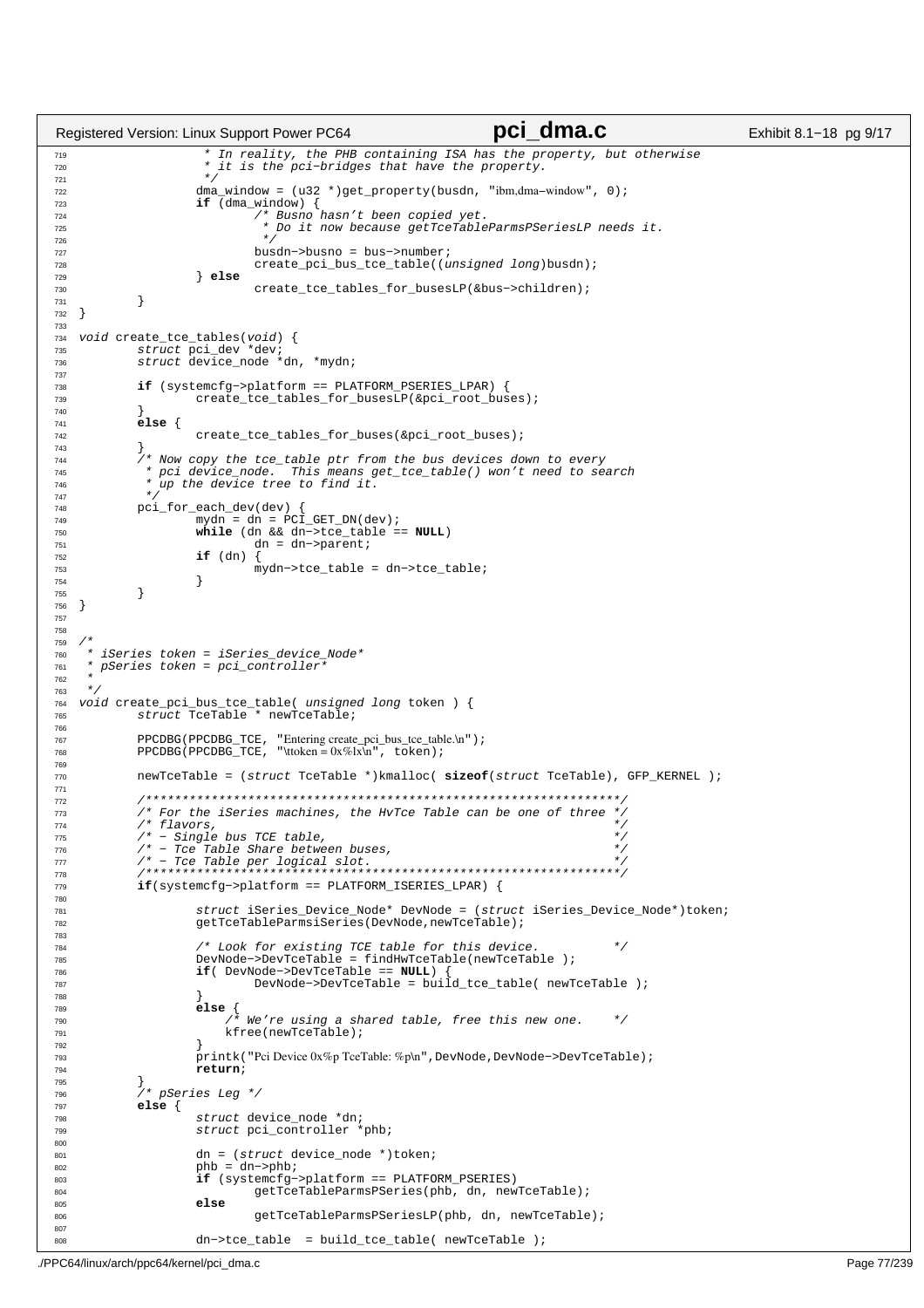```
809 }
810 }
811
812 /***********************************************************************/
813 /* This function compares the known Tce tables to find a TceTable that */
814 /* has already been built for hardware TCEs. */
815 /* Search the complete(all devices) for a TCE table assigned. If the */
816 /* startOffset, index, and size match, then the TCE for this device has*/
817 /* already been built and it should be shared with this device */
818 /***********************************************************************/
819 static struct TceTable* findHwTceTable(struct TceTable * newTceTable )
820<br>821
821 struct list_head* Device_Node_Ptr = iSeries_Global_Device_List.next;<br>822 /* Cache the compare values. */
822 /* Cache the compare values. */
823 u64 startOffset = newTceTable−>startOffset;
824 u64 index = newTceTable−>index;<br>825 u64 size = newTceTable−>size;
                                   825 u64 size = newTceTable−>size;
826
827 while(Device_Node_Ptr != &iSeries_Global_Device_List) {
828 struct iSeries_Device_Node* CmprNode = (struct iSeries_Device_Node*)Device_Node_Ptr;
829 if( CmprNode−>DevTceTable != NULL &&
830 CmprNode−>DevTceTable−>tceType == TCE_PCI) {
831 if( CmprNode−>DevTceTable−>startOffset == startOffset &&
832 CmprNode−>DevTceTable−>index == index &&
                                       833 CmprNode−>DevTceTable−>size == size ) {
834 printk("PCI TCE table matches 0x%p \n",CmprNode−>DevTceTable);
835 return CmprNode−>DevTceTable;<br>836 return CmprNode−>DevTceTable;
836 }
837 }
837 \} et next Device Node in List \star/
839 Device_Node_Ptr = Device_Node_Ptr−>next;
840
841 return NULL;<br>842 }
   \rightarrow843
844 /***********************************************************************/
845 /* Call Hv with the architected data structure to get TCE table info. */<br>846 /* info. Put the returned data into the Linux representation of the */
846 /* info. Put the returned data into the Linux representation of the \frac{1}{2} /* TCE table data.
847 /* TCE table data. */
848 /* The Hardware Tce table comes in three flavors. */
849 /* 1. TCE table shared between Buses. */
850 /* 2. TCE table per Bus.
851 /* 3. TCE Table per IOA. */
852 /***********************************************************************/
853 static void getTceTableParmsiSeries(struct iSeries_Device_Node* DevNode,<br>854 struct TceTable* newTceTable )
855 {
856 struct TceTableManagerCB* pciBusTceTableParms = (struct TceTableManagerCB*)kmalloc( sizeof(struct TceTabl
    eManagerCB), GFP_KERNEL );
857 if(pciBusTceTableParms == NULL) panic("PCI_DMA: TCE Table Allocation failed.");
858
859 memset( (void*)pciBusTceTableParms,0,sizeof(struct TceTableManagerCB) );<br>860 pciBusTceTableParms->busNumber = ISERIES_BUS(DevNode);
              \begin{aligned} \texttt{pciBusTceTableParms->busNumber} &\quad = \texttt{ISERIES\_BUS(DevNode)}; \\ \texttt{pciBusTceTableParms->logicalSlot} &\quad = \texttt{DevNode->LogicalSlot} \end{aligned}861 pciBusTceTableParms−>logicalSlot<br>= DeviBusTceTableParms−>virtualBusF
              862 pciBusTceTableParms−>virtualBusFlag = 0;
863
864 HvCallXm_getTceTableParms( REALADDR(pciBusTceTableParms) );
865
866 /* PciTceTableParms Bus:0x18 Slot:0x04 Start:0x000000 Offset:0x04c000 Size:0x0020 */<br>867 printk("PciTceTableParms Bus:0x%02lx Slot:0x%02x Start:0x%06lx Offset:0x%06lx Size:0x%04lx\n".
              867 printk("PciTceTableParms Bus:0x%02lx Slot:0x%02x Start:0x%06lx Offset:0x%06lx Size:0x%04lx\n",
868 pciBusTceTableParms−>busNumber,
869 pciBusTceTableParms−>logicalSlot,
870 pciBusTceTableParms−>start,<br>pciBusTceTableParms−>startC
                       871 pciBusTceTableParms−>startOffset,
872 pciBusTceTableParms−>size);
873
874 if(pciBusTceTableParms−>size == 0) {<br>875 printk("PCI DMA: Possible Structure
875 printk("PCI_DMA: Possible Structure mismatch, 0x%p\n",pciBusTceTableParms);
876 panic( "PCI_DMA: pciBusTceTableParms−>size is zero, halt here!");
877 }
878
879 newTceTable−>size = pciBusTceTableParms−>size;
880 newTceTable−>busNumber = pciBusTceTableParms−>busNumber;
              newTceTable->startOffset = pciBusTceTableParms->startOffset;
882 newTceTable−>index = pciBusTceTableParms−>index;<br>883 newTceTable−>tceType = TCE_PCI;
883 newTceTable−>tceType
884
885 kfree(pciBusTceTableParms);
    <sup>3</sup>
887
888 static void getTceTableParmsPSeries(struct pci_controller *phb,
889 struct device_node *dn,<br>struct TceTable *newTce
890 struct TceTable *newTceTable ) {<br>R91 struct TceTable *newTceTable ) {
891 phandle node;<br>892 phandle node;
              892 unsigned long i;
893
894 node = ((struct device_node *)(phb−>arch_data))−>node;
895
896 PPCDBG(PPCDBG_TCEINIT, "getTceTableParms: start\n"); 
897 PPCDBG(PPCDBG_TCEINIT, "\tof_tce_table = 0x%lx\n", of_tce_table); 
Registered Version: Linux Support Power PC64 pci_dma.c Exhibit 8.1–18 pg 10/17
```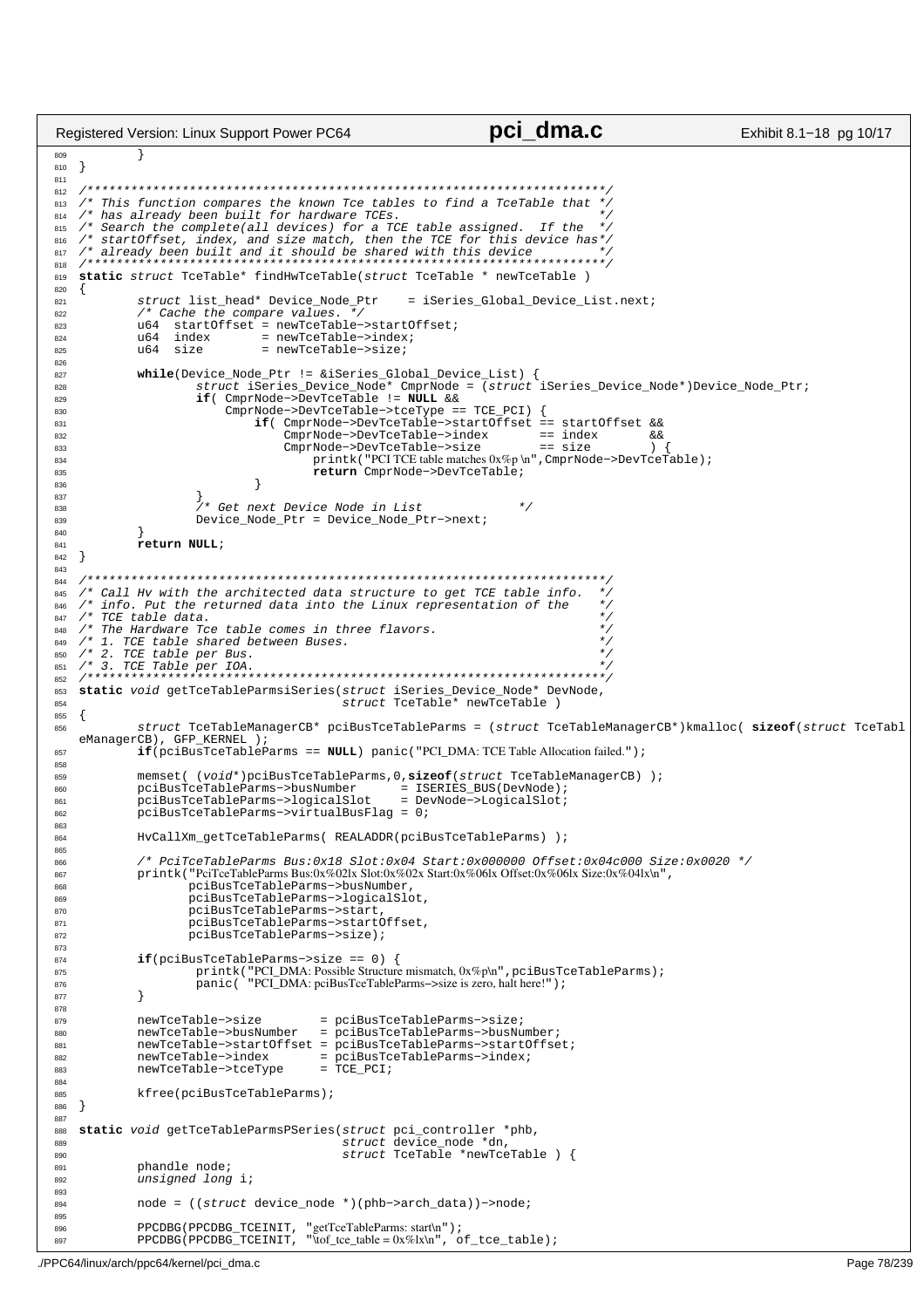```
898 PPCDBG(PPCDBG_TCEINIT, "\tphb = 0x\%lx\ln", phb);<br>899 PPCDBG(PPCDBG_TCEINIT, "\tdn = 0x\%lx\ln", dn);
899 PPCDBG(PPCDBG_TCEINIT, "\tdn = 0x%lx\n", dn); 
900 PPCDBG(PPCDBG_TCEINIT, "\tdn−>name = %s\n", dn−>name); 
901 PPCDBG(PPCDBG_TCEINIT, "\tdn−>full_name= %s\n", dn−>full_name); 
902 PPCDBG(PPCDBG_TCEINIT, "\tnewTceTable = 0x%lx\n", newTceTable); 
903 PPCDBG(PPCDBG_TCEINIT, "\tdma_window_size = 0x%lx\n", phb−>dma_window_size); 
904
\dot{1} = 0;<br>
906 \dot{1} = 0;<br>
while
906 while(of_tce_table[i].node) \frac{1}{2}<br>PPCDBG(PPCDBG TCEIN
907<br>PPCDBG(PPCDBG_TCEINIT, "\tof_tce_table[%d].node = 0x%lx\n",<br>ans
908 i, of_tce_table[i].node);
909 PPCDBG(PPCDBG_TCEINIT, "\tof_tce_table[%d].base = 0x%lx\n", 
910 i, of_tce_table[i].base);
911 PPCDBG(PPCDBG_TCEINIT, "\tof_tce_table[%d].size = 0x\%lx\n",<br>922 \frac{1}{2} of tce_table[i] size >> PACF SHIFT):
912 i, of_tce_table[i].size >> PAGE_SHIFT);
913 PPCDBG(PPCDBG_TCEINIT, "\tphb−>arch_data−>node = 0x%lx\n", 
\frac{1}{914} node);
915
916 if(of_tce_table[i].node == node) {
917 memset((void *)of_tce_table[i].base, 
918 0, of_tce_table[i].size);
919 newTceTable−>busNumber = phb−>bus−>number;
920
921 921 /* Units of tce entries.<br>
922 mewTceTable->startOffset
                                 newTceTable->startOffset = phb->dma_window_base_cur;
923
924 /* Adjust the current table offset to the next \frac{\ast}{25}<br>925 /* region. Measured in TCE entries. Force an
925 /* region. Measured in TCE entries. Force an */<br>926 /* alignment to the size alloted per IOA. This */
926 /* alignment to the size alloted per IOA. This */
927 /* makes it easier to remove the 1st 16MB. */
928 phb->dma_window_base_cur += (phb->dma_window_size>>3);<br>phb->dma_window_base_cur &=
                                 929 phb−>dma_window_base_cur &= 
930 \sim ((phb->dma_window_size>>3)-1);
931
932 /* Set the tce table size − measured in units */
933 /* of pages of tce table. */
934 newTceTable−>size = ((phb−>dma_window_base_cur −
936 newTceTable−>startOffset) << 3)<br>936 newTceTable−>startOffset) << 3)<br>938 > PAGE_SHIFT;
                                                           936 >> PAGE_SHIFT;
937
938 /* Test if we are going over 2GB of DMA space. */
939 if(phb−>dma_window_base_cur > (1 << 19)) { 
\overline{P} panic ("PCI_DMA: Unexpected number of IOAs under this PHB.\n");
941 }
942
943 newTceTable−>base = of_tce_table[i].base;
                                 newTeerable->index = 0;945<br>946
946 PPCDBG(PPCDBG_TCEINIT,
                                          "\tnewTceTable–>base = 0x\%lx\ln",
948 newTceTable−>base);
949 PPCDBG(PPCDBG_TCEINIT, 
                                          950 "\tnewTceTable−>startOffset = 0x%lx"
951 \frac{1}{2} (# tce entries)\n",<br>newTceTable ->
                                         952 newTceTable−>startOffset);
953<br>
954 PPCDBG (PPCDBG_TCEINIT,<br>
954 "ItnewTceTable->size
                                          "\tnewTceTable–>size = 0x\%lx"
955 "(\# pages of tce table)\n" \qquad \text{newTreeTable} > \text{size}956 newTceTable−>size);<br>
}
957 }
958 i++;
959 }
960 }
961
962963 * getTceTableParmsPSeriesLP
964<br>965
       Function: On pSeries LPAR systems, return TCE table info, given a pci bus.
966<br>967
       ToDo: properly interpret the ibm,dma-window property. The definition is:<br>logical-bus-number (1 word)
968 * logical−bus−number<br>969 * phys-address
969 * phys−address (#address−cells words)
                                          (#cell-size words)
971 *
972 * Currently we hard code these sizes (more or less).
973 */
974 static void getTceTableParmsPSeriesLP(struct pci_controller *phb,
975 SCALES VOID SCIENCE DIRECT UNIVERSITY CONTROL ENTRE CHARGE INCLUSION STRUCT DEVICE INCLUSION STRUCT TO THE STRUCT THE STRUCT TO THE STRUCT THE STRUCT TO THE STRUCT THE STRUCT THAT AND STRUCT THE STRUCT THE STRUCT THAT 
976 struct TceTable *newTceTable ) {
977 u32 *dma_window = (u32 *)get_property(dn, "ibm,dma−window", 0);
978 if (!dma_window) {
979 panic("PCI_DMA: getTceTableParmsPSeriesLP: device %s has no ibm,dma−window property!\n", dn−>full_name);
980
981
982 newTceTable−>busNumber = dn−>busno;
983 newTceTable−>size = (((((unsigned long)dma_window[4] << 32) | (unsigned long)dma_window[5]) >> PAGE_SHIFT
     << 3) >> PAGE SHIFT;
984 newTceTable−>startOffset = ((((unsigned long)dma_window[2] << 32) | (unsigned long)dma_window[3]) >> 12);
             newTceTable->base = 0;
986 newTceTable−>index = dma_window[0];
Registered Version: Linux Support Power PC64 pci_dma.c Exhibit 8.1−18 pg 11/17
```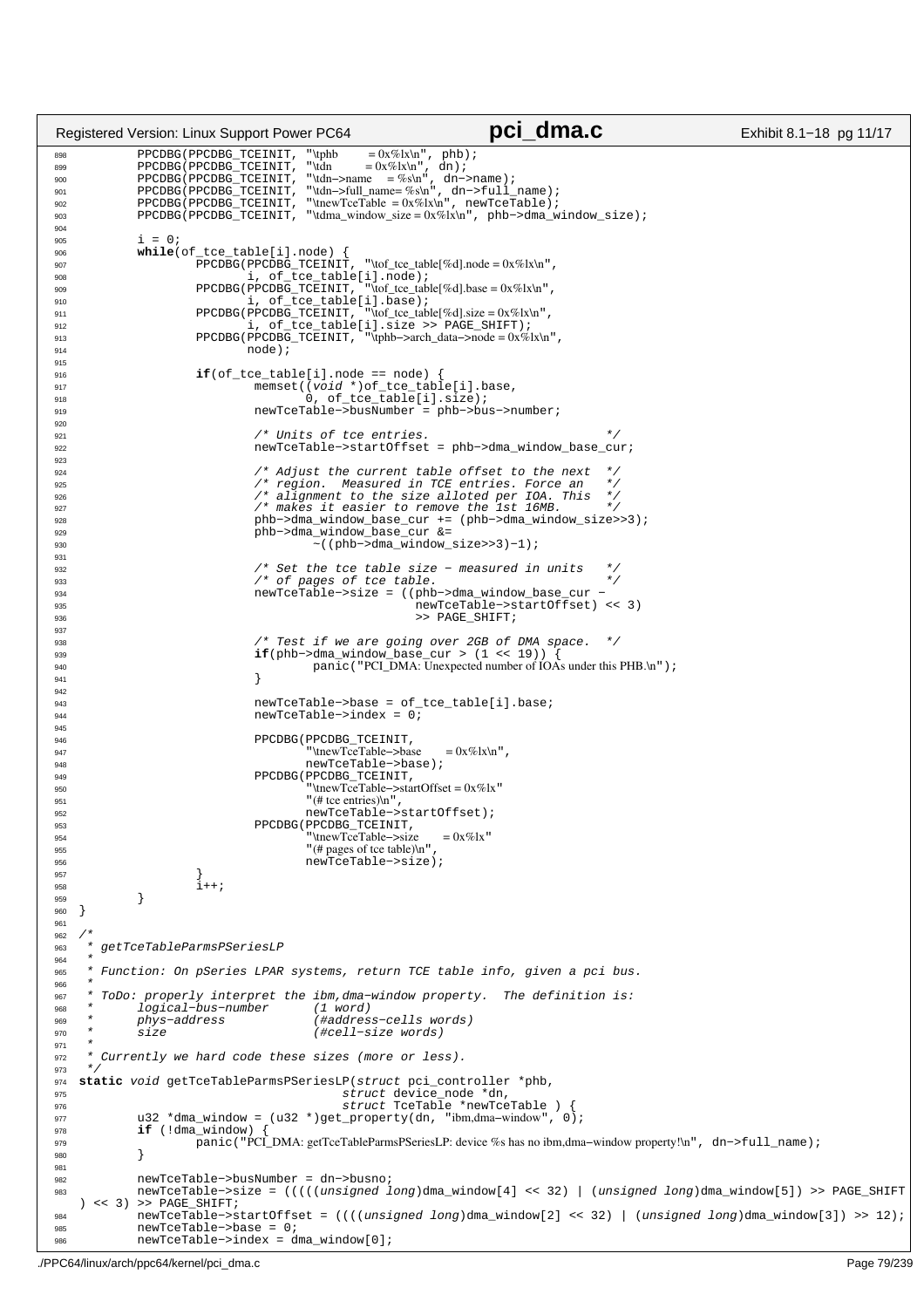```
987 PPCDBG(PPCDBG_TCEINIT, "getTceTableParmsPSeriesLP for bus 0x%lx:\n", dn->busno);<br>988 PPCDBG(PPCDBG_TCEINIT, "\tDevice = %s\n", dn->full_name);<br>990 PPCDBG(PPCDBG_TCEINIT, "\tnewTceTable->iandex = 0x%lx\n", newTceTable->
991 PPCDBG(PPCDBG_TCEINIT, "\tnewTceTable->size = 0x%lx\n", newTceTable->size);<br>992 }
   }
993
994 /* Allocates a contiguous real buffer and creates TCEs over it.<br>995 * Returns the virtual address of the buffer and sets dma hand.
995 * Returns the virtual address of the buffer and sets dma_handle<br>996 * to the dma address (tce) of the first page.
996 * to the dma address (tce) of the first page.<br>997 */
997 */
998 void *pci_alloc_consistent(struct pci_dev *hwdev, size_t size,
999 dma_addr_t *dma_handle)
1000 \t{1001}1001 struct TceTable * tbl;<br>
1002 void *ret = NULL;
1003 void rec - Nom ...
1004 dma_addr_t tce;
1005
1006 PPCDBG(PPCDBG_TCE, "pci_alloc_consistent:\n");
1007 PPCDBG(PPCDBG_TCE, "\thwdev = 0x%16.16lx\n", hwdev);
1008 PPCDBG(PPCDBG_TCE, "\tsize = 0x%16.16lx\n", size);
1009 PPCDBG(PPCDBG_TCE, "\tdma_handle = 0x%16.16lx\n", dma_handle);
1010
1011    size = PAGE_ALIGN(size);
1012 order = get_order(size);
1013 nPages = 1 << order;
1014
1015 /* Client asked for way to much space. This is checked later anyway */<br>1016 /* It is easier to debug here for the drivers than in the tce tables.*/<br>1017 if(order >= NUM_TCE_LEVELS) {
<sup>1018</sup> printk("PCI_DMA: pci_alloc_consistent size to large: 0x\%lx \n", size);
1019 return (voi\bar{d}^*)\overline{\text{NO\_TCE}};
1020 }
1021
1022 tbl = get_tce_table(hwdev);
1023
1024 if ( tbl ) {<br>1025 /* A
1025 \frac{1}{2} /* Alloc enough pages (and possibly more) */<br>1026 \frac{1}{2} ret = (void *) get free pages (GFP ATOMIC.
                          1026 ret = (void *)__get_free_pages( GFP_ATOMIC, order );
1027 if ( ret ) {
1028 /* Page allocation succeeded */
1029 memset(ret, 0, nPages << PAGE_SHIFT);<br>
1030 /* Set up toes to cover the allocated
1030 /* Set up tces to cover the allocated range */<br>tce = qet tces( tbl, order, ret, nPaqes, PCI D
1031 tce = get_tces( tbl, order, ret, nPages, PCI_DMA_BIDIRECTIONAL );
1032 if ( tce == NO_TCE ) {
1032 if (tce == NO_TCE) {<br>1033 PPCDBG(PPCDBG_TCE, "pci_alloc_consistent: get_tces failed\n" );<br>1034 PPCDBG(PPCDBG_TCE, "pci_alloc_consistent: get_tces failed\n" );<br>1034
1034 free_pages( (unsigned long)ret, order );<br>
ret = NIU.I.;<br>
ret = NIU.I.;
1035 ret = \text{NULL};
1036 }
1037 else
1038\frac{1039}{1040} *dma_handle = tce;
1040 }
1041 }
1042 else PPCDBG(PPCDBG_TCE, "pci_alloc_consistent: __get_free_pages failed for order = %d\n", order);
1043 }
1044 else PPCDBG(PPCDBG_TCE, "pci_alloc_consistent: get_tce_table failed for 0x%016lx\n", hwdev);
1045
1046 PPCDBG(PPCDBG_TCE, "\tpci_alloc_consistent: dma_handle = 0x%16.16lx\n", *dma_handle);
1047 PPCDBG(PPCDBG_TCE, "\tpci_alloc_consistent: return = 0x%16.16lx\n", ret);
1048 return ret;<br>1049 }
1049 }
1050
1051 void pci_free_consistent(struct pci_dev *hwdev, size_t size,
1052 void *vaddr, dma_addr_t dma_handle)
\begin{matrix} 1053 \\ 1054 \end{matrix}1054 struct TceTable * tbl;<br>1055 unsigned order, pPages
               unsigned order, nPages;
1056
1057 PPCDBG(PPCDBG_TCE, "pci_free_consistent:\n");
1058 PPCDBG(PPCDBG_TCE, "\thwdev = 0x%16.16lx, size = 0x%16.16lx, dma_handle = 0x%16.16lx, vaddr = 0x%16.16lx\n", hwdev, size, dma_h
    andle, vaddr);
1059
1060 size = PAGE_ALIGN(size);
1061 order = get_order(size);
1062 nPages = 1 << order;
1063
1064 /* Client asked for way to much space. This is checked later anyway */
1065 /* It is easier to debug here for the drivers than in the tce tables.*/
1066 if(order >= NUM_TCE_LEVELS) {
1067 printk(\overline{PCI\_DMA}: pci_free_consistent size to large: 0x\%lx \n", size);<br>
return;
               1068 return;
1069 }
1070
1071 tbl = get_tce_table(hwdev);
1072
1073 if ( \text{th} ) {<br>1074 i ce
                           tce_free(tbl, dma_handle, order, nPages);
1075 free_pages( (unsigned long)vaddr, order );
Registered Version: Linux Support Power PC64 pci_dma.c Exhibit 8.1−18 pg 12/17
```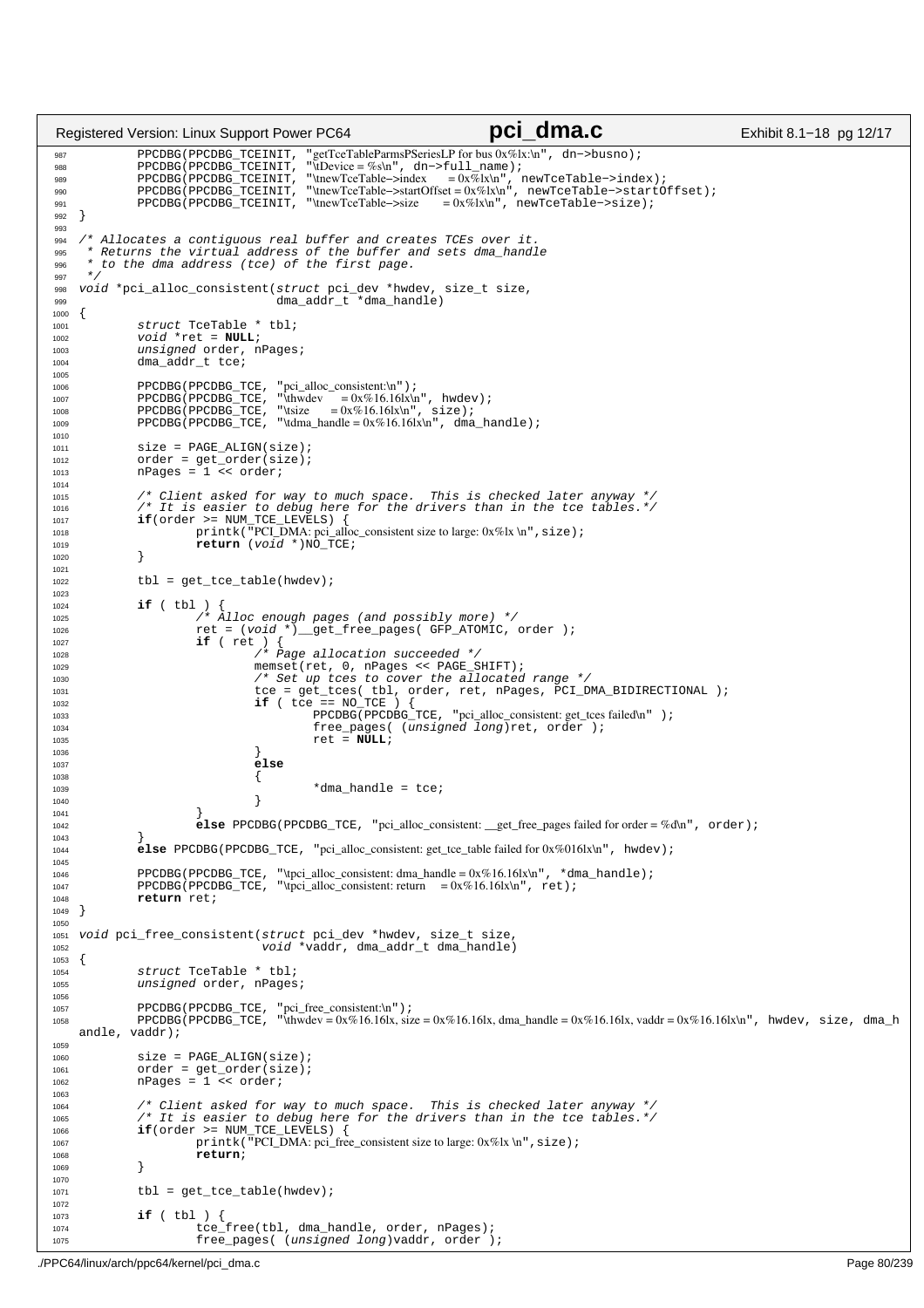```
\begin{bmatrix} 1076 \\ 1077 \end{bmatrix}1077 }
1078
1079 /* Creates TCEs for a user provided buffer. The user buffer must be 
1080 * contiguous real kernel storage (not vmalloc). The address of the buffer
1081 * passed here is the kernel (virtual) address of the buffer. The buffer
1082 * need not be page aligned, the dma_addr_t returned will point to the same
1083 * byte within the page as vaddr.
1084<br>1085
1085 dma_addr_t pci_map_single(struct pci_dev *hwdev, void *vaddr,<br>1086 size t size, int direction
                                     size_t size, int direction )
\begin{matrix} 1087\\ 1088 \end{matrix} \quad \begin{matrix} \{ \end{matrix}1088 struct TceTable * tbl;
1089 dma\_addr\_t dma\_handle = NO_TCE;<br>1090 unsinned long\_uaddr:unsigned long uaddr;
1091 unsigned order, nPages;
1092
1093 PPCDBG(PPCDBG_TCE, "pci_map_single:\n");
1094 PPCDBG(PPCDBG_TCE, "\thwdev = 0x%16.16lx, size = 0x%16.16lx, direction = 0x%16.16lx, vaddr = 0x%16.16lx\n", hwdev, size, directio
    n, vaddr);
1095 if ( direction == PCI_DMA_NONE )
1096 BUG();
1097
1098 uaddr = (unsigned long)vaddr;<br>1099 nPages = PAGE ALIGN( uaddr +
              nPages = PAGE_ALIGN( uaddr + size ) - ( uaddr & PAGE_MASK );
1100 order = get_order( nPages & PAGE_MASK );
1101 nPages >>= PAGE SHIFT;
1102
1103 /* Client asked for way to much space. This is checked later anyway */
1104 /* It is easier to debug here for the drivers than in the tce tables.*/
1105 if(order >= NUM_TCE_LEVELS) {
1106 printk("PCI_DMA: pci_map_single size to large: 0x\%lx \n", size);
1107 return NO_TCE;
1108 }
1109
1110 tbl = get_tce_table(hwdev);
1111
1112 if (tbl) {<br>1113 dma_l
1113 dma_handle = get_tces( tbl, order, vaddr, nPages, direction );
1114 dma_handle |= ( uaddr & ~PAGE_MASK );
1115 }
1116
1117 return dma_handle;
1118 }
1119
1120 void pci_unmap_single( struct pci_dev *hwdev, dma_addr_t dma_handle, size_t size, int direction )
1121 {<br>1122
1122 struct TceTable * tbl;<br>1123 11133 unsigned order, pPages
              unsigned order, nPages;
1124
1125 PPCDBG(PPCDBG_TCE, "pci_unmap_single:\ln");
1126 PPCDBG(PPCDBG_TCE, "\thwdev = 0x%16.16lx, size = 0x%16.16lx, direction = 0x%16.16lx, dma_handle = 0x%16.16lx\n", hwdev, size, dir
    ection, dma_handle);
1127 if \overline{ } direction == PCI_DMA_NONE )
                        BUG();
1129
1130 nPages = PAGE_ALIGN( dma_handle + size ) - ( dma_handle & PAGE_MASK );
1131 order = get_order( nPages & PAGE_MASK );
              1132 nPages >>= PAGE_SHIFT;
1133
1134 /* Client asked for way to much space. This is checked later anyway */
1135 \frac{1}{100} /* It is easier to debug here for the drivers than in the tce tables.*/<br>1136 if (order >= NUM TCE LEVELS) {
1136 if(order >= NUM_TCE_LEVELS) {
                        printk("PCI_DMA: pci_unmap_single size to large: 0x%lx \n", size);
1138 return;<br>1139 } return;
1139 }
1140
1141 tbl = get\_tce\_table(hwdev);1142
1143 if ( tbl ) 
1144 tce_free(tbl, dma_handle, order, nPages);
1145
1146 }
1147
1148 /* Figure out how many TCEs are actually going to be required
1149 * to map this scatterlist. This code is not optimal. It 
1150 * takes into account the case where entry n ends in the same<br>1151 * page in which entry n+1 starts. It does not handle the
1151 * page in which entry n+1 starts.<br>
\frac{1}{152} * general case of entry n ending
      * general case of entry n ending in the same page in which<br>* entry m starts
1153 * entry m starts.
1154
1155 static unsigned long num_tces_sg( struct scatterlist *sg, int nents )
1156 {<br>11571157 insigned long nTces, numPages, startPage, endPage, prevEndPage;<br>1158 insigned i;
              unsigned i;
1159
1160 \text{prevEndPage} = 0;<br>
1161 \text{nTees} = 0;nTces = 0;1162
1163 for (i=0; i<nents; ++i) {
Registered Version: Linux Support Power PC64 pci_dma.c Exhibit 8.1−18 pg 13/17
```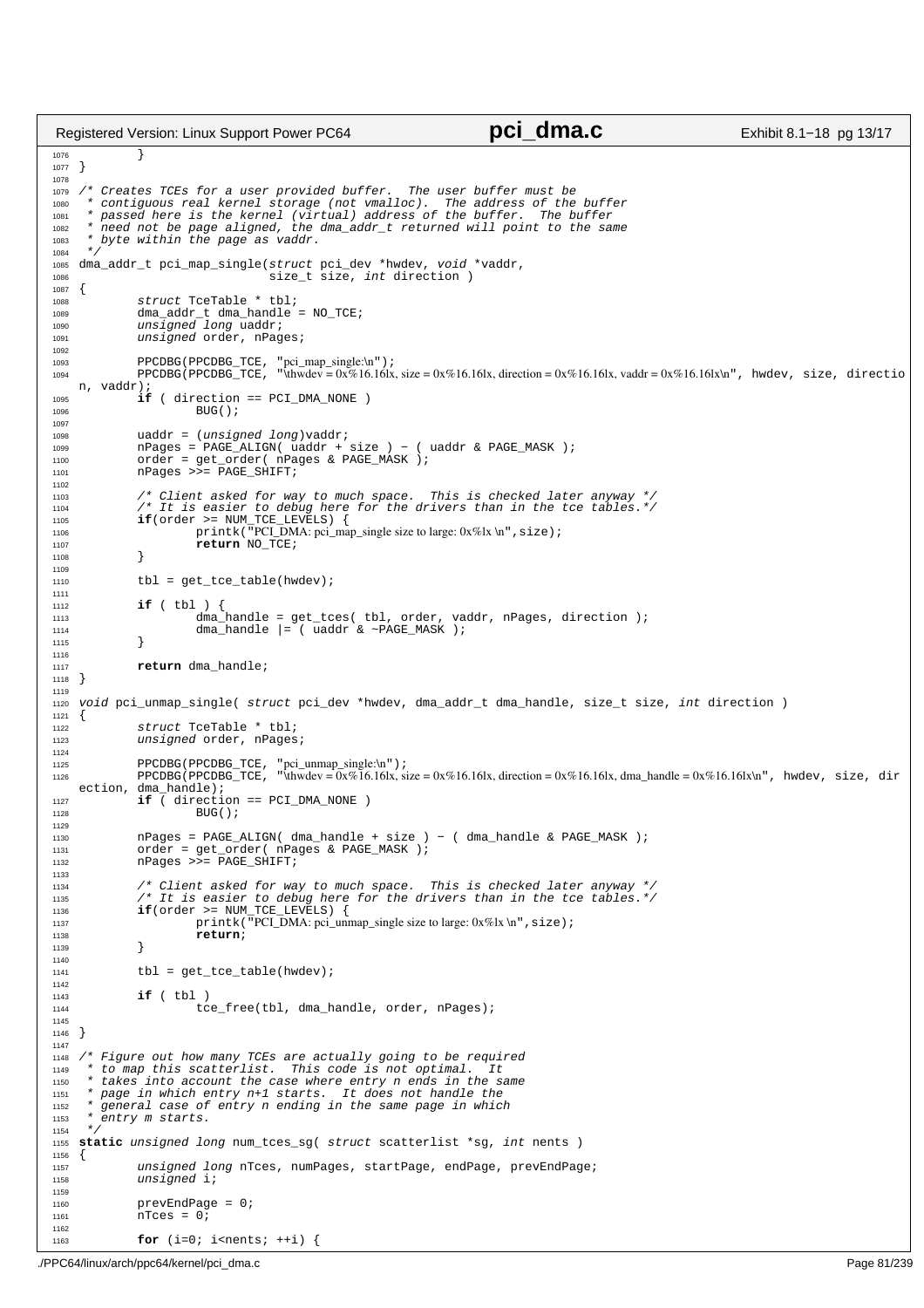```
1164 /* Compute the starting page number and
1165 * the ending page number for this entry
1166 *1167 startPage = (unsigned long)sg−>address >> PAGE_SHIFT;
1168 endPage = ((unsigned long)sg−>address + sg−>length − 1) >> PAGE_SHIFT;
1169 numPages = endPage − startPage + 1;
1170 /* Simple optimization: if the previous entry ended
1171 * in the same page in which this entry starts
1172 * then we can reduce the required pages by one.<br>
* This matches assumptions in fill scatterlist.
1173 * This matches assumptions in fill_scatterlist_sg and<br>1174 * Create tres sq
                        * create\_tces\_sg1175 *1176 if (startPage == prevEndPage )<br>117<sub>6</sub> --numPages;
1177 −−numPages;<br>1178 −−numPages;<br>1178 nTces += numPages;
                       nTces += numPages;
1179 prevEndPage = endPage;
1180 sq++;1181<br>1182
   <sup>return</sup> nTces;<br>}
1183 }
1184<br>1185 /*
1185 /* Fill in the dma data in the scatterlist
1186 * return the number of dma sg entries created
1187 */1188 static unsigned fill_scatterlist_sg( struct scatterlist *sg, int nents, 
1189 dma_addr_t dma_addr , unsigned long numTces)
1190 {
1191 struct scatterlist *dma_sg;
1192 u32 cur_start_dma;
1193 unsigned long cur_len_dma, cur_end_virt, uaddr;
1194 unsigned num_dma_ents;
1195
\text{dma}\_ \text{sg} = \text{sg};
\text{dma}\_ \text{sg} = \text{sg};
\text{num}\_ \text{dma}\_ \text{ent}num\_dma\_ents = 1;1198
1199 /* Process the first sg entry */
1130 cur_start_dma = dma_addr + ((unsigned long)sg−>address & (~PAGE_MASK));<br>1201 cur_len_dma = sq->length;
1201 cur_len_dma = sg−>length;<br>1202 /* cur_end_virt holds the
1202 /* cur_end_virt holds the address of the byte immediately after the
1203 * end of the current buffer.
1204<br>1205
             cur_end_virt = (unsigned long)sg->address + cur_len_dma;
1206 /* Later code assumes that unused sg->dma_address and sg->dma_length<br>1207 the fields will be zero. Other archs seem to assume that the user
1207 The state of the zero. Other archs seem to assume that the user<br>1208 to device driver) quarantees that...I don't want to depend on the
               * (device driver) guarantees that...I don't want to depend on that
1209<br>1210
             1210 sg−>dma_address = sg−>dma_length = 0;
1211
1212 /* Process the rest of the sg entries */<br>1213 while (--nents) {
             while (--nents) {
1214 ++sg;
1215 /* Clear possibly unused fields. Note: sg >= dma_sg so
1216 * this can't be clearing a field we've already set
1217 */
1218 sg−>dma_address = sg−>dma_length = 0;
1219
1220 /* Check if it is possible to make this next entry
1221 * contiguous (in dma space) with the previous entry.<br>12221222 * /
1223
1224 /* The entries can be contiguous in dma space if
1225 * the previous entry ends immediately before the<br>1226 * start of the current entry (in virtual space)
1226 * start of the current entry (in virtual space)<br>1226 * start of the current entry (in virtual space)
                        * or if the previous entry ends at a page boundary
1228 * and the current entry starts at a page boundary.
1229 * /
1230 uaddr = (unsigned long)sg->address;<br>1231 if ( uaddr != cur end virt ) &&
                       if ( ( uaddr != cur\_end\_virt ) &1232 ( ( ( uaddr | cur_end_virt ) & (~PAGE_MASK) ) ||
1233 ( ( uaddr & PAGE_MASK ) == ( ( cur_end_virt−1 ) & PAGE_MASK ) ) ) ) {
1234 /* This entry can not be contiguous in dma space.
1235 * save the previous dma entry and start a new one
1236 * /
1237 dma_sg−>dma_address = cur_start_dma;
1238 dma_sg−>dma_length = cur_len_dma;
1239
\begin{array}{cccc}\n 1240 & +\text{dma\_sg} \\
 +\text{num} & \text{dma}\n \end{array}+num_dma_ents;
1242
1243 cur_start_dma += cur_len_dma−1;
1244 /* If the previous entry ends and this entry starts
1245 * in the same page then they share a tce. In that * case don't bump cur start dma to the next page
1246 * case don't bump cur_start_dma to the next page 
1247 * in dma space. This matches assumptions made in
1248 * num_tces_sg and create_tces_sg.
1249 * /
1250 if ((uaddr & PAGE_MASK) == ((cur_end_virt−1) & PAGE_MASK))
1251 cur_start_dma &= PAGE_MASK;<br>1252 else
1252 else
1253 cur_start_dma = PAGE_ALIGN(cur_start_dma+1);
Registered Version: Linux Support Power PC64 pci_dma.c Exhibit 8.1–18 pg 14/17
```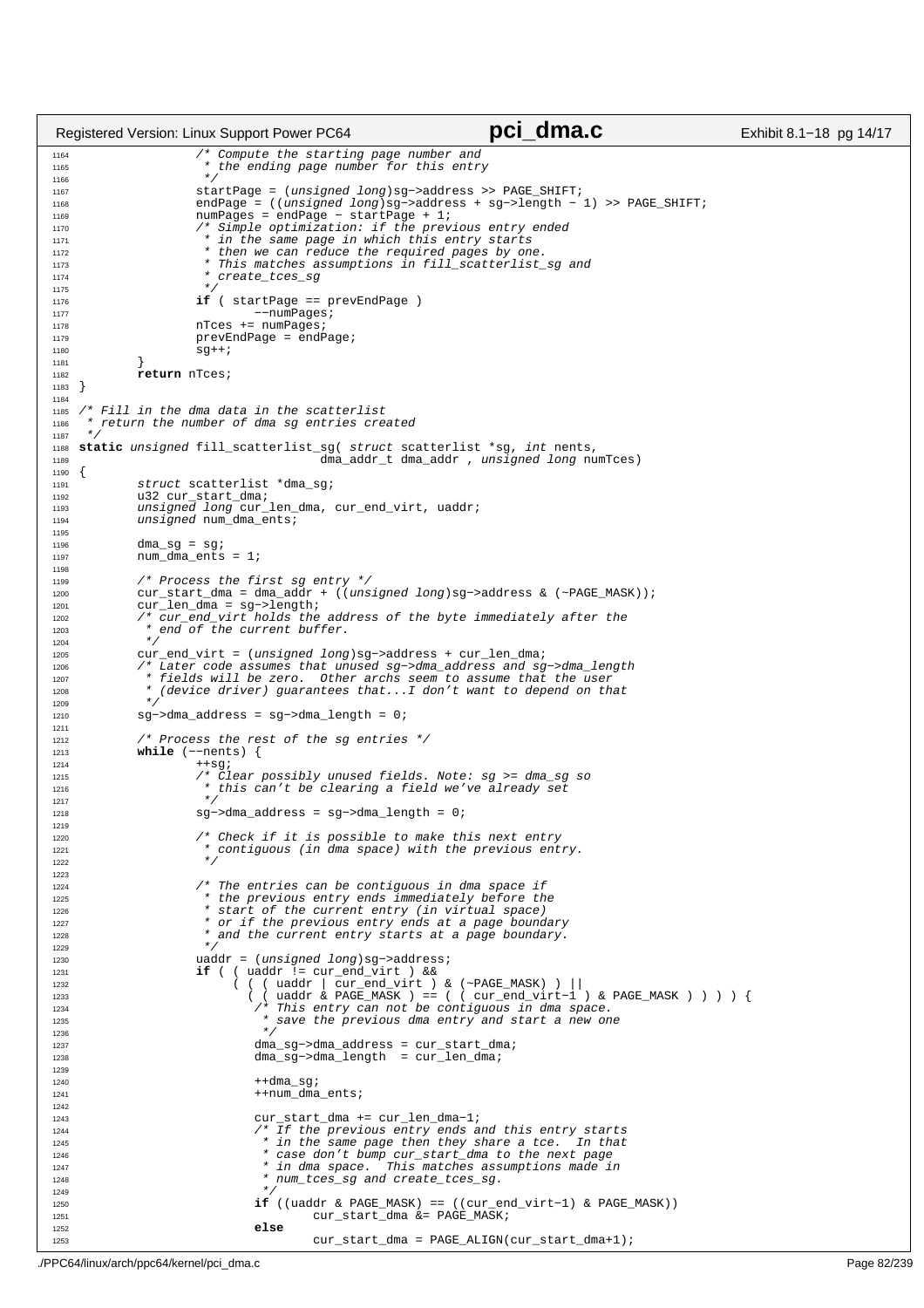```
1254 cur_start_dma += ( uaddr & (~PAGE_MASK) );
1255 cur_len_dma = 0;
1256 }
1256 \}<br>1257 /* Accumulate the length of this entry for the next<br>1258 * dma entry
1258 * dma entry<br>1259 * /
1259 * /
1260 cur_len_dma += sg−>length;
1261 cur_end_virt = uaddr + sg−>length;
1262<br>1263
1263 /* Fill in the last dma entry */
1264 dma_sg−>dma_address = cur_start_dma;
1265 dma_sg−>dma_length = cur_len_dma;
1266
1267 if ((((cur_start_dma +cur_len_dma − 1)>> PAGE_SHIFT) − (dma_addr >> PAGE_SHIFT) + 1) != numTces)
1268 {
1269 PPCDBG(PPCDBG_TCE, "fill_scatterlist_sg: numTces %ld, used tces %d\n",
1270 numTces,
1271 (unsigned)(((cur_start_dma + cur_len_dma − 1) >> PAGE_SHIFT) − (dma_addr >> PAGE_SHIFT) + 1));
1272 }
1273
1274
1275 return num_dma_ents;
1276 }
1277
1278 /* Call the hypervisor to create the TCE entries.
1279 * return the number of TCEs created
1280 */
1281 static dma_addr_t create_tces_sg( struct TceTable *tbl, struct scatterlist *sg, 
1282 int nents, unsigned numTces, int direction )<br>1283 {
1283 {
1284 unsigned order, i, j;<br>1285 unsigned long startPa
             11285 1286 1286 1785.<br>unsigned long startPage, endPage, prevEndPage, numPages, uaddr;
1286 long tcenum, starttcenum;<br>
1287 \dim A \cdot \dim Adma_addr_t dmaAddr;
1288
1289 dmaAddr = NO_TCE;
1290
1291 order = get_order( numTces << PAGE_SHIFT );
1292 /* Client asked for way to much space. This is checked later anyway */<br>1293 /* It is easier to debug here for the drivers than in the tce tables.*/<br>if(order >= NUM_TCE_LEVELS) {
1295 printk("PCI_DMA: create_tces_sg size to large: 0x%x \n", (numTces << PAGE_SHIFT));
1296 return NO_TCE;
1297 }
1298
1299 /* allocate a block of tces */
1300 tcenum = alloc_tce_range( tbl, order );<br>1301 if ( tcenum != -1 ) {
1301 if ( \text{tcenum} != -1 )<br>1302 i \text{tcenum} += \text{t}}1301 if ( tcenum != -1 ) {<br>
tcenum += tbl−>startOffset;<br>
1302 starttcenum = tcenum;
                      starttcenum = tcenum;
1304 dmaAddr = tcenum << PAGE SHIFT;
1305 prevEndPage = 0;<br>1306 for (i=0; i \leq n)\overline{\textbf{for}} (j=0; j<nents; ++j)
1307 startPage = (unsigned long)sg->address >> PAGE_SHIFT;<br>endPage = (unsigned long)sg->address + sg->length -
                               1308 endPage = ((unsigned long)sg−>address + sg−>length − 1) >> PAGE_SHIFT;
1309 numPages = endPage − startPage + 1;
1310
1311 uaddr = (unsigned long)sg−>address;
1312
1313 /* If the previous entry ended in the same page that
1314 * the current page starts then they share that
1315 \begin{array}{r} \text{...} \\ \text{...} \\ \text{...} \end{array} tce and we reduce the number of tces we need<br>
\begin{array}{r} \text{...} \\ \text{...} \end{array} to and we reduce the number of tces we need<br>
\begin{array}{r} \text{...} \\ \text{...} \end{array}1316 * by one. This matches assumptions made in<br>1317 * num toes sq and fill scatterlist sq
                                * num_tces_sg and fill_scatterlist_sg
1318 * /
1319 if ( startPage == prevEndPage ) {
1320 −−numPages;<br>
1321 uaddr += PA
1321<br>1322<br>1322<br>}<br>}<br>}<br>}<br>}\left\{\right. \right\}1323
1324 for (i=0; i<numPages; ++i) {<br>none md.t.ce build(tbl. t.cen
1325 ppc_md.tce_build(tbl, tcenum, uaddr, direction);<br>
1326 + + tcenum;
1326 + t\text{Cenum};<br>1327 + t\text{Cenum};uaddr += PAGE_SIZE;
\}1329
1330 prevEndPage = endPage;<br>sq++;<br>sq++;
\frac{1331}{1332} sg++;
\left\{\right. \right\}1333 /* Make sure the update is visible to hardware. 
1334 sync required to synchronize the update to 
1335 the TCE table with the MMIO that will send<br>
the bus address to the IOA * /1336 the bus address to the IOA */
                        \text{Lasm}_{\text{max}} __volatile__ ("sync" : : : "memory");
1338
1339 if ((tcenum − starttcenum) != numTces)
1340 PPCDBG(PPCDBG_TCE, "create_tces_sg: numTces %d, tces used %d\n",
1341 numTces, (unsigned)(tcenum − starttcenum));
1342
1343 }
Registered Version: Linux Support Power PC64 pci_dma.c Exhibit 8.1−18 pg 15/17
```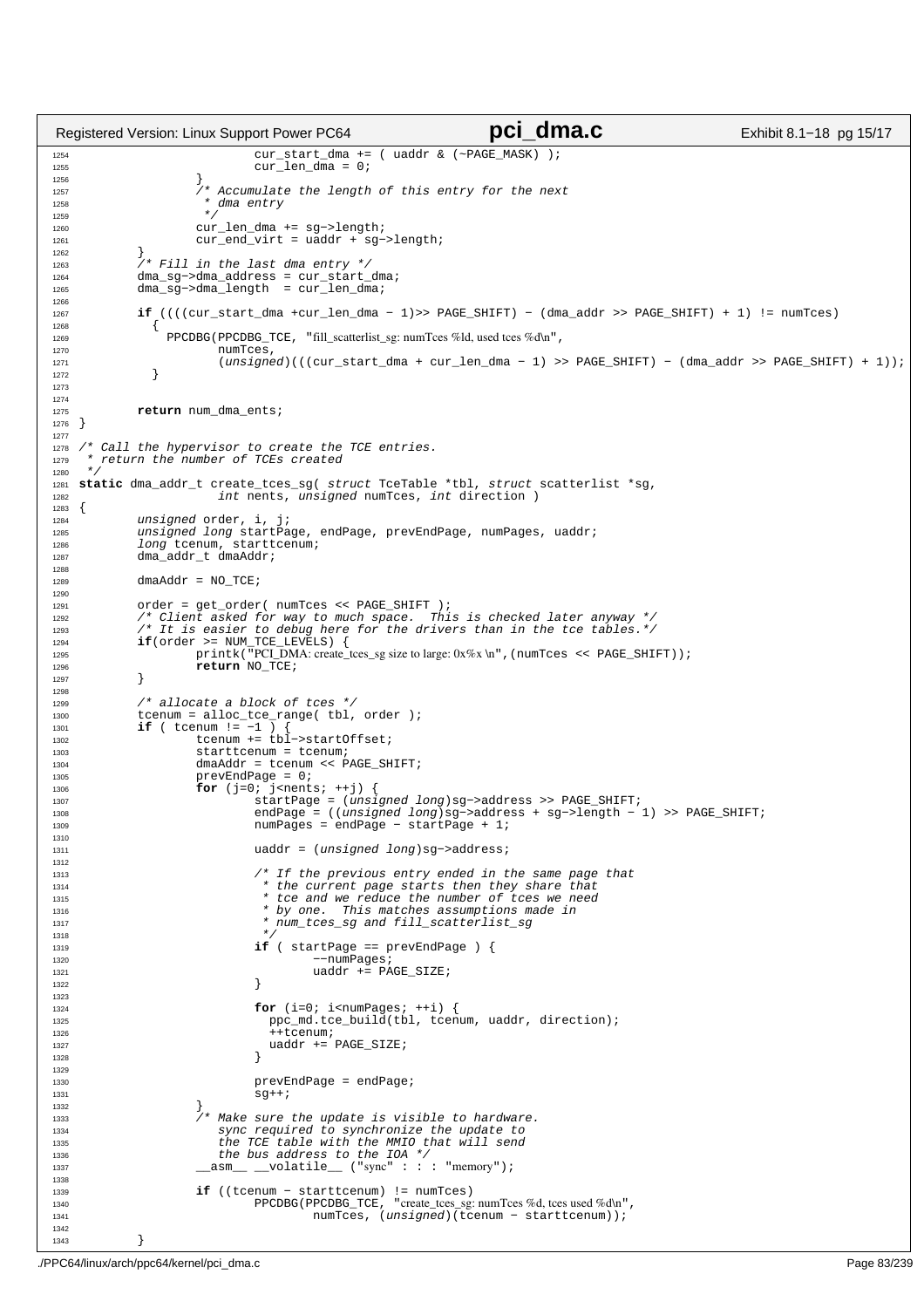```
1344
1345 return dmaAddr;<br>1346 }
1346 }
1347
1348 int pci_map_sg( struct pci_dev *hwdev, struct scatterlist *sg, int nents, int direction )<br>1349 {
1349 {
1350 struct TceTable * tbl;
1351 unsigned numTces;<br>
1352 115 int num dma;
1352 int \ num\_dma;<br>1353 dma \ addr \ t \ ddma_addr_t dma_handle;
1354
1355 PPCDBG(PPCDBG_TCE, "pci_map_sg:\n");
1356 PPCDBG(PPCDBG_TCE, "\thwdev = 0x%16.16lx, sg = 0x%16.16lx, direction = 0x%16.16lx, nents = 0x%16.16lx\n", hwdev, sg, direction, 
    nents);
1357 /* Fast path for a single entry scatterlist */
1358 if ( nents == 1 ) {
11 \\beg->dma_address = pci_map_single( hwdev, sg->address,<br>1360 sg->dma_address = pci_map_single( hwdev, sg->address,
1360 sg−>length, direction );<br>
\frac{1}{360} sg−>length, direction );<br>
\frac{1}{360}1361 sg−>dma_length = sg−>length;<br>
1362 return 1;
              \begin{aligned} 1; \end{aligned}1363 }
1364
1365 if ( direction == PCI_DMA_NONE )<br>1366 BUG();
                         BUG();
1367
1368 tbl = get_tce_table(hwdev);
1369
1370 if ( tbl ) {<br>
1371 /* Compute the number of tces required */<br>
1372 numTces = num_tces_sg( sg, nents );
1373 /* Create the tces and get the dma address */
                         dma_handle = create_tces_sq( tbl, sq, nents, numTces, direction );
1375
1376 /* Fill in the dma scatterlist */<br>1377 num_{\text{dma}} = fill_{\text{scattering}} scatterlist sql sql
              num_dma = fill_scatterlist_sg( sg, nents, dma_handle, numTces );<br>}
1378 }
1379
1380 return num_dma;<br>1381 }
1381 }
1382
1383 void pci_unmap_sg( struct pci_dev *hwdev, struct scatterlist *sg, int nelms, int direction )
1384 {<br>1385
1385 struct TceTable * tbl;<br>1386 unsigned order, numTce
1386 unsigned order, numTces, i;<br>1387 1387 dma addr t dma end page, dm
              dma_addr_t dma_end_page, dma_start_page;
1388
1389 PPCDBG(PPCDBG_TCE, "pci_unmap_sg:\n");
1390 PPCDBG(PPCDBG_TCE, "\thwdev = 0x%16.16lx, sg = 0x%16.16lx, direction = 0x%16.16lx, nelms = 0x%16.16lx\n", hwdev, sg, direction,
      nelms);
1391
1392 if ( direction == PCI_DMA_NONE || nelms == 0 )
1393 BUG();
1394
1395 dma_start_page = sg−>dma_address & PAGE_MASK;<br>1396 dma_end_page = 0;
              dma_end_page
1397 for ( i=nelms; i>0; --i ) {<br>
1398 unsigned k = i - 1;
1399 if ( sg[k].dma_length ) {
1400 dma_end_page = ( sg[k].dma_address +
1401 sg[k].dma_length − 1 ) & PAGE_MASK;
1402 break;<br>
1403 break;
1403 }
1404 }
1405
1406 numTces = ((dma_end_page − dma_start_page ) >> PAGE_SHIFT) + 1;
1407 order = get_order( numTces << PAGE_SHIFT );
1408
1409 \frac{1}{4} Client asked for way to much space. This is checked later anyway */<br>1410 \frac{1}{4} The seasier to debug bere for the drivers than in the tre tables */
1410 /* It is easier to debug here for the drivers than in the tce tables.*/
1411 if(order >= NUM_TCE_LEVELS) {
1412 printk("PCI_DMA: dma_start_page:0x%lx dma_end_page:0x%lx\n",dma_start_page,dma_end_page);
1413 printk("PCI_DMA: pci_unmap_sg size to large: 0x%x \n",(numTces << PAGE_SHIFT));
1414 return;<br>1415 }
1415 }
1416
1417 tbl = qet tce table(hwdev);1418
1419 if ( tbl )<br>1420 if ( tbl )
                         .,<br>tce_free( tbl, dma_start_page, order, numTces );
1421
1422 }
1423
1424<br>1425
        phb_tce_table_init
1426 * 
1427 * Function: Display TCE config registers. Could be easily changed
1428 * to initialize the hardware to use TCEs.
1429 */<br>1430 1175unsigned long phb_tce_table_init(struct pci_controller *phb) {
1431 unsigned int r, cfg_rw, i;
Registered Version: Linux Support Power PC64 pci_dma.c Exhibit 8.1−18 pg 16/17
```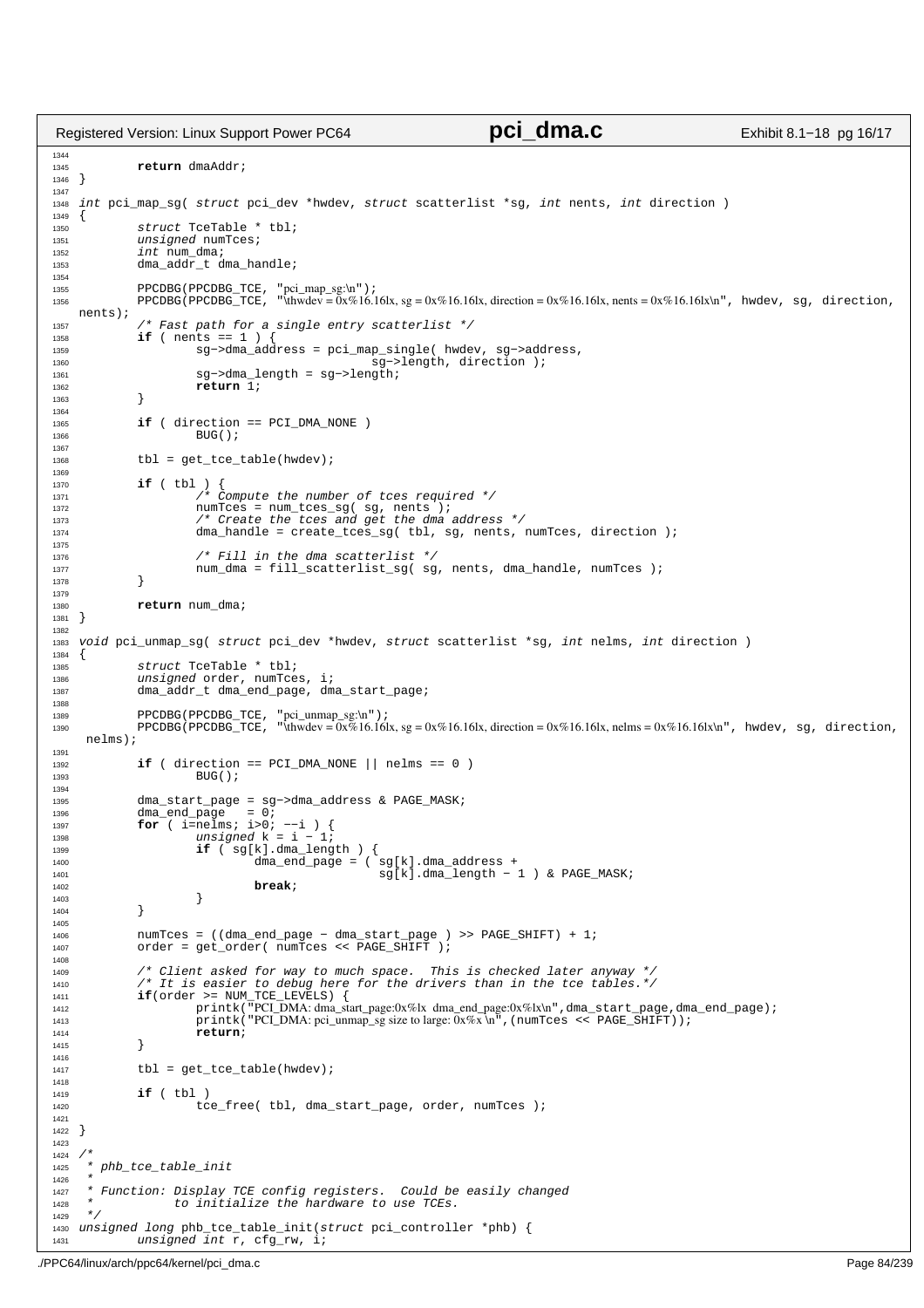```
1432 unsigned long r64;
1433 phandle node;
1434
1435 PPCDBG(PPCDBG_TCE, "phb_tce_table_init: start.\n"); 
1436
1437 node = ((struct device_node *)(phb−>arch_data))−>node;
1438
1439 PPCDBG(PPCDBG_TCEINIT, "\tphb = 0x\%lx\ln", phb);<br>1440 PPCDBG(PPCDBG TCEINIT, "\tphb->type = 0x\%lx\ln", phk
1440<br>
PPCDBG(PPCDBG_TCEINIT, "\tphb->type = 0x%lx\n", phb->type);<br>
PPCDBG(PPCDBG_TCEINIT, "\tphb->phb_regs = 0x%lx\n", phb->phb_regs);<br>
PPCDBG(PPCDBG_TCEINIT, "\tphb->chip_regs = 0x%lx\n", phb->chip_regs);<br>
PPCDBG(PPCDBG_T
1445
1446 i = 0;
1447 while(of_tce_table[i].node) {
1448 if(of_tce_table[i].node == node) {
1449<br>
1450 if(\text{phb}->type == \text{phb\_type\_python}) {<br>
r = *(((\text{unsigned int} *)\text{phb}->ph\text{c} - \text{reps}) + (\text{0}xf10>2));<br>
\text{PPCDBG(PCCDBG\_TCEINT, "VTAR(low) = 0x%x\n', r)}<br>
r = *(((\text{unsigned int} *)\text{phb}->ph\text{c} - \text{reps}) + (\text{0}xf00>2));<br>
r = *(((\text{unsigned int} *)\text{phb}->ph\text{c} - \text{reps}) + (\text{1455 PPCDBG(PPCDBG_TCEINIT, "\tTAR(high) = 0x%x\n", r);<br>
r = *((\text{unsigned int} *) \text{phb->phb_regs}) + (\text{0xfd0>>2});<br>
PPCDBG(PPCDBG_TCEINIT, "\tPHB cfg(rw) = 0x%x\n", r);<br>
Ans
                                                                 break;
1457 else if(phb->type == phb_type_speedwagon) {<br>
1458 r64 = *(((unsigned long *)phb->chip_regs) +
(0 \times 800 \times 3));<br>(0 \times 800 \times 3);<br>(1460)<br>PPCDBG (PCDBG_TCEINI)1460 PPCDBG(PPCDBG_TCEINIT, "\tNCFG = 0x\%lx\ln", r64);<br>
1461 r64 = * (l \text{ (unsi) and *} \text{ (b)} \text{ (b)} \text{ (c)}r64 = *((\text{unsigned long *})phb->chip\_regs) +1462 (0x580>>3));<br>1463 1463 PPCDBG (PPCDBG TCEINI
1463 PPCDBG(PPCDBG_TCEINIT, "\tTAR0 = 0x%lx\n", r64);
1464 r64 = *((\text{unsigned long *})\text{phb->chip\_regs}) + (0 \times 588 > 3));
1465 (0x588>3);<br>1465<br>\overline{C} \overline{C} \overline{C} \overline{C} \overline{C} \overline{C} \overline{C} \overline{C} \overline{C} \overline{C} \overline{C} \overline{C} \overline{C} \overline{C} \overline{C} \overline{C} \overline{C} \overline{C} \overline{C} \overline{C} \overline{C} \overline{C}1466 PPCDBG(PPCDBG_TCEINIT, "\tTAR1 = 0x\%lx\ln", r64);<br>
r64 = *(((unsigned long *)phb->chip regs) +
                                                                 1467 r64 = *(((unsigned long *)phb−>chip_regs) + 
1468 (0x590>>3));<br>
1469 1469 PPCDBG (PPCDBG TCEINI
1469 \text{PCDBG}(\text{PCDBG}(\text{TCEMIT}, \text{``kTAR2 = 0x\%lx\n''}, \text{r64});<br>
1470 \text{r64 = *(((unsigned long *)phb->chip\_regs) +1470 r64 = *((\text{unsigned long *})\text{phb->chip\_regs}) + (0 \times 598 > 3));
                                                                                 (0x598>>3);
1472 PPCDBG(PPCDBG_TCEINIT, "\tTAR3 = 0x\%lx\ln", r64; r64; r64; r64; r64; r64; r64; r64; r64; r64; r64; r64; r64; r64; r64; r64; r64; r64; r64; r64; r64; r64; r64; r64; 
1.1250 (1.1250 (1.1250 (1.1250 (1.1250 (1.1250 (1.1250 (1.1250 (1.1250 (1.1250 (1.1250 (1.1250 m) cfg_rw = *(((unsigned int *)phb->chip_regs) + (0x160 +
1474 (\frac{1}{1475} ) (\frac{1}{1475} ) (\frac{1}{1475} ) (\frac{1}{1475} ) (\frac{1}{1475} ) (\frac{1}{1475} ) (\frac{1}{1475} ) (\frac{1}{1475} ) (\frac{1}{1475} ) (\frac{1}{1475} ) (\frac{1}{1475} ) (\frac{1}{1475} ) (\frac{1}{1475} ) (\frac{1}{11475 (((phb−>local_number)+8)<<12))>>2));<br>
1476 1476 1477 PPCDBG(PPCDBG TCEINIT, "\tcfg rw = 0x%x\n", cfq rw);
                                                  PPCDBG(PPCDBG_TCEINIT, "\tcfg_rw = 0x%x\n", cfg_rw);
\left\{ \right\}1478 }
1479 \stackrel{?}{\phantom{}_{\smash{\big)}}} \stackrel{?}{\phantom{}_{\smash{\big)}}} \stackrel{?}{\phantom{}_{\smash{\big)}}} \stackrel{?}{\phantom{}_{\smash{\big)}}} \stackrel{?}{\phantom{}_{\smash{\big)}}} \stackrel{?}{\phantom{}_{\smash{\big)}}} \stackrel{?}{\phantom{}_{\smash{\big)}}} \stackrel{?}{\phantom{}_{\smash{\big)}}} \stackrel{?}{\phantom{}_{\smash{\big)}}} \stackrel{?}{\phantom{}_{\smash{\big)}}} \stackrel{?1480 }
1481
1482 PPCDBG(PPCDBG_TCEINIT, "phb_tce_table_init: done\n");
1483
                     return(0);
1485 }
1486
1487 /* These are called very early. */<br>1488 void tce init pSeries(void)
      void tce_init_pSeries(void)
1489 \{<br>14901490 ppc_md.tce_build = tce_build_pSeries;<br>1491 ppc_md.tce_free_one = tce_free_one_pS
                     ppc_md.tce_free_one = tce_free_one_pSeries;
1492 }
1493
1494 void tce_init_iSeries(void)<br>1495 {
140E
1496 ppc_md.tce_build = tce_build_iSeries;
1497 ppc_md.tce_free_one = tce_free_one_iSeries;
1498 }
Registered Version: Linux Support Power PC64 pci_dma.c Exhibit 8.1−18 pg 17/17
```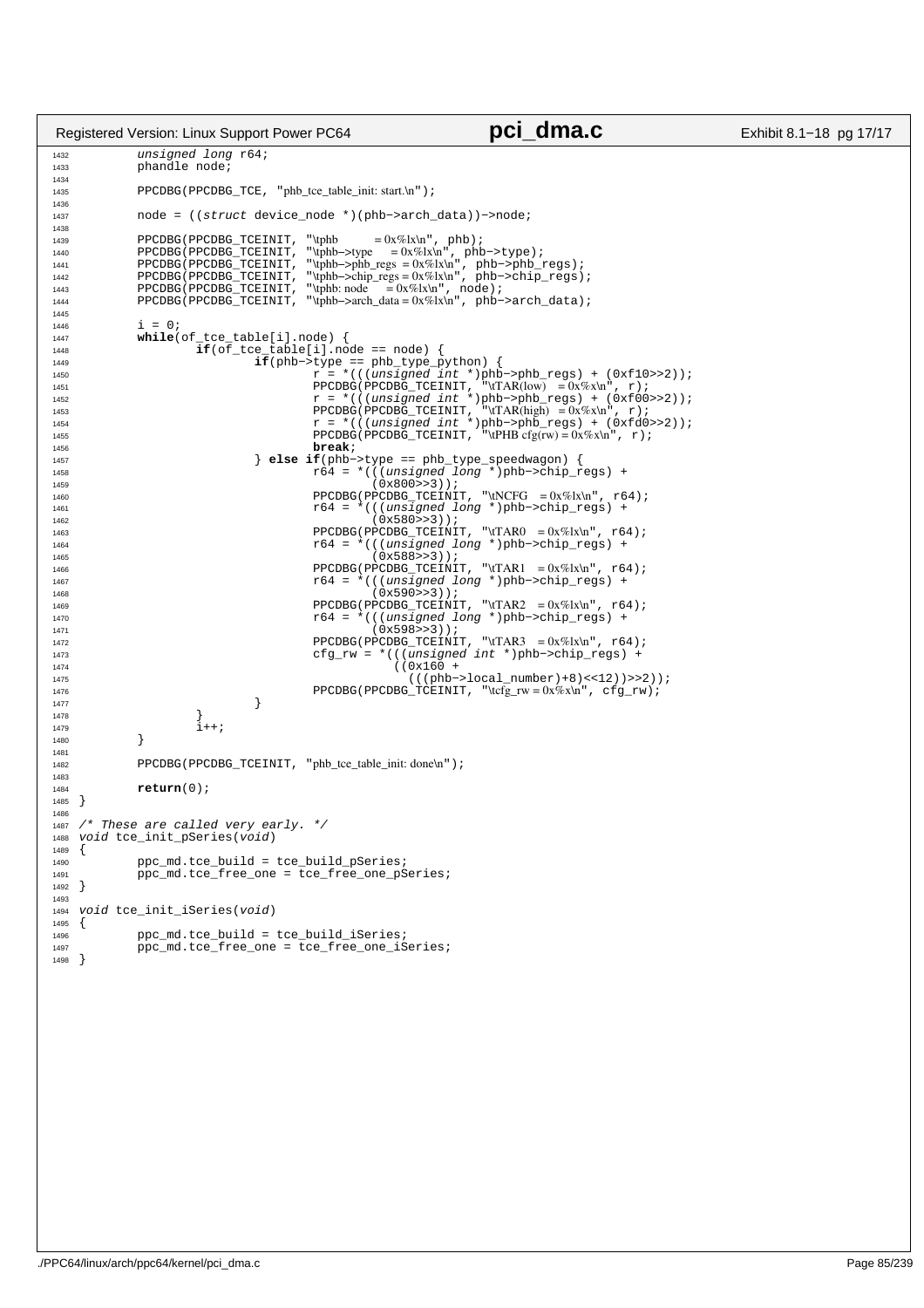Registered Version: Linux Support Power PC64 **pci\_dn.c** Exhibit 8.1−19 pg 1/5

 $/$ \*  $\frac{1}{2}$   $*$  pci dn.c  $\frac{3}{4}$ Copyright (C) 2001 Todd Inglett, IBM Corporation  $\frac{5}{6}$ PCI manipulation via device nodes. <sup>7</sup> \* <sup>8</sup> \* This program is free software; you can redistribute it and/or modify <sup>9</sup> \* it under the terms of the GNU General Public License as published by <sup>10</sup> \* the Free Software Foundation; either version 2 of the License, or<br><sup>11</sup> \* (at your option) any later version. (at your option) any later version.  $12$ <br> $13$ <sup>13</sup> \* This program is distributed in the hope that it will be useful,<br><sup>14</sup> \* but WITHOUT ANY WARRANTY; without even the implied warranty of <sup>14</sup> \* but WITHOUT ANY WARRANTY; without even the implied warranty of <sup>15</sup> \* MERCHANTABILITY or FITNESS FOR A PARTICULAR PURPOSE. See the <sup>16</sup> \* GNU General Public License for more details. <sup>17</sup> \* <sup>18</sup> \* You should have received a copy of the GNU General Public License <sup>19</sup> \* along with this program; if not, write to the Free Software <sup>20</sup> \* Foundation, Inc., 59 Temple Place, Suite 330, Boston, MA 02111−1307 USA  $21$ 22 <sup>23</sup> **#include** <linux/config.h> <sup>24</sup> **#include** <linux/kernel.h> <sup>25</sup> **#include** <linux/pci.h> <sup>26</sup> **#include** <linux/delay.h> <sup>27</sup> **#include** <linux/string.h> <sup>28</sup> **#include** <linux/init.h> <sup>29</sup> **#include** <linux/bootmem.h>  $30$ 31 **#include** <asm/io.h><br>32 **#include** <asm/pgtab <sup>32</sup> **#include** <asm/pgtable.h> 33 **#include** <asm/irq.h><br>34 **#include** <asm/prom.h <sup>34</sup> **#include** <asm/prom.h> <sup>35</sup> **#include** <asm/machdep.h> <sup>36</sup> **#include** <asm/init.h> <sup>37</sup> **#include** <asm/pci−bridge.h> 38 **#include** <asm/ppcdebug.h><br>39 **#include** <asm/naca.h> <sup>39</sup> **#include** <asm/naca.h> <sup>40</sup> **#include** <asm/pci\_dma.h> 41 <sup>42</sup> **#include** "pci.h" 43 <sup>44</sup> /\* Traverse\_func that inits the PCI fields of the device node. <sup>45</sup> \* NOTE: this \*must\* be done before read/write config to the device.  $rac{46}{47}$ 47 **static** void \* \_\_init<br>48 update dn pci info(s update\_dn\_pci\_info(struct device\_node \*dn, void \*data)  $rac{49}{50}$ struct pci\_controller \*phb = (struct pci\_controller \*)data;  $51$  u32  $*$ regs; 52 char \*device\_type = get\_property(dn, "device\_type", 0);<br>53 char \*status = qet property(dn, "status", 0);  $char$  \*status = get\_property(dn, "status", 0); 54 55 dn−>phb = phb; <sup>56</sup> **if** (device\_type && strcmp(device\_type, "pci") == 0 && get\_property(dn, "class−code", 0) == 0) { <sup>57</sup> /\* special case for PHB's. Sigh. \*/ <sup>58</sup> regs = (u32 \*)get\_property(dn, "bus−range", 0); <sup>59</sup> dn−>busno = regs[0]; <sup>60</sup> dn−>devfn = 0; /\* assumption \*/ <sup>61</sup> } **else** { 62  $\text{regs} = (u32 \cdot \text{kg})\text{get\_property}(dn, \text{ "reg", 0)};$ <br>63  $\text{if} (\text{regs})$ <sup>63</sup> **if** (regs) { <sup>64</sup> /\* First register entry is addr (00BBSS00) \*/ <sup>65</sup> dn−>busno = (regs[0] >> 16) & 0xff; <sup>66</sup> dn−>devfn = (regs[0] >> 8) & 0xff; 67 } <sup>68</sup> } 69 **if** (status && strcmp(status, "ok") != 0) {<br>70 c*har* \*name = get\_property(dn, "name", 0);<br>printk(KERN\_ERR "PCI: %04x:%02x.%x %s (%s)has bad status from firmware! (%s)", dn->busno, PCI\_SLOT(dn->devfn), PCI\_FUNC(dn->devfn), name ? name : "<no name>", device\_type ? device\_type : "<unknown type>", status);  $72$  dn−>status = 1;<br>  $73$ <sup>73</sup> } <sup>74</sup> **return NULL**; <sup>75</sup> } 76  $\frac{77}{78}$ \* Hit all the BARs of all the devices with values from OF.<br>\* This is unnecessary on most systems, but also barmless. <sup>79</sup> \* This is unnecessary on most systems, but also harmless.  $\frac{1}{80}$  \*/ 81 **static** void \* \_init<br>82 write OF bars(struct write\_OF\_bars( $\overline{struct}$  device\_node \*dn, void \*data)  $83 \n{84}$ int i; <sup>85</sup> u32 oldbar, newbar, newbartest; 86 u8 config\_offset;<br>87 char \*name = get\_p <sup>87</sup> char \*name = get\_property(dn, "name", 0); <sup>88</sup> char \*device\_type = get\_property(dn, "device\_type", 0); <sup>89</sup> char devname[128];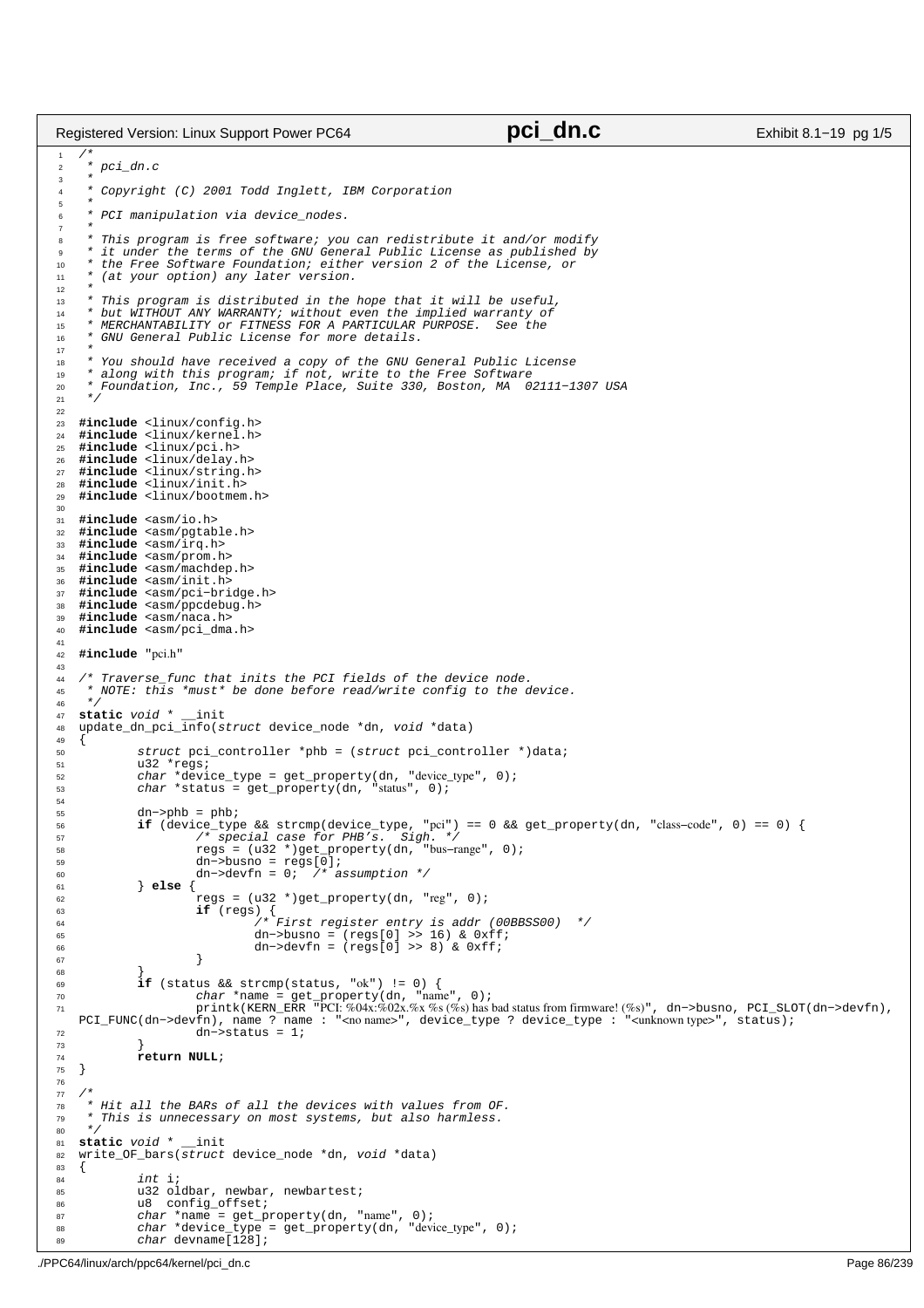```
90 sprintf(devname, "%04x:%02x.%x %s (%s)", dn−>busno, PCI_SLOT(dn−>devfn), PCI_FUNC(dn−>devfn), name ? name : 
"<no name>", device_type ? device_type : "<unknown type>");
91
92 if (device_type && strcmp(device_type, "pci") == 0 &&
93 get_property(dn, "class−code", 0) == 0)
94 return NULL; /* This is probably a phb. Skip it. */
95
96 if (dn−>n_addrs == 0)
                                            /* This is normal for some adapters or bridges */
98
99 if (dn−>addrs == NULL) {
100 /* This shouldn't happen. */
101 printk(KERN_WARNING "write_OF_bars %s: device has %d BARs, but no addrs recorded\n", devname, dn−>n_addrs);
102 return NULL;<br>103 }
103 }
104
105 #ifndef CONFIG_PPC_ISERIES 
106 for (i = 0; i < dn \rightarrow n\_address; i++) {<br>107 for i = dn \rightarrow addrs[i].addressnewbar = dn->addrs[i].address;
108 config_offset = dn−>addrs[i].space & 0xff;
109 if (ppc_md.pcibios_read_config_dword(dn, config_offset, &oldbar) != PCIBIOS_SUCCESSFUL) {
110 printk(KERN_WARNING "write_OF_bars %s: read BAR%d failed\n", devname, i);<br>continue;
111 continue;<br>112 b
\{112 \}112 \frac{1}{4} Need to update this BAR. */
if (ppc_md.pcibios_write_config_dword(dn, config_offset, newbar) != PCIBIOS_SUCCESSFUL) {<br>115 printk(KERN_WARNING "write_OF_bars %s: write BAR%d with 0x%08x failed(old was 0x%08x)\n", devname, i, ne
    wbar, oldbar);
116 continue;<br>117 b
\{117\}118 /* sanity check */
119 if (ppc_md.pcibios_read_config_dword(dn, config_offset, &newbartest) != PCIBIOS_SUCCESSFUL) {
120 printk (KERN_WARNING "write_OF_bars %s: sanity test read BAR%d failed?\n", devname, i);<br>continue;
121 continue;<br>122 a
\left\{\n \begin{array}{ccc}\n 1 & 2 & 3 \\
 2 & 3 & 4\n \end{array}\n \right\}123 if ((newbar & PCI_BASE_ADDRESS_MEM_MASK) != (newbartest & PCI_BASE_ADDRESS_MEM_MASK)) {
printk(KERN_WARNING "write_OF_bars %s: oops...BAR%d read back as 0x%08x%s!\n", devname, i, newbartest,<br>(oldbar & PCI_BASE_ADDRESS_MEM_MASK) == (newbartest & PCI_BASE_ADDRESS_MEM_MASK) ? "(original value)" : "");
125 continue;<br>126 b
126 }
127 }
128 #endif
129 return NULL;<br>130 }
    \left\{ \right\}131
132 #if 0
<sup>133</sup> /<sup>*</sup> Traverse_func that starts the BIST (self test) */<br><sup>133</sup> Static void * init
134 static void<sup>*</sup><br>135 startBIST(stru
    startBIST(struct device node *dn, void *data)
136 {
137 struct pci controller *phb = (struct pci_controller *)data;
138 u8 bist;
139
140 char *name = get_property(dn, "name", 0);
141 udbg_printf("startBIST: %s phb=%p, device=%p\n", name ? name : "<unknown>", phb, dn);
142
143 if (ppc_md.pcibios_read_config_byte(dn, PCI_BIST, &bist) == PCIBIOS_SUCCESSFUL) {
144 if (bist & PCI_BIST_CAPABLE) {
145 udbg_printf(" −> is BIST capable!\n", phb, dn);
146 \overline{})^* Start bist here \overline{})\{147\}148 }
149 return NULL;
150 }
151 #endif
152
153
154 /******************************************************************
155 * Traverse a device tree stopping each PCI device in the tree.<br>156 * This is done depth first. As each node is processed, a "pre
156 * This is done depth first. As each node is processed, a "pre"
157 * function is called, the children are processed recursively, and
158 * then a "post" function is called.
159 *
160 * The "pre" and "post" funcs return a value. If non−zero
161 * is returned from the "pre" func, the traversal stops and this
162 * value is returned. The return value from "post" is not used.
163 * This return value is useful when using traverse as<br>164 * a method of finding a device.
     * a method of finding a device.
165 *
166 * NOTE: we do not run the funcs for devices that do not appear to
167 * be PCI except for the start node which we assume (this is good
<sup>168</sup> * because the start node is often a phb which may be missing PCI<br><sup>169</sup> * properties).
        properties).
170 * We use the class-code as an indicator. If we run into \frac{170}{11} * one of these nodes we also assume its siblings are not
       one of these nodes we also assume its siblings are non-pci for
172 * performance.
173 *
174 ******************************************************************/
    void *traverse_pci_devices(struct device_node *start, traverse_func pre, traverse_func post, void *data)
176 {
Registered Version: Linux Support Power PC64 pci_dn.c Exhibit 8.1−19 pg 2/5
```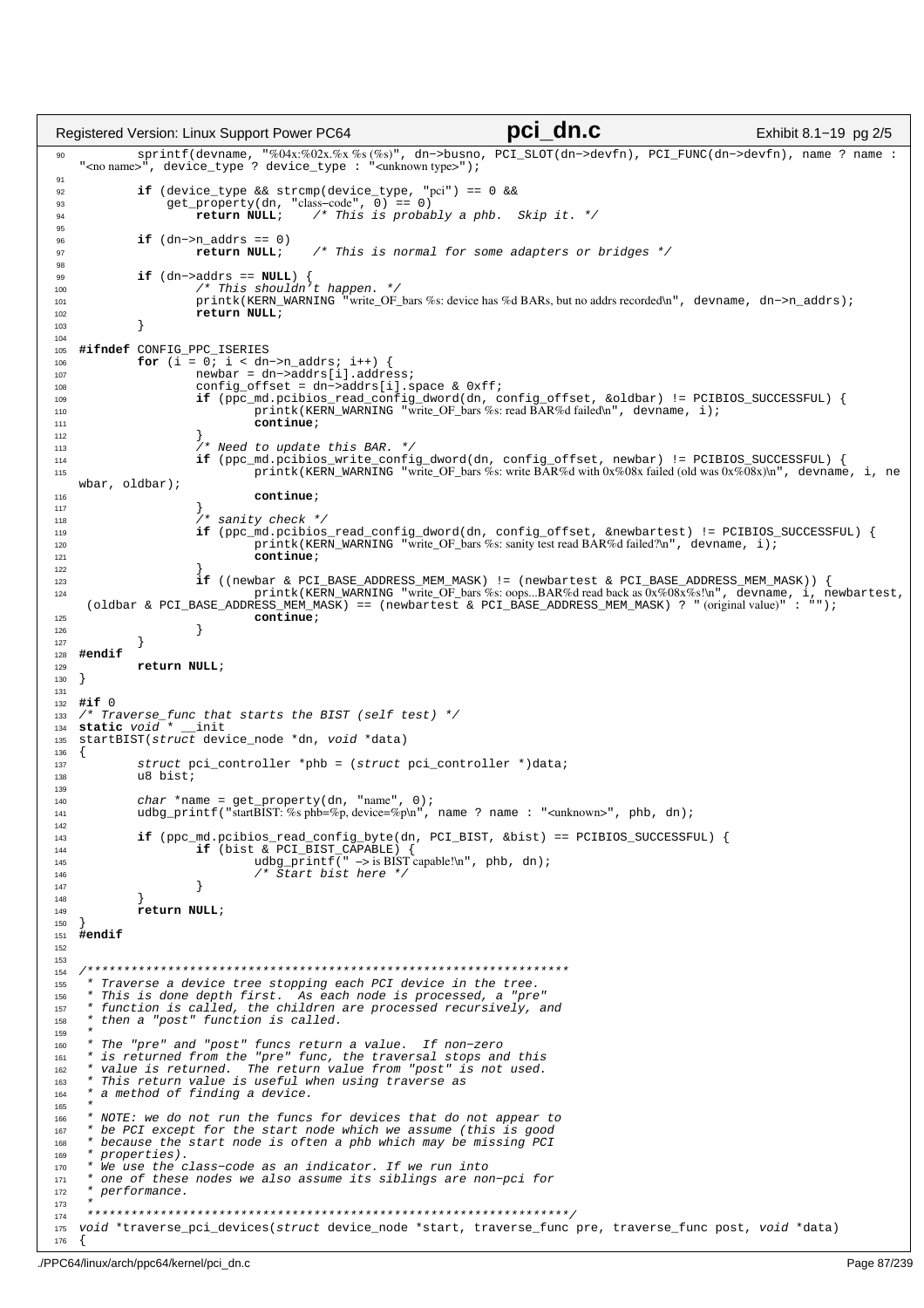```
177 struct device_node *dn, *nextdn;
178 void *ret;
179
180 if (pre && (ret = pre(start, data)) != NULL)
181 return ret;<br>182 for (dn = start->ch)182 for (dn = start−>child; dn; dn = nextdn) {
183 nextdn = NULL;
184 if (get_property(dn, "class–code", 0)) {<br>185 if (pre && (ret = pre(dn, data
185 if (pre \& (ret = pre(dn, data)) != NULL)
186 return ret;<br>187 if (dn->child) {
                                  if (dn->child)<br>\angle /* Dent
188 \overline{z} / \overline{z} / \overline{z} / \overline{z} / \overline{z} / \overline{z} / \overline{z} / \overline{z} / \overline{z} / \overline{z} / \overline{z} / \overline{z} / \overline{z} / \overline{z} / \overline{z} / \overline{z} / \overline{z} / \overline{z} / \overline{z} / \overline{z}189 nextdn = dn−>child;<br>199<br>alse if (dn−>sibling) {
190 and 191 and 191 and 191 and 191 and 191 and 191 and 191 and 191 and 191 and 191 and 191 and 191 and 191 and 1<br>
191 and 191 and 191 and 191 and 191 and 191 and 191 and 191 and 191 and 191 and 191 and 191 and 191 and 1
192 nextdn = dn−>sibling;
193 } else {<br>194\begin{array}{ccc} \text{194} & \text{196} \\ \text{197} & \text{198} \end{array} \begin{array}{ccc} \text{198} & \text{199} \\ \text{199} & \text{199} \end{array}if (post)196 post(dn, data);
\{197\}\{198\}199 \mathbf{if} (!nextdn) {<br>
200 \mathbf{if} (!nextdn) {<br>
\mathbf{if} wal
\frac{200}{201} /* Walk up to next valid sibling. */
                                  \overline{d} \circ {
202 dn = dn−>parent;<br>
203 dn = start)
                                            if (dn == start)204 return NULL;
205 } while (dn−>sibling == NULL);<br>206 hextdn = dn−>sibling;
                        106 nextdn = dn−>sibling;<br>}
207 \Big\}208 }
209 return NULL;
    \rightarrow211
212 /* Same as traverse_pci_devices except this does it for all phbs.
213<br>214
214 void *traverse_all_pci_devices(traverse_func pre)<br>215 {
215 \{<br>216
216 struct pci_controller* phb;
217 void *ret;
218 for (phb=hose_head;phb;phb=phb−>next)
219 if ((ret = traverse_pci_devices((struct device_node *)phb−>arch_data, pre, NULL, phb)) != NULL)
<sup>220</sup> return ret;<br><sup>221</sup> return NULL;
              221 return NULL;
\begin{array}{c} 222 \\ 222 \end{array}223
224
225 /* Traversal func that looks for a <br/> \epsilon /> alue.<br>226 * If found, the device node is returned (thus terminational)
     * If found, the device_node is returned (thus terminating the traversal).
220 */
228 static void *
   is_devfn_node(struct device_node *dn, void *data)
230 \{230\}231 int busno = ((unsigned long)data >> 8) & 0xff;
232 int devfn = ((unsigned long)data) & 0xff;
233 return (devfn == dn−>devfn && busno == dn−>busno) ? dn : NULL;
234 }
235
236 /* Same as is_devfn_node except ignore the "fn" part of the "devfn".
237
238 static void *
239 is_devfn_sub_node(struct device_node *dn, void *data)<br>240 {
   \{241 int busno = ((unsigned long)data >> 8) & 0xff;
242 int devfn = ((unsigned long)data) & 0xf8;
243 return (devfn == (dn−>devfn & 0xf8) && busno == dn−>busno) ? dn : NULL;
   \rightarrow245
246 /* Given an existing EADs (pci bridge) device node create a fake one
247 * that will simulate function zero. Make it a sibling of other_eads.
248<br>249
249 static struct device_node *
    create_eads_node(struct device_node *other_eads)
251 \{252 struct device_node *eads = (struct device_node *)kmalloc(sizeof(struct device_node), GFP_KERNEL);
253
254 if (!eads) return NULL; /* huh? */
255 *eads = *other_eads;
256 eads−>devfn &= ~7; /* make it function zero */
257 eads−>tce_table = NULL;
258 /*
259 * NOTE: share properties. We could copy but for now this should
260 * suffice. The full_name is also incorrect...but seems harmless.
261 */
262 eads−>child = NULL;
263 eads−>next = NULL;<br>264 other_eads−>allnex
264 other_eads->allnext = eads;<br>265 other eads->sibling = eads;
              other_eads->sibling = eads;
266 return eads;
Registered Version: Linux Support Power PC64 pci_dn.c pci_dn.c Exhibit 8.1–19 pg 3/5
```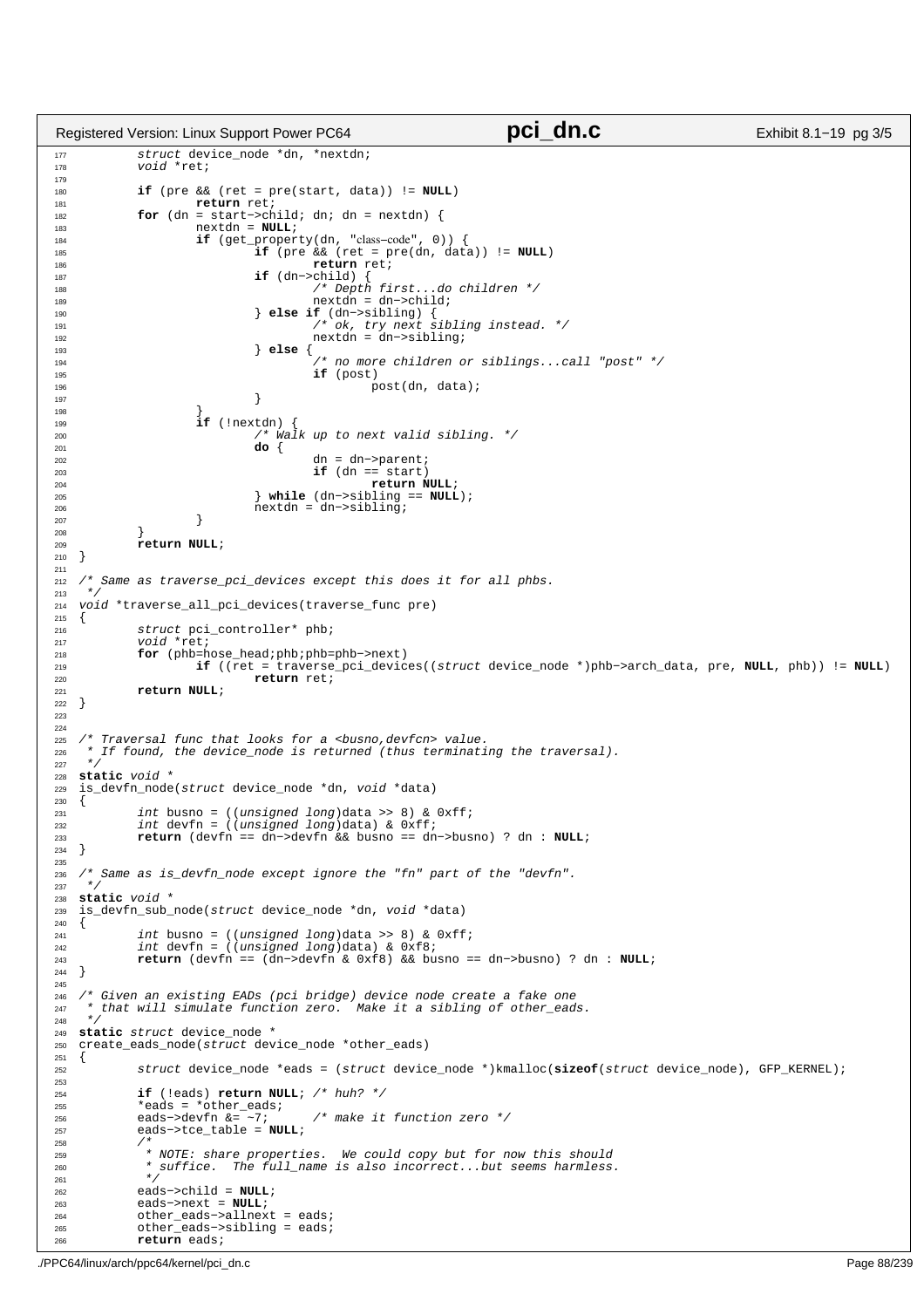```
267 }
268
269 /* This is the "slow" path for looking up a device_node from a
270 * pci_dev. It will hunt for the device under it's parent's
271 * phb and then update sysdata for a future fastpath.
272
273 * It may also do fixups on the actual device since this happens
274 * on the first read/write.
275<br>276
276 * Note that it also must deal with devices that don't exist.
277 * In this case it may probe for real hardware ("just in case")
278 * and add a device_node to the device tree if necessary.
279 *
\frac{280}{281}struct device_node *fetch_dev_dn(struct pci_dev *dev)
282 \begin{cases} 283 \end{cases}283 struct device_node *orig_dn = (struct device_node *)dev−>sysdata;
284 struct pci_controller *phb = orig_dn−>phb; /* assume same phb as orig_dn */
285 struct device_node *phb_dn;
286 struct device_node *dn;
287 unsigned long searchval = (dev−>bus−>number << 8) | dev−>devfn;
288
289 phb_dn = (struct device_node *)(phb->arch_data);<br>290 dn = (struct device_node *)traverse_pci_devices(
290 dn = (struct device_node *)traverse_pci_devices(phb_dn, is_devfn_node, NULL, (void *)searchval);<br>291 if (dn) {
              if (dn)292 dev−>sysdata = dn;
293 /* ToDo: call some device init hook here */
294 } else {
295 /* Now it is very possible that we can't find the device
296 * because it is not the zero'th device of a mutifunction
297 * device and we don't have permission to read the zero'th
298 * device. If this is the case, Linux would ordinarily skip
\begin{array}{c}\n \star \text{ all the other functions.} \\
 * \text{ } \end{array}300 */
301 if ((searchval & 0x7) == 0) {<br>302 struct device_node *thisdevdn;<br>303 /* Ok, we are looking for fn == 0. Let's check for other functions. */
304 thisdevdn = (struct device_node *)traverse_pci_devices(phb_dn, is_devfn_sub_node, NULL, (
    void *)searchval);
305 if (thisdevdn) {
306 /* Ah ha! There does exist a sub function.
307 * Now this isn't an exact match for
308 * searchval, but in order to get Linux to<br>
* believe the sub functions exist we will
                                             * believe the sub functions exist we will
310 * need to manufacture a fake device_node for
311 * this zero'th function. To keept this
312 and the simple for now we only handle pci bridges<br>313 and we just hand back the found node which the same of the same of the same of the same of the same of the same of the same of the same of the same of the same of t
313 * and we just hand back the found node which<br>* isn't correct, but Linux won't care
314 * isn't correct, but Linux won't care.<br>315
315 */
316 char *device_type = (char *)get\_property(thisdevd, "device_type", 0);<br>317 char *device type && strcmp(device type, "pci") == 0) {
317 if (device_type && strcmp(device_type,<br>318 if (device_type && strcmp(device_type,<br>return create eads node(thisdev
                                            return create_eads_node(thisdevdn);
\left.\begin{array}{ccc}319\end{array}\right\}320 }
321 }
322 /* ToDo: device not found...probe for it anyway with a fake dn?
323 struct device_node fake_dn;<br>324 memset(&fake_dn, 0, sizeof(
324 memset(\&fake_dn, 0, sizeof(fake_dn));<br>325 fake dn.phb = phb;
325 fake_dn.phb = phb;
326 fake_dn.busno = dev−>bus−>number;
327 fake_dn.devfn = dev->devfn;<br>328 ... now do ppc_md.pcibios_read_config_dword(&fake_dn.....)<br>330 ... if ok, alloc a real device_node and dn = real_dn;<br>*/
331 }
rac{1}{332} return dn;
   \rightarrow334
335
336 /******************************************************************
     * Actually initialize the phbs.
338 * The buswalk on this phb has not happened yet.
339 ******************************************************************/
340 void init
341 pci_devs_phb_init(void)
342 \n343\frac{343}{244} /* This must be done first so the device nodes have valid pci info! */
              traverse_all_pci_devices(update_dn_pci_info);
345
346 /* Hack for regatta which does not init the bars correctly */
347 traverse_all_pci_devices(write_OF_bars);<br>348 #if 0
348 #if 0
349 traverse_all_pci_devices(startBIST);
350 mdelay(5000);
351 traverse_all_pci_devices(checkBIST);<br>352 #endif
    352 #endif
353 }
354
355
Registered Version: Linux Support Power PC64 pci_dn.c Exhibit 8.1−19 pg 4/5
```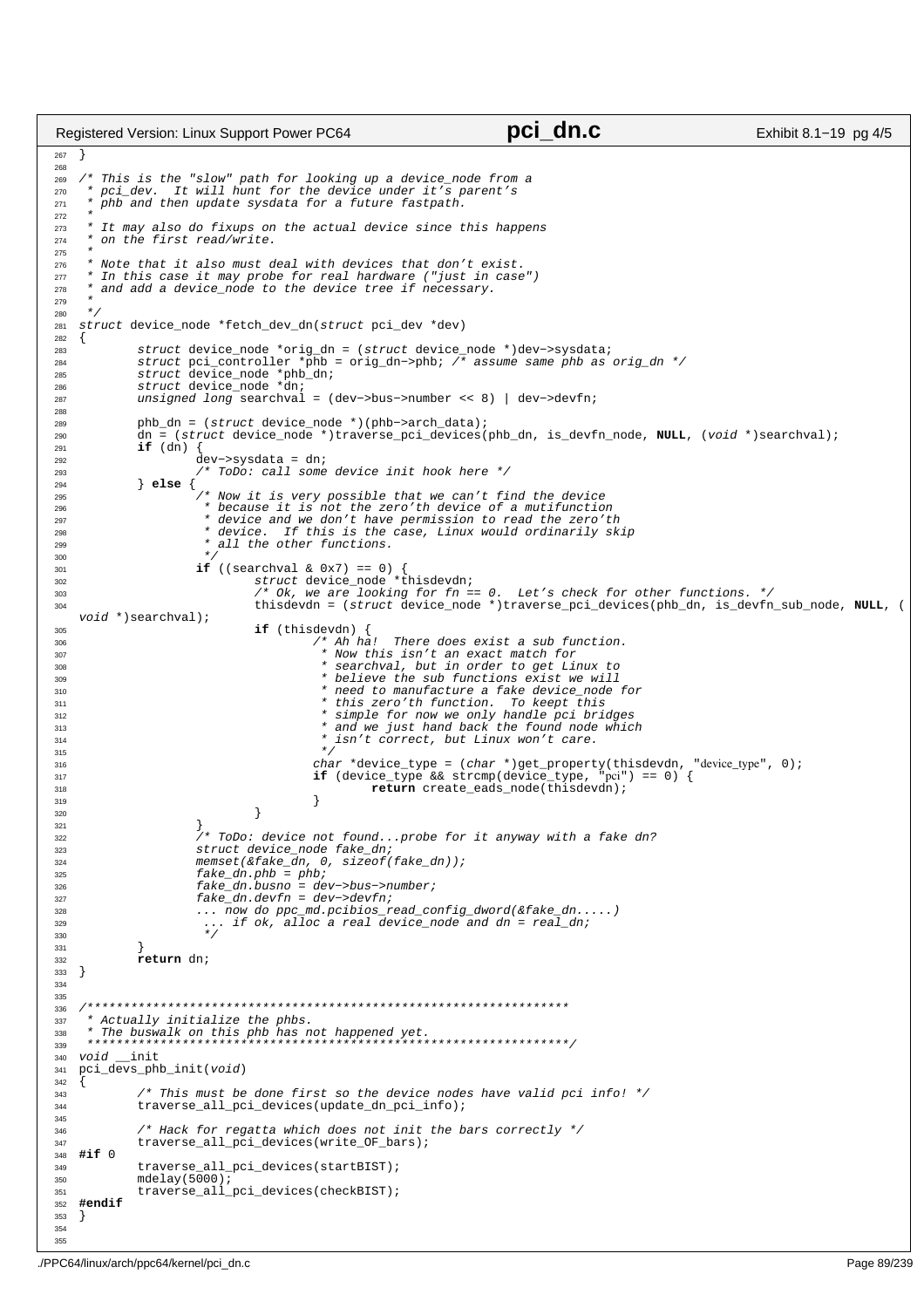```
356 static void __init
357 pci_fixup_bus_sysdata_list(struct list_head *bus_list)
\begin{matrix}358\\359\end{matrix}359 Struct list_head *ln;<br>360 struct pci_bus *bus;
360 struct pci_bus *bus;
361 struct pci_controller *phb;
362 int newnum;
363
364 for (ln=bus_list−>next; ln != bus_list; ln=ln−>next) {
365 bus = pci_bus_b(ln);<br>366 if (bus->self) {
                      366 if (bus−>self) {
367 bus−>sysdata = bus−>self−>sysdata;
368 /* Also fixup the bus number on large bus systems to
369 * include the PHB# in the next byte
370 * /
371 phb = PCI_GET_DN(bus)−>phb;
372 if (phb && phb−>buid) {
373 newnum = (phb−>global_number << 8) | bus−>number;
374 bus−>number = newnum;
375 sprintf(bus−>name, "PCI Bus #%x", bus−>number);<br>376 }
376 }
377 }
378 pci_fixup_bus_sysdata_list(&bus−>children);
379<br>380
   380 }
381
382 /******************************************************************
383 * Fixup the bus−>sysdata ptrs to point to the bus' device_node.
384 * This is done late in pcibios_init(). We do this mostly for
385 * sanity, but pci_dma.c uses these at DMA time so they must be
386 * correct<br>387 * To do ti
    387 * To do this we recurse down the bus hierarchy. Note that PHB's
388 * have bus−>self == NULL, but fortunately bus−>sysdata is already
389 * correct in this case.
390 ******************************************************************/
<sup>391</sup> void init
392 pci_fix_bus_sysdata(void)
393 {
394 pci_fixup_bus_sysdata_list(&pci_root_buses);<br>395 }
   \left\{ \right\}Registered Version: Linux Support Power PC64 pci_dn.c Exhibit 8.1−19 pg 5/5
```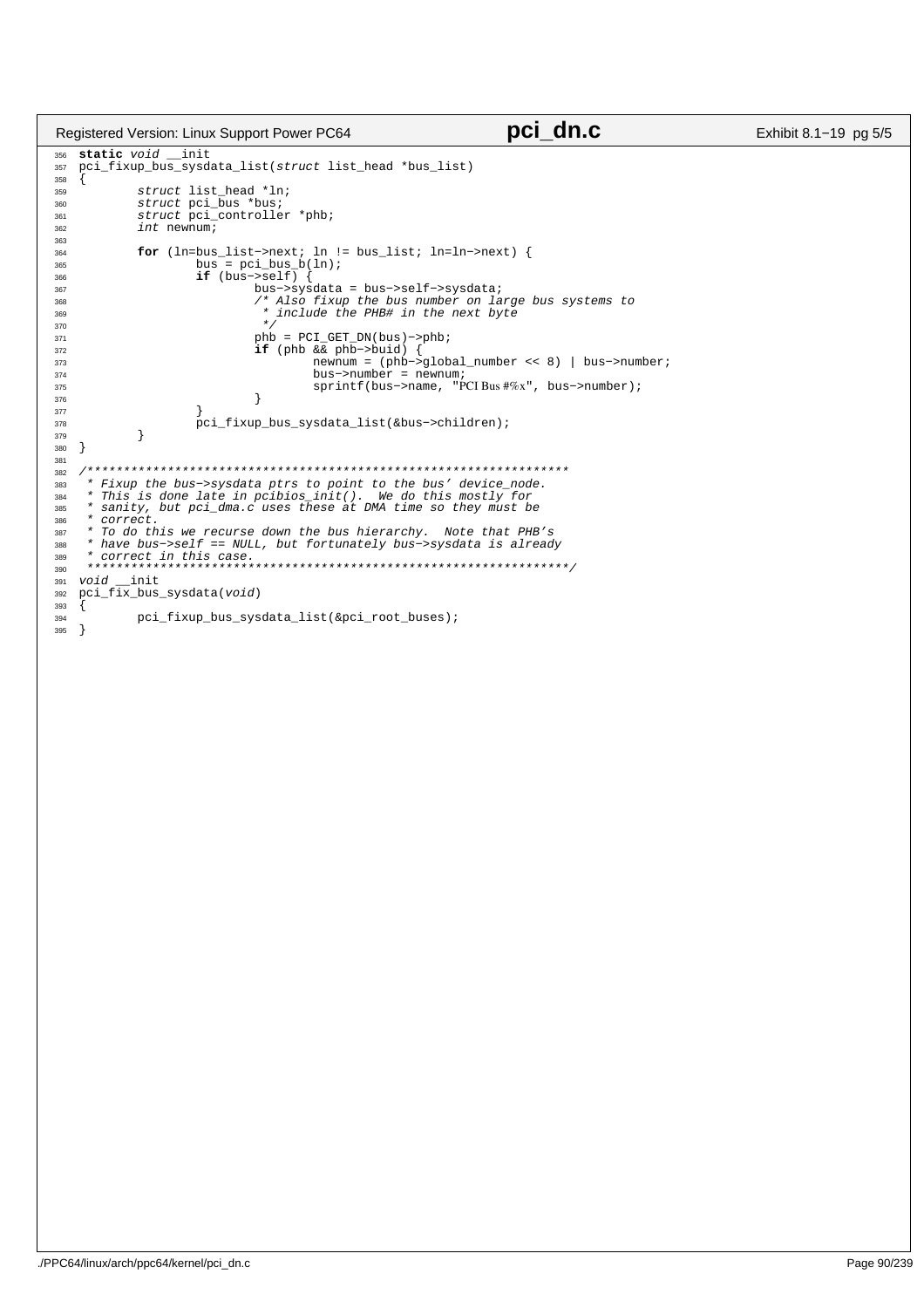```
\frac{1}{2}2 * pmc.c
3 * Copyright (C) 2001 Dave Engebretsen & Mike Corrigan IBM Corporation
 4 * 
 5 * This program is free software; you can redistribute it and/or modify
6 * it under the terms of the GNU General Public License as published by
7 * the Free Software Foundation; either version 2 of the License, or
8 * (at your option) any later version.
* * This program is distributed in the hope that it will be useful,<br>" * but WITHOUT ANY WARRANTY; without even the implied warranty of<br>" * MERCHANTABILITY or FITNESS FOR A PARTICULAR PURPOSE. See the<br>" GNU General Public L
14 * 
15 * You should have received a copy of the GNU General Public License
16 * along with this program; if not, write to the Free Software
17 * Foundation, Inc., 59 Temple Place, Suite 330, Boston, MA 02111−1307 USA
18 * /19
20 /* Change Activity:
21 * 2001/06/05 : engebret : Created.
22 * 2002/04/11 : engebret : Add btmalloc code.
23 * End Change Activity<br>
24 */
     *25
26 #include <asm/proc_fs.h>
27 #include <asm/paca.h>
28 #include <asm/iSeries/ItLpPaca.h>
29 #include <asm/iSeries/ItLpQueue.h><br>30 #include <asm/processor.h>
    #include <asm/processor.h>
31
32 #include <linux/proc_fs.h>
33 #include <linux/spinlock.h>
34 #include <linux/slab.h>
35 #include <linux/vmalloc.h>
36 #include <asm/pmc.h>
37 #include <asm/uaccess.h>
38 #include <asm/naca.h>
39 #include <asm/pgalloc.h>
40 #include <asm/pgtable.h>
41 #include <asm/mmu_context.h>
42 #include <asm/page.h>
43 #include <asm/machdep.h>
44 #include <asm/lmb.h>
45 #include <asm/abs_addr.h>
46 #include <asm/ppcdebug.h>
47
48 struct _pmc_sw pmc_sw_system = {
49 0 
50 };
51
52 struct _pmc_sw pmc_sw_cpu[NR_CPUS] = {<br>5354 };
55
56<br>57
     57 * Provide enough storage for either system level counters or
\begin{array}{ccc} 58 & * & \text{one} \\ 59 & * & \end{array}59 */
60 struct _pmc_sw_text pmc_sw_text;
61 struct _pmc_hw_text pmc_hw_text;
62
63 extern pte_t *find_linux_pte( pgd_t * pgdir, unsigned long ea );
64 extern pgd_t *bolted_pgd;
65
66 static struct vm_struct *get_btm_area(unsigned long size, unsigned long flags);
67 static int local_free_bolted_pages(unsigned long ea, unsigned long num);
68
69 extern pgd_t bolted_dir[];
70 pgd_t *bolted_pgd = (pgd_t *)&bolted_dir;
71
72 struct vm_struct *btmlist = NULL;<br>73 struct mm_struct btmalloc_mm = {p
73 struct mm_struct btmalloc_mm = {pgd ?4
                                                   74 page_table_lock : SPIN_LOCK_UNLOCKED};
75
76 extern spinlock_t hash_table_lock;
77
78 char *<br>79 ppc64
    ppc64_pmc_stab(int file)
80<br>81
                int n;
82 unsigned long stab_faults, stab_capacity_castouts, stab_invalidations;<br>83      unsigned long i;
                unsigned long i;
84
85 stab_faults = stab_capacity_castouts = stab_invalidations = n = 0;
86
87 if (file == -1) {<br>88 for (i =
88 for (i = 0; i < \text{sup\_num\_cpus}; i++) {<br>stab faults += pmc sw cpulil.
                                       \texttt{stab\_faults}\texttt{~+}\texttt{=}\texttt{pm\_sw\_cpu[i].stab\_faults} \texttt{;}90 stab_capacity_castouts += pmc_sw_cpu[i].stab_capacity_castouts;
Registered Version: Linux Support Power PC64 pmc.c Exhibit 8.1−20 pg 1/5
```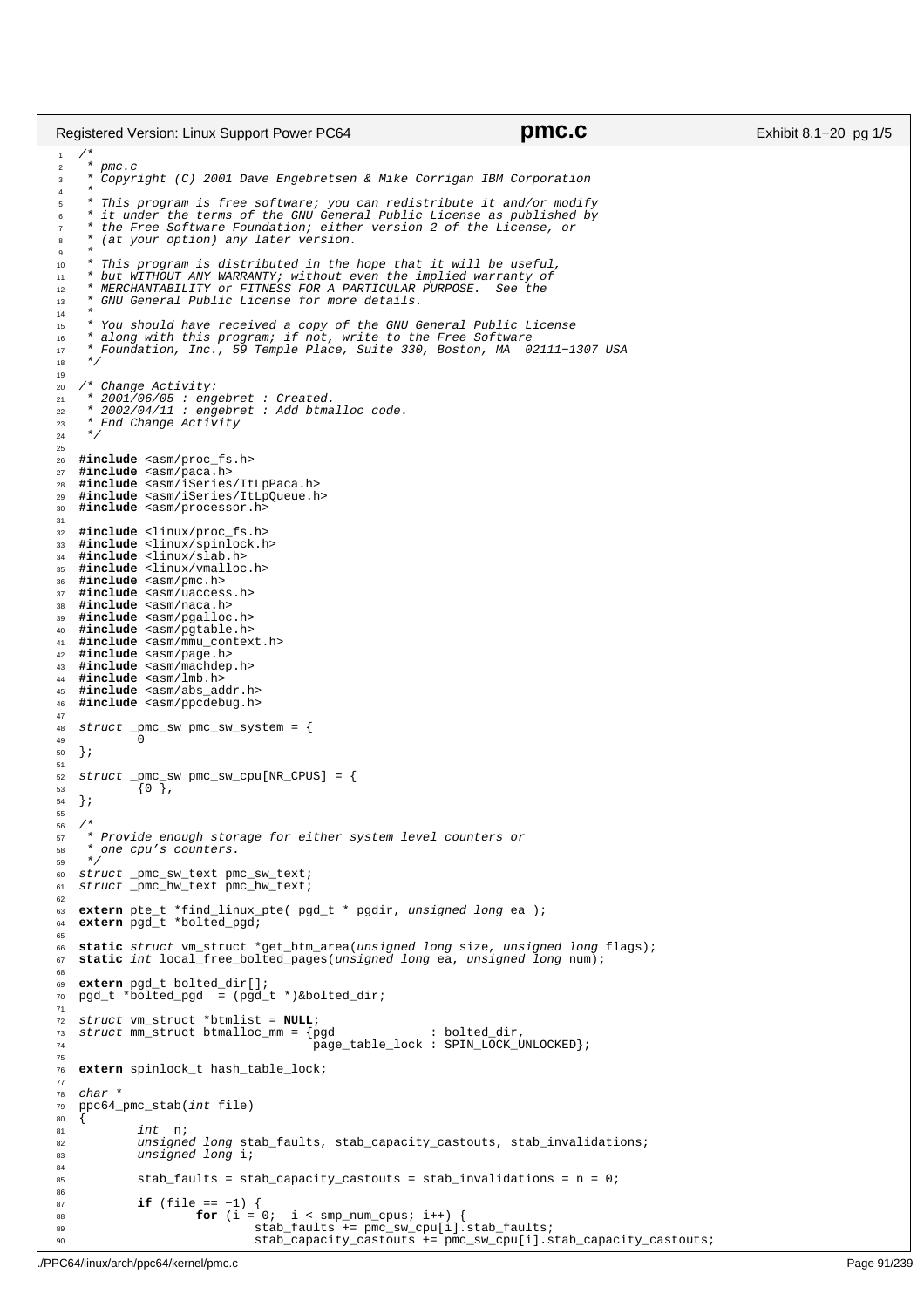```
91 stab_invalidations += pmc_sw_cpu[i].stab_invalidations;<br>92
 92 }
\sum_{\text{93}}^{\text{93}} n += sprintf(pmc_sw_text.buffer + n,<br>"Faults 0x%lx\n", stab_
 Faults 0x%lx\n", stab_faults);<br>
95 n += sprintf(pmc_sw_text.buffer + n,<br>
97 n += sprintf(pmc_sw_text.buffer + n,<br>
10 n = sprintf(pmc_sw_text.buffer + n,<br>
98 n = sprintf(pmc_sw_text.buffer + n,<br>
98 n = sprintf(pmc_sw_text.b
99 } else {
100 n \neq 5 n n \neq 6 n n \neq 7 n n \neq 8 n n \neq 8 n n \neq 7 n n \neq 8 n n \neq 8 n n \neq 9 n n \neq 9 n n \neq 9 n n \neq 9 n n \neq 9 n n \neq 9 n n \neq 9 n n \neq 9 n n \neq 9 n n \neq 9 n n \neq 9 n n \neq 9101 "Faults 0x%lx\n", 
102 pmc_sw_cpu[file].stab_faults);
103
104 n \neq sprintf(pmc_sw_text.buffer + n,<br>"Castouts 0x%lx\n".
                                             "Castouts 0x\%lx\n"
106 pmc_sw_cpu[file].stab_capacity_castouts);
107
108 n \leftarrow sprintf(pmc_sw_text.buffer + n,<br>
"Invalidations 0x%lx\n",
110 pmc_sw_cpu[file].stab_invalidations);
111
112 for (i = 0; i < STAB_ENTRY_MAX; i++) {<br>
113 if (pmc_sw_cpu[file].stab_entr
113 if (pmc_sw_cpu[file].stab_entry_use[i]) {<br>
114 if the sprintf(pmc_sw_text.buffer +
114 114 n += \text{sprintf}(\text{pmc}_\text{sw\_text.buffer + n},<br>
"Entry %02ld 0x%lx\n", i,
116 pmc_sw_cpu[file].stab_entry_use[i]);<br>117
\{117\}\left\{\n \begin{array}{ccc}\n 118 & & \\
 \end{array}\n \right\}119
120 }
121
122 return(pmc_sw_text.buffer); 
123 }
124
125 char *<br>126 mchar
    ppc64_pmc_htab(int file)
127 {
128 int n;<br>129 unsigne
129 unsigned long htab_primary_overflows, htab_capacity_castouts;<br>130 unsigned long htab read to write faults;
               unsigned long that\text{lr}ead_to_write_faults;
131
132 htab_primary_overflows = htab_capacity_castouts = 0;<br>
133 htab_read_to_write_faults = n = 0;
               htab_read_to_write_faults = n = 0;
134
135 if (file == −1) {
136 n \leftarrow \text{sprintf}(\text{pmc\_sw\_text.buffer + n},<br>
"Primary Overflows 0x%lx\n",
138 pmc_sw_system.htab_primary_overflows);<br>
139 n += sprintf(pmc sw text.buffer + n,
139 n \leftarrow sprintf(pmc_sw_text.buffer + n,<br>
"Castouts 0x%lx\n",
141 pmc_sw_system.htab_capacity_castouts);
142 } else {<br>143
143 n += sprintf(pmc_sw_text.buffer + n,<br>
"Primary Overflows N/A\n");
                                             "Primary Overflows N/A\n");
145
146 n += sprintf(pmc_sw_text.buffer + n, N(A\ln\ln r);
                                                           N/A\ln n");
148
149 }
150
151 return(pmc_sw_text.buffer); 
152 }
153
    char *
155 ppc64_pmc_hw(int file)
156 {
               int n;
158
159 n = 0;<br>160 i \in \{f\}160 if (file == −1) {
161 n \neq 1 sprintf(pmc_hw_text.buffer + n, "Not Implemented\n");
162 } else {
163 n += sprintf(pmc_hw_text.buffer + n,<br>
"MMCR0 0x%lx\n", mfspr(MMCR0));<br>
165 n += sprintf(pmc_hw_text.buffer + n,<br>
166 mMCR1 0x%lx\n", mfspr(MMCR1));
167 #if 0
168 n += sprintf(pmc_hw_text.buffer + n,<br>
"MMCRA 0x%lx\n", mfspr(MMCRA));
170 #endif
171
172 <br>
173 n += \text{sprintf}(\text{pmc}\text{-}\text{hw}\text{-}\text{text.buffer} + n,<br>
"PMC1 0x%lx\n", mfspr(PMC1));
174 n += sprintf(pmc_hw_text.buffer + n,<br>
175 n += sprintf(pmc_hw_text.buffer + n,<br>
176 n += sprintf(pmc_hw_text.buffer + n,<br>
177 \frac{n\pi}{2} = 177 \frac{n\pi}{2} = 1780 (PMC3), infspr(PMC3));
178 n += sprintf(pmc_hw_text.buffer + n,<br>
179 n += sprintf(pmc_hw_text.buffer + n,<br>
180 n += sprintf(pmc_hw_text.buffer + n,
Registered Version: Linux Support Power PC64 pmc.c Exhibit 8.1−20 pg 2/5
```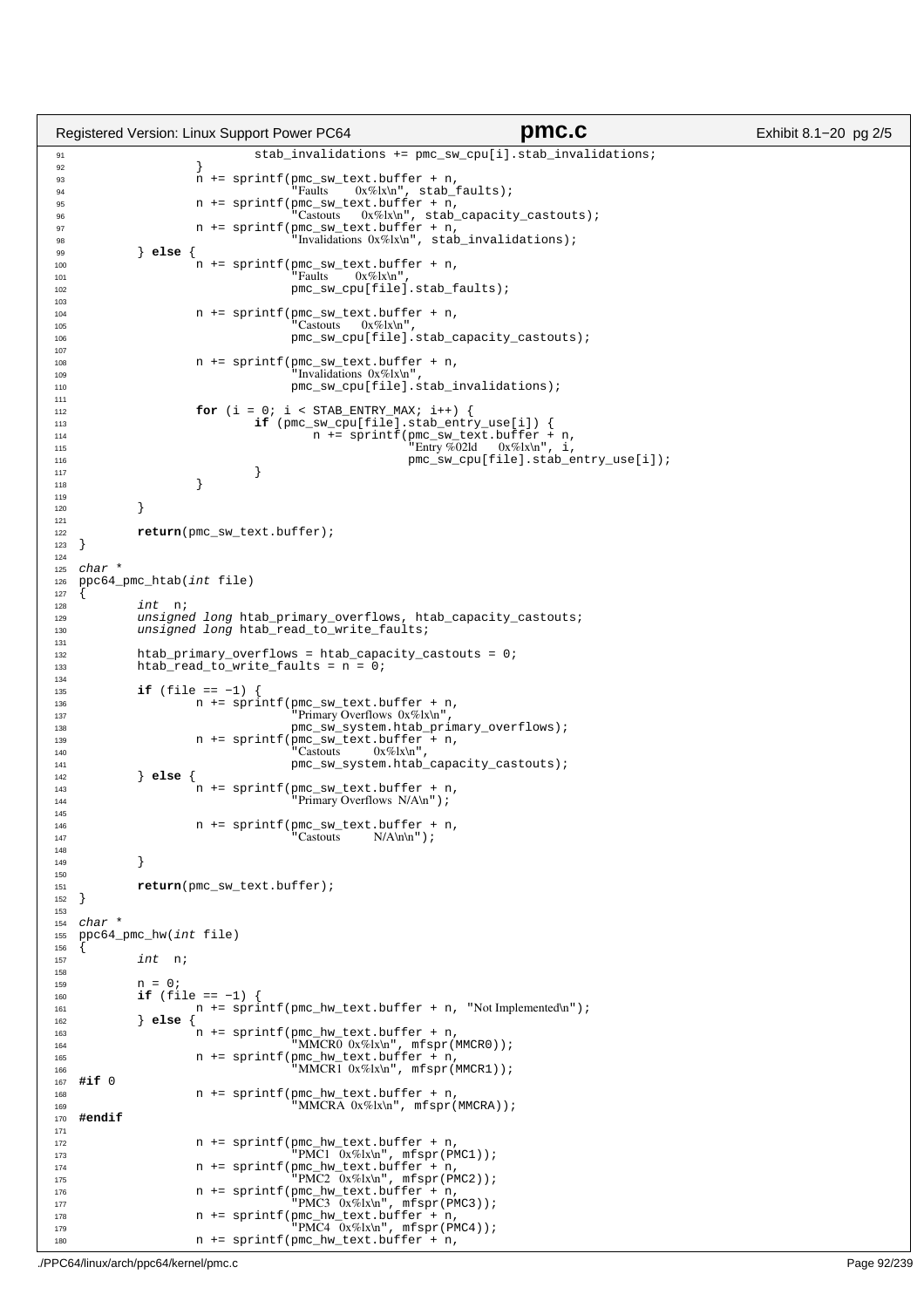```
181 "PMC5 0x%lx\n", mfspr(PMC5)); 
182 n += sprintf(pmc_hw_text.buffer + n, 
183 \mu Per and \mu PMC6 0x%lx\n", mfspr(PMC6));<br>184 n \leftarrow sprintf(pmc_hw_text.buffer + n,
                         n += sprintf(pmc_hw_text.buffer + n,
185 "PMC7 0x%lx\n", mfspr(PMC7)); 
186 n += sprintf(pmc_hw_text.buffer + n, 
<sup>187</sup> \overline{\text{PMC8}} \overline{0}x\%lx\n", mfspr(PMC8));
188 }
189
190 return(pmc_hw_text.buffer);<br>
191 }
191 }
192
\begin{array}{ccc}\n193 & / & \star \\
194 & & \star\n\end{array}* * Manage allocations of storage which is bolted in the HPT and low fault<br>195 * overhead in the segment tables. Intended to be used for buffers used
        overhead in the segment tables. Intended to be used for buffers used
196 * to collect performance data. 
197 *
198 * Remaining Issues:<br>199 * - Power4 is not
199 * − Power4 is not tested at all, 0xB regions will always be castout of slb
200 * − On Power3, 0xB00000000 esid is left in the stab for all time,
201 * other 0xB segments are castout, but not explicitly removed.
202 * – Error path checking is weak at best, wrong at worst.
203 *
204 * btmalloc − Allocate a buffer which is bolted in the HPT and (eventually)<br>205 *
                      the segment table.
206 *
207 * Input : unsigned long size: bytes of storage to allocate.
208 * Return: void * : pointer to the kernal address of the buffer.
\frac{209}{210}\overline{1} void* btmalloc (unsigned long size) {
211 pgd_t *pgdp;
212 pmd_t *pmdp;
213 pte_t *ptep, pte;
214 unsigned long ea_base, ea, hpteflags;
215 struct vm_struct *area;
216 unsigned long pa, pg_count, page, vsid, slot, va, arpn, vpn;
217<br>218
218<br>218 212 = PAGE_1LIGN(size);<br>219 212 = PAGE_2LIGN(size)\textbf{if} (!size |\bar{ }| (size >> PAGE_SHIFT) > num_physpages) return NULL;
220
221 spin_lock(&btmalloc_mm.page_table_lock);
222 spin_lock(&hash_table_lock);
223
224 /* Get a virtual address region in the bolted space */<br>225 area = qet btm area(size, 0);
              area = get_btm_area(size, 0);226 if (!area) {
227 spin_unlock(&btmalloc_mm.page_table_lock);<br>228 spin_unlock(&btmalloc_mm.page_table_lock);
228 return NULL;
              \}230231 ea_base = (unsigned long) area−>addr;
232 pq count = (size >> PAGE SHIFT);
233
234 /* Create a Linux page table entry and an HPTE for each page */<br>\frac{235}{235} for (page = 0; page < pg count; page++) {
235 for(page = 0; page < pg_count; page++) {
236 pa = get_free_page(GFP_KERNEL) − PAGE_OFFSET; 
237 ea = ea_base + (page * PAGE_SIZE);
238 vsid = get_kernel_vsid(ea);
239 va = ( vsid << 28 ) | ( pa & 0xfffffff );
240 vpn = va >> PAGE_SHIFT;
241 arpn = ((unsigned long)__v2a(ea)) >> PAGE_SHIFT;
242
\frac{243}{4} /* Get a pointer to the linux page table entry for this page<br>
\frac{244}{4} * allocating pmd or pte pages along the way as needed. Note
                            allocating pmd or pte pages along the way as needed.
245 * that the pmd & pte pages are not themselfs bolted.<br>246 */
246 * /
247 pgdp = pgd_offset_b(ea);<br>248 pmdp = pmd alloc(&btmall
248 pmdp = pmd_alloc(&btmalloc_mm, pgdp, ea);<br>
249 ptep = pte_alloc(&btmalloc_mm, pmdp, ea);
249 ptep = pte_alloc(&btmalloc_mm, pmdp, ea);
250 pte = *ptep;
251
252 /* Clear any old hpte and set the new linux pte */<br>253 set pte(ptep, mk pte phys(pa & PAGE MASK, PAGE KER
                         set_pte(ptep, mk_pte_phys(pa & PAGE_MASK, PAGE_KERNEL));
254
255 hpteflags = _PAGE_ACCESSED|_PAGE_COHERENT|PP_RWXX;
256
257 pte_val(pte) &= ~_PAGE_HPTEFLAGS;
258 pte_val(pte) |= _PAGE_HASHPTE;
259
260 slot = ppc md.hpte insert(vpn, arpn, hpteflags, 1, 0);
261
262 pte_val(pte) | = ((slot<<12) &<br>
263 pte_val(pte) | = (page group
              263 (_PAGE_GROUP_IX | _PAGE_SECONDARY));
264
265
266 spin_unlock(&hash_table_lock);
267 spin_unlock(&btmalloc_mm.page_table_lock);<br>268 return (void*)ea_base;
268 return (void*)ea_base;
    269 }
270
Registered Version: Linux Support Power PC64 pmc.c Exhibit 8.1−20 pg 3/5
```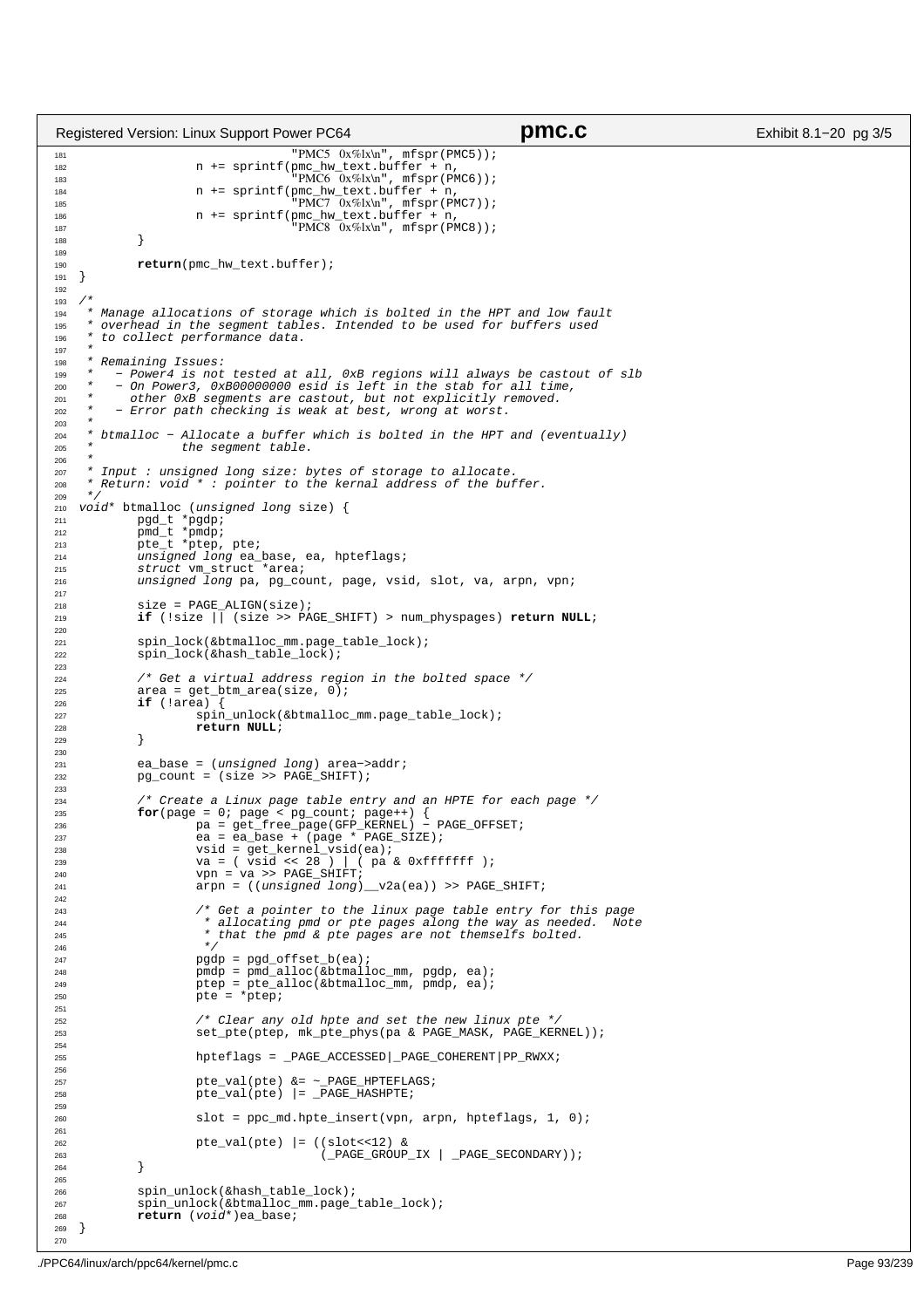Registered Version: Linux Support Power PC64 **pmc.c** Exhibit 8.1−20 pg 4/5

 $271 /$ <sup>277</sup> \* Free a range of bolted pages that were allocated with btmalloc<br>272 \* \* / 273<br>274 <sup>274</sup> void btfree(void \*ea) { <sup>275</sup> struct vm\_struct \*\*p, \*tmp; <sup>276</sup> unsigned long size = 0; 277 278 **if** ((!ea) || ((PAGE\_SIZE-1) & (unsigned long)ea)) {<br>279 **printk(KERN ERR "Trying to btfree() bad address (%p)\n"** 279 printk(KERN\_ERR "Trying to btfree() bad address  $(\%p)\ln$ ", ea);<br> **return**; 280 **return**;<br>281 }  $\}$ 282 spin\_lock(&btmalloc\_mm.page\_table\_lock); 284 <sup>285</sup> /\* Scan the bolted memory list for an entry matching <sup>286</sup> \* the address to be freed, get the size (in bytes) <sup>287</sup> \* and free the entry. The list lock is not dropped <sup>288</sup> \* until the page table entries are removed. <sup>289</sup> \*/ <sup>290</sup> **for**(p = &btmlist; (tmp = \*p); p = &tmp−>next ) { <sup>291</sup> **if** ( tmp−>addr == ea ) { 292 size = tmp−>size;<br>293 **break**; <sup>293</sup> **break**;  $294$  } 295  $\Big\}$ 296 297  $\frac{1}{298}$  /\* If no entry found, it is an error \*/<br>298 **if** ( !size ) { if ( !size ) <sup>299</sup> printk(KERN\_ERR "Trying to btfree() bad address (%p)\n", ea); <sup>300</sup> spin\_unlock(&btmalloc\_mm.page\_table\_lock); <sup>301</sup> **return**; <sup>302</sup> } 303<br>304  $\frac{1}{304}$  /\* Free up the bolted pages and remove the page table entries \*/<br>305 **if**(local free bolted pages((unsigned long)ea, size >> PAGE SHIFT <sup>305</sup> **if**(local\_free\_bolted\_pages((unsigned long)ea, size >> PAGE\_SHIFT)) { <sup>306</sup> \*p = tmp−>next;  $rac{1}{307}$ <br> $rac{1}{308}$  kfree(tmp); <sup>308</sup> } 309 <sup>310</sup> spin\_unlock(&btmalloc\_mm.page\_table\_lock); <sup>311</sup> } 312 <sup>313</sup> **static** int local\_free\_bolted\_pages(unsigned long ea, unsigned long num) {  $314$  int i;<br> $315$  pte t pte\_t pte; 316 317 **for**(i=0; i<num; i++) {<br>318 **for** t \*ptep = <sup>318</sup> pte\_t \*ptep = find\_linux\_pte(bolted\_pgd, ea); <sup>319</sup> **if**(!ptep) { <sup>320</sup> panic("free\_bolted\_pages − page being freed " <sup>321</sup> "(0x%lx) is not bolted", ea );  $322$  }  $323$ <br> $324$ <br> $324$ <br> $324$ <br> $pte$  = \*ptep; <sup>324</sup> pte\_clear(ptep);<br><sup>325</sup> free pages(pte) free\_pages(pte\_page(pte), 0); <sup>326</sup> flush\_hash\_page(0, ea, ptep); <sup>327</sup> ea += PAGE\_SIZE; 328<br>329 <sup>329</sup> **return** 1;  $\}$ 331 332<br>333 get\_btm\_area <sup>334</sup> \* 335 \* Get a virtual region in the bolted space 336<br>337 <sup>337</sup> **static** struct vm\_struct \*get\_btm\_area(unsigned long size,  $\frac{1}{338}$  unsigned long flags) {<br> $\frac{1}{339}$  unsigned long addri 339 unsigned long addr;<br>340 struct ym struct \*\* struct vm\_struct \*\*p, \*tmp, \*area; 341<br>342 <sup>342</sup> area = (struct vm\_struct \*) kmalloc(**sizeof**(\*area), GFP\_KERNEL); <sup>343</sup> **if** (!area) **return NULL**; 344 <sup>345</sup> addr = BTMALLOC\_START; <sup>346</sup> **for** (p = &btmlist; (tmp = \*p) ; p = &tmp−>next) { <sup>347</sup> **if** (size + addr < (unsigned long) tmp−>addr)<br>348 **if** (size + addr < (unsigned long) tmp->addr)  $348$  **break**;<br> $349$  **addr** =  $\text{tmn}$  > si addr = tmp−>size + (unsigned long) tmp->addr; 350 **if** (addr + size > BTMALLOC\_END)<br>351 **if** (addr + size > BTMALLOC\_END) kfree(area); <sup>352</sup> **return NULL**;  $353$  } <sup>354</sup> } 355  $\text{if} \left( \text{addr} + \text{size} > \text{BTMALLOC\_END} \right)$  {<br>357  $\text{kfree}(\text{area})$  ; 357 kfree(area);<br>358 **kfree(area)**;<br>**return NULL**; <sup>358</sup> **return NULL**;  $359$  } <sup>360</sup> area−>flags = flags;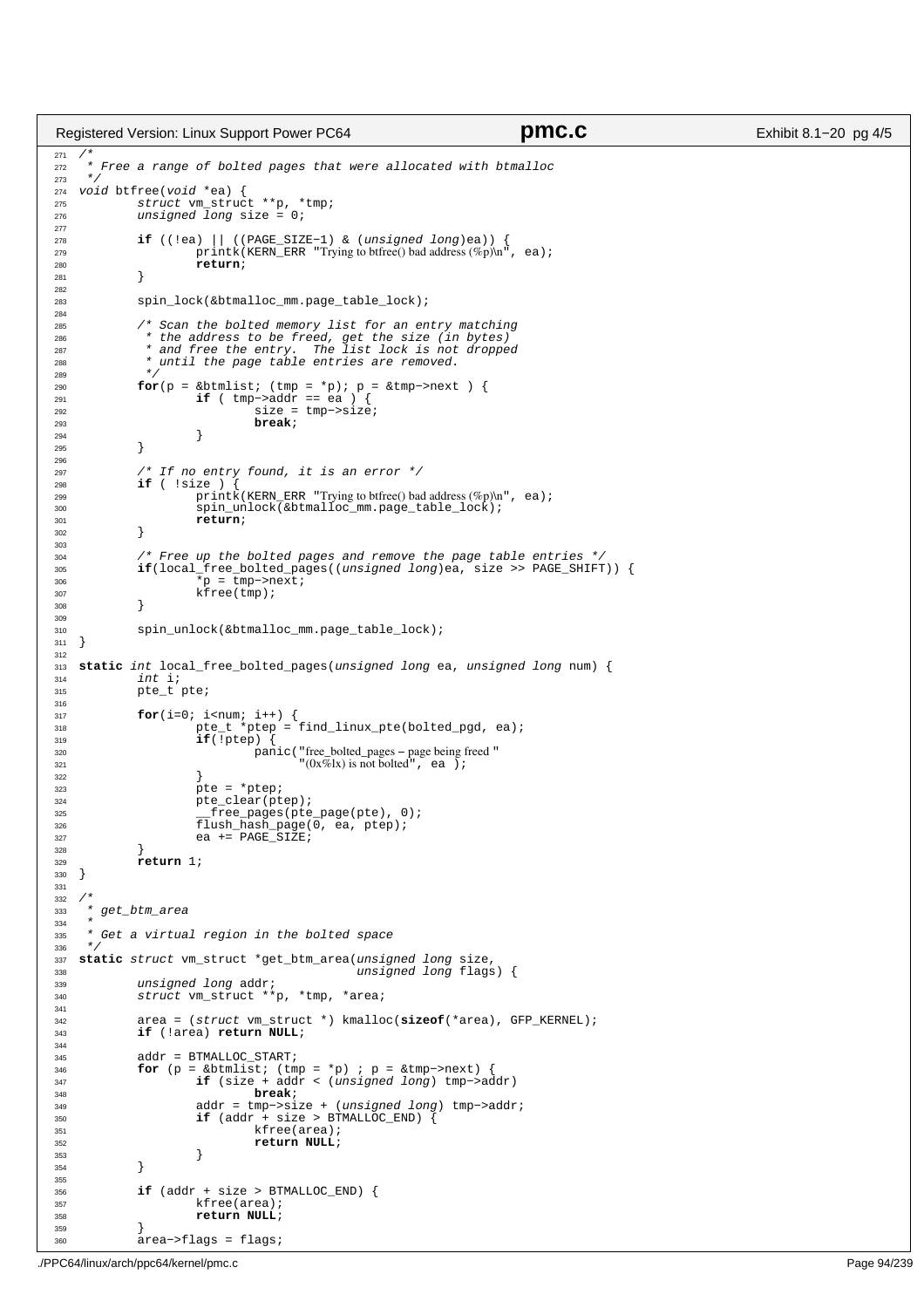| Registered Version: Linux Support Power PC64 |                                  | pmc.c | Exhibit 8.1–20 pg $5/5$ |
|----------------------------------------------|----------------------------------|-------|-------------------------|
| 361                                          | $area$ ->addr = $void *$ )addr;  |       |                         |
| 362                                          | $area \rightarrow size = size$ ; |       |                         |
| 363                                          | $area$ ->next = *p;              |       |                         |
| 364                                          | $*_{p}$ = area;                  |       |                         |
| 365                                          | return area;                     |       |                         |
| 366                                          |                                  |       |                         |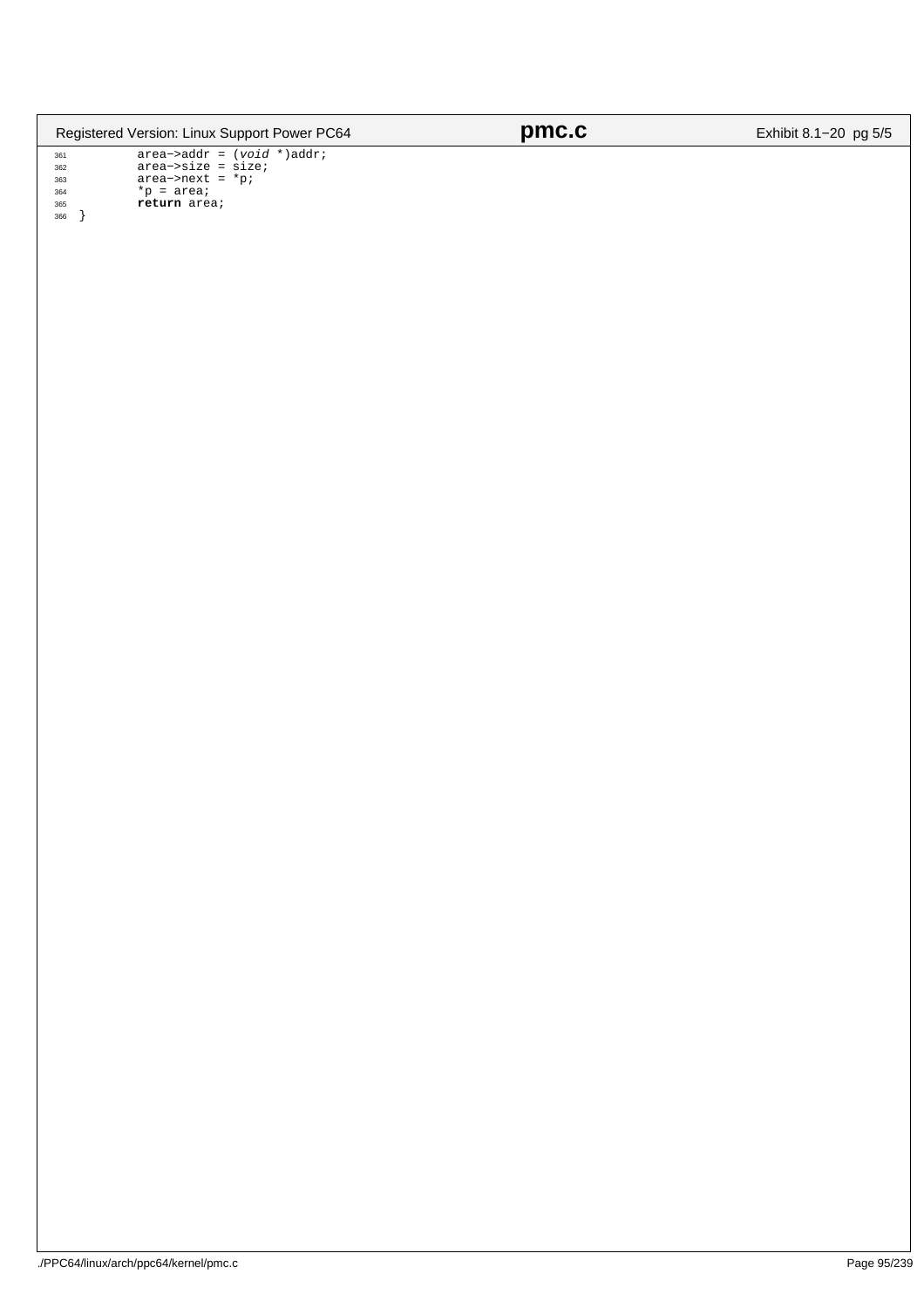|                                                                                                 | Registered Version: Linux Support Power PC64                                                                                                                                                                                                                               | proc_pcifr.c |                                                                  | Exhibit 8.1-21 pg 1/3 |
|-------------------------------------------------------------------------------------------------|----------------------------------------------------------------------------------------------------------------------------------------------------------------------------------------------------------------------------------------------------------------------------|--------------|------------------------------------------------------------------|-----------------------|
| $\mathbf{1}$<br>2<br>3<br>4<br>5<br>$/$ *                                                       | /* File pcifr_proc.c created by Allan Trautman on Thu Aug 2 2001.<br>/* Supports the /proc/ppc64/pcifr for the pci flight recorder.<br>/* Copyright (C) 20yy <allan h="" trautman=""> <ibm corp=""></ibm></allan>                                                          |              | $^{\star}$ /<br>$^{\star}$ /<br>$^{\star}$ /<br>$\star$ /        |                       |
| 6<br>$\overline{7}$<br>8<br>9<br>10<br>/*<br>11                                                 | /* This program is free software; you can redistribute it and/or modify */<br>/* it under the terms of the GNU General Public License as published by */<br>/* the Free Software Foundation; either version 2 of the License, or<br>/* (at your option) any later version. |              | $^*/$<br>$^{\star}$ /<br>$^*/$                                   |                       |
| 12<br>13<br>14<br>15<br>$/$ *<br>16                                                             | $\prime^*$ This program is distributed in the hope that it will be useful,<br>/* but WITHOUT ANY WARRANTY; without even the implied warranty of<br>/* MERCHANTABILITY or FITNESS FOR A PARTICULAR PURPOSE. See the<br>/* GNU General Public License for more details.      |              | $^*/$<br>$^{\star}$ /<br>$^{\star}$<br>$^{\star}$ /<br>$\star$ / |                       |
| 17<br>18<br>19<br>20<br>21                                                                      | /* You should have received a copy of the GNU General Public License<br>/* along with this program; if not, write to the:<br>/* Free Software Foundation, Inc.,<br>/* 59 Temple Place, Suite 330,<br>/* Boston, MA 02111-1307 USA                                          |              | $^{\star}$ /<br>$^{\star}$ /<br>$^*/$<br>$\star$ /<br>$\star$ /  |                       |
| 22<br>#include <stdarg.h><br/>23<br/>#include <linux kernel.h=""><br/>24</linux></stdarg.h>     |                                                                                                                                                                                                                                                                            |              |                                                                  |                       |
| 25<br>26<br>$\#include$ $\langle$ asm/uaccess.h><br>27<br>#include <asm time.h=""><br/>28</asm> | #include <linux proc_fs.h=""></linux>                                                                                                                                                                                                                                      |              |                                                                  |                       |
| 29<br>#include <linux pci.h=""><br/>30<br/>31<br/>32<br/>33</linux>                             | #include <asm pci-bridge.h=""><br/>#include <linux netdevice.h=""></linux></asm>                                                                                                                                                                                           |              |                                                                  |                       |
| 34<br>35<br>#include "pci.h"<br>36<br>37                                                        | #include <asm flight_recorder.h=""><br/>#include <asm iseries="" iseries_pci.h=""></asm></asm>                                                                                                                                                                             |              |                                                                  |                       |
| 38<br>39                                                                                        | void pci_Fr_TestCode(void);                                                                                                                                                                                                                                                |              |                                                                  |                       |
| 40<br>41<br>42                                                                                  | static spinlock_t proc_pcifr_lock;<br>struct flightRecorder* PciFr = NULL;                                                                                                                                                                                                 |              |                                                                  |                       |
| 43<br>44<br>45<br>46<br>47<br>48<br>49                                                          | extern long Pci_Interrupt_Count;<br>extern long Pci_Event_Count;<br>extern long Pci_Io_Read_Count;<br>extern long Pci_Io_Write_Count;<br>extern long Pci_Cfg_Read_Count;<br>extern long Pci_Cfg_Write_Count;<br>extern long Pci_Error_Count;                               |              |                                                                  |                       |
| 50<br>51<br>/* Forward declares.                                                                |                                                                                                                                                                                                                                                                            |              | $\star$ /                                                        |                       |
| 52<br>53<br>54<br>55<br>56<br>57                                                                | static struct proc_dir_entry *pciFr_proc_root = NULL;<br>int proc_pciFr_read_proc(char *page, char **start, off_t off, int count, int *eof, void *data);<br>int proc_pciFr_write_proc(struct file *file, const char *buffer, unsigned long count, void *data);             |              |                                                                  |                       |
| 58<br>59<br>60<br>61                                                                            | static struct proc_dir_entry *pciDev_proc_root = NULL;<br>int proc_pciDev_read_proc(char *page, char **start, off_t off, int count, int *eof, void *data);<br>int proc_pciDev_write_proc(struct file *file, const char *buffer, unsigned long count, void *data);          |              |                                                                  |                       |
| 62<br>63<br>64<br>65                                                                            | /* Create entry /proc/ppc64/pcifr<br>void proc_pciFr_init(struct proc_dir_entry *proc_ppc64_root)                                                                                                                                                                          |              | $^{\star}$ /                                                     |                       |
| 66<br>67<br>68                                                                                  | if $(\text{proc\_ppc64\_root} == \texttt{NULL})$ return;                                                                                                                                                                                                                   |              |                                                                  |                       |
| 69<br>70<br>71<br>72                                                                            | /* Read = User,Group,Other, Write User */<br>$printk$ ("PCI: Creating/proc/ppc64/pcifr\n");<br>$spin\_lock(\&proc\_policy\_lock)$ ;<br>pciFr_proc_root = create_proc_entry("pcifr", S_IFREG   S_IRUGO   S_IWUSR, proc_ppc64_root);                                         |              |                                                                  |                       |
| 73<br>74<br>75                                                                                  | $spin\_unlock(\&proc\_policy\_lock)$ ;<br>if (pciFr_proc_root == NULL) return;                                                                                                                                                                                             |              |                                                                  |                       |
| 76<br>77                                                                                        | $pcir\_proc\_root \rightarrow nlink = 1;$                                                                                                                                                                                                                                  |              |                                                                  |                       |
| 78<br>79<br>80<br>81                                                                            | $pcir\_proc\_root \rightarrow data = (void * )0;$<br>$pcir\_proc\_root->read\_proc = proc\_pcirr\_read\_proc;$<br>$pciFr\_proc\_root \rightarrow write\_proc = proc\_pciFr\_write\_proc$                                                                                   |              |                                                                  |                       |
| 82<br>83                                                                                        | $Pcirr = allloc_Flight\_Recorder(\text{NULL}, "Pcir", 4096);$                                                                                                                                                                                                              |              |                                                                  |                       |
| 84<br>85<br>86<br>87                                                                            | $printk$ ("PCI: Creating /proc/ppc64/pci \n");<br>spin_lock(&proc_pcifr_lock);<br>pciDev_proc_root = create_proc_entry("pci", S_IFREG   S_IRUGO   S_IWUSR, proc_ppc64_root);<br>spin_unlock(&proc_pcifr_lock);                                                             |              |                                                                  |                       |
| 88<br>89<br>90                                                                                  | if (pciDev_proc_root == NULL) return;                                                                                                                                                                                                                                      |              |                                                                  |                       |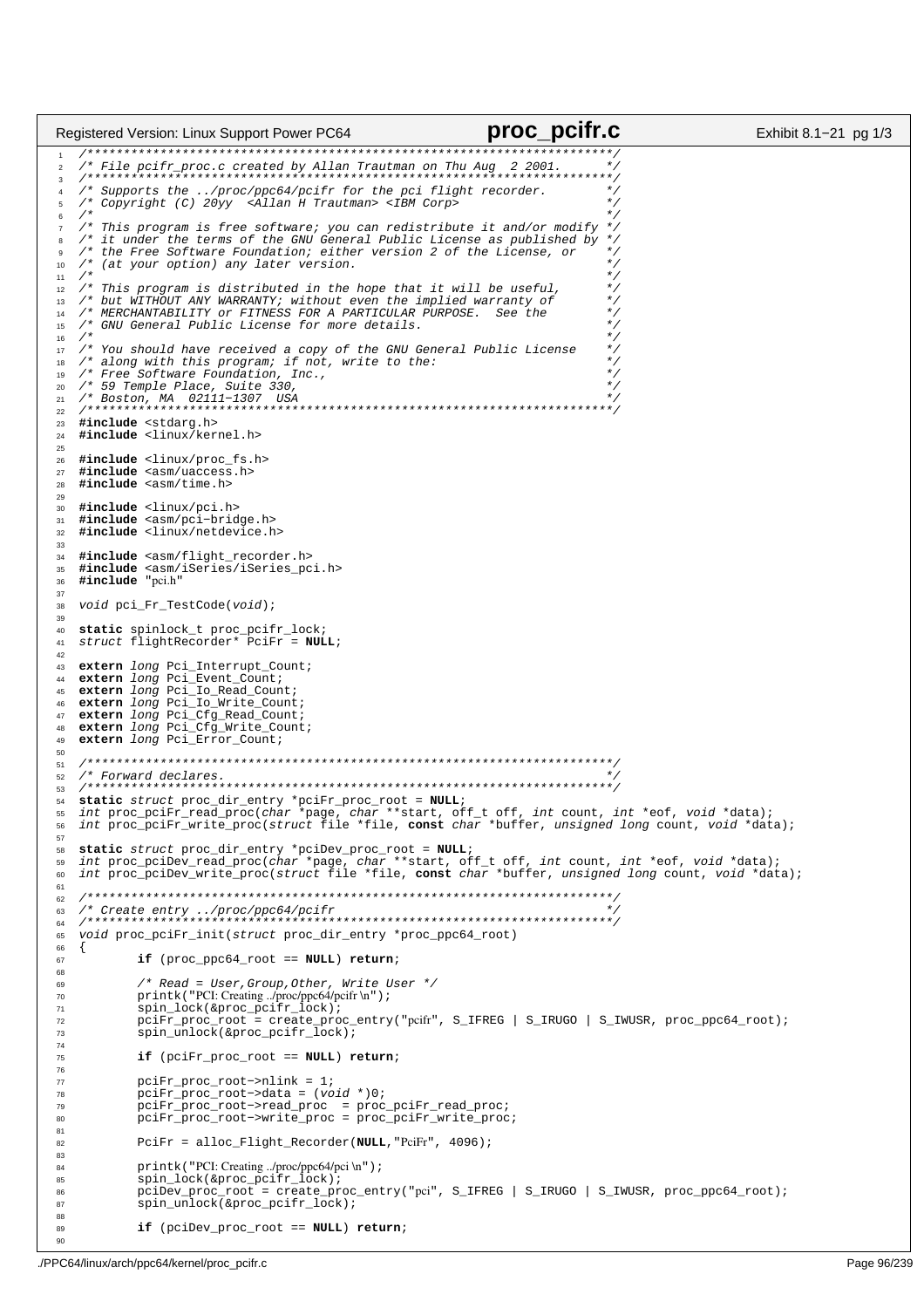```
91 pciDev_proc_root−>nlink = 1;
92 pciDev_proc_root > niiiiii − 1;<br>92 pciDev proc_root->data = (void *)0;
93 pciDev_proc_root−>read_proc = proc_pciDev_read_proc;
              pciDev_proc_root->write_proc = proc_pciDev_write_proc;
95 }
96
97 static char* PciFrBuffer = NULL;
98 static int PciFrBufLen = 0;
99 static char* PciFrBufPtr = NULL;
100 static int PciFileSize = 0;
101
102 /*******************************************************************************/
103 /* Read function for ../proc/ppc64/pcifr.<br>104 /* -> Function grabs a copy of the pcifr
104 /* −> Function grabs a copy of the pcifr(could change) and writes the data to */
105 /* the caller. Note, it may not all fit in the buffer. The function */
106 /* handles the repeated calls until all the data has been read.<br>107 /* Tip:
107 /* Tip: */
108 /* ./fs/proc/generic.c::proc_file_read is the caller of this routine. */
109 /*******************************************************************************/
110 int proc_pciFr_read_proc(char *page, char **start, off_t off, int count, int *eof, void *data)
111 \quad \{112 \frac{1}{113} /* First call will have offset 0, get snapshot the pcifr \frac{1}{113} \frac{1}{113}113 if( off == 0) {
114 spin_lock(&proc_pcifr_lock);<br>115 PciFrBuffer = (char*)kmalloc
                         PciFrBuffer = (char*)kmalloc(PciFr->Size, GFP_KERNEL);
116 PciFrBufLen = fr_Dump(PciFr,PciFrBuffer, PciFr−>Size);
117 PciFrBufPtr = PciFrBuffer;
118 PciFileSize = 0;
119 }<br>
120 /* For the persistant folks, set eof and return zero length. */<br>
121 else if( PciFrBuffer == NULL) {<br>
122 return 0;<br>
return 0;
124<br>125125 /* − If there is more data than will fit, move what will fit. */
126 /* − The rest will get moved on the next call. */
127 1nt MoveSize = PciFrBufLen;<br>128 1f (MoveSize > count) MoveS
              128 if( MoveSize > count) MoveSize = count;
129
130 \frac{1}{2} /* Move the data info the FileSystem buffer. \frac{1}{2} */
131 memcpy(page+off,PciFrBufPtr,MoveSize);<br>132 PciFrBufPtr += MoveSize;
132 PciFrBufPtr += MoveSize;<br>133 PciFrBufPtr += MoveSize;
133 PciFileSize += MoveSize;
              134 PciFrBufLen −= MoveSize;
135
136 \frac{1}{13} /* If all the data has been moved, free the buffer and set EOF. */
137 if( PciFrBufLen == 0)<br>138 if Research Refree (PciFrBuf
138 kfree(PciFrBuffer);<br>
p_{\text{c}}iFrBuffer = NIII.
139 PCIFRUITE = NULL;<br>140 PCIFRUITE = NULL;
                         140 spin_unlock(&proc_pcifr_lock);
*_{\text{eof}} = 1;142 }
              143 return PciFileSize;
144<br>145145 /*******************************************************************************/
146 /* Gets called when client writes to ../proc/ppc64/pcifr */
147 /*******************************************************************************/
148 int proc_pciFr_write_proc(struct file *file, const char *buffer, unsigned long count, void *data)
\begin{matrix} 149 \\ 150 \end{matrix}<sup>1</sup> return count;
151 }
152 static spinlock_t ProcBufferLock;
153 static char* ProcBuffer = NULL;
154 static int ProcBufSize = 0;
155 static char* ProcBufPtr = NULL;
156 static int ProcFileSize = 0;
157
158 /*******************************************************************************/
159 /* Build Device Buffer for /proc/ppc64/pci */
160 /*******************************************************************************/
161 static int build_PciDev_Buffer(int BufferSize) 
   \vert163 ProcBuffer = (char*)kmalloc(BufferSize, GFP_KERNEL);
164 ProcBufPtr = ProcBuffer;
165
166 int BufLen = 0;
167
168 BufLen += sprintf(ProcBuffer+BufLen,"Pci I/O Reads. %8ld ",Pci_Io_Read_Count);
169 BufLen += sprintf(ProcBuffer+BufLen,"Pci I/O Writes %8ld\n",Pci_Io_Write_Count);
170
171 BufLen += sprintf(ProcBuffer+BufLen,"Pci Cfg Reads. %8ld ",Pci_Cfg_Read_Count);
172 BufLen += sprintf(ProcBuffer+BufLen, "PciCfg Writes %8ld\n", Pci_Cfg_Write_Count);
173
174 BufLen += sprintf(ProcBuffer+BufLen, "Pci I/O Errors %8ld\n", Pci_Error_Count);<br>175 BufLen += sprintf(ProcBuffer+BufLen, "\n");
176
177 /***************************************************************************/
178 /* List the devices */
                                       179 /***************************************************************************/
180 struct pci_dev* PciDev;
Registered Version: Linux Support Power PC64 proc_pcifr.c Exhibit 8.1−21 pg 2/3
```
./PPC64/linux/arch/ppc64/kernel/proc\_pcifr.c Page 97/239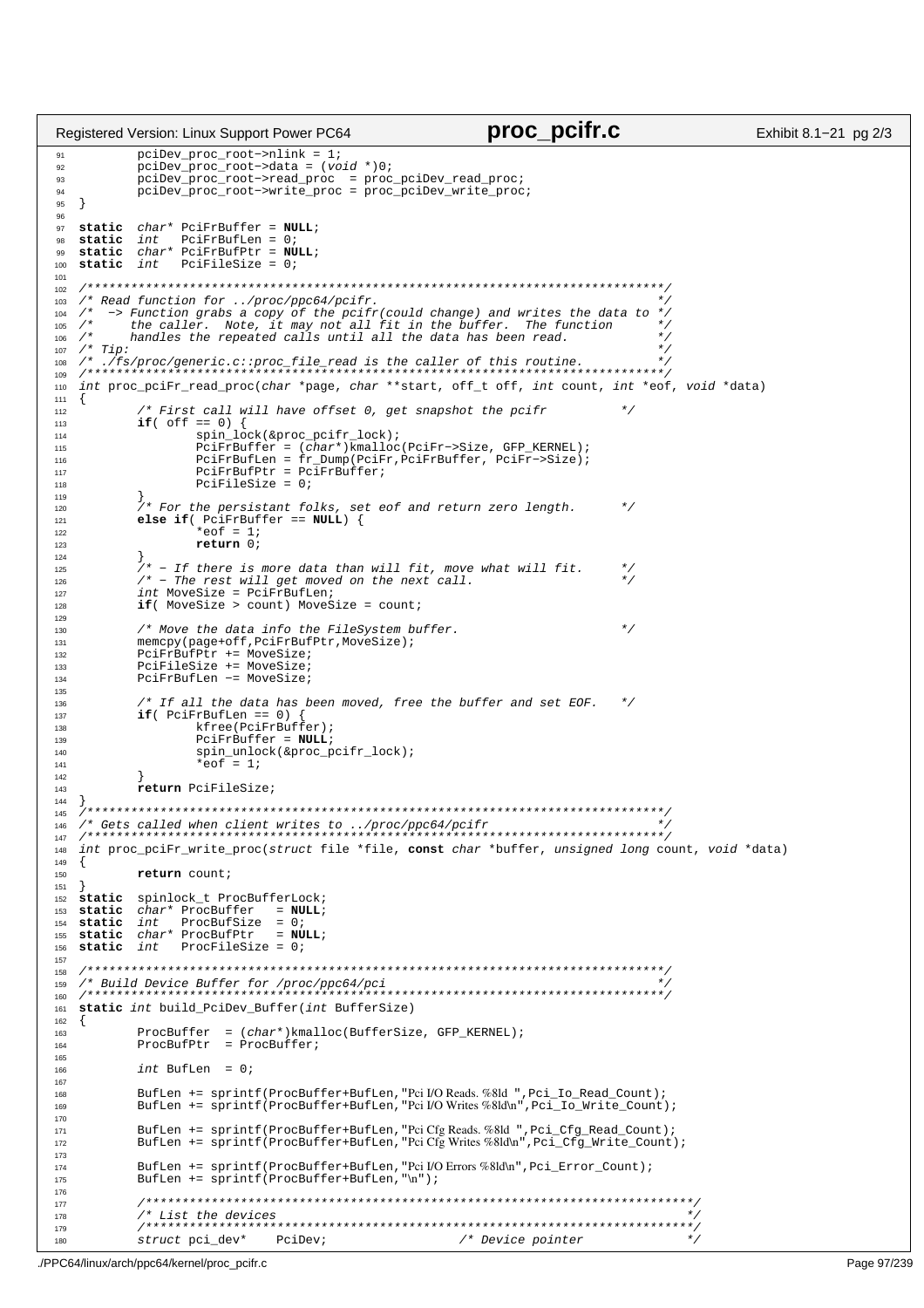```
181 struct net_device* dev; /* net_device pointer */
182 int DeviceCount = 0;
183 pci_for_each_dev(PciDev)<br>184 if (BufLen > Bu
184 if ( Buflen > BufferSize-128) { /* Room for another line? */<br>185 if ( BufLen +=sprintf(ProcBuffer+BufLen, "Buffer Full\n");
185 BufLen +=sprintf(ProcBuffer+BufLen, "Buffer Full\n");<br>
break;
                                186 break;
\{187\}188 if( PCI_SLOT(PciDev->devfn) != 0) {<br>
189 ++DeviceCount;
189 ++DeviceCount;<br>
190 + BufLen += spri
190 BufLen += sprintf(ProcBuffer+BufLen, "%3d. ", DeviceCount);<br>
if ( PciDev->sysdata != NULL ) {
191 if ( PciDev−>sysdata != NULL ) {
192 BufLen += format_device_location(PciDev,ProcBuffer+BufLen,128);
\left\{\right. \right\}194 else {
                                         BufLen += sprintf(ProcBuffer+BufLen, "No Device Node\ln");
196 }
197 BufLen += sprintf(ProcBuffer+BufLen,"\n");
198
<sup>199</sup> /* look for the net devices out \star/<br>200 for (dev = dev base; dev != NULL;
200 for (dev = dev_base; dev != NULL; dev = dev−>next) {
201 if (dev−>base_addr == PciDev−>resource[0].start ) {
202<br>
202 BufLen += sprintf(ProcBuffer+BufLen, " – Net device: %s\n", dev->name);<br>
203
203 break;
204 <br>
205 <br>
205 <br>
205 <br>
205 <br>
205 <br>
207 <br>
207 <br>
207 <br>
207 <br>
208 <br>
208 <br>
208 <br>
208 <br>
208 <br>
208 <br>
208 <br>
208 <br>
208 <br>
208 <br>
208 <br>
208 <br>
208 <br>
208 <br>
208 <br>
208 <br>
208 <br>
208 <br>
208 <br>
208 <br>
208 <br>
208 <br>
208 <br>
208 <br>
208 <br>
208 <br>
206 } /* if(PCI_SLOT(PciDev−>devfn) != 0) */
207 }
208 return BufLen;
\frac{209}{210}210 /*******************************************************************************/
211 /* Get called when client reads the ../proc/ppc64/pcifr. */
212 /*******************************************************************************/
213 int proc_pciDev_read_proc(char *page, char **start, off_t off, int count, int *eof, void *data)
214 {<br>215
215 /* First call will have offset 0 */
216 if( off == 0) {
217 spin_lock(&ProcBufferLock);<br>218 ProcBufSize = build_PciDev
218 ProcBufSize = build_PciDev_Buffer(4096);<br>219 ProcFileSize = 0;
219 ProcFileSize = 0;<br>220 }
220 }
221 /* For the persistant folks, set eof and return zero length. */
222 else if( ProcBuffer == NULL) {
*eof = 1;<br>
*eof = 1;<br>
*eof = 1;
                      return 0;
225 }
226 /* How much data can be moved */
227 int MoveSize = ProcBufSize;<br>228 if (MoveSize > count) MoveS
             if( MoveSize > count) MoveSize = count;
229\frac{1}{230} /* Move the data info the FileSystem buffer. \frac{1}{2} */
231 memcpy(page+off,ProcBufPtr,MoveSize);<br>232 ProcBufPtr += MoveSize;
232 ProcBufPtr += MoveSize;
233 ProcBufSize −= MoveSize;
234 ProcFileSize += MoveSize;
235236 /* If all the data has been moved, free the buffer and set EOF. */
237 if( ProcBufSize == 0) {
238 kfree(ProcBuffer );<br>239 ProcBuffer = NULL;
239 ProcBuffer = NULL;<br>240 ProcBuffer = NULL;
240 spin_unlock(&ProcBufferLock);
241 *eof = 1;
242 }
             243 return ProcFileSize;
244245 /*******************************************************************************/
246 /* Gets called when client writes to ../proc/ppc64/pcifr */
247 /*******************************************************************************/
248 int proc_pciDev_write_proc(struct file *file, const char *buffer, unsigned long count, void *data)
249 {<br>250
            return count;
251 }
Registered Version: Linux Support Power PC64 proc_pcifr.c Exhibit 8.1−21 pg 3/3
```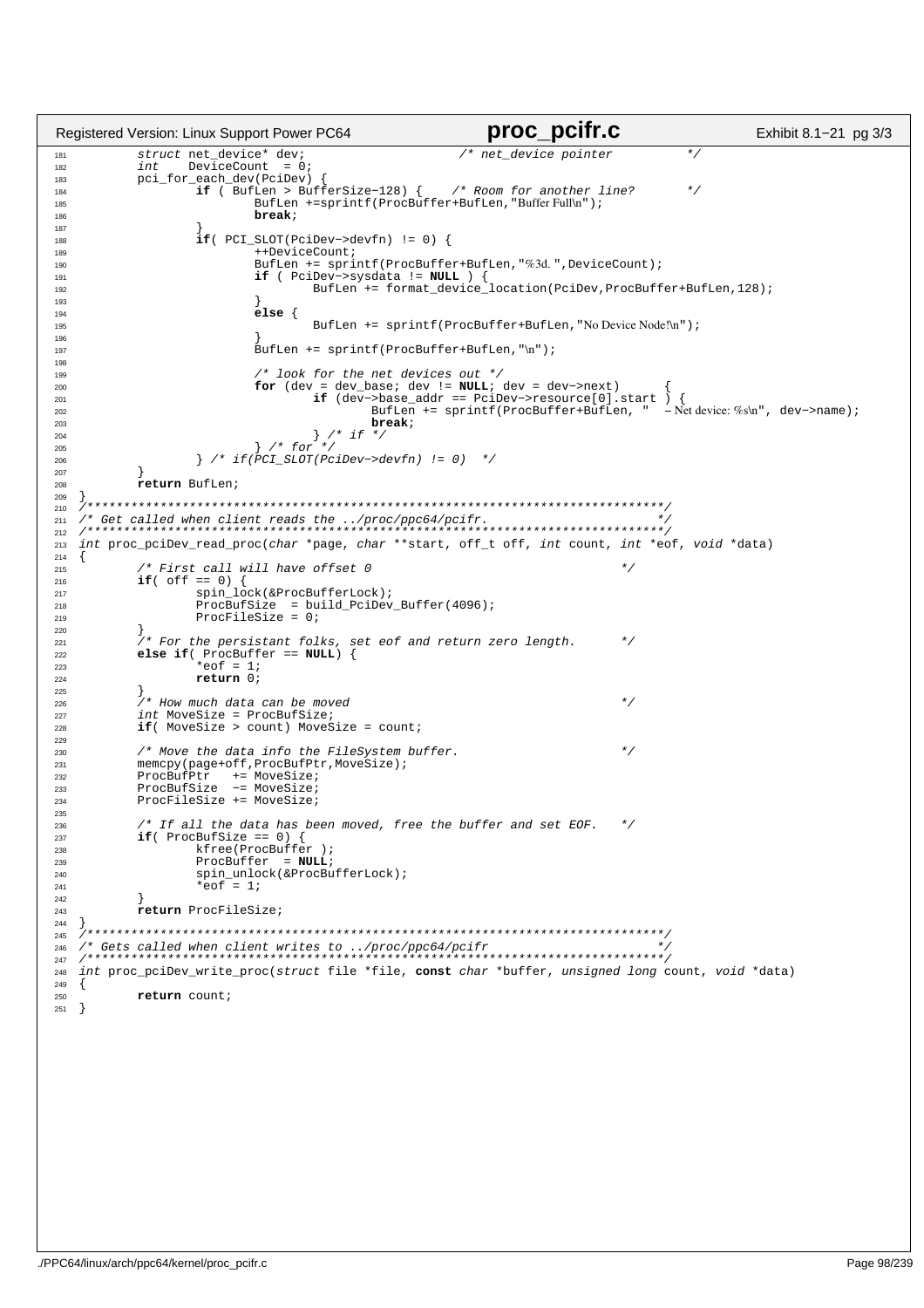Registered Version: Linux Support Power PC64 **pSeries\_lpar.c** Exhibit 8.1−22 pg 1/5

 $/$ \* <sup>2</sup> \* pSeries\_lpar.c <sup>2</sup>  $\frac{1}{3}$  \* Copyright (C) 2001 Todd Inglett, IBM Corporation <sup>4</sup> \*  $5 * pSeries LPAR support.$ <sup>6</sup> \* <sup>7</sup> \* This program is free software; you can redistribute it and/or modify <sup>8</sup> \* it under the terms of the GNU General Public License as published by <sup>9</sup> \* the Free Software Foundation; either version 2 of the License, or<br><sup>10</sup> \* (at your option) any later version. \* (at your option) any later version. <sup>11</sup> \* <sup>12</sup> \* This program is distributed in the hope that it will be useful, <sup>13</sup> \* but WITHOUT ANY WARRANTY; without even the implied warranty of <sup>14</sup> \* MERCHANTABILITY or FITNESS FOR A PARTICULAR PURPOSE. See the<br><sup>15</sup> \* GNU General Public License for more details <sup>15</sup> \* GNU General Public License for more details.  $16 \n17$ <sup>17</sup> \* You should have received a copy of the GNU General Public License<br><sup>18</sup> \* along with this program; if not, write to the Free Software <sup>18</sup> \* along with this program; if not, write to the Free Software <sup>19</sup> \* Foundation, Inc., 59 Temple Place, Suite 330, Boston, MA 02111−1307 USA  $20 * /$ 21 <sup>22</sup> **#include** <linux/config.h> <sup>23</sup> **#include** <linux/kernel.h> 24 **#include** <linux/fs.h><br>25 **#include** <asm/process #include <asm/processor.h> 26 **#include** <asm/semaphore.h><br>27 **#include** <asm/mmu.h> <sup>27</sup> **#include** <asm/mmu.h> <sup>28</sup> **#include** <asm/page.h> 29 **#include** <asm/pgtable.h><br>30 **#include** <asm/machdep.h> <sup>30</sup> **#include** <asm/machdep.h> <sup>31</sup> **#include** <asm/abs\_addr.h> <sup>32</sup> **#include** <asm/mmu\_context.h> <sup>33</sup> **#include** <asm/ppcdebug.h> <sup>34</sup> **#include** <asm/pci\_dma.h> <sup>35</sup> **#include** <linux/pci.h> <sup>36</sup> **#include** <asm/naca.h> <sup>37</sup> **#include** <asm/hvcall.h> 38 <sup>39</sup> long plpar\_tce\_get(unsigned long liobn,<br><sup>40</sup> unsigned long ioba. unsigned long ioba, 41 unsigned long \*tce\_ret)  $\{$ 43 unsigned long dummy;<br>44 **return** plpar heall(F <sup>44</sup> **return** plpar\_hcall(H\_GET\_TCE, liobn, ioba, 0, 0, tce\_ret, &dummy, &dummy); <sup>46</sup> }  $\frac{1}{47}$ 48<br>49 49 long plpar\_tce\_put(unsigned long liobn,<br>50 unsigned long ioba, <sup>50</sup> unsigned long ioba, <sup>51</sup> unsigned long tceval)  $\begin{matrix}52\\53\end{matrix}\quad \biggl\{$ <sup>53</sup> **return** plpar\_hcall\_norets(H\_PUT\_TCE, liobn, ioba, tceval); <sup>54</sup> } 55 <sup>56</sup> long plpar\_get\_term\_char(unsigned long termno, <sup>57</sup> unsigned long \*len\_ret,  $\frac{1}{59}$  f char  $\frac{1}{59}$  char  $\frac{1}{59}$  $\begin{matrix} 59 \\ 60 \end{matrix}$ <sup>60</sup> unsigned long \*lbuf = (unsigned long \*)buf\_ret; /\* ToDo: alignment? \*/ <sup>61</sup> **return** plpar\_hcall(H\_GET\_TERM\_CHAR, termno, 0, 0, 0, <sup>62</sup> len\_ret, lbuf+0, lbuf+1); <sup>63</sup> } 64 <sup>65</sup> long plpar\_put\_term\_char(unsigned long termno, <sup>66</sup> unsigned long len, <sup>67</sup> **const** char \*buffer) <sup>68</sup> { <sup>69</sup> unsigned long dummy; <sup>70</sup> unsigned long \*lbuf = (unsigned long \*)buffer; /\* ToDo: alignment? \*/ <sup>71</sup> **return** plpar\_hcall(H\_PUT\_TERM\_CHAR, termno, len, <sup>72</sup> lbuf[0], lbuf[1], &dummy, &dummy, &dummy); <sup>73</sup> } 74 <sup>75</sup> long plpar\_eoi(unsigned long xirr) <sup>76</sup> { 77 **return** plpar\_hcall\_norets(H\_EOI, xirr);<br>78 } <sup>78</sup> } 79 <sup>80</sup> long plpar\_cppr(unsigned long cppr) <sup>81</sup> { 82 **return** plpar\_hcall\_norets(H\_CPPR, cppr);<br>83 }  $\rightarrow$ 84 <sup>85</sup> long plpar\_ipi(unsigned long servernum, 88<br>88 unsigned long mfrr)  $\begin{matrix} 87 & \left\{ \\ 88 & \right. \end{matrix}$ 88 **return** plpar\_hcall\_norets(H\_IPI, servernum, mfrr);  $\}$ 

90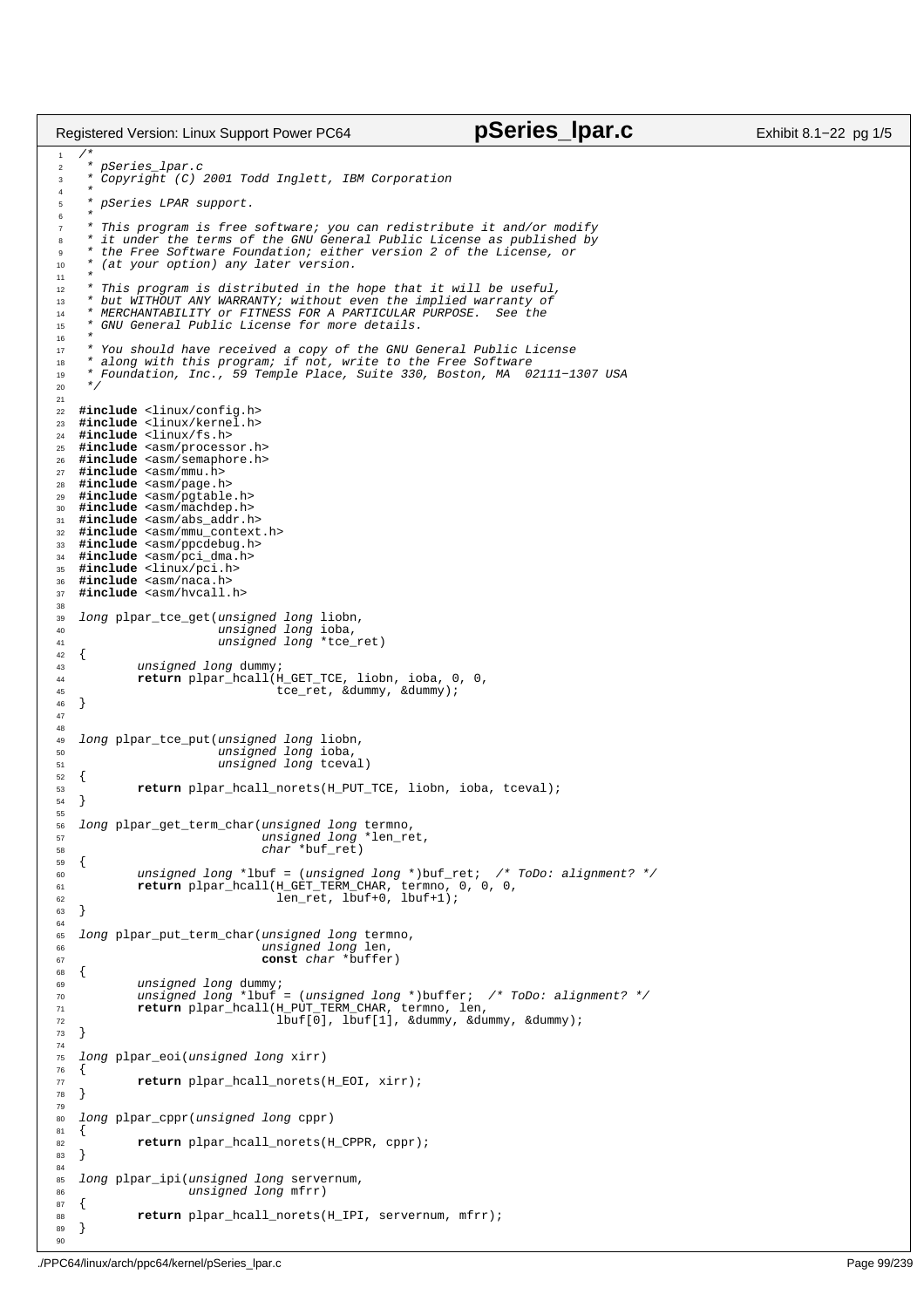```
91 long plpar_xirr(unsigned long *xirr_ret)
9293 unsigned long dummy;<br>94 return plpar_hcall(H)
                 94 return plpar_hcall(H_XIRR, 0, 0, 0, 0,
95 xirr_ret, &dummy, &dummy);
    96 }
97
98 long plpar_ipoll(unsigned long servernum, unsigned long* xirr_ret, unsigned long* mfrr_ret)
99 \{<br>100
100 unsigned long dummy;<br>101 return plpar_hcall(H
                101 return plpar_hcall(H_IPOLL, servernum, 0, 0, 0,
102 xirr_ret, mfrr_ret, &dummy);
    \}104
105
106 static void tce_build_pSeriesLP(struct TceTable *tbl, long tcenum, 
107 unsigned long uaddr, int direction )
\begin{matrix}\n108 \\
109\n\end{matrix}109 u64 set_tce_rc;<br>110 union Tce tce;
                union Tce tce;
111
112 PPCDBG(PPCDBG_TCE, "build_tce: uaddr = 0x%lx\n", uaddr);
113 PPCDBG(PPCDBG_TCE, "\ttcenum = 0x%lx, tbl = 0x%lx, index=%lx\n", 
114 tcenum, tbl, tbl−>index);
115
116 tce.wholeTce = 0;117 tce.tceBits.rpn = (virt_to_absolute(uaddr)) >> PAGE_SHIFT;
118
119 tce.tceBits.readWrite = 1;
120 if ( direction != PCI_DMA_TODEVICE ) tce.tceBits.pciWrite = 1;
121
                set_tce_rc = plpar_tce_put((u64)tbl->index,
123<br>124<br>124<br>124<br>124<br>124<br>124<br>124tce.wholeTce );
125
126 if(set tce rc) {
printk("tce_build_pSeriesLP:plpar_tce_put failed.rc=%ld\n", set_tce_rc);<br>printk("\tindex = 0x%lx\n", (u64)tbl->index);<br>printk("\ttcenum = 0x%lx\n", (u64)tcenum);<br>printk("\ttce val = 0x%lx\n", tce.wholeTce);
\begin{array}{c} 131 \\ 132 \end{array} }
132 }
133
134 static void tce_free_one_pSeriesLP(struct TceTable *tbl, long tcenum)
135 {
136 u64 set_tce_rc;<br>137 union Tce tce;
                \overline{1} \overline{1} \overline{1} \overline{1} \overline{1} \overline{1} \overline{1} \overline{1} \overline{1} \overline{1} \overline{1} \overline{1} \overline{1} \overline{1} \overline{1} \overline{1} \overline{1} \overline{1} \overline{1} \overline{1} \overline{1} \overline{1} \overline{1} \overline{1} \overline{138<br>139
139 tce.wholeTce = 0;<br>140 set tce rc = plpa
140 set_tce_rc = plpar_tce_put((u64)tbl−>index, 
141 (u64)tcenum << 12,
142<br>143 if (set tce rc) {<br>143 if (set tce rc) {
                if ( set tce rc ) {
printk("tce_free_one_pSeriesLP:plpar_tce_put failed\n");<br>printk("\trace_one_pSeriesLP:plar_tce_rc);<br>printk("\timedx=0x%lx\n", (u64)tbl->index);<br>printk("\tteenum =0x%lx\n", (u64)tcenum);<br>printk("\ttee val = 0x%lx\n", tce.wh
149 }
150
151 }
152
153 /* PowerPC Interrupts for lpar. */
154 /* NOTE: this typedef is duplicated (for now) from xics.c! */
155 typedef struct {<br>156 int (*xirr_info_get)(int cpu);
157 void (*xirr_info_set)(int cpu, int val);
158 void (*cppr_info)(int cpu, u8 val);
159 void (*qirr_info)(int cpu, u8 val);<br>160 * xics ops;
160 } xics_ops;
161 static int pSeriesLP_xirr_info_get(int n_cpu)
162 \frac{1}{2}163 unsigned long lpar_rc;<br>164 unsigned long return_v
                unsigned long return_value;
165
166 lpar_rc = plpar_xirr(&return_value);
167 if (lpar_rc != H_Success)<br>168 if (lpar_rc != H_Success)
                            \frac{1}{\text{panic}}(" bad return code xirr – rc = %lx \n", lpar_rc);
169 }
170 return ((int)(return_value));
    171 }
172
173 static void pSeriesLP_xirr_info_set(int n_cpu, int value)
174 {<br>175unsigned long lpar_rc;
176 unsigned long val64 = value & 0xffffffff;
177
178 lpar_rc = plpar_eoi(val64)<br>179 if (lpar rc != H Success)
179 if (lpar_rc != H_Success) {<br>panic(" bad return code EOI - rc = %ld, value=%lx \n", lpar_rc, val64);
Registered Version: Linux Support Power PC64 pSeries_lpar.c Exhibit 8.1−22 pg 2/5
```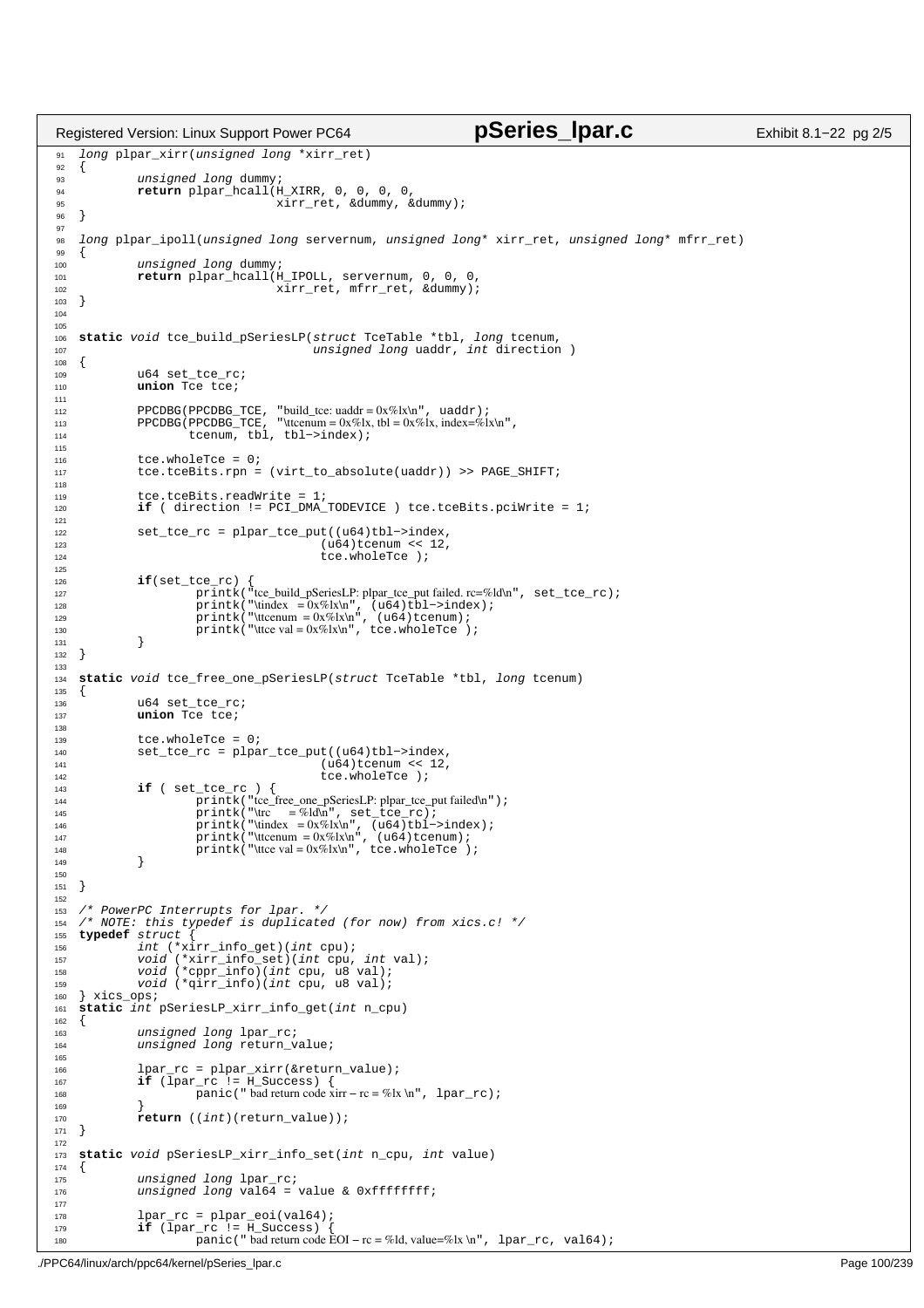```
\begin{matrix} 181 \\ 182 \end{matrix}182
183
184 static void pSeriesLP_cppr_info(int n_cpu, u8 value)
\begin{matrix} 185 \\ 186 \end{matrix}unsigned long lpar rc;
187
188 lpar_rc = plpar_cppr(value);<br>189 if (lpar rc != H Success) {
189 if (lpar_rc != H_Success) {<br>
panic(" bad return code cppr − rc = %lx \n", lpar_rc);
191 }
192 }
193
194 static void pSeriesLP_qirr_info(int n_cpu , u8 value)
195 {
196 unsigned long lpar rc;
197
198 lpar_rc = plpar_ipi(get_hard_smp_processor_id(n_cpu),value);<br>199 if (lpar rc != H Success) {
199 if (lpar_rc != H_Success) {<br>
200 udbg_printf("pSeriesLP_qirr_info - plpar_ipi failed!!!!!!!!\n");<br>
201 panic(" bad return code qirr -ipi - rc = %lx \n", lpar_rc);
202 }
203 }
204
205 xics_ops pSeriesLP_ops = {
206 pSeriesLP_xirr_info_get,
207 pSeriesLP_xirr_info_set,
208 pSeriesLP_cppr_info,
209 pSeriesLP_qirr_info<br>210 };
   210 };
211 / * end TAI-LPAR */
212
213<br>214 int vtermno:
                     y^* virtual terminal# for udbg */
215
<sup>216</sup> static void udbg putcLP(unsigned char c)
217 \{<br>218
218 char buf[16];<br>219 char buf[16];
              unsigned long rc;
220
221 if (c == 'n')<br>222 id (c == 'nn')udbg\_putcLP('r');223
224 buf[0] = c;<br>225 do {
              225 do {
226 rc = plpar_put_term_char(vtermno, 1, buf);<br>227 while(rc == H Busy);
227 } while(rc == H_Busy);<br>228 }
   \rightarrow229230 /* Buffered chars getc */
231 static long inbuflen;
232 static long inbuf[2]; /* must be 2 longs */
233
234 static int udbg_getc_pollLP(void)
235236 /* The interface is tricky because it may return up to 16 chars.
237 * We save them statically for future calls to udbg_getc().
238 */<br>239 cha
239 char ch, *buf = (char *) \infty<br>
240 int i;
               int i;
241 long rc;
242 if (inbuflen == 0) {
243 /* get some more chars. */
244 inbuflen = 0;
245 rc = plpar_get_term_char(vtermno, &inbuflen, buf);
246 if (rc != H_Success)
247 inbuflen = 0; /* otherwise inbuflen is garbage */
248<br>249
249 if (inbuflen <= 0 || inbuflen > 16) {
250 /* Catch error case as well as other oddities (corruption) */
251<br>
252<br>
252<br>
252<br>
252<br>
252<br>
252<br>
252<br>
252252 return −1;
253 }
               ch = but [0];255 for (i = 1; i < inbuflen; i++) /* shuffle them down. */<br>
256 buf[i−1] = buf[i];
257 inbuflen−−;<br>258 return ch;
258 return ch;
   259 }
260261 static unsigned char udbg_getcLP(void)
262 \{263\}263 int ch;<br>264 for (;;
264 for (;;)
                        \begin{cases} \n\ch = \text{udbg\_getc\_pollLP()}; \n\end{cases}266 if (ch == −1) {<br>267 if this shouldn't be needed...but... */
268 volatile unsigned long delay;
269 for (delay=0; delay < 2000000; delay++)
270 \frac{1}{2}Registered Version: Linux Support Power PC64 pSeries_lpar.c Exhibit 8.1−22 pg 3/5
```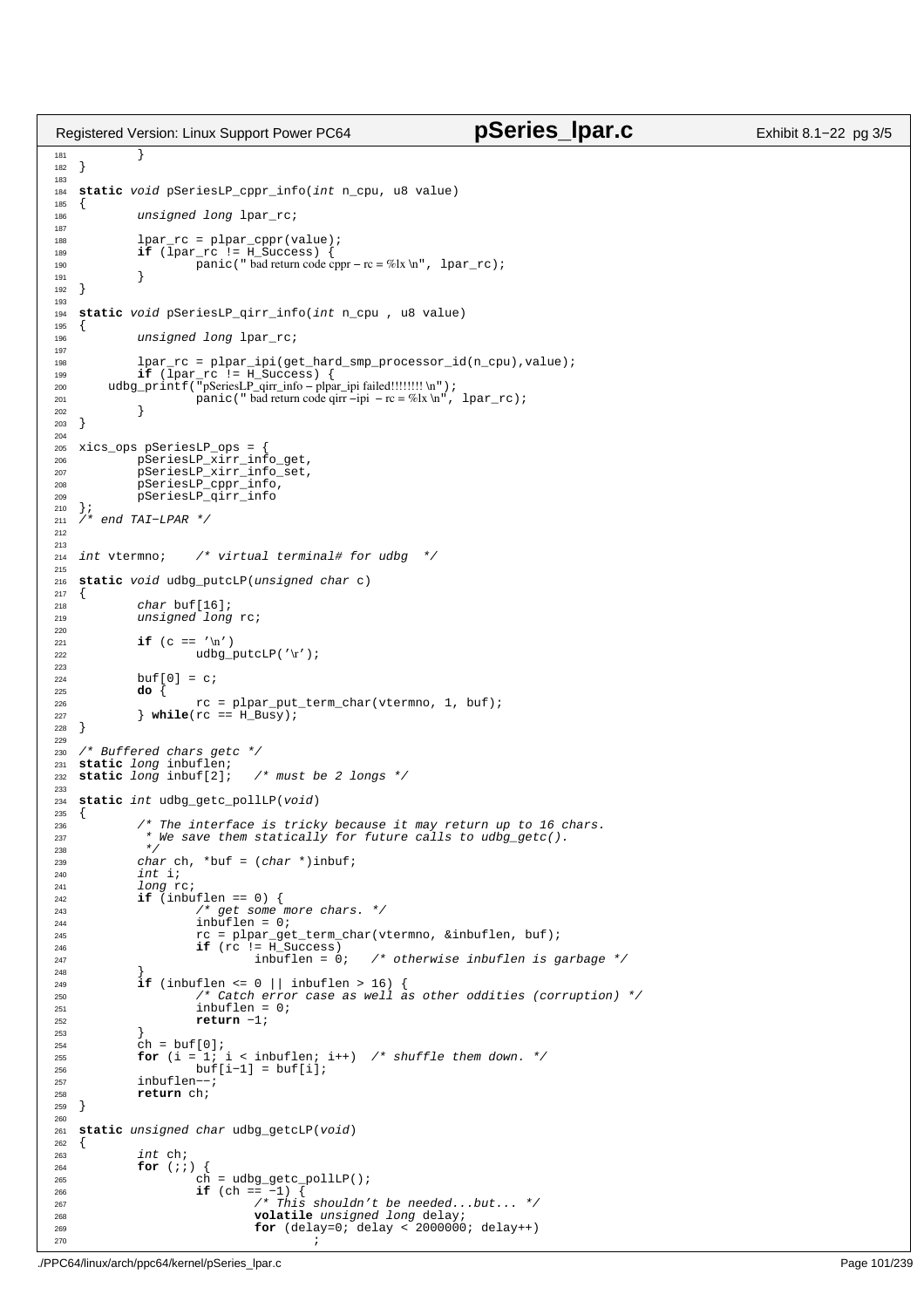```
271 } else {
<sup>272</sup> return ch;<br>273 f
273 }
\begin{array}{c} 274 \\ 275 \end{array} }
275 }
276
277
278
279 /* Code for hvc_console. Should move it back eventually. */
280
281 int hvc_get_chars(int index, char *buf, int count)
\begin{matrix} 282 \\ 283 \end{matrix}unsigned long got;
284
285 if (plpar_hcall(H_GET_TERM_CHAR, index, 0, 0, 0, &got,<br>
286 (unsigned long *)buf, (unsigned long *)buf+1) == H_Success) {<br>
/*
288 * Work around a HV bug where it gives us a null<br>
\frac{1}{289} * after every \Gamma. -- paulus
289 * after every \r. −− paulus<br>289 * after every \r. −− paulus
290 * /
291 if (got > 0) {
292 \frac{\text{int}}{\text{293}} \frac{\text{int}}{\text{t}} \frac{1}{\text{t}}for (i = 1; i < got; ++i) {<br>
294 for (i = 1; i < got; ++i) {<br>
1f (buf[i] == 0 &&
294 if (buf[i] == 0 && buf[i−1] == '\r') {<br>295 ––αot:
                                                    −−got;
296 if (i < got)
\frac{297}{298} memmove(&buf[i], &buf[i+1], \frac{298}{296}\frac{1}{3} got − i);
299 \}300 }
301 }
302 return got;
303<br>304
304 return 0;<br>305 }
   \}306
307 int hvc_put_chars(int index, const char *buf, int count)
\begin{matrix}308\\309\end{matrix}<sup>309</sup> unsigned long dummy;<br><sup>310</sup> unsigned long *lbuf
             unsigned long *lbuf = (unsigned long *) buf;
311 long ret;
312
313 ret = plpar_hcall(H_PUT_TERM_CHAR, index, count, lbuf[0], lbuf[1],<br>314 6dummy, &dummy, &dummy);
\text{314} \text{51} \text{62} \text{63} \text{64} \text{64} \text{65} \text{64} \text{65} \text{65} \text{66} \text{67} \text{68} \text{69} \text{69} \text{60} \text{60} \text{61} \text{62} \text{63} \text{64} \text{65} \text{66} \text{67} \text{315 if (ret == H_Success)
316 return count;<br>317 if (ret == H Busy)
317 if (ret == H_Busy)<br>318 return 0;
\frac{1}{318} return 0;<br>\frac{1}{319} return -1;
319 return −1;<br>320 }
   320 }
321
322 int hvc_count(int *start_termno)<br>323 {
323 \n{324}324 u32 *termno;<br>325 struct device
             struct device_node *dn;
326
327 if ((dn = find_path_device("/rtas")) != NULL) {
\mathbf{if} ((termno = (u32 *)get_property(dn, "ibm,termno", 0)) != NULL) {<br>\mathbf{if} (start termno)
329 if (start_termno)
330 *start_termno = termno[0];
331 return termno[1];
332 }
333 }
             return 0;
335 }
336
337 #ifndef CONFIG_PPC_ISERIES
   void pSeries_lpar_mm_init(void);
339
340 /* This is called early in setup.c.
341 * Use it to setup page table ppc_md stuff as well as udbg.
342 */<br>343 VO
   void pSeriesLP_init_early(void)<br>{
344 {
345 pSeries_lpar_mm_init();
346
347 ppc_md.tce_build = tce_build_pSeriesLP;<br>348 ppc_md.tce_free_one = tce_free_one_pSeries
                                           = \text{tce\_free\_one\_pSeriesLP};349
350 #ifdef CONFIG_SMP
             smp_init_pSeries();
352 #endif
             353 pSeries_pcibios_init_early();
354
355 /* The keyboard is not useful in the LPAR environment.
\begin{array}{ccc}\n\text{356} \\
\text{357} \\
\text{358}\n\end{array} * Leave all the interfaces NULL.
357 *358
359 /* lookup the first virtual terminal number in case we don't have a com port.
360 * Zero is probably correct in case someone calls udbg before the init.
Registered Version: Linux Support Power PC64 pSeries_lpar.c Exhibit 8.1−22 pg 4/5
```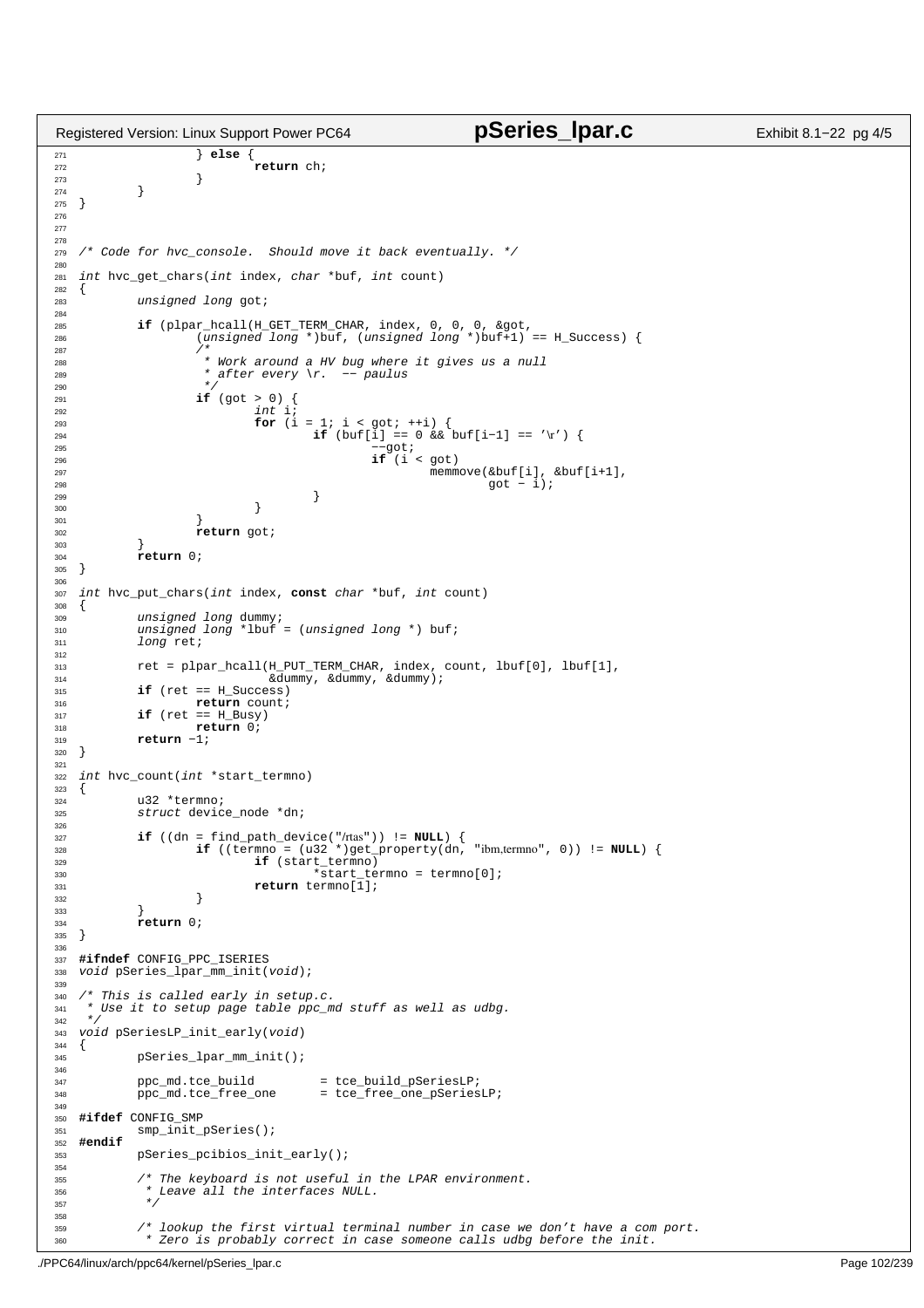|     |        | Registered Version: Linux Support Power PC64                               | pSeries Ipar.c | Exhibit $8.1 - 22$ pg $5/5$ |
|-----|--------|----------------------------------------------------------------------------|----------------|-----------------------------|
| 361 |        | * The property is a pair of numbers. The first is the starting termno (the |                |                             |
| 362 |        | * one we use) and the second is the number of terminals.                   |                |                             |
| 363 |        | $\star$ /                                                                  |                |                             |
| 364 |        | u32 *termno;                                                               |                |                             |
| 365 |        | struct device node *np = find path device("/rtas");                        |                |                             |
| 366 |        | if (np)                                                                    |                |                             |
| 367 |        | termno = $(u32 *)$ get_property(np, "ibm,termno", 0);                      |                |                             |
| 368 |        | $if$ (termno)                                                              |                |                             |
| 369 |        | $v$ termno = termno $[0]$ ;                                                |                |                             |
| 370 |        |                                                                            |                |                             |
| 371 |        | $ppc_m d. udbq_p utc = udbq_p utcL P$                                      |                |                             |
| 372 |        | $ppc$ md.udbq qetc = udbq qetcLP;                                          |                |                             |
| 373 |        | $ppc_m$ d.udbg_getc_poll = udbg_getc pollLP;                               |                |                             |
| 374 |        |                                                                            |                |                             |
| 375 | #endif |                                                                            |                |                             |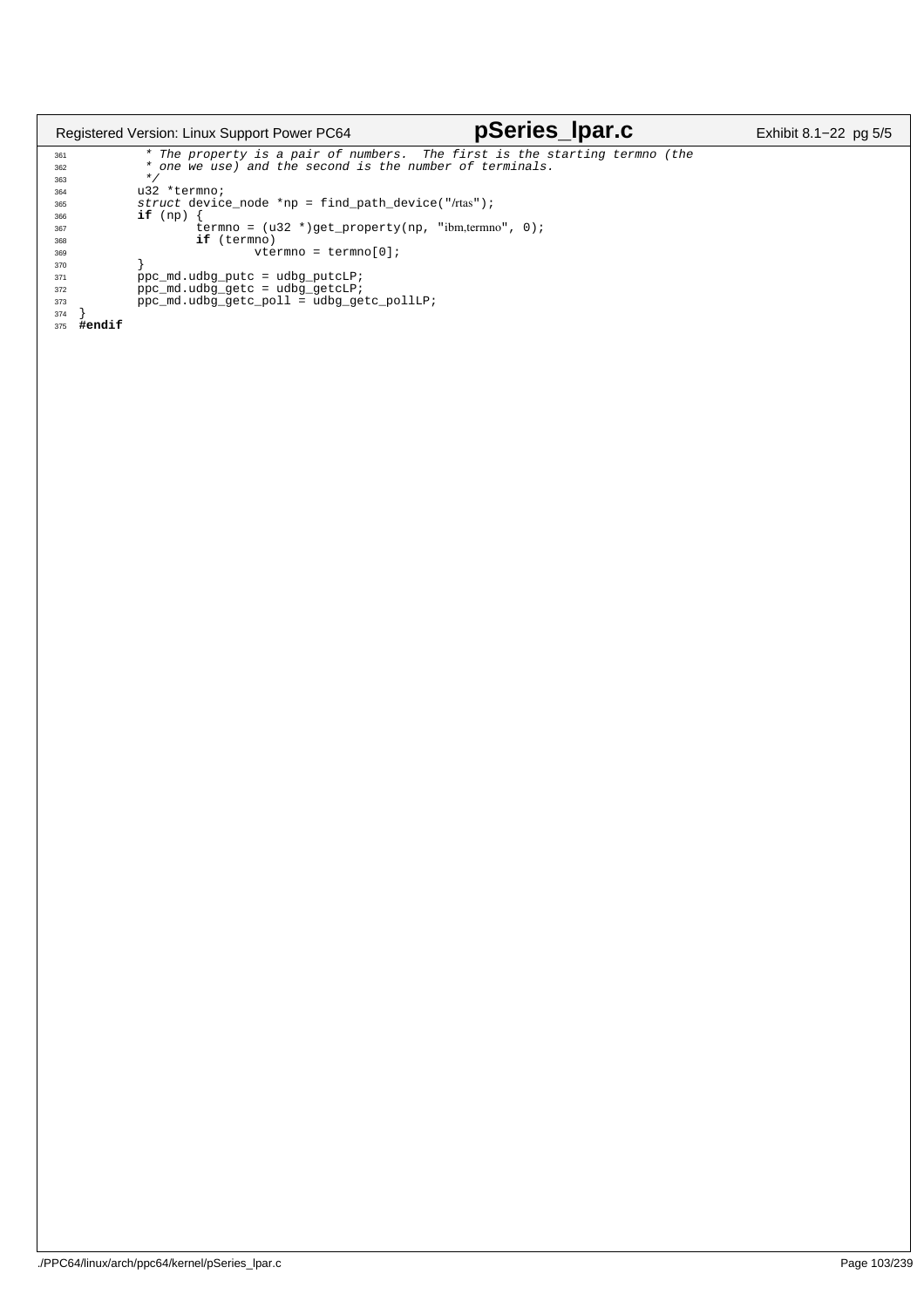$\overline{2}$  $\begin{array}{ccc} 3 & * & r \text{as.c} \\ 4 & * & \text{Copyr} \end{array}$  \* Copyright (C) 2001 Dave Engebretsen IBM Corporation \* \* This program is free software; you can redistribute it and/or modify <sup>7</sup> \* it under the terms of the GNU General Public License as published by \* the Free Software Foundation; either version 2 of the License, or \* (at your option) any later version. <br> $11$  \* This program is distributed in the hope that it will be useful, <sup>12</sup> \* but WITHOUT ANY WARRANTY; without even the implied warranty of <sup>13</sup> \* MERCHANTABILITY or FITNESS FOR A PARTICULAR PURPOSE. See the <sup>14</sup>  $\star$  GNU General Public License for more details. \* <sup>16</sup> \* You should have received a copy of the GNU General Public License <sup>17</sup> \* along with this program; if not, write to the Free Software \* Foundation, Inc., 59 Temple Place, Suite 330, Boston, MA 02111−1307 USA  $\star$   $21 / *$  Change Activity: \* 2001/09/21 : engebret : Created with minimal EPOW and HW exception support. <sup>23</sup> \* End Change Activity \*/ <sup>26</sup> **#include** <linux/ptrace.h> **#include** <linux/errno.h> **#include** <linux/threads.h> **#include** <linux/kernel\_stat.h> **#include** <linux/signal.h> **#include** <linux/sched.h> **#include** <linux/ioport.h> **#include** <linux/interrupt.h> **#include** <linux/timex.h> **#include** <linux/init.h> **#include** <linux/slab.h> **#include** <linux/pci.h> 38 **#include** <linux/delay.h><br>39 **#include** <linux/irq.h> **#include** <linux/irq.h> **#include** <linux/proc\_fs.h> 41 **#include** <linux/random.h><br>42 **#include** <linux/sysra.h> **#include** <linux/sysrq.h> **#include** <asm/uaccess.h> <sup>45</sup> **#include** <asm/bitops.h> **#include** <asm/system.h> 47 **#include** <asm/io.h><br>48 **#include** <asm/pqtab **#include** <asm/pgtable.h> **#include** <asm/irq.h> <sup>50</sup> **#include** <asm/cache.h> **#include** <asm/prom.h> **#include** <asm/ptrace.h> #include <asm/iSeries/LparData.h> 54 **#include** <asm/machdep.h><br>55 **#include** <asm/rtas h> **#include** <asm/rtas.h> **#include** <asm/ppcdebug.h> <sup>58</sup> **static** void ras\_epow\_interrupt(int irq, void \*dev\_id, struct pt\_regs \* regs); **static** void ras\_error\_interrupt(int irq, void \*dev\_id, struct pt\_regs \* regs); 60 void init\_ras\_ $\overline{\text{IRQ}}(\text{voi}\overline{d})$ ; /\* #define DEBUG \*/  $/$ \* \* Initialize handlers for the set of interrupts caused by hardware errors<br>
\* and nower system events  $66 \times$  and power system events. \*/<br> $68$   $VO$ void init\_ras\_IRQ(void) { struct device\_node \*np; <sup>70</sup> unsigned int \*ireg, len, i; **if**((np = find\_path\_device("/event-sources/internal-errors")) & &<br>
73 (ireq = (unsigned int \*)qet property(np, "open-pic-in (ireg = (unsigned int \*)get\_property(np, "open−pic−interrupt", &len))) { <sup>75</sup> **for**(i=0; i<(len / **sizeof**(\*ireg)); i++) { <sup>76</sup> request\_irq(virt\_irq\_create\_mapping(\*(ireg)) + NUM\_8259\_INTERRUPTS, <sup>77</sup> &ras\_error\_interrupt, 0, "RAS\_ERROR", **NULL**);  $ireg++;$ 80 }  $\begin{array}{ccc} 81 & & & \end{array}$  83 **if**((np = find\_path\_device("/event-sources/epow-events")) & &<br>
84 (ireg = (unsigned int \*)get\_property(np, "open-pic-interrupt",<br>
86 **for**(i=0; i<(len / **sizeof**(\*ireg)); i++) {  $\textbf{for}(\texttt{i=0};\texttt{i<(len / sizeof(*ireg))};\texttt{i++}) \left\{ \begin{array}{l} \texttt{error}(\texttt{i=0};\texttt{i<(len / sizeof(*ireg))};\texttt{i++}) \left\{ \begin{array}{l} \texttt{array}( \texttt{i=(neg(g)) + NUM_8259\_INTERRUPTS, \end{array} \right.} \right. \\ \texttt{arg\_epow\_interryt, 0,}$ <sup>88</sup> &ras\_epow\_interrupt, 0, "RAS\_EPOW", **NULL**); Registered Version: Linux Support Power PC64 **ras.c** Exhibit 8.1−23 pg 1/2

ireg++;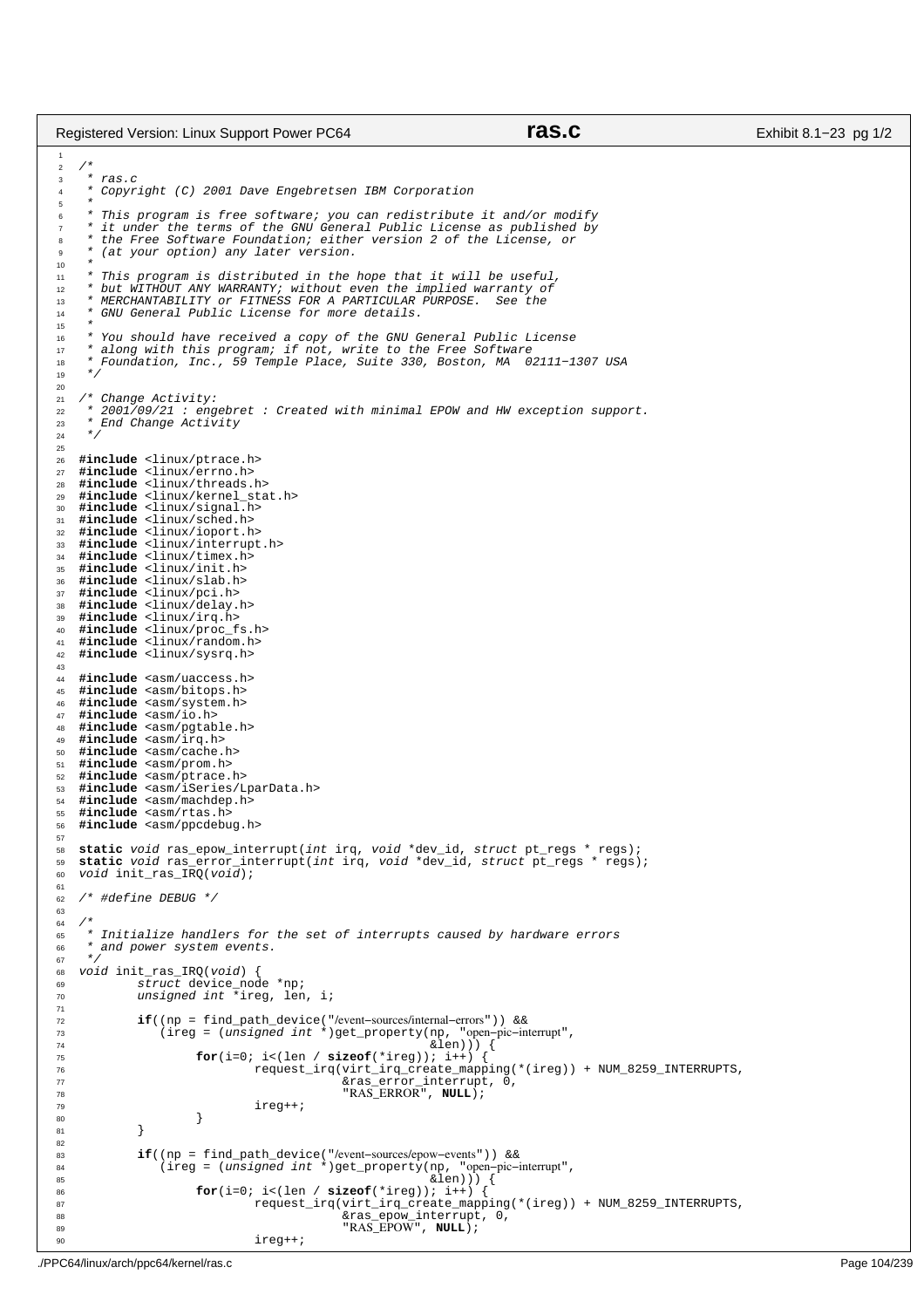## Registered Version: Linux Support Power PC64 **ras.c** Exhibit 8.1−23 pg 2/2

```
91 \Big\}92 }
93 }
94
95<br>96
     96 * Handle power subsystem events (EPOW).
97 *
98 * Presently we just log the event has occured. This should be fixed
99 * to examine the type of power failure and take appropriate action where<br>100 * the time horizon permits something useful to be done.
     the time horizon permits something useful to be done.<br>* the time horizon permits something useful to be done.
101102 static void
<sup>103</sup> ras_epow_interrupt(int irq, void *dev_id, struct pt_regs * regs)<br>104\left\{104 \{<br>105struct rtas_error_log log_entry;
106 unsigned int size = sizeof(log_entry);
107 long status = 0xdeadbeef;
108
109 status = rtas_call(rtas_token("check−exception"), 6, 1, NULL, 
110 0x500, irq, 
111 EPOW_WARNING | POWERMGM_EVENTS, 
112 112 112 1, /* Time Critical *<br>113 113 113 114 12 1, 12 1, 13 113
                                      pa(&log_entry), size);
114
115 udbg_printf("EPOW <0x%lx 0x%lx>\n",
116 *((unsigned long *)&log_entry), status); 
117 printk(KERN_WARNING)
118 "EPOW <0x%lx 0x%lx>\n", *((unsigned long *) &log_entry), status);
119 }
120121 /*<br>122 *
     * Handle hardware error interrupts.
123<br>124124 * RTAS check-exception is called to collect data on the exception. If<br>125 * the error is deemed recoverable. we log a warning and return
125 * the error is deemed recoverable, we log a warning and return.
126 * For nonrecoverable errors, an error is logged and we stop all processing
127 * as quickly as possible in order to prevent propagation of the failure.
128 */<br>129 sta
129 static void
    130 ras_error_interrupt(int irq, void *dev_id, struct pt_regs * regs)
\begin{matrix} 131 \\ 132 \end{matrix}132 struct rtas_error_log log_entry;<br>133 muniqued int size = sizeof(log_e
133 unsigned int size = sizeof(log_entry);<br>134 long status = 0xdeadbeef;
              long status = 0xdeadbeef;
135
136 status = rtas_call(rtas_token("check−exception"), 6, 1, NULL, 
137 0x500, irq, 
138 INTERNAL_ERROR,<br>139 1. /* Time Crit
139 1, \frac{\pi}{\text{me}} \text{ Critical *}<br>140 \text{pa}(\text{a} \text{log} \text{ entry}), size
                                      pa(\&log\_entry), size);
141
142 if((status != 1) && 
                  (log_entry.severity >= SEVERITY_ERROR_SYNC)) {
144 udbg_printf("HW Error <0x%lx 0x%lx>\n",
145 *((unsigned long *)&log_entry), status);
<sup>146</sup> printk(KERN_EMERG)<br><sup>147</sup> Error: Fatal ha
                                  147 "Error: Fatal hardware error <0x%lx 0x%lx>\n",
148 *((unsigned long *)&log_entry), status);
149
150 #ifndef DEBUG
151 /* Don't actually power off when debugging so we can test
152 * without actually failing while injecting errors.
153 */154 ppc_md.power_off();
155 #endif
156 i else {<br>157 b
157 udbg_printf("Recoverable HW Error <0x%lx 0x%lx>\n",<br>
<sup>158</sup> (unsigned long *)&log_entry), status);
159 printk(KERN_WARNING)<br>160 m Warning Recovery
                                  "Warning: Recoverable hardware error <0x%lx 0x%lx>\n",
*( (unsigned long *)&log_entry), status);
162
163 return;<br>164 }
164 }
165 }
```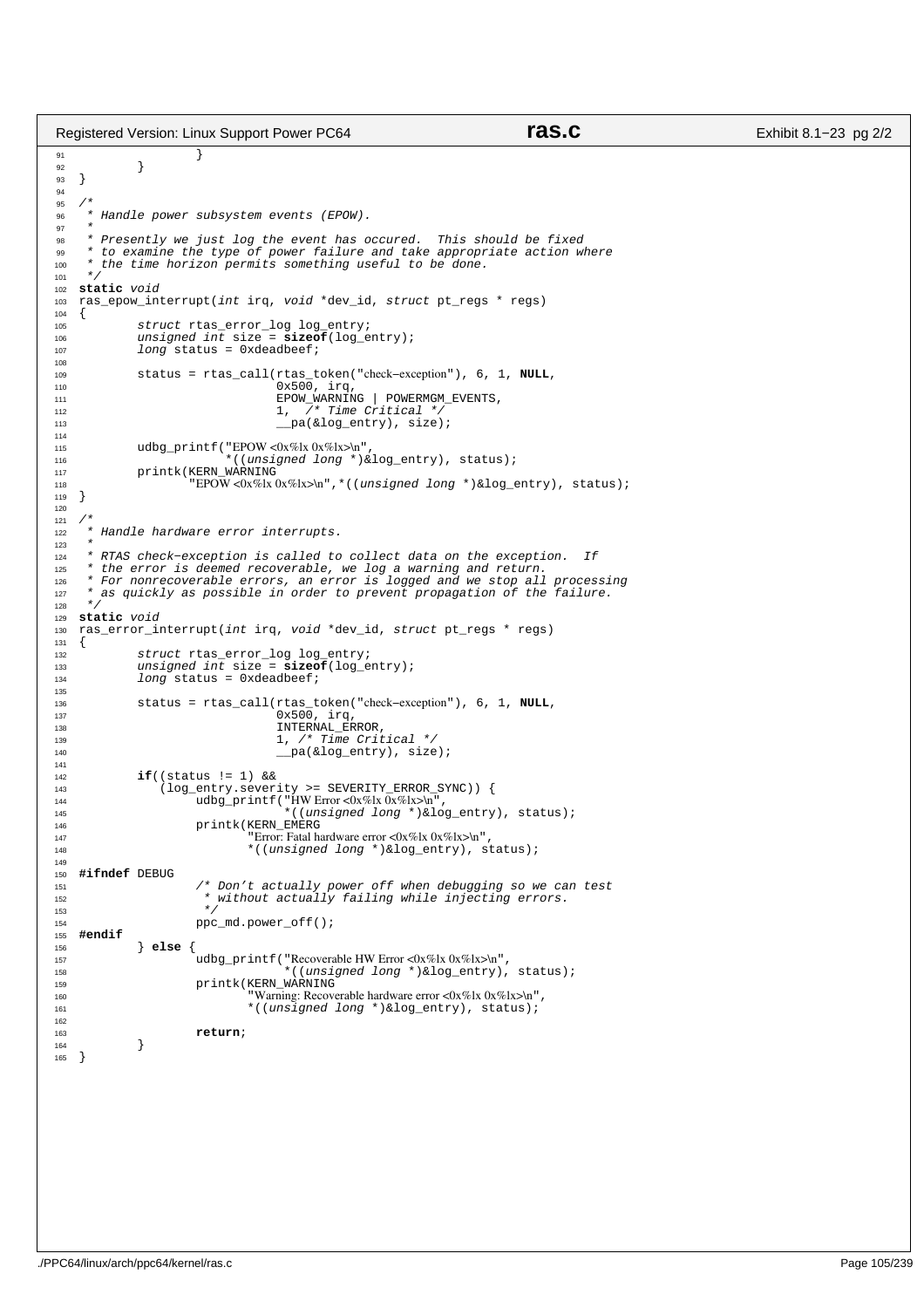```
1 / *
2 \times c 2001 PPC 64 Team, IBM Corp
3 *
               This program is free software; you can redistribute it and/or
 5 * modify it under the terms of the GNU General Public License
6 * as published by the Free Software Foundation; either version
7 * 2 of the License, or (at your option) any later version.
8<br>9
        /proc/ppc64/rtas/firmware_flash interface
10<br>1111 * This file implements a firmware_flash interface to pump a firmware
12 * image into the kernel. At reboot time rtas_restart() will see the
13 * firmware image and flash it as it reboots (see rtas.c).
1415
16 #include <linux/module.h>
17
18 #include <linux/config.h>
    #include <linux/proc_fs.h>
20 #include <linux/init.h>
21 #include <asm/uaccess.h>
22 #include <asm/rtas.h>
23
24 #define MODULE_VERSION "1.0"
    25 #define MODULE_NAME "rtas_flash"
26
27 #define FIRMWARE_FLASH_NAME "firmware_flash"
28
29 /* Local copy of the flash block list.
30 * We only allow one open of the flash proc file and create this
31 * list as we go. This list will be put in the kernel's
32 * rtas_firmware_flash_list global var once it is fully read.
33<br>34
* For convenience as we build the list we use virtual addrs,<br>* we do not fill in the version number, and the length field
35 * we do not fill in the version number, and the length field
36 * is treated as the number of entries currently in the block
\begin{array}{c} \n\text{37} \\
\text{48} \\
\text{50} \\
\text{51} \\
\text{62} \\
\text{72} \\
\text{83} \\
\text{74} \\
\text{75} \\
\text{76} \\
\text{77} \\
\text{78} \\
\text{79} \\
\text{79} \\
\text{79} \\
\text{70} \\
\text{70} \\
\text{71} \\
\text{71} \\
\text{72} \\
\text{73} \\
\text{74} \\
\text{75} \\
\text{76} \\
\text{77} \\
\text{78} \\
\text{79} \\
\text{79} \\
\text{70} \\
\text{70} \\
\38 */<br>39 sta
39 static struct flash_block_list *flist;
40 static char *flash_msg;
41 static int flash_possible;
42
43 static int rtas_flash_open(struct inode *inode, struct file *file)
\frac{44}{45}45 if ((file−>f_mode & FMODE_WRITE) && flash_possible) {
46 if (flist)
47 return −EBUSY;
48 flist = (struct flash_block_list *)get_free_page(GFP_KERNEL);
49 if (!flist)
                                     50 return −ENOMEM;
51 }
\begin{array}{ccc} 52 & \text{return } 0; \\ 53 & \end{array}\rightarrow54
55 /* Do simple sanity checks on the flash image. */
56 static int flash_list_valid(struct flash_block_list *flist)
57 {
58 \frac{\text{struct flash\_block\_list *f}}{\text{59}}59 int i;<br>60 unsign
               unsigned long block_size, image_size;
61
62 flash_msg = NULL;<br>63 /* Paranoid self
63 \frac{1}{2} /* Paranoid self test here. We also collect the image size. */<br>64 image size = 0;
               image_size = 0;65 for (f = flist; f; f = f−>next) {
66 for (i = 0; i < f−>num_blocks; i++)<br>67 for (i = 0; i < f->num_blocks; i++)
67<br>if (f->blocks[i].data == NULL)<br>68<br>flash msq = "error: internal
68 flash_msg = "error: internal error null data\n";<br>f f f f f f69 return 0;
7071 block_size = f->blocks[i].length;<br>72 if (block_size <= 0 || block_size
72 if (block_size <= 0 || block_size > PAGE_SIZE) {
73 flash_msg = "error: internal error bad length\n";
74 return 0;
75 }
\begin{array}{c} 76 \\ 77 \end{array} \begin{array}{c} \text{image\_size} \\ \text{image\_size} \end{array} += block_size;
77 }
78 }
\frac{1}{15} (image_size < (256 << 10)) {
80 if (image_size < 2)<br>81 if (image_size < 2)<br>81 if (image_size < 2)
                                                                      /* allow "clear" of image */
82 else
83 flash_msg = "error: flash image short\n";<br>84 return 0;
84 return 0;<br>85 <br>}
85 }
86 printk(KERN_INFO "FLASH: flash image with %ld bytes stored for hardware flash on reboot\n", image_size);<br>return 1;
87 return 1;<br>88 }
    }
89
Registered Version: Linux Support Power PC64 rtas_flash.c Exhibit 8.1−24 pg 1/3
```
**static** void free\_flash\_list(struct flash\_block\_list \*f)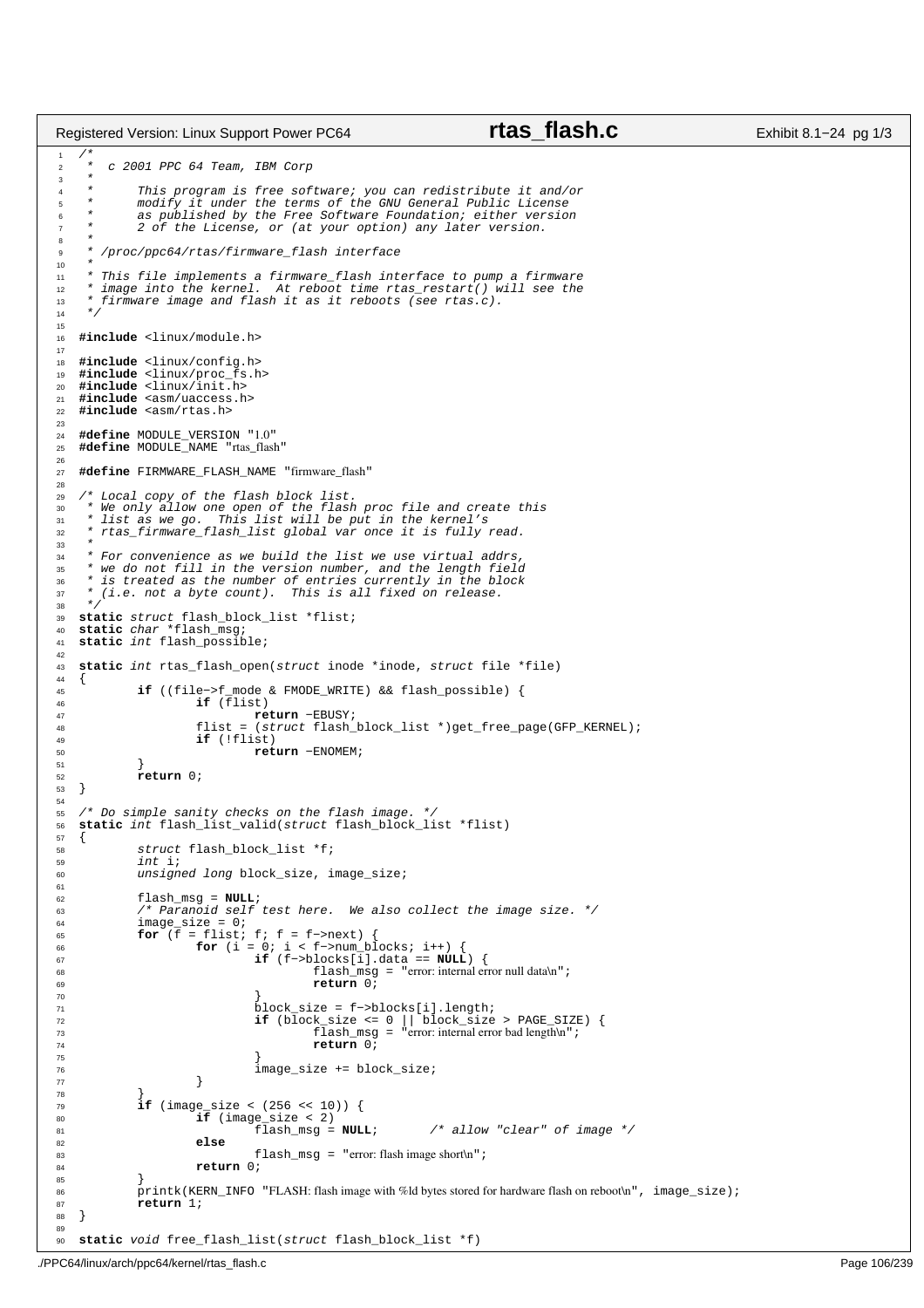Registered Version: Linux Support Power PC64 **rtas\_flash.c** Exhibit 8.1−24 pg 2/3

```
91 \begin{cases} 91 \\ 92 \end{cases}struct flash block list *next;
93 int i;
94
95 while (f) {
96 for (i = 0; i < f−>num_blocks; i++)
97<br>
98 free_page((unsigned long)(f->blocks[i].data));<br>
98 mext = f->next;
98 next = f−>next;<br>99 free page((unsi
99 free_page((unsigned long)f);<br>
f = next;
              \text{f} = \text{next};101 }
102 }
103
104 static int rtas_flash_release(struct inode *inode, struct file *file)
105 {
106 if (flist) {
107 /* Always clear saved list on a new attempt. */
108 if (rtas_firmware_flash_list.next) {<br>109 if (rtas firmware_flash list(rtas firmware
109 free_flash_list(rtas_firmware_flash_list.next);<br>110 the stirmware flash list.next = NULL;
110 rtas_firmware_flash_list.next = NULL;<br>
111
\left\{\n \begin{array}{ccc}\n 1 & 1 & 1 \\
 1 & 1 & 1\n \end{array}\n \right\}112
113 if (flash_list_valid(flist))<br>tas_firmware_flash_
114 rtas\_firmware\_flash\_list.next = flist;<br>115 else
                        115 else
116 free_flash_list(flist);
117 flist = NULL;
118 }
119 return 0;<br>120 }
   120 }
121
122 /* Reading the proc file will show status (not the firmware contents) */
123 static ssize_t rtas_flash_read(struct file *file, char *buf,<br>
size_t count, loff_t *ppos)
125 \{<br>126int error;
127 char *msg;<br>128 int msglen
              int msglen;
129
130 if (!flash_possible) {
131 msg = "error: this partition does not have service authority\n";<br>
} else if (flist) {
133 msg = "info: this file is busy for write by some process\n";<br>
134 else if (flash msg) {
134 } else if (flash_msg) {
135 msg = flash_msg; /* message from last flash attempt */
136 } else if (rtas_firmware_flash_list.next) {
137 msg = "ready: firmware image ready for flash on reboot\ln";<br>
138 else {
138 } else {
                        \text{msg} = \text{``info: no firmware image for flash\n'':}140 }
\text{msglen} = \text{strlen}(\text{msq});
142 if (msglen > count)<br>143 msglen = co
                        msqlen = count;144
145 if (ppos \&& *ppos != 0)<br>146 return 0;
146 return 0; /* be cheap */
147
148 error = verify_area(VERIFY_WRITE, buf, msglen);<br>149 if (error)
149 if (error)
                        150 return −EINVAL;
151
152 copy_to_user(buf, msg, msglen);
153<br>154if (ppos)
155 *ppos = msglen;
156 return msglen;
   \}158
159 /* We could be much more efficient here. But to keep this function
160 * simple we allocate a page to the block list no matter how small the
161 * count is. If the system is low on memory it will be just as well
162 * that we fail....
163 */<br>164 sta
    164 static ssize_t rtas_flash_write(struct file *file, const char *buffer,
165 size_t count, loff_t *off)
166 {
167 size_t len = count;
168 char *p;
169 int next_free;
170 struct flash block list *fl = flist;
171
172 if (!flash_possible || len == 0)<br>173 return len; /* disca
                                            173 return len; /* discard data */
174
175 while (fl−>next)
176 fl = fl−>next; /* seek to last block_list for append */<br>177 hext free = fl−>num blocks;
177 next_free = fl−>num_blocks;<br>178 if (next_free == FLASH_BLOC)
178 if (next_free == FLASH_BLOCKS_PER_NODE) {<br>179 /* Need to allocate another block_list */<br>180 fl−>next = (struct flash_block_list *)get_free_page(GFP_KERNEL);
```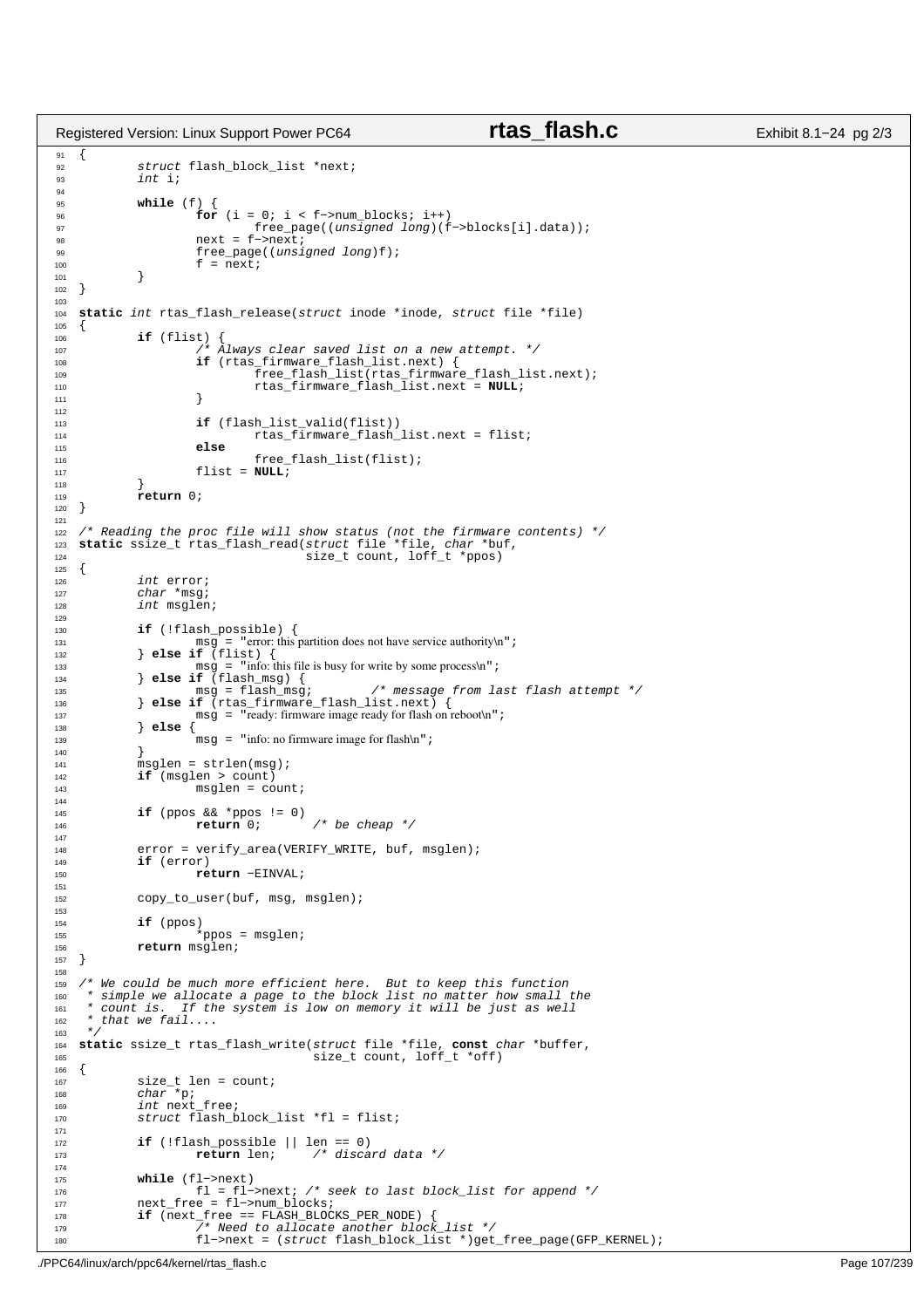```
181 if (!fl−>next)<br>182 if (!fl−>next)
                                182 return −ENOMEM;
183 fl = fl−>next;<br>184 fl = fl−>next;<br>184 next_free = 0;
             184 next_free = 0;
185 }
186
187 if (len > PAGE_SIZE)
188 len = PAGE_SIZE;
189 p = (char *')get\_free\_page(GFP\_KERNEL);<br>190 if (!p)
190 if (!p)
                      191 return −ENOMEM;
192 if(copy_from_user(p, buffer, len)) {<br>
193 free_page((unsigned long)p);
194 return −EFAULT;<br>195 }
195 }
196 fl−>blocks[next_free].data = p;
197 fl−>blocks[next_free].length = len;
198 fl−>num_blocks++;
199
200 return len;
   \}202
203 static struct file_operations rtas_flash_operations = {
204 read: read: rtas_flash_read,<br>205 vrite: rtas_flash_write
                                rtas_flash_write,
206 open: rtas_flash_open,
207 release: rtas_flash_release,
208 } ;
209
210
211 int __init rtas_flash_init(void) 212 \t\{213 struct proc_dir_entry *ent = NULL;
214215 if (!rtas_proc_dir) {<br>216 printk(KERN_WARNING "rtas proc dir does not already exist");
<sup>217</sup> return −ENOENT;<br><sup>218</sup> }
218 }
219
220 if (rtas_token("ibm,update−flash−64−and−reboot") != RTAS_UNKNOWN_SERVICE)
221 flash_possible = 1;
222
223 if ((ent = create_proc_entry(FIRMWARE_FLASH_NAME, S_IRUSR | S_IWUSR, rtas_proc_dir)) != NULL) {
224 ent−>nlin\overline{k} = 1;<br>225 ent−>proc fops
225 ent−>proc_fops = &rtas_flash_operations;
226 ent−>owner = THIS_MODULE;
227 }<br>228 r
228 return 0;
   \}230
231 void __exit rtas_flash_cleanup(void)
232 \n233233 if (!rtas_proc_dir)<br>234 if (!rtas_proc_dir)
234 return;<br>235 remove procent
             235 remove_proc_entry(FIRMWARE_FLASH_NAME, rtas_proc_dir);
236 }
237
238 module_init(rtas_flash_init);
239 module_exit(rtas_flash_cleanup);
240 MODULE_LICENSE("GPL");
Registered Version: Linux Support Power PC64 rtas_flash.c Exhibit 8.1−24 pg 3/3
```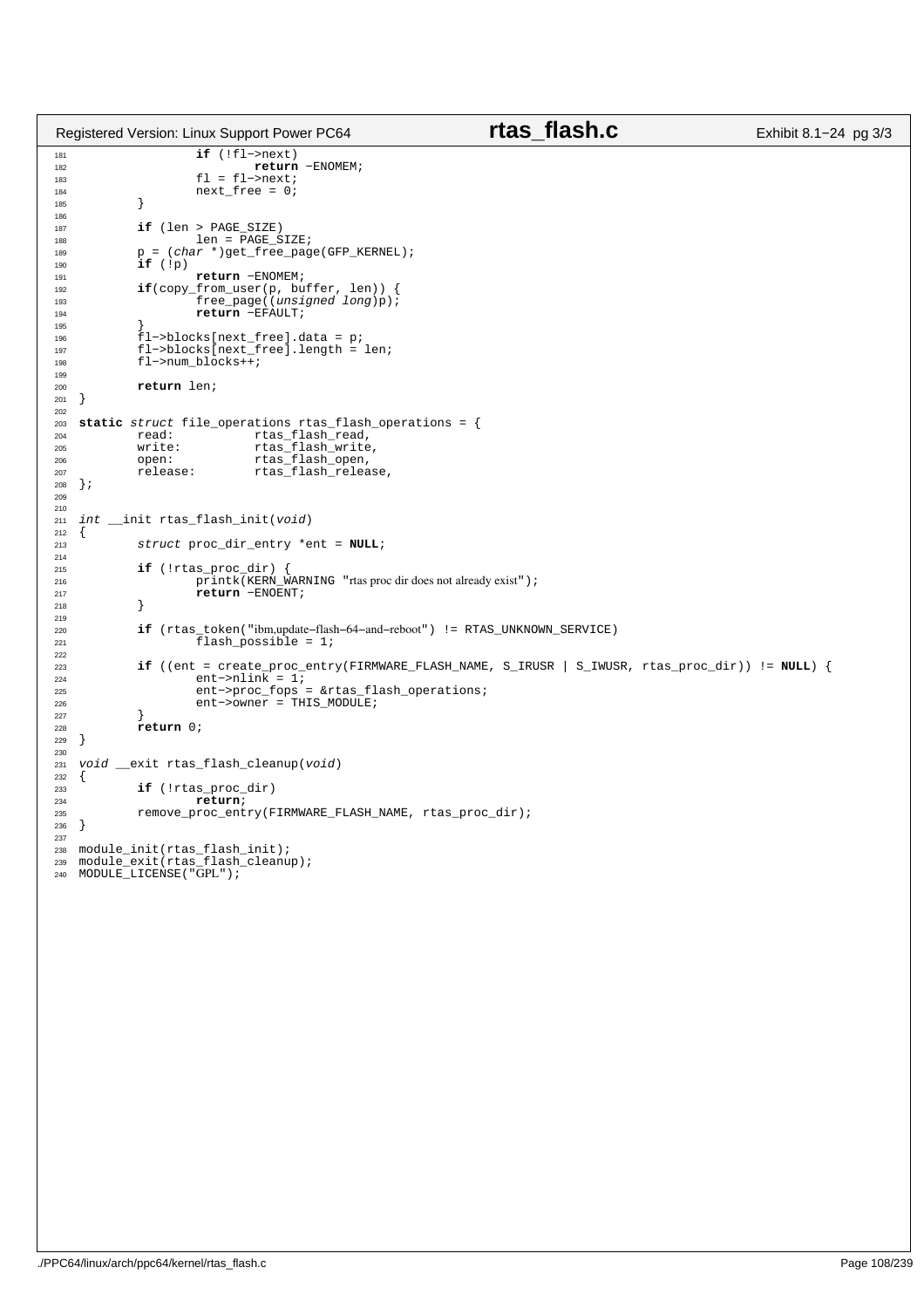```
1 / *
2 \times c 2001 PPC 64 Team, IBM Corp
3 *
              This program is free software; you can redistribute it and/or
 5 * modify it under the terms of the GNU General Public License
6 * as published by the Free Software Foundation; either version
7 * 2 of the License, or (at your option) any later version.
8<br>9
       scan-log-data driver for PPC64 Todd Inglett <tinglett@vnet.ibm.com>
10<br>1111 * When ppc64 hardware fails the service processor dumps internal state
12 * of the system. After a reboot the operating system can access a dump
13 * of this data using this driver. A dump exists if the device−tree
14 * /chosen/ibm,scan−log−data property exists.
15
16 * This driver exports /proc/ppc64/scan−log−dump which can be read.
17 * The driver supports only sequential reads.
18<br>19
    * The driver looks at a write to the driver for the single word "reset"
20 * If given, the driver will reset the scanlog so the platform can free it.
2122
23 #include <linux/module.h>
24 #include <linux/types.h>
    #include <linux/errno.h>
26 #include <linux/proc_fs.h>
27 #include <linux/init.h>
28 #include <asm/uaccess.h>
29 #include <asm/rtas.h><br>30 #include <asm/prom.h>
    #include <asm/prom.h>
31
32 #define MODULE_VERSION "1.0"
33 #define MODULE_NAME "scanlog"
34
35 /* Status returns from ibm,scan−log−dump */
36 #define SCANLOG_COMPLETE 0
37 #define SCANLOG_HWERROR<br>38 #define SCANLOG_CONTINUE
    38 #define SCANLOG_CONTINUE 1
39
40 #define DEBUG(A...) do { if (scanlog_debug) printk(KERN_ERR "scanlog: " A); } while (0)
41
42 static int scanlog_debug;
43 static unsigned int ibm_scan_log_dump; /* RTAS token */
44 static struct proc_dir_entry *proc_ppc64_scan_log_dump; /* The proc file */
45
\frac{46}{47}47 static ssize_t scanlog_read(struct file *file, char *buf, 48
\frac{1}{48} size_t count, loff_t *ppos)
\begin{matrix} 49 & \left\{ 50 \right. \end{matrix}50 struct proc_dir_entry *dp = file−>f_dentry−>d_inode−>u.generic_ip;
51 unsigned int *data = (unsigned int *)dp−>data;
52 unsigned long status;<br>53 unsigned long status;
              unsigned long len, off;
54 unsigned int wait_time;
55
56 if (!data) {
57 printk(KERN_ERR "scanlog: read failed no data\n");<br>58 printk(KERN_ERR "scanlog: read failed no data\n");
58 return −EIO;
59 }
60
61 if (count > RTAS_DATA_BUF_SIZE)
62 count = \overline{RTAS}_DATA_BUF_SIZE;
63
              if (count < 1024) {
65 /* This is the min supported by this RTAS call. Rather
66 * than do all the buffering we insist the user code handle
67 * larger reads. As long as cp works... :)<br>68 * / arger reads. As long as cp works... :)
68 * /
69 printk(KERN_ERR "scanlog: cannot perform a small read (%ld)\n", count);
70 return −EINVAL;
71 }
72
73 if (verify_area(VERIFY_WRITE, buf, count))<br>return -EFAULT;
                        74 return −EFAULT;
75
76 for (;;) {<br>77 wait_time = HZ/2;
77 wait_time = HZ/2; \frac{7}{10} /* default wait if no data */<br>
78 spin lock(&rtas data buf lock);
78 spin_lock(&rtas_data_buf_lock);<br>79 memcpy(rtas_data_buf,_data,_RTA
                        79 memcpy(rtas_data_buf, data, RTAS_DATA_BUF_SIZE);
80 status = rtas_call(ibm_scan_log_dump, 2, 1, NULL,
81 __pa(rtas_data_buf), count);
82 memcpy(data, rtas_data_buf, RTAS_DATA_BUF_SIZE);
83 spin_unlock(&rtas_data_buf_lock);
84
85 DEBUG ("status=%ld, data[0]=%x, data[1]=%x, data[2]=%x\n",
86 status, data[0], data[1], data[2]);<br>87 switch (status) {
87<br>88<br>88<br>switch (status) {<br>case SCANLOG_
88 case SCANLOG_COMPLETE:<br>B89 DEBUG("hit eof\n");
                                 DEBUG("hit eof\n");
90 return 0;
Registered Version: Linux Support Power PC64 scanlog.c Exhibit 8.1−25 pg 1/3
```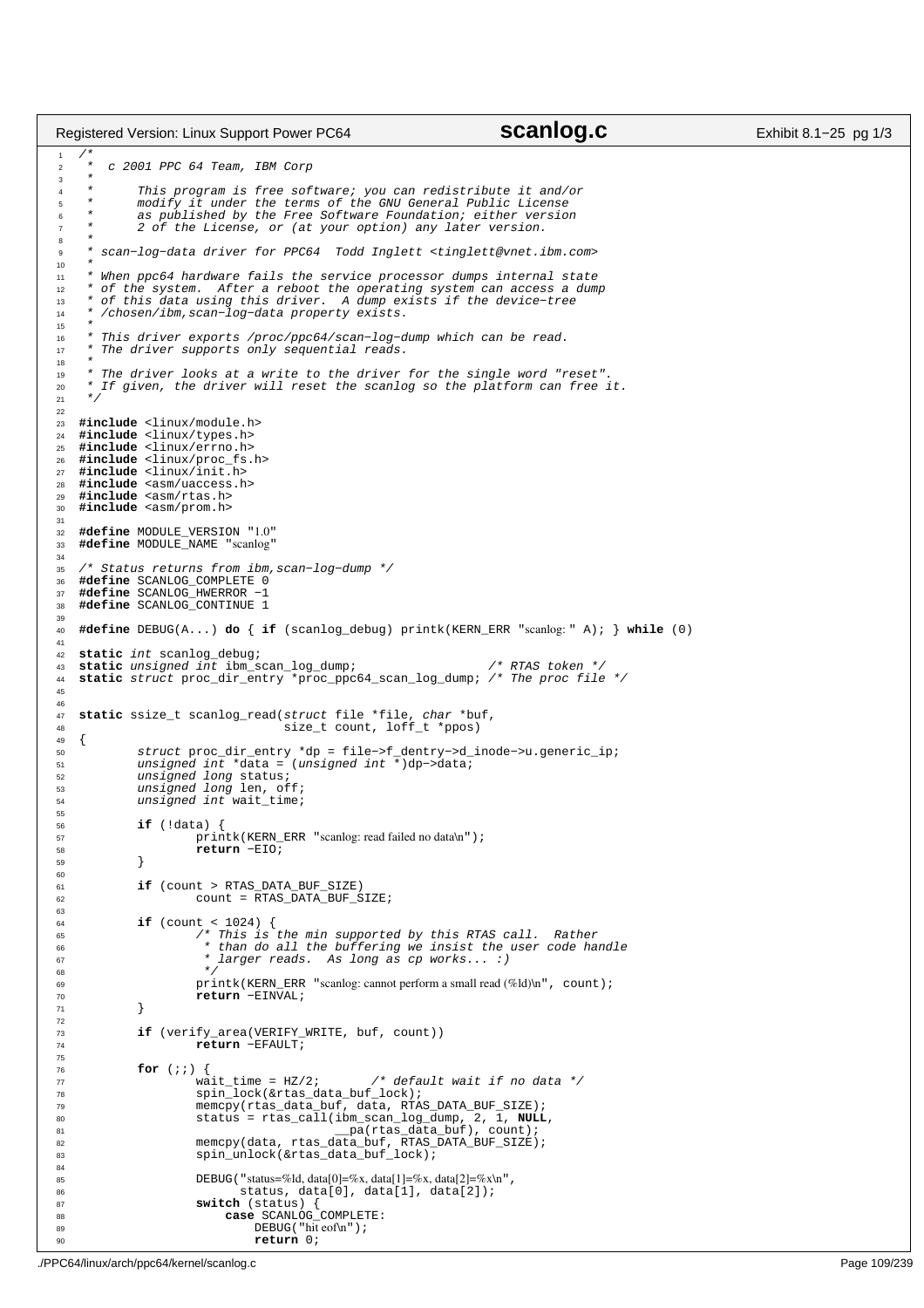```
91 case SCANLOG_HWERROR:
                               92 DEBUG("hardware error reading scan log data\n");
93 return −EIO;<br>94 case SCANLOG_CON
94 case SCANLOG_CONTINUE:<br>95 /* We may or may n
95 /* We may or may not have data yet */
96 len = data[1];
97 of f = \text{data}[2];<br>98 if (len > 0) {
98 if (len > 0) {
99 if (copy_to_user(buf, ((char *)data)+off, len))
100 return −EFAULT;
101 return len;
102 }
102<br>
103 /* Break to sleep default time */<br>
break;
104 break;<br>105 default:
                          105 default:
106 if (status > 9900 && status <= 9905) {
107 /* No data. RTAS is hinting at a delay required
108 + between 1-100000 milliseconds<br>+ /
109 * /
110 int \text{ ms} = 1;<br>
for i stat:
111 for (; status > 9900; status−−)<br>
112 ms = ms * 10;
113 \frac{1}{14} \frac{1}{114} \frac{1}{114} \frac{1}{114} \frac{1}{114} \frac{1}{114} \frac{1}{114} \frac{1}{114} \frac{1}{114} \frac{1}{114} \frac{1}{114} \frac{1}{114} \frac{1}{114} \frac{1}{114} \frac{1}{114} \frac{1}{114} \frac{1}{114} \frac{1}{114} \114 ms * = 1000i<br>wait time =
                                        wait_time = ms / (1000000/Hz); /* round down is fine */
116 \frac{1}{16} /* Fall through to sleep */
117 } else {
118 printk(KERN_ERR "scanlog: unknown error from rtas: %ld\n", status);
119 return −EIO;<br>120 f
120 }
\left\{\n \begin{array}{ccc}\n 1 & 2 & 1 \\
 1 & 1 & 1\n \end{array}\n \right\}121 \uparrow Apparently no data yet. Wait and try again. */
123 set_current_state(TASK_INTERRUPTIBLE);<br>schedule timeout(wait time);
                      \overline{\text{1}} schedule_timeout(wait_time);
125<br>126\big/*NOTREACHED*/
127
128
129 static ssize_t scanlog_write(struct file * file, const char * buf,
130 size_t count, loff_t *ppos)
\begin{matrix} 131 \\ 132 \end{matrix}unsigned long status;
133
134 if (buf) i
135 if (strncmp(buf, "reset", 5) == 0) {
136 DEBUG("reset scanlog\n");
137 status = rtas_call(ibm_scan_log_dump, 2, 1, NULL, NULL, 0);
138 DEBUG("rtas returns %ld\n", status);<br>
139 else if (strncmp(buf, "debugon", 7) == 0) {<br>
printk(KERN_ERR "scanlog: debug on\n");
\frac{1}{141} scanlog_debug = 1;
142 else if (strncmp(buf, "debugoff", 8) == 0) {<br>printk(KERN_ERR "scanlog: debug off\n");
144 scanlog_debug = 0;<br>145\left\{\right\}146 }
             \textbf{return} count;
148 }
149
150 static int scanlog_open(struct inode * inode, struct file * file)
151 \quad \{152 struct proc_dir_entry *dp = file−>f_dentry−>d_inode−>u.generic_ip;
153 unsigned int *data = (unsigned int *)dp−>data;
154
155 if (!data) {<br>156 printk(KERN_ERR "scanlog: open failed no data\n");
157 return −EIO;
158<br>159
159 if \begin{cases} \text{data}[0] := 0 \end{cases} {<br>160 /* This imm
                         160 /* This imperfect test stops a second copy of the
161 \star data (or a reset while data is being copied)<br>\star/
162 * /163 return −EBUSY;<br>164 }
164 }
165
166 data[0] = 0; /* re−init so we restart the scan */
167
168 return 0;<br>169 }
   \}170
171 static int scanlog_release(struct inode * inode, struct file * file)
\begin{matrix} 172 \\ 173 \end{matrix}173 struct proc_dir_entry *dp = file−>f_dentry−>d_inode−>u.generic_ip;
174 unsigned int *data = (unsigned int *)dp−>data;
175
176 if (!data) if (!data)
177 printk(KERN_ERR "scanlog: release failed no data\n");<br>178 printk(KERN_ERR "scanlog: release failed no data\n");
                      178 return −EIO;
179 }
480 \t\t \text{data}[0] = 0;Registered Version: Linux Support Power PC64 scanlog.c Exhibit 8.1−25 pg 2/3
```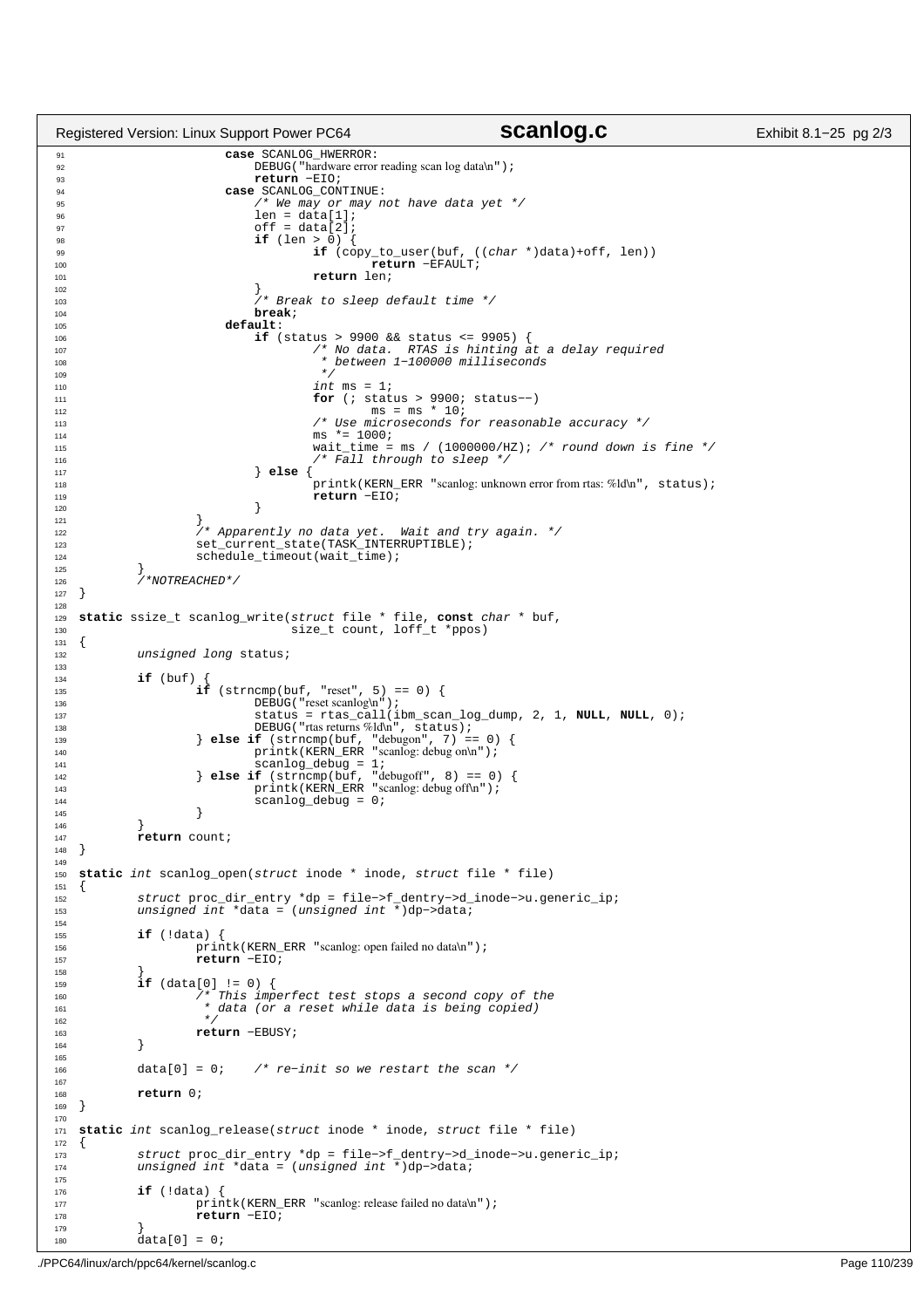```
Registered Version: Linux Support Power PC64 scanlog.c Exhibit 8.1−25 pg 3/3
```

```
181
182 return 0;
\begin{matrix} 183 \end{matrix}184
185 struct file_operations scanlog_fops = {
186 owner: THIS_MODULE,
187 read: scanlog_read,<br>188 read: scanlog_read,<br>188 write: scanlog_write
188 write: scanlog_write,<br>
189 open: scanlog_open,
189 open: scanlog_open,<br>190 release: scanlog_relea
190 release: scanlog_release,<br>
191 };
    191 };
192
    int _init scanlog_init(void) {
194 {
               struct proc_dir_entry *ent;
196<br>197
197 ibm_scan_log_dump = rtas_token("ibm,scan−log−dump");
198 if (ibm_scan_log_dump == RTAS_UNKNOWN_SERVICE) {<br>printk(KERN_ERR "scan-log-dump not implemented on this system\n");
200 return −EIO;<br>201 }
               \}202
203 ent = create_proc_entry("ppc64/scan−log−dump", S_IRUSR, NULL);
204 if (ent) {
                          205 ent−>proc_fops = &scanlog_fops;
206 /* Ideally we could allocate a buffer < 4G */
207 ent−>data = kmalloc(RTAS_DATA_BUF_SIZE, GFP_KERNEL);
208 if (!ent−>data) {<br>209 if (!ent−>data) {<br>printk(KE
209 printk(KERN_ERR "Failed to allocate a buffer\n");<br>210 remove_proc_entry("scan-log-dump", ent->parent);<br>211 return −ENOMEM;
212 \Big\}213 } else {
214 printk(KERN_ERR "Failed to create ppc64/scan–log–dump proc entry\n");<br>215 printk(KERN_ERR "Failed to create ppc64/scan–log–dump proc entry\n");
                          215 return −EIO;
216217 proc_ppc64_scan_log_dump = ent;
218<br>219
219 return 0;
    \}221
222 void __exit scanlog_cleanup(void)<br>223 {
223 \{224<sup>224</sup> if (proc_ppc64_scan_log_dump) {<br><sup>225</sup> if (proc_ppc64_scan_log
225 if (proc_ppc64_scan_log_dump−>data)
226 kfree(proc_ppc64_scan_log_dump−>data);
227 remove_proc_entry("scan−log−dump", proc_ppc64_scan_log_dump->parent);<br>228 }
228 }
    \}230
231 module_init(scanlog_init);
232 module_exit(scanlog_cleanup);
233 MODULE_LICENSE("GPL");
```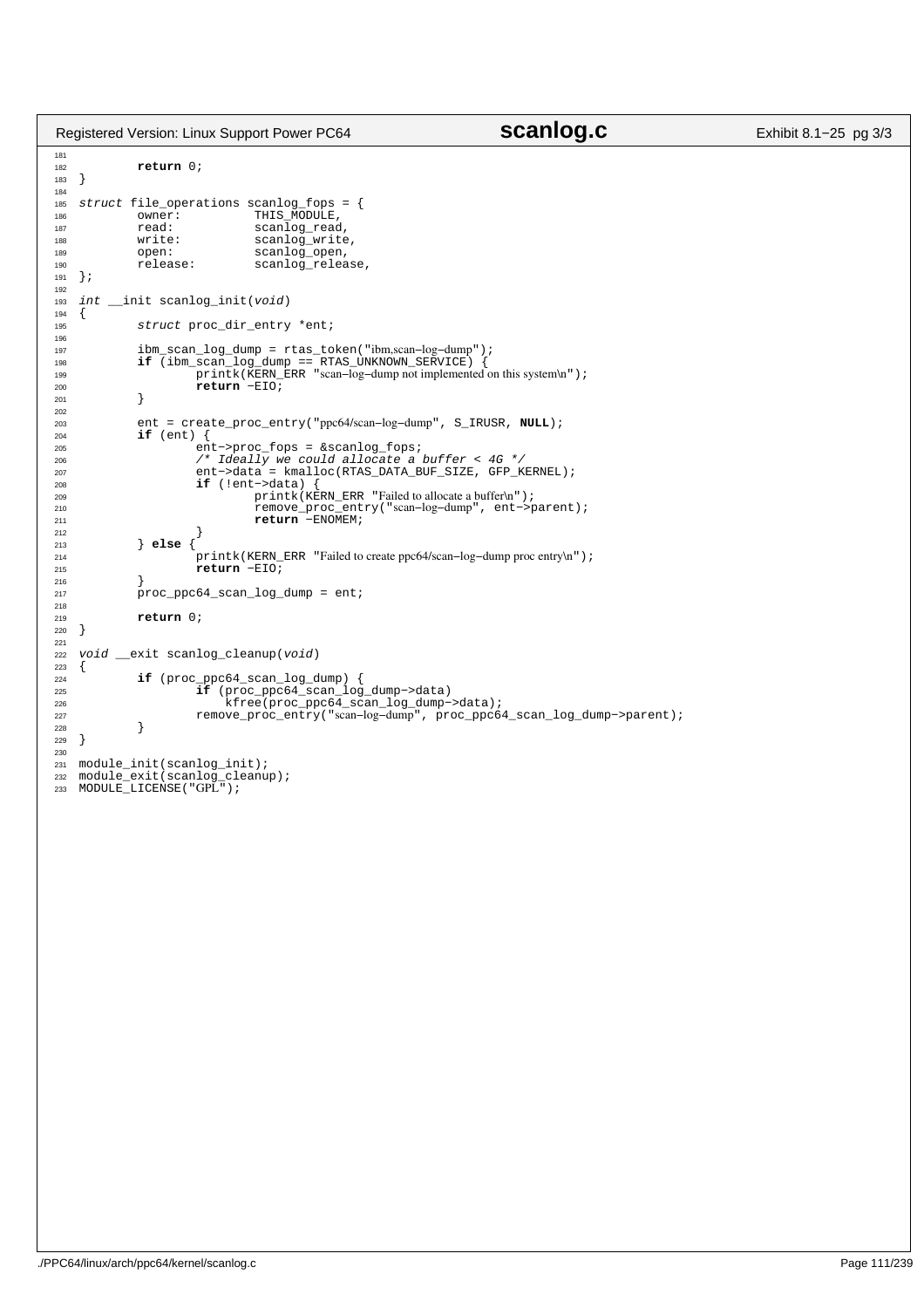Registered Version: Linux Support Power PC64 **stab.c** Exhibit 8.1−26 pg 1/4

```
/*
2 * PowerPC64 Segment Translation Support.
\frac{3}{4}4 * Dave Engebretsen and Mike Corrigan {engebret|mikejc}@us.ibm.com
            Copyright (c) 2001 Dave Engebretsen
\epsilon7 * This program is free software; you can redistribute it and/or
8 * modify it under the terms of the GNU General Public License
9 * as published by the Free Software Foundation; either version<br>10 * 2 of the License, or (at your option) any later version.
10 * 2 of the License, or (at your option) any later version.<br>11 */\star /
\frac{12}{13}13 #include <linux/config.h><br>14 #include <asm/pqtable.h>
14 #include <asm/pgtable.h><br>15 #include <asm/mmu.h>
    15 #include <asm/mmu.h>
16 #include <asm/mmu_context.h>
17 #include <asm/paca.h><br>18 #include <asm/paca.h>
18 #include <asm/naca.h><br>19 #include <asm/pmc.h>
    #include <asm/pmc.h>
20
21 inline int make_ste(unsigned long stab, 
<sup>22</sup> unsigned long esid, unsigned long vsid);<br><sup>23</sup> inline void make slbe(unsigned long esid, unsigned long vsid
23 inline void make_slbe(unsigned long esid, unsigned long vsid,
                                  int large);
25
26<br>27
<sup>27</sup> * Build an entry for the base kernel segment and put it into<br><sup>28</sup> * the segment table or SLB. All other segment table or SLB
     * the segment table or SLB. All other segment table or SLB
29 * entries are faulted in.
30^{\circ}31 void stab_initialize(unsigned long stab) 32 \t{\{33 unsigned long esid, vsid; 
34
35 esid = GET_ESID(KERNELBASE);
36 vsid = get_kernel_vsid(esid << SID_SHIFT); 
37
38 if (!__is_processor(PV_POWER4) && !__is_processor(PV_POWER4p)) {
39 __asm__ __volatile__("isync; slbia; isync":::"memory");
40 make_ste(stab, esid, vsid);
41  else {<br>
\prime /* Invalidate the entire SLB & all the ERATS */
42 /* Invalidate the entire SLB & all the ERATS */
43 __asm__ __volatile__("isync" : : : "memory");
44 #ifndef CONFIG_PPC_ISERIES
45 __asm__ __volatile__("slbmte %0,%0"
46 : : "r" (0) : "memory");
47 __asm__ __volatile__("isync; slbia; isync":::"memory");
\overline{\text{make\_sibe}}(\text{esid}, \text{vsid}, 0);<br>49 #else
49 #else
                          __asm__ __volatile_("isync; slbia; isync":::"memory");
51 #endif
\begin{array}{c} 52 \\ 53 \end{array}\overline{\ }54
5556 * Create a segment table entry for the given esid/vsid pair.
57 */
58 inline int
    59 make_ste(unsigned long stab, unsigned long esid, unsigned long vsid)
60 {
61 unsigned long entry, group, old_esid, castout_entry, i;
62 unsigned int global_entry;
63 STE *ste, *castout_ste;
64
65 /* Search the primary group first. */
66 global_entry = (esid & 0x1f) << 3;
67 ste = (STE *)(stab | ((esid & 0x1f) << 7)); 
68
69 /*
70 * Find an empty entry, if one exists.
71 */
72 for(group = 0; group < 2; group++) {<br>73 for(entry = 0; entry < 8; en
73 for(entry = 0; entry < 8; entry++, ste++) {
74 if(!(ste−>dw0.dw0.v)) {
75 ste−>dw1.dw1.vsid = vsid;
76 /* Order VSID updte */
77 __asm__ __volatile__ ("eieio" : : : "memory");
78 ste−>dw0.dw0.esid = esid;
79 ste−>dw0.dw0.v = 1;
...<br>80 ste−>dw0.dw0.kp = 1;<br>81 ster update /* Order update
81 am the set of the set of the set of the set of the set of the set of the set of the set of the set of the set of the set of the set of the set of the set of the set of the set of the set of the set of the set of the set
                                                82 __asm__ __volatile__ ("sync" : : : "memory"); 
83
84 return(global_entry | entry);<br>85
8586 }
86<br>87 /* Now search the secondary group. *<br>910bal_entry = ((~esid) & 0x1f) << 3
88 global_entry = ((~esid) & 0x1f) << 3;
89 ste = (STE *)(stab | (((~esid) & 0x1f) << 7)); 
90 }
```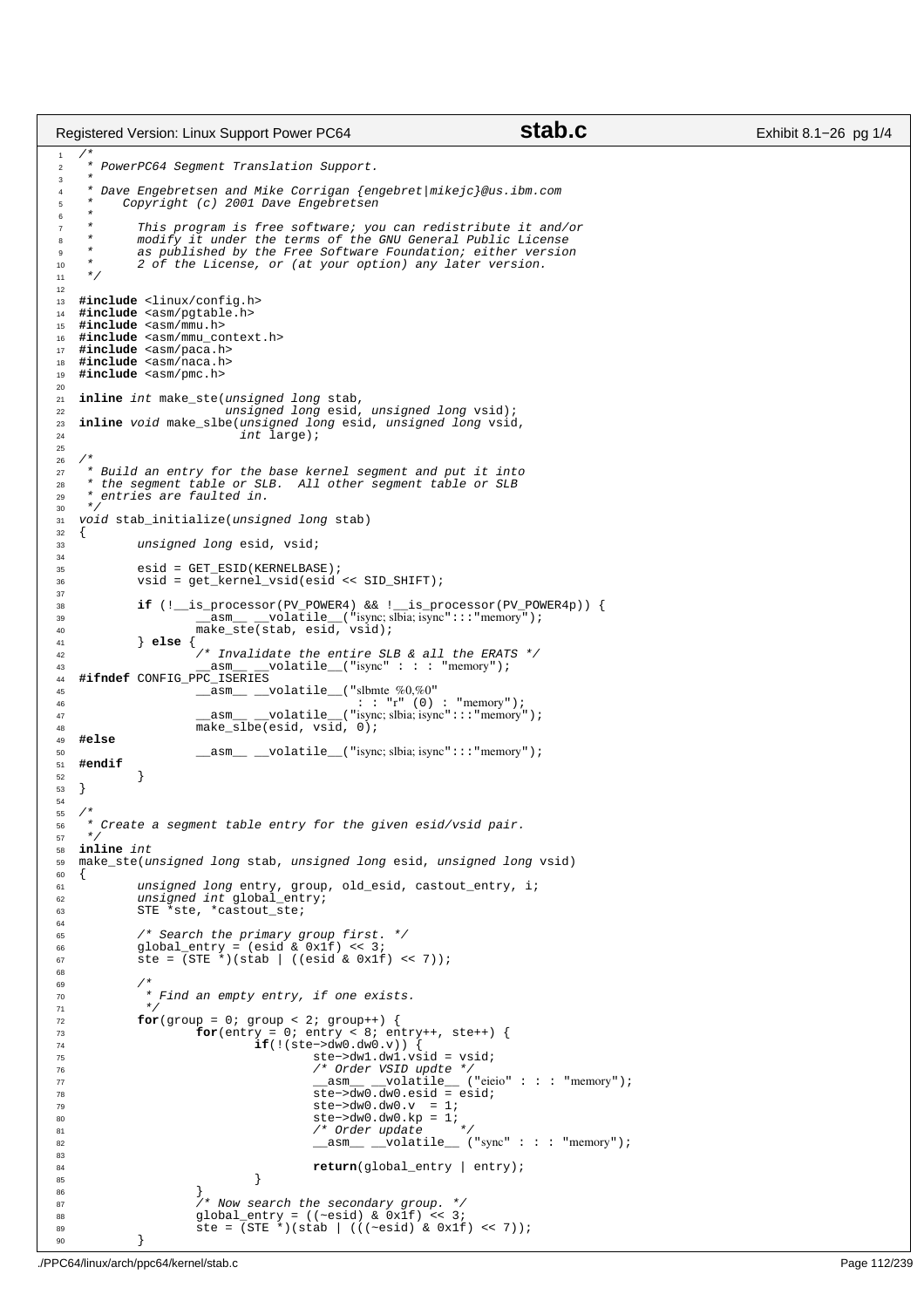```
91
 92 /*
 % * Could not find empty entry, pick one with a round robin selection.<br>* Search all entries in the two groups. Note that the first time<br>* we get here, we start with entry 1 so the initializer<br>* can be common with the SLB c
 97 *98
99 \frac{\pi}{100} /* This assumes we never castout when initializing the stab. */
               PMC_SW_PROCESSOR(stab_capacity_castouts);
101
102 castout_entry = get_paca()−>xStab_data.next_round_robin;
103 for(i = 0; i < 16; i++) {
104 if(castout_entry < 8) {<br>\text{105}105 global_entry = (esid & 0x1f) << 3;
106 ste = (STE *)(stab | ((esid & 0x1f) << 7)); 
107 castout_ste = ste + castout_entry;
108 else {<br>109
109 (109 content of the state of the state of the state of the state of the state of the state of the state of the state of the state of the state of the state of the state of the state of the state of the state of the sta
110 ste = (STE *)(stab | (((~esid) & 0x1f) << 7)); 
111 castout_ste = ste + (castout_entry − 8);
\{112 \}113
114 if((((castout_ste->dw0.dw0.esid) >> 32) == 0) ||<br>115 (((castout_ste->dw0.dw0.esid) & 0xfffffffff) > 0)) {<br>116 /* Found an entry to castout. It is either a user */<br>117 /* region, or a secondary kernel segment. */
118 break;
\left\{\right. \right\}120121 castout_entry = \{ \text{castout\_entry} + 1 \} & 0 \text{xf} i122 }
123<br>124124 get_paca()−>xStab_data.next_round_robin = (castout_entry + 1) & 0xf;
125
126 \frac{1}{x} Modify the old entry to the new value. \frac{x}{y}127
128 /* Force previous translations to complete. DRENG */
               \text{max} __volatile ("isync" : : : "memory" );
130
131 castout_ste−>dw0.dw0.v = 0;<br>
132 asm volatile ("sync"
132 __asm__ __volatile__ ("sync" : : : "memory" ); /* Order update */
133 castout_ste−>dw1.dw1.vsid = vsid;
134 __asm__ __volatile__ ("eieio" : : : "memory" ); /* Order update */
135 old_esid = castout_ste−>dw0.dw0.esid;
136 castout_ste−>dw0.dw0.esid = esid;
137 castout_ste−>dw0.dw0.v = 1;
138 castout_ste−>dw0.dw0.kp = 1;
139 __asm__ __volatile__ ("slbie %0" : : "r" (old_esid << SID_SHIFT)); 
140 /* Ensure completion of slbie */
141 __asm__ __volatile__ ("sync" : : : "memory" ); 
142<br>143
               143 return(global_entry | (castout_entry & 0x7));
144 }
145
146<br>147
      * Create a segment buffer entry for the given esid/vsid pair.
148<br>149
149 inline void make_slbe(unsigned long esid, unsigned long vsid, int large)
    \{151 unsigned long entry, castout_entry;
152 slb_dword0 castout_esid_data;<br>153 union {
153 union {
                          unsigned long word0;
155 slb_dword0 data;
\begin{array}{c} \text{156} \\ \text{156} \\ \text{157} \end{array} besid_data;
157 union \overline{\left\{158\right\}}158 unsigned long word0;<br>159 unsigned long word1 data;
159 slb_dword1<br>160 sid data;
               } vsid_data;
161
162<br>163
                * Find an empty entry, if one exists.
164
165 for(entry = 0; entry < naca->slb_size; entry++) {<br>166 ____________________volatile_("slbmfee %0,%1"
167 \overline{H} \overline{H} \overline{H} \overline{H} : "=r" (esid_data) : "r" (entry));
168 if(!esid_data.data.v) {
169 \overline{)}\frac{170}{171} * Write the new SLB entry.
171 \star /
172 vsid_data.word0 = 0;<br>173 vsid_data.data.vsid
173 173 174<br>174 174 175 176 176 176 176 176 176 176 176 176 176 176 176 176 176 176 176 176 176 176 176 176 176 176 176 176 176 176 176 176 176 176174 vsid_data.data.kp = 1;<br>
if (\text{large})if (large)
176 vsid data.data.l = 1;
177
178 esid_data.word0 = 0;<br>179 esid data.data.esid
                                      esid data.data.esid = esid;
180 esid data.data.v = 1;
Registered Version: Linux Support Power PC64 stab.c Exhibit 8.1−26 pg 2/4
```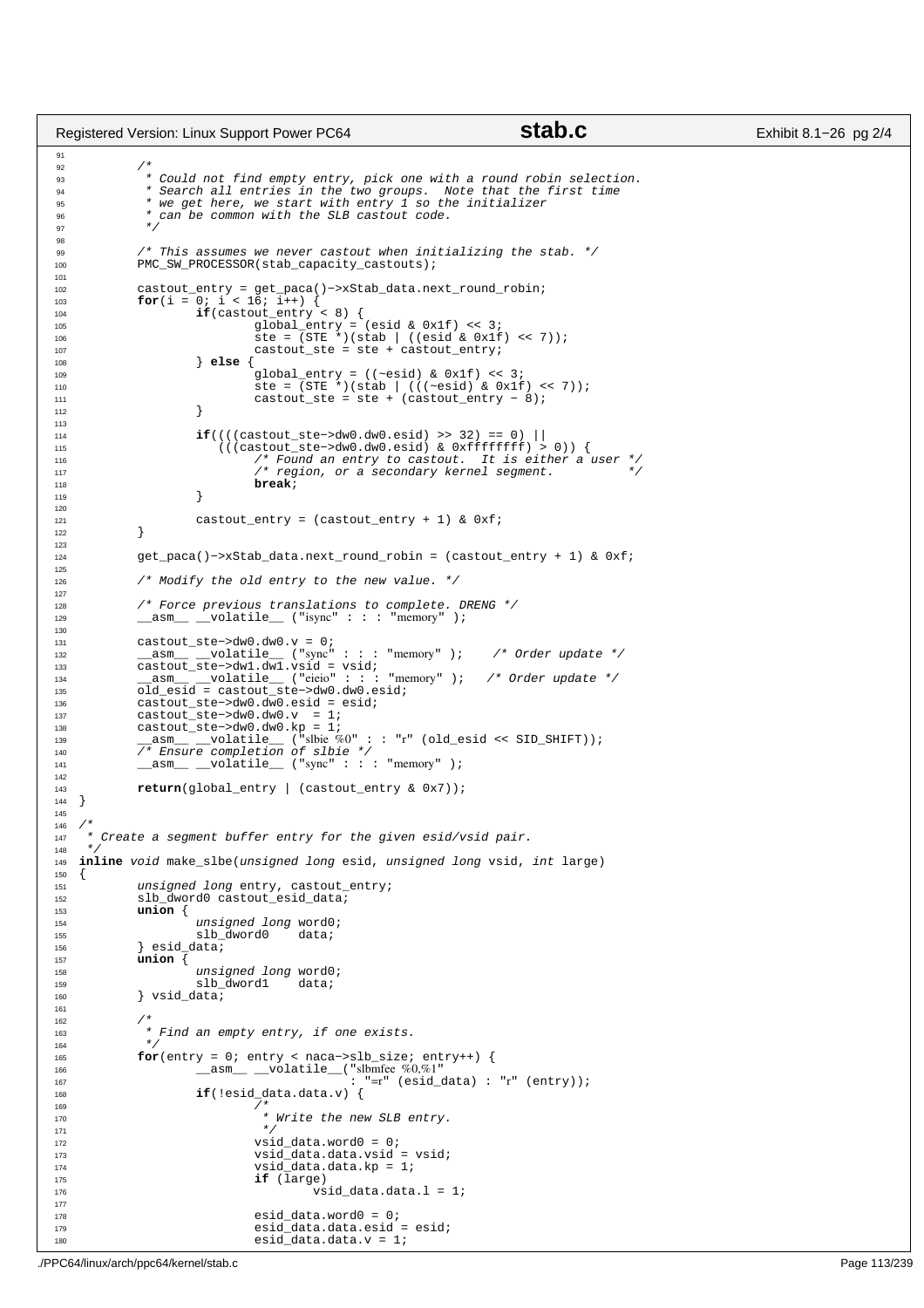```
181 esid_data.data.index = entry;
182
183 \frac{1}{4} slbie not needed as no previous mapping existed. */<br>184 \frac{1}{4} Order update */
184 /* Order update */
185 __asm__ __volatile__ ("isync" : : : "memory");
186 __asm__ __volatile__ ("slbmte %0,%1" 
\frac{187}{188} : \frac{187}{188} : \frac{187}{188} : \frac{187}{188} : \frac{187}{188} (esid data),
188 r_r" (esid_data));<br>
189 \frac{r}{r} /* Order update */
189 190 /* Order update */<br>190 190 190 1910 1910 1920 1931 1942
190 __asm__ __volatile__ ("isync" : : : "memory");
                        191 return;
\left\{\n \begin{array}{ccc}\n 192 & & \\
 \end{array}\n \right\}\begin{array}{c} \n \stackrel{\cdot}{\cdot} \n \stackrel{\cdot}{\cdot} \n \stackrel{\cdot}{\cdot} \n \end{array}194
195 /*
196 * Could not find empty entry, pick one with a round robin selection.
197
198
              PMC_SW_PROCESSOR(stab_capacity_castouts);
200
201 castout_entry = get_paca()−>xStab_data.next_round_robin;
202 __asm__ __volatile__("slbmfee %0,%1" 
203 : "=r" (castout_esid_data) 
204 : "r" (castout_entry));
205
206 entry = castout_entry; 
207 castout_entry++; 
208 if(castout_entry >= naca−>slb_size) {
209 castout_entry = 1;
210 \Big\}211 get_paca()−>xStab_data.next_round_robin = castout_entry;
212
213 /* Invalidate the old entry. */
214 castout_esid_data.v = 0; /* Set the class to 0 */
215 /* slbie not needed as the previous mapping is still valid. */
216 __asm__ __volatile__("slbie %0" : : "r" (castout_esid_data)); 
217
218 \overline{) \atop 219} \overline{) \atop \ast}219 * Write the new SLB entry.<br>220 */
               \star /
221 vsid_data.word0 = 0;<br>222 vsid data.data.vsid :
222 vsid_data.data.vsid = vsid;<br>222 vsid_data.data.vsid = vsid;<br>223 vsid_data.data.kp = 1;
223 vsid_data.data.kp = 1;<br>224 if (large)
224 if (large)<br>225 VS
                        v\text{sid\_data.data.l} = 1;
226
<sup>227</sup> esid_data.word0 = 0;<br>228 esid data.data.esid
228 esid_data.data.esid = esid;<br>229 esid_data.data.v = 1;
229 esid_data.data.v = 1;<br>
230 esid_data_data_index;
              esid data.data.index = entry;
231
232 __asm__ __volatile__ ("isync" : : : "memory"); /* Order update */
233 __asm__ __volatile__ ("slbmte %0,%1" 
234 : : "r" (vsid_data), "r" (esid_data)); 
235 __asm__ __volatile__ ("isync" : : : "memory" ); /* Order update */
236 }
237
238<br>239
     \overleftrightarrow{a} + Allocate a segment table entry for the given ea.
240241 int ste_allocate ( unsigned long ea, 
<sup>242</sup> unsigned long trap)
243 {<br>244
              unsigned long vsid, esid;
245 int kernel_segment = 0;
246
247 PMC_SW_PROCESSOR(stab_faults); 
248
249 /* Check for invalid effective addresses. */
250 if (!IS_VALID_EA(ea)) {
\frac{1}{252} return 1;
252 }
253
254 /* Kernel or user address? */
255 if (REGION_ID(ea)) {
256 kernel_segment = 1;
257 vsid = get\_kernel\_vsid( ea );<br>258 \} else {
258 } else {
                        259 struct mm_struct *mm = current−>mm;
260 if ( mm ) {
                                  261 vsid = get_vsid(mm−>context, ea );
262 } else {
263 return 1;<br>264 }
264 }
265 }
266
267 esid = GET_ESID(ea);<br>268 if (trap == 0x380 ||
268 if (trap =\left[0 \times 380 \right] | trap =\left[0 \times 480\right] {<br>269 #ifndef CONFIG PPC ISERIES
    269 #ifndef CONFIG_PPC_ISERIES
<sup>270</sup> if (REGION_ID(ea) == KERNEL_REGION_ID)
Registered Version: Linux Support Power PC64 stab.c Exhibit 8.1−26 pg 3/4
```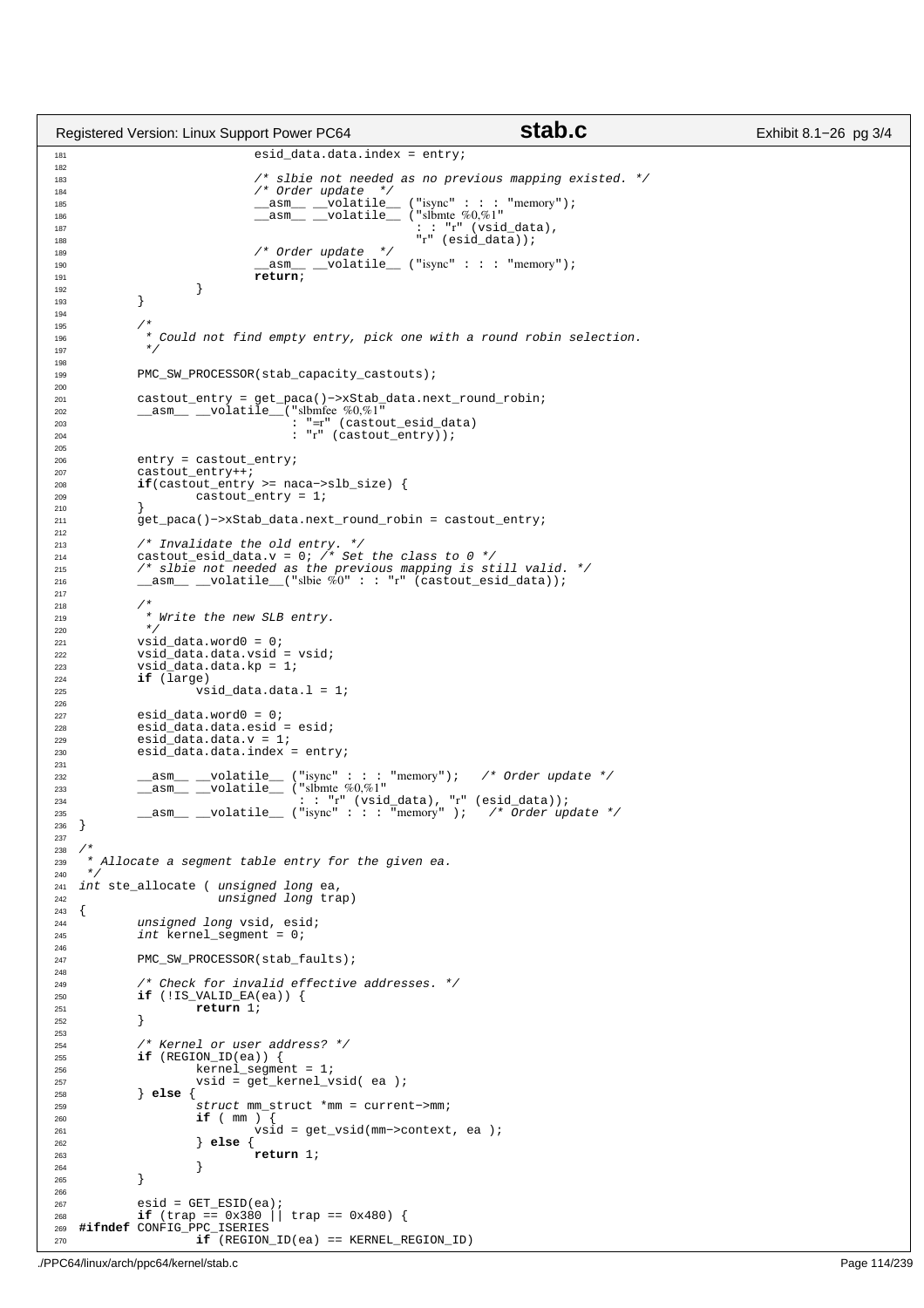```
271 make_slbe(esid, vsid, 1); 
272 else
273 #endif
274 make_slbe(esid, vsid, 0);<br>275 else {
275 } else {
                      unsigned char top_entry, stab_entry, *segments;
277
278 stab_entry = make_ste(get_paca()->xStab_data.virt, esid, vsid);<br>279 PMC SW PROCESSOR A(stab entry use, stab entry & 0xf);
                     PMC_SW_PROCESSOR_A(stab_entry_use, stab_entry & 0xf);
280
281 segments = get_paca()−>xSegments;
282 top_entry = segments[0];
283 if(!kernel_segment && top_entry < (STAB_CACHE_SIZE − 1)) {
284 top_entry++;<br>285 second second second second second second second second second second second second second second second second second second second second second second second second second second second second secon
285 segments[top_entry] = stab_entry;
286 if(top_entry == STAB_CACHE_SIZE − 1) top_entry = 0xff;
287 segments[0] = top_entry;
288 \Big\}289 }
290
291 return(0); 
292 }
293
294 / ** Flush all entries from the segment table of the current processor.
296 * Kernel and Bolted entries are not removed as we cannot tolerate 
297 * faults on those addresses.
298
299
300 #define STAB_PRESSURE 0
301<br>302
   void flush_stab(void)
303 {<br>304304 STE *stab = (STE *) get_paca()−>xStab_data.virt;<br>305 309 unsigned char *segments = get paca()−>xSegments;
305 unsigned char *segments = get_paca()−>xSegments;
306 unsigned long flags, i;
307
308 if (!__is_processor(PV_POWER4) && !__is_processor(PV_POWER4p)) {
309 unsigned long entry;<br>310 STE *ste;
                     STE *ste;
311
312 /* Force previous translations to complete. DRENG */
313 __asm__ __volatile__ ("isync" : : : "memory");
314
315 __save_and_cli(flags);
316 if(segments[0] != 0xff && !STAB_PRESSURE) {
317 for(i = 1; i <= segments[0]; i++) {
318 \text{ste} = \text{stab} + \text{segments}[i];<br>319 \text{ste} - \text{dw}0.\text{dw}0.\text{y} = 0;319 \text{Ste} > dw0.dw0.v = 0;<br>\text{DM}^{\text{C}} SW \text{PROCRSSOR}(s)PMC_SW_PROCESSOR(stab_invalidations);
321 }
322 } else {
323 /* Invalidate all entries. */
                              ste = stabi325
326 /* Never flush the first entry. */<br>327 ste += 1;
                               ste += 1;\frac{328}{329} for(entry = 1;<br>\frac{1}{2} entry < (F)
329 entry < (PAGE_SIZE / sizeof(STE)); 
330 entry++, ste++) {
331 unsigned long ea;
332 ea = ste−>dw0.dw0.esid << SID_SHIFT;
333 if (STAB_PRESSURE || (!REGION_ID(ea))) {
334 ste−>dw0.dw0.v = 0;
335 PMC_SW_PROCESSOR(stab_invalidations);<br>336
336 }
337 }
338 }
339
340 *((unsigned long *)segments) = 0;
341 __restore_flags(flags);
342
343 /* Invalidate the SLB. */<br>344 /* Force invals to comple
                      \frac{1}{4} Force invals to complete. */
345 __asm__ __volatile__ ("sync" : : : "memory"); 
346 /* Flush the SLB. */
347 __asm__ __volatile__ ("slbia" : : : "memory"); 
348 /* Force flush to complete. */
349 __asm__ __volatile__ ("sync" : : : "memory"); 
350 } else {
                      unsigned long flags;
352
                     PMC_SW_PROCESSOR(stab_invalidations);
354
355 __save_and_cli(flags);
356 __asm__ __volatile__("isync; slbia; isync":::"memory");
357 __restore_flags(flags);
\begin{array}{c} 358 \\ 359 \end{array}359 }
Registered Version: Linux Support Power PC64 stab.c Exhibit 8.1−26 pg 4/4
```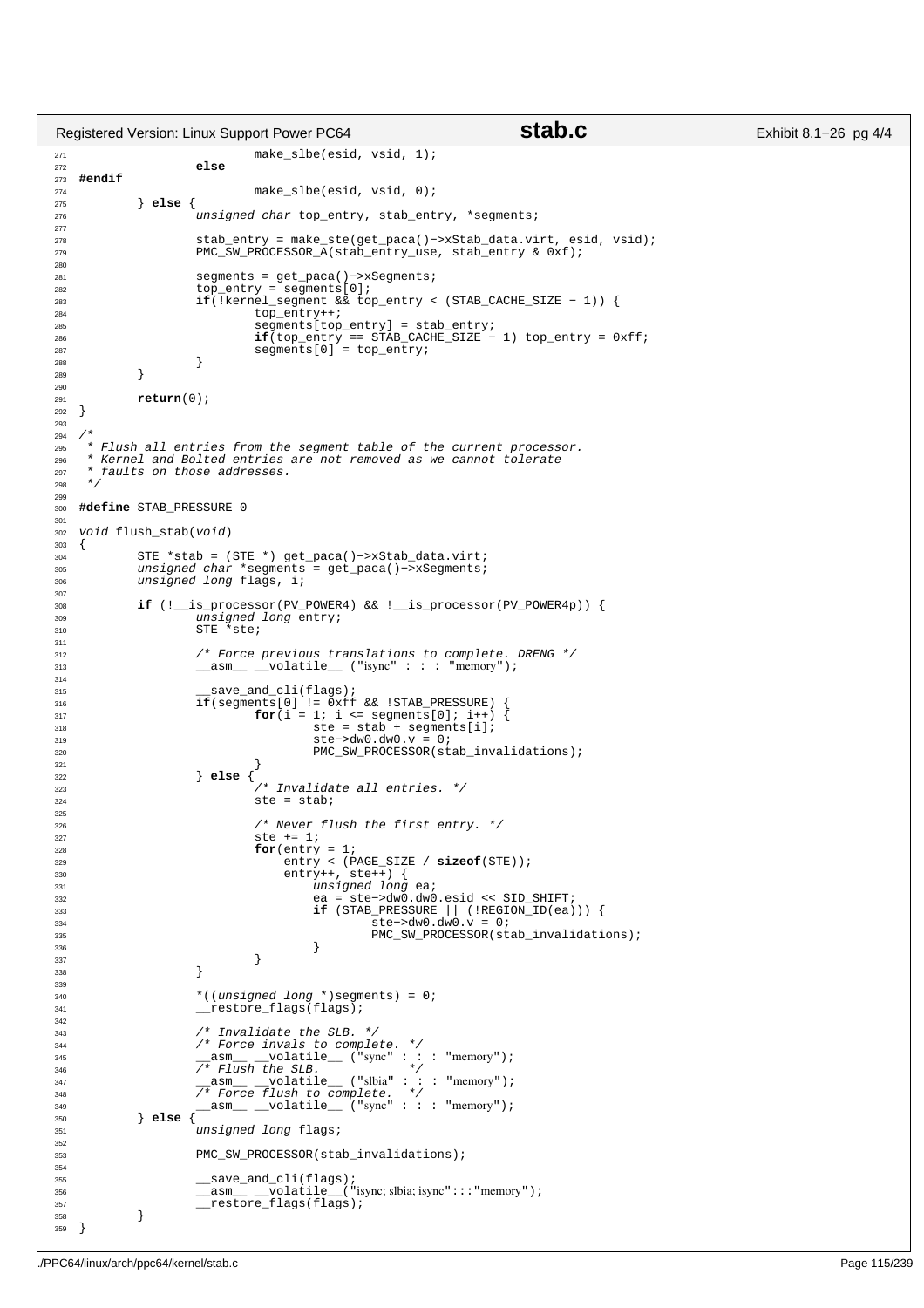Registered Version: Linux Support Power PC64 **udbg.c** Exhibit 8.1−27 pg 1/3

```
/*
2 * NS16550 Serial Port (uart) debugging stuff.
\frac{3}{4}4 * c 2001 PPC 64 Team, IBM Corp
\frac{5}{6}NOTE: I am trying to make this code avoid any static data references to
7 * simplify debugging early boot. We'll see how that goes...
 8 *
9 * To use this call udbg_init() first. It will init the uart to 9600 8N1.
10 * You may need to update the COM1 define if your uart is at a different addr.
11 *
12 * This program is free software; you can redistribute it and/or
13 * modify it under the terms of the GNU General Public License
<sup>14</sup> * as published by the Free Software Foundation; either version<br><sup>15</sup> * <sup>2</sup> of the License or (at your option) any later version
                 2 of the License, or (at your option) any later version.
\frac{16}{16} */
17
18 #include <stdarg.h>
     19 #define WANT_PPCDBG_TAB /* Only defined here */
20 #include <asm/ppcdebug.h>
21 #include <asm/processor.h>
22 #include <asm/naca.h>
23 #include <asm/uaccess.h>
24 #include <asm/machdep.h>
25
26 struct NS16550 {
27 /* this struct must be packed */
28 unsigned char rbr; /* 0 */
29 unsigned char ier; /* 1 */
30 unsigned char fcr; /* 2 */
31 unsigned char lcr; /* 3 */<br>32 unsigned char mcr; /* 4 */
                 unsigned char mcr; /* 4 \times/<br>unsigned char lsr; /* 5 \times/<br>unsigned char msr; /* 6 \times/
33 unsigned char lsr;<br>34 11 unsigned char msr;
34 unsigned char msr; /* 6 */
\frac{35}{36} unsigned char scr; \frac{3}{7} */<br>\frac{3}{7}36 };
37
<sup>38</sup> #define thr rbr<br>39 #define iir fcr
39 #define iir fcr
     40 #define dll rbr
41 #define dlm ier
     42 #define dlab lcr
43
44 #define LSR_DR 0x01 /* Data ready */
45 #define LSR_OE 0x02 /* Overrun */
46 #define LSR_PE 0x04 /* Parity error */
47 #define LSR_FE 0x08 /* Framing error */<br>48 #define LSR BI 0x10 /* Break */
48 #define LSR_BI 0x10<br>49 #define LSR_THRE 0x20
                                         49 Framing error<br>
\frac{1}{7} Break */<br>
\frac{1}{7} Xmit holding register empty */<br>
\frac{1}{7} Xmitter empty */<br>
\frac{1}{7} Error */
50 #define LSR_TEMT 0x40 /* Xmitter empty */
51 #define LSR_ERR 0x80 /* Error */
52
    volatile struct NS16550 *udbg_comport;
54
55 void
56 udbg_init_uart(void *comport)
57 {
58 if (comport) {
59 udbg\_compact = (struct NS16550 * )comport;<br>60 udbg\_compact->lcr = 0x00; eieio();
60 udbg_comport−>lcr = 0x00; eieio();
61 udbg_comport−>ier = 0xFF; eieio();
62 udbg_comport−>ier = 0x00; eieio();
63 udbg_comport->lcr = 0x80; eieio();<br>
64 udbg_comport->dll = 12; eieio();
% udbg_comport->dll = 12; eieio(); /* 1 = 115200, 2 = 57600, 3 = 38400, 12 = 9600 baud */<br>% udbg_comport->dlm = 0; eieio(); /* dll >> 8 which should be zero for fast rates; */<br>% udbg_comport->lcr = 0x03; eieio(); /* 8 data
67 udbg_comport−>mcr = 0x03; eieio(); /* RTS/DTR */<br>
udbg_comport−>fcr = 0x07; eieio(); /* Clear & enable FIFOs */
68 udbg_comport->fcr = 0x07; eieio();
\begin{matrix} 69 \\ 70 \end{matrix} }
    \rightarrow71
72 void<br>73 udbg
     udbg_putc(unsigned char c)
74 {
75 if ( udbg_comport ) {
76 while ((udbg_comport−>lsr & LSR_THRE) == 0)
\frac{77}{77}<br>
\frac{77}{78} \frac{1}{20} \frac{1}{20} \frac{7}{20} \frac{1}{20} \frac{1}{20} \frac{1}{20} \frac{1}{20} \frac{1}{20} \frac{1}{20} \frac{1}{20} \frac{1}{20} \frac{1}{20} \frac{1}{20} \frac{1}{20} \frac{1}{20} \frac{1}{20} \frac{1}{20} \frac{1}{20}78 udbg_comport->thr = c; eieio();<br>79 if (c == 'n')}
                              if \overline{(c)} = \overline{(n')}\begin{cases} (1)^x & \text{if } x \neq 0 \end{cases}80 /* Also put a CR. This is for convenience. */
81 while ((udbg_comport−>lsr & LSR_THRE) == 0)
82 /* wait for idle */;<br>83 udbg_comport->thr = '\r'; eieio();
84 }
85 } else if (systemcfg−>platform == PLATFORM_ISERIES_LPAR) {
86 /* ToDo: switch this via ppc_md */
87 printk("%c", c);
88 }
89 }
```
90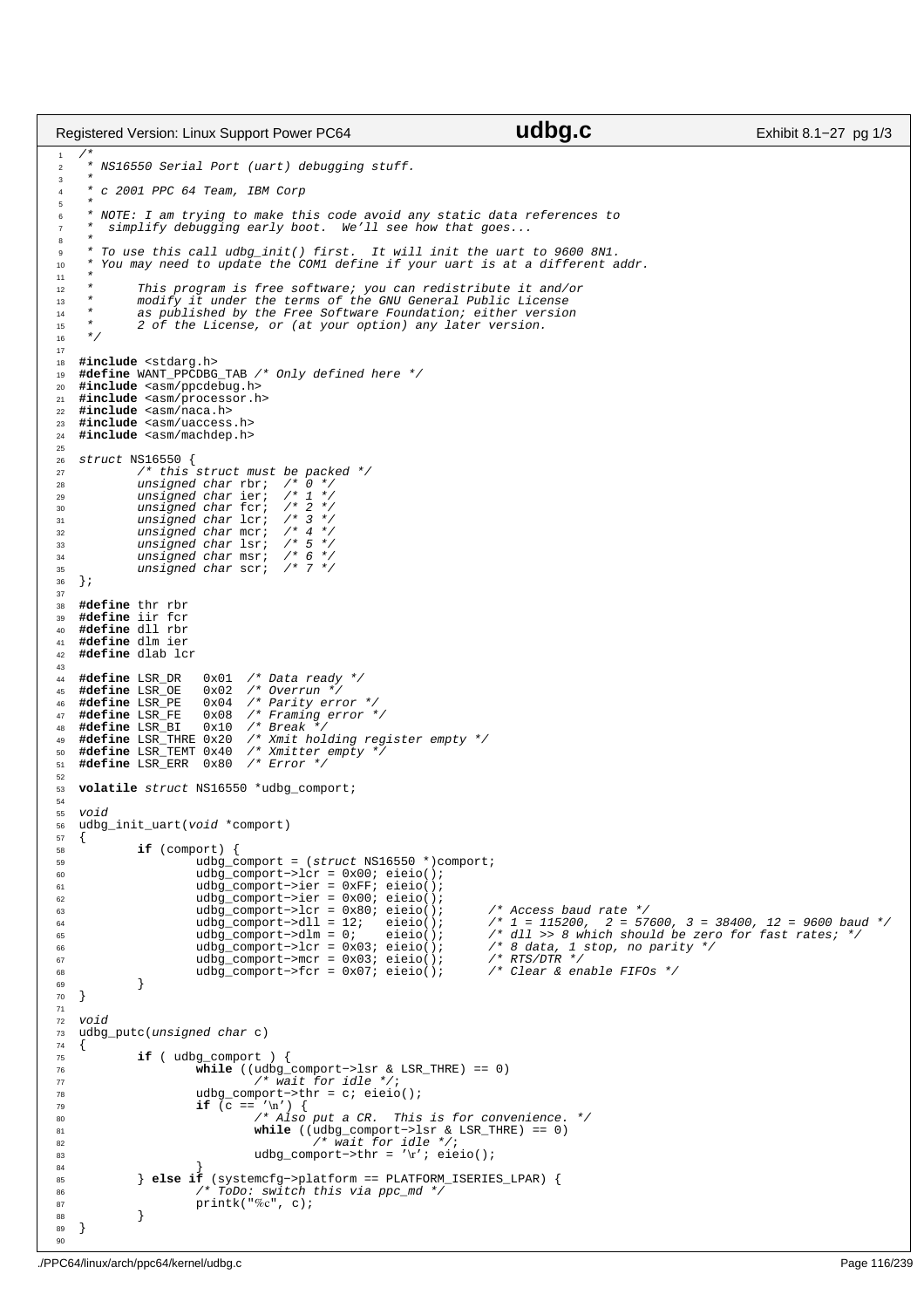```
91 int udbg_getc_poll(void)
\begin{matrix} 92 \\ 93 \end{matrix}93 if (udbg_comport) {<br>94 if ((udbg_c
94 if ((udbg_comport->lsr & LSR_DR) != 0)<br>95 if ((udbg_comport->lsr & LSR_DR) != 0)
95 return udbg_comport−>rbr;
                           96 else
97 return −1;
 98 }
99 return −1;<br>100 }
100 }
101
102 unsigned char<br>103 udbg_getc(voi
103 udbg_getc(void)<br>104 {
104 \{<br>105\textbf{if} \text{ (} udbg_comport \text{)} \text{ } \{106 while ((udbg_comport->lsr & LSR_DR) == 0)<br>
107 /* wait for char */;
108 return udbg_comport−>rbr;
109 }
               return 0;\frac{11}{111}}
112
113 void<br>114 udbg
    udbg_puts(const char *s)<br>{
115 {
116 if (ppc_md.udbg_putc) {
\frac{117}{\text{char of }117}118
119 if (s & \s \text{ \s \s \text{ \s \text{ \s \text{ \s \text{ \s \text{ \s \text{ \s \text{ \s \text{ \s \text{ \s \s \text{ \s \text{ \s \text{ \s \text{ \s \text{ \s \text{ \s \text{ \s \s \text{ \s \text{ \s \text{
121 ppc_md.udbg_putc(c); \text{ppc\_md.udbg\_putc(c)};
\left\{\n \begin{array}{ccc}\n 1 & 2 & 3 \\
 2 & 3 & 4\n \end{array}\n \right\}123 } else {
                \begin{array}{c} \text{printk}("\%s", s); \\ \} \end{array}125<br>126126 }
127
128 int
    129 udbg_write(const char *s, int n)
130 \begin{matrix} 1 \end{matrix}131 int \t{131} = n;<br>
132 char \t{c};
               char c;
133 if (!ppc_md.udbg_putc)<br>134 for (i);
for (;;); /* stop here for cpuctl */<br>
135 if ( s && *s != '\0' ) {<br>
while ( (( c = *s++ ) != '\0') && (remain-- > 0)) {
137 ppc_md.udbg_putc(c);<br>
138 }
\left\{\right.} 138
139 }
               140 return n − remain;
141 }
142
143 int<br>144 udb
144 udbg_read(char *buf, int buflen) {
145 char c, *p = buf;
146 int i;
147 if (!ppc_md.udbg_putc)
148 for (;i); f * stop here for cpuctl */<br>
149 for (i = 0; i < buflen; ++i) {
150 do {
151 c = ppc_md.udbg_getc();<br>
152 } while (c == 0x11 || c == 0x13);<br>
*_{p++} = c;
154 }
155 return i;
   }
157
158 void<br>159 udbg
159 udbg_console_write(struct console *con, const char *s, unsigned int n)
    \{161 udbg\_write(s, n);<br>162 }
    \{163
164 void
165 udbg_puthex(unsigned long val)
166 {
167 int i, nibbles = sizeof(val)*2;<br>168 unsigned char buf[sizeof(val)*2
168 unsigned char buf[sizeof(val)*2+1];<br>
for (i = nibbles−1; i >= 0; i-−) {<br>
170 buf[i] = (val & 0xf) + '0';<br>
if (buf[i] > '9')
172 buf[i] += ('a' - '0' -10);<br>
173 val >>= 4;
                          val \gg= 4;
174<br>175put[nibbles] = 'W'i176 udbg\_puts(buf);177 }
178
179 void
180 udbg_printSP(const char *s)
Registered Version: Linux Support Power PC64 udbg.c Exhibit 8.1−27 pg 2/3
```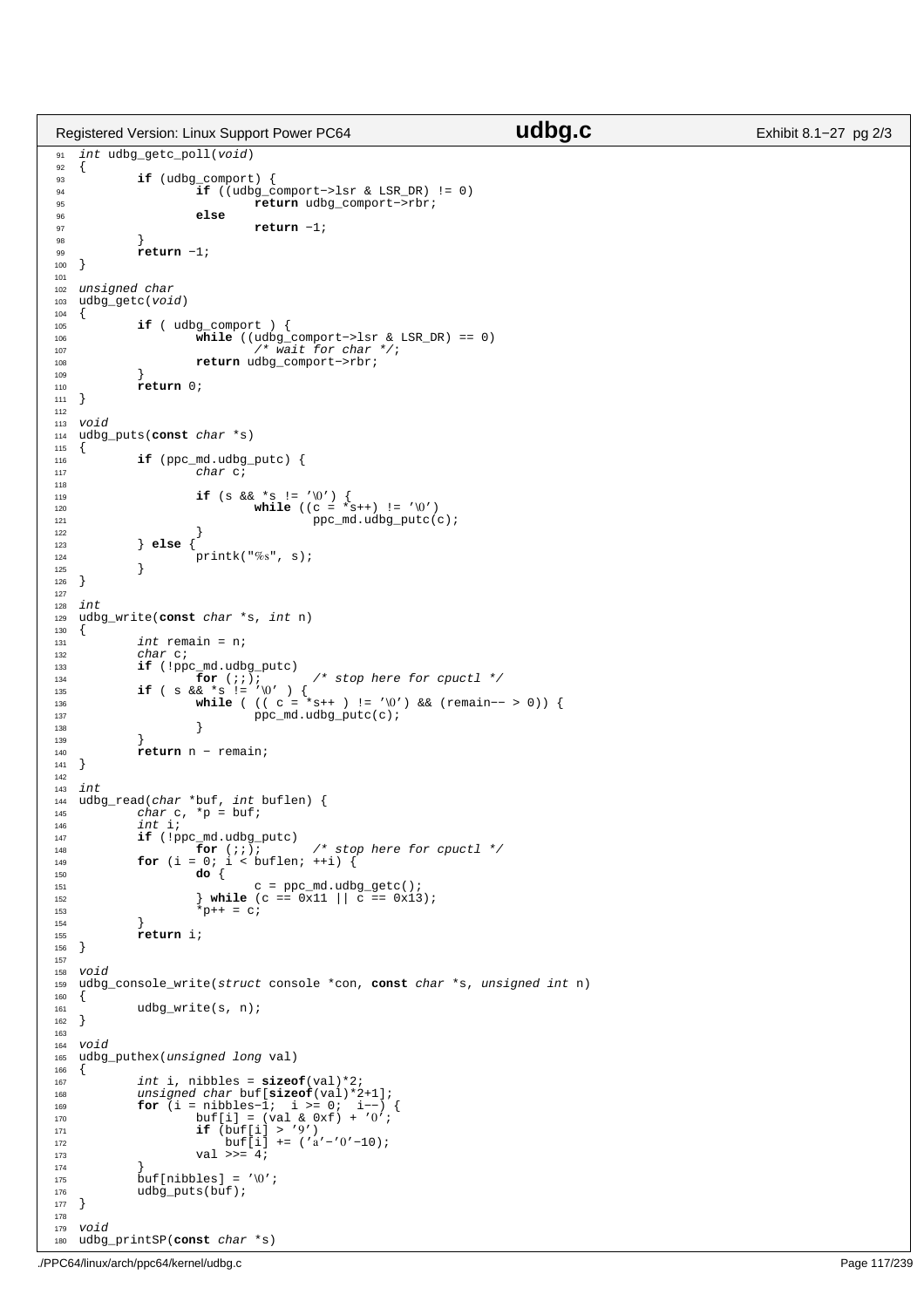```
\begin{matrix}\n181 & \{ \\
182 & \{ \end{matrix}182 if (systemcfg−>platform == PLATFORM_PSERIES) {
183 unsigned long sp;
184 asm("mr %0,1" : "=r" (sp) :);
asm(\frac{m}{m})<br>
if (s)<br>
if (s)
                                   udbg puts(s);\frac{187}{188} udbg_puthex(sp);
\begin{matrix} 188 \\ 189 \end{matrix}189 }
190
191 void
192 udbg_printf(const char *fmt, ...)
193 {
              unsigned char buf[256];
195
196 va_list args;<br>197 va start(args)
              va_iibc args;<br>va_start(args, fmt);
198
199 vsprintf(buf, fmt, args);<br>200 udbg puts(buf);
              udbg_puts(buf);
201
202 va_end(args);
   \{204
205 /* Special print used by PPCDBG() macro */
206 void
207 udbg_ppcdbg(unsigned long debug_flags, const char *fmt, ...)
\begin{matrix} 208 \\ 209 \end{matrix}209 unsigned long active_debugs = debug_flags & naca−>debug_switch;
210
211 if ( active_debugs ) {<br>212 va_list ap;
213 unsigned char buf[256];
214 unsigned long i, len = 0;
215
216 for(i=0; i < PPCDBG_NUM_FLAGS ;i++) {
217 if (((1U << i) & active_debugs) && 
218 trace_names[i]) {
219 1en += strlen(trace_names[i]);<br>220 1en += strlen(trace_names[i]);
                                             udbg_puts(trace_names[i]);
221 break;
222 \Big\}223 \Big\}224 sprintf(buf, "[%s]: ", current->comm);<br>225 1en += strlen(buf);
225 len += strlen(buf); 
226 udbg_puts(buf);
227
228 while(len < 18) {
\begin{array}{ccc}\n & \text{max} & \text{max} & \text{min} & \text{min} \\
 & \text{udog\_puts}(\text{'''})\text{;} \\
 & \text{length} & \text{min} & \text{min}\n\end{array}\lim_{x \to 0}231 }
232
%233 va_start(ap, fmt);<br>
234 vsprintf(buf, fmt, ap);<br>
235 udbg_puts(buf);
236
\begin{array}{cc} \text{237} \\ \text{238} \end{array} va_end(ap);
238<br>239
    \rightarrow240
241 unsigned long
242 udbg_ifdebug(unsigned long flags)<br>243 {
243<br>244244 return (flags & naca−>debug_switch);
245 }
Registered Version: Linux Support Power PC64 udbg.c Exhibit 8.1−27 pg 3/3
```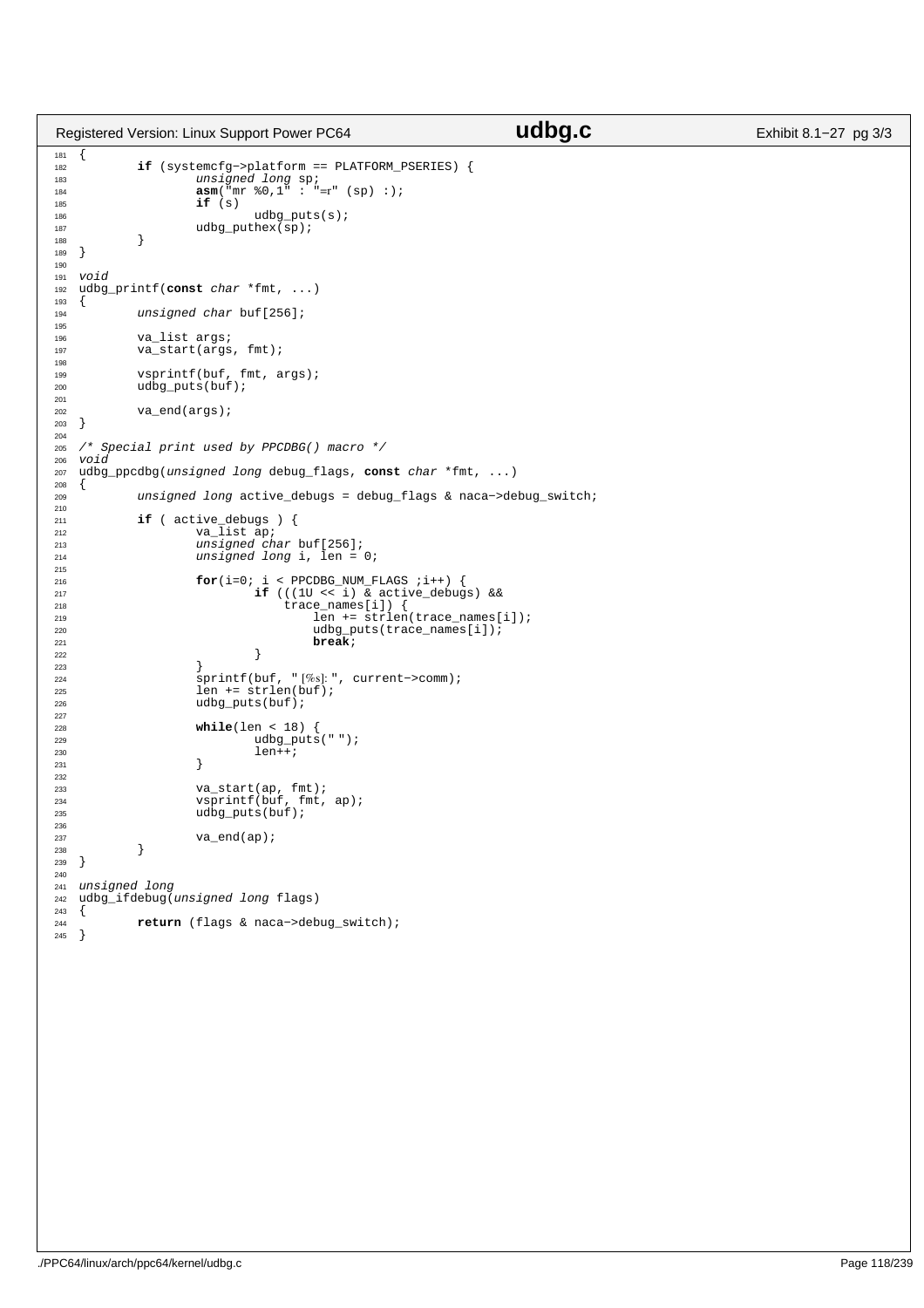Registered Version: Linux Support Power PC64 **viocd.c** Exhibit 8.1−28 pg 1/10

 $1 / * - * - 1$  inux-c  $- * -$ <sup>2</sup> \* drivers/cdrom/viocd.c \* \*\*\*\*\*\*\*\*\*\*\*\*\*\*\*\*\*\*\*\*\*\*\*\*\*\*\*\*\*\*\*\*\*\*\*\*\*\*\*\*\*\*\*\*\*\*\*\*\*\*\*\*\*\*\*\*\*\*\*\*\*\*\*\*\*\*\*\*\*\*\*\*\*\*\* \* iSeries Virtual CD Rom  $\epsilon$  \* Authors: Dave Boutcher <boutcher@us.ibm.com> 8 \* Ryan Arnold <ryanarn@us.ibm.com> Colin Devilbiss <devilbis@us.ibm.com> <br> $11$  \* (C) Copyright 2000 IBM Corporation  $\begin{array}{c} 12 \\ 13 \end{array}$  \* This program is free software; you can redistribute it and/or \* modify it under the terms of the GNU General Public License as <sup>15</sup> \* published by the Free Software Foundation; either version 2 of the \* License, or (at your option) anyu later version. <br>18 \* This program is distributed in the hope that it will be useful, but <sup>19</sup> \* WITHOUT ANY WARRANTY; without even the implied warranty of \* MERCHANTABILITY or FITNESS FOR A PARTICULAR PURPOSE. See the GNU <sup>21</sup> \* General Public License for more details.  $rac{22}{23}$  \* You should have received a copy of the GNU General Public License \* along with this program; if not, write to the Free Software Foundation, <sup>25</sup> \* Inc., 59 Temple Place, Suite 330, Boston, MA 02111−1307 USA <sup>26</sup> \*\*\*\*\*\*\*\*\*\*\*\*\*\*\*\*\*\*\*\*\*\*\*\*\*\*\*\*\*\*\*\*\*\*\*\*\*\*\*\*\*\*\*\*\*\*\*\*\*\*\*\*\*\*\*\*\*\*\*\*\*\*\*\*\*\*\*\*\*\*\*\*\*\*\* \* This routine provides access to CD ROM drives owned and managed by an \* OS/400 partition running on the same box as this Linux partition.  $rac{29}{30}$ \* All operations are performed by sending messages back and forth to  $\overline{\phantom{a}}$ <sup>31</sup>  $\overline{\phantom{a}}$  the OS/400 partition. \*  $rac{33}{34}$  $\frac{34}{34}$  \* This device driver can either use it's own major number, or it can<br>35 \* pretend to be an AZTECH drive. This is controlled with a \* pretend to be an AZTECH drive. This is controlled with a <sup>36</sup> \* CONFIG option. You can either call this an elegant solution to the <sup>37</sup> \* fact that a lot of software doesn't recognize a new CD major number... \* or you can call this a really ugly hack. Your choice. \*  $40^{1}$  **#include** <linux/major.h> **#include** <linux/config.h> /\* Decide on the proper naming convention to use for our device \*/ <sup>46</sup> **#ifdef** CONFIG\_DEVFS\_FS <sup>47</sup> **#define** VIOCD\_DEVICE "cdroms/cdrom%d" 48 **#define** VIOCD\_DEVICE\_OFFSET 0<br>49 **#else #else #ifdef** CONFIG\_VIOCD\_AZTECH <sup>51</sup> **#define** VIOCD\_DEVICE "aztcd" **#define** VIOCD\_DEVICE\_OFFSET 0 **#else #define** VIOCD\_DEVICE "iseries/vcd%c" **#define** VIOCD\_DEVICE\_OFFSET 'a' **#endif #endif** /\*\*\*\*\*\*\*\*\*\*\*\*\*\*\*\*\*\*\*\*\*\*\*\*\*\*\*\*\*\*\*\*\*\*\*\*\*\*\*\*\*\*\*\*\*\*\*\*\*\*\*\*\*\*\*\*\*\*\*\*\*\*\*\*\*\*\*\*\*\*\*\*\*\*\* \* Decide if we are using our own major or pretending to be an AZTECH drive <sup>61</sup> \*\*\*\*\*\*\*\*\*\*\*\*\*\*\*\*\*\*\*\*\*\*\*\*\*\*\*\*\*\*\*\*\*\*\*\*\*\*\*\*\*\*\*\*\*\*\*\*\*\*\*\*\*\*\*\*\*\*\*\*\*\*\*\*\*\*\*\*\*\*\*\*\*\*\*/ **#ifdef** CONFIG\_VIOCD\_AZTECH **#define** MAJOR\_NR AZTECH\_CDROM\_MAJOR **#define** do\_viocd\_request do\_aztcd\_request **#else** <sup>66</sup> #define MAJOR\_NR VIOCD\_MAJOR<br><sup>67</sup> #endif **#endif #define** VIOCD\_VERS "1.04" 71 **#include** <linux/blk.h><br>72 **#include** <linux/cdrom. 72 **#include** <linux/cdrom.h><br>73 **#include** <linux/errno.h> **#include** <linux/errno.h> 74 **#include** <linux/init.h><br>75 **#include** <linux/pci.h> <sup>75</sup> **#include** <linux/pci.h> **#include** <linux/proc\_fs.h> **#include** <linux/module.h> **#include** <asm/iSeries/HvTypes.h> <sup>80</sup> **#include** <asm/iSeries/HvLpEvent.h> **#include** "vio.h" **#include** <asm/iSeries/iSeries\_proc.h> **extern** struct pci\_dev \* iSeries\_vio\_dev; **#define** signalLpEventFast HvCallEvent\_signalLpEventFast 88 struct viocdlpevent {<br>89 struct HyLpEv struct HvLpEvent event;  $90 \qquad 1132 \qquad m$ Reserved1;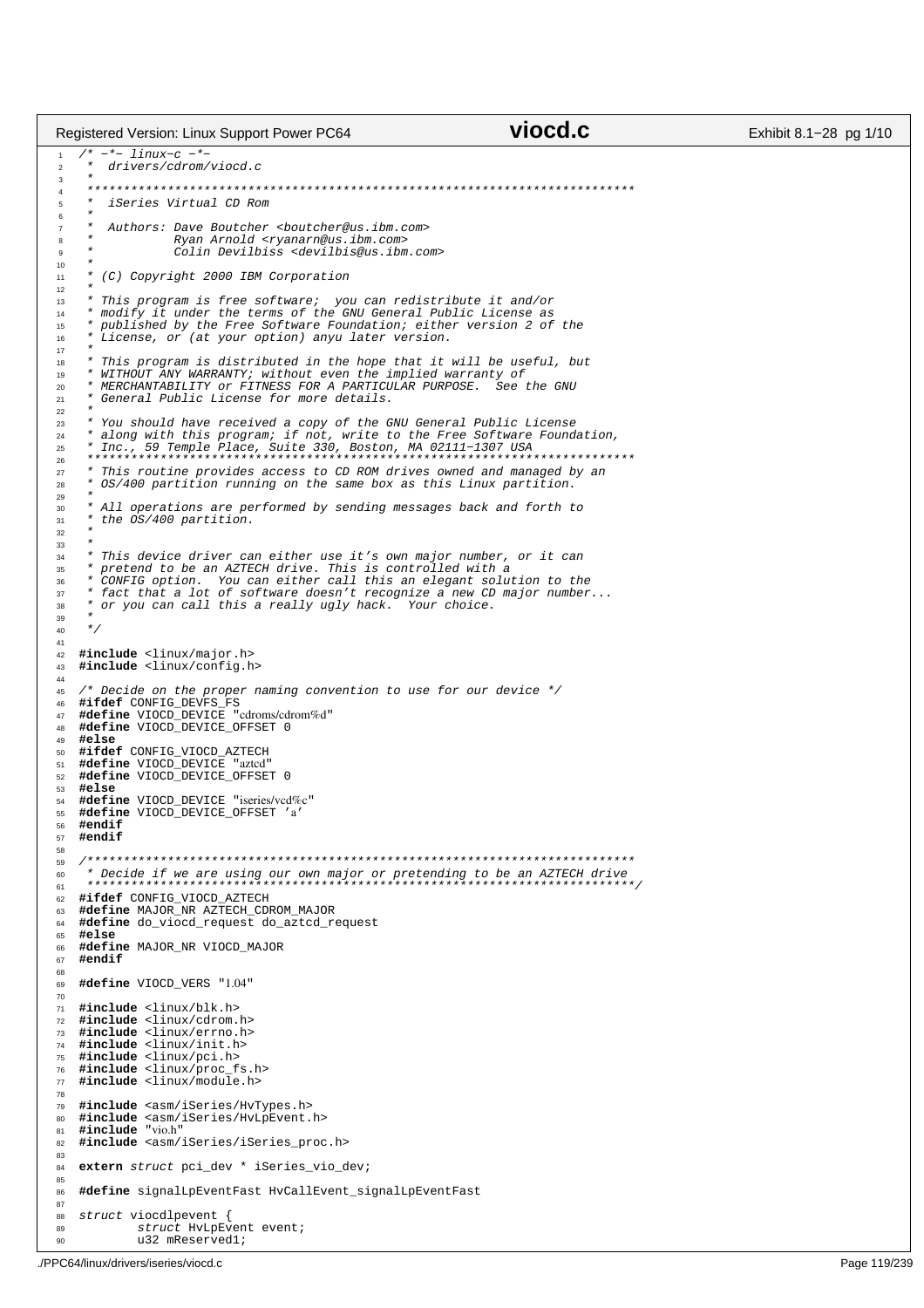<sup>91</sup> u16 mVersion; <sup>92</sup> u16 mSubTypeRc; 93 u16 mDisk;<br>94 u16 mFlags 94 u16 mFlags;<br>95 u32 mToken; 95 u32 mToken;<br>96 u64 mOffset; use missions:<br>u64 mOffset; // On open, the max number of disks<br>u64 mLen; // On open, the size of the disk <sup>97</sup> u64 mLen; // On open, the size of the disk <sup>98</sup> u32 mBlockSize; // Only set on open 99 u32 mMediaSize; // Only set on open <sup>100</sup> }; 101 <sup>102</sup> enum viocdsubtype { <sup>103</sup> viocdopen = 0x0001,  $104$  viocdclose =  $0 \times 0002$ ,<br> $105$  viocdread =  $0 \times 0003$ .  $viocdread = 0x0003$ . <sup>106</sup> viocdwrite = 0x0004, 107 viocalockdoor = 0x0005,<br>108 viocdqetinfo = 0x0006,  $108$  viocdgetinfo = 0x0006,<br>  $109$  viocdcheck = 0x0007  $viocdeheck = 0x0007$ <sup>110</sup> }; 111 112 /\* Should probably make this a module parameter....sigh 113<br>114 <sup>114</sup> **#define** VIOCD\_MAX\_CD 8 int viocd\_blocksizes[VIOCD\_MAX\_CD]; <sup>116</sup> **static** u64 viocd\_size\_in\_bytes[VIOCD\_MAX\_CD]; 117 <sup>118</sup> **static const** struct vio\_error\_entry viocd\_err\_table[] = { <sup>119</sup> {0x0201, EINVAL, "Invalid Range"}, <sup>120</sup> {0x0202, EINVAL, "Invalid Token"}, <sup>121</sup> {0x0203, EIO, "DMA Error"}, <sup>122</sup> {0x0204, EIO, "Use Error"}, 123 {0x0205, EIO, "Release Error"},<br>
124 {0x0206, EINVAL, "Invalid CD"},<br>
125 {0x020C, EROFS, "Read Only Device"},<br>
{0x020D, EIO, "Changed or Missing Volume (or Varied Off?)"}, 127 {0x020E, EIO, "Optical System Error (Varied Off?)" },<br>
128 {0x02FF, EIO, "Internal Error" }, <sup>129</sup> {0x3010, EIO, "Changed Volume"}, <sup>130</sup> {0xC100, EIO, "Optical System Error"}, 131  $\{0 \times 0000, 0, \text{NULL}\},$ <sup>132</sup> }; 133 134 /\* This is the structure we use to exchange info between driver and interrupt  $*$  handler \* handler  $136$  \*/<br>137 Str  $s$ *truct* viocd\_waitevent { 138  $struct$  semaphore  $*sem$ ;<br>139  $int$  rc; 139 int rc;<br>140 116 sub 140 u16 subtypeRc;<br>
141 int changed; <sup>142</sup> }; 143 <sup>144</sup> /\* this is a lookup table for the true capabilities of a device \*/ <sup>145</sup> struct capability\_entry {  $146$  char \*type;<br> $147$  int capabil int capability; <sup>148</sup> }; 149 150 **static** struct capability\_entry capability\_table[] = {<br>
151 { "6330", CDC\_LOCK | CDC\_DVD\_RAM },<br>
152 { "6321", CDC\_LOCK },<br>
153 { "632B", 0 },<br> **NULL** , CDC\_LOCK }, 155 }  $\big\}$  ; 156 <sup>157</sup> struct block\_device\_operations viocd\_fops =  $\begin{matrix} 158 \\ 159 \end{matrix}$ 159 Owner: THIS\_MODULE,<br>160 Open: Cdrom open, open: cdrom\_open,<br>
160 release: cdrom\_relea 161 release: cdrom\_release,<br>162 ioctl: cdrom\_ioctl, ioctl: cdrom\_ioctl,<br>check\_media\_change: cdrom\_media\_ <sup>163</sup> check\_media\_change: cdrom\_media\_changed, <sup>164</sup> }; 165 166 /\* These are our internal structures for keeping track of devices 167<br>168 static int viocd\_numdev; 169 <sup>170</sup> struct cdrom\_info { <sup>171</sup> char rsrcname[10]; 172 char type[4];<br>173 char model[3] 173 char model[3];<br>174 };  $174$  } *i*<br> $175$  **st** <sup>175</sup> **static** struct cdrom\_info \*viocd\_unitinfo = **NULL**; 176  $177$  struct disk\_info{<br> $178$  u32 useCo  $178$  u32 useCount;<br> $179$  u32 blocksize u32 blocksize;  $180$   $1132$  mediasize; Registered Version: Linux Support Power PC64 **viocd.c** Exhibit 8.1−28 pg 2/10

./PPC64/linux/drivers/iseries/viocd.c Page 120/239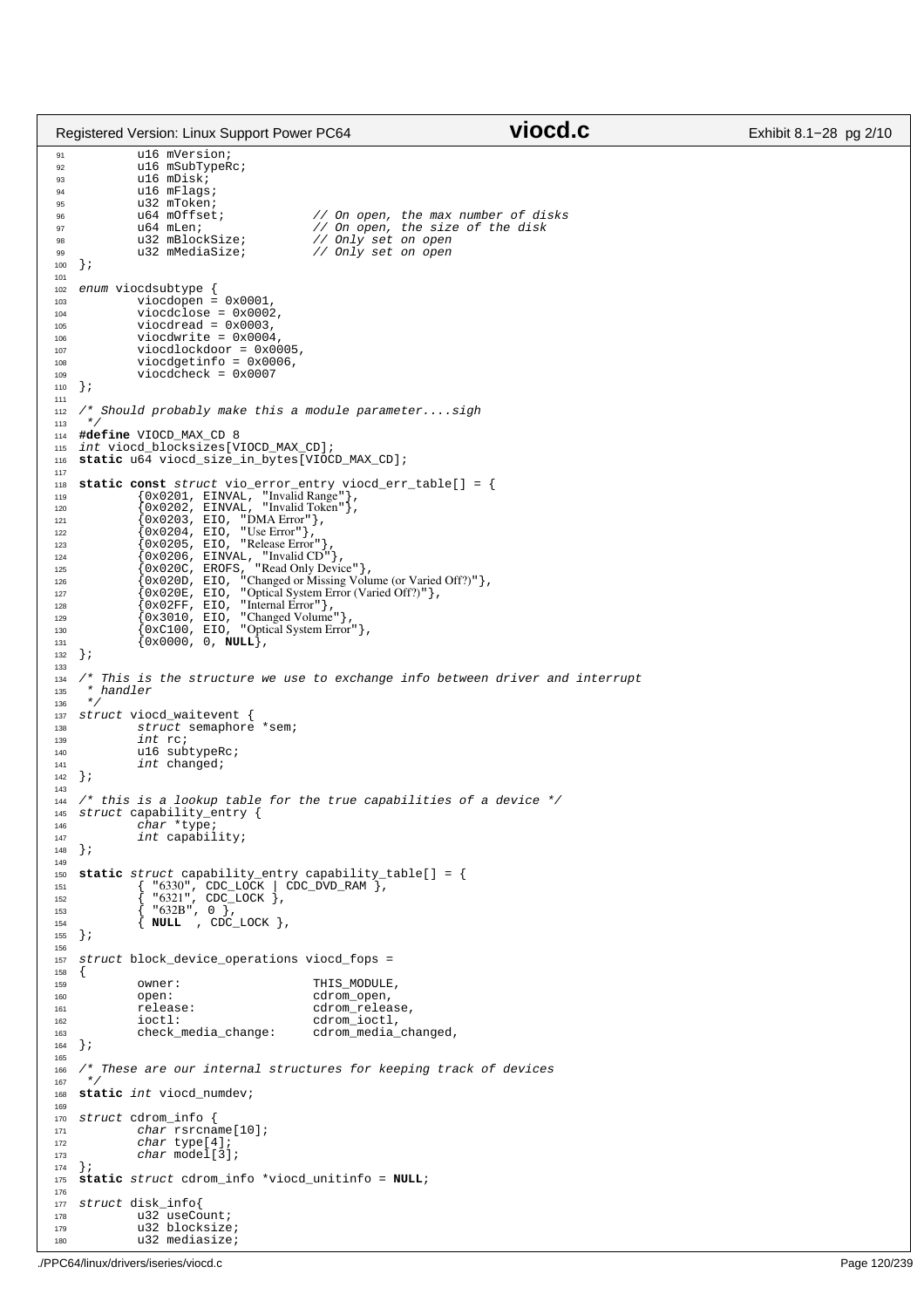```
181 };
182 static struct disk info viocd diskinfo[VIOCD MAX CD];
183
184 static struct cdrom_device_info viocd_info[VIOCD_MAX_CD];
185
186 static spinlock t viocd lock = SPIN LOCK UNLOCKED;
187
188 #define MAX_CD_REQ 1
   static LIST_HEAD(reqlist);
190
191 /* End a request
192<br>193
193 static int viocd_end_request(struct request *req, int uptodate)
194 \{<br>195if (end_that_request_first(req, uptodate, DEVICE_NAME))
196 return 0;
197 end_that_request_last(req);
198 return 1;
199 }
200
201
202 / * Get info on CD devices from OS/400203<br>204static void get_viocd_info(void)
205 {
206 dma_addr_t dmaaddr;<br>207 dwLpEvent Rc hyrc;
             HvLpEvent_Rc hvrc;
208 int \div i209 DECLARE_MUTEX_LOCKED(Semaphore);<br>210 struct viocd waitevent we;
             struct viocd waitevent we;
211
212 // If we don't have a host, bail out
<sup>213</sup> if (viopath_hostLp == HvLpIndexInvalid)<br>
1214 return:
                      return;
215
216 if (viocd unitinfo == N(II,L))
<sup>217</sup> viocd_unitinfo =<br><sup>218</sup> kmalloc(size
<sup>218</sup> kmalloc(sizeof(struct cdrom_info) * VIOCD_MAX_CD,<br><sup>219</sup> GFP_KERNEL);
                                    GFP_KERNEL);
220
<sup>221</sup> memset(viocd_unitinfo, 0x00,<br>222 sizeof(struct cdrom i
                     222 sizeof(struct cdrom_info) * VIOCD_MAX_CD);
223
224 dmaaddr = pci_map_single(iSeries_vio_dev, viocd_unitinfo,<br>225 sizeof(struct cdrom info) * VIOO
225 sizeof(struct cdrom_info) * VIOCD_MAX_CD,
226 PCI_DMA_FROMDEVICE);
227 if (dmaaddr == 0xFFFFFFFF) {<br>228 printk(KERN WARNING
228 printk(KERN_WARNING_VIO "error allocating tce\n");<br>
\frac{1}{229}<sup>2</sup>/<sub>2</sub> return<sub>i</sub>
230 }
231
232 we.sem = &Semaphore;
233
234 hvrc = signalLpEventFast(viopath_hostLp<sub>235</sub> hvrc = signalLpEventFast(viopath_hostLp<sub>235</sub>
                                     235 HvLpEvent_Type_VirtualIo,
236 viomajorsubtype_cdio | viocdgetinfo,
                                     237 HvLpEvent_AckInd_DoAck,
238 HvLpEvent_AckType_ImmediateAck,<br>239 viopath sourceinst(viopath host
239 viopath_sourceinst(viopath_hostLp),<br>240 viopath_targetinst(viopath_hostLp),
240 viopath_targetinst(viopath_hostLp),
241 (u64) (unsigned long) &we,
<sup>242</sup><br>
<sup>242</sup><br>
243 DIOVERSION << 16,<br>
243 dmaaddr,
243 dmaaddr, 0.
244 0,
245 sizeof(struct cdrom_info) * VIOCD_MAX_CD,
246 0);
247 if (hvrc != HvLpEvent_Rc_Good) {
248 printk(KERN_WARNING_VIO "cdrom error sending event. rc %d\n", (int) hvrc);
249 return;
250 }
251
252 down(&Semaphore);
253
254 if (we.rc) {
255 const struct vio_error_entry *err = vio_lookup_rc(viocd_err_table, we.subtypeRc);
256 printk(KERN_WARNING_VIO "bad rc %d:0x%04X on getinfo: %s\n", we.rc, we.subtypeRc, err−>msg);
257 return;
258 }
259
260261 for (i = 0; (i < VIOCD_MAX_CD) && (viocd_unitinfo[i].rsrcname[0]); i++) {
262 viocd_numdev++;
\begin{matrix} 263 \\ 264 \end{matrix}264 }
265
266 /* Open a device
267 */
268 static int viocd_open(struct cdrom_device_info *cdi, int purpose)
269 {
270 DECLARE MUTEX LOCKED(Semaphore);
Registered Version: Linux Support Power PC64 viocd.c Exhibit 8.1−28 pg 3/10
```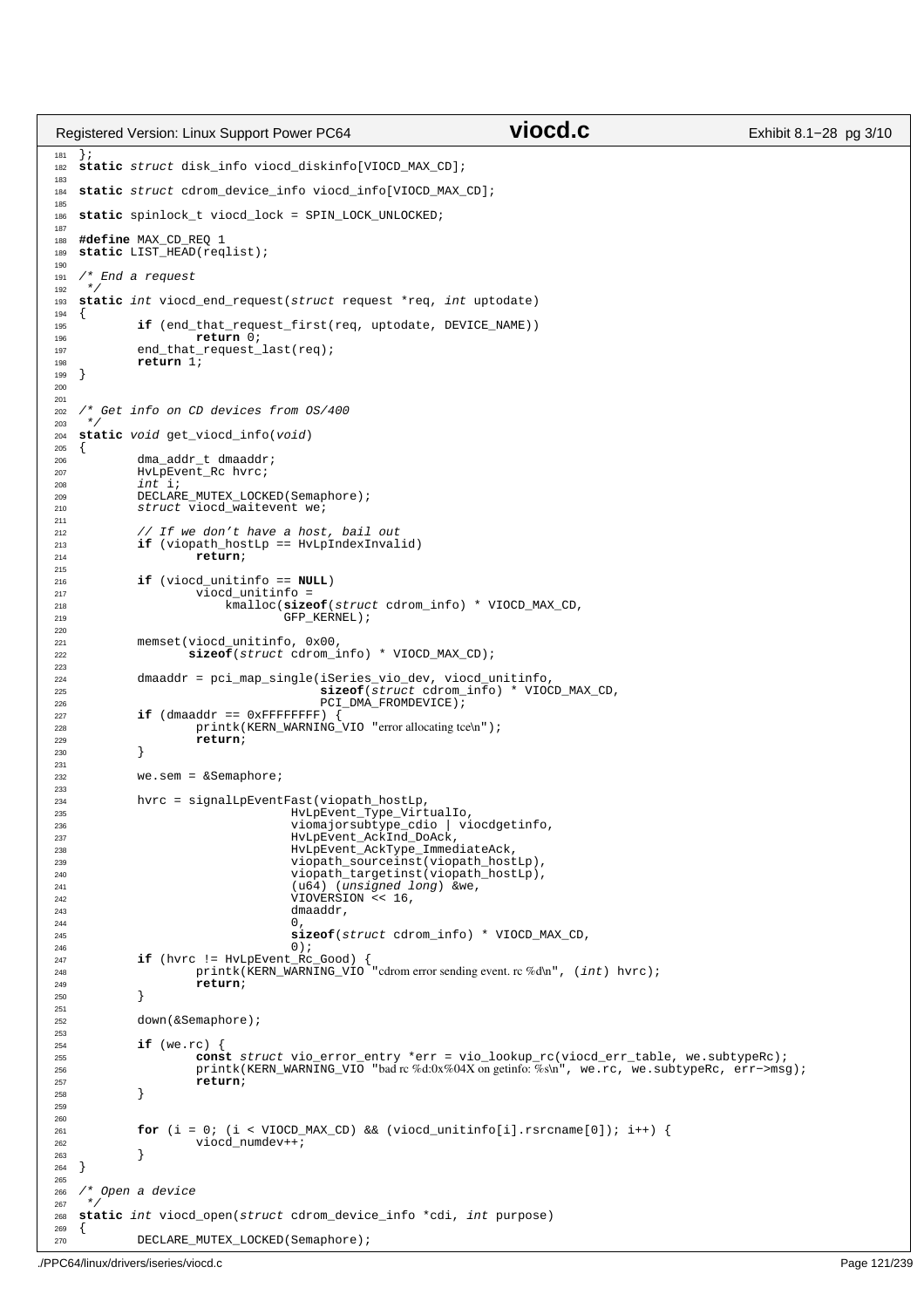```
271 int device_no = MINOR(cdi−>dev);
272 HvLpEvent_Rc hvrc;
273 struct viocd_waitevent we;<br>273 struct viocd_waitevent we;<br>274 struct disk_info *diskinfo
              struct disk_info *diskinfo = &viocd_diskinfo[device_no];
275
276 // If we don't have a host, bail out
277 if (viopath_hostLp == HvLpIndexInvalid || device_no >= viocd_numdev)
278 return −ENODEV;
279
280 we.sem = &Semaphore;<br>281 hyrc = signalLoEvent
281 hvrc = signalLpEventFast(viopath_hostLp,
282 HvLpEvent_Type_VirtualIo,
283 viomajorsubtype_cdio | viocdopen,
284 HvLpEvent_AckInd_DoAck,
                                        285 HvLpEvent_AckType_ImmediateAck,
286 viopath_sourceinst(viopath_hostLp),
287 viopath_targetinst(viopath_hostLp),
<sup>228</sup> (unsigned long) awe,<br>288 (unsigned long) awe,<br>289 (UDVERSION << 16,
<sup>289</sup> VIOVERSION << 16,<br>
((u64) device no
290 ((u64) device_no << 48),
291 0, 0, 0);
292 if (hvrc != 0) {
293 printk(KERN_WARNING_VIO "bad rc on signalLpEventFast %d\n",<br>
(1) torc of the constant of the constant of the constant of the constant of the constant of the constant of the constant of the constant of the constant of t
294 (int) hvrc);<br>
295 return -EIO;
              1 return −EIO;
296 }
297
298 down(&Semaphore);
299
300 if (we.rc) {
301 const struct vio_error_entry *err = vio_lookup_rc(viocd_err_table, we.subtypeRc);
302 printk(KERN_WARNING_VIO "bad rc %d:0x%04X on open: %s\n", we.rc, we.subtypeRc, err−>msg);
303 return −err−>errno;
304 }
305
306 if (diskinfo−>useCount == 0) {
307 if(diskinfo->blocksize > 0)<br>308 viocd blocksizes[de
308 viocd_blocksizes[device_no] = diskinfo−>blocksize;
309 viocd_size_in_bytes[device_no] = diskinfo−>blocksize * diskinfo−>mediasize;
                        310 } else {
311 viocd_size_in_bytes[device_no] = 0xFFFFFFFFFFFFFFFF;
312 }
313 }
314 MOD_INC_USE_COUNT;<br>315 return 0;
              315 return 0;
316 }
317
318 /* Release a device
319<br>320
    static void viocd_release(struct cdrom_device_info *cdi)
321 \frac{1}{2}322 int device_no = MINOR(cdi−>dev);<br>323 HVLpEvent Rc hvrc;
              HvLpEvent_Rc hvrc;
324
325 /* If we don't have a host, bail out */
326 if (viopath_hostLp == HvLpIndexInvalid<br>327 | device no >= viocd numdev)
                   || device_no >= viocd_numdev)
328 return;
329
330 hvrc = signalLpEventFast(viopath_hostLp,<br>331 HvLpEvent_Type_VirtualIo,<br>332 viocdclose,<br>333 HvLpEvent_AckInd_NoAck,
334 HvLpEvent_AckType_ImmediateAck,
335 viopath_sourceinst(viopath_hostLp),
336 viopath_targetinst(viopath_hostLp),
337 0,
338 VIOVERSION << 16, 339 VIOVERSION << 16, 339 VIOVERSION << 16, 339 VIOVERSION <
339 ((u64) device_no << 48),
340 0, 0, 0);
341 if (hvrc != 0) {
342 printk(KERN_WARNING_VIO "bad rc on signalLpEventFast %d\n", (int) hvrc);<br>343 protesting;
              343 return;
344 }
345
346 MOD_DEC_USE_COUNT;
347 }
348
349 /* Send a read or write request to 0S/400
350<br>351
   static int send_request(struct request *req)
352 \n{353}353 353 HvLpEvent_Rc hvrc;<br>354 354 dma addr t dmaaddr
354 dma_addr_t dmaaddr;<br>355 int device no = DEV
355 int device_no = DEVICE_NR(req−>rq_dev);
356 u64 start = req−>sector * 512,
357 len = req−>current_nr_sectors * 512;<br>358 char reading = req->cund == READ;
\begin{array}{rcl} 358 & \text{char reading} = \text{req} - \text{cond} = = \text{READ} \text{;} \\ 359 & \text{116 command} = \text{reading} \text{?} \text{viordrea} \end{array}u16 command = reading ? viocdread : viocdwrite;
360
Registered Version: Linux Support Power PC64 viocd.c Exhibit 8.1−28 pg 4/10
```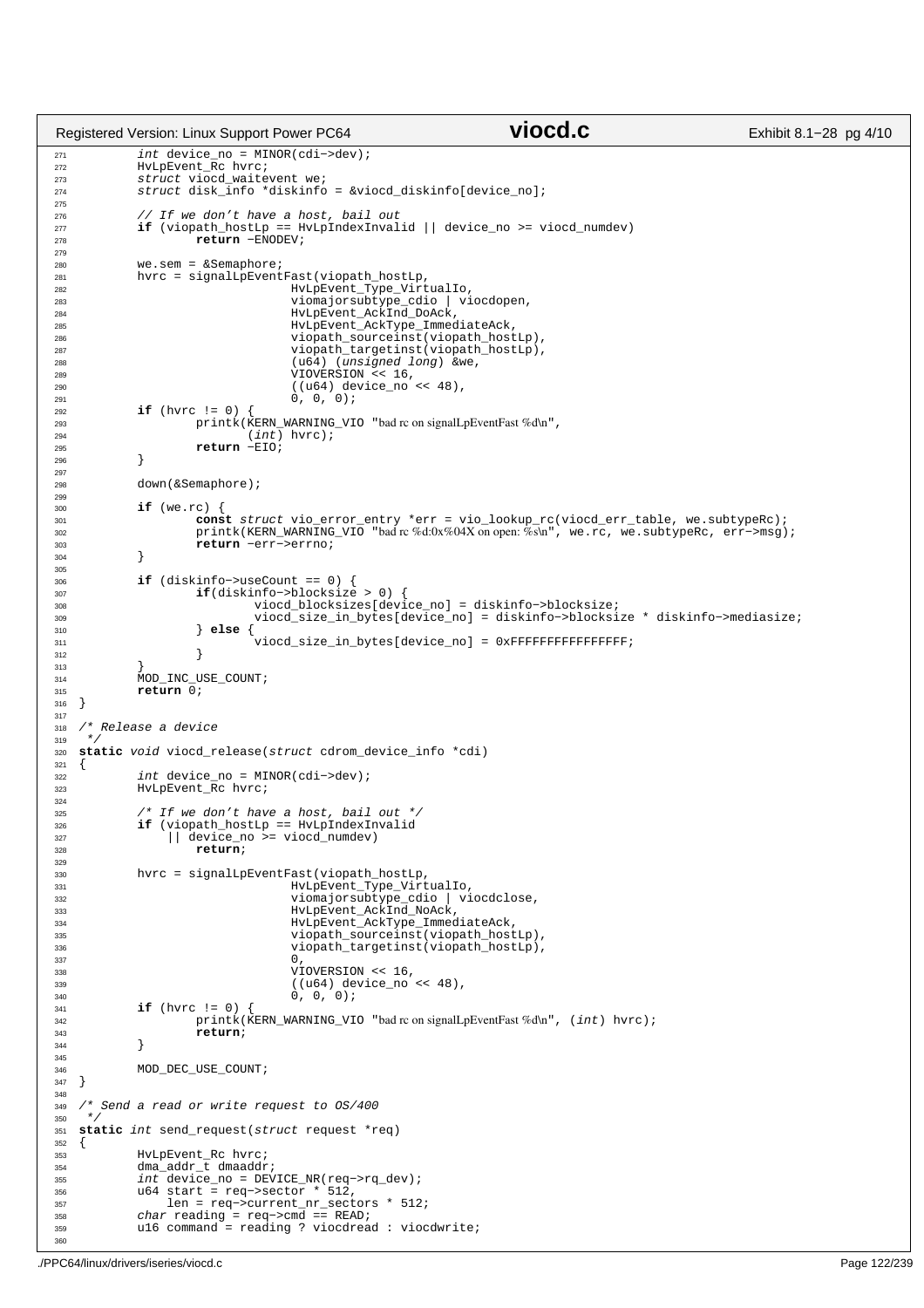```
361
<sup>362</sup> if(start + len > viocd size in bytes[device no]) {
363 printk(KERN_WARNING_VIO "viocd%d; access position %lx, past size %lx\n",<br>device_no, start + len, viocd_size_in_bytes[device_
364 device_no, start + len, viocd_size_in_bytes[device_no]);<br>365 return -1;
             f return −1;
366 }
367
368 dmaaddr = pci_map_single(iSeries_vio_dev, req−>buffer, len,
\frac{369}{370} if (dmaaddr == 0xFFFFFFFFF) {<br>370 if (dmaaddr == 0xFFFFFFFFF) {
370 if (dmaaddr == 0xFFFFFFFF) {
                      printk(KERN_WARNING_VIO "error allocating tce for address %p len %ld\n",
372<br>373 return -1;<br>373 return -1;
             return −1;<br>}
374 }
375
376 hvrc = signalLpEventFast(viopath_hostLp,
377 HvLpEvent_Type_VirtualIo,
378 viomajorsubtype_cdio | command,
379 HvLpEvent_AckInd_DoAck,<br>380 HvLpEvent_AckTvpe_Immed
380 HvLpEvent_AckType_ImmediateAck,<br>381 381 Microsoft Sourceinst (viopath host
                                     viopath_sourceinst(viopath_hostLp),
382 viopath_targetinst(viopath_hostLp),<br>383 (u64) (unsigned long) req->buffer,
383 (u64) (unsigned long) req−>buffer,
384<br>384 VIOVERSION << 16,<br>((1164) device no
                                     385 ((u64) device_no << 48) | dmaaddr,
386 start, len, 0);<br>387 if (hvrc != HvLpEvent_Rc_Good) {<br>388 printk(KERN_WARNING_VIO "hv error on op %d\n", (int) hvrc);
389 return −1;<br>390 }
390 }
391
392 return 0;
393 }
394
395
396 /* Do a request
397 */<br>398 sta
398 static int rwreq;<br>399 static void do_vi
    static void do_viocd_request(request_queue_t * q)
400401 for (i i) {<br>402 for (k i) }
402 struct request *req;<br>
403 dharer_str[80] = "
\begin{array}{ccc} \text{103} & \text{104} \\ \text{204} & \text{105} \\ \text{206} & \text{107} \\ \text{208} & \text{108} \end{array}int device_no;
405
\frac{406}{407} INIT_REQUEST;
407 if (rwreq >= MAX_CD_REQ) {<br>408 if (return)
408 return;
409 }
410
411 device no = CURRENT DEV;
412<br>413413 /* remove the current request from the queue */<br>
r = T \cdot \frac{1}{r} req = CURRENT;
<sup>414</sup> req = CURRENT;<br>hlkdev demieue
                      blkdev_dequeue_request(req);
416
417 /* check for any kind of error */
418 if (device_no > viocd_numdev)<br>419 if (device_no > viocd_numdev)
419 \text{sprint}(\text{err\_str}, \text{ "Invalid device number }\%d", \text{ device\_no});<br>
else if (send request (req) < 0)
420 else if (send_request(req) < 0)
421 strcpy(err_str, "unable to send message to OS/400!");
422
423 \frac{1}{4} /* if we had any sort of error, log it and cancel the request */
                      424 if (*err_str) {
425 printk(KERN_WARNING_VIO "%s\n", err_str);<br>printk(KERN_WARNING_VIO "%s\n", err_str);<br>viocd end request(req. 0);
426 viocd_end_request(req, 0);<br>427 and alse {<br>distribution } alse {
427 } else {
428 spin_lock(&viocd_lock);<br>11st add tail(&reg->gue
429 list_add_tail(&req−>queue, &reqlist);
                                ++rwreq;
431 spin_unlock(&viocd_lock);<br>432 }
432 }
\left.\begin{array}{ccc}433 & & & \cr 434 & & \end{array}\right\}434 }
435
^{436} /* Check if the CD changed
437<br>438
   438 static int viocd_media_changed(struct cdrom_device_info *cdi, int disc_nr)
439 {
440 struct viocd_waitevent we;
441 HvLpEvent_Rc hvrc;
442 int device_no = MINOR(cdi−>dev);
443
444 /* This semaphore is raised in the interrupt handler */
445 DECLARE_MUTEX_LOCKED(Semaphore);
446
\frac{447}{448} /* Check that we are dealing with a valid hosting partition */<br>448 if (viopath_hostLp == HvLpIndexInvalid) {
448 if (viopath_hostLp == HvLpIndexInvalid) {<br>printk(KERN WARNING VIO "Invalid hos
                      printk(KERN_WARNING_VIO "Invalid hosting partition\n");
450 return −EIO;
Registered Version: Linux Support Power PC64 viocd.c Exhibit 8.1−28 pg 5/10
```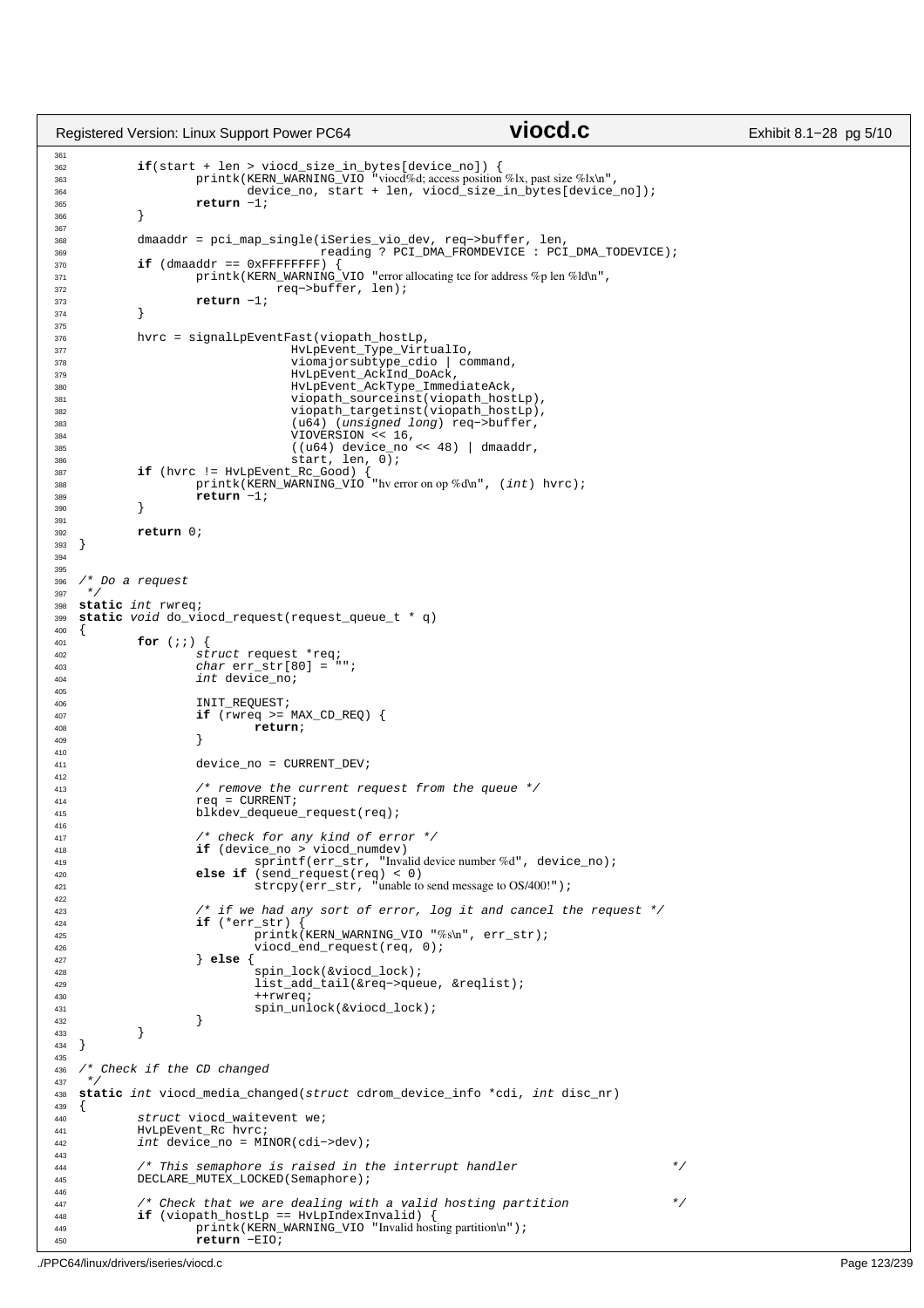```
451 }
452
453 we.sem = &Semaphore;
454
455 /* Send the open event to OS/400 */
456 hvrc = signalLpEventFast(viopath_hostLp,
457 HvLpEvent_Type_VirtualIo,
458 viomajorsubtype_cdio | viocdcheck,
459 HvLpEvent_AckInd_DoAck,<br>460 HvLpEvent AckType Immed
460 HvLpEvent_AckType_ImmediateAck,<br>wiopath sourceinst (viopath host
                                  461 viopath_sourceinst(viopath_hostLp),
462 viopath_targetinst(viopath_hostLp),<br>
(u64) (unsigned long) &we,
463<br>
463 (u64) (unsigned long) &we,<br>
464 VIOVERSION << 16,
VIOVERSION \leq 16,<br>(1164) device no
                                  ((u64) device_no << 48),
466 0, 0, 0);
467
468 if (hvrc != 0) {
469 printk(KERN_WARNING_VIO "bad rc on signalLpEventFast %d\n", (int) hvrc);<br>470 return -EIO;
470 return −EIO;
            \left\{ \right\}472
473 \frac{473}{474} /* Wait for the interrupt handler to get the response \frac{47}{474} down(&Semaphore);
            down(&Semaphore);
475
476 /* Check the return code. If bad, assume no change \star/
477 if (we.rc)
478 const struct vio_error_entry *err = vio_lookup_rc(viocd_err_table, we.subtypeRc);
479 printk(KERN_WARNING_VIO "bad rc %d:0x%04X on check_change: %s; Assuming no change\n", we.rc, we.subtypeRc, err
   −>msg);
480 return 0;<br>
481 <br>
\begin{bmatrix} 1 & 0 \\ 0 & 1 \end{bmatrix}481 }
482<br>483
483 return we.changed;
   \}485
486 static int viocd_lock_door(struct cdrom_device_info *cdi, int locking)
\begin{matrix} 487 & \left\{ \\ 488 & \right. \end{matrix}488 HvLpEvent_Rc hvrc;<br>489 1164 device no = MI
            u64 device_no = MINOR(cdi->dev);
490 /* NOTE: flags is 1 or 0 so it won't overwrite the device_no */
491 u64 \text{ flags} = 1!locking<br>492 /* This semaphore is r
492 /* This semaphore is raised in the interrupt handler \star/<br>493 DECLARE_MUTEX_LOCKED(Semaphore);
493 DECLARE_MUTEX_LOCKED(Semaphore);<br>494 struct viocd waitevent we = { se
            struct viocd_waitevent we = { sem: &Semaphore };
495
496 /* Check that we are dealing with a valid hosting partition \mathbf{if} (viopath hostLp == HyLpIndexInvalid) {
497 if (viopath_hostLp == HvLpIndexInvalid)<br>printk(KERN WARNING VIO "Invalid ho
498 printk(KERN_WARNING_VIO "Invalid hosting partition\n");<br>return -EIO;
                    499 return −EIO;
500 }
501
            we.sem = &Semaphore;503
\frac{504}{4} /* Send the lockdoor event to 0S/400 \frac{1}{2}505 hvrc = signalLpEventFast(viopath_hostLp,
506 HvLpEvent_Type_VirtualIo,
507 viomajorsubtype_cdio | viocdlockdoor,<br>508 vioceled BulbEvent AckInd DoAck.
508 HvLpEvent_AckInd_DoAck,<br>HvLpEvent_AckTvpe_Immed
509 HvLpEvent_AckType_ImmediateAck,
510 viopath_sourceinst(viopath_hostLp),
511 viopath_targetinst(viopath_hostLp),<br>512 (u64) (unsigned long) &we,
(1064) (unsigned long) \frac{6}{9} (unsigned long) \frac{6}{9} we,
                                  VIOVERSION << 16,
514 (device_no << 48) | (flags << 32),
515 0, 0, 0);
516
517 if (hvrc != 0) {
518 printk(KERN_WARNING_VIO "bad rc on signalLpEventFast %d\n", (int) hvrc);<br>return -EIO;
                    519 return −EIO;
520 }
521
522 /* Wait for the interrupt handler to get the response \frac{*}{2}<br>523 down(&Semaphore);
            down(&Semaphore);
524
525 /* Check the return code. If bad, assume no change * /*
526 if (we.rc != 0)<br>527 return –
            f<br>Freturn −EIO;<br>}
528 }
529
530 return 0;
531 }
532
533 /* This routine handles incoming CD LP events
534 */
535 static void vioHandleCDEvent(struct HvLpEvent *event)
536<br>\n537537 struct viocdlpevent *bevent = (struct viocdlpevent *) event;<br>538 struct viocd waitevent *pwe;
            struct viocd_waitevent *pwe;
539
Registered Version: Linux Support Power PC64 viocd.c Exhibit 8.1−28 pg 6/10
```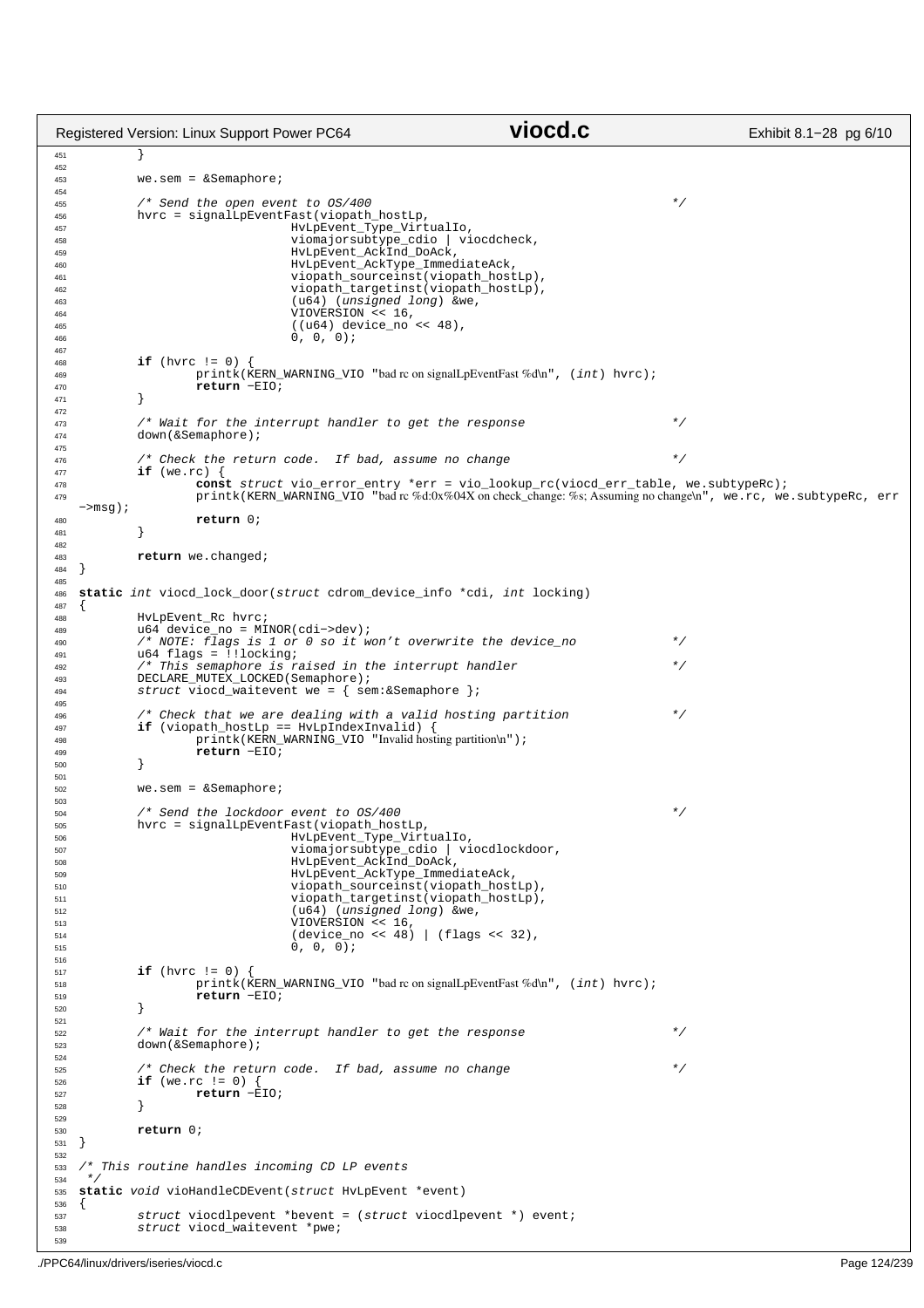```
540 if (event == NULL) {
541 /* Notification that a partition went away! */
542 return;
543 }
544 /* First, we should NEVER get an int here...only acks */
545 if (event−>xFlags.xFunction == HvLpEvent_Function_Int) {
546 printk(KERN_WARNING_VIO "Yikes! got an int in viocd event handler!\n");<br>547 if (event->xFlags.xAckInd == HvLpEvent AckInd DOAck) {
547 if (event−>xFlags.xAckInd == HvLpEvent_AckInd_DoAck) {
548 event−>xRc = HvLpEvent_Rc_InvalidSubtype;
549 HvCallEvent_ackLpEvent(event);<br>550 }
550 }
551 }
552
553 switch (event−>xSubtype & VIOMINOR_SUBTYPE_MASK) {
          554 case viocdopen:
555 viocd_diskinfo[bevent−>mDisk].blocksize = bevent−>mBlockSize;
556 viocd_diskinfo[bevent−>mDisk].mediasize = bevent−>mMediaSize;
557 /* FALLTHROUGH !! */558 case viocdgetinfo:
559 case viocdlockdoor:
                 560 pwe = (struct viocd_waitevent *) (unsigned long) event−>xCorrelationToken;
561 pwe−>rc = event−>xRc;
562 pwe−>subtypeRc = bevent−>mSubTypeRc;
563 \frac{1}{2} up(pwe−>sem);
                  564 break;
565
566 case viocdclose:<br>567 break;
                 567 break;
568
569 case viocdwrite:
570 case viocdread:{
                  unsigned long flags;
572 int reading = ((event−>xSubtype & VIOMINOR_SUBTYPE_MASK) == viocdread);
573 struct request *req = blkdev_entry_to_request(reqlist.next);
574 /* Since this is running in interrupt mode, we need to make sure we're not
575 * stepping on any global I/O operations
576 * /577 spin_lock_irqsave(&io_request_lock, flags);
578
579 pci_unmap_single(iSeries_vio_dev,
580 bevent−>mToken,
581 bevent−>mLen,
                                 582 reading ? PCI_DMA_FROMDEVICE : PCI_DMA_TODEVICE);
583
584 /* find the event to which this is a response */
585 while ((&req−>queue != &reqlist) &&
586 ((u64) (unsigned long) req−>buffer != bevent−>event.xCorrelationToken))
587 req = blkdev_entry_to_request(req−>queue.next);
588589 /* if the event was not there, then what are we responding to?? */
590 if (&req−>queue == &reqlist) {
591 printk(KERN_WARNING_VIO "Yikes! we never enqueued this guy!\n");<br>592 printk(KERN_WARNING_VIO "Yikes! we never enqueued this guy!\n");
                         592 spin_unlock_irqrestore(&io_request_lock,
\overline{f} flags);
                  594 break;
595 }
596
597 /* we don't need to keep it around anymore... */
598 spin_lock(&viocd_lock);<br>see list del(&reg->gueue);
                  list_del(&req->queue);
600 −−rwreq;
601 spin_unlock(&viocd_lock);
602 \left\{603 char stat = event−>xRc == HvLpEvent_Rc_Good;
int nsect = bevent->mLen >> 9;
605
606 if (!stat) {
607 const struct vio_error_entry *err =
608 vio_lookup_rc(viocd_err_table, bevent−>mSubTypeRc);
609 printk(KERN_WARNING_VIO "request %p failed with rc %d:0x%04X: %s\n",
610 req−>buffer, event−>xRc, bevent−>mSubTypeRc, err−>msg);
611 \Big\}612 while ((nsect > 0) && (req−>bh)) {
                                nsect -= req->current_nr_sectors;
614 viocd_end_request(req, stat);
615 }
\frac{7}{16} we weren't done yet \frac{1}{16} (req->bh) {
617 if (req−>bh) {
618 if (send_request(req) < 0) {
619 printk(KERN_WARNING_VIO
620 "couldn't re−submit req %p\n", req−>buffer);
\begin{array}{c} 621 \\ \text{621} \\ \text{622} \end{array} viocd_end_request(req, 0);
622 } else {
623 spin_lock(\deltaviocd_lock);<br>
\delta spin_lock(\deltaviocd_lock);<br>
\delta spin_lock(\deltaviocd_lock);
                                        list_add_tail(&req->queue, &reqlist);
\frac{625}{626} ++rwreq;
example: the spin_unlock(&viocd_lock);<br>
\begin{array}{c} \text{sgn} \\ \text{sgn} \end{array}627 }
628 }
629 }
Registered Version: Linux Support Power PC64 viocd.c Exhibit 8.1−28 pg 7/10
```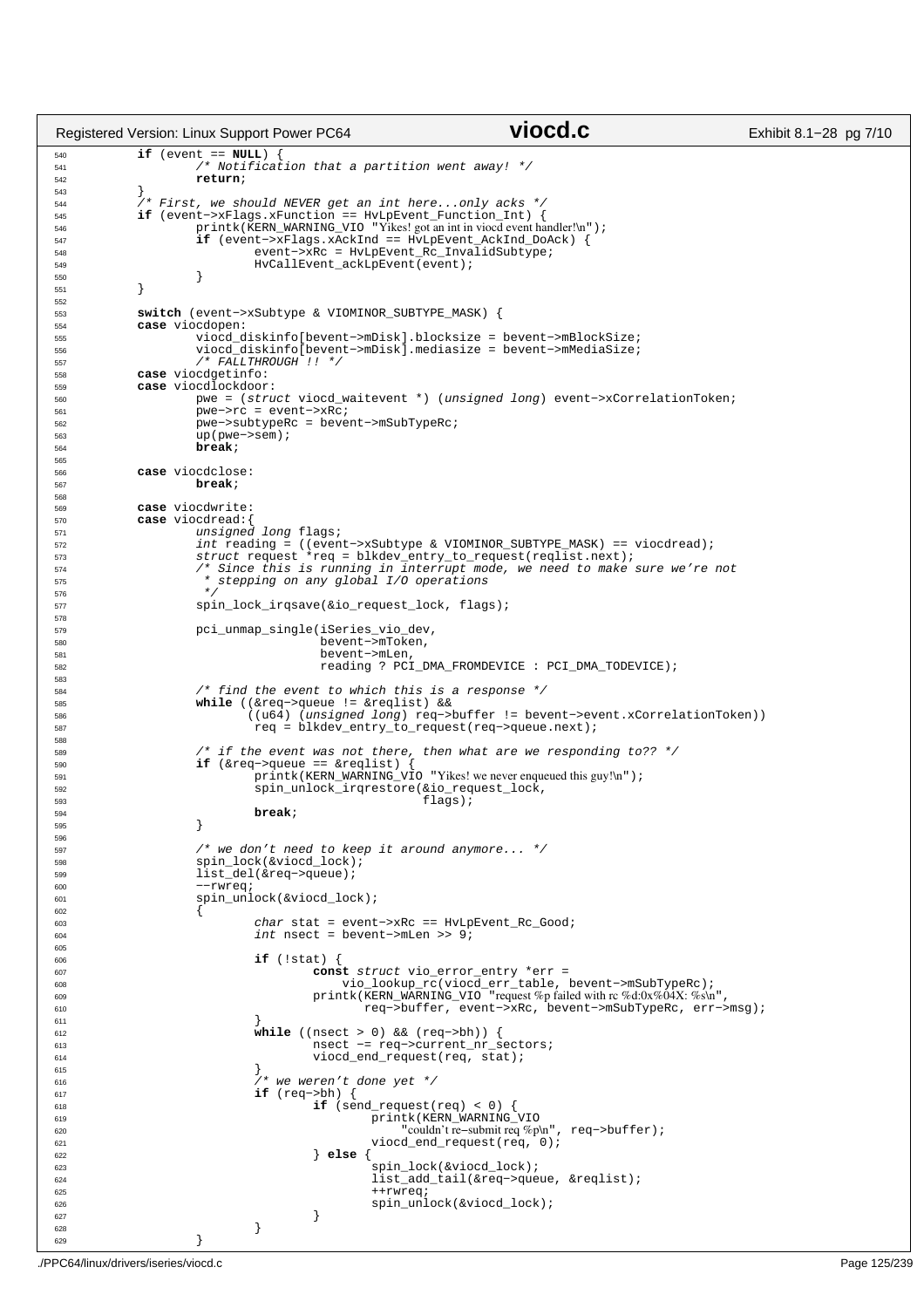```
630
631 /* restart handling of incoming requests */
632 do_viocd_request(NULL);
                        633 spin_unlock_irqrestore(&io_request_lock, flags);
634 break;
635 }
636 case viocdcheck:
637 pwe = (struct viocd_waitevent *) (unsigned long) event−>xCorrelationToken;
638 pwe−>rc = event−>xRc;
639 pwe−>subtypeRc = bevent−>mSubTypeRc;
                        pwe->changed = bevent->mFlags;
\frac{1}{641} up(pwe−>sem);<br>642 break;
                       642 break;
643
644 default:
645 printk(KERN_WARNING_VIO "message with invalid subtype %0x04X!\n", event−>xSubtype & VIOMINOR_SUBTYPE_MASK);
646 if (event−>xFlags.xAckInd == HvLpEvent_AckInd_DoAck) {
647 event−>xRc = HvLpEvent_Rc_InvalidSubtype;<br>648 HvCallEvent ackLpEvent(event);
{\tt HvCallEvent\_ackLpEvent(event);\atop 649}649 }
\begin{array}{c} 650 \\ 650 \end{array}651 }
652
653 /* Our file operations table
     \star /
655 static struct cdrom_device_ops viocd_dops = {
656 open:viocd_open,
657 release:viocd_release,
658 media_changed:viocd_media_changed,
%% lock_door:viocd_lock_door,<br>%% capability:CDC_CLOSE_TRAY | CDC_OPEN_TRAY | CDC_LOCK | CDC_SELECT_SPEED | CDC_SELECT_DISC | CDC_MULTI_SES<br>KET | CDC_MOL | CDC_MEDIA_CHANGED | CDC_PLAY_AUDIO | CDC_RESET | CDC_IOCTLS | CDC_D
661 };
662
663 /* Handle reads from the proc file system
664<br>665
<sup>666</sup> static int proc_read(char *buf, char **start, off_t offset, 666<br><sup>666</sup> solut blen, int *eof, void *data)
\begin{array}{c}\n\text{666} \\
\text{666} \\
\text{667}\n\end{array} \begin{array}{c}\n\text{666} \\
\text{667}\n\end{array}\{\begin{array}{lll} \text{668} & \text{int len} = 0; \\ \text{669} & \text{int i}; \end{array}int i;
670
\begin{array}{lll} 671 & \text{for} & \text{(i = 0; i < viocd_number; i++) < 672 & \text{len } += & \end{array}len +=673 sprintf(buf + len, 674 sprintf(buf + len, 674 sprintf(buf + len, 674 sprintf(
<sup>674</sup> viocd device %d is iSeries resource %10.10s type %4.4s, model %3.3s\n",<br>
<sup>675</sup> i, viocd unitinfo[i], rsrcname,
675 i, viocd_unitinfo[i].rsrcname,<br>viocd_unitinfo[i].type.
676 viocd_unitinfo[i].type,
                                      viocd_unitinfo[i].model);
678 }
\frac{1}{679} \frac{1}{680} \frac{1}{680} \frac{1}{680} \frac{1}{680} \frac{1}{680}680 return len;
681 }
682
683
684 /* setup our proc file system entries
685<br>686
   void viocd_proc_init(struct proc_dir_entry *iSeries_proc)
687 {
688 struct proc dir entry *ent;
689 ent = create_proc_entry("viocd", S_IFREG | S_IRUSR, iSeries_proc);<br>690 if (!ent)
\frac{1}{1} (!ent)
691 return;
692 ent−>nlink = 1;
693 ent−>data = NULL;
694 ent−>read_proc = proc_read;
   \rightarrow696
697 /* clean up our proc file system entries
698
699 void viocd_proc_delete(struct proc_dir_entry *iSeries_proc)
700 {
             remove_proc_entry("viocd", iSeries_proc);
702 }
703
704 static int find_capability(const char *type)
705 \{<br>706struct capability_entry *entry;
707 for(entry = capability_table; entry−>type; ++entry)
708 if(!strncmp(entry−>type, type, 4))
<sup>709</sup> break;<br>710 return entry->capabili
710 return entry−>capability;
   711 }
712
713 /* Initialize the whole device driver. Handle module and non−module
     * versions
715<br>716
      init int viocd init(void)
717 {
Registered Version: Linux Support Power PC64 viocd.c Exhibit 8.1−28 pg 8/10
```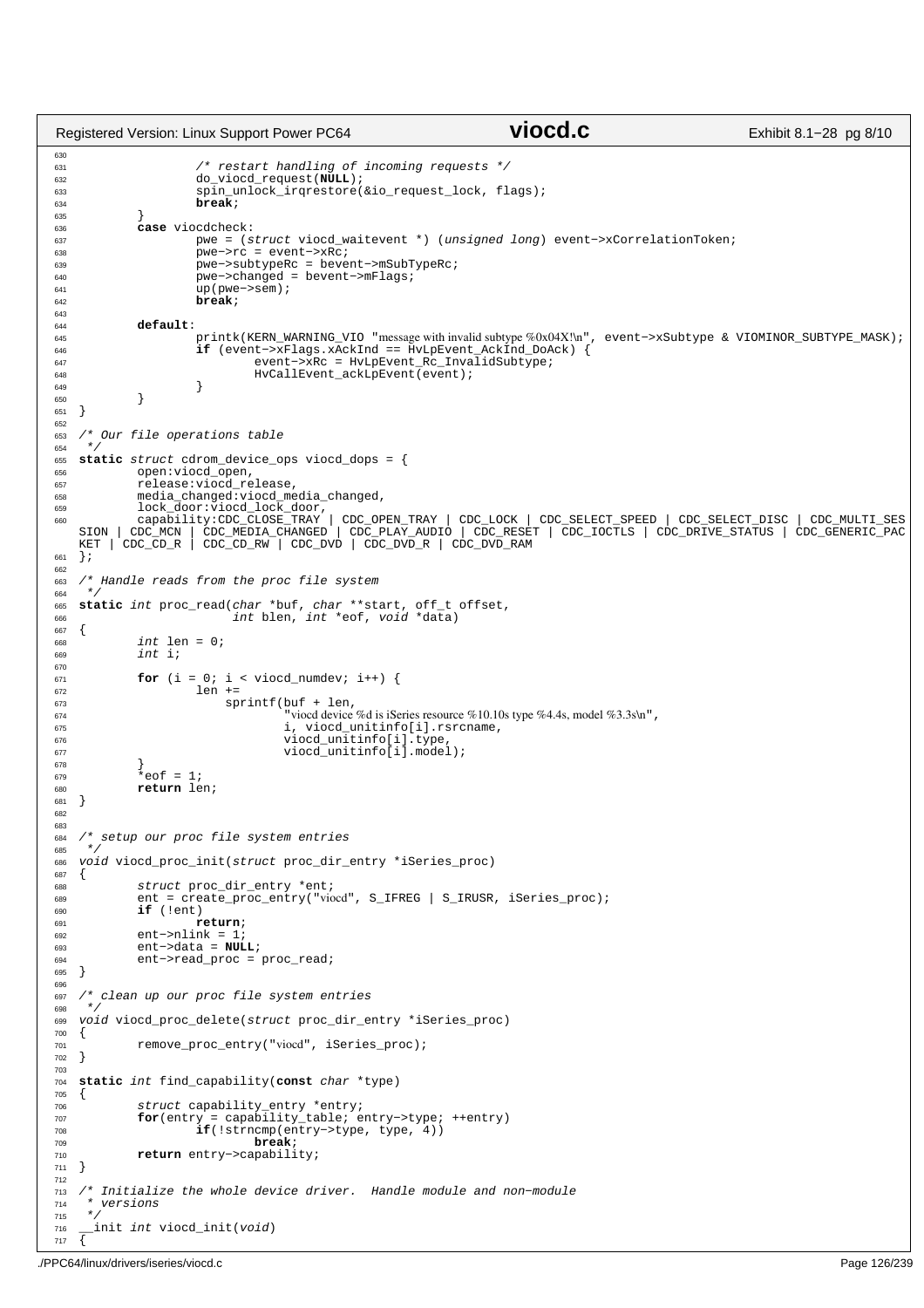```
718 int i, rc;
719
720 if (viopath_hostLp == HvLpIndexInvalid)<br>721 vio_set_hostlp();
                        vio_set_hostlp();
722
723 /* If we don't have a host, bail out */
724 if (viopath_hostLp == HvLpIndexInvalid)
725 return −ENODEV;
726
r \text{c} = \text{viopath\_open}(\text{viopath\_hostLp}, \text{viomajorsubtype\_edio}, \text{MAX\_CD\_REQ+2});<br>
\text{if } (r \text{c}) {
              if (rc)729 printk(KERN_WARNING_VIO "error opening path to host partition %d\n",
730 viopath_hostLp);
731 return rc;<br>732 }
732 }
733
734 /* Initialize our request handler
735 * /<br>736 * *736 rwreq = 0;<br>737 vio setHan
              vio_setHandler(viomajorsubtype_cdio, vioHandleCDEvent);
738
739 memset(&viocd_diskinfo, 0x00, sizeof(viocd_diskinfo));
740
              get_viocd_info();
742
743 if (viocd_numdev == 0) {
744 vio_clearHandler(viomajorsubtype_cdio);
745 viopath_close(viopath_hostLp, viomajorsubtype_cdio, MAX_CD_REQ+2);
746 return 0;
747 }
748
              749 printk(KERN_INFO_VIO
750 "%s: iSeries Virtual CD vers %s, major %d, max disks %d, hosting partition %d\n",<br>DEVICE NAME, VIOCD VERS, MAJOR NR, VIOCD MAX CD, viopath
                       DEVICE_NAME, VIOCD_VERS, MAJOR_NR, VIOCD_MAX_CD, viopath_hostLp);
752
753 if (devfs_register_blkdev(MAJOR_NR, "viocd", &viocd_fops) != 0) {
754 printk (KERN_WARNING_VIO "Unable to get major %d for viocd CD–ROM\n", MAJOR_NR);<br>755 printk (KERN_WARNING_VIO "Unable to get major %d for viocd CD–ROM\n", MAJOR_NR);
              755 return −EIO;
756 }
757
758 blksize_size[MAJOR_NR] = viocd_blocksizes;
759 blk_init_queue(BLK_DEFAULT_QUEUE(MAJOR_NR), DEVICE_REQUEST);
760 read_ahead[MAJOR_NR] = 4;
761
762 memset(&viocd_info, 0x00, sizeof(viocd_info));
763 for (i = 0; i < viocd_numdev; i++) {
764 viocd_info[i].dev = MKDEV(MAJOR_NR, i);
765 viocd_info[i].ops = \&viocd_dops;<br>
viocd_info[i].speed = 4;766 viocd_info[i].speed = 4;<br>767 viocd_info[i] capacity =
767 viocd_info[i].capacity = 1;
768 viocd_info[i].mask = ~find_capability(viocd_unitinfo[i].type);
769 sprintf(viocd_info[i].name, VIOCD_DEVICE, VIOCD_DEVICE_OFFSET + i);
770 if (register_cdrom(&viocd_info[i]) != 0) {
771 printk(KERN_WARNING_VIO "Cannot register viocd CD−ROM %s!\n", viocd_info[i].name);
772 } else {
773 printk(KERN_INFO_VIO)<br>774 cd % is iSeries res
\frac{774}{775} "cd %s is iSeries resource %10.10s type %4.4s, model %3.3s\n",<br>viocd_info[i].name,
775 viocd_info[i].name,
776 viocd_unitinfo[i].rsrcname,<br>
viocd_unitinfo[i].type,
777 viocd_unitinfo[i].type,
778 viocd_unitinfo[i].model);
779 }
780 }
781
782 /* 
783 * Create the proc entry<br>784 */
784 * /
785 iSeries_proc_callback(&viocd_proc_init);
786
787 return 0;
788 }
789
790 #ifdef MODULE
    void viocd_exit(void)
\begin{matrix} 792 \\ 793 \end{matrix}int \; i;<br>for (i =794 for (i = 0; i < viocd_numdev; i++) {
795 if (unregister_cdrom(&viocd_info[i]) != 0) {
796 printk(KERN_WARNING_VIO "Cannot unregister viocd CD−ROM %s!\n", viocd_info[i].name);
797 }
798 }
799 if ((devfs_unregister_blkdev(MAJOR_NR, "viocd") == −EINVAL)) {
800 \frac{\text{printk}(\text{KERN\_WARMING\_VIO} \text{ "can't unregister viod\!" };\text{ return };\text{ }801 return;
802 }
803 blk_cleanup_queue(BLK_DEFAULT_QUEUE(MAJOR_NR));<br>804 if (viocd unitinfo)
804 if (viocd_unitinfo)<br>805 if (viocd_unitinfo)
                        k \bar{f}ree(viocd_unitinfo);
806
Registered Version: Linux Support Power PC64 viocd.c Exhibit 8.1−28 pg 9/10
```
iSeries\_proc\_callback(&viocd\_proc\_delete);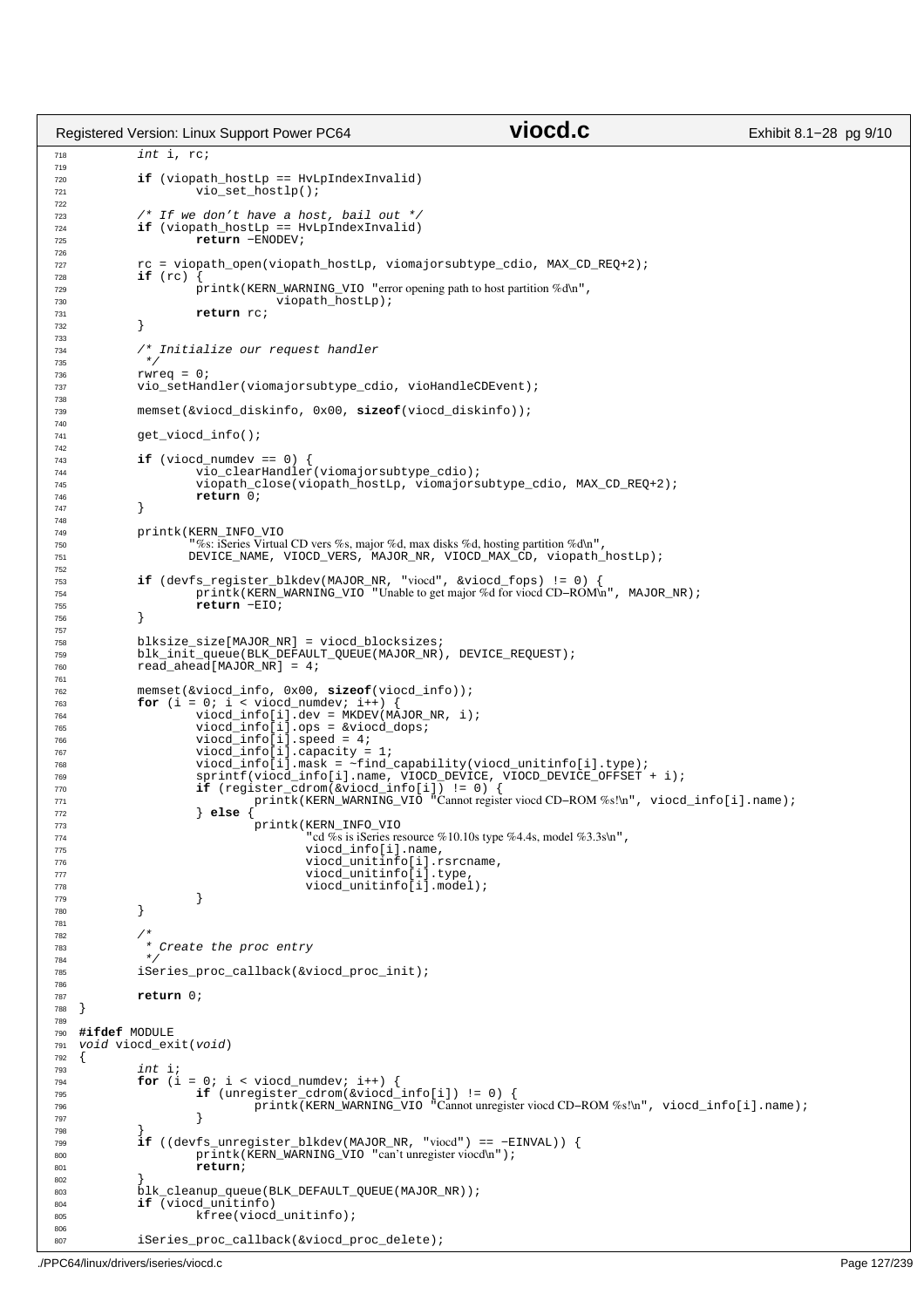|                                                                                                                                                                                                  | Registered Version: Linux Support Power PC64                                                                  | viocd.c | Exhibit 8.1-28 pg 10/10 |
|--------------------------------------------------------------------------------------------------------------------------------------------------------------------------------------------------|---------------------------------------------------------------------------------------------------------------|---------|-------------------------|
| 808<br>809<br>810<br>811<br>#endif<br>812<br>813<br>#ifdef MODULE<br>814<br>module init(viocd init);<br>815<br>module exit(viocd exit);<br>816<br>MODULE LICENSE("GPL");<br>817<br>#endif<br>818 | viopath_close(viopath_hostLp, viomajorsubtype_cdio, MAX_CD_REQ+2);<br>vio clearHandler(viomajorsubtype cdio); |         |                         |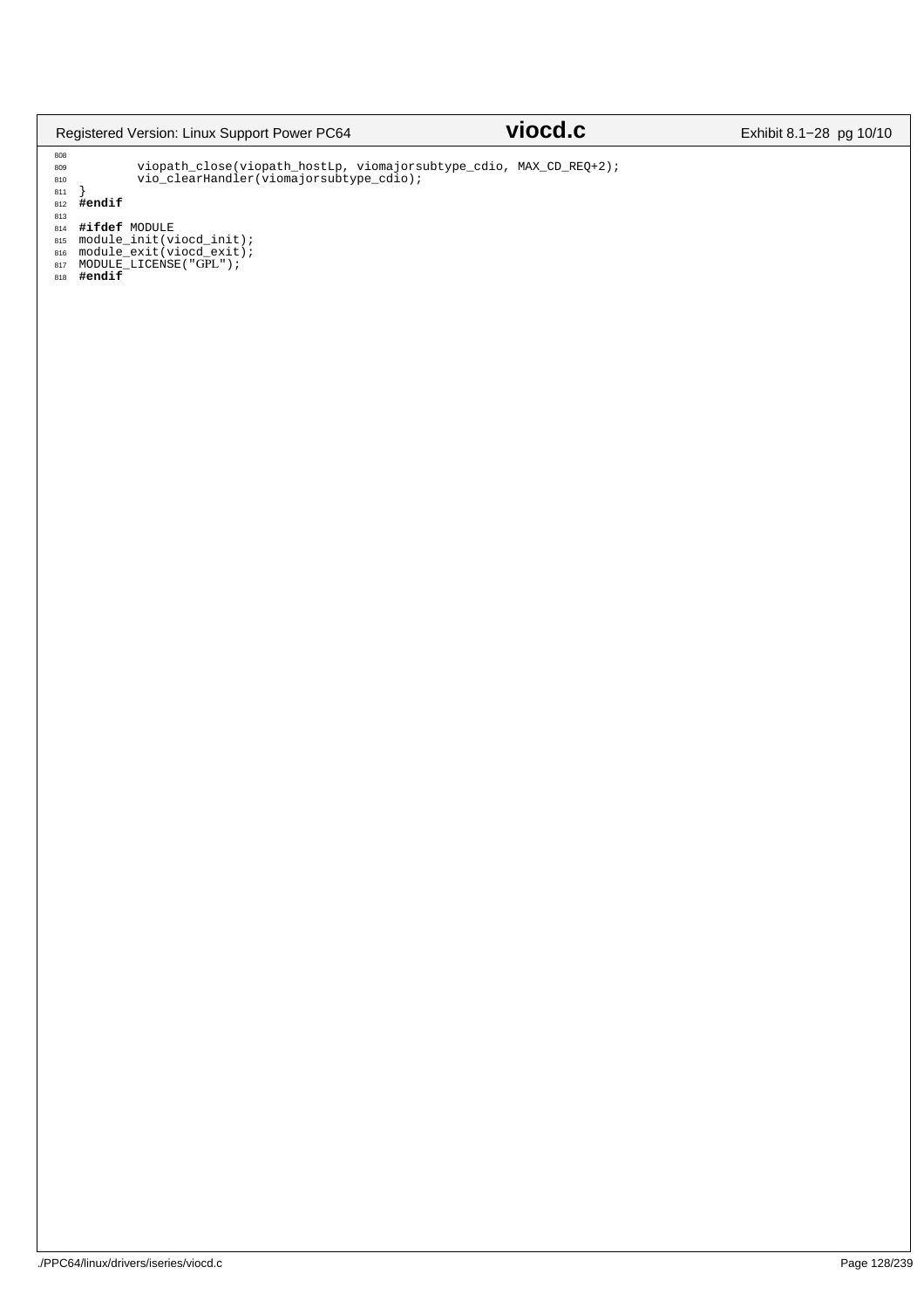# Registered Version: Linux Support Power PC64 **viocons.c** Exhibit 8.1−29 pg 1/16

 /\* −\*− linux−c −\*− \* drivers/char/viocons.c  $\frac{3}{4}$ iSeries Virtual Terminal  $\frac{5}{6}$ Authors: Dave Boutcher <br/>boutcher@us.ibm.com> \* Ryan Arnold <ryanarn@us.ibm.com> \* Colin Devilbiss <devilbis@us.ibm.com> \* \* (C) Copyright 2000 IBM Corporation \* \* This program is free software; you can redistribute it and/or <sup>13</sup> \* modify it under the terms of the GNU General Public License as <sup>14</sup> \* published by the Free Software Foundation; either version 2 of the<br> $\frac{1}{2}$  \* License, or (at your option) any later version License, or (at your option) anyu later version.  $16 \n17$  \* This program is distributed in the hope that it will be useful, but<br>18 \* WITHOUT ANY WARRANTY; without even the implied warranty of \* WITHOUT ANY WARRANTY; without even the implied warranty of 19 \* MERCHANTABILITY or FITNESS FOR A PARTICULAR PURPOSE.<br>20 \* General Public License for more details. \* General Public License for more details. \* \* You should have received a copy of the GNU General Public License <sup>23</sup> \* along with this program; if not, write to the Free Software Foundation, <sup>24</sup> \* Inc., 59 Temple Place, Suite 330, Boston, MA 02111−1307 USA \*  $rac{26}{27}$  **#include** <linux/config.h> **#include** <linux/version.h> **#include** <linux/kernel.h> #include <linux/proc\_fs.h> **#include** <linux/errno.h> **#include** <linux/vmalloc.h> **#include** <linux/mm.h> **#include** <linux/console.h> **#include** <linux/module.h> **#include** <asm/uaccess.h> **#include** <linux/init.h> **#include** <linux/wait.h> **#include** <linux/spinlock.h> <sup>40</sup> **#include** <asm/ioctls.h> <sup>41</sup> **#include** <linux/kd.h> **#include** <linux/tty.h> **#include** "vio.h" <sup>46</sup> **#include** <asm/iSeries/HvLpEvent.h> **#include** "asm/iSeries/HvCallEvent.h" **#include** "asm/iSeries/HvLpConfig.h" <sup>49</sup> **#include** "asm/iSeries/HvCall.h" **#include** <asm/iSeries/iSeries\_proc.h> /\* Check that the tty driver data actually points to our stuff \*/ <sup>54</sup> **#define** VIOTTY\_PARANOIA\_CHECK 1 **#define** VIOTTY\_MAGIC (0x0DCB) **static** int debug; **static** DECLARE\_WAIT\_QUEUE\_HEAD(viocons\_wait\_queue); **#define** VTTY\_PORTS 10 **#define** VIOTTY\_SERIAL\_START 65 **static** u64 sndMsgSeq[VTTY\_PORTS]; **static** u64 sndMsgAck[VTTY\_PORTS]; **static** spinlock\_t consolelock = SPIN\_LOCK\_UNLOCKED; /\* THe structure of the events that flow between us and OS/400. You can't <sup>70</sup> \* mess with this unless the OS/400 side changes too  $\frac{71}{72}$  \*/<br> $\frac{72}{51}$ 72 struct viocharlpevent {<br>73 struct HyLpEven 73 struct HvLpEvent event;<br>74 u32 mReserved1;  $u32$  mReserved1; u16 mVersion; u16 mSubTypeRc; 77 u8 virtualDevice;<br>78 u8 immediateDataL 78 u8 immediateDataLen;<br>79 u8 immediateData[VIC u8 immediateData[VIOCHAR\_MAX\_DATA]; }; <sup>82</sup> **#define** viochar\_window (10) **#define** viochar\_highwatermark (3) enum viocharsubtype { viocharopen = 0x0001, <sup>87</sup> viocharclose = 0x0002, viochardata = 0x0003,  $viocharack = 0x0004$ .

viocharconfig = 0x0005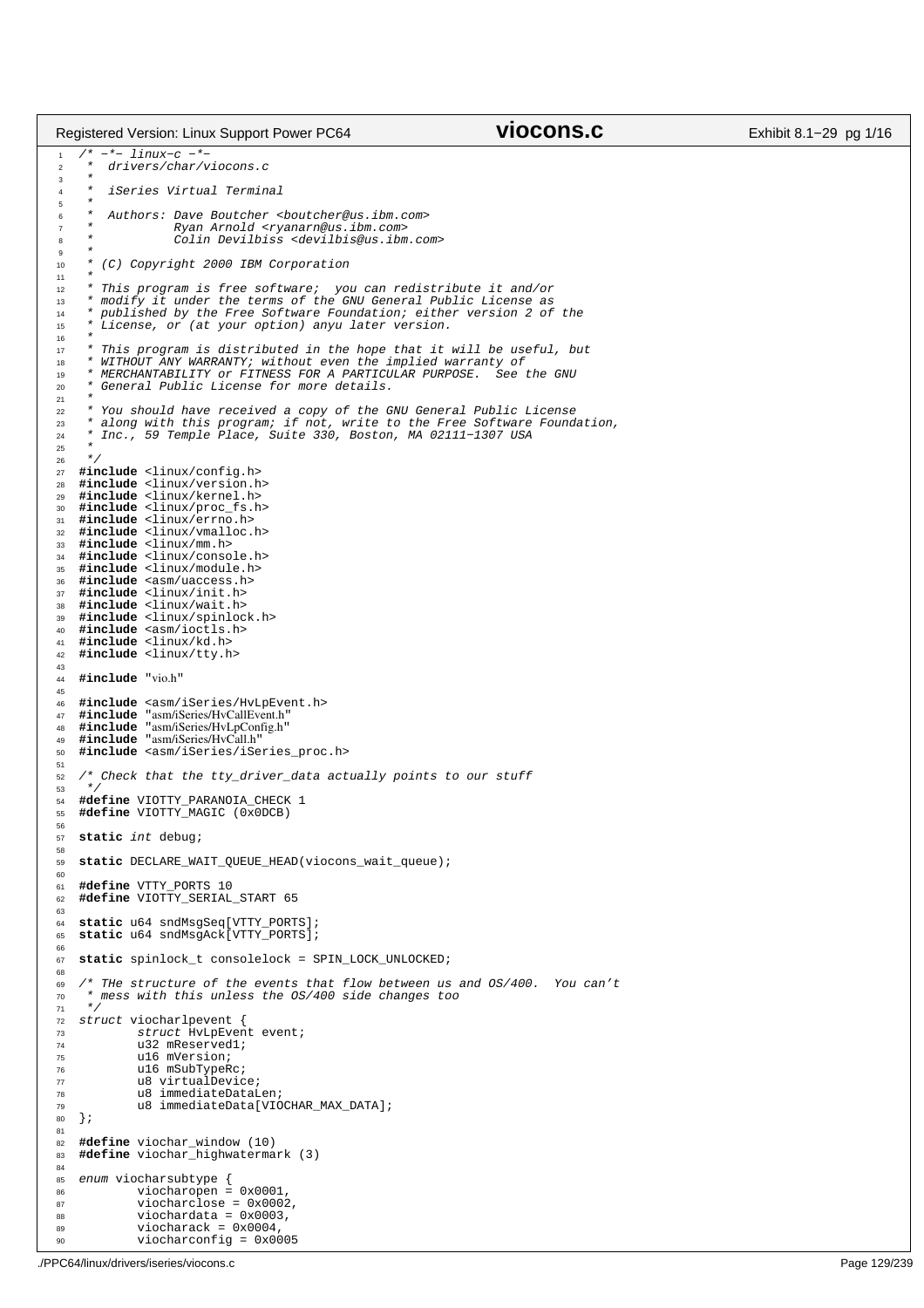Registered Version: Linux Support Power PC64 **viocons.c** Exhibit 8.1−29 pg 2/16

```
91 };
92
93 enum viochar_rc {<br>94 viochar_r
              viochar\_rc\_ebusy = 195 };
96
97 /* When we get writes faster than we can send it to the partition,
<sup>98</sup> * buffer the data here. There is one set of buffers for each virtual<br><sup>99</sup> * port.
99 * port.
100 * Note that bufferUsed is a bit map of used buffers.
101 * It had better have enough bits to hold NUM_BUF
102 * the bitops assume it is a multiple of unsigned long
103 + 7<br>104 + 4d =104 #define NUM_BUF (8)
    105 #define OVERFLOW_SIZE VIOCHAR_MAX_DATA
106
107 static struct overflowBuffers {
108 unsigned long bufferUsed;<br>109 108 *buffer[NIIM_RIIF];
              u8 *buffer[NUM_BUF];
110 int bufferBytes[NUM_BUF];<br>
111 int curbuf;
              int curbuf;
112 int bufferOverflow;<br>113 int overflowMessage
113 int overflowMessage;
   114 } overflow[VTTY_PORTS];
115
116 static void initDataEvent(struct viocharlpevent *viochar, HvLpIndex lp);
117
118 static struct tty_driver viotty_driver;
119 static struct tty_driver viottyS_driver;
120 static int viotty_refcount;
121
122 static struct tty_struct *viotty_table[VTTY_PORTS];
123 static struct tty_struct *viottyS_table[VTTY_PORTS];
124 static struct termios *viotty_termios[VTTY_PORTS];
125 static struct termios *viottyS_termios[VTTY_PORTS];
126 static struct termios *viotty_termios_locked[VTTY_PORTS];
127 static struct termios *viottyS_termios_locked[VTTY_PORTS];
128
129 void hvlog(char *fmt, ...)<br>
130 {
   \{131 int int i;
              static char buf[256];
133 va_list args;<br>134 va start(args)
134 va start(\arg s, fmt);<br>
135 i = v vsprintf(but. fmt)
              i = vsprintf(buf, fmt, args);
136 va_end(args);<br>137     HvCall writeL
137 HvCall_writeLogBuffer(buf, i);
              HvCall_writeLogBuffer("\r", 1);
139
140 }
141
142 /* Our port information. We store a pointer to one entry in the * tty driver data
     * tty_driver_data
144145 static struct port_info_tag {
146 int magic;<br>147 struct tty
              struct tty_struct *tty;
148 HvLpIndex \overline{1}p;<br>
149 u8 \text{ vcons};118 vcons;
150 u8 port;
151 } port_info[VTTY_PORTS];
152
153 /* Make sure we're pointing to a valid port_info structure. Shamelessly<br>154 * plagerized from serial.c
     * plagerized from serial.c
155 */
156 static inline int viotty_paranoia_check(struct port_info_tag *pi,
                                                       157 kdev_t device, const char *routine)
158 {
159 #ifdef VIOTTY_PARANOIA_CHECK<br>160 static const char *b
              static const char *badmagic =
161 "%s Warning: bad magic number for port_info struct (%s) in %s\n";<br>162 Static const char *badinfo =
              static const char *badinfo =
163 "%s Warning: null port_info for (%s) in %s\n";
164
165 if (!pi) {
166 printk(badinfo, KERN_WARNING_VIO, kdevname(device),
167 r routine);<br>168 return 1;
168 return 1;<br>169 169
169 }
170 if (pi−>magic != VIOTTY_MAGIC) {
171 printk(badmagic, KERN_WARNING_VIO, kdevname(device),
172 routine);<br>173 return 1;
              173 return 1;
174<br>175175 #endif
176 return 0;<br>177 }
177 }
178
179
180 * Handle reads from the proc file system. Right now we just dump the
```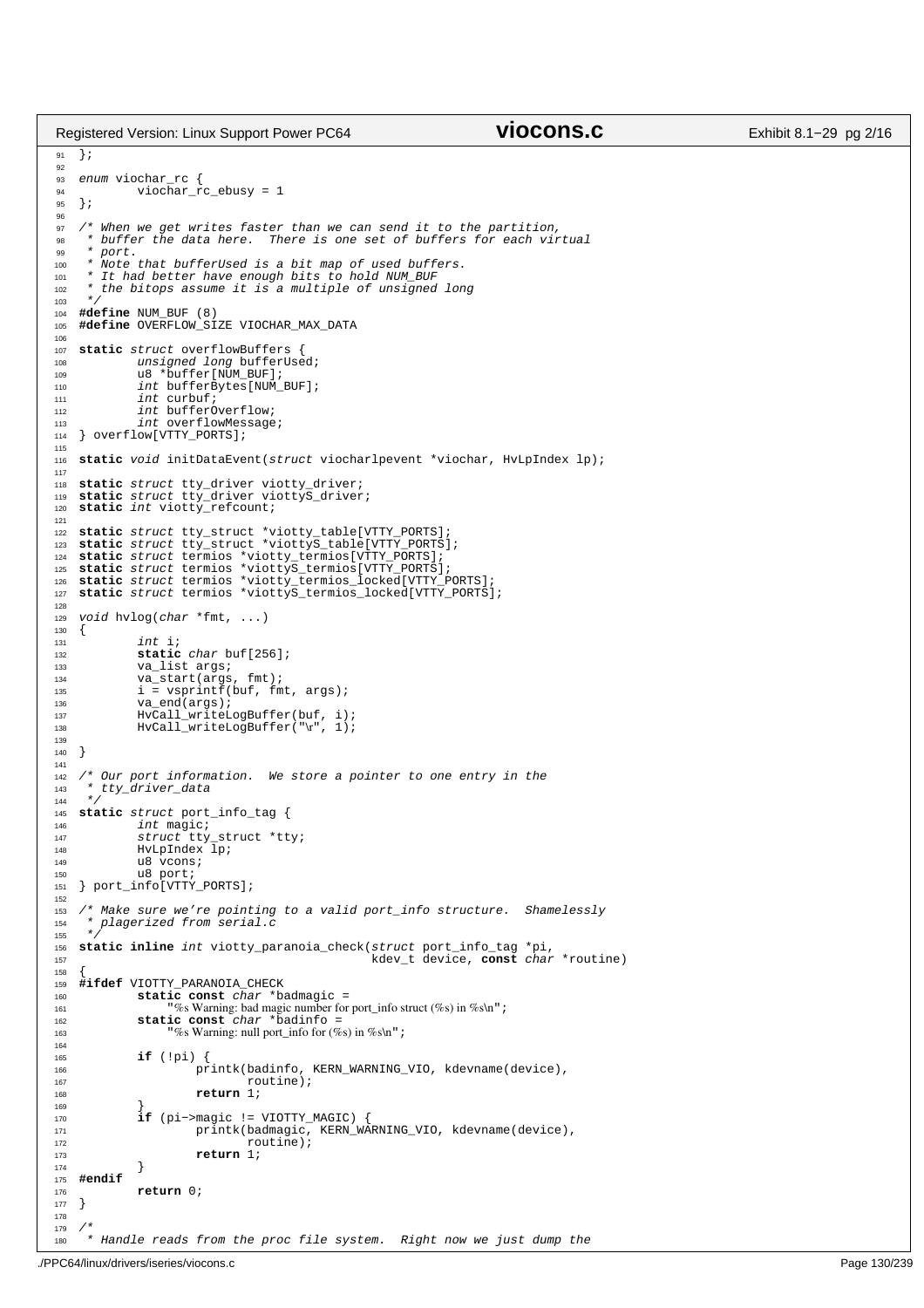Registered Version: Linux Support Power PC64 **viocons.c** Exhibit 8.1−29 pg 3/16

<sup>181</sup> \* state of the first TTY <sup>182</sup> \*/ <sup>183</sup> **static** int proc\_read(char \*buf, char \*\*start, off\_t offset, <sup>184</sup> int blen, int \*eof, void \*data)  $\begin{matrix}\n185 \\
186\n\end{matrix}$  $int$  len = 0; <sup>187</sup> struct tty\_struct \*tty = viotty\_table[0]; <sup>188</sup> struct termios \*termios; 189 **if** (tty ==  $NULL$ ) {<br>190 **i** en +=  $SDT$ <sup>190</sup> len += sprintf(buf + len, "no tty\n"); <sup>191</sup> \*eof = 1; 192 **return** len;<br>193 **f** <sup>193</sup> } 194  $1<sub>95</sub>$  len  $+$ = 196 sprintf(buf + len, 197 197 THE TASH THE COOK\_OUT %ID COOK\_IN %ID, NO\_WRITE\_SPLIT %ID\n",<br>198 tty->flags & TTY HW COOK\_OUT, <sup>198</sup> tty−>flags & TTY\_HW\_COOK\_OUT, 199 tty−>flags & TTY\_HW\_COOK\_IN,<br>200 ttv−>flags & TTY\_NO\_WRITE\_SE <sup>200</sup> tty−>flags & TTY\_NO\_WRITE\_SPLIT); 201 202 termios = tty->termios;<br>203 **if** (termios == **NULL**) { 203 **if** (termios == **NULL**)<br>204 **len** += sprin <sup>204</sup> len += sprintf(buf + len, "no termios\n"); <sup>205</sup> \*eof = 1; <sup>206</sup> **return** len; 207<br>208 <sup>208</sup> len += sprintf(buf + len, "INTR\_CHAR %2.2x\n", INTR\_CHAR(tty)); <sup>209</sup> len += sprintf(buf + len, "QUIT\_CHAR %2.2x\n", QUIT\_CHAR(tty)); 210 1en +=<br>
sprintf(buf + 1en, "ERASE\_CHAR %2.2x\n", ERASE\_CHAR(tty));<br>
2122 1en += sprintf(buf + 1en, "KILL\_CHAR %2.2x\n", KILL\_CHAR(tty));<br>
213 1en += sprintf(buf + 1en, "EOF\_CHAR %2.2x\n", EOF\_CHAR(tty));<br>
214 1en += sp  $217$  len  $+=$ <br> $218$  sp 218 sprintf(buf + len, "START\_CHAR %2.2x\n", START\_CHAR(tty));<br>219 1en += sprintf(buf + len, "STOP\_CHAR %2.2x\n", STOP\_CHAR(tty)) <sup>219</sup> len += sprintf(buf + len, "STOP\_CHAR %2.2x\n", STOP\_CHAR(tty)); <sup>220</sup> len += sprintf(buf + len, "SUSP\_CHAR %2.2x\n", SUSP\_CHAR(tty)); <sup>221</sup> len += sprintf(buf + len, "EOL\_CHAR %2.2x\n", EOL\_CHAR(tty));  $222$  len  $+=$ <br> $223$  sp  $223$  sprintf(buf + len, "REPRINT\_CHAR %2.2x\n", REPRINT\_CHAR(tty));<br> $224$  len +=  $224$  len +  $sprintf(buf + len, "DISCARD_CHAR %2.2x\n', DISCARD_CHAR(tty));$  $226$  len  $+ =$ <br> $227$  sp  $\frac{227}{228}$  sprintf(buf + len, "WERASE\_CHAR %2.2x\n", WERASE\_CHAR(tty));  $228$  len  $+$ = 229 sprintf(buf + len, "LNEXT\_CHAR %2.2x\n", LNEXT\_CHAR(tty));<br>229 sprintf(buf + len, "FOI2 CHAR %2.2x\n", FOI2 CHAR(tty))  $len + =$  sprintf(buf + len, "EOL2\_CHAR %2.2x\n", EOL2\_CHAR(tty)); 231 <sup>232</sup> len += sprintf(buf + len, "I\_IGNBRK %4.4x\n", I\_IGNBRK(tty)); <sup>233</sup> len += sprintf(buf + len, "I\_BRKINT %4.4x\n", I\_BRKINT(tty)); 233 len += sprintf(buf + len, "I\_BRKINT %4.4x\n", I\_BRKINT(tty));<br>234 len += sprintf(buf + len, "I\_IGNPAR %4.4x\n", I\_IGNPAR(tty));<br>235 len += sprintf(buf + len, "I\_PARMRK %4.4x\n", I\_PARMRK(tty))  $\begin{array}{ll} \text{#+4-xu} & , \text{ L-BKNNR (try)}; \\ \text{\#4Axh", \quad $I\_IRRRR (try))}; \\ \text{\#4Axh", \quad $I\_INPCR (try))}; \\ \text{\#4Axh", \quad $I\_ISTRIP (try))}; \end{array}$ 236 len += sprintf(buf + len, "I\_INPCK<br>
237 len += sprintf(buf + len, "I\_ISTRIP) len += sprintf(buf + len, "I\_ISTRIP %4.4x\n", I\_ISTRIP(tty));<br>len += sprintf(buf + len, "I\_INLCR %4.4x\n", I\_INLCR(tty));<br>len += sprintf(buf + len, "I\_IGNCR %4.4x\n", I\_IGNCR(tty));<br>len += sprintf(buf + len, "I\_ICRNL %4.4 <sup>238</sup> len += sprintf(buf + len, "I\_INLCR %4.4x\n", I\_INLCR(tty)); <sup>239</sup> len += sprintf(buf + len, "I\_IGNCR %4.4x\n", I\_IGNCR(tty)); <sup>240</sup> len += sprintf(buf + len, "I\_ICRNL %4.4x\n", I\_ICRNL(tty)); <sup>241</sup> len += sprintf(buf + len, "I\_IUCLC %4.4x\n", I\_IUCLC(tty)); 242 len += sprintf(buf + len, "I\_IXON<br>
243 len += sprintf(buf + len, "I\_IXAN) <sup>243</sup> len += sprintf(buf + len, "I\_IXANY %4.4x\n", I\_IXANY(tty)); <sup>244</sup> len += sprintf(buf + len, "I\_IXOFF %4.4x\n", I\_IXOFF(tty)); <sup>245</sup> len += sprintf(buf + len, "I\_IMAXBEL %4.4x\n", I\_IMAXBEL(tty)); 246 <sup>247</sup> len += sprintf(buf + len, "O\_OPOST %4.4x\n", O\_OPOST(tty)); <sup>248</sup> len += sprintf(buf + len, "O\_OLCUC %4.4x\n", O\_OLCUC(tty)); 249 len += sprintf(buf + len, "O\_OLCUC %4.4x\n", O\_ODCUC(tty));<br>
249 len += sprintf(buf + len, "O\_ONLCR %4.4x\n", O\_OLCUC(tty));<br>
250 len += sprintf(buf + len, "O\_OCRNL %4.4x\n", O\_OCRNL(tty));<br>
251 len += sprintf(buf + l  $len$  +=  $sprintf(buf + len, "O_OCRNL$ 251 len +=  $\text{spring}(buf + len, "OONOCR)\n$ 252 len += sprintf(buf + len, "O\_ONLRET %4.4x\n", O\_ONLRET(tty));<br>
253 len += sprintf(buf + len, "O\_OFILL %4.4x\n", O\_OFILL(tty));<br>
254 len += sprintf(buf + len, "O\_ONDEL %4.4x\n", O\_OFDEL(tty));<br>
255 len += sprintf(buf + 253 len +=  $\text{sprintf}(\text{buf} + \text{len}, \text{ "O-OFILL})$ <br>
254 len +=  $\text{sprintf}(\text{buf} + \text{len}, \text{ "O OFDELL})$  $len$  +=  $sprintf(buf + len, "O_OFDEL$ <sup>255</sup> len += sprintf(buf + len, "O\_NLDLY %4.4x\n", O\_NLDLY(tty)); <sup>256</sup> len += sprintf(buf + len, "O\_CRDLY %4.4x\n", O\_CRDLY(tty)); 257 len += sprintf(buf + len, "O\_TABDLY %4.4x\n", O\_TABDLY(tty)<br>
258 len += sprintf(buf + len, "O\_BSDLY %4.4x\n", O\_RABDLY(tty));<br>
269 len += sprintf(buf + len, "O\_VTDLY %4.4x\n", O\_VTDLY(tty));<br>
260 len += sprintf(buf + l <sup>258</sup> len += sprintf(buf + len, "O\_BSDLY %4.4x\n", O\_BSDLY(tty)); <sup>259</sup> len += sprintf(buf + len, "O\_VTDLY %4.4x\n", O\_VTDLY(tty)); <sup>260</sup> len += sprintf(buf + len, "O\_FFDLY %4.4x\n", O\_FFDLY(tty)); 261 %282 len += sprintf(buf + len, "C\_BAUD %4.4x\n", C\_BAUD(tty));<br>
len += sprintf(buf + len, "C\_CSIZE %4.4x\n", C\_CSIZE(tty));<br>
len += sprintf(buf + len, "C\_CSTOPB %4.4x\n", C\_CSTZE(tty));<br>
len += sprintf(buf + len, "C\_CREAD 268 len += sprintf(buf + len, "C\_HUPCL %4.4x\n", C\_HUPCL(tty));<br>
269 len += sprintf(buf + len, "C\_CLOCAL %4.4x\n", C\_CLOCAL(tty));<br>
270 len += sprintf(buf + len, "C\_CRTSCTS %4.4x\n", C\_CRTSCTS(tty));  $len$  += sprintf(buf + len,  $270$  len +=  $\text{sprintf}(\text{buf} + \text{len}, \text{ "C_CRTSCTS}])$ 

./PPC64/linux/drivers/iseries/viocons.c Page 131/239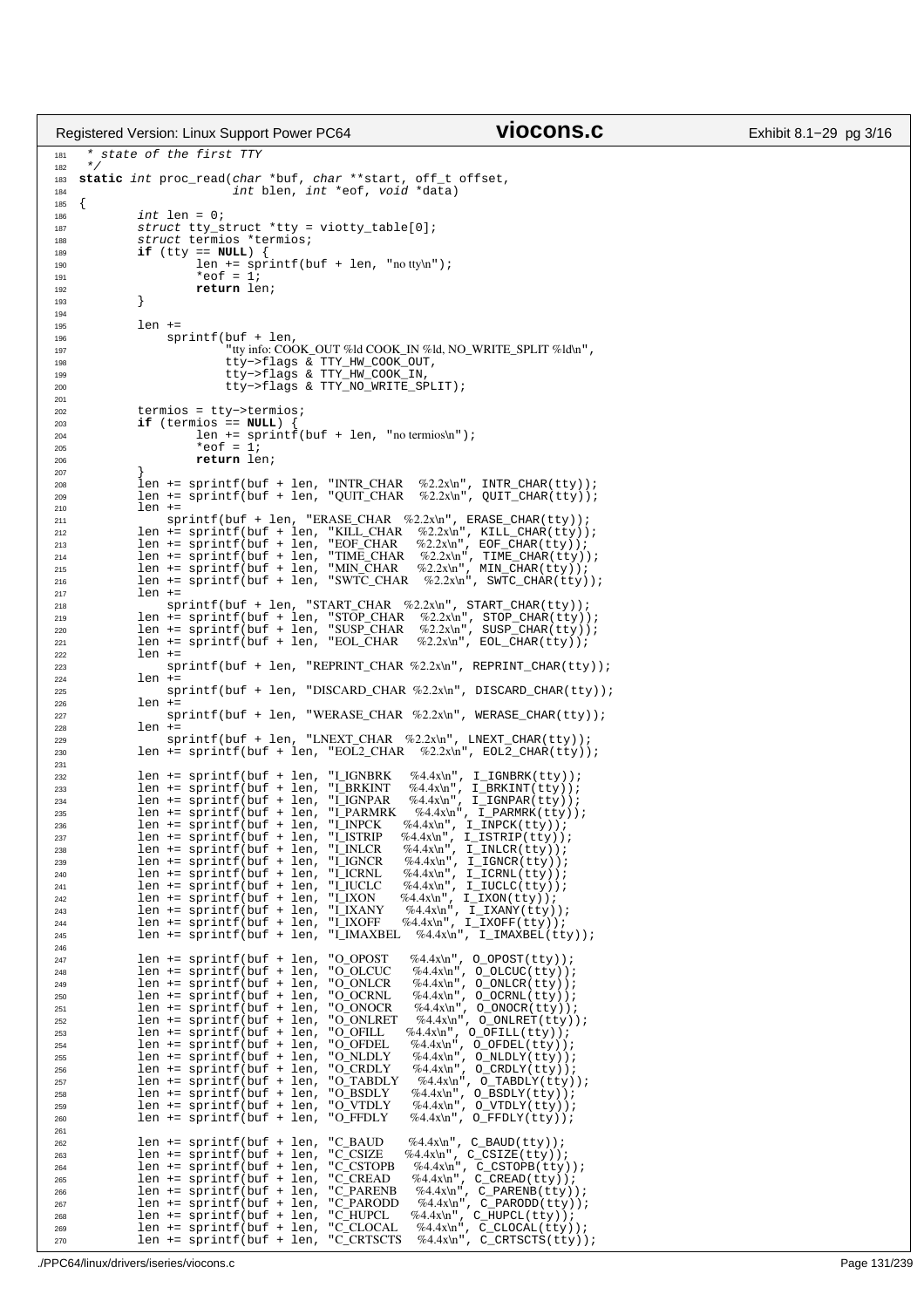```
27<sup>1</sup>272 len += sprintf(buf + len, "L_ISIG %4.4x\n", L_ISIG(tty));<br>
273 len += sprintf(buf + len, "L_ICANON %4.4x\n", L_ICANON(tty));<br>
274 len += sprintf(buf + len, "L_XCASE %4.4x\n", L_XCASE(tty));
273 len += sprintf(buf + len, "L_ICANON"<br>
274 len += sprintf(buf + len, "L_XCASE
274 len += sprintf(buf + len, "L_XCASE<br>
275 len += sprintf(buf + len, "L_ECHO
275 len += sprintf(buf + len, "L_ECHO %4.4x\n", L_ECHO(tty));
276 len += sprintf(buf + len, "L_ECHOE %4.4x\n", L_ECHOE(tty));
277 len += sprintf(buf + len, "L_ECHOK<br>
278 len += sprintf(buf + len, "L_ECHONL
278 len += sprintf(buf + len, "L_ECHONL %4.4x\n", L_ECHO(tty));<br>
278 len += sprintf(buf + len, "L_ECHOE %4.4x\n", L_ECHO(tty));<br>
277 len += sprintf(buf + len, "L_ECHOK %4.4x\n", L_ECHOK(tty));<br>
278 len += sprintf(buf + len
279 len += sprintf(buf + len, "L_NOFLSH %4.4x\n", L_NOFLSH(tty));
280 len += sprintf(buf + len, "L_TOSTOP<br>281 len += sprintf(buf + len, "L_ECHOCTL
               \begin{array}{rcl}\n\text{len } & +\text{ sprintf}(\text{buf } + \text{len }, \text{ "L-ECHOCTL}\n\end{array}282 len += sprintf(buf + len, "L_ECHOPRT %4.4x\n", L_ECHOPRT(tty));
283 len += sprintf(buf + len, "L_ECHOKE %4.4x\n", L_ECHOKE(tty));<br>
284 len += sprintf(buf + len, "L_FLUSHO %4.4x\n", L_FLUSHO(tty));<br>
286 len += sprintf(buf + len, "L_PENDIN %4.4x\n", L_PENDIN(tty));<br>
286 len += sprintf(bu
284 len += sprintf(buf + len, "L_FLUSHO
<br>
285 len += sprintf(buf + len, "L_PENDIN
               len += sprintf(buf + len,
286 len + sprintf(buf + len, "L_IEXTEN
287
288 *eof = 1;<br>289 return le
289 return len;
   290 }
291
292<br>293
293 * Handle writes to our proc file system. Right now just turns on and off
294 * our debug flag<br>
295 */
295 */
296 static int proc_write(struct file *file, const char *buffer,
297 unsigned long count, void *data)
298 {
299 if (count)<br>300 if
                          300 if (buffer[0] == '1') {
301 printk("viocons: debugging on\n");
302 debug = 1;
303 } else {
\frac{304}{205} printk("viocons: debugging off\n");
305 debug = 0;<br>306306 }
307 }
    <sup>1</sup>/<sub>2</sub> return count;
309 }
310
311<br>312\checkmark setup our proc file system entries
313<br>314
    void viocons_proc_init(struct proc_dir_entry *iSeries_proc)
315 {
316 struct proc_dir_entry *ent;<br>317 ent =
317 ent =<br>318 c
318 create_proc_entry("viocons", S_IFREG | S_IRUSR, iSeries_proc);<br>319 if (!ent)
319 if (!ent)
320 return;
321 ent−>nlink = 1;
322 ent−>data = NULL;
               323 ent−>read_proc = proc_read;
324 ent−>write_proc = proc_write;
    \rightarrow326
327
328 * clean up our proc file system entries
329 */<br>330 \sqrt{01}330 void viocons_proc_delete(struct proc_dir_entry *iSeries_proc)
331 \begin{array}{c} 2 \end{array}332 remove_proc_entry("viocons", iSeries_proc);<br>333 }
    \rightarrow334
335 /*
336 * Add data to our pending−send buffers. 
337<br>338
338 * NOTE: Don't use printk in here because it gets nastily recursive. hvlog can be
      * used to log to the hypervisor buffer
340341 static int bufferAdd(u8 port, const char *buf, size_t len, int userFlag)
342 \n{343}343 size_t bleft = len;<br>344 size t curlen;
344 size_t curlen;
345 char *cbuf = (char *) buf;
346 int nextbuf;
347 struct overflowBuffers *pov = &overflow[port];<br>348 while (bleft > 0) {
348 while (bleft > 0) {
349 /* If there is no space left in the current buffer, we have
350 * filled everything up, so return. If we filled the previous
351 * buffer we would already have moved to the next one.
352 * /
353 if (pov->bufferBytes[pov->curbuf] == OVERFLOW_SIZE) {<br>354 hylog("buffer%d full, no more space\n".
\frac{354}{255} hvlog("buffer %d full. no more space\n",
                                            355 pov−>curbuf);
356 pov−>bufferOverflow++;
357 pov->overflowMessage = 1;<br>358 return len – bleft;
358 return len − bleft;
359 }
360
Registered Version: Linux Support Power PC64 viocons.c Exhibit 8.1−29 pg 4/16
```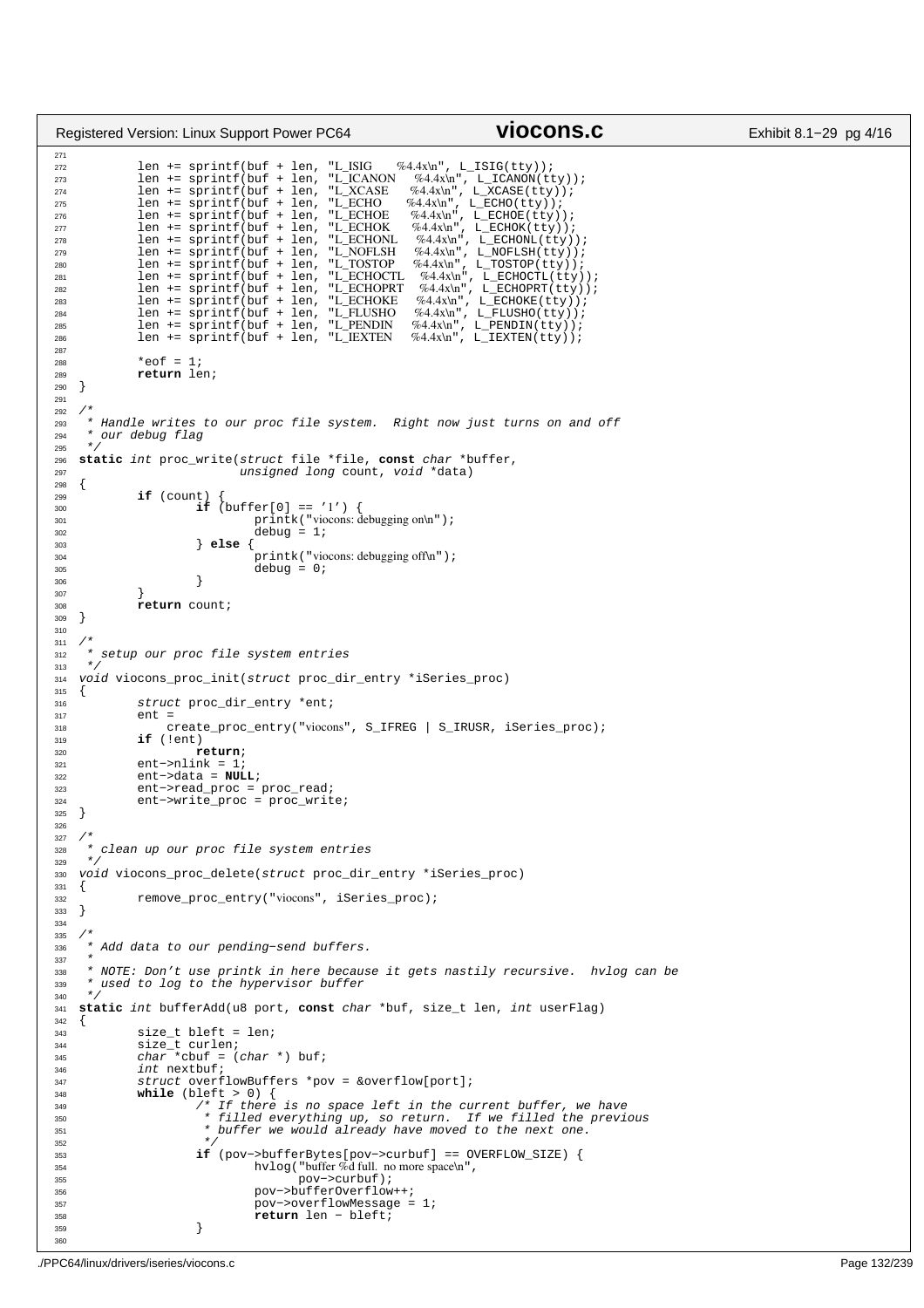```
361 /* Turn on the "used" bit for this buffer. If it's already on, that's<br>
* fine
362 * fine.<br>363 * /
363 * /
364 set_bit(pov−>curbuf, &pov−>bufferUsed);
365
366 /*
<sup>367</sup> * See if this buffer has been allocated. If not, allocate it<br>368 */
368 */
369 if (pov−>buffer[pov−>curbuf] == NULL)
370 pov−>buffer[pov−>curbuf] =
371 kmalloc(OVERFLOW_SIZE, GFP_ATOMIC);
372
373 /*
* Figure out how much we can copy into this buffer *375 */<sup>376</sup> if (bleft < 377 (OVERFL)
                       377 (OVERFLOW_SIZE − pov−>bufferBytes[pov−>curbuf]))
\frac{378}{379} else \frac{128}{379} else
379 else
380 curlen = curlen = curlen = curlen = curlen = curlen = curlen = curlen = curlen = curlen = curlen = curlen = curlen = curlen = curlen = curlen = curlen = curlen = curlen = curlen = curlen = curlen = curlen = curlen = cu
                               381 OVERFLOW_SIZE − pov−>bufferBytes[pov−>curbuf];
382
383 /*
* Copy the data into the buffer<br>*/*/385 * /386 if (userFlag)
387 copy_from_user(pov−>buffer[pov−>curbuf] +
                                          388 pov−>bufferBytes[pov−>curbuf], cbuf,
389 curlen);<br>290 else
                   390 else
391 memcpy(pov->buffer[pov−>curbuf] +<br>392 pov->bufferBytes[pov->curb
                                  392 pov−>bufferBytes[pov−>curbuf], cbuf,
393 curlen);
394
395 pov−>bufferBytes[pov−>curbuf] += curlen;
                   cbuf += curleni397 bleft −= curlen;
398
399 /*
400 * Now see if we've filled this buffer
401 * /
402 if (pov−>bufferBytes[pov−>curbuf] == OVERFLOW_SIZE) {
                           nextbuf = (pov-<curbuf + 1) % NUM_BUF;
404
405 /*
^{406} ^{406} ^{406} ^{407} ^{47} Move to the next buffer if it hasn't been used yet
407 * /
408 if (test_bit(nextbuf, &pov−>bufferUsed) == 0) {
409 pov−>curbuf = nextbuf;
410 }
411 }
412<br>413return len;
414 }
415
416 /* Send pending data
417 \stackrel{\ast}{\phantom{}_{410}}418 * NOTE: Don't use printk in here because it gets nastily recursive. hvlog can be<br>419 * used to log to the hypervisor buffer
    * used to log to the hypervisor buffer
420421 void sendBuffers(u8 port, HvLpIndex lp)
\begin{array}{c} 422 \\ 423 \end{array}423 HvLpEvent\_Rc hvrc;<br>
424 int next huf;
           int nextbuf;
425 struct viocharlpevent *viochar;
426 unsigned long flags;
427 struct overflowBuffers *pov = &overflow[port];
428
429 spin_lock_irqsave(&consolelock, flags);
430
431 viochar = (struct viocharlpevent *)<br>432 vio_get_event_buffer(viomajorsu
               vio_get_event_buffer(viomajorsubtype_chario);
433
434 /* Make sure we got a buffer
435 * /
436 if (viochar == NULL) {
437 hvlog("Yikes...can't get viochar buffer");<br>438 spin unlock irgrestore(&console
438 spin_unlock_irqrestore(&consolelock, flags);<br>
return;
           439 return;
440 }
441
442 if (pov−>bufferUsed == 0) {
<sup>443</sup> hvlog("in sendbuffers, but no buffers used\n");<br>y io free event, buffer(viona jorsubty
444 vio_free_event_buffer(viomajorsubtype_chario, viochar);
445 spin_unlock_irqrestore(&consolelock, flags);
446 return;
447 }
448
449 /*
450 * curbuf points to the buffer we're filling. We want to start sending AFTER
Registered Version: Linux Support Power PC64 viocons.c Exhibit 8.1−29 pg 5/16
```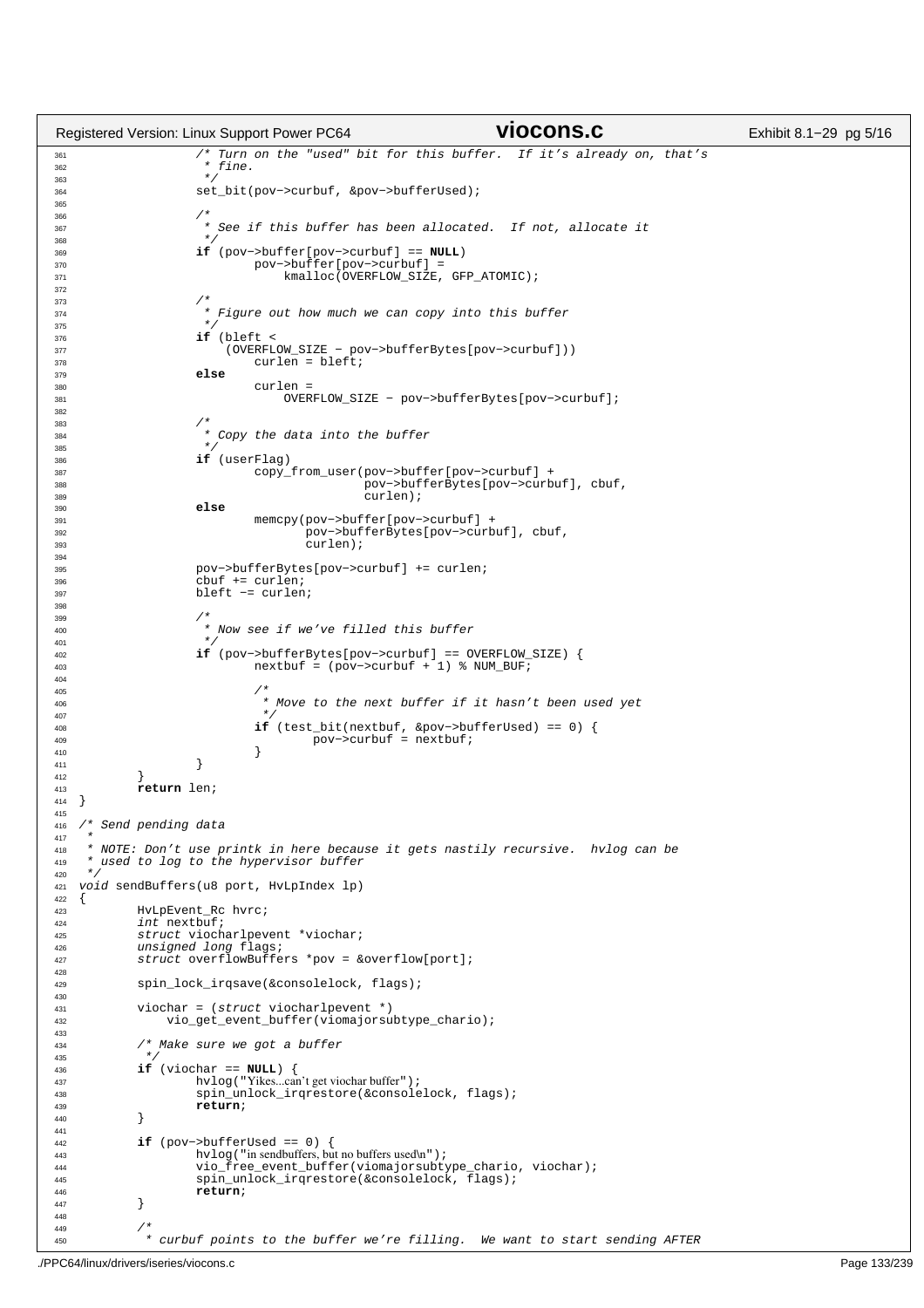```
Registered Version: Linux Support Power PC64 viocons.c Exhibit 8.1−29 pg 6/16
```

```
\frac{451}{452} * this one.
452 * /
453 nextbuf = (pov->curbuf + 1) % NUM_BUF;
454
455 / *
456 * Loop until we find a buffer with the bufferUsed bit on
457 *458 while (test_bit(nextbuf, &pov−>bufferUsed) == 0)
                     nextbut = (nextbuf + 1) % NUM_BUF;460
461 initDataEvent(viochar, lp);
462<br>463
463 /*
* While we have buffers with data, and our send window is open, send them
465 *466 while ((test_bit(nextbuf, &pov−>bufferUsed)) &&
467 ((sndMsgSeq[port] − sndMsgAck[port]) < viochar_window)) {
468 viochar−>immediateDataLen = pov−>bufferBytes[nextbuf];<br>viochar−>event_xCorrelationToken = sndMsαSeα[port]++;
469 viochar−>event.xCorrelationToken = sndMsgSeq[port]++;
470 viochar−>event.xSizeMinus1 =
471 offsetof(struct viocharlpevent,
472 immediateData) + viochar−>immediateDataLen;
473
474 memcpy(viochar−>immediateData, pov−>buffer[nextbuf],
                             475 viochar−>immediateDataLen);
476
477 hvrc = HvCallEvent_signalLpEvent(&viochar−>event);
478 if (hvrc) {
479 /*
419<br>480 * MUST unlock the spinlock before doing a printk
481 * /
482 vio_free_event_buffer(viomajorsubtype_chario,
483 viochar);<br>spin unlock ircrestore(&console
                              spin_unlock_irqrestore(&consolelock, flags);
485
486 printk(KERN_WARNING_VIO
<sup>487</sup> "console error sending event! return code % d\nu, <br><sup>488</sup> (int) hvrc );
\begin{array}{ccc} \text{488} & & \text{(int) hvrc);}\\ \text{489} & & \text{return}; \end{array}489 return;<br>490 f
490 }
491
492 /*
493 * clear the bufferUsed bit, zero the number of bytes in this buffer,<br>* and move to the next buffer
<sup>494</sup> * and move to the next buffer */495 * /
496 clear_bit(nextbuf, &pov−>bufferUsed);
+ 1 pov−>bufferBytes[nextbuf] = 0;<br>pov−>bufferBytes[nextbuf] = 0;<br>nextbuf = (nextbuf + 1) % NUM
498 nextbuf = (nextbuf + 1) % NUM_BUF;<br>499 }
            \}500
501
502<br>503
<sup>502</sup> \overline{503} \overline{503} \overline{504} \overline{504} \overline{504} \overline{504} \overline{504} \overline{504} \overline{504} \overline{504} \overline{504} \overline{504} \overline{504} \overline{504} \overline{504} \overline{504} \overline{504} \overline{504} \overline{504} \overline{50504 * this will re−use any allocated buffers
505 * /
506 if (pov−>bufferUsed == 0) {
                     pov->curbuf = 0;
508
509 if (pov−>overflowMessage)
                              pov->overflowMessage = 0;
511
512 if (port_info[port].tty) {
513 if ((port_info[port].tty−>
514 flags & (1 << TTY_DO_WRITE_WAKEUP))
515 && (port_info[port].tty−>ldisc.write_wakeup))
516 (port_info[port].tty−>ldisc.
517 write_wakeup) (port_info[port].tty);<br>518 wake up interruptible(&port info[port].tty->
                              518 wake_up_interruptible(&port_info[port].tty−>
519 write_wait);
520 }
521 }
522
523 vio_free_event_buffer(viomajorsubtype_chario, viochar);
524 spin_unlock_irqrestore(&consolelock, flags);
525
526 }
527
528 /* Our internal writer. Gets called both from the console device and
529 * the tty device. the tty pointer will be NULL if called from the console.
530 *<br>531 *
    * NOTE: Don't use printk in here because it gets nastily recursive. hvlog can be
532 * used to log to the hypervisor buffer
533<br>534
534 static int internal_write(struct tty_struct *tty, const char *buf,
535 size_t len, int userFlag)
\begin{matrix}536\\537\end{matrix}537 MvLpEvent_Rc hvrc;<br>538 Size_t bleft = len
538 512e bleft = len;<br>539 512e f curlen;
            size t curlen;
540 const char *curbuf = buf;
```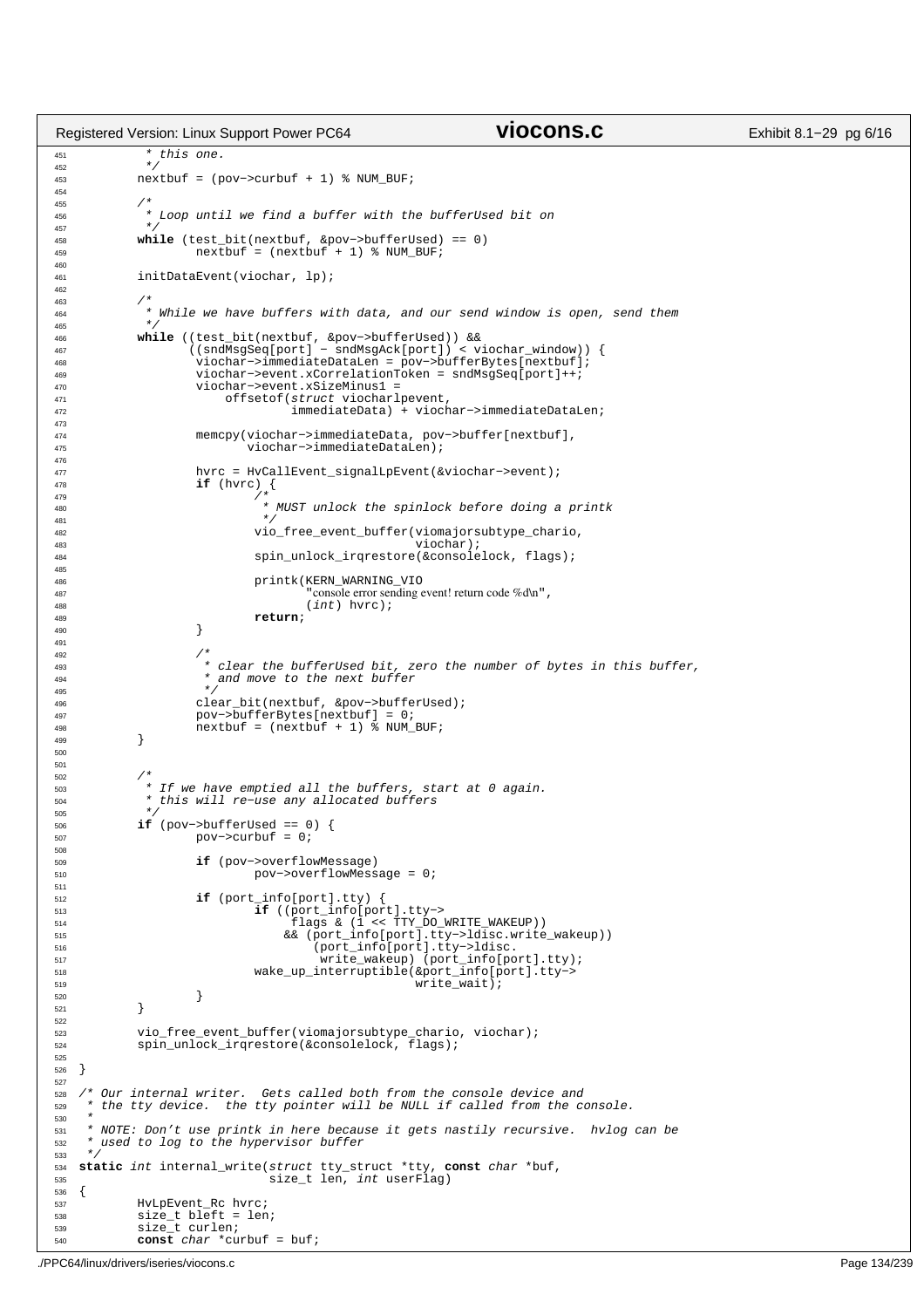```
541 struct viocharlpevent *viochar;
542 unsigned long flags;
543 struct port_info_tag *pi = NULL;<br>544 Struct port_info_tag *pi = NULL;
544 HvLpIndex 1\overline{p};<br>545 u8 port;
            u8 port;
546
\frac{1}{548} if (tty)
                     ) {<br>pi = (struct port_info_tag *) tty->driver_data;
549
550 if (!pi
551 || viotty_paranoia_check(pi, tty−>device,
552 "viotty_internal_write"))
553 return −ENODEV;
554
555 lp = pi−>lp;
556 port = pi−>port;
557 } else {
\begin{array}{ccc}\n\overline{\phantom{a}} & \overline{\phantom{a}} \\
\overline{\phantom{a}} & \overline{\phantom{a}} \\
\overline{\phantom{a}} & \overline{\phantom{a}} \\
\overline{\phantom{a}} & \overline{\phantom{a}} \\
\overline{\phantom{a}} & \overline{\phantom{a}} \\
\overline{\phantom{a}} & \overline{\phantom{a}} \\
\overline{\phantom{a}} & \overline{\phantom{a}} \\
\overline{\phantom{a}} & \overline{\phantom{a}} \\
\overline{\phantom{a}} & \overline{\phantom{a}} \\
\overline{\phantom{a}} & \overline{\phantom{a}} \\
\overline{\phantom{a}} & \over559 * /
560 port = 0;
561 lp = port_info[0].lp;
562 }
563
564 /* Always put console output in the hypervisor console log
565 */
566 if (port == 0)
                     HvCall writeLogBuffer(buf, len);
568
569 /* If the path to this LP is closed, don't bother doing anything more.
570 * just dump the data on the floor
571 *572 if (!viopath_isactive(lp))
573 return len;
574
575 /*
576 * If there is already data queued for this port, send it
577 */
578 if (overflow[port].bufferUsed)<br>579 if sendBuffers(port, lp);
                     sendBuffers(port, lp);
580
581 spin_lock_irqsave(&consolelock, flags);
582
583 viochar = (struct viocharlpevent *)
584 vio_get_event_buffer(viomajorsubtype_chario);<br>585 /* Make sure we got a buffer
             /* Make sure we got a buffer
586 *587 if (viochar == NULL) {
588 hvlog("Yikes...can't get viochar buffer");<br>spin_unlock_ircrestore(&console
589 spin_unlock_irqrestore(&consolelock, flags);<br>
return -1;
                     return -1;591 }
592
            initDataEvent(viochar, lp);
594
595 /* Got the lock, don't cause console output */
596 while ((bleft > 0) &&
597 (overflow[port].bufferUsed == 0) &&
598 ((sndMsgSeq[port] − sndMsgAck[port]) < viochar_window)) {
599 if (bleft > VIOCHAR_MAX_DATA)
600 curlen = VIOCHAR_MAX_DATA;
601 else
602 curlen = bleft;
603<br>604
                     604 viochar−>immediateDataLen = curlen;
605 viochar−>event.xCorrelationToken = sndMsgSeq[port]++;
606
607 if (userFlag)
608 copy_from_user(viochar−>immediateData, curbuf,
609 curlen);
                     610 else
611 memcpy(viochar−>immediateData, curbuf, curlen);
612
613 viochar−>event.xSizeMinus1 =
                          offsetof(struct viocharlpevent,
615 immediateData) + curlen;
616
617 hvrc = HvCallEvent_signalLpEvent(&viochar->event);<br>618 if (hvrc) {
618 if (hvrc) {
619 /*
* MUST unlock the spinlock before doing a printk<br>
<sup>621</sup> */
621 * /
622 vio_free_event_buffer(viomajorsubtype_chario,
\frac{1}{624} viochar);<br>spin unlock irrestore(\frac{1}{6}console
                              spin_unlock_irqrestore(&consolelock, flags);
625
h\nu\log ("viocons: error sending event! %d\n", \frac{626}{100} (int) h\nu\nc);
\frac{627}{628} (int) hvrc);<br>\frac{627}{628} return len – bleft
628 return len − bleft;
629 }
630
Registered Version: Linux Support Power PC64 viocons.c Exhibit 8.1−29 pg 7/16
```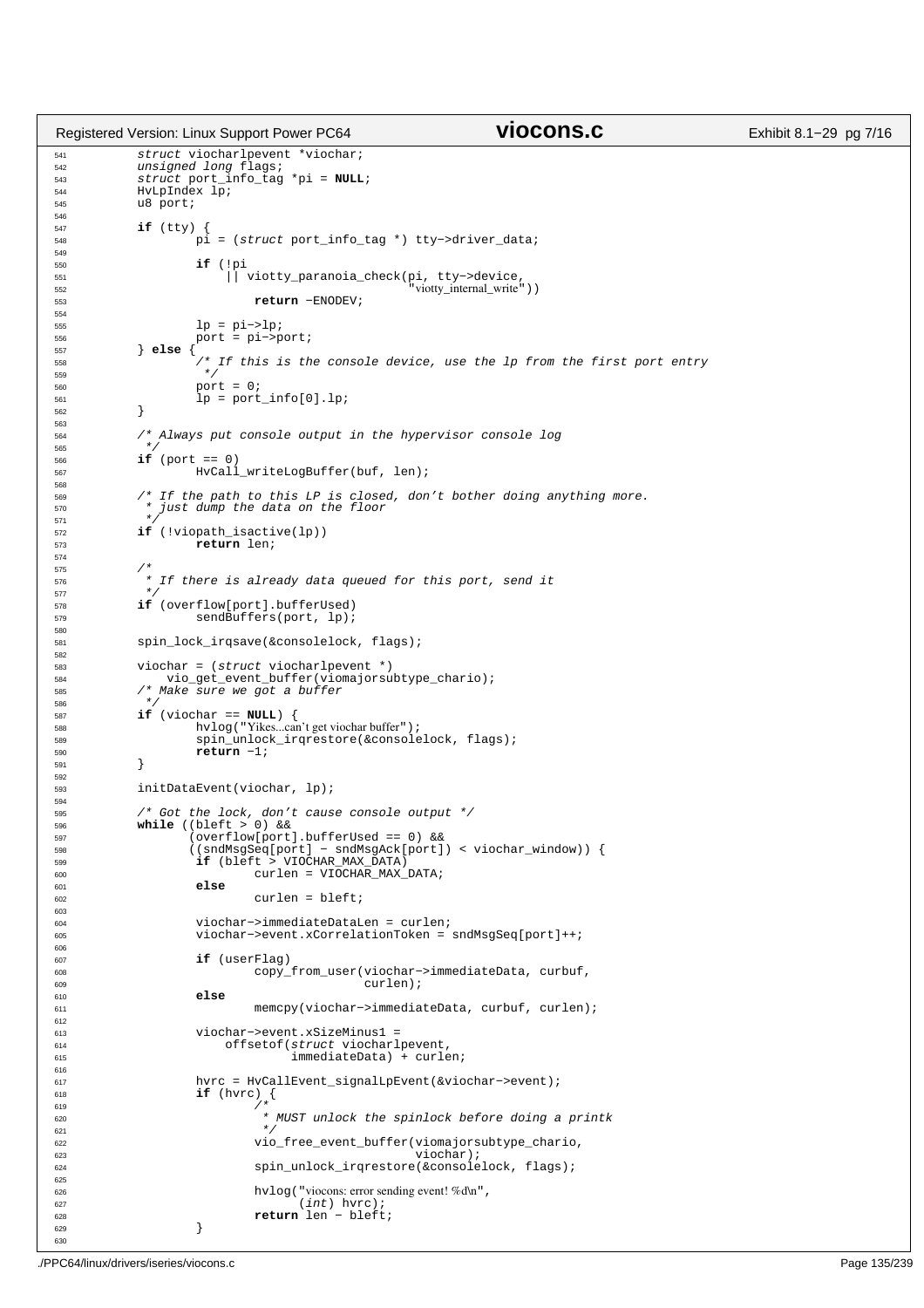```
631 curbuf += curlen;
632 bleft −= curlen;
633 }
634
635<br>636
             * If we didn't send it all, buffer it
637 * /\textbf{if} \text{ (bleft > 0) }<br>
\textbf{if} \text{ (bleft > 0) }bleft -= bufferAdd(port, curbuf, bleft, userFlag);
640<br>641
641 vio_free_event_buffer(viomajorsubtype_chario, viochar);
642 spin_unlock_irqrestore(&consolelock, flags);
643
644 return len − bleft;
   \left\{ \right\}646
647 /* Initialize the common fields in a charLpEvent
648<br>649
   649 static void initDataEvent(struct viocharlpevent *viochar, HvLpIndex lp)
650 {<br>651
            memset(viochar, 0x00, sizeof(struct viocharlpevent));
652
653 viochar−>event.xFlags.xValid = 1;
654 viochar−>event.xFlags.xFunction = HvLpEvent_Function_Int;
            655 viochar−>event.xFlags.xAckInd = HvLpEvent_AckInd_NoAck;
656 viochar−>event.xFlags.xAckType = HvLpEvent_AckType_DeferredAck;
657 viochar−>event.xType = HvLpEvent_Type_VirtualIo;
658 viochar−>event.xSubtype = viomajorsubtype_chario | viochardata;
659 viochar−>event.xSourceLp = HvLpConfig_getLpIndex();
660 viochar−>event.xTargetLp = lp;
661 viochar−>event.xSizeMinus1 = sizeof(struct viocharlpevent);
662 viochar−>event.xSourceInstanceId = viopath_sourceinst(lp);
663 viochar−>event.xTargetInstanceId = viopath_targetinst(lp);
   \rightarrow665
666
667 /* console device write
667 *<br>
668 *<br>
669 \mathsf{sta}669 static void viocons_write(struct console *co, const char *s,
                                unsigned count)
\begin{matrix} 671 \\ 672 \end{matrix}/* This parser will ensure that all single instances of either \ln or \ln are
\frac{673}{1000} * matched into carriage return/line feed combinations. It also allows for<br>* instances where there already exist \n\r combinations as well as the
674 * instances where there already exist \ln\{r} combinations as well as the \star reverse, \ln\{r} combinations.
             * reverse, \langle r \ranglen combinations.
676 * /677
678 int index;<br>679 char charp
679 char charptr[1];<br>
\begin{array}{ccc}\n680 & \text{int founder:} \\
\end{array}int foundcr;
681 and the roducer,<br>682 int slicebegin;<br>formation interests.
            int sliceend;
683
684 foundcr = 0;<br>685 slicebegin =
            slichedin = 0;
686 sliceend = 0;
687
688 for (index = 0; index < count; index++) \mathbf{f}(\mathbf{f}) = \mathbf{f}(\mathbf{f}) \mathbf{f}(\mathbf{f})689 if (!foundcr && s[index] == 0x0a) {
690 if ((slicebegin − sliceend > 0)
691 && sliceend < count) {
692 internal_write(NULL, &s[slicebegin],<br>693 internal_write(NULL, &s[slicebegin],
693 sliceend − slicebegin, 0);<br>slicebegin = slicebegin, 0);
                                       slicebegin = sliceend;695 }
---<br>
charptr[0] = '\r';<br>
sex<br>
internal write(NU
697 internal_write(NULL, charptr, 1, 0);<br>698 }
698 }
699 if (foundcr & \& \sinh(\sinh(\theta)) = 0 \times 0a) {<br>if ((index - 2) > = 0) {
700 if ((index − 2) >= 0) {
701 if (s[index − 2] != 0x0a) {
<sup>702</sup> internal_write(NULL)<br><sup>703</sup> 68 S
<sup>703</sup> \& slicebegin],<br>
<sup>704</sup> sliceend –
                                                                sliceend
705 slicebegin, 0);
706 slicebegin = sliceend;
707<br>708<br>708<br>708<br>708<br>708<br>708708 internal_write(NULL, charptr, 1, \frac{1}{100}709 0);
710 }
711 }
712 }
\overline{z_1} sliceend++;
714
\mathbf{if} (s[index] == 0 \times 0 \text{d})
716 foundcr = 1;<br>717 else
717 else
            \texttt{foundcr = 0;}719 }
Registered Version: Linux Support Power PC64 viocons.c Exhibit 8.1−29 pg 8/16
```
720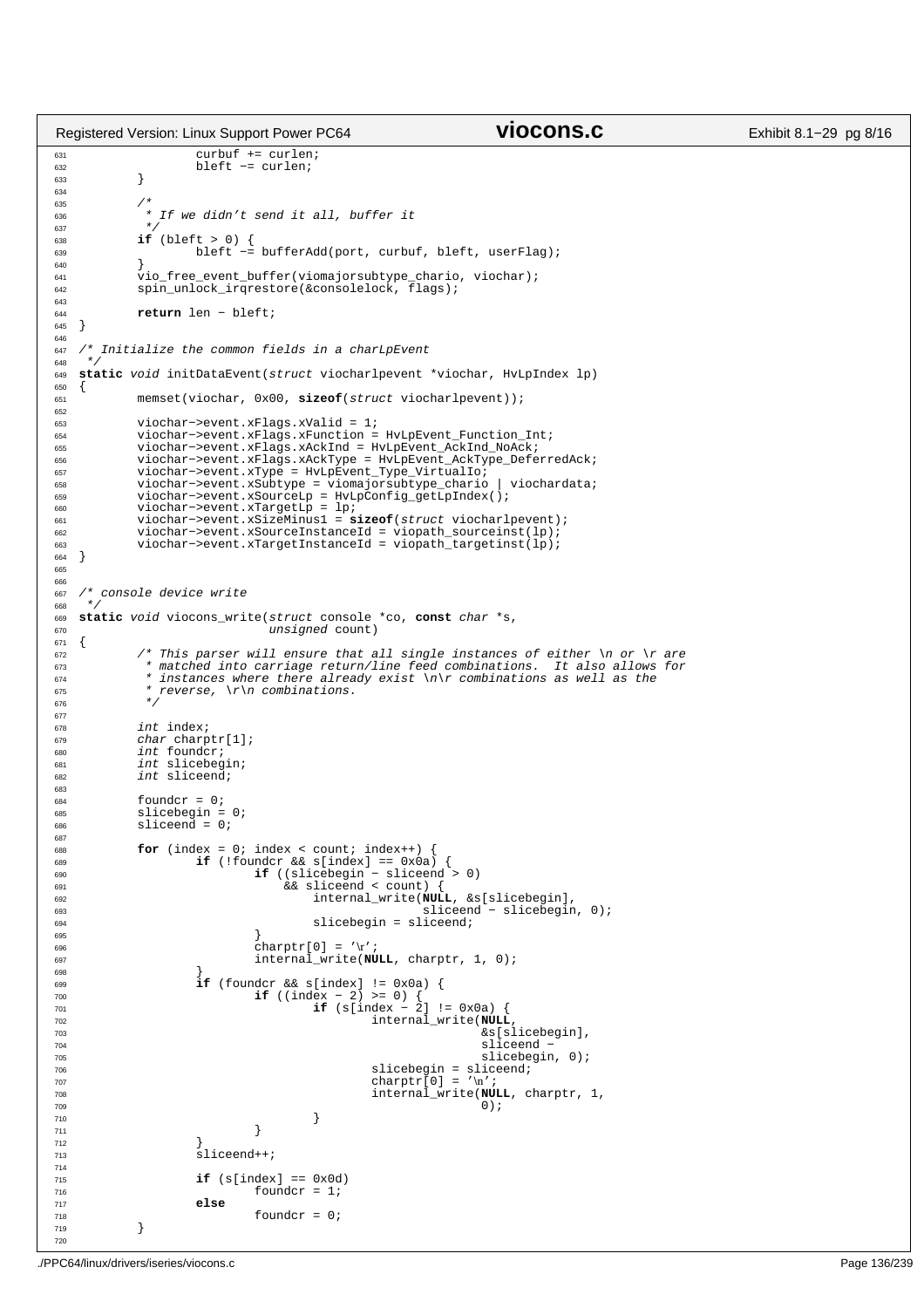```
721 internal_write(NULL, &s[slicebegin], sliceend − slicebegin, 0);
722
723 if (count > 1) {
724 if (foundcr == 1 && s[count − 1] != 0x0a) {<br>725 charptr[0] = '\n';
725 charptr[0] = '\n';
726 internal_write(NULL, charptr, 1, 0);
727 } else if (s[count − 1] == 0x0a && s[count − 2] != 0x0d) {
728
729<br>730 charptr[0] = '\r{r'};<br>internal write(NU
730 internal_write(NULL, charptr, 1, 0);
731 }
732<br>733 }
   \}734
735 /* Work out a the device associate with this console
736<br>737
   static kdev_t viocons_device(struct console *c)
738 {
739 return MKDEV(TTY_MAJOR, c−>index + viotty_driver.minor_start);
   740 }
741
742 /* console device read method
743<br>744
   744 static int viocons_read(struct console *co, const char *s, unsigned count)
745 {
746 printk(KERN_DEBUG_VIO "viocons_read\n");<br>747 // Implement me
747 // Implement me<br>748 interruptible_s
             interruptible_sleep_on(&viocons_wait_queue);
749 return \overline{0};
   \}751
   7 * Do console device setup
753<br>754
   754 static int __init viocons_setup(struct console *co, char *options)
755 {<br>756756 return 0;
757 }
758
759 /* console device I/O methods
760 */
761 static struct console viocons = {
762 name:"ttyS",
763 write:viocons_write,<br>764 read:viocons_read,
764 read:viocons_read,
            device:viocons_device,
766 setup:viocons_setup<br>767 flags:CON PRINTBUFFI
767 flags:CON_PRINTBUFFER,<br>768 };
   768 };
769
770
771 /* TTY Open method
\frac{772}{773} */
   static int viotty_open(struct tty_struct *tty, struct file *filp)
774 \{<br>775
            int port;
776 and the port.<br>776 and unsigned long flags;<br>777 MOD INC USE COUNT;
            MOD_INC_USE_COUNT;
778 port = MINOR(tty−>device) − tty−>driver.minor_start;
779
780 if (port >= VIOTTY_SERIAL_START)
781 port −= VIOTTY_SERIAL_START;
782
783 if ((port < 0) || (port >= VTTY_PORTS)) {<br>
MOD_DEC_USE_COUNT;
785 return −ENODEV;
786 }
787
788 spin_lock_irqsave(&consolelock, flags);
789
790 /*
791 * If some other TTY is already connected here, reject the open
792<br>793
793 if ((port_info[port].tty) && (port_info[port].tty != tty)) {<br>794 spin_unlock_irgrestore(&consolelock, flags);
                      spin_unlock_irqrestore(&consolelock, flags);
795 MOD_DEC_USE_COUNT;
796 printk(KERN_WARNING_VIO
797 "console attempt to open device twice from different ttys\n");<br>798 return -EBUSY;
798 return −EBUSY;
799 }
800 tty−>driver_data = &port_info[port];
801 port_info[port].tty = tty;
802 spin_unlock_irqrestore(&consolelock, flags);
803
804 return 0;<br>805 }
   \{806
\begin{array}{cc} 807 \\ 808 \\ * \end{array} /* TTY Close method
808<br>809
   static void viotty_close(struct tty_struct *tty, struct file *filp)
810 {
Registered Version: Linux Support Power PC64 viocons.c Exhibit 8.1−29 pg 9/16
```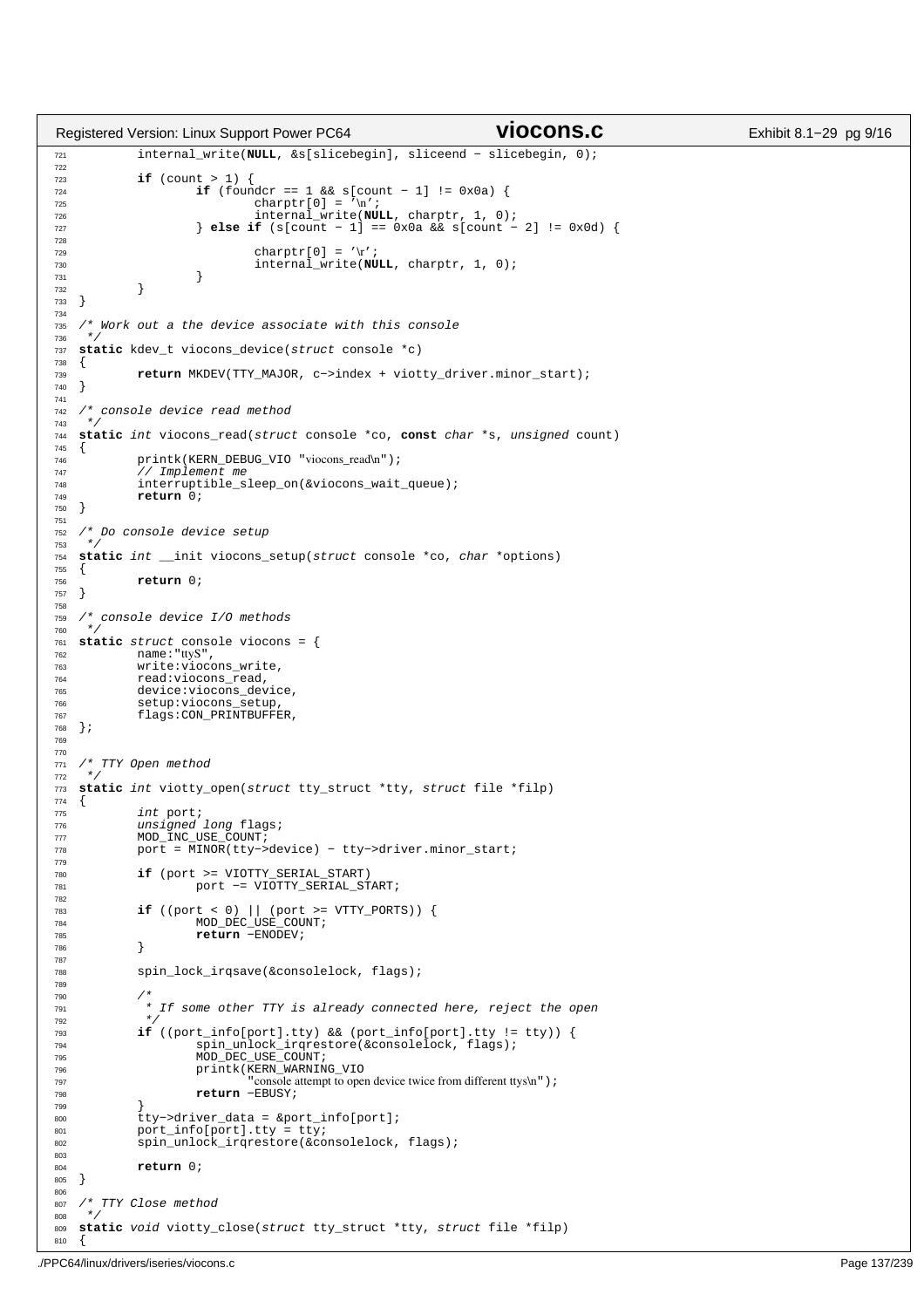```
811 unsigned long flags;
812 struct port_info_tag *pi =
813 (struct port_info_tag *) tty−>driver_data;
814
815 if (!pi || viotty_paranoia_check(pi, tty->device, "viotty_close"))<br>816 incluin:
                       816 return;
817
818 \text{spin\_lock\_irqsave}(\&\text{consolelock, flags});<br>819 \text{if } (\text{try--count} == 1)819 if (tty->count == 1)<br>820 i ->tty = NU
             920 pi–>tty = NULL;<br>}
821 }
822
             spin_unlock_irqrestore(&consolelock, flags);
824
825 MOD_DEC_USE_COUNT;
826 }
827
828 /* TTY Write method<br>829 *\frac{1}{\ast}830 static int viotty_write(struct tty_struct *tty, int from_user,
831 const unsigned char *buf, int count)
832 {
833 return internal_write(tty, buf, count, from_user);<br>834 }
   \}835
836 /* TTY put_char method
837 */
838 static void viotty_put_char(struct tty_struct *tty, unsigned char ch)
839 \{940\}internal write(tty, \&ch, 1, 0);
841 }
842
843 /* TTY flush_chars method
844<br>845
   static void viotty_flush_chars(struct tty_struct *tty)
846
847 }
848
849 /* TTY write_room method
850 */
851 static int viotty_write_room(struct tty_struct *tty)
852<br>853
rac{1}{654} int i;<br>rac{1}{654} int ro
854 int room = 0;<br>855 struct port is
855 struct port_info_tag *pi =
856 (struct port_info_tag *) tty−>driver_data;
857
858 if (!pi
859 || viotty_paranoia_check(pi, tty->device, sso
                                                "viotty_sendbuffers"))
861 return 0;
862<br>863
863 // If no buffers are used, return the max size<br>864 if (overflow[pi->port].bufferUsed == 0)
864 if (overflow[pi−>port].bufferUsed == 0)
865 return VIOCHAR_MAX_DATA * NUM_BUF;
866
867 for (i = 0; ((i < NUM_BUF) && (room < VIOCHAR_MAX_DATA)); i++) {
868 room +=<br>869 (OV)
869 (OVERFLOW_SIZE − overflow[pi->port].bufferBytes[i]);<br>870 }
             \}871
872 if (room > VIOCHAR_MAX_DATA)<br>873 return VIOCHAR_MAX_D
873 return VIOCHAR<sup>_MAX_DATA;</sup>
             874 else
875 return room;
876 }
877
878 /* TTY chars_in_buffer_room method
879<br>880
   static int viotty_chars_in_buffer(struct tty_struct *tty)
881 {
             882 return 0;
883 }
884
885 static void viotty_flush_buffer(struct tty_struct *tty)
886 {
887 }
888
889 static int viotty_ioctl(struct tty_struct *tty, struct file *file,
890 unsigned int cmd, unsigned long arg)<br>891 {
   \{892 switch (cmd) {<br>893 /* the
893 /* the ioctls below read/set the flags usually shown in the leds */<br>894 /* don't use them - they will go away without warning */
899<br>A /* don't use them − they will go away without warning */<br>R95 CASE KDGETLED:
             895 case KDGETLED:
896 case KDGKBLED:
                      897 return put_user(0, (char *) arg);
898
899 case KDSKBLED:
900 return 0;
Registered Version: Linux Support Power PC64 viocons.c Exhibit 8.1−29 pg 10/16
```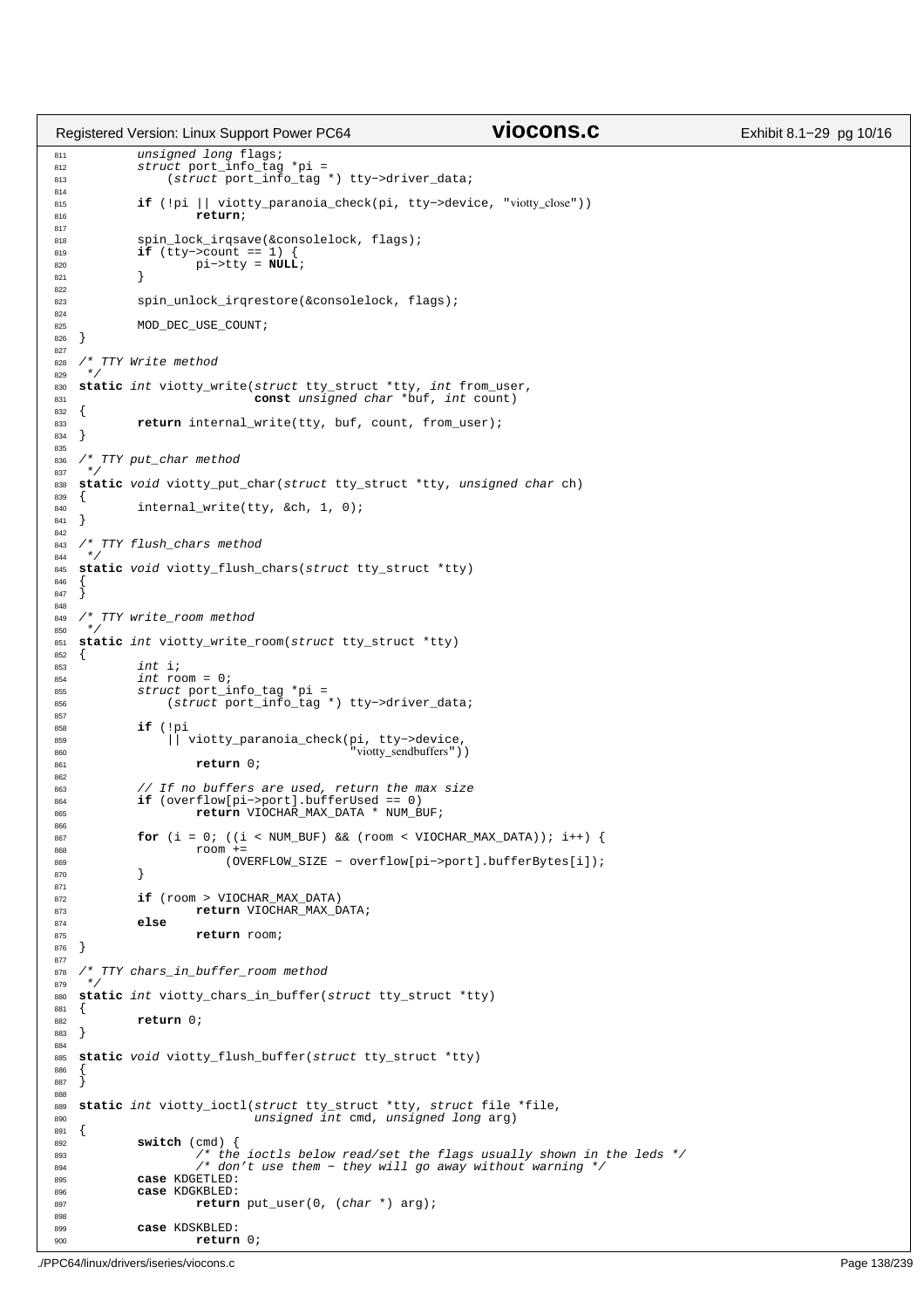$90'$  **return** n\_tty\_ioctl(tty, file, cmd, arg); } **static** void viotty throttle(struct tty struct \*tty) { } **static** void viotty\_unthrottle(struct tty\_struct \*tty) { } **static** void viotty\_set\_termios(struct tty\_struct \*tty,  $struct$  termios \*old\_termios) } **static** void viotty\_stop(struct tty\_struct \*tty) { } **static** void viotty\_start(struct tty\_struct \*tty) { } **static** void viotty hangup(struct tty struct \*tty) { } **static** void viotty\_break(struct tty\_struct \*tty, int break\_state) { } **static** void viotty\_send\_xchar(struct tty\_struct \*tty, char ch) { } **static** void viotty\_wait\_until\_sent(struct tty\_struct \*tty, int timeout) { /\* Handle an open charLpEvent. Could be either interrupt or ack 944<br>945 static void vioHandleOpenEvent(struct HvLpEvent \*event) <br>947 unsigned long flags;  $\frac{1}{948}$  u8 eventRc;<br> $\frac{1}{949}$  u16 eventSu 949 u16 eventSubtypeRc;<br>950 struct viocharlneve <sup>950</sup> struct viocharlpevent \*cevent = (struct viocharlpevent \*) event; u8 port = cevent−>virtualDevice; 952<br>953 **if** (event−>xFlags.xFunction == HvLpEvent\_Function\_Ack) { <sup>954</sup> **if** (port >= VTTY\_PORTS) **return**; spin\_lock\_irqsave(&consolelock, flags); /\* Got the lock, don't cause console output \*/ <sup>960</sup> **if** (event−>xRc == HvLpEvent\_Rc\_Good) { sndMsgSeq[port] = sndMsgAck[port] = 0; } 963<br>964 port\_info[port].lp = event−>xTargetLp; ersetted by the spin unlock irqrestore(&consolelock, flags); 968 **if** (event−>xCorrelationToken != 0) {<br>969 *insigned long* semptr = event. unsigned long semptr = event−>xCorrelationToken; <sup>970</sup> up((struct semaphore \*) semptr); } **else** 972 printk(KERN\_WARNING\_VIO<br>
973 monsole: wierd...got op 973<br>
974 **else** {<br> **else** { } **else** { /\* This had better require an ack, otherwise complain  $*$  / **if** (event−>xFlags.xAckInd != HvLpEvent\_AckInd\_DoAck) { 978 printk(KERN\_WARNING\_VIO<br>
"console: viocharonen v "console: viocharopen without ack bit!\n"); 980 **return**;<br>981 **1 return**; } 983 spin\_lock\_irqsave(&consolelock, flags);<br>984 /\* Got the lock, don't cause console ou  $4/$ \* Got the lock, don't cause console output \*/ /\* Make sure this is a good virtual tty \*/ <sup>987</sup> **if** (port >= VTTY\_PORTS) { 988 eventRc = HvLpEvent\_Rc\_SubtypeError;<br>eventSubtypeRc = viorc\_openRejected;  $eventSubtypeRc = viorc\_openRejected;$  } Registered Version: Linux Support Power PC64 **viocons.c** Exhibit 8.1−29 pg 11/16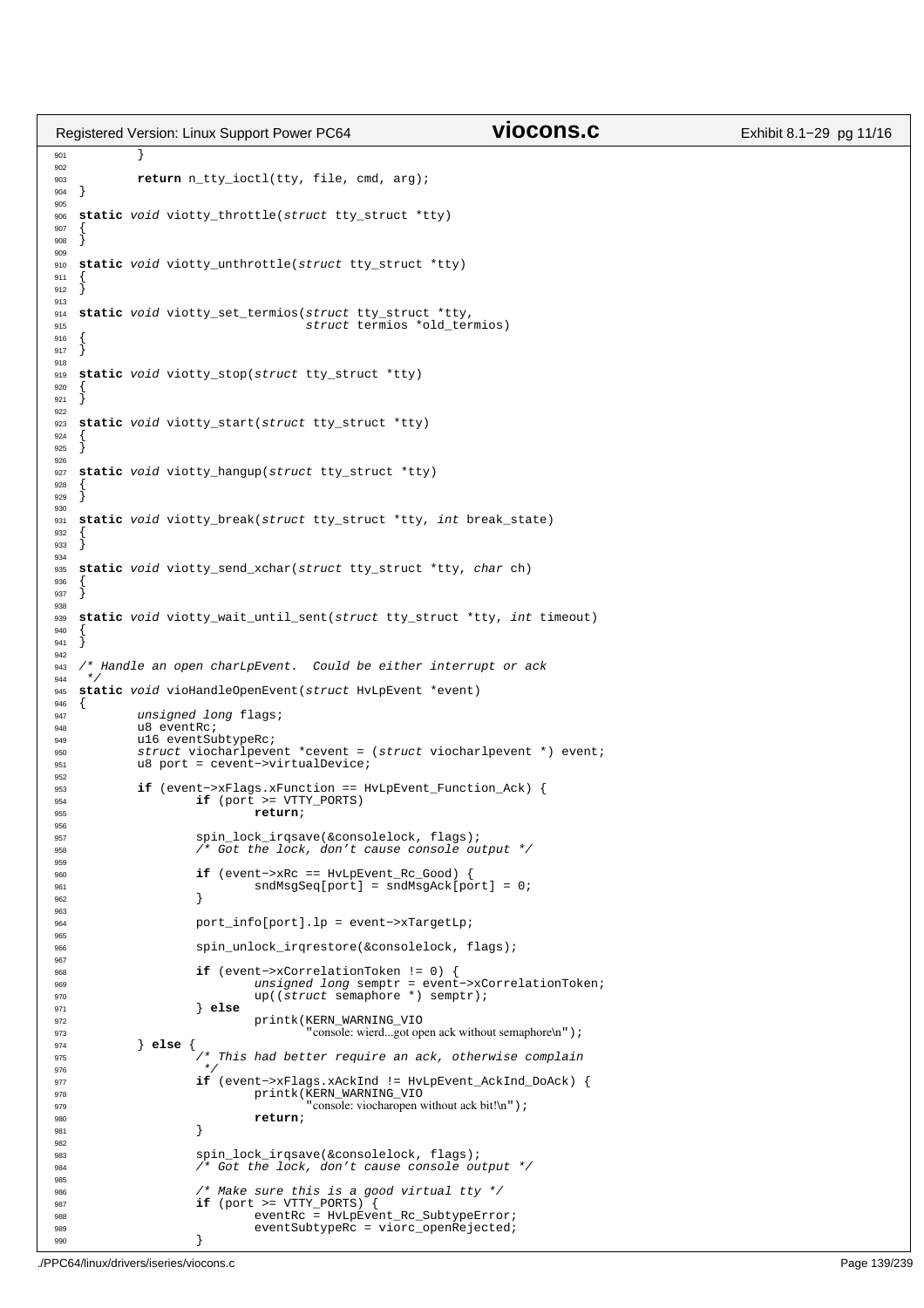```
991
992 /* If this is tty is already connected to a different
993 partition, fail */
994 else if ((port_info[port].lp != HvLpIndexInvalid) &&
995 (port_info[port].lp != event−>xSourceLp)) {
996 eventRc = HvLpEvent_Rc_SubtypeError;
997 eventSubtypeRc = viorc_openRejected;<br>998 else {
998 } else {
999 port_info[port].lp = event−>xSourceLp;<br>1000 port_info[port].lp = eventRc = HvLpFventRc Good;
1000 eventRc = HvLpEvent_Rc_Good;<br>
eventSubtypeRc = viorc_good;
1001 eventSubtypeRc = viorc_good;
1002 sndMsgSeq[port] = sndMsgAck[port] = 0;
1003 }
1004
1005 spin_unlock_irqrestore(&consolelock, flags);
1006
1007 /* Return the acknowledgement */<br>1008 1008 HvCallEvent ackLpEvent(event);
            HvCallEvent_ackLpEvent(event);
\begin{bmatrix} 1009 \\ 1010 \end{bmatrix}1010 }
1011
1012 /* Handle a close open charLpEvent. Could be either interrupt or ack
1013<br>1014
   static void vioHandleCloseEvent(struct HvLpEvent *event)
1015 {
1016 unsigned long flags;
1017 struct viocharlpevent *cevent = (struct viocharlpevent *) event;
1018 u8 port = cevent−>virtualDevice;
1019
1020 if (event−>xFlags.xFunction == HvLpEvent_Function_Int) {
1021 if (port >= VTTY_PORTS)<br>1022 return;
                              1022 return;
1023<br>1024
1024 /* For closes, just mark the console partition invalid */
1025 spin_lock_irqsave(&consolelock, flags);
1026 /* Got the lock, don't cause console output */
1027
1028 if (port_info[port].lp == event−>xSourceLp)
                             port_info[port].lp = HvLpIndexInvalid;1030
1031 spin_unlock_irqrestore(&consolelock, flags);
1032 printk(KERN_INFO_VIO
1033 "console close from %d\n", event−>xSourceLp);<br>
1034 } else {
1034 } else {
                     1035 printk(KERN_WARNING_VIO
1036 "console got unexpected close acknowlegement\n");<br>
1037
\begin{matrix} 1037 \\ 1038 \end{matrix}1038 }
1039
1040 /* Handle a config charLpEvent. Could be either interrupt or ack
10411042 static void vioHandleConfig(struct HvLpEvent *event)
1043 {
1044 struct viocharlpevent *cevent = (struct viocharlpevent *) event;<br>int len:
            int len;
1046
1047 len = cevent−>immediateDataLen;
1048 HvCall_writeLogBuffer(cevent−>immediateData,
                                    cevent−>immediateDataLen);
1050
1051 if (cevent−>immediateData[0] == 0x01) {
1052 printk(KERN_INFO_VIO<br>
1053 "console window re
<sup>1053</sup> "console window resized to %d: %d: %d: %d\n",
                             1054 cevent−>immediateData[1],
1055 cevent−>immediateData[2],
1056 cevent−>immediateData[3], cevent−>immediateData[4]);<br>1057 care diateData[3], cevent->immediateData[4]);
1057 } else {
                     printk(KERN_WARNING_VIO "console unknown config event\n");
1059<br>1060
            1060 return;
1061 }
1062
1063 /* Handle a data charLpEvent.
1064
1065 static void vioHandleData(struct HvLpEvent *event)
10661067 struct tty_struct *tty;<br>1068 struct viocharlpevent *
1068 struct viocharlpevent *cevent = (struct viocharlpevent *) event;
1069 struct port_info_tag *pi;
1070 int len;
1071 u8 port = cevent−>virtualDevice;
1072
1073 if (port >= VTTY_PORTS)<br>1074 best printless (KERN WARN
1074 printk(KERN_WARNING_VIO
                             \frac{1}{2} "console data on invalid virtual device %d\n",
1076 port);<br>
1077 return;
            1077 return;
1078 }
1079
1080 tty = port_info[port].tty;
Registered Version: Linux Support Power PC64 viocons.c Exhibit 8.1−29 pg 12/16
```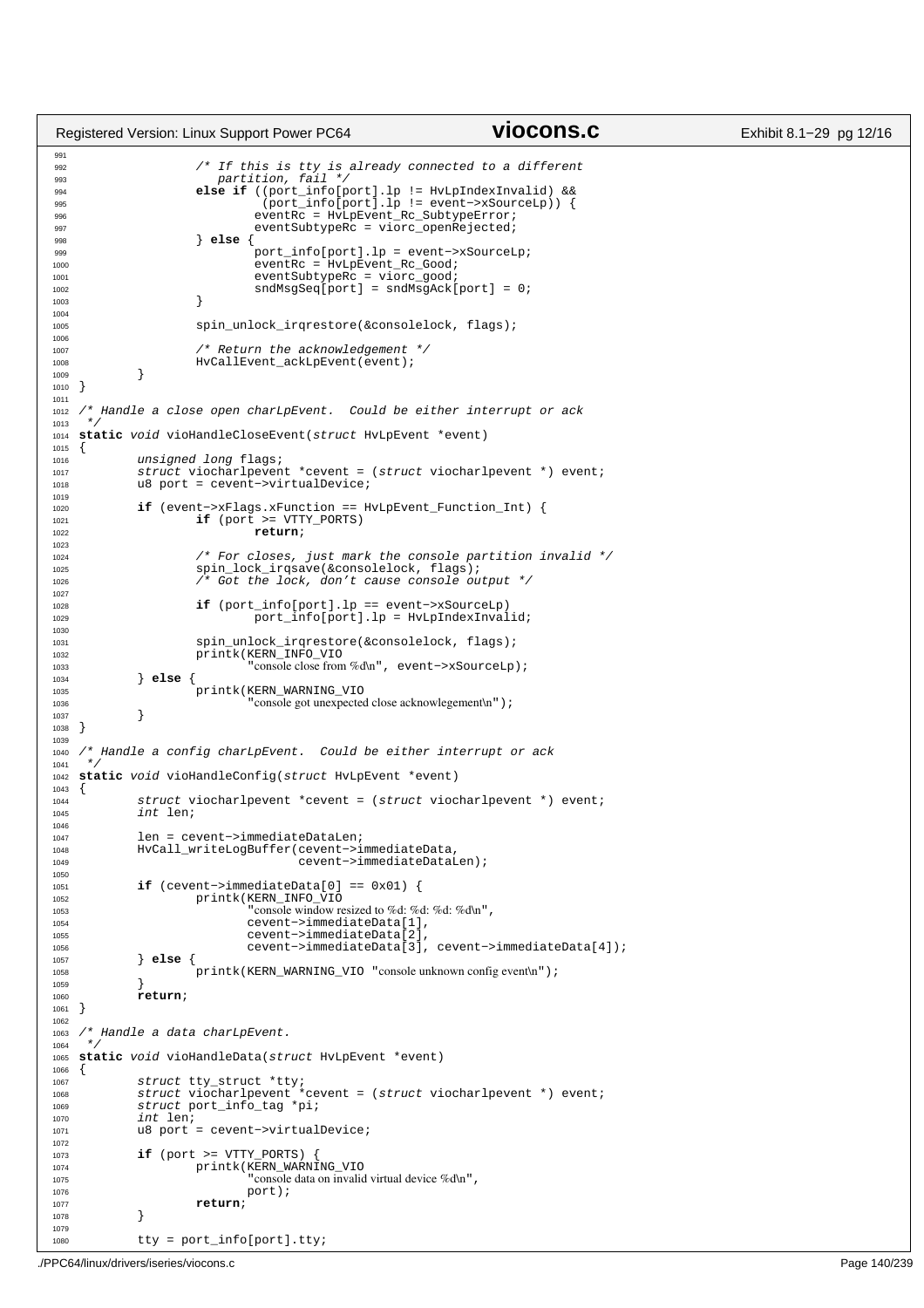Registered Version: Linux Support Power PC64 **viocons.c** Exhibit 8.1−29 pg 13/16

```
1082 if (tty == NULL) {<br>1083 printk (KER
1083 printk(KERN_WARNING_VIO<br>moty for virtual device
<sup>1084</sup> "no tty for virtual device %d\n", port);<br>\begin{array}{c} \n\text{return:} \\
\end{array}1085 return;
1086 }
1087
1088 if (tty->magic != TTY_MAGIC) {<br>1089 if printk(KERN WARNING VI
1089 printk(KERN_WARNING_VIO "tty bad magic\n");<br>
return;
              1090 return;
1091 }
1092
1093<br>1094
               * Just to be paranoid, make sure the tty points back to this port
1095
1096 pi = (struct port_info_tag *) tty−>driver_data;
1097
1098 if (!pi || viotty_paranoia_check(pi, tty−>device, "vioHandleData"))
                        1099 return;
1100
1101 len = cevent−>immediateDataLen;
1102
1103 if (len == 0)<br>1104 retur
                        return;1105
1106 /* Don't log the user's input to the hypervisor log or their password
1107 * will appear on a hypervisor log display.
1108 */
1109
1110 /* Don't copy more bytes than there is room for in the buffer */<br>1111 if (tty->flip.count + len > TTY_FLIPBUF_SIZE) {<br>1112 len = TTY_FLIPBUF_SIZE - tty->flip.count;
1113 printk(KERN_WARNING_VIO)<br>1114 monsole input huffer over
              <sup>1</sup> "console input buffer overflow!\n");
1115 }
1116
1117 memcpy(tty−>flip.char_buf_ptr, cevent−>immediateData, len);
1118 memset(tty−>flip.flag_buf_ptr, TTY_NORMAL, len);
1119
1120 /* Update the kernel buffer end */
1121 tty−>flip.count += len;
1122 tty−>flip.char_buf_ptr += len;
1123
1124 tty−>flip.flag_buf_ptr += len;
1125
1126 tty_flip_buffer_push(tty);<br>
1127 }
1127 }
1128
   /* Handle an ack charLpEvent.
11301131 static void vioHandleAck(struct HvLpEvent *event)
1132 \{<br>1133
              struct viocharlpevent *cevent = (struct viocharlpevent *) event;
1134 unsigned long flags;<br>1135 1135 118 port = cevent->vi
              u8 port = cevent−>virtualDevice;
1136
1137 if (port >= VTTY_PORTS) {
1138 printk(KERN_WARNING_VIO)<br>1139 viocons: data on invali
1139 "viocons: data on invalid virtual device\n");
              1140 return;
1141 }
1142
1143 spin_lock_irqsave(&consolelock, flags);<br>spdMsgAck[port] = event->xCorrelationTc
              1144 sndMsgAck[port] = event−>xCorrelationToken;
1145 spin_unlock_irqrestore(&consolelock, flags);
1146
1147 if (overflow[port].bufferUsed)<br>1148 sendBuffers(port, port
   sendBuffers(port, port_info[port].lp);
1149 }
1150
1151 /* Handle charLpEvents and route to the appropriate routine
1152
1153 static void vioHandleCharEvent(struct HvLpEvent *event)
1154 {
1155 int charminor;
1156
1157 if (event == NULL) {<br>1158 return;
                       return;1159 }
1160 charminor = event−>xSubtype & VIOMINOR_SUBTYPE_MASK;<br>1161 switch (charminor) {
              switch (charminor) {
1162 case viocharopen:
1163 vioHandleOpenEvent(event);<br>1164 break;
1164 break;<br>1165 case viochard
              1165 case viocharclose:
1166 vioHandleCloseEvent(event);<br>
1167 break;
1167 break;<br>1168 case viocharda
1168 case viochardata:
                        vioHandleData(event);
1170 break;
```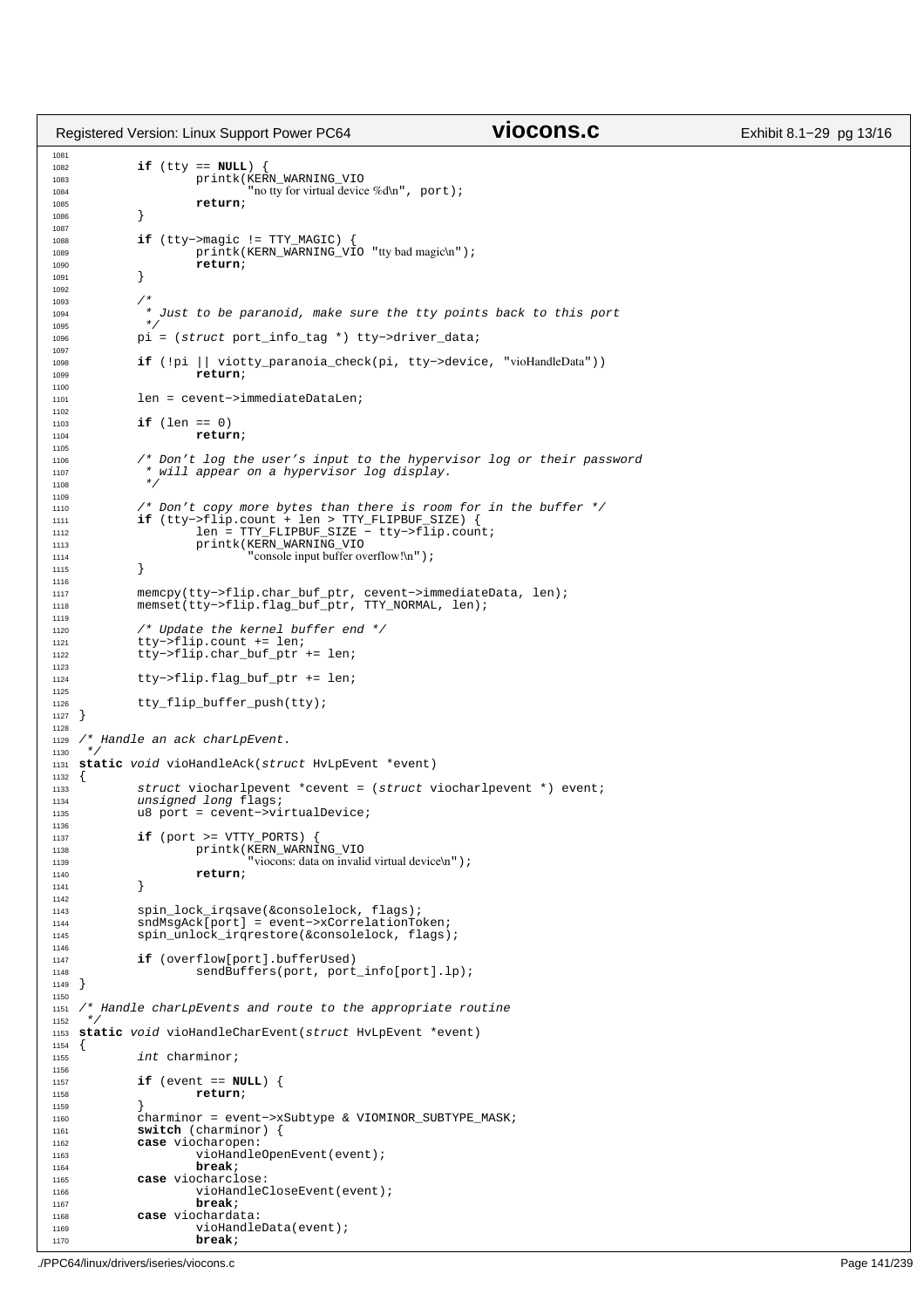```
1171 case viocharack:
1172 vioHandleAck(event);
1173 break;<br>1174 case viocharco
1174 case viocharconfig:<br>1175 vioHandleCo
1175 vioHandleConfig(event);<br>1176 break;
                        break;
1177 default:
1178 if ((event−>xFlags.xFunction == HvLpEvent_Function_Int) &&
1179 (event−>xFlags.xAckInd == HvLpEvent_AckInd_DoAck)) {
1180 event−>xRc = HvLpEvent_Rc_InvalidSubtype;<br>HvCallEvent ackLoEvent(event);
                        HvCallEvent_ackLpEvent(event);
1182 \Big\}\begin{array}{c} 1183 \\ 1184 \end{array} }
1184 }
1185
1186 /* Send an open event
1187
1188 static int viocons_sendOpen(HvLpIndex remoteLp, u8 port, void *sem)
1189<br>1190
1190 return HvCallEvent_signalLpEventFast(remoteLp,<br>HvLpEvent
                                                            HvLpEvent_Type_VirtualIo,
1192 viomajorsubtype_chario<br>
1193 viocharopen,<br>
1193 viocharopen,
1193 | viocharopen, wie besteht is a state of the state of the state of the state of the state of the state of the state of the state of the state of the state of the state of the state of the state of the state of the sta
1194<br>1195 1195 HvLpEvent_AckInd_DoAck, Experiment AckType Immer
                                                            1195 HvLpEvent_AckType_ImmediateAck,
1196 viopath_sourceinst
1197 (remotello),
1198 viopath_targetinst
1199 (remoteLp),
1200 (u64) (unsigned long)
1201 sem, VIOVERSION << 16,
1202 ((u64) port << 48), 0, 0, 0);
1203
1204 }
1205
1206 int __init viocons_init2(void)
1207 {<br>1208
1208 DECLARE_MUTEX_LOCKED(Semaphore);
              int rc;
1210
1211
1212 * Now open to the primary LP
\frac{\ast}{1214} \frac{\ast}{1214} printk(KERN_INFO_VIO "console open path to primary\n");
1214 printk(KERN_INFO_VIO "console open path to primary\n");<br>
1215 rc = viopath_open(HvLpConfig_getPrimaryLpIndex(), viomajorsubtype_chario, viochar_window + 2); /* +2 for<br>
fudge */
1216 if (rc) \{<br>1217 p
1217 printk(KERN_WARNING_VIO)<br>1218 metal console error opening t
              \{ "console error opening to primary %d\n", rc);
1219 }
1220
1221 if (viopath_hostLp == HvLpIndexInvalid) {<br>1222 vio set hostlp();
              \begin{matrix} \text{vio\_set\_hostlp();}\\ \end{matrix}1223 }
1224
1225<br>1226
               * And if the primary is not the same as the hosting LP, open to the
1227 * hosting lp
1228<br>1229
1229 if ((viopath_hostLp != HvLpIndexInvalid) &&
1230 (viopath_hostLp != HvLpConfig_getPrimaryLpIndex())) {
1231 printk(KERN_INFO_VIO
1232
printk(KERN_INFO_VIO
1232

Printk(KERN_INFO_VIO

Printk(KERN_INFO_VIO

Printk(KERN_INFO_VIO

Printk(KERN_INFO_VIO

Printk(KERN_INFO_VIO

Printk(KERN_INFO_VIO

Printk(KERN_INFO_VIO

Printk(KER
<sup>1232</sup> "console open path to hosting (\%d)\n",
                                 viopath_hostLp);
1234 rc = viopath_open(viopath_hostLp, viomajorsubtype_chario, viochar_window + 2); /* +2 for fudge *
    /
1235 if (rc) {
1236 printk(KERN_WARNING_VIO)<br>1237 monsole error opening to the console error opening to the console error opening to the console error opening to the console error opening to the console error opening to the console error
<sup>1237</sup> "console error opening to partition %d: %d\n",<br>
\frac{1}{2} vi opath host Lp. rc);
                        {\scriptsize \texttt{viopath\_hostLp, rc}}; \\\left\{\right.} 1239
1240 }
1241
1242 if (vio_setHandler(viomajorsubtype_chario, vioHandleCharEvent) < 0) {
1243 printk(KERN_WARNING_VIO<br>1244 1244 1244 1244 1245 1245 1254 1264 1279 1284 1295 1297 1298 1297 1298 1297 1298 1299 1298 1299 1299 129
1245 }
1246
1247 printk(KERN_INFO_VIO "console major number is %d\n", TTY_MAJOR);
1248
1249 /* First, try to open the console to the hosting lp.
1250 * Wait on a semaphore for the response.
1251<br>12521252 if ((viopath_isactive(viopath_hostLp)) &&
1253 (viocons_sendOpen(viopath_hostLp, 0, &Semaphore) == 0)) {
1254 printk(KERN_INFO_VIO
1255 "opening console to hosting partition %d\n",<br>
1256 \text{viopath\_hostLp};
1256 viopath_hostLp);<br>
1257 down(&Semaphore);
              down(&Semaphore);
1258 }
Registered Version: Linux Support Power PC64 viocons.c Exhibit 8.1−29 pg 14/16
```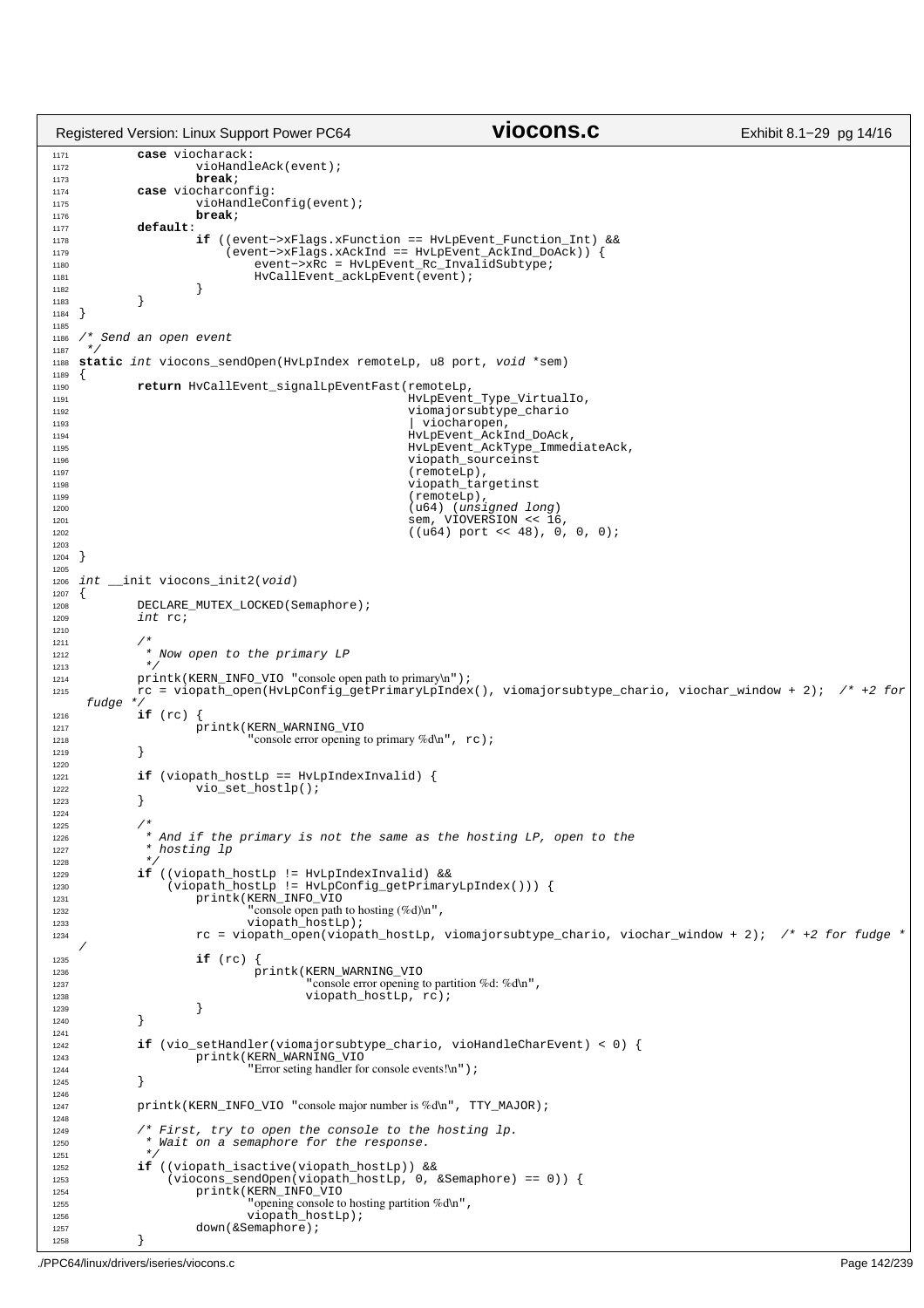1259 1260<br>1261 \* If we don't have an active console, try the primary 1262 <sup>1263</sup> **if** ((!viopath\_isactive(port\_info[0].lp)) && <sup>1264</sup> (viopath\_isactive(HvLpConfig\_getPrimaryLpIndex())) && 1265 (viocons\_sendOpen<br>1266 (viocons\_sendOpen<br>1266 (HvLpConfig getP: <sup>1266</sup> (HvLpConfig\_getPrimaryLpIndex(), 0, &Semaphore) == 0)) { 1267 printk (KERN\_INFO\_VIO)<br>1268 monet console to the console of the console of the console of the console of the console of the console of the console of the console of the console of the console of the console of the con 1268 "opening console to primary partition\n");<br>  $\frac{1}{269}$  down(&Semaphore); down(&Semaphore); <sup>1270</sup> } 1271 1272 /\* Initialize the tty\_driver structure \*/<br>1272 mamset (syjotty driver 0 sizeof(struct t 1273 memset(&viotty\_driver, 0, **sizeof**(struct tty\_driver));<br>1274 viotty\_driver.magic = TTY\_DRIVER\_MAGIC;<br>1275 viotty\_driver.driver\_name = "vioconsole"; 1276 **#if defined**(CONFIG\_DEVFS\_FS)<br>1277 viotty driver name =  $\overline{\text{viotty\_driver.name}} = \text{"tty%d"}$ ; <sup>1278</sup> **#else** viotty driver.name = "tty"; <sup>1280</sup> **#endif** 1281 viotty\_driver.major = TTY\_MAJOR;<br>1282 viotty\_driver.minor\_start = 1;  $1282$  viotty\_driver.minor\_start = 1;<br> $1283$  viotty driver.name base = 1;  $viotty\_driver.name\_base = 1;$ <sup>1284</sup> viotty\_driver.num = VTTY\_PORTS; <sup>1285</sup> viotty\_driver.type = TTY\_DRIVER\_TYPE\_CONSOLE;  $1286$  viotty\_driver.subtype = 1; 1287 viotty\_driver.init\_termios = tty\_std\_termios;<br>1288 viotty\_driver\_flags =  $viotty\_driver$ .flags = 1289 TTY\_DRIVER\_REAL\_RAW | TTY\_DRIVER\_RESET\_TERMIOS;<br>1290 viotty driver.refcount = &viotty refcount; viotty\_driver.refcount = &viotty\_refcount; <sup>1291</sup> viotty\_driver.table = viotty\_table; <sup>1292</sup> viotty\_driver.termios = viotty\_termios; <sup>1293</sup> viotty\_driver.termios\_locked = viotty\_termios\_locked; 1294 1295 viotty\_driver.open = viotty\_open;<br>1296 viotty\_driver.close = viotty\_clos 1296 viotty\_driver.close = viotty\_close;<br>1297 viotty\_driver.write = viotty\_write; 1297 viotty\_driver.write = viotty\_write;<br>1298 viotty\_driver.put\_char = viotty\_put  $viotty\_driver.put\_char = viotty\_put\_char;$ <sup>1299</sup> viotty\_driver.flush\_chars = viotty\_flush\_chars; <sup>1300</sup> viotty\_driver.write\_room = viotty\_write\_room; 1301 viotty\_driver.chars\_in\_buffer = viotty\_chars\_in\_buffer;<br>1302 viotty driver.flush buffer = viotty flush buffer; 1302 viotty\_driver.flush\_buffer = viotty\_flush\_buffer;<br>
1303 viotty driver.ioctl = viotty ioctl; <sup>1303</sup> viotty\_driver.ioctl = viotty\_ioctl; <sup>1304</sup> viotty\_driver.throttle = viotty\_throttle; <sup>1305</sup> viotty\_driver.unthrottle = viotty\_unthrottle; 1306 viotty\_driver.set\_termios = viotty\_set\_termios;<br>1307 viotty\_driver\_stop\_=\_viotty\_stop; <sup>1307</sup> viotty\_driver.stop = viotty\_stop; <sup>1308</sup> viotty\_driver.start = viotty\_start; <sup>1309</sup> viotty\_driver.hangup = viotty\_hangup; 1310 viotty\_driver.break\_ctl = viotty\_break;<br>1311 viotty driver.send xchar = viotty send viotty\_driver.send\_xchar = viotty\_send\_xchar; <sup>1312</sup> viotty\_driver.wait\_until\_sent = viotty\_wait\_until\_sent; 1313 1314 viottyS\_driver = viotty\_driver;<br>1315 **#if defined**(CONFIG DEVFS FS) <sup>1315</sup> **#if defined**(CONFIG\_DEVFS\_FS) 1316 viottyS\_driver.name = "ttyS%d";<br>1317 **#else** <sup>1317</sup> **#else** viottyS\_driver.name = "ttyS"; <sup>1319</sup> **#endif** 1320 viottyS\_driver.major = TTY\_MAJOR;<br>1321 viottyS driver.minor start = VIOT 1321 viottyS\_driver.minor\_start = VIOTTY\_SERIAL\_START;<br>1322 viottyS\_driver\_type = TTY\_DRIVER\_TYPE\_SERIAL; <sup>1322</sup> viottyS\_driver.type = TTY\_DRIVER\_TYPE\_SERIAL; <sup>1323</sup> viottyS\_driver.table = viottyS\_table; <sup>1324</sup> viottyS\_driver.termios = viottyS\_termios; 1325 viottyS\_driver.termios\_locked = viottyS\_termios\_locked; 1326 1327 **if** (tty\_register\_driver(&viotty\_driver)) {<br>
printk(KERN\_WARNING\_VIO <sup>1329</sup>  $\vert$ <sup>1329</sup>  $\vert$ <sup>1329</sup>  $\vert$ <sup>1330</sup>  $\vert$ <sup>1330</sup> <sup>1330</sup> } 1331 <sup>1332</sup> **if** (tty\_register\_driver(&viottyS\_driver)) { <sup>1333</sup> printk(KERN\_WARNING\_VIO <sup>1334</sup> "Couldn't register console S driver\n"); <sup>1335</sup> } 1336 /\* Now create the vcs and vcsa devfs entries so mingetty works \*/<br>1336 **Hif defined** (CONFIG DEVES ES) <sup>1337</sup> **#if defined**(CONFIG\_DEVFS\_FS) <sup>1338</sup> { <sup>1339</sup> struct tty\_driver temp\_driver = viotty\_driver; <sup>1340</sup> int i; 1341 <sup>1342</sup> temp\_driver.name = "vcs%d"; <sup>1343</sup> **for** (i = 0; i < VTTY\_PORTS; i++) <sup>1344</sup> tty\_register\_devfs(&temp\_driver, <sup>1345</sup> 0, i + temp\_driver.minor\_start); 1346 1347 temp\_driver.name = "vcsa%d"; 1348 **for** (i = 0; i < VTTY\_PORTS; i++) Registered Version: Linux Support Power PC64 **viocons.c** Exhibit 8.1−29 pg 15/16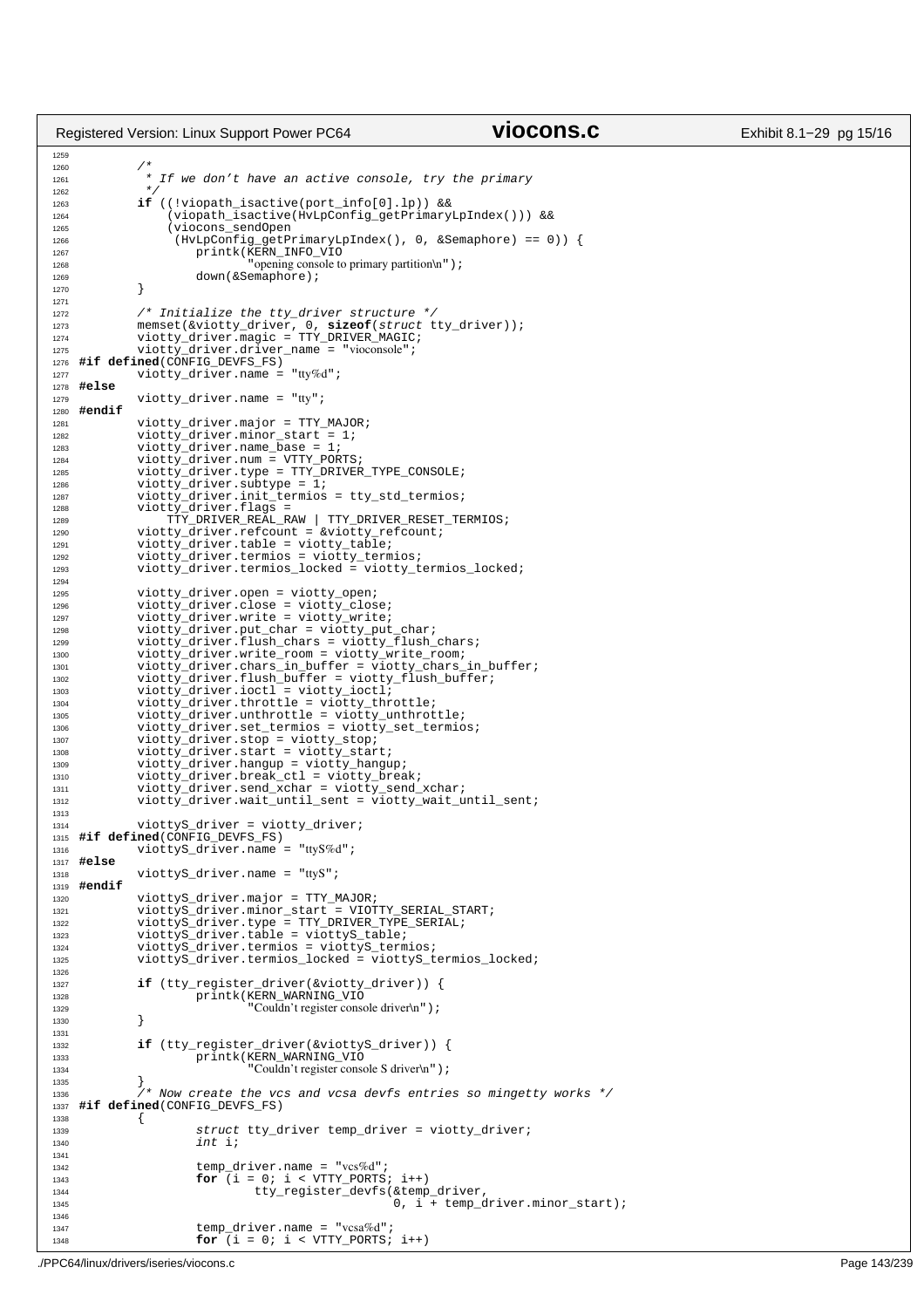```
1349 tty_register_devfs(&temp_driver,<br>1350 0, i + temp_driver.minor_start);
1351
1352 // For compatibility with some earlier code only!<br>1353 // This will go away!!!
1353 // This will go away!!!
1354 temp_driver.name = "viocons/%d";
1355 temp_driver.name_base = 0;
1356 for (i = 0; i < VTTY_PORTS; i++)
1357 tty_register_devfs(&temp_driver,<br>1358 1358 1358 filosofia 1358 filosofia 1358 filosofia 1358 filosofia 1358 filosofia 1358 filosofia 1358 filosofia 1358 filosofia 1358 filosofia 1358 filosofia 1358 filosofia 1358 filo
1359 }
1360 #endif
1361<br>1362
1362 /* 
1363 * Create the proc entry
1364 */
1365 iSeries_proc_callback(&viocons_proc_init);
1366
    1367 return 0;
1368 }
1369
1370 void _init viocons_init(void)
1371 {
1372 int i;<br>1373 printk
                 printk(KERN_INFO_VIO "registering console\n");
1374
1375 memset(&port_info, 0x00, sizeof(port_info));<br>
for (i = 0; i < VTTY_PORTS; i++) {<br>
sndMosgSeq[i] = sndMosgAck[i] = 0;<br>
port_info[i].port = i;<br>
port_info[i].port = i;<br>
port_info[i].port = iV_pJndexInvalid;<br>
port_inf
1381 }
1382
1383 register_console(&viocons);
1384 memset(overflow, 0x00, sizeof(overflow));
1385 debug = 0;
1386<br>1387
                 1387 HvCall_setLogBufferFormatAndCodepage(HvCall_LogBuffer_ASCII, 437);
1388 }
Registered Version: Linux Support Power PC64 viocons.c Exhibit 8.1−29 pg 16/16
```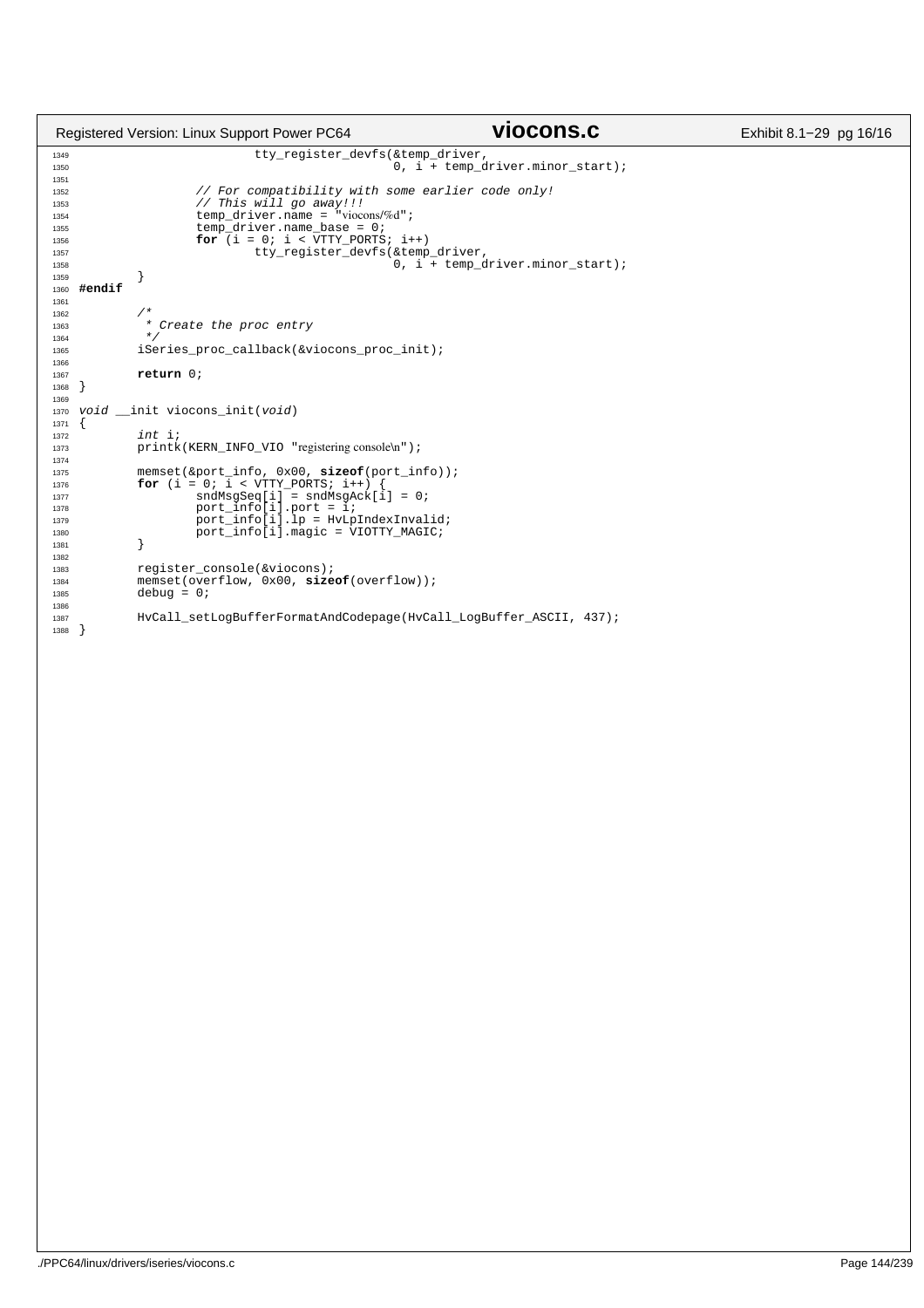```
7 * - - 1inux-c
2 * viodasd.c
3 * Authors: Dave Boutcher <boutcher@us.ibm.com>
                       Ryan Arnold <ryanarn@us.ibm.com>
5 * Colin Devilbiss <devilbis@us.ibm.com>
\epsilon7 * (C) Copyright 2000 IBM Corporation
 8 * 
9 * This program is free software; you can redistribute it and/or
* modify it under the terms of the GNU General Public License as<br>11 * published by the Free Software Foundation: either version 2 of
11 * published by the Free Software Foundation; either version 2 of the
12 * License, or (at your option) any later version.
13<br>14<sup>14</sup> * This program is distributed in the hope that it will be useful,<br><sup>15</sup> * but WITHOUT ANY WAPPANTY, without even the implied warranty of
15 * but WITHOUT ANY WARRANTY; without even the implied warranty of
16 * MERCHANTABILITY or FITNESS FOR A PARTICULAR PURPOSE. See the
17 * GNU General Public License for more details.
\frac{18}{19}* You should have received a copy of the GNU General Public License
20 * along with this program; if not, write to the Free Software
21 * Foundation, Inc., 59 Temple Place, Suite 330, Boston, MA 02111−1307 USA 
22 ***************************************************************************
<sup>23</sup> * This routine provides access to disk space (termed "DASD" in historical<br><sup>24</sup> * IBM terms) owned and managed by an 0S/400 partition running on the
<sup>24</sup> * IBM terms) owned and managed by an OS/400 partition running on the<br><sup>25</sup> * Same box as this Linux partition.
      * same box as this Linux partition.
rac{26}{27}27 * All disk operations are performed by sending messages back and forth to 
28 * the OS/400 partition. 
rac{29}{30}% * This device driver can either use its own major number, or it can<br>% * pretend to be an IDE drive (grep 'IDE[0-9]_MAJOR' ../../include/linux/major.h).<br>% * This is controlled with a CONFIG option. You can either call thi
* elegant solution to the fact that a lot of software doesn't recognize<br>* a new disk major number...or you can call this a really ugly hack.
* a new disk major number...or you can call this a really ugly hack.<br>35 * Your choice.
      * Your choice.
3637
<sup>38</sup> #include <linux/major.h><br>39 #include <linux/config.h
    #include <linux/config.h>
40
41 #include <linux/fs.h>
42 #include <linux/blkpg.h>
43
44 /* Changelog:<br>45 2001-11-27
                45 2001−11−27 devilbis Added first pass at complete IDE emulation
46 2002−07−07 boutcher Added randomness
     *48<br>49/* Decide if we are using our own major or pretending to be an IDE drive
5051 * If we are using our own major, we only support 7 partitions per physical
52 * disk....so with minor numbers 0−255 we get a maximum of 32 disks. If we
53 * are emulating IDE, we get 63 partitions per disk, with a maximum of 4
54 * disks per major, but common practice is to place only 2 devices in /dev
55 * for each IDE major, for a total of 20 (since there are 10 IDE majors).
56 */
57
58 #ifdef CONFIG_VIODASD_IDE
    static const int major_table[] = \{60 IDE0_MAJOR,
61 IDE1 MAJOR,
62 IDE2_MAJOR,<br>63 IDE3_MAJOR,
63 IDE3_MAJOR<br>64 IDE4 MAJOR
                64 IDE4_MAJOR,
65 IDE5_MAJOR,<br>66 IDE6_MAJOR,
66 IDE6_MAJOR,<br>67 IDE7 MAJOR,
67 IDE7_MAJOR,<br>68 IDE8 MAJOR.
                68 IDE8_MAJOR,
\begin{array}{cc}\n 69 \\
 70\n \end{array} \begin{array}{cc}\n 1DE9 \overline{M}AJOR\n \end{array}\lambda;
71 enum {
72 DEV_PER_MAJOR = 2,<br>73 PARTITION SHIFT =
73 PARTITION_SHIFT = 6,<br>74 };
    \lambda;
75 static int major_to_index(int major)
76 {
77 switch(major)<br>78 case IDEO MAJC
78 case IDE0_MAJOR: return 0;
79 case IDE1_MAJOR: return 1;
80 case IDE2_MAJOR: return 2;
81 case IDE3_MAJOR: return 3;<br>82 case IDE4_MAJOR: return 4;
82 case IDE4_MAJOR: return 4;
83 case IDE5_MAJOR: return 5;
84 case IDE6_MAJOR: return 6;
85 case IDE7_MAJOR: return 7;
86 case IDE8_MAJOR: return 8;
87 case IDE9_MAJOR: return 9;<br>88 default:
88 default:
                            89 return −1;
Registered Version: Linux Support Power PC64 viodasd.c Exhibit 8.1−30 pg 1/19
```
<sup>90</sup> }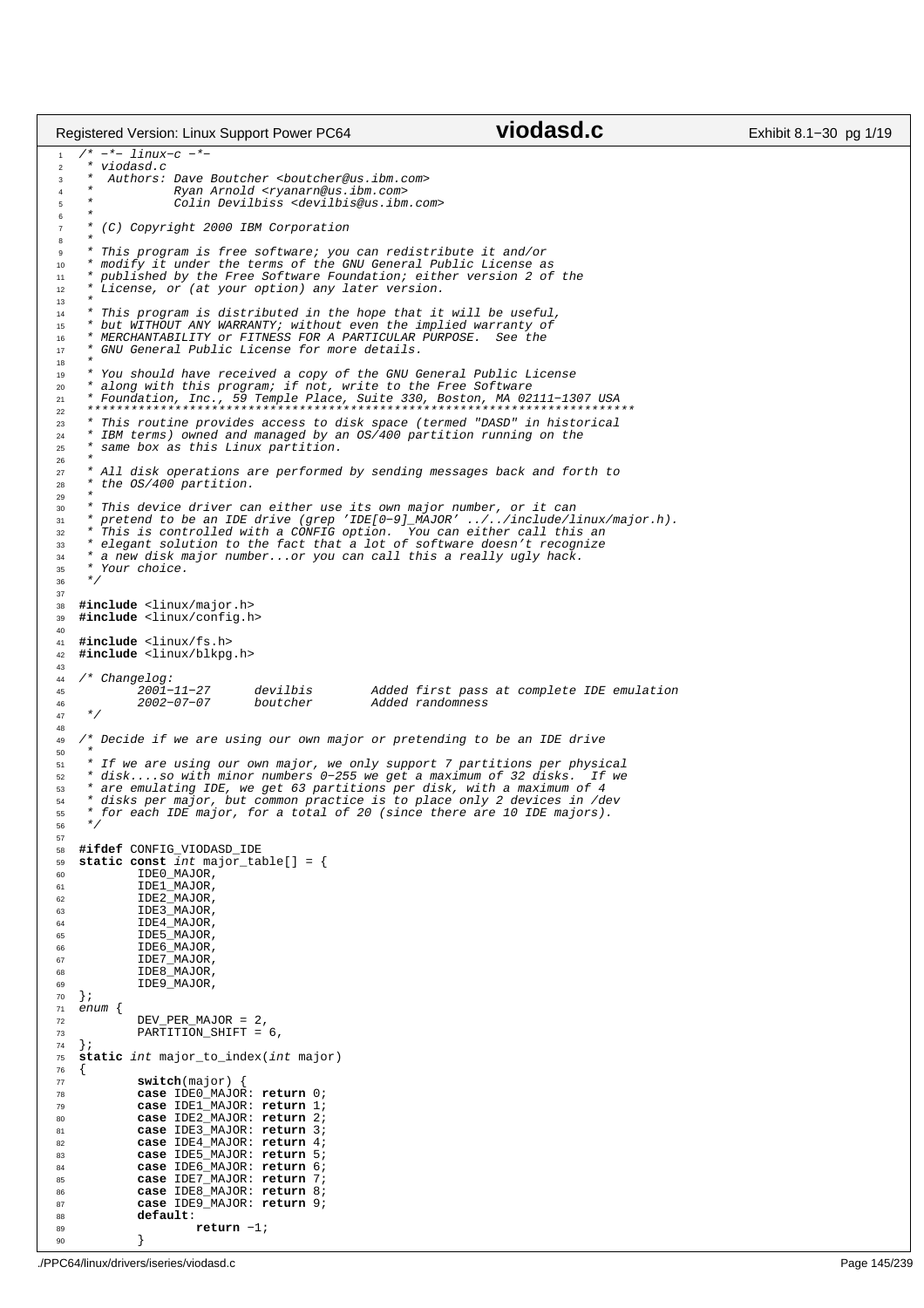```
91 }
92 #define do_viodasd_request do_hd_request
93 #define VIOD_DEVICE_NAME "ide"<br>94 #define VIOD_GENHD_NAME "hd"
    94 #define VIOD_GENHD_NAME "hd"
95 #else /* !CONFIG_VIODASD_IDE */
    static const int major_table[] = \{97 VIODASD_MAJOR,
\begin{matrix} 98 \\ 99 \\ 20 \end{matrix};
99 enum {
100 DEV_PER_MAJOR = 32,<br>101 PARTITION_SHIFT = 3
              PARTITION_SHIFT = 3,
102 \t{103}<br>103 st
103 static int major_to_index(int major)<br>104 {
104 \{<br>105if(max \leq ViODASDMAJOR)
106 return −1;<br>107 return 0;
              107 return 0;
108<br>109
    109 #define VIOD_DEVICE_NAME "viod"
110 #ifdef CONFIG_DEVFS_FS
111 #define VIOD_GENHD_NAME "viod"
112 #else
113 #define VIOD_GENHD_NAME "iseries/vd"
114 #endif
                                             115 #endif /* CONFIG_VIODASD_IDE */
116
117 #define DEVICE_NR(dev) (devt_to_diskno(dev))
118 #define LOCAL_END_REQUEST
119
120 #include <linux/sched.h>
121 #include <linux/timer.h>
122 #include <asm/uaccess.h>
123 #include <linux/module.h>
124 #include <linux/kernel.h>
125 #include <linux/blk.h><br>126 #include <linux/genhd.
    126 #include <linux/genhd.h>
127 #include <linux/hdreg.h>
128 #include <linux/fd.h><br>129 #include <linux/proc_
129 #include <linux/proc_fs.h>
    130 #include <linux/errno.h>
131 #include <linux/init.h>
132 #include <linux/vmalloc.h>
133 #include <linux/string.h><br>134 #include <linux/pci.h>
    #include <linux/pci.h>
135
136 #include <asm/iSeries/HvTypes.h>
137 #include <asm/iSeries/HvLpEvent.h>
138 #include <asm/iSeries/HvLpConfig.h>
139 #include "vio.h"
140 #include <asm/iSeries/iSeries_proc.h>
141
...<br>142 MODULE_DESCRIPTION("iSeries Virtual DASD");<br>143 MODULE_AUTHOR("Dave Boutcher");
    MODULE_AUTHOR("Dave Boutcher");
144 MODULE_LICENSE("GPL");
145
146 #define VIODASD_VERS "1.50"
147
148 enum {
149 NUM_MAJORS = sizeof(major_table) / sizeof(major_table[0]),
150 MAX_DISKNO = DEV_PER_MAJOR * NUM_MAJORS,
151 MAX_MAJOR_NAME = 16 + 1, /* maximum length of a gendisk−>name */
152 };
153
154 static volatile int viodasd_max_disk = MAX_DISKNO − 1;
155
156 static int diskno_to_major(int diskno)
\begin{matrix} 157 \\ 158 \end{matrix}158 if (diskno >= MAX_DISKNO)<br>159 if return -1;
159 return −1;
160 return major_table[diskno / DEV_PER_MAJOR];
161 }
162 static int devt_to_diskno(kdev_t dev)
\begin{matrix} 163 \\ 164 \end{matrix}164 return major_to_index(MAJOR(dev)) * DEV_PER_MAJOR +
165 (MINOR(dev) >> PARTITION\_SHIFT);166 }
167 static int diskno_to_devt(int diskno, int partition)
\begin{matrix} 168 \\ 169 \end{matrix}169 return MKDEV(diskno_to_major(diskno),
170 ((diskno % DEV_PER_MAJOR) << PARTITION_SHIFT) +<br>partition);
                               partition);172 }
173
174 #define VIOMAXREQ 16
    175 #define VIOMAXBLOCKDMA 12
176
177 extern struct pci_dev *iSeries_vio_dev;
178
179 struct openData {
180 1164 mDiskLen;
Registered Version: Linux Support Power PC64 viodasd.c Exhibit 8.1−30 pg 2/19
```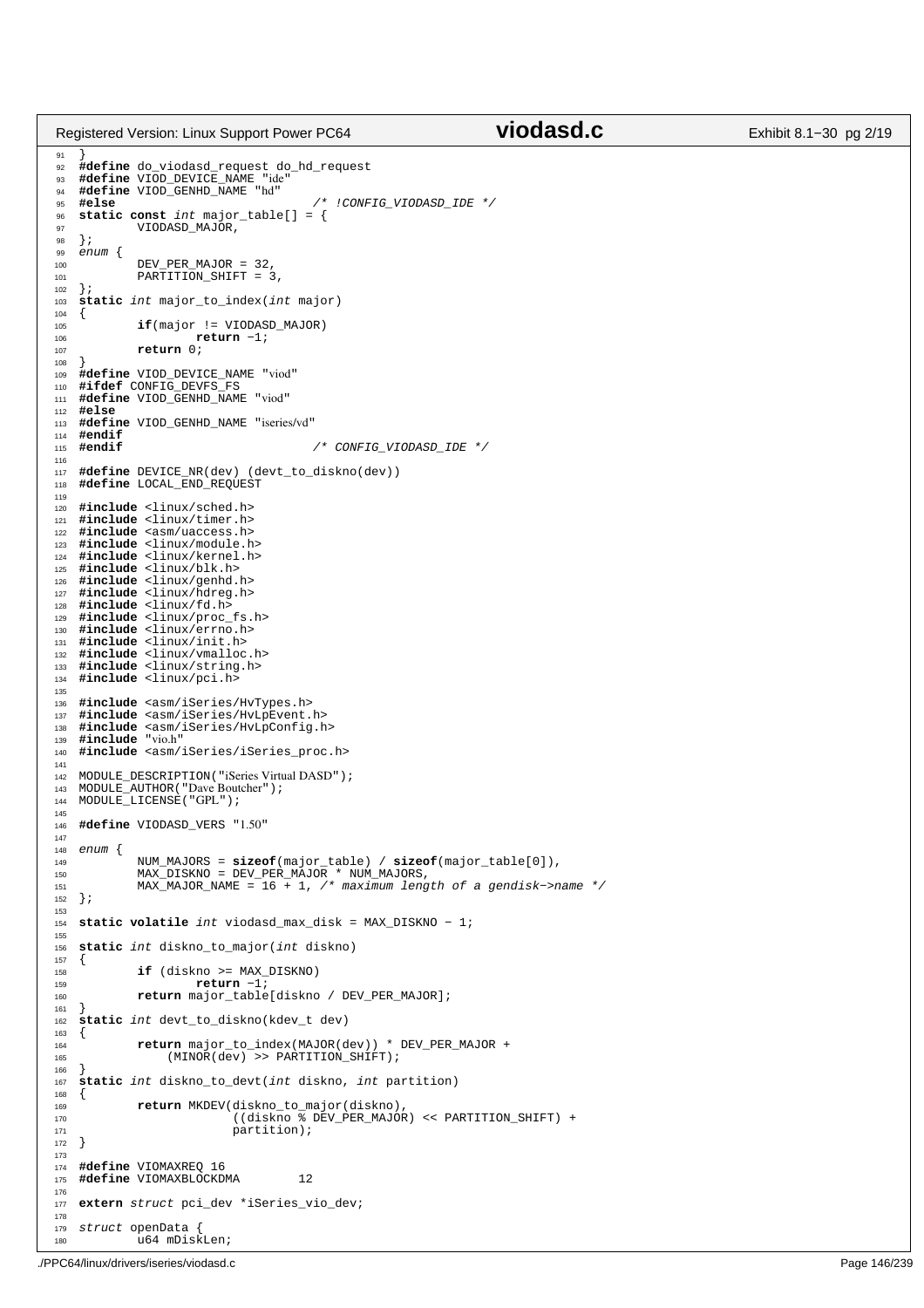```
181 u16 mMaxDisks;<br>182 u16 mCvlinders
               uld mCylinders;
183 u16 mTracks;<br>184 u16 mSectors
               u16 mSectors;
185 u16 mBytesPerSector;<br>186 };
   186 };
187
188 struct rwData { \frac{1}{189} // Used during rw
189 u64 \text{ mOffset};<br>190 struct \{190 struct {
                          u32 mToken;
192 u32 reserved;<br>193 u64 mLen;
193<br>193 u64 mLen;<br>194 amaInfo[VIOMAXB]
194 } dmaInfo[VIOMAXBLOCKDMA];<br>195 };
   195 };
196
197 struct vioblocklpevent {
198 struct HvLpEvent event;<br>199 132 mReserved1;
199 u32 mReserved1;<br>200 u16 mVersion;
200 u16 mVersion;<br>201 u16 mSubTypeR
               u16 mSubTypeRc;
202 u16 mDisk;<br>203 u16 mFlags
203 u16 mFlags;<br>204 union {
204 union {
                          struct openData openData;
206 struct rwData rwData;
207 struct {
<sup>221</sup> 208 208 208 208 208 208
209 } check;
               210 } u;
211 } \} ;
212
213 #define vioblockflags_ro 0x0001
214215 enum vioblocksubtype {<br>216 vioblockopen =
               216 vioblockopen = 0x0001,
217 vioblockclose = 0x0002,<br>
218 vioblockread = 0x0003,
218 vioblockread = 0x0003,<br>219 vioblockwrite = 0x0004
219 vioblockwrite = 0 \times 0004,<br>220 vioblockflush = 0 \times 0005.
               vioblockflush = 0x0005221 vioblockcheck = 0 \times 0007<br>222 };
   222 };
223
224 /* In a perfect world we will perform better if we get page−aligned I/O
     225 * requests, in multiples of pages. At least peg our block size to the
226 * actual page size.
227<br>228
    static int blksize = HVPAGESIZE; \frac{1}{2} /* in bytes */
229230 static DECLARE_WAIT_QUEUE_HEAD(viodasd_wait);<br>231 struct viodasd_waitevent {<br>232 struct semaphore *sem;
233 int rc;<br>
234 union {
234 union {
                          int changed; /* Used only for check change */
236 u16 subRC;<br>237 } data;
               } data;
238 };
239
240 static const struct vio_error_entry viodasd_err_table[] = {
241 {0x0201, EINVAL, "Invalid Range"},
242 {0x0202, EINVAL, "Invalid Token"},
243 {0x0203, EIO, "DMA Error"},<br>
244 {0x0204, EIO, "Use Error"},<br>
245 {0x0205, EIO, "Release Error"},<br>
246 {0x0206, EINVAL, "Invalid Disk"},<br>
247 {0x0206, EINVAL, "Invalid Disk"},<br>
249 {0x0208, EIO, "Already U
252 {0x020C, EROFS, "Read Only Device"},
253 {0x02FF, EIO, "Internal Error"},
254 {0x0000, 0, NULL},
255 };
256
257 /* Our gendisk table
258 */
259 static struct gendisk viodasd_gendisk[NUM_MAJORS];
260261 static struct gendisk *major_to_gendisk(int major)
262 \{<br>263
263 int index = major_to_index(major);<br>264 return index < 0 ? NULL : &viodasd
    return index < 0 ? NULL : &viodasd_gendisk[index];
265 }
266 static struct hd_struct *devt_to_partition(kdev_t dev)
267 \begin{cases} 268 \end{cases}268 return &major_to_gendisk(MAJOR(dev))−>part[MINOR(dev)];
    \}270
Registered Version: Linux Support Power PC64 viodasd.c Exhibit 8.1−30 pg 3/19
```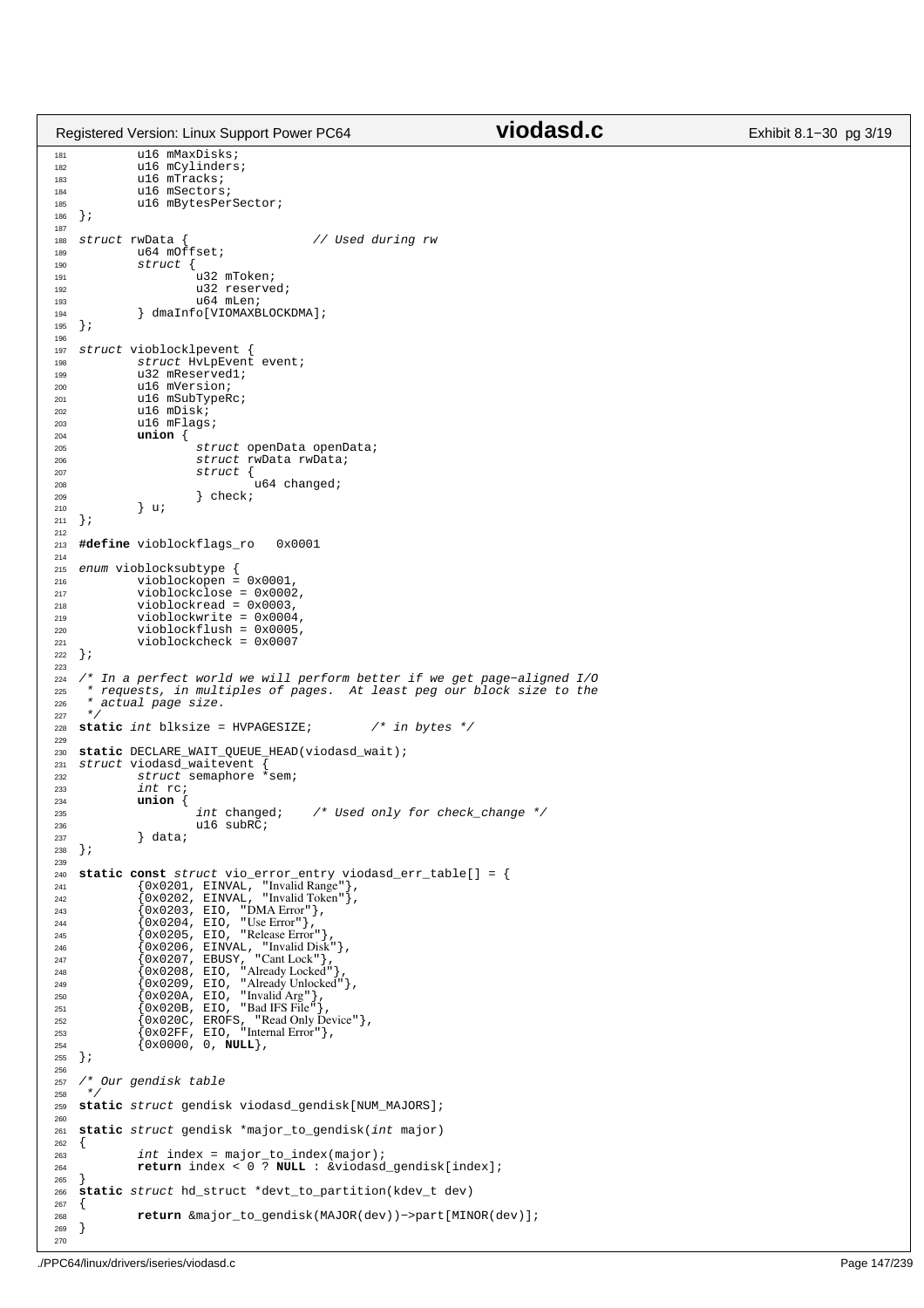```
271 /* Figure out the biggest I/O request (in sectors) we can accept
272
273 #define VIODASD_MAXSECTORS (4096 / 512 * VIOMAXBLOCKDMA)
274
275 /* Keep some statistics on what's happening for the PROC file system
276
277 static struct {
278 long tot;<br>279 long nobh
279 long nobh;<br>280 long nt.cel
280 long ntce[VIOMAXBLOCKDMA];<br>281 } viod stats[MAX DISKNO][2];
   281 } viod_stats[MAX_DISKNO][2];
282
   /* Number of disk I/O requests we've sent to 0S/400
284<br>285
  static int num_req_outstanding;
286
287 /* This is our internal structure for keeping track of disk devices
rac{288}{289}289 struct viodasd_device {<br>290 int useCount;
<sup>290</sup> int useCount;<br>291 116 cylinders;
292 u16 tracks;<br>293 u16 sectors
<sup>202</sup> <sup>293</sup> u16 sectors;<br><sup>294</sup> u16 bytesPer
294 ulf bytesPerSector;<br>295 u64 size;
            u64 size;
296 int readOnly;
297 } *viodasd devices;
298
299 /* When we get a disk I/O request we take it off the general request queue
300 * and put it here.
301 * /<br>302 stzstatic LIST_HEAD(reqlist);
303<br>304
304 /* Handle reads from the proc file system<br>305 */
305 */
306 static int proc_read(char *buf, char **start, off_t offset,
307<br>308 {<br>308 f
\begin{array}{c}\n 308 \quad \{ \\
 309\n \end{array}\begin{array}{ccc}\n\text{309} & \text{int len} = 0; \\
\text{310} & \text{int i;}\n\end{array}int i;
311 int j;
312
313 #if defined(MODULE)
314 len + =<br>315 sp
                sprintf(buf + len,316 "viod Module opened %d times. Major number %d\n",
317 MOD_IN_USE, major_table[0]);
318 #endif
319 len +=<br>320 sp
                 sprintf(buf + len, "viod%d possible devices\n", MAX_DISKNO);
321
\frac{322}{322} for (i = 0; i < 16; i++)<br>\frac{323}{323} if (viod stats[i
\begin{array}{c|c|c|c|c|c} \n\text{323} & \text{if (viod\_stats[j][0].tot } & \text{viod\_stats[i][1].tot)} & \n\end{array}\frac{324}{1} and \frac{1}{1} en \frac{1}{1} en \frac{1}{1} en \frac{1}{1}sprintf(buf + len,\begin{array}{r}\n \text{S26} \\
 \text{326} \\
 \text{327}\n \end{array} TDISK %2.2d: rd %-10.10ld wr %-10.10ld (no buffer list rd %-10.10ld wr %-10.10ld\n",<br>
1, viod stats[i][0].tot,
                                           i, viod_stats[i][0].tot,
328 viod_stats[i][1].tot,<br>329 viod_stats[i][0].nobb
329 viod_stats[i][0].nobh,
                                           viod_stats[i][1].nobh);
331
332 len += sprintf(buf + len, "rd DMA: ");
333<br>334
                              for (j = 0; j < VIOMAXBLOCKDMA; j++)335 len += sprintf(buf + len, "[%2.2d]%ld",
336 j,
337 viod_stats[i][0].ntce[j]);
338
339 len += sprintf(buf + len, "\nwr DMA: ");
340
341 for (j = 0; j < VIOMAXBLOCKDMA; j++)
342 len += sprintf(buf + len, " [%2.2d] %ld",
343 j,
344 viod_stats[i][1].ntce[j]);
345 \text{len} += \text{spring}(\text{buf} + \text{len}, \text{ "}\text{`n"});346 }
347 }
348
\frac{349}{248} *eof = 1;
350 return len;
  351 }
352
353 /* Handle writes to our proc file system
354<br>355355 static int proc_write(struct file *file, const char *buffer,
rac{1}{356} unsigned long count, void *data)
357 {
358 return count;<br>359 }
   359 }
360
Registered Version: Linux Support Power PC64 viodasd.c Exhibit 8.1−30 pg 4/19
```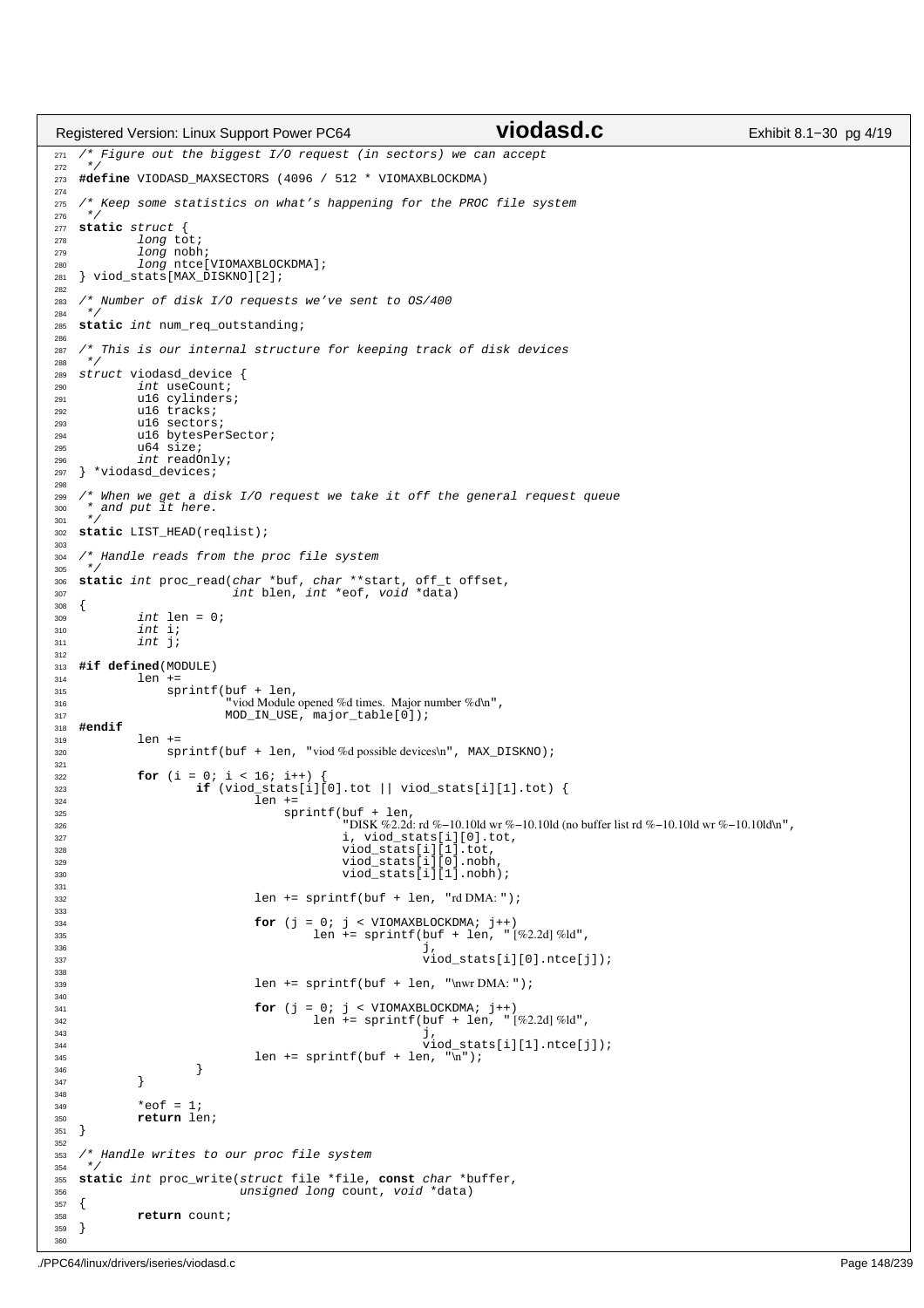/\* setup our proc file system entries void viodasd\_proc\_init(struct proc\_dir\_entry \*iSeries\_proc)  $364 \quad \{$ <br> $365$  struct proc\_dir\_entry \*ent;<br> $366$  ent =  $ent =$ 367 create\_proc\_entry("viodasd", S\_IFREG | S\_IRUSR, iSeries\_proc);<br>368 **if** (!ent) 368 **if** (!ent)<br>369 **return**; **return**; <sup>370</sup> ent−>nlink = 1; ent−>data = **NULL**; ent−>read\_proc = proc\_read; <sup>373</sup> ent−>write\_proc = proc\_write; } /\* clean up our proc file system entries void viodasd\_proc\_delete(struct proc\_dir\_entry \*iSeries\_proc) 379<br>380 remove\_proc\_entry("viodasd", iSeries\_proc); } /\* End a request 384<br>385 static void viodasd\_end\_request(struct request \*req, int uptodate) { **if** (end\_that\_request\_first(req, uptodate, VIOD\_DEVICE\_NAME)) **return**; add\_blkdev\_randomness(MAJOR(req−>rq\_dev)); 391<br>392 end\_that\_request\_last(req); } /\* This rebuilds the partition information for a single disk device \*/ **static** int viodasd\_revalidate(kdev\_t dev) {  $\frac{399}{400}$  int i;  $int$  device\_no = DEVICE\_NR(dev); int dev\_within\_major = device\_no % DEV\_PER\_MAJOR; <sup>402</sup> int part0 = (dev\_within\_major << PARTITION\_SHIFT); 403  $int \t{int} \t{1} < \t{R} \t{R} \t{R} \t{1}$   $int \t{int} \t{d} \t{d} \t{d}$   $int \t{d} \t{R} \t{d} \t{d} \t{d}$   $int \t{d} \t{d} \t{d} \t{d}$   $int \t{d} \t{d} \t{d} \t{d}$   $int \t{d} \t{d} \t{d} \t{d}$   $int \t{d} \t{d} \t{d} \t{d}$   $int \t{d} \t{d} \t{d} \t{d}$   $int \t{d}$ 404 int major = MAJOR(dev);<br>405 struct gendisk \*gendisk struct gendisk \*gendisk = major\_to\_gendisk(major); 407 **if** (viodasd\_devices[device\_no].size == 0)<br>408 **if i return** 0; **return** 0; 410 **for** (i = npart - 1; i >= 0; i--) {<br>
411 int minor = part0 + i; struct hd\_struct \*partition = &gendisk−>part[minor]; <sup>414</sup> **if** (partition−>nr\_sects != 0) { kdev\_t devp = MKDEV(major, minor); <sup>416</sup> struct super\_block \*sb; fsync\_dev(devp); 419  $\text{sb} = \text{get\_super}(\text{devp});$ <br>  $\text{if } (\text{sh})$  **if** (sb) <sup>421</sup> invalidate inodes(sb); 423 invalidate\_buffers(devp);<br>424 } } partition−>start\_sect = 0; partition−>nr\_sects = 0; } grok\_partitions(gendisk, dev\_within\_major, npart, viodasd\_devices[device\_no].size >> 9); **return** 0;  $\}$  **static** u16 access\_flags(mode\_t mode)  $\{439\}$  flags = 0; 440 **if** (!(mode & FMODE\_WRITE))<br>441 **flags**  $=$  vioblockf diags |= vioblockflags\_ro; **return** flags;  $\{ \}$  **static** void internal\_register\_disk(int diskno); /\* This is the actual open code. It gets called from the external  $448$  \* open entry point, as well as from the init code when we're figu \* open entry point, as well as from the init code when we're figuring <sup>449</sup> \* out what disks we have  $450 + /$ Registered Version: Linux Support Power PC64 **viodasd.c** Exhibit 8.1−30 pg 5/19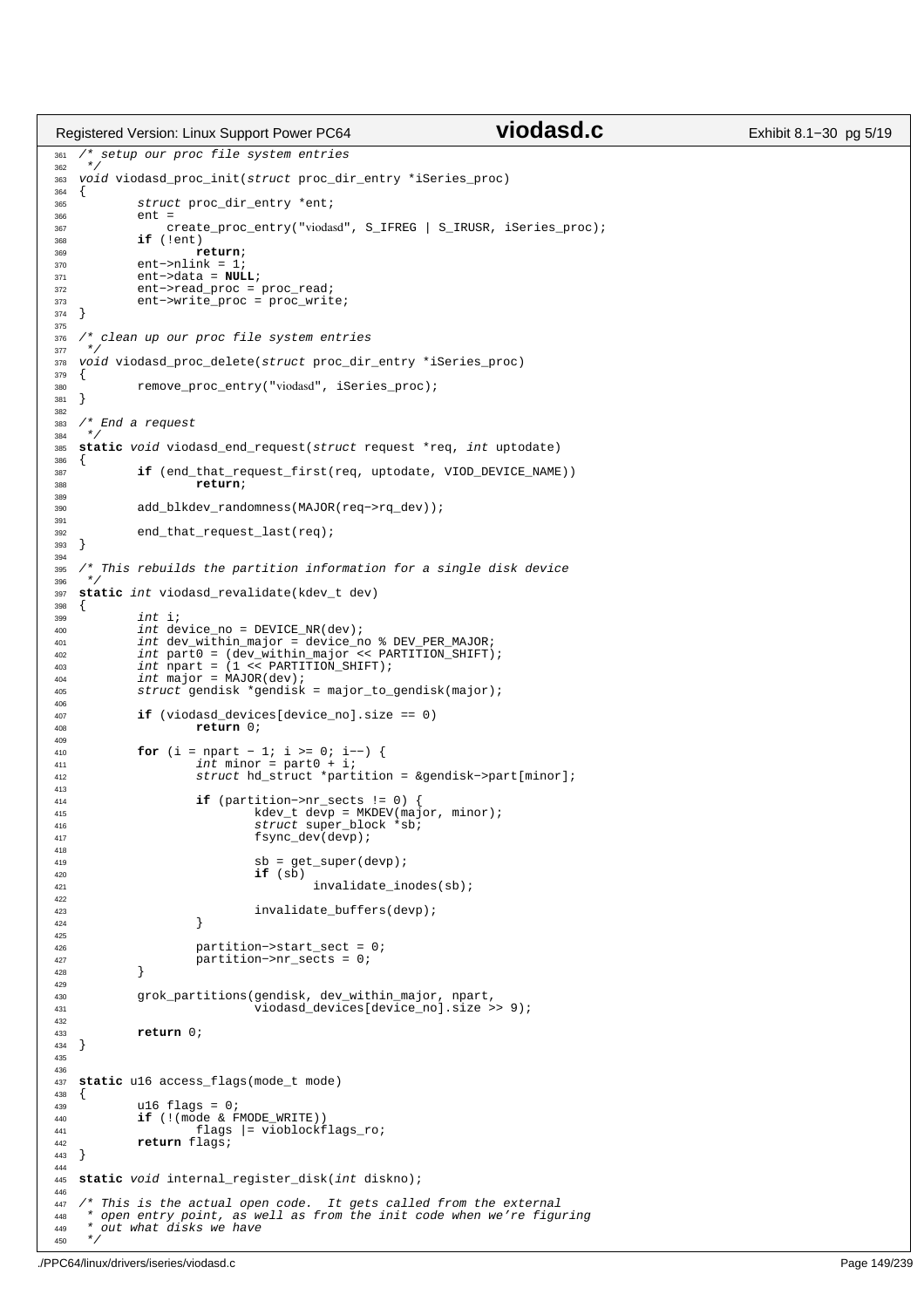```
451 static int internal_open(int device_no, u16 flags)
452 {
153 int i;<br>154 const
454 const int dev_within_major = device_no % DEV_PER_MAJOR;
455 struct gendisk *gendisk =<br>456 major to gendisk (disk
                  major_to_gendisk(diskno_to_major(device no));
457 HvLpEvent_Rc hvrc;<br>458 /* This semaphore
458 \frac{1}{458} /* This semaphore is raised in the interrupt handler \frac{1}{459} \frac{1}{459} DECLARE MUTEX LOCKED(Semaphore);
459 DECLARE_MUTEX_LOCKED(Semaphore);
460 struct viodasd_waitevent we = { sem:&Semaphore };
461
462 /* Check that we are dealing with a valid hosting partition \inf (viopath hostLp == HyLpIndexInvalid) {
463 if (viopath_hostLp == HvLpIndexInvalid)<br>464 if (viopath_hostLp == HvLpIndexInvalid)<br>printk(KERN_WARNING_VIO "Invalid ho
464 printk(KERN_WARNING_VIO "Invalid hosting partition\n");<br>return -FIO:
                       465 return −EIO;
466 }
467
468 \frac{1}{4} Send the open event to 0S/400 \frac{1}{4}<br>469 hvrc = HvCallEvent signalLpEventFast(viopath hostLp).
469 hvrc = HvCallEvent_signalLpEventFast(viopath_hostLp,<br>470 HvLpEvent Type
470 HvLpEvent_Type_VirtualIo<sub>(1471</sub> HvLpEvent_Type_VirtualIo<sub>(1471</sub>) HvLpEvent_Type_VirtualIo<sub>(1471</sub>)
                                                         viomajorsubtype_blockio |
472 vioblockopen, and the state of the state of the state of the state of the state of the state of the state of the state of the state of the state of the state of the state of the state of the state of the state of the s
473 HvLpEvent_AckInd_DoAck,<br>474 HvLpEvent_AckType_Immed
474 HvLpEvent_AckType_ImmediateAck,<br>
475 viopath sourceinst
                                                         viopath_sourceinst
476 (viopath_hostLp),
477 viopath_targetinst
478 (viopath_hostLp),
479 (u64) (unsigned long) &we,
480 VIOVERSION << 16,
481 ((u64) device_no << 48) |
482 ((u64) flags << 32), 0, 0, 0);
483<br>484
484 if (hvrc != 0) {
485 printk(\overline{KERN\_WARNING\_VIO} "bad rc on signalLpEvent %d\n",
                               (int) hyrc);
487 return −EIO;
488 }
489
490 /* Wait for the interrupt handler to get the response */
491 down(&Semaphore);
492
493 \frac{1}{4} /* Check the return code \frac{1}{4} /* \frac{1}{4} /* \frac{1}{4} /* \frac{1}{4} /* \frac{1}{4} /* \frac{1}{4} /* \frac{1}{4} /* \frac{1}{4} /* \frac{1}{4} /* \frac{1}{4} /* \frac{1}{4} /* \frac{1}{4} /* \frac{1}{4} /* \frac{1}{4} /* 
494 if (we.rc != 0) {<br>495 const str
                       const struct vio_error_entry *err =
496 vio_lookup_rc(viodasd_err_table, we.data.subRC);<br>497 printk(KERN WARNING VIO
497 printk(KERN_WARNING_VIO)<br>498 bad rc opening disk: %
498 "bad rc opening disk: %d:0x%04x (%d:0x%04x (%d:0x%04x (%d:0x%04x) = d:0x + d:0x + d:0x + d:0x + d:0x + d:0x + d:0x + d:0x + d:0x + d:0x + d:0x + d:0x + d:0x + d:0x + d:0x + d:0x499 (int) we.rc, we.data.subRC, err−>msg);<br>February −err−>errno;
                       500 return −err−>errno;
501 }
502
             1 If this is the first open of this device, update the device information */
504 /* If this is NOT the first open, assume that it isn't changing */
505 if (viodasd_devices[device_no].useCount == 0) {
506 if (viodasd_devices[device_no].size > 0) {
507 /* divide by 512 */
508 u64 tmpint = viodasd_devices[device_no].size >> 9;
509 gendisk−>part[dev_within_major << PARTITION_SHIFT].nr_sects = tmpint;
510 /* Now the value divided by 1024 */
511 tmpint = tmpint >> 1;
512 gendisk−>sizes[dev_within_major << PARTITION_SHIFT] = tmpint;
513<br>514514 for (i = dev_within_major << PARTITION_SHIFT;
515 i < ((dev_within_major + 1) << PARTITION_SHIFT);<br>
516
\mathbf{i} + + )
517518 hardsect_size[diskno_to_major(device_no)][i] =<br>519 sin viodasd devices[device_no].bytesPerSector;
519 viodasd_devices[device_no].bytesPerSector;
520 }
521 }
522 } else {
523 /* If the size of the device changed, weird things are happening! */
524 if (gendisk−>sizes[dev_within_major << PARTITION_SHIFT] !=
525 viodasd_devices[device_no].size >> 10) {
526 printk(KERN_WARNING_VIO
527 "disk size change (%dK to %dK) for device %d\n",
528 gendisk−>sizes[dev_within_major << PARTITION_SHIFT],
529 (int) viodasd_devices[device_no].size >> 10, device_no);<br>530
530 }
531 }
532
533 internal_register_disk(device_no);
534
535 /* Bump the use count */
536 viodas\overline{\text{d}}evices[device_no].useCount++;<br>537 return 0;
   find \begin{bmatrix} 1 \\ 1 \end{bmatrix}538 }
539
540 /* This is the actual release code. It gets called from the external
Registered Version: Linux Support Power PC64 viodasd.c Exhibit 8.1−30 pg 6/19
```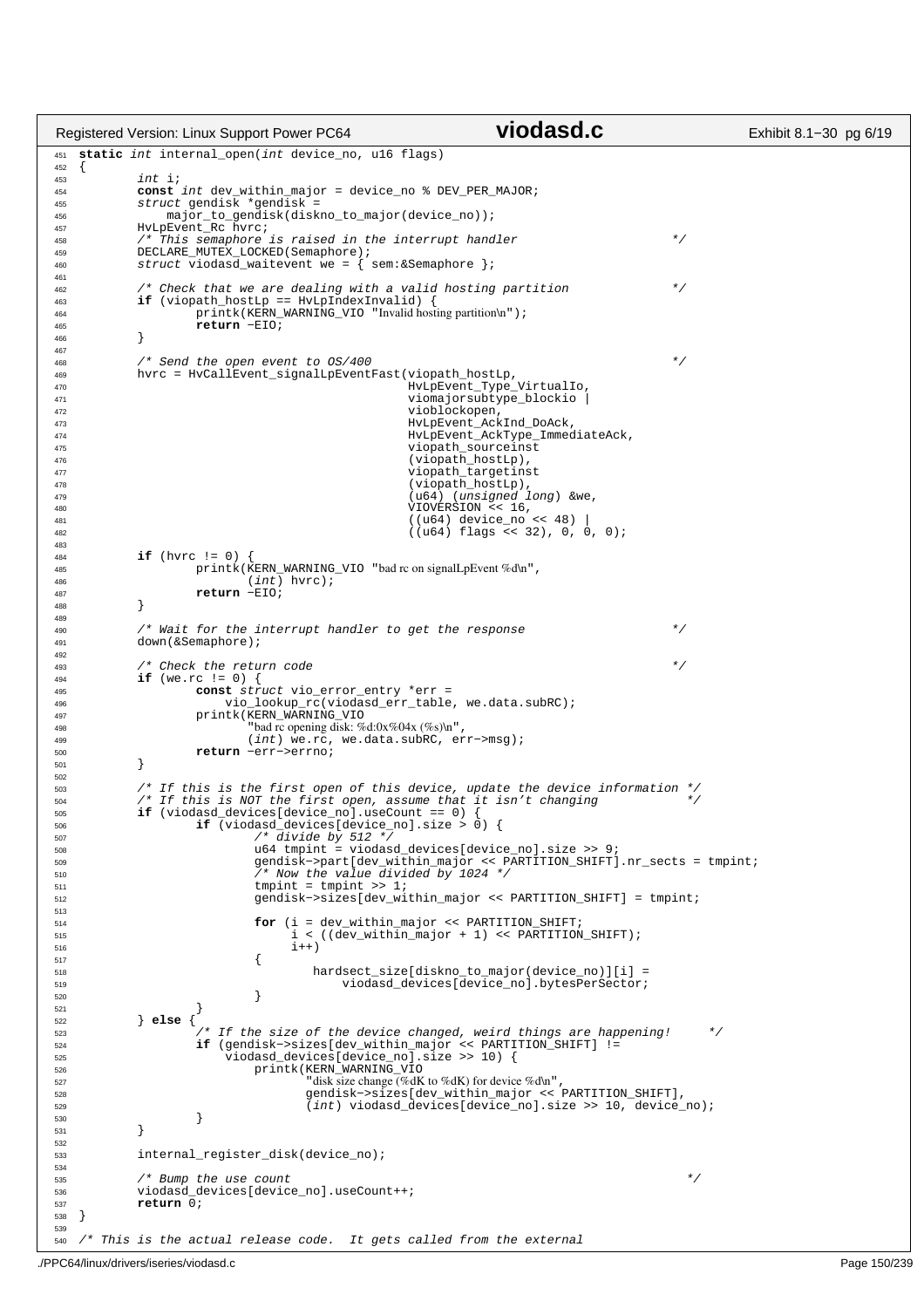```
541 * release entry point, as well as from the init code when we're figuring
542 * out what disks we have
543 */<br>544 sta
   static int internal_release(int device_no, u16 flags)
545 {<br>546
           \frac{1}{3} Send the event to 0S/400. We DON'T expect a response \frac{1}{3}547 HvLpEvent_Rc hvrc = HvCallEvent_signalLpEventFast(viopath_hostLp,
548 HvLpEvent_Type_VirtualIo,<br>549 HvLpEvent_Type_VirtualIo,<br>549 viomajorsubtype blockio
549 viomajorsubtype_blockio
550 | vioblockclose, <br>
HyLpEvent AckInd
551 HvLpEvent_AckInd_NoAck,
552 HvLpEvent_AckType_ImmediateAck,
553 viopath_sourceinst
554 (viopath_hostLp),
                                                            555 viopath_targetinst
556 (viopath_hostLp),
557 0, \overline{)}\frac{1}{558} VIOVERSION << 16, \frac{1}{558} (1164) device no
(1064) device_no<br>
(4064) device_no<br>
(48) | (1064)560<br>561<br>561<br>561<br>561561 flags and the control of the control of the control of the control of the control of the control of the control of the control of the control of the control of the control of the control of the control of the control o
562563 32), 32), 32564 0, 0, 0);
565
566 viodasd_devices[device_no].useCount−−;
567
568 if (hvrc != 0) {
569 printk(KERN_WARNING_VIO)<br>570 mbad rc sending event to
                          "bad rc sending event to OS/400 %d\n", (int) hvrc);
571 return −EIO;
572 }
573 return 0;<br>574 }
   \}575
576
577 /* External open entry point.<br>578 */
577 / *<br>578 * /<br>579 sta
   static int viodasd_open(struct inode *ino, struct file *fil)
580 {
581 int device_no;<br>582 int old max di
           582 int old_max_disk = viodasd_max_disk;
583
584 /* Do a bunch of sanity checks \star/if (!ino)
585 if (!ino) {<br>586 printk(KERN_WARNING_VIO "no inode provided in open\n");<br>587 return -ENODEV;
           587 return −ENODEV;
588 }
580590 if (major_to_index(MAJOR(ino−>i_rdev)) < 0) {
591 printk(KERN_WARNING_VIO
592 "Weird error...wrong major number on open\n");<br>593 return -ENODEV;
           593 return −ENODEV;
594 }
595
596 device_no = DEVICE_NR(ino−>i_rdev);
597 if (device_no > MAX_DISKNO || device_no < 0) {
598 printk(KERN_WARNING_VIO
599 "Invalid device number %d in open\n", device_no);<br>
{\bf return} -ENODEV;
                   600 return −ENODEV;
601 }
602
603 /* Call the actual open code */
604 if (internal_open(device_no, access_flags(fil ? fil−>f_mode : 0)) == 0) {
605 int i;
606 MOD_INC_USE_COUNT;
607 /* For each new disk: */
608 /* update the disk's geometry via internal_open and register it */
609 for (i = old_max_disk + 1; i <= viodasd_max_disk; ++i) {
610 internal_open(i, vioblockflags_ro);
611 internal_release(i, vioblockflags_ro);
612 }
613 return 0;
           614 } else {
615 return −EIO;
616 }
617 }
618
\frac{619}{619} /* External release entry point.
620621 static int viodasd_release(struct inode *ino, struct file *fil)
622 \n{623}int device_no;
624
\frac{d}{dx} or \frac{d}{dx} the same of sanity checks that \frac{d}{dx} is the same of \frac{d}{dx}626 if (!ino) {
627 printk(KERN_WARNING_VIO "no inode provided in release\n");<br>628 printk(KERN_WARNING_VIO "no inode provided in release\n");
628 return −ENODEV;
           \}630
Registered Version: Linux Support Power PC64 viodasd.c Exhibit 8.1−30 pg 7/19
```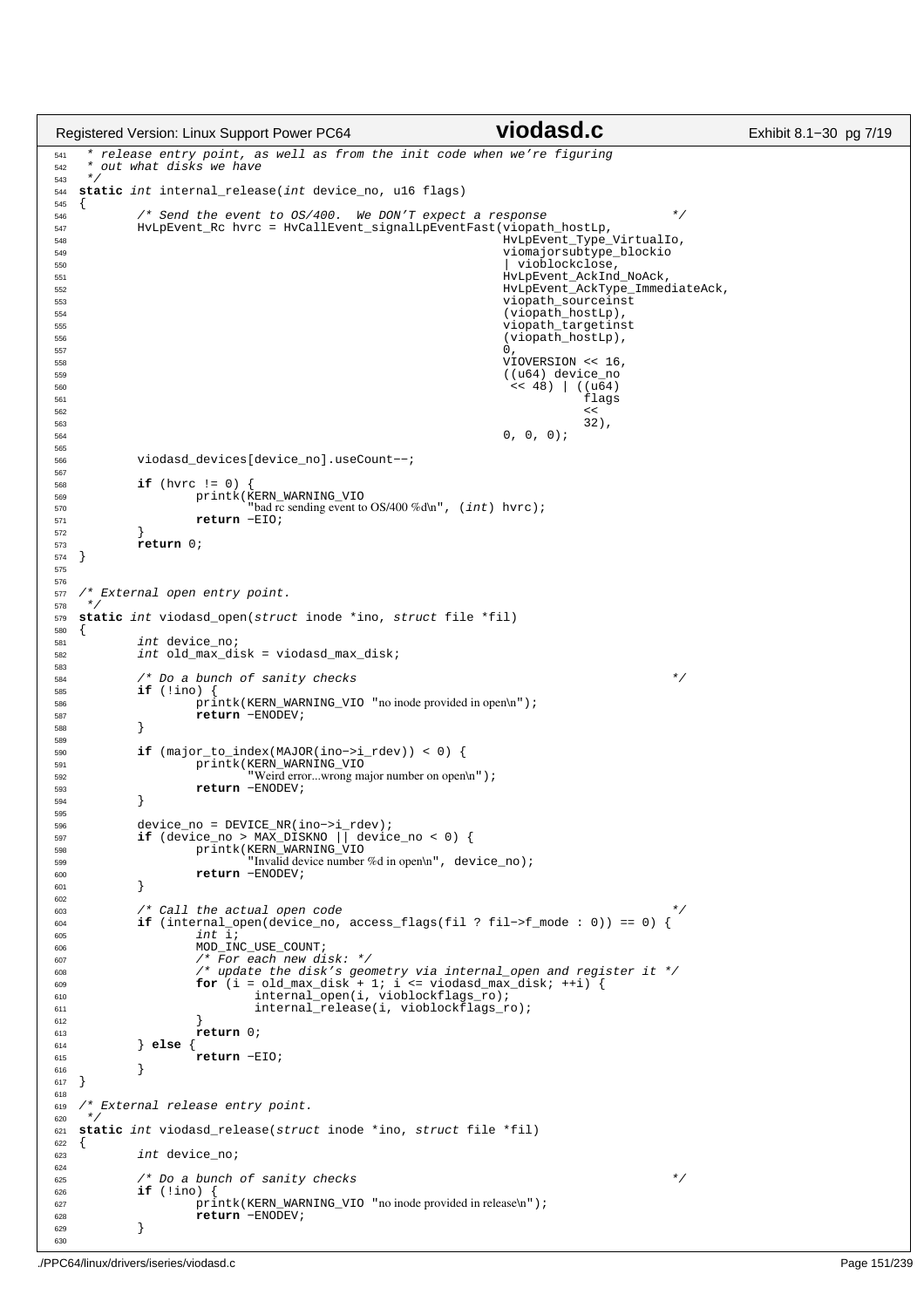```
631 if (major_to_index(MAJOR(ino−>i_rdev)) < 0) {
632 printk(KERN_WARNING_VIO
633 "Weird error...wrong major number on release\n");<br>634 return -ENODEV;
           find −ENODEV;<br>}
635 }
636
637 device_no = DEVICE_NR(ino−>i_rdev);
638
639 if (device_no > MAX_DISKNO || device_no < 0) {
640 printk("Tried to release invalid disk number %d\n",
641 device_no);
642<br>642 return −ENODEV;<br>643 }
643 }
644
645 /* Call the actual release code */
646 internal_release(device_no, access_flags(fil ? fil−>f_mode : 0));
647
648 MOD_DEC_USE_COUNT;<br>649 return 0;
649 return \overline{0};
   \}651
652 /* External ioctl entry point.
653<br>654
654 static int viodasd_ioctl(struct inode *ino, struct file *fil,
                            unsigned int cmd, unsigned long arg)
656 {
657 int device no;
658 int err;
659 HvLpEvent_Rc hvrc;
660 struct hd_struct *partition;
661 DECLARE_MUTEX_LOCKED(Semaphore);
662
663 /* Sanity checks \frac{1}{2} \frac{1}{2} \frac{1}{2} \frac{1}{2} \frac{1}{2} \frac{1}{2} \frac{1}{2} \frac{1}{2} \frac{1}{2} \frac{1}{2} \frac{1}{2} \frac{1}{2} \frac{1}{2} \frac{1}{2} \frac{1}{2} \frac{1}{2} \frac{1}{2} \frac{1}{2} \frac{1}{2} \frac{1}{2} 
664 if (!ino) {
665 printk(KERN_WARNING_VIO "no inode provided in ioctl\n");<br>references return -ENODEV;
           feturn −ENODEV;
667
668
669 if (major_to_index(MAJOR(ino−>i_rdev)) < 0) {
670 printk(KERN_WARNING_VIO
671 "Weird error...wrong major number on ioctl\n");<br>672 return -ENODEV;
           f return −ENODEV;
673 }
674
675 partition = devt_to_partition(ino−>i_rdev);
676
°**<br>677 device_no = DEVICE_NR(ino->i_rdev)<br>678 if (device no > viodasd max disk)
678 if (device_no > viodasd_max_disk) {
679 printk(KERN_WARNING_VIO<br>
"Invalid device number"
680 "Invalid device number %d in ioctl\n", device_no);
681 return −ENODEV;
682 }
683
\begin{array}{ccc} 684 & \text{switch} & (\text{cmd}) \\ \text{685} & \text{case} & \text{RI.KPG:} \end{array}685 case BLKPG:
686 return blk_ioctl(ino−>i_rdev, cmd, arg);
           687 case BLKGETSIZE:
688 \frac{7}{15} /* return the device size in sectors */
689 if (!arg)
                           690 return −EINVAL;
691 err =
692 verify_area(VERIFY_WRITE, (long *) arg, sizeof(long));
693 if (err)
                           694 return err;
695
696 put_user(partition−>nr_sects, (long *) arg);
                   697 return 0;
698
699 case FDFLUSH:
<sup>700</sup> case BLKFLSBUF:<br>701 if (!su
701 if (!suser())
<sup>702</sup> return −EACCES;<br>703 f sync dev(ino->i rdev);
703 fsync_dev(ino−>i_rdev);
                   704 invalidate_buffers(ino−>i_rdev);
705 hvrc = HvCallEvent_signalLpEventFast(viopath_hostLp,
706 HvLpEvent_Type_VirtualIo,
707 viomajorsubtype_blockio
708 | vioblockflush,<br>
The HyLeEvent AckInd
                                                         709 HvLpEvent_AckInd_DoAck,
710 HvLpEvent_AckType_ImmediateAck,
711 viopath_sourceinst
712 (viopath_hostLp),
713 viopath_targetinst
714 (viopath_hostLp),
                                                         ( u64) (unsigned long)
716 &Semaphore,
717 VIOVERSION << 16,
718 ((u64) device_no <<<br>
719 (1064) device_no <<<br>
719 (10.0.0.0);
                                                          48), 0, 0, 0);
720
Registered Version: Linux Support Power PC64 viodasd.c Exhibit 8.1−30 pg 8/19
```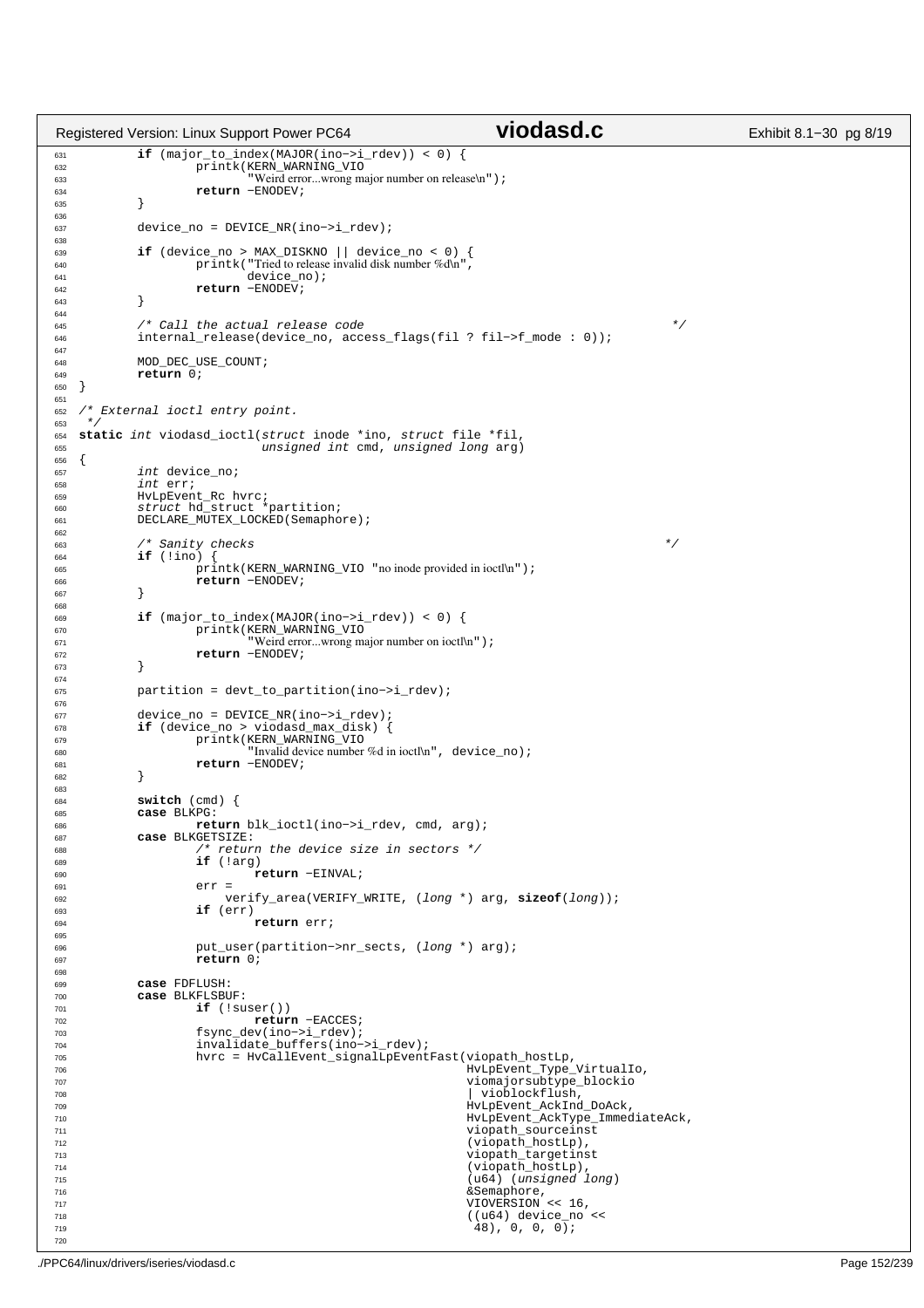```
721
722 if (hvrc != 0) {<br>723 printk(K)
The Contract of the Contract of the Printk (KERN_WARNING_VIO)<br>T24 model of the constraints when the constant of the Constant of the Constant of the Constant of the Constant of the Constant of the Constant of the Constant o
<sup>724</sup> "bad rc on sync signalLpEvent %d\n",<br>
rac{1}{25} (int) hyrc);
725 (int) \text{ hvrc});<br>726 return -EIO;7 return −EIO;<br>}
727 }
728
729 down(&Semaphore);
730
731 return 0;
732
733 case BLKRAGET:
734 if (!arg)
                          return −EINVAL;
736 err =
737 verify_area(VERIFY_WRITE, (long *) arg, sizeof(long));<br>738 if (err)
738 if (err)
<sup>739</sup> return err;<br>740 return err;<br>740 return extension put user(read ahead
740 put_user(read_ahead[MAJOR(ino->i_rdev)], (long *) arg);<br>741 return 0;
                  741 return 0;
742
743 case BLKRASET:
744 if (!suser())
                         return -EACCES;
746 if (arg > 0x00ff)<br>
747 return -E
<sup>747</sup> return −EINVAL;<br>748 read_ahead[MAJOR(ino->i
748 read_ahead[MAJOR(ino−>i_rdev)] = arg;
                  return 0;
750
751 case BLKRRPART:
752 viodasd_revalidate(ino->i_rdev);<br>753 return 0;
                  return \overline{0};
754
755 case HDIO_GETGEO:
756 {
757 unsigned char sectors;
758 unsigned char heads;
759 unsigned short cylinders;
760
761 struct hd_geometry *geo =
762 (struct hd_geometry *) arg;
763<br>764<br>764<br>764<br>if (geo == NULL)<br>if (geo = NULL)
                                 764 return −EINVAL;
765
766 err = verify_area(VERIFY_WRITE, geo, sizeof(*geo));
767 if (err)
                                 768 return err;
769
770 sectors = viodasd_devices[device_no].sectors;<br>
if (sectors == 0)
\frac{771}{772} if (sectors == 0)<br>sectors =
                                 sectors = 32;773
774 heads = viodasd_devices[device_no].tracks;<br>775 if (heads == 0)
                          if (heads == 0)776 heads = 64;
777
778 cylinders = viodasd_devices[device_no].cylinders;<br>779 if (cylinders == 0)
779 if (cylinders == 0)
                                 cylinders =
781 partition−>nr_sects / (sectors *
782 heads);
783
                          put_user(sectors, &geo->sectors);
785 put_user(heads, &geo−>heads);
786 put_user(cylinders, &geo−>cylinders);
787
788 put_user(partition->start_sect,<br>789 put_user(partition->start_sect,<br>(long *) &geo->start);
                                  789 (long *) &geo−>start);
790
791 return 0;
792 }
793
794 case HDIO_GETGEO_BIG:
795796 unsigned char sectors;<br>
797 unsigned char heads;
797 unsigned char heads;
798 unsigned int cylinders;
799
800 struct hd_big_geometry *geo =
801 (struct hd_big_geometry *) arg;
802 if (geo == NULL)<br>803 if (geo == NULL)
                                 803 return −EINVAL;
804
805 err = verify_area(VERIFY_WRITE, geo, sizeof(*geo));
806 if (err)
                                 807 return err;
808
809 sectors = viodasd_devices[device_no].sectors;
810 if (sectors == 0)
Registered Version: Linux Support Power PC64 viodasd.c Exhibit 8.1−30 pg 9/19
```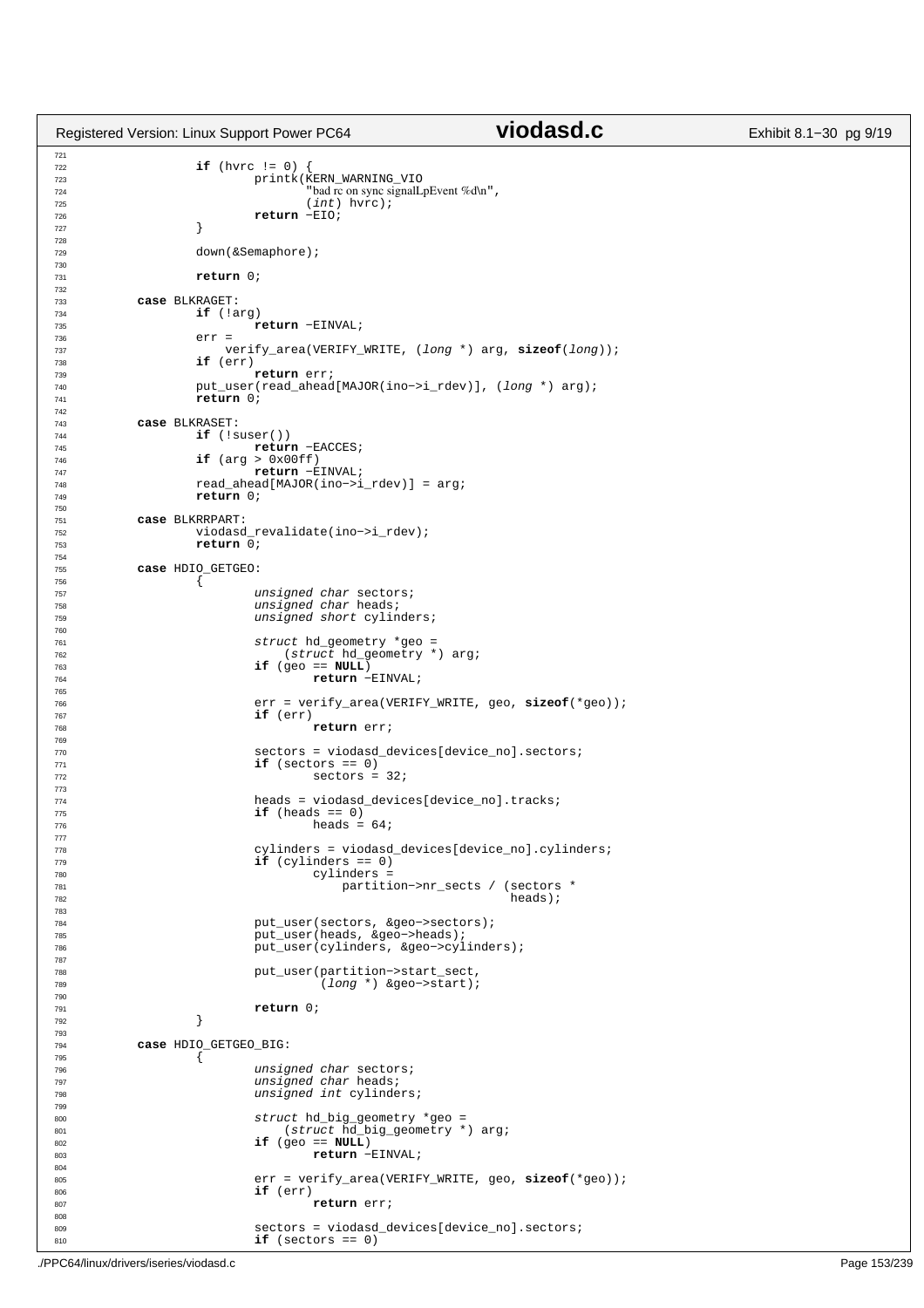$811$  sectors =  $32;$ 812 813 heads = viodasd\_devices[device\_no].tracks;<br>814 **if** (heads == 0)  $if (heads == 0)$  $815$  heads = 64; 816 <sup>817</sup> cylinders = viodasd\_devices[device\_no].cylinders; 818 **if** (cylinders == 0)<br>819 cylinders = 819 cylinders = cylinders = cylinders = cylinders = cylinders = cylinders = cylinders = cylinders = cylinders = cylinders = cylinders = cylinders = cylinders = cylinders = cylinders = cylinders = cylinders = cylinders = cy 820 partition−>nr\_sects / (sectors \*<br>821 heads); 821 heads); heads are the control of the control of the control of the control of the control of the control of the control of the control of the control of the control of the control of the control of the control of the c 822 <sup>823</sup> put\_user(sectors, &geo−>sectors); <sup>824</sup> put\_user(heads, &geo->heads);<br>put\_user(cylinders &geo->cyl put\_user(cylinders, &geo->cylinders); 826 er<br>827 put\_user(partition->start\_sect,<br>828 (long \*) & qeo->start); <sup>828</sup> (long \*) &geo−>start); 829 830 **return** 0;<br>831 **b**  $831$  } 832 833 **#define** PRTIOC(x) **case** x: printk(KERN\_WARNING\_VIO "got unsupported FD ioctl " #x "\n"); \ **return** −EINVAL; 835 <sup>836</sup> PRTIOC(FDCLRPRM); <sup>837</sup> PRTIOC(FDSETPRM); example:<br>838 PRTIOC(FDDEFPRM); <sup>839</sup> PRTIOC(FDGETPRM); <sup>840</sup> PRTIOC(FDMSGON); 841 PRTIOC(FDMSGOFF);<br>842 PRTIOC(FDFMTBEG); PRTIOC(FDFMTBEG); <sup>843</sup> PRTIOC(FDFMTTRK); <sup>844</sup> PRTIOC(FDFMTEND); 845 PRTIOC(FDSETEMSGTRESH);<br>
PRTIOC(FDSETMAXERRS); PRTIOC(FDSETMAXERRS); 847 **PRTIOC(FDGETMAXERRS);**<br>848 **PRTIOC(FDGETDRVTYP)**; exp. to the extent of the extra property of the extra property of the extra property of the extra property of the extra property of the extra property of the extra property of the extra property of the extra property of th 849 **PRTIOC(FDSETDRVPRM);**<br>R50 **PRTIOC(FDGETDRVPRM)**; PRTIOC(FDGETDRVPRM); <sup>851</sup> PRTIOC(FDGETDRVSTAT); <sup>852</sup> PRTIOC(FDPOLLDRVSTAT); <sup>853</sup> PRTIOC(FDRESET); <sup>854</sup> PRTIOC(FDGETFDCSTAT); PRTIOC(FDWERRORCLR); <sup>856</sup> PRTIOC(FDWERRORGET); <sup>857</sup> PRTIOC(FDRAWCMD); <sup>858</sup> PRTIOC(FDEJECT); PRTIOC(FDTWADDLE); 860 <sup>861</sup> } 862 <sup>863</sup> **return** −EINVAL; <sup>864</sup> } 865  $866$  /\* Send an actual I/O request to 0S/400 867 <sup>868</sup> **static** int send\_request(struct request \*req) 869<br>870 u64 sect\_size;  $871$  u64 start; 872 u64 len;<br>873 *int* dire 873 int direction;<br>874 int nsg; int nsg;  $875$   $116 \text{ vi} \text{o} \text{cm}$ ere and the community of the second state of the second state of the second state  $HvLp$  and  $Rc$  here  $i$ <sup>877</sup> struct vioblocklpevent \*bevent; <sup>878</sup> struct scatterlist sg[VIOMAXBLOCKDMA]; 879 struct buffer head \*bh;<br>aso int sqindex; int sgindex; <sup>881</sup> int device\_no = DEVICE\_NR(req−>rq\_dev); <sup>882</sup> int dev\_within\_major = device\_no % DEV\_PER\_MAJOR; 883 int statindex;<br>884 struct hd stru <sup>884</sup> struct hd\_struct \*partition = devt\_to\_partition(req−>rq\_dev); 885 <sup>886</sup> **if** (device\_no > viodasd\_max\_disk || device\_no < 0) {  $887$  printk<br>  $888$   $(")$ 888 ("yikes! sending a request to device %d of %d possible?\n",<br>device no viodasd max disk  $+1$ );  $device-no, voidasd_max\_disk + 1);$ <sup>890</sup> } 891  $892$  /\* Note that this SHOULD always be 512...but lets be architecturally correct \*/<br>893 sect size = hardsect size MAJOR(reg->rg dev) | [dev within major]; sect\_size = hardsect\_size[MAJOR(req->rq\_dev)][dev\_within\_major]; 894 <sup>895</sup> /\* Figure out the starting sector and length \*/ <sup>896</sup> start = (req−>sector + partition−>start\_sect) \* sect\_size; <sup>897</sup> len = req−>nr\_sectors \* sect\_size; 898  $\frac{800}{899}$  /\* More paranoia checks  $\frac{1}{2}$  /  $\frac{1}{2}$  /  $\frac{1}{2}$  /  $\frac{1}{2}$  /  $\frac{1}{2}$  /  $\frac{1}{2}$  /  $\frac{1}{2}$  /  $\frac{1}{2}$  /  $\frac{1}{2}$  /  $\frac{1}{2}$  /  $\frac{1}{2}$  /  $\frac{1}{2}$  /  $\frac{1}{2}$  /  $\frac{1}{2}$  /  $\frac{1}{2}$  /  $\frac$ <sup>900</sup> **if** ((req−>sector + req−>nr\_sectors) > Registered Version: Linux Support Power PC64 **viodasd.c** Exhibit 8.1−30 pg 10/19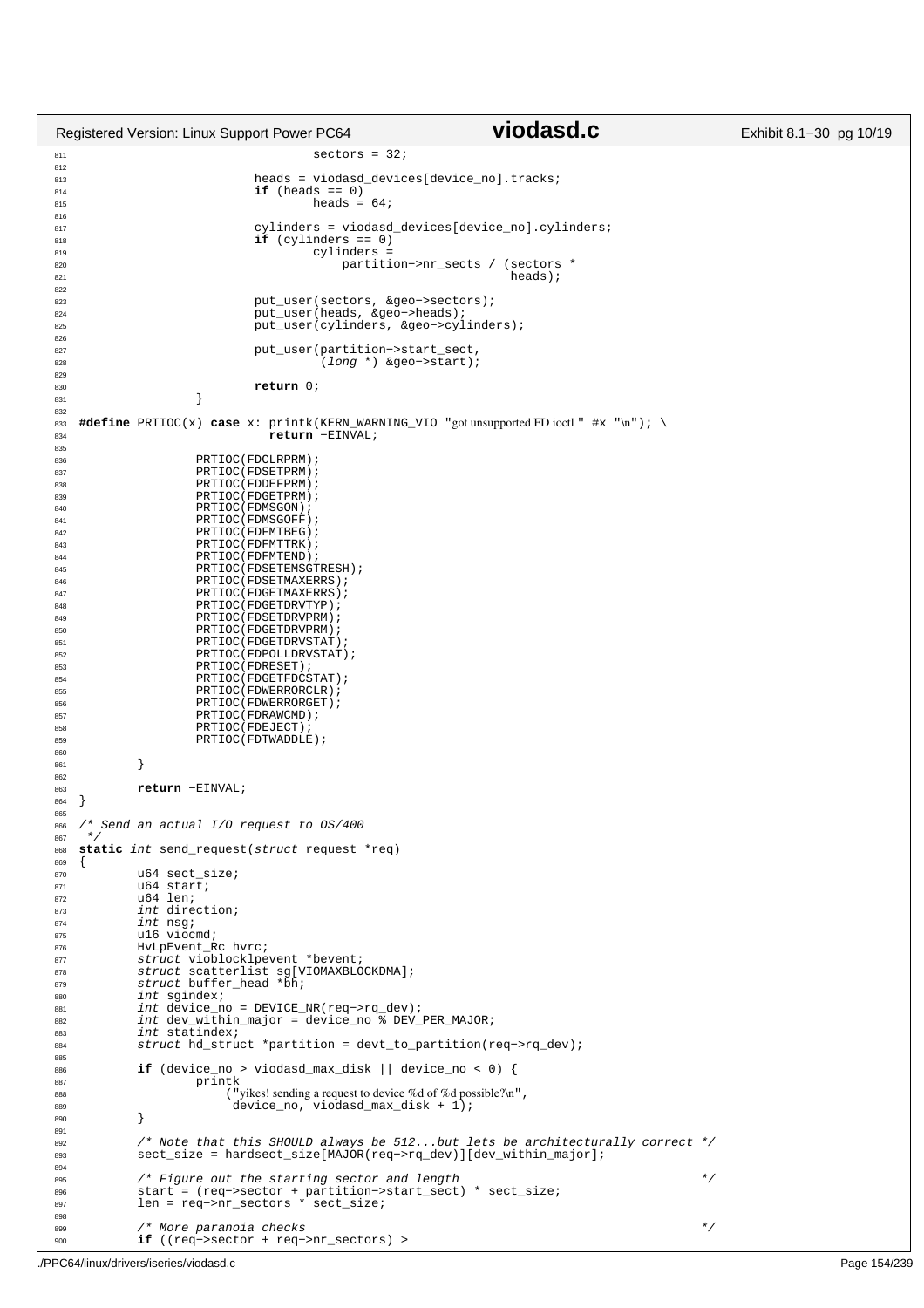```
901 (partition−>start_sect + partition−>nr_sects)) {
902 printk(KERN_WARNING_VIO
903 "Invalid request offset & length\n");<br>904 printk(KERN_WARNING_VIO
                    904 printk(KERN_WARNING_VIO
905 "req−>sector: %ld, req−>nr_sectors: %ld\n",
906 req−>sector, req−>nr_sectors);
907 printk(KERN_WARNING_VIO "major: %d, minor: %d\n",
908 MAJOR(req−>rq_dev), MINOR(req−>rq_dev));
909 return −1;<br>910 }
910 }
911
912 if (req->cmd == READ)<br>913 direction = PO
912 if (req->cmd == READ) {<br>
913 direction = PCI_DMA_FROMDEVICE;<br>
914 viocmd = viomajorsubtype blocki
914 viocmd = viomajorsubtype_blockio | vioblockread;<br>\frac{1}{2} statindex = 0:
                    statindex = 0;916 } else {
917 direction = PCI_DMA_TODEVICE;
918 viocmd = viomajorsubtype_blockio | vioblockwrite;
           {\rm statindex} = 1;920 }
921
922 /* Update totals */
           viod_stats[device_no][statindex].tot++;
924
925 /* Now build the scatter−gather list */
926 memset(&sg, 0x00, sizeof(sg));
927 sgindex = 0;
928
929 /* See if this is a swap I/O (without a bh pointer) or a regular I/O */<br>930 if (reg->bh) {
           if (req->bh) {<br>(* 0K.
931 f' ok...this loop takes buffers from the request and adds them to the SG until we're done, or until we hit a maximum. If we hit a maximum we'
                       932 until we're done, or until we hit a maximum. If we hit a maximum we'll
933 just finish this request later<br>
\frac{934}{h} = \frac{r e^{\alpha} - \frac{r}{h}}{r}934 bh = req−>bh;<br>935 bh = req−>bh;<br>while ((bh) &
935 while ((bh) && (sgindex < VIOMAXBLOCKDMA)) {<br>sq[sqindex]address = bh->b data;
                            936 sg[sgindex].address = bh−>b_data;
\frac{1}{937} sq[sqindex].length = bh−>b_size;
938
939 \text{sgindex}++;<br>
\text{bh} = \text{bh}-\text{bh}bh = bh->b_reqnext;
941 }
942 neg = pci\_map\_sg(iSeries\_vio\_dev, sg, sjindex, direction);<br>943 if ((nsq == 0) || (sg[0].dma\_length == 0)943 if ((nsg == 0) || (sg[0].dma_length == 0)
944 || (sg[0].dma_address == 0xFFFFFFFF)) {
945 printk(KERN_WARNING_VIO "error getting sg tces\n");
946 return −1;<br>947 f
947 }
948<br>949
949 } else {
950 /* Update stats */
951 viod_stats[device_no][statindex].nobh++;
952<br>953
953 sg[0].dma_address =<br>pci_map_single(
954 pci_map_single(iSeries_vio_dev, req−>buffer, len,
955 direction);
956 if (sg[0].dma_address == 0xFFFFFFFF) {
957 printk(KERN_WARNING_VIO
958 "error allocating tce for address %p len %ld\n",<br>
\text{res}-\text{buffer}. (long) len);
959 req−>buffer, (long) len);<br>return -1;<br>return -1;
                    960 return −1;
961 }
962 sg[0].dma_length = len;<br>
963 ng = 1;963 \log = 1;\left\{ \right\}965
966 /* Update stats */
           viod_stats[device_no][statindex].ntce[sgindex]++;
968
969 \frac{1}{4} This optimization handles a single DMA block \frac{1}{4} \frac{1}{4} \frac{1}{4} (sqindex == 1) {
970 if (sgindex == 1) {<br>
\frac{1}{2} /* Send the open event to OS/400 */
972 hvrc = HvCallEvent_signalLpEventFast(viopath_hostLp,<br>973 HvLpEvent Type
973 HvLpEvent_Type_VirtualIo,<br>974 violmaiorsubt.vpe blockio
                                                          viomajorsubtype_blockio
975 | viocmd,
976 HvLpEvent_AckInd_DoAck,
977 and the state of the state of the state of the HVLpEvent_AckType_ImmediateAck, \frac{1}{2} and \frac{1}{2} and \frac{1}{2} and \frac{1}{2} and \frac{1}{2} and \frac{1}{2} and \frac{1}{2} and \frac{1}{2} and \frac{1}{2} and \frac{1}{2} and
978 viopath_sourceinst<br>
(viopath_sourceinst<br>
(viopath_hostLp)
                                                           (viopath_hostLp),
980 viopath_targetinst
981 (viopath_hostLp),
982 ( u64 ) ( using <math>u64  u64 )<br>
  \  \ reg->buffer.
983 req−>buffer,
984 VIOVERSION << 16,
                                                           985 ((u64) device_no <<
986 48), start,
987 ((u64) sg[0].
\frac{1}{2} dma_address) << 32,<br>sq[0] dma length);
                                                          sg[0].dma_length);
990 } else {
Registered Version: Linux Support Power PC64 viodasd.c Exhibit 8.1−30 pg 11/19
```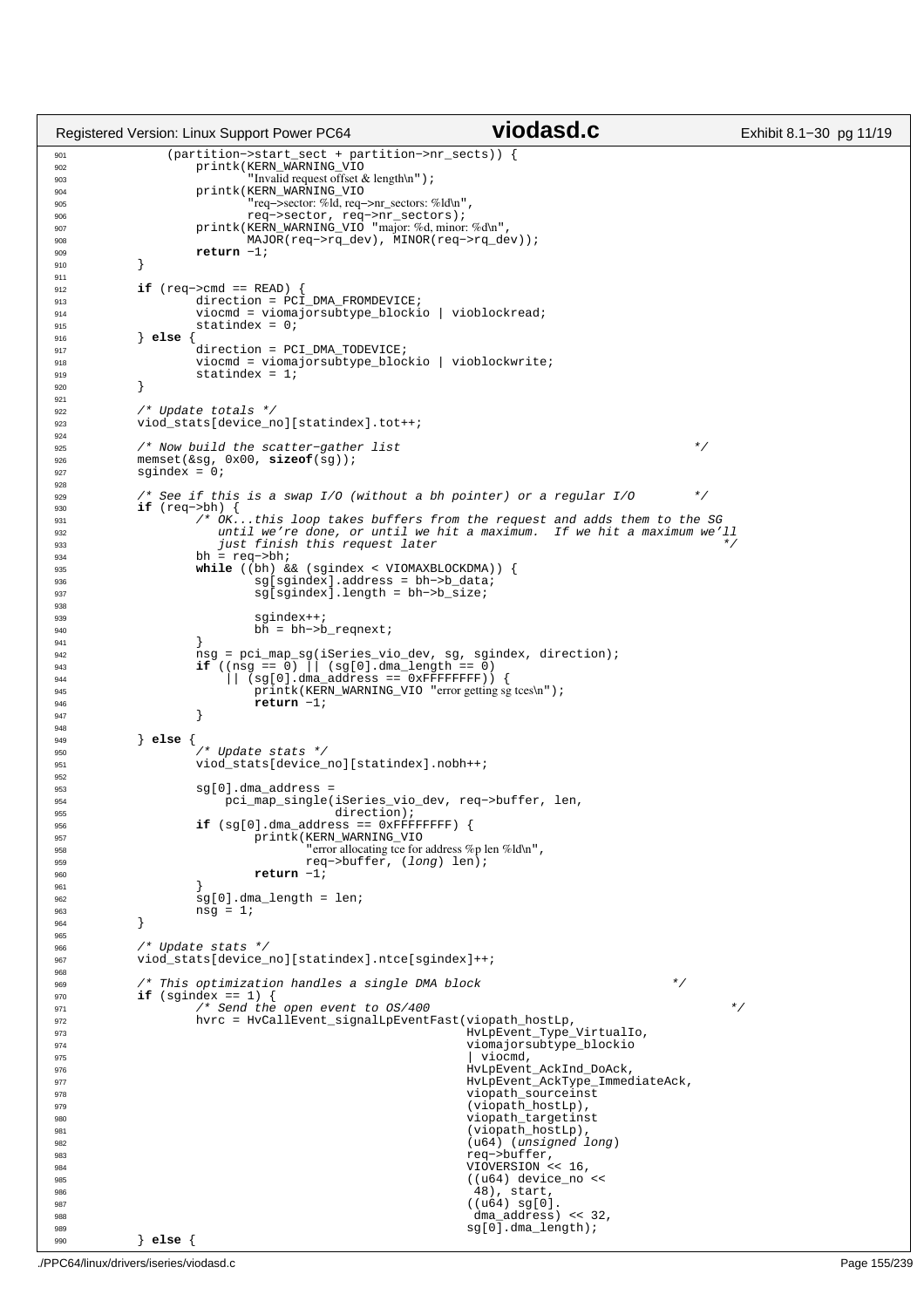```
991 bevent =
992 (struct vioblocklpevent *)
993 vio_get_event_buffer(viomajorsubtype_blockio);<br>994 if (bevent == NULL) {
                      if (bevent = iv NULL) {
995 printk(KERN_WARNING_VIO)<br>996 perror allocating disk ev
                                        "error allocating \overline{disk} event buffer\n");
997 return −1;<br>998 f
998 }
999
1000 /* Now build up the actual request. Note that we store the pointer /* to the request buffer in the correlation token so we can match
                      1/* to the request buffer in the correlation token so we can match 1/* this response un later
1002 /* this response up later */
1003 memset(bevent, 0x00, sizeof(struct vioblocklpevent));
1004 bevent−>event.xFlags.xValid = 1;<br>1005 bevent->event.xFlags.xFunction
                      1005 bevent−>event.xFlags.xFunction = HvLpEvent_Function_Int;
1006 bevent−>event.xFlags.xAckInd = HvLpEvent_AckInd_DoAck;
1007 bevent−>event.xFlags.xAckType =<br>1007 bevent−>event.xFlags.xAckType =
1008 HvLpEvent_AckType_ImmediateAck;<br>1009 hevent->event_xType = HyLpEvent Type
1009 bevent−>event.xType = HvLpEvent_Type_VirtualIo;
1010 bevent−>event.xSubtype = viocmd;
1011 bevent−>event.xSourceLp = HvLpConfig_getLpIndex();
1012 bevent−>event.xTargetLp = viopath_hostLp;<br>1013 bevent−>event.xSizeMinus1 =
1013 bevent−>event.xSizeMinus1 =<br>1014 offsetof(struct viobloc
1014 offsetof(struct vioblocklpevent,<br>
1015 u.rwData.dmaInfo) +
                                     u.rwData.dmaInfo) +
1016 (sizeof(bevent−>u.rwData.dmaInfo[0]) * (sgindex)) − 1;
1017 bevent−>event.xSizeMinus1 =
1018 sizeof(struct vioblocklpevent) − 1;
1019 bevent−>event.xSourceInstanceId =<br>1020 vionath sourceinst(vionath ho
                           viopath_sourceinst(viopath_hostLp);
1021 bevent->event.xTargetInstanceId =<br>1022 viopath targetinst(viopath ho
                           viopath_targetinst(viopath_hostLp);
1023 bevent−>event_xCorrelationToken =<br>1024 (1064) (1054) (1019) reg->bu
1024 (u64) (unsigned long) req->buffer;<br>
1025 hevent->mVersion = VIOVERSION:
1025 bevent−>mVersion = VIOVERSION;
1026 bevent−>mDisk = device_no;
1027 bevent−>u.rwData.mOffset = start;
1028
1029 /* Copy just the dma information from the sg list into the request */<br>1030 for (sgindex = 0; sgindex < nsg; sgindex++) {<br>1031 bevent->u.rwData.dmaInfo[sgindex].mToken =
1032 sg[sgindex].dma_address;
1033 bevent−>u.rwData.dmaInfo[sgindex].mLen =
1034 sg[sgindex].dma_length;<br>
1035 }
\left\{\n \begin{array}{ccc}\n 1035 & & \\
 \end{array}\n \right\}1036
\frac{1037}{1038} /* Send the request<br>
hyrc = HvCallEvent signalLpEvent(&bevent->event);
1038 hvrc = HvCallEvent_signalLpEvent(&bevent->event);<br>1038 hvrc = HvCallEvent_signalLpEvent(&bevent->event);
             vio_free_event_buffer(viomajorsubtype_blockio, bevent);<br>}
10401041
1042 if (hvrc != HvLpEvent_Rc_Good) {
                      printk(KERN_WARNING_VIO
<sup>1044</sup> "error sending disk event to OS/400 (rc %d)\n",<br>
\frac{1045}{105}(int) hvrc);
1046 return −1;<br>
1047 else {
             1047 } else {
1048 /* If the request was successful, bump the number of outstanding */
                      num_req_outstanding++;
1050 }
1051 return 0;
1052 }
1053<br>1054
   1<sup>*</sup> This is the external request processing routine
1055 */
1056 static void do_viodasd_request(request_queue_t * q)
\begin{matrix} 1057 \\ 1058 \end{matrix}1058 int \text{ device\_no;}<br>1059 for (i)1059 for (;;) for (
1060 struct request *req;
1061 struct gendisk *gendisk;
1062
1063 /* inlined INIT_REQUEST here because we don't define MAJOR_NR before blk.h */<br>if (list empty(\kappa q->queue head))
                      1064 if (list_empty(&q−>queue_head))
1065 return;
1066 req = blkdev_entry_next_request(&q−>queue_head);
1067 if (major_to_index(MAJOR(req−>rq_dev)) < 0)
1068 panic (VIOD_DEVICE_NAME ": request list destroyed");<br>
if (req \rightarrow b h) {
                      1069 if (req−>bh) {
1070 if (!buffer_locked(req−>bh))
1071 panic(VIOD_DEVICE_NAME
\frac{1072}{1073} \frac{1}{1073} \frac{1}{1073}1073 }
1074
1075 gendisk = major_to_gendisk(MAJOR(req−>rq_dev));
1076
107<br>1077 device_no = DEVICE_NR(req->rq_dev);<br>1078 if (device_no > MAX_DISKNO | devic
1078 if (device_no > MAX_DISKNO || device_no < 0) {<br>printk(KERN_WARNING_VIO "Invalid device # %d\n" ,
1080 device_no);
Registered Version: Linux Support Power PC64 viodasd.c Exhibit 8.1−30 pg 12/19
```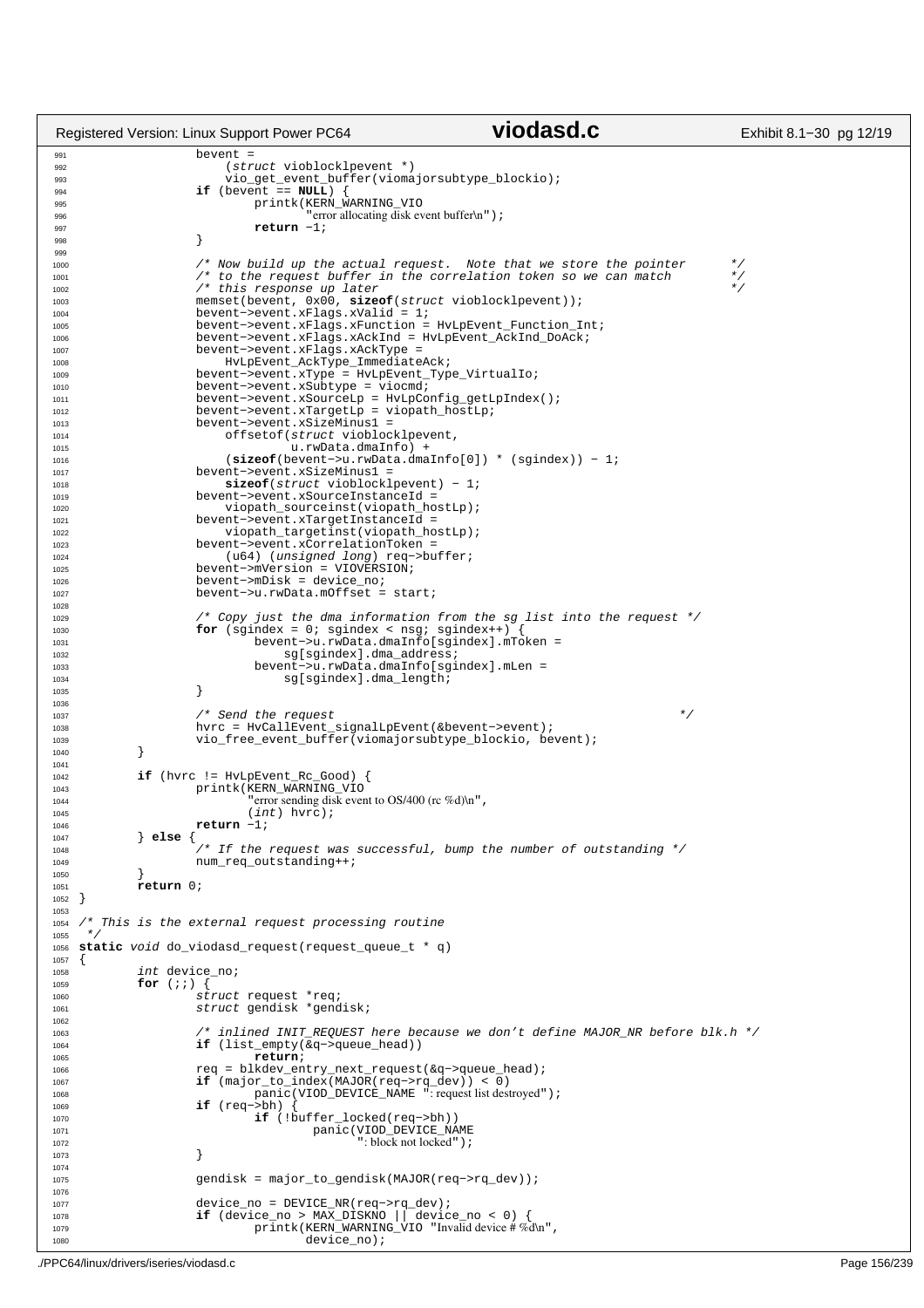```
1081 viodasd_end_request(req, 0);
1082 continue;<br>1083 a continue;
1083 }
1084
1085 if (gendisk−>sizes == NULL) {
1086 printk(KERN_WARNING_VIO
1087 The control of the control of the control of the control of the control of the control of the control of the control of the control of the control of the control of the control of the control of the control of the co
1088 viodasd_end_request(req, 0);<br>1088 continue;
1089 continue;<br>
1090 a continue;
1090 }
1091
1092 /* If the queue is plugged, don't dequeue anything right now */
1093 if ((q) && (q−>plugged)) {
1094 return;<br>
1095 }
1095 }
1096
1097 /* If we already have the maximum number of requests outstanding to OS/400
1098 just bail out. We'll come back later<br>if (num req outstanding >= VIOMAXREO) {
1099 if (num_req_outstanding >= VIOMAXREQ) {<br>1100 return;
1100 return;<br>1101 f
1101 \}1102
1103 /* get the current request, then dequeue it from the queue */<br>1104 blkdev_dequeue_request(req);
                       blkdev_dequeue_request(req);
1105
1106 /* Try sending the request */
1107 if (send_request(req) == 0) {
1108 list_add_tail(&req−>queue, &reqlist);
1109 else {
                       1111 viodasd_end_request(req, 0);
1111 \}1112    }<br>1113    }
1113 }
1114
1115 /* Check for changed disks
1116 */
1117 static int viodasd_check_change(kdev_t dev)
1118 \{<br>1119
1119 struct viodasd_waitevent we;
             HvLpEvent_Rc hvrc;
1121 1121 int device_no = DEVICE_NR(dev);
1122
1123 \frac{1}{1123} /* This semaphore is raised in the interrupt handler \frac{1}{1124} DECLARE MUTEX LOCKED(Semaphore);
             DECLARE_MUTEX_LOCKED(Semaphore);
1125
1126 /* Check that we are dealing with a valid hosting partition * */<br>1127 if (viopath hostLp == HvLpIndexInvalid) {
1127 if (viopath_hostLp == HvLpIndexInvalid)<br>1128 if (viopath_hostLp == HvLpIndexInvalid)<br>printk(KERN WARNING VIO "Invalid ho
1128 printk(KERN_WARNING_VIO "Invalid hosting partition\n");<br>
return -ETO;
             <sup>1</sup>129 return −EIO<sub>i</sub>
1130 }
1131
1132 we.sem = &Semaphore;
1133
1134 /* Send the open event to OS/400 */
1135 hvrc = HvCallEvent_signalLpEventFast(viopath_hostLp,
1136 HupEvent_inverse Control Control Control Control Control Control Control Control Control Control Control<br>HvDpEvent_Type_VirtualIo,<br>Institution of the state of the control control control control control control cont
                                                          viomajorsubtype_blockio |
1138 vioblockcheck, the state of the state of the vioblockcheck, the vioblockcheck, the state of the state of the state of the state of the state of the state of the state of the state of the state of the state of the stat
1139 HvLpEvent_AckInd_DoAck,
1140 HvLpEvent_AckType_ImmediateAck,
1141 viopath_sourceinst
1142 (viopath_hostLp), (viopath_hostLp), (viopath_targeting)
1143 viopath_targetinst
                                                          (viopath_hostLp),
1145 (u64) (unsigned long) &we,
1146 VIOVERSION << 16,
1147 ((u64) device_no << 48), 0, 0, 0, 1148
1148 0);
1149
1150 if (hvrc != 0) {
1151 printk(KERN_WARNING_VIO "bad rc on signalLpEvent %d\n",<br>
(1152)<br>
(1152)
1152 (int) hvrc);<br>1153 return -EIO;
             1153 return −EIO;
1154 }
1155
1156 /* Wait for the interrupt handler to get the response */
1157 down(&Semaphore);
1158
1159 /* Check the return code. If bad, assume no change * /*
1160 if (we.rc != 0)<br>1161 printle (K
                      10: - 0, 1<br>printk(KERN_WARNING_VIO
<sup>1162</sup> "bad rc %d on check_change. Assuming no change\n",<br>
\frac{(int)_{W \in C}(i)}{(int)_{W \in C}(i)}1163 (int) we.rc);<br>1164 return 0;<sup>1</sup><sub>1</sub>f<sub>1</sub>\frac{1}{6}<sup>1</sup><sub>1</sub>f<sub>1</sub>\frac{1}{6}<sup>1</sup><sub>1</sub>\frac{1}{6}1165 }
1166
1167 return we.data.changed;
1168 }
1169
1170 /* Our file operations table
Registered Version: Linux Support Power PC64 viodasd.c Exhibit 8.1−30 pg 13/19
```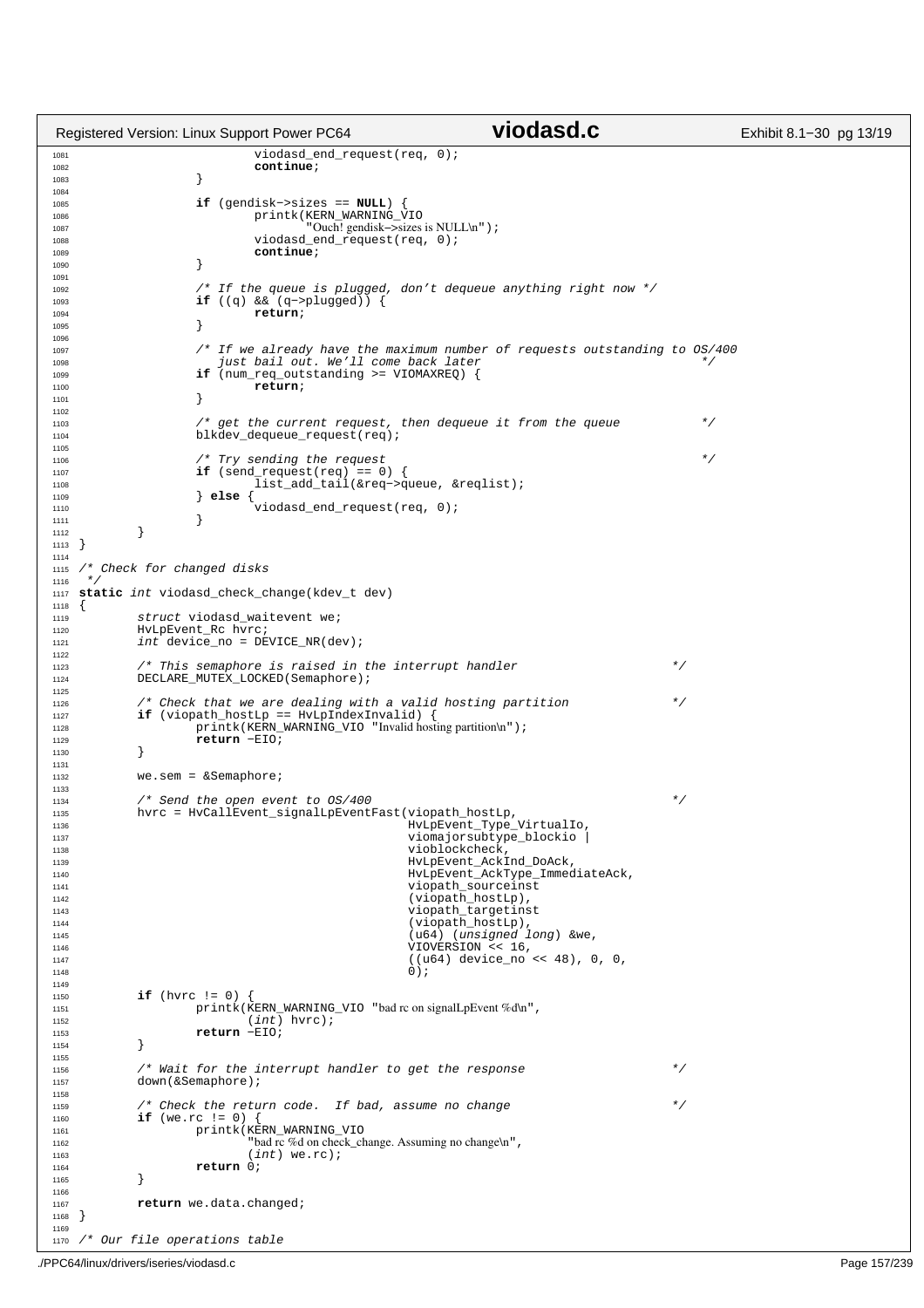```
Registered Version: Linux Support Power PC64 viodasd.c Exhibit 8.1−30 pg 14/19
```
 $1171 + x$ / <sup>111</sup>1172 **static** struct block device operations viodasd fops = { 1173 open:viodasd\_open,<br>
1174 release:viodasd\_re release:viodasd\_release, <sup>1175</sup> ioctl:viodasd\_ioctl, <sup>1176</sup> check\_media\_change:viodasd\_check\_change, 1177 revalidate:viodasd\_revalidate <sup>1178</sup> }; 1179 <sup>1180</sup> /\* returns the total number of scatterlist elements converted \*/ <sup>1181</sup> **static** int block\_event\_to\_scatterlist(**const** struct vioblocklpevent \*bevent, <sup>1182</sup> struct scatterlist \*sg,  $int *total_length$ <br>1183  $int *total_length)$ 1184<br>1195  $int$  i, numsg; <sup>1186</sup> **const** struct rwData \*rwData = &bevent−>u.rwData; <sup>1187</sup> **static const** int offset = 1188 offsetof(struct vioblocklpevent, u.rwData.dmaInfo);<br>1189 **static const** int element size = **sizeof**(rwData->dmaInfo); <sup>1189</sup> **static const** int element\_size = **sizeof**(rwData−>dmaInfo[0]); 1190 <sup>1191</sup> numsg = ((bevent−>event.xSizeMinus1 + 1) − offset) / element\_size; 1192 **if** (numsg > VIOMAXBLOCKDMA)<br>
1193 **inumsg = VIOMAXBLOCK**  $numsg = VIOMAXBLOCKDMA;$ 1194  $1195$  \*total\_len = 0; <sup>1196</sup> memset(sg, 0x00, **sizeof**(sg[0]) \* VIOMAXBLOCKDMA); 1197 <sup>1198</sup> **for** (i = 0; (i < numsg) && (rwData−>dmaInfo[i].mLen > 0); ++i) { 1199 sg[i].dma\_address = rwData->dmaInfo[i].mToken;<br>1200 sg[i]dma\_length = rwData->dmaInfo[i]mLen; sg[i].dma\_length = rwData->dmaInfo[i].mLen; 1201  $*$ total len += rwData->dmaInfo[i].mLen; <sup>1202</sup> } 1203 **return** i;<br>1204 } <sup>1204</sup> } 1205 <sup>1206</sup> **static** struct request \*find\_request\_with\_token(u64 token)  $1207$  {<br>1208 1208 struct request \*req = blkdev\_entry\_to\_request(reqlist.next);<br>1209 **while** ((&req->queue != &reqlist) && <sup>1209</sup> **while** ((&req−>queue != &reqlist) && <sup>1210</sup> ((u64) (unsigned long) req−>buffer != token)) 1211 req = blkdev\_entry\_to\_request(req->queue.next);<br>1212 **if** (&req->queue == &reqlist) { <sup>1213</sup> **return NULL**; <sup>1214</sup> } return req; <sup>1216</sup> } 1217 <sup>1218</sup> /\* Restart all queues, starting with the one \_after\_ the major given, \*/ <sup>1219</sup> /\* thus reducing the chance of starvation of disks with late majors. \*/ <sup>1220</sup> **static** void viodasd\_restart\_all\_queues\_starting\_from(int first\_major)  $1221 \quad \{$ <sup>1222</sup> int i, first\_index = major\_to\_index(first\_major); <sup>1223</sup> **for**(i = first\_index + 1; i < NUM\_MAJORS; ++i) 1224 do\_viodasd\_request(BLK\_DEFAULT\_QUEUE(major\_table[i]));<br>for(i = 0; i <= first index; ++i)  $for(i = 0; i \leq first_index; ++i)$ <sup>1226</sup> do\_viodasd\_request(BLK\_DEFAULT\_QUEUE(major\_table[i])); <sup>1227</sup> } 1228  $1229$  /\* For read and write requests, decrement the number of outstanding requests,<br> $1230$  \* Free the DMA buffers we allocated, and find the matching request by <sup>1230</sup> \* Free the DMA buffers we allocated, and find the matching request by <sup>1231</sup> \* using the buffer pointer we stored in the correlation token.  $1232$   $*$ <sup>1233</sup> **static** int viodasd\_handleReadWrite(struct vioblocklpevent \*bevent) <sup>1234</sup> { <sup>1235</sup> int num\_sg, num\_sect, pci\_direction, total\_len, major; <sup>1236</sup> struct request \*req; 1237 struct scatterlist sg[VIOMAXBLOCKDMA];<br>1238 struct HvLpEvent \*event = &bevent->eve 1238 struct HvLpEvent \*event = &bevent->event;<br>1239 sunsigned long irg flags; unsigned long irq\_flags; 1240 <sup>1241</sup> num\_sg = block\_event\_to\_scatterlist(bevent, sg, &total\_len); <sup>1242</sup> num\_sect = total\_len >> 9; <sup>1243</sup> **if** (event−>xSubtype == (viomajorsubtype\_blockio | vioblockread)) <sup>1244</sup> pci\_direction = PCI\_DMA\_FROMDEVICE; <sup>1245</sup> **else** 1246 pci\_direction = PCI\_DMA\_TODEVICE; 1247 pci\_unmap\_sq(iSeries\_vio\_dev, sq, num\_sq, pci\_direction); 1248 1249 <sup>1250</sup> /\* Since this is running in interrupt mode, we need to make sure we're not <sup>1251</sup> \* stepping on any global I/O operations 1252<br>1253 spin\_lock\_irqsave(&io\_request\_lock, irq\_flags); 1254 <sup>1255</sup> num\_req\_outstanding−−; 1256 1257 /\* Now find the matching request in OUR list (remember we moved the request  $*$  from the global list to our list when we got it)  $*$  from the global list to our list when we got it) 1259 <sup>1260</sup> req = find\_request\_with\_token(bevent−>event.xCorrelationToken);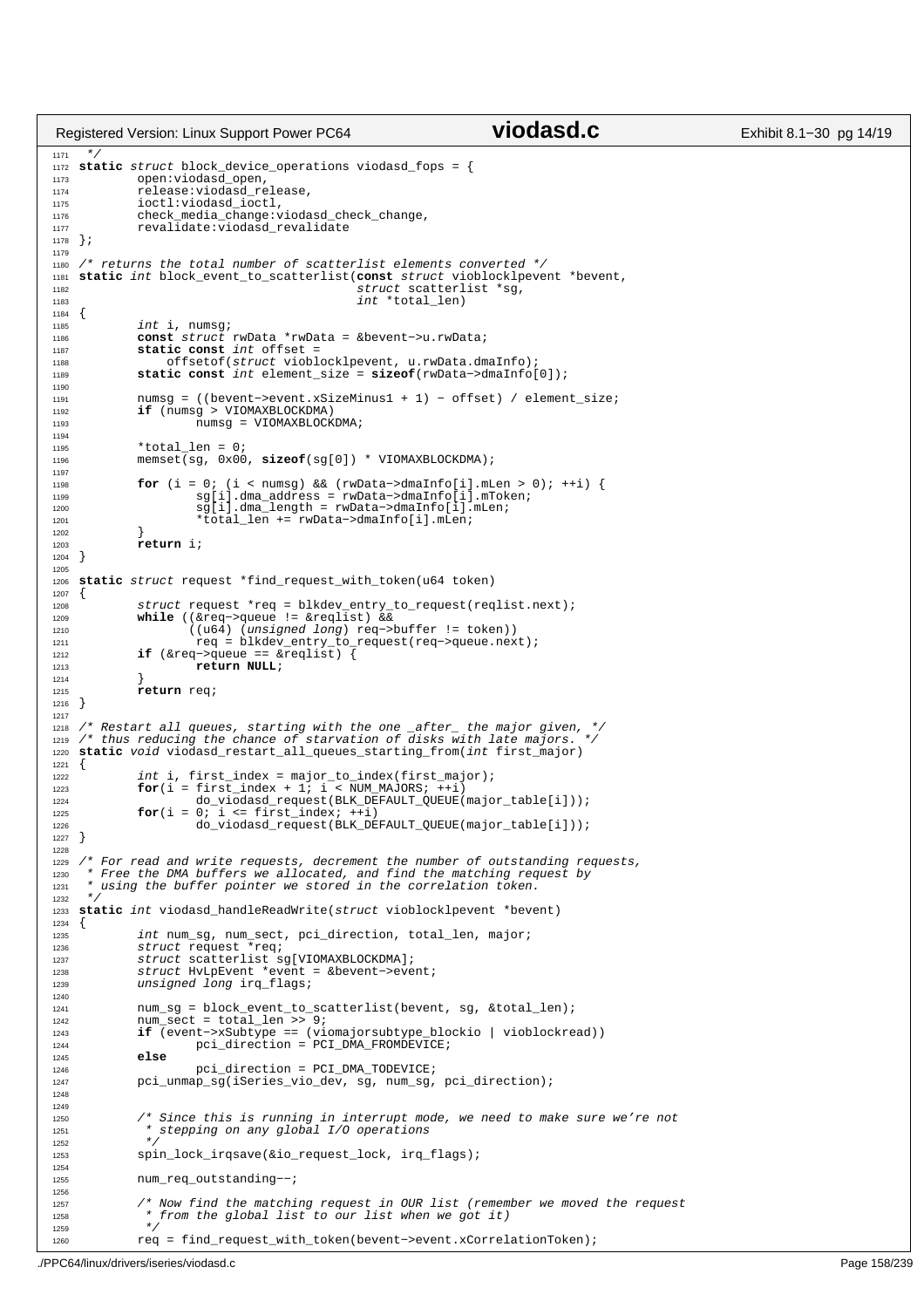Registered Version: Linux Support Power PC64 **viodasd.c** Exhibit 8.1−30 pg 15/19

<sup>1261</sup> **if** (req == **NULL**) { 1262 printk (KERN\_WARNING\_VIO)<br>1263 1263 Morequest mat 1263 The structure in the set of the set of the set of the set of the set of the set of the set of the set of the set of the set of the set of the set of the set of the set of the set of the set of the set of the set of th 1264 bevent−>event.xCorrelationToken);<br>1265 1265 bevent.irgrestore(&io request lock. 1265 spin\_unlock\_irqrestore(&io\_request\_lock, irq\_flags);<br>1266 seturn -1; 1<sup>2</sup>/<sub>1</sub><sup>6</sup>/<sub>1</sub><sup>6</sup>/<sub>1</sub><sup>6</sup>/<sub>1</sub><sup>6</sup>/<sub>1</sub><sup>6</sup>/<sub>1</sub><sup>6</sup>/<sub>1</sub><sup>6</sup>/<sub>1</sub><sup>6</sup>/<sub>1</sub><sup>6</sup>/<sub>1</sub><sup>6</sup>/<sub>1</sub><sup>6</sup>/<sub>1</sub><sup>6</sup>/<sub>1</sub><sup>6</sup>/<sub>1</sub><sup>6</sup>/<sub>1</sub><sup>6</sup>/<sub>1</sub><sup>6</sup>/<sub>1</sub><sup>6</sup>/<sub>1</sub><sup>6</sup>/<sub>1</sub><sup>6</sup>/<sub>1</sub><sup>6</sup>/<sub>1</sub><sup>6</sup>/<sub>1</sub><sup>6</sup>/<sub>1</sub><sup>6</sup>/<sub>1</sub><sup>6</sup>/<sub>1</sub><sup>6</sup>/<sub>1</sub><sup>6</sup>/<sub>1</sub><sup>6</sup>/<sub>1</sub><sup>6</sup>/<sub>1</sub><sup>6</sup>/<sub>1</sub><sup>6</sup>/<sub>1</sub><sup>6</sup> <sup>1267</sup> } 1268 1269 /\* Remove the request from our list \*/<br>1270 list del(&reg->gueue); 1270 list\_del(&req->queue);<br>1271 /\* Record this event's  $1/$ \* Record this event's major number so we can check that queue again \*/ <sup>1272</sup> major = MAJOR(req−>rq\_dev); 1273 1274 **if** (!req−>bh) {<br>1275 **if** (eye <sup>1275</sup> **if** (event−>xRc != HvLpEvent\_Rc\_Good) { <sup>1276</sup> **const** struct vio\_error\_entry \*err = 1277 vio\_lookup\_rc(viodasd\_err\_table,<br>
1278 vio\_lookup\_rc(viodasd\_err\_table,<br>
bevent->mSubTypeRc 1278 bevent−>mSubTypeRc);<br>1279 bevent−>mSubTypeRc); 1279 **1279** printk(KERN\_WARNING\_VIO<br>1280 **1280** read/write error %d:0x <sup>1280</sup> "read/write error %d:0x%04x (%s)\n", <sup>1281</sup> event−>xRc, bevent−>mSubTypeRc, err−>msg); 1282 viodasd\_end\_request(req, 0);<br>  $\begin{cases} \text{else} \end{cases}$ <sup>1283</sup> } **else** { 1284 **if** (num\_sect != req−>current\_nr\_sectors) {<br>1285 **if** (num\_sect != req->current\_nr\_sectors) { printk(KERN\_WARNING\_VIO 1286  $\blacksquare$  "Yikes...non bh i/o # sect doesn't match!!!\n ");  $\{1287\}$ <sup>1288</sup> viodasd\_end\_request(req, 1); <sup>1289</sup> } <sup>1290</sup> } **else** { 1291 /\* record having received the answers we did \*/<br>1292 **while** ((num\_sect > 0) && (req−>bh)) {<br>1293 num\_sect -= req->current\_nr\_sectors; <sup>1294</sup> viodasd\_end\_request(req, 1);  $\left\{\n \begin{array}{ccc}\n 1295 & & \\
 1295 & & \\
 1295 & & \\
 1295 & & \\
 1295 & & \\
 1295 & & \\
 1295 & & \\
 1295 & & \\
 1295 & & \\
 1295 & & \\
 1295 & & \\
 1295 & & \\
 1295 & & \\
 1295 & & \\
 1295 & & \\
 1295 & & \\
 1295 & & \\
 12$ <sup>1296</sup> /\* if they somehow answered \_more\_ than we asked for...something weird happened \*/ 1297 **if** (num\_sect) print 1298 **printk** (KERN\_WARNING\_VIO)<br>printk (KERN\_WARNING\_VIO)<br>"Yikes...sectors left over "Yikes...sectors left over on a request!!!\n"); 1300 <sup>1301</sup> /\* if they didn't answer the whole request this time, re−submit the request \*/ 1302 **if** (req->bh) {<br>1303 **if** (se 1303 **if** (send\_request(req) == 0) {<br>1304 1316 1316 1317 1304 1304 list\_add\_tail(&req->queue, &reqlist);<br>1305 let {<br>24 else { <sup>1305</sup> } **else** { 1306 viodasd\_end\_request(req, 0);<br>
}  $\left\{ \right\}$  $1308$  } <sup>1309</sup> } 1310 <sup>1311</sup> /\* Finally, try to get more requests off of this device's queue \*/ 1312 viodasd restart all queues starting from(major); 1313 <sup>1314</sup> spin\_unlock\_irqrestore(&io\_request\_lock, irq\_flags); 1315 1316 **return** 0;<br>
1317 } <sup>1317</sup> } 1318 <sup>1319</sup> /\* This routine handles incoming block LP events \*/ <sup>1320</sup> **static** void vioHandleBlockEvent(struct HvLpEvent \*event)  $1321 \begin{array}{c} 1 \end{array}$ <sup>1322</sup> struct vioblocklpevent \*bevent = (struct vioblocklpevent \*) event; <sup>1323</sup> struct viodasd\_waitevent \*pwe; 1324 <sup>1325</sup> **if** (event == **NULL**) { <sup>1326</sup> /\* Notification that a partition went away! \*/ <sup>1327</sup> **return**; 1328<br>1329 1329 // First, we should NEVER get an int here...only acks<br>
1330 **if** (event->xFlags.xFunction\_Int) {<br>
printk(KERN\_WARNING\_VIO<br>
"Yikes! got an int in viodasd event handler!\n"); <sup>1333</sup> **if** (event−>xFlags.xAckInd == HvLpEvent\_AckInd\_DoAck) { event->xRc = HvLpEvent\_Rc\_InvalidSubtype; <sup>1335</sup> HvCallEvent\_ackLpEvent(event);  $\left\{\right. \right\}$ <sup>1337</sup> } 1338 <sup>1339</sup> **switch** (event−>xSubtype & VIOMINOR\_SUBTYPE\_MASK) { 1340 <sup>1341</sup> /\* Handle a response to an open request. We get all the disk information <sup>1342</sup> \* in the response, so update it. The correlation token contains a pointer to <sup>1343</sup> \* a waitevent structure that has a semaphore in it. update the return code <sup>1344</sup> \* in the waitevent structure and post the semaphore to wake up the guy who <sup>1345</sup> \* sent the request \*/ 1346 **case** vioblockopen:<br>
1347 **bwe** =  $1347$  pwe =  $(1248)$ <sup>1348</sup> (struct viodasd\_waitevent \*) (unsigned long) event−> <sup>1349</sup> xCorrelationToken; <sup>1350</sup> pwe−>rc = event−>xRc;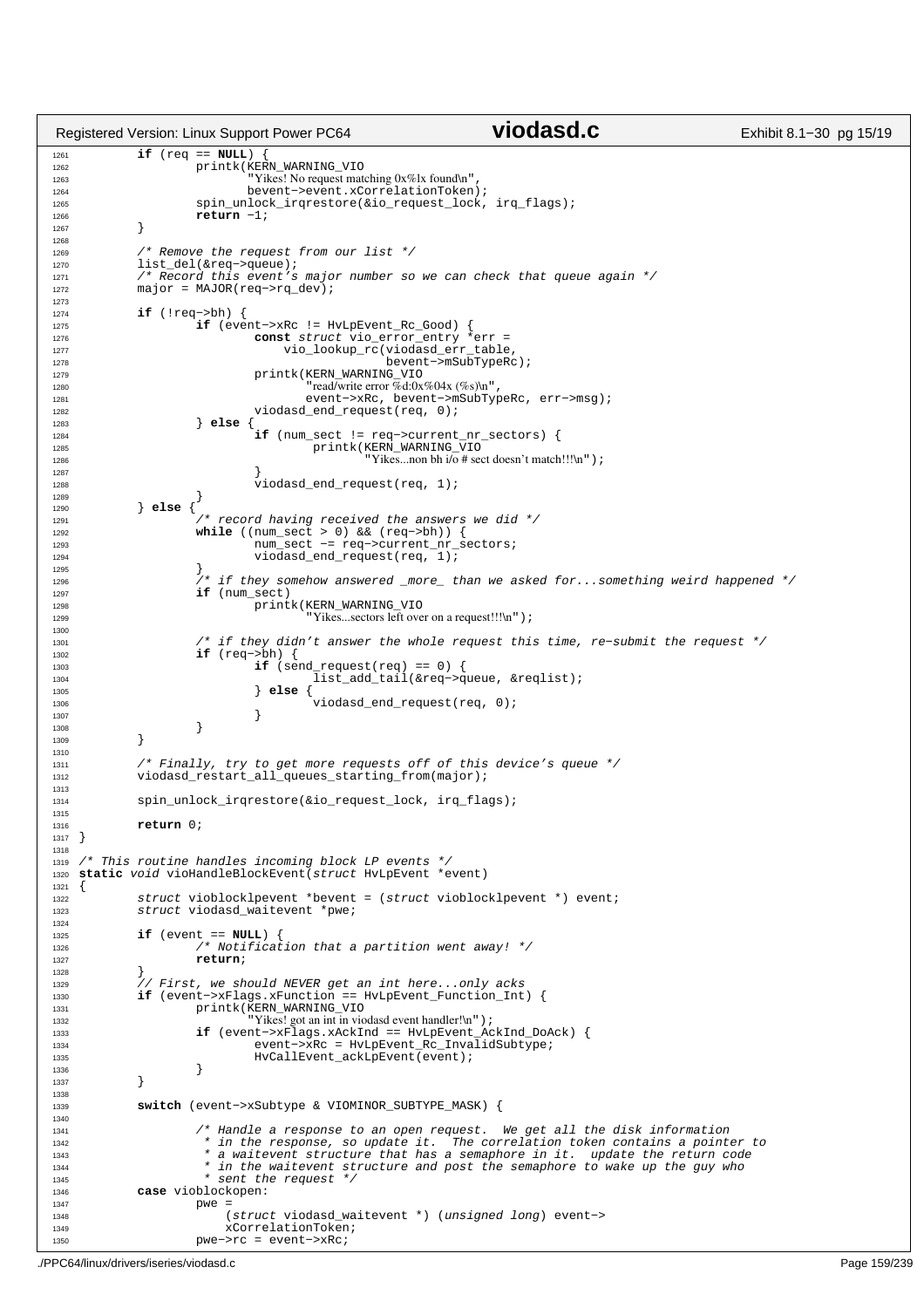```
1351 pwe−>data.subRC = bevent−>mSubTypeRc;
1352 if (event−>xRc == HvLpEvent_Rc_Good) {
1353 const struct openData *data = &bevent−>u.openData;
1354 struct viodasd_device *device =
1355 &viodasd_devices[bevent−>mDisk];<br>1356 device->readOnly =
                              1356 device−>readOnly =
1357 bevent−>mFlags & vioblockflags_ro;<br>1358 device−>size = data->mDiskLen;
1358 device−>size = data−>mDiskLen;<br>1359 device−>cylinders = data−>mCyl
1359 device−>cylinders = data−>mCylinders;<br>device−>tracks = data->mTracks;
1360 device−>tracks = data−>mTracks;
1361 device−>sectors = data−>mSectors;
1362 device−>bytesPerSector = data−>mBytesPerSector;
1363 viodasd_max_disk = data−>mMaxDisks;
1364<br>1265
                     1365 up(pwe−>sem);
1366 break;<br>1367 case vioblockc
1367 case vioblockclose:<br>1368 break;
1368 break;<br>1369 case vioblockc
1369 case vioblockcheck:<br>
1370 b pwe =
1370 pwe =
                         1371 (struct viodasd_waitevent *) (unsigned long) event−>
1372 xCorrelationToken;<br>1373 mwe->rc = event->xRc;
1373 pwe−>rc = event−>xRc;<br>1374 pwe−>data.changed = b
1374 pwe−>data.changed = bevent−>u.check.changed;
                     -<br>up(pwe−>sem);
1376 break;
1377 case vioblockflush:
1378 up((void *) (unsigned long) event−>xCorrelationToken);
1379 break;<br>1380 case vioblockr
            1380 case vioblockread:
1381 case vioblockwrite:<br>1382 case viodasd har
                     1382 viodasd_handleReadWrite(bevent);
1383 break;
1384
1385 default:
                     printk(KERN_WARNING_VIO "invalid subtype!");
1387 if (event−>xFlags.xAckInd == HvLpEvent_AckInd_DoAck) {
1388 event−>xRc = HvLpEvent_Rc_InvalidSubtype;
1389 HvCallEvent\_ackLpEvent(event);\left\{\right. \right\}\begin{array}{c} 1391 \\ 1392 \end{array}1392 }
1393
1394 static const char *major_name(int major)
1395 {
1396 static char major_names[NUM_MAJORS][MAX_MAJOR_NAME];<br>1397 int index = major to index(major);
            int index = major\_to\_index(major);1398<br>1200
1399 if(index < 0)<br>
1400 retur
                     1400 return NULL;
1401 if(major names[index][0] == \sqrt{0'} }
1402 if(index == 0)<br>
1403 strcpy
1403 strcpy(major_names[index], VIOD_GENHD_NAME);<br>1404 else
1404 else
                              sprintf(major_names[index], VIOD_GENHD_NAME"%d", index);
1406 }
   return major_names[index];
1408 }
1409
1410 static const char *device_name(int major)
1411 {
1412 static char device_names[NUM_MAJORS][MAX_MAJOR_NAME];
            int index = major_to_index(major);
1414
1415 if(index < 0)
1416 return NULL;
1417 if(device_names[index][0] == '\0') {<br>1418 #ifdef CONFIG VIODASD IDE
   1418 #ifdef CONFIG_VIODASD_IDE
1419 sprintf(device_names[index], VIOD_DEVICE_NAME"%d", index);
1420 #else
1421 strcpy(device_names[index], VIOD_DEVICE_NAME);<br>1422 #endif
    1422 #endif
1423 }
            return device_names[index];
1425 }
1426
1427 /* This routine tries to clean up anything we allocated/registered
1428<br>1429
   static void viodasd_cleanup_major(int major)
1430 {<br>1431
            1431 const int num_partitions = DEV_PER_MAJOR << PARTITION_SHIFT;
1432 int minor;
1433
1434 #define CLEANIT(x) if (x) {kfree(x); x=NULL;}
1435
1436 for (minor = 0; minor < num_partitions; minor++)<br>1437 for (minor dev(MKDEV(major, minor));
                     fsync_dev(MKDEV(major, minor));
1438
1439 blk_cleanup_queue(BLK_DEFAULT_QUEUE(major));
1440
Registered Version: Linux Support Power PC64 viodasd.c Exhibit 8.1−30 pg 16/19
```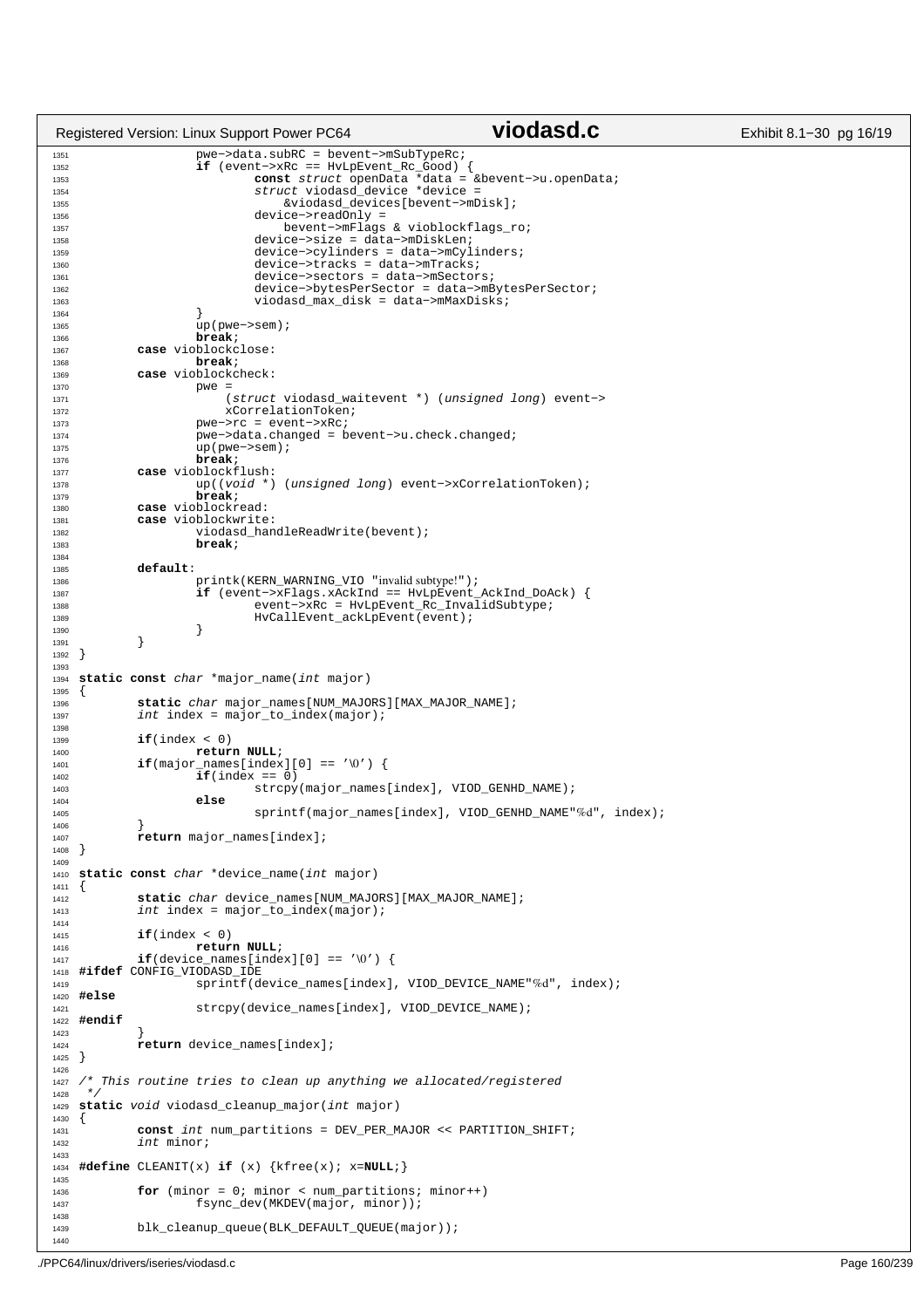```
1441 read ahead[major] = 0;
1442
1443 CLEANIT(blk_size[major]);<br>1444 CLEANIT(blksize_size[majo
1444 CLEANIT(blksize_size[major]);<br>1445 CLEANIT(hardsect_size[major])
1445 CLEANIT(hardsect_size[major]);<br>1446 CLEANIT(max sectors[major]);
                CLEANIT(max sectors[major]);
1447 CLEANIT(major_to_gendisk(major)−>part);
1448
1449 blk_cleanup_queue(BLK_DEFAULT_QUEUE(major));
1450
1451 devfs_unregister_blkdev(major, device_name(major));
1452 }
1453
1454 /* in case of bad return code, caller must cleanup2() for this major */
1455 static int viodasd_init_major(int major)
1456 {<br>1457
1457 int \frac{1}{1458} 1458 const1458 const int numpart = DEV_PER_MAJOR << PARTITION_SHIFT;<br>
int *sizes, *sectsizes, *blksizes, *maxsectors;<br>
struct hd_struct *partitions;<br>
struct gendisk *gendisk = major_to_gendisk(major);
1462
1463<br>1464
1464 * Do the devfs_register. This works even if devfs is not<br>
<sup>1465</sup> * configured
                 * configured
1466
1467 if (devfs_register_blkdev(major, device_name(major), &viodasd_fops)) {<br>1468 incluster printk(KERN_WARNING_VIO
                          printk(KERN_WARNING_VIO
1469 "%s: can't register major number %d\n",<br>device name (major) major);
                                    device_name(major), major);
1471 return −1;<br>1472 }
1472 }
1473
               blk_init_queue(BLK_DEFAULT_QUEUE(major), do_viodasd_request);
1475
1476 read ahead[major] = 8; /* 8 sector (4kB) read ahead */
1477
1478 /* initialize the struct */
1479 gendisk−>major = major;<br>1480 gendisk−>major name = m
1480 gendisk−>major_name = major_name(major);
1481 gendisk−>minor_shift = PARTITION_SHIFT;
1482 gendisk−>max_p = 1 << PARTITION_SHIFT;
1483 gendisk−>nr_real = DEV_PER_MAJOR;<br>1484 gendisk−>fops = &viodasd fops;
                gendisk->fops = &viodasd_fops;
1485
1486 /* to be assigned later */
1487 gendisk−>next = NULL;
1488 gendisk−>part = NULL;
1489 gendisk−>sizes = NULL;<br>1490 gendisk−>de arr = NULL;
1490 gendisk−>de_arr = NULL;
1491 gendisk−>flags = NULL;
1492<br>1493
1493 /* register us in the global list */<br>1494 add gendisk(gendisk);
                add_gendisk(gendisk);
1495
1496<br>1497
1496 \pi * Now fill in all the device driver info<br>1498 \pi * /
1498 */<br>1499 5171499 sizes = kmalloc(numpart * sizeof(int), GFP_KERNEL);<br>1500 if (lsizes)
                if (!sizes)
1501 return −ENOMEM;
1502 memset(sizes, 0x00, numpart * sizeof(int));
1503 blk_size[major] = gendisk−>sizes = sizes;
1504
1505 partitions =
1506 kmalloc(numpart * sizeof(struct hd_struct), GFP_KERNEL);<br>1507 if (!partitions)
1507 if (!partitions)<br>1508 return -
1508 return −ENOMEM;<br>1509 memset (partitions, 0x00
1509 memset(partitions, 0x00, numpart * sizeof(struct hd_struct));
1510 gendisk−>part = partitions;
1511
1512 blksizes = kmalloc(numpart * sizeof(int), GFP_KERNEL);
1513 if (!blksizes)<br>1514 return
                          1514 return −ENOMEM;
1515 for (i = 0; i < numpart; i++)
1516 blksizes[i] = blksize;
1517 blksize_size[major] = blksizes;
1518
1519 sectsizes = kmalloc(numpart * sizeof(int), GFP_KERNEL);
1520 if (!sectsizes)<br>1521 return
                          1521 return −ENOMEM;
1522 for (i = 0; i < number; i++)<br>
1523 for (s = 0; i < number; i++)<br>
1523
1523 \text{sects}[\text{i}] = 0;<br>
1524 hardsect size [major] = se
               hardsect\_size[major] = sectsizes;1525
1526 maxsectors = kmalloc(numpart * sizeof(int), GFP_KERNEL);<br>1527 if (!maxsectors)
1527 if (!maxsectors)<br>1528 return –
1528 return −ENOMEM;
1529 for (i = 0; i < numpart; i++)
1530 maxsectors[i] = VIODASD_MAXSECTORS;
Registered Version: Linux Support Power PC64 viodasd.c Exhibit 8.1−30 pg 17/19
```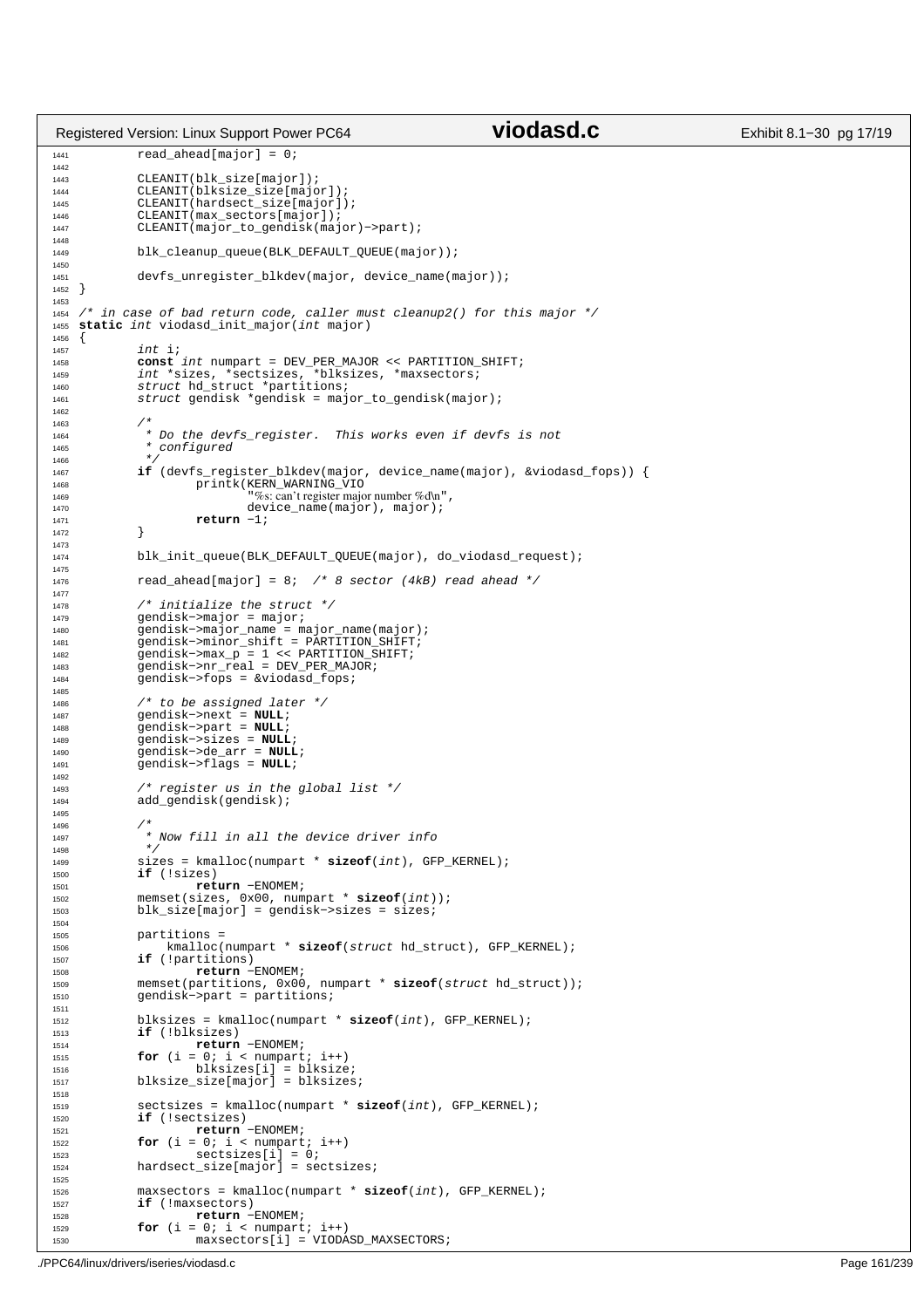```
1531 max_sectors[major] = maxsectors;
1532
1533 return 0;<br>1534 }
1534 }
1535
1536 static void internal_register_disk(int diskno)
\begin{matrix} 1537 \\ 1538 \end{matrix}1538 static int registered[MAX_DISKNO] = { 0, };<br>1539 int major = diskno to major(diskno);
1539 int \text{ major} = \text{diskno}\_\text{to}\_\text{ma}j \text{or}(\text{diskno})\,i<br>1540 int \text{dev within}\_\text{ma}j \text{or} = \text{diskno} k DEV
1540 int \frac{1}{1540} \arctan \frac{1}{1540} = \frac{1}{15} \arctan \frac{1}{15} \arctan \frac{1}{1540}<br>1541 int \frac{1}{1540} \arctan \frac{1}{1540} = \frac{1}{15} \arctan \frac{1}{15} \arctan \frac{1}{1540}struct gendisk *gendisk = major_to_gendisk(major);
1542 int i;
1543
1544 if(registered[diskno])
                             1545 return;
1546 registered[diskno] = 1;
1547
1548 if (diskno == 0) {<br>1549 printk(KER
1549 printk(KERN_INFO_VIO
<sup>1550</sup> "%s: \overline{C} \land \overline{C} \land \overline{C} \land \overline{C} \land \overline{C} \land \overline{C} \land \overline{C} \land \overline{C} \land \overline{C} \land \overline{C} \land \overline{C} \land \overline{C} \land \overline{C} \land \overline{C} \land
                                       w. Current, we done connected m.<br>VIOD_DEVICE_NAME, (int) viodasd_max_disk + 1);
1552 if (viodasd_max_disk > MAX_DISKNO − 1)<br>1553 if (viodasd_max_disk > MAX_DISKNO − 1)
1553 printk(KERN_INFO_VIO
<sup>1554</sup> "Only examining the first % d\ln",<br>
max_{MAX \text{ DTSKNO}});
                 MAX_DISKNO);
1556 }
1557
1558 register_disk(gendisk,
1559 MKDEV(major, 1560)
                                              dev_within_major <<
1561 PARTITION_SHIFT),
1562 1 << PARTITION_SHIFT, &viodasd_fops,<br>1563 1563 1563 1563
1563 gendisk−><br>gendisk−><br>nart[dev
                                     part[dev_within_major << PARTITION_SHIFT].nr_sects);
1565
1566 printk(KERN_INFO_VIO
1567 "%s: Disk %2.2d size %dM, sectors %d, heads %d, cylinders %d, sectsize %d\n",
1568 VIOD_DEVICE_NAME,<br>1569 diskno,
\frac{1569}{1570} diskno,
1570 (int) (viodasd_devices[diskno].size /
1571 (1024 * 1024)),
1572 (int) viodasd_devices[diskno].sectors,<br>1573 (int) viodasd_devices[diskno].tracks,
1573 (int) viodasd_devices[diskno].tracks,
1574 (int) viodasd_devices[diskno].cylinders,<br>1575 (int) hardsect size[major][dev within ma
                            (int) hardsect_size[major][dev_within_major <<
1576 PARTITION SHIFT]);
1577
1578 for (i = 1; i < (1 < \text{PARTITION\_SHIFT}); ++i)1579 int \text{minor} = (\text{dev\_within\_major} << \text{PARTITION\_SHIFT}) + i;<br>1580 struct \text{hd} \text{struct} * \text{partition} = \& \text{generalisk-parent}[\text{minor}];
1580 struct hd_struct *partition = &gendisk−>part[minor];
1581 if (partition−>nr_sects)
1582<br>1583 printk(KERN_INFO_VIO<br>1583 1582 start sector %ld, # sector %ld\n",
1584 VIOD_DEVICE_NAME, diskno, i,
                 1585 partition−>start_sect, partition−>nr_sects);
\begin{array}{c} 1586 \\ 1587 \end{array}1587 }
1588
1589 /* Initialize the whole device driver. Handle module and non−module
        versions
1591
\frac{1592}{1593} \frac{.}{1593} \frac{.}{1593} \frac{.}{1593} \frac{.}{1593} \frac{.}{1593} \frac{.}{1593} \frac{.}{1593} \frac{.}{1593} \frac{.}{1593} \frac{.}{1593} \frac{.}{1593} \frac{.}{1593} \frac{.}{1593} \frac{.}{1593} \frac{.}{1593} \frac{.}{15931593 {
                 int i, j;
1595 int rc;
1596
1597 /* Try to open to our host lp
1598 */
1599 if (viopath_hostLp == HvLpIndexInvalid) {<br>1600 if vio set hostlp();
                 vio_set_hostlp();
1601 }
1602
1603 if (viopath_hostLp == HvLpIndexInvalid) {<br>1604 printk(KERN_WARNING_VIO "%s:invalid hosting partition\n",
1605 VIOD_DEVICE_NAME);
1606 return −EIO;<br>1607 }
1607 }
1608
1609 printk(KERN_INFO_VIO
1609 P111111 \times P6121111 \times P616111 \times P616111 \times P616111 \times P616111 \times P616111 \times P616111 \times P616111 \times P616111 \times P616111 \times P616111 \times P616111 \times P616111 \times P616111 \times P616111 \times P616111 \times P616111 \times P616111 \times P616111 \times P616111 \times P616111 \times P616111 \times P6161111611 VIOD_DEVICE_NAME, VIODASD_VERS, major_table[0], MAX_DISKNO,
1612 viopath_hostLp);
1613
1614 if (ROOT_DEV == NODEV) {
1615 /* first disk, third partition */
1616 ROOT_DEV = diskno_to_devt(0, 3);
1617
1618 printk(KERN_INFO_VIO
                                        "Claiming root file system as third partition of first virtual disk");
1620 }
Registered Version: Linux Support Power PC64 viodasd.c Exhibit 8.1−30 pg 18/19
```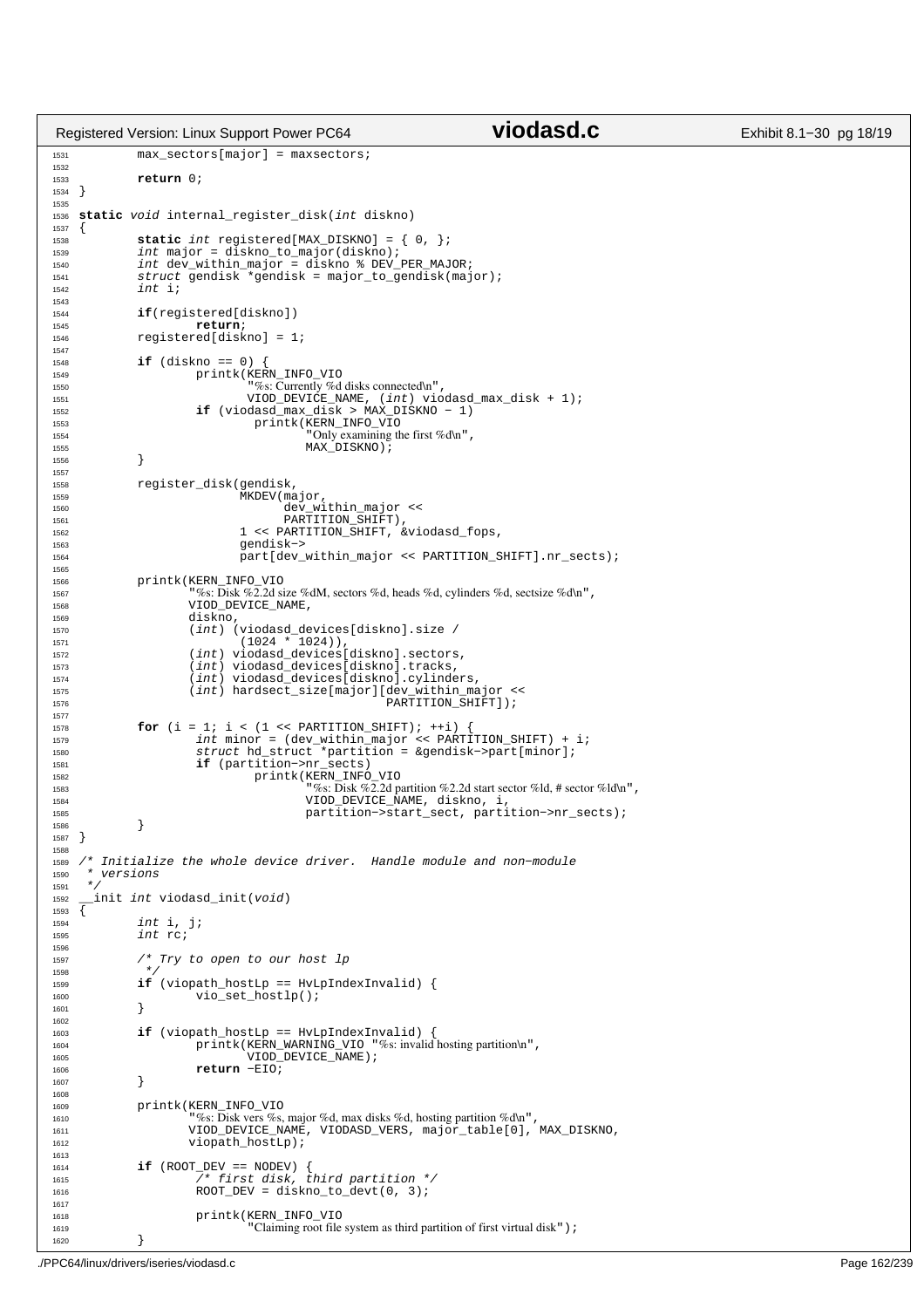```
1621
1622 /* Actually open the path to the hosting partition */<br>1623 1623 rc = viopath open(viopath hostLp, viomajorsubtype blockio,
1623 rc = viopath_open(viopath_hostLp, viomajorsubtype_blockio,<br>1624 rc = viopath_open(viopath_hostLp, viomajorsubtype_blockio,
1624<br>1625 if (rc) { VIOMAXR\overline{E}Q + 2;
1625 if (rc) {
                          printk(KERN_WARNING_VIO
1627 "error opening path to host partition %d\n",
1628 viopath_hostLp);
1629 return −EIO;<br>1630 } else {
1630 } else {
1631 printk("%s: opened path to hosting partition %d\n",
1632 VIOD_DEVICE_NAME, viopath_hostLp);
1633 }
1634
1635 viodasd_devices =
1636 kmalloc(MAX_DISKNO * sizeof(struct viodasd_device),<br>1636 kmalloc(MAX_DISKNO * sizeof(struct viodasd_device),
1637<br>
1637 GFP_KERNEL);<br>
1638 if (!viodasd devices)
1638 if (!viodasd_devices)<br>1639 return - ENOME
1639 return −ENOMEM;<br>1640 memset(viodasd devices,
1640 memset(viodasd_devices, 0x00,
1641 MAX_DISKNO * sizeof(struct viodasd_device));
1642
1643<br>1644
                * Initialize our request handler
1645
1646 vio_setHandler(viomajorsubtype_blockio, vioHandleBlockEvent);
1647
1648 for (i = 0; i < NUM_MAJORS; ++i) {
1649 int init_rc = viodasd_init_major(major_table[i]);
1650 if (init_rc < 0) {
1651 for (j = 0; j = 1<br>
for (j = 0; j <= i; ++j)<br>
1652 viodasd cleanup
                                               viodasd_cleanup_major(major_table[j]);
1653 return init_rc;<br>1654 b
\left\{\n \begin{array}{ccc}\n 1654 & & \\
 \end{array}\n \right\}1655 }
1656
1657 viodasd_max_disk = MAX_DISKNO - 1;<br>1658 for (i = 0; i <= viodasd_max_disk
1658 for (i = 0; i <= viodasd_max_disk && i < MAX_DISKNO; i++) {<br>1659 // Note that internal_open has side effects:
1659 \frac{1}{160} // Note that internal open has side effects:<br>1660 \frac{1}{160} // a) it undates the size of the disk
1660 // a) it updates the size of the disk
1661 // b) it updates viodasd_max_disk
1662 // c) it registers the disk if it has not done so already
1663 if (internal_open(i, vioblockflags_ro) == 0)<br>internal release(i, vioblockflags ro
               internal_release(i, vioblockflags_ro);<br>}
1665 }
1666
1667<br>1668
                 * Create the proc entry
1669<br>1670
               1670 iSeries_proc_callback(&viodasd_proc_init);
1671
1672 return 0;<br>1673 }
1673 }
1674
1675 #ifdef MODULE
1676 void viodasd_exit(void)
1677 {
1678 int \, \mathrm{i} \, t<br>1679 \mathbf{for} \, (\mathrm{i}1679 for(i = 0; i < NUM_MAJORS; ++i)<br>1680 for(i = 0; i < NUM_MAJORS; ++i)
                          viodasd_cleanup_major(major_table[i]);
1681
1682 CLEANIT(viodasd_devices);
1683<br>1684
               1684 viopath_close(viopath_hostLp, viomajorsubtype_blockio, VIOMAXREQ + 2);
1685 iSeries_proc_callback(&viodasd_proc_delete);
1686
1687<br>1688
    1688 #endif
1689
1690 #ifdef MODULE
1691 module_init(viodasd_init);
1692 module_exit(viodasd_exit);<br>1693 #endif
    1693 #endif
Registered Version: Linux Support Power PC64 viodasd.c Exhibit 8.1−30 pg 19/19
```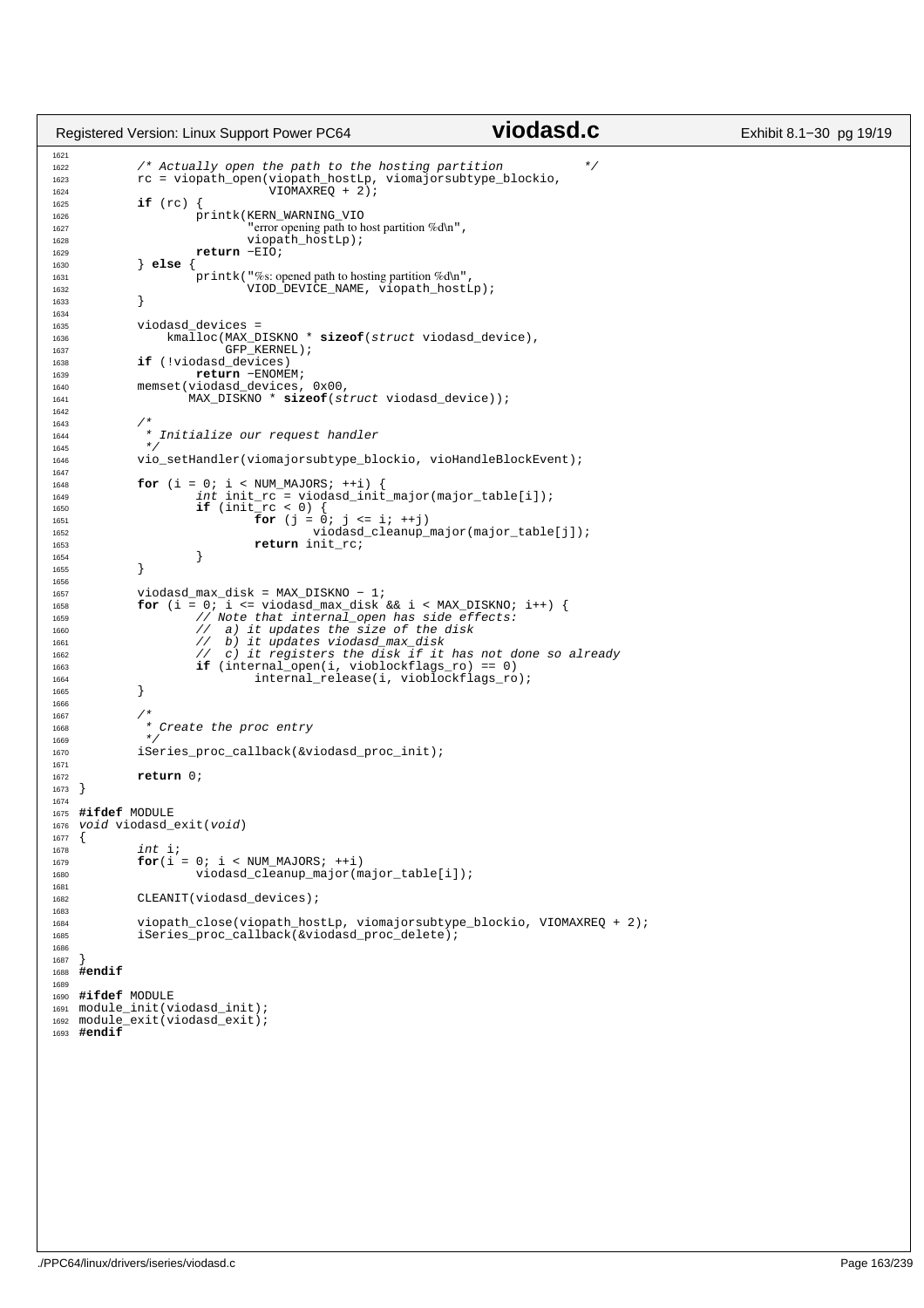Registered Version: Linux Support Power PC64 **vio.h** Exhibit 8.1−31 pg 1/2

 /\* −\*− linux−c −\*− \* drivers/char/vio.h \* iSeries Virtual I/O Message Path header  $\frac{5}{6}$ Authors: Dave Boutcher <br/>choutcher@us.ibm.com> \* Ryan Arnold <ryanarn@us.ibm.com> \* Colin Devilbiss <devilbis@us.ibm.com> \* \* (C) Copyright 2000 IBM Corporation \* \* This header file is used by the iSeries virtual I/O device<br> $13$  \* drivers. It defines the interfaces to the common function <sup>13</sup> \* drivers. It defines the interfaces to the common functions<br><sup>14</sup> \* (implemented in drivers/char/viopath.h) as well as defining <sup>14</sup>  $*$  (implemented in drivers/char/viopath.h) as well as defining<br> $*$  common functions and structures currently (at the time I \* common functions and structures. Currently (at the time I <sup>16</sup> \* wrote this comment) the iSeries virtual I/O device drivers <sup>17</sup> \* that use this are<br><sup>18</sup> \* drivers/block/v. \* drivers/block/viodasd.c drivers/char/viocons.c 20 \* drivers/char/viotape.c<br>21 \* drivers/cdrom/viocd.c drivers/cdrom/viocd.c  $rac{22}{23}$  \* The iSeries virtual ethernet support (veth.c) uses a whole \* different set of functions. \* \* This program is free software; you can redistribute it and/or <sup>27</sup> \* modify it under the terms of the GNU General Public License as \* published by the Free Software Foundation; either version 2 of the \* License, or (at your option) anyu later version.  $30^{\circ}$  \* This program is distributed in the hope that it will be useful, but <sup>32</sup> \* WITHOUT ANY WARRANTY; without even the implied warranty of 33 \* MERCHANTABILITY or FITNESS FOR A PARTICULAR PURPOSE. See the GNU<br>34 \* General Public License for more details. \* General Public License for more details. 35<br>36 \* You should have received a copy of the GNU General Public License <sup>37</sup> \* along with this program; if not, write to the Free Software Foundation, <sup>38</sup> \* Inc., 59 Temple Place, Suite 330, Boston, MA 02111−1307 USA  $40$ <sup>40</sup> \*/ <sup>41</sup> **#ifndef** \_VIO\_H **#define** \_VIO\_H **#include** <asm/iSeries/HvTypes.h> **#include** <asm/iSeries/HvLpEvent.h>  $\begin{array}{cc} \pi^3 & \text{/*} & \text{is} \\ \text{48} & \text{48} & \text{49} \\ \text{49} & \text{49} & \text{48} \end{array}$   $\begin{array}{cc} \text{48} & \text{49} \\ \text{49} & \text{49} \\ \text{40} & \text{49} \end{array}$ <sup>48</sup> \* HvLpEvent to figure out what kind of vio event is coming<br><sup>49</sup> \* in **We use a table to route these, and this defines** 49 \* in. We use a table to route these, and this defines \* the maximum number of distinct subtypes \*/ **#define** VIO\_MAX\_SUBTYPES 7 /\* Each subtype can register a handler to process their events. <sup>55</sup> \* The handler must have this interface.  $56 + /$ <br> $57 + VD$  **typedef** void (vio\_event\_handler\_t) (struct HvLpEvent \* event); int viopath\_open(HvLpIndex remoteLp, int subtype, int numReq); <sup>60</sup> int viopath\_close(HvLpIndex remoteLp, int subtype, int numReq); int vio\_setHandler(int subtype, vio\_event\_handler\_t \* beh); e int vio\_clearHandler(int subtype);<br>63 int viopath isactive(HvLpIndex lp) 63 int viopath\_isactive(HvLpIndex lp);<br>64 HvLpInstanceId viopath sourceinst(H HvLpInstanceId viopath\_sourceinst(HvLpIndex lp); HvLpInstanceId viopath\_targetinst(HvLpIndex lp); <sup>66</sup> void vio\_set\_hostlp(void); <sup>67</sup> void \*vio\_get\_event\_buffer(int subtype); void vio\_free\_event\_buffer(int subtype, void \*buffer); **extern** HvLpIndex viopath\_hostLp; **extern** HvLpIndex viopath\_ourLp; **#define** VIO\_MESSAGE "iSeries virtual I/O: " **#define** KERN\_DEBUG\_VIO KERN\_DEBUG VIO\_MESSAGE <sup>75</sup> **#define** KERN\_INFO\_VIO KERN\_INFO VIO\_MESSAGE **#define** KERN\_WARNING\_VIO KERN\_WARNING VIO\_MESSAGE **#define** VIOCHAR\_MAX\_DATA 200 **#define** VIOMAJOR\_SUBTYPE\_MASK 0xff00 **#define** VIOMINOR\_SUBTYPE\_MASK 0x00ff **#define** VIOMAJOR\_SUBTYPE\_SHIFT 8 **#define** VIOVERSION 0x0101 86<br>87  $\frac{87}{100}$  This is the general structure for VIO errors; each module should have a table<br>88 of them, and each table should be terminated by an entry of { 0, 0, NULL }. 88 of them, and each table should be terminated by an entry of  $\{0, 0, NULL\}$ . Then, to find a specific error message, a module should pass its local table and the return code.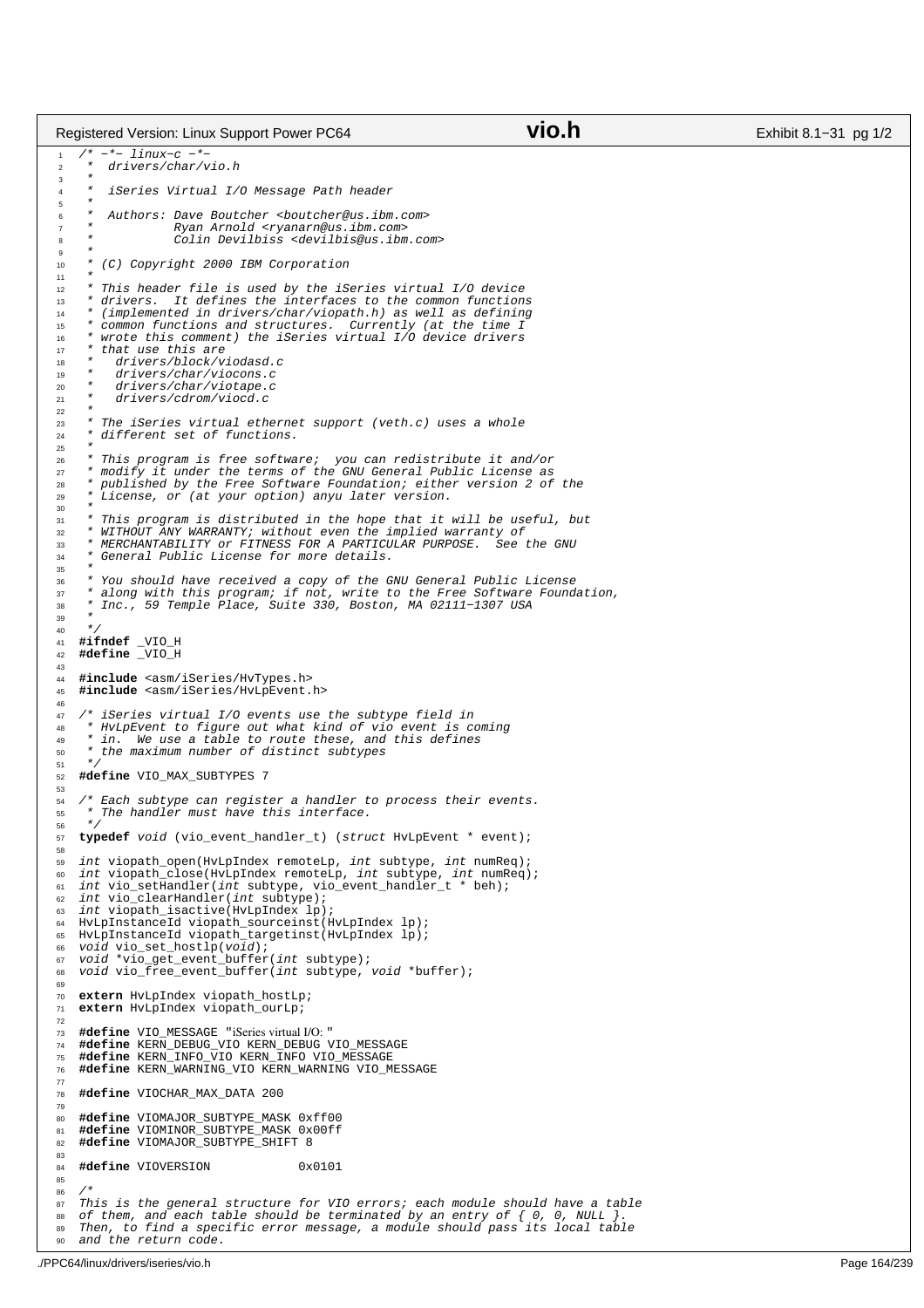```
\frac{91}{92} \frac{*}{5}\frac{92}{93} struct vio_error_entry {<br>\frac{1}{93} ul6 rc;
93 u16 rc;<br>
94 int erri
94 int errno;<br>95 const char
95 const char *msg;
\begin{matrix}96\\97\end{matrix};
 97 const struct vio_error_entry *vio_lookup_rc(const struct vio_error_entry
98 *local_table, u16 rc);
99
100 enum viosubtypes {<br>101 viomajorsu
101 viomajorsubtype_monitor = 0x0100,
102 viomajorsubtype_blockio = 0x0200,
103 viomajorsubtype_chario = 0x0300,
104 viomajorsubtype_config = 0x0400,
105 viomajorsubtype_cdio = 0x0500,
106 viomajorsubtype_tape = 0x0600
107 } ;
108
109
110 enum vioconfigsubtype {
111 vioconfigget = 0x0001,
112 } ;
113
114 enum viorc {
                       viorc\_good = 0x0000,
116 viorc_you - valued,<br>
116 viorc_noConnection = 0x0001,<br>
117 viorc_noReceiver = 0x0002,
117 \text{viorc\_nOReceiver} = 0 \times 0002,<br>
\text{viorc\_nOBufferAvailable} = 0 \times 0003,<br>
\text{viorc\_invalidMessage} = \text{Ox0004},<br>
\text{viorc\_invalidMessage} = 0 \times 0201,<br>
121<br>
121 \text{viorc\_invalidToken} = 0 \times 0202,<br>
122 \text{viorc\_DMAError} = 0 \times 0203,<br>
123 \text{viorc\_eBERTor} = 0 \times 0204,<br>
124 \text{viorc\_elear127 } ;
128129<br>130 #endif
                                                                         1<sup>*</sup> _VIO_H */
Registered Version: Linux Support Power PC64 vio.h Exhibit 8.1−31 pg 2/2
```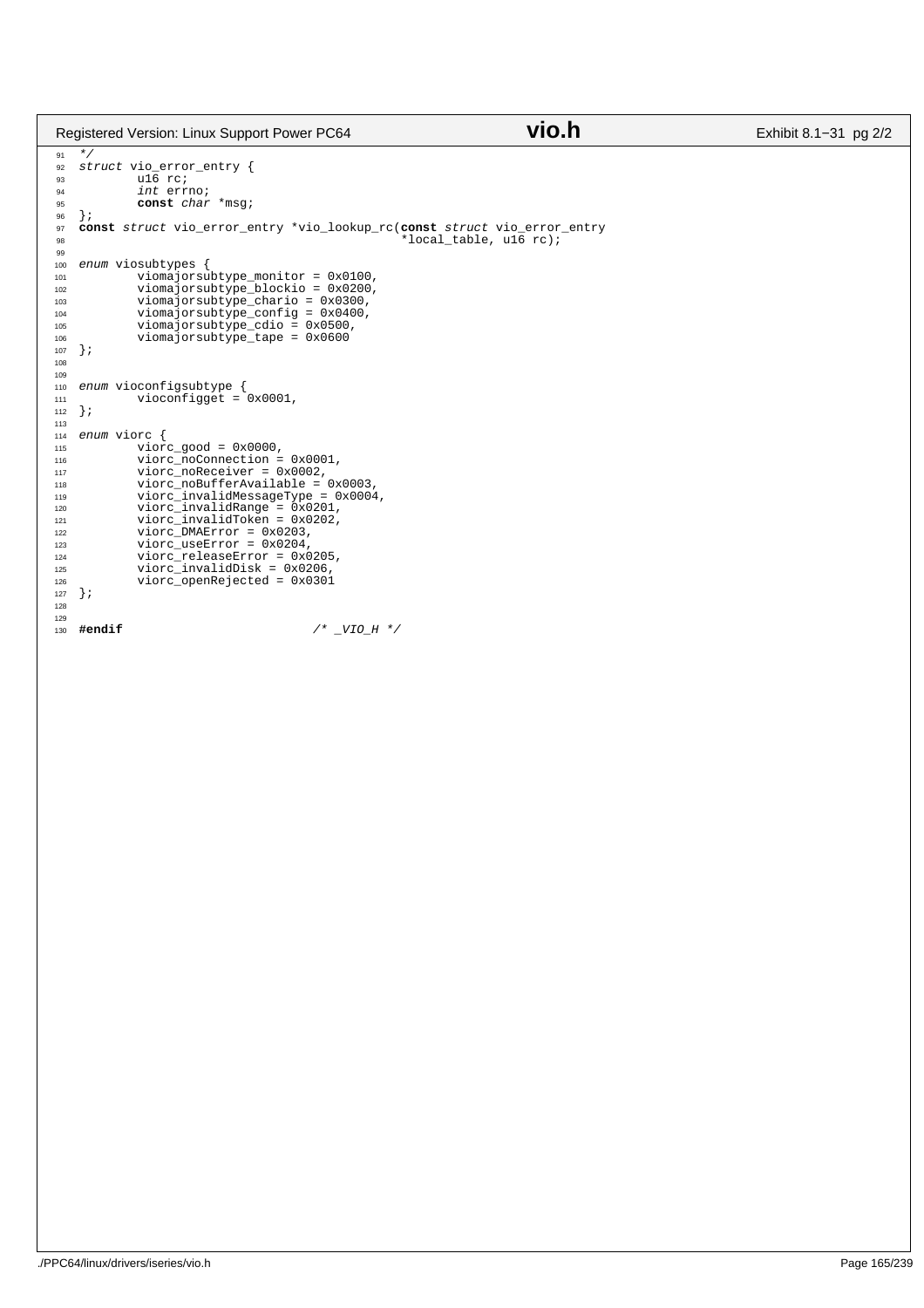Registered Version: Linux Support Power PC64 **viopath.c** Exhibit 8.1−32 pg 1/8

 /\* −\*− linux−c −\*−  $\frac{1}{2}$  \* arch/ppc64/viopath.c  $\frac{3}{4}$ iSeries Virtual I/O Message Path code  $\frac{5}{6}$ Authors: Dave Boutcher <br/>boutcher@us.ibm.com> \* Ryan Arnold <ryanarn@us.ibm.com> \* Colin Devilbiss <devilbis@us.ibm.com> \* \* (C) Copyright 2000 IBM Corporation \* \* This code is used by the iSeries virtual disk, cd, <sup>13</sup> \* tape, and console to communicate with OS/400 in another \* partition. \* This program is free software; you can redistribute it and/or <sup>17</sup> \* modify it under the terms of the GNU General Public License as <sup>18</sup> \* published by the Free Software Foundation; either version 2 of the<br><sup>19</sup> \* License, or (at your option) anyw later version. License, or (at your option) anyu later version.  $rac{20}{21}$  \* This program is distributed in the hope that it will be useful, but <sup>22</sup> \* WITHOUT ANY WARRANTY; without even the implied warranty of <sup>23</sup> \* MERCHANTABILITY or FITNESS FOR A PARTICULAR PURPOSE. See the GNU \* General Public License for more details. \* \* You should have received a copy of the GNU General Public License <sup>27</sup> \* along with this program; if not, write to the Free Software Foundation, <sup>28</sup> \* Inc., 59 Temple Place, Suite 330, Boston, MA 02111−1307 USA \*  $30<sup>2</sup>$  **#include** <linux/config.h> **#include** <asm/uaccess.h> **#include** <linux/module.h> **#include** <linux/kernel.h> **#include** <linux/errno.h> **#include** <linux/vmalloc.h> **#include** <linux/string.h> **#include** <linux/proc\_fs.h> **#include** <linux/pci.h> #include <linux/wait.h> **#include** <asm/iSeries/LparData.h> **#include** <asm/iSeries/HvLpEvent.h> **#include** <asm/iSeries/HvLpConfig.h> **#include** <asm/iSeries/HvCallCfg.h> **#include** <asm/iSeries/mf.h> **#include** <asm/iSeries/iSeries\_proc.h> <br> $49$  **#include** "vio.h" 51 EXPORT SYMBOL(viopath hostLp); 52 EXPORT\_SYMBOL(viopath\_ourLp);<br>53 EXPORT SYMBOL(vio set hostlp); EXPORT\_SYMBOL(vio\_set\_hostlp); 54 EXPORT\_SYMBOL(vio\_lookup\_rc);<br>55 EXPORT SYMBOL(viopath open); EXPORT\_SYMBOL(viopath\_open); EXPORT\_SYMBOL(viopath\_close); EXPORT\_SYMBOL(viopath\_isactive); EXPORT\_SYMBOL(viopath\_sourceinst); EXPORT\_SYMBOL(viopath\_targetinst); EXPORT\_SYMBOL(vio\_setHandler); EXPORT\_SYMBOL(vio\_clearHandler); EXPORT\_SYMBOL(vio\_get\_event\_buffer); <sup>63</sup> EXPORT\_SYMBOL(vio\_free\_event\_buffer); **extern** struct pci\_dev \* iSeries\_vio\_dev; /\* Status of the path to each other partition in the system.<br> $68$  \* This is overkill, since we will only ever establish conne \* This is overkill, since we will only ever establish connections \* to our hosting partition and the primary partition on the system. <sup>70</sup> \* But this allows for other support in the future.  $\frac{71}{72}$  **static** struct viopathStatus { <sup>73</sup> int isOpen:1; /\* Did we open the path? \*/ int isActive:1; /\* Do we have a mon msg outstanding \*/ int users[VIO\_MAX\_SUBTYPES]; <sup>76</sup> HvLpInstanceId mSourceInst; 77 HvLpInstanceId mTargetInst;<br>78 1nt numberAllocated; 78 int numberAllocated;<br>79 } viopathStatus[HVMAXARCHITE } viopathStatus[HVMAXARCHITECTEDLPS]; **static** spinlock\_t statuslock = SPIN\_LOCK\_UNLOCKED; <br> $84$  $\frac{84}{100}$  \* For each kind of event we allocate a buffer that is<br> $\frac{1}{85}$  \* quaranteed not to cross a page boundary \* quaranteed not to cross a page boundary 86<br>87 **static** void \*event\_buffer[VIO\_MAX\_SUBTYPES]; **static** atomic\_t event\_buffer\_available[VIO\_MAX\_SUBTYPES]; **static** void handleMonitorEvent(struct HvLpEvent \*event);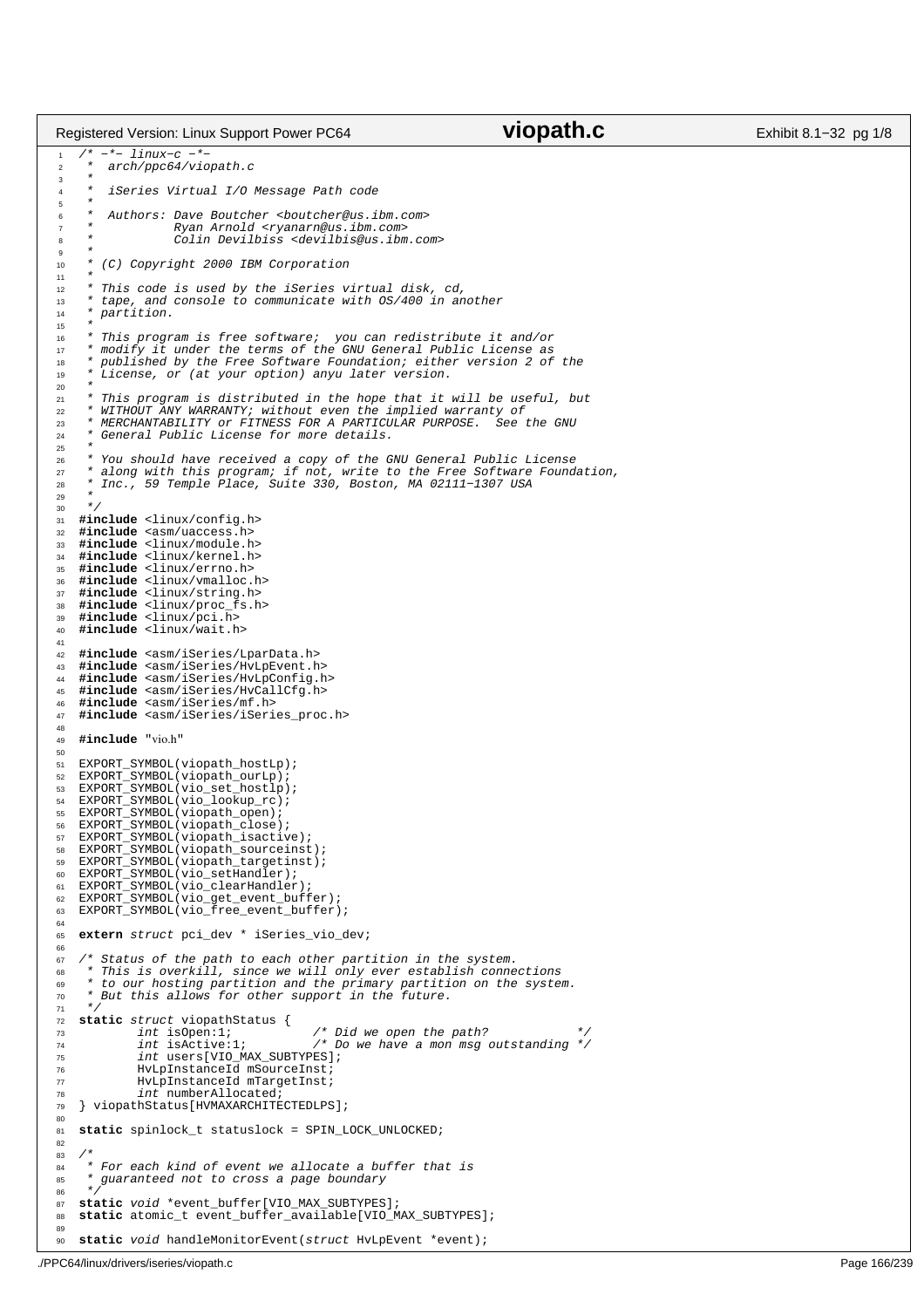$9'$  /\* We use this structure to handle asynchronous responses. The caller et a set of the semaphore and the handler posts the semaphore.<br>
<sup>93</sup> \* blocks on the semaphore and the handler posts the semaphore.  $\star$  / struct doneAllocParms\_t { <sup>96</sup> struct semaphore \*sem; int number; }; /\* Put a sequence number in each mon msg. The value is not<br>101 \* important. Start at something other than 0 just for \* important. Start at something other than 0 just for <sup>102</sup> \* readability. wrapping this is ok. \*/<br> $104$  sta static u8 viomonseq = 22; /\* Our hosting logical partition. We get this at startup <sup>107</sup> \* time, and different modules access this variable directly. \*/<br> $109$  Hy<sub>L</sub> HvLpIndex viopath\_hostLp = 0xff;  $/$ \* HvLpIndexInvalid \*/ HvLpIndex viopath\_ourLp = 0xff; 111<br>112  $/$ \* /\* For each kind of incoming event we set a pointer to a <sup>113</sup> \* routine to call. 113<br>114 \*/ **static** vio\_event\_handler\_t \*vio\_handler[VIO\_MAX\_SUBTYPES]; **static** char e2a(char x) { **switch** (x) { **case** 0xF0: **return** '0'; **case** 0xF1: **return** '1'; **case** 0xF2: **return** '2';<br>122 **case** 0xF2: **return** '2'; **case** 0xF3: **return** '3'; **case** 0xF4: **return** '4'; **case** 0xF5: **return** '5';<br>125 **case** 0xF6: **return** '6'; **case** 0xF6: **return** '6'; **case** 0xF7: **return** '7'; **case** 0xF8: **return** '8'; **case** 0xF9: **return** '9';<br>129 **case** 0xC1: **return** 'A' **case** 0xC1: **return** 'A'; **case** 0xC2: **return** 'B'; **case** 0xC3: **return** 'C';<br>132 **case** 0xC4: **return** 'D'; **case**  $0 \times C4$ : **return** 'D';<br>133 **case**  $0 \times C5$ : **return** 'E'; **case** 0xC5: **return** 'E'; **case** 0xC6: **return** 'F'; **case** 0xC7: **return** 'G'; **case** 0xC8: **return** 'H';<br>137 **case** 0xC8: **return** 'H'; **case** 0xC9: **return** 'I';<br>138 **case** 0xD1: **return** 'J'; **case** 0xD1: **return** 'J'; **case** 0xD2: **return** 'K'; **case** 0xD3: **return** 'L'; **case** 0xD4: **return** 'M'; **case** 0xD5: **return** 'N';<br>143 **case** 0xD5: **return** 'O'; **case** 0xD6: **return** 'O'; **case** 0xD7: **return** 'P'; **case** 0xD8: **return** 'Q'; **case** 0xD9: **return** 'R';<br>147 **case** 0xE2: **return** 'S'; **case**  $0 \times E2$ : **return** 'S';<br>148 **case**  $0 \times E3$ : **return** 'T'; **case**  $0 \times E3$ : **return** 'T';<br>149 **case**  $0 \times E4$ : **return** 'U' **case** 0xE4: **return** 'U'; **case** 0xE5: **return** 'V'; **case** 0xE6: **return** 'W'; **case** 0xE7: **return** 'X';<br>153 **case** 0xE7: **return** 'X'; **case** 0xE8: **return** 'Y';<br>154 **case** 0xE9: **return** 'Z'; **case** 0xE9: **return** 'Z'; }  $r_{\text{156}}$   $r_{\text{157}}$  '  $r_{\text{26}}$  '  $r_{\text{36}}$  '  $r_{\text{37}}$  '  $r_{\text{38}}$  $\}$  /\* Handle reads from the proc file system **static** int proc\_read(char \*buf, char \*\*start, off\_t offset, <sup>162</sup> int blen, int \*eof, void \*data)  $\begin{matrix} 163 \\ 164 \end{matrix}$ HvLpEvent, Rc hvrc; DECLARE\_MUTEX\_LOCKED(Semaphore); dma\_addr\_t dmaa = 167 pci\_map\_single(iSeries\_vio\_dev, buf, PAGE\_SIZE, PCI\_DMA\_FROMDEVICE);<br>168 int len = PAGE SIZE;  $int \text{len} = \text{PAGE\_SIZE}$ ; **if** (len > blen) <sup>171</sup> len = blen; <br> $173$ 173 memset(buf, 0x00, len);<br>174 hvrc = HvCallEvent sign hvrc = HvCallEvent\_signalLpEventFast(viopath\_hostLp, <sup>175</sup> HvLpEvent\_Type\_VirtualIo, <sup>176</sup> viomajorsubtype\_config | vioconfigget, 177<br>178 1178 HvLpEvent\_AckInd\_DoAck,<br>179 HvLpEvent\_AckTvpe\_Immed HvLpEvent\_AckType\_ImmediateAck, Registered Version: Linux Support Power PC64 **viopath.c** Exhibit 8.1−32 pg 2/8

viopath\_sourceinst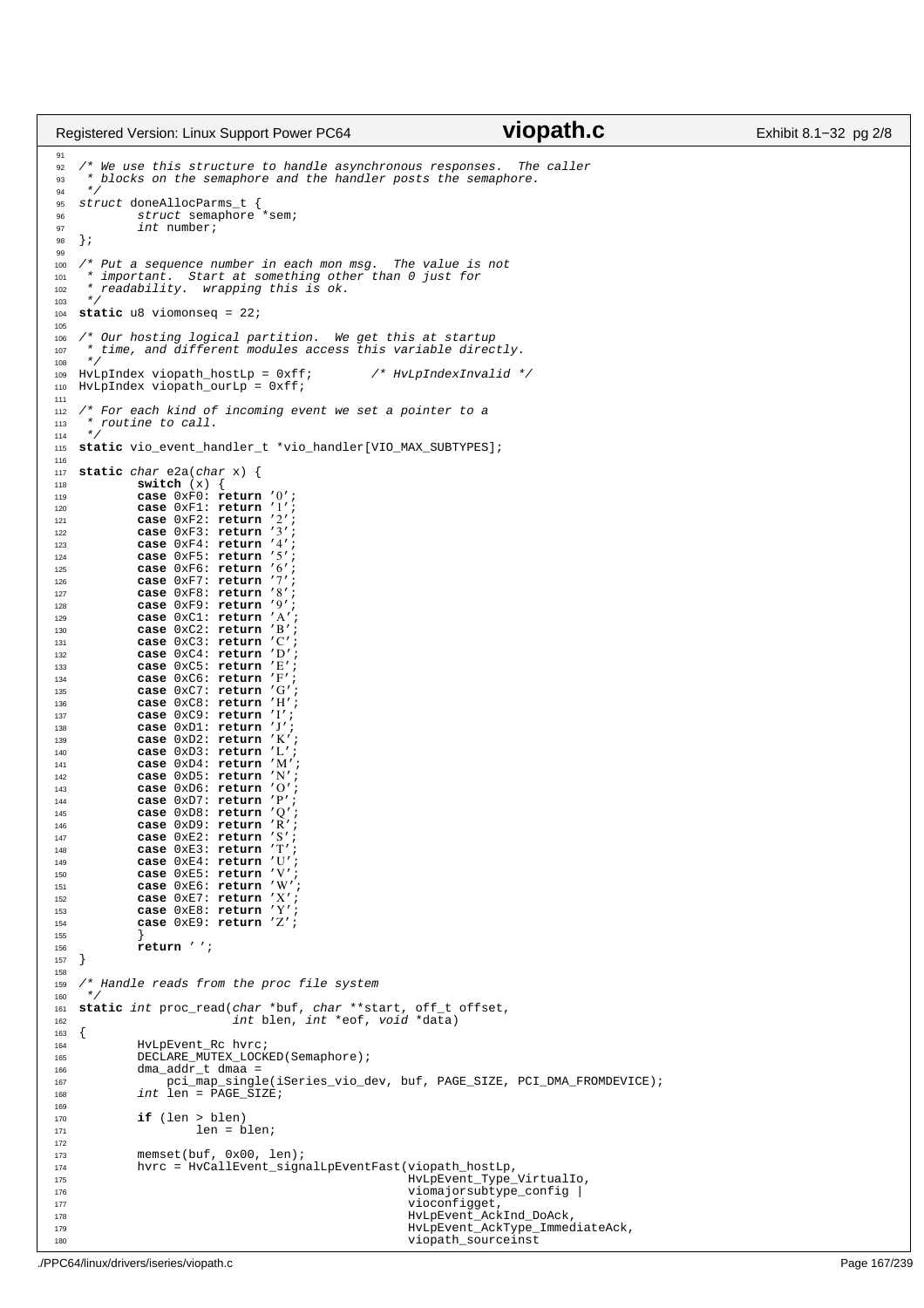```
181 (viopath_hostLp),
182 viopath_targetinst
\frac{183}{183} (viopath_hostLp),<br>(164) (unsigned)
                                                             ( u64 ) (unsigned long)
185 &Semaphore, VIOVERSION << 16,
186 ((u64) dmaa) << 32, len, 0,
187 0);
188 if (hvrc != HvLpEvent_Rc_Good) {<br>189 if printk("viopath hv error on op ?
              printk("viopath hv error on op %d\n", (int) hvrc);
190 }
191
192 down(&Semaphore);
193
194 pci_unmap_single(iSeries_vio_dev, dmaa, PAGE_SIZE, PCI_DMA_FROMDEVICE);
195
196 sprintf(buf+strlen(buf),"SRLNBR=");
197 buf[strlen(buf)] = e2a(xItExtVpdPanel.mfgID[2]);
198 buf[strlen(buf)] = e2a(xItExtVpdPanel.mfgID[3]);<br>199 buf[strlen(buf)] = e2a(xItExtVpdPanel.systemSeri
199 buf[strlen(buf)] = e2a(xItExtVpdPanel.systemSerial[1]);<br>200 buf[strlen(buf)] = e2a(xItExtVpdPanel.systemSerial[2]);
200 buf[strlen(buf)] = e2a(xItExtVpdPanel.systemSerial[2]);
201 buf[strlen(buf)] = e2a(xItExtVpdPanel.systemSerial[3]);
202 buf[strlen(buf)] = e2a(xItExtVpdPanel.systemSerial[4]);
203 buf[strlen(buf)] = e2a(xItExtVpdPanel.systemSerial[5]);
204 buf[strlen(buf)] = '\ln'; *eof = 1;<br>205 return strlen(buf);
              return strlen(buf);
206 }
207
208 /* Handle writes to our proc file system
209 */
210 static int proc_write(struct file *file, const char *buffer,
211 unsigned long count, void *data)
212 \quad \left\{ \right. \\ 213213 \frac{1}{2} /* Doesn't do anything today!!!
214 * /
215 return count;<br>216 }
   \}217
218 /* setup our proc file system entries
219<br>220
   static void vio_proc_init(struct proc_dir_entry *iSeries_proc)
221 {
              struct proc_dir_entry *ent;
223 ent = create_proc_entry("config", S_IFREG | S_IRUSR, iSeries_proc);<br>
274 if (!ent)
224 if (!ent)
                        return;
226 ent−>nlink = 1;<br>227 ent−>data = NIII
227 ent−>data = NULL;
228 ent−>read_proc = proc_read;<br>229 ent−>write_proc = proc_write
229 ent−>write_proc = proc_write;<br>230 }
   \}231
232 /* See if a given LP is active. Allow for invalid lps to be passed in * and just return invalid
     * and just return invalid
234int viopath_isactive(HvLpIndex lp)
236 \{237if (lp == HvLpIndexInvalid)
<sup>238</sup> return 0;<br><sup>239</sup> if (lp < HVMAXARC
239 if (lp < HVMAXARCHITECTEDLPS)<br>240 return viopathStatus[
                        240 return viopathStatus[lp].isActive;
241 else
242 return 0;
   \left\{\right\}244
245 /* We cache the source and target instance ids for each \frac{1}{246} * partition.
     * partition.
247<br>248
   248 HvLpInstanceId viopath_sourceinst(HvLpIndex lp)
249 \{250250 return viopathStatus[lp].mSourceInst;
251 }
252
253 HvLpInstanceId viopath_targetinst(HvLpIndex lp)
254 {
255 return viopathStatus[lp].mTargetInst;
256 }
257
258 /* Send a monitor message. This is a message with the acknowledge
259 * bit on that the other side will NOT explicitly acknowledge. When
260 * the other side goes down, the hypervisor will acknowledge any
261 * outstanding messages....so we will know when the other side dies.
262 */<br>263 sta
   static void sendMonMsg(HvLpIndex remoteLp)
264 {<br>265
              HvLpEvent_Rc hvrc;
266
267 viopathStatus[remoteLp].mSourceInst =<br>268 HvCallEvent_getSourceLpInstanceId
268 HvCallEvent_getSourceLpInstanceId(remoteLp,<br>269 HvLoEvent
                                                             HvLpEvent_Type_VirtualIo);
270 viopathStatus[remoteLp].mTargetInst =
Registered Version: Linux Support Power PC64 viopath.c Exhibit 8.1−32 pg 3/8
```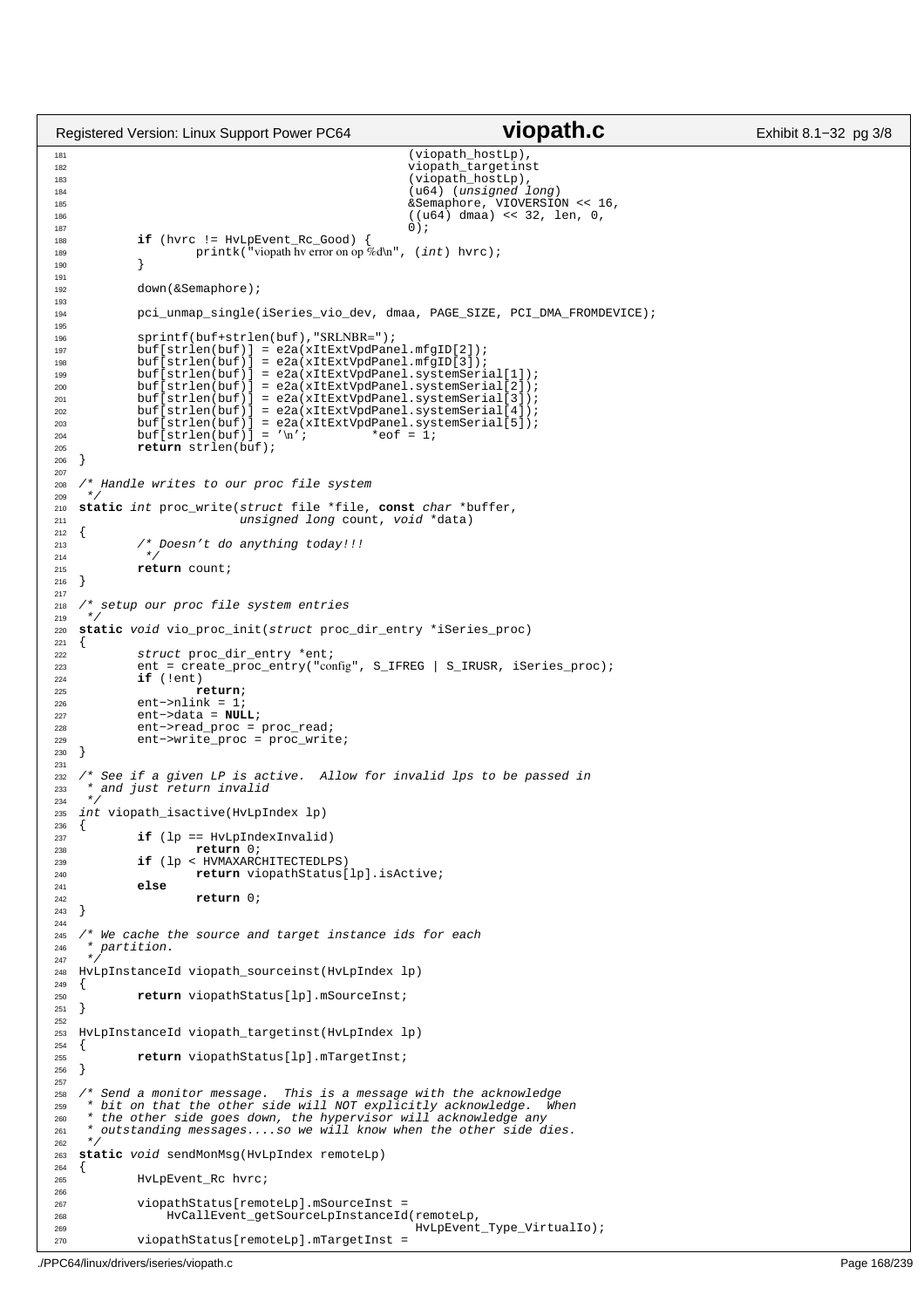```
271 HvCallEvent_getTargetLpInstanceId(remoteLp,
272 Example 272 Hypersent Construction of the Construction of the Construction of the VirtualIo);
273
274 /* Deliberately ignore the return code here. if we call this 275 * more than once, we don't care.
275 * more than once, we don't care.
276 * /
277 vio_setHandler(viomajorsubtype_monitor, handleMonitorEvent);
278
279 hvrc = HvCallEvent_signalLpEventFast(remoteLp,<br>280 HvLpEvent
280 280 HvLpEvent_Type_VirtualIo, 281
281 viomajorsubtype_monitor,
282 HvLpEvent_AckInd_DoAck,
283 HvLpEvent_AckType_DeferredAck,
284 viopathStatus[remoteLp].<br>mSourceInst mSourceInst
                                                            mSourceInst,
286 viopathStatus[remoteLp].
287 mTargetInst, viomonseq++,
288 0, 0, 0, 0, 0);
28<sup>9</sup>
290 if (hvrc == HvLpEvent_Rc_Good) {<br>viopathStatus[remoteLp].
                        viopathStatus[remoteLp].isActive = 1;
292 } else {
293 printk(KERN_WARNING_VIO
294
printk(MERN_MARNING_VIO
<sub>294</sub>
could not connect to pa
294 "could not connect to partition %d\n", remoteLp);
295 viopathStatus[remoteLp].isActive = 0;
296 }
297 }
298
299 static void handleMonitorEvent(struct HvLpEvent *event)
300301 HvLpIndex remoteLp;
              int i;
303<br>304
304 /* This handler is _also_ called as part of the loop
305 * at the end of this routine, so it must be able to
306 * ignore NULL events...
307 * /
308 if(!event)<br>309 re
                        309 return;
310
311 /* First see if this is just a normal monitor message from the * other partition
               * other partition
313<br>314314 if (event−>xFlags.xFunction == HvLpEvent_Function_Int) {<br>315 implicity = event->xSourceLp;
315 remoteLp = event−>xSourceLp;
316 if (!viopathStatus[remoteLp].isActive)
317 sendMonMsg(remoteLp);<br>318 return;
              318 return;
319 }
320
321 /* This path is for an acknowledgement; the other partition 322 * died
\begin{array}{ccc} 322 & * & \text{died} \\ 323 & * & \end{array}322<br>323 * /<br>324 * mem
324 remoteLp = event−>xTargetLp;<br>325 if ((event−>xSourceInstanceIn
              325 if ((event−>xSourceInstanceId !=
326 viopathStatus[remoteLp].mSourceInst)
                   327 || (event−>xTargetInstanceId !=
328 viopathStatus[remoteLp].mTargetInst)) {<br>329 printk(KERN WARNING VIO
329 printk(KERN_WARNING_VIO
                                 "ignoring ack....mismatched instances\n");
331 return;
332 }
333<br>334
              printk(KERN_WARNING_VIO "partition %d ended\n", remoteLp);
335
336 viopathStatus[remoteLp].isActive = 0;
337
\frac{338}{339} /* For each active handler, pass them a NULL<br>\frac{339}{339} * message to indicate that the other partit
\begin{array}{ccc}\n\text{339} & \text{* message to indicate that the other partition} \\
\text{340} & \text{* died}\n\end{array}* died
341 */
342 for (i = 0; i < VIO_MAX_SUBTYPES; i++) {<br>343 if (vio handler[i] != NULL)
343 if (vio_handler[i] != NULL)
              { \begin{array}{c} {\rm{ - }}\,\,{\rm{ ( - }}\,\,{\rm{ ( - }}\,\,{\rm{ ( - }}\,\,{\rm{ ( - }}\,\,{\rm{ ( - }}\,\,{\rm{ ( - }}\,\,{\rm{ ( - }}\,\,{\rm{ ( - }}\,\,{\rm{ ( - }}\,\,{\rm{ ( - }}\,\,{\rm{ ( - }}\,\,{\rm{ ( - }}\,\,{\rm{ ( - }}\,\,{\rm{ ( - }}\,\,{\rm{ ( - }}\,\,{\rm{ ( - }}\,\,{\rm{ ( - }}\,\,{\rm{ ( - }}\,\,{\rm{ ( - }}\,\,{\rm{ ( - }}\,\,{\rm{ ( - }}\,\,{\rm{ ( - }}\,\,{\rm{ ( - }}\345 }
346 }
347
348 int vio_setHandler(int subtype, vio_event_handler_t * beh)<br>349 {
349 {
350 subtype = subtype >> VIOMAJOR_SUBTYPE_SHIFT;
351
352 if ((subtype < 0) || (subtype >= VIO_MAX_SUBTYPES)) <br>353 return -EINVAL;
                        353 return −EINVAL;
354
355 if (vio_handler[subtype] != NULL)
356 return −EBUSY;
357
358 vio_handler[subtype] = beh;<br>359 return 0;
              359 return 0;
360 }
Registered Version: Linux Support Power PC64 viopath.c Exhibit 8.1−32 pg 4/8
```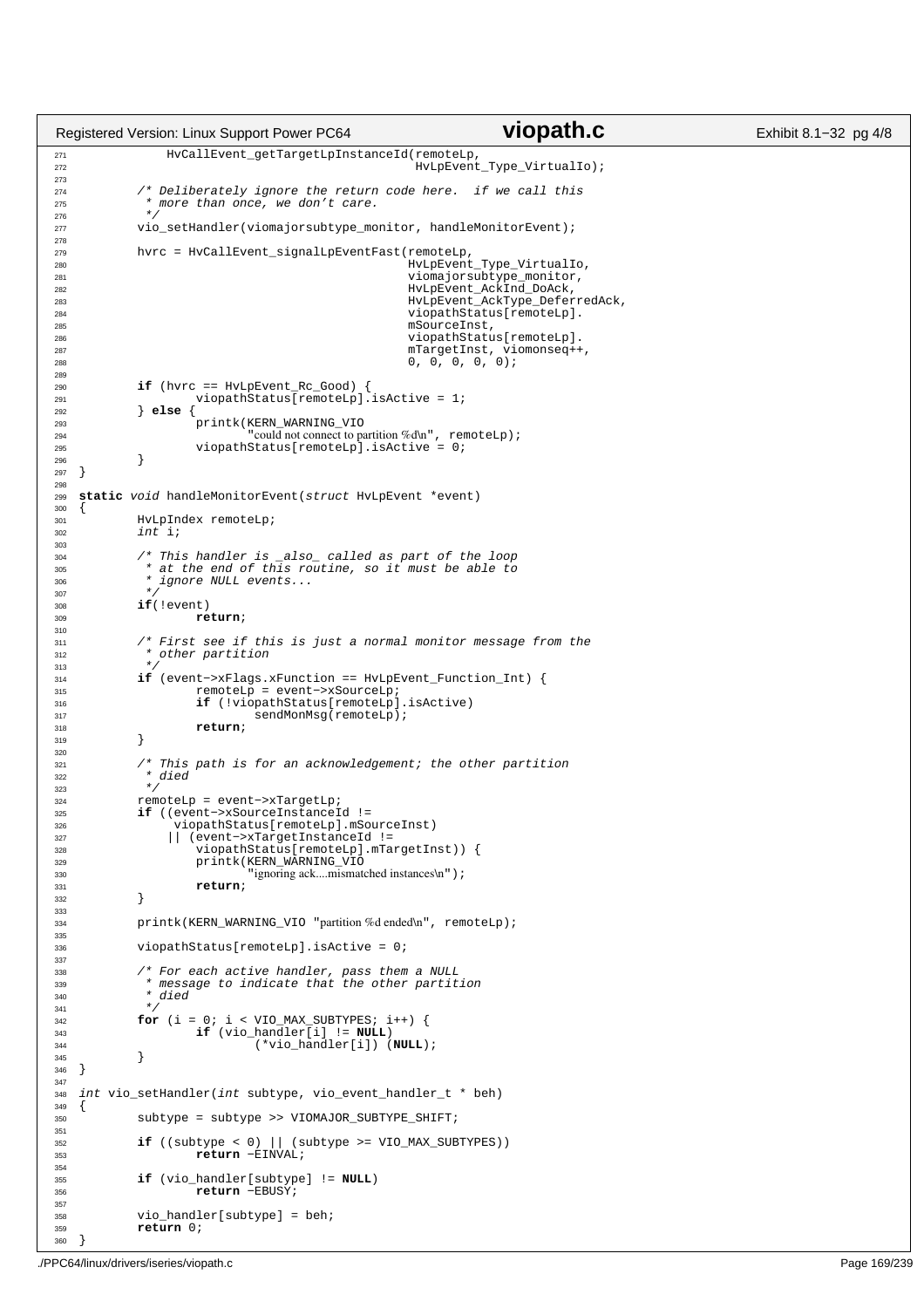Registered Version: Linux Support Power PC64 **viopath.c** Exhibit 8.1−32 pg 5/8

```
361
<sup>362</sup> int vio clearHandler(int subtype)
363 \quad \{<br>364subtype = subtype >> VIOMAJOR_SUBTYPE_SHIFT;
365
366 if ((subtype < 0) || (subtype >= VIO_MAX_SUBTYPES))
367 return −EINVAL;
368
369 if (vio_handler[subtype] == NULL)
                       370 return −EAGAIN;
371
372 vio_handler[subtype] = NULL;
   <sup>3</sup><br>3<sup>3</sup>
374 }
375
376 static void handleConfig(struct HvLpEvent *event)
377 {
rac{378}{379} if(!event)
379 return;<br>380 if (event->xFla
380 if (event−>xFlags.xFunction == HvLpEvent_Function_Int) {
381 printk(KERN_WARNING_VIO
382 "unexpected config request from partition % d",<br>383 event ->xSourceLp);
                               event−>xSourceLp);
384
385 if ((event−>xFlags.xFunction == HvLpEvent_Function_Int) &&
386 (event−>xFlags.xAckInd == HvLpEvent_AckInd_DoAck)) {
387 event−>xRc = HvLpEvent_Rc_InvalidSubtype;
388 HvCallEvent_ackLpEvent(event);
389 }
390 return;
391 }
392
393 up((struct semaphore *) event−>xCorrelationToken);
394 }
395
396 /* Initialization of the hosting partition
397<br>398
   \overrightarrow{1} void vio_set_hostlp(void)
399<br>400
400 /* If this has already been set then we DON'T want to either change
401 * it or re−register the proc file system
402 */<br>403 if
403 if (viopath_hostLp != HvLpIndexInvalid)
                       return;
405
\frac{406}{406} /* Figure out our hosting partition. This isn't allowed to change<br>407 * while we're active
^{407} * while we're active
408 * /
409 viopath_ourLp = HvLpConfig_getLpIndex();<br>410 viopath_bostIn = HvCallCfq_getHostingInI
             viopath_hostLp = HvCallCfg_getHostingLpIndex(viopath_ourLp);
411
412 /* If we have a valid hosting LP, create a proc file system entry
413 * for config information
414415 if (viopath_hostLp != HvLpIndexInvalid) {
416 iSeries_proc_callback(&vio_proc_init);<br>417 vio setHandler(viomajorsubtype config,
             417 vio_setHandler(viomajorsubtype_config, handleConfig);
418<br>419
   \left\{ \right\}420
421 static void vio_handleEvent(struct HvLpEvent *event, struct pt_regs *regs)
\begin{array}{c} 422 \\ 423 \end{array}423 HvLpIndex remoteLp;<br>424 int subtvpe =int subtype =
425 (event−><br>\frac{1}{x} (event−>
                   426 xSubtype & VIOMAJOR_SUBTYPE_MASK) >> VIOMAJOR_SUBTYPE_SHIFT;
427
428 if (event−>xFlags.xFunction == HvLpEvent_Function_Int) {
%429 remotelp = event->xSourcelp;<br>430 431 /* The isActive is checked because if the hosting partition<br>431 431 * Went down and came back up it would not be active but it would have<br>432 * different source and target instance
433 * reset them. This case really protects against an unauthorized
434 * active partition sending interrupts or acks to this linux partition.
435 * /
436 if (viopathStatus[remoteLp].isActive && (event−>xSourceInstanceId !=
437 viopathStatus[remoteLp].mTargetInst)) {<br>438 printk(KERN WARNING VIO
438 printk (KERN_WARNING_VIO)<br>message from invalid r
                                         " message from invalid partition. "
440 "int msg rcvd, source inst (%d) doesnt match (%d)\n",
441 viopathStatus[remoteLp].mTargetInst,
442 event−>xSourceInstanceId);
443 return;
444 }
445
446 if (viopathStatus[remoteLp].isActive && (event−>xTargetInstanceId !=
447 viopathStatus[remoteLp].mSourceInst)) {
448 printk(KERN_WARNING_VIO)<br>add message from invalid r
                                         " message from invalid partition. "
450 "int msg rcvd, target inst (\%d) doesnt match (\%d)\n",
```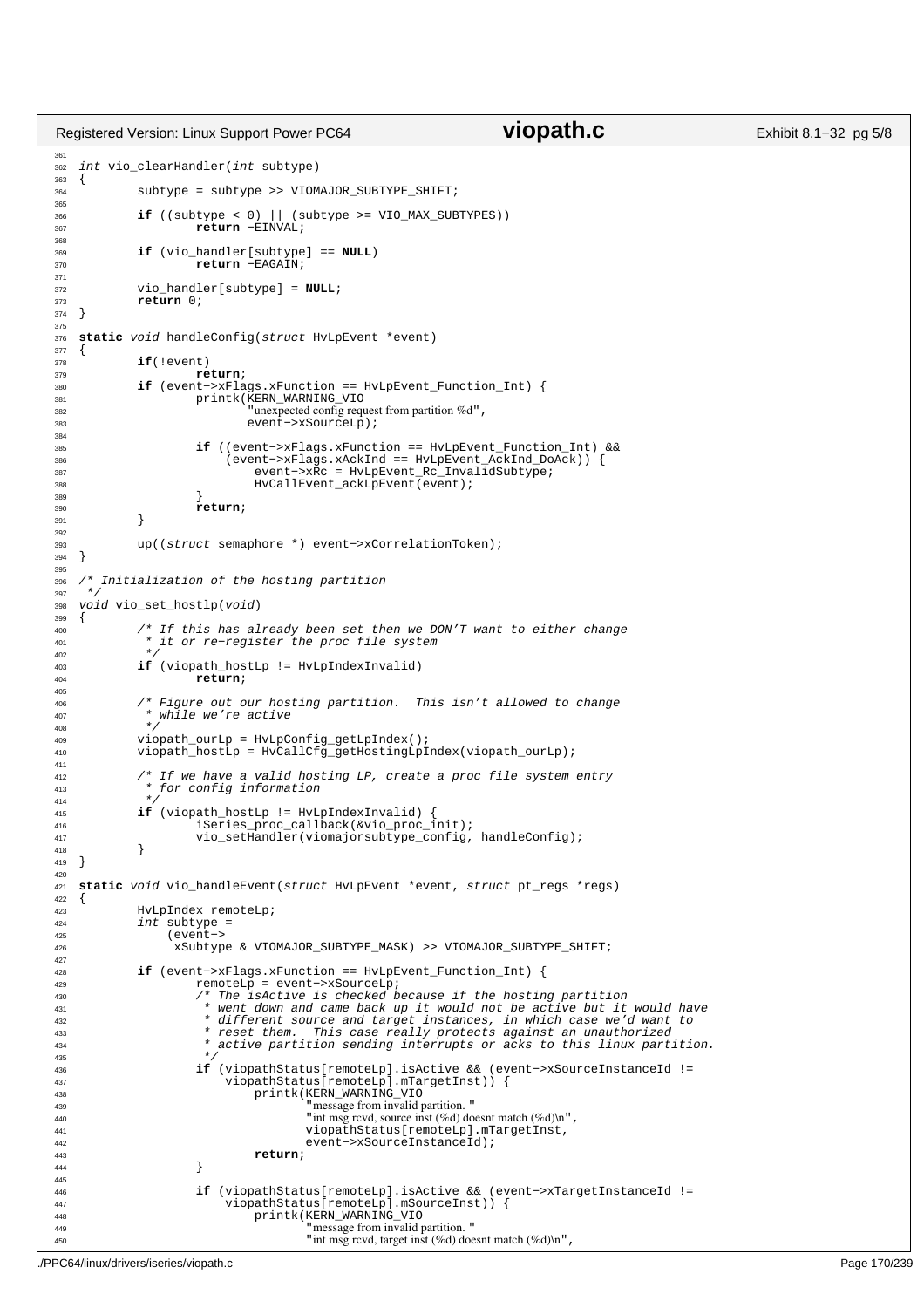```
451 viopathStatus[remoteLp].mSourceInst,<br>event->xTargetInstanceId);
                                       event−>xTargetInstanceId);
453 return;
454 }
455 } else {
                      .<br>remoteLp = event−>xTarqetLp;
457 if (event−>xSourceInstanceId !=
458 viopathStatus[remoteLp].mSourceInst) {<br>
printk(KERN WARNING VIO
459 printk(KERN_WARNING_VIO)<br>message from invalid r
460 "message from invalid partition. "<br>"ack ms9 rcvd source inst (%d) d
                                       "ack msg rcvd, source inst (%d) doesnt match (%d)\n" ,
462 viopathStatus[remoteLp].mSourceInst,<br>463 event->xSourceInstanceId);
463 event−>xSourceInstanceId);
464 return;
465 }
466<br>467
467 if (event−>xTargetInstanceId !=
468 viopathStatus[remoteLp].mTargetInst) {<br>printk(KERN WARNING VIO
469 printk(KERN_WARNING_VIO)<br>470 message from invalid r
470 "message from invalid partition. "
471 "viopath: ack msg rcvd, target inst (%d) doesnt match (%d)\n",
472 viopathStatus[remoteLp].mTargetInst,<br>473 event->xTargetInstanceId);
473 event−>xTargetInstanceId);
474 return;<br>475 f
475 }
476 }
477
478 if (vio_handler[subtype] == NULL) {
479 printk(KERN_WARNING_VIO)<br>
"unexpected virtual io expected virtual io expected virtual io expected virtual io expected virtual io expected virtual io expected virtual io expected virtual io expected virtual io expected 
                              "unexpected virtual io event subtype %d from partition %d\n",
481 event−>xSubtype, remoteLp);
482 /* No handler. Ack if necessary
483 * /484 if ((event−>xFlags.xFunction == HvLpEvent_Function_Int) &&
485 (event−>xFlags.xAckInd == HvLpEvent_AckInd_DoAck)) {
486 event−>xRc = HvLpEvent_Rc_InvalidSubtype;
487 HvCallEvent_ackLpEvent(event);<br>488 }
488 }
489 return;
490 }
491
492 /* This innocuous little line is where all the real work happens
493<br>494
494 (*vio_handler[subtype]) (event);
   \}496
   static void viopath_donealloc(void *parm, int number)
498 \t{499}499 struct doneAllocParms_t *doneAllocParmsp =<br>
(struct doneAllocParms t *) parm;
500 (struct doneAllocParms_t *) parm;
501 doneAllocParmsp−>number = number;
502 up(doneAllocParmsp−>sem);
   \}504
505 static int allocateEvents(HvLpIndex remoteLp, int numEvents)
\begin{matrix}506\\507\end{matrix}507 struct doneAllocParms_t doneAllocParms;<br>508 DECLARE MUTEX LOCKED(Semaphore);
508 DECLARE_MUTEX_LOCKED(Semaphore);<br>509 doneAllocParms.sem = &Semaphore;
             doneAllocParms.sem = &Semaphore;
510
511 mf_allocateLpEvents(remoteLp, HvLpEvent_Type_VirtualIo, 250, /* It would be nice to put a real number 
   here! */
512 numEvents,<br>513 6x10path 6x10path 6x10path 6x10path 6x10path 6x10path 6x10path 6x10path 6x10path 6x20path 6x20path 6x20path 6x20path 6x20path 6x20path 6x20path 6x20path 6x20path 6x20path 6x20path 6x20path 6x20path 6x20p
                                    513 &viopath_donealloc, &doneAllocParms);
514
515 down(&Semaphore);
516
517 return doneAllocParms.number;
518 }
519
520 int viopath_open(HvLpIndex remoteLp, int subtype, int numReq) 521 \t{521 {
522 int i;<br>523 unsign
            unsigned long flags;
524
525 if ((remoteLp >= HvMaxArchitectedLps)
526 || (remoteLp == HvLpIndexInvalid))<br>527 || (remoteLp == HvLpIndexInvalid))
                      527 return −EINVAL;
528
529 subtype = subtype >> VIOMAJOR_SUBTYPE_SHIFT;
530 if ((subtype < 0) || (subtype >= VIO_MAX_SUBTYPES))
531 return −EINVAL;
532
533 spin_lock_irqsave(&statuslock, flags);
534
535 /* OK...we can fit 4 maximum-sized events (256 bytes) in<br>536 * each page (4096). Get a new page every 4
536 * each page (4096). Get a new page every 4<br>537 * /
537 *538 if (event_buffer[0] == NULL) {
539 for (i = 0; i < VIO_MAX_SUBTYPES; i++) {
Registered Version: Linux Support Power PC64 viopath.c Exhibit 8.1−32 pg 6/8
```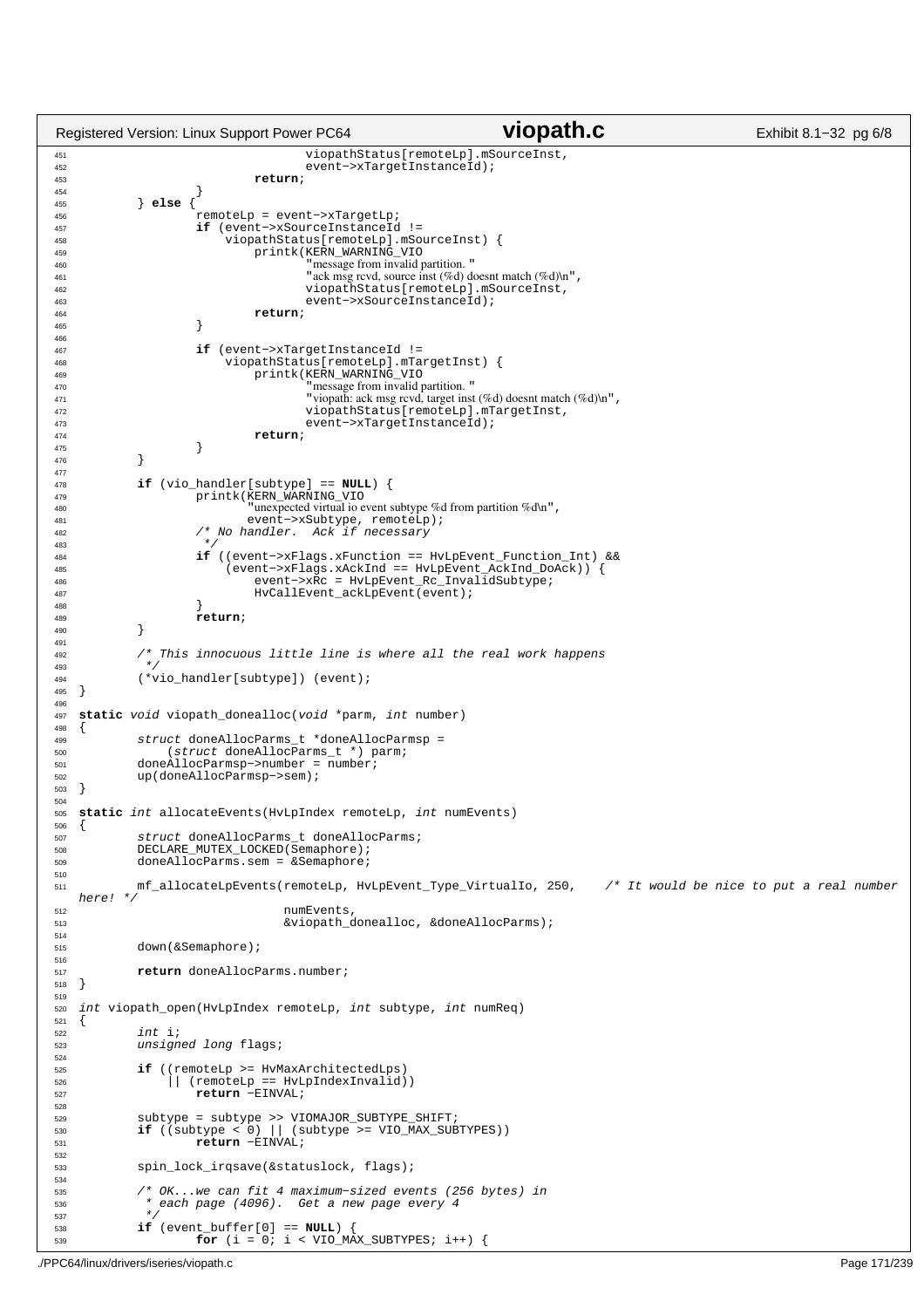```
540 if ((i \, 8, 4) == 0)\frac{1}{2} \frac{1}{2} \frac{1}{2} \frac{1}{2} \frac{1}{2} \frac{1}{2} \frac{1}{2} \frac{1}{2} \frac{1}{2} \frac{1}{2} \frac{1}{2} \frac{1}{2} \frac{1}{2} \frac{1}{2} \frac{1}{2} \frac{1}{2} \frac{1}{2} \frac{1}{2} \frac{1}{2} \frac{1}{2} \frac{1}{2} \frac{1}{2} 542 (void *) get_free_page(GFP_KERNEL);
543 if (event_buffer[i] == NULL) {
544 spin_unlock_irqrestore(&statuslock, flags);<br>
return -ENOMEM;
                                                    545 return −ENOMEM;
546 }
547 } else {
548 event_buffer[i] =
549 event_buffer[i − 1] + 256;
550 }
551 atomic_set(&event_buffer_available[i], 1);<br>552
552 }
553 }
554
555 viopathStatus[remoteLp].users[subtype]++;
556
557 if (!viopathStatus[remoteLp].isOpen) {<br>F558 HyCallEvent openLpEventPath(remoteler)
558 HvCallEvent_openLpEventPath(remoteLp,
                                                         HvLpEvent_Type_VirtualIo);
560
561 viopathStatus[remoteLp].numberAllocated +=<br>562 allocateEvents(remoteLp, 1);
                            allocateEvents(remoteLp, 1);
563
564 if (viopathStatus[remoteLp].numberAllocated == 0) {
565 HvCallEvent_closeLpEventPath(remoteLp,
566 HvLpEvent_Type_VirtualIo);
567
568 spin_unlock_irqrestore(&statuslock, flags);
569 return −ENOMEM;
570 }
571
572 viopathStatus[remoteLp].mSourceInst<br>F<sub>573</sub> HyCallEvent getSourceLpInstance
573 HvCallEvent_getSourceLpInstanceId(remoteLp, 574 HvCallEvent
574<br>
STS<br>
STS<br>
ViopathStatus[remote[o]_mTargetInst =<br>
HvLpEvent_Type_VirtualIo);
                       viopathStatus[remoteLp].mTargetInst =
576 HvCallEvent_getTargetLpInstanceId(remoteLp, 577
                                                                     577 HvLpEvent_Type_VirtualIo);
578
579 HvLpEvent_registerHandler(HvLpEvent_Type_VirtualIo,
580 \&\text{vio\_handleEvent};
581
582 viopathStatus[remoteLp].isOpen = 1;
583
584 sendMonMsg(remoteLp);
585
586 printk(KERN_INFO_VIO<br/>
printk(KERN_INFO_VIO<br/>
opening connection
587 "Opening connection to partition %d, setting sinst %d, tinst %d\n",
588 remoteLp,<br>see viopathSt
589 viopathStatus[remoteLp].mSourceInst,
590 viopathStatus[remoteLp].mTargetInst);
591 }
592
593 viopathStatus[remoteLp].numberAllocated +=<br>allocateEvents(remoteLp_numReq);
                  allocateEvents(remoteLp, numReq);
595 spin_unlock_irqrestore(&statuslock, flags);
596
597 return 0;
598 }
599
600 int viopath_close(HvLpIndex remoteLp, int subtype, int numReq)
601 \quad {\begin{matrix} \phantom{00} \phantom{00} \phantom{00} \phantom{00} \phantom{00} \phantom{00} \phantom{00} \phantom{00} \end{matrix}}602 unsigned long flags;<br>603 int i;
             int \tilde{i};
604 int numOpen;
er and the struct doneAllocParms_t doneAllocParms;<br>606 SECLARE MUTEX LOCKED(Semaphore);
606 DECLARE_MUTEX_LOCKED(Semaphore);<br>607 doneAllocParms.sem = &Semaphore;
             \overline{\text{doneAllocParms}}.\text{sem} = \&\text{Semaphore};608
609 if ((remoteLp >= HvMaxArchitectedLps)
610 || (remoteLp == HvLpIndexInvalid))
611 return −EINVAL;
612
613 subtype = subtype >> VIOMAJOR_SUBTYPE_SHIFT;
614 if ((subtype < 0) || (subtype >= VIO_MAX_SUBTYPES))
615 return −EINVAL;
616
617 spin_lock_irqsave(&statuslock, flags);
618
619 viopathStatus[remoteLp].users[subtype]−−;
620
621 mf_deallocateLpEvents( remoteLp, HvLpEvent_Type_VirtualIo,<br>622 mumReq.
\overline{a} \overline{b} \overline{c} \overline{c} \overline{c} \overline{c} \overline{c} \overline{c} \overline{c} \overline{c} \overline{c} \overline{c} \overline{c} \overline{c} \overline{c} \overline{c} \overline{c} \overline{c} \overline{c} \overline{c} \overline{c} \overline{c} \overline{c} \overline{c} \overline{623 &viopath_donealloc,<br>624 & SchoellocParms);
                                         \overline{\text{6done}}AllocParms );
625 down(&Semaphore);
626
627 for (i = 0, numOpen = 0; i < VIO_MAX_SUBTYPES; i++) {628 numOpen += viopathStatus[remoteLp].users[i];
                       numOpen += viopathStatus[remoteLp].users[i];
629 }
Registered Version: Linux Support Power PC64 viopath.c Exhibit 8.1−32 pg 7/8
```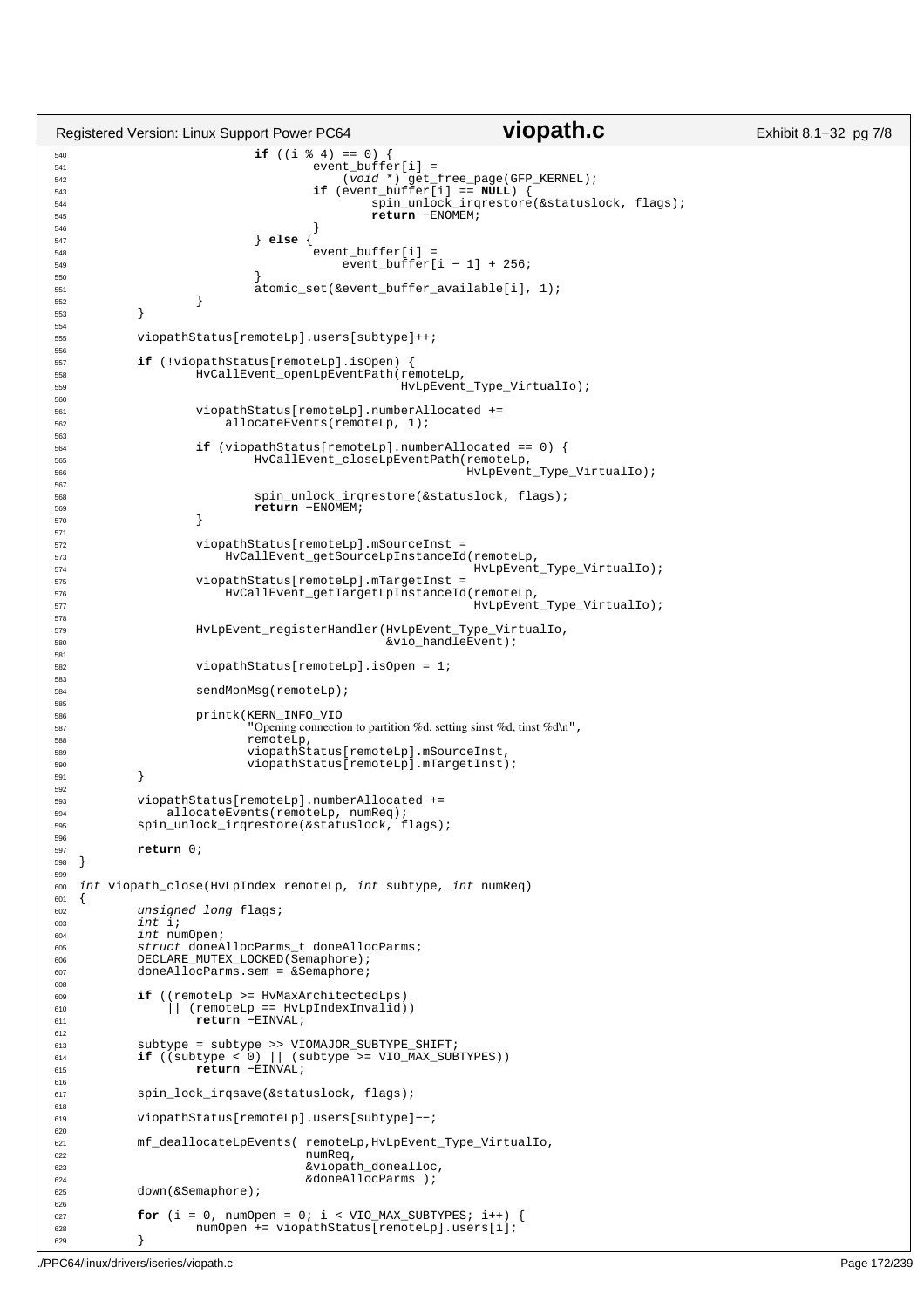```
630
631 if ((viopathStatus[remoteLp].isOpen) && (numOpen == 0)) {
632 printk(KERN_INFO_VIO)<br>633 "Closing connection"
                              "Closing connection to partition %d", remoteLp);
634
635 HvCallEvent_closeLpEventPath(remoteLp,
636 HvLpEvent_Type_VirtualIo);<br>637 diopathStatus[remoteLp].isOpen = 0;
637 viopathStatus[remoteLp].isOpen = 0;<br>638 viopathStatus[remoteLp].isActive =
                      viopathStatus[remoteLp].isActive = 0;
639
640 for (i = 0; i < VIO_MAX_SUBTYPES; i++) {
641 atomic_set(&event_buffer_available[i], 0);
642
for (i = 0; i < VIO_MAX_SUBTYPES; i += 4)<br>frae page ((unsigned long) event by
                               free_page((umsigned long) event_buffer[i]);
645 }
646 }
647
648<br>649
649 spin_unlock_irqrestore(&statuslock, flags);<br>650 return 0;
             650 return 0;
651 }
652
653 void *vio_get_event_buffer(int subtype)
654 {
655 subtype = subtype >> VIOMAJOR_SUBTYPE_SHIFT;
656 if ((subtype < 0) || (subtype >= VIO_MAX_SUBTYPES))
657 return NULL;
658
659 if (atomic_dec_if_positive(&event_buffer_available[subtype]) == 0)
660 return event_buffer[subtype];
             661 else
662 return NULL;<br>663 }
   \rightarrow664
665 void vio_free_event_buffer(int subtype, void *buffer)
666 {
<sup>667</sup> subtype = subtype >> VIOMAJOR_SUBTYPE_SHIFT;<br>668 if ((subtype < 0) || (subtype >= VIO_MAX_SUB
668 if ((subtype < 0) || (subtype >= VIO_MAX_SUBTYPES)) {
669 printk(KERN_WARNING_VIO
670 "unexpected subtype %d freeing event buffer\n",
671 subtype);
672 return;<br>673 }
673 }
674
675 if (atomic_read(&event_buffer_available[subtype]) != 0) {
676 printk (KERN_WARNING_VIO)<br>677 printk (MERN_WARNING_VIO)
677 The ing unallocated event buffer, subtype % d\ln, subtype \int subtype \int i
678 subtype);<br>679 subtype);
                      679 return;
680 }
681
682 if (buffer != event_buffer[subtype]) {
683 printk(KERN_WARNING_VIO<br>
"freeing invalid event b
                              "freeing invalid event buffer, subtype %d\n",
685 subtype);<br>686 }
686 }
687
688 atomic_set(&event_buffer_available[subtype], 1);
   689 }
690
691 static const struct vio_error_entry vio_no_error =
692 { 0, 0, "Non−VIO Error" };
693 static const struct vio_error_entry vio_unknown_error =
694 { 0, EIO, "Unknown Error" };
695
696 static const struct vio_error_entry vio_default_errors[] = {<br>
\{0x0001, EIO, "No Conection}),<br>
\{0x0002, EIO, "No Receiver}\},<br>
\{0x0003, EIO, "No Bufier Available"}\},700 {0x0004, EBADRQC, "Invalid Message Type"},
701 {0x0000, 0, NULL},
702 };
703
704 const struct vio_error_entry *vio_lookup_rc(const struct vio_error_entry
705 *local_table, u16 rc)
706 {<br>707707 const struct vio_error_entry *cur;<br>708 if (1rc)
             if (!rc)709 return &vio_no_error;<br>710 if (local table)
             if (local_table)<br>for (cur
\overline{\text{for}} (cur = local_table; cur−>rc; ++cur)<br>
\overline{\text{if}} (cur−>rc == rc)
712 if (cur−>rc == rc)<br>713 if (cur−>rc == rc)
713 return cur;
714 for (cur = vio_default_errors; cur−>rc; ++cur)
715 if (cur−>rc == rc)
716 return cur;<br>717 return &vio_unknown_error;
   return &vio_unknown_error;
718 }
Registered Version: Linux Support Power PC64 viopath.c Exhibit 8.1−32 pg 8/8
```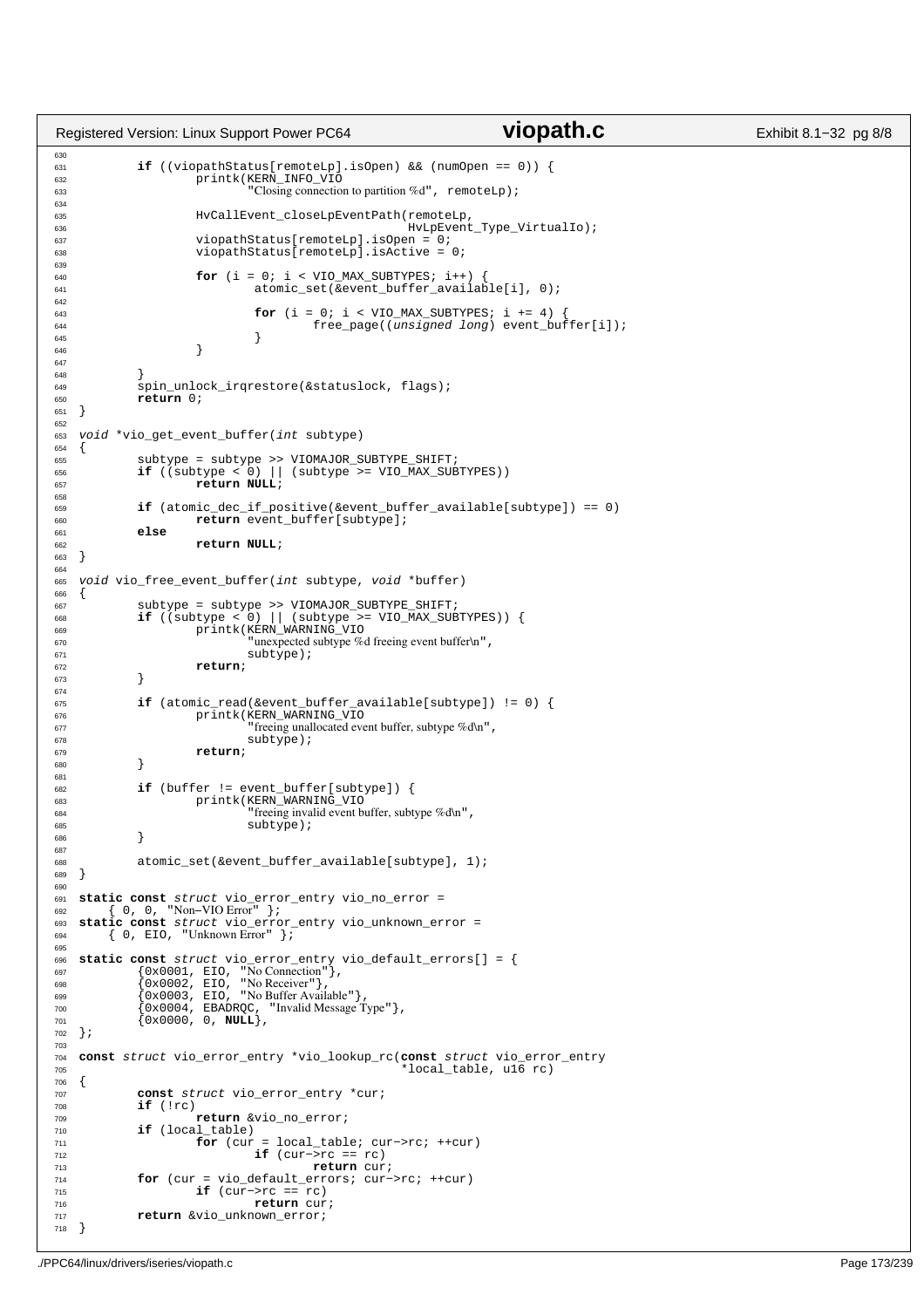/\* −\*− linux−c −\*− \* drivers/char/viotape.c \* iSeries Virtual Tape \*\*\*\*\*\*\*\*\*\*\*\*\*\*\*\*\*\*\*\*\*\*\*\*\*\*\*\*\*\*\*\*\*\*\*\*\*\*\*\*\*\*\*\*\*\*\*\*\*\*\*\*\*\*\*\*\*\*\*\*\*\*\*\*\*\*\*\*\*\*\*\*\*\*\*  $\epsilon$  \* Authors: Dave Boutcher <boutcher@us.ibm.com> 8 \* Ryan Arnold <ryanarn@us.ibm.com> Colin Devilbiss <devilbis@us.ibm.com> <br> $11$  \* (C) Copyright 2000 IBM Corporation <br> $13$  \* This program is free software; you can redistribute it and/or \* modify it under the terms of the GNU General Public License as <sup>15</sup> \* published by the Free Software Foundation; either version 2 of the \* License, or (at your option) anyu later version. <br>18 \* This program is distributed in the hope that it will be useful, but <sup>19</sup> \* WITHOUT ANY WARRANTY; without even the implied warranty of \* MERCHANTABILITY or FITNESS FOR A PARTICULAR PURPOSE. See the GNU <sup>21</sup> \* General Public License for more details.  $rac{22}{23}$  \* You should have received a copy of the GNU General Public License \* along with this program; if not, write to the Free Software Foundation, <sup>25</sup> \* Inc., 59 Temple Place, Suite 330, Boston, MA 02111−1307 USA  $rac{26}{27}$  \*\*\*\*\*\*\*\*\*\*\*\*\*\*\*\*\*\*\*\*\*\*\*\*\*\*\*\*\*\*\*\*\*\*\*\*\*\*\*\*\*\*\*\*\*\*\*\*\*\*\*\*\*\*\*\*\*\*\*\*\*\*\*\*\*\*\*\*\*\*\*\*\*\*\* \* This routine provides access to tape drives owned and managed by an OS/400 \* partition running on the same box as this Linux partition. \* All tape operations are performed by sending messages back and forth to <sup>32</sup> \* the OS/400 partition. The format of the messages is defined in \* iSeries/vio.h 34<br>35  $\star$  / **#undef** VIOT\_DEBUG **#include** <linux/config.h> <sup>41</sup> **#include** <linux/version.h> **#include** <linux/module.h> **#include** <linux/kernel.h> **#include** <linux/proc\_fs.h> **#include** <linux/errno.h> **#include** <linux/init.h> **#include** <linux/wait.h> **#include** <linux/spinlock.h> **#include** <asm/ioctls.h> <sup>50</sup> **#include** <linux/mtio.h> **#include** <linux/pci.h> 52 #include <linux/devfs\_fs.h><br>53 #include <linux/devfs fs ke **#include** <linux/devfs\_fs\_kernel.h> **#include** <asm/uaccess.h> **#include** "vio.h" #include <asm/iSeries/HvLpEvent.h> <sup>58</sup> **#include** "asm/iSeries/HvCallEvent.h" **#include** "asm/iSeries/HvLpConfig.h" **#include** <asm/iSeries/iSeries\_proc.h> **extern** struct pci\_dev \* iSeries\_vio\_dev; **static** int viotape\_major = 230; **static** int viotape\_numdev = 0; **#define** VIOTAPE\_MAXREQ 1  $\frac{69}{69}$  /\* version number for viotape driver \*/<br>
m static unsigned int version major = 1; **static** unsigned int version\_major = 1; <sup>71</sup> **static** unsigned int version\_minor = 0; 73 **static** u64 sndMsgSeq;<br>74 **static** u64 sndMsgAck; 74 **static** u64 sndMsgAck;<br>75 **static** u64 revMsgSeg; **static** u64 rcvMsgSeq; **static** u64 rcvMsgAck; /\*\*\*\*\*\*\*\*\*\*\*\*\*\*\*\*\*\*\*\*\*\*\*\*\*\*\*\*\*\*\*\*\*\*\*\*\*\*\*\*\*\*\*\*\*\*\*\*\*\*\*\*\*\*\*\*\*\*\*\*\*\*\*\*\*\*\*\*\*\*\*\*\*\*\* \* The minor number follows the conventions of the SCSI tape drives. The<br>\* position and pade are appeded in the pinor # We was this struct to bee \* rewind and mode are encoded in the minor #. We use this struct to break \* them out \*\*\*\*\*\*\*\*\*\*\*\*\*\*\*\*\*\*\*\*\*\*\*\*\*\*\*\*\*\*\*\*\*\*\*\*\*\*\*\*\*\*\*\*\*\*\*\*\*\*\*\*\*\*\*\*\*\*\*\*\*\*\*\*\*\*\*\*\*\*\*\*\*\*\*/ 83 struct viot\_devinfo\_struct {<br>84 int major;  $\int_{85}^{84}$  int major; int minor; 86 int devno;<br>87 int mode; 87 int mode;<br>88 int rewin  $\begin{array}{c} 88 \\ 89 \end{array}$  ; int rewind; Registered Version: Linux Support Power PC64 **viotape.c** Exhibit 8.1−33 pg 1/14

 };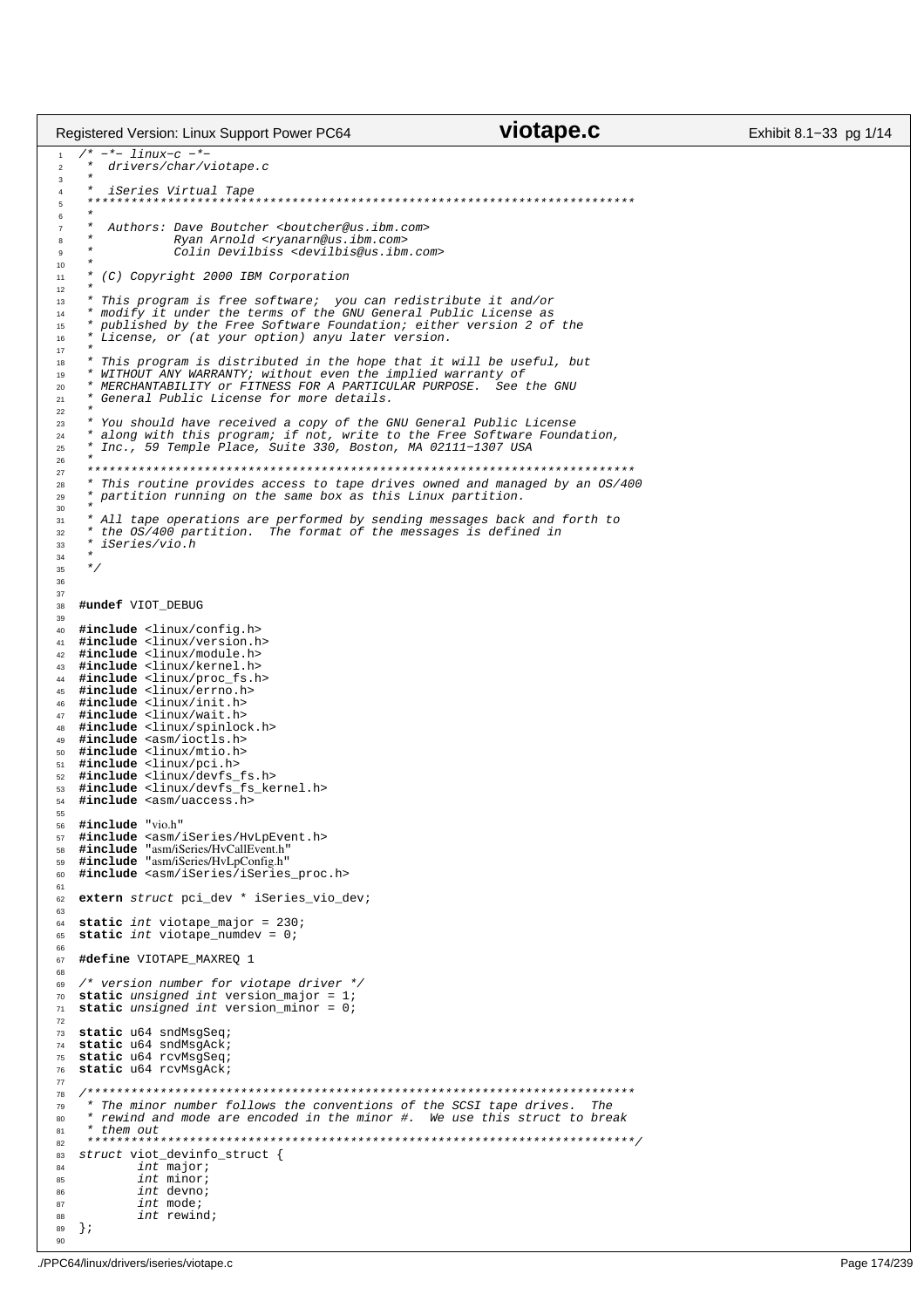|                      | Registered Version: Linux Support Power PC64                             | viotape.c | Exhibit 8.1-33 pg 2/14 |
|----------------------|--------------------------------------------------------------------------|-----------|------------------------|
| 91                   | 0<br>#define VIOTAPOP_RESET                                              |           |                        |
| 92<br>93             | 1<br>#define VIOTAPOP_FSF<br>2<br>#define VIOTAPOP_BSF                   |           |                        |
| 94                   | 3<br>#define VIOTAPOP_FSR                                                |           |                        |
| 95                   | 4<br>#define VIOTAPOP_BSR                                                |           |                        |
| 96<br>97             | 5<br>#define VIOTAPOP_WEOF<br>6<br>#define VIOTAPOP_REW                  |           |                        |
| 98                   | 7<br>#define VIOTAPOP_NOP                                                |           |                        |
| 99                   | 8<br>#define VIOTAPOP_EOM<br>9<br>#define VIOTAPOP_ERASE                 |           |                        |
| 100<br>101           | 10<br>#define VIOTAPOP_SETBLK                                            |           |                        |
| 102                  | #define VIOTAPOP_SETDENSITY<br>11                                        |           |                        |
| 103<br>104           | 12<br>#define VIOTAPOP_SETPOS<br>13<br>#define VIOTAPOP_GETPOS           |           |                        |
| 105                  | 14<br>#define VIOTAPOP_SETPART                                           |           |                        |
| 106                  |                                                                          |           |                        |
| 107<br>108           | struct viotapelpevent {<br>struct HvLpEvent event;                       |           |                        |
| 109                  | u32 mReservedl;                                                          |           |                        |
| 110<br>111           | ul6 mVersion;<br>ul6 mSubTypeRc;                                         |           |                        |
| 112                  | ul6 mTape;                                                               |           |                        |
| 113                  | $u16$ mFlags;                                                            |           |                        |
| 114<br>115           | u32 mToken;<br>u64 mLen;                                                 |           |                        |
| 116                  | $union \{$                                                               |           |                        |
| 117<br>118           | struct {<br>u32 mTapeOp;                                                 |           |                        |
| 119                  | u32 mCount;                                                              |           |                        |
| 120                  | tapeOp;}                                                                 |           |                        |
| 121<br>122           | struct<br>u32 mType;                                                     |           |                        |
| 123                  | u32 mResid;                                                              |           |                        |
| 124                  | u32 mDsreg;                                                              |           |                        |
| 125<br>126           | u32 mGstat;<br>u32 mErreg;                                               |           |                        |
| 127                  | u32 mFileNo;                                                             |           |                        |
| 128<br>129           | u32 mBlkNo;<br>getStatus;                                                |           |                        |
| 130                  | struct {                                                                 |           |                        |
| 131<br>132           | u32 mBlkNo;<br>getPos;                                                   |           |                        |
| 133                  | $\}$ u;                                                                  |           |                        |
| $\}$ ;<br>134        |                                                                          |           |                        |
| 135<br>136           | enum viotapesubtype {<br>$viotapeopen = 0x0001,$                         |           |                        |
| 137                  | $viotapeclose = 0x0002,$                                                 |           |                        |
| 138                  | $viotaperead = 0x0003,$<br>viotapewrite = $0x0004$ ,                     |           |                        |
| 139<br>140           | $viotapegetinfo = 0x0005,$                                               |           |                        |
| 141                  | $viotapeop = 0x0006,$                                                    |           |                        |
| 142<br>143           | $viotapegetpos = 0x0007,$<br>$viotape setpos = 0x0008,$                  |           |                        |
| 144                  | $viotapegetstatus = 0x0009$                                              |           |                        |
| $\}$ ;<br>145<br>146 |                                                                          |           |                        |
| 147                  | $enum$ viotape $Rc$                                                      |           |                        |
| 148                  | $viotape_InvalidRange = 0x0601,$                                         |           |                        |
| 149<br>150           | viotape InvalidToken = $0x0602$ ,<br>viotape DMAError = $0x0603$ ,       |           |                        |
| 151                  | $viotape_UseError = 0x0604,$                                             |           |                        |
| 152                  | viotape_ReleaseError = 0x0605,<br>viotape InvalidTape = $0x0606$ ,       |           |                        |
| 153<br>154           | $viotape_Invalidop = 0x0607,$                                            |           |                        |
| 155                  | $viotape_TapeErr = 0x0608,$                                              |           |                        |
| 156<br>157           | $viotape$ AllocTimedOut = $0x0640$ ,                                     |           |                        |
| 158                  | $viotape_BOTEnc = 0x0641,$                                               |           |                        |
| 159<br>160           | $viotape_BlankTape = 0x0642,$<br>$viotape_BufferEmpty = 0x0643,$         |           |                        |
| 161                  | $viotape_CleanCartFound = 0x0644,$                                       |           |                        |
| 162                  | $viotape_CmdNotAllowed = 0x0645,$                                        |           |                        |
| 163<br>164           | viotape_CmdNotSupported = 0x0646,<br>$viotape_DataCheck = 0x0647,$       |           |                        |
| 165                  | $viotape\_DecompressErr = 0x0648,$                                       |           |                        |
| 166<br>167           | $viotape\_DeviceTimeout = 0x0649$ ,<br>$viotape_PeviceUnaval1 = 0x064a,$ |           |                        |
| 168                  | $viotape\_DeviceBusy = 0x064b,$                                          |           |                        |
| 169                  | $viotape\_EndOfMedia = 0x064c,$                                          |           |                        |
| 170<br>171           | $viotape_End0fTape = 0x064d,$<br>$viotape_{\text{equipCheck}} = 0x064e,$ |           |                        |
| 172                  | $viotape_{Insufficients} = 0x064f,$                                      |           |                        |
| 173<br>174           | $viotape_InvalidLogBlk = 0x0650,$<br>$viotape\_LengthError = 0x0651,$    |           |                        |
| 175                  | $viotape_{LibDoorOpen} = 0x0652,$                                        |           |                        |
| 176                  | $viotape\_LoadFailure = 0x0653,$                                         |           |                        |
| 177<br>178           | $viotape_NotCapable = 0x0654,$<br>$viotape_NotOperational = 0x0655,$     |           |                        |
| 179                  | $viotape_NotReady = 0x0656,$                                             |           |                        |
| 180                  | $viotape\_OpCancelled = 0x0657,$                                         |           |                        |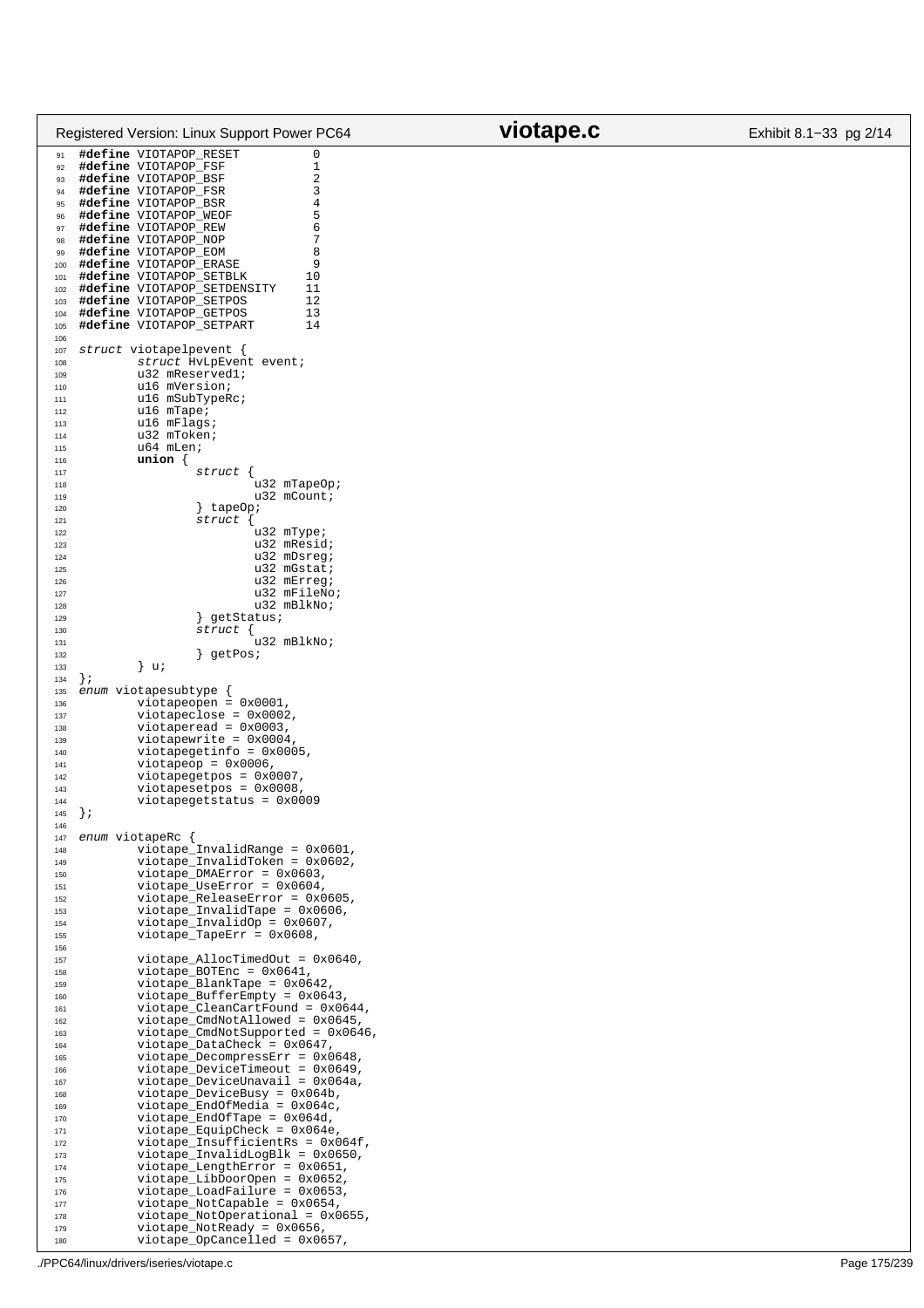```
181 viotape_PhyLinkErr = 0x0658,
182 viotape_RdyNotBOT = 0x0659,
183 viotape_TapeMark = 0x065a,<br>184 viotape_WriteProt = 0x065a,
                        viotape_W\interbot = 0x065b185 };
186
187 static const struct vio_error_entry viotape_err_table[] = {<br>
188 {viotape_InvalidRange, EIO, "Internal error"},<br>
189 {viotape_InvalidToken, EIO, "Internal error"},
190 {viotape_DMAError, EIO, "DMA error" },<br>
191<br>
192 {viotape_UseError, EIO, "Internal error" },<br>
193 {viotape_ReleaseError, EIO, "Internal error" },<br>
194 {viotape_InvalidTape, EIO, "Invalid tape device" },<br>
195 {viotape_I
198\{\text{viotape\_BlankTape, EIO, "Blank tape"}\},\ \{\text{viotape\_BlafferEmpty, EIO, "Buffer empty"}\},\ \{\text{viotape\_CleanCartFound}, ENO, WDEDIUM, m'Cleaning cartridge found"\},\ \{\text{viotape\_CheadNotAllowed, EIO, "Command not allowed"}\},\ \{\text{viotape\_CmedNotSupported, EIO, "Command not supported"}\},\ \{\text{viotape\_OndNotSupported, EIO, "Command not supported"}\},\%<br>
2006<br>
2006<br>
2006<br>
2006<br>
2006<br>
2007<br>
2007<br>
2007<br>
2007<br>
2007<br>
2007<br>
2007<br>
2007<br>
2007<br>
2007<br>
2007<br>
2007<br>
2007<br>
2007<br>
2007<br>
2007<br>
2007<br>
2007<br>
2007<br>
2007<br>
2007<br>
2007<br>
2007<br>
2007<br>
2007<br>
2007<br>
2007<br>
2007<br>
2007<br>
2007<br>
2007<br>
200
213 {viotape_LengthError, EOVERFLOW, "Length error" },<br>
214 {viotape_LibDoorOpen, EBUSY, "Door open" },<br>
215 {viotape_LoadFailure, ENOMEDIUM, "Load failure" },<br>
216 {viotape_MotCapable, EIO, "Not capable" },<br>
217 {viotape_
219 {viotape_OpCancelled, EIO, "Operation cancelled"},<br>
220 {viotape_PhyLinkErr, EIO, "Physical link error"},<br>
221 {viotape_RdyNotBOT, EIO, "Ready but not beginning of tape"},<br>
222 {viotape_TapeMark, EIO, "Tape mark"},<br>
{v
\{0, 0, \overline{NULL}\},<br>225 };
      225 };
226
227 /* Maximum # tapes we support
228<br>229
229 #define VIOTAPE_MAX_TAPE 8
       230 #define MAX_PARTITIONS 4
231
232 /* defines for current tape state */<br>233 #define VIOT IDLE 0
       233 #define VIOT_IDLE 0
234 #define VIOT_READING 1
235 #define VIOT_WRITING 2
236
237 /* Our info on the tapes
238 */<br>239 Str
239 struct tape_descr {<br>240 char rsrcna
240 char rsrcname[10];
241 char type[4];
242 char model[3];<br>243 ;
      \};
244
245 static struct tape_descr *viotape_unitinfo = NULL;
246
247 static const char *lasterr[VIOTAPE_MAX_TAPE];
248
249 static struct mtget viomtget[VIOTAPE_MAX_TAPE];
250
251 /* maintain the current state of each tape (and partition)<br>252 50 50 that we know when to write EOF marks.
252 so that we know when to write EOF marks.<br>253 \times253 */<br>254 St
      static struct {
255 unsigned char cur_part;
256 devfs_handle_t dev_handle;
257 struct {
258 unsigned char rwi;<br>259 and the state of the contract of the contract of the contract of the contract of the contract of the contract of the contract of the contract of the contract of the contract of the contract of th
                        259 } part_stat[MAX_PARTITIONS];
260 } state[VIOTAPE_MAX_TAPE];
261
262 /* We single−thread
263 */
264 static struct semaphore reqSem;
265
<sup>266</sup> /* When we send a request, we use this struct to get the response back<br><sup>267 *</sup> from the interrupt handler
267 * from the interrupt handler<br>268 */
\frac{268}{269} */
       struct opStruct {
270 void *buffer;
Registered Version: Linux Support Power PC64 viotape.c Exhibit 8.1−33 pg 3/14
```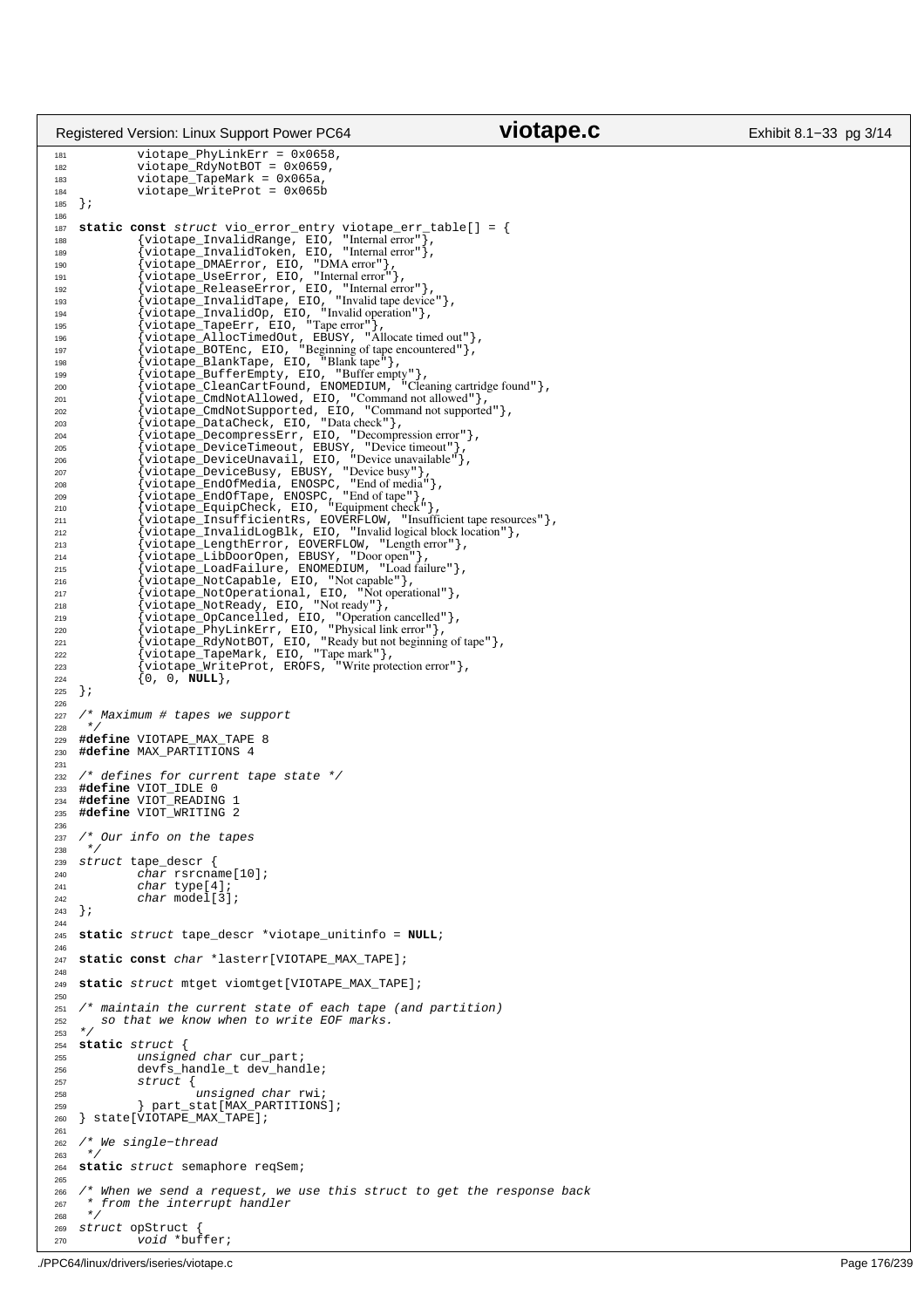```
271 dma_addr_t dmaaddr;
<sup>272</sup> size t count;
273 int rc;<br>274 Struct;
274 struct semaphore *sem;<br>275 struct opStruct *free;
             struct opStruct *free;
276 };
277
278 static spinlock_t opStructListLock;<br>279 static struct opStruct *opStructLis
   static struct opStruct *opStructList;
280
281 /* forward declaration to resolve interdependence */
282 static int chg_state(int index, unsigned char new_state,
283 struct file *file);
284
285 /* Decode the kdev_t into its parts
286<br>287
    void getDevInfo(kdev_t dev, struct viot_devinfo_struct *devi)
288 \{289\}289 devi−>major = MAJOR(dev);<br>290 devi−>minor = MINOR(dev);
290 devi−>minor = MINOR(dev);<br>291 devi−>devno = devi−>minor
             291 devi−>devno = devi−>minor & 0x1F;
292 devi−>mode = (devi−>minor & 0x60) >> 5;<br>293 /* if bit is set in the minor, do not
293 /* if bit is set in the minor, do not rewind automatically */<br>
294 devi->rewind = !(devi->minor & 0x80);
294 devi−>rewind = !(devi−>minor & 0x80);<br>295 }
   \}296
297
298 /* Allocate an op structure from our pool
299 */
300 static struct opStruct *getOpStruct(void)
\begin{matrix} 301 \\ 302 \end{matrix}struct opStruct *newOpStruct;
303 spin_lock(&opStructListLock);
304
305 if (opStructList == NULL) {
                       306 newOpStruct = kmalloc(sizeof(struct opStruct), GFP_KERNEL);
307 } else {
308 1988 newOpStruct = opStructList;<br>309 0pStructList = opStructList
              309 opStructList = opStructList−>free;
310 }
311
312 if (newOpStruct)
313 memset(newOpStruct, 0x00, sizeof(struct opStruct));
314
315 spin_unlock(&opStructListLock);
316
317 return newOpStruct;
318 }
319
320 /* Return an op structure to our pool
321 */
322 static void freeOpStruct(struct opStruct *opStruct)<br>323 {
   \{324 spin_lock(&opStructListLock);<br>325 construct->free = opStructList
325 opStruct−>free = opStructList;
326 opStructList = opStruct;
327 spin_unlock(&opStructListLock);
328 }
329
330 /* Map our tape return codes to errno values
331332 int tapeRcToErrno(int tapeRc, char *operation, int tapeno)
333 {<br>334const struct vio_error_entry *err;
335 if(tapeRc == 0)
336 return 0;<br>337 err = vio lookup
             err = vio_lookup_rc(viotape_err_table, tapeRc);
338
339 printk(KERN_WARNING_VIO "tape error 0x%04x on Device %d (%–10s): %s\n",<br>340 tapeRc, tapeno, viotape unitinfo[tapeno], rsrcname, e
                      340 tapeRc, tapeno, viotape_unitinfo[tapeno].rsrcname, err−>msg);
341
342 lasterr[tapeno] = err−>msg;
343
344 return −err−>errno;
345 }
346
\frac{347}{348} /* Handle reads from the proc file system.
348 */
349 static int proc_read(char *buf, char **start, off_t offset,
350 int blen, int *eof, void *data)
351 \quad \{352 int len = 0;<br>353 int i;
              int \div i354
355 len += sprintf(buf + len, "viotape driver version %d.%d\n",
356 version_major, version_minor);
357
358 for (i = 0; i < viotape_numdev; i++) {
359
360 len +=
```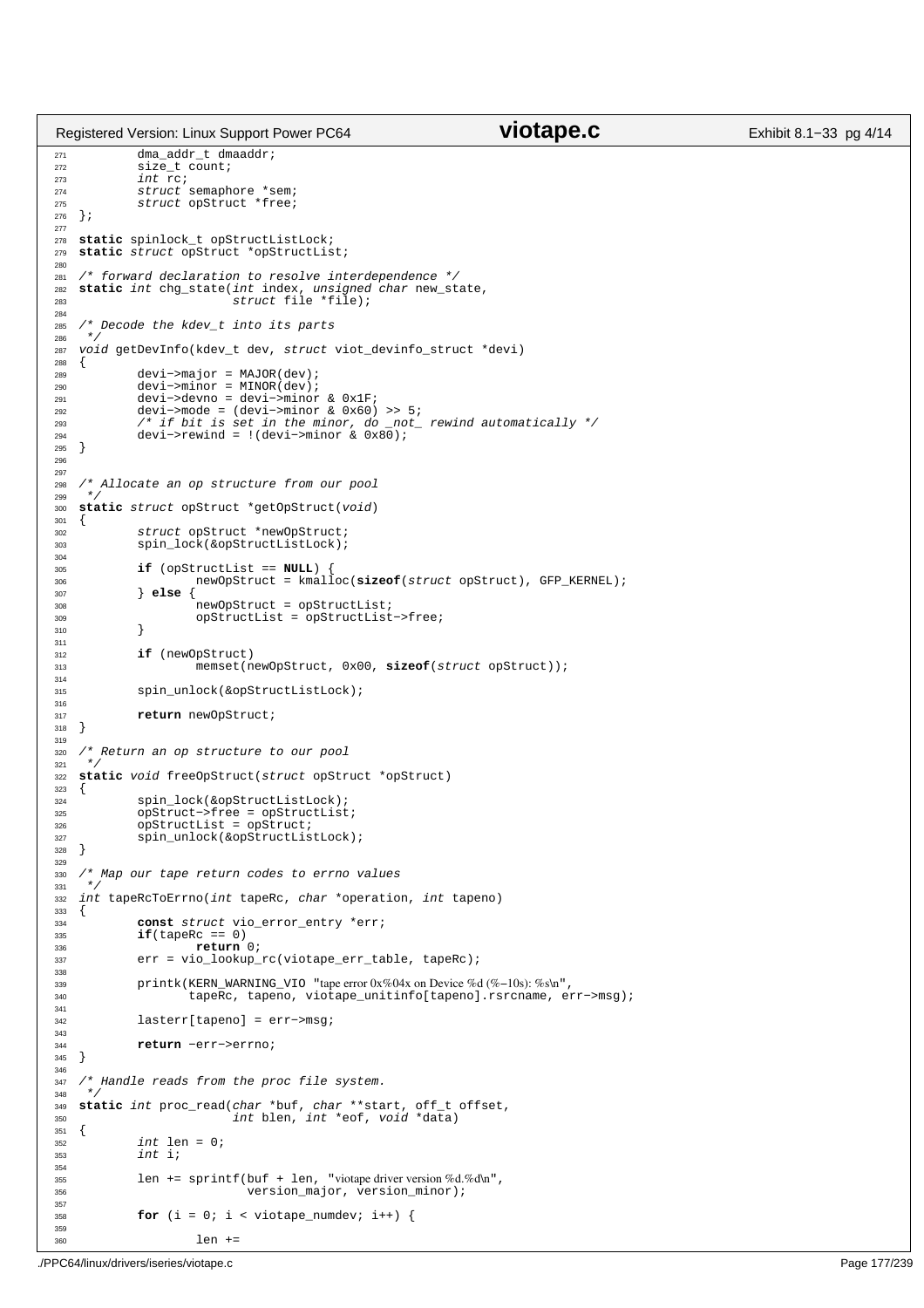```
361 sprintf(buf + len,<br>362 sprintf(buf + len,<br>"viotane devic
362<br>362 Wiotape device %d is iSeries resource %10.10s type %4.4s, model %3.3s\n",<br>363 i, viotape unitinfo[i].rsrcname,
363 i, viotape_unitinfo[i].rsrcname,<br>364 viotape_unitinfo[i].type,
364 viotape_unitinfo[i].type,
365 viotape_unitinfo[i].model);
                      366 if (lasterr[i])
367 len +=<br>368 sp
368 sprintf(buf + len, " last error: %s\n",<br>369 last error: \frac{1}{1});
             \left.\begin{array}{cc} \end{array}\right\}370 }
371
372 *eof = 1;<br>373 return le
    <sup>37</sup>3<br>373 return len;
374 }
375
376 /* setup our proc file system entries
377
378 void viotape_proc_init(struct proc_dir_entry *iSeries_proc)
\begin{matrix}379\\380\end{matrix}380 struct proc_dir_entry *ent;<br>381 ent =
             ent =382 create_proc_entry("viotape", S_IFREG | S_IRUSR, iSeries_proc);<br>383 if (!ent)
383 if (!ent)
384 return;<br>385 ent->nlink = 1;
             385 ent−>nlink = 1;
386 ent−>data = NULL;
387 ent−>read_proc = proc_read;
   388 }
389
390 /* clean up our proc file system entries
391<br>392
   void viotape_proc_delete(struct proc_dir_entry *iSeries_proc)
393 \{<br>394<sup>394</sup> remove_proc_entry("viotape", iSeries_proc);<br>395 }
   \}396
397
398 /* Get info on all tapes from OS/400<br>399 */
399 */<br>400 sta
   static void get_viotape_info(void)
401 {<br>402402 dma_addr_t dmaaddr;<br>403 HvLpEvent_Rc hvrc;
403 HvLpEvent_Rc hvrc;<br>
404 int i;
104 int \text{ } i;<br>405 structstruct opStruct *op = getOpStruct();
406 DECLARE_MUTEX_LOCKED(Semaphore);<br>407 if (op == NULL)
407 if (op == NULL)<br>
408 return;
                      408 return;
409
410 if (viotape_unitinfo == NULL) {
411 viotape_unitinfo =
412 kmalloc(sizeof(struct tape_descr) * VIOTAPE_MAX_TAPE,
                                    GFP_KERNEL);
414memset(viotape_unitinfo, 0x00,
416 sizeof(struct tape_descr) * VIOTAPE_MAX_TAPE);
417 memset(lasterr, 0x00, sizeof(lasterr));
418
419 op−>sem = &Semaphore;
420
421 dmaaddr = pci_map_single(iSeries_vio_dev, viotape_unitinfo,
422 sizeof(struct tape_descr) *
423 VIOTAPE_MAX_TAPE, PCI_DMA_FROMDEVICE);
424 if (dmaaddr == 0xFFFFFFFF) {
425 printk(KERN_WARNING_VIO "viotape error allocating tce\n");<br>
\text{return:}426 return;
427 }
428
429 hvrc = HvCallEvent_signalLpEventFast(viopath_hostLp,
430 HvLpEvent_Type_VirtualIo,
131 and the state of the state of the state of the state of the state of the state of the state of the state of the state of the state of the state of the state of the state of the state of the state of the state of the st
432 viotapegetinfo,
433 HvLpEvent_AckInd_DoAck,
                                                        434 HvLpEvent_AckType_ImmediateAck,
435 viopath_sourceinst
436 (viopath_hostLp),
437 viopath_targetinst<br>
438 (viopath_hostLp),
438 (viopath_hostLp), (viopath_hostLp), (viopath_hostLp), (viopath_hostLp), (viopath_hostLp), (viopath_hostLp), (viopath_hostLp), (viopath_hostLp), (viopath_hostLp), (viopath_hostLp), (viopath_hostLp), (viopath_hostLp), (v
                                                         (u64) (unsigned long) op,
440 VIOVERSION << 16, dmaaddr,
441 sizeof(struct tape_descr) *
442 VIOTAPE_MAX_TAPE, \overline{0}, 0);<br>
443 if (hyrc != HyLpEyent Rc Good) {
443 if (hvrc != HvLpEvent_Rc_Good) {<br>printk ("viotane hv error on on 6
             printk("viotape hv error on op %d\n", (int) hvrc);
445 }
446
447 down(&Semaphore);
448
449 freeOpStruct(op);
Registered Version: Linux Support Power PC64 viotape.c Exhibit 8.1−33 pg 5/14
```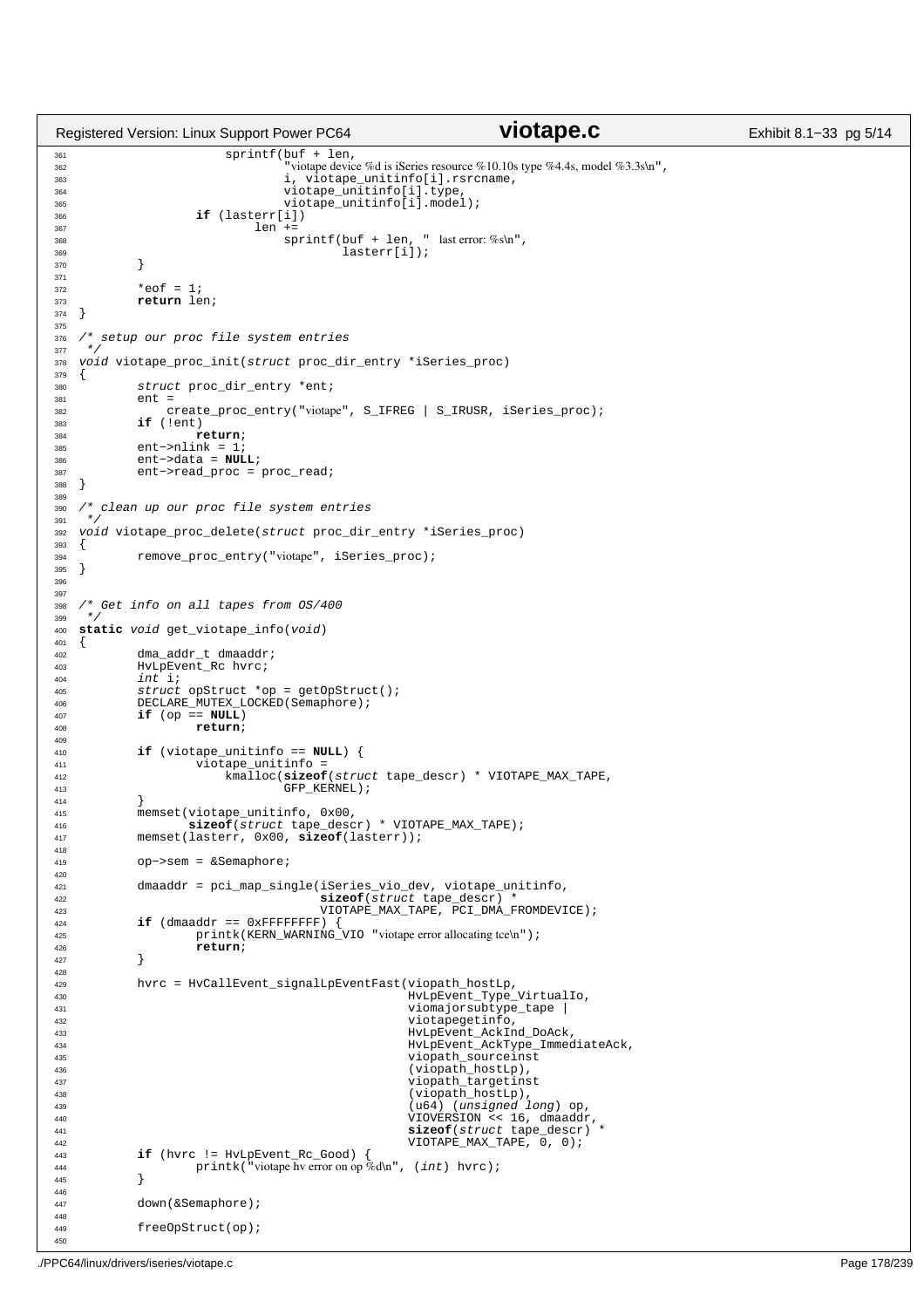```
451
452 for (i = 0;453 ((i < VIOTAPE_MAX_TAPE) && (viotape_unitinfo[i].rsrcname[0]));
454 i++) {<br>455 i++) {
455 printk("found a tape %10.10s\n"<br>viotape unitinfo[i
                             viotape_unitinfo[i].rsrcname);
457 viotape_num\det^{-1} viotape_num\det^{-1}458 }
   \}460
461
462 /* Write
463 */
464 static ssize_t viotap_write(struct file *file, const char *buf,
                                   size_t count, loff_t * ppos\begin{matrix}\n466 \\
467\n\end{matrix}467 HvLpEvent_Rc hvrc;<br>468 kdev t dev = file-
468 kdev_t dev = file−>f_dentry−>d_inode−>i_rdev;
469 unsigned short flags = file−>f_flags;
470 struct opStruct *op = getOpStruct();
471 int noblock = ((flags & O_NONBLOCK) != 0);
<sup>472</sup> int err;<br><sup>473</sup> struct v
473 struct viot_devinfo_struct devi;<br>474 DECLARE_MUTEX_LOCKED(Semaphore);
            DECLARE_MUTEX_LOCKED(Semaphore);
475
476 if (op == NULL)
                     477 return −ENOMEM;
478
479 getDevInfo(dev, &devi);
480
481 /* We need to make sure we can send a request. We use<br>482 * a semaphore to keep track of # requests in use. If
              * a semaphore to keep track of # requests in use. If
483 * we are non−blocking, make sure we don't block on the 
484 * semaphore
485 * /486 if (noblock) {
487 if (down_trylock(&reqSem)) {<br>
488 freeOpStruct(op);
489 return −EWOULDBLOCK;
490 }
491 } else {
             down(&reqSem);<br>}
493 }
494
495 /* Allocate a DMA buffer */
496 op−>buffer = pci_alloc_consistent(iSeries_vio_dev, count, &op−>dmaaddr);
497
498 if ((op−>dmaaddr == 0xFFFFFFFF) || (op−>buffer == NULL)) {
499 printk (KERN_WARNING_VIO)<br>"tane error allocating dn
                              " tape error allocating dma buffer for len %ld\n",
501 count);<br>502 freeOpStruct(o
502 freeOpStruct(op);<br>503 up(&regSem);
503 up(\& \text{regSem)};<br>504 return -EFAU
504 return −EFAULT;
             \left\{ \right\}506
507 op−>count = count;
508
509 /* Copy the data into the buffer */<br>510 err = copy from user(op->buffer, (co
             510 err = copy_from_user(op−>buffer, (const void *) buf, count);
511 if (err) {
512 printk(KERN_WARNING_VIO 
513 "tape: error on copy from user\n");<br>514 DCI free consistent (iSeries vio
                      514 pci_free_consistent(iSeries_vio_dev, count, op−>buffer, op−>dmaaddr);
515 freeOpStruct(op);
516 up(\&reqSem);<br>517 return -EFAU
             <sup>1</sup><br>517 return −EFAULT;
518 }
519
520 if (noblock) {
521 op−>sem = NULL;
522 } else {
             523 op−>sem = &Semaphore;
524 }
525
526 hvrc = HvCallEvent_signalLpEventFast(viopath_hostLp,<br>527 HvLpEvent_Type_
527 Samma Controller Controller Controller Controller Mathematic Controller Controller Controller Controller<br>
Samma Controller Controller Controller Controller Controller Controller Controller Controller Controller Contr
528 viomajorsubtype_tape |<br>
viotapewrite
                                                       viotapewrite
530 HvLpEvent_AckInd_DoAck,
531 HvLpEvent_AckType_ImmediateAck,
532 viopath_sourceinst
533 (viopath_hostLp), (viopath_hostLp), (viopath_hostLp), (viopath_hostLp), (viopath_hostLp), (viopath_hostLp), (viopath_hostLp), (viopath_hostLp), (viopath_hostLp), (viopath_hostLp), (viopath_hostLp), (viopath_hostLp), (v
534 viopath_targetinst<br>(viopath_hostLp).
535 (viopath_hostLp),
536 (u64) (unsigned long) op,
537 VIOVERSION << 16,<br>
538 ((u64) devi.
(1064) \text{ devi}.539 devno << 48) | op−>dmaaddr,
540 count, 0, 0);
Registered Version: Linux Support Power PC64 viotape.c Exhibit 8.1−33 pg 6/14
```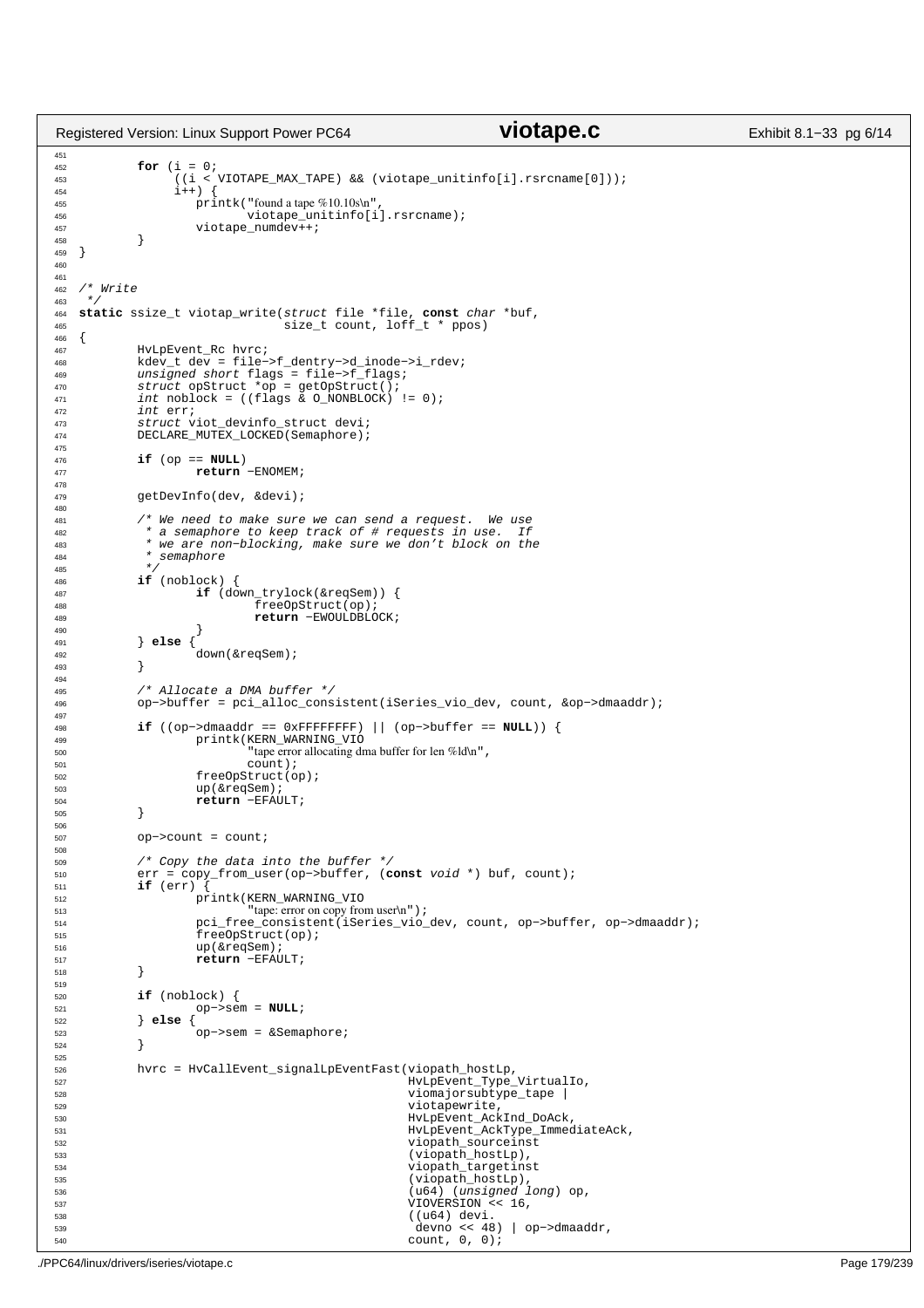```
541 if (hvrc != HvLpEvent_Rc_Good) {<br>
printk("viotape hv error on op %d\n", (int) hvrc);
543 pci_free_consistent(iSeries_vio_dev, count, op−>buffer, op−>dmaaddr);
544 freeOpStruct(op);<br>545 mp(&reqSem);
545 up(&\text{regSem};<br>546 return -FIO;546 return −EIO;
547 }
548
549 if (noblock)
                     return count;
551
552 down(&Semaphore);
553
            554 err = op−>rc;
555
556 \frac{556}{557} /* Free the buffer */
            557 pci_free_consistent(iSeries_vio_dev, count, op−>buffer, op−>dmaaddr);
558<br>559
            559 count = op−>count;
560
561 freeOpStruct(op);
562 up(&regSem);<br>563 if (err)
563 if (err)
564 return tapeRcToErrno(err, "write", devi.devno);<br>565 else {
            565 else {
566 chg_state(devi.devno, VIOT_WRITING, file);<br>567 churn count;
            fracturn count;<br>}
568 }
569 }
570
571 /* read
572
573 static ssize_t viotap_read(struct file *file, char *buf, size_t count,
574 loff_t * ptr)
575 {<br>576HvLpEvent_Rc hvrc;
577 kdev_t dev = file−>f_dentry−>d_inode−>i_rdev;
578 unsigned short flags = file−>f_flags;
579 struct opStruct *op = getOpStruct();
580 int noblock = ((flags & O_NONBLOCK) != 0);
581 int err;
582 struct viot_devinfo_struct devi;
583 DECLARE_MUTEX_LOCKED(Semaphore);
584
585 if (op == NULL)
586 return −ENOMEM;
587
588 getDevInfo(dev, &devi);
589
590 /* We need to make sure we can send a request. We use
591 * a semaphore to keep track of # requests in use. If
592 * we are non−blocking, make sure we don't block on the 
             * semaphore
594if (noblock) {
596 if (down_trylock(&reqSem)) {<br>597 if (down_treeOpStruct(op);
597 freeOpStruct(op);<br>598 freeDPStruct(op);<br>return -EWOULDBLO
598 return −EWOULDBLOCK;
599 }
600 } else {
601 down(\text{trace}_{\text{Sem}});
602 }
603<br>604
            chg_state(devi.devno, VIOT_READING, file);
605
006 /* Allocate a DMA buffer */<br>607 0p->buffer = pci alloc cons
            607 op−>buffer = pci_alloc_consistent(iSeries_vio_dev, count, &op−>dmaaddr);
608
609 if ((op−>dmaaddr == 0xFFFFFFFF) || (op−>buffer == NULL)) {
                     FreeOpStruct(op);
\text{up}(\& \text{regSem})\; i<br>
\text{return } -\text{EFAU}return −EFAULT;
613 }
614
615 op−>count = count;
616
617 op−>sem = &Semaphore;
618
619 hvrc = HvCallEvent_signalLpEventFast(viopath_hostLp,
620 HvLpEvent_Type_VirtualIo,
621 viomajorsubtype_tape |
622 viotaperead,
623 HvLpEvent_AckInd_DoAck,<br>624 HvLpEvent_AckTvpe_Immed
624 HvLpEvent_AckType_ImmediateAck,
625 viopath_sourceinst
626 (viopath_hostLp),
ez<br>ez<br>ez viopath_targetinst<br>(viopath_hostLp),
\begin{array}{c}\n \text{628} \\
 \text{628}\n \end{array}
(viopath_hostLp),<br>
\begin{array}{c}\n \text{(viopath)} \\
 \text{(164)} \\
 \text{(unsim and i)}\n \end{array}(u64) (unsigned long) op,
630 VIOVERSION << 16,
Registered Version: Linux Support Power PC64 viotape.c Exhibit 8.1−33 pg 7/14
```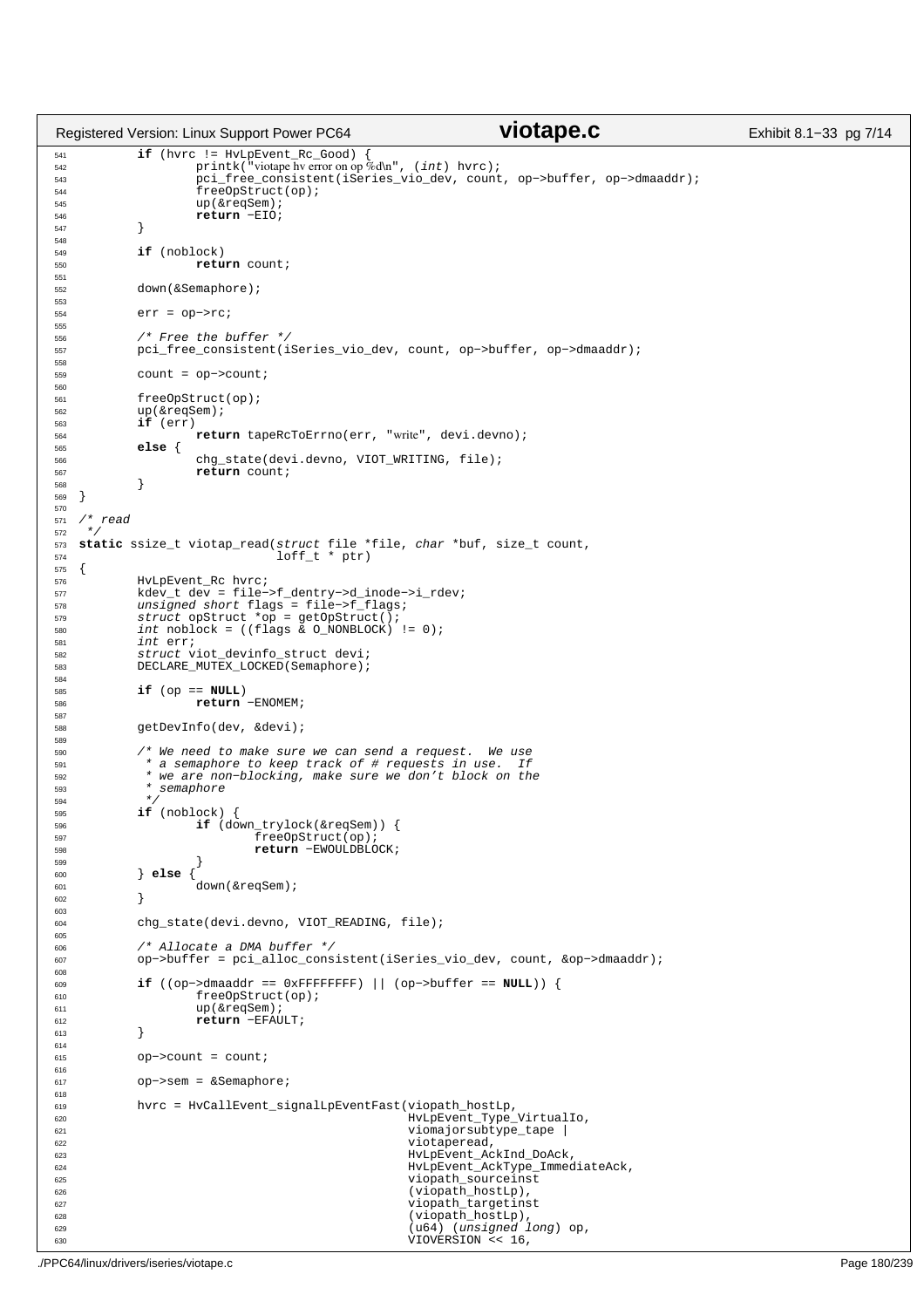```
(1064) \text{ devi}.<br>
h^{83} \text{ devo} \leq 48\frac{33}{632} devno << 48) | op->dmaaddr, \frac{33}{633}\begin{array}{c}\n\text{633} \\
\text{634}\n\end{array}
if (hvrc != HvLpEvent_Rc_Good) { count, 0, 0);
634 if (hvrc != HvLpEvent_Rc_Good) {<br>635 printk(KERN_WARNING_VIO
635 printk(KERN_WARNING_VIO)<br>636 metaphy error on on %d
                                "tape hv error on op %d\n", (int) hvrc);
637 pci_free_consistent(iSeries_vio_dev, count, op−>buffer, op−>dmaaddr);
638 freeOpStruct(op);<br>639 mp(&reqSem);
\text{G39} up(\text{XreqSem});<br>\text{return } -\text{FIO};
             640 return −EIO;
641 }
642<br>643
             down(&Semaphore);
644
645 if (op−>rc == 0) {
646 \begin{array}{ccc} 11 & y \cdot \frac{1}{2} & \cdots & 16 \\ 646 & & \end{array} if y = 9 data back \begin{array}{ccc} 1 & x \cdot \frac{1}{2} & \cdots & 16 \\ 1 & 1 & 1 & 1 \end{array}647 if (op−>count) {
648 \overrightarrow{A} \text{ Copy the data into the buffer } */<br>649 \overrightarrow{B} = \text{copy_to_user}(\text{buf}, \text{op->buffer})649 err = copy_to_user(buf, op->buffer, count);<br>650 if (err) {
650 if (err) {
                                          \sum_{i=1}^{n} printk("error on copy_to_user\n");
652 pci_free_consistent(iSeries_vio_dev, count,
653 op−>buffer,
654<br>655 freeOpStruct(op);<br>655 freeOpStruct(op);
                                          freeOpStruct(op);
656 up(&reqSem);
657 return −EFAULT;
658 }
659 }
660 }
661
             662 err = op−>rc;
663<br>664
^{664} /* Free the buffer */
665 pci_free_consistent(iSeries_vio_dev, count, op−>buffer, op−>dmaaddr);
             count = op−>count;
667
668 freeOpStruct(op);<br>669 mp(&reqSem);
\begin{array}{lll} 669 & \text{up}(\& \text{regSem}): \\ 670 & \text{if}(\text{err}): \end{array}if (err)
external tapeRcToErrno(err, "read", devi.devno);<br>
else
             672 else
673 return count;<br>674 }
   \left\{ \right\}675
676 /* read
677 */
678 static int viotap_ioctl(struct inode *inode, struct file *file,
    f and interest consigned intervals are defined as \{680 {
681 HvLpEvent_Rc hvrc;
\begin{array}{cc}\n 682 & \text{int}^{-} \text{err}\, i \\
 683 & \text{DECLARE}\n \end{array}683 DECLARE_MUTEX_LOCKED(Semaphore);<br>684 kdev_t dev = file->f_dentry->d_i
684 kdev_t dev = file−>f_dentry−>d_inode−>i_rdev;
685 struct opStruct *op = getOpStruct();
\begin{array}{lll} 686 & \text{struct } \text{viot\_devinfo\_struct } \text{devi}; \\ 687 & \text{if } (\text{op } == \text{NULL}) \end{array}if (op == NULL)688 return −ENOMEM;
689
690 getDevInfo(dev, &devi);
691
692 down(&reqSem);
693<br>694
             694 switch (cmd) {
695 case MTIOCTOP:{
<sup>696</sup> struct mtop mtc;<br>697 u32 myOp;
                                 u32 myOp;
698
\frac{709}{100} /* inode is null if and only if we (the kernel) made the request */<br>if (inode == NIII.)
<sup>700</sup>
if (inode == NULL)<br>701
if (inode == NULL)
701 memcpy(\text{kmtc}, (\text{void} *) arg,<br>702 sizeof(\text{struct} mbp)
702 sizeof(struct mtop));<br>
else if (copy_from_user
703 else if (copy_from_user
704 ((char *) &mtc, (char *) arg,
705 sizeof(struct mtop))) {
T^{706} T^{706} T^{707} T^{707} T^{707} T^{707} T^{707} T^{707} T^{707} T^{707} T^{707} T^{707} T^{707} T^{707} T^{707} T^{707} T^{707} T^{707} T^{707} T^{707} T^{707} T^{707} T^{707} T^{707} T^{70707 up(&reqSem);
708 return −EFAULT;
709 }
710
<sup>711</sup> switch (mtc.mt_op) {<br>712 case MTRESET:
712 case MTRESET:
713 713 714<br>714<sup>714</sup> break;<br><sup>715</sup> break;
                                715 case MTFSF:
716 myOp = VIOTAPOP_FSF;<br>
717The total transfer that the product of the product of the product of the product of the product of the product of the product of the product of the product of the product of the product of the product of the product of the
718 case MTBSF:
                                          myOp = VIOTAPOP_BSF;720 break;
Registered Version: Linux Support Power PC64 viotape.c Exhibit 8.1−33 pg 8/14
```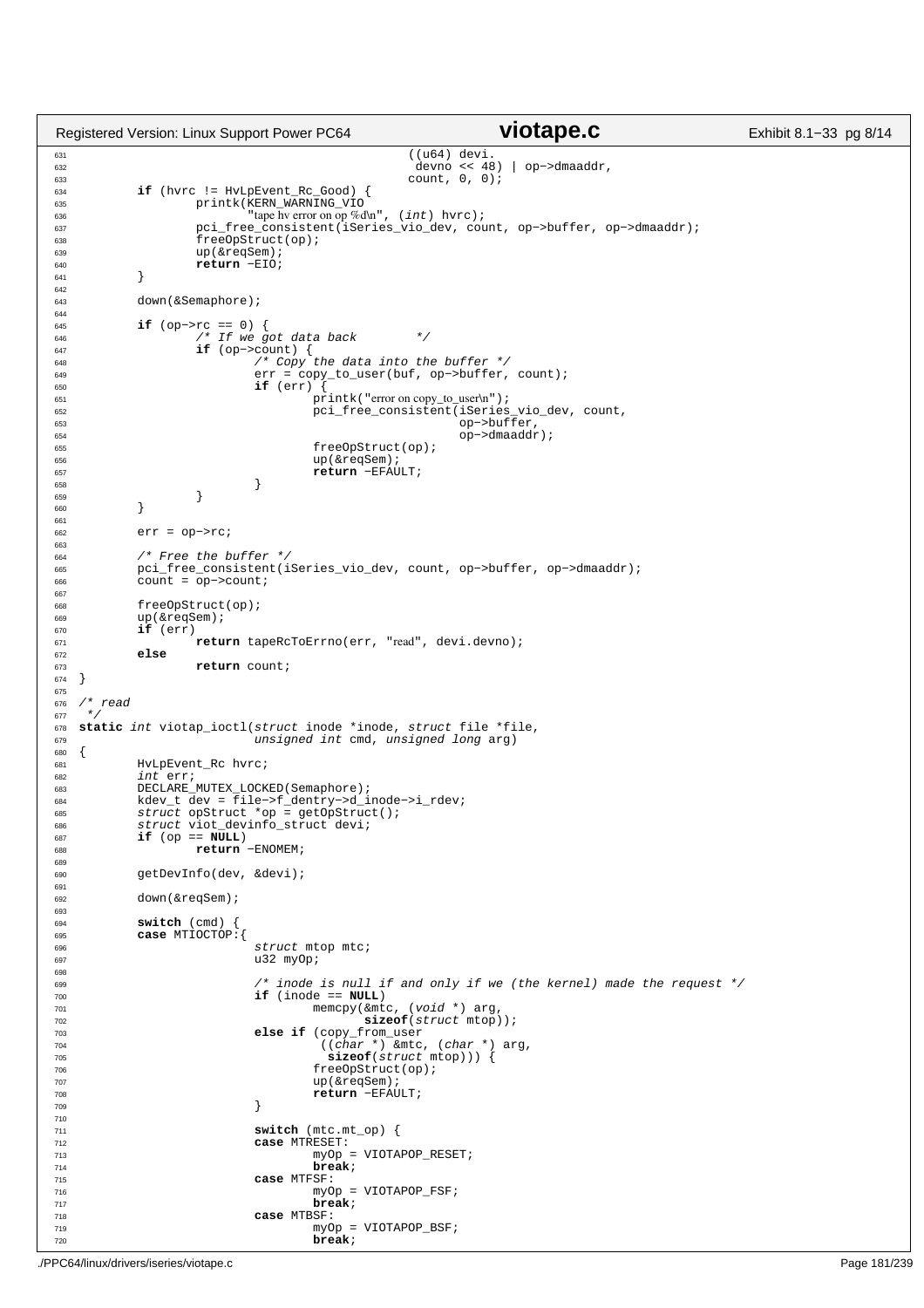```
721 case MTFSR:
 722 myOp = VIOTAPOP_FSR;<br>723<br>723723 break;
 724 case MTBSR:
 \text{myOp} = \text{VIOTAPOP\_BSR};<br>\text{break };
                              726 break;
 727 case MTWEOF:
 728 myOp = VIOTAPOP_WEOF;<br>729 break;
 729 break;
 730 case MTREW:
                                  = VIOTAPOP_REW;
 732 break;
 733 case MTNOP:
 \text{myOp} = \text{VIOTAPOP\_NOP};<br>
\text{break };
                              735 break;
 736 case MTEOM:
 \begin{array}{rcl}\n \text{true} & \text{true} & \text{true} \\
 \hline\n \text{true} & \text{true} & \text{true}\n \end{array}738 break;
 739 case MTERASE:
 \text{myOp} = \text{VIOTAPOP\_ERASE};<br>\text{break };
                              break;
 742 case MTSETBLK:
 \text{myOp} = \text{VIOTAPOP\_SETBLK};<br>
\text{break};<sup>744</sup> break;<br><sup>745</sup> break;<br>245 break;
                        case MTSETDENSITY:
 \text{myOp} = \text{VIOTAPOP\_SETDENSITY};<br>\text{break };
 <sup>7.17</sup> break;<br>
748 break;<br>
748 case MTTELL:
 748 case MTTELL:
 \text{myOp} = \text{VIOTAPOP\_GETPOS};<br>\text{Area};
                              750 break;
 751 case MTSEEK:
 \text{myOp} = \text{VIOTAPOP\_SETPOS};<br>\text{Area};
 753 break;
 754 case MTSETPART:
 755 myOp = VIOTAPOP_SETPART;<br>756 meak;
                              756 break;
 757 default:
 <sup>758</sup> return −EIO;<br>759 f
  759 }
 760
  761 /* if we moved the head, we are no longer reading or writing */
762 switch (mtc.mt_op) {
 763 case MTFSF:
 764 case MTBSF:
                        765 case MTFSR:
 766 case MTBSR:
 767 case MTTELL:
 768 case MTSEEK:
 769 case MTREW:
 770 chg_state(devi.devno, VIOT_IDLE, file);<br>771
  771 }
 772
 773 op−>sem = &Semaphore;
  774 hvrc =
775 HvCallEvent_signalLpEventFast(viopath_hostLp,
776 HvLpEvent_Type_VirtualIo,
777 viomajorsubtype_tape
 778 | viotapeop, 1988 | viotapeop, 1988 | viotapeop, 1988 | viotapeop, 1988 | viotapeop, 1988 | viotapeop, 198
 779 February 1920<br>HylpEvent_AckInd_DoAck , HylpEvent_AckInd_DoAck , HylpEvent_AckInd_DoAck ,
  780 HvLpEvent_AckType_ImmediateAck,
781 viopath_sourceinst
 782 (viopath_hostLp), 783<br>
782 (viopath_targetins
 783 viopath_targetinst
                                                    (viopath_hostLp),
  785 (u64) (unsigned
786 long) op,
 - 2007<br>
T87<br>
787<br>
788<br>
(1064) devi.
 788 ((u64) devi.
  789 devno << 48), 0,
790 (((u64) myOp) <<
 \frac{791}{792} and \frac{32}{100} | mtc. \frac{32}{100} | mtc. \frac{32}{100} | mtc. \frac{32}{100} | mtc. \frac{32}{100} | mtc. \frac{32}{100} | mtc. \frac{32}{100} | mtc. \frac{32}{100} | mtc. \frac{32}{100} | mtc. \frac{32}{100} | mtc. \frac792 mt_count, 0);<br>
if (hvrc != HvLpEvent_Rc_Good) {<br>
printk("viotape hv error on op %d\n",
  795 (int) hvrc);
796 freeOpStruct(op);
 797<br>798<br>798<br>return -EIO;
 798 return −EIO;
  799 }
 \det_{800} down(&Semaphore);<br>\det_{801} down(&Semaphore);
 801<br>802 if (op−>rc) {<br>802 if (op−>rc) {<br>free0
 802 freeOpStruct(op);<br>803 mp(&reqSem);
 803 up(\text{tr}_{\text{eqSem}});<br>804 return tapeR
 804 return tapeRcToErrno(op−>rc,
                                                " tape operation"
 \begin{array}{c|c|c|c|c|c} \text{806} & & & \text{devi.dev} \end{array};<br>\begin{array}{c|c|c|c|c} \text{else} & & & \text{devi.dev} \end{array};
 807 } else {
 808 freeOpStruct(op);<br>\ln(\kappa \cos \theta);<br>\ln(\kappa \cos \theta);
                              up(&reqSem);
 810 return 0;
 Registered Version: Linux Support Power PC64 viotape.c Exhibit 8.1−33 pg 9/14
./PPC64/linux/drivers/iseries/viotape.c Page 182/239
```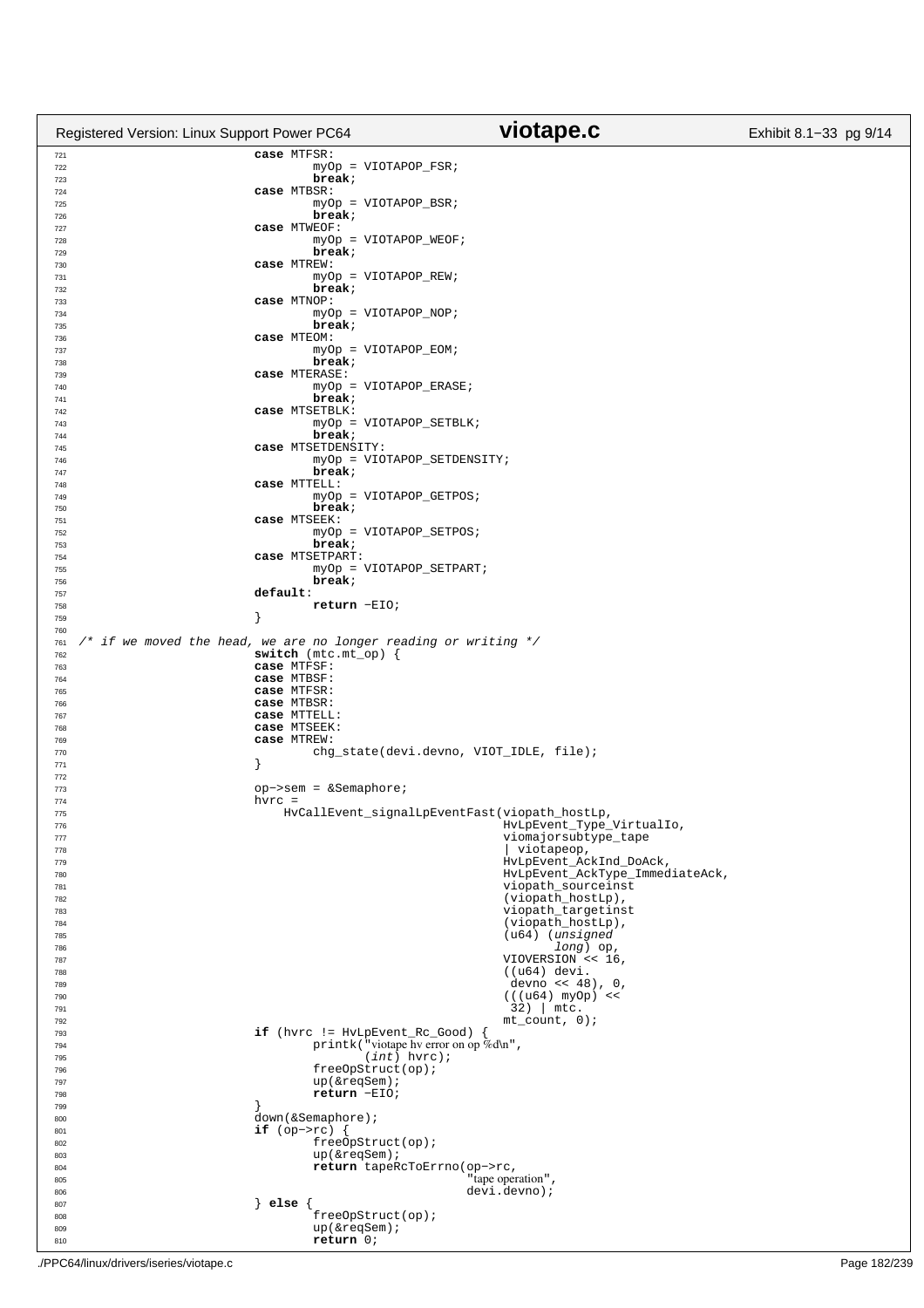```
811 }
en and break;<br>
\frac{1}{2} break;
813 \Big\}814
815 case MTIOCGET:
                   .seem = &Semaphore;<br>op−>sem = &Semaphore;
817 hvrc = HvCallEvent_signalLpEventFast(viopath_hostLp,
818 HvLpEvent_Type_VirtualIo,<br>BypEvent_Type_VirtualIo,<br>viomajorsubtype_tape |
\begin{array}{ccc} 819 & \text{viomajorsubtype\_tape} \\ 820 & \text{viotapeeeststatus.} \end{array}820 820 viotapegetstatus, sensus viotapegetstatus, sensus viotapegetstatus, sensus viotapegetstatus, sensus viotapegetstatus, sensus viotapegetstatus, sensus viotapegetstatus, sensus viotapegetstatus, sensus viotapegetstat
821 HvLpEvent_AckInd_DoAck,
822 HvLpEvent_AckType_ImmediateAck,
823 viopath_sourceinst
824 (viopath_hostLp), 825 (viopath_hostLp), 825825 viopath_targetinst
826 (viopath_hostLp),
827 (u64) (unsigned long)
\frac{828}{229} op, VIOVERSION << 16, \frac{16}{16}, \frac{16}{16}(2.829)<br>829 ((1.64) devi.<br>830 devno << 48
830 devno << 48), 0, 0,
831 0);<br>
if (hvrc != HvLpEvent_Rc_Good) {<br>
printk("viotape hv error on op %d\n", (int) hvrc);
834 freeOpStruct(op);<br>
835 mol&regSem);
                           up(&reqSem);
836 return −EIO;
837 }
838 down(&Semaphore);
\text{sup}(\text{%regSem});<br>\text{inf}(\text{on} > r\text{c})840 if (op−>rc) {
<sup>841</sup> freeOpStruct(op);<br><sup>842</sup> freeOpStruct(op);<br>return tapeRcToEr
                           842 return tapeRcToErrno(op−>rc, "get status",
843<br>844 devi.devno);<br>else {
844 } else {
845 freeOpStruct(op);<br>\lim_{n \to \infty} \frac{1}{n} freeOpStruct(op);
                           err =ers<br>
copy_to_user((void *) arg, &viomtget[dev],<br>
sizeof(viomtget[0]));
848 sizeof(viomtget[0]));<br>
849 if (err) {
849 if (err) {
                                   freeOpStruct(op);
851 return −EFAULT;<br>852 f
852 }
853 return 0;<br>854 b
854 }
855 break;
856 case MTIOCPOS:
857 printk("Got an MTIOCPOS\n");<br>858 default:
858 default:
859 return −ENOSYS;
860 }
r_{\text{661}} r_{\text{eturn 0}};
   }
863
864 /* Open
865 */
866 static int viotap_open(struct inode *inode, struct file *file)
867 {
868 DECLARE_MUTEX_LOCKED(Semaphore);
869 kdev_t dev = file−>f_dentry−>d_inode−>i_rdev;
           HvLpEvent_Rc hvrc;
870 struct opstruct *op = getOpStruct();
872 struct viot_devinfo_struct devi;<br>873 if (op == NULL)
\text{R73} if (op == NULL)<br>\text{R74} return
                  874 return −ENOMEM;
875
876 getDevInfo(dev, &devi);
877
878 // Note: We currently only support one mode!
879 if ((devi.devno >= viotape_numdev) || (devi.mode)) {
880 freeOpStruct(op);
881 return −ENODEV;<br>882 }
882 }
883
884 op−>sem = &Semaphore;
885
886 hvrc = HvCallEvent_signalLpEventFast(viopath_hostLp,<br>887 HvLpEvent_Type_
887 Antes Archives-Active Actor (1990)<br>BBT HyLpEvent_Type_VirtualIo,<br>wiomajorsubtype tape |
888 viomajorsubtype_tape |
                                                viotapeopen,
890 HvLpEvent_AckInd_DoAck,
891 HvLpEvent_AckType_ImmediateAck,
892 viopath_sourceinst<br>
893 viopath_sourceinst<br>
(viopath_hostLp),
893 (viopath_hostLp), (viopath_hostLp), (viopath_hostLp), (viopath_hostLp), (viopath_hostLp), (viopath_hostLp), (viopath_hostLp), (viopath_hostLp), (viopath_hostLp), (viopath_hostLp), (viopath_hostLp), (viopath_hostLp), (v
894 viopath_targetinst<br>(viopath_hostLp).
895 (viopath_hostLp),
896 (u64) (unsigned long) op,
897 VIOVERSION << 16,
898 ((u64) devi.devno << 48), 0,
899 0, 0);
Registered Version: Linux Support Power PC64 viotape.c Exhibit 8.1−33 pg 10/14
```
900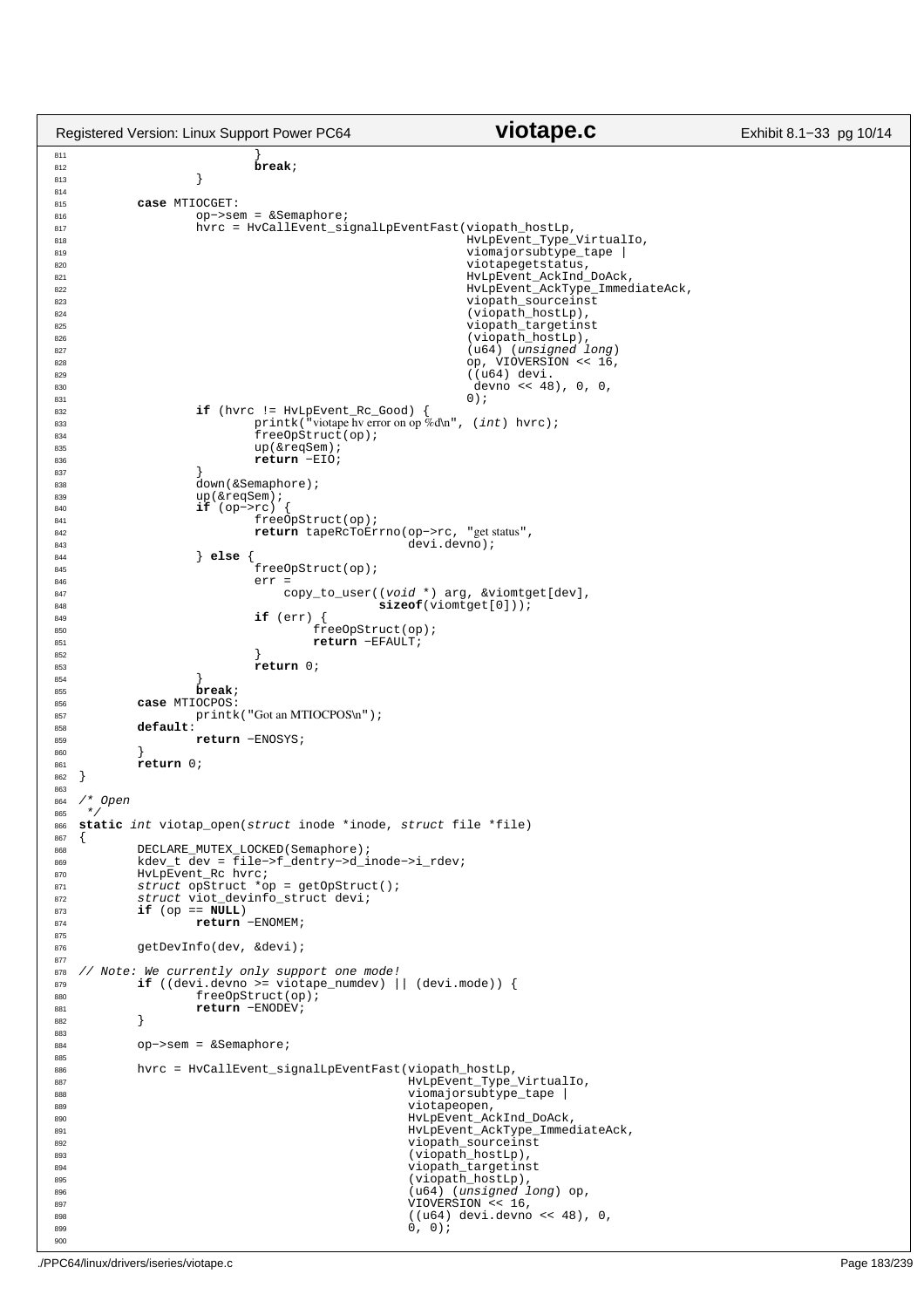```
901
902 if (hvrc != 0) {<br>
printk("viotape bad rc on signalLpEvent %d\n", (int) hvrc);
904 freeOpStruct(op);<br>905 return -EIO;
            return −EIO;
906 }
907
908 down(&Semaphore);
909
910 if (op->rc) {<br>911 freeO
                     freeOpStruct(op);
912 return tapeRcToErrno(op−>rc, "open", devi.devno);
913 } else {
914 freeOpStruct(op);<br>915 mon TNC USE COUNT
915 MOD_INC_USE_COUNT;
916 return 0;
917 \Big\}918 }
919
920
921 /* Release
\frac{922}{923} */
923 static int viotap_release(struct inode *inode, struct file *file)
924 \{925\}DECLARE_MUTEX_LOCKED(Semaphore);
926 kdev_t dev = file−>f_dentry−>d_inode−>i_rdev;
927 HvLpEvent_Rc hvrc;
928 struct viot_devinfo_struct devi;
929 struct opStruct *op = getOpStruct();
930931 if (op == NULL)
                     932 return −ENOMEM;
933 op−>sem = &Semaphore;
934
935 getDevInfo(dev, &devi);
936
937 if (devi.devno >= viotape_numdev) {<br>938 if freeOpStruct(op);
938 freeOpStruct(op);<br>939 freeDpfturn -ENODEV;
            return −ENODEV;
940 }
941
942 chg_state(devi.devno, VIOT_IDLE, file);
943
944 if (devi.rewind) {<br>945 hyders hyders = Hyders
945 hvrc = HvCallEvent_signalLpEventFast(viopath_hostLp,
946 HvLpEvent_Type_VirtualIo,
enter de la contradiction de la contradiction de la contradiction de la contradiction de la contradiction de la contradiction de la contradiction de la contradiction de la contradiction de la contradiction de la contradict
948 viotapeop,
949 HvLpEvent_AckInd_DoAck, HvLpEvent\_Acknowledton and HvLpEvent\_Acknowledton and HvLpEvent\_Acknowledton and HvLpEvent\_Acknowledton950 HvLpEvent_AckType_ImmediateAck,
951 viopath_sourceinst
952 (viopath_hostLp), wiopath_targeting (viopath_targeting), \frac{1}{2}extending the state of the state of the state of the state of the state of the state of the state of the state of the state of the state of the state of the state of the state of the state of the state of the state of the 
954 (viopath_hostLp),
955 (u64) (unsigned long)
956 op, VIOVERSION << 16,
(1064) deviies (1064) deviies (1064) deviies 48958 devno << 48), 0, \frac{1}{958} devno << 48), 0, \frac{1}{1064} VIOTAPOP F
959<br>959 ((\sqrt{u}64) \sqrt{U}OTAPOP_REW)<br>960 < 32. 0);
                                                               << 32, 0);961 down(&Semaphore);
962
963 if (op−>rc) {
                      tapeRcToErrno(op->rc, "rewind", devi.devno);<br>}
965 }
966 }
967
968 hvrc = HvCallEvent_signalLpEventFast(viopath_hostLp,<br>969 HyLpEvent Type
969 HvLpEvent_Type_VirtualIo,
970 viomajorsubtype_tape |
971 971 viotapeclose, viotapeclose, viotapeclose, viotapeclose, viotapeclose, viotapeclose, viotapeclose, viotapeclose, viotapeclose, viotapeclose, viotapeclose, viotapeclose, viotapeclose, viotapeclose, viotapeclose, viot
972 HvLpEvent_AckInd_DoAck,
973 HvLpEvent_AckType_ImmediateAck,<br>974 viopath sourceinst.
                                                      viopath_sourceinst
975 (viopath_hostLp),
976 viopath_targetinst
977 (viopath_hostLp), 978 (viopath_hostLp), 978
978 (0.64) (0.64) (0.64) (0.64) (0.64) (0.64) (0.64) (0.64) (0.64) (0.64) (0.64) (0.64) (0.64) (0.64) (0.64) (0.64) (0.64) (0.64) (0.64) (0.64) (0.64) (0.64) (0.64) (0.64) VIOVERSION << 16,
980 ((u64) devi.devno << 48), 0,
981 0, 0;982
983
984 if (hvrc != 0) {<br>985 printk("viotape: bad rc on signalLpEvent %d\n",
986 (int) hvrc);<br>987 return -EIO;
             Peturn −EIO;<br>Preturn −EIO;<br>Preturn −EIO;
988 }
989
990 down(&Semaphore);
Registered Version: Linux Support Power PC64 viotape.c Exhibit 8.1−33 pg 11/14
```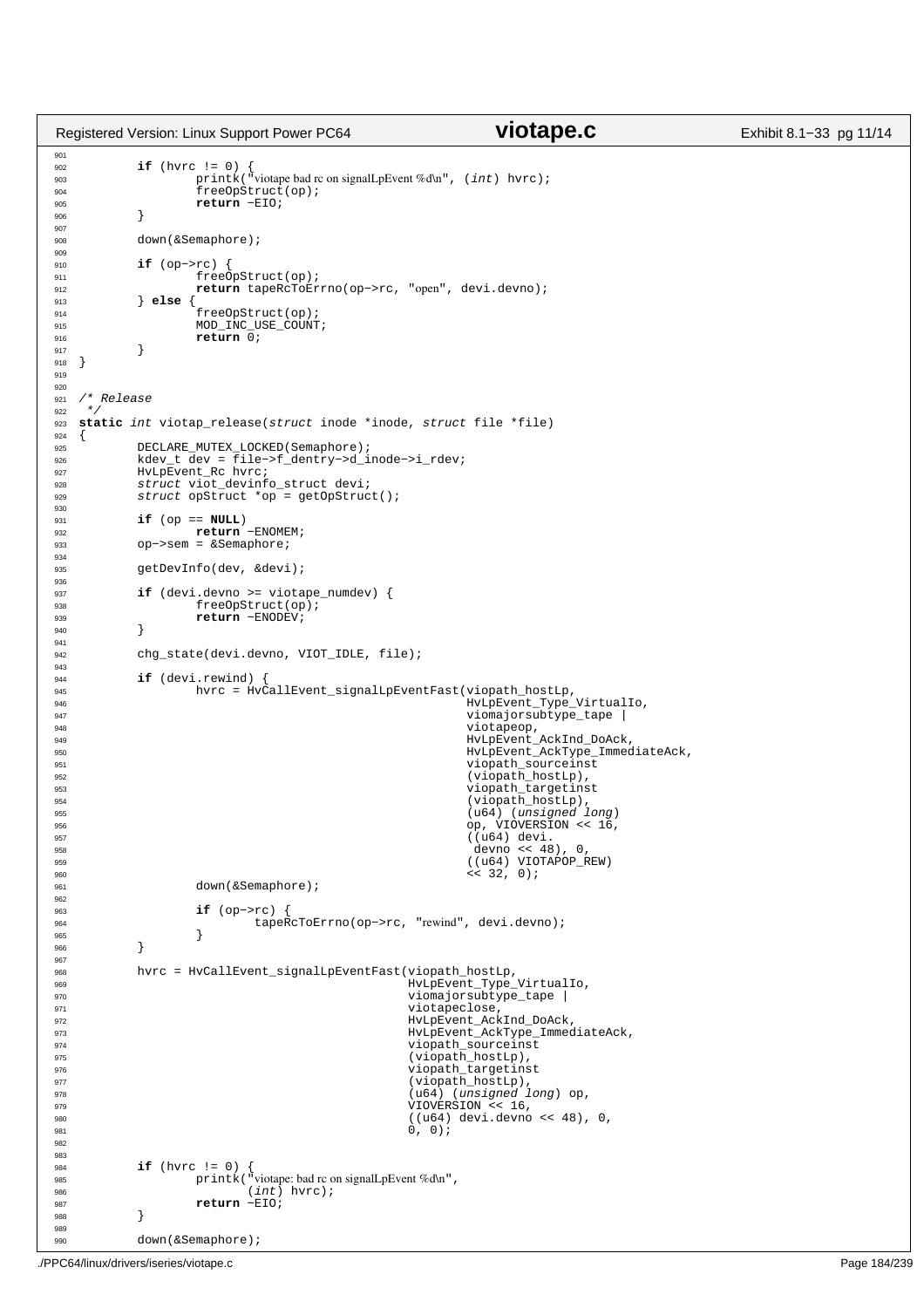```
991
992 if (op−>rc) {
993 printk("viotape: close failed\n");
994<br>995
995 MOD_DEC_USE_COUNT;
996 return 0;
997 }
998
999 struct file_operations viotap_fops = {<br>1000 0wner:THIS MODULE.
1000 owner:THIS_MODULE,<br>1001 1001 read:viotap read,
             read:viotap_read,
1002 write:viotap_write,
1003 ioctl:viotap_ioctl,
1004 open:viotap_open,<br>1005 release:viotap_re
             release:viotap_release,
1006 };
1007
1008 /* Handle interrupt events for tape
1009
1010 static void vioHandleTapeEvent(struct HvLpEvent *event)
1011 {
1012 1012 int tapeminor;<br>1013 5truct opStruc
1013 struct opStruct *op;<br>1014 struct viotapelpeven
             struct viotapelpevent *tevent = (struct viotapelpevent *) event;
1015
1016 if (event == NULL) {
1017 /* Notification that a partition went away! */
1018 if (!viopath_isactive(viopath_hostLp)) {
1019 /* TODO! Clean up */
10201021 return;<br>1022 }
1022 }
1023<br>1024
1024 tapeminor = event−>xSubtype & VIOMINOR_SUBTYPE_MASK;<br>1025 switch (tapeminor) {
1025 switch (tapeminor) {
1026 case viotapegetinfo:
1027 case viotapeopen:<br>1028 case viotapeclose
1028 case viotapeclose:<br>1029 case viotapeclose:<br>0p = (stru
1029 op = (struct opStruct *) (unsigned long) event−><br>xCorrelationToken:
                          xCorrelationToken;
1031 op−>rc = tevent−>mSubTypeRc;<br>
1032 up(op->sem);
1032 \frac{1}{1033} up(op->sem);
1033 break;<br>1034 case viotapere
1034 case viotaperead:
             case viotapewrite:
1036 op = (struct opStruct *) (unsigned long) event−>
1037 xCorrelationToken;<br>1038 00->rc = tevent->mSubT
1038 op−>rc = tevent−>mSubTypeRc;<br>1039 op->count = tevent->mLen;
                      1039 op−>count = tevent−>mLen;
10401041 if (op−>sem) {
1042 \text{up}(\text{op}-\text{sem});<br>
1043 and \text{else} {
1043 } else {
1044 freeOpStruct(op);<br>
1045<br>
1045<br>
1105
                               up(&reqSem);
1046 }
1047 break;<br>1048 case viotapeop
1048 case viotapeop:
1049 case viotapegetpos:
             case viotapesetpos:
1051 case viotapegetstatus:
1052 op = (struct opStruct *) (unsigned long) event-><br>1053 xCorrelationToken;
1053 xCorrelationToken;<br>
1054 if (op) {
                      if (op) { }1055 op−>count = tevent−>u.tapeOp.mCount;
1056 op−>rc = tevent−>mSubTypeRc;
1057
1058 if (op−>sem) {<br>1059 if (op−>sem) {<br>1059 iD (op−)
1059 \text{up}(\text{op}\text{->sem});
1060 }
1061 }
1062 break<br>1063 default:
1063 default:
             printk("viotape: wierd ack\n");<br>}
1065 }
1066 }
1067
1068
1069 /* Do initialization
1070 */<br>1071 intinit viotap_init(void)
1072 \{<br>10731073 DECLARE_MUTEX_LOCKED(Semaphore);<br>
1074 int rc;
1074 int rc;<br>1075 char tax
             char tapename[32];
1076 int i;
1077
1078 printk("viotape driver version %d.%d\n", version_major,<br>
1079 version minor);
                     version_minor);
1080
Registered Version: Linux Support Power PC64 viotape.c Exhibit 8.1−33 pg 12/14
```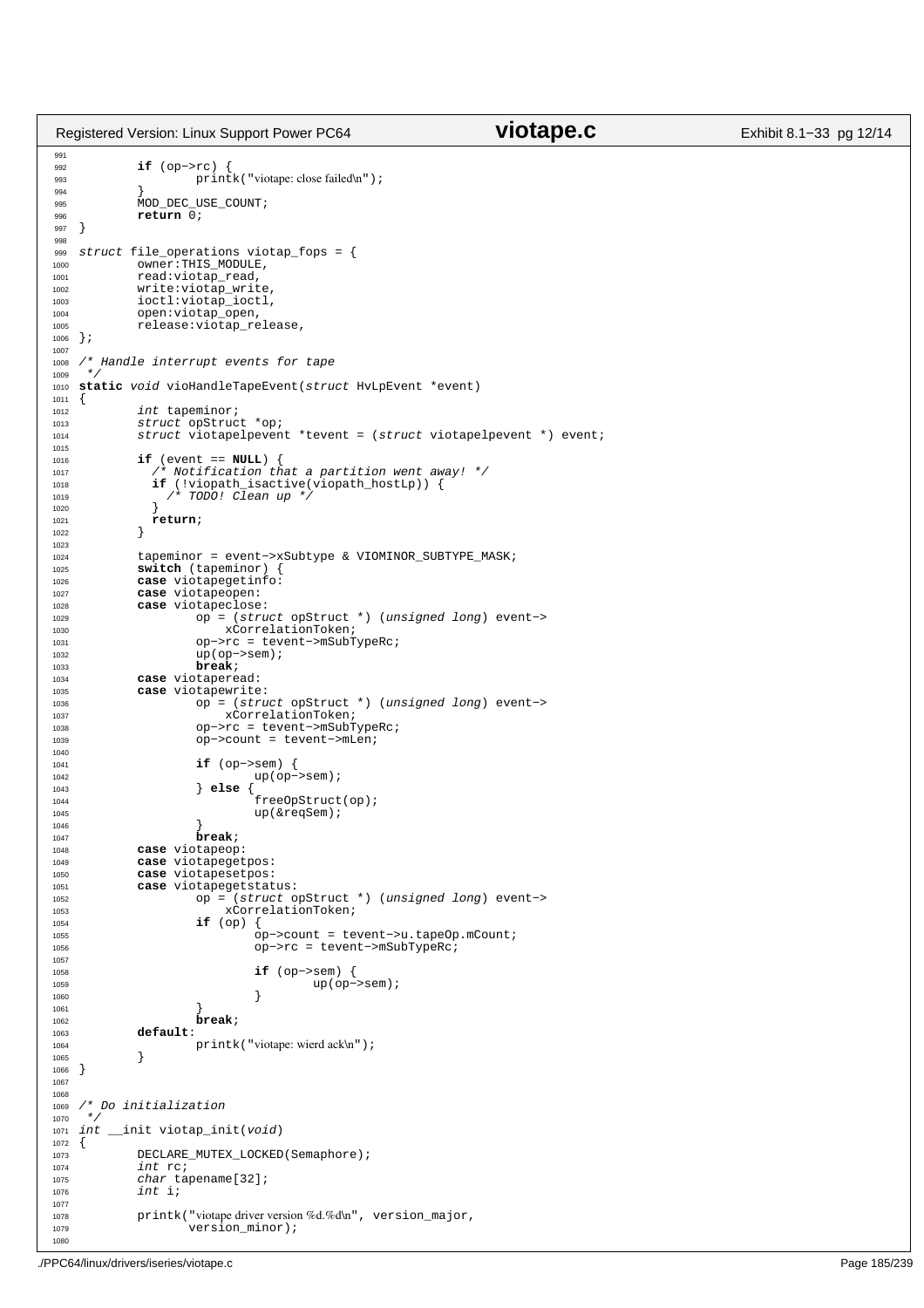```
1081 sndMsgSeq = sndMsgAck = 0;
1082 rcvMsgSeq = rcvMsgAck = 0;
1083 opStructList = NULL;<br>
1084 spin_lock_init(&opSt)
              spin\_lock\_init(\&opStructListLock);1085
1086 sema_init(&reqSem, VIOTAPE MAXREO);
1087
1088 if (viopath_hostLp == HvLpIndexInvalid)<br>
1089 vio set hostlp();
                        vio_set_hostlp();
1090
1091
1092 * Open to our hosting lp
1093<br>1094
1094 if (viopath_hostLp == HvLpIndexInvalid)<br>
\begin{bmatrix}\n\text{return } -1\n\end{bmatrix}:
                        return −1;
1096
1097 printk("viotape: init – open path to hosting (%d)\n",<br>
1098 viopath hostLp);
                       viopath_hostLp);
1099
1100 rc = viopath\_open(viopath\_hostLp, viomajorsubtype\_tape, VIOTAPE\_MAXREQ + 2);<br>1101 if (rc)if (rc)1102 printk ("viotape: error on viopath_open to hostlp %d\n",<br>
r c);
              rc);
1104 }
1105
1106 vio_setHandler(viomajorsubtype_tape, vioHandleTapeEvent);
1107
1108 printk("viotape major is %d\n", viotape_major);
1109
1110 get_viotape_info();
1111
1112 if (devfs_register_chrdev(viotape_major, "viotape", &viotap_fops)) {
1113 printk ("Error registering viotape device\n");<br>
return -1;
              1<sub>1</sub><br>11<sub>1</sub> return −1;
1115 }
1116
1117 for (i = 0; i <i>viotape_number</i>; i++) {<br>
1118
1118<br>
1119<br>
1119<br>
1119<br>
11191119 \text{state}[i].\text{cur\_part} = 0;<br>1120 \text{for}(i = 0; i < \text{MAX PA})1120 for (j = 0; j < MAX_PARTITIONS; ++j)<br>
1121 state[i].part_stat[j].rwi = VIOT_IDLE;<br>
1122 sprintf(tapename, "viotape%d", i);
1123 state[i].dev_handle =<br>1124 devfs register(NU
1124 devfs_register(NULL, tapename, DEVFS_FL_DEFAULT,<br>1125 viotape major, i,
1125 viotape_major, i,
1126 S_IFCHR | S_IRUSR | S_IWUSR | S_IRGRP |
1127 S_IWGRP, &viotap_fops, NULL);
1128 printk
1129 ("viotape device %s is iSeries resource %10.10s type %4.4s, model %3.3s\n",
1130 tapename, viotape_unitinfo[i].rsrcname,
1131 viotape_unitinfo[i].type, viotape_unitinfo[i].model);
1132 }
1133
1134* Create the proc entry
1136<br>1137
              iSeries_proc_callback(&viotape_proc_init);
1138
1139 return 0;
1140 }
1141
1142 /* Give a new state to the tape object
1143 */
1144 static int chg_state(int index, unsigned char new_state, struct file *file)
1145 {
1146 unsigned char *cur_state =
1147 &state[index].part_stat[state[index].cur_part].rwi;<br>1148 int rc = 0;
              int rc = 0;
1149
1150 /* if the same state, don't bother */1151 if \left( \begin{array}{cc} \star \text{cur\_state} =& \text{new\_state} \end{array} \right)<br>1152 if \left( \begin{array}{cc} \star \text{cur\_state} & \text{new\_state} \end{array} \right)return 0;
1153
1154 /* write an EOF if changing from writing to some other state */
1155 if (*cur_state == VIOT_WRITING) {
1156 struct mtop write_eof = { MTWEOF, 1 };
1157 1157 rc = viotap_ioctl(NULL, file, MTIOCTOP 1158
                                               (unsigned long) &write_eof);
1159 }
1160 *cur\_state = new\_state;
1161 return rc;<br>1162 }
1162 }
1163
1164 /* Cleanup
1165 */
1166 static void __exit viotap_exit(void)
\begin{matrix} 1167 & \{ \\ 1168 & \end{matrix}1168 int i, reti<br>1169 for (i = 0;for (i = 0; i < viotape_numdev; ++i)
1170 devfs_unregister(state[i].dev_handle);
Registered Version: Linux Support Power PC64 viotape.c Exhibit 8.1−33 pg 13/14
```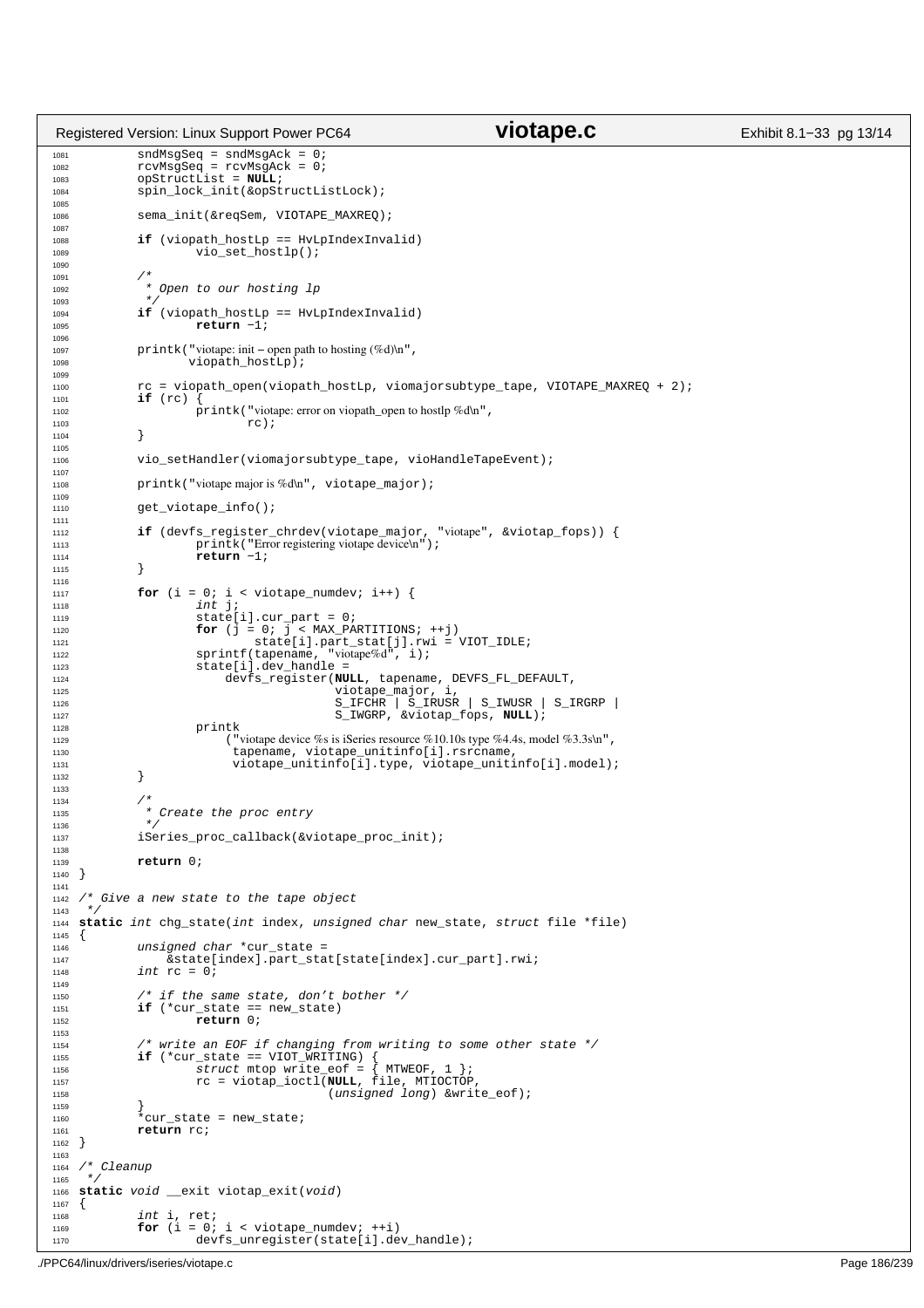|                                                                                                                                                                             | Registered Version: Linux Support Power PC64                                                                                                                                                                                                                                                                                                                           | viotape.c | Exhibit 8.1–33 pg 14/14 |
|-----------------------------------------------------------------------------------------------------------------------------------------------------------------------------|------------------------------------------------------------------------------------------------------------------------------------------------------------------------------------------------------------------------------------------------------------------------------------------------------------------------------------------------------------------------|-----------|-------------------------|
| 1171<br>1172<br>1173<br>1174<br>1175<br>1176<br>1177<br>1178<br>1179                                                                                                        | $ret = devfs$ unregister chroad viotape major, "viotape");<br>if $(\text{ret} < 0)$<br>$printk$ ("Error unregistering device: %d\n", ret);<br>iSeries proc callback(&viotape proc delete);<br><b>if</b> (viotape unitinfo != NULL)<br>kfree(viotape unitinfo);<br>viotape unitinfo = NULL;<br>viopath_close(viopath_hostLp, viomajorsubtype_tape, VIOTAPE_MAXREQ + 2); |           |                         |
| vio_clearHandler(viomajorsubtype tape);<br>1180<br>1181<br>1182<br>MODULE LICENSE("GPL");<br>1183<br>module init(viotap init);<br>1184<br>module exit(viotap exit);<br>1185 |                                                                                                                                                                                                                                                                                                                                                                        |           |                         |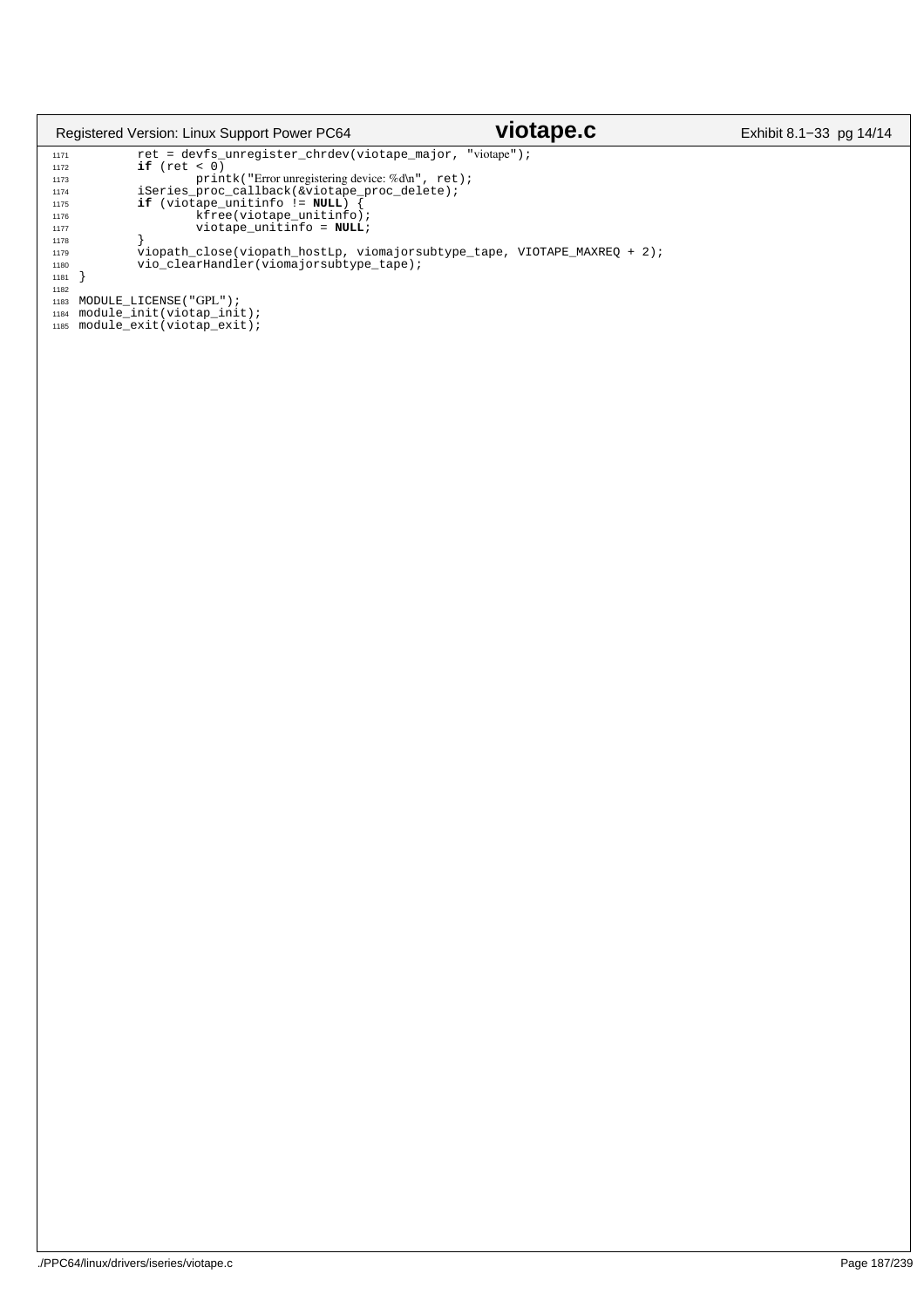Registered Version: Linux Support Power PC64 **abs\_addr.h** Exhibit 8.1−34 pg 1/2

```
1 #ifndef _ABS_ADDR_H
2 #define _ABS_ADDR_H
3
    4 #include <linux/config.h>
5
\epsilon7 * c 2001 PPC 64 Team, IBM Corp
8 *
9 * This program is free software; you can redistribute it and/or
10 * modify it under the terms of the GNU General Public License
11 * as published by the Free Software Foundation; either version
<sup>12</sup> * 2 of the License, or (at your option) any later version.
1314
15 #include <asm/types.h>
16 #include <asm/page.h>
17 #include <asm/prom.h>
18 #include <asm/lmb.h>
19
20 typedef u32 msChunks_entry;
21 struct msChunks {
22 unsigned long num_chunks;
23 unsigned long chunk_size;
24 unsigned long chunk_shift;<br>25 unsigned long chunk_mask;
               unsigned long chunk\_mask;26 msChunks_entry *abs;<br>27 };
   27 };
28
29 extern struct msChunks msChunks;
30
31 extern unsigned long msChunks_alloc(unsigned long, unsigned long, unsigned long);
    32 extern unsigned long reloc_offset(void);
33
34 #ifdef CONFIG_MSCHUNKS
35
36 static inline unsigned long
37 chunk_to_addr(unsigned long chunk)
38 {
39 unsigned long offset = reloc_offset();
40 struct msChunks *_msChunks = PTRRELOC(&msChunks);
41
42 return chunk << _msChunks−>chunk_shift;
43 }
44
45 static inline unsigned long
46 addr_to_chunk(unsigned long addr)
\begin{matrix} 47 & \left\{ 48 \right. \end{matrix}48 unsigned long offset = reloc_offset();
49 struct msChunks *_msChunks = PTRRELOC(&msChunks);
5051 return addr >> _msChunks−>chunk_shift;
52 }
53
54 static inline unsigned long
    chunk_offset(unsigned long addr)
\begin{matrix} 56 \\ 57 \end{matrix}unsigned long offset = reloc_offset();
58 struct msChunks *_msChunks = PTRRELOC(&msChunks);
59
60 return addr & _msChunks−>chunk_mask;
61 }
62
63 static inline unsigned long
    abs_chunk(unsigned long pchunk)
65 {
<sup>06</sup> unsigned long offset = reloc_offset();<br>67 struct msChunks * msChunks = PTRRELOC(
67 struct msChunks *_msChunks = PTRRELOC(&msChunks);<br>68 if (pchunk >= msChunks->num chunks) {
68 if ( pchunk >= _msChunks−>num_chunks ) {
69 return pchunk;
70 }
71 return PTRRELOC(_msChunks−>abs)[pchunk];
    72 }
73
74
75 static inline unsigned long
76 phys_to_absolute(unsigned long pa)
77 {
<sup>78</sup> return chunk_to_addr(abs_chunk(addr_to_chunk(pa))) + chunk_offset(pa);
    \left\{ \right\}80
81 static inline unsigned long
82 physRpn_to_absRpn(unsigned long rpn)
83<br>8484 unsigned long pa = rpn << PAGE_SHIFT;
85 unsigned long aa = phys_to_absolute(pa);
86 return (aa >> PAGE_SHIFT);
87}
88
89 static inline unsigned long
90 absolute_to_phys(unsigned long aa)
```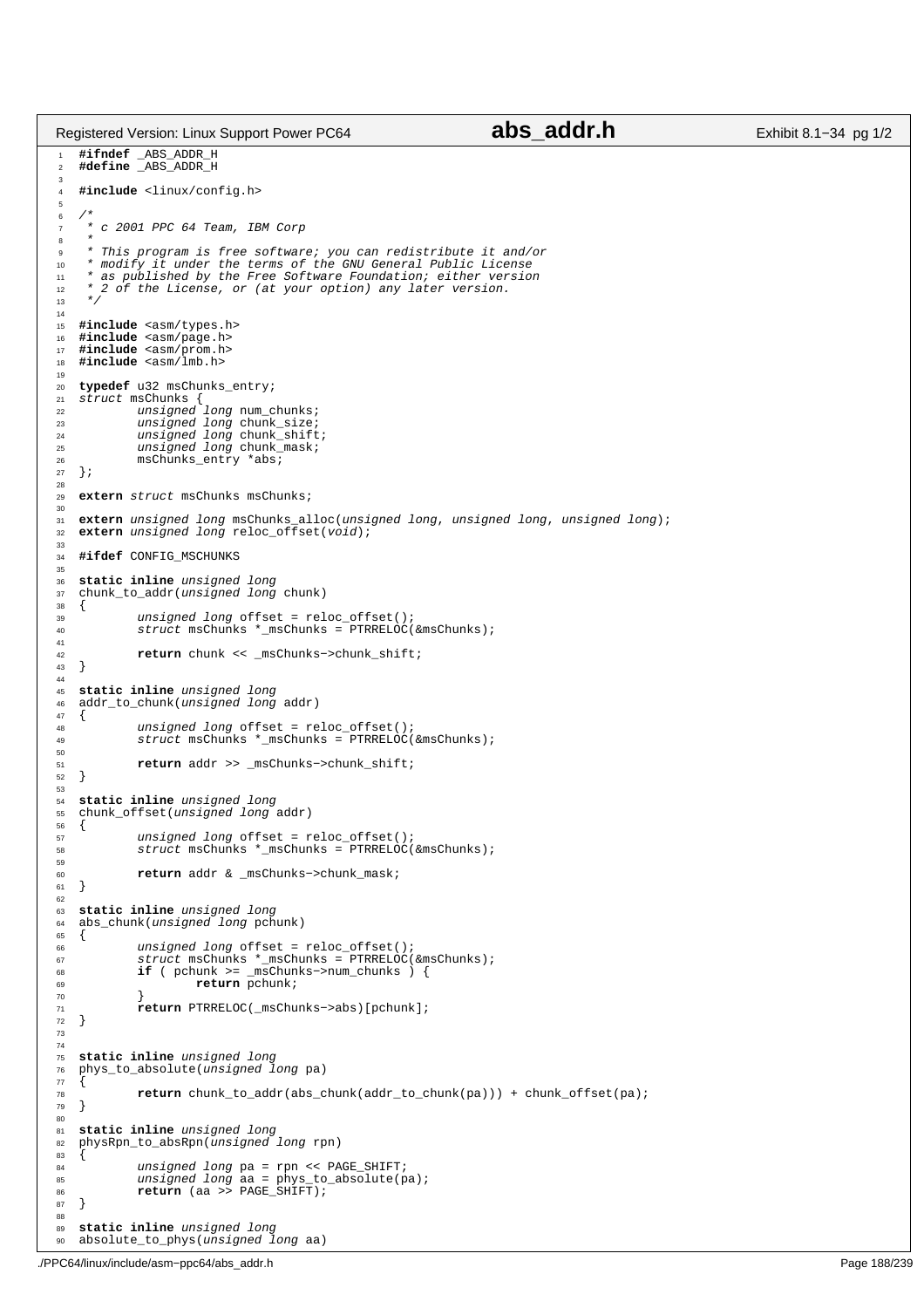Registered Version: Linux Support Power PC64 **abs\_addr.h** Exhibit 8.1−34 pg 2/2

```
91 \left\{\n \begin{array}{c}\n 91 \\
 92\n \end{array}\n \right.92 return lmb_abs_to_phys(aa);<br>93 }
    \rightarrow94
95 #else /* !CONFIG_MSCHUNKS */
96
 97 #define chunk_to_addr(chunk) ((unsigned long)(chunk))<br>
98 #define addr_to_chunk(addr) (addr)<br>
99 #define chunk_offset(addr) (0)<br>
99 #define abs_chunk(pchunk) (pchunk)
101
 102 #define phys_to_absolute(pa) (pa)
103 #define physRpn_to_absRpn(rpn) (rpn)
104 #define absolute_to_phys(aa) (aa)
105
     106 #endif /* !CONFIG_MSCHUNKS */
106<br>107
108
    static inline unsigned long
 110 virt_to_absolute(unsigned long ea)
111 {
112 return phys_to_absolute(_pa(ea));<br>113 }
    \{1, 3, \ldots\}114
 115 static inline unsigned long
116 absolute_to_virt(unsigned long aa)
117 {
118 return (unsigned long)_va(absolute_to_phys(aa));
119 }
120
121 #endif /* ABSADDR<sub>_</sub>H */
```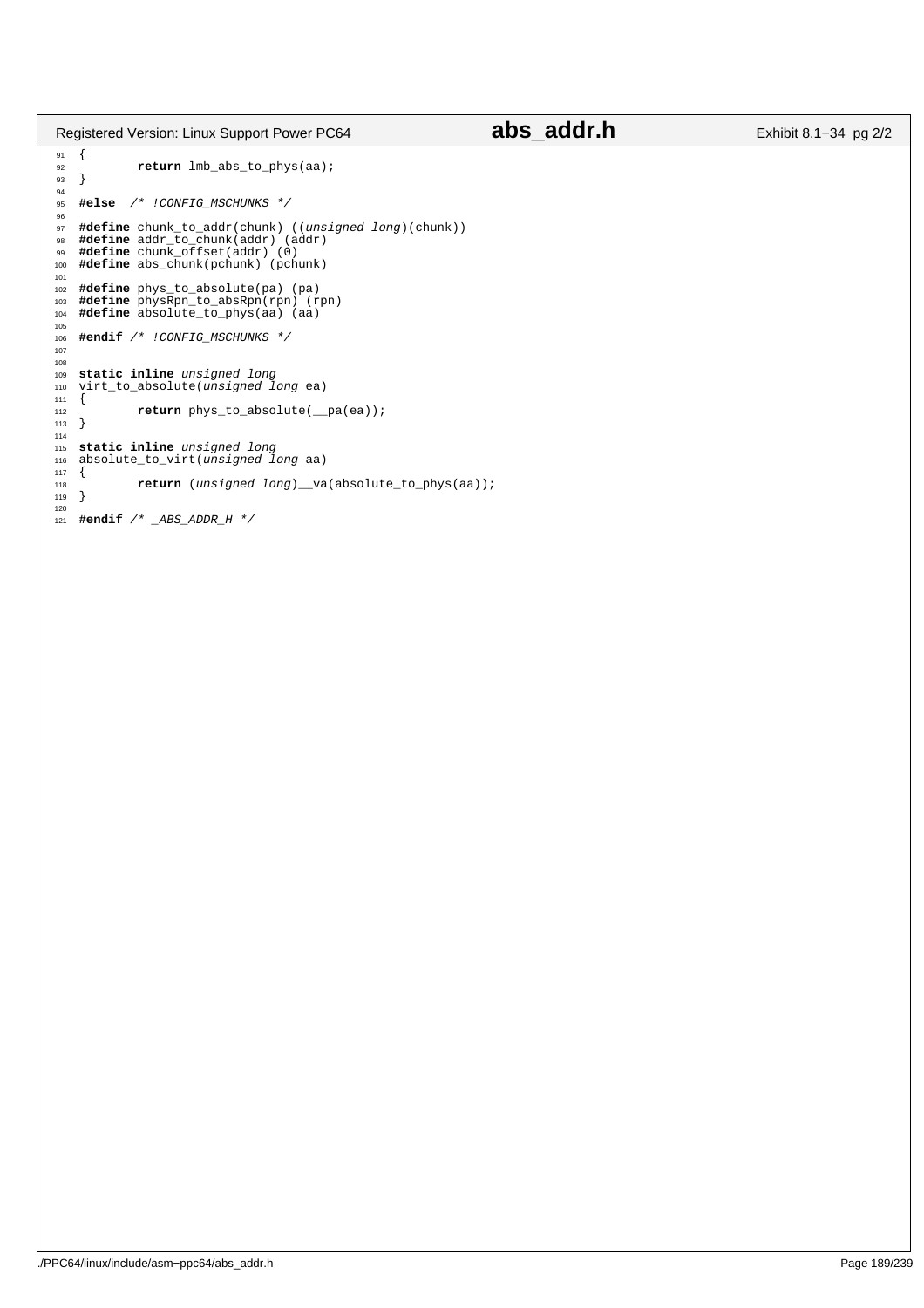$\frac{1}{1}$  $2 * \varphi h h$  \* Copyright (C) 2001 Dave Engebretsen & Todd Inglett IBM Corporation. \* \* This program is free software; you can redistribute it and/or modify <sup>6</sup> \* it under the terms of the GNU General Public License as published by \* the Free Software Foundation; either version 2 of the License, or \* (at your option) any later version. <sup>9</sup> \* \* This program is distributed in the hope that it will be useful, <sup>11</sup> \* but WITHOUT ANY WARRANTY; without even the implied warranty of <sup>12</sup> \* MERCHANTABILITY or FITNESS FOR A PARTICULAR PURPOSE. See the <sup>13</sup> \* GNU General Public License for more details. \* <sup>15</sup> \* You should have received a copy of the GNU General Public License <sup>16</sup> \* along with this program; if not, write to the Free Software <sup>17</sup> \* Foundation, Inc., 59 Temple Place, Suite 330, Boston, MA 02111−1307 USA /\* Start Change Log <sup>21</sup> \* 2001/10/27 : engebret : Created.  $\frac{22}{23}$  \* End Change Log  $\star$  **#ifndef** \_EEH\_H **#define** \_EEH\_H struct pci\_dev; **#define** IO\_UNMAPPED\_REGION\_ID 0xaUL **#define** IO\_TOKEN\_TO\_ADDR(token) ((((unsigned long)(token)) & 0xFFFFFFFF) | (0xEUL << 60)) /\* Flag bits encoded in the 3 unused function bits of devfn \*/ <sup>34</sup> **#define** EEH\_TOKEN\_DISABLED (1UL << 34UL) /\* eeh is disabled for this token \*/ **#define** IS\_EEH\_TOKEN\_DISABLED(token) ((unsigned long)(token) & EEH\_TOKEN\_DISABLED) **#define** EEH\_STATE\_OVERRIDE 1 /\* IOA does not require eeh traps \*/ <sup>38</sup> **#define** EEH\_STATE\_FAILURE 16 /\* \*/ /\* This is for profiling only \*/ <sup>41</sup> **extern** unsigned long eeh\_total\_mmio\_ffs; **extern** int eeh\_implemented; void eeh\_init(void); **static inline** int is\_eeh\_implemented(void) { **return** eeh\_implemented; } <sup>47</sup> int eeh\_get\_state(unsigned long ea); 48 unsigned  $long$  eeh\_check\_failure(void \*token, unsigned long val); <sup>50</sup> **#define** EEH\_DISABLE 0 **#define** EEH\_ENABLE 1 **#define** EEH\_RELEASE\_LOADSTORE 2 **#define** EEH\_RELEASE\_DMA 3 int eeh\_set\_option(struct pci\_dev \*dev, int options); /\* Given a PCI device check if eeh should be configured or not.<br> $57$  \* This may look at firmware properties and/or kernel cmdline of \* This may look at firmware properties and/or kernel cmdline options. 58  $\frac{*}{59}$  int int is\_eeh\_configured(struct pci\_dev \*dev); /\* Generate an EEH token. \* The high nibble of the offset is cleared, otherwise bounds checking is performed.<br> $63$  \* Use IO TOKEN TO ADDR(token) to translate this token back to a mapped virtual addr \* Use IO\_TOKEN\_TO\_ADDR(token) to translate this token back to a mapped virtual addr. Do NOT do this to perform IO -- use the read/write macros! \*/ <sup>66</sup> unsigned long eeh\_token(unsigned long phb, 67 busigned long bus,<br>68 busigned long bus,<br>1999 busigned long devi unsigned long devfn unsigned long offset); **extern** void \*memcpy(void \*, **const** void \*, unsigned long); <sup>72</sup> **extern** void \*memset(void \*,int, unsigned long); /\* EEH\_POSSIBLE\_ERROR() −− test for possible MMIO failure. \* \* Order this macro for performance. The state of the state of the state and it is a memory BAR, ioremap will<br>  $\frac{1}{76}$  \* If EEH is off for a device and it is a memory BAR, ioremap will<br>  $\frac{1}{76}$  \* map it to the IOREGION. In this case addr == vaddr and si \* map it to the IOREGION. In this case addr == vaddr and since these <sup>79</sup> \* should be in registers we compare them first. Next we check for \* all ones which is perhaps fastest as ~val. Finally we weed out <sup>81</sup> \* EEH disabled IO BARs. 82<br>83 83 \* If this macro yields TRUE, the caller relays to eeh\_check\_failure()  $*$  which does further tests out of line \* which does further tests out of line. 86 /\* #define EEH\_POSSIBLE\_ERROR(addr, vaddr, val) ((vaddr) != (addr) && ~(val) == 0 && !IS\_EEH\_TOKEN\_DISABLED(addr) ) \*/ 87 /\* This version is rearranged to collect some profiling data \*/<br>88 #define EEH POSSIBLE ERROR(addr, vaddr, val) (~(val) == 0 && (+ **#define** EEH\_POSSIBLE\_ERROR(addr, vaddr, val) (~(val) == 0 && (++eeh\_total\_mmio\_ffs, (vaddr) != (addr) && !IS\_EEH\_ TOKEN\_DISABLED(addr))) Registered Version: Linux Support Power PC64 **eeh.h** Exhibit 8.1–35 pg 1/3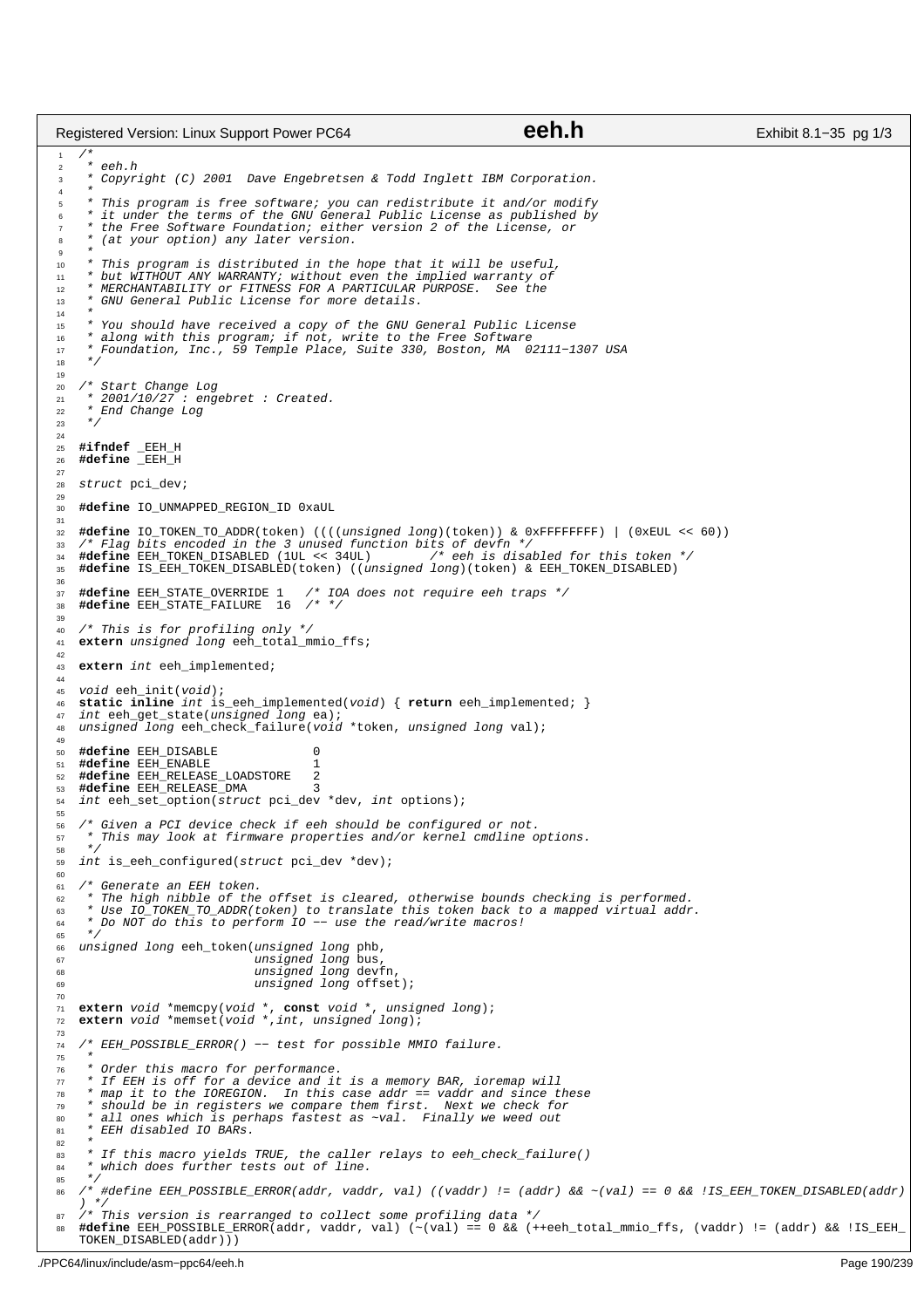Registered Version: Linux Support Power PC64 **eeh.h** Exhibit 8.1–35 pg 2/3

 $90<sup>°</sup>$  \* MMIO read/write operations with EEH support. \* \* addr: 64b token of the form 0xA0PPBBDDyyyyyyyy <sup>94</sup> \* 0xA0 : Unmapped MMIO region 95 \* PP : PHB index (starting at zero)<br>96 \* BB : PCI Bus number under given P 96 \* BB : PCI Bus number under given PHB<br>97 \* DD : PCI devfn under given bus \* DD : PCI devfn under given bus <sup>98</sup> \* yyyyyyyy : Virtual address offset <sub>99</sub> <sup>100</sup> \* An actual virtual address is produced from this token<br><sup>101</sup> \* by masking into the form: \* by masking into the form:<br> $102$  \* 0xE0000000yyyyyyyy  $102 \times 00000000yyyyyyyy$  \*/ <sup>104</sup> **static inline** u8 eeh\_readb(void \*addr) { <sup>105</sup> **volatile** u8 \*vaddr = (**volatile** u8 \*)IO\_TOKEN\_TO\_ADDR(addr); u8 val = in\_8(vaddr);<br> $107$  if (EEH POSSTBLE EREC if (EEH\_POSSIBLE\_ERROR(addr, vaddr, val)) 108 **return** eeh\_check\_failure(addr, val);<br>109 **return** val; return val; 110<br>111 111 **static inline** void eeh\_writeb(u8 val, void \*addr) {<br>112 **volatile** u8 \*vaddr = (**volatile** u8 \*)IO\_TOKE **volatile** u8 \*vaddr = (**volatile** u8 \*)IO\_TOKEN\_TO\_ADDR(addr); <sup>113</sup> out\_8(vaddr, val); } **static inline** u16 eeh\_readw(void \*addr) { **volatile** u16 \*vaddr = (**volatile** u16 \*)IO\_TOKEN\_TO\_ADDR(addr); <sup>117</sup> u16 val = in\_le16(vaddr); **if** (EEH\_POSSIBLE\_ERROR(addr, vaddr, val)) **return** eeh\_check\_failure(addr, val); **return** val; <br> $122$ 122 **static inline** void eeh\_writew(u16 val, void \*addr) {<br>
123 **volatile** u16 \*vaddr = (**volatile** u16 \*)IO\_TOKEN\_TO\_ADDR(addr);<br>
124 out\_le16(vaddr, val); } <sup>126</sup> **static inline** u32 eeh\_readl(void \*addr) {<br>127 **volatile** u32 \*vaddr = (**volatile** u **volatile** u32 \*vaddr = (**volatile** u32 \*)IO\_TOKEN\_TO\_ADDR(addr); <sup>128</sup> u32 val = in\_le32(vaddr); **if** (EEH\_POSSIBLE\_ERROR(addr, vaddr, val)) **return** eeh\_check\_failure(addr, val); **return** val; } <sup>133</sup> **static inline** void eeh\_writel(u32 val, void \*addr) { **volatile** u32 \*vaddr = (**volatile** u32 \*)IO\_TOKEN\_TO\_ADDR(addr); <sup>135</sup> out\_le32(vaddr, val); } 138 **static inline** void eeh\_memset\_io(void \*addr, int c, unsigned long n) {<br>139 void \*vaddr = (void \*)IO\_TOKEN\_TO\_ADDR(addr);<br>140 memset(vaddr, c, n); } 142 **static inline** void eeh\_memcpy\_fromio(void \*dest, void \*src, unsigned long n) {<br>
void \*vsrc = (void \*)IO\_TOKEN\_TO\_ADDR(src);<br>
memcpy(dest, vsrc, n);<br>
memcpy(dest, vsrc, n);<br>
memcpy(dest, nere at dest[n] \*/ } static inline void eeh\_memcpy\_toio(void \*dest, void \*src, unsigned long n) { 148 void \*vdest =  $\overline{(void *)}$ IO\_TOKEN\_TO\_ADDR(dest); 149 memcpy(vdest, src, n); } **static inline** void eeh\_insb(**volatile** u8 \*addr, void \*buf, int n) { **volatile** u8 \*vaddr = (**volatile** u8 \*)IO\_TOKEN\_TO\_ADDR(addr); <sup>154</sup> \_insb(vaddr, buf, n); 155  $\overline{}/\ast$  ToDo: look for ff's in buf[n]  $\ast$ /<br>156 }  $\}$  **static inline** void eeh\_outsb(**volatile** u8 \*addr, **const** void \*buf, int n) { <sup>159</sup> **volatile** u8 \*vaddr = (**volatile** u8 \*)IO\_TOKEN\_TO\_ADDR(addr); <sup>160</sup> \_outsb(vaddr, buf, n); } 163 **static inline** void eeh\_insw\_ns(**volatile** ul6 \*addr, void \*buf, int n) {<br>volatile ul6 \*vaddr = (**volatile** ul6 \*)IO\_TOKEN\_TO\_ADDR(addr);<br>the \_insw\_ns(vaddr, buf, n);<br> $\mu$  = insw\_ns(vaddr, buf, n);<br> $\mu$  = insw\_nsw\_ns } **static inline** void eeh\_outsw\_ns(**volatile** u16 \*addr, **const** void \*buf, int n) { **volatile** u16 \*vaddr = (**volatile** u16 \*)IO\_TOKEN\_TO\_ADDR(addr); <sup>171</sup> \_outsw\_ns(vaddr, buf, n); } **static inline** void eeh\_insl\_ns(**volatile** u32 \*addr, void \*buf, int n) { <sup>175</sup> **volatile** u32 \*vaddr = (**volatile** u32 \*)IO\_TOKEN\_TO\_ADDR(addr); <sup>176</sup> \_insl\_ns(vaddr, buf, n); <sup>177</sup> /\* ToDo: look for ffffffff's in buf[n] \*/ }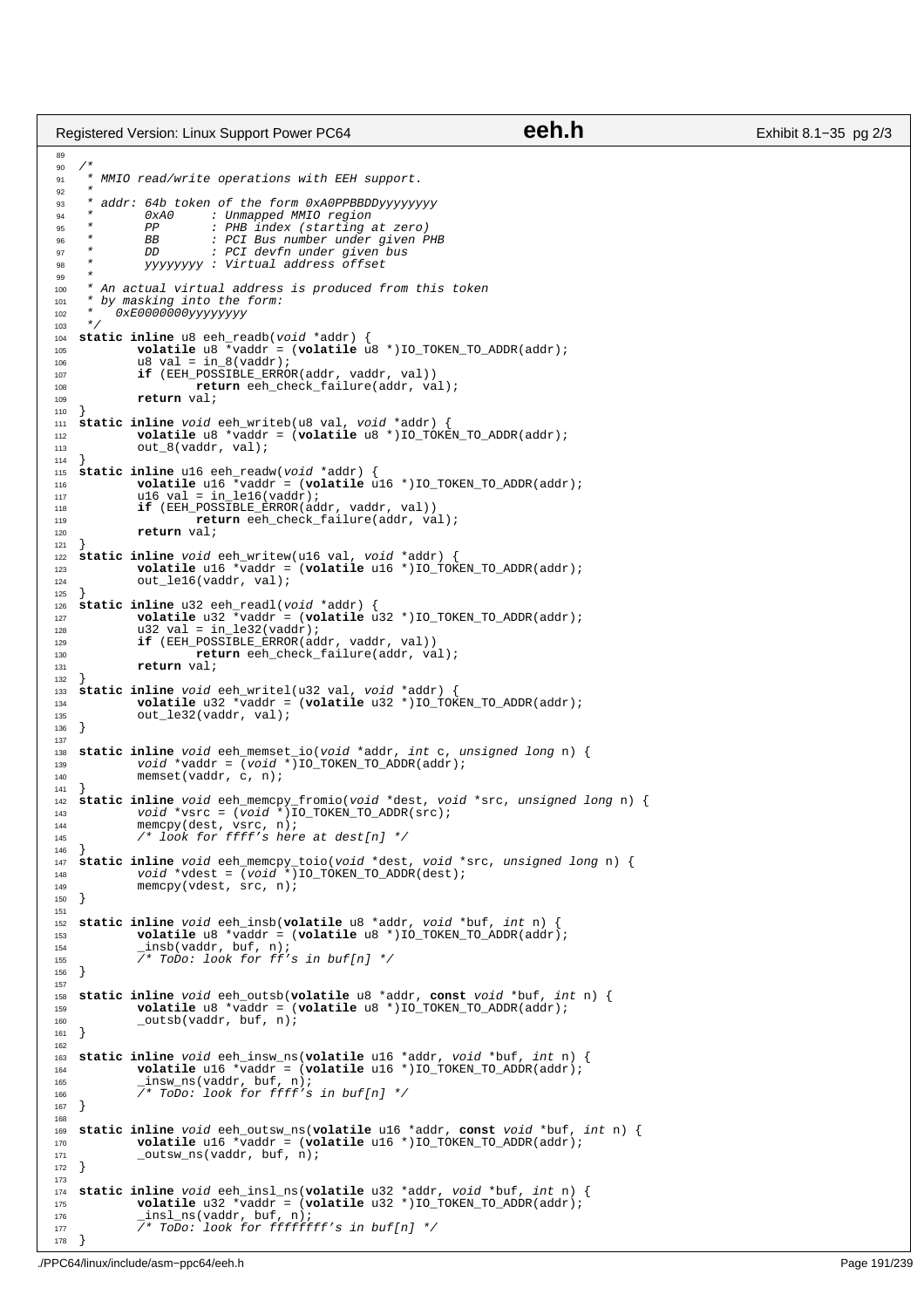|     | Registered Version: Linux Support Power PC64                                                        | eeh.h | Exhibit 8.1-35 pg 3/3 |
|-----|-----------------------------------------------------------------------------------------------------|-------|-----------------------|
| 179 |                                                                                                     |       |                       |
| 180 | <b>static inline</b> void eeh_outsl_ns( <b>volatile</b> u32 *addr, <b>const</b> void *buf, int n) { |       |                       |
| 181 | <b>volatile</b> u32 *vaddr = ( <b>volatile</b> u32 *)IO TOKEN TO ADDR(addr);                        |       |                       |
| 182 | outsl ns(vaddr, buf, n);                                                                            |       |                       |
| 183 |                                                                                                     |       |                       |
| 184 |                                                                                                     |       |                       |
| 185 |                                                                                                     |       |                       |
|     | #endif $/*$ EEH H $*/$                                                                              |       |                       |
|     |                                                                                                     |       |                       |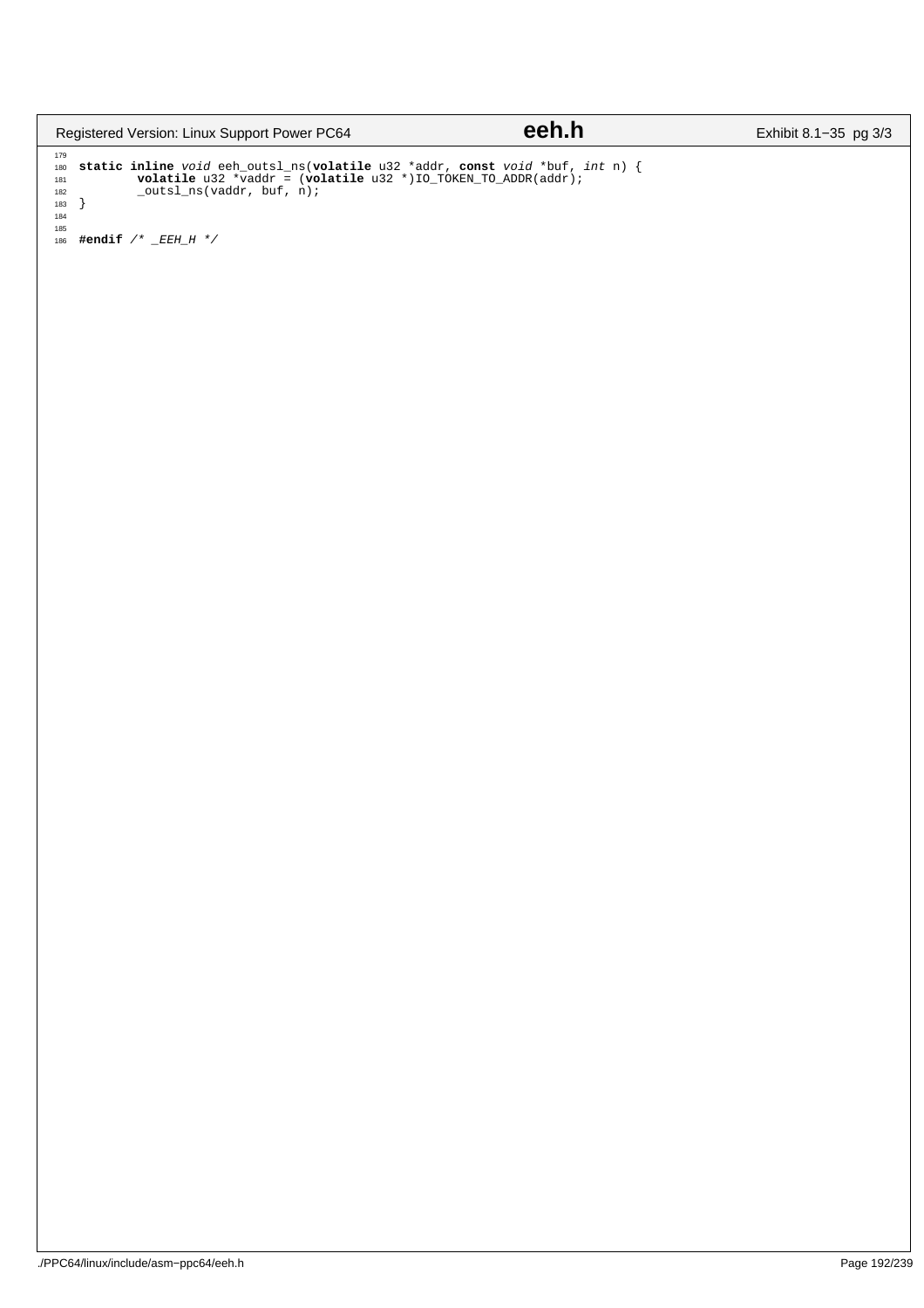```
1 /************************************************************************
 2 * flight_recorder.h *
3 ************************************************************************
      4 * This code supports the a generic flight recorder. *
5 * Copyright (C) 20yy <Allan H Trautman> <IBM Corp>
 6 * *
7 * This program is free software; you can redistribute it and/or modify *
8 * it under the terms of the GNU General Public License as published by *
<sup>9</sup> * the Free Software Foundation; either version 2 of the License, or<br><sup>10</sup> * (at your option) any later version.
10 * (at your option) any later version.<br>
11 *11 * *
12 * This program is distributed in the hope that it will be useful, * 
13 * but WITHOUT ANY WARRANTY; without even the implied warranty of *
<sup>14</sup> * MERCHANTABILITY or FITNESS FOR A PARTICULAR PURPOSE. See the * GNU General Public License for more details
      * GNU General Public License for more details.
16 * *
17 * You should have received a copy of the GNU General Public License * 
<sup>18</sup> * along with this program; if not, write to the:<br>\frac{1}{12} * Free Software Foundation, Inc.
19 * Free Software Foundation, Inc.,<br>20 * 59 Temple Place, Suite 330,
20 * 59 Temple Place, Suite 330, * 
21 * Boston, MA 02111−1307 USA *
22 ************************************************************************
23 * See the fight_recorder.c file for useage deails. *
24 ************************************************************************/
    25 #include <linux/kernel.h>
26
27 /************************************************************************
28 * Generic Flight Recorder Structure *
29 ************************************************************************/
30 struct flightRecorder {<br>31 struct flightRecorder { /* Structure Defination */<br>31 /* Eye Catcher
31 char Signature[8];<br>32 int Size;<br>33 int Flags;<br>34 char* StartPointer;
                                                                               32 int Size; /* Size of Flight Recorder */
33 int Flags; /* Format Flags. */
34 char* StartPointer; /* Buffer Starting Address */
35 char* EndPointer; /* Buffer Ending Address */
36 char* NextPointer; /* Next Entry Address */
37 char* Wealtonical,<br>37 char* WrapPointer; /* Point at which buffer wraps<br>38 char* Buffer; /* Where the data log is.
\begin{array}{ccc}\n\vdots & \vdots & \vdots & \vdots \\
\downarrow & \downarrow & \downarrow & \downarrow \\
\downarrow & \downarrow & \downarrow & \downarrow\n\end{array}
\begin{array}{ccc}\n\downarrow & \downarrow & \downarrow & \downarrow \\
\downarrow & \downarrow & \downarrow & \downarrow\n\end{array}39 \t{10}<br>40 tv
    typedef struct flightRecorder FlightRecorder;
41
42 /************************************************************************
43 * Forware declares
44 ************************************************************************/
45 FlightRecorder* alloc_Flight_Recorder(FlightRecorder* FrPtr, char* Signature, int SizeOfFr);
46 void fr_Log_Entry(FlightRecorder* LogFr, const char *fmt, ...);
47 int fr_Dump(FlightRecorder* Fr, char *Buffer, int BufferLen);
48<br>4949 /************************************************************************
50 * Sample Macro to make life easier using the flight_recorder. 
51 * TestFr is a global value.
52 * To use them: TESTFR("Test Loop value is &d",Loop");
53 ************************************************************************/
54 #define LOGFR(...) (fr_Log_Entry(__VA_ARGS__))
55
Registered Version: Linux Support Power PC64 flight_recorder.h Exhibit 8.1−36 pg 1/1
```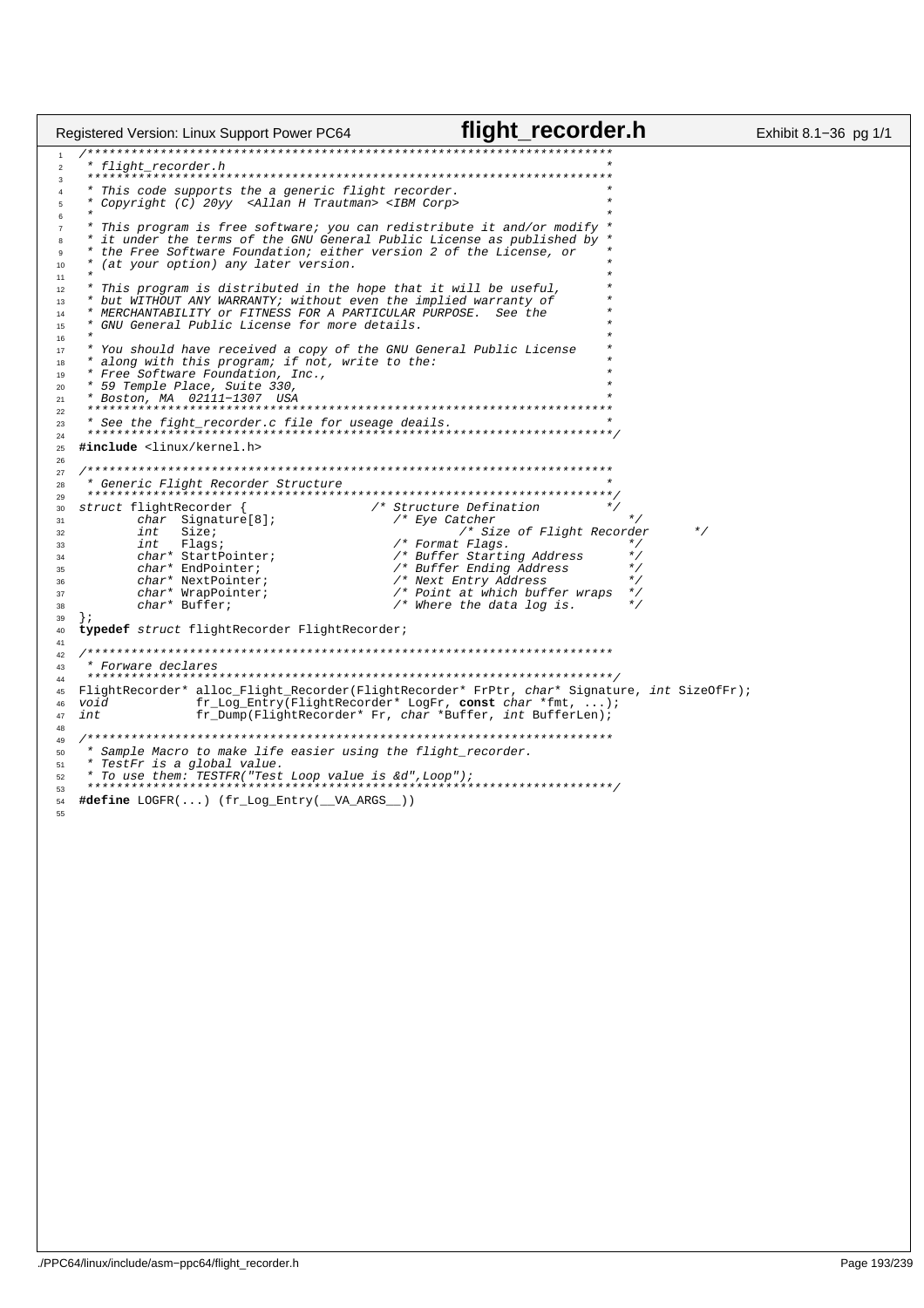Registered Version: Linux Support Power PC64 **lmb.h** Exhibit 8.1−37 pg 1/2

```
1 #ifndef _PPC64_LMB_H
2 #define _PPC64_LMB_H
3
 4 /*
5 * Definitions for talking to the Open Firmware PROM on
6 * Power Macintosh computers.
7 *
8 * Copyright (C) 2001 Peter Bergner, IBM Corp.
 *<br>
* This program is free software; you can redistribute it and/or<br>
* modify it under the terms of the GNU General Public License<br>
* as published by the Free Software Foundation; either version<br>
* 2 of the License, or (at 
14 * /
15
16 #include <asm/prom.h>
17
18 extern unsigned long reloc_offset(void);
19
20 #define MAX_LMB_REGIONS 64
21
22 union lmb_reg_property { 
23 struct reg_property32 addr32[MAX_LMB_REGIONS];
24 struct reg_property64 addr64[MAX_LMB_REGIONS];<br>25 };
   25 };
26
27 #define LMB_MEMORY_AREA 1
28 #define LMB_IO_AREA 2
29
 30 #define LMB_ALLOC_ANYWHERE 0
31 #define LMB_ALLOC_FIRST4GBYTE (1UL<<32)
32
33 struct lmb_property {
<sup>34</sup> unsigned long base;<br>35 unsigned long physb
 35 unsigned long physbase;
36 unsigned long size;
\begin{array}{c} 37 \\ 38 \end{array}; unsigned long type;
   38 };
39
40 struct lmb_region {
<sup>41</sup> unsigned long cnt;<br><sup>42</sup> unsigned long size
42 unsigned long size;<br>43 unsigned long iosiz
43 unsigned long iosize;<br>44 unsigned long lcd_size;
44 unsigned long lcd_size; /* Least Common Denominator */<br>45 Struct lmb property region[MAX LMB REGIONS+1];
               struct lmb_property region[MAX_LMB_REGIONS+1];
46 };
47
48 struct lmb {<br>49 unsi49 unsigned long debug;<br>50 unsigned long rmo si
               unsigned long rmo_size;
51 struct lmb_region memory;
52 struct lmb_region reserved;<br>53 };
   53 };
54
55 extern struct lmb lmb;
56
57 extern void lmb_init(void);
58 extern void lmb_analyze(void);<br>59 extern long lmb add(unsigned)
    extern long lmb_add(unsigned long, unsigned long);
60 #ifdef CONFIG_MSCHUNKS
61 extern long lmb_add_io(unsigned long base, unsigned long size);
62 #endif /* CONFIG_MSCHUNKS *<br>63 extern long lmb reserve(uns.
63 extern long lmb_reserve(unsigned long, unsigned long);<br>64 extern unsigned long lmb alloc(unsigned long, unsigned
 64 extern unsigned long lmb_alloc(unsigned long, unsigned long);
65 extern unsigned long lmb_alloc_base(unsigned long, unsigned long, unsigned long);
66 extern unsigned long lmb_phys_mem_size(void);
67 extern unsigned long lmb_end_of_DRAM(void);<br>68 extern unsigned long lmb abs to phys(unsign
extern unsigned long lmb_abs_to_phys(unsigned long);<br>
extern void lmb dump(char *);
    extern void Imb_dump(char *);70
 71 static inline unsigned long
72 lmb_addrs_overlap(unsigned long base1, unsigned long size1,
73 unsigned long base2, unsigned long size2)
    \{75 return ((base1 < (base2+size2)) && (base2 < (base1+size1)));
\begin{matrix} 76 \\ 76 \end{matrix}77
78 static inline long
    79 lmb_regions_overlap(struct lmb_region *rgn, unsigned long r1, unsigned long r2)
\begin{matrix} 80 \\ 81 \end{matrix} \quad \begin{matrix} \{ \end{matrix}unsigned long base1 = rgn->region[r1].base;
82 unsigned long size1 = rgn−>region[r1].size;
83 unsigned long base2 = rgn−>region[r2].base;
               unsigned long size2 = rgn->region[r2].size;
85
86 return lmb_addrs_overlap(base1,size1,base2,size2);
    87 }
88
89 static inline long
90 lmb_addrs_adjacent(unsigned long base1, unsigned long size1,
```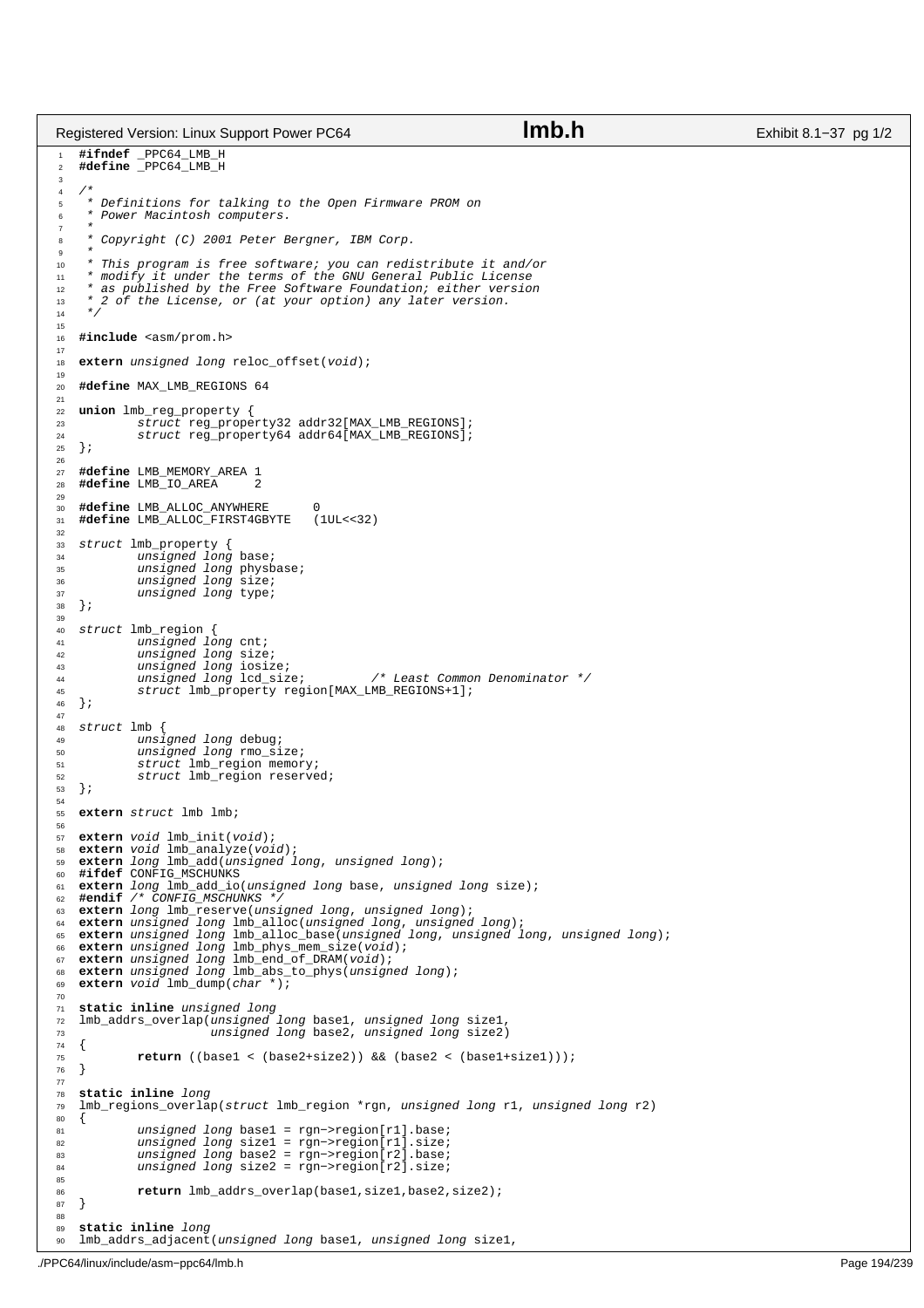```
91 unsigned long base2, unsigned long size2)
92 \begin{cases} 92 & \text{ } \end{cases}\frac{6}{93} if ( base2 == base1 + size1 ) {<br>return 1;
94 return 1;<br>95 else if ( basel
95 } else if ( base1 == base2 + size2 ) {
96 return −1;
97 }
98 return 0;<br>99 }
    99 }
100
101 static inline long
102 lmb_regions_adjacent(struct lmb_region *rgn, unsigned long r1, unsigned long r2)
\begin{array}{c}\n103 \\
104\n\end{array}104 insigned long base1 = rgn->region[r1].base;<br>105 insigned long size1 = rgn->region[r1].size;
105 unsigned long size1 = rgn−>region[r1].size;
106 unsigned long type1 = rgn−>region[r1].type;
107 unsigned long base2 = rgn−>region[r2].base;
108 unsigned long size2 = rgn−>region[r2].size;
109 unsigned long type2 = rgn−>region[r2].type;
110
111 return (type1 == type2) && lmb_addrs_adjacent(base1,size1,base2,size2);
112 }
113
    114 #endif /* _PPC64_LMB_H */
Registered Version: Linux Support Power PC64 lmb.h Exhibit 8.1−37 pg 2/2
```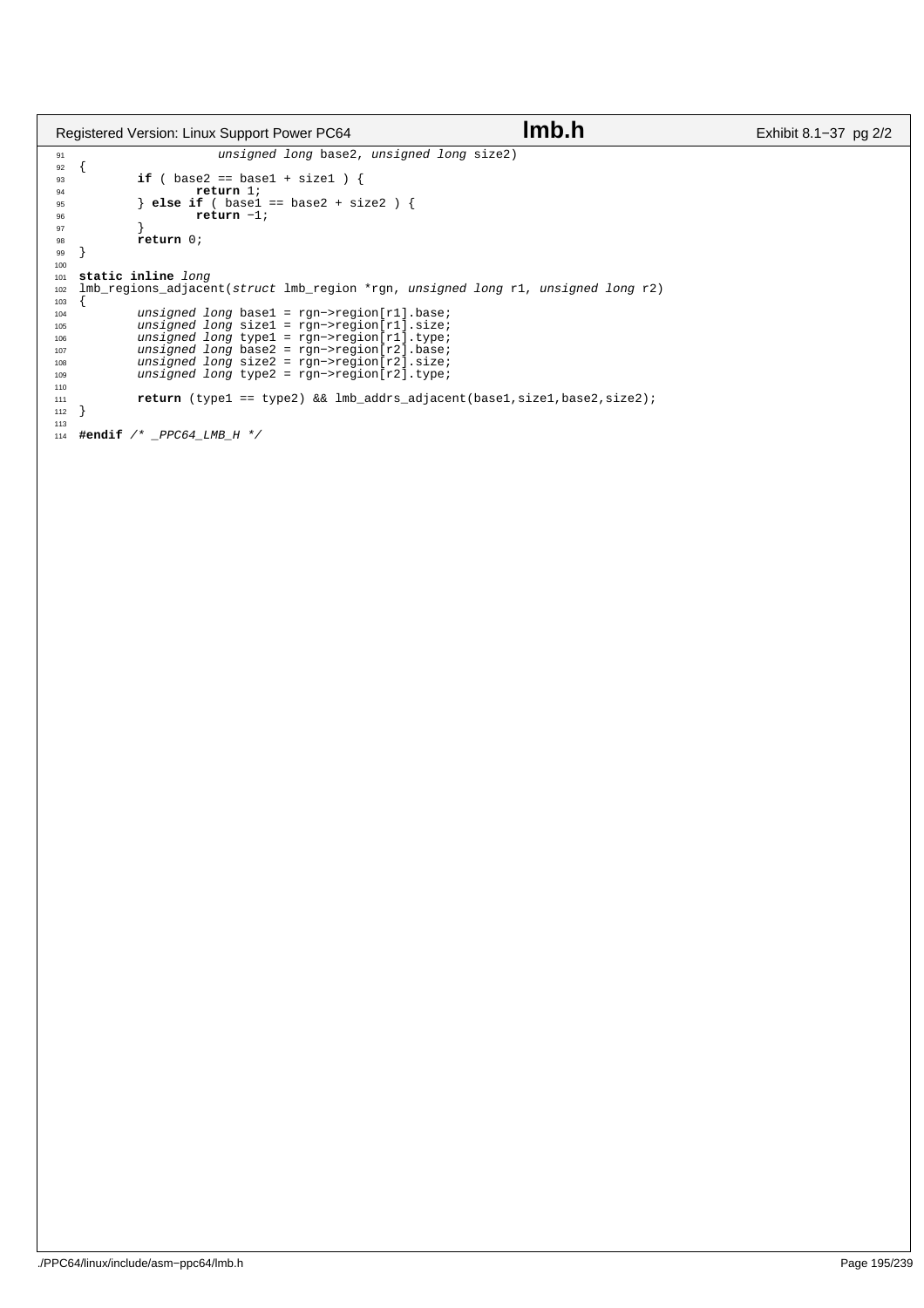Registered Version: Linux Support Power PC64 **naca.h naca.h** Exhibit 8.1–38 pg 1/1

<sup>1</sup> **#ifndef** \_NACA\_H **#define** \_NACA\_H /\* <sup>5</sup> \* c 2001 PPC 64 Team, IBM Corp  $\epsilon$  \* This program is free software; you can redistribute it and/or <sup>8</sup> \* modify it under the terms of the GNU General Public License \* as published by the Free Software Foundation; either version <sup>1</sup> and the License, or (at your option) any later version.<br>
<sup>11</sup> \*/  $\star$  /  $\begin{array}{c} 12 \\ 13 \end{array}$ 13 **#include** <asm/types.h><br>14 **#include** <asm/systemcf #include <asm/systemcfg.h> struct naca\_struct { /\*================================================================== <sup>18</sup> \* Cache line 1: 0x0000 − 0x007F \* Kernel only data − undefined for user space \*================================================================== \*/<br>void \*xItVpdAreas;<br>void \*xRamDisk; void \*xItVpdAreas; /\* VPD Data 0x00 \*/ <sup>23</sup> void \*xRamDisk; /\* iSeries ramdisk 0x08 \*/ u64 xRamDiskSize; /\* In pages 0x10 \*/ <sup>25</sup> struct paca\_struct \*paca; /\* Ptr to an array of pacas 0x18 \*/ u64 debug\_switch; /\* Debug print control 0x20 \*/ <sup>27</sup> u64 banner; /\* Ptr to banner string 0x28 \*/ u64 log;<br>
u64 serialPortAddr;<br>
u64 serialPortAddr;<br>
u64 intervalsor (\* 1979 of intervalsor of 238 \*/<br>
u64 intervalsor (\* 1979 of intervalsor of 240 \*/<br>
u64 slb\_size;<br>
u64 pftSize;<br>
u64 pftSize;<br>
u64 pftSize;<br>
/\* Log 2 of p void \*systemcfg; /\* Pointer to systemcfg data 0x58 \*/ <sup>34</sup> u32 dCacheL1LogLineSize; /\* L1 d−cache line size Log2 0x60 \*/ u32 dCacheL1LinesPerPage; /\* L1 d−cache lines / page 0x64 \*/ <sup>36</sup> u32 iCacheL1LogLineSize; /\* L1 i−cache line size Log2 0x68 \*/ u32 iCacheL1LinesPerPage; /\* L1 i−cache lines / page 0x6c \*/ <sup>38</sup> u64 resv0[2]; /\* Reserved 0x70 − 0x7F \*/ }; 

 **extern** struct naca\_struct \*naca; 

```
43 #endif /* _NACA_H */
```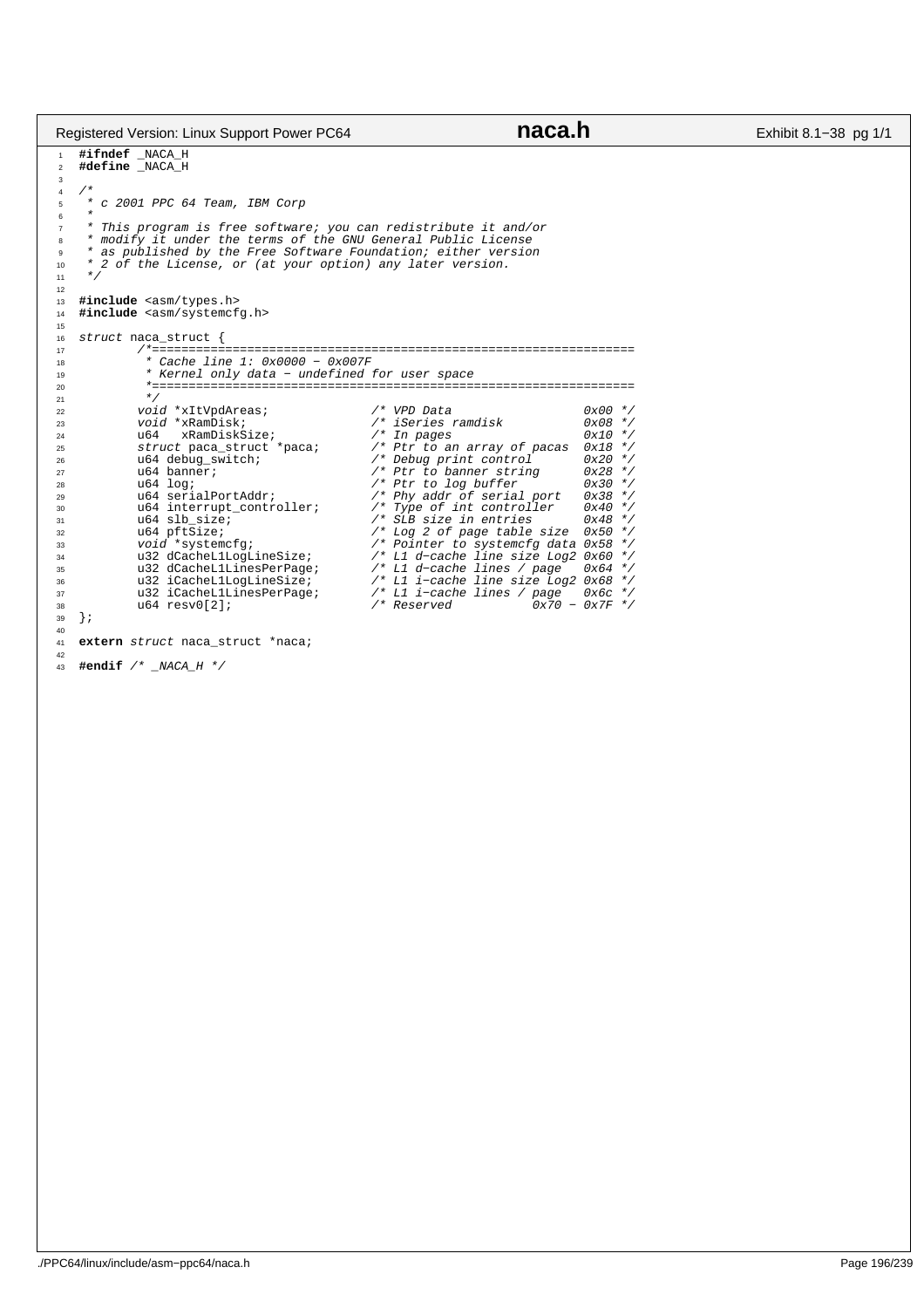**#ifndef** \_PPC64\_PACA\_H **#define** PPC64 PACA H /\*============================================================================ 5 \* Header File Id \* Name  $\qquad \qquad \ldots$ : paca.h  $\begin{array}{ccc} - & \cdot & \text{paca.h} \end{array}$  \* \* Description\_\_\_\_\_\_\_: \* <sup>10</sup> \* This control block defines the PACA which defines the processor<br><sup>11</sup> \* specific data for each logical processor on the system. \* specific data for each logical processor on the system. <sup>12</sup> \* There are some pointers defined that are utilized by PLIC. <br> $14$  \* C 2001 PPC 64 Team, IBM Corp \* <sup>16</sup> \* This program is free software; you can redistribute it and/or <sup>17</sup> \* modify it under the terms of the GNU General Public License \* as published by the Free Software Foundation; either version \* 2 of the License, or (at your option) any later version.  $\frac{20}{21}$   $\stackrel{*}{\#}$ include **#include** <asm/types.h> **#define** N\_EXC\_STACK 2 /\*−−−−−−−−−−−−−−−−−−−−−−−−−−−−−−−−−−−−−−−−−−−−−−−−−−−−−−−−−−−−−−−−−−−−−−−−−−−−− 26 \* Other Includes<br>27 \*---------------- \*−−−−−−−−−−−−−−−−−−−−−−−−−−−−−−−−−−−−−−−−−−−−−−−−−−−−−−−−−−−−−−−−−−−−−−−−−−−−−  $*/$ <br>29 #include 29 **#include** <asm/iSeries/ItLpPaca.h><br>20 **#include** <asm/iSeries/ItLpRegSave **#include** <asm/iSeries/ItLpRegSave.h> **#include** <asm/iSeries/ItLpQueue.h> #include <asm/rtas.h><br>#include <asm/mmu.h> 33 **#include** <asm/mmu.h><br>34 **#include** <asm/proces **#include** <asm/processor.h> /\* A paca entry is required for each logical processor. On systems <sup>37</sup> \* that support hardware multi−threading, this is equal to twice the <sup>38</sup> \* number of physical processors. On LPAR systems, we are required \* to have space for the maximum number of logical processors we \* could ever possibly have. Currently, we are limited to allocating <sup>41</sup> \* 24 processors to a partition which gives 48 logical processors on <sup>42</sup> \* an HMT box. Therefore, we reserve this many paca entries. <br> $44$  **#define** MAX\_PROCESSORS 24 **#define** MAX\_PACAS MAX\_PROCESSORS \* 2  $rac{46}{47}$ 47 **extern** struct paca\_struct paca[];<br>48 **#define** get paca() ((struct paca) **#define** get\_paca() ((struct paca\_struct \*)mfspr(SPRG3)) /\*============================================================================ \* Name\_\_\_\_\_\_\_: paca 52<br>53 \* Description:  $\frac{54}{55}$ Defines the layout of the paca. 56<br>57 This structure is not directly accessed by PLIC or the SP except \* for the first two pointers that point to the ItLpPaca area and the <sup>59</sup> \* ItLpRegSave area for this processor. Both the ItLpPaca and \* ItLpRegSave objects are currently contained within the \* PACA but they do not need to be. 62<br>63 \*============================================================================  $\star$  / struct paca\_struct { /\*===================================================================================== 67 \*  $CACHE\_LINE\_1$   $0x0000 - 0x007F$ <br>68 \*================================ \*=====================================================================================  $69 \times /$  struct ItLpPaca \*xLpPacaPtr; /\* Pointer to LpPaca for PLIC 0x00 \*/ <sup>71</sup> struct ItLpRegSave \*xLpRegSavePtr; /\* Pointer to LpRegSave for PLIC 0x08 \*/ <sup>72</sup> u64 xCurrent; /\* Pointer to current 0x10 \*/ % 12 university and the contract of the contract of the contract of the contract of the contract of the contract of the contract of the contract of the contract of the contract of the contract of the contract of the contra 116 xHwProcNum;<br>
116 xHwProcNum;<br>
116 xHwProcNum;<br>
12 default\_decr;<br>
164 xHrdIntStack;<br>
164 xHrdIntStack;<br>
17 Stack for hardware interrupts 0x20 \*/ <sup>75</sup> u32 default\_decr; /\* Default decrementer value 0x1c \*/ u64 xHrdIntStack; /\* Stack for hardware interrupts 0x20 \*/ u64 xKsave; /\* Saved Kernel stack addr or zero 0x28 \*/  $\begin{array}{ccc}\n 78 & 104 & \text{pvr}; \\
 18 & 104 & \text{pvr}; \\
 18 & 18 & \text{exception} \\
 18 & * \text{exception} \\
 18 & * \text{exception} \\
 18 & * \text{exception} \\
 18 & * \text{exception} \\
 18 & * \text{exception} \\
 18 & * \text{exception} \\
 18 & * \text{exception} \\
 18 & * \text{exception} \\
 18 & * \text{exception} \\
 18 & * \text{exception} \\
 1$ usings<br>u64 pvr;<br>u8 \*exception\_sp; 81 struct ItLpQueue \*lpQueuePtr; /\* LpQueue handled by this processor 0x40 \*/<br>82 0x48 \*/> cu64 xTOC; 10x48 \*/> Ascrnel TOC address u64 xTOC; /\* Kernel TOC address 0x48 \*/ <sup>83</sup> STAB xStab\_data; /\* Segment table information 0x50,0x58,0x60 \*/ u8 xSegments[STAB\_CACHE\_SIZE]; /\* Cache of used stab entries 0x68,0x70 \*/ <sup>85</sup> u8 xProcEnabled; /\* 1=soft enabled 0x78 \*/ u8 xHrdIntCount; /\* Count of active hardware interrupts 0x79 \*/  $u8$  resv1[6]; /\*===================================================================================== \* CACHE\_LINE\_2 0x0080 − 0x00FF Registered Version: Linux Support Power PC64 **paca.h** Exhibit 8.1−39 pg 1/2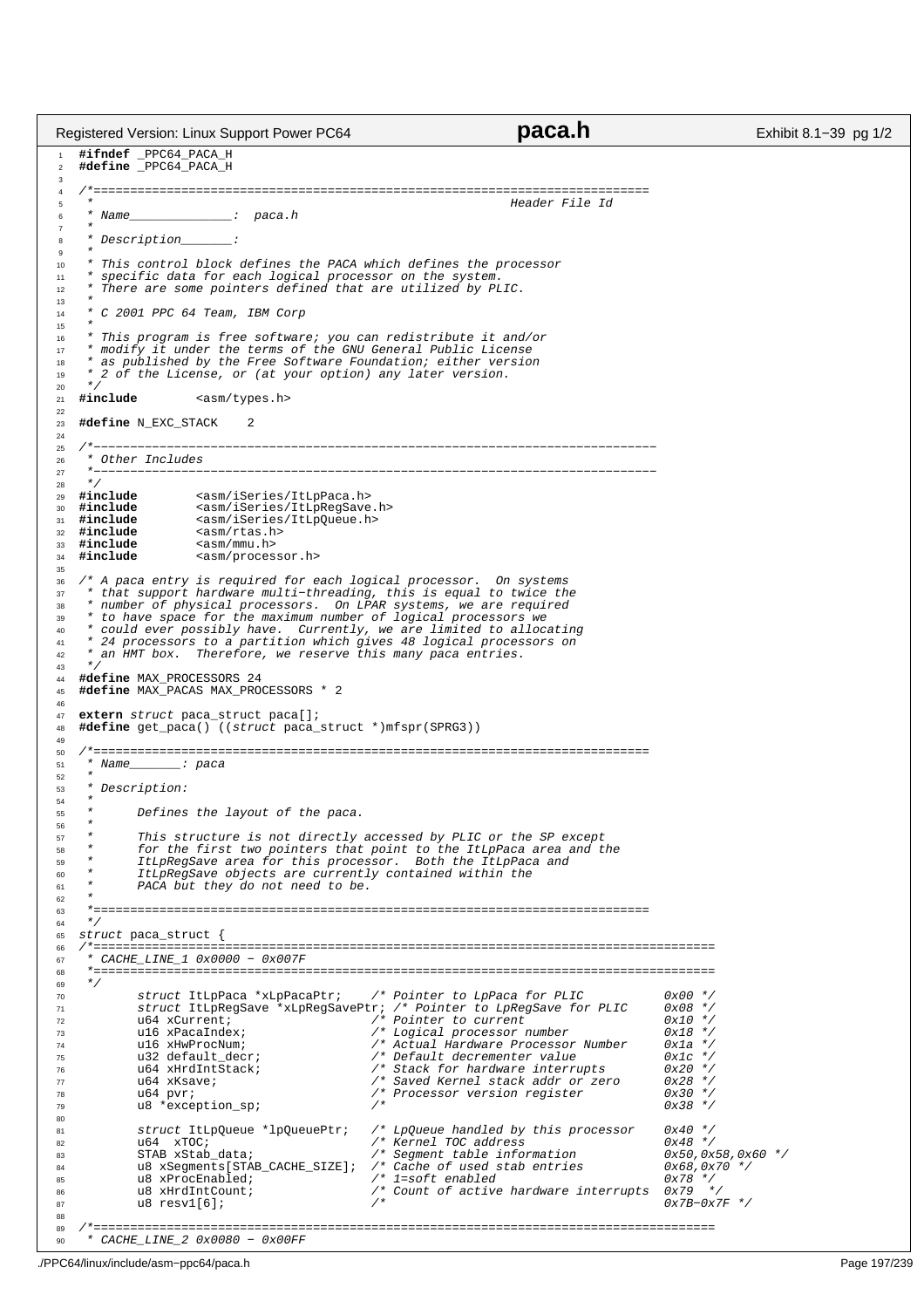```
91 *=====================================================================================
92
93 u64 *pgd_cache; /* 0x00 */
94 u64 *pmd_cache; /* 0x08 */
94 u64 *pmd_cache; /*<br>95 u64 *pte_cache; /* /* 0x10 */ 0x10 */<br>96 u64 pgtable_cache_sz; /* /* 0x10 */ 0x10 */
            u64 pgtable_cache_sz;<br>u64 next_jiffy_update_tb; <br>\frac{7}{100} /* TB value for next jiffy update \frac{6}{100} /*/
97 u64 next_jiffy_update_tb; <br>
98 u64 next_jiffy_update_tb; <br>
98 u32 lpEvent_count; /* lpEvents processed dx28 */
98 u32 lpEvent_count; <br>99 u8 rsvd2[128-5*8-1*4]; /* lpEvents processed 0x28 */ 0x28 */
            u8 r \cdot \text{svd2}[1 \cdot \text{28}-5 \cdot 8 - 1 \cdot 4];100
101 /*=====================================================================================
102 * CACHE_LINE_3 0x0100 - 0x017F<br>103 *==============================
103 *=====================================================================================
104 */105 u8 xProcStart; /* At startup, processor spins until 0x100 */
106 /* xProcStart becomes non−zero. */
107 u8 rsvd3[127];
108
109 /*=====================================================================================
110 * CACHE_LINE_4−8 0x0180 − 0x03FF Contains ItLpPaca
     111 *=====================================================================================
112 */<br>113struct ItLpPaca xLpPaca; /* Space for ItLpPaca */
114
115 /*=====================================================================================
116 * CACHE_LINE_9−16 0x0400 − 0x07FF Contains ItLpRegSave
117 *=====================================================================================
118 */119 struct ItLpRegSave xRegSav; /* Register save for proc */
120121 /*=====================================================================================
    122 * CACHE_LINE_17−18 0x0800 − 0x0EFF Reserved
123 *=====================================================================================
124 */<br>125125 struct rtas_args xRtas; /* Per processor RTAS struct */
126 u64 xR1; /* r1 save for RTAS calls */
127 u64 xSavedMsr;<br>127 u64 xSavedMsr; /* Old msr saved here by HvCall */<br>128 u8 rsvd5[256-16-sizeof(struct rtas_args)];
            128 u8 rsvd5[256−16−sizeof(struct rtas_args)];
129
130 /*=====================================================================================
131 * CACHE_LINE_19 − 20 Profile Data
132 *=====================================================================================
133 */<br>134
134 u32 pmc[12]; \frac{1}{35} /* Default pmc value */<br>135 u64 pmcc[8]; \frac{1}{35} /* Cumulative pmc counts */
                                               4* Cumulative pmc counts
135 u64 pmcc[8];<br>136 u64 rsvd5a[2];
137
138 u32 prof_multiplier; /*<br>139 u32 prof_shift; /*
139 using the set of the state of the same of the same of the set of the set of the set of the set of the set of the set of the set of the set of the set of the set of the set of the set of the set of the set of the set of
140 u32 *prof_buffer; /* iSeries profiling buffer */
141 u32 *prof_stext; /* iSeries start of kernel text */
142 u32 *prof_etext; /* iSeries start of kernel text */
143 u32 prof_len; /* iSeries length of profile buffer −1 */
144 u8 prof_mode; /* */
145 u8 rsvv5b[3];
146 u64 prof_counter; /* */
            u8 rsvd5c[128-8*6];
148<br>149
149 /*=====================================================================================
    150 * CACHE_LINE_20−30
151 *=====================================================================================
152 */<br>153
            u8 rsvd6[0x500];
154
155 /*=====================================================================================
156 * CACHE_LINE_31 0x0F00 − 0x0F7F Exception stack
    157 *=====================================================================================
158<br>159
            u8 exception_stack[N_EXC_STACK*EXC_FRAME_SIZE];
160
161 /*=====================================================================================
162 * CACHE_LINE_32 0x0F80 − 0x0FFF Reserved
163 *=====================================================================================
164
165 u8 rsvd7[0x80]; /* Give the stack some rope ... */
166
167 /*=====================================================================================
<sup>168</sup> * Page 2 Reserved for guard page. Also used as a stack early in SMP boots before
              relocation is enabled.
170 *=====================================================================================
     \star /
172 u8 guard[0x1000]; \frac{1}{2} , and then hang 'em \frac{1}{2}173 };
174
175 #endif /* PPC64 PACA H */Registered Version: Linux Support Power PC64 paca.h Exhibit 8.1−39 pg 2/2
```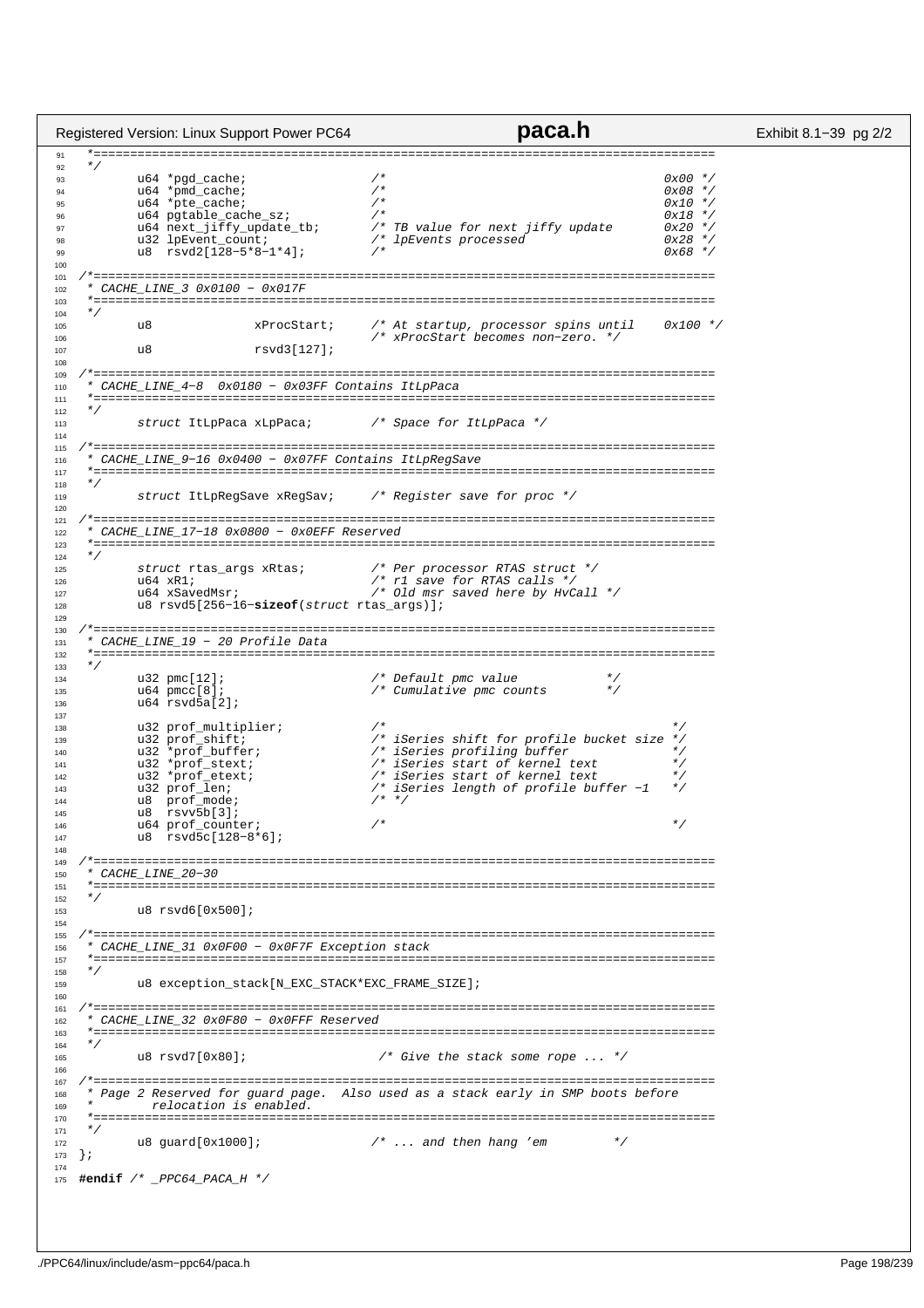$1 /$  $\frac{1}{2}$  \* This file contains the code to configure and utilize the ppc64 pmc hardware 2 a \* Copyright (C) 2002 David Engebretsen <engebret@us.ibm.com><br>4 \*/  $\star$ 5 <sup>6</sup> **#ifndef** \_\_KERNEL\_\_ <sup>7</sup> **#define** INLINE\_SYSCALL(arg1, arg2) \ <sup>8</sup> ({ \ <sup>9</sup> **register** long r0 \_\_asm\_\_ ("r0"); \ <sup>10</sup> **register** long r3 \_\_asm\_\_ ("r3"); \ <sup>11</sup> **register** long r4 \_\_asm\_\_ ("r4"); \ 12 long ret, err;<br>
13 r0 = 208;  $\setminus$ 14  $r3 = (long) (arg1)i$ <br>15  $r4 = (long) (arg2)i$ 15  $r4 = (long) (arg2) i \n\leq 16$ <br>
16  $\frac{1}{17}$   $\frac{1}{17}$   $\frac{1}{17}$   $\frac{1}{17}$   $\frac{1}{17}$   $\frac{1}{17}$   $\frac{1}{17}$   $\frac{1}{17}$   $\frac{1}{17}$   $\frac{1}{17}$   $\frac{1}{17}$   $\frac{1}{17}$   $\frac{1}{17}$   $\frac{1}{17}$   $\frac{1}{17}$   $\frac{1}{17}$   $\frac{1}{17}$   $\frac{1$  $22$  })<br> $23$  #end <sup>23</sup> **#endif** 24 <sup>25</sup> **#ifndef** \_\_ASSEMBLY\_\_ <sup>26</sup> struct perfmon\_base\_struct { <sup>27</sup> u64 profile\_buffer; 28 u64 profile\_length;<br>29 u64 trace\_buffer; 29 u64 trace\_buffer;<br>30 u64 trace\_length; <sup>30</sup> u64 trace\_length; <sup>31</sup> u64 trace\_end; <sup>32</sup> u64 state; <sup>33</sup> }; 34 35 struct pmc\_header  $\{36, 36\}$ int type; 37 int pid;<br>38 int resv  $\frac{38}{39}$  int resv[30]; <sup>39</sup> }; 40 41 struct pmc\_struct<br>42 *int* pmc[1] 42 int pmc[11];<br>43 }; <sup>43</sup> }; 44 <sup>45</sup> struct pmc\_info\_struct { <sup>46</sup> unsigned int mode, cpu; 47 <sup>48</sup> unsigned int pmc\_base[11]; <sup>49</sup> unsigned long pmc\_cumulative[8]; <sup>50</sup> }; 51 52 struct perfmon\_struct {<br>53 struct pmc head struct pmc\_header header; 54 <sup>55</sup> **union** { <sup>56</sup> struct pmc\_struct pmc; <sup>57</sup> struct pmc\_info\_struct pmc\_info;  $\begin{array}{c} 58 \\ 59 \end{array}$  } vdata; <sup>59</sup> }; 60 <sup>61</sup> enum { 62 PMC\_OP\_ALLOC = 1,<br>63 PMC\_OP\_FREE = 2, 63  $PMC$ <sup>OP\_FREE</sup> = 2,<br>64 PMC\_OP\_CLEAR = 4, PMC\_OP\_CLEAR <sup>65</sup> PMC\_OP\_DUMP = 5, <sup>66</sup> PMC\_OP\_DUMP\_HARDWARE = 6, 67 PMC\_OP\_DECR\_PROFILE = 20,<br>68 PMC\_OP\_PMC\_PROFILE = 21, 68  $PMC\_OP\_PMC\_PROFILE = 21,$ <br>69  $PMC\_OP\_SET = 30,$ 69 PMC\_OP\_SET = 30,<br>
70 PMC\_OP\_SET\_USER = 31,<br>
71 PMC\_OP\_END = 30 <sup>72</sup> }; 73 74 <sup>75</sup> **#define** PMC\_TRACE\_CMD 0xFF 76 <sup>77</sup> enum {  $\begin{array}{lll} 78 & \text{PMC\_TYPE\_DERC\_PROFILE} & = & 1\,, \ \texttt{PMC\_TYPE\_CYCLE} & = & 2\,, \ \texttt{PMC\_TYPE\_PCACHE} & = & 3\,, \ \texttt{BM\_TYPE\_DCACHE} & = & 3\,, \end{array}$ 82 PMC\_TYPE\_L2\_MISS = 5,<br>
83 PMC\_TYPE\_LWARCX = 6,  $B4 \qquad PMC_TYPE_END = 6$  $\lambda$ ; <sup>86</sup> **#endif** 87 <sup>88</sup> **#define** PMC\_STATE\_INITIAL 0x00 <sup>89</sup> **#define** PMC\_STATE\_READY 0x01 <sup>90</sup> **#define** PMC\_STATE\_DECR\_PROFILE 0x10 Registered Version: Linux Support Power PC64 **perfmon.h** Exhibit 8.1–40 pg 1/2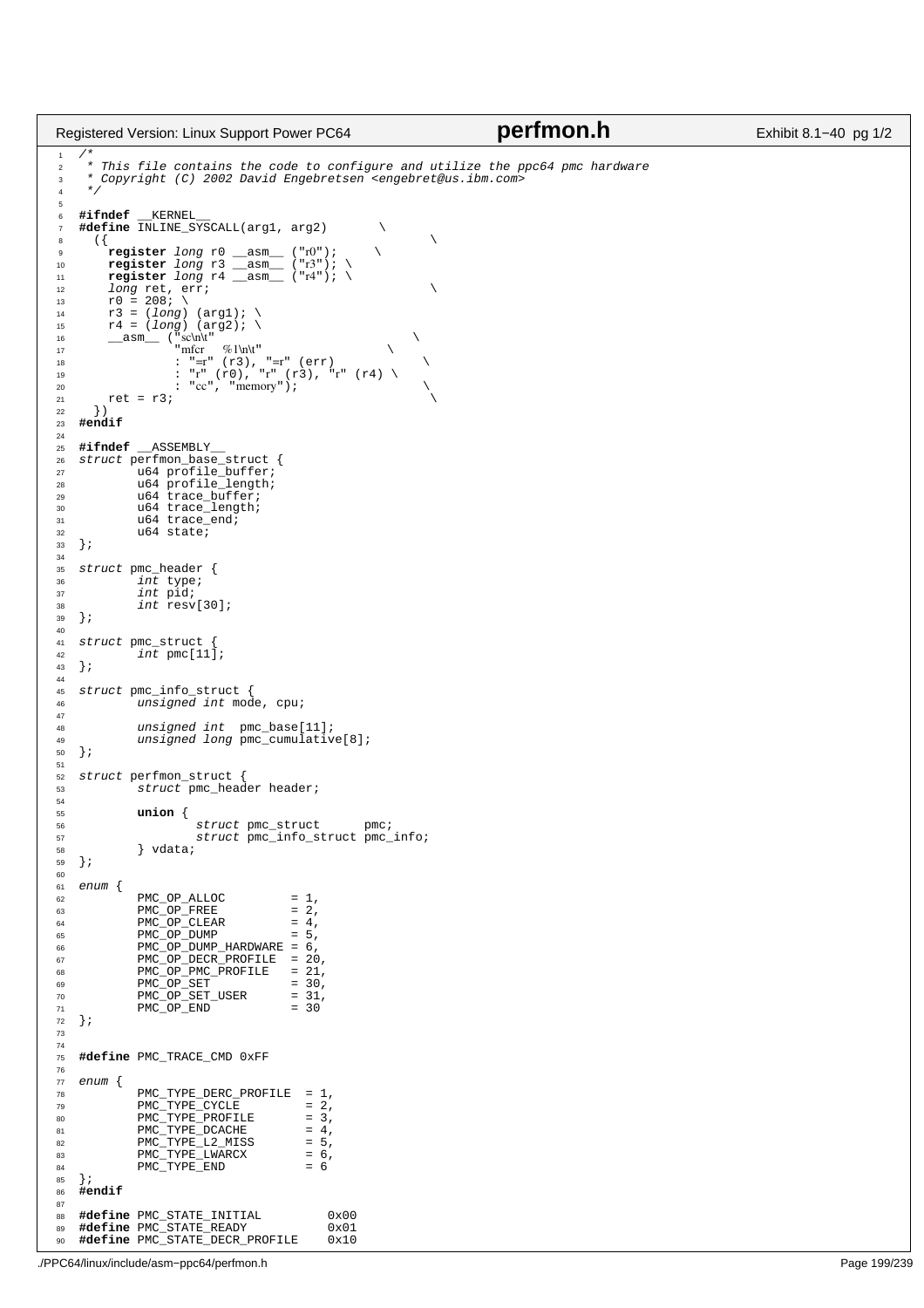| Registered Version: Linux Support Power PC64                                                            |                      | perfmon.h | Exhibit 8.1-40 pg $2/2$ |
|---------------------------------------------------------------------------------------------------------|----------------------|-----------|-------------------------|
| 91 #define PMC STATE PROFILE KERN<br>92 #define PMC STATE TRACE KERN<br>93 #define PMC STATE TRACE USER | 0x11<br>0x20<br>0x21 |           |                         |

./PPC64/linux/include/asm−ppc64/perfmon.h Page 200/239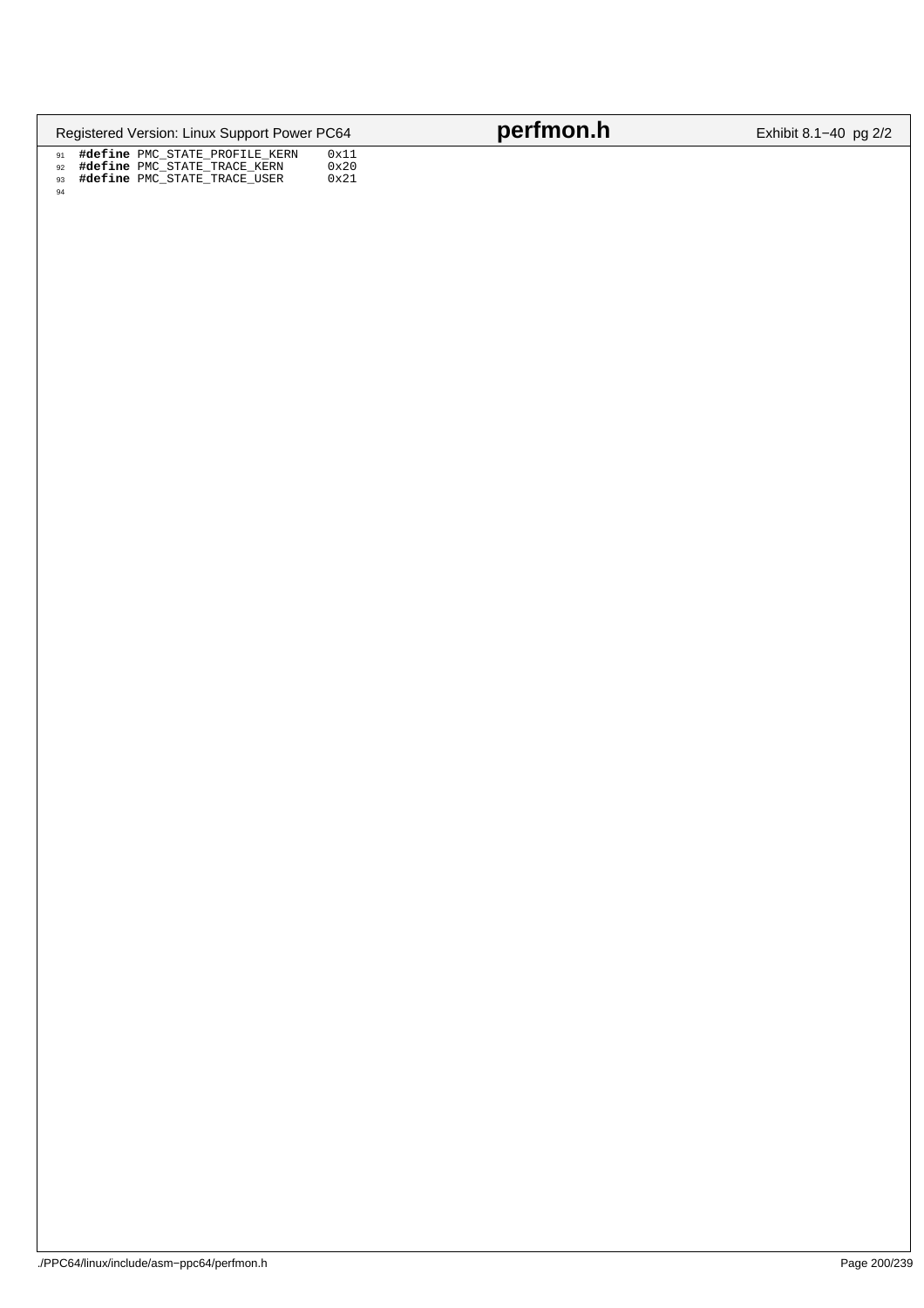```
\frac{1}{2}2 * pmc.h
3 * Copyright (C) 2001 Dave Engebretsen & Mike Corrigan IBM Corporation.
<sup>4</sup>
 5 * The PPC64 PMC subsystem encompases both the hardware PMC registers and 
6 * a set of software event counters. An interface is provided via the
7 * proc filesystem which can be used to access this subsystem.
 8 *
9 * This program is free software; you can redistribute it and/or modify
10 * it under the terms of the GNU General Public License as published by
11 * the Free Software Foundation; either version 2 of the License, or
12 * (at your option) any later version.
13<br>14<sup>14</sup> * This program is distributed in the hope that it will be useful,<br><sup>15</sup> * but WITHOUT ANY WAPPANTY, without even the implied warranty of
15 * but WITHOUT ANY WARRANTY; without even the implied warranty of
16 * MERCHANTABILITY or FITNESS FOR A PARTICULAR PURPOSE. See the
17 * GNU General Public License for more details.
18 * 
19 * You should have received a copy of the GNU General Public License
20 * along with this program; if not, write to the Free Software
21 * Foundation, Inc., 59 Temple Place, Suite 330, Boston, MA 02111−1307 USA
2223
24 /* Start Change Log
25 * 2001/06/05 : engebret : Created.
26 * End Change Log 
27
28
29 #ifndef _PPC64_TYPES_H
                              30 #include <asm/types.h>
31 #endif
32
33 #ifndef _PMC_H
34 #define _PMC_H
35
36 #define STAB_ENTRY_MAX 64
37
38 struct _pmc_hw
39 \begin{matrix} 30 \\ 40 \end{matrix}u64 mmcr0;
41 u64 mmcr1;<br>42 u64 mmcra;
                 u64 mmcra;
43
44 u64 pmc1;<br>45 u64 pmc2;
                 u64 pmc2;
46 u64 \text{ pmc}3;<br>
u64 \text{ pmc}4;47 u64 \overline{p}mc4;<br>48 u64 \overline{p}mc5;48 u64 \text{ pmc}5;<br>
49 u64 \text{ pmc}6;49 u64 \text{ pmc}6;<br>50 u64 \text{ pmc}7;50 u64 pmc7; 
51 u64 pmc8; 
52 \; | \; ;53
54 struct _pmc_sw
55 {
56 u64 stab_faults; /* Count of faults on the stab */
57 u64 stab_capacity_castouts;/* Count of castouts from the stab */
58 u64 stab_invalidations; /* Count of invalidations from the */
59 /* stab, not including castouts */
60 u64 stab_entry_use[STAB_ENTRY_MAX]; 
61
62 u64 htab_primary_overflows;
63 u64 htab_capacity_castouts;<br>64 u64 htab read to write faul
                 u64 htab_read_to_write_fault;
65 };
66
67 #define PMC_HW_TEXT_ENTRY_COUNT (sizeof(struct _pmc_hw) / sizeof(u64))
68 #define PMC_SW_TEXT_ENTRY_COUNT (sizeof(struct _pmc_sw) / sizeof(u64))
69 #define PMC_TEXT_ENTRY_SIZE 64
70
71 struct _pmc_sw_text {<br>72 char buffer[E
<sup>72</sup> char buffer[PMC_SW_TEXT_ENTRY_COUNT * PMC_TEXT_ENTRY_SIZE];<br>
<sup>73</sup> };
    73 };
74
75 struct _pmc_hw_text {
76 char buffer[PMC_HW_TEXT_ENTRY_COUNT * PMC_TEXT_ENTRY_SIZE];
77 };
78
79 extern struct _pmc_sw pmc_sw_system;
80 extern struct _pmc_sw pmc_sw_cpu[];
81
82 extern struct _pmc_sw_text pmc_sw_text;
83 extern struct _pmc_hw_text pmc_hw_text;
84 extern char *ppc64_pmc_stab(int file);
85 extern char *ppc64_pmc_htab(int file);
86 extern char *ppc64_pmc_hw(int file);
87
88 void *btmalloc(unsigned long size);<br>89 void btfree(void *addr);
     void btfree(void *addr);
Registered Version: Linux Support Power PC64 pmc.h Exhibit 8.1−41 pg 1/2
```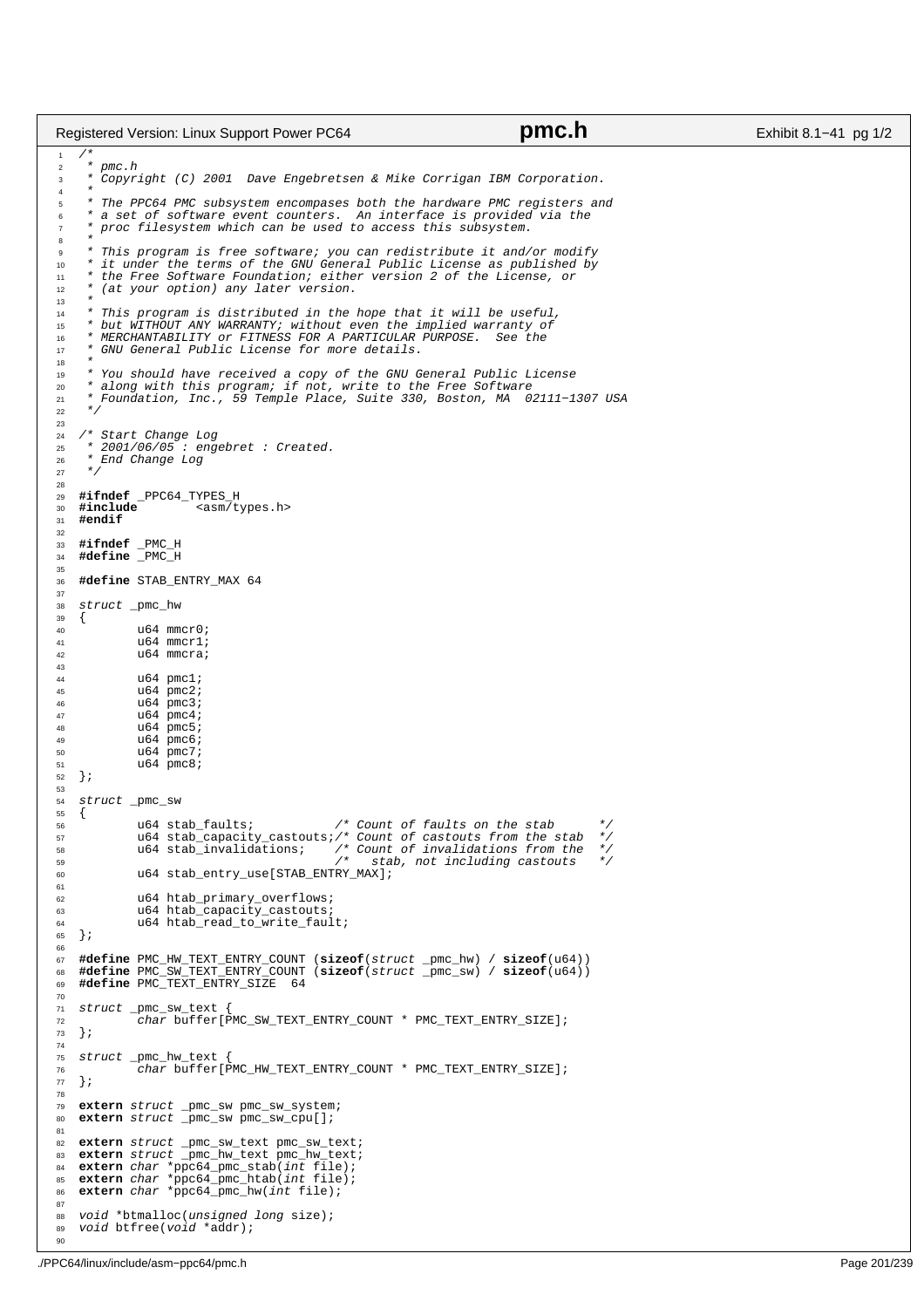| Registered Version: Linux Support Power PC64                                                                                                                                                                                                                                                                                                                                                                                                                                                               | pmc.h       | Exhibit 8.1-41 pg 2/2 |
|------------------------------------------------------------------------------------------------------------------------------------------------------------------------------------------------------------------------------------------------------------------------------------------------------------------------------------------------------------------------------------------------------------------------------------------------------------------------------------------------------------|-------------|-----------------------|
| #if 1<br>Q <sub>1</sub><br>.<br>$\frac{1}{2} \left( \frac{1}{2} \right) \left( \frac{1}{2} \right) \left( \frac{1}{2} \right) \left( \frac{1}{2} \right) \left( \frac{1}{2} \right) \left( \frac{1}{2} \right) \left( \frac{1}{2} \right) \left( \frac{1}{2} \right) \left( \frac{1}{2} \right) \left( \frac{1}{2} \right) \left( \frac{1}{2} \right) \left( \frac{1}{2} \right) \left( \frac{1}{2} \right) \left( \frac{1}{2} \right) \left( \frac{1}{2} \right) \left( \frac{1}{2} \right) \left( \frac$ | 1.7.7.7.7.7 |                       |

91 #if 1<br>92 #define PMC\_SW\_PROCESSOR(F) pmc\_sw\_cpu[smp\_processor\_id()].F++<br>94 #define PMC\_SW\_PROCESSOR\_A(F, E) (pmc\_sw\_cpu[smp\_processor\_id()].F[(E)])++<br>94 #define PMC\_SW\_SYSTEM(F) pmc\_sw\_system.F++ <sup>95</sup> **#else** <sup>96</sup> **#define** PMC\_SW\_PROCESSOR(F) **do** {;} **while** (0) <sup>97</sup> **#define** PMC\_SW\_PROCESSOR\_A(F) **do** {;} **while** (0) <sup>98</sup> **#define** PMC\_SW\_SYSTEM(F) **do** {;} **while** (0) <sup>99</sup> **#endif** 100 <sup>101</sup> **#define** PMC\_CONTROL\_CPI 1 <sup>102</sup> **#define** PMC\_CONTROL\_TLB 2  $103$ <br> $104$ 104 /\* To find an entry in the bolted page-table-directory \*/<br>105 **#define** pgd\_offset\_b(address) (bolted\_pgd + pgd\_index(address))<br>106 **#define** BTMALLOC\_START 0xB00000000000000<br>107 **#define** BTMALLOC\_END 0xB00000000fffff

108  $\#$ endif /\*  $\_PMC\_H$  \*/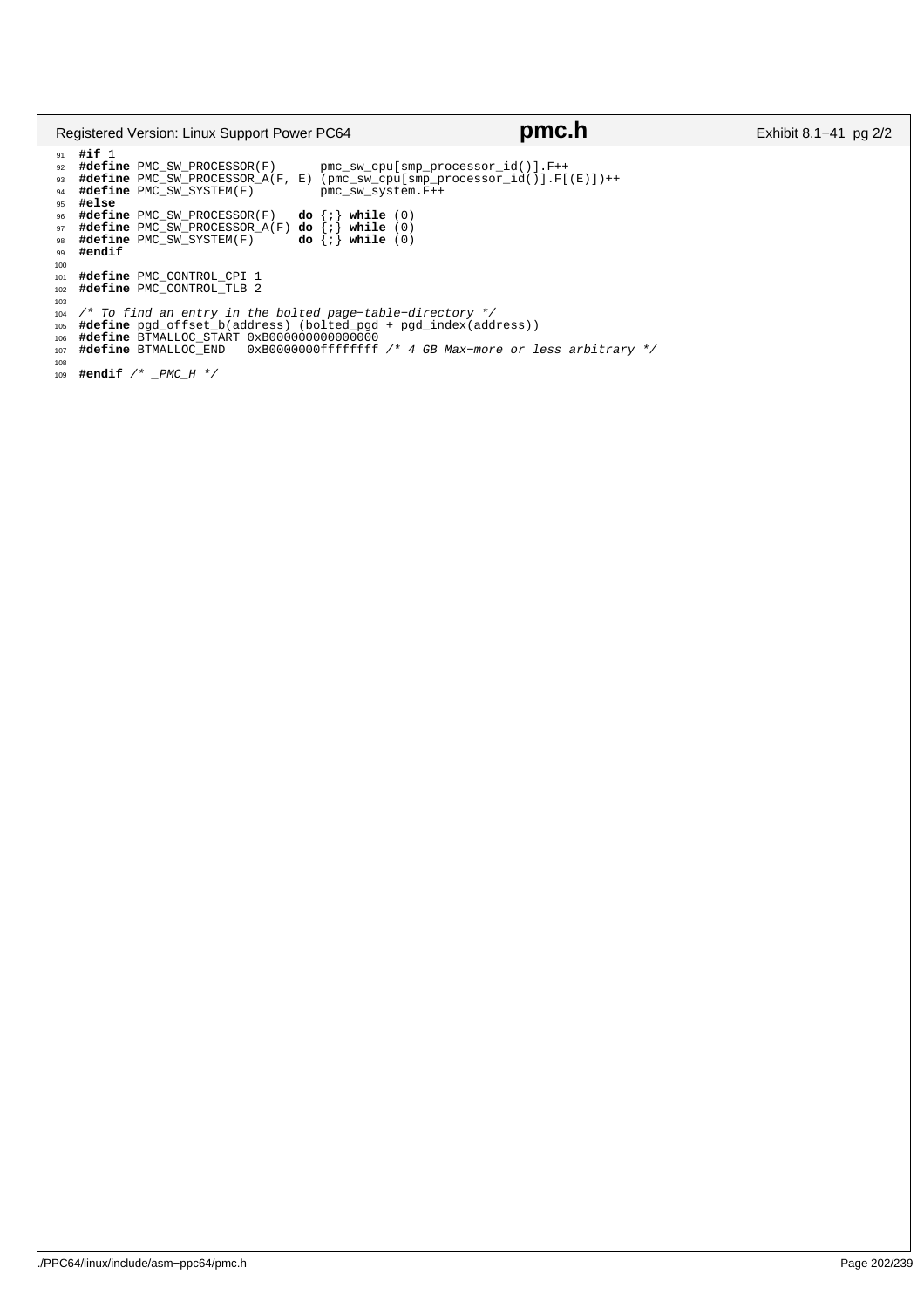**#ifndef** \_\_PPCDEBUG\_H **#define** PPCDEBUG\_H<br>3 /\*\*\*\*\*\*\*\*\*\*\*\*\*\*\*\*\*\*\*\*\* /\*\*\*\*\*\*\*\*\*\*\*\*\*\*\*\*\*\*\*\*\*\*\*\*\*\*\*\*\*\*\*\*\*\*\*\*\*\*\*\*\*\*\*\*\*\*\*\*\*\*\*\*\*\*\*\*\*\*\*\*\*\*\*\*\*\*\*\* \* Author: Adam Litke, IBM Corp \* (c) 2001  $\epsilon$  \* This file contains definitions and macros for a runtime debugging \* system for ppc64 (This should also work on 32 bit with a few \* adjustments. <br> $11$  \* This program is free software; you can redistribute it and/or <sup>12</sup> \* modify it under the terms of the GNU General Public License <sup>13</sup> \* as published by the Free Software Foundation; either version \* 2 of the License, or (at your option) any later version. \*\*\*\*\*\*\*\*\*\*\*\*\*\*\*\*\*\*\*\*\*\*\*\*\*\*\*\*\*\*\*\*\*\*\*\*\*\*\*\*\*\*\*\*\*\*\*\*\*\*\*\*\*\*\*\*\*\*\*\*\*\*\*\*\*\*\*\*/ **#include** <linux/config.h> **#include** <asm/udbg.h> **#include** <stdarg.h> **#define** PPCDBG\_BITVAL(X) ((1UL)<<((unsigned long)(X))) /\* Defined below are the bit positions of various debug flags in the <sup>25</sup> \* debug\_switch variable (defined in naca.h). \* −− When adding new values, please enter them into trace names below −− \* \* Values 62 & 63 can be used to stress the hardware page table management \* code. They must be set statically, any attempt to change them dynamically <sup>30</sup> \* would be a very bad idea.  $\frac{31}{32}$  **#define** PPCDBG\_MMINIT PPCDBG\_BITVAL(0) **#define** PPCDBG\_MM PPCDBG\_BITVAL(1)<br>34 **#define** PPCDBG\_SYS32 PPCDBG\_BITVAL(2) **#define** PPCDBG\_SYS32 PPCDBG\_BITVAL(2) **#define** PPCDBG\_SYS32NI PPCDBG\_BITVAL(3) **#define** PPCDBG\_SYS32X PPCDBG\_BITVAL(4) **#define** PPCDBG\_SYS32M PPCDBG\_BITVAL(5)<br>38 **#define** PPCDBG\_SYS64 PPCDBG\_BITVAL(6) **#define** PPCDBG\_SYS64 PPCDBG\_BITVAL(6)<br>39 **#define** PPCDBG\_SYS64NI PPCDBG\_BITVAL(7) **#define** PPCDBG\_SYS64NI PPCDBG\_BITVAL(7) **#define** PPCDBG\_SYS64X PPCDBG\_BITVAL(8) **#define** PPCDBG\_SIGNAL PPCDBG\_BITVAL(9)<br>42 **#define** PPCDBG\_SIGNALXMON PPCDBG\_BITVAL(10) **#define** PPCDBG\_SIGNALXMON PPCDBG\_BITVAL(10) **#define** PPCDBG\_BINFMT32 PPCDBG\_BITVAL(11) **#define** PPCDBG\_BINFMT64 PPCDBG\_BITVAL(12) **#define** PPCDBG\_BINFMTXMON **#define** PPCDBG\_BINFMT\_32ADDR PPCDBG\_BITVAL(14) **#define** PPCDBG\_ALIGNFIXUP PPCDBG\_BITVAL(15) **#define** PPCDBG\_TCEINIT PPCDBG\_BITVAL(16)<br>49 **#define** PPCDBG TCE PPCDBG BITVAL(17)  $\begin{tabular}{l} \texttt{\#define} \texttt{PCDBG_TCE} \end{tabular} \begin{tabular}{l} \texttt{\#define} \end{tabular} \end{tabular} \begin{tabular}{l} \texttt{\#define}} \end{tabular} \end{tabular} \begin{tabular}{l} \texttt{\#define}} \end{tabular} \end{tabular} \begin{tabular}{l} \texttt{\#define}} \end{tabular} \end{tabular} \begin{tabular}{l} \texttt{\#define}} \end{tabular} \end{tabular} \begin{tabular}{l} \texttt{\#define}} \end{tabular} \end{tabular} \begin{tabular}{l} \texttt{\#define}} \end{tabular} \end{tabular} \$  **#define** PPCDBG\_PHBINIT PPCDBG\_BITVAL(18) **#define** PPCDBG\_SMP<br>52 **#define** PPCDBG\_SMP<br>52 **#define** PPCDBG BOOT PPCDBG BITVAL(20) **#define** PPCDBG\_BOOT PPCDBG\_BITVAL(20)<br>53 **#define** PPCDBG\_BUSWALK PPCDBG\_BITVAL(21) **#define** PPCDBG\_BUSWALK PPCDBG\_BITVAL(21) <sup>54</sup> **#define** PPCDBG\_PROM PPCDBG\_BITVAL(22)<br>
55 **#define** PPCDBG RTAS PPCDBG BITVAL(23) **#define** PPCDBG\_RTAS PPCDBG\_BITVAL(23) **#define** PPCDBG\_HTABSTRESS PPCDBG\_BITVAL(62) **#define** PPCDBG\_HTABSIZE PPCDE<br>**#define** PPCDBG\_NONE (0UL) **#define** PPCDBG\_NONE (0UL) (0UL) (0UL)  $\# \text{define } PPCDBG_ALL$  61 /\* The default initial value for the debug switch  $*/$   $\theta$  #define PPC DEBUG DEFAULT 0 **#define** PPC\_DEBUG\_DEFAULT<br>63 /\* #define PPC DEBUG DEFAU /\* #define PPC\_DEBUG\_DEFAULT PPCDBG\_ALL \*/ **#define** PPCDBG\_NUM\_FLAGS 64 **#ifdef** WANT\_PPCDBG\_TAB<br>68 /\* A table of debug sw:  $4^*$  A table of debug switch names to allow name lookup in xmon \* (and whoever else wants it. 71 char \*trace\_names[PPCDBG\_NUM\_FLAGS] = {<br> $\frac{72}{72}$  /\* Known debug names \*/  $\frac{72}{73}$  /\* Known debug names \*/<br>
"mminit", "mm",  $\frac{12}{73}$  "mminit",<br>  $\frac{12}{74}$  "syscall32", "syscall32", "syscall32\_ni", "syscall32x", "syscall32m", <sup>75</sup> "syscall64", "syscall64\_ni", "syscall64x", "signal", "signal\_xmon", "binfmt32", "binfmt64", "binfmt\_xmon", "binfmt\_32addr", <sup>78</sup> "alignfixup", "tceinit", "tce", "phb\_init", <sup>79</sup> "smp", "boot", "buswalk", "prom",  $\frac{1}{80}$  "smp",<br> $\frac{1}{80}$  "rtas"  $81 \quad \}$  **#else** extern char \*trace\_names[64]; **#endif** /\* WANT\_PPCDBG\_TAB \*/ **#ifdef** CONFIG\_PPCDBG<br>87 /\* Macro to conditio 87 /\* Macro to conditionally print debug based on debug\_switch \*/<br>88 #define PPCDBG(...) udbg\_ppcdbg(\_\_VA\_ARGS\_\_) #define PPCDBG(...) udbg\_ppcdbg(\_\_VA\_ARGS\_\_) /\* Macro to conditionally call a debug routine based on debug\_switch \*/ Registered Version: Linux Support Power PC64 **ppcdebug.h** Exhibit 8.1−42 pg 1/2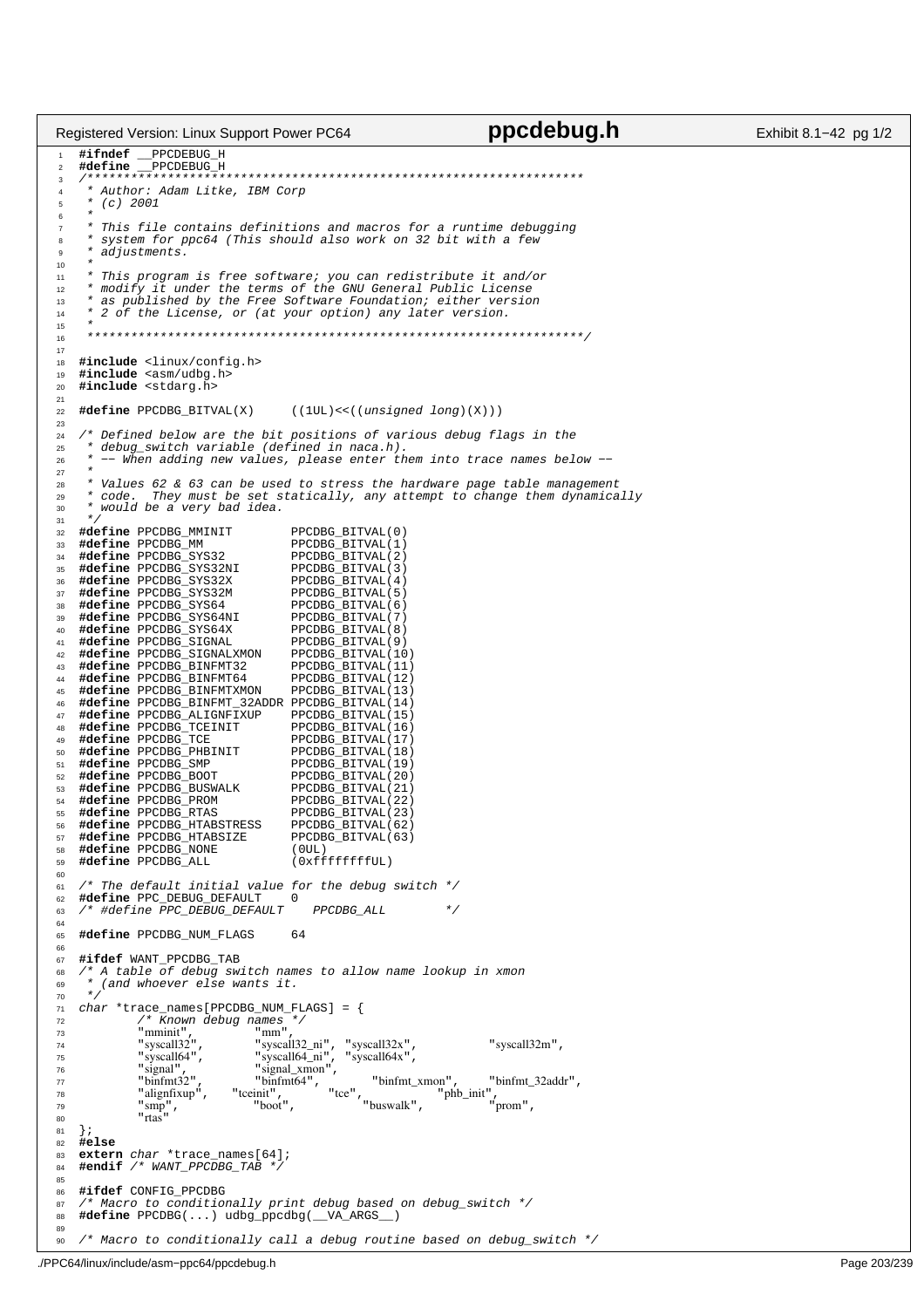| ppcdebug.h<br>Registered Version: Linux Support Power PC64<br>Exhibit 8.1–42 pg $2/2$ |                                                                                                         |  |  |
|---------------------------------------------------------------------------------------|---------------------------------------------------------------------------------------------------------|--|--|
| 91                                                                                    | #define PPCDBGCALL(FLAGS, FUNCTION) ifppcdebug(FLAGS) FUNCTION                                          |  |  |
| 92                                                                                    |                                                                                                         |  |  |
| 93                                                                                    | /* Macros to test for debug states */                                                                   |  |  |
| 94                                                                                    | #define ifppcdebug(FLAGS) if (udbg_ifdebug(FLAGS))                                                      |  |  |
| 95                                                                                    | #define ppcdebugset(FLAGS) (udbg ifdebug(FLAGS))                                                        |  |  |
| 96                                                                                    | #define PPCDBG BINFMT ((current->thread.flags & PPC FLAG 32BIT) ? PPCDBG BINFMT32 : PPCDBG BINFMT64)    |  |  |
| 97                                                                                    |                                                                                                         |  |  |
|                                                                                       | 98 #ifdef CONFIG XMON                                                                                   |  |  |
|                                                                                       | 99 #define PPCDBG ENTER DEBUGGER() xmon(0)                                                              |  |  |
|                                                                                       | 100 #define PPCDBG ENTER DEBUGGER REGS(X) xmon(X)                                                       |  |  |
| 101                                                                                   | #endif<br>102 #ifdef CONFIG KDB                                                                         |  |  |
|                                                                                       | 103 #include <linux kdb.h=""></linux>                                                                   |  |  |
| 104                                                                                   | #define PPCDBG ENTER DEBUGGER() kdb(KDB REASON CALL, 0, 0)                                              |  |  |
| 105                                                                                   | #endif                                                                                                  |  |  |
| 106                                                                                   |                                                                                                         |  |  |
|                                                                                       | $107$ #else                                                                                             |  |  |
|                                                                                       | 108 #define PPCDBG() do $\{i\}$ while (0)                                                               |  |  |
|                                                                                       | 109 #define PPCDBGCALL(FLAGS, FUNCTION) do $\{i\}$ while (0)                                            |  |  |
|                                                                                       | 110 <b>#define</b> if $predebug()$ <b>if</b> (0)                                                        |  |  |
|                                                                                       | 111 #define ppcdebugset(FLAGS) (0)                                                                      |  |  |
|                                                                                       | 112 #endif $/*$ CONFIG PPCDBG $*/$                                                                      |  |  |
| 113                                                                                   |                                                                                                         |  |  |
|                                                                                       | 114 #ifndef PPCDBG ENTER DEBUGGER                                                                       |  |  |
|                                                                                       | 115 #define PPCDBG ENTER DEBUGGER() do $\{i\}$ while(0)                                                 |  |  |
| 116                                                                                   | #endif                                                                                                  |  |  |
| 117                                                                                   |                                                                                                         |  |  |
|                                                                                       | 118 #ifndef PPCDBG ENTER DEBUGGER REGS<br>119 #define PPCDBG ENTER DEBUGGER REGS(A) do $\{i\}$ while(0) |  |  |
| 120                                                                                   | #endif                                                                                                  |  |  |
| 121                                                                                   |                                                                                                         |  |  |
|                                                                                       | 122 #endif $/*$ PPCDEBUG H */                                                                           |  |  |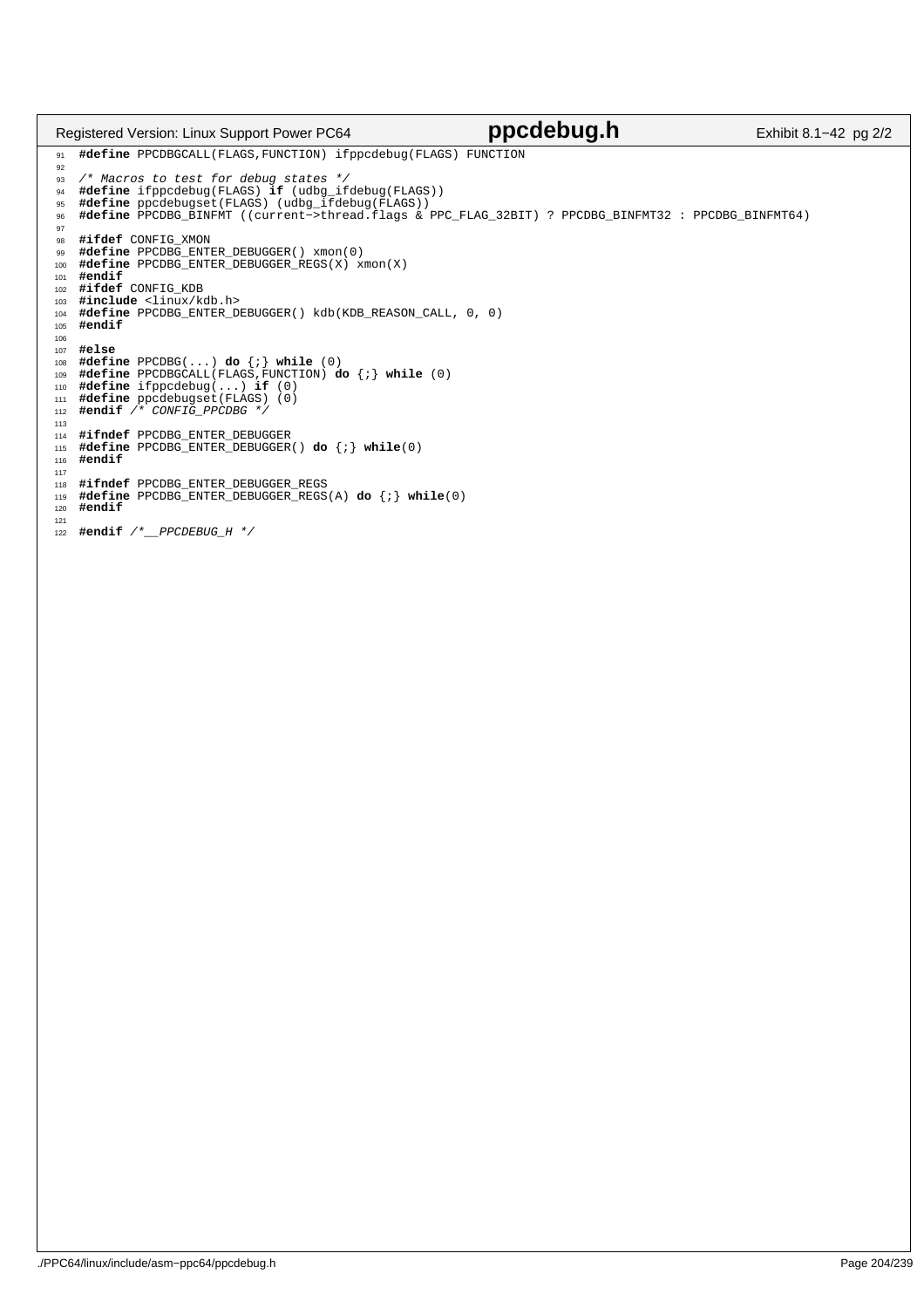<sup>1</sup> **#ifndef** \_PPC64\_RTAS\_H **#define** \_PPC64\_RTAS\_H **#include** <linux/spinlock.h> **#include** <asm/page.h> /\* \* Definitions for talking to the RTAS on CHRP machines. <sup>9</sup> \* \* Copyright (C) 2001 Peter Bergner <sup>11</sup> \* Copyright (C) 2001 PPC 64 Team, IBM Corp  $\begin{array}{c} 12 \\ 13 \end{array}$  \* This program is free software; you can redistribute it and/or \* modify it under the terms of the GNU General Public License <sup>15</sup> \* as published by the Free Software Foundation; either version \* 2 of the License, or (at your option) any later version. **#define** RTAS\_UNKNOWN\_SERVICE (−1) **#define** RTAS\_INSTANTIATE\_MAX (1UL<<30) /\* Don't instantiate rtas at/above this value \*/  $rac{22}{23}$ <sup>23</sup> \* In general to call RTAS use rtas\_token("string") to lookup<br><sup>24</sup> \* an RTAS token for the given string (e.g. "event-scan"). <sup>24</sup> \* an RTAS token for the given string (e.g. "event–scan").<br><sup>25</sup> \* To actually perform the call use \* To actually perform the call use \* ret = rtas\_call(token, n\_in, n\_out, ...) <sup>27</sup> \* Where n\_in is the number of input parameters and 28 \* n\_out is the number of output parameters  $rac{29}{30}$  \* If the "string" is invalid on this system, RTAS\_UNKOWN\_SERVICE <sup>31</sup> \* will be returned as a token. rtas\_call() does look for this <sup>32</sup> \* token and error out gracefully so rtas\_call(rtas\_token("str"), ...) \* may be safely used for one−shot calls to RTAS.  $34 \\
 35$  $\star$  **typedef** u32 rtas\_arg\_t; struct rtas\_args {<br> $132$  token; u32 token; 41 u32 nargs;<br>42 u32 nret;  $u32$  nret; 43 rtas\_arg\_t args[16];<br>44 **#if** 0 **#if** 0 spinlock\_t lock; **#endif** rtas\_arg\_t \*rets; /\* Pointer to return values in args[]. \*/ }; struct rtas\_t {<br> $51$  unsigned long entry; unsigned long entry; /\* physical address pointer \*/ <sup>52</sup> unsigned long base; /\* physical address pointer \*/ unsigned long size; spinlock\_t lock; 56 struct device\_node \*dev;  $\frac{1}{57}$  /\* virtual address pointer \*/ }; /\* Event classes \*/<br> $60$  #define INTERNAL\_ERROR 60 #define INTERNAL\_ERROR  $0 \times 800000000$  /\* set bit 0 \*/<br>61 #define EPOW\_WARNING  $62$  #define POWERMGMLEVENTS  $0 \times 20000000$  /\* set bit 2 \*/<br>63 #define HOTPLUG\_EVENTS  $0 \times 200000000$  /\* set bit 3 \*/ **#define** EVENT\_SCAN\_ALL\_EVENTS 0xf0000000 <sup>1</sup>66 /\* event−scan returns \*/<br>67 **#define** SEVERITY FATAL 67 **#define** SEVERITY\_FATAL 0x5<br>68 **#define** SEVERITY\_ERROR 0x4 **#define** SEVERITY\_ERROR 0x4<br>**#define** SEVERITY ERROR SYNC 0x3 **#define** SEVERITY\_ERROR\_SYNC 0x3 **#define** SEVERITY\_WARNING 0x2 <sup>71</sup> **#define** SEVERITY\_EVENT 0x1 **#define** SEVERITY\_NO\_ERROR 0x0 **#define** DISP\_FULLY\_RECOVERED 0x0 74 **#define** DISP\_LIMITED\_RECOVERY<br>75 **#define** DISP NOT RECOVERED **#define** DISP\_NOT\_RECOVERED 0x2 <sup>76</sup> **#define** PART\_PRESENT 0x0 77 **#define** PART\_NOT\_PRESENT 0x1<br>78 **#define** INITIATOR UNKNOWN 0x0 78 **#define** INITIATOR\_UNKNOWN 0x0<br>79 **#define** INITIATOR CPII 0x1 #define INITIATOR CPU 80 **#define** INITIATOR\_PCI 0x2<br>81 **#define** INITIATOR ISA 0x3 81 **#define** INITIATOR\_ISA 0x3<br>82 **#define** INITIATOR MEMORY 0x3 **#define** INITIATOR\_MEMORY 0x4 83 **#define** INITIATOR\_POWERMGM 0x5<br>84 **#define** TARGET UNKNOWN 0x0 84 **#define** TARGET\_UNKNOWN 0x0<br>85 **#define** TARGET CPII 0x1 **#define** TARGET\_CPU 0x1 **#define** TARGET\_PCI 0x2 87 **#define** TARGET\_ISA 0x3<br>88 **#define** TARGET\_MEMORY 0x4 **#define** TARGET\_MEMORY 0x4 #define TARGET POWERMGM Registered Version: Linux Support Power PC64 **rtas.h** Exhibit 8.1−43 pg 1/2

./PPC64/linux/include/asm−ppc64/rtas.h Page 205/239

**#define** TYPE\_RETRY 0x01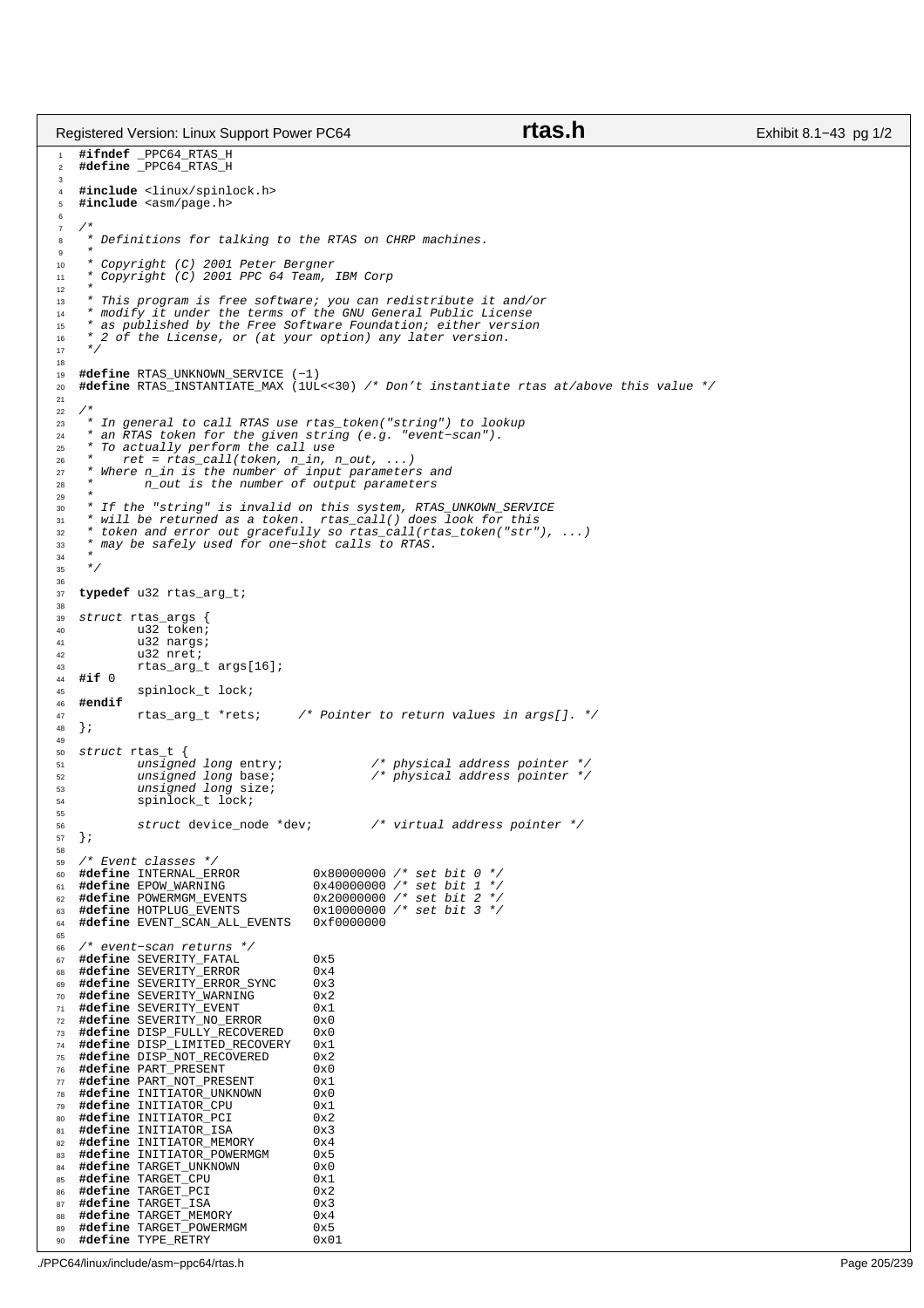|            | Registered Version: Linux Support Power PC64                                                                                       |              | rtas.h                                                                        | Exhibit 8.1-43 pg 2/2 |
|------------|------------------------------------------------------------------------------------------------------------------------------------|--------------|-------------------------------------------------------------------------------|-----------------------|
| 91         | #define TYPE_TCE_ERR                                                                                                               | 0x02         |                                                                               |                       |
| 92<br>93   | #define TYPE_INTERN_DEV_FAIL<br>#define TYPE_TIMEOUT                                                                               | 0x03<br>0x04 |                                                                               |                       |
| 94         | #define TYPE_DATA_PARITY                                                                                                           | 0x05         |                                                                               |                       |
| 95         | #define TYPE_ADDR_PARITY<br>#define TYPE_CACHE_PARITY                                                                              | 0x06<br>0x07 |                                                                               |                       |
| 96<br>97   | #define TYPE_ADDR_INVALID                                                                                                          | 0x08         |                                                                               |                       |
| 98         | #define TYPE_ECC_UNCORR                                                                                                            | 0x09         |                                                                               |                       |
| 99<br>100  | #define TYPE_ECC_CORR<br>#define TYPE_EPOW                                                                                         | 0x0a<br>0x40 |                                                                               |                       |
| 101        | /* I don't add PowerMGM events right now, this is a different topic */                                                             |              |                                                                               |                       |
| 102        | #define TYPE_PMGM_POWER_SW_ON                                                                                                      | 0x60         |                                                                               |                       |
| 103<br>104 | #define TYPE_PMGM_POWER_SW_OFF<br>#define TYPE_PMGM_LID_OPEN                                                                       | 0x61<br>0x62 |                                                                               |                       |
| 105        | #define TYPE_PMGM_LID_CLOSE                                                                                                        | 0x63         |                                                                               |                       |
| 106        | #define TYPE_PMGM_SLEEP_BTN                                                                                                        | 0x64         |                                                                               |                       |
| 107<br>108 | #define TYPE_PMGM_WAKE_BTN<br>#define TYPE_PMGM_BATTERY_WARN                                                                       | 0x65<br>0x66 |                                                                               |                       |
| 109        | #define TYPE_PMGM_BATTERY_CRIT                                                                                                     | 0x67         |                                                                               |                       |
| 110<br>111 | #define TYPE_PMGM_SWITCH_TO_BAT<br>#define TYPE_PMGM_SWITCH_TO_AC                                                                  | 0x68<br>0x69 |                                                                               |                       |
| 112        | #define TYPE_PMGM_KBD_OR_MOUSE                                                                                                     | 0x6a         |                                                                               |                       |
| 113        | #define TYPE_PMGM_ENCLOS_OPEN<br>#define TYPE_PMGM_ENCLOS_CLOSED                                                                   | 0x6b<br>0х6с |                                                                               |                       |
| 114<br>115 | #define TYPE_PMGM_RING_INDICATE 0x6d                                                                                               |              |                                                                               |                       |
| 116        | #define TYPE_PMGM_LAN_ATTENTION 0x6e                                                                                               |              |                                                                               |                       |
| 117<br>118 | #define TYPE_PMGM_TIME_ALARM<br>#define TYPE_PMGM_CONFIG_CHANGE                                                                    | 0x6f<br>0x70 |                                                                               |                       |
| 119        | #define TYPE_PMGM_SERVICE_PROC                                                                                                     | 0x71         |                                                                               |                       |
| 120        | struct rtas_error_log {                                                                                                            |              |                                                                               |                       |
| 121<br>122 | unsigned long version:8;                                                                                                           |              | /* Architectural version */                                                   |                       |
| 123        | unsigned long severity:3;                                                                                                          |              | /* Severity level of error */                                                 |                       |
| 124<br>125 | unsigned long disposition:2;<br>unsigned long extended:1;                                                                          |              | /* Degree of recovery */<br>$/*$ extended log present? */                     |                       |
| 126        | unsigned long /* reserved */ :2;                                                                                                   |              | /* Reserved for future use */                                                 |                       |
| 127<br>128 | unsigned long initiator:4;<br>unsigned long target:4;                                                                              |              | /* Initiator of event */<br>$\frac{*}{*}$ Target of failed operation */       |                       |
| 129        | unsigned long type:8;                                                                                                              |              | /* General event or error*/                                                   |                       |
| 130        | unsigned long extended_log_length:32;                                                                                              |              | /* length in bytes */                                                         |                       |
| 131<br>132 | unsigned char buffer[1];<br>$\}$ ;                                                                                                 |              | /* allocated by klimit bump */                                                |                       |
| 133        |                                                                                                                                    |              |                                                                               |                       |
| 134<br>135 | struct flash_block {<br><i>char</i> *data;                                                                                         |              |                                                                               |                       |
| 136        | unsigned long length;                                                                                                              |              |                                                                               |                       |
| 137        | $\}$ ;                                                                                                                             |              |                                                                               |                       |
| 138<br>139 | /* This struct is very similar but not identical to                                                                                |              |                                                                               |                       |
| 140        | * that needed by the rtas flash update.                                                                                            |              |                                                                               |                       |
| 141<br>142 | * All we need to do for rtas is rewrite num_blocks<br>* into a version/length and translate the pointers                           |              |                                                                               |                       |
| 143        | * to absolute.                                                                                                                     |              |                                                                               |                       |
| 144<br>145 | $^*/$                                                                                                                              |              | #define FLASH_BLOCKS_PER_NODE ((PAGE_SIZE - 16) / sizeof(struct flash_block)) |                       |
| 146        | struct flash_block_list {                                                                                                          |              |                                                                               |                       |
| 147        | unsigned long num_blocks;                                                                                                          |              |                                                                               |                       |
| 148<br>149 | struct flash block list *next;<br>struct flash_block blocks[FLASH_BLOCKS_PER_NODE];                                                |              |                                                                               |                       |
| 150        | $\vert \cdot \rangle$                                                                                                              |              |                                                                               |                       |
| 151<br>152 | struct flash_block_list_header { /* just the header of flash_block_list */<br>unsigned long num_blocks;                            |              |                                                                               |                       |
| 153        | struct flash block list *next;                                                                                                     |              |                                                                               |                       |
| 154        | $\}$ ;                                                                                                                             |              |                                                                               |                       |
| 155<br>156 | extern struct flash_block_list_header rtas_firmware_flash_list;                                                                    |              |                                                                               |                       |
| 157        | extern struct rtas_t rtas;                                                                                                         |              |                                                                               |                       |
| 158<br>159 | extern void enter_rtas(struct rtas_args *);                                                                                        |              |                                                                               |                       |
| 160        | extern int rtas_token(const char *service);                                                                                        |              |                                                                               |                       |
| 161        | extern long rtas_call(int token, int, int, unsigned long $*, \ldots$ );                                                            |              |                                                                               |                       |
| 162<br>163 | <b>extern</b> void phys_call_rtas(int, int, int, $\ldots$ );<br>extern void phys_call_rtas_display_status(char);                   |              |                                                                               |                       |
| 164        | extern void call_rtas_display_status(char);                                                                                        |              |                                                                               |                       |
| 165<br>166 | extern void rtas_restart(char *cmd);<br>extern void rtas_power_off(void);                                                          |              |                                                                               |                       |
| 167        | extern void rtas_halt(void);                                                                                                       |              |                                                                               |                       |
| 168        | extern struct proc_dir_entry *rtas_proc_dir;                                                                                       |              |                                                                               |                       |
| 169<br>170 |                                                                                                                                    |              |                                                                               |                       |
| 171        | /* Some RTAS ops require a data buffer and that buffer must be < 4G.                                                               |              |                                                                               |                       |
| 172<br>173 | * Rather than having a memory allocator, just use this buffer<br>* (get the lock first), make the RTAS call. Copy the data instead |              |                                                                               |                       |
| 174        | * of holding the buffer for long.                                                                                                  |              |                                                                               |                       |
| 175<br>176 | $\star$ /<br>#define RTAS_DATA_BUF_SIZE 1024                                                                                       |              |                                                                               |                       |
| 177        | extern spinlock_t rtas_data_buf_lock;                                                                                              |              |                                                                               |                       |
| 178        | extern <i>char</i> rtas_data_buf[RTAS_DATA_BUF_SIZE];                                                                              |              |                                                                               |                       |
| 179<br>180 | $\#$ endif /* _PPC64_RTAS_H */                                                                                                     |              |                                                                               |                       |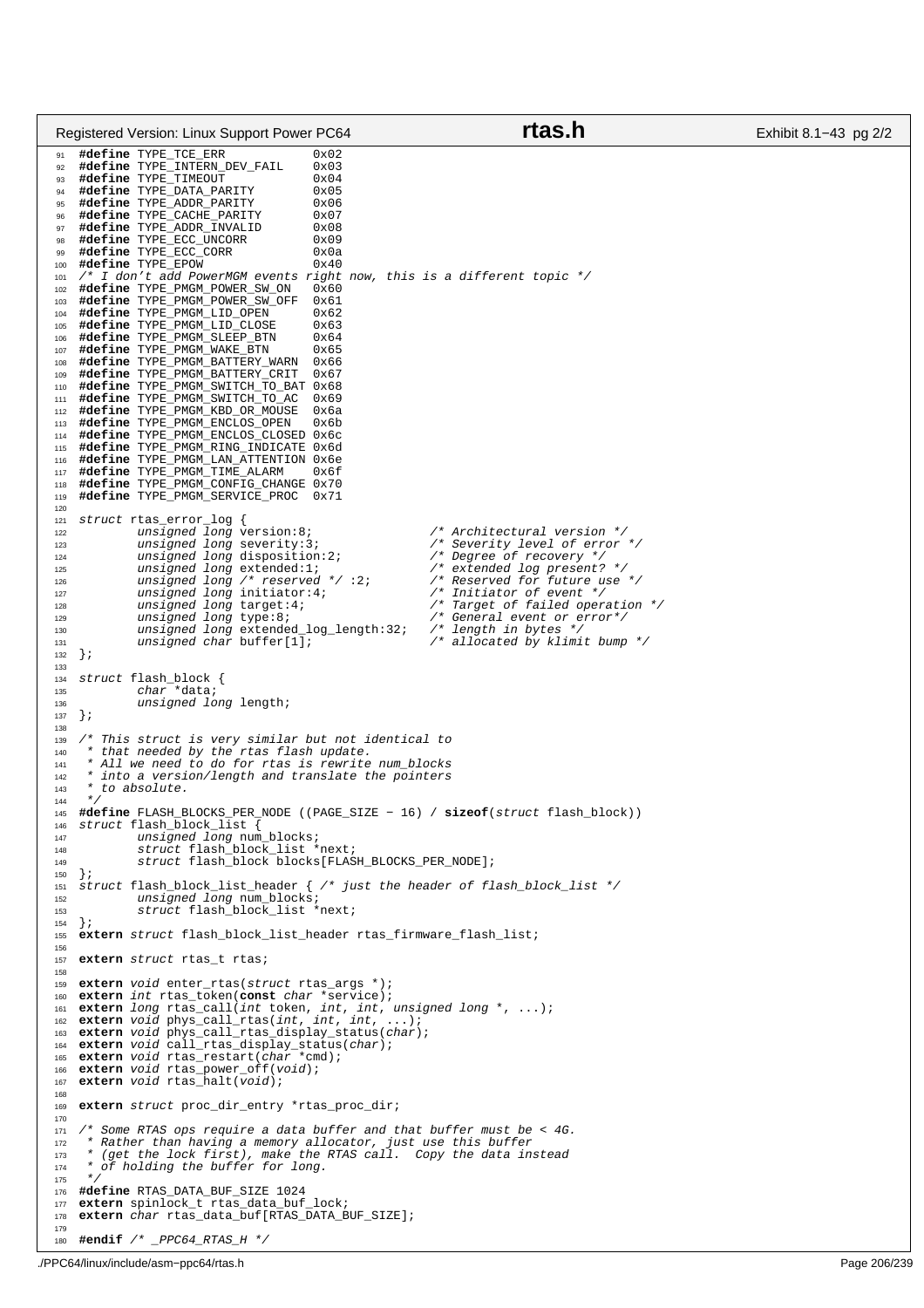# Registered Version: Linux Support Power PC64 **udbg.h** Exhibit 8.1−44 pg 1/1

<sup>1</sup> **#ifndef** \_\_UDBG\_HDR <sup>2</sup> **#define** \_\_UDBG\_HDR 3  $\begin{matrix} 4 & / \\ 5 & \end{matrix}$ <sup>5</sup> \* c 2001 PPC 64 Team, IBM Corp  $\epsilon$ <sup>7</sup> \* This program is free software; you can redistribute it and/or <sup>8</sup> \* modify it under the terms of the GNU General Public License <sup>9</sup> \* as published by the Free Software Foundation; either version<br>
<sup>9</sup> \* 2 of the License, or (at your option) any later version. <sup>9</sup> as purished by the rice is in the line and the same of the License, or (at your option) any later version.  $\star$  / 12 13 void udbg\_init\_uart(void \*comport);<br>14 void udbg\_putc(unsigned char c); 14 void udbg\_putc(unsigned char c);<br>15 unsigned char udbg getc(void); 15 unsigned char udbg\_getc(void);<br>
16 int udbg\_getc\_poll(void);<br>
17 void udbg\_write(**const** char \*s, int n);<br>
19 int udbg\_read(char \*buf, int buflen); <sup>20</sup> struct console; <sup>21</sup> void udbg\_console\_write(struct console \*con, **const** char \*s, unsigned int n); <sup>22</sup> void udbg\_puthex(unsigned long val); <sup>23</sup> void udbg\_printSP(**const** char \*s); <sup>24</sup> void udbg\_printf(**const** char \*fmt, ...); <sup>25</sup> void udbg\_ppcdbg(unsigned long flags, **const** char \*fmt, ...); <sup>26</sup> unsigned long udbg\_ifdebug(unsigned long flags);  $\frac{26}{27}$ 28 void udbg\_init\_uart(void \*comport);<br>29 **#endif** <sup>29</sup> **#endif**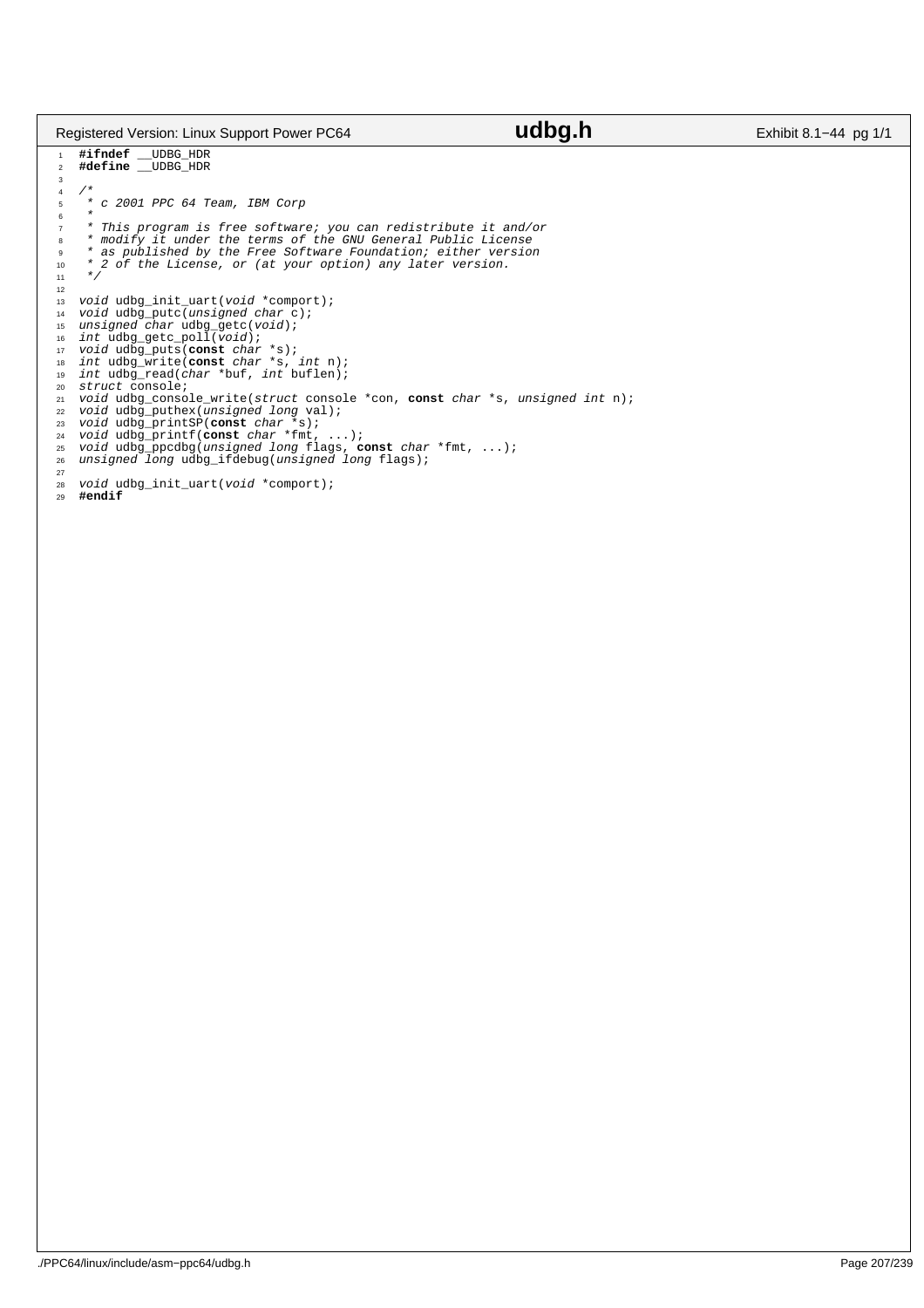## Registered Version: Linux Support Power PC64 **HvCallCfg.h** Exhibit 8.1–45 pg 1/3

 $/$ \*  $\gamma$  \* HvCallCfa h \* Copyright (C) 2001 Mike Corrigan IBM Corporation <sup>4</sup> \* \* This program is free software; you can redistribute it and/or modify <sup>6</sup> \* it under the terms of the GNU General Public License as published by \* the Free Software Foundation; either version 2 of the License, or \* (at your option) any later version. \* <sup>10</sup> \* This program is distributed in the hope that it will be useful, <sup>11</sup> \* but WITHOUT ANY WARRANTY; without even the implied warranty of <sup>12</sup> \* MERCHANTABILITY or FITNESS FOR A PARTICULAR PURPOSE. See the \* GNU General Public License for more details.  $\frac{14}{15}$ \* You should have received a copy of the GNU General Public License \* along with this program; if not, write to the Free Software <sup>17</sup> \* Foundation, Inc., 59 Temple Place, Suite 330, Boston, MA 02111−1307 USA  $18$ 19 //=====================================================================================  $\frac{1}{11}$ 22 // This file contains the "hypervisor call" interface which is used to  $\frac{23}{10}$  drive the hypervisor from the OS. drive the hypervisor from the OS.  $\frac{24}{25}$  //===================================================================================== 26 //−−−−−−−−−−−−−−−−−−−−−−−−−−−−−−−−−−−−−−−−−−−−−−−−−−−−−−−−−−−−−−−−−−− // Standard Includes //−−−−−−−−−−−−−−−−−−−−−−−−−−−−−−−−−−−−−−−−−−−−−−−−−−−−−−−−−−−−−−−−−−− <sup>30</sup> **#ifndef** \_HVCALLSC\_H <sup>31</sup> **#include** "HvCallSc.h" <sup>32</sup> **#endif** 33 **#ifndef** \_HVTYPES\_H <sup>35</sup> **#include** <asm/iSeries/HvTypes.h> <sup>36</sup> **#endif** 37 //−−−−−−−−−−−−−−−−−−−−−−−−−−−−−−−−−−−−−−−−−−−−−−−−−−−−−−−−−−−−−−−−−−−−−−−−−−−−−−−−−−−−− 39 // Constants<br>40 //---------- //−−−−−−−−−−−−−−−−−−−−−−−−−−−−−−−−−−−−−−−−−−−−−−−−−−−−−−−−−−−−−−−−−−−−−−−−−−−−−−−−−−−−− **#ifndef** \_HVCALLCFG\_H <sup>42</sup> **#define** \_HVCALLCFG\_H 43 enum HvCallCfg\_ReqQual  $\{$  HvCallCfg\_Cur = 0, <sup>47</sup> HvCallCfg\_Init = 1, <sup>48</sup> HvCallCfg\_Max = 2, <sup>49</sup> HvCallCfg\_Min = 3 <sup>50</sup> }; 51 **#define** HvCallCfgGetLps<br>53 **#define** HvCallCfgGetActiveLpMap Max **Hold HuCallCfg + 0**<br>HvCallCfg + 1 **#define** HvCallCfgGetActiveLpMap HvCallCfg + 1 <sup>54</sup> #define HvCallCfgGetLpVrmIndex bucker and HvCallCfg + 254 + 255 + 255 + 255 + 255 + 255 + 255 + 255 + 255 + 255 + 255 + 255 + 255 + 255 + 255 + 255 + 255 + 255 + 255 + 255 + 255 + 255 + 255 + 255 + 255 + 255 + 255 + 2 **#define** HvCallCfgGetLpMinSupportedPlicVrmIndex HvCallCfg + 3 **#define** HvCallCfgGetLpMinCompatablePlicVrmIndex HvCallCfg + 4 **#define** HvCallCfgGetLpVrmName HvCallCfg + 5 **#define** HvCallCfgGetSystemPhysicalProcessors HvCallCfg + 6 **#define** HvCallCfgGetPhysicalProcessors HvCallCfg + 7 **#define** HvCallCfgGetSystemMsChunks<br>61 **#define** HvCallCfqGetMsChunks HvCallCfq + 9 **Hefine** HvCallCfgGetMsChunks<br>61 **#define** HvCallCfgGetMsChunks<br>62 **#define** HvCallCfgGetInteractivePercentage HvCallCfg + 10 **#define** HvCallCfgGetInteractivePercentage HvCallCfg + 10<br>63 **#define** HvCallCfgIsBusDedicated HvCallCfg + 11 **#define** HvCallCfgIsBusDedicated HvCallCfg + 11<br>64 **#define** HvCallCfgGetBusOwner HvCallCfg + 12 **#define** HvCallCfgGetBusOwner HvCallCfg + 12 **#define** HvCallCfgGetBusAllocation **Home HumilTime** HvCallCfg + 13<br>66 **#define** HvCallCfgGetBusUnitOwner **Home HumilTime** HvCallCfg + 14 **#define** HvCallCfgGetBusUnitOwner<br>66 **#define** HvCallCfgGetBusUnitOwner HvCallCfg + 14<br>67 **#define** HvCallCfgGetBusUnitAllocation HvCallCfg + 15 **#define** HvCallCfgGetBusUnitAllocation **HvCallCfg + 15**<br>68 **#define** HvCallCfgGetVirtualBusPool **HvCallCfg + 16 #define** HvCallCfgGetVirtualBusPool HvCallCfg + 16 **#define** HvCallCfgGetBusUnitInterruptProc HvCallCfg + 17 % **#define** HvCallCfgGetConfiguredBusUnitsForIntProc HvCallCfg + 18<br> **#define** HvCallCfgGetRioSanBusPool HvCallCfg + 19 **#define** HvCallCfgGetRioSanBusPool **Humes** HvCallCfg + 19<br>72 **#define** HvCallCfgGetSharedPoolIndex HvCallCfg + 20 **#define** HvCallCfgGetSharedPoolIndex HvCallCfg + 20<br>
73 **#define** HvCallCfgGetSharedProcUnits HvCallCfg + 21 **#define** HvCallCfgGetSharedProcUnits <br>74 **#define** HvCallCfgGetNumProcsInSharedPool HvCallCfg + 22 #define HvCallCfgGetNumProcsInSharedPool **#define** HvCallCfgRouter23 <br>76 **#define** HvCallCfgRouter24 **H**vCallCfg + 24 **#define** HvCallCfgRouter24 HvCallCfg + 24 **#define** HvCallCfgRouter25<br>
78 **#define** HvCallCfgRouter26<br>
79 **#define** HvCallCfgRouter27<br>
79 **#define** HvCallCfgRouter27 <sup>78</sup> **#define** HvCallCfgRouter26<br><sup>79</sup> **#define** HvCallCfgRouter27 % **#define** HvCallCfgRouter27 <br> **#define** HvCallCfqGetMinRuntimeMsChunks HvCallCfq + 28 **#define** HvCallCfgGetMinRuntimeMsChunks<br>81 **#define** HvCallCfgSetMinRuntimeMsChunks HyCallCfg + 29 **#define** HvCallCfgSetMinRuntimeMsChunks<br>82 **#define** HvCallCfgSetMinRuntimeMsChunks HvCallCfg + 29<br>82 **#define** HvCallCfgGetVirtualLanIndexMap HvCallCfg + 30 **#define** HvCallCfgGetVirtualLanIndexMap HvCallCfg + 30 **#define** HvCallCfgGetLpExecutionMode HvCallCfg + 31 **#define** HvCallCfgGetHostingLpIndex 85 //==================================================================== **static inline** HvLpIndex HvCallCfg\_getLps(void)  $88 \qquad {\begin{matrix} \phantom{00} \phantom{00} \phantom{00} \phantom{00} \phantom{00} \phantom{00} \phantom{00} \phantom{00} \end{matrix}}$ HvLpIndex retVal = HvCall0(HvCallCfgGetLps); // getPaca()−>adjustHmtForNoOfSpinLocksHeld();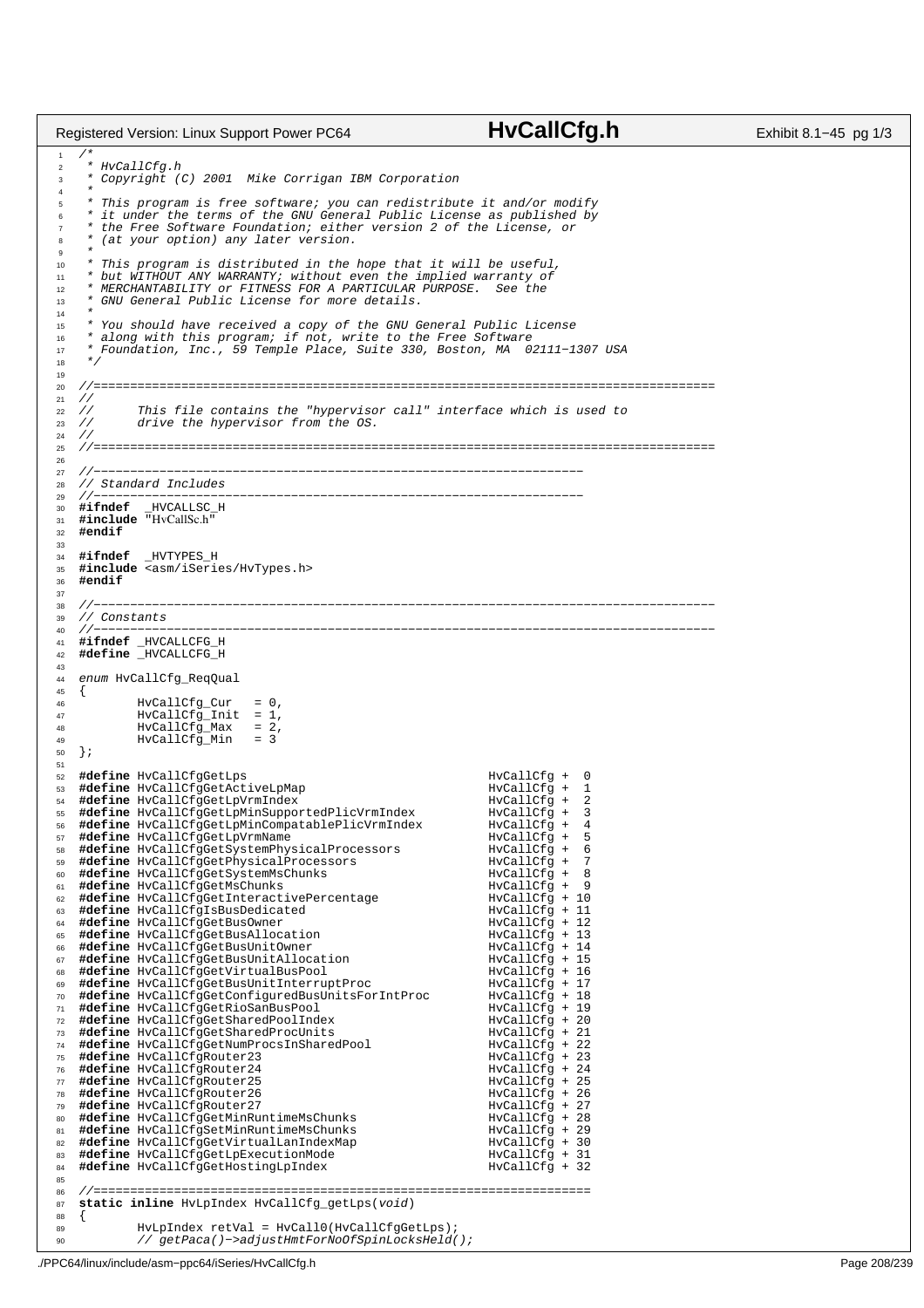```
91 return retVal;
9293 //====================================================================
                                       94 static inline int HvCallCfg_isBusDedicated(u64 busIndex)
95<br>96
            int retVal = HvCall1(HvCallCfgIsBusDedicated, busIndex);
97 // getPaca()−>adjustHmtForNoOfSpinLocksHeld();
98 return retVal;
99 }
100 //====================================================================
   101 static inline HvLpIndex HvCallCfg_getBusOwner(u64 busIndex)
102<br>103
103 HvLpIndex retVal = HvCall1(HvCallCfgGetBusOwner,busIndex);<br>104 // qetPaca()->adjustHmtForNoOfSpinLocksHeld();
104 // getPaca()->adjustHmtForNoOfSpinLocksHeld();<br>
return retVal;
            return retVal;
106107 //====================================================================
108 static inline HvLpIndexMap HvCallCfg_getBusAllocation(u64 busIndex)
109 {
110 HvLpIndexMap retVal = HvCall1(HvCallCfgGetBusAllocation,busIndex);<br>111 // getPaca()->adjustHmtForNoOfSpinLocksHeld();
112 return retVal;
113 }
114 //====================================================================
                                       HvCallCfg\_getActiveLpMap(void)116 \quad \{117 HvLpIndexMap retVal = HvCall0(HvCallCfgGetActiveLpMap);
118 // getPaca()−>adjustHmtForNoOfSpinLocksHeld();
119 return retVal;
   \{1, 2, \ldots\}121 //====================================================================
122 static inline HvLpVirtualLanIndexMap HvCallCfg_getVirtualLanIndexMap(HvLpIndex lp)
\begin{array}{c} 123 \\ 124 \end{array}124 // This is a new function in V5R1 so calls to this on older<br>125 // hypervisors will return -1
125 // hypervisors will return −1
126 u64 retVal = HvCall1(HvCallCfgGetVirtualLanIndexMap, lp);
127 if(retVal == −1)<br>128 retVal =
128<br>129 retVal = 0;<br>129 // getPaca()->adjus
129 // getPaca()->adjustHmtForNoOfSpinLocksHeld();<br>130 return retVal;
            130 return retVal;
131 }
132 //===================================================================
133 static inline u64 HvCallCfg_getSystemMsChunks(void)
\begin{matrix} 134 \\ 135 \end{matrix}u64 retVal = HvCall0(HvCallCfgGetSystemMsChunks);
136 // getPaca()->adjustHmtForNoOfSpinLocksHeld();<br>137 return retVal;
             137 return retVal;
138<br>139
139 //===================================================================
                                        140 static inline u64 HvCallCfg_getMsChunks(HvLpIndex lp,enum HvCallCfg_ReqQual qual)
141 \quad142 u64 retVal = HvCall2(HvCallCfgGetMsChunks, lp,qual);<br>143 // qetPaca()->adjustHmtForNoOfSpinLocksHeld();
            143 // getPaca()−>adjustHmtForNoOfSpinLocksHeld();
144 return retVal;
145 }
146 //===================================================================
                                       147 static inline u64 HvCallCfg_getMinRuntimeMsChunks(HvLpIndex lp)
148 \{<br>149
149 // NOTE: This function was added in v5r1 so older hypervisors will return a −1 value
150 u64 retVal = HvCall1(HvCallCfgGetMinRuntimeMsChunks,lp);
151 // getPaca()−>adjustHmtForNoOfSpinLocksHeld();
152 return retVal;
153<br>154154 //===================================================================
155 static inline u64 HvCallCfg_setMinRuntimeMsChunks(u64 chunks)
\begin{matrix} 156 \\ 157 \end{matrix}157 u64 retVal = HvCall1(HvCallCfgSetMinRuntimeMsChunks,chunks);<br>158 // qetPaca()->adjustHmtForNoOfSpinLocksHeld();
             158 // getPaca()−>adjustHmtForNoOfSpinLocksHeld();
159 return retVal;
\begin{matrix} 160 \end{matrix}161 //===================================================================
162 static inline u64 HvCallCfg_getSystemPhysicalProcessors(void)
\begin{matrix} 163 \\ 164 \end{matrix}u64 retVal = HvCall0(HvCallCfgGetSystemPhysicalProcessors);
165 // getPaca()−>adjustHmtForNoOfSpinLocksHeld();
166 return retVal;
167 }
168 //===================================================================
                                        169 static inline u64 HvCallCfg_getPhysicalProcessors(HvLpIndex lp,enum HvCallCfg_ReqQual qual)
170 {<br>171u64 retVal = HvCall2(HvCallCfgGetPhysicalProcessors, lp, qual);
172 // getPaca()->adjustHmtForNoOfSpinLocksHeld();<br>173 return retVal;
            173 return retVal;
174<br>175175<br>static inline u64 HyCallCfg getConfiguredBusUnitsForInt
176 static inline u64 HvCallCfg_getConfiguredBusUnitsForInterruptProc(HvLpIndex lp,
   177 u16 hvLogicalProcIndex)<br>{<br>}
178<br>179
            u64 retVal = HvCall2(HvCallCfgGetConfiguredBusUnitsForIntProc, lp,hvLogicalProcIndex);
180 // getPaca()−>adjustHmtForNoOfSpinLocksHeld();
Registered Version: Linux Support Power PC64 HvCallCfg.h Exhibit 8.1–45 pg 2/3
```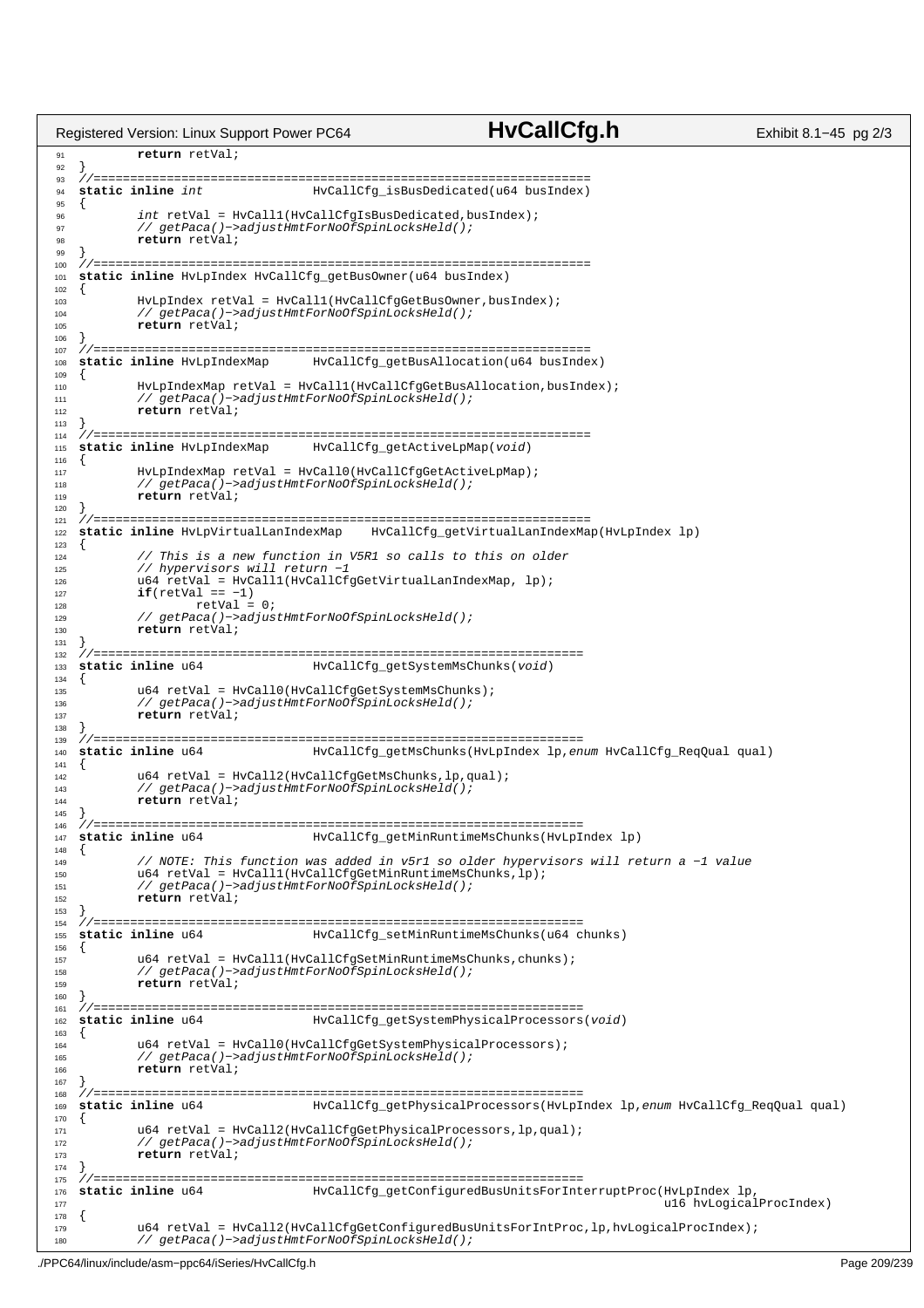## **return** retVal; } <sup>184</sup> //================================================================== <sup>185</sup> **static inline** HvLpSharedPoolIndex HvCallCfg\_getSharedPoolIndex(HvLpIndex lp) { 187 HvLpSharedPoolIndex retVal =<br>188 HvCall1(HvCallCfqGet) 188 HvCall1(HvCallCfgGetSharedPoolIndex, lp);<br>
189 // getPaca()->adjustHmtForNoOfSpinLocksHeld(); 189 // getPaca()−>adjustHmtForNoOfSpinLocksHeld();<br>190 **return** retVal; return retVal; } <sup>193</sup> //================================================================== **static inline** u64 HvCallCfg\_getSharedProcUnits(HvLpIndex lp,enum HvCallCfg\_ReqQual qual) { 195 l<br>196 u64 retVal = HvCall2(HvCallCfgGetSharedProcUnits,lp,qual);<br>197 // qetPaca()->adjustHmtForNoOfSpinLocksHeld(); 197 // getPaca()−>adjustHmtForNoOfSpinLocksHeld();<br>198 **return** retVal; return retVal; } <sup>201</sup> //================================================================== **static inline** u64 HvCallCfg\_getNumProcsInSharedPool(HvLpSharedPoolIndex sPI) { u16 retVal = HvCall1(HvCallCfgGetNumProcsInSharedPool,sPI); <sup>205</sup> // getPaca()−>adjustHmtForNoOfSpinLocksHeld(); **return** retVal;  $\left. \begin{array}{c} 208 \\ 209 \end{array} \right.$  //================================================================== static inline HvLpIndex HvCallCfg\_getHostingLpIndex(HvLpIndex lp) {<br>212 212 u64 retVal = HvCall1(HvCallCfgGetHostingLpIndex,lp);<br>213 // getPaca()->adjustHmtForNoOfSpinLocksHeld(); 213 // getPaca()->adjustHmtForNoOfSpinLocksHeld();<br>214 **return** retVal; **return** retVal; } **#endif** // \_HVCALLCFG\_H Registered Version: Linux Support Power PC64 **HvCallCfg.h** Exhibit 8.1–45 pg 3/3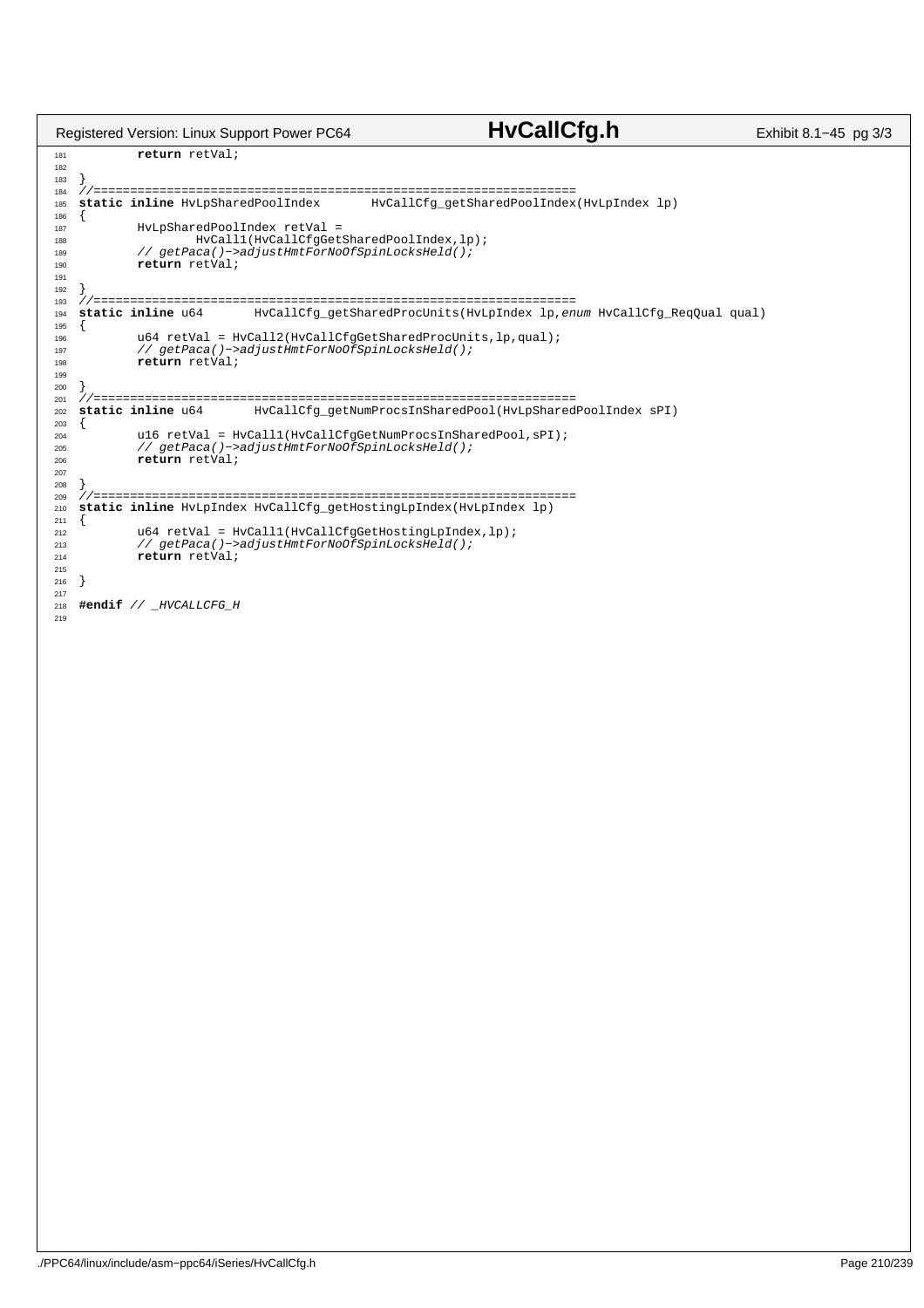# Registered Version: Linux Support Power PC64 **HvCallEvent.h** Exhibit 8.1–46 pg 1/4

 $1 /$  $\frac{1}{2}$  \* HvCallEvent.h \* Copyright (C) 2001 Mike Corrigan IBM Corporation \* \* This program is free software; you can redistribute it and/or modify <sup>6</sup> \* it under the terms of the GNU General Public License as published by \* the Free Software Foundation; either version 2 of the License, or \* (at your option) any later version. \* \* This program is distributed in the hope that it will be useful,<br>" \* but WITHOUT ANY WARRANTY; without even the implied warranty of<br>" \* MERCHANTABILITY or FITNESS FOR A PARTICULAR PURPOSE. See the<br>" GNU General Public L  $\frac{14}{15}$ \* You should have received a copy of the GNU General Public License \* along with this program; if not, write to the Free Software <sup>17</sup> \* Foundation, Inc., 59 Temple Place, Suite 330, Boston, MA 02111−1307 USA 18  $* /$  //==================================================================  $\frac{1}{11}$ 22 // This file contains the "hypervisor call" interface which is used to<br>23 // drive the hypervisor from the OS. 23 // drive the hypervisor from the  $\overline{OS}$ .  $\frac{24}{25}$  // //================================================================== //−−−−−−−−−−−−−−−−−−−−−−−−−−−−−−−−−−−−−−−−−−−−−−−−−−−−−−−−−−−−−−−−−−− // Standard Includes <sup>29</sup> //−−−−−−−−−−−−−−−−−−−−−−−−−−−−−−−−−−−−−−−−−−−−−−−−−−−−−−−−−−−−−−−−−−− <sup>30</sup> **#ifndef** \_HVCALLSC\_H **#include** <asm/iSeries/HvCallSc.h> **#endif** <sup>34</sup> **#ifndef** \_HVTYPES\_H **#include** <asm/iSeries/HvTypes.h> **#endif #include** <asm/abs\_addr.h> //−−−−−−−−−−−−−−−−−−−−−−−−−−−−−−−−−−−−−−−−−−−−−−−−−−−−−−−−−−−−−−−−−−− // Other Includes //−−−−−−−−−−−−−−−−−−−−−−−−−−−−−−−−−−−−−−−−−−−−−−−−−−−−−−−−−−−−−−−−−−− //−−−−−−−−−−−−−−−−−−−−−−−−−−−−−−−−−−−−−−−−−−−−−−−−−−−−−−−−−−−−−−−−−−− // Constants //−−−−−−−−−−−−−−−−−−−−−−−−−−−−−−−−−−−−−−−−−−−−−−−−−−−−−−−−−−−−−−−−−−− **#ifndef** \_HVCALLEVENT\_H **#define** \_HVCALLEVENT\_H struct HvLpEvent; 52 **typedef** u8 HvLpEvent\_Type;<br>53 **typedef** u8 HvLpEvent AckIn **typedef** u8 HvLpEvent\_AckInd; **typedef** u8 HvLpEvent\_AckType; struct HvCallEvent\_PackedParms  $\begin{matrix} 57 & \left\{ \\ 58 & \right. \end{matrix}$ 58 u8 xAckType:1;<br>59 u8 xAckInd:1; 59 u8 xAckInd:1;<br>60 u8 xRsvd:1; u8 xRsvd:1;<br>u8 xTargetLu 61 u8 xTargetLp:5;<br>62 u8 xType; 62 u8 xType;<br>63 u16 xSubty es<br>
64 UI6 xSubtype;<br>
64 HyLpInstanceId xSourceIn <sup>64</sup> HvLpInstanceId xSourceInstId; HvLpInstanceId xTargetInstId; } ; **typedef** u8 HvLpDma\_Direction; **typedef** u8 HvLpDma\_AddressType; struct HvCallEvent\_PackedDmaParms { 73 u8 xDirection:1;<br>74 u8 xLocalAddrTyp xLocalAddrType:1; 75 u8 xRemoteAddrType:1;<br>76 u8 xRsvd1:5; % valuations in the matrix of the matrix  $\frac{15}{77}$  which is the matrix  $\frac{15}{77}$  which is the matrix  $\frac{15}{77}$  which is the matrix  $\frac{15}{77}$  which is the matrix  $\frac{15}{77}$  which is the matrix of the matrix of the 77 HvLpIndex xRemoteLp;<br>
78 u8 xType; u8  $xType;$ <br>  $79$  u8  $xRswd2;$ <sup>79</sup> u8 xRsvd2; <sup>80</sup> HvLpInstanceId xLocalInstId; HvLpInstanceId xRemoteInstId; }; <sup>84</sup> **typedef** u64 HvLpEvent\_Rc; **typedef** u64 HvLpDma\_Rc; **#define** HvCallEventAckLpEvent HvCallEvent + 0 88 **#define** HvCallEventCancelLpEvent and the HvCallEvent + 1<br>189 **#define** HvCallEventCloseLpEventPath + 2 **#define** HvCallEventCloseLpEventPath  $\frac{1}{2}$  HvCallEvent + 2<br> **#define** HvCallEventDmaBufList HvCallEvent + 3 **#define** HvCallEventDmaBufList **Alleger 10 and 40 and 40 and 40 and 40 and 40 and 40 and 40 and 40 and 40 and 40 and 40 and 40 and 40 and 40 and 40 and 40 and 40 and 40 and 40 and 40 and 40 and 40 and 40 and 40 and 40** 

./PPC64/linux/include/asm−ppc64/iSeries/HvCallEvent.h Page 211/239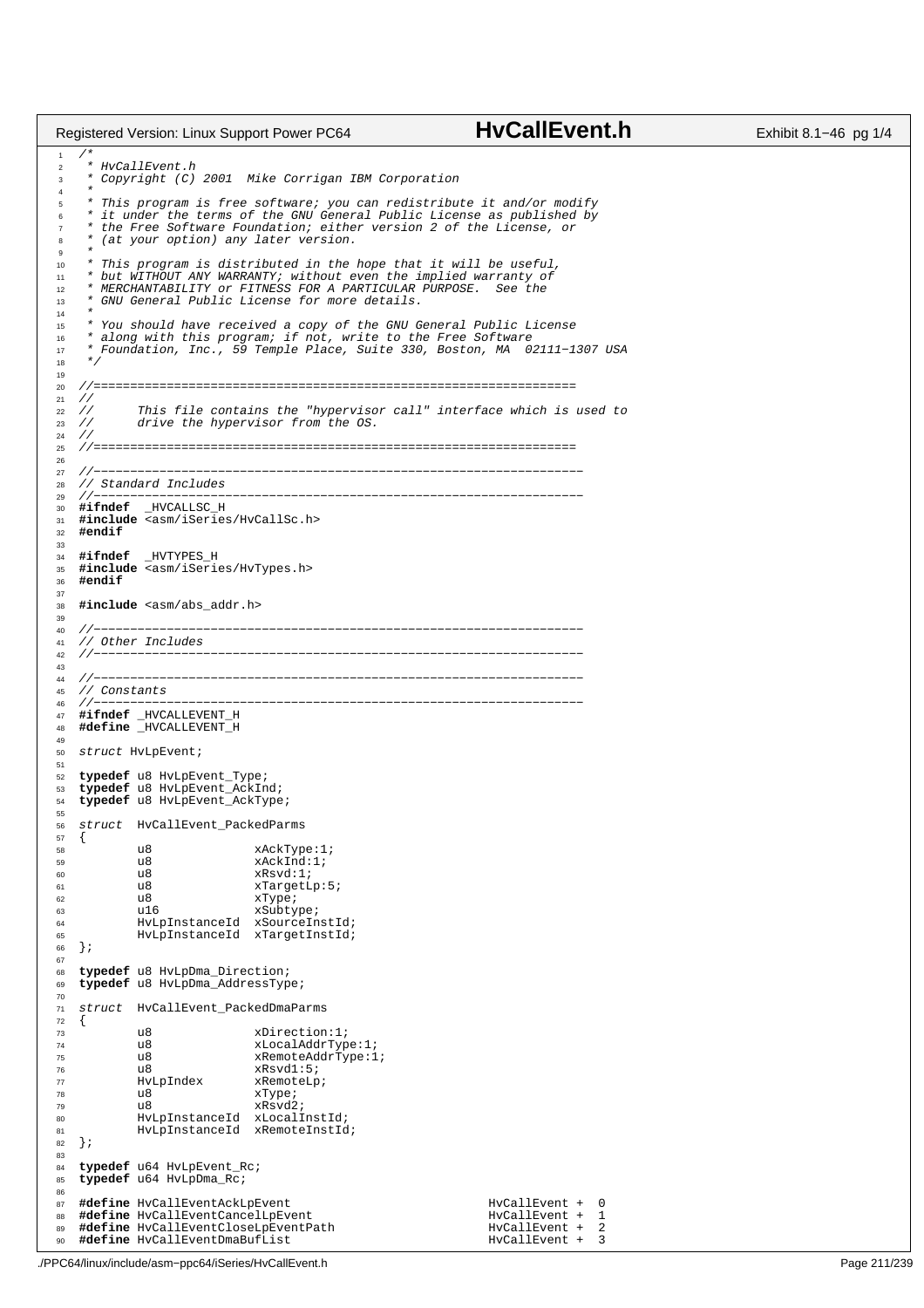```
91 #define HvCallEventDmaSingle HvCallEvent + 4
92 #define HvCallEventDmaToSp HvCallEvent + 5 
e a series and the HvCallEventGetOverflowLpEvents and the HvCallEvent + 6<br>
94 #define HvCallEventGetSourceLpInstanceId HvCallEvent + 7
    94 #define HvCallEventGetSourceLpInstanceId HvCallEvent + 7
95 #define HvCallEventGetTargetLpInstanceId HvCallEvent + 8<br>96 #define HvCallEventOpenLpEventPath + 9
    #define HvCallEventOpenLpEventPath<br>
#define HvCallEventOpenLpEventPath HvCallEvent + 9<br>
#define HvCallEventSetLpEventStack HvCallEvent + 10
er and the Home of the Hotel Human Hotel Hotel Human Hotel Hotel Hotel Hotel Hotel Hotel Hotel Hotel Hotel Hotel Hotel Hotel Hotel Hotel Hotel Hotel Hotel Hotel Hotel Hotel Hotel Hotel Hotel Hotel Hotel Hotel Hotel Hotel H
98 #define HvCallEventSignalLpEvent <br>99 #define HvCallEventSignalLpEventParms HvCallEvent + 12
99 #define HvCallEventSignalLpEventParms HyCallEvent + 12<br>100 #define HvCallEventSetInterLpOueueIndex HyCallEvent + 13
100 #define HvCallEventSetInterLpQueueIndex                         HvCallEvent + 13<br>101 #define HvCallEventSetLpEventOueueInterruptProc           HvCallEvent + 14
    101 #define HvCallEventSetLpEventQueueInterruptProc HvCallEvent + 14
102 #define HvCallEventRouter15
103
104 //======================================================================
                                        105 static inline void HvCallEvent_getOverflowLpEvents(u8 queueIndex)
\begin{matrix} 106 \\ 107 \end{matrix}HvCall1(HvCallEventGetOverflowLpEvents,queueIndex);
108 // getPaca()−>adjustHmtForNoOfSpinLocksHeld();
109 }
110 //======================================================================
                                        111 static inline void HvCallEvent_setInterLpQueueIndex(u8 queueIndex)
\begin{matrix} 112 \\ 113 \end{matrix}112<br>113 HvCall1(HvCallEventSetInterLpQueueIndex,queueIndex);<br>114 // getPaca()->adjustHmtForNoOfSpinLocksHeld();
   114 // getPaca()−>adjustHmtForNoOfSpinLocksHeld();
115 }
116 //======================================================================
117 static inline void HvCallEvent_setLpEventStack(u8 queueIndex,
118 char * eventStackAddr,
119 u32 eventStackSize)
   \left\{ \right.121 u64 abs_addr;<br>122 abs addr = vi
             abs_addr = virt_to_absolute( (unsigned long) eventStackAddr );
123
124 HvCall3(HvCallEventSetLpEventStack, queueIndex, abs_addr, eventStackSize);<br>// getPaca()->adjustHmtForNoOfSpinLocksHeld();
   125 // getPaca()−>adjustHmtForNoOfSpinLocksHeld();
\begin{array}{c} 126 \\ 127 \end{array} //========
127 //======================================================================
<sup>128</sup> static inline void HvCallEvent_setLpEventQueueInterruptProc(u8 queueIndex,<br>129 129 ul6 lpLogicalProcIndex)
   16 lpLogicalProcIndex)
130 {
131 HvCall2(HvCallEventSetLpEventQueueInterruptProc,queueIndex,lpLogicalProcIndex);
132 // getPaca()−>adjustHmtForNoOfSpinLocksHeld();
133 }<br>134 //========
                 134 //=====================================================================
135 static inline HvLpEvent_Rc HvCallEvent_signalLpEvent(struct HvLpEvent* event)
\begin{matrix}\n136 \\
137\n\end{matrix}1164 abs addr;
138 HvLpEvent_Rc retVal;<br>139 #ifdef DEBUG SENDEVENT
   #ifdef DEBUG SENDEVENT
140 printk("HvCallEvent_signalLpEvent: *event = %016lx\n ", (unsigned long)event);
141 #endif
142 abs_addr = virt_to_absolute( (unsigned long) event );<br>143 cetVal = (HyLpEvent Rc)HyCall1(HyCallEventSignalLpEve
             143 retVal = (HvLpEvent_Rc)HvCall1(HvCallEventSignalLpEvent, abs_addr);
144 // getPaca()−>adjustHmtForNoOfSpinLocksHeld();
145 return retVal;
146 }
    147 //=====================================================================
148 static inline HvLpEvent_Rc HvCallEvent_signalLpEventFast(HvLpIndex targetLp,
<sup>149</sup> HvLpEvent_Type type,<br>150 116 subtype,
150 u16 subtype,
151 HvLpEvent_AckInd ackInd,
152 HvLpEvent_AckType ackType,
153 HvLpInstanceId sourceInstanceId, 154<br>HvLpInstanceId fargetInstanceId, 154
                                                      154 HvLpInstanceId targetInstanceId,
155 u64 correlationToken,
156 u64 eventData1,
157 u64 eventData2, u64 eventData2, u64 eventData2, u64 eventData3.
158 u64 eventData3 u64 eventData3 u64 eventData4
159 u64 eventData4 u64 eventData4 u64 eventData4
    164 eventData5)
161<br>162
             HvLpEvent Rc retVal;
163
164 // Pack the misc bits into a single Dword to pass to PLIC
165 union
166 {
167 struct HvCallEvent_PackedParms parms;<br>168 struct 164 dword;
168 u64 dword;<br>169 hacked;
             } packed;
170 packed.parms.xAckType = ackType;<br>171 packed.parms.xAckInd = ackInd;
171 packed.parms.xAckInd = ac.<br>171 packed.parms.xAckInd = ac
172 packed.parms.xRsvd = 0;<br>173 packed.parms.xTargetLp = targetLp;
173 packed.parms.xTargetLp = targetLp;
174 packed.parms.xType = type;
             packed.parms.xSubtype = subtype;<br>packed.parms.xSourceInstId = sourceInstanceId;
176 packed.parms.xSourceInstId = sourceInstanceId;<br>177 packed.parms.xTargetInstId = targetInstanceId;
             packed.parms.xTargetInstId
178
179 retVal = (HvLpEvent_Rc)HvCall7(HvCallEventSignalLpEventParms,
180 packed.dword,
Registered Version: Linux Support Power PC64 HvCallEvent.h Exhibit 8.1–46 pg 2/4
```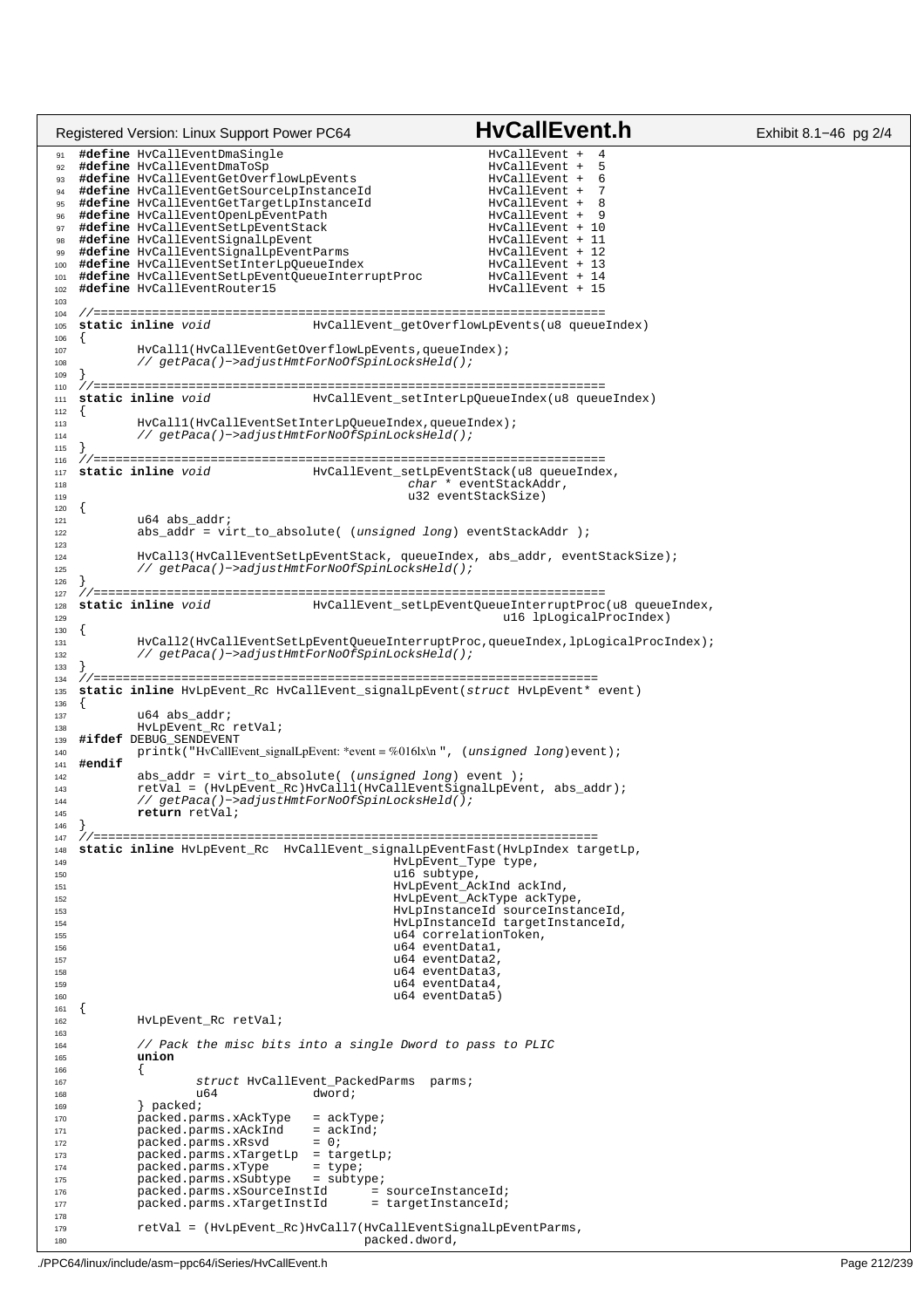181 correlationToken, the correlationToken, the correlationToken, the correlationToken, the correlationToken, the correlationToken, the correlationToken, the correlationToken, the correlationToken, the correlationToken, th 182 eventData1, eventData2, 183 eventData3,eventData4,eventData4,eventData4,eventData4,eventData4,eventData4,eventData4,eventData4,eventData4,eventData4,eventData4,eventData4,eventData4,eventData4,eventData4,eventData5,eventData5,eventData5,eventData  $eventData5$ ); 185 // getPaca()->adjustHmtForNoOfSpinLocksHeld();<br>186 **return** retVal; <sup>186</sup> **return** retVal; <sup>187</sup> } <sup>188</sup> //==================================================================== <sup>189</sup> **static inline** HvLpEvent\_Rc HvCallEvent\_ackLpEvent(struct HvLpEvent\* event) 190<br>191 u64 abs\_addr; <sup>192</sup> HvLpEvent\_Rc retVal; <sup>193</sup> abs\_addr = virt\_to\_absolute( (unsigned long) event ); 194 195 retVal = (HvLpEvent\_Rc)HvCall1(HvCallEventAckLpEvent, abs\_addr); 196 // getPaca()−>adjustHmtForNoOfSpinLocksHeld();<br>197 **return** retVal; <sup>1</sup>/P geen accepts<br> **return** retVal; 198<br>199 <sup>199</sup> //==================================================================== <sup>200</sup> **static inline** HvLpEvent\_Rc HvCallEvent\_cancelLpEvent(struct HvLpEvent\* event) <sup>201</sup> { <sup>202</sup> u64 abs\_addr; 203 HvLpEvent\_Rc retVal;<br>204 abs\_addr = virt\_to\_a  $abs\_addr = virt\_to\_absolute($  (unsigned long) event ); 205 206 retVal = (HvLpEvent Rc)HvCall1(HvCallEventCancelLpEvent, abs addr); <sup>207</sup> // getPaca()−>adjustHmtForNoOfSpinLocksHeld(); <sup>208</sup> **return** retVal;  $\frac{209}{210}$ <sup>210</sup> //=================================================================== <sup>211</sup> **static inline** HvLpInstanceId HvCallEvent\_getSourceLpInstanceId(HvLpIndex targetLp, HvLpEvent\_Type type) <sup>212</sup> { <sup>213</sup> HvLpInstanceId retVal; 214 retVal = HvCall2(HvCallEventGetSourceLpInstanceId,targetLp,type);<br>215 // aetPaca()->adjustHmtForNoOfSpinLocksHeld(); 215 // getPaca()−>adjustHmtForNoOfSpinLocksHeld();<br>216 **return** retVal; <sup>216</sup> **return** retVal; <sup>217</sup> } <sup>218</sup> //=================================================================== <sup>219</sup> **static inline** HvLpInstanceId HvCallEvent\_getTargetLpInstanceId(HvLpIndex targetLp, HvLpEvent\_Type type)  $220$ <sup>221</sup> HvLpInstanceId retVal;<br><sup>222</sup> retVal = HvCall2(HvCal <sup>222</sup> retVal = HvCall2(HvCallEventGetTargetLpInstanceId,targetLp,type); 223 // getPaca()->adjustHmtForNoOfSpinLocksHeld();<br>224 **return** retVal; <sup>224</sup> **return** retVal; <sup>225</sup> } <sup>226</sup> //=================================================================== 227 **static inline** void<br>
228 HvCallEvent\_openLpEventPath(HvLpIndex targetLp,<br>
HvLpEvent Type type)  $\frac{228}{229}$  HvLpEvent\_Type type)  $229$   $\{$ <br> $230$ 230 HvCall2(HvCallEventOpenLpEventPath,targetLp,type);<br>231 // getPaca()−>adjustHmtForNoOfSpinLocksHeld(); <sup>232</sup> }  $2/3$ <br>**static inline**  $void$  <br>**H**VCallEvent\_closeLpEventPath(HvLpInde 234 **static inline** void<br>
235<br>
HyLpEvent Type type)<br>
HyLpEvent Type type) HvLpEvent Type type) 236  $\begin{cases} 237 \end{cases}$ HvCall2(HvCallEventCloseLpEventPath,targetLp,type); <sup>238</sup> // getPaca()−>adjustHmtForNoOfSpinLocksHeld(); <sup>239</sup> } <sup>240</sup> //=================================================================== <sup>241</sup> **static inline** HvLpDma\_Rc HvCallEvent\_dmaBufList(HvLpEvent\_Type type, <sup>242</sup> and <sup>1</sup> <sup>-</sup> <sup>-</sup> HvLpIndex remotel<sub>p</sub>,<br><sup>243</sup> HvLpDma Direction of 243 and the contraction direction direction direction direction direction direction direction and  $\frac{1}{244}$ HvLpInstanceId localInstanceId, <sup>245</sup> HvLpInstanceId remoteInstanceId, 246 and 2001 and 2002 and 2003 and 2008 and 2008 and 2008 and 2008 and 2008 and 2008 and 2008 and 2008 and 200<br>247 and 2008 and 2008 and 2008 and 2008 and 2008 and 2008 and 2008 and 2008 and 2008 and 2008 and 2008 and 200<br> 247 HvLpDma\_AddressType remoteAddressType,<br>
248 // Do these need to be converted to  $\frac{1}{248}$  //  $\frac{1}{249}$  //  $\frac{1}{248}$  //  $\frac{1}{248}$  absolute addresses? <sup>249</sup> // absolute addresses? 27 absorute addre<br>u64 localBufList, <sup>251</sup> u64 remoteBufList, 252  $253$  u32 transfer<br>Length)  $254$   $\{$ <sup>254</sup> { <sup>255</sup> HvLpDma\_Rc retVal; 256 // Pack the misc bits into a single Dword to pass to PLIC<br>257 **union** <sup>257</sup> **union**  $258$   $\{$ struct HvCallEvent\_PackedDmaParms parms; 260  $u64$  dword;<br>261 } packed;  $}$  packed; 262 packed.parms.xDirection = direction;<br>263 packed.parms.xLocalAddrType = localAddressType; <sup>263</sup> packed.parms.xLocalAddrType = localAddressType; 264 packed.parms.xRemoteAddrType = remoteAddrType = remoteAddrType = remoteAddrType = remote packed.parms.xRsvd1 266 packed.parms.xRemoteLp = remoteLp;<br>267 packed.parms.xType = type; <sup>267</sup> packed.parms.xType = type; 268 packed.parms.xRsvd2 = 0;<br>269 packed.parms.xLocalInstId = localInstanceId; packed.parms.xLocalInstId 270 packed.parms.xRemoteInstId = remoteInstanceId; Registered Version: Linux Support Power PC64 **HvCallEvent.h** Exhibit 8.1–46 pg 3/4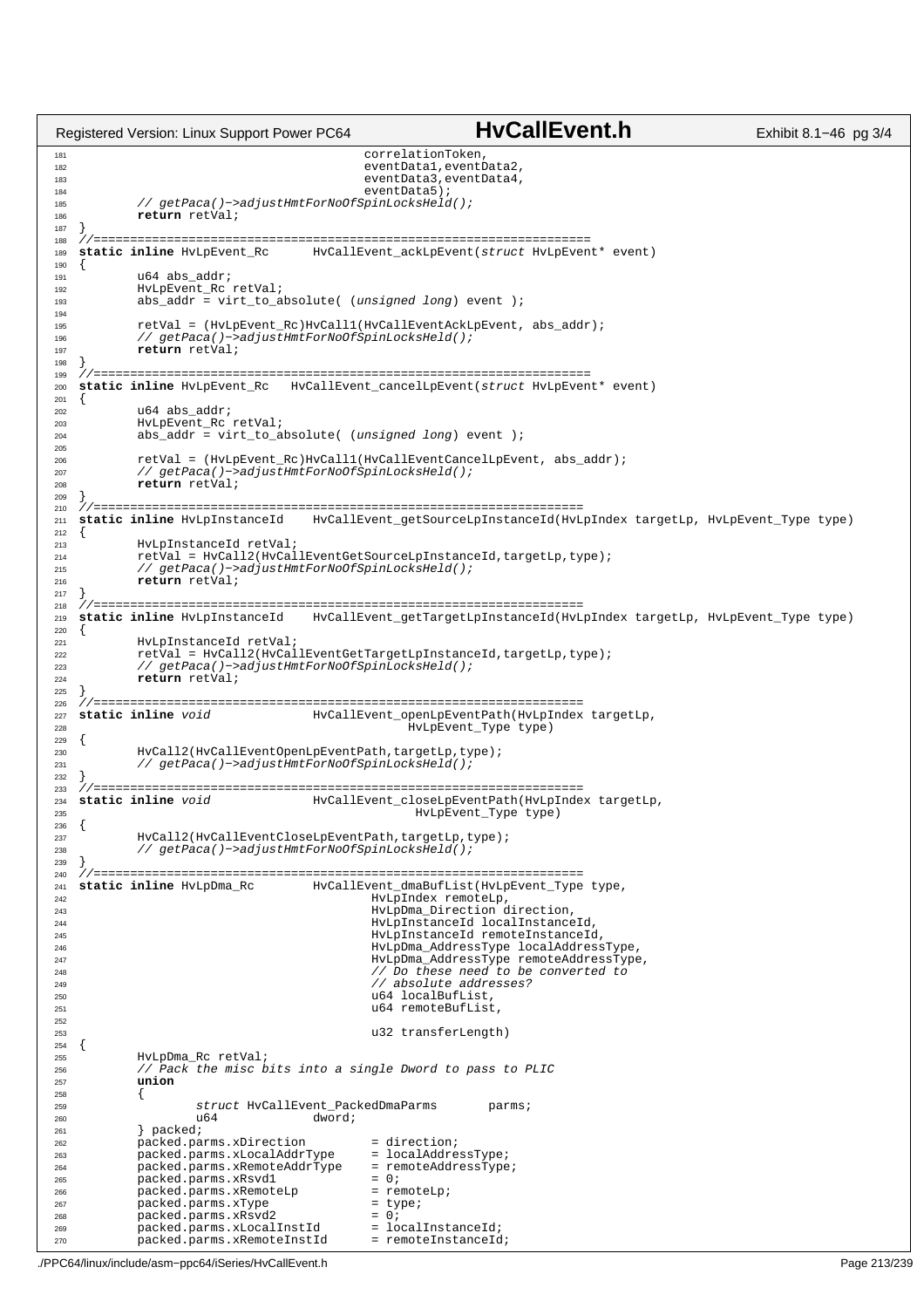```
27<sup>1</sup><sup>272</sup> retVal = (HvLpDma Rc)HvCall4(HvCallEventDmaBufList,
273 packed.dword, packed.dword, packed.dword, packed.dword,
274 localBufList,
275 remoteBufList<br>276 remoteBufList<br>transferLengt
                                                    transferLength);
277 // getPaca()−>adjustHmtForNoOfSpinLocksHeld();<br>278 return retVal;
              return retVal;
279<br>280
280 //=================================================================
                                            HvCallEvent\_dmaSingle(HvLpEvent_Type type)282<br>
282 HvLpIndex remoteLp,<br>
283 HvLpDma Direction of
external control of the Hubble HyLpDma_Direction direction,<br>284 HyLpDma_Direction direction, the HyLpDma_Direction direction,
284 HvLpInstanceId localInstanceId<br>285 HvLpInstanceId remoteInstanceId
                                                      HvLpInstanceId remoteInstanceId,
286 HvLpDma_AddressType localAddressType,
287 and the magnetic state of the method of the state of the state of the HVLpDma_AddressType remoteAddressType,<br>288 and the method of the state of the state of the state of the state of the state of the state of the state
<sup>288</sup> u64 localAddrOrTce,<br><sup>289</sup> u64 remoteAddrOrTce
<sup>289</sup> u64 remoteAddrOrTce,<br>290 u32 transferLength)
290 u32 transfer<br>Length)
    \{292 1928 HvLpDma_Rc retVal;<br>293 // Pack the misc b
293 // Pack the misc bits into a single Dword to pass to PLIC 294 union
              union<br>{
295 {
296 struct HvCallEvent_PackedDmaParms parms;<br>297 164 dword;
297 u64 dword;<br>
298 } packed;
              } packed;
299 packed.parms.xDirection = direction;<br>300 packed.parms.xLocalAddrTvpe = localAddressTvpe;
              packed.parms.xLocalAddrType = localAddressType;<br>packed.parms.xRemoteAddrType = remoteAddressType;
301 packed.parms.xRemoteAddrType = re<br>302 packed.parms.xRsvd1 = 0;
              packed.parms.xRsvd1 = 0;<br>packed.parms.xRemoteLp = remoteLp;
303 packed.parms.xRemoteLp = remoteLp;
304 packed.parms.xType = ty<br>305 packed.parms.xRsvd2 = 0;
<sup>2</sup> packed.parms.xRsvd2 = 0;<br>306 packed.parms.xLocalInstId = localInstanceId;
              packed.parms.xLocalInstId = localInstanceId;<br>packed.parms.xRemoteInstId = remoteInstanceId;
307 packed.parms.xRemoteInstId
308
309 retVal = (HvLpDma_Rc)HvCall4(HvCallEventDmaSingle,<br>310 packed.dword.
                                                   packed.dword,
311 311 localAddrOrTce, 312
312 and the control of the control of the control of the control of the control of the control of the control o<br>313 and the control of the control of the control of the control of the control of the control of the control 
313 transferLength);<br> 314 // getPaca()->adjustHmtForNoOfSpinLocksHeld()
314 // getPaca()->adjustHmtForNoOfSpinLocksHeld();<br>315 return retVal;
              315 return retVal;
316 }
    \frac{3}{2}<br>static inline HvLpDma_Rc HvCallEvent_dmaToSp(void* local, u
318 static inline HvLpDma_Rc HvCallEvent_dmaToSp(void* local, u32 remote, u32 length, HvLpDma_Direction dir)
319<br>320
320 u64 abs_addr;
321 HvLpDma_Rc retVal;
\frac{322}{322} abs addr = virt to absolute( (unsigned long) local );
323 
324 retVal = (HvLpDma_Rc)HvCall4(HvCallEventDmaToSp,
                                                   abs_addr,
326 remote , and the set of the set of the set of the set of the set of the set of the set of the set of the set of the set of the set of the set of the set of the set of the set of the set of the set of the set of the set
                                                   length,<br>dir);
\text{div}\,; \text{div}\,329 // getPaca()−>adjustHmtForNoOfSpinLocksHeld();<br>330 return retVal;
              330 return retVal;
331 }
332 //================================================================
333<br>334
    334 #endif // _HVCALLEVENT_H
335
Registered Version: Linux Support Power PC64 HvCallEvent.h Exhibit 8.1–46 pg 4/4
```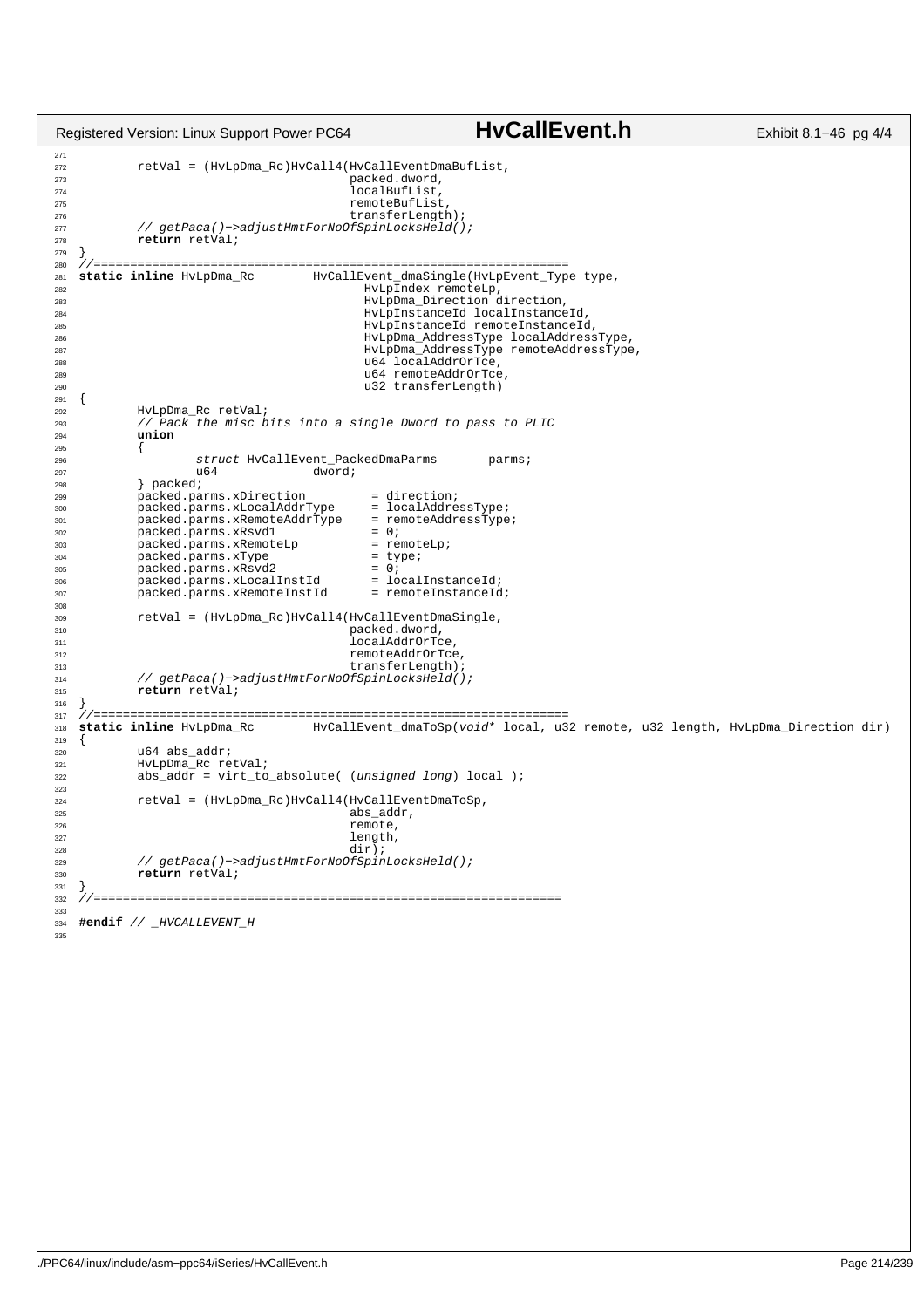Registered Version: Linux Support Power PC64 **HvCall.h** Exhibit 8.1–47 pg 1/3

 $1 /$  $\frac{1}{2}$  \* HvCall.h \* Copyright (C) 2001 Mike Corrigan IBM Corporation<br>4 \* <sup>4</sup> \* <sup>5</sup> \* This program is free software; you can redistribute it and/or modify <sup>6</sup> \* it under the terms of the GNU General Public License as published by <sup>7</sup> \* the Free Software Foundation; either version 2 of the License, or <sup>8</sup> \* (at your option) any later version. \* \* This program is distributed in the hope that it will be useful,<br>" \* but WITHOUT ANY WARRANTY; without even the implied warranty of<br>" \* MERCHANTABILITY or FITNESS FOR A PARTICULAR PURPOSE. See the<br>" GNU General Public L  $\frac{14}{15}$ \* You should have received a copy of the GNU General Public License <sup>16</sup> \* along with this program; if not, write to the Free Software <sup>17</sup> \* Foundation, Inc., 59 Temple Place, Suite 330, Boston, MA 02111−1307 USA 18  $* /$ 19 <sup>20</sup> //===========================================================================  $\frac{1}{11}$ 22 // This file contains the "hypervisor call" interface which is used to<br>23 // drive the hypervisor from the OS. 23 // drive the hypervisor from the  $\overline{OS}$ .  $\frac{24}{25}$  // <sup>25</sup> //=========================================================================== 26 <sup>27</sup> //−−−−−−−−−−−−−−−−−−−−−−−−−−−−−−−−−−−−−−−−−−−−−−−−−−−−−−−−−−−−−−−−−−− <sup>28</sup> // Standard Includes <sup>29</sup> //−−−−−−−−−−−−−−−−−−−−−−−−−−−−−−−−−−−−−−−−−−−−−−−−−−−−−−−−−−−−−−−−−−− <sup>30</sup> **#ifndef** \_HVCALLSC\_H <sup>31</sup> **#include** "HvCallSc.h" <sup>32</sup> **#endif** 33 <sup>34</sup> **#ifndef** \_HVTYPES\_H <sup>35</sup> **#include** <asm/iSeries/HvTypes.h> <sup>36</sup> **#endif** 37 <sup>38</sup> **#include** <asm/paca.h> 39 <sup>40</sup> //−−−−−−−−−−−−−−−−−−−−−−−−−−−−−−−−−−−−−−−−−−−−−−−−−−−−−−−−−−−−−−−−−−− <sup>41</sup> // Constants <sup>42</sup> //−−−−−−−−−−−−−−−−−−−−−−−−−−−−−−−−−−−−−−−−−−−−−−−−−−−−−−−−−−−−−−−−−−− <sup>43</sup> **#ifndef** \_HVCALL\_H <sup>44</sup> **#define** \_HVCALL\_H  $45$ 46 enum HvCall\_ReturnCode  $\begin{matrix} 47 & \left\{ 48 \right. \\ \end{matrix}$ 48  $48$  HvCall\_Good = 0,<br>49 HvCall Partial = 1, 49  $HvCall$   $HvCall$   $NotOwned$  = 1,<br>50  $HvCall$   $NotOwned$  = 2, <sup>50</sup> HvCall\_NotOwned = 2, <sup>51</sup> HvCall\_NotFreed = 3, 52 HvCall\_UnspecifiedError = 4<br>53 }; <sup>53</sup> }; 54 <sup>55</sup> enum HvCall\_TypeOfSIT  $\begin{matrix}56 & \{\\ 57 & \end{matrix}$  $HvCall\_ReduceOnly = 0,$ <br> $HvCall Unconditional = 1$ 58  $HvCall_UNr$ conditional  $\frac{1}{59}$  ; <sup>59</sup> }; 60 <sup>61</sup> enum HvCall\_TypeOfYield  $\begin{matrix} 62 & \{\\ 63 \end{matrix}$ <sup>63</sup> HvCall\_YieldTimed = 0, // Yield until specified time <sup>64</sup> HvCall\_YieldToActive = 1, // Yield until all active procs have run <sup>65</sup> HvCall\_YieldToProc = 2 // Yield until the specified processor has run 66 } ; 67 68 enum HvCall\_InterruptMasks  $69 \t{70}$  $HvCall\_MaskIPI$  =  $0x00000001$ ,<br> $HvCall~MaskLpEvent$  =  $0x00000002$ , <sup>71</sup> HvCall\_MaskLpEvent = 0x00000002, <sup>72</sup> HvCall\_MaskLpProd = 0x00000004, 73  $HvCall_MaskTimeout = 0x00000008$ <br>
74  $\}$ ;  $\}$ ; 75 <sup>76</sup> enum HvCall\_VaryOffChunkRc <sup>77</sup> { <sup>78</sup> HvCall\_VaryOffSucceeded = 0, <sup>79</sup> HvCall\_VaryOffWithdrawn = 1, <sup>80</sup> HvCall\_ChunkInLoadArea = 2, <sup>81</sup> HvCall\_ChunkInHPT = 3, 82  $HvCall$  ChunkNotAccessible = 4,<br>83  $HvCall$  ChunkInUse = 5 83  $HvCall_C$ hunkInUse <sup>84</sup> }; <sup>85</sup> \*/ 86 <sup>87</sup> /\* Type of yield for HvCallBaseYieldProcessor \*/<br>88 **#define** HvCall\_YieldTimed 0 // Yield <sup>88</sup> **#define** HvCall\_YieldTimed 0 // Yield until specified time (tb) <sup>89</sup> **#define** HvCall\_YieldToActive 1 // Yield until all active procs have run <sup>90</sup> **#define** HvCall\_YieldToProc 2 // Yield until the specified processor has run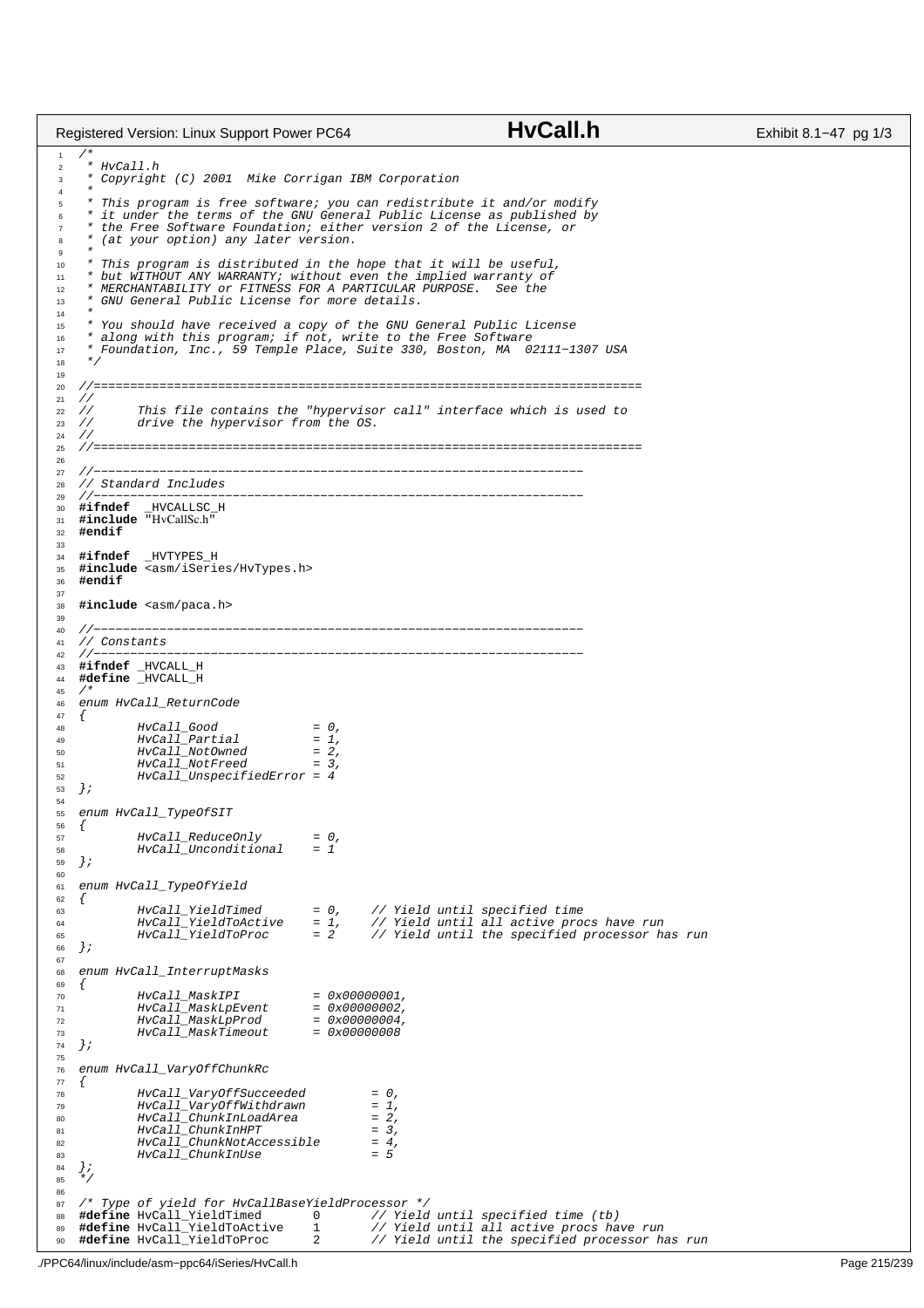|                                                                                                                                                                                                  | Registered Version: Linux Support Power PC64 |                                                                                                                                                                                                                                                                                                                                                                                                                                                                                                                                                                                                                                                                                                                                                                                                                                                                                                                                                                                                                                                                                                                           |                                                                | <b>HyCall.h</b>                                                                                                                                                                                                                                                                                                                                                                                                                                                                                                                                 | Exhibit 8.1-47 pg 2/3 |
|--------------------------------------------------------------------------------------------------------------------------------------------------------------------------------------------------|----------------------------------------------|---------------------------------------------------------------------------------------------------------------------------------------------------------------------------------------------------------------------------------------------------------------------------------------------------------------------------------------------------------------------------------------------------------------------------------------------------------------------------------------------------------------------------------------------------------------------------------------------------------------------------------------------------------------------------------------------------------------------------------------------------------------------------------------------------------------------------------------------------------------------------------------------------------------------------------------------------------------------------------------------------------------------------------------------------------------------------------------------------------------------------|----------------------------------------------------------------|-------------------------------------------------------------------------------------------------------------------------------------------------------------------------------------------------------------------------------------------------------------------------------------------------------------------------------------------------------------------------------------------------------------------------------------------------------------------------------------------------------------------------------------------------|-----------------------|
| 91<br>92<br>93<br>94<br>95<br>96<br>97                                                                                                                                                           |                                              | /* interrupt masks for setEnabledInterrupts */<br>#define HvCall_MaskIPI<br>#define HvCall_MaskLpEvent<br>#define HvCall_MaskLpProd<br>#define HvCall_MaskTimeout                                                                                                                                                                                                                                                                                                                                                                                                                                                                                                                                                                                                                                                                                                                                                                                                                                                                                                                                                         | 0x00000001<br>0x00000002<br>0x00000004<br>0x00000008           |                                                                                                                                                                                                                                                                                                                                                                                                                                                                                                                                                 |                       |
| 98<br>99<br>100<br>101                                                                                                                                                                           |                                              | /* Log buffer formats<br>#define HvCall_LogBuffer_ASCII<br>#define HvCall_LogBuffer_EBCDIC                                                                                                                                                                                                                                                                                                                                                                                                                                                                                                                                                                                                                                                                                                                                                                                                                                                                                                                                                                                                                                | $^*/$<br>0<br>1                                                |                                                                                                                                                                                                                                                                                                                                                                                                                                                                                                                                                 |                       |
| 102<br>103<br>104<br>105<br>106<br>107<br>108<br>109<br>110<br>111<br>112<br>113<br>114<br>115<br>116<br>117<br>118<br>119<br>120<br>121<br>122<br>123<br>124<br>125<br>126<br>127<br>128<br>129 |                                              | #define HvCallBaseAckDeferredInts<br>#define HvCallBaseCpmPowerOff<br>#define HvCallBaseGetHwPatch<br>#define HvCallBaseReIplSpAttn<br>#define HvCallBaseSetASR<br>#define HvCallBaseSetASRAndRfi<br>#define HvCallBaseSetIMR<br>#define HvCallBaseSendIPI<br>#define HvCallBaseTerminateMachine<br>#define HvCallBaseTerminateMachineSrc<br>#define HvCallBaseProcessPlicInterrupts<br>#define HvCallBaseIsPrimaryCpmOrMsdIpl<br>#define HyCallBaseSetVirtualSIT<br>#define HvCallBaseVaryOffThisProcessor<br>#define HvCallBaseVaryOffMemoryChunk<br>#define HvCallBaseVaryOffInteractivePercentage<br>#define HvCallBaseSendLpProd<br>#define HvCallBaseSetEnabledInterrupts<br>#define HvCallBaseYieldProcessor<br>#define HvCallBaseVaryOffSharedProcUnits<br>#define HvCallBaseSetVirtualDecr<br>#define HvCallBaseClearLogBuffer<br>#define HvCallBaseGetLogBufferCodePage<br>#define HvCallBaseGetLogBufferFormat<br>#define HvCallBaseGetLogBufferLength<br>#define HvCallBaseReadLogBuffer<br>#define HvCallBaseSetLogBufferFormatAndCodePage<br>#define HvCallBaseWriteLogBuffer<br>#define HvCallBaseRouter28 |                                                                | HvCallBase +<br>0<br>HvCallBase +<br>1<br>HvCallBase +<br>HvCallBase +<br>HvCallBase +<br>HvCallBase +<br>HvCallBase +<br>HvCallBase +<br>HvCallBase +<br>HvCallBase +<br>HvCallBase + 10<br>HvCallBase + 11<br>HvCallBase + 12<br>HvCallBase + 13<br>HvCallBase + 14<br>HvCallBase + 15<br>HvCallBase + 16<br>HvCallBase + 17<br>HvCallBase + 18<br>HvCallBase + 19<br>HvCallBase + 20<br>HvCallBase + 21<br>HvCallBase + 22<br>HvCallBase + 23<br>HvCallBase + 24<br>HvCallBase + 25<br>HvCallBase + 26<br>HvCallBase + 27<br>HvCallBase + 28 |                       |
| 130<br>131                                                                                                                                                                                       |                                              | #define HvCallBaseRouter29<br>#define HvCallBaseRouter30                                                                                                                                                                                                                                                                                                                                                                                                                                                                                                                                                                                                                                                                                                                                                                                                                                                                                                                                                                                                                                                                  |                                                                | HvCallBase + 29<br>HyCallBase + 30                                                                                                                                                                                                                                                                                                                                                                                                                                                                                                              |                       |
| 132<br>133<br>134                                                                                                                                                                                |                                              | #define HvCallCcSetDABR                                                                                                                                                                                                                                                                                                                                                                                                                                                                                                                                                                                                                                                                                                                                                                                                                                                                                                                                                                                                                                                                                                   |                                                                | $HvCallcc + 7$                                                                                                                                                                                                                                                                                                                                                                                                                                                                                                                                  |                       |
| 135<br>136                                                                                                                                                                                       |                                              |                                                                                                                                                                                                                                                                                                                                                                                                                                                                                                                                                                                                                                                                                                                                                                                                                                                                                                                                                                                                                                                                                                                           |                                                                |                                                                                                                                                                                                                                                                                                                                                                                                                                                                                                                                                 |                       |
| 137<br>138<br>139<br>140<br>141<br>142                                                                                                                                                           |                                              | static inline void<br>HvCall0(HvCallBaseSetVirtualDecr);                                                                                                                                                                                                                                                                                                                                                                                                                                                                                                                                                                                                                                                                                                                                                                                                                                                                                                                                                                                                                                                                  | HvCall_setVirtualDecr(void)                                    | /* Ignore any error return codes - most likely means that the target value for the<br>* LP has been increased and this vary off would bring us below the new target. */                                                                                                                                                                                                                                                                                                                                                                         |                       |
| 143<br>144<br>145<br>146                                                                                                                                                                         |                                              | static inline void                                                                                                                                                                                                                                                                                                                                                                                                                                                                                                                                                                                                                                                                                                                                                                                                                                                                                                                                                                                                                                                                                                        | HvCall2( HvCallBaseYieldProcessor, typeOfYield, yieldParm );   | HvCall_yieldProcessor(unsigned typeOfYield, u64 yieldParm)                                                                                                                                                                                                                                                                                                                                                                                                                                                                                      |                       |
| 147<br>148                                                                                                                                                                                       |                                              |                                                                                                                                                                                                                                                                                                                                                                                                                                                                                                                                                                                                                                                                                                                                                                                                                                                                                                                                                                                                                                                                                                                           |                                                                |                                                                                                                                                                                                                                                                                                                                                                                                                                                                                                                                                 |                       |
| 149<br>150                                                                                                                                                                                       |                                              | static inline void                                                                                                                                                                                                                                                                                                                                                                                                                                                                                                                                                                                                                                                                                                                                                                                                                                                                                                                                                                                                                                                                                                        |                                                                | HyCall setEnabledInterrupts(u64 enabledInterrupts)                                                                                                                                                                                                                                                                                                                                                                                                                                                                                              |                       |
| 151<br>152<br>153                                                                                                                                                                                |                                              |                                                                                                                                                                                                                                                                                                                                                                                                                                                                                                                                                                                                                                                                                                                                                                                                                                                                                                                                                                                                                                                                                                                           | HvCall1(HvCallBaseSetEnabledInterrupts, enabledInterrupts);    |                                                                                                                                                                                                                                                                                                                                                                                                                                                                                                                                                 |                       |
| 154<br>155                                                                                                                                                                                       |                                              | static inline void                                                                                                                                                                                                                                                                                                                                                                                                                                                                                                                                                                                                                                                                                                                                                                                                                                                                                                                                                                                                                                                                                                        | HvCall_clearLogBuffer(HvLpIndex lpindex)                       |                                                                                                                                                                                                                                                                                                                                                                                                                                                                                                                                                 |                       |
| 156<br>157<br>158<br>159                                                                                                                                                                         |                                              | HvCall1(HvCallBaseClearLogBuffer, lpindex);                                                                                                                                                                                                                                                                                                                                                                                                                                                                                                                                                                                                                                                                                                                                                                                                                                                                                                                                                                                                                                                                               |                                                                |                                                                                                                                                                                                                                                                                                                                                                                                                                                                                                                                                 |                       |
| 160<br>161                                                                                                                                                                                       |                                              | static inline u32                                                                                                                                                                                                                                                                                                                                                                                                                                                                                                                                                                                                                                                                                                                                                                                                                                                                                                                                                                                                                                                                                                         |                                                                | HvCall_getLogBufferCodePage(HvLpIndex lpindex)                                                                                                                                                                                                                                                                                                                                                                                                                                                                                                  |                       |
| 162<br>163<br>164<br>165<br>166                                                                                                                                                                  |                                              | return retVal;                                                                                                                                                                                                                                                                                                                                                                                                                                                                                                                                                                                                                                                                                                                                                                                                                                                                                                                                                                                                                                                                                                            | u32 retVal = HvCall1(HvCallBaseGetLogBufferCodePage, lpindex); |                                                                                                                                                                                                                                                                                                                                                                                                                                                                                                                                                 |                       |
| 167<br>168                                                                                                                                                                                       |                                              | static inline int                                                                                                                                                                                                                                                                                                                                                                                                                                                                                                                                                                                                                                                                                                                                                                                                                                                                                                                                                                                                                                                                                                         | HvCall_getLogBufferFormat(HvLpIndex lpindex)                   |                                                                                                                                                                                                                                                                                                                                                                                                                                                                                                                                                 |                       |
| 169<br>170<br>171<br>172<br>173                                                                                                                                                                  |                                              | return retVal;                                                                                                                                                                                                                                                                                                                                                                                                                                                                                                                                                                                                                                                                                                                                                                                                                                                                                                                                                                                                                                                                                                            | int retVal = HvCall1(HvCallBaseGetLogBufferFormat, lpindex);   |                                                                                                                                                                                                                                                                                                                                                                                                                                                                                                                                                 |                       |
| 174<br>175                                                                                                                                                                                       |                                              | static inline u32                                                                                                                                                                                                                                                                                                                                                                                                                                                                                                                                                                                                                                                                                                                                                                                                                                                                                                                                                                                                                                                                                                         | HvCall_getLogBufferLength(HvLpIndex lpindex)                   |                                                                                                                                                                                                                                                                                                                                                                                                                                                                                                                                                 |                       |
| 176<br>177<br>178<br>179<br>180                                                                                                                                                                  |                                              | return retVal;                                                                                                                                                                                                                                                                                                                                                                                                                                                                                                                                                                                                                                                                                                                                                                                                                                                                                                                                                                                                                                                                                                            | $u32$ retVal = HvCall1(HvCallBaseGetLogBufferLength, lpindex); |                                                                                                                                                                                                                                                                                                                                                                                                                                                                                                                                                 |                       |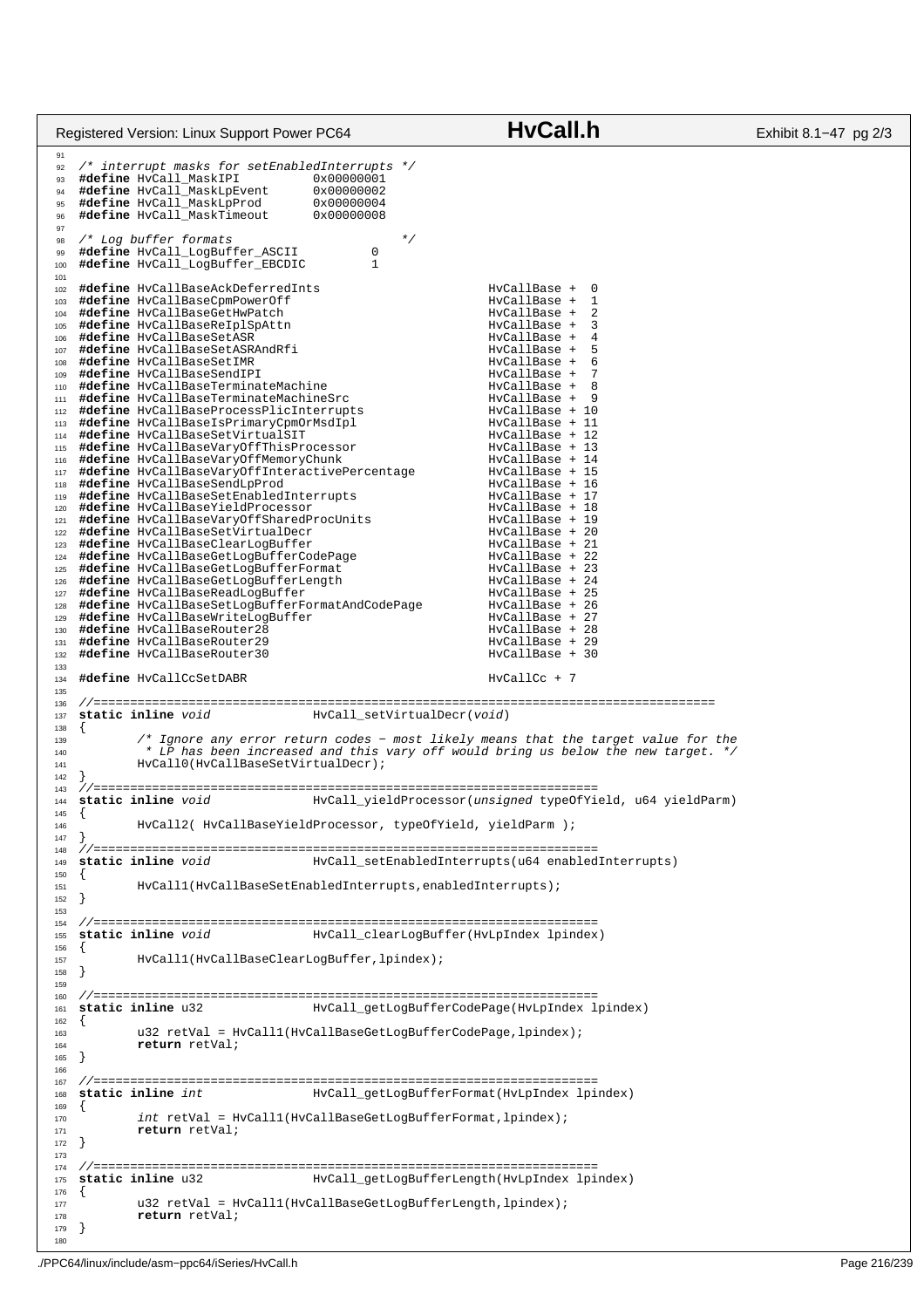```
181 //=====================================================================
182 static inline void HvCall_setLogBufferFormatAndCodepage(int format, u32 codePage)<br>183 {
\begin{matrix} 183 \\ 184 \end{matrix}HvCall2(HvCallBaseSetLogBufferFormatAndCodePage,format, codePage);
185 }
186
187 //=====================================================================
188 int HvCall_readLogBuffer(HvLpIndex lpindex, void *buffer, u64 bufLen);<br>189 void HvCall_writeLogBuffer(const void *buffer, u64 bufLen);
   void HvCall_writeLogBuffer(const void *buffer, u64 bufLen);
190
191 //=====================================================================
192 static inline void<br>
193 {<br>
193 {
193 {
           HvCall1( HvCallBaseSendIPI, targetPaca->xPacaIndex );
195}
196
197 //=====================================================================
   static inline void<br>{<br>}
199 {
           HvCall0( HvCallBaseTerminateMachineSrc );
\begin{bmatrix} 200 \\ 201 \end{bmatrix}202
203 static inline void HvCall_setDABR(unsigned long val)
204 {<br>205
           HvCall1(HvCallCcSetDABR, val);
206 }
207
208 #endif // _HVCALL_H
209
Registered Version: Linux Support Power PC64 HvCall.h Exhibit 8.1−47 pg 3/3
```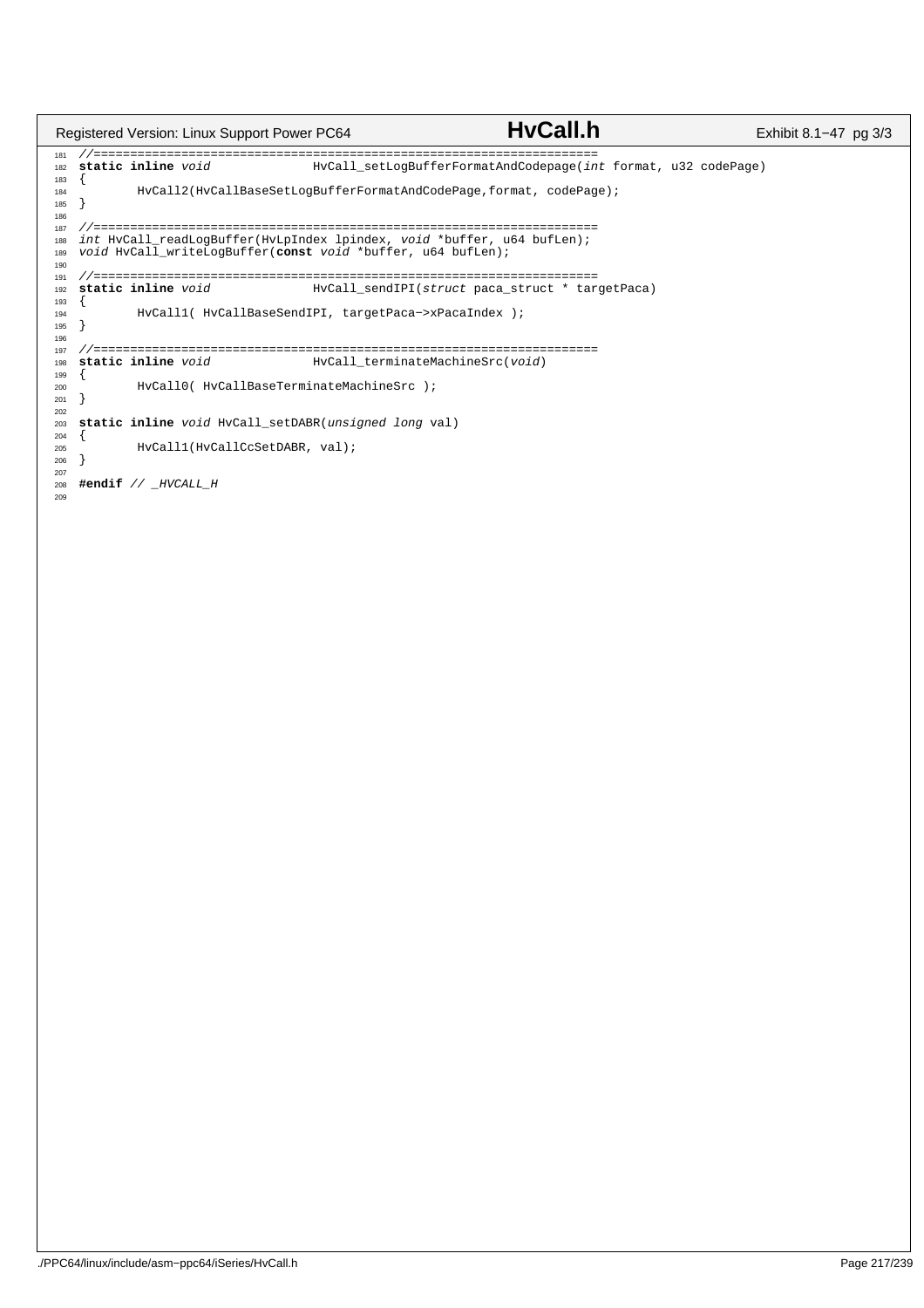### Registered Version: Linux Support Power PC64 **HvCallHpt.h** Exhibit 8.1–48 pg 1/2

 $\frac{1}{1}$  $\frac{1}{2}$  \* HvCallHpt.h \* Copyright (C) 2001 Mike Corrigan IBM Corporation \* \* This program is free software; you can redistribute it and/or modify <sup>6</sup> \* it under the terms of the GNU General Public License as published by \* the Free Software Foundation; either version 2 of the License, or \* (at your option) any later version. \* \* This program is distributed in the hope that it will be useful,<br>" \* but WITHOUT ANY WARRANTY; without even the implied warranty of<br>" \* MERCHANTABILITY or FITNESS FOR A PARTICULAR PURPOSE. See the<br>" GNU General Public L  $\frac{14}{15}$ \* You should have received a copy of the GNU General Public License \* along with this program; if not, write to the Free Software <sup>17</sup> \* Foundation, Inc., 59 Temple Place, Suite 330, Boston, MA 02111−1307 USA 18  $* /$  //============================================================================  $\frac{1}{1}$ 22 // This file contains the "hypervisor call" interface which is used to<br>23 // drive the hypervisor from the OS. drive the hypervisor from the OS.  $\frac{24}{25}$  //============================================================================ //−−−−−−−−−−−−−−−−−−−−−−−−−−−−−−−−−−−−−−−−−−−−−−−−−−−−−−−−−−−−−−−−−−− // Standard Includes <sup>29</sup> //−−−−−−−−−−−−−−−−−−−−−−−−−−−−−−−−−−−−−−−−−−−−−−−−−−−−−−−−−−−−−−−−−−− <sup>30</sup> **#ifndef** \_HVCALLSC\_H **#include** "HvCallSc.h" **#endif** <sup>34</sup> **#ifndef** \_HVTYPES\_H **#include** <asm/iSeries/HvTypes.h> **#endif** //−−−−−−−−−−−−−−−−−−−−−−−−−−−−−−−−−−−−−−−−−−−−−−−−−−−−−−−−−−−−−−−−−−− <sup>39</sup> // Other Includes <sup>40</sup> //−−−−−−−−−−−−−−−−−−−−−−−−−−−−−−−−−−−−−−−−−−−−−−−−−−−−−−−−−−−−−−−−−−− **#ifndef** \_PPC\_MMU\_H 43  $\sharp$ **include** <asm/mmu.h> **#endif** //−−−−−−−−−−−−−−−−−−−−−−−−−−−−−−−−−−−−−−−−−−−−−−−−−−−−−−−−−−−−−−−−−−−−−−−−−−−−− 47 // Constants //−−−−−−−−−−−−−−−−−−−−−−−−−−−−−−−−−−−−−−−−−−−−−−−−−−−−−−−−−−−−−−−−−−−−−−−−−−−−− **#ifndef** \_HVCALLHPT\_H **#define** \_HVCALLHPT\_H 52 **#define** HvCallHptGetHptAddress HvCallHpt + 0<br>53 **#define** HvCallHptGetHptPages HvCallHpt + 1 **#define** HvCallHptGetHptPages HvCallHpt + 1 **#define** HvCallHptSetPp HvCallHpt + 5 <sup>55</sup> **#define** HvCallHptSetSwBits HvCallHpt + 6 **#define** HvCallHptUpdate HvCallHpt + 7 **#define** HvCallHptInvalidateNoSyncICache HvCallHpt + 8 58 **#define** HvCallHptGet **1** HvCallHpt + 11<br>59 **#define** HvCallHptFindNextValid HvCallHpt + 12 **#define** HvCallHptFindNextValid HvCallHpt + 12 **#define** HvCallHptFindValid HvCallHpt + 13 <sup>61</sup> **#define** HvCallHptAddValidate HvCallHpt + 16 **#define** HvCallHptInvalidateSetSwBitsGet HvCallHpt + 18 //============================================================================ **static inline** u64 HvCallHpt\_getHptAddress(void)  $\begin{matrix} 67 & \left\{ \\ 68 & \right. \end{matrix}$ 68 u64 retval = HvCall0(HvCallHptGetHptAddress);<br>(/ getPaca()->adjustHmtForNoOfSpinLocksHeld() // getPaca()−>adjustHmtForNoOfSpinLocksHeld(); **return** retval;  $\frac{71}{72}$  //============================================================================ **static inline** u64 HvCallHpt\_getHptPages(void) { u64 retval = HvCall0(HvCallHptGetHptPages); <sup>76</sup> // getPaca()−>adjustHmtForNoOfSpinLocksHeld(); **return** retval; } //============================================================================= **static inline** void HvCallHpt\_setPp(u32 hpteIndex, u8 value) { 82 HvCall2( HvCallHptSetPp, hpteIndex, value );<br>83 // qetPaca()->adjustHmtForNoOfSpinLocksHeld( // getPaca()−>adjustHmtForNoOfSpinLocksHeld(); 84<br>85 //============================================================================= 86 **static inline** void<br>87 {<br>87 { { 88 HvCall3( HvCallHptSetSwBits, hpteIndex, bitson, bitsoff );<br>
(/ getPaca()->adjustHmtForNoOfSpinLocksHeld(); // getPaca()−>adjustHmtForNoOfSpinLocksHeld(); }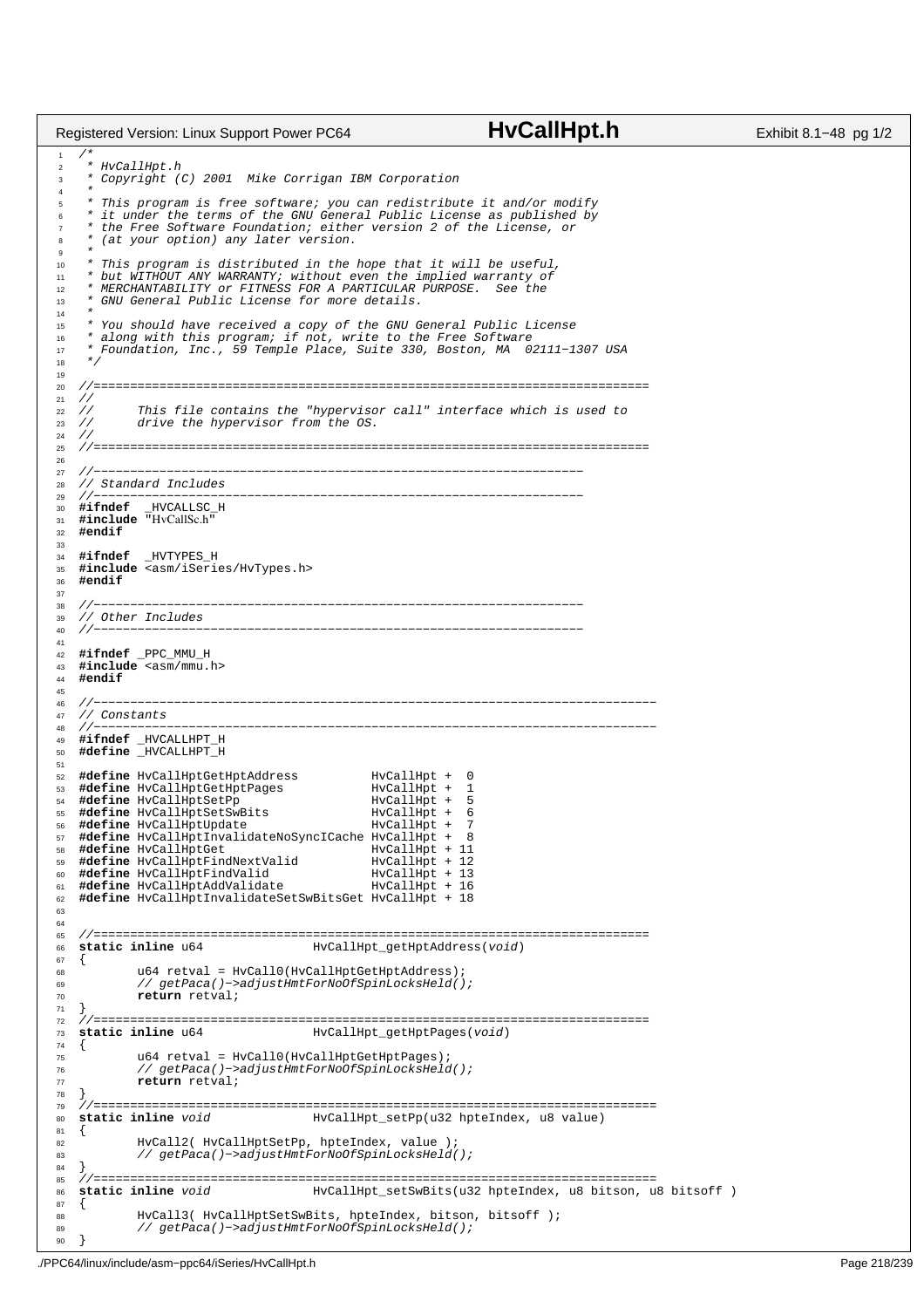<sup>91</sup> //============================================================================= <sup>92</sup> **static inline** void HvCallHpt\_invalidateNoSyncICache(u32 hpteIndex) 93  $\begin{matrix} 94 \\ 95 \end{matrix}$ 95 HvCall1( HvCallHptInvalidateNoSyncICache, hpteIndex );<br>96 // getPaca()->adjustHmtForNoOfSpinLocksHeld(); <sup>96</sup> // getPaca()−>adjustHmtForNoOfSpinLocksHeld();  $\left.\begin{array}{cc} 97 & \\ 98 & \end{array}\right\}$ <sup>98</sup> //============================================================================= <sup>99</sup> **static inline** u64 HvCallHpt\_invalidateSetSwBitsGet(u32 hpteIndex, u8 bitson, u8 bitsoff ) 100  $101 \quad \{$ 102 u64 compressedStatus;<br>103 compressedStatus = Hv 103 compressedStatus = HvCall4( HvCallHptInvalidateSetSwBitsGet, hpteIndex, bitson, bitsoff, 1 );<br>104 HvCall1( HvCallHptInvalidateNoSyncICache, hpteIndex ); <sup>104</sup> HvCall1( HvCallHptInvalidateNoSyncICache, hpteIndex ); <sup>105</sup> // getPaca()−>adjustHmtForNoOfSpinLocksHeld(); 106 **return** compressedStatus;<br>107 }  $\{$ <sup>108</sup> //============================================================================= <sup>109</sup> **static inline** u64 HvCallHpt\_findValid( struct \_HPTE \*hpte, u64 vpn )  $110$   $\{$  111 u64 retIndex = HvCall3Ret16( HvCallHptFindValid, hpte, vpn, 0, 0 ); 112 // getPaca()->adjustHmtForNoOfSpinLocksHeld();<br>113 **return** retIndex; 113 **return** retIndex;  $\begin{matrix} 114 \\ 115 \end{matrix}$ <sup>115</sup> //============================================================================= <sup>116</sup> **static inline** u64 HvCallHpt\_findNextValid( struct \_HPTE \*hpte, u32 hpteIndex, u8 bitson, u8 bitsoff ) 117  $\{$ <sup>118</sup> u64 retIndex = HvCall3Ret16( HvCallHptFindNextValid, hpte, hpteIndex, bitson, bitsoff ); <sup>119</sup> // getPaca()−>adjustHmtForNoOfSpinLocksHeld(); <sup>120</sup> **return** retIndex;  $\begin{array}{c} 121 \\ 122 \end{array}$  //====== <sup>122</sup> //============================================================================= 123 **static inline** void<br>  $124 \t{array}$  $124$   $\{$ <br> $125$ HvCall2Ret16( HvCallHptGet, hpte, hpteIndex, 0 ); 126 // getPaca()−>adjustHmtForNoOfSpinLocksHeld();<br>127 }  $\begin{array}{c} 127 \\ 128 \end{array}$ <sup>128</sup> //============================================================================ <sup>129</sup> **static inline** void HvCallHpt\_addValidate( u32 hpteIndex, 130 u32 hBit, the state of the state of the state of the state of the state of the state of the state of the state of the state of the state of the state of the state of the state of the state of the state of the state of struct \_HPTE \*hpte ) 132  $\begin{matrix} 133 \\ 134 \end{matrix}$ <sup>134</sup> HvCall4( HvCallHptAddValidate, hpteIndex, <sup>135</sup> hBit, (\*((u64 \*)hpte)), (\*(((u64 \*)hpte)+1)) ); 136 // getPaca()−>adjustHmtForNoOfSpinLocksHeld();<br>137 } <sup>137</sup> } 138 139 <sup>140</sup> //============================================================================= 141 <sup>142</sup> **#endif** // \_HVCALLHPT\_H 143 Registered Version: Linux Support Power PC64 **HvCallHpt.h** Exhibit 8.1–48 pg 2/2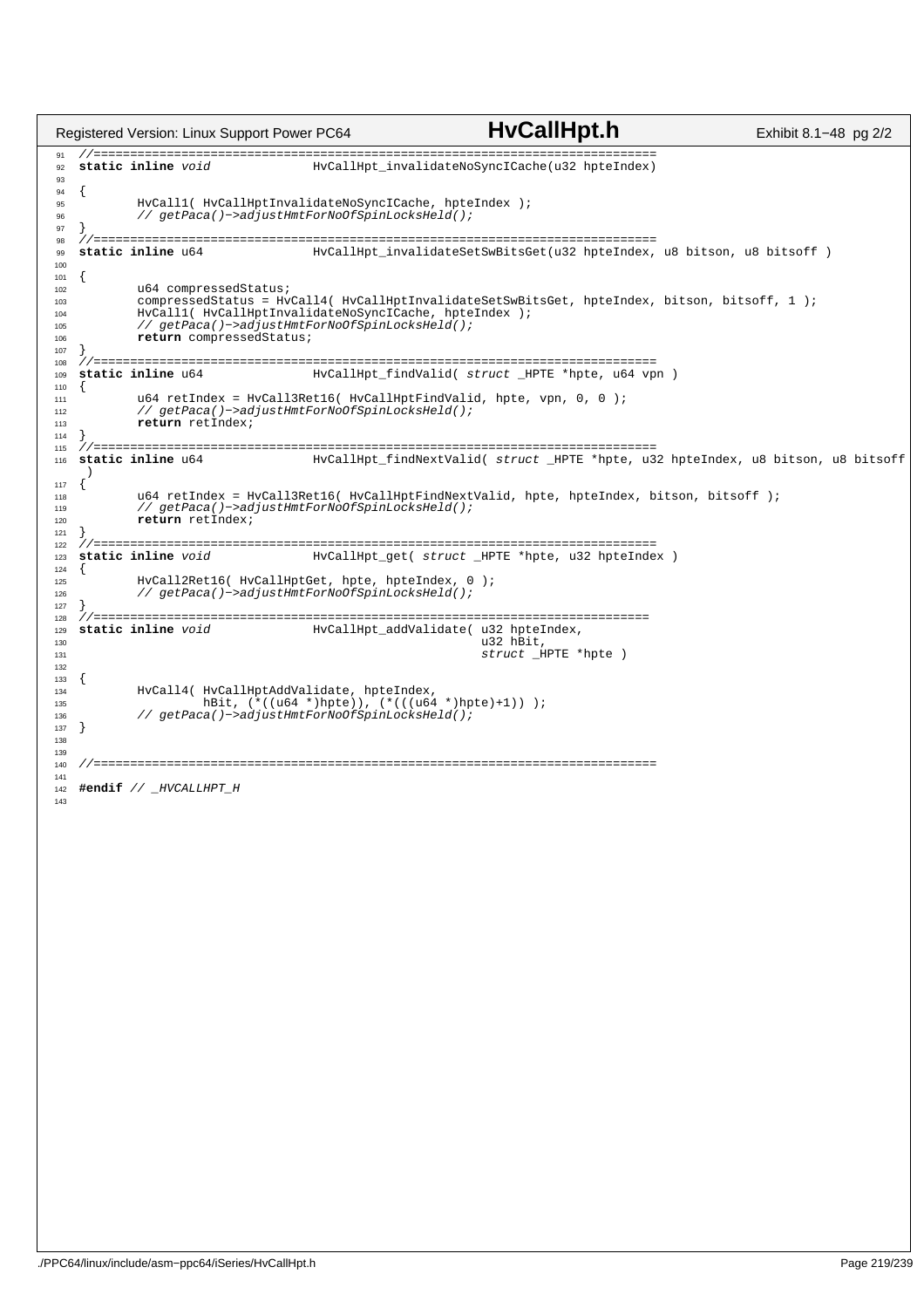| Registered Version: Linux Support Power PC64                                                                                                            | HvCallPci.h                                                                                                                                                | Exhibit 8.1-49 pg 1/8 |
|---------------------------------------------------------------------------------------------------------------------------------------------------------|------------------------------------------------------------------------------------------------------------------------------------------------------------|-----------------------|
| $\mathbf{1}$                                                                                                                                            |                                                                                                                                                            |                       |
| /* Provides the Hypervisor PCI calls for iSeries Linux Parition.<br>/* Copyright (C) 20yy <wayne g="" holm=""> <ibm corporation=""><br/>3</ibm></wayne> | $^*/$<br>$^{\star}$ /                                                                                                                                      |                       |
| $/$ *<br>$\overline{4}$                                                                                                                                 | $\star$ /                                                                                                                                                  |                       |
| 5                                                                                                                                                       | /* This program is free software; you can redistribute it and/or modify */<br>/* it under the terms of the GNU General Public License as published by $*/$ |                       |
| /* the Free Software Foundation; either version 2 of the License, or                                                                                    | $^*/$                                                                                                                                                      |                       |
| /* (at your option) any later version.<br>$/$ *                                                                                                         | $^*/$<br>$\star$ /                                                                                                                                         |                       |
| 9<br>/* This program is distributed in the hope that it will be useful,<br>10                                                                           | $^*/$                                                                                                                                                      |                       |
| /* but WITHOUT ANY WARRANTY; without even the implied warranty of<br>11<br>/* MERCHANTABILITY or FITNESS FOR A PARTICULAR PURPOSE. See the              | $^*/$<br>$^*/$                                                                                                                                             |                       |
| 12<br>/* GNU General Public License for more details.<br>13                                                                                             | $^{\star}$ /                                                                                                                                               |                       |
| $/$ *<br>14                                                                                                                                             | $^*/$                                                                                                                                                      |                       |
| /* You should have received a copy of the GNU General Public License<br>15<br>$\prime^*$ along with this program; if not, write to the:<br>16           | $^*/$<br>$^*/$                                                                                                                                             |                       |
| /* Free Software Foundation, Inc.,<br>17                                                                                                                | $\star$ /                                                                                                                                                  |                       |
| /* 59 Temple Place, Suite 330,<br>18<br>/* Boston, MA 02111-1307 USA<br>19                                                                              | $^*/$<br>$\star$ /                                                                                                                                         |                       |
| $7**$<br>20                                                                                                                                             |                                                                                                                                                            |                       |
| 21 /* Change Activity:<br>Created, Jan 9, 2001<br>$22 / *$                                                                                              | $^*/$<br>$*$ /                                                                                                                                             |                       |
| 23                                                                                                                                                      |                                                                                                                                                            |                       |
| 24<br>$\frac{1}{2}$<br>25                                                                                                                               | Header File Id                                                                                                                                             |                       |
| // Name________________: HvCallPci.H<br>26                                                                                                              |                                                                                                                                                            |                       |
| $\frac{1}{2}$<br>27<br>// Description_______:<br>28                                                                                                     |                                                                                                                                                            |                       |
| $\frac{1}{2}$<br>29                                                                                                                                     |                                                                                                                                                            |                       |
| $\frac{1}{2}$<br>30<br>drive the hypervisor from SLIC.<br>$\frac{1}{2}$<br>31                                                                           | This file contains the "hypervisor call" interface which is used to                                                                                        |                       |
| $\frac{1}{2}$<br>32                                                                                                                                     |                                                                                                                                                            |                       |
| 33<br>34                                                                                                                                                |                                                                                                                                                            |                       |
| 35                                                                                                                                                      |                                                                                                                                                            |                       |
| // Forward declarations<br>36<br>37                                                                                                                     |                                                                                                                                                            |                       |
| 38                                                                                                                                                      |                                                                                                                                                            |                       |
| 39<br>// Standard Includes<br>40                                                                                                                        |                                                                                                                                                            |                       |
| 41                                                                                                                                                      |                                                                                                                                                            |                       |
| #ifndef _HVCALLSC_H<br>42<br>#include "HvCallSc.h"<br>43                                                                                                |                                                                                                                                                            |                       |
| #endif<br>44                                                                                                                                            |                                                                                                                                                            |                       |
| 45<br>#ifndef _HVTYPES_H<br>46                                                                                                                          |                                                                                                                                                            |                       |
| #include <asm hvtypes.h="" iseries=""><br/>47</asm>                                                                                                     |                                                                                                                                                            |                       |
| #endif<br>48<br>49                                                                                                                                      |                                                                                                                                                            |                       |
| 50                                                                                                                                                      |                                                                                                                                                            |                       |
| // Other Includes<br>51<br>52                                                                                                                           |                                                                                                                                                            |                       |
| 53                                                                                                                                                      |                                                                                                                                                            |                       |
| 54<br>55                                                                                                                                                |                                                                                                                                                            |                       |
| // Constants<br>56<br>//-----------                                                                                                                     |                                                                                                                                                            |                       |
| 57<br>#ifndef HVCALLPCI H<br>58                                                                                                                         |                                                                                                                                                            |                       |
| #define _HVCALLPCI_H<br>59                                                                                                                              |                                                                                                                                                            |                       |
| 60<br>61                                                                                                                                                | struct HvCallPci_DsaAddr $\frac{1}{4}$ // make sure this struct size is 64-bits total                                                                      |                       |
| busNumber;<br>u16<br>62<br>u8<br>subBusNumber;<br>63                                                                                                    |                                                                                                                                                            |                       |
| u8<br>deviceId;<br>64                                                                                                                                   |                                                                                                                                                            |                       |
| barNumber;<br>u8<br>65<br>u8<br>reserved[3];                                                                                                            |                                                                                                                                                            |                       |
| 66<br>$\vert \cdot \rangle$<br>67                                                                                                                       |                                                                                                                                                            |                       |
| union HvDsaMap {<br>68                                                                                                                                  |                                                                                                                                                            |                       |
| u64<br>DsaAddr;<br>69<br>struct HvCallPci_DsaAddr Dsa;<br>70                                                                                            |                                                                                                                                                            |                       |
| $\}$ ;<br>71                                                                                                                                            |                                                                                                                                                            |                       |
| 72<br>struct HvCallPci_LoadReturn {<br>73                                                                                                               |                                                                                                                                                            |                       |
| u64<br>rc;<br>74<br>u64<br>value;                                                                                                                       |                                                                                                                                                            |                       |
| 75<br>$\vert \cdot \rangle$<br>76                                                                                                                       |                                                                                                                                                            |                       |
| 77<br>$enum$ HvCallPci_DeviceType ${HvCallPci_NodeDevice = 1}$ ,                                                                                        |                                                                                                                                                            |                       |
| 78<br>HvCallPci_SpDevice<br>79                                                                                                                          | $= 2,$                                                                                                                                                     |                       |
| HvCallPci_IopDevice<br>80                                                                                                                               | $= 3,$                                                                                                                                                     |                       |
| 81<br>82                                                                                                                                                | $HvCallPci_BridgeDevice = 4,$<br>$HvCallPci_MultifunctionDevice = 5,$                                                                                      |                       |
| HvCallPci_IoaDevice<br>83                                                                                                                               | $= 6$                                                                                                                                                      |                       |
| $\vert \cdot \rangle$<br>84<br>85                                                                                                                       |                                                                                                                                                            |                       |
|                                                                                                                                                         |                                                                                                                                                            |                       |
| 86                                                                                                                                                      |                                                                                                                                                            |                       |
| struct HvCallPci_DeviceInfo {<br>87<br>u32                                                                                                              |                                                                                                                                                            |                       |
| deviceType;<br>88<br>$\vert \cdot \rangle$<br>89<br>90                                                                                                  | // See DeviceType enum for values                                                                                                                          |                       |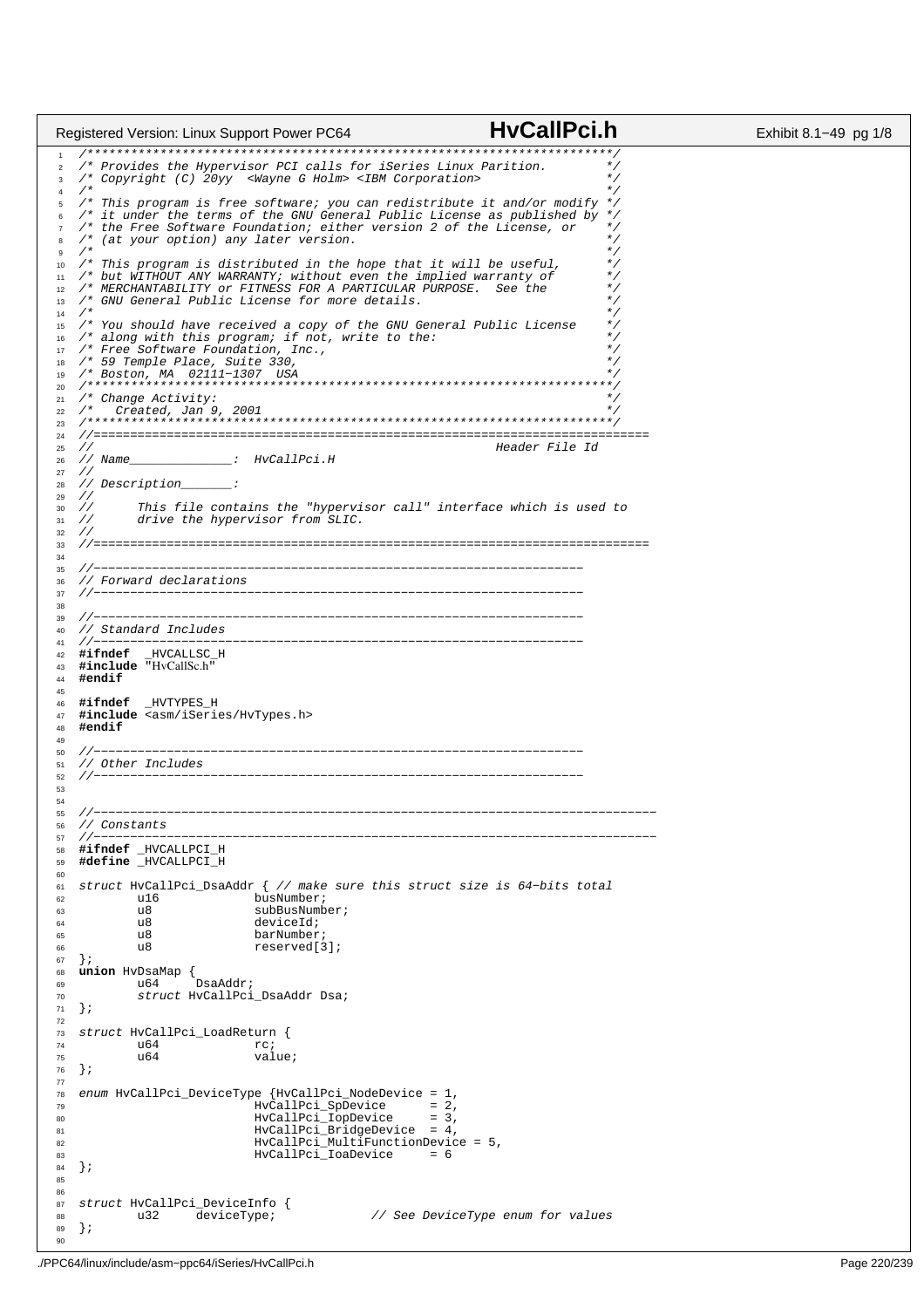91 struct HvCallPci\_BusUnitInfo {<br>92 u32 sizeReturned; <sup>92</sup> u32 sizeReturned; // length of data returned <sup>93</sup> u32 deviceType; // see DeviceType enum for values <sup>94</sup> }; 95 <sup>96</sup> struct HvCallPci\_BridgeInfo { <sup>97</sup> struct HvCallPci\_BusUnitInfo busUnitInfo; // Generic bus unit info <sup>98</sup> u8 subBusNumber; // Bus number of secondary bus 99 u8 u8 maxAgents; // Max idsels on secondary bus<br>100 u8 maxSubBusNumber; // Max Sub Bus 100 u8 maxSubBusNumber;<br>101 u8 109icalSlotNumber; // Logical Slot Number for IOA  $102$  } ; <sup>103</sup> 104 <sup>105</sup> // Maximum BusUnitInfo buffer size. Provided for clients so they can allocate <sup>106</sup> // a buffer big enough for any type of bus unit. Increase as needed. <sup>107</sup> enum {HvCallPci\_MaxBusUnitInfoSize = 128}; 108 109 *struct* HvCallPci\_BarParms {<br>110 1064 vad  $u64$  vaddr;<br>  $u64$  vaddr;<br>  $u64$  raddr; u64 raddr;<br>u64 size; 112 u64 size;<br>113 u64 prote 113 u64 protectStart;<br>114 u64 protectEnd; 114 u64 protectEnd;<br>115 u64 relocation0  $relocationOffset;$ 116 u64 pciAddress;<br>117 u64 perserved[3] 117 u64 reserved[3]; <sup>118</sup> }; 119 <sup>120</sup> enum HvCallPci\_VpdType { <sup>121</sup> HvCallPci\_BusVpd = 1, 122 HvCallPci\_BusAdapterVpd = 2<br>123 } <sup>123</sup> }; 124 <sup>125</sup> **#define** HvCallPciConfigLoad8 HvCallPci + 0 <sup>126</sup> **#define** HvCallPciConfigLoad16 HvCallPci + 1 127 **#define** HvCallPciConfigLoad32 HvCallPci + 2<br>128 **#define** HvCallPciConfigStore8 HvCallPci + 3 128 **#define** HvCallPciConfigStore8 HvCallPci + 3<br>129 **#define** HvCallPciConfigStore16 HvCallPci + 4 129 **#define** HvCallPciConfigStore16 HvCallPci + 4<br>130 **#define** HvCallPciConfigStore32 HvCallPci + 5 <sup>130</sup> **#define** HvCallPciConfigStore32 HvCallPci + 5 131 **#define** HvCallPciEoi<br>132 **#define** HvCallPciGetBarParms HvCallPci + 18 <sup>132</sup> **#define** HvCallPciGetBarParms HvCallPci + 18 <sup>133</sup> **#define** HvCallPciMaskFisr HvCallPci + 20 % #define HvCallPciUnmaskFisr **HvCallPci + 21**<br>4 Holder HuCallPciSetSlotReset HvCallPci + 25 135 **#define** HvCallPciSetSlotReset HvCallPci + 25<br>136 **#define** HvCallPciGetDeviceInfo HvCallPci + 27 136 **#define** HvCallPciGetDeviceInfo 1137 **#define** HvCallPcidetDeviceInfo HvCallPci + 27<br>137 **#define** HvCallPciGetCardVpd HvCallPci + 28 <sup>137</sup> **#define** HvCallPciGetCardVpd HvCallPci + 28 138 **#define** HvCallPciBarLoad8 HvCallPci + 40<br>139 **#define** HvCallPciBarLoad16 HvCallPci + 41 <sup>139</sup> **#define** HvCallPciBarLoad16 HvCallPci + 41 <sup>140</sup> **#define** HvCallPciBarLoad32 HvCallPci + 42 141 **#define** HvCallPciBarLoad64 HvCallPci + 43<br>142 **#define** HvCallPciBarLoad64 HvCallPci + 44 142 **#define** HvCallPciBarStore8 142 HvCallPci + 44<br>143 **#define** HvCallPciBarStore16 11 HvCallPci + 45 <sup>143</sup> **#define** HvCallPciBarStore16 HvCallPci + 45 144 **#define** HvCallPciBarStore32 HvCallPci + 46<br>145 **#define** HvCallPciBarStore64 HvCallPci + 47 <sup>145</sup> **#define** HvCallPciBarStore64 HvCallPci + 47 146 **#define** HvCallPciMaskInterrupts HvCallPci + 48<br>147 **#define** HvCallPciUnmaskInterrupts HvCallPci + 49 <sup>147</sup> **#define** HvCallPciUnmaskInterrupts HvCallPci + 49 148 **#define** HvCallPciGetBusUnitInfo 149 <sup>150</sup> //============================================================================ <sup>151</sup> **static inline** u64 HvCallPci\_configLoad8(u16 busNumber, u8 subBusNumber, 152  $\overline{\hspace{1cm}}$  152  $\overline{\hspace{1cm}}$  153  $\overline{\hspace{1cm}}$  153  $\overline{\hspace{1cm}}$  153  $\overline{\hspace{1cm}}$  153  $\overline{\hspace{1cm}}$  153  $\overline{\hspace{1cm}}$  153  $\overline{\hspace{1cm}}$  153  $\overline{\hspace{1cm}}$  153  $\overline{\hspace{1cm}}$  153  $\overline{\hspace{1cm}}$  153  $\overline{\hspace{1cm}}$  153  $\overline{\hspace{1cm}}$   $153$  u8  $*$ value)  $\{$ <sup>155</sup> struct HvCallPci\_DsaAddr dsa; <sup>156</sup> struct HvCallPci\_LoadReturn retVal; 157 158  $*(u64*)\&dsa) = 0;$ 159 <sup>160</sup> dsa.busNumber = busNumber; 161 dsa.subBusNumber = subBusNumber;<br>162 dsa.deviceId = deviceId;  $dsa. deviceId = deviceId;$ 163 <sup>164</sup> HvCall3Ret16(HvCallPciConfigLoad8, &retVal, \*(u64 \*)&dsa, offset, 0); 165 <sup>166</sup> // getPaca()−>adjustHmtForNoOfSpinLocksHeld(); 167 <sup>168</sup> \*value = retVal.value; 169 170 **return** retVal.rc; <sup>171</sup> } <sup>172</sup> //============================================================================ <sup>173</sup> **static inline** u64 HvCallPci\_configLoad16(u16 busNumber, u8 subBusNumber, <sup>174</sup> u8 deviceId, u32 offset, <sup>175</sup> u16 \*value)  $\begin{matrix} 176 \\ 177 \end{matrix}$ 177 struct HvCallPci\_DsaAddr dsa;<br>178 struct HvCallPci\_LoadReturn r struct HvCallPci\_LoadReturn retVal; 179 180  $*(1164*)\delta dsa) = 0;$ Registered Version: Linux Support Power PC64 **HvCallPci.h** Exhibit 8.1−49 pg 2/8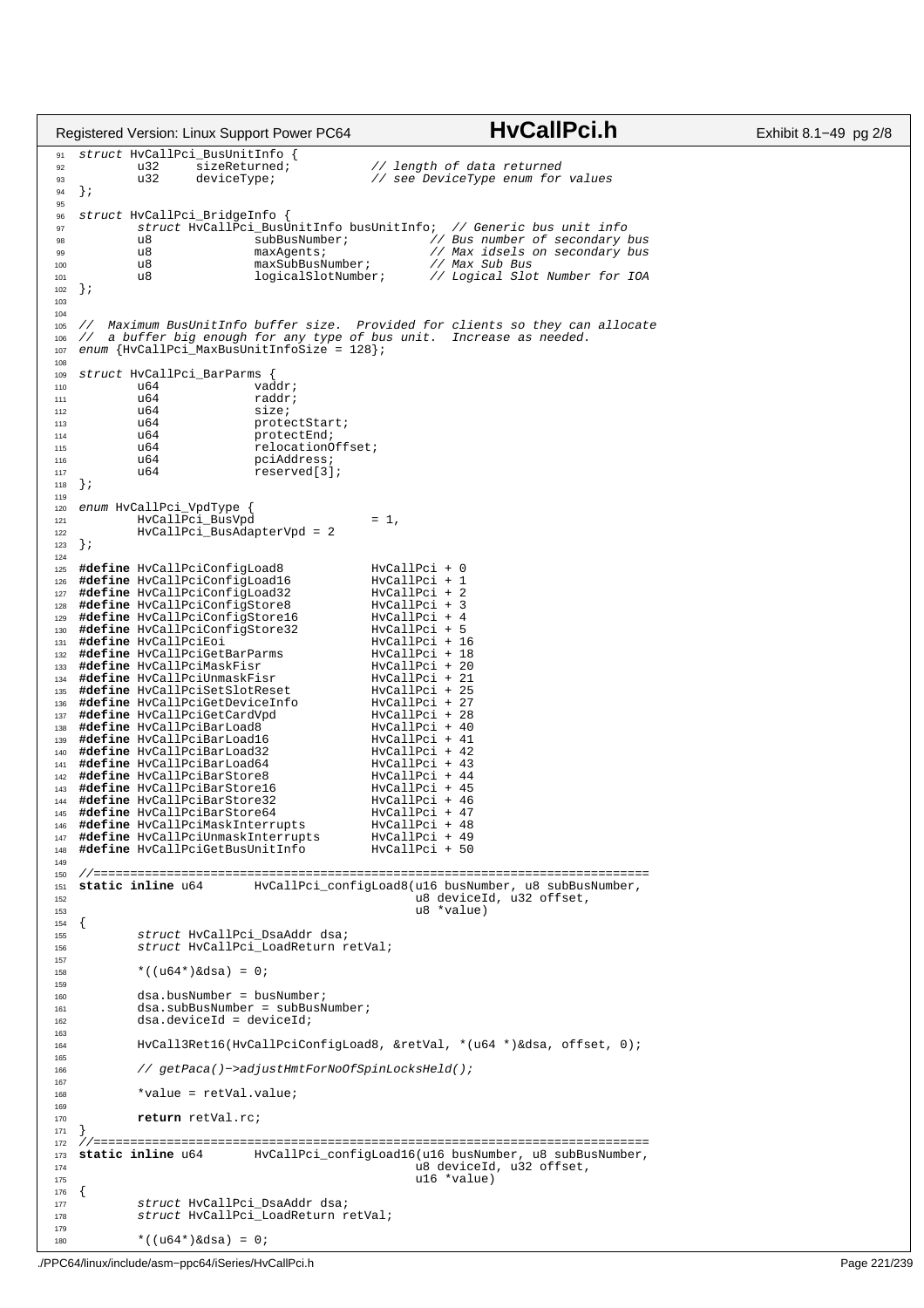```
181
182 dsa.busNumber = busNumber;
183 dsa.subBusNumber = subBusNumber;<br>dsa.subBusNumber = subBusNumber;<br>dsa.deviceId = deviceId;
             dsa.deviceId = deviceId;185
186 HvCall3Ret16(HvCallPciConfigLoad16, &retVal, *(u64 *)&dsa, offset, 0);
187
188 // getPaca()−>adjustHmtForNoOfSpinLocksHeld();
189
190 *value = retVal.value;
191
192 return retVal.rc;
\begin{matrix} 193 \\ 194 \end{matrix}194 //============================================================================
195 static inline u64 HvCallPci_configLoad32(u16 busNumber, u8 subBusNumber,
196 u8 deviceId, u32 offset,
197<br>198 \{198 {
199 Struct HvCallPci_DsaAddr dsa;<br>200 struct HvCallPci LoadReturn r
            struct HvCallPci_LoadReturn retVal;
201
202 * ((u64*) & dsa) = 0;
203
204 dsa.busNumber = busNumber;<br>205 dsa_subBusNumber = subBusN
            dsa.subBusNumber = subBusNumber;
206 dsa.deviceId = deviceId;
207
208 HvCall3Ret16(HvCallPciConfigLoad32, &retVal, *(u64 *)&dsa, offset, 0);
209
210 // getPaca()−>adjustHmtForNoOfSpinLocksHeld();
211<br>212
            *value = retVal.value;
213<br>214214 return retVal.rc;
215 }
216 //============================================================================
217 static inline u64 HvCallPci_configStore8(u16 busNumber, u8 subBusNumber, 218 u8 deviceId, u32 offset,
218 and the compact of the compact of the compact of the compact of the compact of the compact of the compact of the compact of the compact of the compact of the compact of the compact of the compact of the compact of the 
219<br>220 \{\{221 struct HvCallPci_DsaAddr dsa;<br>222 u64 retVal;
            u64 retVal;
223
224 *(u64*)\&dsa) = 0;225
ers<br>
226 dsa.busNumber = busNumber;<br>
227 dsa.subBusNumber = subBusN
227 dsa.subBusNumber = subBusNumber;<br>228 dsa.deviceId = deviceId;
            dsa.deviceId = deviceId;229230 retVal = HvCall4(HvCallPciConfigStore8, *(u64 *)&dsa, offset, value, 0);
231
232 // getPaca()−>adjustHmtForNoOfSpinLocksHeld();
233
234 return retVal;
235 }
236 //============================================================================
   237 static inline u64 HvCallPci_configStore16(u16 busNumber, u8 subBusNumber,
\overline{\hspace{1cm}} u8 deviceId, u32 offset,<br>\overline{\hspace{1cm}} u8 deviceId, u32 offset,<br>\overline{\hspace{1cm}} u16 value)
239 u16 value)
   \{<sup>241</sup> struct HvCallPci DsaAddr dsa;
242 u64 retVal;
243<br>244*(( u64^* )\delta dsa) = 0;
245
<sup>216</sup> dsa.busNumber = busNumber;<br>247 dsa.subBusNumber = subBusN
247 dsa.subBusNumber = subBusNumber;<br>248 dsa.deviceId = deviceId;
            dsa.deviceId = deviceId;249
250 retVal = HvCall4(HvCallPciConfigStore16, *(u64 *)&dsa, offset, value, 0);
251
252 // getPaca()−>adjustHmtForNoOfSpinLocksHeld();
253
254 return retVal;
255 }
256 //============================================================================
257 static inline u64 HvCallPci_configStore32(u16 busNumber, u8 subBusNumber,
258 u8 deviceId, u32 offset,
^{259} u32 value)
260 \quad \left\{ \right. \\ 261struct HvCallPci_DsaAddr dsa;
262 u64 retVal;
263
264 * ((u64*) & dsa) = 0;
265
266 dsa.busNumber = busNumber;<br>267 dsa.subBusNumber = subBusN
267 dsa.subBusNumber = subBusNumber;<br>268 dsa.deviceId = deviceId;
             dsa.deviceId = deviceId;
269
270 retVal = HvCall4(HvCallPciConfigStore32, *(u64 *)&dsa, offset, value, 0);
Registered Version: Linux Support Power PC64 HvCallPci.h Exhibit 8.1–49 pg 3/8
```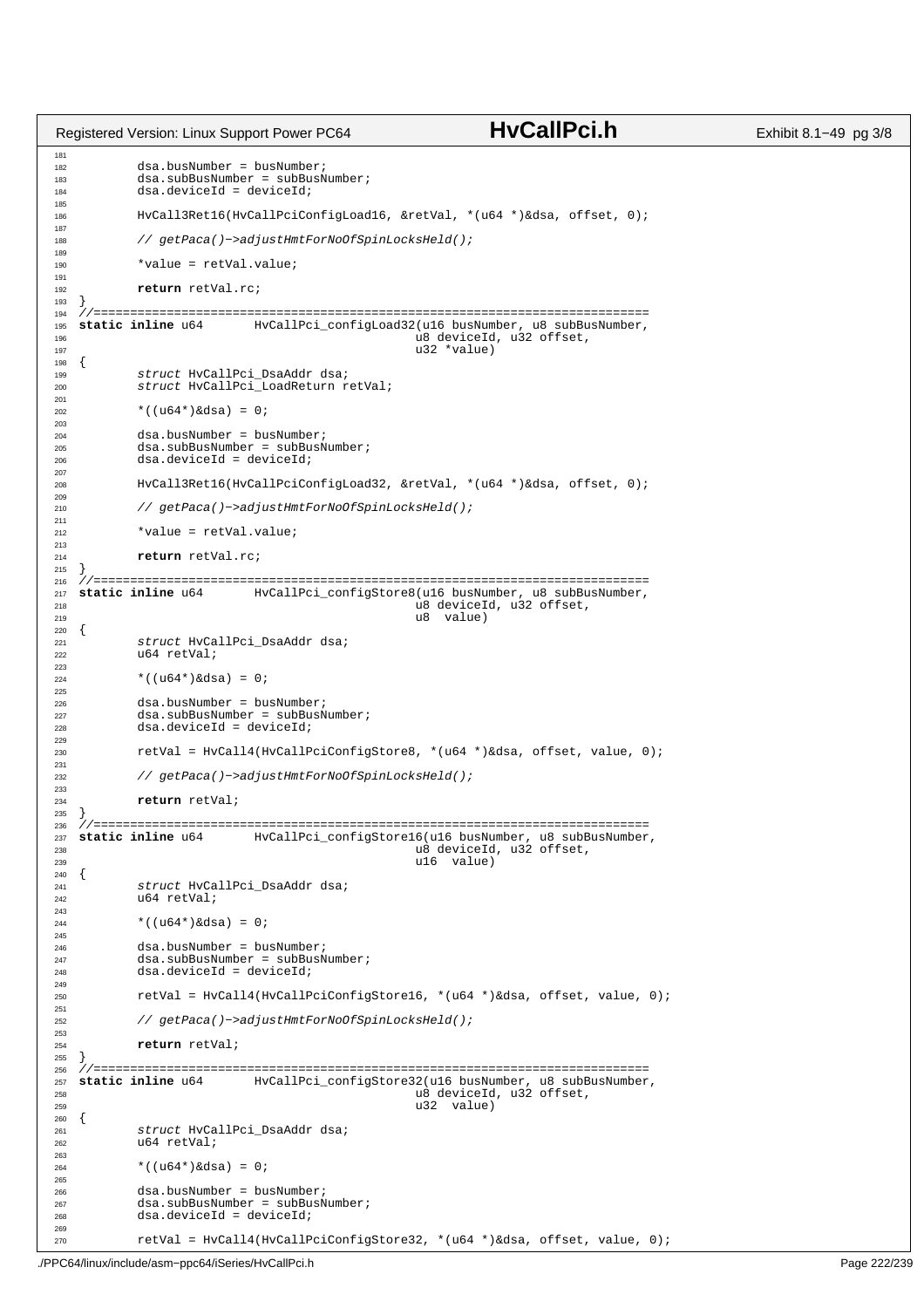```
27<sup>1</sup>272 // getPaca()−>adjustHmtForNoOfSpinLocksHeld();
273
274 return retVal;
275<br>276
   276 //============================================================================
277 static inline u64 HvCallPci_barLoad8(u16 busNumberParm,
<sup>278</sup> u8 subBusParm,<br><sup>279</sup> u8 deviceIdPar
<sup>279</sup> u8 deviceIdParm,<br>280 u8 barNumberParm, u8 barNumberParm,
280 barNumberParm, الله المعاشرة التي تقدم المعاشرة التي تقدم المعاشرة التي تقدم المعاشرة التي تقدم المعاشرة<br>كان المعاشرة التي تقدم المعاشرة التي تقدم المعاشرة التي تقدم المعاشرة التي تقدم التي تقدم التي تقدم التي تقدم 
                                            u64 offsetParm,<br>u8* valueParm)
282 \log^* valueParm)
283 \quad \left\{ \right. \\ 284284 struct HvCallPci_DsaAddr dsa;<br>285 struct HvCallPci LoadPeturn r
          struct HvCallPci_LoadReturn retVal;
286
^{287} * ((u64*) & dsa) = 0;
288<br>289
289 dsa.busNumber = busNumberParm;
290 dsa.subBusNumber = subBusParm;
291 dsa.deviceId = deviceIdParm;
292 dsa.barNumber = barNumberParm;
293
294 HvCall3Ret16(HvCallPciBarLoad8, &retVal, *(u64 *)&dsa, offsetParm, 0);
295
296 // getPaca()−>adjustHmtForNoOfSpinLocksHeld();
297
298 *valueParm = retVal.value;
299
300 return retVal.rc;
301 }
   302 //============================================================================
303 static inline u64 HvCallPci_barLoad16(u16 busNumberParm,
<sup>2</sup><br>2004 u8 subBusParm, u8 subBusParm, u8 subBusParm, u8 subBusParm, u8 subBusParm, u8 subBusParm, u8 subBusParm, u
<sup>305</sup> u8 deviceIdParm,<br><sup>306</sup> u8 harNumberParm,
                                             u8 barNumberParm,<br>u64 offsetParm.
307 u64 offsetParm,
   \frac{16*}{16*} valueParm)
309<br>310
310 struct HvCallPci_DsaAddr dsa;
311 struct HvCallPci_LoadReturn retVal;
312
313 *((u64*)&dsa) = 0;
314
315 dsa.busNumber = busNumberParm;
316 dsa.subBusNumber = subBusParm;
317 dsa.deviceId = deviceIdParm;<br>318 dsa.barNumber = barNumberPar
           dsa.barNumber = barNumberParm;
319
320 HvCall3Ret16(HvCallPciBarLoad16, &retVal, *(u64 *)&dsa, offsetParm, 0);
321
322 // getPaca()−>adjustHmtForNoOfSpinLocksHeld();
323
324 *valueParm = retVal.value;
325
326 return retVal.rc;
327 }
328 //============================================================================
329 static inline u64 HvCallPci_barLoad32(u16 busNumberParm,
                                             u8 subBusParm,<br>u8 deviceIdPar
331 u8 deviceIdParm,
<sup>332</sup> u8 barNumberParm,<br><sup>333</sup> u64 offsetParm,
1064 offsetParm, 133<br>132* valueParm)
                                                         valueParm)
335 {
336 struct HvCallPci_DsaAddr dsa;
          337 struct HvCallPci_LoadReturn retVal;
338
339 *( (u64*) \& dsa) = 0;340
341 dsa.busNumber = busNumberParm;
342 dsa.subBusNumber = subBusParm;
343 dsa.deviceId = deviceIdParm;
          dsa.barNumber = barNumberParm;
345
346 HvCall3Ret16(HvCallPciBarLoad32, &retVal, *(u64 *)&dsa, offsetParm, 0);
347
348 // getPaca()−>adjustHmtForNoOfSpinLocksHeld();
349
350 *valueParm = retVal.value;
351
352 return retVal.rc;
353 }
354 //============================================================================
                         355 static inline u64 HvCallPci_barLoad64(u16 busNumberParm,
356 u8 subBusParm,
357 u8 deviceIdParm,
358 u8 barNumberParm,
                                            u64 offsetParm,<br>u64* valueParm)
360 valueParm) which is the contract of 164* valueParm)
Registered Version: Linux Support Power PC64 HvCallPci.h Exhibit 8.1−49 pg 4/8
```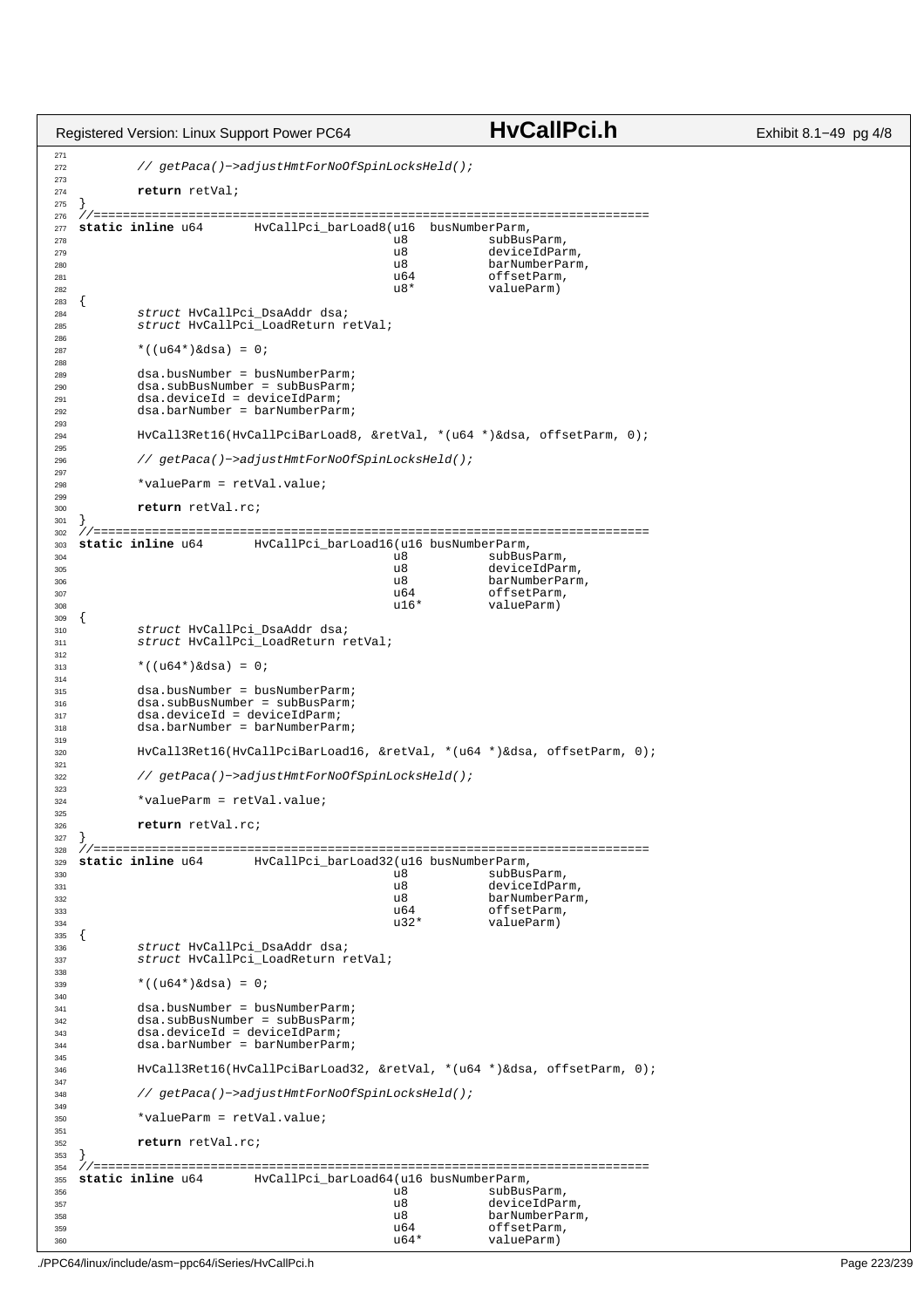```
361 {<br>362
362 struct HvCallPci_DsaAddr dsa;
            363 struct HvCallPci_LoadReturn retVal;
364
365 *((u64*)&dsa) = 0;
366
367 dsa.busNumber = busNumberParm;
368 dsa.subBusNumber = subBusParm;
369 dsa.deviceId = deviceIdParm;
            dsa.barNumber = barNumberParm;
371
372 HvCall3Ret16(HvCallPciBarLoad64, &retVal, *(u64 *)&dsa, offsetParm, 0);
373
            374 // getPaca()−>adjustHmtForNoOfSpinLocksHeld();
375
376 *valueParm = retVal.value;
377
378 return retVal.rc;
379 }
380 //============================================================================
   381 static inline u64 HvCallPci_barStore8(u16 busNumberParm,
382 u8 subBusParm,
383 u8 deviceIdParm,
<sup>384</sup> u8 barNumberParm,<br>385 u64 offsetParm,
                                                                 offsetParm,
386 valueParm)<br>387 \{\begin{matrix} 387 & \left\{ \\ 388 & \right. \end{matrix}struct HvCallPci_DsaAddr dsa;
389 u64 retVal;
390391 * ((u64*) & dsa) = 0;
392
<sub>302</sup><br>393 dsa.busNumber = busNumberParm;<br>394 dsa.subBusNumber = subBusParm;</sub>
394 dsa.subBusNumber = subBusParm;
395 dsa.deviceId = deviceIdParm;
            396 dsa.barNumber = barNumberParm;
397
398 retVal = HvCall4(HvCallPciBarStore8, *(u64 *)&dsa, offsetParm, valueParm, 0);
399
400 // getPaca()−>adjustHmtForNoOfSpinLocksHeld();
401
402 return retVal;
403 }
404 //============================================================================
405 static inline u64 HvCallPci_barStore16(u16 busNumberParm,
406 static inline u64 HvCallPci_barStore16(u16 busNumberParm, u8 subBusParm, u8 device1dParm, u8 device1dParm,
add a straight and the control of the control of the control of the control of the control of the control of the control of the control of the control of the control of the control of the control of the control of the cont
408 barNumberParm, 164 barNumberParm, 164 of fset Parm.
<sup>409</sup> u64 offsetParm,<br>
u16 valueParm) u16 valueParm)
                                                                 valueParm)
411 \{412 Struct HvCallPci_DsaAddr dsa;<br>413 u64 retVal;
            u64 retVal;
414
*( (u64*) \& dsa) = 0;416
417 dsa.busNumber = busNumberParm;
418 dsa.subBusNumber = subBusParm;
419 dsa.deviceId = deviceIdParm;<br>420 dsa.barNumber = barNumberPar
            420 dsa.barNumber = barNumberParm;
421
422 retVal = HvCall4(HvCallPciBarStore16, *(u64 *)&dsa, offsetParm, valueParm, 0);
423<br>424424 // getPaca()−>adjustHmtForNoOfSpinLocksHeld();
425
426 return retVal;
427<br>428
428 //============================================================================
429 static inline u64 HvCallPci_barStore32(u16 bushesness)
                                                     u8 subBusParm,<br>u8 deviceIdPar
431 u8 deviceIdParm, u8 deviceIdParm, u8 deviceIdParm, u8 deviceIdParm, u8 deviceIdParm, u8 deviceIdParm, u8 deviceIdParm, u8 deviceIdParm, u8 deviceIdParm, u8 deviceIdParm, u8 deviceIdParm, u8 deviceIdParm, u8 deviceIdPar
432 u8 barNumberParm, u8 barNumberParm, u8 barNumberParm, u8 barNumberParm, u64 barNumberParm, u64 barNumberParm, u
433 u64 offsetParm,
                                                                 valueParm)
435 {
436 struct HvCallPci_DsaAddr dsa;<br>437 u64 retVal;
            u64 retVal;
438
*( (u64*) \& dsa) = 0;440<br>441
441 dsa.busNumber = busNumberParm;
442 dsa.subBusNumber = subBusParm;<br>
443 dsa.deviceId = deviceIdParm;
443 dsa.deviceId = deviceIdParm;<br>dsa.barNumber = barNumberParm
            dsa.barNumber = barNumberParm;
445
446 retVal = HvCall4(HvCallPciBarStore32, *(u64 *)&dsa, offsetParm, valueParm, 0);
447
448 // getPaca()−>adjustHmtForNoOfSpinLocksHeld();
449
450 return retVal;
Registered Version: Linux Support Power PC64 HvCallPci.h Exhibit 8.1−49 pg 5/8
```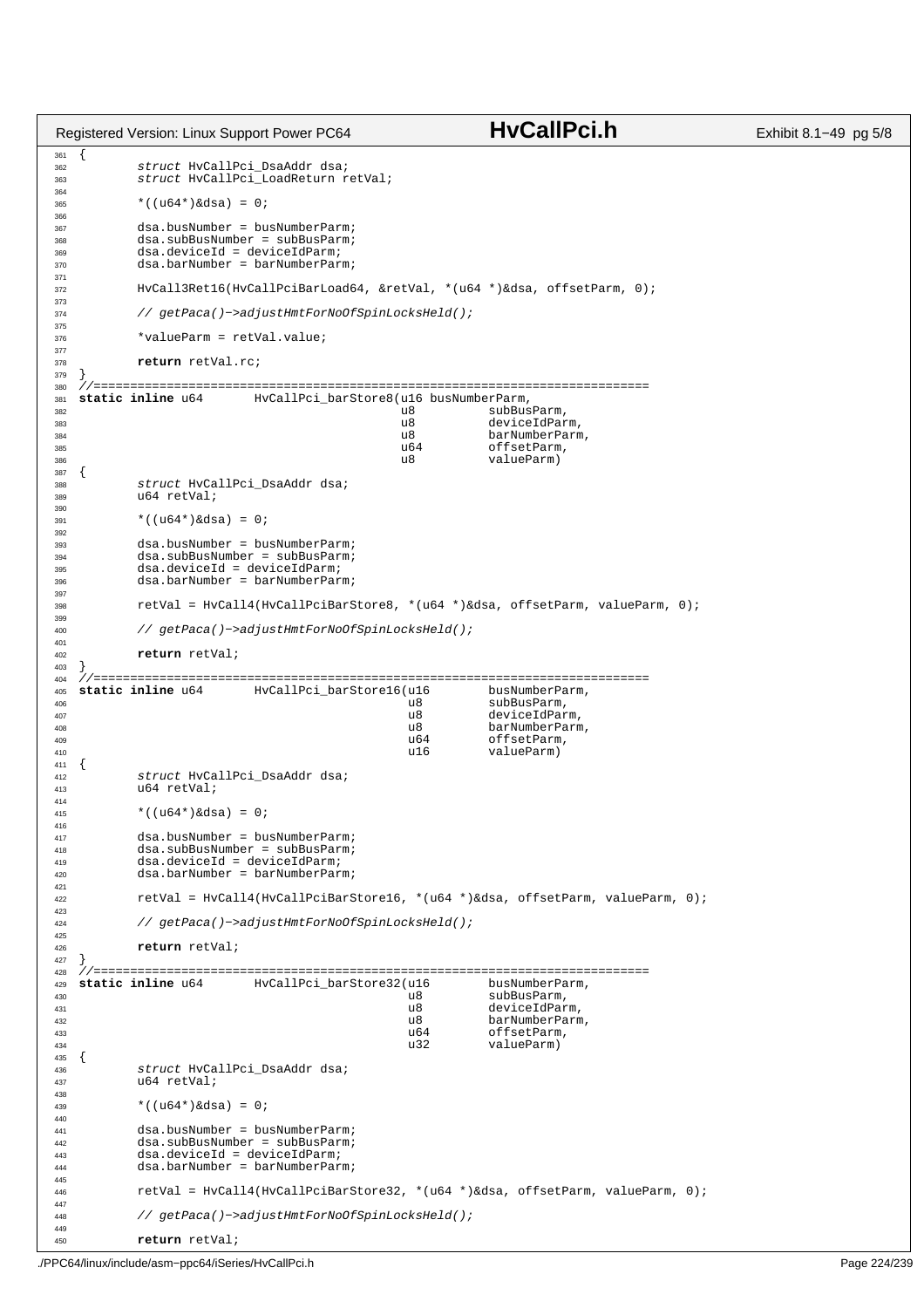$451$ <br> $452$ <sup>452</sup> //============================================================================ 453 **static inline** u64 HvCallPci\_barStore64(u16 bus<br>Number 454 u8 subBusParm,<br>
118 u8 subBusParm,<br>
118 device IdPar 455 u8 deviceIdParm, 1986 u8 deviceIdParm, 1986 u8 deviceIdParm, 1986 u8 deviceIdParm, 1986 u8 deviceIdParm, 1986 u9 u8 barNumberParm,<br>u64 offsetParm, 457 u64 offsetParm, u64 offsetParm, u64 offsetParm, u64 offsetParm, u64 offsetParm, u64 offsetParm, u64 offsetParm, u64 offsetParm, u64 offsetParm, u64 offsetParm, u64 offsetParm, u64 offsetParm, u64 offsetParm, u64 offset  $^{458}$  u64 valueParm)  $459$  {<br> $460$ 460 struct HvCallPci\_DsaAddr dsa;<br>461 v64 retVal; u64 retVal; 462<br>463 \*( $( u64* )$ &dsa) = 0; 464 <sup>465</sup> dsa.busNumber = busNumberParm; 466 dsa.subBusNumber = subBusParm;<br>467 dsa.deviceId = deviceIdParm; 467 dsa.deviceId = deviceIdParm;<br>468 dsa.deviceId = deviceIdParm;<br>dsa.barNumber = barNumberPar dsa.barNumber = barNumberParm; 469 <sup>470</sup> retVal = HvCall4(HvCallPciBarStore64, \*(u64 \*)&dsa, offsetParm, valueParm, 0); 471 <sup>472</sup> // getPaca()−>adjustHmtForNoOfSpinLocksHeld(); 473 474 **return** retVal;  $\rightarrow$ <sup>476</sup> //============================================================================ 477 **static inline** u64 HvCallPci\_eoi(u16 bushesn) Registered Version: Linux Support Power PC64 **HvCallPci.h** Exhibit 8.1–49 pg 6/8

### <sup>478</sup> u8 subBusParm,<br><sup>479</sup> u8 subBusParm,<br>u8 deviceIdPar 479 u8 deviceIdParm)  $\left\{ \right.$ +30<br>481 struct HvCallPci\_DsaAddr dsa;<br>482 struct HvCallPci LoadReturn r struct HvCallPci\_LoadReturn retVal; \*( $( u64^* )\&$ dsa) = 0; <sup>486</sup> dsa.busNumber = busNumberParm;

483<br>484

485

489

491

493

<sup>495</sup> }

 $\begin{matrix} 503 \\ 504 \end{matrix}$ 

506

508

 $513$ <br> $514$ 

515

517

519<br>520

<sup>525</sup> {

528

530

534

536

487 dsa.subBusNumber = subBusParm;<br>488 dsa.deviceId = deviceIdParm; dsa.deviceId = deviceIdParm; <sup>490</sup> HvCall1Ret16(HvCallPciEoi, &retVal, \*(u64\*)&dsa);

```
492 // getPaca()−>adjustHmtForNoOfSpinLocksHeld();
494 return retVal.rc;
```
### <sup>496</sup> //============================================================================ <sup>497</sup> **static inline** u64 HvCallPci\_getBarParms(u16 bus<br>Age  $\frac{1}{2}$  u8 subBusParm,  $\frac{1}{2}$  u8 subBusParm,  $\frac{1}{2}$  u8 subBusParm,  $\frac{1}{2}$  device  $\frac{1}{2}$ 499 u8 deviceIdParm,  $\frac{1}{18}$  deviceIdParm,  $\frac{1}{18}$  deviceIdParm, u8 barNumberParm,<br>u64 parms.  $501$  u64 parms,  $\frac{1}{2}$ <br>502<br>503 {<br>503 { 504 struct HvCallPci\_DsaAddr dsa;<br>505 1164 retVal;

```
509 dsa.busNumber = busNumberParm;
510 dsa.subBusNumber = subBusParm;
511 dsa.deviceId = deviceIdParm;
512 dsa.barNumber = barNumberParm;
```
 $1164$  retVal;

507  $*( (u64*) \& ds) = 0;$ 

 retVal = HvCall3(HvCallPciGetBarParms, \*(u64\*)&dsa, parms, sizeofParms); // getPaca()−>adjustHmtForNoOfSpinLocksHeld(); **return** retVal; //============================================================================ **static inline** u64 HvCallPci\_maskFisr(u16 busNumberParm, 522 u8 subBusParm. 522 u8 subBusParm,<br>523 u8 deviceIdParm,

```
523 u8 deviceIdParm,
524 u64 fisrMask)
526 struct HvCallPci_DsaAddr dsa;<br>527 u64 retVal;
```
<sup>532</sup> dsa.subBusNumber = subBusParm; dsa.deviceId = deviceIdParm; <sup>535</sup> retVal = HvCall2(HvCallPciMaskFisr, \*(u64\*)&dsa, fisrMask);

```
537 // getPaca()−>adjustHmtForNoOfSpinLocksHeld();
```
538 <sup>539</sup> **return** retVal; <sup>540</sup> }

u64 retVal;

<sup>531</sup> dsa.busNumber = busNumberParm;

 $\frac{325}{529}$  \*((u64\*)&dsa) = 0;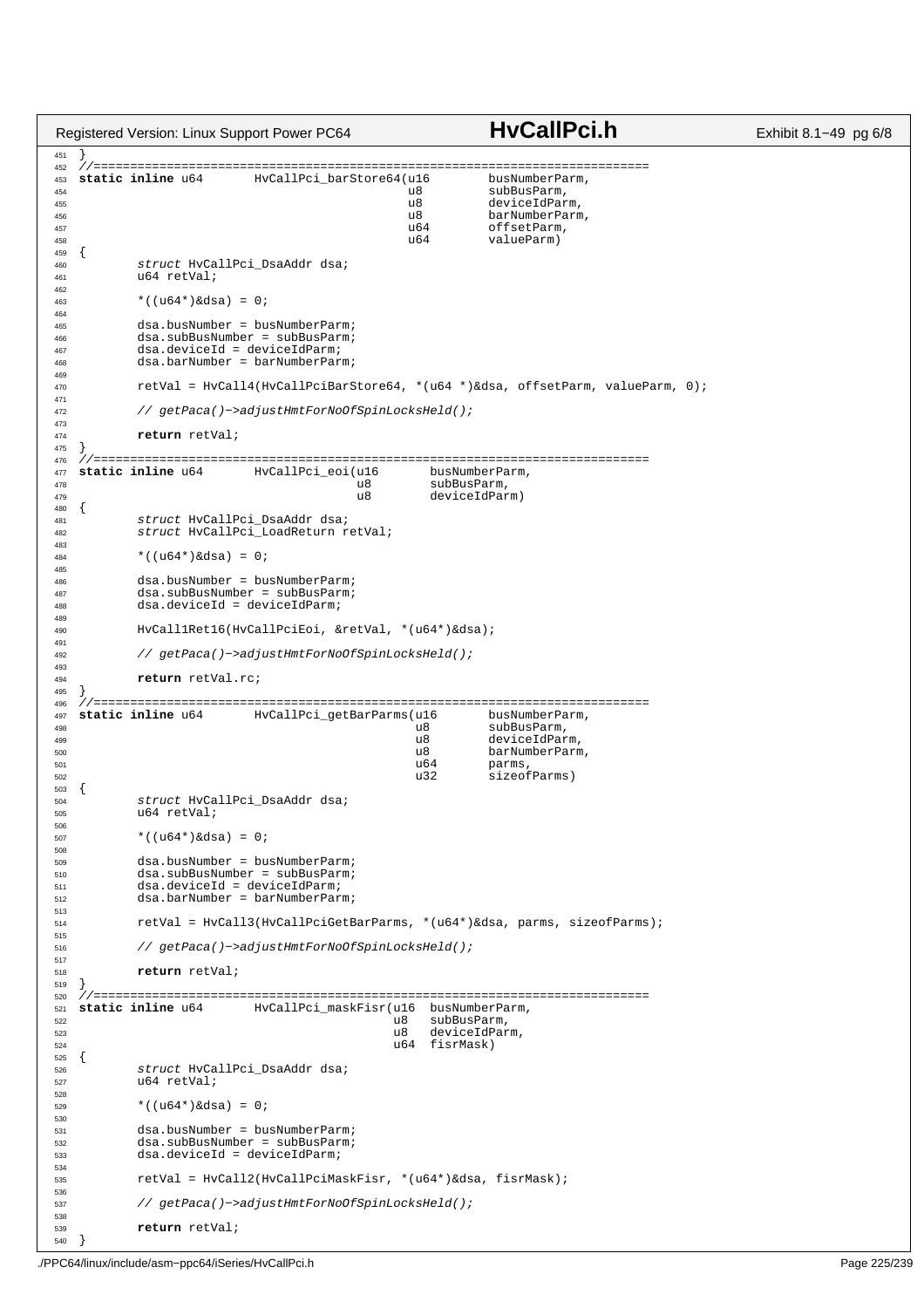```
541 //============================================================================
542 static inline u64 HvCallPci_unmaskFisr(u16 bus<br>
543 u8
543 u8 subBusParm,<br>544 u8 deviceIdParm,<br>644 u8 deviceIdParm
                                                  u8 deviceIdParm,<br>u64 fisrMask)
545<br>546 \{<br>546 \{\{547 struct HvCallPci_DsaAddr dsa;
           u64 retVal;
549
550 *(\mu 64*)\delta dsa) = 0;551
552 dsa.busNumber = busNumberParm;
553 dsa.subBusNumber = subBusParm;
           dsa.deviceId = deviceIdParm;
555
556 retVal = HvCall2(HvCallPciUnmaskFisr, *(u64*)&dsa, fisrMask);
557
558 // getPaca()−>adjustHmtForNoOfSpinLocksHeld();
559
560 return retVal;
561 }
562 //============================================================================
563 static inline u64 HvCallPci_setSlotReset(u16 ber
<sup>564</sup> u8 subBusParm,<br>118 subBusParm, security in the sub-Busparm, security in the sub-Busparm, security in the sub-Busparm, security in the sub-Busparm, security in the sub-Busparm, security in the sub-Busparm, security in
                                                                     deviceIdParm,
566 on NotOff)
567 {
           struct HvCallPci_DsaAddr dsa;
569 u64 retVal;
570
571 * ((u64*) & dsa) = 0;
572
573 dsa.busNumber = busNumberParm;<br>574 dsa.subBusNumber = subBusParm;
574 dsa.subBusNumber = subBusParm;<br>575 dsa deviceId = deviceIdParm;
           575 dsa.deviceId = deviceIdParm;
576
577 retVal = HvCall2(HvCallPciSetSlotReset, *(u64*)&dsa, onNotOff);
578
579 // getPaca()−>adjustHmtForNoOfSpinLocksHeld();
580
581 return retVal;<br>582 }
582 }
583 //============================================================================
584 static inline u64 HvCallPci_getDeviceInfo(u16 based bushes
                                                     u8 subBusParm,<br>u8 deviceNumbe
586 u8 deviceNumberParm, 18 - 4 = 0.64 deviceNumberParm, 10<sup>4</sup> parms,
587 u64 parms,
588<br>132 sizeofParms)
589 {
           struct HyCallPci DsaAddr dsa;
591 u64 retVal;
592
           *(( u64* ) \& ds) = 0;
594
595 dsa.busNumber = busNumberParm;
596 dsa.subBusNumber = subBusParm;
           597 dsa.deviceId = deviceNumberParm << 4;
598
599 retVal = HvCall3(HvCallPciGetDeviceInfo, *(u64*)&dsa, parms, sizeofParms);
600
601 // getPaca()−>adjustHmtForNoOfSpinLocksHeld();
602
603 return retVal;
604605 //============================================================================
606 static inline u64 HvCallPci_maskInterrupts(u16 busNumberParm,
607 u8 subBusParm, u8 subBusParm, u8 subBusParm, u8 subBusParm, u8 subBusParm, u8 subBusParm, u8 subBusParm, u
608 u8 deviceIdParm,
\frac{609}{610} \frac{1}{10} \frac{1}{10} \frac{1}{10} \frac{1}{10} \frac{1}{10} \frac{1}{10} \frac{1}{10} \frac{1}{10} \frac{1}{10} \frac{1}{10} \frac{1}{10} \frac{1}{10} \frac{1}{10} \frac{1}{10} \frac{1}{10} \frac{1}{10} \frac{1}{10} \frac{1}{10} \frac{1}{10}\left\{ \right.611 Struct HvCallPci_DsaAddr dsa;<br>612 064 retVal;
           u64 retVal;
613
614 * ((u64*)&dsa) = 0;
615
616 dsa.busNumber = busNumberParm;
617 dsa.subBusNumber = subBusParm;<br>618 dsa.subBusNumber = subBusParm;<br>618 dsa.deviceId = deviceIdParm;
           618 dsa.deviceId = deviceIdParm;
619
620 retVal = HvCall2(HvCallPciMaskInterrupts, *(u64*)&dsa, interruptMask);
621
622 // getPaca()−>adjustHmtForNoOfSpinLocksHeld();
623
624 return retVal;
625 }
626 //============================================================================
627 static inline u64 HvCallPci_unmaskInterrupts(u16 busNumberParm,
628 u8 subBusParm, 
                                                                     deviceIdParm,
630 u64 interruptMask)
Registered Version: Linux Support Power PC64 HvCallPci.h Exhibit 8.1–49 pg 7/8
```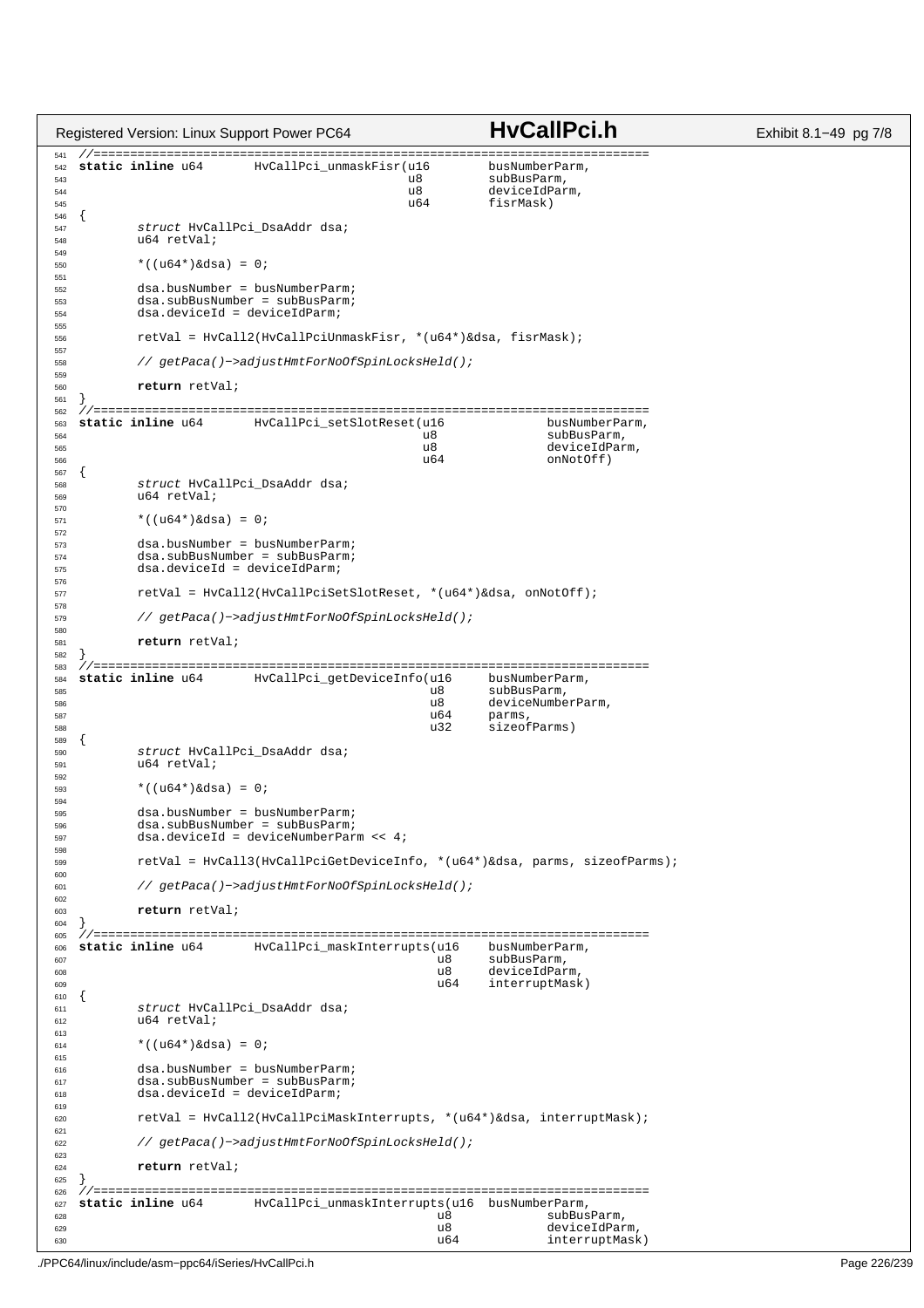```
631 {<br>632*** example in the struct HvCallPci_DsaAddr dsa;<br>example in the strain use of the retVal;
            serase mysa
634
635 *((u64*)&dsa) = 0;
636
637 dsa.busNumber = busNumberParm;
638 dsa.subBusNumber = subBusParm;
            639 dsa.deviceId = deviceIdParm;
640
641 retVal = HvCall2(HvCallPciUnmaskInterrupts, *(u64*)&dsa, interruptMask);
642<br>643
            643 // getPaca()−>adjustHmtForNoOfSpinLocksHeld();
644
645 return retVal;
646<br>647
   647 //============================================================================
648
649 static inline u64 HvCallPci_getBusUnitInfo(u16 busNumberParm,<br>650 u8 subBusParm,
eso and the contract of the contract of the contract of the contract of the contract of the contract of the contract of the contract of the contract of the contract of the contract of the contract of the contract of the co
                                                                        deviceIdParm,<br>parms,
\mu652 u64 parms,
653 u32 sizeofParms)
654 {<br>655
            struct HvCallPci_DsaAddr dsa;
656 u64 retVal;
657
*(u64*)\&dsa) = 0;659
660 dsa.busNumber = busNumberParm;
661 dsa.subBusNumber = subBusParm;<br>662 dsa.deviceId = deviceIdParm;
            dsa.deviceId = deviceIdParm;
663<br>664
            664 retVal = HvCall3(HvCallPciGetBusUnitInfo, *(u64*)&dsa, parms, sizeofParms);
665
666 // getPaca()−>adjustHmtForNoOfSpinLocksHeld();
667
668 return retVal;
669<br>670
   670 //============================================================================
671
672 static inline int HvCallPci_getBusVpd(u16 busNumParm, u64 destParm, u16 sizeParm)
673 {
rac{1}{674} int xRetSize;<br>rac{1}{675} u64 xRc = HvC
            u64 xRc = HvCall4(HvCallPciGetCardVpd, busNumParm, destParm, sizeParm, HvCallPci_BusVpd);
676 // getPaca()−>adjustHmtForNoOfSpinLocksHeld();
677 if (xRc == −1)
678 xRetsize = -1;<br>679 e1se679 else
                     xRetSize = xRc & 0xFFFF;681 return xRetSize;
682<br>683
   683 //============================================================================
684
685 static inline int HvCallPci_getBusAdapterVpd(u16 busNumParm, u64 destParm, u16 sizeParm)
686 {
            int xRetSize;
688 u64 xRc = HvCall4(HvCallPciGetCardVpd, busNumParm, destParm, sizeParm, HvCallPci_BusAdapterVpd);<br>// getPaca()->adjustHmtForNoOfSpinLocksHeld();
689 // getPaca()−>adjustHmtForNoOfSpinLocksHeld();
690 if (xRc == −1)
R = -1;692 else
R = \text{R} xRetSize = xRc & 0xFFFF;
            694 return xRetSize;
695 }
696 //============================================================================
697 #endif // _HVCALLPCI_H
Registered Version: Linux Support Power PC64 HvCallPci.h Exhibit 8.1–49 pg 8/8
```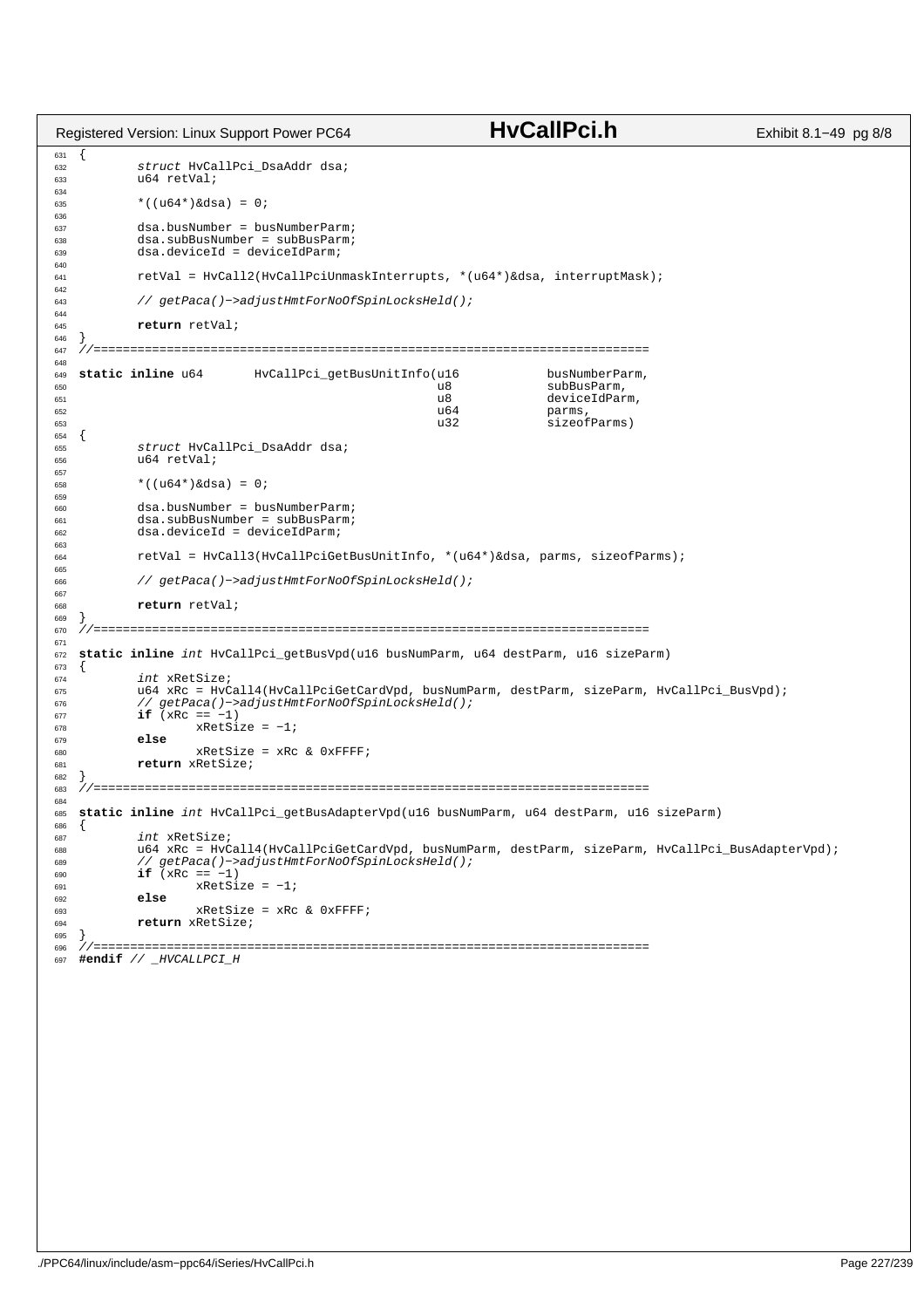## Registered Version: Linux Support Power PC64 **HvLpConfig.h** Exhibit 8.1–50 pg 1/4

 $/$ \*  $\frac{1}{2}$  \* HvLpConfig.h \* Copyright (C) 2001 Mike Corrigan IBM Corporation \* \* This program is free software; you can redistribute it and/or modify <sup>6</sup> \* it under the terms of the GNU General Public License as published by \* the Free Software Foundation; either version 2 of the License, or \* (at your option) any later version. \* \* This program is distributed in the hope that it will be useful,<br>" \* but WITHOUT ANY WARRANTY; without even the implied warranty of<br>" \* MERCHANTABILITY or FITNESS FOR A PARTICULAR PURPOSE. See the<br>" GNU General Public L  $\frac{14}{15}$ \* You should have received a copy of the GNU General Public License \* along with this program; if not, write to the Free Software <sup>17</sup> \* Foundation, Inc., 59 Temple Place, Suite 330, Boston, MA 02111−1307 USA //===========================================================================  $\frac{1}{1}$  // This file contains the interface to the LPAR configuration data<br>23 // to determine which resources should be allocated to each partition. // to determine which resources should be allocated to each partition. <br> $25$  //=========================================================================== <sup>27</sup> **#ifndef** \_HVCALLCFG\_H **#include** "HvCallCfg.h" **#endif** <sup>31</sup> **#ifndef** \_HVTYPES\_H **#include** <asm/iSeries/HvTypes.h> **#endif** <sup>35</sup> **#ifndef** \_ITLPNACA\_H **#include** <asm/iSeries/ItLpNaca.h> **#endif** <sup>39</sup> **#ifndef** \_LPARDATA\_H **#include** <asm/iSeries/LparData.h> **#endif** <sup>43</sup> **#ifndef** \_HVLPCONFIG\_H **#define** \_HVLPCONFIG\_H //−−−−−−−−−−−−−−−−−−−−−−−−−−−−−−−−−−−−−−−−−−−−−−−−−−−−−−−−−−−−−−−−−−− // Constants //−−−−−−−−−−−−−−−−−−−−−−−−−−−−−−−−−−−−−−−−−−−−−−−−−−−−−−−−−−−−−−−−−−− **extern** HvLpIndex HvLpConfig\_getLpIndex\_outline(void); //=================================================================== **static inline** HvLpIndex HvLpConfig\_getLpIndex(void)  $\begin{matrix}54 & \{\\ 55 & \end{matrix}$  **return** itLpNaca.xLpIndex; } //=================================================================== **static inline** HvLpIndex HvLpConfig\_getPrimaryLpIndex(void) { **return** itLpNaca.xPrimaryLpIndex; 61 }<br>62 //========= //================================================================= 63 **static inline** HvLpIndex HvLpConfig\_getLps(void)  $\{$  **return** HvCallCfg\_getLps(); } //=================================================================  $HvLpConfig_qetActiveLpMap(void)$ 69<br>70 **return** HvCallCfg\_getActiveLpMap(); } //=================================================================  $HvLpConfig\_getSystemMsMegs(void)$ 74  $\{$ <br>75 **return** HvCallCfg\_getSystemMsChunks() / HVCHUNKSPERMEG; } //================================================================= **static inline** u64 HvLpConfig\_getSystemMsChunks(void) { **return** HvCallCfg\_getSystemMsChunks(); } //================================================================= 83 **static inline** u64 HvLpConfig\_getSystemMsPages(void)  $\begin{bmatrix} 84 \\ 94 \end{bmatrix}$   $\{$ <br> $85$  **return** HvCallCfg\_getSystemMsChunks() \* HVPAGESPERCHUNK; } <sup>87</sup> //================================================================ <sup>88</sup> **static inline** u64 HvLpConfig\_getMsMegs(void) { **return** HvCallCfg\_getMsChunks(HvLpConfig\_getLpIndex(),HvCallCfg\_Cur) / HVCHUNKSPERMEG;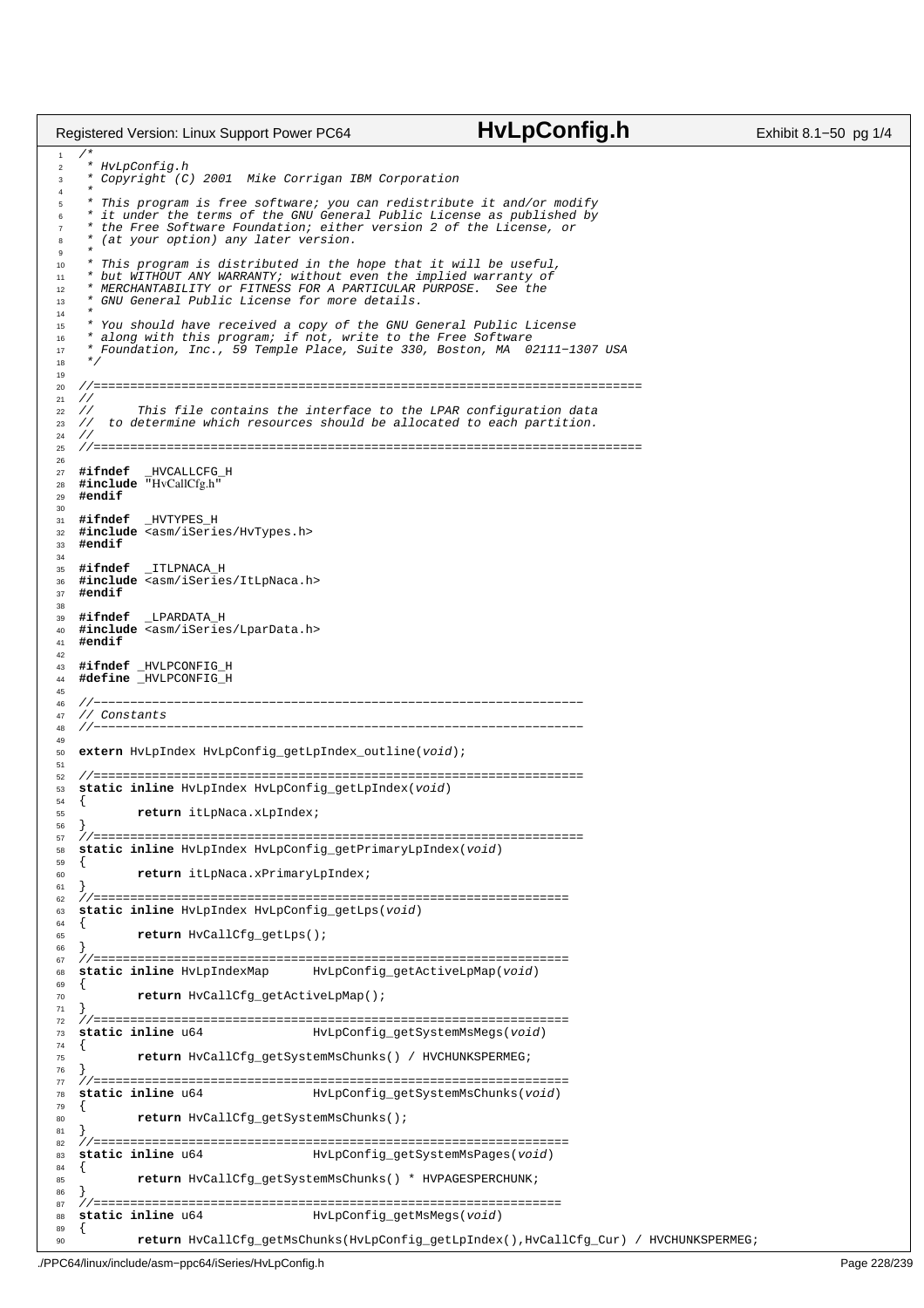} //================================================================ **static inline** u64 HvLpConfig\_getMsChunks(void) { **return** HvCallCfg\_getMsChunks(HvLpConfig\_getLpIndex(),HvCallCfg\_Cur); } //================================================================ **static inline** u64 HvLpConfig\_getMsPages(void) 99<br>100 **return** HvCallCfg\_getMsChunks(HvLpConfig\_getLpIndex(),HvCallCfg\_Cur) \* HVPAGESPERCHUNK; }<br> $102$  //========= //================================================================ **static inline** u64 HvLpConfig\_getMinMsMegs(void)<br>104 {  $\{$ **return** HvCallCfg\_getMsChunks(HvLpConfig\_getLpIndex(),HvCallCfg\_Min) / HVCHUNKSPERMEG; } //================================================================ **static inline** u64 HvLpConfig\_getMinMsChunks(void) { **return** HvCallCfg\_getMsChunks(HvLpConfig\_getLpIndex(),HvCallCfg\_Min); } //================================================================ **static inline** u64 HvLpConfig\_getMinMsPages(void)<br>114 {  $\{$ <br>115 **return** HvCallCfg\_getMsChunks(HvLpConfig\_getLpIndex(),HvCallCfg\_Min) \* HVPAGESPERCHUNK; } //================================================================ **static inline** u64 HvLpConfig\_getMinRuntimeMsMegs(void) <br> $120$  **return** HvCallCfg\_getMinRuntimeMsChunks(HvLpConfig\_getLpIndex()) / HVCHUNKSPERMEG; } //=============================================================== **static inline** u64 HvLpConfig\_getMinRuntimeMsChunks(void) **return** HvCallCfg\_getMinRuntimeMsChunks(HvLpConfig\_getLpIndex()); } //=============================================================== **static inline** u64 HvLpConfig\_getMinRuntimeMsPages(void)  $129 \begin{matrix} 1 \end{matrix}$  **return** HvCallCfg\_getMinRuntimeMsChunks(HvLpConfig\_getLpIndex()) \* HVPAGESPERCHUNK; } //=============================================================== **static inline** u64 HvLpConfig\_getMaxMsMegs(void) { **return** HvCallCfg\_getMsChunks(HvLpConfig\_getLpIndex(),HvCallCfg\_Max) / HVCHUNKSPERMEG;  $\begin{array}{c} 136 \\ 137 \end{array}$  //======== //=============================================================== **static inline** u64 HvLpConfig\_getMaxMsChunks(void) { **return** HvCallCfg\_getMsChunks(HvLpConfig\_getLpIndex(),HvCallCfg\_Max); //=============================================================== **static inline** u64 HvLpConfig\_getMaxMsPages(void)  $\{$ <br> $145$  **return** HvCallCfg\_getMsChunks(HvLpConfig\_getLpIndex(),HvCallCfg\_Max) \* HVPAGESPERCHUNK; } //=============================================================== **static inline** u64 HvLpConfig\_getInitMsMegs(void) { **return** HvCallCfg\_getMsChunks(HvLpConfig\_getLpIndex(),HvCallCfg\_Init) / HVCHUNKSPERMEG; 151 }<br>152 *//========*  //=============================================================== **static inline** u64 HvLpConfig\_getInitMsChunks(void)  $\{$ **return** HvCallCfg\_getMsChunks(HvLpConfig\_getLpIndex(),HvCallCfg\_Init); 156 }<br>157 //======== //=============================================================== **static inline** u64 HvLpConfig\_getInitMsPages(void) { **return** HvCallCfg\_getMsChunks(HvLpConfig\_getLpIndex(),HvCallCfg\_Init) \* HVPAGESPERCHUNK; } //=============================================================== **static inline** u64 HvLpConfig\_getSystemPhysicalProcessors(void)  $\begin{matrix} 163 \\ 164 \end{matrix}$  **return** HvCallCfg\_getSystemPhysicalProcessors(); } //=============================================================== **static inline** u64 HvLpConfig\_getSystemLogicalProcessors(void) <br> $169$  **return** HvCallCfg\_getSystemPhysicalProcessors() \* (/\*getPaca()−>getSecondaryThreadCount() +\*/ 1);  $\begin{bmatrix} 170 \\ 171 \end{bmatrix}$  $1/1 = 1 = 1 = 1.1$ <br>static inline u64 HyLoConfig getNumProcsInSharedPoo **static inline** u64 HvLpConfig\_getNumProcsInSharedPool(HvLpSharedPoolIndex sPI) { **return** HvCallCfg\_getNumProcsInSharedPool(sPI); } //=============================================================== **static inline** u64 HvLpConfig\_getPhysicalProcessors(void)  $\begin{matrix} 178 \\ 179 \end{matrix}$  **return** HvCallCfg\_getPhysicalProcessors(HvLpConfig\_getLpIndex(),HvCallCfg\_Cur); } Registered Version: Linux Support Power PC64 **HvLpConfig.h** Exhibit 8.1−50 pg 2/4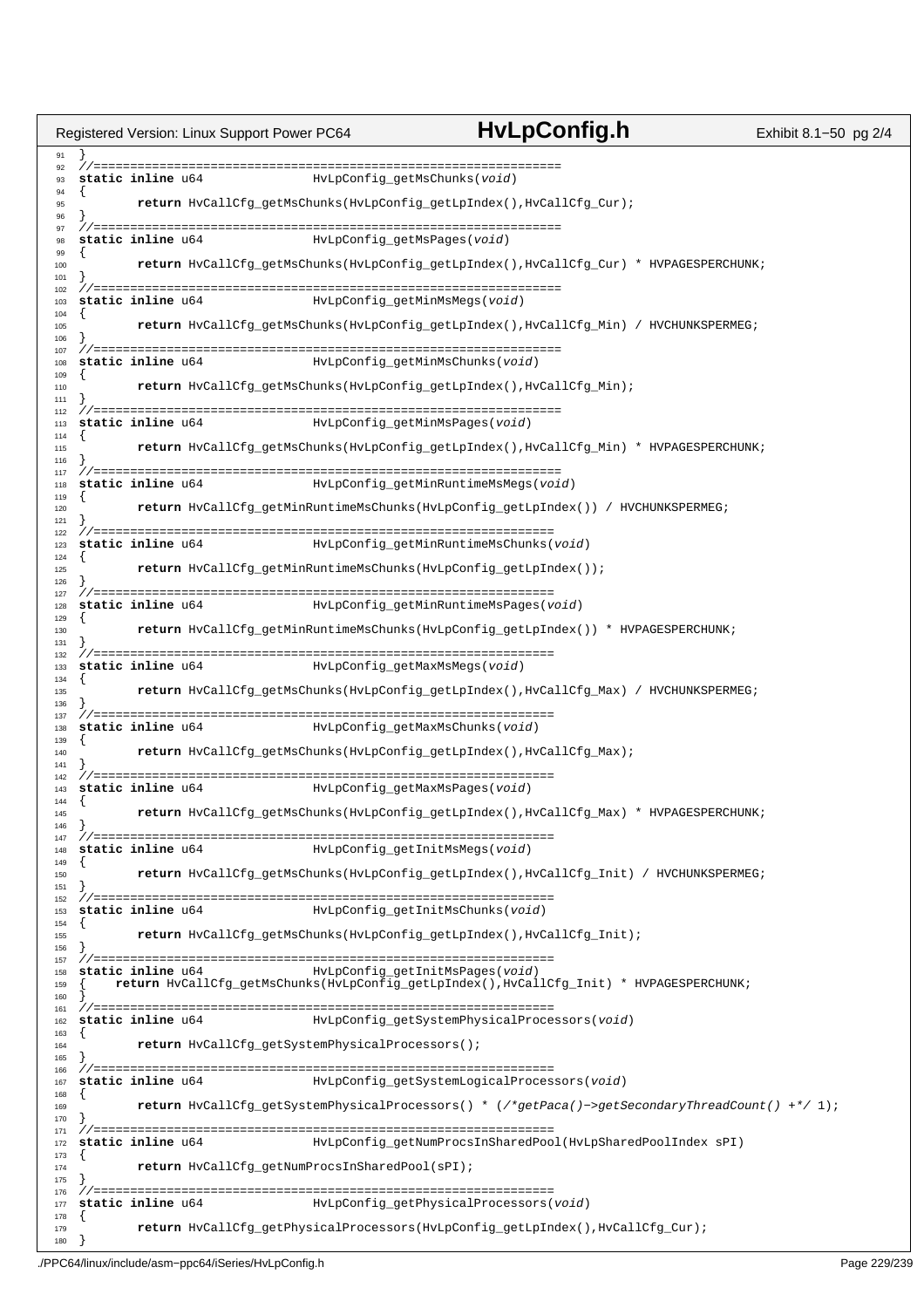|                          | Registered Version: Linux Support Power PC64                                                                                           | <b>HvLpConfig.h</b>                                 | Exhibit 8.1-50 pg 3/4 |
|--------------------------|----------------------------------------------------------------------------------------------------------------------------------------|-----------------------------------------------------|-----------------------|
| 181<br>182               | static inline u64                                                                                                                      | HvLpConfig getLogicalProcessors(void)               |                       |
| 183<br>184<br>185        | return HvCallCfg_getPhysicalProcessors(HvLpConfig_getLpIndex(),HvCallCfg_Cur) * (/*getPaca()->getSecondar<br>$yThreadCount()$ +*/ 1);  |                                                     |                       |
| 186<br>187<br>188<br>189 | static inline HvLpSharedPoolIndex                                                                                                      | HvLpConfig_getSharedPoolIndex(void)                 |                       |
|                          | return HvCallCfg_getSharedPoolIndex(HvLpConfig_getLpIndex());                                                                          |                                                     |                       |
| 190<br>191<br>192        | static inline u64                                                                                                                      | HyLpConfig getSharedProcUnits(void)                 |                       |
| 193<br>194               | return HvCallCfg_getSharedProcUnits(HvLpConfig_getLpIndex(),HvCallCfg_Cur);                                                            |                                                     |                       |
| 195<br>196               |                                                                                                                                        |                                                     |                       |
| 197<br>198               | static inline u64                                                                                                                      | HvLpConfig_getMinSharedProcUnits(void)              |                       |
| 199<br>200<br>201        | return HvCallCfg_getSharedProcUnits(HvLpConfig_getLpIndex(),HvCallCfg_Min);                                                            |                                                     |                       |
| 202<br>203               | static inline u64                                                                                                                      | HvLpConfig_getMaxSharedProcUnits(void)              |                       |
| 204<br>205               | return HvCallCfg_getSharedProcUnits(HvLpConfig_getLpIndex(),HvCallCfg_Max);                                                            |                                                     |                       |
| 206<br>207               | static inline u64                                                                                                                      | HvLpConfig_getMinPhysicalProcessors(void)           |                       |
| 208<br>209<br>210        | return HvCallCfg_getPhysicalProcessors(HvLpConfig_getLpIndex(),HvCallCfg_Min);                                                         |                                                     |                       |
| 211<br>212               | static inline u64                                                                                                                      | HvLpConfig_getMinLogicalProcessors(void)            |                       |
| 213<br>214<br>215        | return HvCallCfg_getPhysicalProcessors(HvLpConfig_getLpIndex(),HvCallCfg_Min) * (/*getPaca()->getSecondar<br>$yThreadCount()$ +*/ 1);  |                                                     |                       |
| 216<br>217               | static inline u64                                                                                                                      | HvLpConfig_getMaxPhysicalProcessors(void)           |                       |
| 218<br>219<br>220        | return HvCallCfg_getPhysicalProcessors(HvLpConfig_getLpIndex(),HvCallCfg_Max);                                                         |                                                     |                       |
| 221<br>222               | static inline u64                                                                                                                      | HvLpConfig_getMaxLogicalProcessors(void)            |                       |
| 223<br>224<br>225        | return HvCallCfg_getPhysicalProcessors(HvLpConfig_getLpIndex(),HvCallCfg_Max) * (/*getPaca()->getSecondar<br>$yThreadCount()$ +*/ 1);  |                                                     |                       |
| 226<br>227               | static inline u64                                                                                                                      | HvLpConfig_getInitPhysicalProcessors(void)          |                       |
| 228<br>229<br>230        | return HvCallCfq_qetPhysicalProcessors(HvLpConfig_getLpIndex(),HvCallCfg_Init);                                                        |                                                     |                       |
| 231                      | static inline u64                                                                                                                      | HvLpConfig_getInitLogicalProcessors(void)           |                       |
| 233<br>234<br>235        | return HvCallCfg_qetPhysicalProcessors(HvLpConfig_qetLpIndex(),HvCallCfg_Init) * (/*getPaca()->getSeconda<br>$ryThreadCount()$ +*/ 1); |                                                     |                       |
| 236<br>237               | static inline HvLpVirtualLanIndexMap                                                                                                   | HvLpConfig_getVirtualLanIndexMap(void)              |                       |
| 238<br>239               | <b>return</b> HvCallCfg_getVirtualLanIndexMap(HvLpConfig_getLpIndex_outline());                                                        |                                                     |                       |
| 240<br>241<br>242        | static inline HvLpVirtualLanIndexMap                                                                                                   | HvLpConfig_getVirtualLanIndexMapForLp(HvLpIndex lp) |                       |
| 243<br>244               | return HvCallCfg_getVirtualLanIndexMap(lp);                                                                                            |                                                     |                       |
| 245<br>246               |                                                                                                                                        |                                                     |                       |
| 247<br>248<br>249        | static inline HvLpIndex HvLpConfig_getBusOwner(HvBusNumber busNumber)<br>return HvCallCfg_getBusOwner(busNumber);                      |                                                     |                       |
| 250<br>251               |                                                                                                                                        |                                                     |                       |
| 252<br>253               | static inline int                                                                                                                      | HvLpConfig_isBusDedicated(HvBusNumber busNumber)    |                       |
| 254<br>255               | <b>return</b> HvCallCfg_isBusDedicated(busNumber);                                                                                     |                                                     |                       |
| 256<br>257<br>258        | static inline HvLpIndexMap                                                                                                             | HvLpConfig_getBusAllocation(HvBusNumber busNumber)  |                       |
| 259<br>260               | <b>return</b> HvCallCfg_getBusAllocation(busNumber);                                                                                   |                                                     |                       |
| 261<br>262<br>263        | // returns the absolute real address of the load area<br>static inline u64<br>HvLpConfig_getLoadAddress(void)                          |                                                     |                       |
| 264<br>265<br>266        | return itLpNaca.xLoadAreaAddr & 0x7fffffffffffffff;                                                                                    |                                                     |                       |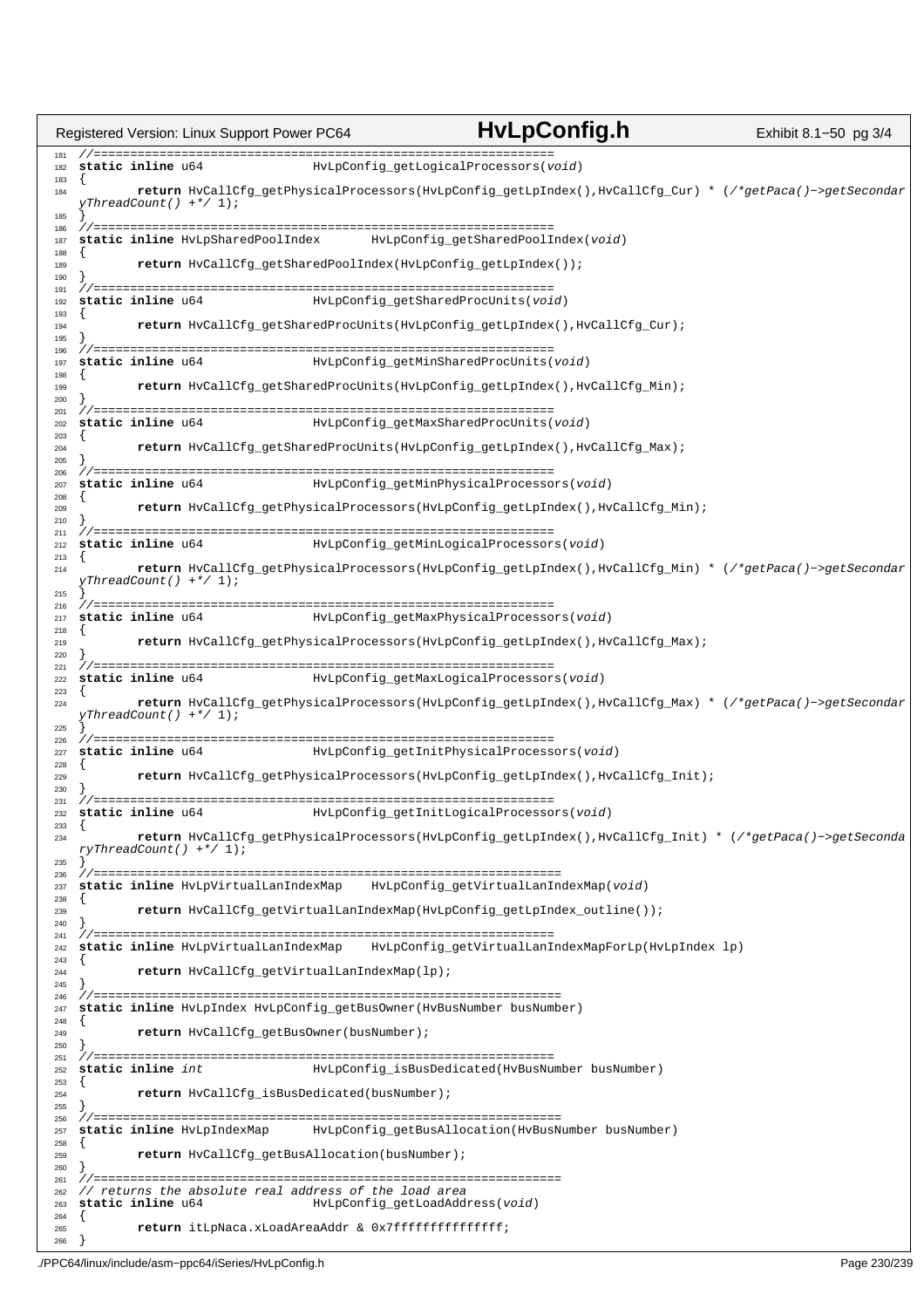//================================================================ **static inline** u64 HvLpConfig\_getLoadPages(void)<br>269 {  $\{$ <br>270 **return** itLpNaca.xLoadAreaChunks \* HVPAGESPERCHUNK; } <sup>272</sup> //================================================================ **static inline** int HvLpConfig\_isBusOwnedByThisLp(HvBusNumber busNumber)  $\{$ <br>275 275 HvLpIndex busOwner = HvLpConfig\_getBusOwner(busNumber);<br>276 **return** (busOwner == HvLpConfig qetLpIndex()); **return** (busOwner == HvLpConfig\_getLpIndex()); } //================================================================ <sup>279</sup> **static inline** int HvLpConfig\_doLpsCommunicateOnVirtualLan(HvLpIndex lp1, HvLpIndex lp2)<br>280 {  $\left\{\n\begin{array}{c}\n280 \\
281\n\end{array}\n\right.$ %% HvLpVirtualLanIndexMap virtualLanIndexMap1 = HvCallCfg\_getVirtualLanIndexMap( lp1 );<br>282 HvLpVirtualLanIndexMap virtualLanIndexMap2 = HvCallCfg\_getVirtualLanIndexMap( lp2 );<br>283 } <sup>285</sup> //================================================================ <sup>286</sup> **static inline** HvLpIndex HvLpConfig\_getHostingLpIndex(HvLpIndex lp) 287  $\{$  **return** HvCallCfg\_getHostingLpIndex(lp); } //================================================================ **#endif** // \_HVLPCONFIG\_H Registered Version: Linux Support Power PC64 **HvLpConfig.h** Exhibit 8.1−50 pg 4/4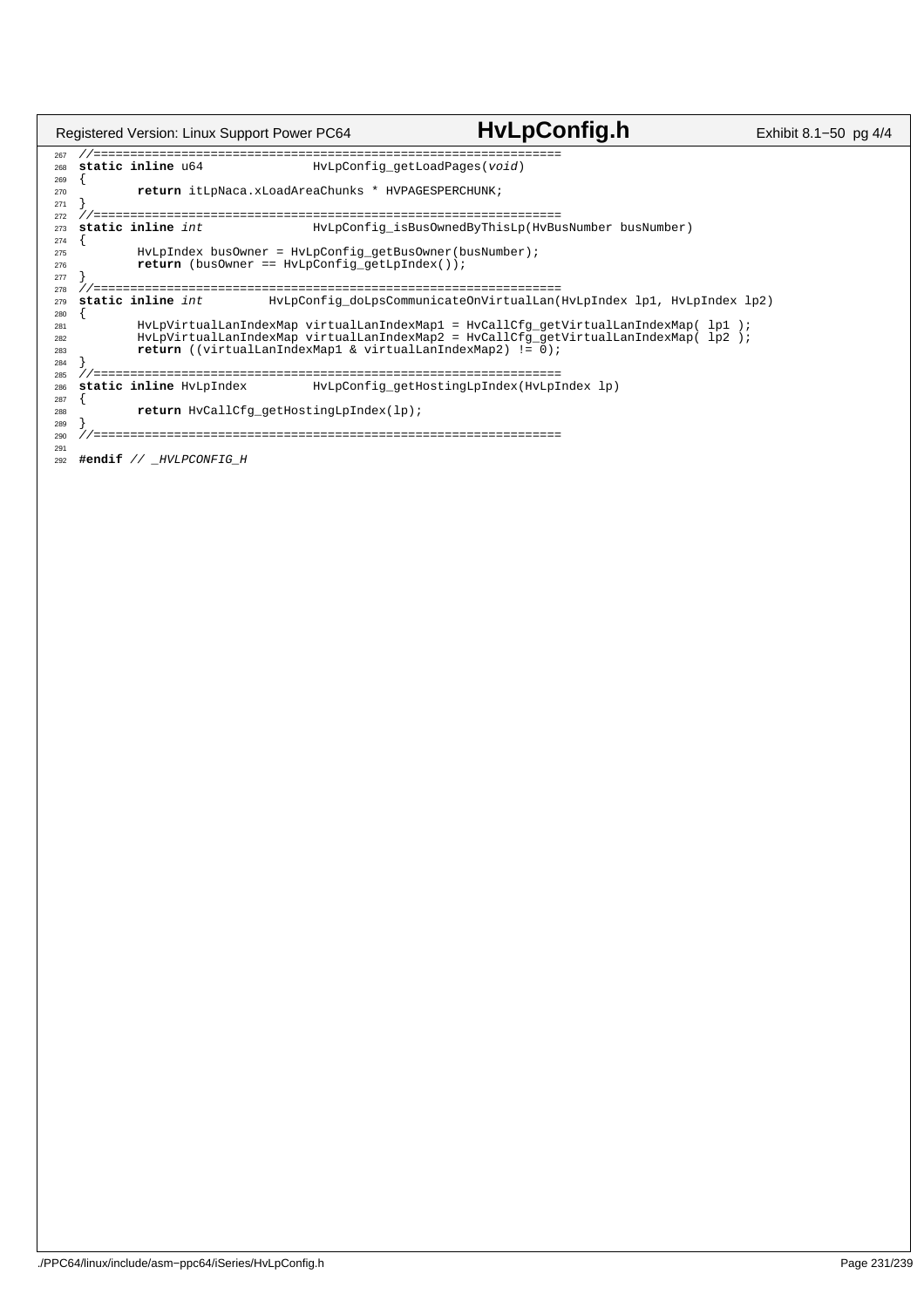```
\frac{1}{1}2 * iSeries_dma.h
<sup>2</sup> * Copyright (C) 2001 Mike Corrigan IBM Corporation
 4 * 
 5 * This program is free software; you can redistribute it and/or modify
6 * it under the terms of the GNU General Public License as published by
7 * the Free Software Foundation; either version 2 of the License, or
8 * (at your option) any later version.
* * This program is distributed in the hope that it will be useful,<br>" * but WITHOUT ANY WARRANTY; without even the implied warranty of<br>" * MERCHANTABILITY or FITNESS FOR A PARTICULAR PURPOSE. See the<br>" GNU General Public L
\frac{14}{15}* You should have received a copy of the GNU General Public License
16 * along with this program; if not, write to the Free Software
17 * Foundation, Inc., 59 Temple Place, Suite 330, Boston, MA 02111−1307 USA
18 * /19
20 #ifndef _ISERIES_DMA_H
21 #define _ISERIES_DMA_H
22
23 #include <asm/types.h><br>24 #ifndef LINUX_SPINLC
24 #ifndef __LINUX_SPINLOCK_H
25 #include <linux/spinlock.h>
26 #endif
27
28 // NUM_TCE_LEVELS defines the largest contiguous block
29 // of dma (tce) space we can get. NUM_TCE_LEVELS = 10 
30 // allows up to 2**9 pages (512 * 4096) = 2 MB
31 #define NUM_TCE_LEVELS 10
32
33 #define NO_TCE ((dma_addr_t)−1)
34
35 // Tces come in two formats, one for the virtual bus and a different<br>36 // format for PCT
     %% format for PCI<br>#define TCE VB 0
37 #define TCE_VB<br>38 #define TCE_PCI
    38 #define TCE_PCI 1
39
40
<sup>41</sup> union Tce {<br><sup>42</sup> u64 wholeTce;
43 struct \{<br>44 u6444 u64 cacheBits :6; /* Cache hash bits − not used */<br>45 u64 rsvd :6;<br>46 u64 rpn :40; /* Absolute page number */
45 u64 rsvd :6;
46 u64 rpn :40; /* Absolute page number *<br>47 u64 valid :1; /* Tce is valid (vb only)
47 u64 valid :1; /* Tce is valid (vb only) */<br>u64 all 10 :1; /* Tce is valid (vb only) */
48 u64 all to 1; 1; \neq Tce is valid for all lps (vb only) */<br>164 all to 164 all to 18; \neq Le is valid for all lps (vb only) */
49 u64 lpIndex : 3; /* Luc is variat in the volume of \frac{1}{2} user of \frac{1}{2} (vb only) */<br>50 u64 pciWrite : 1; /* Write allowed (pci only) */
50 u64 pciWrite :1; /* Write allowed (pci only) */
51 u64 readWrite :1; /* Read allowed (pci), Write allowed
52 (vb) \star/
53 } tceBits;
54 };
55
56 struct Bitmap {
                unsigned long numBits;<br>unsigned long numBytes;
58 unsigned long<br>59 unsigned char
                unsigned folg manus<br>unsigned char * map;
60 };
61
<sup>62</sup> struct MultiLevelBitmap {<br>63 		 unsigned long maxLevel;
63 unsigned long<br>64 Struct Bitmap
                                       level[NUM_TCE_LEVELS];
65 };
66
\begin{array}{cc}\n 67 & \text{struct} & \text{Teerable} \\
 68 & \text{u64} & \text{b}\n \end{array}u64 busNumber;<br>u64 size;
69 u64 size;<br>70 u64 startOffset;
70 u64 startOffset;
71 u64 index;
72 spinlock_t lock;
73 struct MultiLevelBitmap mlbm;<br>
74 };
   74 };
75
76 struct HvTceTableManagerCB {
77 u64 busNumber; /* Bus number for this tce table */
78 u64 start; /* Will be NULL for secondary */
79 u64 totalSize; /* Size (in pages) of whole table */
80 u64 startOffset; /* Index into real tce table of the
81 start of our section */
% u64 size; <br>% u64 index; /* Size (in pages) of our section */<br>% u64 maxTceTableIndex; /* Max number of tables for partition */<br>% u8 virtualBusFlag; /* Max number of tables for partition */<br>% u8 virtualBusFlag; /* Flag to 
86 u8 rsvd[5];
    87 };
88
89 extern struct TceTable virtBusTceTable; /* Tce table for virtual bus */
Registered Version: Linux Support Power PC64 iSeries_dma.h Exhibit 8.1−51 pg 1/2
```
90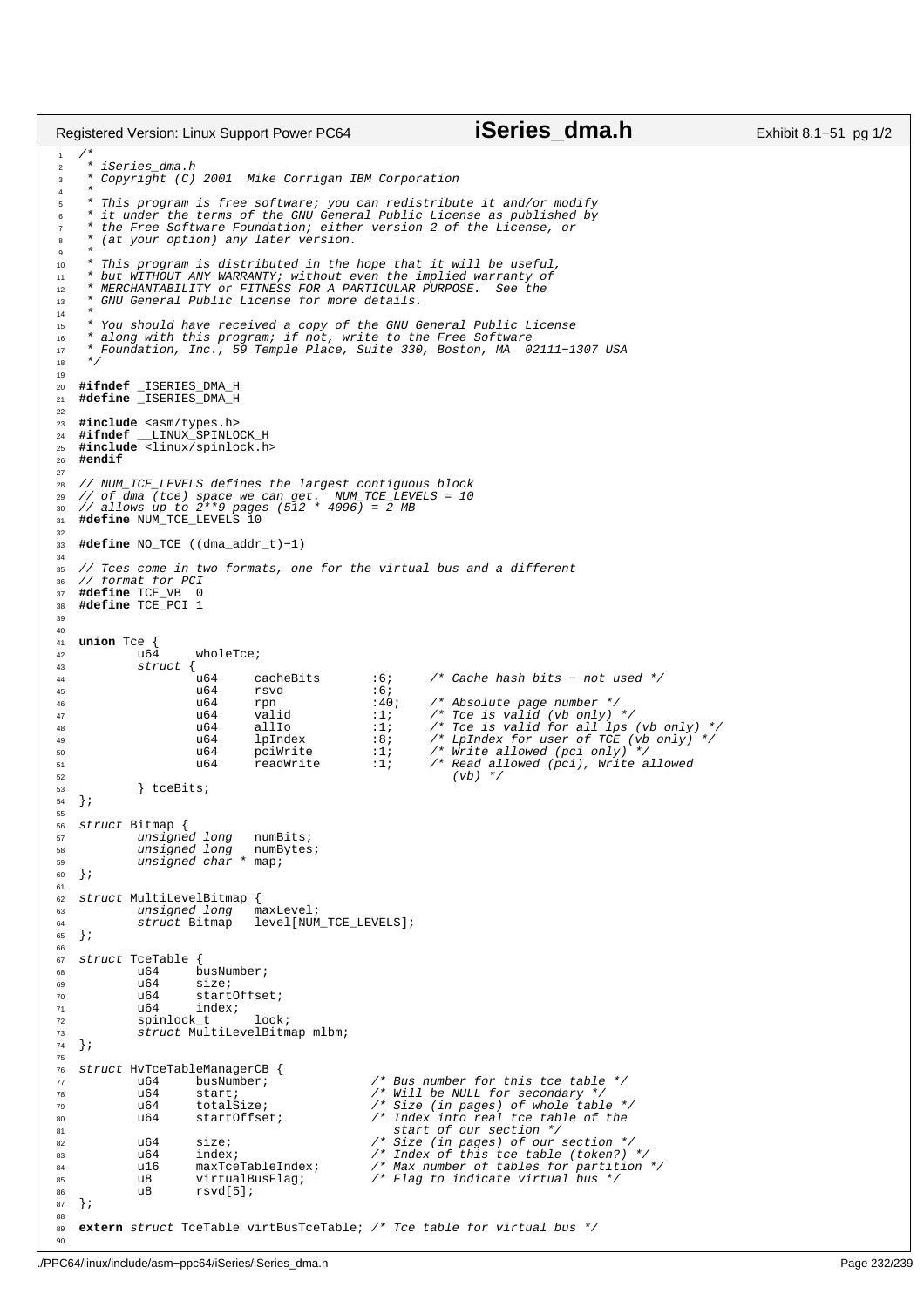|                     | Registered Version: Linux Support Power PC64                                 |                                                                                                                                    | iSeries_dma.h | Exhibit 8.1-51 pg 2/2 |
|---------------------|------------------------------------------------------------------------------|------------------------------------------------------------------------------------------------------------------------------------|---------------|-----------------------|
| 91<br>92            |                                                                              | extern struct TceTable * build_tce_table( struct HvTceTableManagerCB *,<br>$struct$ TceTable $\hspace{0.1mm}^*$ ) $\hspace{0.1mm}$ |               |                       |
| 93<br>$\mathsf{94}$ | extern void                                                                  | create_virtual_bus_tce_table( void );                                                                                              |               |                       |
| 95                  | extern void                                                                  | create_pci_bus_tce_table( unsigned busNumber );                                                                                    |               |                       |
| 96<br>97            | $\qquad \qquad \mbox{\tt\#endif} \ \mbox{\it\%}\ \ \_\text{\it\#SS\_DNA\_H}$ |                                                                                                                                    |               |                       |
|                     |                                                                              |                                                                                                                                    |               |                       |
|                     |                                                                              |                                                                                                                                    |               |                       |
|                     |                                                                              |                                                                                                                                    |               |                       |
|                     |                                                                              |                                                                                                                                    |               |                       |
|                     |                                                                              |                                                                                                                                    |               |                       |
|                     |                                                                              |                                                                                                                                    |               |                       |
|                     |                                                                              |                                                                                                                                    |               |                       |
|                     |                                                                              |                                                                                                                                    |               |                       |
|                     |                                                                              |                                                                                                                                    |               |                       |
|                     |                                                                              |                                                                                                                                    |               |                       |
|                     |                                                                              |                                                                                                                                    |               |                       |
|                     |                                                                              |                                                                                                                                    |               |                       |
|                     |                                                                              |                                                                                                                                    |               |                       |
|                     |                                                                              |                                                                                                                                    |               |                       |
|                     |                                                                              |                                                                                                                                    |               |                       |
|                     |                                                                              |                                                                                                                                    |               |                       |
|                     |                                                                              |                                                                                                                                    |               |                       |
|                     |                                                                              |                                                                                                                                    |               |                       |
|                     |                                                                              |                                                                                                                                    |               |                       |
|                     |                                                                              |                                                                                                                                    |               |                       |
|                     |                                                                              |                                                                                                                                    |               |                       |
|                     |                                                                              |                                                                                                                                    |               |                       |
|                     |                                                                              |                                                                                                                                    |               |                       |
|                     |                                                                              |                                                                                                                                    |               |                       |
|                     |                                                                              |                                                                                                                                    |               |                       |
|                     |                                                                              |                                                                                                                                    |               |                       |
|                     |                                                                              |                                                                                                                                    |               |                       |
|                     |                                                                              |                                                                                                                                    |               |                       |
|                     |                                                                              |                                                                                                                                    |               |                       |
|                     |                                                                              |                                                                                                                                    |               |                       |
|                     |                                                                              |                                                                                                                                    |               |                       |
|                     |                                                                              |                                                                                                                                    |               |                       |
|                     |                                                                              |                                                                                                                                    |               |                       |
|                     |                                                                              |                                                                                                                                    |               |                       |
|                     |                                                                              |                                                                                                                                    |               |                       |
|                     |                                                                              |                                                                                                                                    |               |                       |
|                     |                                                                              |                                                                                                                                    |               |                       |
|                     |                                                                              |                                                                                                                                    |               |                       |
|                     |                                                                              |                                                                                                                                    |               |                       |
|                     |                                                                              |                                                                                                                                    |               |                       |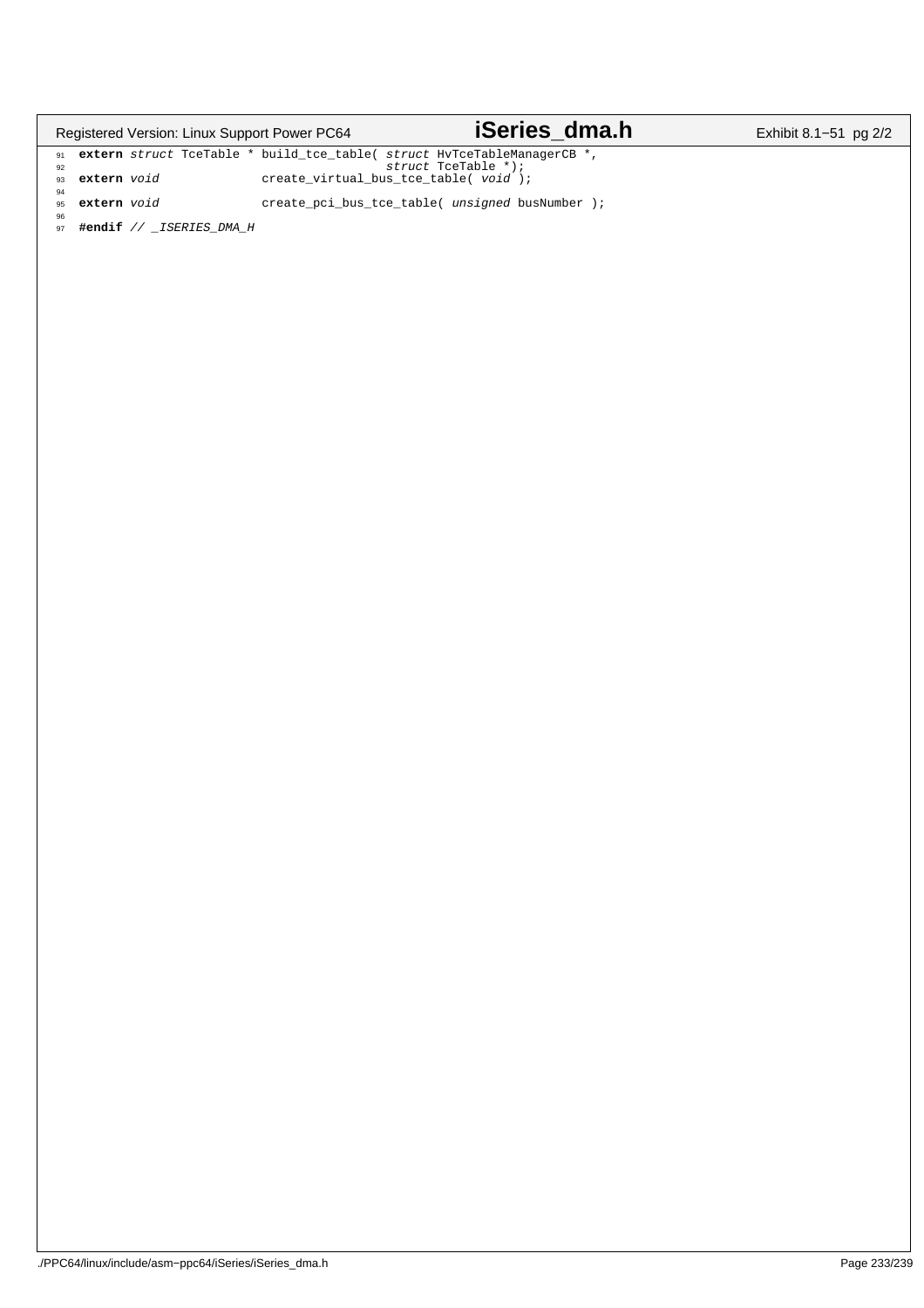# iSeries FlightRecorder.h

Exhibit 8.1-52 pg 1/1

#ifndef \_ISERIES\_FLIGHTRECORDER\_H #define  $\overline{\phantom{a}}$ **define** \_ISERIES\_FLIGHTRECORDER\_<br>\*\*\*\*\*\*\*\*\*\*\*\*\*\*\*\*\*\*\*\*\*\*\*\*\*\*\*\*\*\*\*  $\overline{\mathbf{3}}$ /\* File iSeries\_FlightRecorder.h created by Allan Trautman Jan 22 2001. \*/  $5\frac{1}{2}$ /\* This code supports the pci interface on the IBM iSeries systems. 6 /\* Copyright (C) 20yy <Allan H Trautman> <IBM Corp>  $\overline{7}$  $\mathbf{g}$ /\* This program is free software; you can redistribute it and/or modify<br>/\* it under the terms of the GNU General Public License as published by  $10$  $/$ \*  $11$ the Free Software Foundation; either version 2 of the License, or  $\frac{1}{x}$ (at your option) any later version.  $12$  $13$  $14$ /\* This program is distributed in the hope that it will be useful, /\* Ints program is discussional in the more that is not a warranty of<br>/\* but WITHOUT ANY WARRANTY; without even the implied warranty of<br>/\* MERCHANTABILITY or FITNESS FOR A PARTICULAR PURPOSE. See the  $\overline{AB}$  $16$ /\* GNU General Public License for more details.  $17$ 18  $\sqrt{*}$  You should have received a copy of the GNU General Public License  $19$ /\* along with this program; if not, write to the: 20 Free Software Foundation, Inc.,  $21$ /\* 59 Temple Place, Suite 330,<br>/\* Boston, MA 02111-1307 USA<br>/\*\*\*\*\*\*\*\*\*\*\*\*\*\*\*\*\*\*\*\*\*\*\*\*\*\*\*\*\*\* 22  $^{23}$ \*\*\*\*\*\*\*\*\*\*\*\*\*\*\*\*\*\*\*\*\*\*\*\*\*\*\*\*\*\*\*\*\*  $\overline{24}$  $******$ /\* Change Activity:  $25$  $\frac{1}{3}$  Created, Jan 22, 2001<br> $\frac{1}{3}$ <br> $\frac{1}{4}$  Added Times  $26$ Added Time stamp methods. Apr 12, 2001  $27$  $\mu$  =  $\mu$  =  $\mu$  =  $\mu$  =  $\mu$  =  $\mu$  =  $\mu$  =  $\mu$  =  $\mu$  =  $\mu$  =  $\mu$  =  $\mu$  =  $\mu$  =  $\mu$  =  $\mu$  =  $\mu$  =  $\mu$  =  $\mu$  =  $\mu$  =  $\mu$  =  $\mu$  =  $\mu$  =  $\mu$  =  $\mu$  =  $\mu$  =  $\mu$  =  $\mu$  =  $\mu$  =  $\mu$  =  $\mu$  =  $\mu$  =  $\mu$ 28  $7*********$ 29 /\* This is a generic Flight Recorder, simply stuffs line entries into a  $\overline{t}$  $30<sup>2</sup>$ /\* buffer for debug purposes.  $31$  $\frac{1}{\sqrt{1}}$  $32^{\circ}$ 33  $/*$  To use. /\* 1. Create one, make it global so it isn't on the stack.  $34$  $\frac{1}{x}$  $35^{\circ}$ FlightRecorder PciFlightRecorder;  $36$ /\* 2. Optionally create a pointer to it, just make<br>/\* FlightRecorder\* PciFr = &PciFlightRecorder; just makes it easier to use.  $37$ 38 39  $\frac{1}{2}$  3. Initialize with you signature.  $40$  $iseries\_Fr\_Initialize(PcIFT, "Pci Flight Recovery);$  $41$  $7*$  $42$  $43$  $/*$  4. Log entries.  $/$ \*  $44$ PciFr->logEntry(PciFr,"In Main");  $/$ \* 45  $\mu$  5. Later, you can find the Flight Recorder by looking in the 46  $\frac{1}{2}$  $\overline{47}$ 48 struct iSeries\_FlightRecorder; /\* Forward declares  $49$  $struct$  rtc time;  $50$ logEntry(struct iSeries\_FlightRecorder\*, char\* Text); void 51 LogTime( struct iSeries\_FlightRecorder\*, char\* Text);<br>logTime( struct iSeries\_FlightRecorder\*, char\* Text);<br>logDate( struct iSeries\_FlightRecorder\*, char\* Text); void 52  $53$  $void$ 54 #define FlightRecorderSize 4096  $55$ 56 /\* Generic Flight Recorder Structure 57 58  $\begin{minipage}{.4\linewidth} \begin{minipage}{.4\linewidth} \end{minipage} \begin{minipage}{.4\linewidth} \begin{minipage}{.4\linewidth} \end{minipage} \begin{minipage}{.4\linewidth} \end{minipage} \begin{minipage}{.4\linewidth} \end{minipage} \begin{minipage}{.4\linewidth} \end{minipage} \begin{minipage}{.4\linewidth} \end{minipage} \begin{minipage}{.4\linewidth} \end{minipage} \begin{minipage}{.4\linewidth} \end{minipage} \begin{minipage}{.4\linewidth} \end{minipage} \begin{minipage}{.4\linewidth} \end{minipage} \begin{minipage$ 59 char Signature[16];<br>char\* StartingPointer; /\* Eye Catcher<br>/\* Buffer Starting Address 60 61 \* Built Statens was seen<br>\* Next Entry Address<br>\* Number of Buffer Wraps char\* CurrentPointer; 62 int WrapCount;<br>
void (\*logEntry)(struct iSeries\_FlightRecorder\*,char\*);<br>
This is the condent about): 63 64 (\*logTime) (struct iSeries\_FlightRecorder\*,char\*);<br>(\*logTime) (struct iSeries\_FlightRecorder\*,char\*);<br>(\*logDate) (struct iSeries\_FlightRecorder\*,char\*); 65 void void 66 char Buffer[FlightRecorderSize]; 67  $\{\cdot\}$ 68 69 typedef struct iSeries\_FlightRecorder FlightRecorder; /\* Short Name  $\star/$  $70$  $\frac{1}{1}$   $\frac{1}{1}$   $\frac{1}{1}$   $\frac{1}{1}$   $\frac{1}{1}$   $\frac{1}{1}$   $\frac{1}{1}$   $\frac{1}{1}$   $\frac{1}{1}$   $\frac{1}{1}$   $\frac{1}{1}$   $\frac{1}{1}$   $\frac{1}{1}$   $\frac{1}{1}$   $\frac{1}{1}$   $\frac{1}{1}$   $\frac{1}{1}$   $\frac{1}{1}$   $\frac{1}{1}$   $\frac{1}{1}$   $\frac{1}{1}$   $\frac{1}{1}$   $71$  $72$ \* extern void iSeries\_LogFr\_Entry( FlightRecorder\*, char\* Text);<br>/\* extern void iSeries\_LogFr\_Date( FlightRecorder\*, char\* Text);<br>/\* extern void iSeries\_LogFr\_Time( FlightRecorder\*, char\* Text);<br>/\*\*\*\*\*\*\*\*\*\*\*\*\*\*\*\*\*\*\*\*\*\*\*\*\*\*  $\star$ 73 74 75 76 77 78 extern FlightRecorder\* PciFr; 70 PoiFrBuffer; /\* Ptr to Fr Work Buffer  $\star$  /  $80$  $extern$  chart #define ISERIES\_PCI\_FR(buffer) PoiFr->logEntry(PoiFr,buffer); 81 #define ISERIES\_PCI\_FR\_TIME(buffer) PciFr->logTime(PciFr,buffer); 82 #define ISERIES\_PCI\_FR\_DATE(buffer) PciFr->logDate(PciFr,buffer); 83 84 #endif /\* \_ISERIES\_FLIGHTRECORDER\_H \*/  $0<sub>E</sub>$ 

Registered Version: Linux Support Power PC64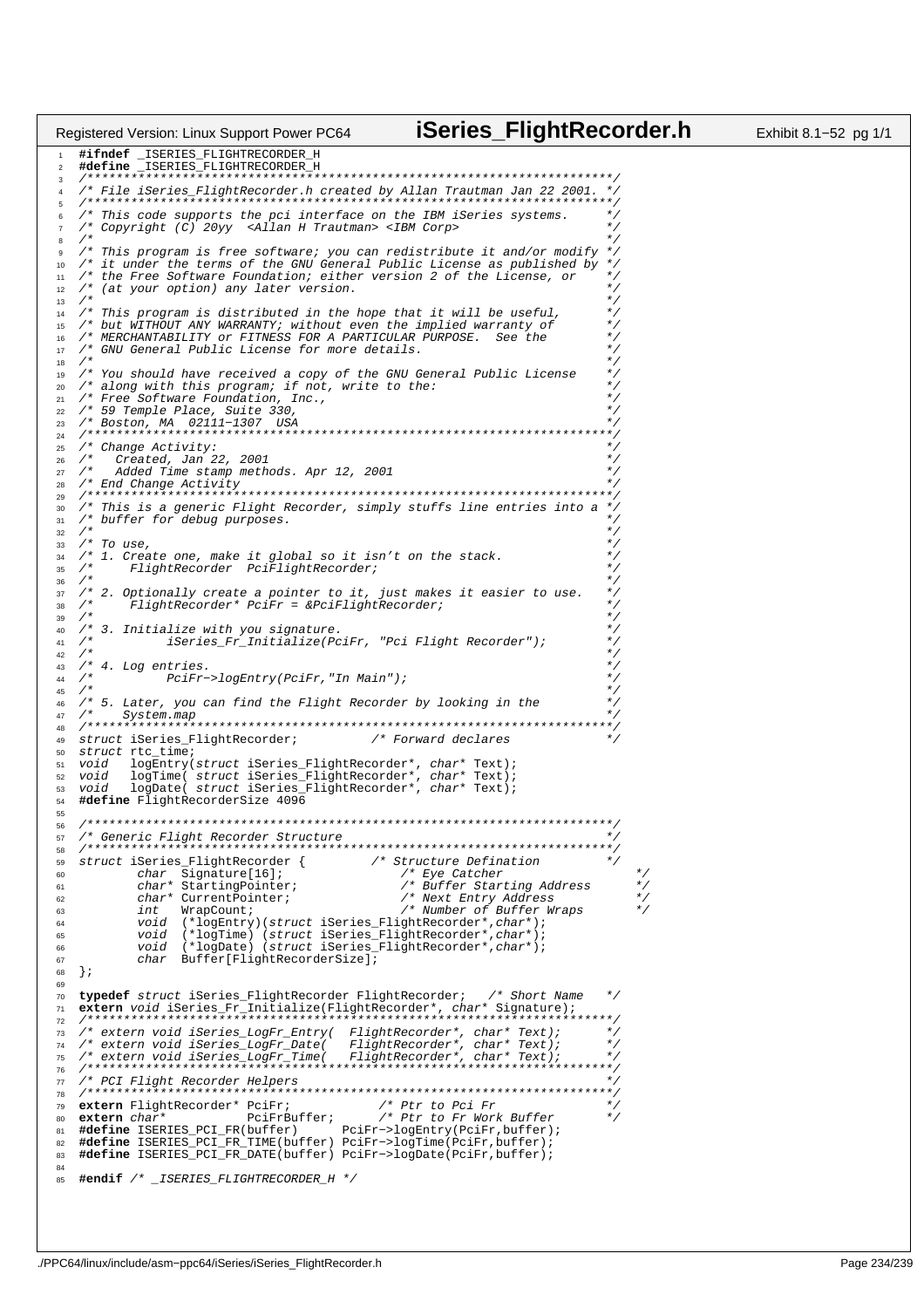iSeries pci.h Exhibit 8.1-53 pg 1/2 Registered Version: Linux Support Power PC64 #ifndef \_ISERIES\_64\_PCI\_H  $\overline{1}$  $\overline{\phantom{a}}$  $\overline{\mathbf{3}}$ /\* File iSeries\_pci.h created by Allan Trautman on Tue Feb 20, 2001.  $5\frac{1}{2}$ /\* Define some useful macros for the iSeries pci routines. 6 /\* Copyright (C) 20yy Allan H Trautman, IBM Corporation  $\overline{7}$  $\mathbf{g}$ /\* This program is free software; you can redistribute it and/or modify \*<br>/\* it under the terms of the GNU General Public License as published by \*  $10$  $/$ \*  $11$ the Free Software Foundation; either version 2 of the License, or /\* (at your option) any later version.  $12$  $\frac{1}{2}$  $13$  $14$ /\* This program is distributed in the hope that it will be useful, /\* Ints program is discussional in the more that is not a warranty of<br>/\* but WITHOUT ANY WARRANTY; without even the implied warranty of<br>/\* MERCHANTABILITY or FITNESS FOR A PARTICULAR PURPOSE. See the  $\overline{AB}$ 16 /\* GNU General Public License for more details.  $17$ 18 /\* You should have received a copy of the GNU General Public License  $19$ /\* along with this program; if not, write to the: 20 Free Software Foundation, Inc.,  $21$ 22  $23$ \*\*\*\*\*\*\*\*\*\*\*\*\*\*\*\*\*\*\*\*\*\*\*\*\*\*\*\*\*\*\*\*\*\*  $\overline{24}$  $x^*$  Change Activity:  $25$  $\begin{tabular}{ll} & & \textit{``i``i''} \\ \hline \textit{``i''} & \textit{Created Feb 20, 2001} \\ \textit{``i''} & \textit{Added 4} \\ \end{tabular}$ 26 Added device reset, March 22, 2001  $27$ Ported to ppc64, May 25, 2001 28 29  $30<sup>2</sup>$ #include <asm/iSeries/HvCallPci.h>  $31$  $32^{\circ}$ struct pci\_dev;<br>struct iSeries\_Device\_Node; /\* For Forward Reference  $\star$  / 33  $34$  $35$  $36$  $37$ #define ISERIES\_BUS(DevPtr) DevPtr->DsaAddr.busNumber 38 #define ISERIES\_SUBBUS(DevPtr) DevPtr->DsaAddr.subBusNumber 39 #define ISERIES\_DEVICE(DevPtr) DevPtr->DsaAddr.deviceId  $40$ #define ISERIES\_DEVFUN(DevPtr) DevPtr->DevFn  $41$ #define ISERIES\_DSA(DevPtr)  $(*(u64*)\&DevPtr->DsaAddr)$  $42$ 43 #define ISERIES\_DEVNODE(PciDev) ((struct iSeries\_Device\_Node\*)PciDev->sysdata)  $44$ #define EADsMaxAgents 7 45 46 /\* Decodes Linux DevFn to iSeries DevFn, bridge device, or function.  $\overline{47}$ 48  $\overline{40}$ #define ISERIES\_DECODE\_DEVFN(linuxdevfn) (((linuxdevfn & 0x71) << 1) (linuxdevfn & 0x07))<br>#define ISERIES\_DECODE\_DEVICE(linuxdevfn) (((linuxdevfn & 0x38) >> 3) (((linuxdevfn & 0x40) >> 2) + 0x10))<br>#define ISERIES\_DECODE\_FU  $50$ 51 52 #define ISERIES PCI AGENTID(idsel, func) ((idsel & 0x0F) << 4) | (func & 0x07)  $53$ 54  $($ subbus >> 5) & 0x7) 55 #define ISERIES GET DEVICE FROM SUBBUS(subbus) #define ISERIES\_GET\_FUNCTION\_FROM\_SUBBUS(subbus) ((subbus >> 2) & 0x7) 56 57 58 59 60 61 #define REALADDR(virtaddr) (0x8000000000000000 | (virt\_to\_absolute((u64)virtaddr))) 62 63  $64$ 65 66 #ifndef TRUE 67 #define TRUE 1 68  $\text{H}$ andif 69 #ifndef FALSE  $70$ #define FALSE 0  $71$ #endif  $72$ 73 74 75 76 struct iSeries\_Device\_Node { 77 struct\_list\_head\_Device\_List; /\* Must be first for cast to wo\*/<br>struct\_list\_head\_Device\_List; /\* Must be first for cast to wo\*/ 78  $70$ struct HvCallPci\_DsaAddr DsaAddr;/\* Direct Select Address  $\cdot$   $\cdot$  $80$ And Direct Select Address.<br>/\* busNumber,subBusNumber,  $\star$  / 81 82 AgentId; HvAgentId 83 /\* Linux devfn 84 int  $DevFn$ ; BarOffset;  $85$  $int$ /\* Assigned IRQ  $int$ Ira; 86 \* Return Code Holder ReturnCode; 87 int /\* Current Retry Count 88 int IoRetry; /\* Possible flags(disable/bist)\*/  $RQ$  $int$ Flags; /\* Vendor ID  $Q<sub>0</sub>$ 1116 Vendor;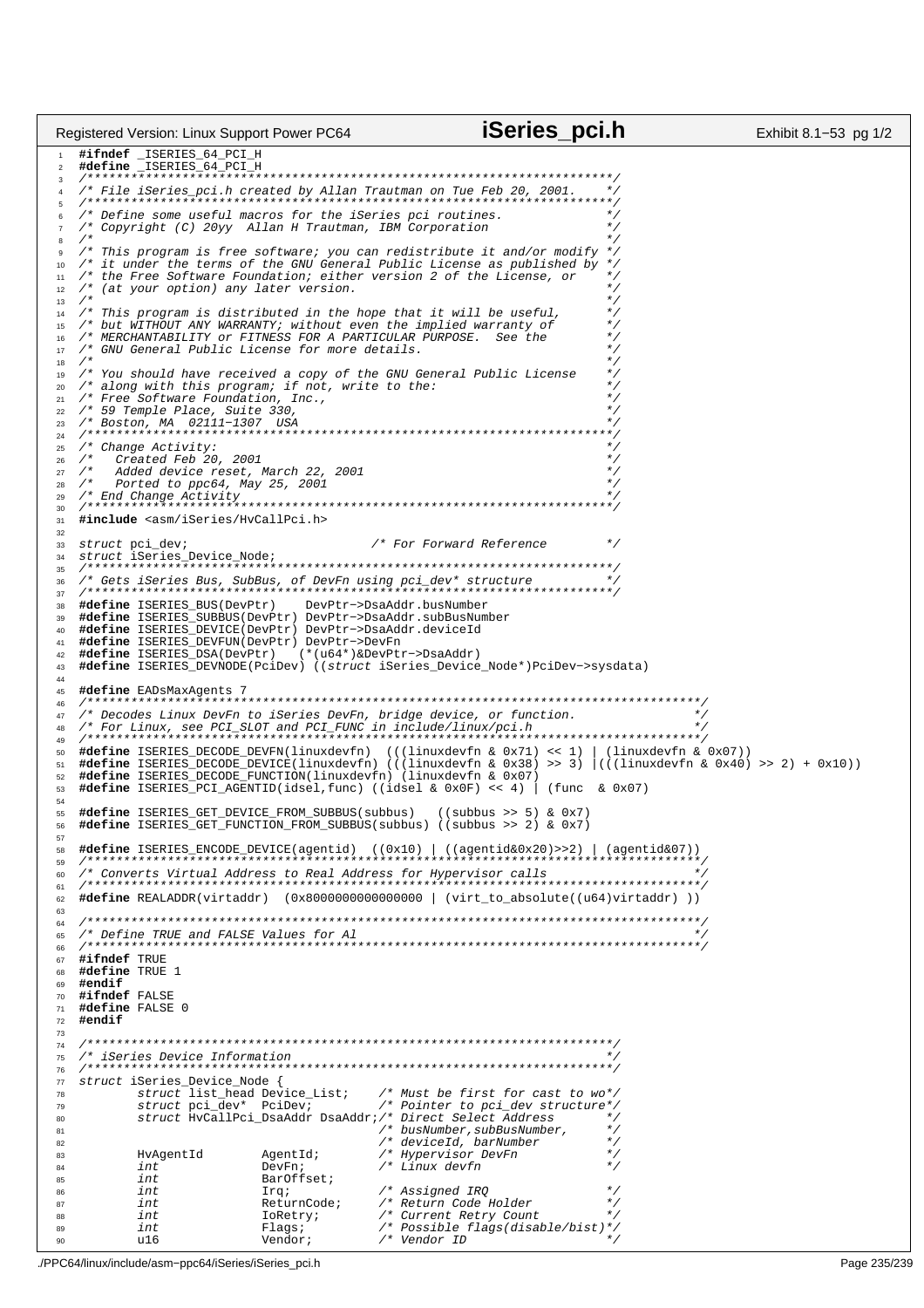|     | Registered Version: Linux Support Power PC64                  |                  | iSeries_pci.h                                                                      |           | Exhibit $8.1 - 53$ pg $2/2$ |
|-----|---------------------------------------------------------------|------------------|------------------------------------------------------------------------------------|-----------|-----------------------------|
| 91  | u8                                                            | LogicalSlot;     | /* Hy Slot Index for Tces                                                          | $\star$ / |                             |
| 92  | struct TceTable* DevTceTable;                                 |                  | /* Device TCE Table                                                                | $\star$ / |                             |
| 93  | spinlock t                                                    | IoLock;          | /* Lock to single thread device*/                                                  |           |                             |
| 94  | u8                                                            | PhbId;           | $/*$ Phb Card is on.                                                               | $\star$ / |                             |
| 95  | u16                                                           | Board;           | /* Board Number                                                                    | $\star$ / |                             |
| 96  | u8                                                            | FrameId;         | /* iSeries spcn Frame Id                                                           | $\star$ / |                             |
| 97  | char                                                          |                  | CardLocation[4];/* Char format of planar $vpd$                                     | $^*/$     |                             |
| 98  | char                                                          | Location[20];    | $/*$ Frame 1, Card C10                                                             | $\star$ / |                             |
| 99  |                                                               |                  |                                                                                    |           |                             |
| 100 |                                                               |                  |                                                                                    |           |                             |
| 101 | /* Location Data extracted from the VPD list and device info. |                  |                                                                                    | $\star$ / |                             |
| 102 |                                                               |                  |                                                                                    |           |                             |
| 103 | struct LocationDataStruct {                                   |                  | /* Location data structure for device                                              | $*$ /     |                             |
| 104 | $ul6$ Bus;                                                    |                  | /* iSeries Bus Number                                                              | $0x00*/$  |                             |
| 105 | u16 Board;                                                    | /* iSeries Board |                                                                                    | $0x02*/$  |                             |
| 106 | u8<br>FrameId;                                                |                  | /* iSeries spcn Frame Id                                                           | $0x04*/$  |                             |
| 107 | u8<br>PhbId;                                                  |                  | /* iSeries Phb Location                                                            | $0x05*/$  |                             |
| 108 | u8<br>AqentId;                                                |                  | /* iSeries AgentId                                                                 | $0x06*/$  |                             |
| 109 | u8<br>Card;                                                   |                  |                                                                                    |           |                             |
| 110 | char CardLocation[4];                                         |                  |                                                                                    |           |                             |
| 111 | $\cdot$                                                       |                  |                                                                                    |           |                             |
| 112 | typedef struct LocationDataStruct LocationData;               |                  |                                                                                    |           |                             |
| 113 | #define LOCATION_DATA_SIZE                                    | 48               |                                                                                    |           |                             |
| 114 |                                                               |                  |                                                                                    |           |                             |
| 115 | /* Flight Recorder tracing                                    |                  |                                                                                    | $\star$ / |                             |
| 116 |                                                               |                  |                                                                                    |           |                             |
| 117 | extern int iSeries Set PciTraceFlag(int TraceFlag);           |                  |                                                                                    |           |                             |
| 118 | extern int iSeries Get PciTraceFlag(void);                    |                  |                                                                                    |           |                             |
| 119 |                                                               |                  |                                                                                    |           |                             |
| 120 |                                                               |                  |                                                                                    |           |                             |
| 121 | /* Functions                                                  |                  |                                                                                    |           |                             |
| 122 |                                                               |                  |                                                                                    |           |                             |
| 123 |                                                               |                  | extern LocationData* iSeries GetLocationData(struct pci dev* PciDev);              |           |                             |
| 124 | extern int                                                    |                  | iSeries Device Information(struct pci dev*, char*, int);                           |           |                             |
| 125 | extern void                                                   |                  | iSeries_Get_Location_Code(struct_iSeries_Device_Node*);                            |           |                             |
| 126 | extern int                                                    |                  | iSeries_Device_ToggleReset(struct pci_dev* PciDev, int AssertTime, int DelayTime); |           |                             |
| 127 |                                                               |                  |                                                                                    |           |                             |
| 128 | #endif $/*$ _ISERIES_64_PCI_H */                              |                  |                                                                                    |           |                             |

./PPC64/linux/include/asm-ppc64/iSeries/iSeries\_pci.h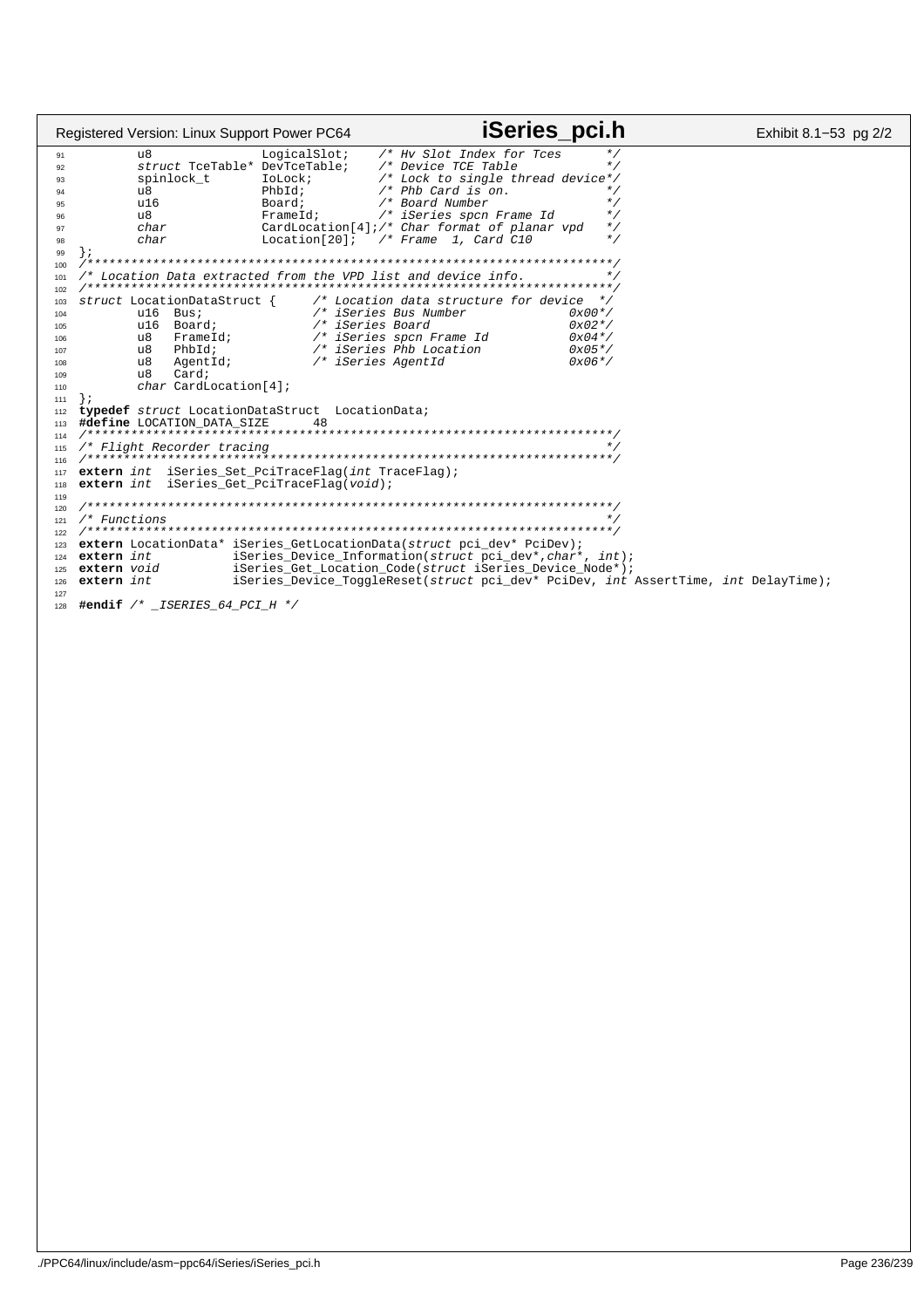## **iSeries VpdInfo.h**

#ifndef \_ISERIES\_VPDINFO\_H<br>#define \_ISERIES\_VPDINFO\_H<br>/\*\*\*\*\*\*\*\*\*\*\*\*\*\*\*\*\*\*\*\*\*\*\*\*\*\*  $\overline{1}$  $\overline{\phantom{a}}$  $\overline{\mathbf{3}}$ /\* File iSeries\_VpdInfo.h created by Allan Trautman Feb 08 2001. 5 /\* This code supports the location data fon on the IBM iSeries systems. \*/  $\epsilon$ /\* Copyright (C) 20yy <Allan H Trautman> <IBM Corp>  $\overline{7}$  $\mathbf{g}$ /\* This program is free software; you can redistribute it and/or modify<br>/\* it under the terms of the GNU General Public License as published by  $10$  $\frac{1}{2}$  $11$ /\* the Free Software Foundation; either version 2 of the License, or /\* (at your option) any later version.  $12$  $\frac{1}{2}$  $13$ /\* This program is distributed in the hope that it will be useful,<br>/\* but WITHOUT ANY WARRANTY; without even the implied warranty of<br>/\* MERCHANTABILITY or FITNESS FOR A PARTICULAR PURPOSE. See the  $14$  $15$  $16$ /\* GNU General Public License for more details.  $17$  $/$ \* 18 /\* You should have received a copy of the GNU General Public License  $19$ /\* along with this program; if not, write to the: 20 /\* Free Software Foundation, Inc.,  $21$ 22  $23$  $\overline{24}$  $y^*$  Change Activity:  $25$  $/$ \* /\* Created, Feg 8, 2001<br>/\* Reformated for Card, March 8, 2001 26  $27$ 28 29  $30<sup>2</sup>$  $31$  $32$ 33  $34$ struct LocationDataStruct { /\* Location data structure for device<br>u16 Bus; /\* iSeries Bus Number<br>0x  $\star'$  $35^{\circ}$  $\overline{O} \times \overline{O} \times$  $36$ \* ISEITES Bus Number<br>\* iSeries Board<br>\* iSeries spon Frame Id  $u16$  Board;  $0x02*/$  $37$  $u8$  FrameId;  $0x04*/$ 38 us Framela;<br>
us Framela;<br>
us PhbId;<br>
that Cardio (Atalian 116 Cardio 116 Cardio 116 Cardio 116 Cardio<br>
char CardLocation[4];<br>  $\frac{1}{2}$  is is eries Card Slot<br>
us AgentId;<br>  $\frac{1}{2}$  is is agentId<br>
us SecondaryAgentId;<br>  $\frac$  $0x05*/$ 39  $0x06*/$  $40$  $0x08*/$  $41$  $0 \times 0C^*$  $42$ 0x0D\*/<br>0x0E\*/ 43  $44$ 45  $0x0F^{\star}/$  $\lambda$ : 46  $\overline{47}$ typedef struct LocationDataStruct LocationData; #define LOCATION\_DATA\_SIZE 16 48  $49$  $50$ /\* Protypes 51 52 extern LocationData\* iSeries\_GetLocationData(struct pci\_dev\* PciDev);  $53$ 54 extern int iSeries\_Device\_Information(struct pci\_dev\*, char\*, int);  $55$ #endif /\* \_ISERIES\_VPDINFO\_H \*/ 56

Registered Version: Linux Support Power PC64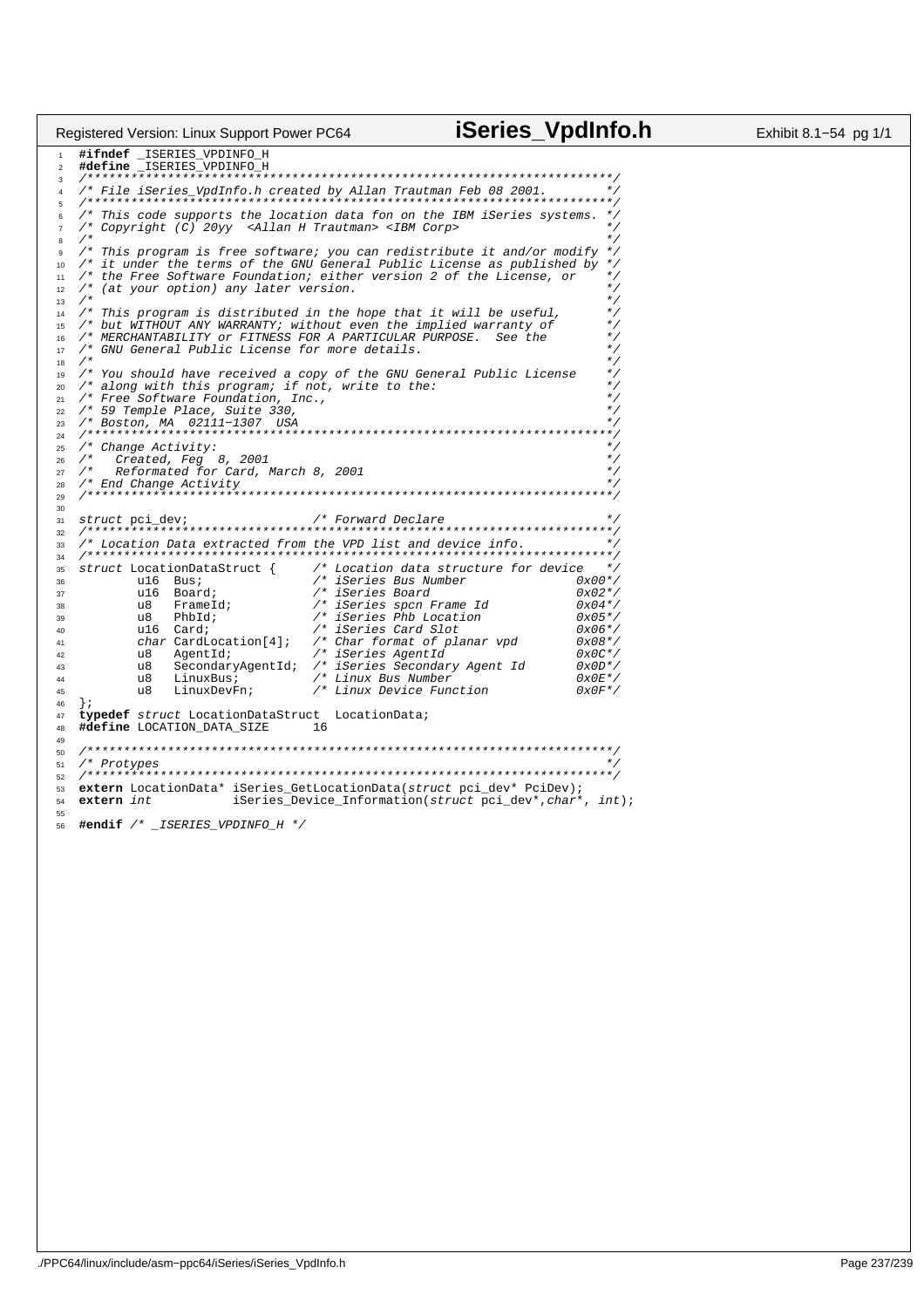```
\frac{1}{2} /*
2 * mf.h
3 * Copyright (C) 2001 Troy D. Armstrong IBM Corporation
 * * This modules exists as an interface between a Linux secondary partition<br>6 * running on an iSeries and the primary partition's Virtual Service<br>7 * Processor (VSP) object. The VSP has final authority over powering on/off
     * machine facility type operations.
10 *
11 * 
12 * This program is free software; you can redistribute it and/or modify
13 * it under the terms of the GNU General Public License as published by
<sup>14</sup> * the Free Software Foundation; either version 2 of the License, or<br>\frac{1}{2} * (at your ontion) any later version
     * (at your option) any later version.
16 \n1717 * This program is distributed in the hope that it will be useful,<br>18 * but WITHOUT ANY WARRANTY; without even the implied warranty of
18 * but WITHOUT ANY WARRANTY; without even the implied warranty of
19 * MERCHANTABILITY or FITNESS FOR A PARTICULAR PURPOSE. See the
20 * GNU General Public License for more details.
21 * 
22 * You should have received a copy of the GNU General Public License
23 * along with this program; if not, write to the Free Software
24 * Foundation, Inc., 59 Temple Place, Suite 330, Boston, MA 02111−1307 USA
2526
27 #ifndef MF_H_INCLUDED
28 #define MF_H_INCLUDED
29
30 #include <asm/iSeries/HvTypes.h>
31 #include <asm/iSeries/HvLpEvent.h>
32
33 struct rtc time;
34
35 typedef void (*MFCompleteHandler)( void * clientToken, int returnCode );
36
37 extern void mf_allocateLpEvents( HvLpIndex targetLp,
38 HvLpEvent_Type type,<br>38 HvLpEvent_Type type,<br>39 unsigned size,
<sup>39</sup> unsigned size,<br>
<sup>40</sup> unsigned amoun
                                             unsigned amount,
41 MFCompleteHandler hdlr,
42 void * userToken );
43
44 extern void mf_deallocateLpEvents( HvLpIndex targetLp,
                                               45 HvLpEvent_Type type,
46 unsigned count,<br>47 MFCompleteHandl
47 MFCompleteHandler hdlr,<br>
\frac{1}{48} MFCompleteHandler hdlr,
                                                void * userToken);
49
50 extern void mf_powerOff( void );
51
52 extern void mf_reboot( void );
53
54 extern void mf_displaySrc( u32 word );<br>55 extern void mf_displayProgress( u16 ya
    extern void mf_displayProgress( u16 value );
56
57 extern void mf_clearSrc( void );
58
59 extern void mf_init( void );
60
61 extern void mf_setSide(char side);
62
63 extern char mf_getSide(void);
64
65 extern void mf_setCmdLine(const char *cmdline, int size, u64 side);
66
67 extern int mf_getCmdLine(char *cmdline, int *size, u64 side);
68
69 extern void mf_getSrcHistory(char *buffer, int size);
70
71 extern int mf_setVmlinuxChunk(const char *buffer, int size, int offset, u64 side);
72
73 extern int mf_getVmlinuxChunk(char *buffer, int *size, int offset, u64 side);
74
75 extern int mf_setRtcTime(unsigned long time);
76
77 extern int mf_getRtcTime(unsigned long *time);
78
79 extern int mf_getRtc( struct rtc_time * tm );
80
81 extern int mf_setRtc( struct rtc_time * tm );
82
83 #endif /* MF_H_INCLUDED */
Registered Version: Linux Support Power PC64 mf.h Exhibit 8.1–55 pg 1/1
```